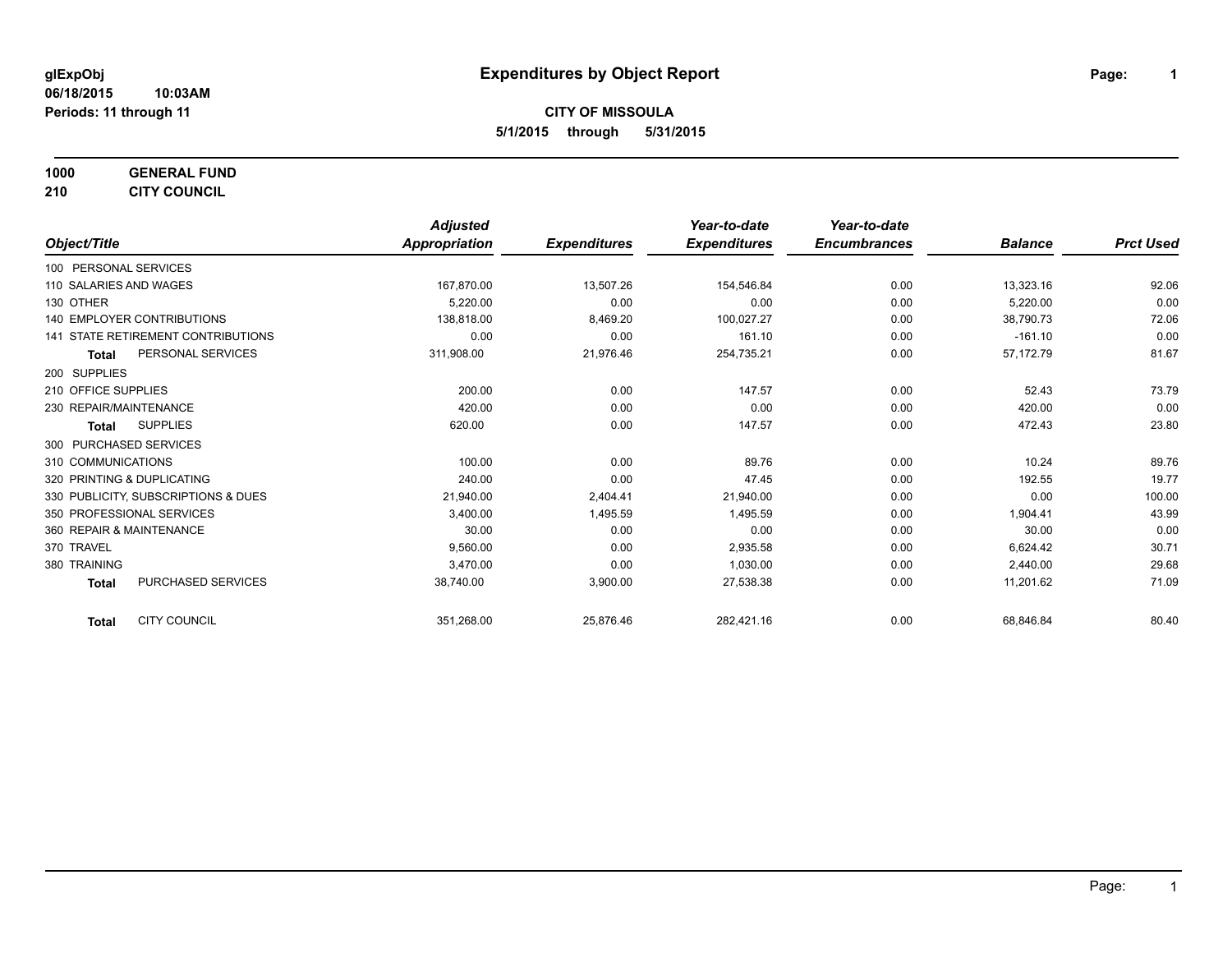**1000 GENERAL FUND**

**220 MAYOR**

|                                     | <b>Adjusted</b> |                     | Year-to-date        | Year-to-date        |                |                  |
|-------------------------------------|-----------------|---------------------|---------------------|---------------------|----------------|------------------|
| Object/Title                        | Appropriation   | <b>Expenditures</b> | <b>Expenditures</b> | <b>Encumbrances</b> | <b>Balance</b> | <b>Prct Used</b> |
| 100 PERSONAL SERVICES               |                 |                     |                     |                     |                |                  |
| 110 SALARIES AND WAGES              | 368,075.00      | 29,239.74           | 338,808.02          | 0.00                | 29,266.98      | 92.05            |
| 120 OVERTIME/TERMINATION            | 500.00          | 0.00                | 0.00                | 0.00                | 500.00         | 0.00             |
| 130 OTHER                           | 6.600.00        | 0.00                | 0.00                | 0.00                | 6,600.00       | 0.00             |
| <b>140 EMPLOYER CONTRIBUTIONS</b>   | 113,197.00      | 8,252.66            | 105,147.27          | 0.00                | 8,049.73       | 92.89            |
| 141 STATE RETIREMENT CONTRIBUTIONS  | 0.00            | 0.00                | 353.06              | 0.00                | $-353.06$      | 0.00             |
| PERSONAL SERVICES<br><b>Total</b>   | 488,372.00      | 37,492.40           | 444,308.35          | 0.00                | 44,063.65      | 90.98            |
| 200 SUPPLIES                        |                 |                     |                     |                     |                |                  |
| 210 OFFICE SUPPLIES                 | 1,004.00        | 29.97               | 749.06              | 0.00                | 254.94         | 74.61            |
| 220 OPERATING SUPPLIES              | 1,120.00        | 46.00               | 426.18              | 0.00                | 693.82         | 38.05            |
| 230 REPAIR/MAINTENANCE              | 100.00          | 0.00                | 0.00                | 0.00                | 100.00         | 0.00             |
| 231 GASOLINE                        | 108.00          | 0.00                | 80.36               | 0.00                | 27.64          | 74.41            |
| 240 OTHER SUPPLIES                  | 400.00          | 0.00                | 0.00                | 0.00                | 400.00         | 0.00             |
| <b>SUPPLIES</b><br><b>Total</b>     | 2,732.00        | 75.97               | 1,255.60            | 0.00                | 1,476.40       | 45.96            |
| 300 PURCHASED SERVICES              |                 |                     |                     |                     |                |                  |
| 310 COMMUNICATIONS                  | 712.00          | 0.00                | 474.02              | 0.00                | 237.98         | 66.58            |
| 320 PRINTING & DUPLICATING          | 3,056.00        | 0.00                | 310.10              | 0.00                | 2,745.90       | 10.15            |
| 330 PUBLICITY, SUBSCRIPTIONS & DUES | 9,680.00        | 16.00               | 10,201.67           | 0.00                | $-521.67$      | 105.39           |
| 344 TELEPHONE SERVICE               | 6.076.00        | 370.82              | 4,559.96            | 0.00                | 1,516.04       | 75.05            |
| 350 PROFESSIONAL SERVICES           | 3,307.00        | 0.00                | 855.16              | 0.00                | 2,451.84       | 25.86            |
| 360 REPAIR & MAINTENANCE            | 1,305.00        | 11.57               | 330.41              | 0.00                | 974.59         | 25.32            |
| 370 TRAVEL                          | 2,008.00        | 0.00                | 348.36              | 0.00                | 1,659.64       | 17.35            |
| 380 TRAINING                        | 2,020.00        | 0.00                | 100.00              | 0.00                | 1,920.00       | 4.95             |
| 390 OTHER PURCHASED SERVICES        | 1,250.00        | 89.10               | 1,029.25            | 0.00                | 220.75         | 82.34            |
| PURCHASED SERVICES<br><b>Total</b>  | 29,414.00       | 487.49              | 18,208.93           | 0.00                | 11,205.07      | 61.91            |
| <b>MAYOR</b><br><b>Total</b>        | 520,518.00      | 38,055.86           | 463,772.88          | 0.00                | 56,745.12      | 89.10            |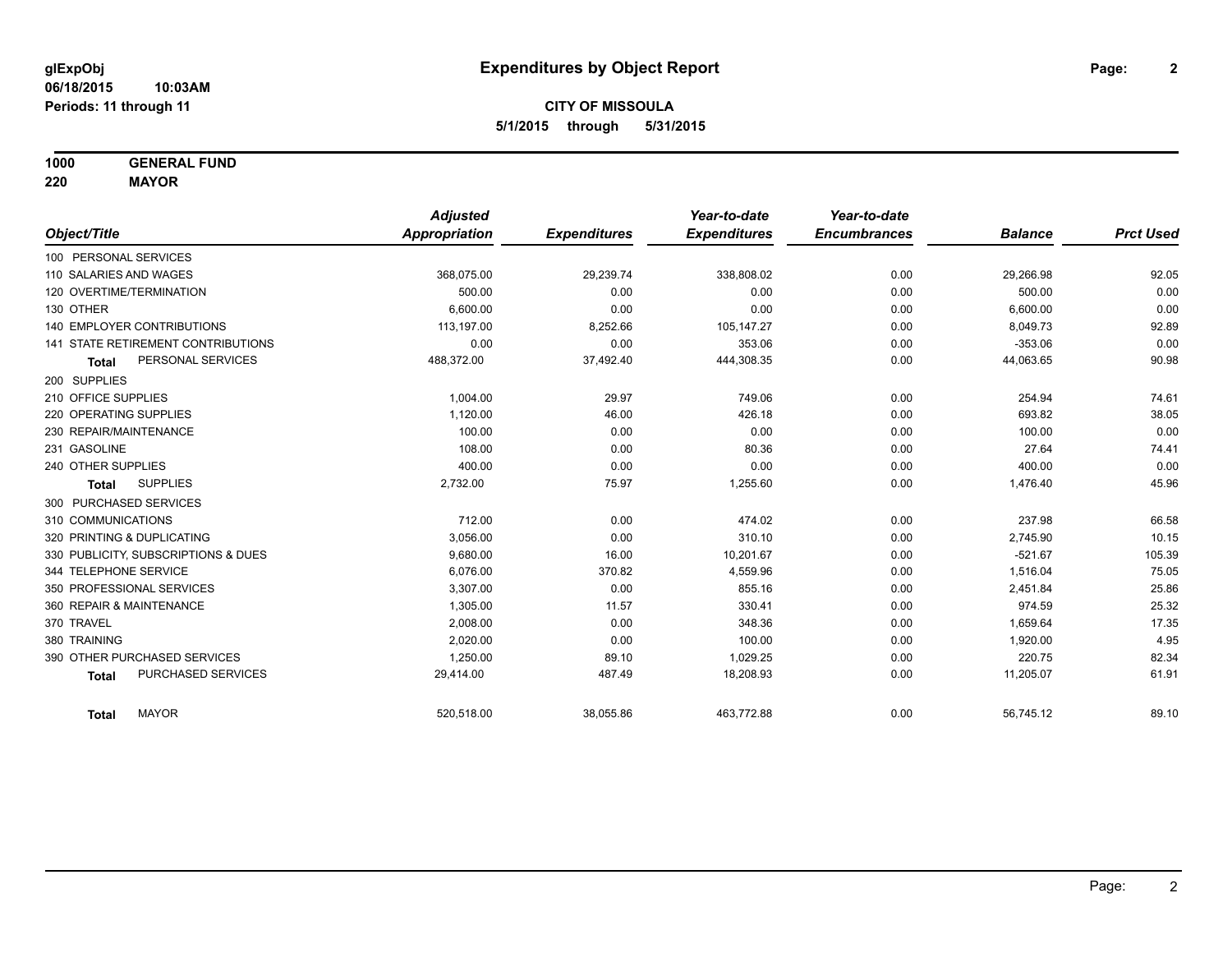#### **1000 GENERAL FUND**

**221 HUMAN RESOURCES**

|                                           | <b>Adjusted</b>      |                     | Year-to-date        | Year-to-date        |                |                  |
|-------------------------------------------|----------------------|---------------------|---------------------|---------------------|----------------|------------------|
| Object/Title                              | <b>Appropriation</b> | <b>Expenditures</b> | <b>Expenditures</b> | <b>Encumbrances</b> | <b>Balance</b> | <b>Prct Used</b> |
| 100 PERSONAL SERVICES                     |                      |                     |                     |                     |                |                  |
| 110 SALARIES AND WAGES                    | 214,440.00           | 20,490.56           | 181,764.53          | 0.00                | 32,675.47      | 84.76            |
| 140 EMPLOYER CONTRIBUTIONS                | 76.197.00            | 6,461.12            | 60,899.35           | 0.00                | 15,297.65      | 79.92            |
| <b>141 STATE RETIREMENT CONTRIBUTIONS</b> | 0.00                 | 0.00                | 176.74              | 0.00                | $-176.74$      | 0.00             |
| PERSONAL SERVICES<br><b>Total</b>         | 290,637.00           | 26,951.68           | 242,840.62          | 0.00                | 47,796.38      | 83.55            |
| 200 SUPPLIES                              |                      |                     |                     |                     |                |                  |
| 210 OFFICE SUPPLIES                       | 3,115.00             | 77.43               | 1,255.05            | 0.00                | 1,859.95       | 40.29            |
| 220 OPERATING SUPPLIES                    | 0.00                 | 0.00                | 0.00                | 0.00                | 0.00           | 0.00             |
| <b>SUPPLIES</b><br><b>Total</b>           | 3,115.00             | 77.43               | 1,255.05            | 0.00                | 1,859.95       | 40.29            |
| 300 PURCHASED SERVICES                    |                      |                     |                     |                     |                |                  |
| 310 COMMUNICATIONS                        | 150.00               | 0.00                | 356.07              | 0.00                | $-206.07$      | 237.38           |
| 320 PRINTING & DUPLICATING                | 1,932.00             | 0.00                | 1,023.55            | 0.00                | 908.45         | 52.98            |
| 330 PUBLICITY, SUBSCRIPTIONS & DUES       | 2.091.00             | 0.00                | 1,475.90            | 0.00                | 615.10         | 70.58            |
| 344 TELEPHONE SERVICE                     | 190.00               | 13.86               | 83.47               | 0.00                | 106.53         | 43.93            |
| 350 PROFESSIONAL SERVICES                 | 11,000.00            | 1,180.00            | 12,070.00           | 0.00                | $-1,070.00$    | 109.73           |
| 360 REPAIR & MAINTENANCE                  | 5.992.00             | 0.00                | 476.13              | 0.00                | 5,515.87       | 7.95             |
| 370 TRAVEL                                | 3,088.00             | 582.83              | 1,303.99            | 0.00                | 1,784.01       | 42.23            |
| 380 TRAINING                              | 1,050.00             | 0.00                | 1,188.60            | 0.00                | $-138.60$      | 113.20           |
| 390 OTHER PURCHASED SERVICES              | 17,490.00            | 3,799.02            | 17,408.14           | 0.00                | 81.86          | 99.53            |
| <b>PURCHASED SERVICES</b><br><b>Total</b> | 42,983.00            | 5,575.71            | 35,385.85           | 0.00                | 7,597.15       | 82.33            |
| 900 CAPITAL OUTLAY                        |                      |                     |                     |                     |                |                  |
| 940 MACHINERY & EQUIPMENT                 | 0.00                 | 0.00                | 0.00                | 0.00                | 0.00           | 0.00             |
| <b>CAPITAL OUTLAY</b><br><b>Total</b>     | 0.00                 | 0.00                | 0.00                | 0.00                | 0.00           | 0.00             |
|                                           |                      |                     |                     |                     |                |                  |
| <b>HUMAN RESOURCES</b><br><b>Total</b>    | 336,735.00           | 32,604.82           | 279,481.52          | 0.00                | 57,253.48      | 83.00            |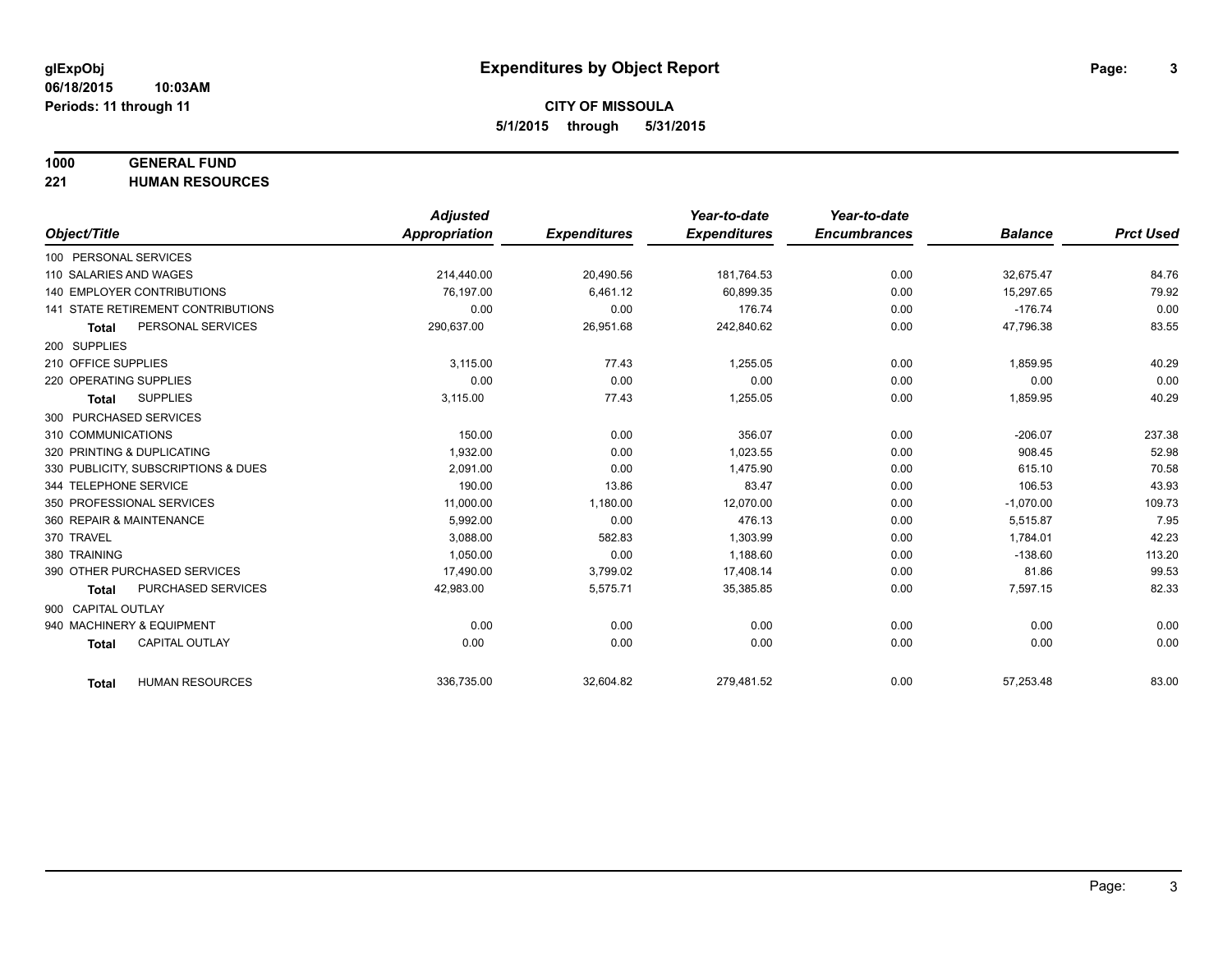#### **1000 GENERAL FUND**

**223 CITY CLERK**

|                                            | <b>Adjusted</b>      |                     | Year-to-date        | Year-to-date        |                |                  |
|--------------------------------------------|----------------------|---------------------|---------------------|---------------------|----------------|------------------|
| Object/Title                               | <b>Appropriation</b> | <b>Expenditures</b> | <b>Expenditures</b> | <b>Encumbrances</b> | <b>Balance</b> | <b>Prct Used</b> |
| 100 PERSONAL SERVICES                      |                      |                     |                     |                     |                |                  |
| 110 SALARIES AND WAGES                     | 206,346.00           | 16,208.96           | 171,672.45          | 0.00                | 34,673.55      | 83.20            |
| 120 OVERTIME/TERMINATION                   | 0.00                 | 0.00                | 0.00                | 0.00                | 0.00           | 0.00             |
| 140 EMPLOYER CONTRIBUTIONS                 | 87,881.00            | 6,629.86            | 68,517.10           | 0.00                | 19,363.90      | 77.97            |
| 141 STATE RETIREMENT CONTRIBUTIONS         | 0.00                 | 0.00                | 171.73              | 0.00                | $-171.73$      | 0.00             |
| PERSONAL SERVICES<br>Total                 | 294,227.00           | 22,838.82           | 240,361.28          | 0.00                | 53,865.72      | 81.69            |
| 200 SUPPLIES                               |                      |                     |                     |                     |                |                  |
| 210 OFFICE SUPPLIES                        | 2,200.00             | 71.90               | 2,027.89            | 0.00                | 172.11         | 92.18            |
| 220 OPERATING SUPPLIES                     | 1,650.00             | 0.00                | 1,491.26            | 0.00                | 158.74         | 90.38            |
| 230 REPAIR/MAINTENANCE                     | 0.00                 | 0.00                | 97.50               | 0.00                | $-97.50$       | 0.00             |
| 231 GASOLINE                               | 250.00               | 0.00                | 114.78              | 0.00                | 135.22         | 45.91            |
| 240 OTHER SUPPLIES                         | 224.00               | 0.00                | 160.00              | 0.00                | 64.00          | 71.43            |
| <b>SUPPLIES</b><br><b>Total</b>            | 4,324.00             | 71.90               | 3,891.43            | 0.00                | 432.57         | 90.00            |
| 300 PURCHASED SERVICES                     |                      |                     |                     |                     |                |                  |
| 310 COMMUNICATIONS                         | 18,803.00            | 5,797.89            | 11,490.64           | 0.00                | 7,312.36       | 61.11            |
| 320 PRINTING & DUPLICATING                 | 700.00               | 0.00                | 835.17              | 0.00                | $-135.17$      | 119.31           |
| 330 PUBLICITY, SUBSCRIPTIONS & DUES        | 2,275.00             | 299.00              | 2,142.54            | 0.00                | 132.46         | 94.18            |
| 344 TELEPHONE SERVICE                      | 440.00               | 5.67                | 49.27               | 0.00                | 390.73         | 11.20            |
| 350 PROFESSIONAL SERVICES                  | 14,800.00            | 671.70              | 4,625.06            | 0.00                | 10,174.94      | 31.25            |
| 360 REPAIR & MAINTENANCE                   | 1,100.00             | 461.85              | 1,023.00            | 0.00                | 77.00          | 93.00            |
| 370 TRAVEL                                 | 5,500.00             | 177.00              | 4,573.42            | 0.00                | 926.58         | 83.15            |
| 380 TRAINING                               | 4,270.00             | 0.00                | 3,307.00            | 0.00                | 963.00         | 77.45            |
| 390 OTHER PURCHASED SERVICES               | 3,500.00             | 63.00               | 1,879.79            | 0.00                | 1,620.21       | 53.71            |
| PURCHASED SERVICES<br><b>Total</b>         | 51,388.00            | 7,476.11            | 29,925.89           | 0.00                | 21,462.11      | 58.24            |
| 500 FIXED CHARGES                          |                      |                     |                     |                     |                |                  |
| 500 FIXED CHARGES                          | 0.00                 | 0.00                | 0.00                | 0.00                | 0.00           | 0.00             |
| <b>FIXED CHARGES</b><br>Total              | 0.00                 | 0.00                | 0.00                | 0.00                | 0.00           | 0.00             |
| 700 GRANTS & CONTRIBUTIONS                 |                      |                     |                     |                     |                |                  |
| 700 GRANTS & CONTRIBUTIONS                 | 74,413.00            | 6,984.62            | 20,588.28           | 0.00                | 53,824.72      | 27.67            |
| <b>GRANTS &amp; CONTRIBUTIONS</b><br>Total | 74,413.00            | 6,984.62            | 20,588.28           | 0.00                | 53,824.72      | 27.67            |
| 800 OTHER OBJECTS                          |                      |                     |                     |                     |                |                  |
| 845 CONTINGENCY                            | 0.00                 | 0.00                | 0.00                | 0.00                | 0.00           | 0.00             |
| OTHER OBJECTS<br><b>Total</b>              | 0.00                 | 0.00                | 0.00                | 0.00                | 0.00           | 0.00             |
|                                            |                      |                     |                     |                     |                |                  |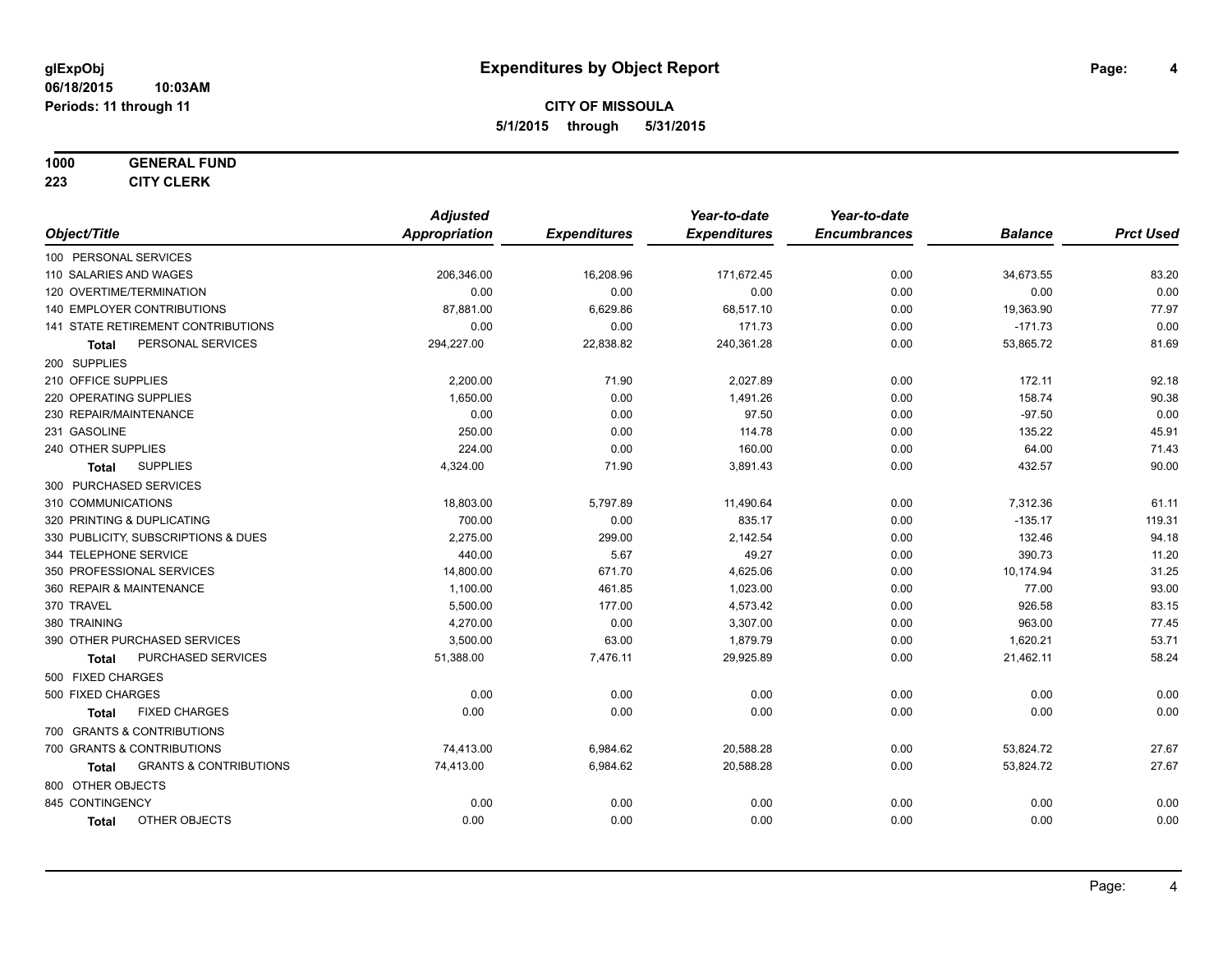#### **06/18/2015 10:03AM Periods: 11 through 11**

## **CITY OF MISSOULA 5/1/2015 through 5/31/2015**

# **1000 GENERAL FUND**

**223 CITY CLERK**

| Object/Title                          | <b>Adjusted</b><br>Appropriation | <b>Expenditures</b> | Year-to-date<br><b>Expenditures</b> | Year-to-date<br><b>Encumbrances</b> | <b>Balance</b> | <b>Prct Used</b> |
|---------------------------------------|----------------------------------|---------------------|-------------------------------------|-------------------------------------|----------------|------------------|
| 900 CAPITAL OUTLAY                    |                                  |                     |                                     |                                     |                |                  |
| 930 IMPROVEMENTS                      | 465.00                           | 0.00                | 465.00                              | 0.00                                | 0.00           | 100.00           |
| 940 MACHINERY & EQUIPMENT             | 575.00                           | 140.00              | 575.00                              | 0.00                                | 0.00           | 100.00           |
| <b>CAPITAL OUTLAY</b><br><b>Total</b> | 1.040.00                         | 140.00              | 1.040.00                            | 0.00                                | 0.00           | 100.00           |
| <b>CITY CLERK</b><br><b>Total</b>     | 425,392.00                       | 37,511.45           | 295,806.88                          | 0.00                                | 129,585.12     | 69.54            |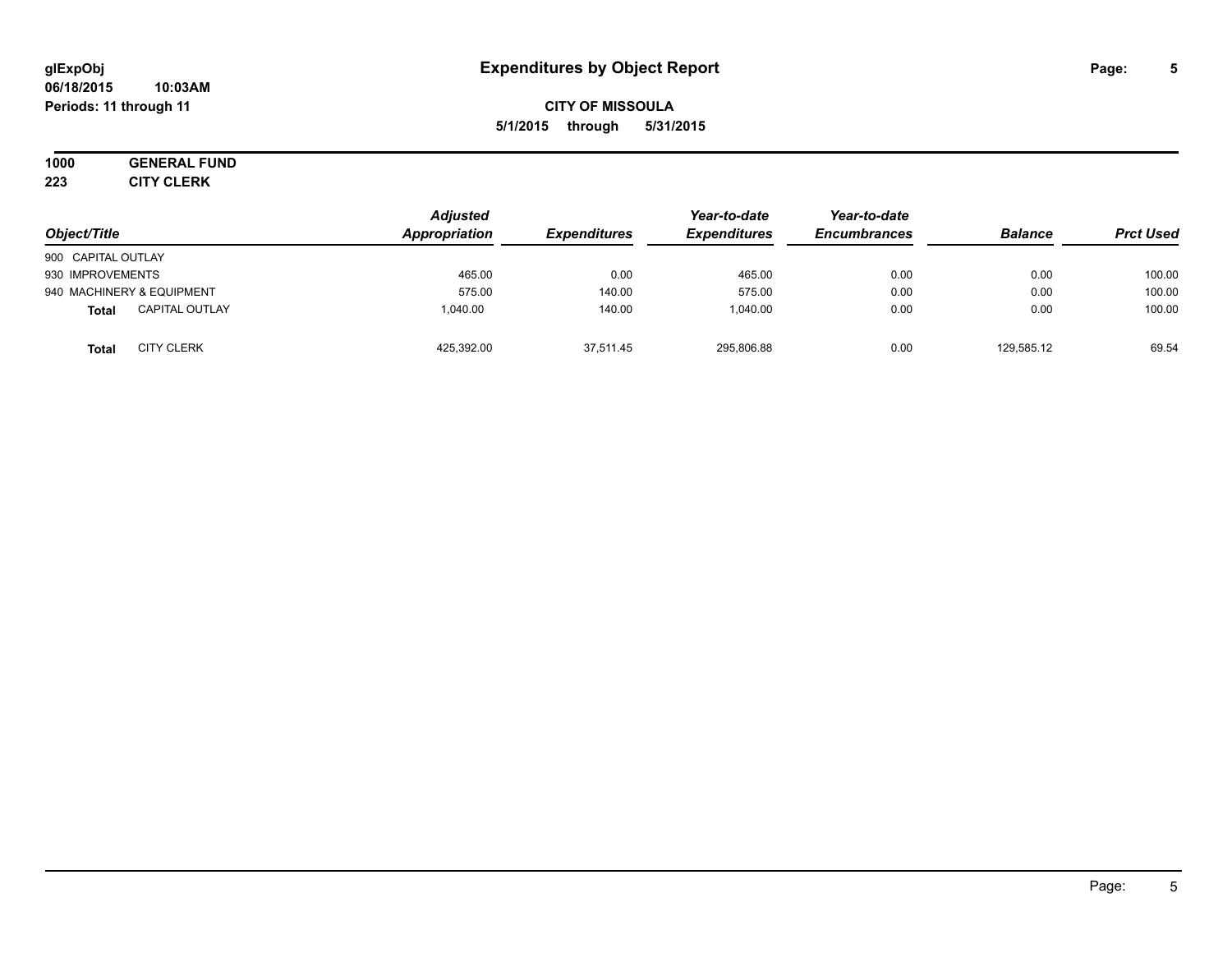#### **1000 GENERAL FUND**

**224 INFORMATION SERVICES**

|                          |                                           | <b>Adjusted</b>      |                     | Year-to-date        | Year-to-date        |                |                  |
|--------------------------|-------------------------------------------|----------------------|---------------------|---------------------|---------------------|----------------|------------------|
| Object/Title             |                                           | <b>Appropriation</b> | <b>Expenditures</b> | <b>Expenditures</b> | <b>Encumbrances</b> | <b>Balance</b> | <b>Prct Used</b> |
| 100 PERSONAL SERVICES    |                                           |                      |                     |                     |                     |                |                  |
| 110 SALARIES AND WAGES   |                                           | 338,436.00           | 25,552.37           | 288,040.94          | 0.00                | 50,395.06      | 85.11            |
| 120 OVERTIME/TERMINATION |                                           | 0.00                 | 0.00                | 0.00                | 0.00                | 0.00           | 0.00             |
| 130 OTHER                |                                           | 5,400.00             | 0.00                | 0.00                | 0.00                | 5,400.00       | 0.00             |
|                          | 140 EMPLOYER CONTRIBUTIONS                | 113,521.00           | 9,037.99            | 103,397.53          | 0.00                | 10,123.47      | 91.08            |
|                          | <b>141 STATE RETIREMENT CONTRIBUTIONS</b> | 0.00                 | 0.00                | 298.58              | 0.00                | $-298.58$      | 0.00             |
| Total                    | PERSONAL SERVICES                         | 457,357.00           | 34,590.36           | 391,737.05          | 0.00                | 65,619.95      | 85.65            |
| 200 SUPPLIES             |                                           |                      |                     |                     |                     |                |                  |
| 210 OFFICE SUPPLIES      |                                           | 1,135.00             | 0.00                | 980.90              | 0.00                | 154.10         | 86.42            |
| 220 OPERATING SUPPLIES   |                                           | 12,525.00            | 160.69              | 5,036.76            | 0.00                | 7,488.24       | 40.21            |
| 230 REPAIR/MAINTENANCE   |                                           | 3.000.00             | 0.00                | 730.40              | 0.00                | 2,269.60       | 24.35            |
| 231 GASOLINE             |                                           | 250.00               | 0.00                | 87.79               | 0.00                | 162.21         | 35.12            |
| 240 OTHER SUPPLIES       |                                           | 3,500.00             | 0.00                | 3,428.02            | 0.00                | 71.98          | 97.94            |
| Total                    | <b>SUPPLIES</b>                           | 20,410.00            | 160.69              | 10,263.87           | 0.00                | 10,146.13      | 50.29            |
| 300 PURCHASED SERVICES   |                                           |                      |                     |                     |                     |                |                  |
| 310 COMMUNICATIONS       |                                           | 100.00               | 66.34               | 84.40               | 0.00                | 15.60          | 84.40            |
|                          | 320 PRINTING & DUPLICATING                | 350.00               | 0.00                | 83.04               | 0.00                | 266.96         | 23.73            |
|                          | 330 PUBLICITY, SUBSCRIPTIONS & DUES       | 179,199.00           | 0.00                | 160,870.28          | 0.00                | 18,328.72      | 89.77            |
| 344 TELEPHONE SERVICE    |                                           | 135,330.00           | 8,421.17            | 110,551.43          | 0.00                | 24,778.57      | 81.69            |
|                          | 350 PROFESSIONAL SERVICES                 | 57,090.00            | 0.00                | 48,395.09           | 0.00                | 8,694.91       | 84.77            |
| 360 REPAIR & MAINTENANCE |                                           | 1,350.00             | 0.00                | 0.00                | 0.00                | 1,350.00       | 0.00             |
| 370 TRAVEL               |                                           | 6,809.00             | 309.20              | 3,682.14            | 0.00                | 3,126.86       | 54.08            |
| 380 TRAINING             |                                           | 11,981.00            | 199.00              | 13,603.32           | 0.00                | $-1,622.32$    | 113.54           |
| <b>Total</b>             | PURCHASED SERVICES                        | 392,209.00           | 8,995.71            | 337,269.70          | 0.00                | 54,939.30      | 85.99            |
| 500 FIXED CHARGES        |                                           |                      |                     |                     |                     |                |                  |
| 500 FIXED CHARGES        |                                           | 0.00                 | 0.00                | 0.00                | 0.00                | 0.00           | 0.00             |
| Total                    | <b>FIXED CHARGES</b>                      | 0.00                 | 0.00                | 0.00                | 0.00                | 0.00           | 0.00             |
| 900 CAPITAL OUTLAY       |                                           |                      |                     |                     |                     |                |                  |
|                          | 940 MACHINERY & EQUIPMENT                 | 0.00                 | 0.00                | 0.00                | 0.00                | 0.00           | 0.00             |
| <b>Total</b>             | <b>CAPITAL OUTLAY</b>                     | 0.00                 | 0.00                | 0.00                | 0.00                | 0.00           | 0.00             |
|                          |                                           |                      |                     |                     |                     |                |                  |
| Total                    | <b>INFORMATION SERVICES</b>               | 869,976.00           | 43,746.76           | 739,270.62          | 0.00                | 130,705.38     | 84.98            |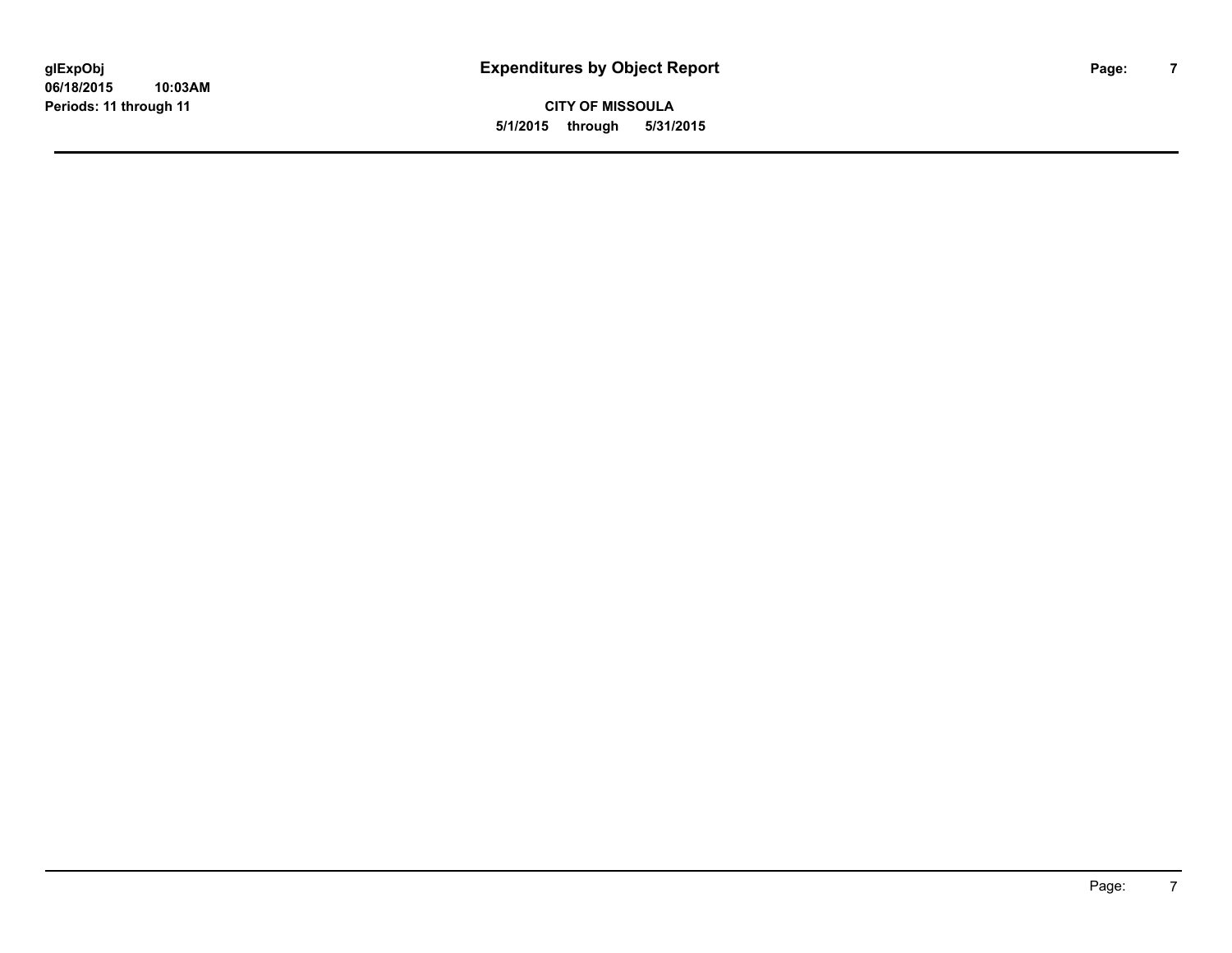## **1000 GENERAL FUND**

**230 MUNICIPAL COURT**

|                                       | <b>Adjusted</b> |                     | Year-to-date        | Year-to-date        |                |                  |
|---------------------------------------|-----------------|---------------------|---------------------|---------------------|----------------|------------------|
| Object/Title                          | Appropriation   | <b>Expenditures</b> | <b>Expenditures</b> | <b>Encumbrances</b> | <b>Balance</b> | <b>Prct Used</b> |
| 100 PERSONAL SERVICES                 |                 |                     |                     |                     |                |                  |
| 110 SALARIES AND WAGES                | 745,063.00      | 54,454.94           | 600,532.84          | 0.00                | 144,530.16     | 80.60            |
| 120 OVERTIME/TERMINATION              | 10,000.00       | 115.95              | 5,889.23            | 0.00                | 4,110.77       | 58.89            |
| <b>140 EMPLOYER CONTRIBUTIONS</b>     | 299,318.00      | 22,371.88           | 247,036.02          | 0.00                | 52,281.98      | 82.53            |
| 141 STATE RETIREMENT CONTRIBUTIONS    | 0.00            | 0.00                | 621.75              | 0.00                | $-621.75$      | 0.00             |
| PERSONAL SERVICES<br><b>Total</b>     | 1,054,381.00    | 76,942.77           | 854,079.84          | 0.00                | 200,301.16     | 81.00            |
| 200 SUPPLIES                          |                 |                     |                     |                     |                |                  |
| 210 OFFICE SUPPLIES                   | 4,756.00        | 1,747.94            | 7,703.05            | 0.00                | $-2,947.05$    | 161.96           |
| 220 OPERATING SUPPLIES                | 4,972.00        | 446.10              | 693.14              | 0.00                | 4,278.86       | 13.94            |
| 230 REPAIR/MAINTENANCE                | 0.00            | 0.00                | 0.00                | 0.00                | 0.00           | 0.00             |
| 240 OTHER SUPPLIES                    | 3,540.00        | 214.95              | 3,180.87            | 0.00                | 359.13         | 89.86            |
| <b>SUPPLIES</b><br><b>Total</b>       | 13,268.00       | 2,408.99            | 11,577.06           | 0.00                | 1,690.94       | 87.26            |
| 300 PURCHASED SERVICES                |                 |                     |                     |                     |                |                  |
| 310 COMMUNICATIONS                    | 11,500.00       | 0.00                | 8,668.85            | 0.00                | 2,831.15       | 75.38            |
| 320 PRINTING & DUPLICATING            | 1,187.00        | 0.00                | 280.89              | 0.00                | 906.11         | 23.66            |
| 330 PUBLICITY, SUBSCRIPTIONS & DUES   | 10,196.00       | 569.00              | 8,346.55            | 0.00                | 1,849.45       | 81.86            |
| 344 TELEPHONE SERVICE                 | 1,584.00        | 165.16              | 1,154.67            | 0.00                | 429.33         | 72.90            |
| 350 PROFESSIONAL SERVICES             | 220,707.00      | 47,071.05           | 154,772.92          | 0.00                | 65,934.08      | 70.13            |
| 360 REPAIR & MAINTENANCE              | 3,790.00        | 0.00                | 7,859.96            | 0.00                | $-4,069.96$    | 207.39           |
| 370 TRAVEL                            | 5,174.00        | 0.00                | 2,609.62            | 0.00                | 2,564.38       | 50.44            |
| 380 TRAINING                          | 9,000.00        | 250.00              | 6,523.95            | 0.00                | 2,476.05       | 72.49            |
| 390 OTHER PURCHASED SERVICES          | 6,263.00        | 1,073.25            | 4,392.73            | 0.00                | 1,870.27       | 70.14            |
| PURCHASED SERVICES<br><b>Total</b>    | 269,401.00      | 49,128.46           | 194,610.14          | 0.00                | 74,790.86      | 72.24            |
| 500 FIXED CHARGES                     |                 |                     |                     |                     |                |                  |
| 500 FIXED CHARGES                     | 0.00            | 0.00                | 0.00                | 0.00                | 0.00           | 0.00             |
| <b>FIXED CHARGES</b><br><b>Total</b>  | 0.00            | 0.00                | 0.00                | 0.00                | 0.00           | 0.00             |
| 900 CAPITAL OUTLAY                    |                 |                     |                     |                     |                |                  |
| 940 MACHINERY & EQUIPMENT             | 0.00            | 0.00                | 0.00                | 0.00                | 0.00           | 0.00             |
| <b>CAPITAL OUTLAY</b><br><b>Total</b> | 0.00            | 0.00                | 0.00                | 0.00                | 0.00           | 0.00             |
| MUNICIPAL COURT<br><b>Total</b>       | 1,337,050.00    | 128,480.22          | 1,060,267.04        | 0.00                | 276,782.96     | 79.30            |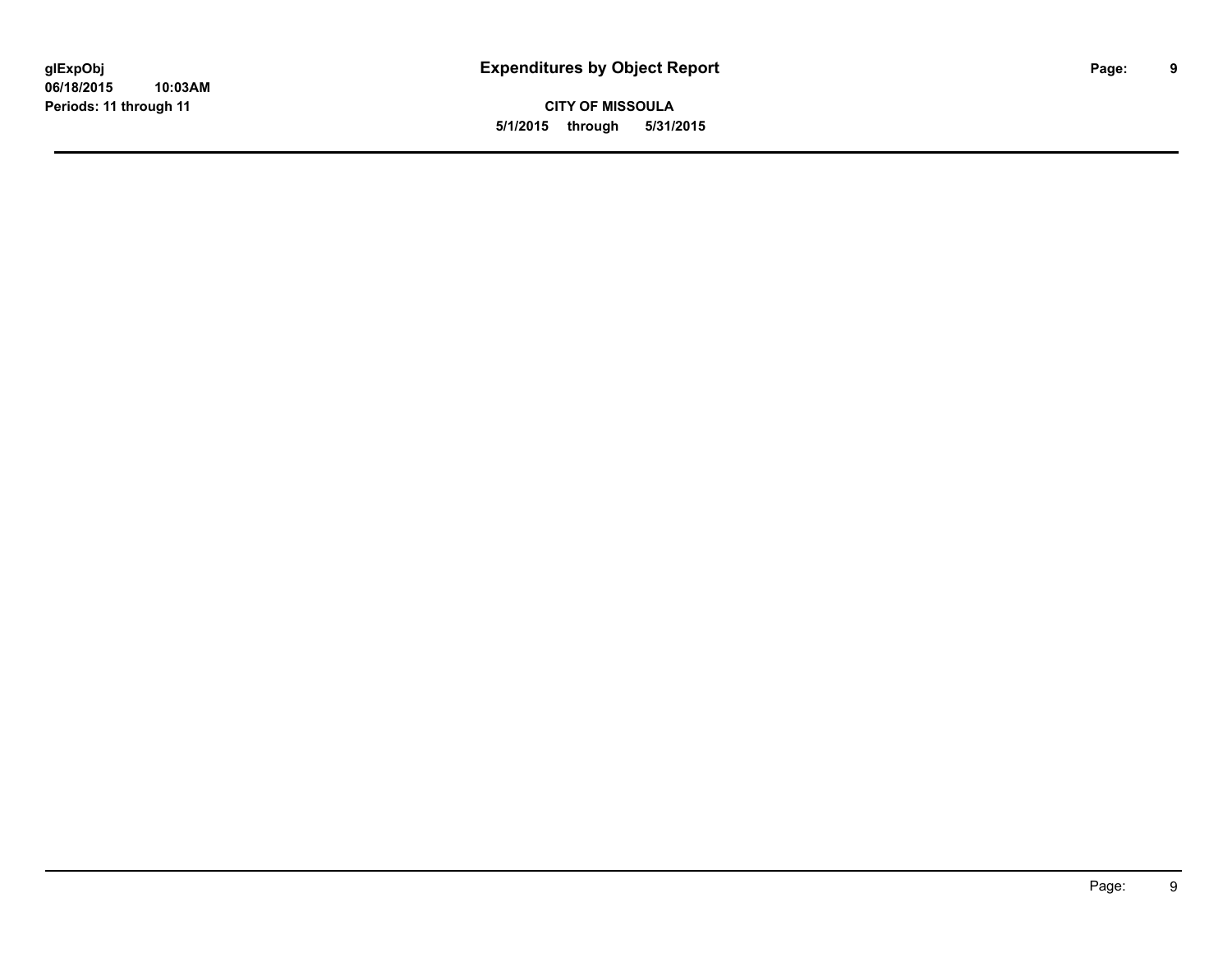**1000 GENERAL FUND**

**240 FINANCE**

|                                     |                                    | <b>Adjusted</b> |                     | Year-to-date        | Year-to-date        |                |                  |
|-------------------------------------|------------------------------------|-----------------|---------------------|---------------------|---------------------|----------------|------------------|
| Object/Title                        |                                    | Appropriation   | <b>Expenditures</b> | <b>Expenditures</b> | <b>Encumbrances</b> | <b>Balance</b> | <b>Prct Used</b> |
| 100 PERSONAL SERVICES               |                                    |                 |                     |                     |                     |                |                  |
| 110 SALARIES AND WAGES              |                                    | 646,059.00      | 45,412.80           | 534,059.75          | 0.00                | 111,999.25     | 82.66            |
| 120 OVERTIME/TERMINATION            |                                    | 1,000.00        | 0.00                | 0.00                | 0.00                | 1,000.00       | 0.00             |
| <b>140 EMPLOYER CONTRIBUTIONS</b>   |                                    | 237,134.00      | 17,733.99           | 210,002.80          | 0.00                | 27,131.20      | 88.56            |
|                                     | 141 STATE RETIREMENT CONTRIBUTIONS | 0.00            | 0.00                | 559.53              | 0.00                | $-559.53$      | 0.00             |
| Total                               | PERSONAL SERVICES                  | 884,193.00      | 63,146.79           | 744,622.08          | 0.00                | 139,570.92     | 84.21            |
| 200 SUPPLIES                        |                                    |                 |                     |                     |                     |                |                  |
| 210 OFFICE SUPPLIES                 |                                    | 4,925.00        | 21.34               | 4,038.79            | 0.00                | 886.21         | 82.01            |
| 220 OPERATING SUPPLIES              |                                    | 2,674.00        | 309.09              | 1,245.45            | 0.00                | 1,428.55       | 46.58            |
| 230 REPAIR/MAINTENANCE              |                                    | 300.00          | 0.00                | 0.00                | 0.00                | 300.00         | 0.00             |
| 231 GASOLINE                        |                                    | 91.00           | 0.00                | 0.00                | 0.00                | 91.00          | 0.00             |
| 240 OTHER SUPPLIES                  |                                    | 500.00          | 0.00                | 0.00                | 0.00                | 500.00         | 0.00             |
| Total                               | <b>SUPPLIES</b>                    | 8,490.00        | 330.43              | 5,284.24            | 0.00                | 3,205.76       | 62.24            |
| 300 PURCHASED SERVICES              |                                    |                 |                     |                     |                     |                |                  |
| 310 COMMUNICATIONS                  |                                    | 36,780.00       | 0.00                | 36,635.31           | 0.00                | 144.69         | 99.61            |
| 320 PRINTING & DUPLICATING          |                                    | 8,746.00        | 230.23              | 3,718.25            | 0.00                | 5,027.75       | 42.51            |
| 330 PUBLICITY, SUBSCRIPTIONS & DUES |                                    | 2,326.00        | 250.00              | 1,756.29            | 0.00                | 569.71         | 75.51            |
| 344 TELEPHONE SERVICE               |                                    | 2,125.00        | 73.78               | 727.07              | 0.00                | 1,397.93       | 34.22            |
| 350 PROFESSIONAL SERVICES           |                                    | 165,136.00      | 1,743.00            | 156,371.30          | 0.00                | 8,764.70       | 94.69            |
| 360 REPAIR & MAINTENANCE            |                                    | 1,305.00        | 276.65              | 351.65              | 0.00                | 953.35         | 26.95            |
| 370 TRAVEL                          |                                    | 8,245.00        | 1,469.30            | 2,763.40            | 0.00                | 5,481.60       | 33.52            |
| 380 TRAINING                        |                                    | 7,330.00        | 0.00                | 1,073.20            | 0.00                | 6,256.80       | 14.64            |
| 390 OTHER PURCHASED SERVICES        |                                    | 0.00            | 0.00                | 0.00                | 0.00                | 0.00           | 0.00             |
| <b>Total</b>                        | PURCHASED SERVICES                 | 231,993.00      | 4,042.96            | 203,396.47          | 0.00                | 28,596.53      | 87.67            |
| 500 FIXED CHARGES                   |                                    |                 |                     |                     |                     |                |                  |
| 500 FIXED CHARGES                   |                                    | 500.00          | 0.00                | 0.00                | 0.00                | 500.00         | 0.00             |
| <b>Total</b>                        | <b>FIXED CHARGES</b>               | 500.00          | 0.00                | 0.00                | 0.00                | 500.00         | 0.00             |
| 900 CAPITAL OUTLAY                  |                                    |                 |                     |                     |                     |                |                  |
| 940 MACHINERY & EQUIPMENT           |                                    | 0.00            | 0.00                | 0.00                | 0.00                | 0.00           | 0.00             |
| <b>Total</b>                        | <b>CAPITAL OUTLAY</b>              | 0.00            | 0.00                | 0.00                | 0.00                | 0.00           | 0.00             |
|                                     |                                    |                 |                     |                     |                     |                |                  |
| <b>Total</b>                        | <b>FINANCE</b>                     | 1,125,176.00    | 67,520.18           | 953,302.79          | 0.00                | 171,873.21     | 84.72            |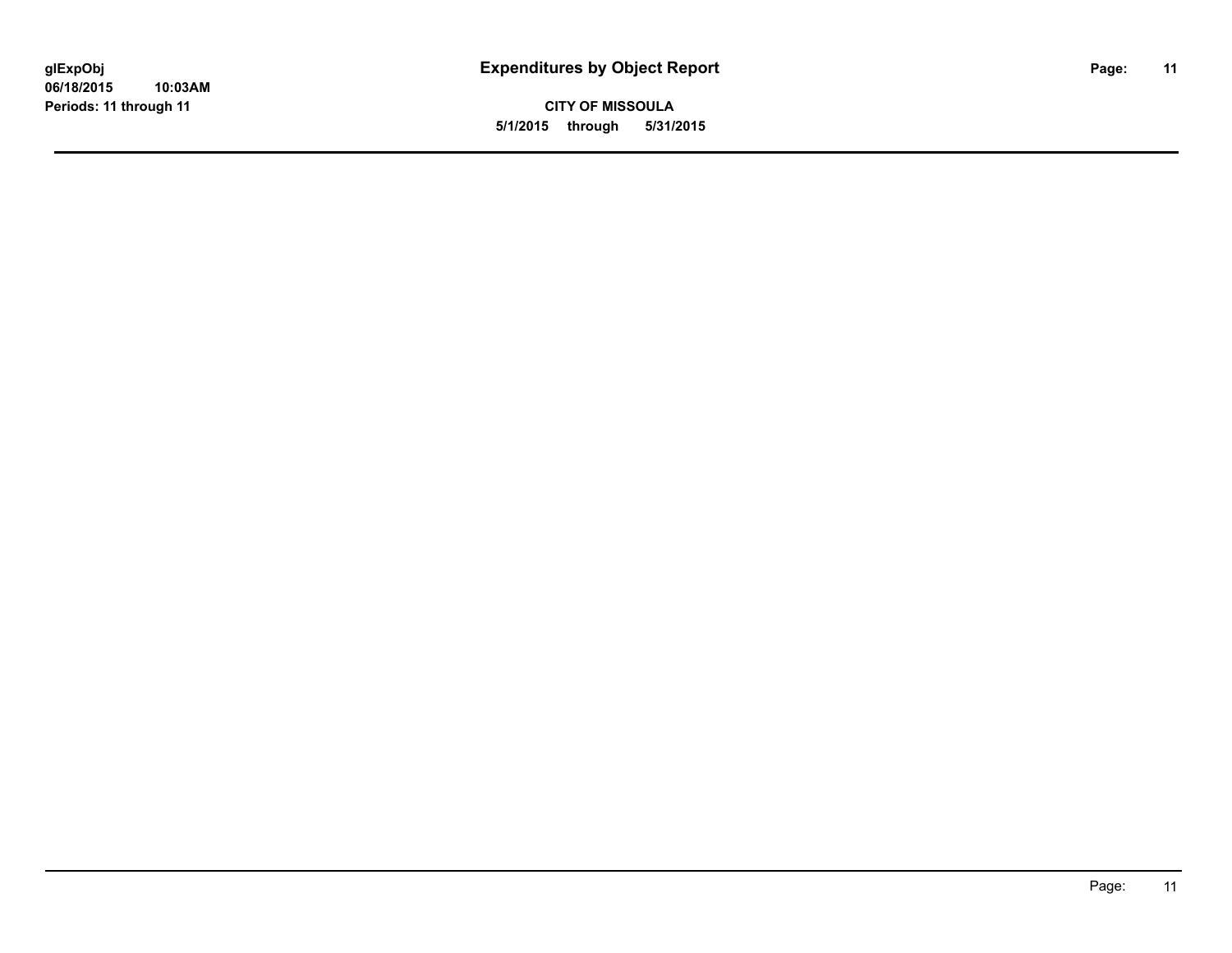#### **1000 GENERAL FUND**

**245 CENTRALIZED SERVICES**

|                        |                                     | <b>Adjusted</b> |                     | Year-to-date        | Year-to-date        |                |                  |
|------------------------|-------------------------------------|-----------------|---------------------|---------------------|---------------------|----------------|------------------|
| Object/Title           |                                     | Appropriation   | <b>Expenditures</b> | <b>Expenditures</b> | <b>Encumbrances</b> | <b>Balance</b> | <b>Prct Used</b> |
| 100 PERSONAL SERVICES  |                                     |                 |                     |                     |                     |                |                  |
| 110 SALARIES AND WAGES |                                     | 253,475.00      | 19,393.20           | 223,036.01          | 0.00                | 30,438.99      | 87.99            |
|                        | <b>140 EMPLOYER CONTRIBUTIONS</b>   | 73.267.00       | 5,883.64            | 68,152.50           | 0.00                | 5,114.50       | 93.02            |
|                        | 141 STATE RETIREMENT CONTRIBUTIONS  | 0.00            | 0.00                | 230.22              | 0.00                | $-230.22$      | 0.00             |
| <b>Total</b>           | PERSONAL SERVICES                   | 326,742.00      | 25,276.84           | 291,418.73          | 0.00                | 35,323.27      | 89.19            |
| 200 SUPPLIES           |                                     |                 |                     |                     |                     |                |                  |
| 210 OFFICE SUPPLIES    |                                     | 900.00          | 1,253.48            | 1,364.89            | 0.00                | $-464.89$      | 151.65           |
| 220 OPERATING SUPPLIES |                                     | 700.00          | 0.00                | 23.71               | 0.00                | 676.29         | 3.39             |
| 231 GASOLINE           |                                     | 178.00          | 0.00                | 52.55               | 0.00                | 125.45         | 29.52            |
| <b>Total</b>           | <b>SUPPLIES</b>                     | 1,778.00        | 1,253.48            | 1,441.15            | 0.00                | 336.85         | 81.05            |
| 300 PURCHASED SERVICES |                                     |                 |                     |                     |                     |                |                  |
| 310 COMMUNICATIONS     |                                     | 100.00          | 0.00                | 0.00                | 0.00                | 100.00         | 0.00             |
|                        | 320 PRINTING & DUPLICATING          | 200.00          | 27.51               | 88.52               | 0.00                | 111.48         | 44.26            |
|                        | 330 PUBLICITY, SUBSCRIPTIONS & DUES | 185.00          | 0.00                | 335.00              | 0.00                | $-150.00$      | 181.08           |
| 344 TELEPHONE SERVICE  |                                     | 793.00          | 76.82               | 710.02              | 0.00                | 82.98          | 89.54            |
|                        | 350 PROFESSIONAL SERVICES           | 8,000.00        | 0.00                | 7,765.00            | 0.00                | 235.00         | 97.06            |
| 370 TRAVEL             |                                     | 2,000.00        | 0.00                | 543.73              | 0.00                | 1,456.27       | 27.19            |
| 380 TRAINING           |                                     | 2,000.00        | 0.00                | 385.85              | 0.00                | 1,614.15       | 19.29            |
|                        | 390 OTHER PURCHASED SERVICES        | 0.00            | 58.50               | 58.50               | 0.00                | $-58.50$       | 0.00             |
| <b>Total</b>           | PURCHASED SERVICES                  | 13,278.00       | 162.83              | 9,886.62            | 0.00                | 3,391.38       | 74.46            |
|                        | 700 GRANTS & CONTRIBUTIONS          |                 |                     |                     |                     |                |                  |
|                        | 700 GRANTS & CONTRIBUTIONS          | 0.00            | 0.00                | 50.00               | 0.00                | $-50.00$       | 0.00             |
| <b>Total</b>           | <b>GRANTS &amp; CONTRIBUTIONS</b>   | 0.00            | 0.00                | 50.00               | 0.00                | $-50.00$       | 0.00             |
|                        |                                     |                 |                     |                     |                     |                |                  |
| <b>Total</b>           | <b>CENTRALIZED SERVICES</b>         | 341,798.00      | 26,693.15           | 302,796.50          | 0.00                | 39,001.50      | 88.59            |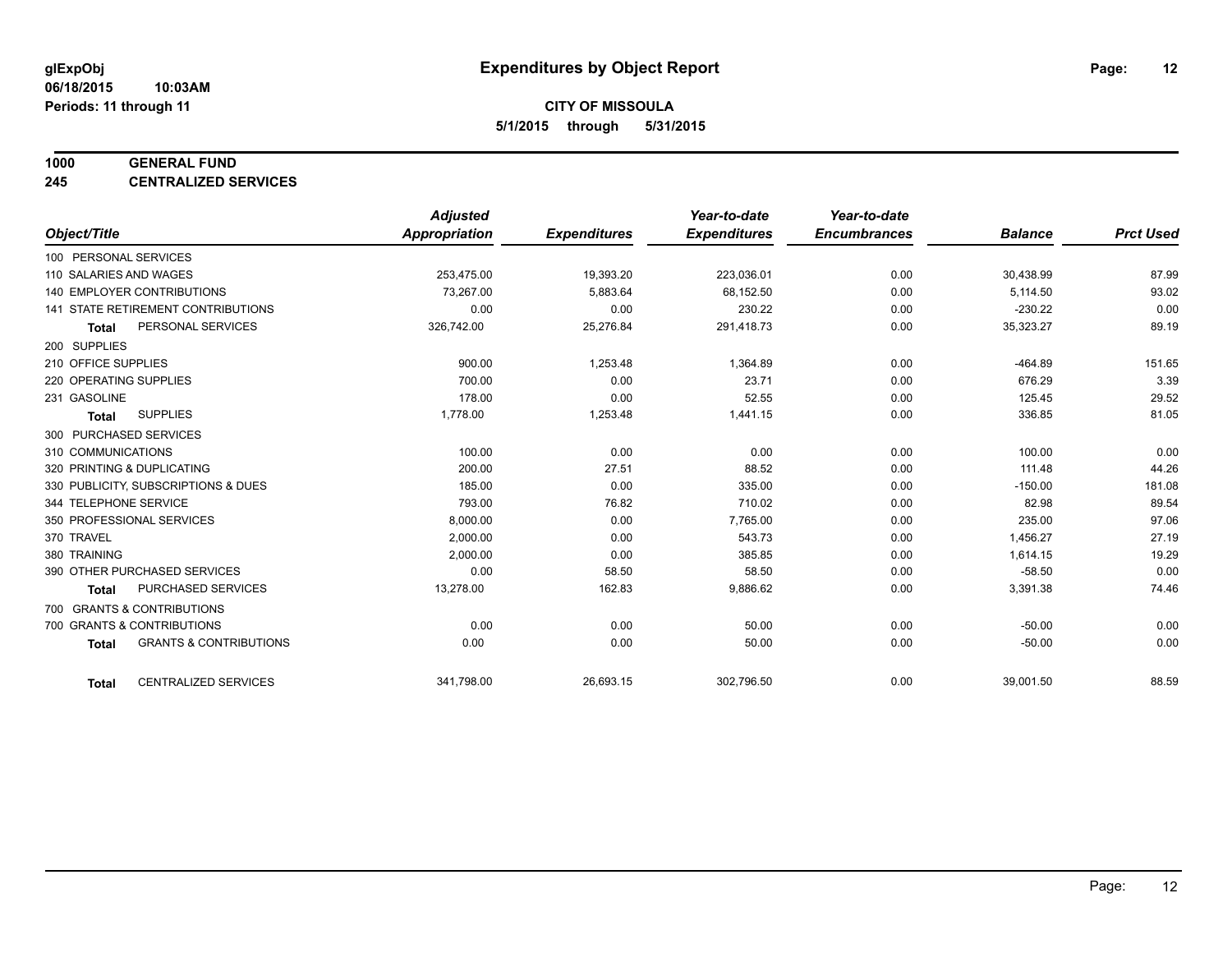#### **1000 GENERAL FUND**

**250 DEVELOPMENT SERVICES**

|                                      | <b>Adjusted</b>      |                     | Year-to-date        | Year-to-date        |                |                  |
|--------------------------------------|----------------------|---------------------|---------------------|---------------------|----------------|------------------|
| Object/Title                         | <b>Appropriation</b> | <b>Expenditures</b> | <b>Expenditures</b> | <b>Encumbrances</b> | <b>Balance</b> | <b>Prct Used</b> |
| 100 PERSONAL SERVICES                |                      |                     |                     |                     |                |                  |
| 110 SALARIES AND WAGES               | 1,229,719.00         | 102,285.74          | 1,088,922.66        | 0.00                | 140,796.34     | 88.55            |
| 120 OVERTIME/TERMINATION             | 4,276.00             | 0.00                | $-16.91$            | 0.00                | 4,292.91       | $-0.40$          |
| 130 OTHER                            | 0.00                 | 0.00                | 0.00                | 0.00                | 0.00           | 0.00             |
| 140 EMPLOYER CONTRIBUTIONS           | 419,955.00           | 36,961.20           | 408,454.56          | 0.00                | 11,500.44      | 97.26            |
| 141 STATE RETIREMENT CONTRIBUTIONS   | 0.00                 | 0.00                | 1,189.10            | 0.00                | $-1,189.10$    | 0.00             |
| PERSONAL SERVICES<br><b>Total</b>    | 1,653,950.00         | 139,246.94          | 1,498,549.41        | 0.00                | 155,400.59     | 90.60            |
| 200 SUPPLIES                         |                      |                     |                     |                     |                |                  |
| 210 OFFICE SUPPLIES                  | 15,758.00            | 1,162.90            | 10,364.90           | 0.00                | 5,393.10       | 65.78            |
| 220 OPERATING SUPPLIES               | 1,406.00             | 8.99                | 2,682.38            | 0.00                | $-1,276.38$    | 190.78           |
| 230 REPAIR/MAINTENANCE               | 3,000.00             | 21.54               | 1,135.00            | 0.00                | 1,865.00       | 37.83            |
| 231 GASOLINE                         | 15.968.00            | 414.68              | 6,992.67            | 0.00                | 8,975.33       | 43.79            |
| 240 OTHER SUPPLIES                   | 1,405.00             | 0.00                | 325.14              | 0.00                | 1,079.86       | 23.14            |
| <b>SUPPLIES</b><br><b>Total</b>      | 37,537.00            | 1,608.11            | 21,500.09           | 0.00                | 16,036.91      | 57.28            |
| 300 PURCHASED SERVICES               |                      |                     |                     |                     |                |                  |
| 310 COMMUNICATIONS                   | 16,013.00            | 0.00                | 3,833.62            | 0.00                | 12,179.38      | 23.94            |
| 320 PRINTING & DUPLICATING           | 8,354.00             | 34.95               | 903.50              | 0.00                | 7,450.50       | 10.82            |
| 330 PUBLICITY, SUBSCRIPTIONS & DUES  | 12,050.00            | 554.00              | 7,627.30            | 0.00                | 4,422.70       | 63.30            |
| 341 ELECTRICITY & NATURAL GAS        | 0.00                 | 0.00                | 0.00                | 0.00                | 0.00           | 0.00             |
| 344 TELEPHONE SERVICE                | 8,830.00             | 1,028.67            | 11,274.70           | 0.00                | $-2,444.70$    | 127.69           |
| 350 PROFESSIONAL SERVICES            | 86,085.00            | 12,909.00           | 43,963.45           | 0.00                | 42,121.55      | 51.07            |
| 360 REPAIR & MAINTENANCE             | 2,495.00             | 0.00                | 383.97              | 0.00                | 2,111.03       | 15.39            |
| 370 TRAVEL                           | 20,611.00            | 1,770.64            | 6,374.69            | 0.00                | 14,236.31      | 30.93            |
| 380 TRAINING                         | 5,525.00             | 30.00               | 6,084.60            | 0.00                | $-559.60$      | 110.13           |
| 390 OTHER PURCHASED SERVICES         | 1,550.00             | 0.00                | 0.00                | 0.00                | 1,550.00       | 0.00             |
| PURCHASED SERVICES<br><b>Total</b>   | 161,513.00           | 16,327.26           | 80,445.83           | 0.00                | 81,067.17      | 49.81            |
| 500 FIXED CHARGES                    |                      |                     |                     |                     |                |                  |
| 500 FIXED CHARGES                    | 0.00                 | 0.00                | 0.00                | 0.00                | 0.00           | 0.00             |
| 550 MERCHANT SERVICE FEES            | 0.00                 | 2,606.35            | 9,195.84            | 0.00                | $-9,195.84$    | 0.00             |
| <b>FIXED CHARGES</b><br><b>Total</b> | 0.00                 | 2,606.35            | 9,195.84            | 0.00                | $-9,195.84$    | 0.00             |
| 700 GRANTS & CONTRIBUTIONS           |                      |                     |                     |                     |                |                  |
| 700 GRANTS & CONTRIBUTIONS           | 0.00                 | 0.00                | 0.00                | 0.00                | 0.00           | 0.00             |
| 780 INTERGOVERNMENTAL TRANSFER       | 0.00                 | 0.00                | 0.00                | 0.00                | 0.00           | 0.00             |
|                                      |                      |                     |                     |                     |                |                  |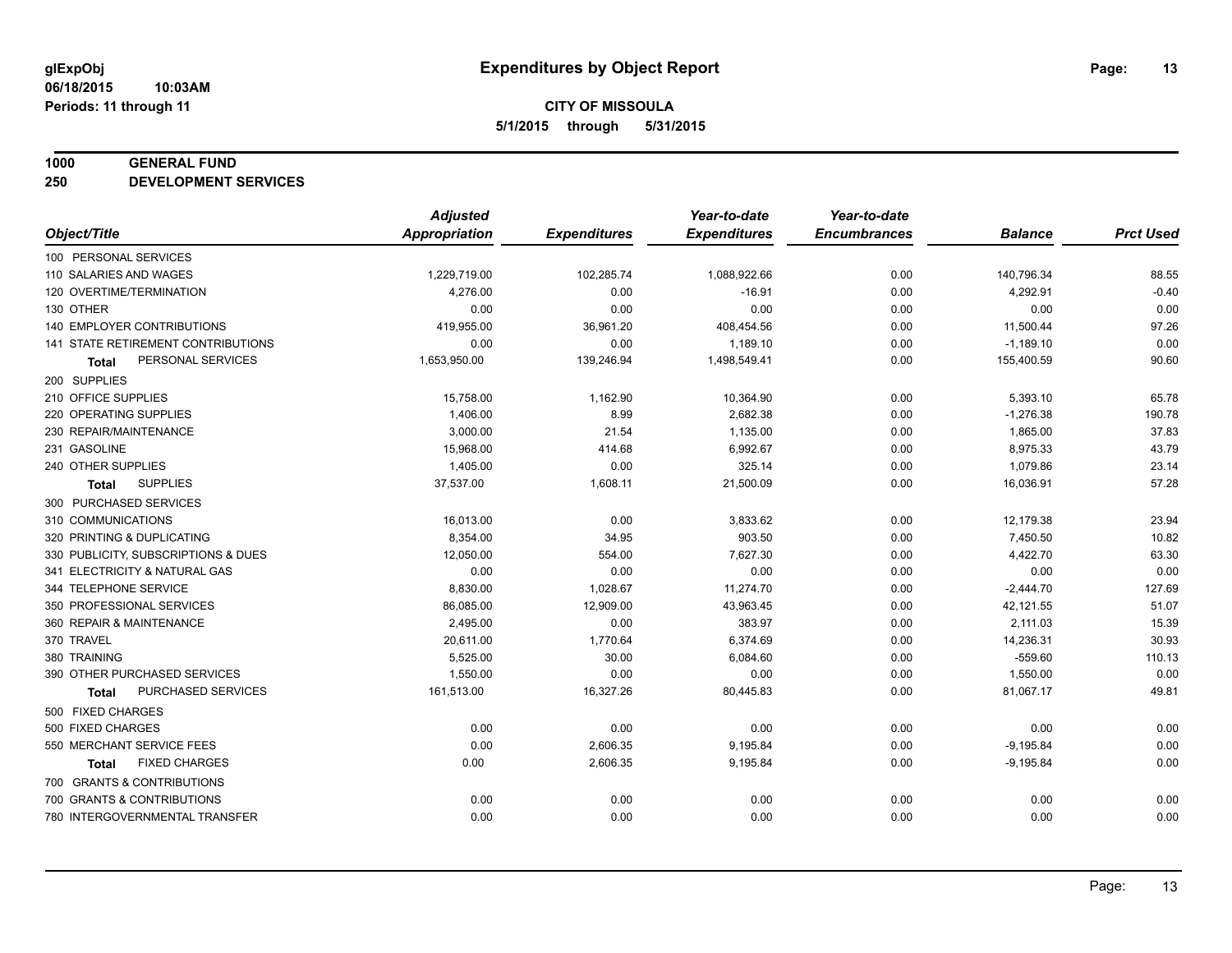#### **1000 GENERAL FUND**

**250 DEVELOPMENT SERVICES**

| Object/Title              |                                   | <b>Adjusted</b>      |                     | Year-to-date<br><b>Expenditures</b> | Year-to-date        | <b>Balance</b> | <b>Prct Used</b> |
|---------------------------|-----------------------------------|----------------------|---------------------|-------------------------------------|---------------------|----------------|------------------|
|                           |                                   | <b>Appropriation</b> | <b>Expenditures</b> |                                     | <b>Encumbrances</b> |                |                  |
| <b>Total</b>              | <b>GRANTS &amp; CONTRIBUTIONS</b> | 0.00                 | 0.00                | 0.00                                | 0.00                | 0.00           | 0.00             |
| 800 OTHER OBJECTS         |                                   |                      |                     |                                     |                     |                |                  |
| 845 CONTINGENCY           |                                   | 0.00                 | 0.00                | 0.00                                | 0.00                | 0.00           | 0.00             |
| Total                     | OTHER OBJECTS                     | 0.00                 | 0.00                | 0.00                                | 0.00                | 0.00           | 0.00             |
| 900 CAPITAL OUTLAY        |                                   |                      |                     |                                     |                     |                |                  |
| 940 MACHINERY & EQUIPMENT |                                   | 8.576.00             | 0.00                | 0.00                                | 0.00                | 8.576.00       | 0.00             |
| <b>Total</b>              | <b>CAPITAL OUTLAY</b>             | 8.576.00             | 0.00                | 0.00                                | 0.00                | 8,576.00       | 0.00             |
| <b>Total</b>              | <b>DEVELOPMENT SERVICES</b>       | 1.861.576.00         | 159.788.66          | 1.609.691.17                        | 0.00                | 251.884.83     | 86.47            |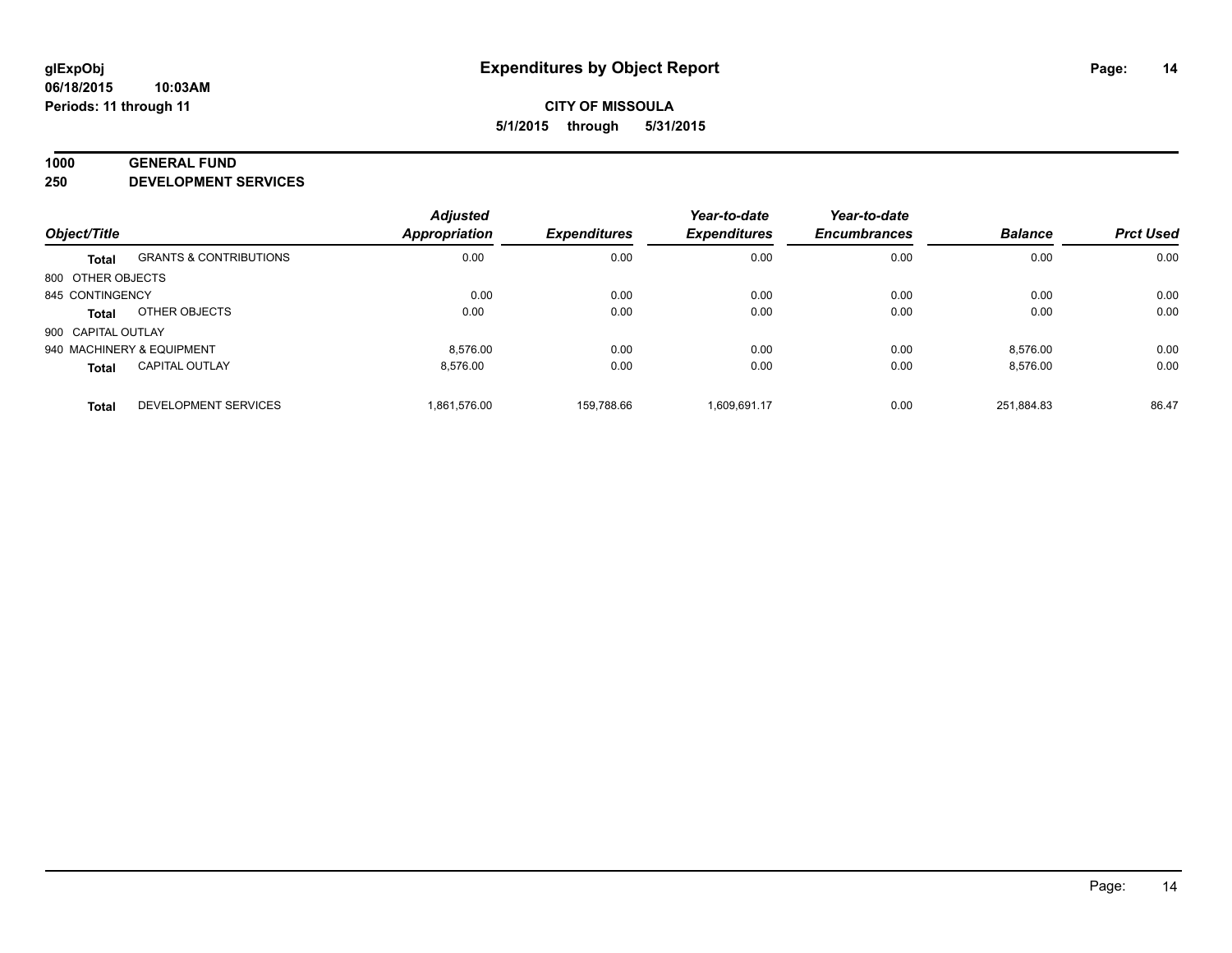## **1000 GENERAL FUND**

**260 GIS SERVICES**

|                                           | <b>Adjusted</b>      |                     | Year-to-date        | Year-to-date        |                |                  |
|-------------------------------------------|----------------------|---------------------|---------------------|---------------------|----------------|------------------|
| Object/Title                              | <b>Appropriation</b> | <b>Expenditures</b> | <b>Expenditures</b> | <b>Encumbrances</b> | <b>Balance</b> | <b>Prct Used</b> |
| 100 PERSONAL SERVICES                     |                      |                     |                     |                     |                |                  |
| 110 SALARIES AND WAGES                    | 160,098.00           | 7,598.55            | 124,020.91          | 0.00                | 36,077.09      | 77.47            |
| 120 OVERTIME/TERMINATION                  | 0.00                 | 0.00                | 0.00                | 0.00                | 0.00           | 0.00             |
| <b>140 EMPLOYER CONTRIBUTIONS</b>         | 57,165.00            | 3,015.02            | 46,195.02           | 0.00                | 10,969.98      | 80.81            |
| 141 STATE RETIREMENT CONTRIBUTIONS        | 0.00                 | 0.00                | 134.51              | 0.00                | $-134.51$      | 0.00             |
| PERSONAL SERVICES<br><b>Total</b>         | 217,263.00           | 10,613.57           | 170,350.44          | 0.00                | 46,912.56      | 78.41            |
| 200 SUPPLIES                              |                      |                     |                     |                     |                |                  |
| 210 OFFICE SUPPLIES                       | 3,500.00             | 0.00                | 1,247.79            | 0.00                | 2,252.21       | 35.65            |
| 220 OPERATING SUPPLIES                    | 684.00               | 0.00                | 81.98               | 0.00                | 602.02         | 11.99            |
| 230 REPAIR/MAINTENANCE                    | 2,140.00             | 0.00                | 259.20              | 0.00                | 1,880.80       | 12.11            |
| 231 GASOLINE                              | 500.00               | 0.00                | 0.00                | 0.00                | 500.00         | 0.00             |
| 240 OTHER SUPPLIES                        | 1.000.00             | 0.00                | 0.00                | 0.00                | 1,000.00       | 0.00             |
| <b>SUPPLIES</b><br><b>Total</b>           | 7,824.00             | 0.00                | 1,588.97            | 0.00                | 6,235.03       | 20.31            |
| 300 PURCHASED SERVICES                    |                      |                     |                     |                     |                |                  |
| 310 COMMUNICATIONS                        | 1,220.00             | 62.02               | 619.51              | 0.00                | 600.49         | 50.78            |
| 330 PUBLICITY, SUBSCRIPTIONS & DUES       | 500.00               | 0.00                | 30.00               | 0.00                | 470.00         | 6.00             |
| 344 TELEPHONE SERVICE                     | 2,000.00             | 1.65                | 34.88               | 0.00                | 1,965.12       | 1.74             |
| 350 PROFESSIONAL SERVICES                 | 380.00               | 0.00                | 10.00               | 0.00                | 370.00         | 2.63             |
| 360 REPAIR & MAINTENANCE                  | 172,800.00           | 0.00                | 159,806.09          | 0.00                | 12,993.91      | 92.48            |
| 370 TRAVEL                                | 2,450.00             | 0.00                | 1,946.46            | 0.00                | 503.54         | 79.45            |
| 380 TRAINING                              | 2,425.00             | 0.00                | 0.00                | 0.00                | 2,425.00       | 0.00             |
| 390 OTHER PURCHASED SERVICES              | 1,550.00             | 0.00                | 450.00              | 0.00                | 1,100.00       | 29.03            |
| <b>PURCHASED SERVICES</b><br><b>Total</b> | 183,325.00           | 63.67               | 162,896.94          | 0.00                | 20,428.06      | 88.86            |
| <b>GIS SERVICES</b><br><b>Total</b>       | 408,412.00           | 10,677.24           | 334,836.35          | 0.00                | 73,575.65      | 81.98            |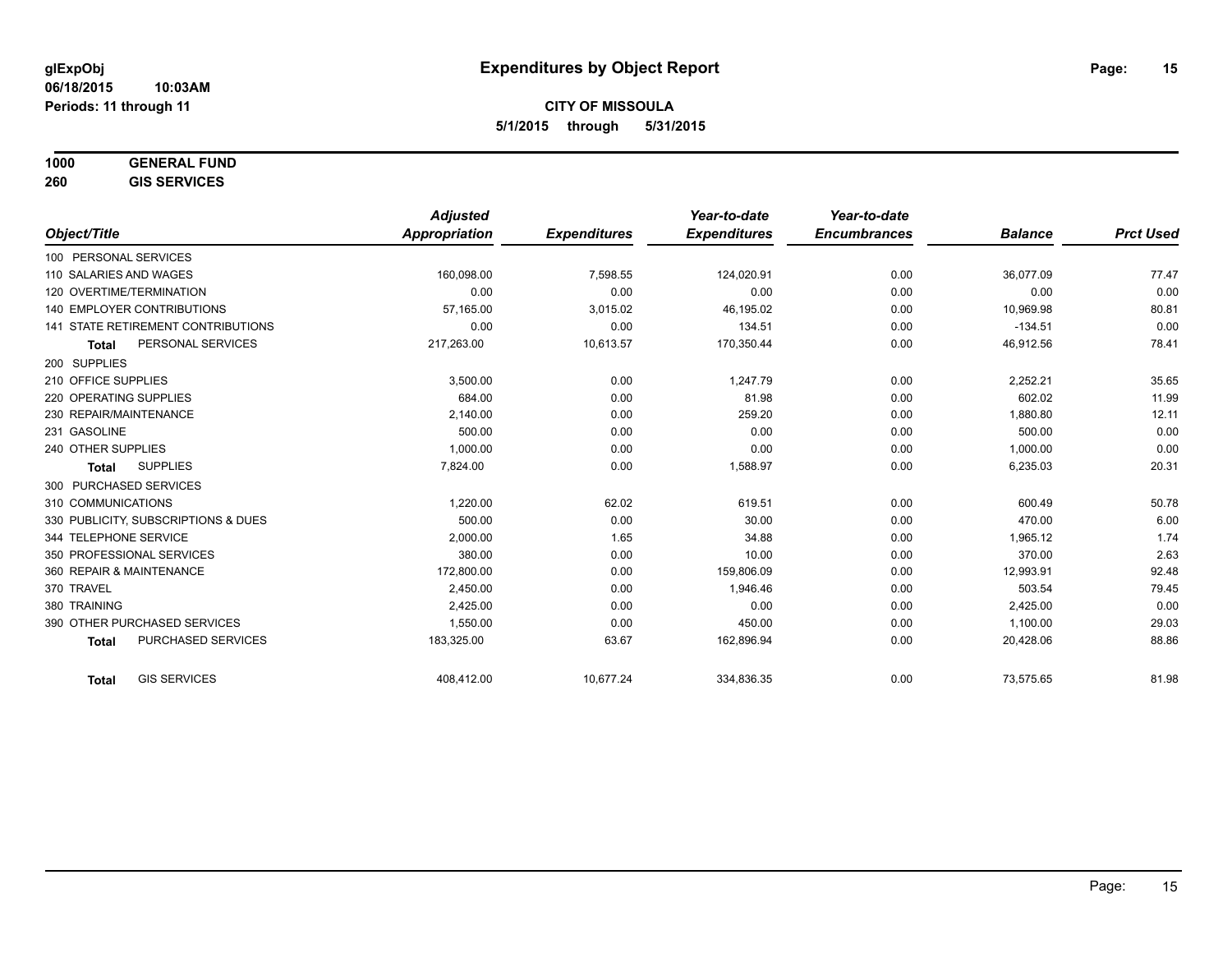# **1000 GENERAL FUND**

**270 CITY ATTORNEY**

|                   |                                     | <b>Adjusted</b> |                     | Year-to-date        | Year-to-date        |                |                  |
|-------------------|-------------------------------------|-----------------|---------------------|---------------------|---------------------|----------------|------------------|
| Object/Title      |                                     | Appropriation   | <b>Expenditures</b> | <b>Expenditures</b> | <b>Encumbrances</b> | <b>Balance</b> | <b>Prct Used</b> |
|                   | 100 PERSONAL SERVICES               |                 |                     |                     |                     |                |                  |
|                   | 110 SALARIES AND WAGES              | 901,692.00      | 69,078.34           | 790,216.08          | 0.00                | 111,475.92     | 87.64            |
|                   | 120 OVERTIME/TERMINATION            | 2,270.00        | 0.00                | 2,268.44            | 0.00                | 1.56           | 99.93            |
|                   | 140 EMPLOYER CONTRIBUTIONS          | 302,143.00      | 23,844.48           | 278,862.04          | 0.00                | 23,280.96      | 92.29            |
|                   | 141 STATE RETIREMENT CONTRIBUTIONS  | 0.00            | 0.00                | 825.49              | 0.00                | $-825.49$      | 0.00             |
| Total             | PERSONAL SERVICES                   | 1,206,105.00    | 92,922.82           | 1,072,172.05        | 0.00                | 133,932.95     | 88.90            |
| 200 SUPPLIES      |                                     |                 |                     |                     |                     |                |                  |
|                   | 210 OFFICE SUPPLIES                 | 5,618.00        | 202.69              | 3,556.56            | 0.00                | 2,061.44       | 63.31            |
|                   | 220 OPERATING SUPPLIES              | 1,750.00        | 0.00                | 200.00              | 0.00                | 1,550.00       | 11.43            |
| 231 GASOLINE      |                                     | 263.00          | 0.00                | 205.12              | 0.00                | 57.88          | 77.99            |
| <b>Total</b>      | <b>SUPPLIES</b>                     | 7,631.00        | 202.69              | 3,961.68            | 0.00                | 3,669.32       | 51.92            |
|                   | 300 PURCHASED SERVICES              |                 |                     |                     |                     |                |                  |
|                   | 310 COMMUNICATIONS                  | 1,350.00        | 0.00                | 864.22              | 0.00                | 485.78         | 64.02            |
|                   | 320 PRINTING & DUPLICATING          | 650.00          | 0.00                | 201.37              | 0.00                | 448.63         | 30.98            |
|                   | 330 PUBLICITY, SUBSCRIPTIONS & DUES | 17,150.00       | 1,578.56            | 9,743.41            | 0.00                | 7,406.59       | 56.81            |
|                   | 344 TELEPHONE SERVICE               | 264.00          | 27.24               | 162.47              | 0.00                | 101.53         | 61.54            |
|                   | 350 PROFESSIONAL SERVICES           | 11,665.00       | 5.00                | 2,149.75            | 0.00                | 9,515.25       | 18.43            |
|                   | 360 REPAIR & MAINTENANCE            | 17,446.00       | 42.17               | 16,849.09           | 0.00                | 596.91         | 96.58            |
| 370 TRAVEL        |                                     | 5,000.00        | 258.00              | 3,024.68            | 0.00                | 1,975.32       | 60.49            |
| 380 TRAINING      |                                     | 9,000.00        | 0.00                | 2,940.80            | 0.00                | 6,059.20       | 32.68            |
| <b>Total</b>      | PURCHASED SERVICES                  | 62,525.00       | 1,910.97            | 35,935.79           | 0.00                | 26,589.21      | 57.47            |
|                   | 500 FIXED CHARGES                   |                 |                     |                     |                     |                |                  |
| 500 FIXED CHARGES |                                     | 0.00            | 0.00                | 0.00                | 0.00                | 0.00           | 0.00             |
| <b>Total</b>      | <b>FIXED CHARGES</b>                | 0.00            | 0.00                | 0.00                | 0.00                | 0.00           | 0.00             |
|                   | 800 OTHER OBJECTS                   |                 |                     |                     |                     |                |                  |
| 845 CONTINGENCY   |                                     | 0.00            | 0.00                | 0.00                | 0.00                | 0.00           | 0.00             |
| <b>Total</b>      | OTHER OBJECTS                       | 0.00            | 0.00                | 0.00                | 0.00                | 0.00           | 0.00             |
|                   | 900 CAPITAL OUTLAY                  |                 |                     |                     |                     |                |                  |
| 920 BUILDINGS     |                                     | 0.00            | 0.00                | 0.00                | 0.00                | 0.00           | 0.00             |
|                   | 940 MACHINERY & EQUIPMENT           | 0.00            | 0.00                | 616.26              | 0.00                | $-616.26$      | 0.00             |
| <b>Total</b>      | CAPITAL OUTLAY                      | 0.00            | 0.00                | 616.26              | 0.00                | $-616.26$      | 0.00             |
| <b>Total</b>      | <b>CITY ATTORNEY</b>                | 1,276,261.00    | 95,036.48           | 1,112,685.78        | 0.00                | 163,575.22     | 87.18            |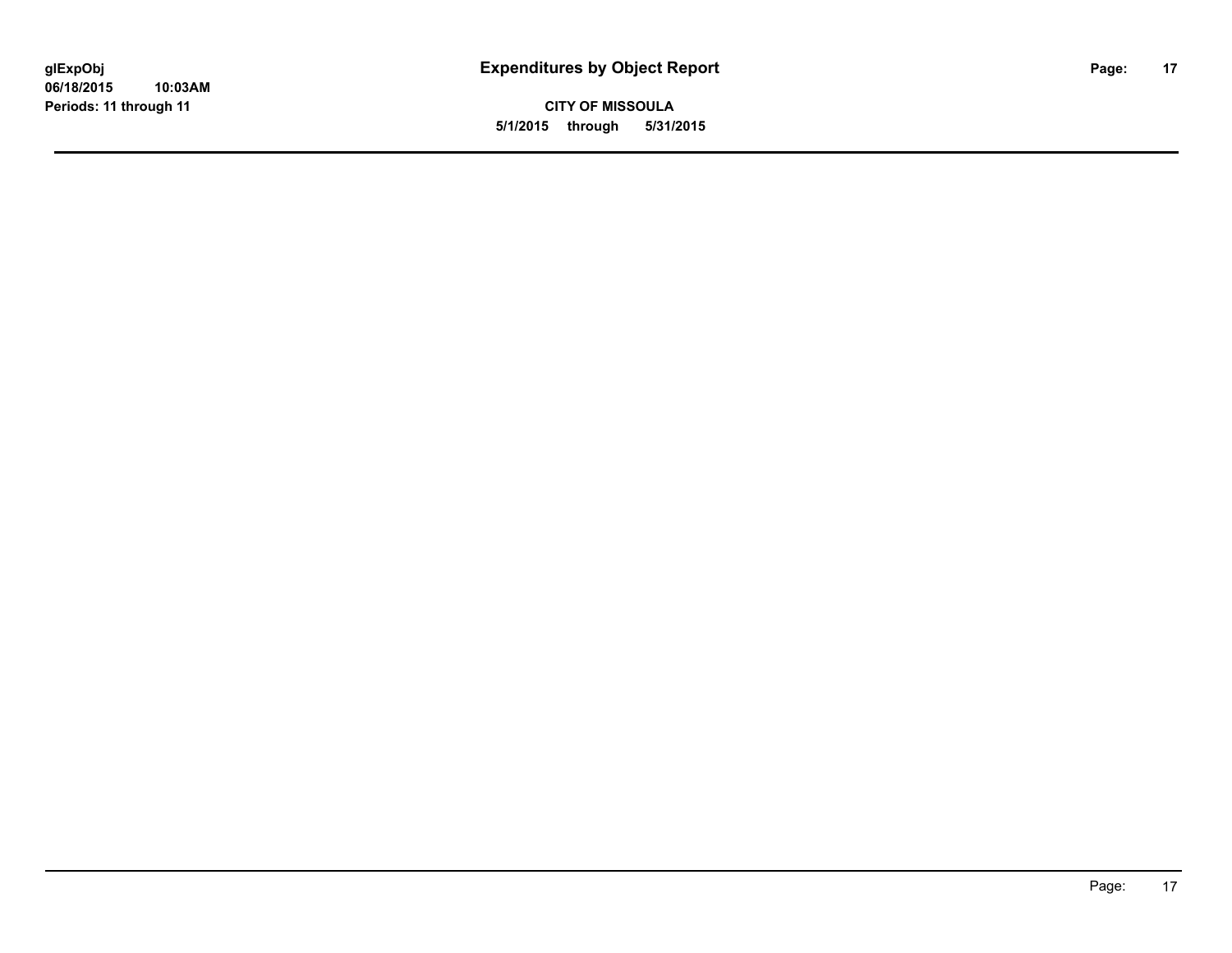#### **1000 GENERAL FUND**

**280 PUBLIC WORKS ADMIN/ENGINEERING**

|                                           | <b>Adjusted</b>      |                     | Year-to-date        | Year-to-date        |                |                  |
|-------------------------------------------|----------------------|---------------------|---------------------|---------------------|----------------|------------------|
| Object/Title                              | <b>Appropriation</b> | <b>Expenditures</b> | <b>Expenditures</b> | <b>Encumbrances</b> | <b>Balance</b> | <b>Prct Used</b> |
| 100 PERSONAL SERVICES                     |                      |                     |                     |                     |                |                  |
| 110 SALARIES AND WAGES                    | 434,224.00           | 38,127.51           | 372,628.92          | 0.00                | 61,595.08      | 85.81            |
| 120 OVERTIME/TERMINATION                  | 2,235.00             | 50.44               | 1,556.99            | 0.00                | 678.01         | 69.66            |
| 130 OTHER                                 | 15,250.00            | 0.00                | 247.07              | 0.00                | 15,002.93      | 1.62             |
| <b>140 EMPLOYER CONTRIBUTIONS</b>         | 199,870.00           | 15,975.98           | 169,618.07          | 0.00                | 30,251.93      | 84.86            |
| <b>141 STATE RETIREMENT CONTRIBUTIONS</b> | 0.00                 | 0.00                | 381.17              | 0.00                | $-381.17$      | 0.00             |
| PERSONAL SERVICES<br><b>Total</b>         | 651,579.00           | 54,153.93           | 544,432.22          | 0.00                | 107,146.78     | 83.56            |
| 200 SUPPLIES                              |                      |                     |                     |                     |                |                  |
| 210 OFFICE SUPPLIES                       | 950.00               | 327.93              | 2,041.22            | 0.00                | $-1,091.22$    | 214.87           |
| 220 OPERATING SUPPLIES                    | 1,935.00             | 75.00               | 1,418.16            | 0.00                | 516.84         | 73.29            |
| 230 REPAIR/MAINTENANCE                    | 59,860.00            | 41,167.23           | 59,604.28           | 0.00                | 255.72         | 99.57            |
| 231 GASOLINE                              | 9,280.00             | 0.00                | 5,823.54            | 0.00                | 3,456.46       | 62.75            |
| 240 OTHER SUPPLIES                        | 31,090.00            | 4,449.25            | 22,247.23           | 0.00                | 8,842.77       | 71.56            |
| <b>SUPPLIES</b><br><b>Total</b>           | 103,115.00           | 46,019.41           | 91,134.43           | 0.00                | 11,980.57      | 88.38            |
| 300 PURCHASED SERVICES                    |                      |                     |                     |                     |                |                  |
| 310 COMMUNICATIONS                        | 500.00               | 0.00                | 533.14              | 0.00                | $-33.14$       | 106.63           |
| 320 PRINTING & DUPLICATING                | 200.00               | 0.00                | 29.95               | 0.00                | 170.05         | 14.98            |
| 330 PUBLICITY, SUBSCRIPTIONS & DUES       | 1,100.00             | 0.00                | 1,526.63            | 0.00                | $-426.63$      | 138.78           |
| 341 ELECTRICITY & NATURAL GAS             | 135,778.00           | 2,692.72            | 114,397.34          | 0.00                | 21,380.66      | 84.25            |
| 344 TELEPHONE SERVICE                     | 1,804.00             | 194.54              | 2,140.17            | 0.00                | $-336.17$      | 118.63           |
| 345 GARBAGE                               | 457.00               | 0.00                | 156.00              | 0.00                | 301.00         | 34.14            |
| 350 PROFESSIONAL SERVICES                 | 870.00               | 70.00               | 472.50              | 0.00                | 397.50         | 54.31            |
| 360 REPAIR & MAINTENANCE                  | 15,900.00            | 762.32              | 6,494.26            | 0.00                | 9,405.74       | 40.84            |
| 370 TRAVEL                                | 1,550.00             | 0.00                | 325.94              | 0.00                | 1,224.06       | 21.03            |
| 380 TRAINING                              | 2,200.00             | 0.00                | 913.75              | 0.00                | 1,286.25       | 41.53            |
| PURCHASED SERVICES<br><b>Total</b>        | 160,359.00           | 3,719.58            | 126,989.68          | 0.00                | 33,369.32      | 79.19            |
| 500 FIXED CHARGES                         |                      |                     |                     |                     |                |                  |
| 500 FIXED CHARGES                         | 0.00                 | 0.00                | 1,988.80            | 0.00                | $-1,988.80$    | 0.00             |
| <b>FIXED CHARGES</b><br>Total             | 0.00                 | 0.00                | 1,988.80            | 0.00                | $-1,988.80$    | 0.00             |
| 900 CAPITAL OUTLAY                        |                      |                     |                     |                     |                |                  |
| 940 MACHINERY & EQUIPMENT                 | 0.00                 | 1,799.99            | 1,799.99            | 0.00                | $-1,799.99$    | 0.00             |
| CAPITAL OUTLAY<br><b>Total</b>            | 0.00                 | 1,799.99            | 1,799.99            | 0.00                | $-1,799.99$    | 0.00             |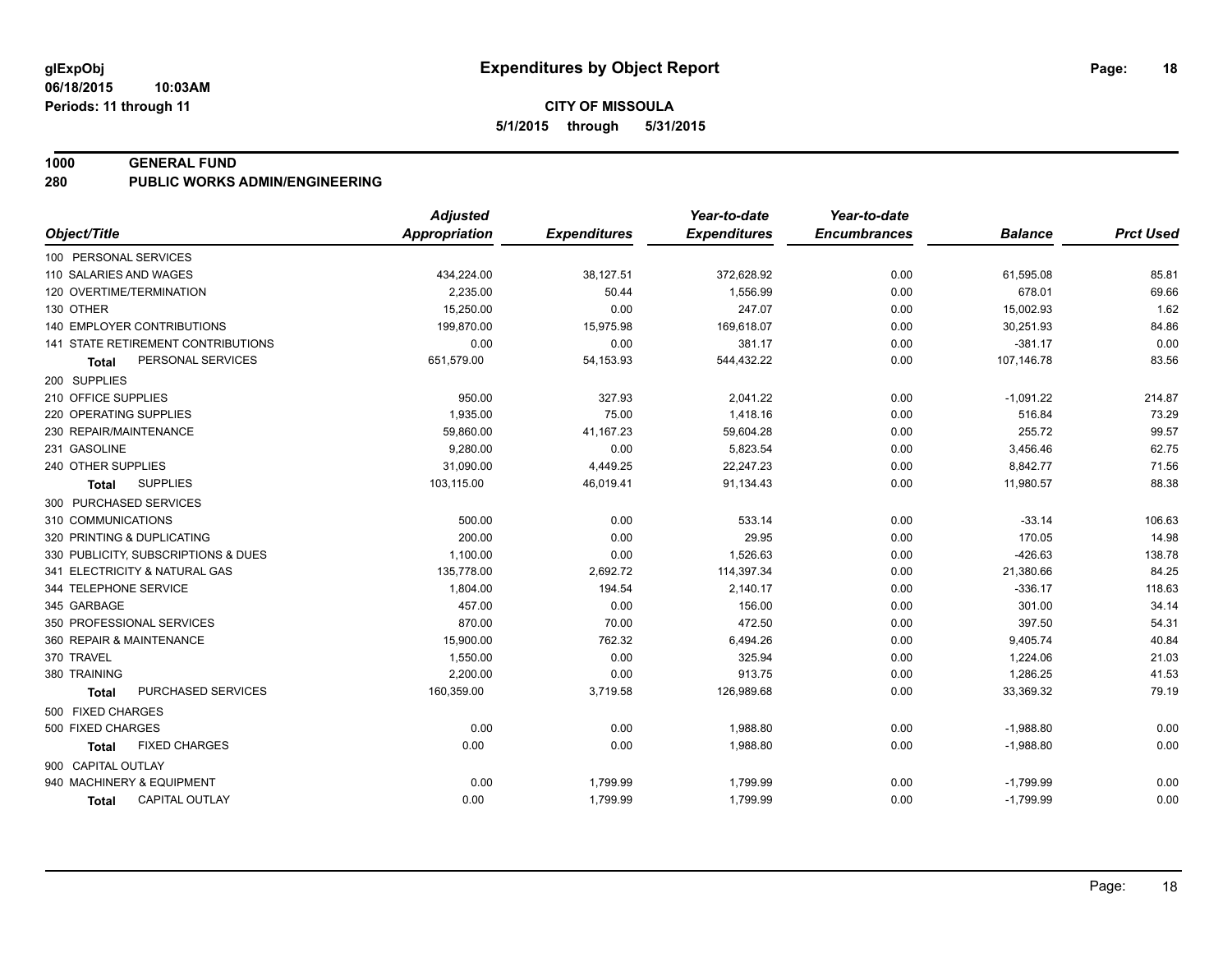| glExpObj<br>06/18/2015 | 10:03AM                                               | <b>Expenditures by Object Report</b>                        |            |            |      |            | Page: | 19    |
|------------------------|-------------------------------------------------------|-------------------------------------------------------------|------------|------------|------|------------|-------|-------|
| Periods: 11 through 11 |                                                       | <b>CITY OF MISSOULA</b><br>5/31/2015<br>5/1/2015<br>through |            |            |      |            |       |       |
| 1000<br><b>Total</b>   | <b>GENERAL FUND</b><br>PUBLIC WORKS ADMIN/ENGINEERING | 915.053.00                                                  | 105,692.91 | 766,345.12 | 0.00 | 148.707.88 |       | 83.75 |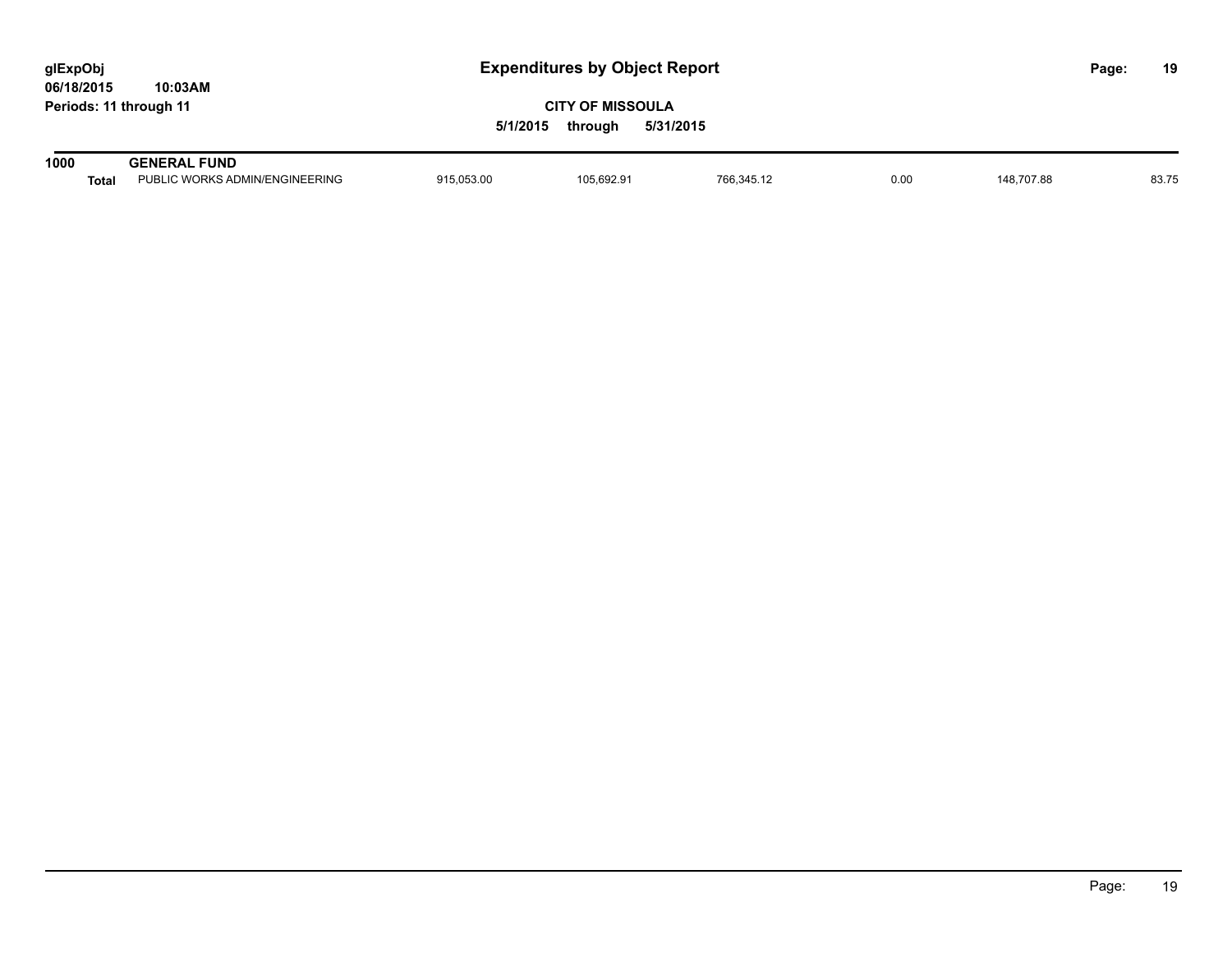**1000 GENERAL FUND**

**290 POLICE**

|                        |                                       | <b>Adjusted</b>      |                     | Year-to-date        | Year-to-date        |                 |                  |
|------------------------|---------------------------------------|----------------------|---------------------|---------------------|---------------------|-----------------|------------------|
| Object/Title           |                                       | <b>Appropriation</b> | <b>Expenditures</b> | <b>Expenditures</b> | <b>Encumbrances</b> | <b>Balance</b>  | <b>Prct Used</b> |
| 100 PERSONAL SERVICES  |                                       |                      |                     |                     |                     |                 |                  |
| 110 SALARIES AND WAGES |                                       | 8,219,412.00         | 574,299.90          | 6,660,766.18        | 0.00                | 1,558,645.82    | 81.04            |
|                        | 115 SALARIES/HEALTH INSURANCE BENEFIT | 0.00                 | 57,000.00           | 596,790.00          | 0.00                | -596,790.00     | 0.00             |
|                        | 120 OVERTIME/TERMINATION              | 247,083.00           | 21,776.97           | 255,218.33          | 0.00                | $-8,135.33$     | 103.29           |
|                        | 121 OUTSIDE HIRE OVERTIME             | 75,000.00            | 6,544.18            | 84,325.40           | 0.00                | $-9,325.40$     | 112.43           |
| 122 COURT OVERTIME     |                                       | 0.00                 | 678.20              | 11,870.37           | 0.00                | $-11,870.37$    | 0.00             |
| 130 OTHER              |                                       | 69,326.00            | 0.00                | 67,026.87           | 0.00                | 2,299.13        | 96.68            |
|                        | <b>140 EMPLOYER CONTRIBUTIONS</b>     | 4,520,567.00         | 173,462.64          | 1,999,290.80        | 0.00                | 2,521,276.20    | 44.23            |
|                        | 141 STATE RETIREMENT CONTRIBUTIONS    | 0.00                 | 0.00                | 1,777,352.73        | 0.00                | $-1,777,352.73$ | 0.00             |
| Total                  | PERSONAL SERVICES                     | 13,131,388.00        | 833,761.89          | 11,452,640.68       | 0.00                | 1,678,747.32    | 87.22            |
| 200 SUPPLIES           |                                       |                      |                     |                     |                     |                 |                  |
| 210 OFFICE SUPPLIES    |                                       | 44,874.00            | 1,056.14            | 36,982.86           | 0.00                | 7,891.14        | 82.41            |
| 220 OPERATING SUPPLIES |                                       | 80,295.00            | 1,788.26            | 79,452.70           | 0.00                | 842.30          | 98.95            |
| 230 REPAIR/MAINTENANCE |                                       | 45,735.00            | 2,740.62            | 39,821.20           | 0.00                | 5,913.80        | 87.07            |
| 231 GASOLINE           |                                       | 172,871.00           | 20.01               | 125,367.41          | 0.00                | 47,503.59       | 72.52            |
| Total                  | <b>SUPPLIES</b>                       | 343,775.00           | 5,605.03            | 281,624.17          | 0.00                | 62,150.83       | 81.92            |
| 300 PURCHASED SERVICES |                                       |                      |                     |                     |                     |                 |                  |
| 310 COMMUNICATIONS     |                                       | 14,397.00            | 321.66              | 11,804.73           | 0.00                | 2,592.27        | 81.99            |
|                        | 320 PRINTING & DUPLICATING            | 10,824.00            | 100.00              | 2,449.03            | 0.00                | 8,374.97        | 22.63            |
|                        | 330 PUBLICITY, SUBSCRIPTIONS & DUES   | 14,938.00            | 414.00              | 13,774.78           | 0.00                | 1,163.22        | 92.21            |
| 344 TELEPHONE SERVICE  |                                       | 47,692.00            | 323.37              | 32,478.50           | 0.00                | 15,213.50       | 68.10            |
|                        | 350 PROFESSIONAL SERVICES             | 106,399.00           | 9,780.05            | 129,032.90          | 0.00                | $-22,633.90$    | 121.27           |
|                        | 360 REPAIR & MAINTENANCE              | 33,245.00            | 1,307.95            | 40,047.04           | 0.00                | $-6,802.04$     | 120.46           |
| 370 TRAVEL             |                                       | 26,000.00            | 3,104.77            | 26,708.65           | 0.00                | $-708.65$       | 102.73           |
| 380 TRAINING           |                                       | 31,300.00            | 569.00              | 24,538.94           | 0.00                | 6,761.06        | 78.40            |
|                        | 390 OTHER PURCHASED SERVICES          | 25,000.00            | 645.74              | 8,697.36            | 0.00                | 16,302.64       | 34.79            |
| <b>Total</b>           | PURCHASED SERVICES                    | 309,795.00           | 16,566.54           | 289,531.93          | 0.00                | 20,263.07       | 93.46            |
| 500 FIXED CHARGES      |                                       |                      |                     |                     |                     |                 |                  |
| 500 FIXED CHARGES      |                                       | 125,344.00           | 0.00                | 78,890.91           | 0.00                | 46,453.09       | 62.94            |
| <b>Total</b>           | <b>FIXED CHARGES</b>                  | 125,344.00           | 0.00                | 78,890.91           | 0.00                | 46,453.09       | 62.94            |
|                        | 700 GRANTS & CONTRIBUTIONS            |                      |                     |                     |                     |                 |                  |
|                        | 700 GRANTS & CONTRIBUTIONS            | 4,000.00             | 0.00                | 1,000.00            | 0.00                | 3,000.00        | 25.00            |
| <b>Total</b>           | <b>GRANTS &amp; CONTRIBUTIONS</b>     | 4,000.00             | 0.00                | 1,000.00            | 0.00                | 3,000.00        | 25.00            |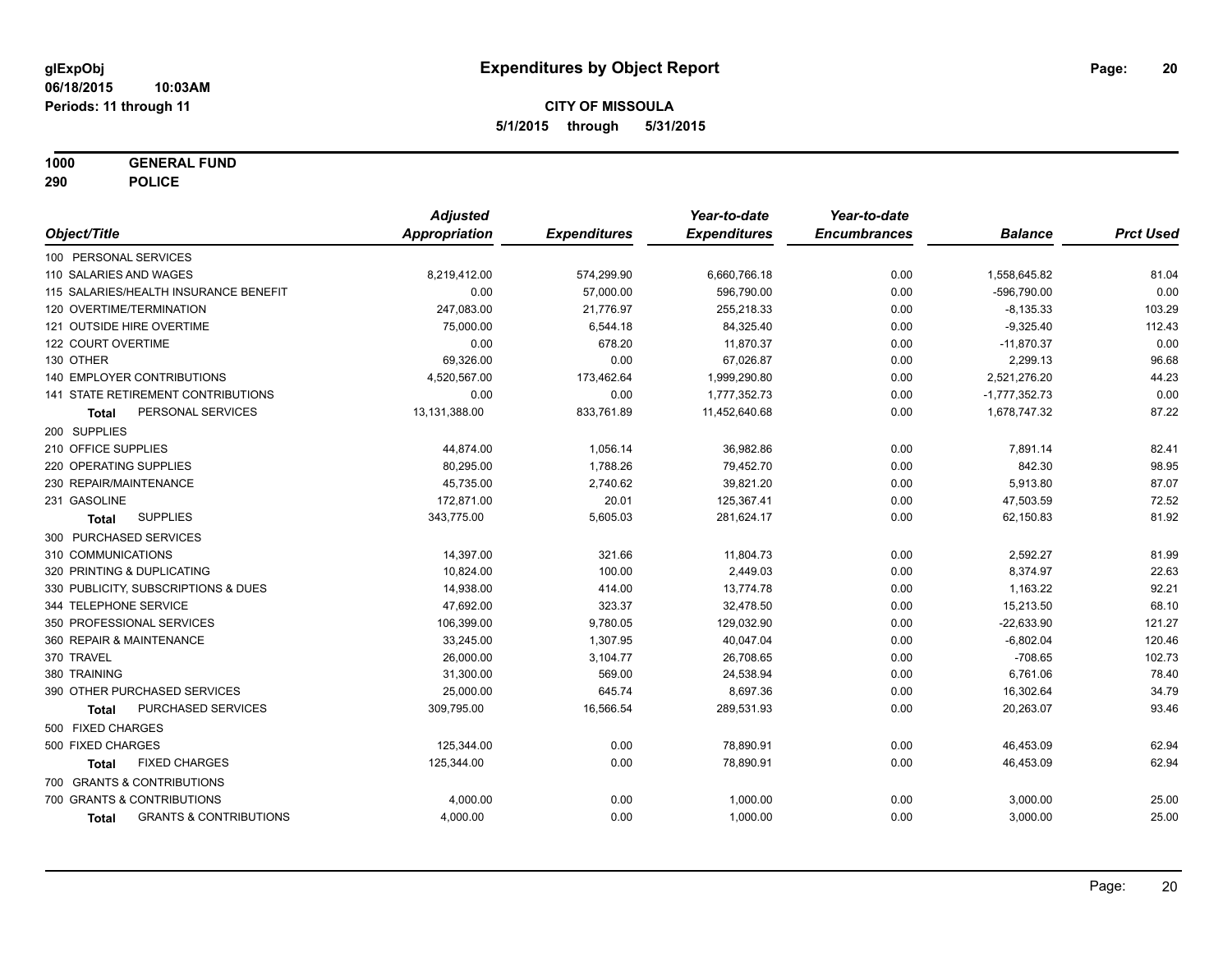**1000 GENERAL FUND 290 POLICE**

| Object/Title                          | <b>Adjusted</b><br>Appropriation | <b>Expenditures</b> | Year-to-date<br><b>Expenditures</b> | Year-to-date<br><b>Encumbrances</b> | <b>Balance</b> | <b>Prct Used</b> |
|---------------------------------------|----------------------------------|---------------------|-------------------------------------|-------------------------------------|----------------|------------------|
| 800 OTHER OBJECTS                     |                                  |                     |                                     |                                     |                |                  |
| 820 TRANSFERS TO OTHER FUNDS          | 0.00                             | 0.00                | 0.00                                | 0.00                                | 0.00           | 0.00             |
| OTHER OBJECTS<br><b>Total</b>         | 0.00                             | 0.00                | 0.00                                | 0.00                                | 0.00           | 0.00             |
| 900 CAPITAL OUTLAY                    |                                  |                     |                                     |                                     |                |                  |
| 940 MACHINERY & EQUIPMENT             | 0.00                             | 0.00                | 0.00                                | 0.00                                | 0.00           | 0.00             |
| <b>CAPITAL OUTLAY</b><br><b>Total</b> | 0.00                             | 0.00                | 0.00                                | 0.00                                | 0.00           | 0.00             |
| <b>POLICE</b><br>Total                | 13,914,302.00                    | 855,933.46          | 12,103,687.69                       | 0.00                                | 1.810.614.31   | 86.99            |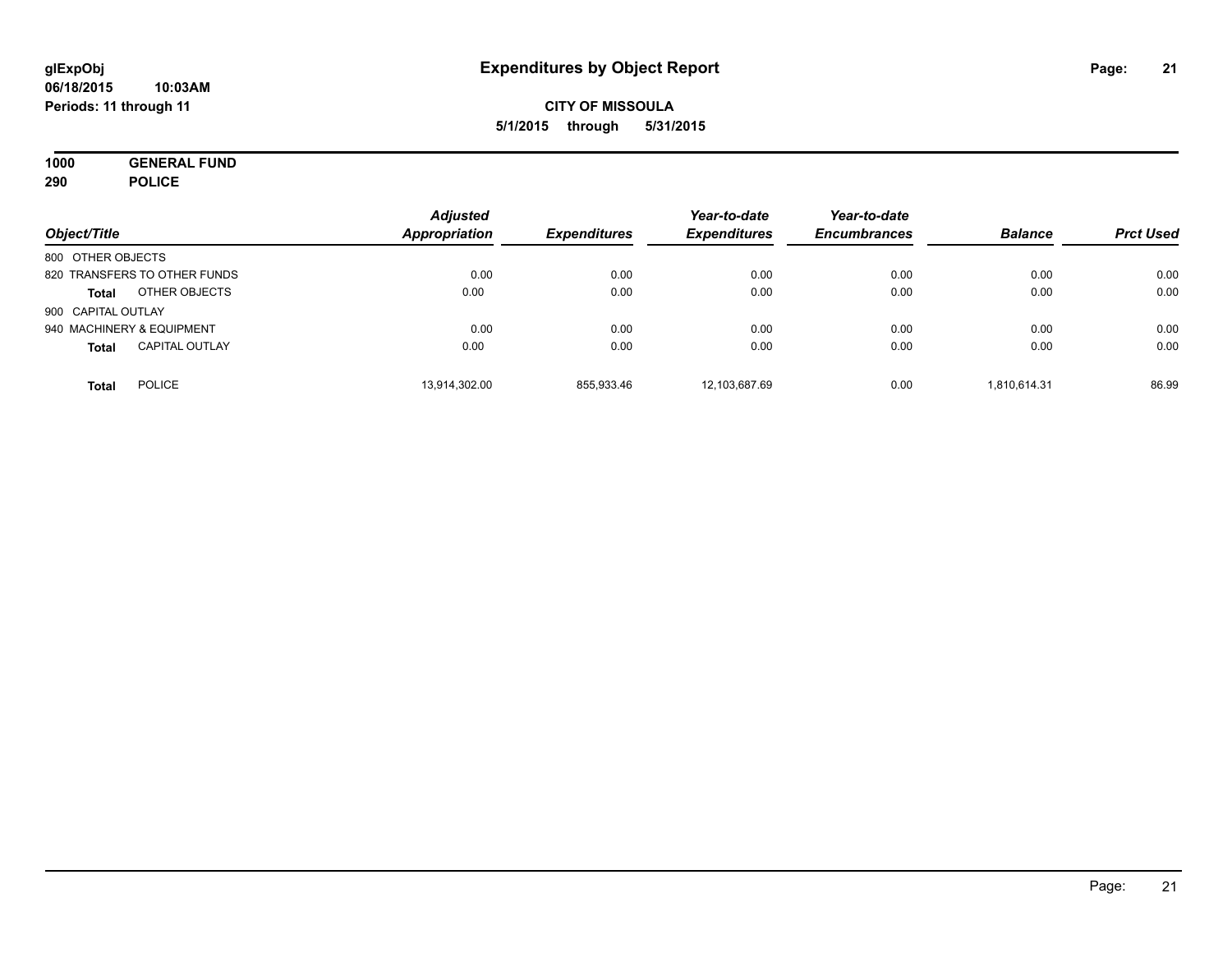**1000 GENERAL FUND 300 FIRE**

|                                       | <b>Adjusted</b>      |                     | Year-to-date        | Year-to-date        |                |                  |
|---------------------------------------|----------------------|---------------------|---------------------|---------------------|----------------|------------------|
| Object/Title                          | <b>Appropriation</b> | <b>Expenditures</b> | <b>Expenditures</b> | <b>Encumbrances</b> | <b>Balance</b> | <b>Prct Used</b> |
| 100 PERSONAL SERVICES                 |                      |                     |                     |                     |                |                  |
| 110 SALARIES AND WAGES                | 6,457,868.00         | 522,771.73          | 5,664,235.80        | 0.00                | 793,632.20     | 87.71            |
| 115 SALARIES/HEALTH INSURANCE BENEFIT | 629,280.00           | 49,590.00           | 535,999.50          | 0.00                | 93,280.50      | 85.18            |
| 120 OVERTIME/TERMINATION              | 697,773.00           | 23,382.31           | 540,261.74          | 0.00                | 157,511.26     | 77.43            |
| 130 OTHER                             | 54,464.00            | 0.00                | 53,872.00           | 0.00                | 592.00         | 98.91            |
| <b>140 EMPLOYER CONTRIBUTIONS</b>     | 1,736,824.00         | 139,467.65          | 1,529,444.49        | 0.00                | 207,379.51     | 88.06            |
| 141 STATE RETIREMENT CONTRIBUTIONS    | 2,264,770.00         | 0.00                | 1,807,986.66        | 0.00                | 456,783.34     | 79.83            |
| PERSONAL SERVICES<br>Total            | 11,840,979.00        | 735,211.69          | 10,131,800.19       | 0.00                | 1,709,178.81   | 85.57            |
| 200 SUPPLIES                          |                      |                     |                     |                     |                |                  |
| 210 OFFICE SUPPLIES                   | 16,004.00            | $-37.13$            | 6,227.30            | 0.00                | 9,776.70       | 38.91            |
| 220 OPERATING SUPPLIES                | 207,744.00           | 19,706.23           | 146,640.55          | 0.00                | 61,103.45      | 70.59            |
| 230 REPAIR/MAINTENANCE                | 61,500.00            | 1,533.30            | 37,238.50           | 0.00                | 24,261.50      | 60.55            |
| 231 GASOLINE                          | 61,827.00            | 2,978.89            | 44,355.00           | 0.00                | 17,472.00      | 71.74            |
| 240 OTHER SUPPLIES                    | 2,848.00             | 0.00                | 132.00              | 0.00                | 2,716.00       | 4.63             |
| <b>SUPPLIES</b><br><b>Total</b>       | 349,923.00           | 24,181.29           | 234,593.35          | 0.00                | 115,329.65     | 67.04            |
| 300 PURCHASED SERVICES                |                      |                     |                     |                     |                |                  |
| 310 COMMUNICATIONS                    | 577.00               | 0.00                | 205.75              | 0.00                | 371.25         | 35.66            |
| 320 PRINTING & DUPLICATING            | 1,488.00             | 0.00                | 697.05              | 0.00                | 790.95         | 46.84            |
| 330 PUBLICITY, SUBSCRIPTIONS & DUES   | 9,863.00             | 521.92              | 7,593.40            | 0.00                | 2,269.60       | 76.99            |
| 340 SEWER                             | 1,394.00             | 0.00                | 1,181.16            | 0.00                | 212.84         | 84.73            |
| 341 ELECTRICITY & NATURAL GAS         | 65,579.00            | 5,771.55            | 64,117.67           | 0.00                | 1,461.33       | 97.77            |
| 343 WATER CHARGES                     | 14,677.00            | 774.94              | 10,177.64           | 0.00                | 4,499.36       | 69.34            |
| 344 TELEPHONE SERVICE                 | 20,485.00            | 1,371.53            | 12,282.58           | 0.00                | 8,202.42       | 59.96            |
| 345 GARBAGE                           | 5,462.00             | 0.00                | 4,285.00            | 0.00                | 1,177.00       | 78.45            |
| 350 PROFESSIONAL SERVICES             | 24,272.00            | 4,145.00            | 13,182.00           | 0.00                | 11,090.00      | 54.31            |
| 360 REPAIR & MAINTENANCE              | 49,983.00            | 1,938.42            | 45,388.18           | 0.00                | 4,594.82       | 90.81            |
| 370 TRAVEL                            | 20,017.00            | 1,528.39            | 7,767.76            | 0.00                | 12,249.24      | 38.81            |
| 380 TRAINING                          | 13,416.00            | 929.00              | 10,670.72           | 0.00                | 2,745.28       | 79.54            |
| 390 OTHER PURCHASED SERVICES          | 11,580.00            | 281.39              | 2,434.21            | 0.00                | 9,145.79       | 21.02            |
| PURCHASED SERVICES<br><b>Total</b>    | 238,793.00           | 17,262.14           | 179,983.12          | 0.00                | 58,809.88      | 75.37            |
| 500 FIXED CHARGES                     |                      |                     |                     |                     |                |                  |
| 500 FIXED CHARGES                     | 226.00               | 0.00                | 0.00                | 0.00                | 226.00         | 0.00             |
| 530 EQUIPMENT RENTAL                  | 0.00                 | 0.00                | 276.00              | 0.00                | $-276.00$      | 0.00             |
| <b>FIXED CHARGES</b><br><b>Total</b>  | 226.00               | 0.00                | 276.00              | 0.00                | $-50.00$       | 122.12           |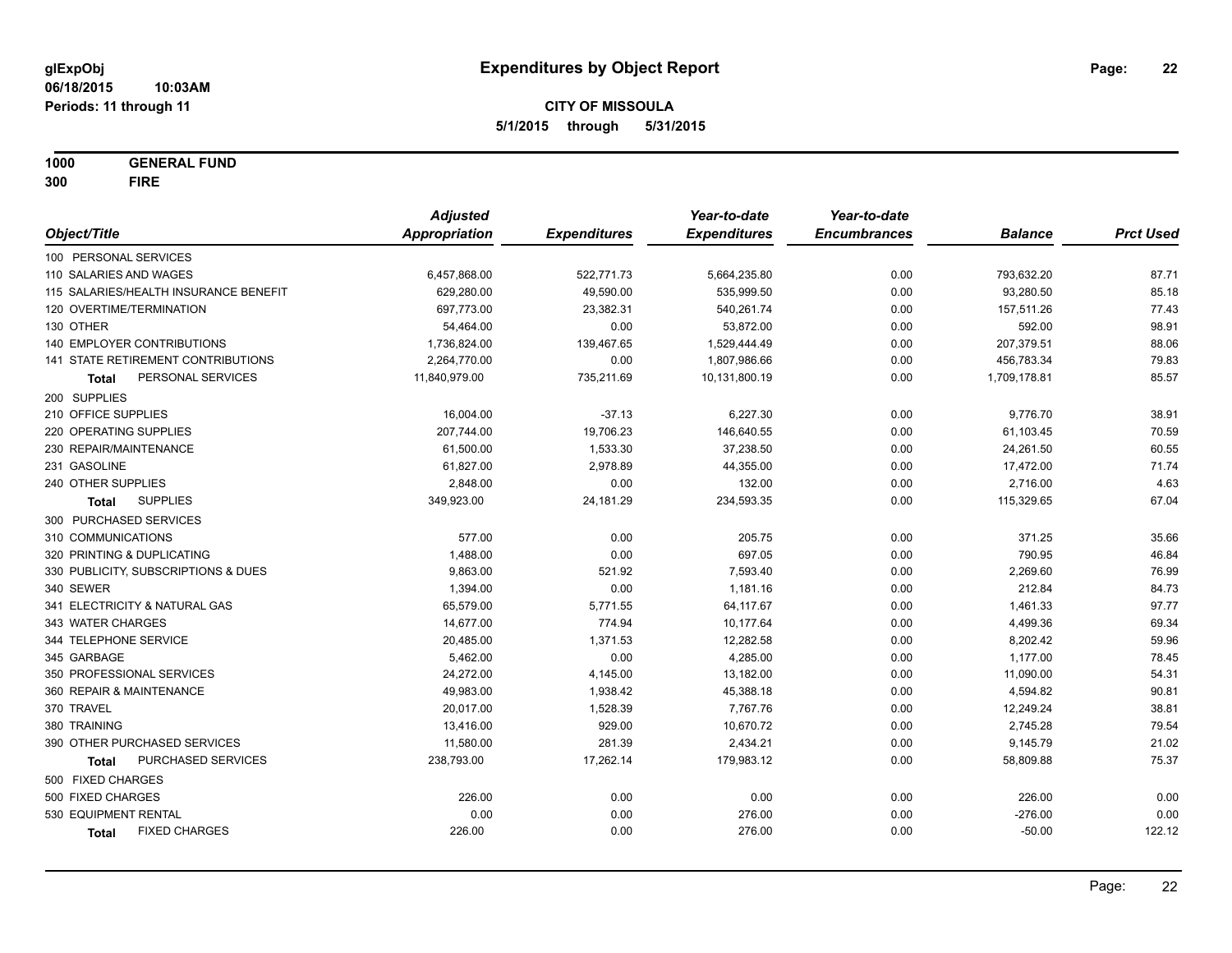#### **06/18/2015 10:03AM Periods: 11 through 11**

## **CITY OF MISSOULA 5/1/2015 through 5/31/2015**

**1000 GENERAL FUND 300 FIRE**

| Object/Title       |                           | <b>Adjusted</b><br>Appropriation | <b>Expenditures</b> | Year-to-date<br><b>Expenditures</b> | Year-to-date<br><b>Encumbrances</b> | <b>Balance</b> | <b>Prct Used</b> |
|--------------------|---------------------------|----------------------------------|---------------------|-------------------------------------|-------------------------------------|----------------|------------------|
| 900 CAPITAL OUTLAY |                           |                                  |                     |                                     |                                     |                |                  |
|                    | 940 MACHINERY & EQUIPMENT | 0.00                             | 0.00                | 0.00                                | 0.00                                | 0.00           | 0.00             |
| <b>Total</b>       | <b>CAPITAL OUTLAY</b>     | 0.00                             | 0.00                | 0.00                                | 0.00                                | 0.00           | 0.00             |
| <b>Total</b>       | FIRE                      | 12,429,921.00                    | 776,655.12          | 10,546,652.66                       | 0.00                                | 1,883,268.34   | 84.85            |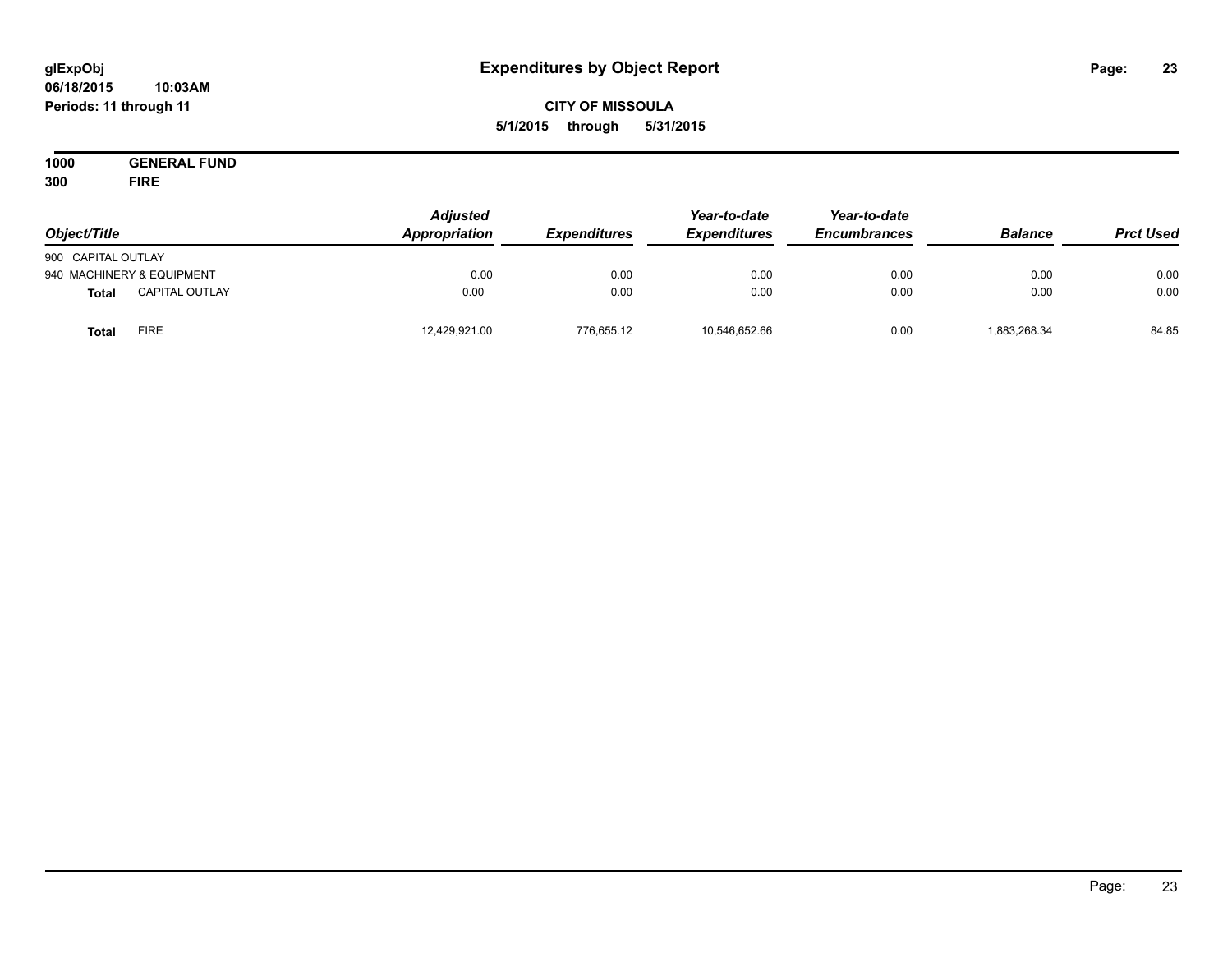#### **1000 GENERAL FUND**

**320 STREET MAINTENANCE**

|                                           | <b>Adjusted</b>      |                     | Year-to-date        | Year-to-date        |                |                  |
|-------------------------------------------|----------------------|---------------------|---------------------|---------------------|----------------|------------------|
| Object/Title                              | <b>Appropriation</b> | <b>Expenditures</b> | <b>Expenditures</b> | <b>Encumbrances</b> | <b>Balance</b> | <b>Prct Used</b> |
| 100 PERSONAL SERVICES                     |                      |                     |                     |                     |                |                  |
| 110 SALARIES AND WAGES                    | 1,281,781.00         | 91,691.87           | 1,146,187.78        | 0.00                | 135,593.22     | 89.42            |
| 120 OVERTIME/TERMINATION                  | 15,000.00            | 221.07              | 30,555.46           | 0.00                | $-15,555.46$   | 203.70           |
| 130 OTHER                                 | 6,000.00             | 0.00                | 0.00                | 0.00                | 6,000.00       | 0.00             |
| <b>140 EMPLOYER CONTRIBUTIONS</b>         | 716,841.00           | 54,905.64           | 681,863.42          | 0.00                | 34,977.58      | 95.12            |
| <b>141 STATE RETIREMENT CONTRIBUTIONS</b> | 0.00                 | 0.00                | 1,205.58            | 0.00                | $-1,205.58$    | 0.00             |
| PERSONAL SERVICES<br><b>Total</b>         | 2,019,622.00         | 146,818.58          | 1,859,812.24        | 0.00                | 159,809.76     | 92.09            |
| 200 SUPPLIES                              |                      |                     |                     |                     |                |                  |
| 210 OFFICE SUPPLIES                       | 1,600.00             | 0.00                | 706.13              | 0.00                | 893.87         | 44.13            |
| 220 OPERATING SUPPLIES                    | 170,317.00           | 793.89              | 181,184.67          | 0.00                | $-10,867.67$   | 106.38           |
| 230 REPAIR/MAINTENANCE                    | 84,214.00            | $-221.20$           | 106,778.96          | 0.00                | $-22,564.96$   | 126.79           |
| 231 GASOLINE                              | 218,603.00           | 130.99              | 154,721.51          | 0.00                | 63,881.49      | 70.78            |
| 240 OTHER SUPPLIES                        | 0.00                 | 0.00                | 0.00                | 0.00                | 0.00           | 0.00             |
| 250 SUPPLIES FOR RESALE                   | 0.00                 | 0.00                | 0.00                | 0.00                | 0.00           | 0.00             |
| <b>SUPPLIES</b><br><b>Total</b>           | 474,734.00           | 703.68              | 443,391.27          | 0.00                | 31,342.73      | 93.40            |
| 300 PURCHASED SERVICES                    |                      |                     |                     |                     |                |                  |
| 310 COMMUNICATIONS                        | 7,000.00             | 0.00                | 0.00                | 0.00                | 7,000.00       | 0.00             |
| 320 PRINTING & DUPLICATING                | 3,000.00             | 0.00                | 2,725.83            | 0.00                | 274.17         | 90.86            |
| 330 PUBLICITY, SUBSCRIPTIONS & DUES       | 0.00                 | 0.00                | 6,496.48            | 0.00                | $-6,496.48$    | 0.00             |
| 341 ELECTRICITY & NATURAL GAS             | 0.00                 | 0.00                | 0.00                | 0.00                | 0.00           | 0.00             |
| 343 WATER CHARGES                         | 6,000.00             | 2,592.53            | 10,198.82           | 0.00                | $-4,198.82$    | 169.98           |
| 344 TELEPHONE SERVICE                     | 1,821.00             | 1.42                | 1,843.06            | 0.00                | $-22.06$       | 101.21           |
| 345 GARBAGE                               | 7,280.00             | 0.00                | 708.75              | 0.00                | 6,571.25       | 9.74             |
| 350 PROFESSIONAL SERVICES                 | 5,150.00             | 160.00              | 1,171.50            | 0.00                | 3,978.50       | 22.75            |
| 360 REPAIR & MAINTENANCE                  | 21,000.00            | 0.00                | 8,352.62            | 0.00                | 12,647.38      | 39.77            |
| 370 TRAVEL                                | 3,300.00             | 0.00                | 768.76              | 0.00                | 2,531.24       | 23.30            |
| 380 TRAINING                              | 1,500.00             | 0.00                | 540.00              | 0.00                | 960.00         | 36.00            |
| PURCHASED SERVICES<br><b>Total</b>        | 56,051.00            | 2,753.95            | 32,805.82           | 0.00                | 23,245.18      | 58.53            |
| 400 BUILDING MATERIALS                    |                      |                     |                     |                     |                |                  |
| 400 BUILDING MATERIALS                    | 71,263.00            | 0.00                | 39,544.63           | 0.00                | 31,718.37      | 55.49            |
| <b>BUILDING MATERIALS</b><br>Total        | 71,263.00            | 0.00                | 39,544.63           | 0.00                | 31,718.37      | 55.49            |
| 500 FIXED CHARGES                         |                      |                     |                     |                     |                |                  |
| 500 FIXED CHARGES                         | 21,500.00            | 2,015.00            | 11,660.00           | 0.00                | 9,840.00       | 54.23            |
|                                           |                      |                     |                     |                     |                |                  |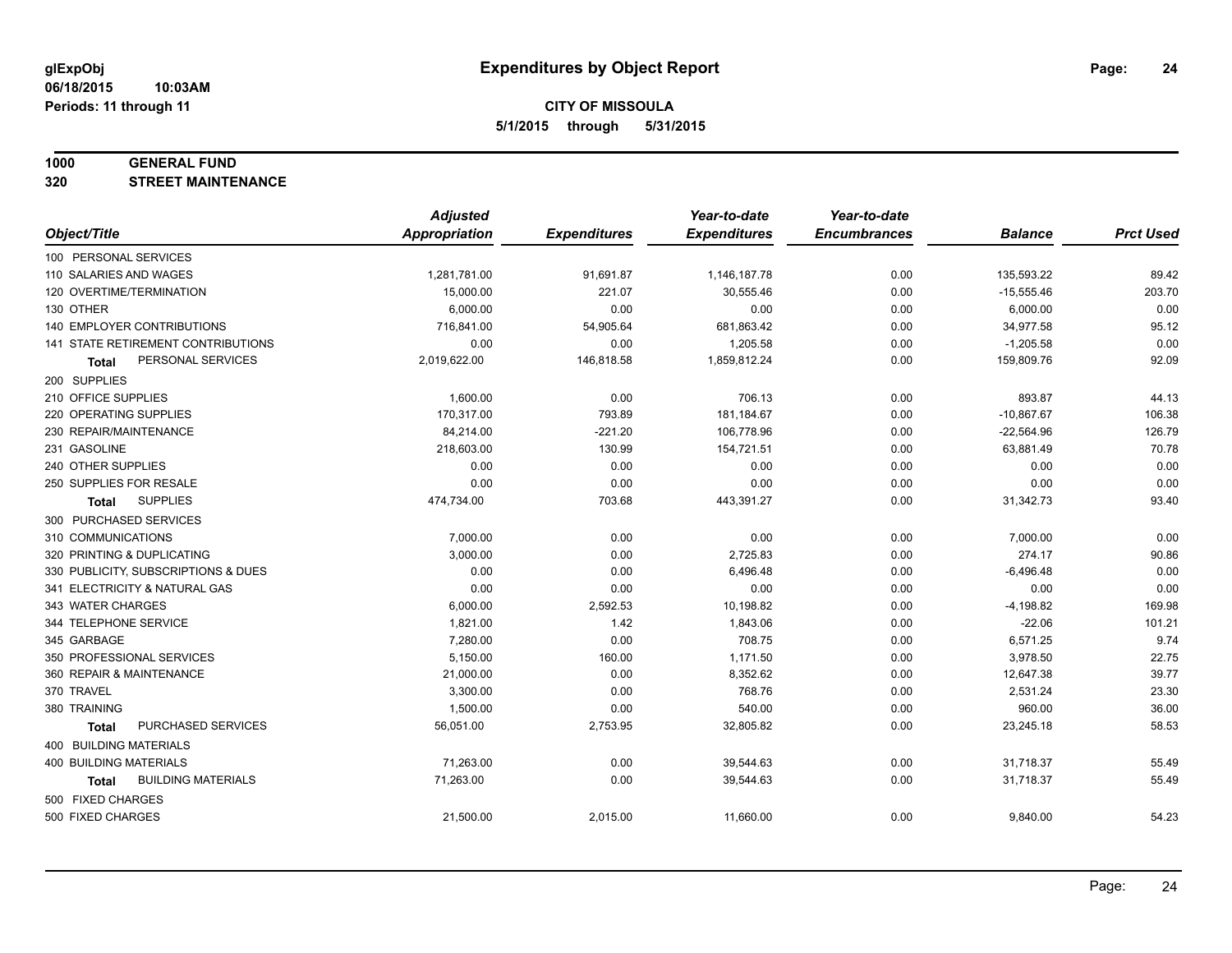#### **1000 GENERAL FUND**

**320 STREET MAINTENANCE**

|                    |                             | <b>Adjusted</b> |                     | Year-to-date        | Year-to-date        |                |                  |
|--------------------|-----------------------------|-----------------|---------------------|---------------------|---------------------|----------------|------------------|
| Object/Title       |                             | Appropriation   | <b>Expenditures</b> | <b>Expenditures</b> | <b>Encumbrances</b> | <b>Balance</b> | <b>Prct Used</b> |
| <b>Total</b>       | <b>FIXED CHARGES</b>        | 21,500.00       | 2,015.00            | 11,660.00           | 0.00                | 9,840.00       | 54.23            |
| 600 DEBT SERVICE   |                             |                 |                     |                     |                     |                |                  |
| 610 PRINCIPAL      |                             | 0.00            | 0.00                | 0.00                | 0.00                | 0.00           | 0.00             |
|                    | 620 INTEREST / SERVICE FEES | 0.00            | 0.00                | 0.00                | 0.00                | 0.00           | 0.00             |
| Total              | <b>DEBT SERVICE</b>         | 0.00            | 0.00                | 0.00                | 0.00                | 0.00           | 0.00             |
| 900 CAPITAL OUTLAY |                             |                 |                     |                     |                     |                |                  |
| 930 IMPROVEMENTS   |                             | 196.558.00      | 0.00                | 150,254.62          | 0.00                | 46,303.38      | 76.44            |
|                    | 940 MACHINERY & EQUIPMENT   | 0.00            | 0.00                | 0.00                | 0.00                | 0.00           | 0.00             |
| <b>Total</b>       | <b>CAPITAL OUTLAY</b>       | 196,558.00      | 0.00                | 150,254.62          | 0.00                | 46,303.38      | 76.44            |
| <b>Total</b>       | <b>STREET MAINTENANCE</b>   | 2.839.728.00    | 152.291.21          | 2,537,468.58        | 0.00                | 302.259.42     | 89.36            |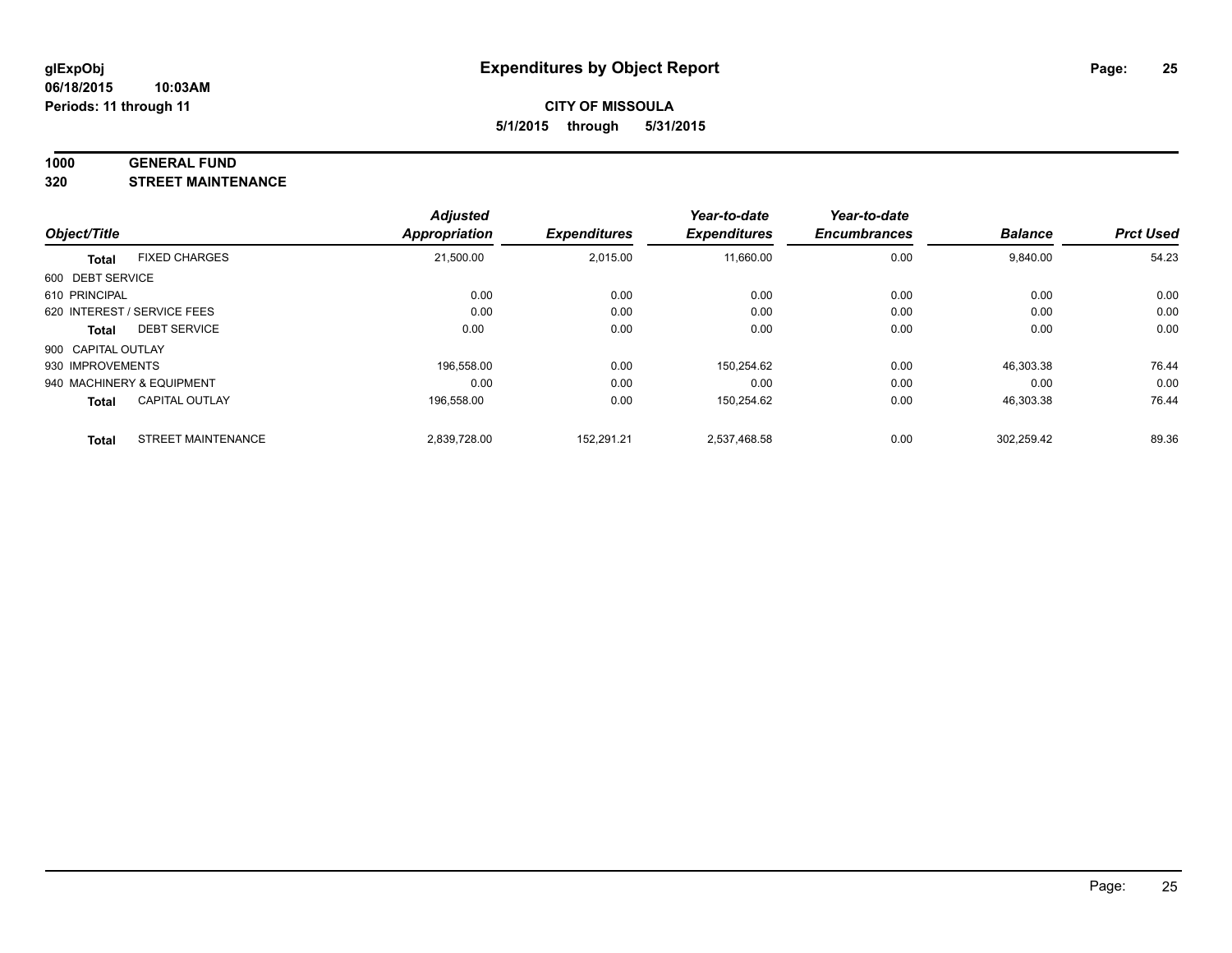#### **1000 GENERAL FUND**

**321 VEHICLE MAINTENANCE**

|                                     | <b>Adjusted</b> |                     | Year-to-date        | Year-to-date        |                |                  |
|-------------------------------------|-----------------|---------------------|---------------------|---------------------|----------------|------------------|
| Object/Title                        | Appropriation   | <b>Expenditures</b> | <b>Expenditures</b> | <b>Encumbrances</b> | <b>Balance</b> | <b>Prct Used</b> |
| 100 PERSONAL SERVICES               |                 |                     |                     |                     |                |                  |
| 110 SALARIES AND WAGES              | 518,162.00      | 44,809.53           | 503,792.13          | 0.00                | 14,369.87      | 97.23            |
| 120 OVERTIME/TERMINATION            | 2,000.00        | 0.00                | 191.17              | 0.00                | 1,808.83       | 9.56             |
| 130 OTHER                           | 75,168.00       | 0.00                | 0.00                | 0.00                | 75,168.00      | 0.00             |
| 140 EMPLOYER CONTRIBUTIONS          | 243,319.00      | 19,767.77           | 223,131.09          | 0.00                | 20,187.91      | 91.70            |
| 141 STATE RETIREMENT CONTRIBUTIONS  | 0.00            | 0.00                | 520.45              | 0.00                | $-520.45$      | 0.00             |
| PERSONAL SERVICES<br>Total          | 838,649.00      | 64,577.30           | 727,634.84          | 0.00                | 111,014.16     | 86.76            |
| 200 SUPPLIES                        |                 |                     |                     |                     |                |                  |
| 210 OFFICE SUPPLIES                 | 1,000.00        | 0.00                | 1,003.51            | 0.00                | $-3.51$        | 100.35           |
| 220 OPERATING SUPPLIES              | 28,306.00       | 1,106.03            | 16,738.30           | 0.00                | 11,567.70      | 59.13            |
| 230 REPAIR/MAINTENANCE              | 34,631.00       | 451.74              | 36,503.57           | 0.00                | $-1,872.57$    | 105.41           |
| 231 GASOLINE                        | 4,813.00        | 190.58              | 3,135.61            | 0.00                | 1,677.39       | 65.15            |
| 240 OTHER SUPPLIES                  | 11,010.00       | 341.15              | 6,129.28            | 0.00                | 4,880.72       | 55.67            |
| <b>SUPPLIES</b><br>Total            | 79,760.00       | 2,089.50            | 63,510.27           | 0.00                | 16,249.73      | 79.63            |
| 300 PURCHASED SERVICES              |                 |                     |                     |                     |                |                  |
| 310 COMMUNICATIONS                  | 150.00          | 0.00                | 0.00                | 0.00                | 150.00         | 0.00             |
| 320 PRINTING & DUPLICATING          | 350.00          | 0.00                | 0.00                | 0.00                | 350.00         | 0.00             |
| 330 PUBLICITY, SUBSCRIPTIONS & DUES | 230.00          | 0.00                | 240.00              | 0.00                | $-10.00$       | 104.35           |
| 340 SEWER                           | 2,580.00        | 0.00                | 1,513.78            | 0.00                | 1,066.22       | 58.67            |
| 341 ELECTRICITY & NATURAL GAS       | 162,002.00      | 0.00                | 160,925.54          | 0.00                | 1,076.46       | 99.34            |
| 343 WATER CHARGES                   | 12,356.00       | 473.94              | 5,061.32            | 0.00                | 7,294.68       | 40.96            |
| 344 TELEPHONE SERVICE               | 2,590.00        | 148.40              | 1,523.51            | 0.00                | 1,066.49       | 58.82            |
| 345 GARBAGE                         | 9,815.00        | 235.14              | 6,696.05            | 0.00                | 3,118.95       | 68.22            |
| 350 PROFESSIONAL SERVICES           | 12,895.00       | 299.88              | 7,557.44            | 0.00                | 5,337.56       | 58.61            |
| 360 REPAIR & MAINTENANCE            | 212,326.00      | 23,711.19           | 178,091.24          | 0.00                | 34,234.76      | 83.88            |
| 370 TRAVEL                          | 1,050.00        | 0.00                | 0.00                | 0.00                | 1,050.00       | 0.00             |
| 380 TRAINING                        | 850.00          | 0.00                | 1,008.60            | 0.00                | $-158.60$      | 118.66           |
| 390 OTHER PURCHASED SERVICES        | 0.00            | 0.00                | 0.00                | 0.00                | 0.00           | 0.00             |
| PURCHASED SERVICES<br><b>Total</b>  | 417,194.00      | 24,868.55           | 362,617.48          | 0.00                | 54,576.52      | 86.92            |
| 800 OTHER OBJECTS                   |                 |                     |                     |                     |                |                  |
| 845 CONTINGENCY                     | 0.00            | 0.00                | 0.00                | 0.00                | 0.00           | 0.00             |
| OTHER OBJECTS<br>Total              | 0.00            | 0.00                | 0.00                | 0.00                | 0.00           | 0.00             |
| 900 CAPITAL OUTLAY                  |                 |                     |                     |                     |                |                  |
| 940 MACHINERY & EQUIPMENT           | 0.00            | 0.00                | 21,560.00           | 0.00                | $-21,560.00$   | 0.00             |
|                                     |                 |                     |                     |                     |                |                  |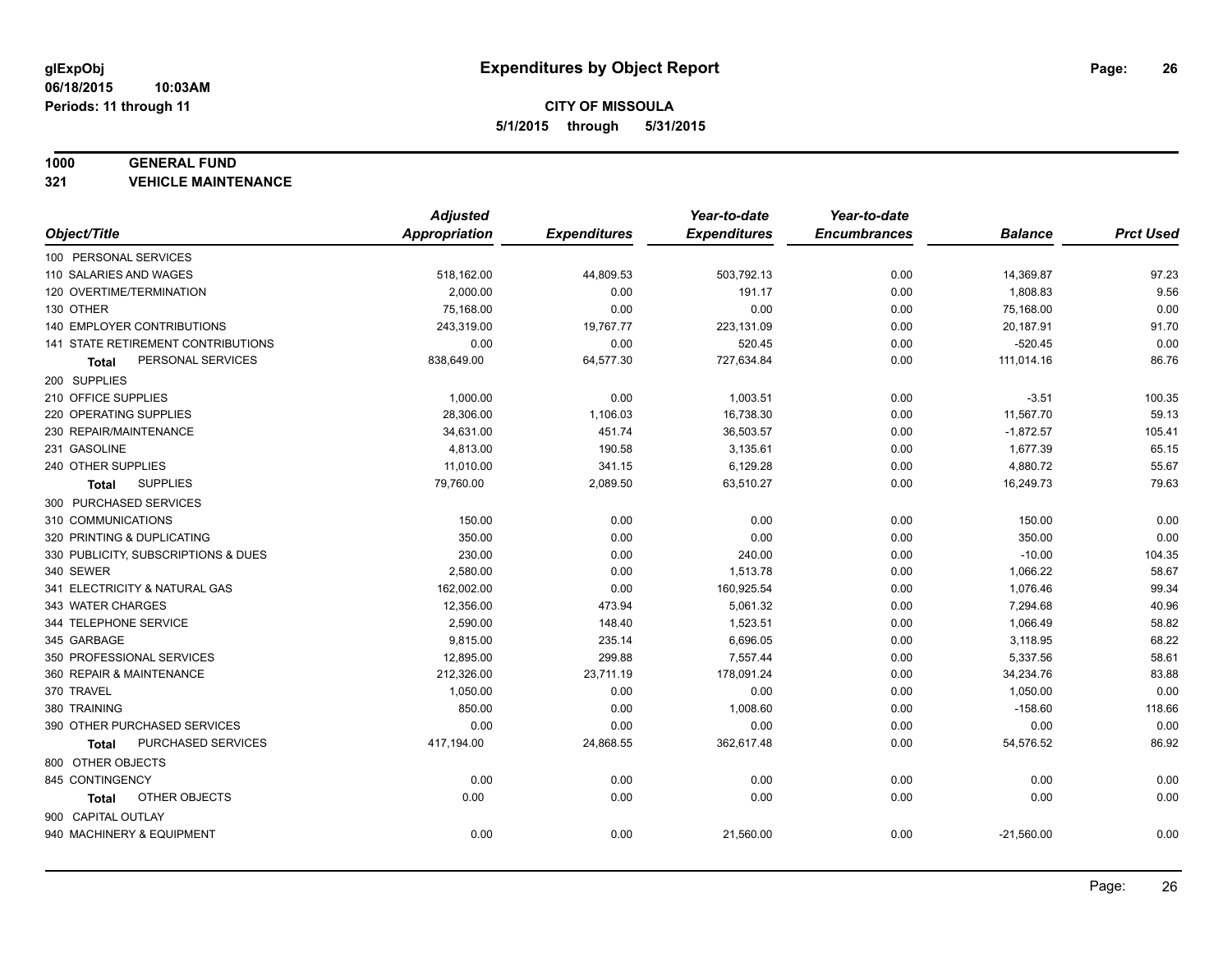#### **06/18/2015 10:03AM Periods: 11 through 11**

**CITY OF MISSOULA 5/1/2015 through 5/31/2015**

# **1000 GENERAL FUND**

**321 VEHICLE MAINTENANCE**

| Object/Title |                            | <b>Adjusted</b><br>Appropriation | <b>Expenditures</b> | Year-to-date<br><b>Expenditures</b> | Year-to-date<br><b>Encumbrances</b> | <b>Balance</b> | <b>Prct Used</b> |
|--------------|----------------------------|----------------------------------|---------------------|-------------------------------------|-------------------------------------|----------------|------------------|
| <b>Total</b> | CAPITAL OUTLAY             | 0.00                             | 0.00                | 21,560.00                           | 0.00                                | $-21,560.00$   | 0.00             |
| <b>Total</b> | <b>VEHICLE MAINTENANCE</b> | 335,603.00                       | 91,535.35           | 1,175,322.59                        | 0.00                                | 160,280.41     | 88.00            |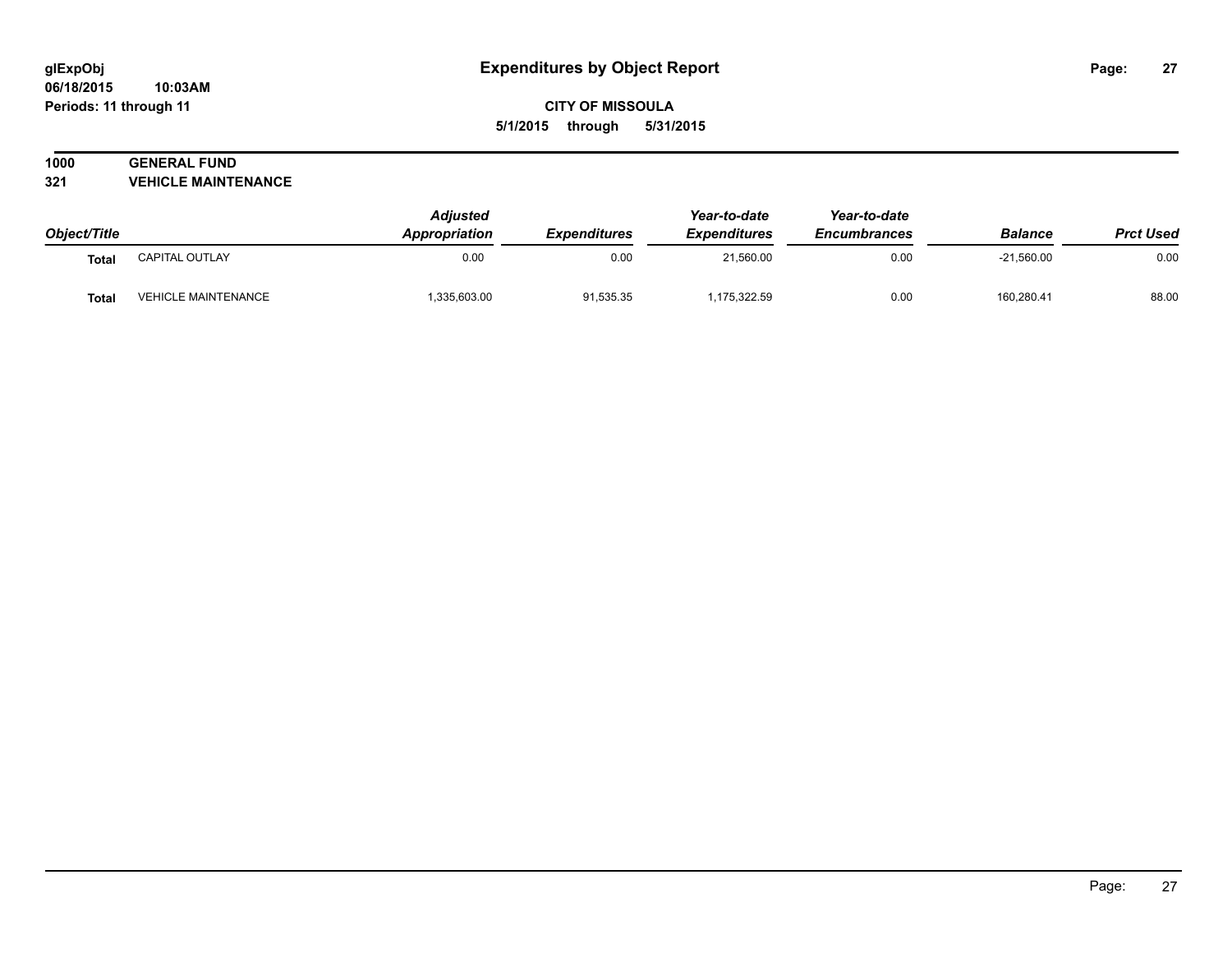## **1000 GENERAL FUND**

**340 CEMETERY**

|                                           | <b>Adjusted</b>      |                     | Year-to-date        | Year-to-date        |                |                  |
|-------------------------------------------|----------------------|---------------------|---------------------|---------------------|----------------|------------------|
| Object/Title                              | <b>Appropriation</b> | <b>Expenditures</b> | <b>Expenditures</b> | <b>Encumbrances</b> | <b>Balance</b> | <b>Prct Used</b> |
| 100 PERSONAL SERVICES                     |                      |                     |                     |                     |                |                  |
| 110 SALARIES AND WAGES                    | 387,911.00           | 29,630.01           | 317,864.09          | 0.00                | 70,046.91      | 81.94            |
| 120 OVERTIME/TERMINATION                  | 5,000.00             | 275.40              | 2,973.63            | 0.00                | 2,026.37       | 59.47            |
| 140 EMPLOYER CONTRIBUTIONS                | 163,453.00           | 12,991.48           | 144,355.98          | 0.00                | 19,097.02      | 88.32            |
| 141 STATE RETIREMENT CONTRIBUTIONS        | 0.00                 | 0.00                | 333.27              | 0.00                | $-333.27$      | 0.00             |
| PERSONAL SERVICES<br>Total                | 556,364.00           | 42,896.89           | 465,526.97          | 0.00                | 90,837.03      | 83.67            |
| 200 SUPPLIES                              |                      |                     |                     |                     |                |                  |
| 210 OFFICE SUPPLIES                       | 2,770.00             | 0.00                | 688.71              | 0.00                | 2,081.29       | 24.86            |
| 220 OPERATING SUPPLIES                    | 35,802.00            | 5,725.86            | 22,935.91           | 0.00                | 12,866.09      | 64.06            |
| 230 REPAIR/MAINTENANCE                    | 20,120.00            | 152.20              | 19,313.98           | 0.00                | 806.02         | 95.99            |
| 231 GASOLINE                              | 14,398.00            | 626.44              | 8,884.04            | 0.00                | 5,513.96       | 61.70            |
| 240 OTHER SUPPLIES                        | 0.00                 | 0.00                | 0.00                | 0.00                | 0.00           | 0.00             |
| 250 SUPPLIES FOR RESALE                   | 0.00                 | 0.00                | 0.00                | 0.00                | 0.00           | 0.00             |
| <b>SUPPLIES</b><br>Total                  | 73,090.00            | 6,504.50            | 51,822.64           | 0.00                | 21,267.36      | 70.90            |
| 300 PURCHASED SERVICES                    |                      |                     |                     |                     |                |                  |
| 310 COMMUNICATIONS                        | 1,933.00             | 150.69              | 1,428.44            | 0.00                | 504.56         | 73.90            |
| 320 PRINTING & DUPLICATING                | 775.00               | 0.00                | 129.95              | 0.00                | 645.05         | 16.77            |
| 330 PUBLICITY, SUBSCRIPTIONS & DUES       | 814.00               | 0.00                | 0.00                | 0.00                | 814.00         | 0.00             |
| 341 ELECTRICITY & NATURAL GAS             | 17,865.00            | 176.31              | 13,077.75           | 0.00                | 4,787.25       | 73.20            |
| 343 WATER CHARGES                         | 1,082.00             | 69.37               | 715.83              | 0.00                | 366.17         | 66.16            |
| 344 TELEPHONE SERVICE                     | 2,400.00             | 153.57              | 1,502.21            | 0.00                | 897.79         | 62.59            |
| 345 GARBAGE                               | 1,070.00             | 0.00                | 850.00              | 0.00                | 220.00         | 79.44            |
| 350 PROFESSIONAL SERVICES                 | 1,000.00             | 0.00                | 300.00              | 0.00                | 700.00         | 30.00            |
| 360 REPAIR & MAINTENANCE                  | 3,700.00             | 44.81               | 2,336.08            | 0.00                | 1,363.92       | 63.14            |
| 370 TRAVEL                                | 500.00               | 0.00                | 0.00                | 0.00                | 500.00         | 0.00             |
| 380 TRAINING                              | 1,006.00             | 0.00                | 755.44              | 0.00                | 250.56         | 75.09            |
| 390 OTHER PURCHASED SERVICES              | 3,342.00             | 176.62              | 2,348.53            | 0.00                | 993.47         | 70.27            |
| PURCHASED SERVICES<br>Total               | 35,487.00            | 771.37              | 23,444.23           | 0.00                | 12,042.77      | 66.06            |
| 400 BUILDING MATERIALS                    |                      |                     |                     |                     |                |                  |
| <b>400 BUILDING MATERIALS</b>             | 0.00                 | 0.00                | 0.00                | 0.00                | 0.00           | 0.00             |
| <b>BUILDING MATERIALS</b><br><b>Total</b> | 0.00                 | 0.00                | 0.00                | 0.00                | 0.00           | 0.00             |
| 500 FIXED CHARGES                         |                      |                     |                     |                     |                |                  |
| 500 FIXED CHARGES                         | 0.00                 | 0.00                | 0.00                | 0.00                | 0.00           | 0.00             |
| 530 EQUIPMENT RENTAL                      | 500.00               | 10.50               | 340.00              | 0.00                | 160.00         | 68.00            |
|                                           |                      |                     |                     |                     |                |                  |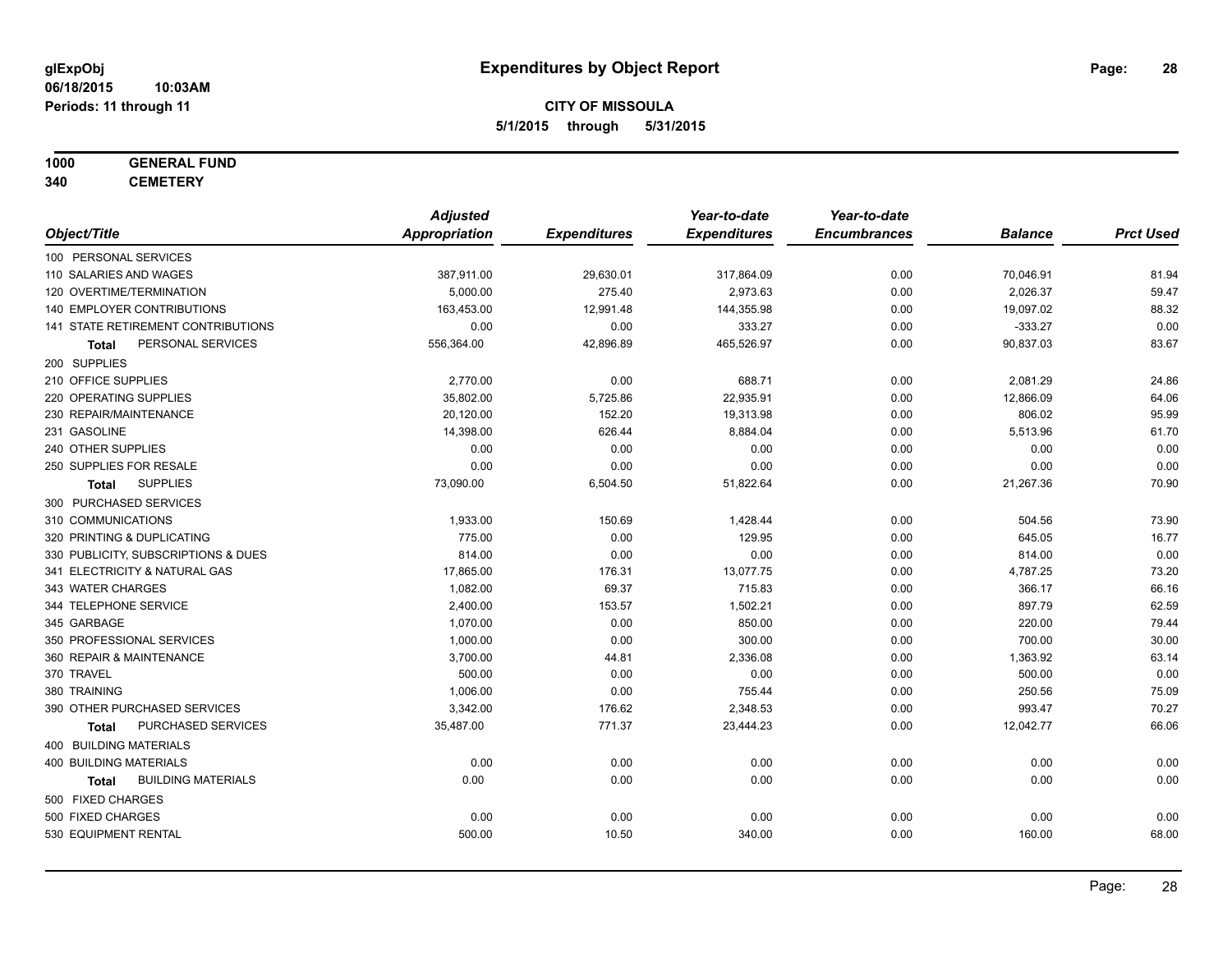## **1000 GENERAL FUND**

**340 CEMETERY**

|                    |                           | <b>Adjusted</b> |                     | Year-to-date        | Year-to-date        |                |                  |
|--------------------|---------------------------|-----------------|---------------------|---------------------|---------------------|----------------|------------------|
| Object/Title       |                           | Appropriation   | <b>Expenditures</b> | <b>Expenditures</b> | <b>Encumbrances</b> | <b>Balance</b> | <b>Prct Used</b> |
| <b>Total</b>       | <b>FIXED CHARGES</b>      | 500.00          | 10.50               | 340.00              | 0.00                | 160.00         | 68.00            |
| 800 OTHER OBJECTS  |                           |                 |                     |                     |                     |                |                  |
| 845 CONTINGENCY    |                           | 8.185.00        | 1,568.00            | 9.649.00            | 0.00                | $-1.464.00$    | 117.89           |
| Total              | OTHER OBJECTS             | 8,185.00        | 1,568.00            | 9,649.00            | 0.00                | $-1,464.00$    | 117.89           |
| 900 CAPITAL OUTLAY |                           |                 |                     |                     |                     |                |                  |
| 920 BUILDINGS      |                           | 0.00            | 0.00                | 0.00                | 0.00                | 0.00           | 0.00             |
| 930 IMPROVEMENTS   |                           | 0.00            | 0.00                | 0.00                | 0.00                | 0.00           | 0.00             |
|                    | 940 MACHINERY & EQUIPMENT | 0.00            | 0.00                | 0.00                | 0.00                | 0.00           | 0.00             |
| <b>Total</b>       | <b>CAPITAL OUTLAY</b>     | 0.00            | 0.00                | 0.00                | 0.00                | 0.00           | 0.00             |
| <b>Total</b>       | <b>CEMETERY</b>           | 673,626.00      | 51,751.26           | 550,782.84          | 0.00                | 122.843.16     | 81.76            |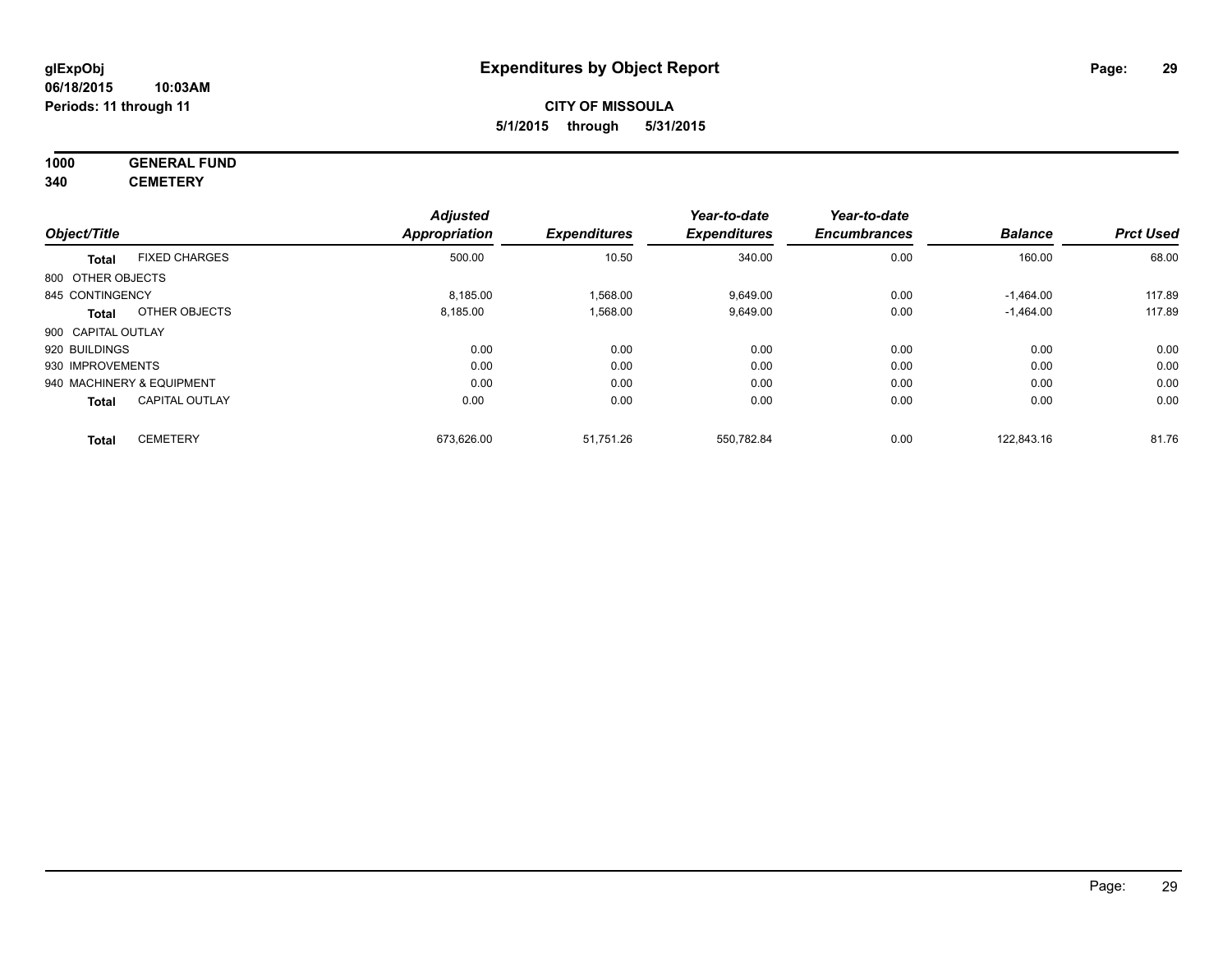#### **1000 GENERAL FUND**

**370 PARKS & RECREATION**

|                                     | <b>Adjusted</b>      |                     | Year-to-date        | Year-to-date        |                |                  |
|-------------------------------------|----------------------|---------------------|---------------------|---------------------|----------------|------------------|
| Object/Title                        | <b>Appropriation</b> | <b>Expenditures</b> | <b>Expenditures</b> | <b>Encumbrances</b> | <b>Balance</b> | <b>Prct Used</b> |
| 100 PERSONAL SERVICES               |                      |                     |                     |                     |                |                  |
| 110 SALARIES AND WAGES              | 2,104,068.00         | 165,920.25          | 1,684,227.10        | 0.00                | 419,840.90     | 80.05            |
| 120 OVERTIME/TERMINATION            | 7,000.00             | 105.53              | 3,740.63            | 0.00                | 3,259.37       | 53.44            |
| 130 OTHER                           | 12,760.00            | 0.00                | 0.00                | 0.00                | 12,760.00      | 0.00             |
| 140 EMPLOYER CONTRIBUTIONS          | 759,476.00           | 62,321.63           | 660,593.82          | 0.00                | 98,882.18      | 86.98            |
| 141 STATE RETIREMENT CONTRIBUTIONS  | 0.00                 | 0.00                | 1,813.35            | 0.00                | $-1,813.35$    | 0.00             |
| PERSONAL SERVICES<br><b>Total</b>   | 2,883,304.00         | 228,347.41          | 2,350,374.90        | 0.00                | 532,929.10     | 81.52            |
| 200 SUPPLIES                        |                      |                     |                     |                     |                |                  |
| 210 OFFICE SUPPLIES                 | 5,465.00             | 175.76              | 4,220.31            | 0.00                | 1,244.69       | 77.22            |
| 220 OPERATING SUPPLIES              | 101,401.00           | 6,220.65            | 47,719.75           | 0.00                | 53,681.25      | 47.06            |
| 230 REPAIR/MAINTENANCE              | 68,649.00            | 9,634.63            | 59,666.70           | 0.00                | 8,982.30       | 86.92            |
| 231 GASOLINE                        | 79,836.00            | 0.00                | 49,273.17           | 0.00                | 30,562.83      | 61.72            |
| 240 OTHER SUPPLIES                  | 0.00                 | 0.00                | 14.99               | 0.00                | $-14.99$       | 0.00             |
| <b>SUPPLIES</b><br>Total            | 255,351.00           | 16,031.04           | 160,894.92          | 0.00                | 94,456.08      | 63.01            |
| 300 PURCHASED SERVICES              |                      |                     |                     |                     |                |                  |
| 310 COMMUNICATIONS                  | 4,369.00             | 2.20                | 1,575.68            | 0.00                | 2,793.32       | 36.07            |
| 320 PRINTING & DUPLICATING          | 8,700.00             | 110.00              | 3,352.90            | 0.00                | 5,347.10       | 38.54            |
| 330 PUBLICITY, SUBSCRIPTIONS & DUES | 9,140.00             | 223.70              | 5,515.93            | 0.00                | 3,624.07       | 60.35            |
| 340 SEWER                           | 2,154.00             | 0.00                | 2,092.11            | 0.00                | 61.89          | 97.13            |
| 341 ELECTRICITY & NATURAL GAS       | 105,462.00           | 5,060.02            | 62,801.73           | 0.00                | 42,660.27      | 59.55            |
| 343 WATER CHARGES                   | 156,801.00           | 1,689.85            | 131,651.68          | 0.00                | 25,149.32      | 83.96            |
| 344 TELEPHONE SERVICE               | 20,021.00            | 2,112.32            | 12,737.74           | 0.00                | 7,283.26       | 63.62            |
| 345 GARBAGE                         | 28,283.00            | 377.25              | 20,355.11           | 0.00                | 7,927.89       | 71.97            |
| 350 PROFESSIONAL SERVICES           | 59,750.00            | 5,765.38            | 22,193.18           | 0.00                | 37,556.82      | 37.14            |
| 360 REPAIR & MAINTENANCE            | 47,756.00            | $-1,054.00$         | 12,314.06           | 0.00                | 35,441.94      | 25.79            |
| 370 TRAVEL                          | 6,194.00             | 173.64              | 2,245.44            | 0.00                | 3,948.56       | 36.25            |
| 380 TRAINING                        | 5,236.00             | 1,035.00            | 6,277.68            | 0.00                | $-1,041.68$    | 119.89           |
| 390 OTHER PURCHASED SERVICES        | 44,371.00            | 2,125.59            | 27,055.32           | 0.00                | 17,315.68      | 60.98            |
| PURCHASED SERVICES<br><b>Total</b>  | 498,237.00           | 17,620.95           | 310,168.56          | 0.00                | 188,068.44     | 62.25            |
| 800 OTHER OBJECTS                   |                      |                     |                     |                     |                |                  |
| 820 TRANSFERS TO OTHER FUNDS        | 10,000.00            | 0.00                | 10,000.00           | 0.00                | 0.00           | 100.00           |
| <b>OTHER OBJECTS</b><br>Total       | 10,000.00            | 0.00                | 10,000.00           | 0.00                | 0.00           | 100.00           |
| 900 CAPITAL OUTLAY                  |                      |                     |                     |                     |                |                  |
| 930 IMPROVEMENTS                    | 15,280.00            | 0.00                | 15,280.00           | 0.00                | 0.00           | 100.00           |
|                                     |                      |                     |                     |                     |                |                  |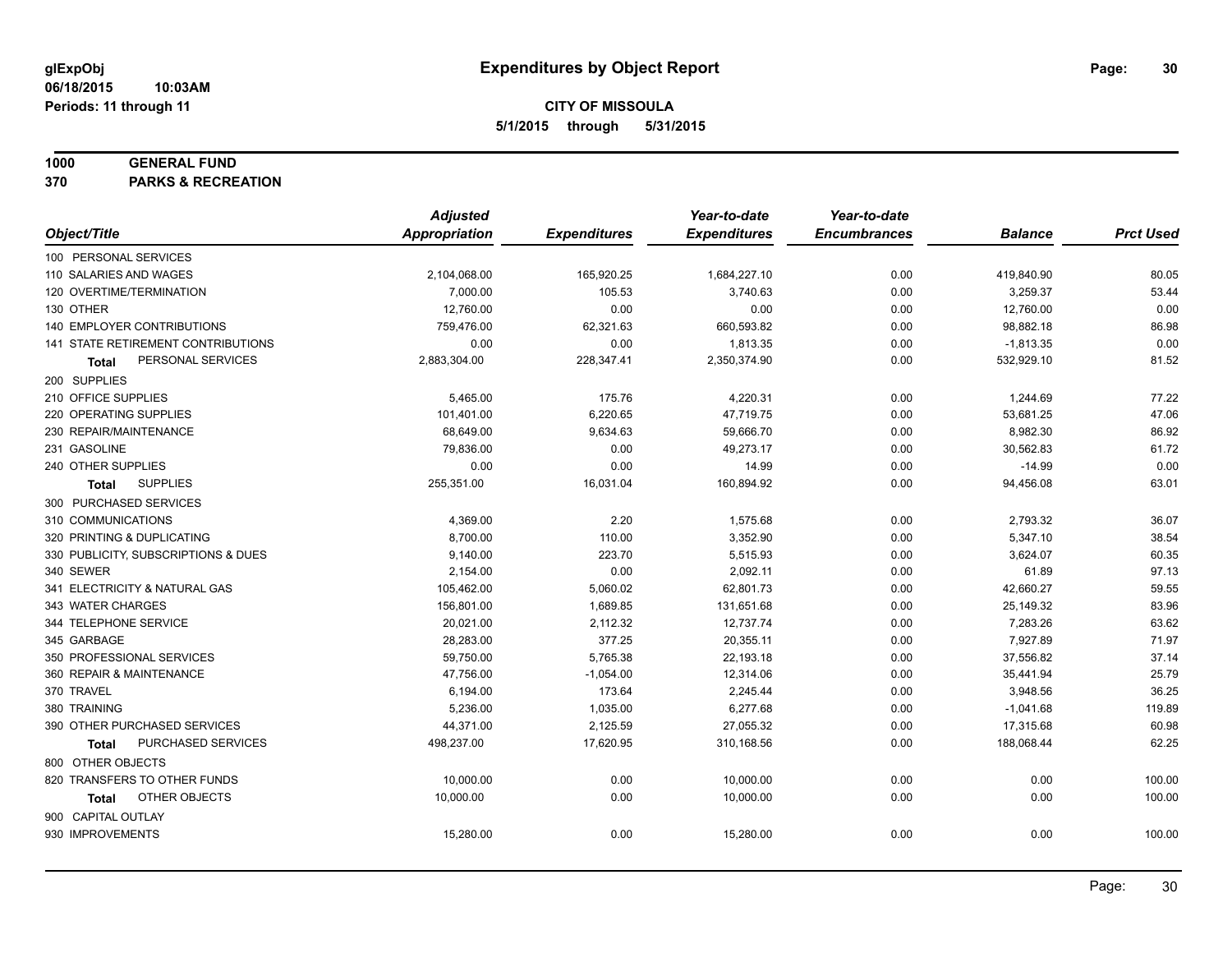#### **06/18/2015 10:03AM Periods: 11 through 11**

## **CITY OF MISSOULA 5/1/2015 through 5/31/2015**

## **1000 GENERAL FUND**

**370 PARKS & RECREATION**

| Object/Title |                           | <b>Adjusted</b><br>Appropriation | <i><b>Expenditures</b></i> | Year-to-date<br><b>Expenditures</b> | Year-to-date<br><b>Encumbrances</b> | <b>Balance</b> | <b>Prct Used</b> |
|--------------|---------------------------|----------------------------------|----------------------------|-------------------------------------|-------------------------------------|----------------|------------------|
|              | 940 MACHINERY & EQUIPMENT | 0.00                             | 0.00                       | 0.00                                | 0.00                                | 0.00           | 0.00             |
| <b>Total</b> | CAPITAL OUTLAY            | 15.280.00                        | 0.00                       | 15,280.00                           | 0.00                                | 0.00           | 100.00           |
| <b>Total</b> | PARKS & RECREATION        | 3,662,172.00                     | 261,999.40                 | 2,846,718.38                        | 0.00                                | 815,453.62     | 77.73            |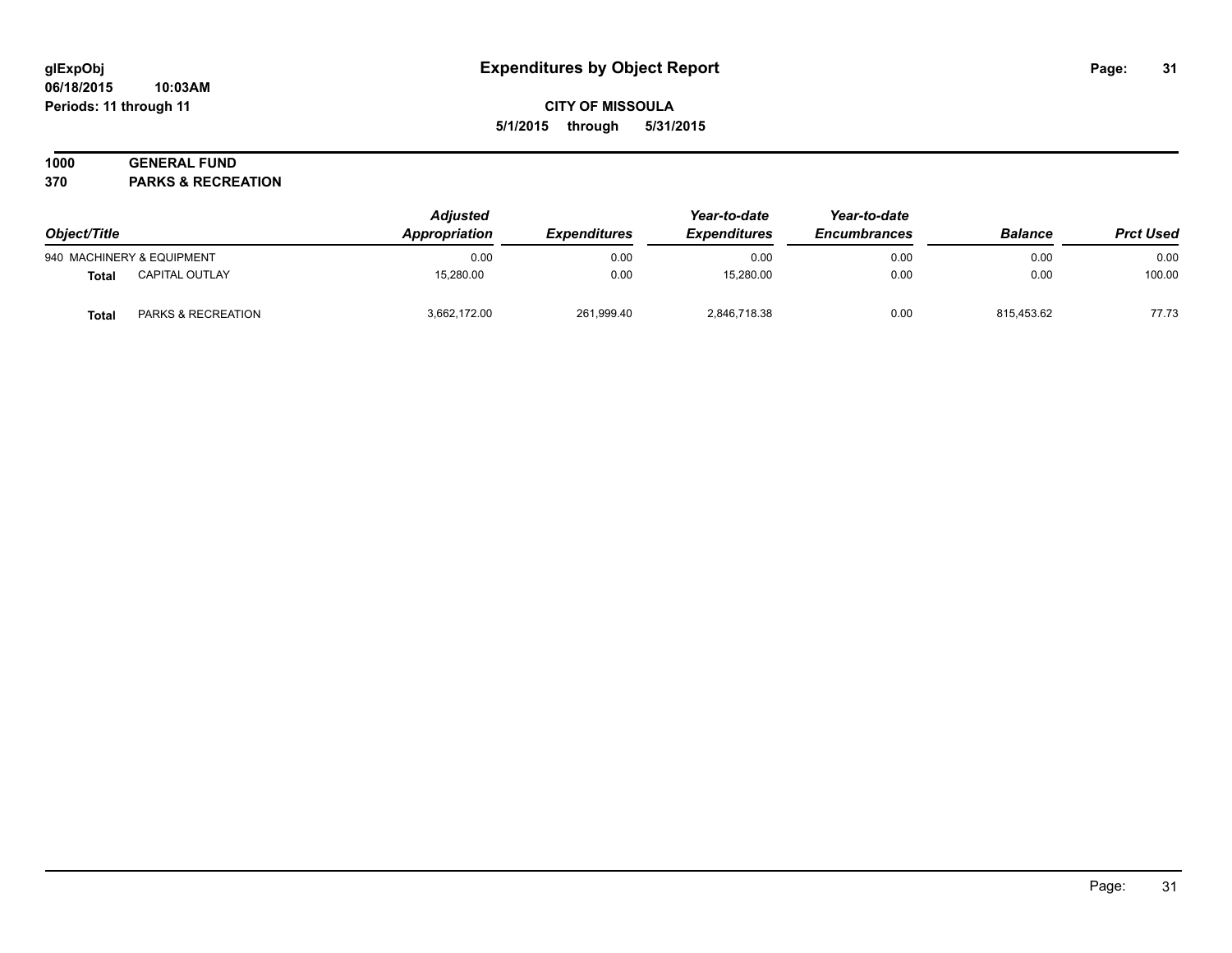#### **1000 GENERAL FUND**

**390 NON-DEPARTMENTAL**

|                                                   | <b>Adjusted</b>      |                     | Year-to-date        | Year-to-date        |                |                  |
|---------------------------------------------------|----------------------|---------------------|---------------------|---------------------|----------------|------------------|
| Object/Title                                      | <b>Appropriation</b> | <b>Expenditures</b> | <b>Expenditures</b> | <b>Encumbrances</b> | <b>Balance</b> | <b>Prct Used</b> |
| 100 PERSONAL SERVICES                             |                      |                     |                     |                     |                |                  |
| 110 SALARIES AND WAGES                            | 44,976.00            | 0.00                | $-2.85$             | 0.00                | 44,978.85      | $-0.01$          |
| 120 OVERTIME/TERMINATION                          | 25,000.00            | 0.00                | 0.00                | 0.00                | 25,000.00      | 0.00             |
| 140 EMPLOYER CONTRIBUTIONS                        | $-22,556.00$         | $-2.65$             | 391.77              | 0.00                | $-22,947.77$   | $-1.74$          |
| PERSONAL SERVICES<br>Total                        | 47,420.00            | $-2.65$             | 388.92              | 0.00                | 47,031.08      | 0.82             |
| 200 SUPPLIES                                      |                      |                     |                     |                     |                |                  |
| 220 OPERATING SUPPLIES                            | 0.00                 | 0.00                | 0.00                | 0.00                | 0.00           | 0.00             |
| 230 REPAIR/MAINTENANCE                            | 50,000.00            | 0.00                | 1,949.84            | 0.00                | 48,050.16      | 3.90             |
| 231 GASOLINE                                      | 0.00                 | 0.00                | 0.00                | 0.00                | 0.00           | 0.00             |
| 240 OTHER SUPPLIES                                | 37,622.30            | 0.00                | 15,382.75           | 0.00                | 22,239.55      | 40.89            |
| <b>SUPPLIES</b><br><b>Total</b>                   | 87,622.30            | 0.00                | 17,332.59           | 0.00                | 70,289.71      | 19.78            |
| 300 PURCHASED SERVICES                            |                      |                     |                     |                     |                |                  |
| 310 COMMUNICATIONS                                | 0.00                 | 0.00                | 0.00                | 0.00                | 0.00           | 0.00             |
| 330 PUBLICITY, SUBSCRIPTIONS & DUES               | 0.00                 | 0.00                | 0.00                | 0.00                | 0.00           | 0.00             |
| 341 ELECTRICITY & NATURAL GAS                     | 0.00                 | 0.00                | 0.00                | 0.00                | 0.00           | 0.00             |
| 350 PROFESSIONAL SERVICES                         | 88,766.00            | 7,500.00            | 83,719.78           | 0.00                | 5,046.22       | 94.32            |
| 360 REPAIR & MAINTENANCE                          | 0.00                 | 0.00                | 3,275.90            | 0.00                | $-3,275.90$    | 0.00             |
| 390 OTHER PURCHASED SERVICES                      | 330,197.00           | 23,940.00           | 179,984.68          | 0.00                | 150,212.32     | 54.51            |
| PURCHASED SERVICES<br>Total                       | 418,963.00           | 31,440.00           | 266,980.36          | 0.00                | 151,982.64     | 63.72            |
| 400 BUILDING MATERIALS                            |                      |                     |                     |                     |                |                  |
| <b>400 BUILDING MATERIALS</b>                     | 0.00                 | 0.00                | 0.00                | 0.00                | 0.00           | 0.00             |
| <b>BUILDING MATERIALS</b><br><b>Total</b>         | 0.00                 | 0.00                | 0.00                | 0.00                | 0.00           | 0.00             |
| 500 FIXED CHARGES                                 |                      |                     |                     |                     |                |                  |
| 500 FIXED CHARGES                                 | 1,029,863.00         | 39,544.17           | 791,352.70          | 0.00                | 238,510.30     | 76.84            |
| 550 MERCHANT SERVICE FEES                         | 29,700.00            | 0.00                | 0.00                | 0.00                | 29,700.00      | 0.00             |
| <b>FIXED CHARGES</b><br><b>Total</b>              | 1,059,563.00         | 39,544.17           | 791,352.70          | 0.00                | 268,210.30     | 74.69            |
| 600 DEBT SERVICE                                  |                      |                     |                     |                     |                |                  |
| 610 PRINCIPAL                                     | 409,805.00           | 0.00                | 525,933.10          | 0.00                | $-116, 128.10$ | 128.34           |
| 620 INTEREST / SERVICE FEES                       | 15,179.00            | 0.00                | 13,955.78           | 0.00                | 1,223.22       | 91.94            |
| <b>DEBT SERVICE</b><br>Total                      | 424,984.00           | 0.00                | 539,888.88          | 0.00                | $-114,904.88$  | 127.04           |
| 700 GRANTS & CONTRIBUTIONS                        |                      |                     |                     |                     |                |                  |
| 700 GRANTS & CONTRIBUTIONS                        | 2,212,267.00         | 16,477.54           | 1,369,502.18        | 0.00                | 842,764.82     | 61.90            |
| <b>GRANTS &amp; CONTRIBUTIONS</b><br><b>Total</b> | 2,212,267.00         | 16,477.54           | 1,369,502.18        | 0.00                | 842,764.82     | 61.90            |
|                                                   |                      |                     |                     |                     |                |                  |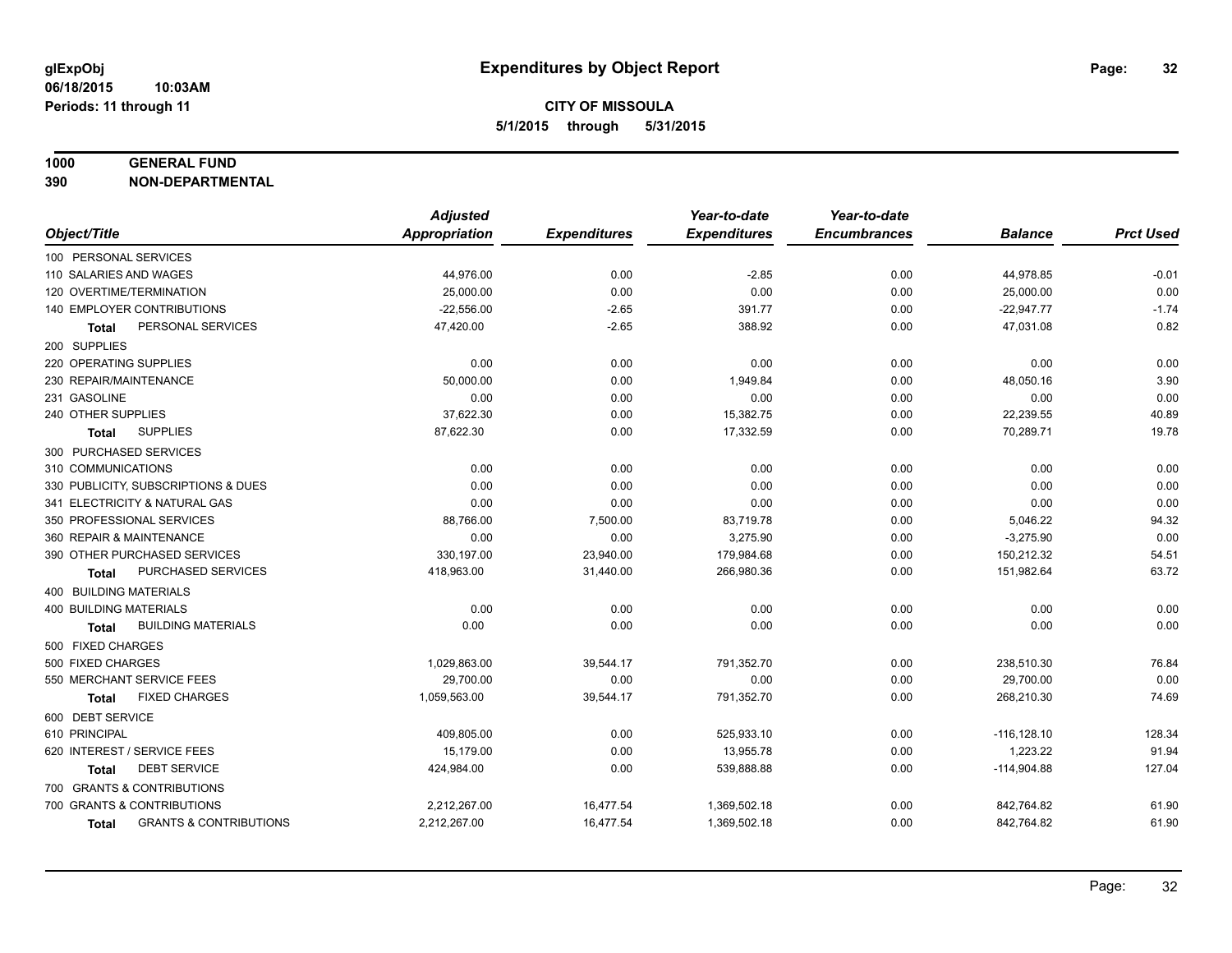# **1000 GENERAL FUND**

**390 NON-DEPARTMENTAL**

|                           |                              | <b>Adjusted</b>      |                     | Year-to-date        | Year-to-date        |                |                  |
|---------------------------|------------------------------|----------------------|---------------------|---------------------|---------------------|----------------|------------------|
| Object/Title              |                              | <b>Appropriation</b> | <b>Expenditures</b> | <b>Expenditures</b> | <b>Encumbrances</b> | <b>Balance</b> | <b>Prct Used</b> |
| 800 OTHER OBJECTS         |                              |                      |                     |                     |                     |                |                  |
|                           | 820 TRANSFERS TO OTHER FUNDS | 1.973.577.00         | 556.224.98          | 713.459.67          | 0.00                | 1.260.117.33   | 36.15            |
| 845 CONTINGENCY           |                              | 158.000.00           | 651.50              | 345.561.91          | 0.00                | -187.561.91    | 218.71           |
| Total                     | OTHER OBJECTS                | 2,131,577.00         | 556.876.48          | 1.059.021.58        | 0.00                | 1,072,555.42   | 49.68            |
| 900 CAPITAL OUTLAY        |                              |                      |                     |                     |                     |                |                  |
| 940 MACHINERY & EQUIPMENT |                              | 0.00                 | 0.00                | 0.00                | 0.00                | 0.00           | 0.00             |
| <b>Total</b>              | <b>CAPITAL OUTLAY</b>        | 0.00                 | 0.00                | 0.00                | 0.00                | 0.00           | 0.00             |
| <b>Total</b>              | NON-DEPARTMENTAL             | 6.382.396.30         | 644.335.54          | 4.044.467.21        | 0.00                | 2.337.929.09   | 63.37            |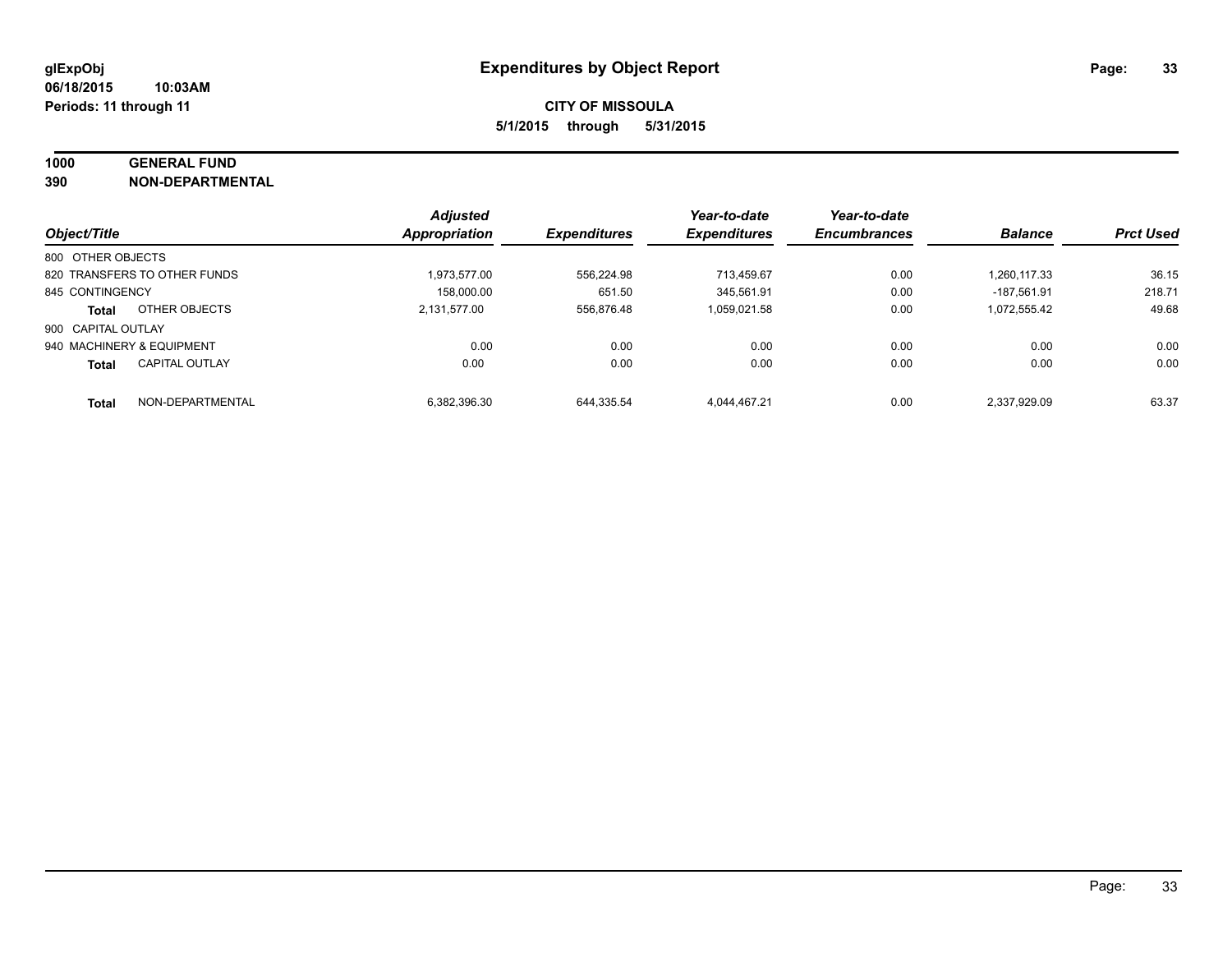**1000 GENERAL FUND**

|                                       | <b>Adjusted</b> |                     | Year-to-date        | Year-to-date        |                 |                  |
|---------------------------------------|-----------------|---------------------|---------------------|---------------------|-----------------|------------------|
| Object/Title                          | Appropriation   | <b>Expenditures</b> | <b>Expenditures</b> | <b>Encumbrances</b> | <b>Balance</b>  | <b>Prct Used</b> |
| 100 PERSONAL SERVICES                 |                 |                     |                     |                     |                 |                  |
| 110 SALARIES AND WAGES                | 24,679,675.00   | 1,870,473.26        | 20,845,320.18       | 0.00                | 3,834,354.82    | 84.46            |
| 115 SALARIES/HEALTH INSURANCE BENEFIT | 629,280.00      | 106,590.00          | 1,132,789.50        | 0.00                | $-503,509.50$   | 180.01           |
| 120 OVERTIME/TERMINATION              | 1,019,137.00    | 45,927.67           | 842,638.71          | 0.00                | 176,498.29      | 82.68            |
| 121 OUTSIDE HIRE OVERTIME             | 75,000.00       | 6,544.18            | 84,325.40           | 0.00                | $-9,325.40$     | 112.43           |
| 122 COURT OVERTIME                    | 0.00            | 678.20              | 11,870.37           | 0.00                | $-11,870.37$    | 0.00             |
| 130 OTHER                             | 250,188.00      | 0.00                | 121,145.94          | 0.00                | 129,042.06      | 48.42            |
| <b>140 EMPLOYER CONTRIBUTIONS</b>     | 10,236,390.00   | 627,551.18          | 7,105,380.90        | 0.00                | 3,131,009.10    | 69.41            |
| 141 STATE RETIREMENT CONTRIBUTIONS    | 2,264,770.00    | 0.00                | 3,594,315.02        | 0.00                | $-1,329,545.02$ | 158.71           |
| PERSONAL SERVICES<br><b>Total</b>     | 39, 154, 440.00 | 2,657,764.49        | 33,737,786.02       | 0.00                | 5,416,653.98    | 86.17            |
| 200 SUPPLIES                          |                 |                     |                     |                     |                 |                  |
| 210 OFFICE SUPPLIES                   | 115,774.00      | 6,090.35            | 85,306.49           | 0.00                | 30,467.51       | 73.68            |
| 220 OPERATING SUPPLIES                | 653,281.00      | 36,386.79           | 507,970.90          | 0.00                | 145,310.10      | 77.76            |
| 230 REPAIR/MAINTENANCE                | 433,669.00      | 55,480.06           | 363,099.13          | 0.00                | 70,569.87       | 83.73            |
| 231 GASOLINE                          | 579,236.00      | 4,361.59            | 399,093.55          | 0.00                | 180,142.45      | 68.90            |
| 240 OTHER SUPPLIES                    | 93,139.30       | 5,005.35            | 51,000.28           | 0.00                | 42,139.02       | 54.76            |
| 250 SUPPLIES FOR RESALE               | 0.00            | 0.00                | 0.00                | 0.00                | 0.00            | 0.00             |
| <b>SUPPLIES</b><br><b>Total</b>       | 1,875,099.30    | 107,324.14          | 1,406,470.35        | 0.00                | 468,628.95      | 75.01            |
| 300 PURCHASED SERVICES                |                 |                     |                     |                     |                 |                  |
| 310 COMMUNICATIONS                    | 115,754.00      | 6,400.80            | 78,664.14           | 0.00                | 37,089.86       | 67.96            |
| 320 PRINTING & DUPLICATING            | 50,752.00       | 502.69              | 16,876.55           | 0.00                | 33,875.45       | 33.25            |
| 330 PUBLICITY, SUBSCRIPTIONS & DUES   | 293,677.00      | 6,830.59            | 259,616.16          | 0.00                | 34,060.84       | 88.40            |
| 340 SEWER                             | 6,128.00        | 0.00                | 4,787.05            | 0.00                | 1,340.95        | 78.12            |
| 341 ELECTRICITY & NATURAL GAS         | 486,686.00      | 13,700.60           | 415,320.03          | 0.00                | 71,365.97       | 85.34            |
| 343 WATER CHARGES                     | 190,916.00      | 5,600.63            | 157,805.29          | 0.00                | 33,110.71       | 82.66            |
| 344 TELEPHONE SERVICE                 | 254,445.00      | 14,489.99           | 193,815.71          | 0.00                | 60,629.29       | 76.17            |
| 345 GARBAGE                           | 52,367.00       | 612.39              | 33,050.91           | 0.00                | 19,316.09       | 63.11            |
| 350 PROFESSIONAL SERVICES             | 880,672.00      | 92,795.65           | 690,102.62          | 0.00                | 190,569.38      | 78.36            |
| 360 REPAIR & MAINTENANCE              | 591,523.00      | 27,502.93           | 483,379.68          | 0.00                | 108,143.32      | 81.72            |
| 370 TRAVEL                            | 129,056.00      | 9,373.77            | 67,922.62           | 0.00                | 61,133.38       | 52.63            |
| 380 TRAINING                          | 113,579.00      | 3,012.00            | 80,942.45           | 0.00                | 32,636.55       | 71.27            |
| 390 OTHER PURCHASED SERVICES          | 446,093.00      | 32,252.21           | 245,738.51          | 0.00                | 200,354.49      | 55.09            |
| PURCHASED SERVICES<br><b>Total</b>    | 3,611,648.00    | 213,074.25          | 2,728,021.72        | 0.00                | 883,626.28      | 75.53            |
| 400 BUILDING MATERIALS                |                 |                     |                     |                     |                 |                  |
| <b>400 BUILDING MATERIALS</b>         | 71,263.00       | 0.00                | 39,544.63           | 0.00                | 31,718.37       | 55.49            |
|                                       |                 |                     |                     |                     |                 |                  |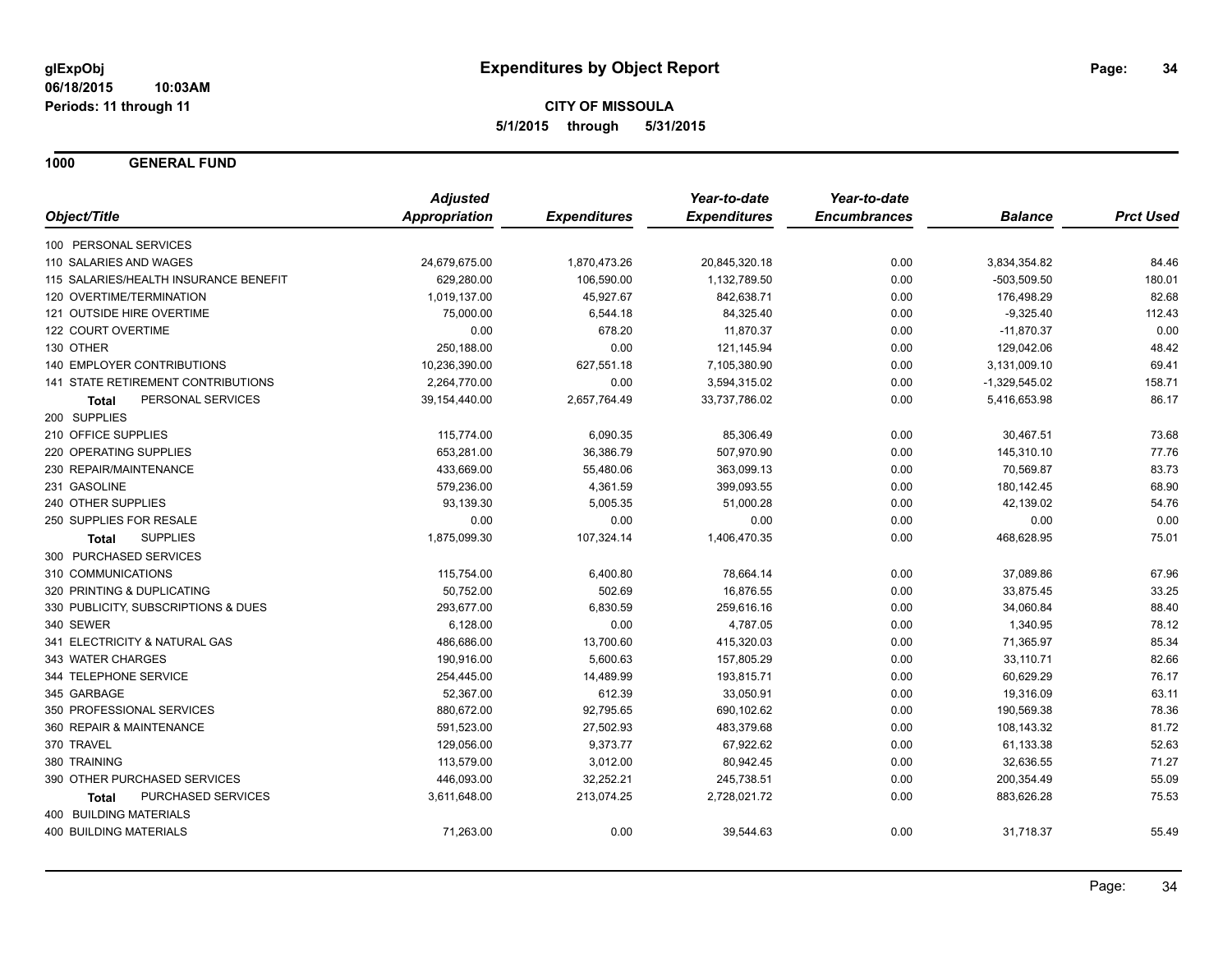**1000 GENERAL FUND**

|                                                   | <b>Adjusted</b>      |                     | Year-to-date        | Year-to-date        |                |                  |
|---------------------------------------------------|----------------------|---------------------|---------------------|---------------------|----------------|------------------|
| Object/Title                                      | <b>Appropriation</b> | <b>Expenditures</b> | <b>Expenditures</b> | <b>Encumbrances</b> | <b>Balance</b> | <b>Prct Used</b> |
| <b>BUILDING MATERIALS</b><br><b>Total</b>         | 71,263.00            | 0.00                | 39,544.63           | 0.00                | 31,718.37      | 55.49            |
| 500 FIXED CHARGES                                 |                      |                     |                     |                     |                |                  |
| 500 FIXED CHARGES                                 | 1,177,433.00         | 41,559.17           | 883,892.41          | 0.00                | 293,540.59     | 75.07            |
| 530 EQUIPMENT RENTAL                              | 500.00               | 10.50               | 616.00              | 0.00                | $-116.00$      | 123.20           |
| 550 MERCHANT SERVICE FEES                         | 29,700.00            | 2,606.35            | 9,195.84            | 0.00                | 20,504.16      | 30.96            |
| <b>FIXED CHARGES</b><br><b>Total</b>              | 1,207,633.00         | 44,176.02           | 893,704.25          | 0.00                | 313,928.75     | 74.00            |
| 600 DEBT SERVICE                                  |                      |                     |                     |                     |                |                  |
| 610 PRINCIPAL                                     | 409,805.00           | 0.00                | 525,933.10          | 0.00                | $-116, 128.10$ | 128.34           |
| 620 INTEREST / SERVICE FEES                       | 15.179.00            | 0.00                | 13,955.78           | 0.00                | 1,223.22       | 91.94            |
| <b>DEBT SERVICE</b><br><b>Total</b>               | 424,984.00           | 0.00                | 539,888.88          | 0.00                | $-114,904.88$  | 127.04           |
| 700 GRANTS & CONTRIBUTIONS                        |                      |                     |                     |                     |                |                  |
| 700 GRANTS & CONTRIBUTIONS                        | 2,290,680.00         | 23,462.16           | 1,391,140.46        | 0.00                | 899,539.54     | 60.73            |
| 780 INTERGOVERNMENTAL TRANSFER                    | 0.00                 | 0.00                | 0.00                | 0.00                | 0.00           | 0.00             |
| <b>GRANTS &amp; CONTRIBUTIONS</b><br><b>Total</b> | 2,290,680.00         | 23,462.16           | 1,391,140.46        | 0.00                | 899,539.54     | 60.73            |
| 800 OTHER OBJECTS                                 |                      |                     |                     |                     |                |                  |
| 820 TRANSFERS TO OTHER FUNDS                      | 1,983,577.00         | 556,224.98          | 723,459.67          | 0.00                | 1,260,117.33   | 36.47            |
| 845 CONTINGENCY                                   | 166.185.00           | 2,219.50            | 355.210.91          | 0.00                | $-189.025.91$  | 213.74           |
| OTHER OBJECTS<br><b>Total</b>                     | 2,149,762.00         | 558,444.48          | 1,078,670.58        | 0.00                | 1,071,091.42   | 50.18            |
| 900 CAPITAL OUTLAY                                |                      |                     |                     |                     |                |                  |
| 920 BUILDINGS                                     | 0.00                 | 0.00                | 0.00                | 0.00                | 0.00           | 0.00             |
| 930 IMPROVEMENTS                                  | 212,303.00           | 0.00                | 165,999.62          | 0.00                | 46,303.38      | 78.19            |
| 940 MACHINERY & EQUIPMENT                         | 9,151.00             | 1,939.99            | 24,551.25           | 0.00                | $-15,400.25$   | 268.29           |
| <b>CAPITAL OUTLAY</b><br>Total                    | 221,454.00           | 1,939.99            | 190,550.87          | 0.00                | 30,903.13      | 86.05            |
| <b>GENERAL FUND</b><br><b>Total</b>               | 51,006,963.30        | 3,606,185.53        | 42,005,777.76       | 0.00                | 9,001,185.54   | 82.35            |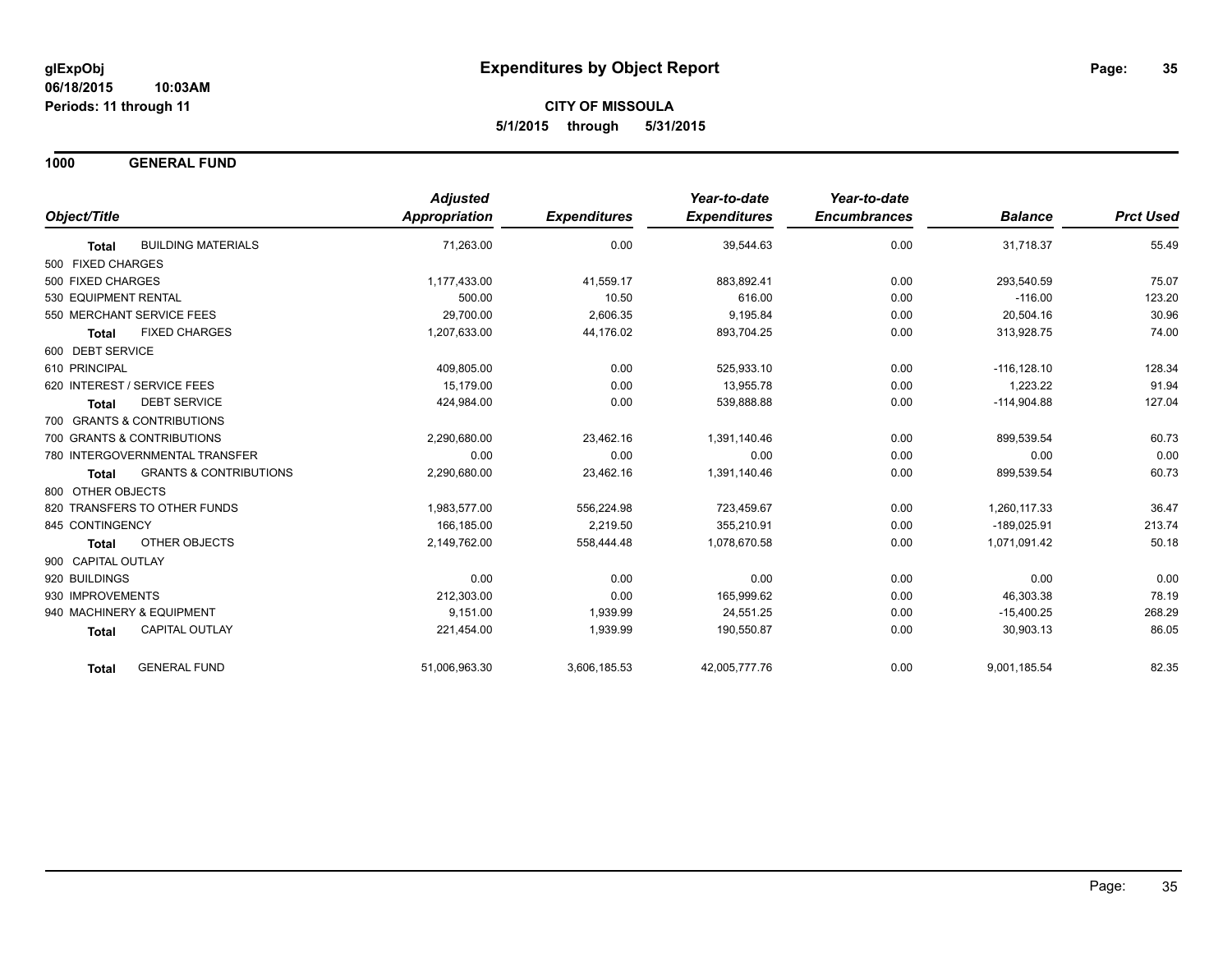#### **1211 PARK ACQUISITION & DEVELOPMENT**

**370 PARKS & RECREATION**

|                    |                              | <b>Adjusted</b> |                     | Year-to-date        | Year-to-date        |                |                  |
|--------------------|------------------------------|-----------------|---------------------|---------------------|---------------------|----------------|------------------|
| Object/Title       |                              | Appropriation   | <b>Expenditures</b> | <b>Expenditures</b> | <b>Encumbrances</b> | <b>Balance</b> | <b>Prct Used</b> |
| 200 SUPPLIES       |                              |                 |                     |                     |                     |                |                  |
|                    | 220 OPERATING SUPPLIES       | 10,000.00       | 0.00                | 0.00                | 0.00                | 10,000.00      | 0.00             |
| Total              | <b>SUPPLIES</b>              | 10,000.00       | 0.00                | 0.00                | 0.00                | 10,000.00      | 0.00             |
|                    | 300 PURCHASED SERVICES       |                 |                     |                     |                     |                |                  |
|                    | 350 PROFESSIONAL SERVICES    | 25,000.00       | 0.00                | 0.00                | 0.00                | 25,000.00      | 0.00             |
|                    | 360 REPAIR & MAINTENANCE     | 0.00            | 0.00                | 0.00                | 0.00                | 0.00           | 0.00             |
|                    | 390 OTHER PURCHASED SERVICES | 10,000.00       | 0.00                | 0.00                | 0.00                | 10,000.00      | 0.00             |
| <b>Total</b>       | PURCHASED SERVICES           | 35,000.00       | 0.00                | 0.00                | 0.00                | 35,000.00      | 0.00             |
| 800 OTHER OBJECTS  |                              |                 |                     |                     |                     |                |                  |
|                    | 820 TRANSFERS TO OTHER FUNDS | 0.00            | 0.00                | 0.00                | 0.00                | 0.00           | 0.00             |
| Total              | OTHER OBJECTS                | 0.00            | 0.00                | 0.00                | 0.00                | 0.00           | 0.00             |
| 900 CAPITAL OUTLAY |                              |                 |                     |                     |                     |                |                  |
| 930 IMPROVEMENTS   |                              | 243,120.00      | 0.00                | 0.00                | 0.00                | 243,120.00     | 0.00             |
| Total              | <b>CAPITAL OUTLAY</b>        | 243,120.00      | 0.00                | 0.00                | 0.00                | 243,120.00     | 0.00             |
| <b>Total</b>       | PARKS & RECREATION           | 288,120.00      | 0.00                | 0.00                | 0.00                | 288,120.00     | 0.00             |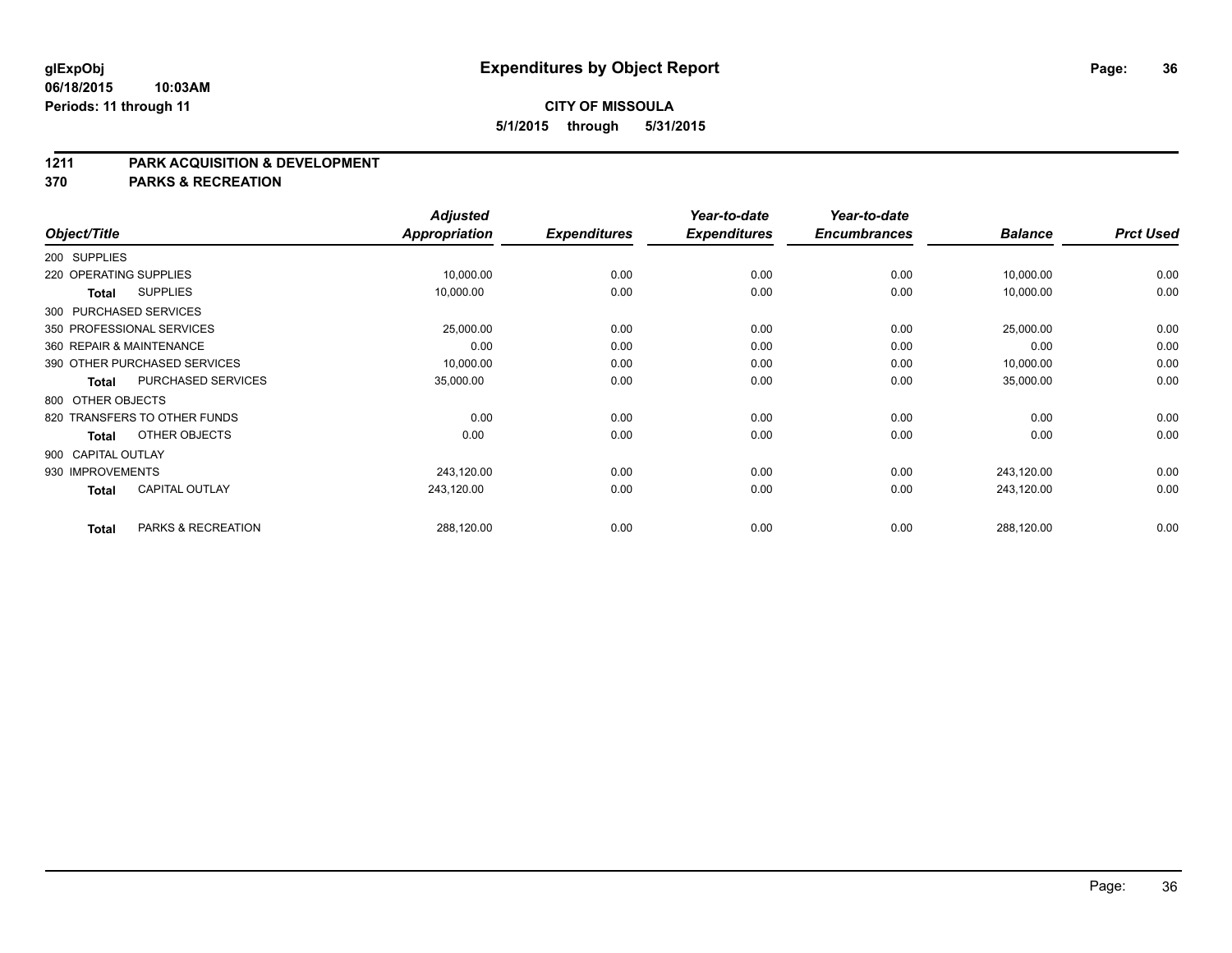# **CITY OF MISSOULA 5/1/2015 through 5/31/2015**

### **1211 PARK ACQUISITION & DEVELOPMENT**

| Object/Title           |                                | <b>Adjusted</b><br><b>Appropriation</b> | <b>Expenditures</b> | Year-to-date<br><b>Expenditures</b> | Year-to-date<br><b>Encumbrances</b> | <b>Balance</b> | <b>Prct Used</b> |
|------------------------|--------------------------------|-----------------------------------------|---------------------|-------------------------------------|-------------------------------------|----------------|------------------|
| 200 SUPPLIES           |                                |                                         |                     |                                     |                                     |                |                  |
| 220 OPERATING SUPPLIES |                                | 10,000.00                               | 0.00                | 0.00                                | 0.00                                | 10,000.00      | 0.00             |
| Total                  | <b>SUPPLIES</b>                | 10,000.00                               | 0.00                | 0.00                                | 0.00                                | 10,000.00      | 0.00             |
| 300 PURCHASED SERVICES |                                |                                         |                     |                                     |                                     |                |                  |
|                        | 350 PROFESSIONAL SERVICES      | 25,000.00                               | 0.00                | 0.00                                | 0.00                                | 25,000.00      | 0.00             |
|                        | 360 REPAIR & MAINTENANCE       | 0.00                                    | 0.00                | 0.00                                | 0.00                                | 0.00           | 0.00             |
|                        | 390 OTHER PURCHASED SERVICES   | 10,000.00                               | 0.00                | 0.00                                | 0.00                                | 10,000.00      | 0.00             |
| <b>Total</b>           | PURCHASED SERVICES             | 35,000.00                               | 0.00                | 0.00                                | 0.00                                | 35,000.00      | 0.00             |
| 800 OTHER OBJECTS      |                                |                                         |                     |                                     |                                     |                |                  |
|                        | 820 TRANSFERS TO OTHER FUNDS   | 0.00                                    | 0.00                | 0.00                                | 0.00                                | 0.00           | 0.00             |
| <b>Total</b>           | OTHER OBJECTS                  | 0.00                                    | 0.00                | 0.00                                | 0.00                                | 0.00           | 0.00             |
| 900 CAPITAL OUTLAY     |                                |                                         |                     |                                     |                                     |                |                  |
| 930 IMPROVEMENTS       |                                | 243,120.00                              | 0.00                | 0.00                                | 0.00                                | 243,120.00     | 0.00             |
| <b>Total</b>           | <b>CAPITAL OUTLAY</b>          | 243,120.00                              | 0.00                | 0.00                                | 0.00                                | 243,120.00     | 0.00             |
| <b>Total</b>           | PARK ACQUISITION & DEVELOPMENT | 288,120.00                              | 0.00                | 0.00                                | 0.00                                | 288,120.00     | 0.00             |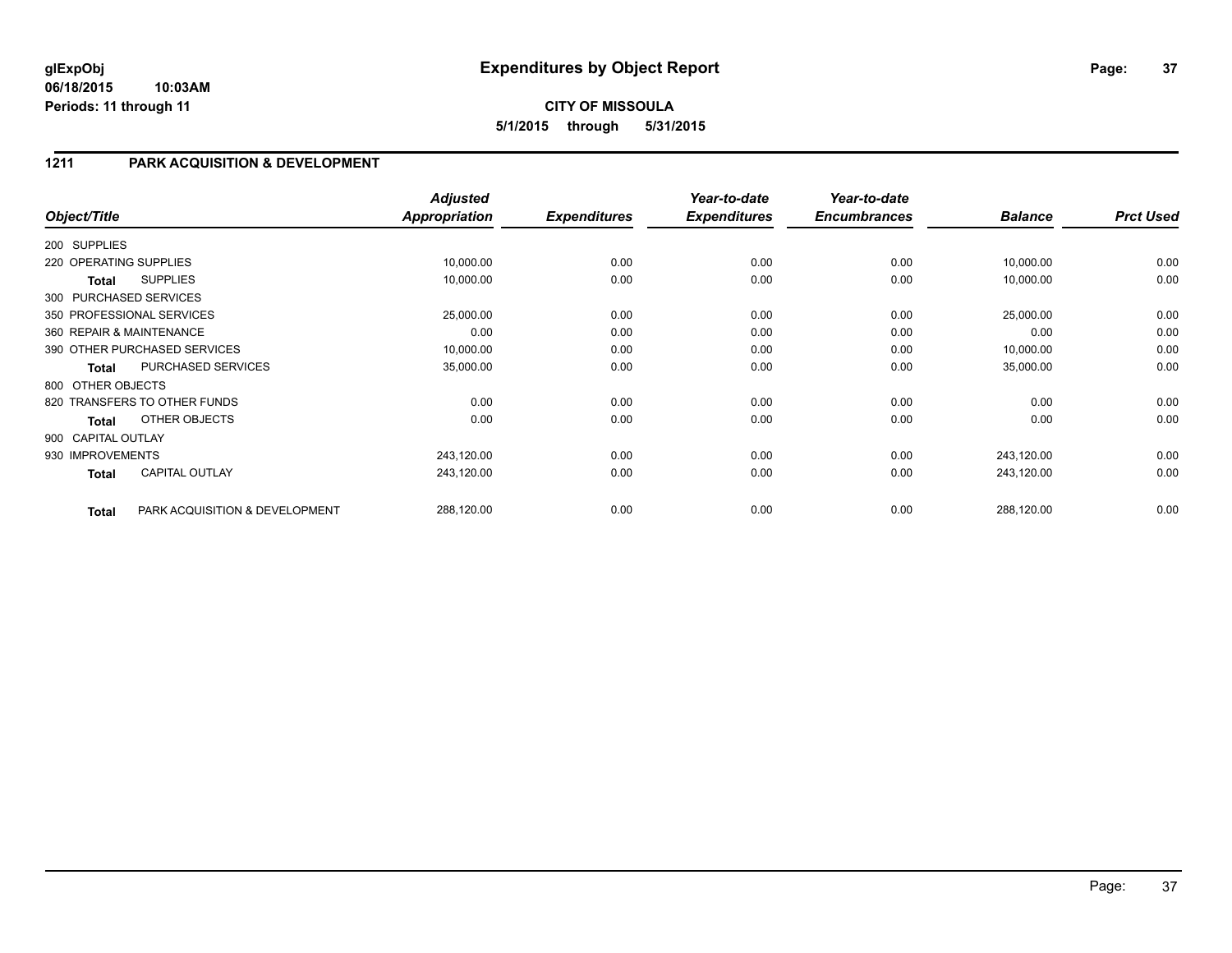#### **1212 PARK ENTERPRISE FUND**

**370 PARKS & RECREATION**

|                              |                           | <b>Adjusted</b>      |                     | Year-to-date        | Year-to-date        |                |                  |
|------------------------------|---------------------------|----------------------|---------------------|---------------------|---------------------|----------------|------------------|
| Object/Title                 |                           | <b>Appropriation</b> | <b>Expenditures</b> | <b>Expenditures</b> | <b>Encumbrances</b> | <b>Balance</b> | <b>Prct Used</b> |
| 200 SUPPLIES                 |                           |                      |                     |                     |                     |                |                  |
| 210 OFFICE SUPPLIES          |                           | 0.00                 | 0.00                | 0.00                | 0.00                | 0.00           | 0.00             |
| 220 OPERATING SUPPLIES       |                           | 20,000.00            | 0.00                | 6,719.29            | 0.00                | 13,280.71      | 33.60            |
| 230 REPAIR/MAINTENANCE       |                           | 15,000.00            | 0.00                | 0.00                | 0.00                | 15,000.00      | 0.00             |
| 240 OTHER SUPPLIES           |                           | 0.00                 | 0.00                | 0.00                | 0.00                | 0.00           | 0.00             |
| <b>Total</b>                 | <b>SUPPLIES</b>           | 35,000.00            | 0.00                | 6,719.29            | 0.00                | 28,280.71      | 19.20            |
| 300 PURCHASED SERVICES       |                           |                      |                     |                     |                     |                |                  |
| 350 PROFESSIONAL SERVICES    |                           | 10,000.00            | 0.00                | 102.98              | 0.00                | 9,897.02       | 1.03             |
| 360 REPAIR & MAINTENANCE     |                           | 0.00                 | 0.00                | 0.00                | 0.00                | 0.00           | 0.00             |
| 390 OTHER PURCHASED SERVICES |                           | 20,000.00            | 0.00                | 0.00                | 0.00                | 20,000.00      | 0.00             |
| <b>Total</b>                 | <b>PURCHASED SERVICES</b> | 30,000.00            | 0.00                | 102.98              | 0.00                | 29,897.02      | 0.34             |
| 800 OTHER OBJECTS            |                           |                      |                     |                     |                     |                |                  |
| 820 TRANSFERS TO OTHER FUNDS |                           | 0.00                 | 0.00                | 0.00                | 0.00                | 0.00           | 0.00             |
| <b>Total</b>                 | OTHER OBJECTS             | 0.00                 | 0.00                | 0.00                | 0.00                | 0.00           | 0.00             |
| 900 CAPITAL OUTLAY           |                           |                      |                     |                     |                     |                |                  |
| 930 IMPROVEMENTS             |                           | 152,000.00           | 0.00                | 0.00                | 0.00                | 152,000.00     | 0.00             |
| 940 MACHINERY & EQUIPMENT    |                           | 30.000.00            | 0.00                | 0.00                | 0.00                | 30,000.00      | 0.00             |
| <b>Total</b>                 | <b>CAPITAL OUTLAY</b>     | 182,000.00           | 0.00                | 0.00                | 0.00                | 182,000.00     | 0.00             |
| <b>Total</b>                 | PARKS & RECREATION        | 247,000.00           | 0.00                | 6,822.27            | 0.00                | 240, 177. 73   | 2.76             |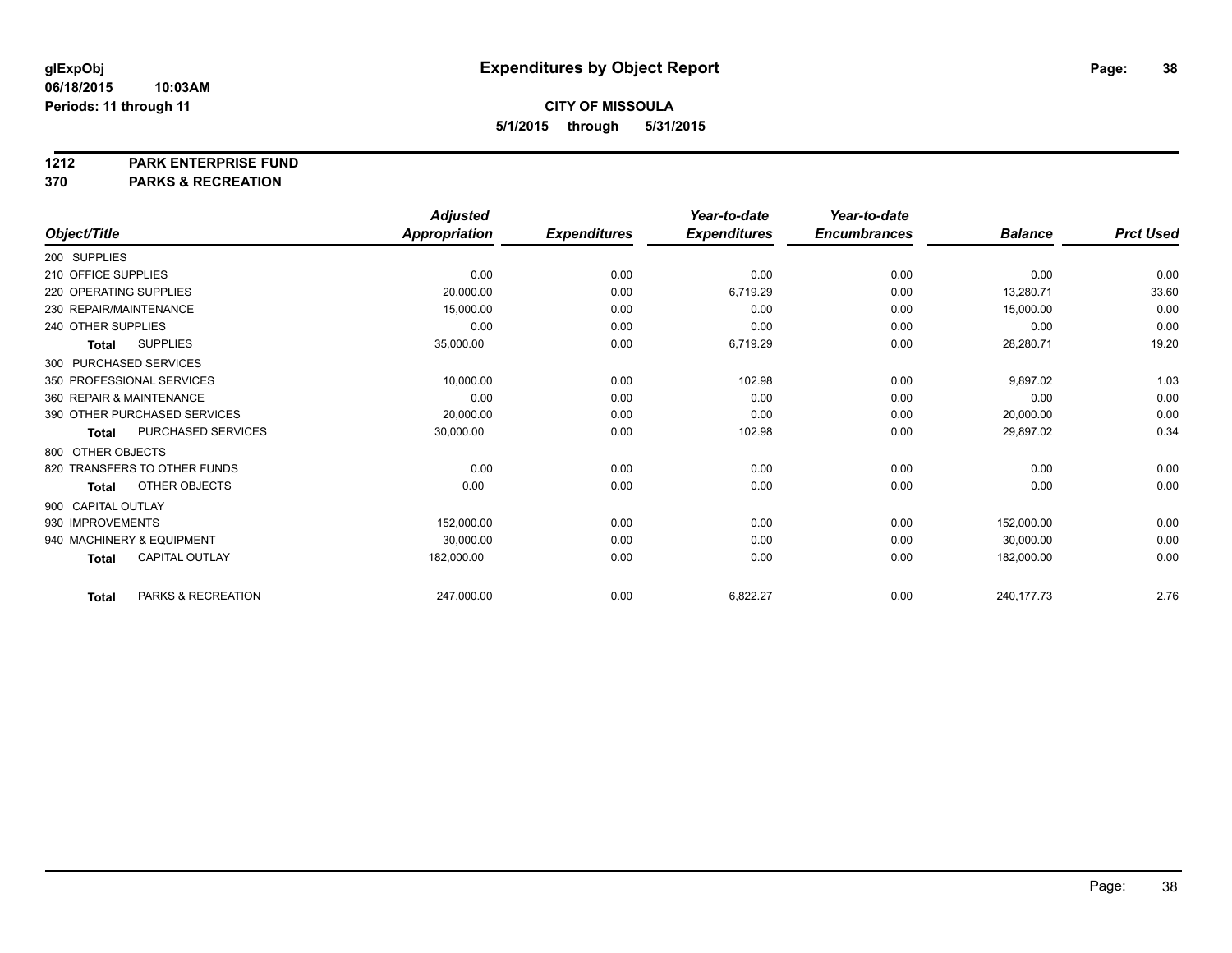### **1212 PARK ENTERPRISE FUND**

|                        |                              | <b>Adjusted</b>      |                     | Year-to-date        | Year-to-date        |                |                  |
|------------------------|------------------------------|----------------------|---------------------|---------------------|---------------------|----------------|------------------|
| Object/Title           |                              | <b>Appropriation</b> | <b>Expenditures</b> | <b>Expenditures</b> | <b>Encumbrances</b> | <b>Balance</b> | <b>Prct Used</b> |
| 200 SUPPLIES           |                              |                      |                     |                     |                     |                |                  |
| 210 OFFICE SUPPLIES    |                              | 0.00                 | 0.00                | 0.00                | 0.00                | 0.00           | 0.00             |
| 220 OPERATING SUPPLIES |                              | 20,000.00            | 0.00                | 6,719.29            | 0.00                | 13,280.71      | 33.60            |
| 230 REPAIR/MAINTENANCE |                              | 15,000.00            | 0.00                | 0.00                | 0.00                | 15,000.00      | 0.00             |
| 240 OTHER SUPPLIES     |                              | 0.00                 | 0.00                | 0.00                | 0.00                | 0.00           | 0.00             |
| Total                  | <b>SUPPLIES</b>              | 35,000.00            | 0.00                | 6,719.29            | 0.00                | 28,280.71      | 19.20            |
| 300 PURCHASED SERVICES |                              |                      |                     |                     |                     |                |                  |
|                        | 350 PROFESSIONAL SERVICES    | 10,000.00            | 0.00                | 102.98              | 0.00                | 9,897.02       | 1.03             |
|                        | 360 REPAIR & MAINTENANCE     | 0.00                 | 0.00                | 0.00                | 0.00                | 0.00           | 0.00             |
|                        | 390 OTHER PURCHASED SERVICES | 20,000.00            | 0.00                | 0.00                | 0.00                | 20,000.00      | 0.00             |
| Total                  | PURCHASED SERVICES           | 30,000.00            | 0.00                | 102.98              | 0.00                | 29,897.02      | 0.34             |
| 800 OTHER OBJECTS      |                              |                      |                     |                     |                     |                |                  |
|                        | 820 TRANSFERS TO OTHER FUNDS | 0.00                 | 0.00                | 0.00                | 0.00                | 0.00           | 0.00             |
| <b>Total</b>           | OTHER OBJECTS                | 0.00                 | 0.00                | 0.00                | 0.00                | 0.00           | 0.00             |
| 900 CAPITAL OUTLAY     |                              |                      |                     |                     |                     |                |                  |
| 930 IMPROVEMENTS       |                              | 152,000.00           | 0.00                | 0.00                | 0.00                | 152,000.00     | 0.00             |
|                        | 940 MACHINERY & EQUIPMENT    | 30,000.00            | 0.00                | 0.00                | 0.00                | 30,000.00      | 0.00             |
| <b>Total</b>           | <b>CAPITAL OUTLAY</b>        | 182,000.00           | 0.00                | 0.00                | 0.00                | 182,000.00     | 0.00             |
| Total                  | PARK ENTERPRISE FUND         | 247,000.00           | 0.00                | 6,822.27            | 0.00                | 240,177.73     | 2.76             |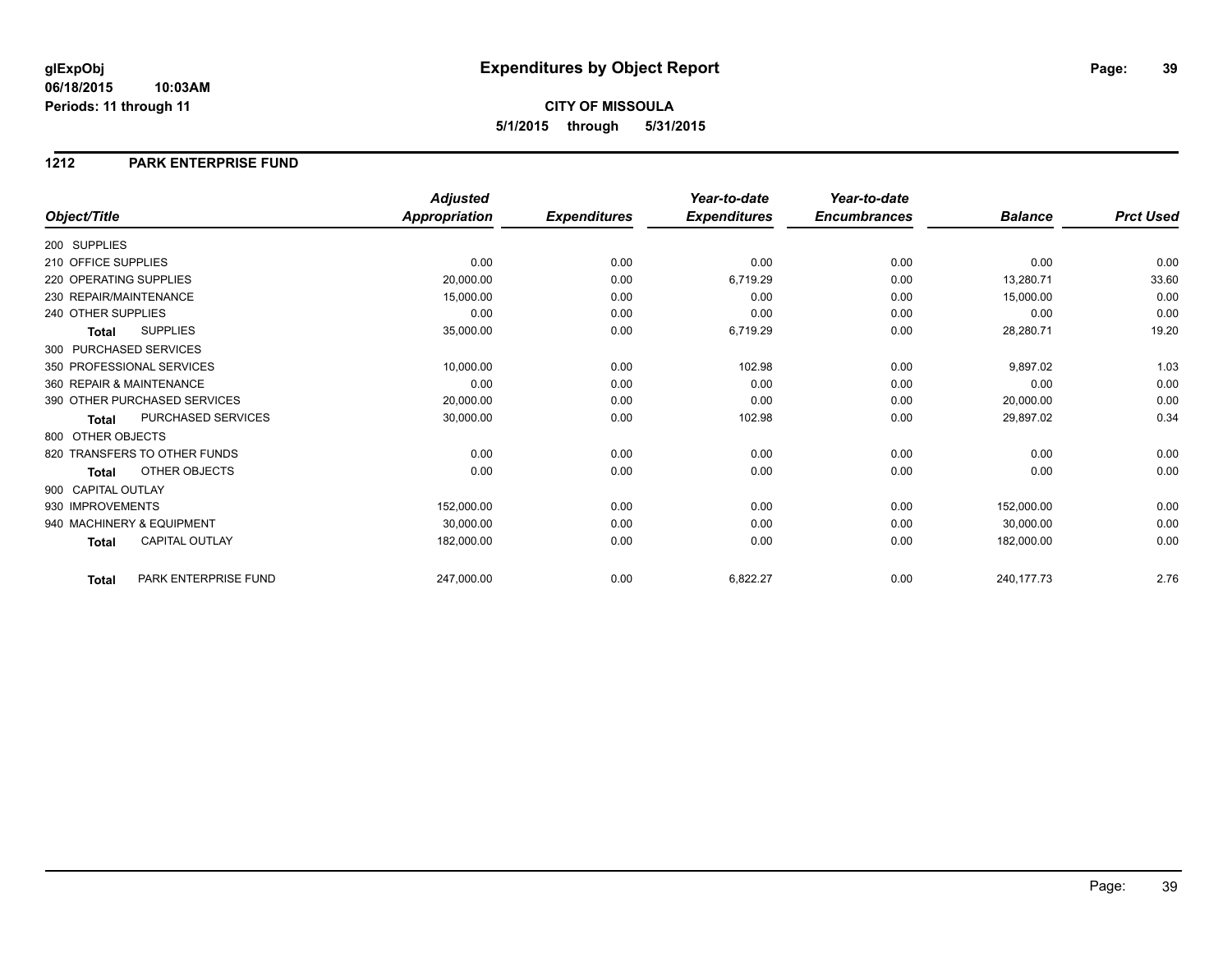**1216 PARKS & REC TRAILS, DEV**

**370 PARKS & RECREATION**

|                                                   | <b>Adjusted</b>      |                     | Year-to-date        | Year-to-date        |                |                  |
|---------------------------------------------------|----------------------|---------------------|---------------------|---------------------|----------------|------------------|
| Object/Title                                      | <b>Appropriation</b> | <b>Expenditures</b> | <b>Expenditures</b> | <b>Encumbrances</b> | <b>Balance</b> | <b>Prct Used</b> |
| 100 PERSONAL SERVICES                             |                      |                     |                     |                     |                |                  |
| 110 SALARIES AND WAGES                            | 11,291.00            | 540.65              | 4,504.10            | 0.00                | 6,786.90       | 39.89            |
| 120 OVERTIME/TERMINATION                          | 0.00                 | 0.00                | 216.13              | 0.00                | $-216.13$      | 0.00             |
| 130 OTHER                                         | 0.00                 | 0.00                | 0.00                | 0.00                | 0.00           | 0.00             |
| <b>140 EMPLOYER CONTRIBUTIONS</b>                 | 1,909.00             | 121.97              | 1,168.77            | 0.00                | 740.23         | 61.22            |
| <b>141 STATE RETIREMENT CONTRIBUTIONS</b>         | 0.00                 | 0.00                | 4.38                | 0.00                | $-4.38$        | 0.00             |
| PERSONAL SERVICES<br>Total                        | 13,200.00            | 662.62              | 5,893.38            | 0.00                | 7,306.62       | 44.65            |
| 200 SUPPLIES                                      |                      |                     |                     |                     |                |                  |
| 210 OFFICE SUPPLIES                               | 0.00                 | 0.00                | 0.00                | 0.00                | 0.00           | 0.00             |
| 220 OPERATING SUPPLIES                            | 67,000.00            | 1,890.13            | 10,876.39           | 0.00                | 56,123.61      | 16.23            |
| 230 REPAIR/MAINTENANCE                            | 48,200.00            | 0.00                | 23,875.36           | 0.00                | 24,324.64      | 49.53            |
| 240 OTHER SUPPLIES                                | 1,100.00             | 0.00                | 0.00                | 0.00                | 1,100.00       | 0.00             |
| <b>SUPPLIES</b><br><b>Total</b>                   | 116,300.00           | 1,890.13            | 34,751.75           | 0.00                | 81,548.25      | 29.88            |
| 300 PURCHASED SERVICES                            |                      |                     |                     |                     |                |                  |
| 330 PUBLICITY, SUBSCRIPTIONS & DUES               | 0.00                 | 0.00                | 0.00                | 0.00                | 0.00           | 0.00             |
| 341 ELECTRICITY & NATURAL GAS                     | 0.00                 | 0.00                | 0.00                | 0.00                | 0.00           | 0.00             |
| 350 PROFESSIONAL SERVICES                         | 146,700.00           | 9,730.00            | 17,431.39           | 0.00                | 129,268.61     | 11.88            |
| 360 REPAIR & MAINTENANCE                          | 10,000.00            | 0.00                | 0.00                | 0.00                | 10,000.00      | 0.00             |
| 370 TRAVEL                                        | 150.00               | 0.00                | 0.00                | 0.00                | 150.00         | 0.00             |
| 380 TRAINING                                      | 150.00               | 0.00                | 0.00                | 0.00                | 150.00         | 0.00             |
| 390 OTHER PURCHASED SERVICES                      | 100,000.00           | 0.00                | 0.00                | 0.00                | 100,000.00     | 0.00             |
| PURCHASED SERVICES<br>Total                       | 257,000.00           | 9,730.00            | 17,431.39           | 0.00                | 239,568.61     | 6.78             |
| 700 GRANTS & CONTRIBUTIONS                        |                      |                     |                     |                     |                |                  |
| 700 GRANTS & CONTRIBUTIONS                        | 0.00                 | 0.00                | 0.00                | 0.00                | 0.00           | 0.00             |
| 751 RECREATION SCHOLARSHIPS                       | 0.00                 | 0.00                | 0.00                | 0.00                | 0.00           | 0.00             |
| <b>GRANTS &amp; CONTRIBUTIONS</b><br><b>Total</b> | 0.00                 | 0.00                | 0.00                | 0.00                | 0.00           | 0.00             |
| 800 OTHER OBJECTS                                 |                      |                     |                     |                     |                |                  |
| 820 TRANSFERS TO OTHER FUNDS                      | 50,000.00            | 0.00                | 0.00                | 0.00                | 50,000.00      | 0.00             |
| 845 CONTINGENCY                                   | 25,000.00            | 0.00                | 0.00                | 0.00                | 25,000.00      | 0.00             |
| OTHER OBJECTS<br>Total                            | 75,000.00            | 0.00                | 0.00                | 0.00                | 75,000.00      | 0.00             |
| 900 CAPITAL OUTLAY                                |                      |                     |                     |                     |                |                  |
| 920 BUILDINGS                                     | 100,000.00           | 0.00                | 0.00                | 0.00                | 100,000.00     | 0.00             |
| 930 IMPROVEMENTS                                  | 706,093.00           | 680.00              | 245,487.13          | 0.00                | 460,605.87     | 34.77            |
|                                                   |                      |                     |                     |                     |                |                  |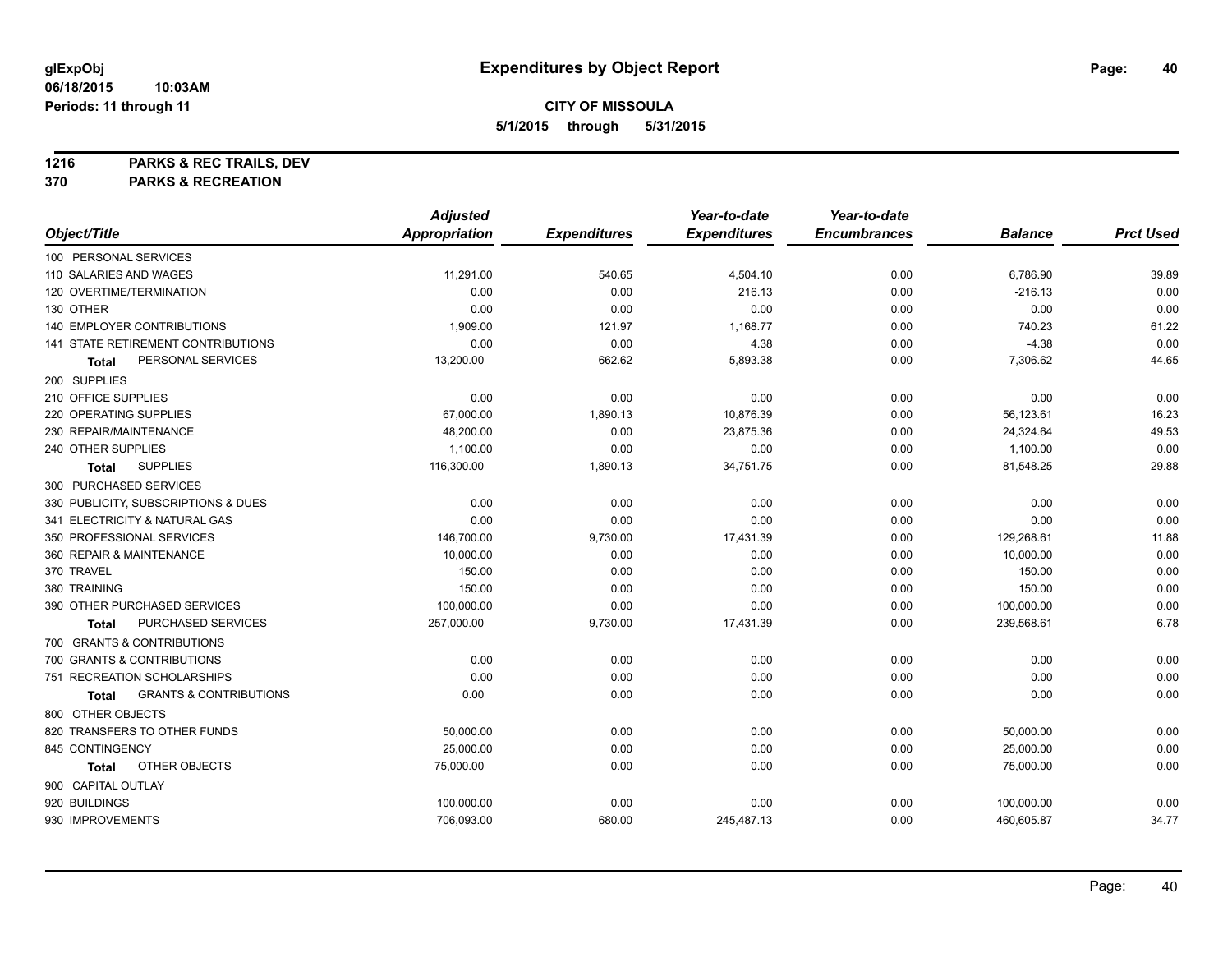**1216 PARKS & REC TRAILS, DEV**

**370 PARKS & RECREATION**

| Object/Title |                               | <b>Adjusted</b><br>Appropriation | <i><b>Expenditures</b></i> | Year-to-date<br><b>Expenditures</b> | Year-to-date<br>Encumbrances | <b>Balance</b> | <b>Prct Used</b> |
|--------------|-------------------------------|----------------------------------|----------------------------|-------------------------------------|------------------------------|----------------|------------------|
|              | 940 MACHINERY & EQUIPMENT     | 0.00                             | 0.00                       | 0.00                                | 0.00                         | 0.00           | 0.00             |
| Total        | <b>CAPITAL OUTLAY</b>         | 806.093.00                       | 680.00                     | 245.487.13                          | 0.00                         | 560.605.87     | 30.45            |
| Total        | <b>PARKS &amp; RECREATION</b> | ,267,593.00                      | 12.962.75                  | 303,563.65                          | 0.00                         | 964.029.35     | 23.95            |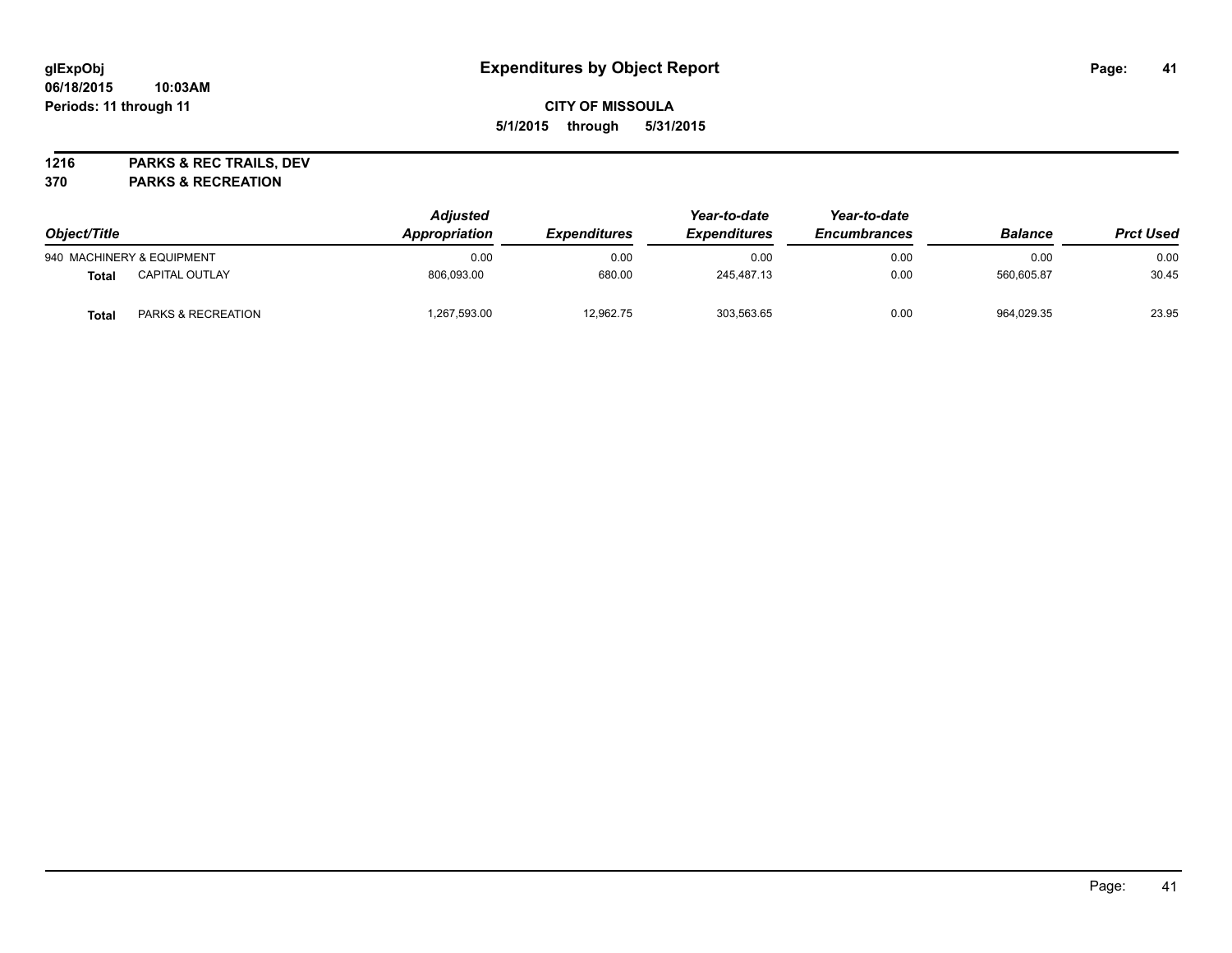**CITY OF MISSOULA 5/1/2015 through 5/31/2015**

### **1216 PARKS & REC TRAILS, DEV**

|                                                   | <b>Adjusted</b>      |                     | Year-to-date        | Year-to-date        |                |                  |
|---------------------------------------------------|----------------------|---------------------|---------------------|---------------------|----------------|------------------|
| Object/Title                                      | <b>Appropriation</b> | <b>Expenditures</b> | <b>Expenditures</b> | <b>Encumbrances</b> | <b>Balance</b> | <b>Prct Used</b> |
| 100 PERSONAL SERVICES                             |                      |                     |                     |                     |                |                  |
| 110 SALARIES AND WAGES                            | 11,291.00            | 540.65              | 4,504.10            | 0.00                | 6,786.90       | 39.89            |
| <b>120 OVERTIME/TERMINATION</b>                   | 0.00                 | 0.00                | 216.13              | 0.00                | $-216.13$      | 0.00             |
| 130 OTHER                                         | 0.00                 | 0.00                | 0.00                | 0.00                | 0.00           | 0.00             |
| <b>140 EMPLOYER CONTRIBUTIONS</b>                 | 1,909.00             | 121.97              | 1,168.77            | 0.00                | 740.23         | 61.22            |
| <b>141 STATE RETIREMENT CONTRIBUTIONS</b>         | 0.00                 | 0.00                | 4.38                | 0.00                | $-4.38$        | 0.00             |
| PERSONAL SERVICES<br>Total                        | 13,200.00            | 662.62              | 5,893.38            | 0.00                | 7,306.62       | 44.65            |
| 200 SUPPLIES                                      |                      |                     |                     |                     |                |                  |
| 210 OFFICE SUPPLIES                               | 0.00                 | 0.00                | 0.00                | 0.00                | 0.00           | 0.00             |
| 220 OPERATING SUPPLIES                            | 67,000.00            | 1,890.13            | 10,876.39           | 0.00                | 56,123.61      | 16.23            |
| 230 REPAIR/MAINTENANCE                            | 48,200.00            | 0.00                | 23,875.36           | 0.00                | 24,324.64      | 49.53            |
| 240 OTHER SUPPLIES                                | 1,100.00             | 0.00                | 0.00                | 0.00                | 1,100.00       | 0.00             |
| <b>SUPPLIES</b><br><b>Total</b>                   | 116,300.00           | 1,890.13            | 34,751.75           | 0.00                | 81,548.25      | 29.88            |
| 300 PURCHASED SERVICES                            |                      |                     |                     |                     |                |                  |
| 330 PUBLICITY, SUBSCRIPTIONS & DUES               | 0.00                 | 0.00                | 0.00                | 0.00                | 0.00           | 0.00             |
| 341 ELECTRICITY & NATURAL GAS                     | 0.00                 | 0.00                | 0.00                | 0.00                | 0.00           | 0.00             |
| 350 PROFESSIONAL SERVICES                         | 146,700.00           | 9,730.00            | 17,431.39           | 0.00                | 129,268.61     | 11.88            |
| 360 REPAIR & MAINTENANCE                          | 10,000.00            | 0.00                | 0.00                | 0.00                | 10,000.00      | 0.00             |
| 370 TRAVEL                                        | 150.00               | 0.00                | 0.00                | 0.00                | 150.00         | 0.00             |
| 380 TRAINING                                      | 150.00               | 0.00                | 0.00                | 0.00                | 150.00         | 0.00             |
| 390 OTHER PURCHASED SERVICES                      | 100,000.00           | 0.00                | 0.00                | 0.00                | 100,000.00     | 0.00             |
| <b>PURCHASED SERVICES</b><br><b>Total</b>         | 257,000.00           | 9,730.00            | 17,431.39           | 0.00                | 239,568.61     | 6.78             |
| 700 GRANTS & CONTRIBUTIONS                        |                      |                     |                     |                     |                |                  |
| 700 GRANTS & CONTRIBUTIONS                        | 0.00                 | 0.00                | 0.00                | 0.00                | 0.00           | 0.00             |
| 751 RECREATION SCHOLARSHIPS                       | 0.00                 | 0.00                | 0.00                | 0.00                | 0.00           | 0.00             |
| <b>GRANTS &amp; CONTRIBUTIONS</b><br><b>Total</b> | 0.00                 | 0.00                | 0.00                | 0.00                | 0.00           | 0.00             |
| 800 OTHER OBJECTS                                 |                      |                     |                     |                     |                |                  |
| 820 TRANSFERS TO OTHER FUNDS                      | 50,000.00            | 0.00                | 0.00                | 0.00                | 50,000.00      | 0.00             |
| 845 CONTINGENCY                                   | 25,000.00            | 0.00                | 0.00                | 0.00                | 25,000.00      | 0.00             |
| OTHER OBJECTS<br>Total                            | 75,000.00            | 0.00                | 0.00                | 0.00                | 75,000.00      | 0.00             |
| 900 CAPITAL OUTLAY                                |                      |                     |                     |                     |                |                  |
| 920 BUILDINGS                                     | 100,000.00           | 0.00                | 0.00                | 0.00                | 100,000.00     | 0.00             |
| 930 IMPROVEMENTS                                  | 706.093.00           | 680.00              | 245,487.13          | 0.00                | 460,605.87     | 34.77            |
| 940 MACHINERY & EQUIPMENT                         | 0.00                 | 0.00                | 0.00                | 0.00                | 0.00           | 0.00             |
|                                                   |                      |                     |                     |                     |                |                  |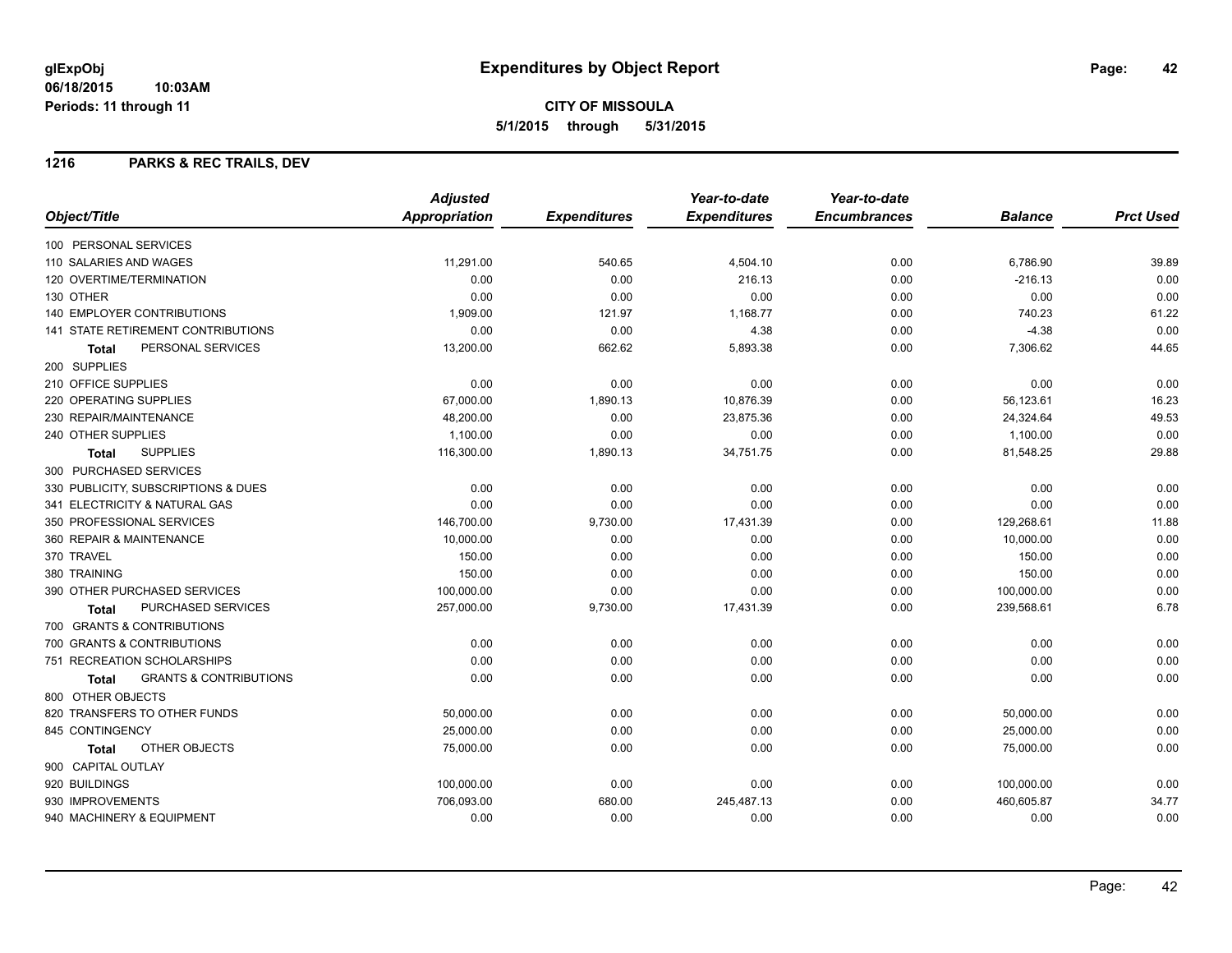**CITY OF MISSOULA 5/1/2015 through 5/31/2015**

### **1216 PARKS & REC TRAILS, DEV**

| Object/Title |                         | <b>Adjusted</b><br>Appropriation | <b>Expenditures</b> | Year-to-date<br><i><b>Expenditures</b></i> | Year-to-date<br><b>Encumbrances</b> | <b>Balance</b> | <b>Prct Used</b> |
|--------------|-------------------------|----------------------------------|---------------------|--------------------------------------------|-------------------------------------|----------------|------------------|
| Total        | <b>CAPITAL OUTLAY</b>   | 806.093.00                       | 680.00              | 245.487.13                                 | 0.00                                | 560.605.87     | 30.45            |
| <b>Total</b> | PARKS & REC TRAILS, DEV | ,267,593.00                      | 12,962.75           | 303,563.65                                 | 0.00                                | 964,029.35     | 23.95            |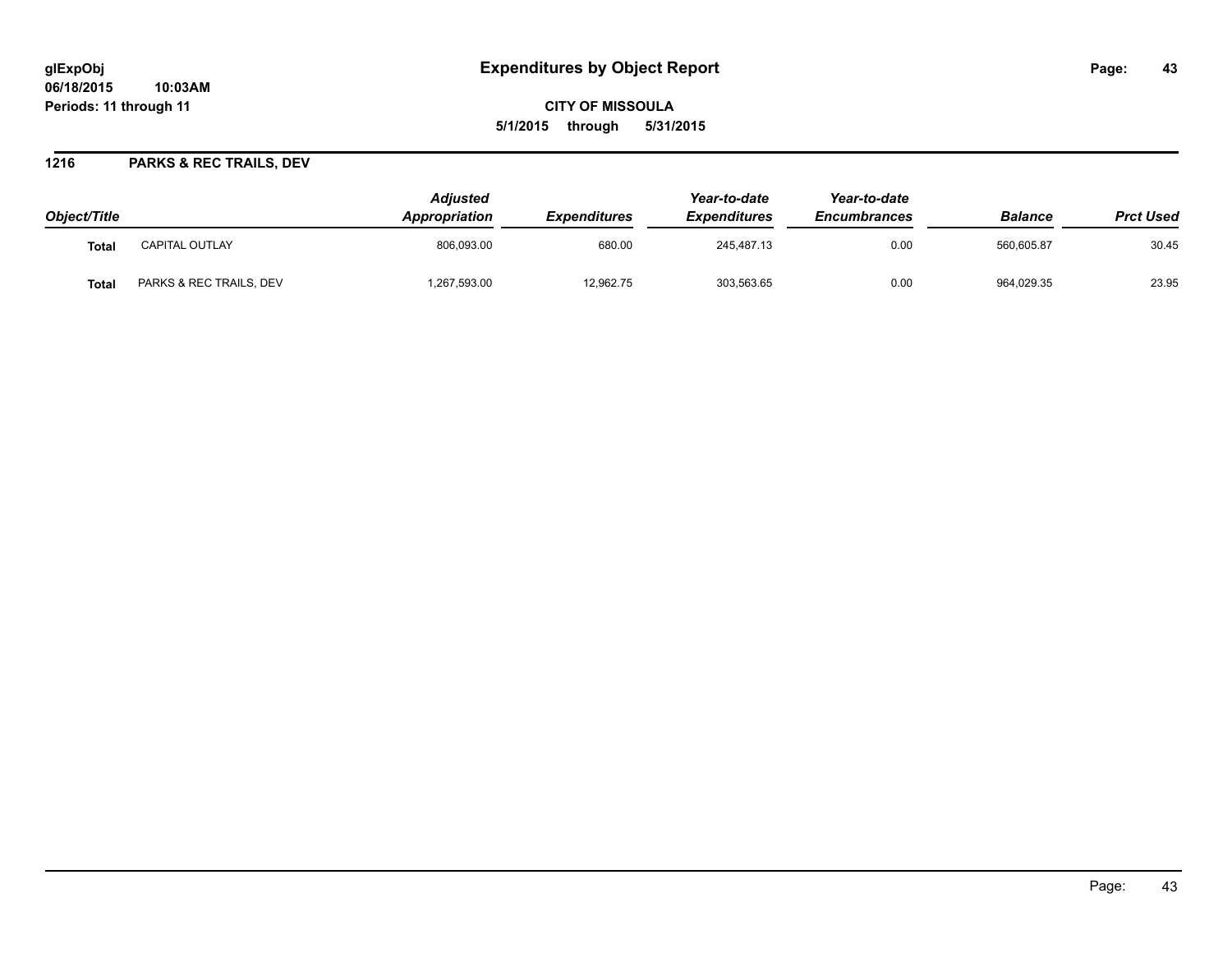# **1217 PARKS CITY LIFE GYM LEASE**

### **370 PARKS & RECREATION**

|                        |                                           | <b>Adjusted</b>      |                     | Year-to-date        | Year-to-date        |                |                  |
|------------------------|-------------------------------------------|----------------------|---------------------|---------------------|---------------------|----------------|------------------|
| Object/Title           |                                           | <b>Appropriation</b> | <b>Expenditures</b> | <b>Expenditures</b> | <b>Encumbrances</b> | <b>Balance</b> | <b>Prct Used</b> |
| 100 PERSONAL SERVICES  |                                           |                      |                     |                     |                     |                |                  |
| 110 SALARIES AND WAGES |                                           | 12,000.00            | 0.00                | 0.00                | 0.00                | 12,000.00      | 0.00             |
|                        | 120 OVERTIME/TERMINATION                  | 0.00                 | 0.00                | 0.00                | 0.00                | 0.00           | 0.00             |
|                        | <b>140 EMPLOYER CONTRIBUTIONS</b>         | 0.00                 | 0.00                | 0.00                | 0.00                | 0.00           | 0.00             |
|                        | <b>141 STATE RETIREMENT CONTRIBUTIONS</b> | 0.00                 | 0.00                | 0.00                | 0.00                | 0.00           | 0.00             |
| <b>Total</b>           | PERSONAL SERVICES                         | 12,000.00            | 0.00                | 0.00                | 0.00                | 12,000.00      | 0.00             |
| 200 SUPPLIES           |                                           |                      |                     |                     |                     |                |                  |
| 210 OFFICE SUPPLIES    |                                           | 0.00                 | 0.00                | 0.00                | 0.00                | 0.00           | 0.00             |
| 220 OPERATING SUPPLIES |                                           | 2,500.00             | 9.99                | 233.18              | 0.00                | 2,266.82       | 9.33             |
| 230 REPAIR/MAINTENANCE |                                           | 2,500.00             | 0.00                | 878.83              | 0.00                | 1,621.17       | 35.15            |
| Total                  | <b>SUPPLIES</b>                           | 5,000.00             | 9.99                | 1,112.01            | 0.00                | 3,887.99       | 22.24            |
| 300 PURCHASED SERVICES |                                           |                      |                     |                     |                     |                |                  |
|                        | 320 PRINTING & DUPLICATING                | 1,000.00             | 0.00                | 0.00                | 0.00                | 1,000.00       | 0.00             |
|                        | 330 PUBLICITY, SUBSCRIPTIONS & DUES       | 1,000.00             | 0.00                | 0.00                | 0.00                | 1,000.00       | 0.00             |
| <b>Total</b>           | PURCHASED SERVICES                        | 2,000.00             | 0.00                | 0.00                | 0.00                | 2,000.00       | 0.00             |
| 500 FIXED CHARGES      |                                           |                      |                     |                     |                     |                |                  |
| 500 FIXED CHARGES      |                                           | 24,000.00            | 0.00                | 22,000.00           | 0.00                | 2,000.00       | 91.67            |
| <b>Total</b>           | <b>FIXED CHARGES</b>                      | 24,000.00            | 0.00                | 22,000.00           | 0.00                | 2,000.00       | 91.67            |
| <b>Total</b>           | PARKS & RECREATION                        | 43,000.00            | 9.99                | 23,112.01           | 0.00                | 19,887.99      | 53.75            |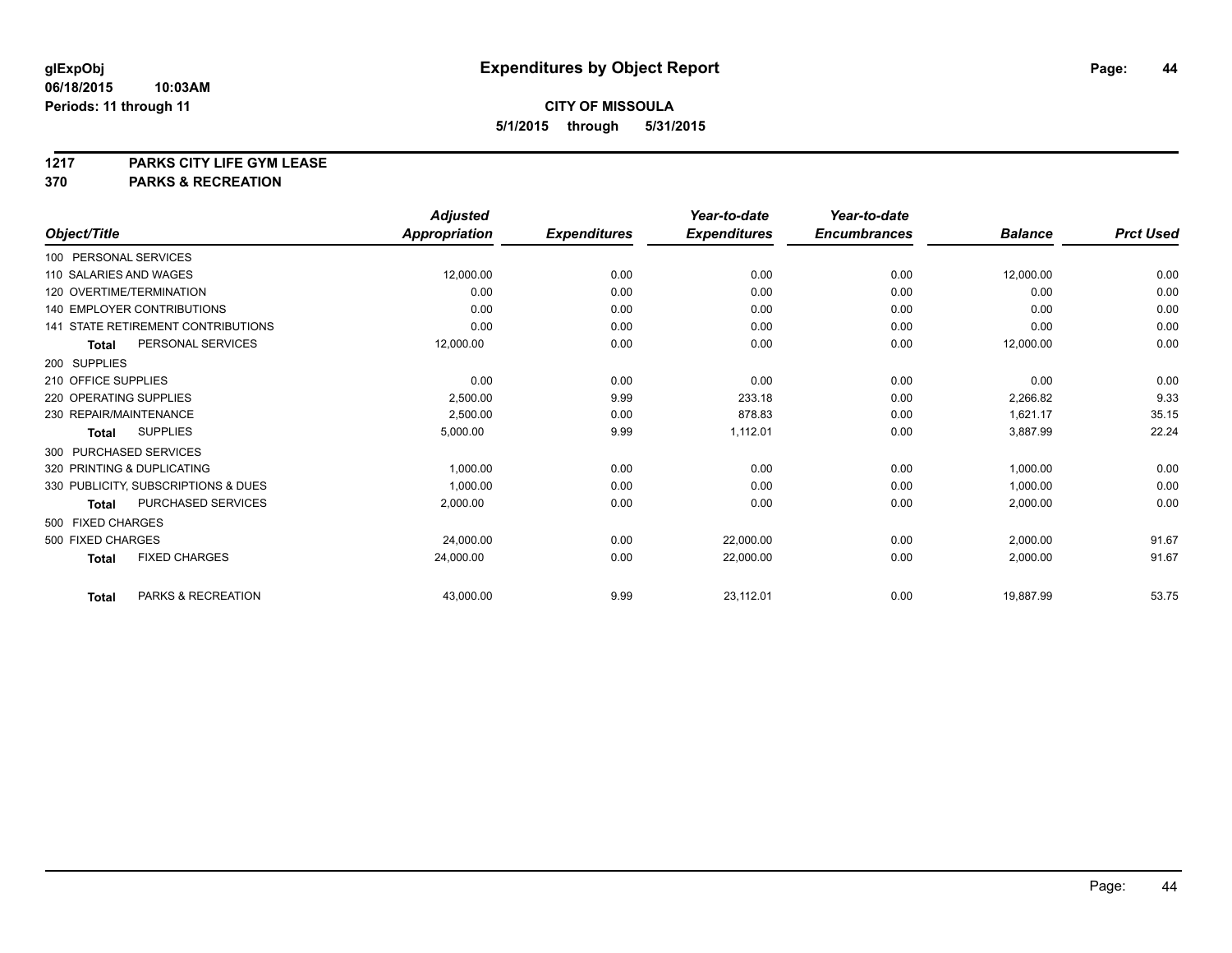**CITY OF MISSOULA 5/1/2015 through 5/31/2015**

### **1217 PARKS CITY LIFE GYM LEASE**

|                                           | <b>Adjusted</b>      |                     | Year-to-date        | Year-to-date        |                |                  |
|-------------------------------------------|----------------------|---------------------|---------------------|---------------------|----------------|------------------|
| Object/Title                              | <b>Appropriation</b> | <b>Expenditures</b> | <b>Expenditures</b> | <b>Encumbrances</b> | <b>Balance</b> | <b>Prct Used</b> |
| 100 PERSONAL SERVICES                     |                      |                     |                     |                     |                |                  |
| 110 SALARIES AND WAGES                    | 12,000.00            | 0.00                | 0.00                | 0.00                | 12,000.00      | 0.00             |
| 120 OVERTIME/TERMINATION                  | 0.00                 | 0.00                | 0.00                | 0.00                | 0.00           | 0.00             |
| 140 EMPLOYER CONTRIBUTIONS                | 0.00                 | 0.00                | 0.00                | 0.00                | 0.00           | 0.00             |
| 141 STATE RETIREMENT CONTRIBUTIONS        | 0.00                 | 0.00                | 0.00                | 0.00                | 0.00           | 0.00             |
| PERSONAL SERVICES<br><b>Total</b>         | 12,000.00            | 0.00                | 0.00                | 0.00                | 12,000.00      | 0.00             |
| 200 SUPPLIES                              |                      |                     |                     |                     |                |                  |
| 210 OFFICE SUPPLIES                       | 0.00                 | 0.00                | 0.00                | 0.00                | 0.00           | 0.00             |
| 220 OPERATING SUPPLIES                    | 2,500.00             | 9.99                | 233.18              | 0.00                | 2,266.82       | 9.33             |
| 230 REPAIR/MAINTENANCE                    | 2,500.00             | 0.00                | 878.83              | 0.00                | 1,621.17       | 35.15            |
| <b>SUPPLIES</b><br><b>Total</b>           | 5,000.00             | 9.99                | 1,112.01            | 0.00                | 3,887.99       | 22.24            |
| 300 PURCHASED SERVICES                    |                      |                     |                     |                     |                |                  |
| 320 PRINTING & DUPLICATING                | 1,000.00             | 0.00                | 0.00                | 0.00                | 1,000.00       | 0.00             |
| 330 PUBLICITY, SUBSCRIPTIONS & DUES       | 1,000.00             | 0.00                | 0.00                | 0.00                | 1,000.00       | 0.00             |
| <b>PURCHASED SERVICES</b><br><b>Total</b> | 2,000.00             | 0.00                | 0.00                | 0.00                | 2,000.00       | 0.00             |
| 500 FIXED CHARGES                         |                      |                     |                     |                     |                |                  |
| 500 FIXED CHARGES                         | 24,000.00            | 0.00                | 22,000.00           | 0.00                | 2,000.00       | 91.67            |
| <b>FIXED CHARGES</b><br><b>Total</b>      | 24,000.00            | 0.00                | 22,000.00           | 0.00                | 2,000.00       | 91.67            |
| PARKS CITY LIFE GYM LEASE<br><b>Total</b> | 43,000.00            | 9.99                | 23,112.01           | 0.00                | 19,887.99      | 53.75            |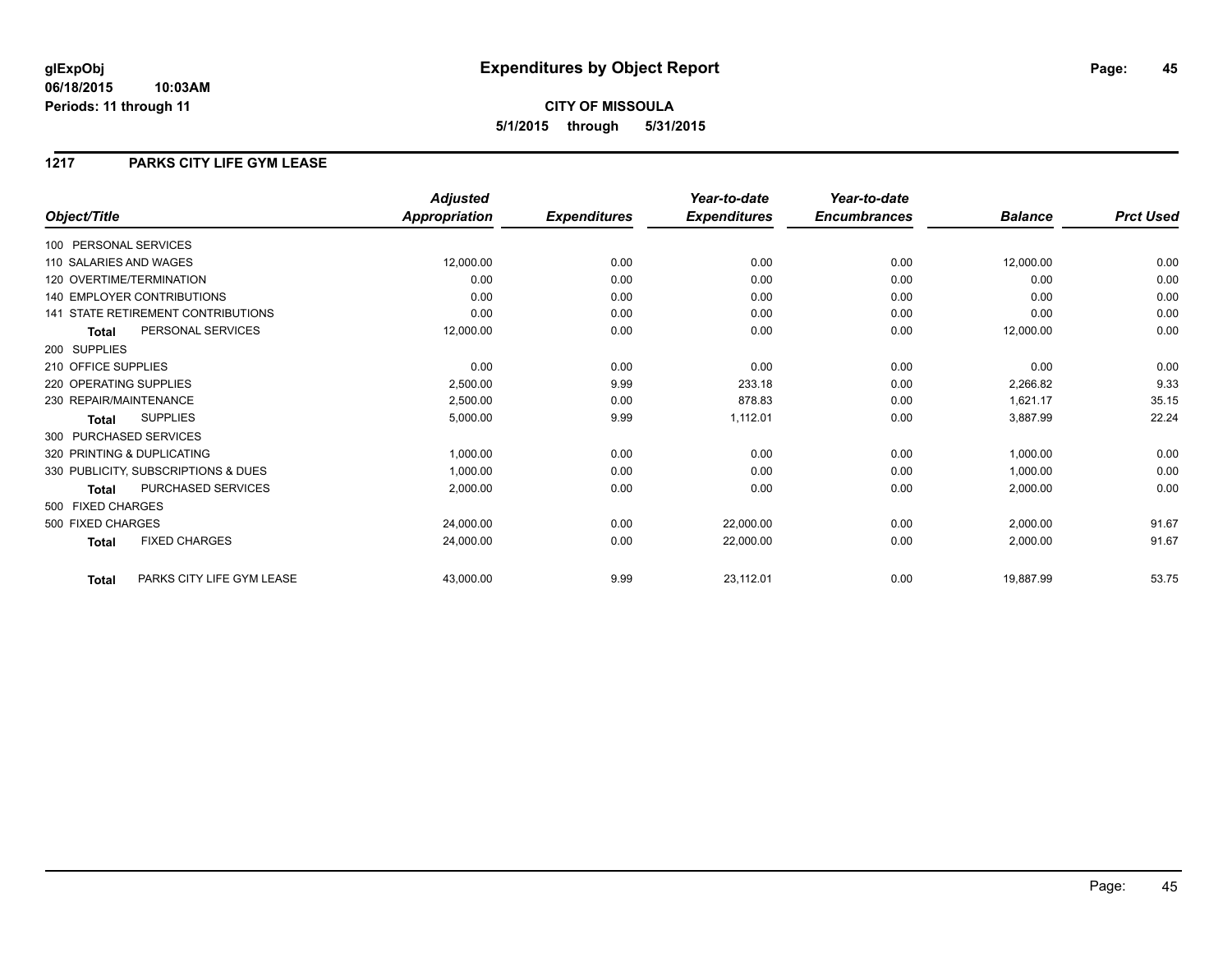**1218 ALL ABILITIES PLAYGROUND**

**370 PARKS & RECREATION**

|                          |                           | <b>Adjusted</b>      |                     | Year-to-date        | Year-to-date        |                |                  |
|--------------------------|---------------------------|----------------------|---------------------|---------------------|---------------------|----------------|------------------|
| Object/Title             |                           | <b>Appropriation</b> | <b>Expenditures</b> | <b>Expenditures</b> | <b>Encumbrances</b> | <b>Balance</b> | <b>Prct Used</b> |
| 300 PURCHASED SERVICES   |                           |                      |                     |                     |                     |                |                  |
|                          | 350 PROFESSIONAL SERVICES | 50.000.00            | 0.00                | 213.713.71          | 0.00                | $-163.713.71$  | 427.43           |
| 360 REPAIR & MAINTENANCE |                           | 0.00                 | 0.00                | 340.80              | 0.00                | $-340.80$      | 0.00             |
| <b>Total</b>             | <b>PURCHASED SERVICES</b> | 50,000.00            | 0.00                | 214.054.51          | 0.00                | $-164.054.51$  | 428.11           |
| 900 CAPITAL OUTLAY       |                           |                      |                     |                     |                     |                |                  |
| 930 IMPROVEMENTS         |                           | 736.092.00           | 0.00                | 0.00                | 0.00                | 736.092.00     | 0.00             |
| <b>Total</b>             | <b>CAPITAL OUTLAY</b>     | 736.092.00           | 0.00                | 0.00                | 0.00                | 736.092.00     | 0.00             |
| <b>Total</b>             | PARKS & RECREATION        | 786.092.00           | 0.00                | 214.054.51          | 0.00                | 572.037.49     | 27.23            |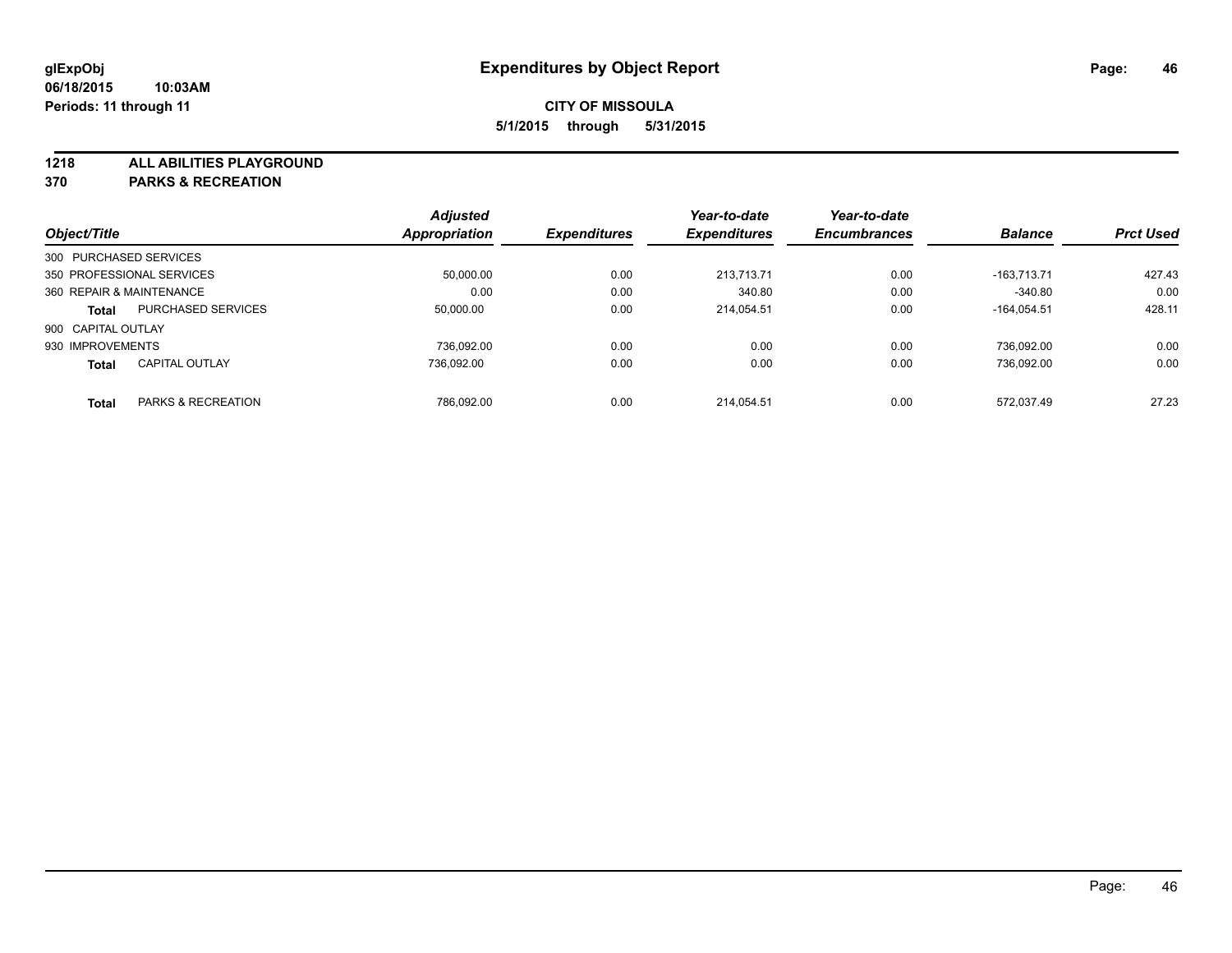### **1218 ALL ABILITIES PLAYGROUND**

| Object/Title             |                           | <b>Adjusted</b><br>Appropriation | <b>Expenditures</b> | Year-to-date<br><b>Expenditures</b> | Year-to-date<br><b>Encumbrances</b> | <b>Balance</b> | <b>Prct Used</b> |
|--------------------------|---------------------------|----------------------------------|---------------------|-------------------------------------|-------------------------------------|----------------|------------------|
| 300 PURCHASED SERVICES   |                           |                                  |                     |                                     |                                     |                |                  |
|                          | 350 PROFESSIONAL SERVICES | 50,000.00                        | 0.00                | 213.713.71                          | 0.00                                | $-163.713.71$  | 427.43           |
| 360 REPAIR & MAINTENANCE |                           | 0.00                             | 0.00                | 340.80                              | 0.00                                | $-340.80$      | 0.00             |
| <b>Total</b>             | <b>PURCHASED SERVICES</b> | 50,000.00                        | 0.00                | 214.054.51                          | 0.00                                | $-164.054.51$  | 428.11           |
| 900 CAPITAL OUTLAY       |                           |                                  |                     |                                     |                                     |                |                  |
| 930 IMPROVEMENTS         |                           | 736.092.00                       | 0.00                | 0.00                                | 0.00                                | 736.092.00     | 0.00             |
| <b>Total</b>             | <b>CAPITAL OUTLAY</b>     | 736.092.00                       | 0.00                | 0.00                                | 0.00                                | 736.092.00     | 0.00             |
| <b>Total</b>             | ALL ABILITIES PLAYGROUND  | 786.092.00                       | 0.00                | 214.054.51                          | 0.00                                | 572.037.49     | 27.23            |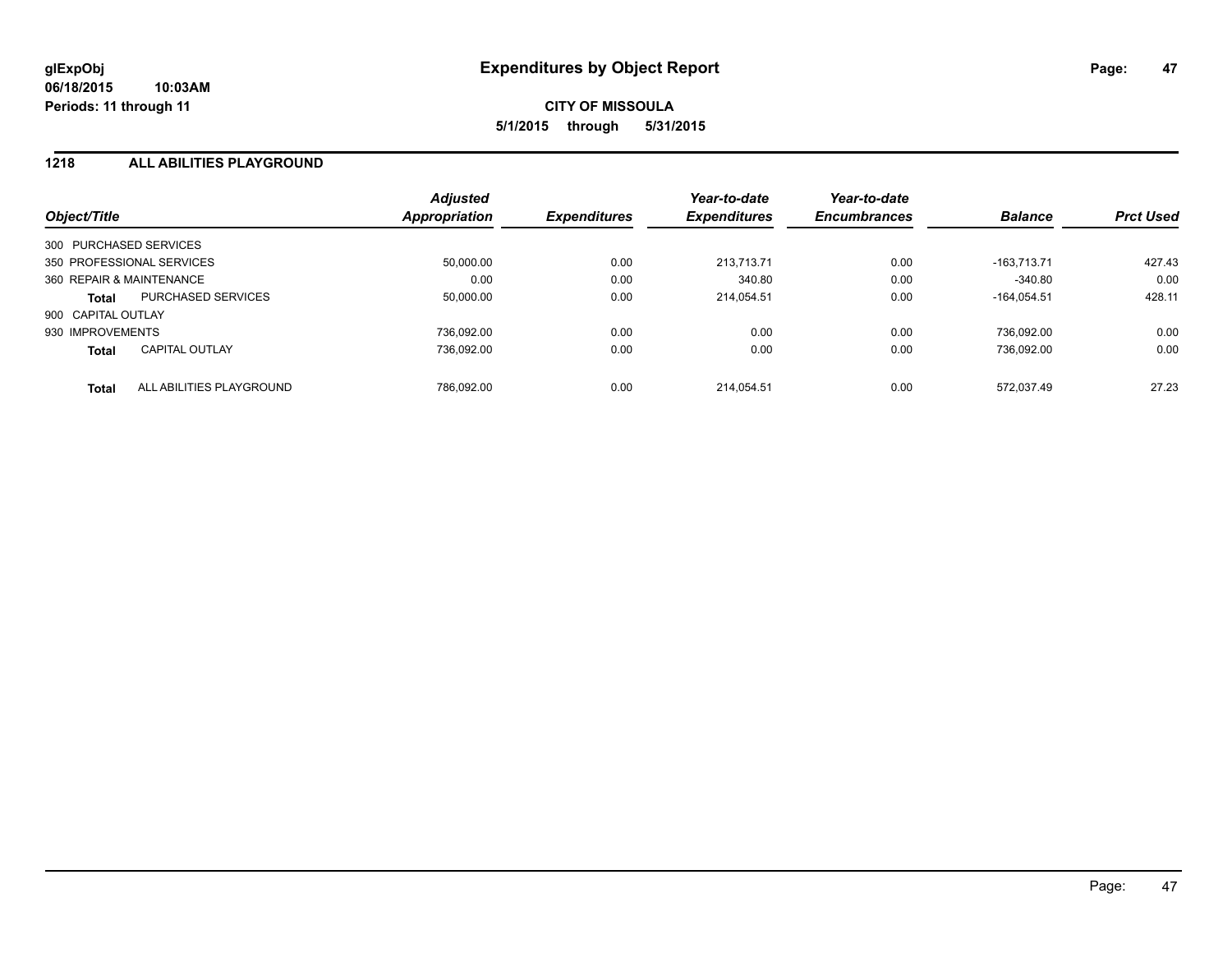#### **1219 FY14 PARK & TRAIL BOND**

**370 PARKS & RECREATION**

|                           |                               | <b>Adjusted</b>      |                     | Year-to-date        | Year-to-date        |                |                  |
|---------------------------|-------------------------------|----------------------|---------------------|---------------------|---------------------|----------------|------------------|
| Object/Title              |                               | <b>Appropriation</b> | <b>Expenditures</b> | <b>Expenditures</b> | <b>Encumbrances</b> | <b>Balance</b> | <b>Prct Used</b> |
| 200 SUPPLIES              |                               |                      |                     |                     |                     |                |                  |
| 220 OPERATING SUPPLIES    |                               | 0.00                 | 0.00                | 31.71               | 0.00                | $-31.71$       | 0.00             |
| <b>Total</b>              | <b>SUPPLIES</b>               | 0.00                 | 0.00                | 31.71               | 0.00                | $-31.71$       | 0.00             |
| 300 PURCHASED SERVICES    |                               |                      |                     |                     |                     |                |                  |
| 350 PROFESSIONAL SERVICES |                               | 0.00                 | 0.00                | 0.00                | 0.00                | 0.00           | 0.00             |
| <b>Total</b>              | <b>PURCHASED SERVICES</b>     | 0.00                 | 0.00                | 0.00                | 0.00                | 0.00           | 0.00             |
| 900 CAPITAL OUTLAY        |                               |                      |                     |                     |                     |                |                  |
|                           | 940 MACHINERY & EQUIPMENT     | 0.00                 | 0.00                | 42.170.20           | 0.00                | -42.170.20     | 0.00             |
| <b>Total</b>              | <b>CAPITAL OUTLAY</b>         | 0.00                 | 0.00                | 42,170.20           | 0.00                | -42.170.20     | 0.00             |
| <b>Total</b>              | <b>PARKS &amp; RECREATION</b> | 0.00                 | 0.00                | 42,201.91           | 0.00                | $-42,201.91$   | 0.00             |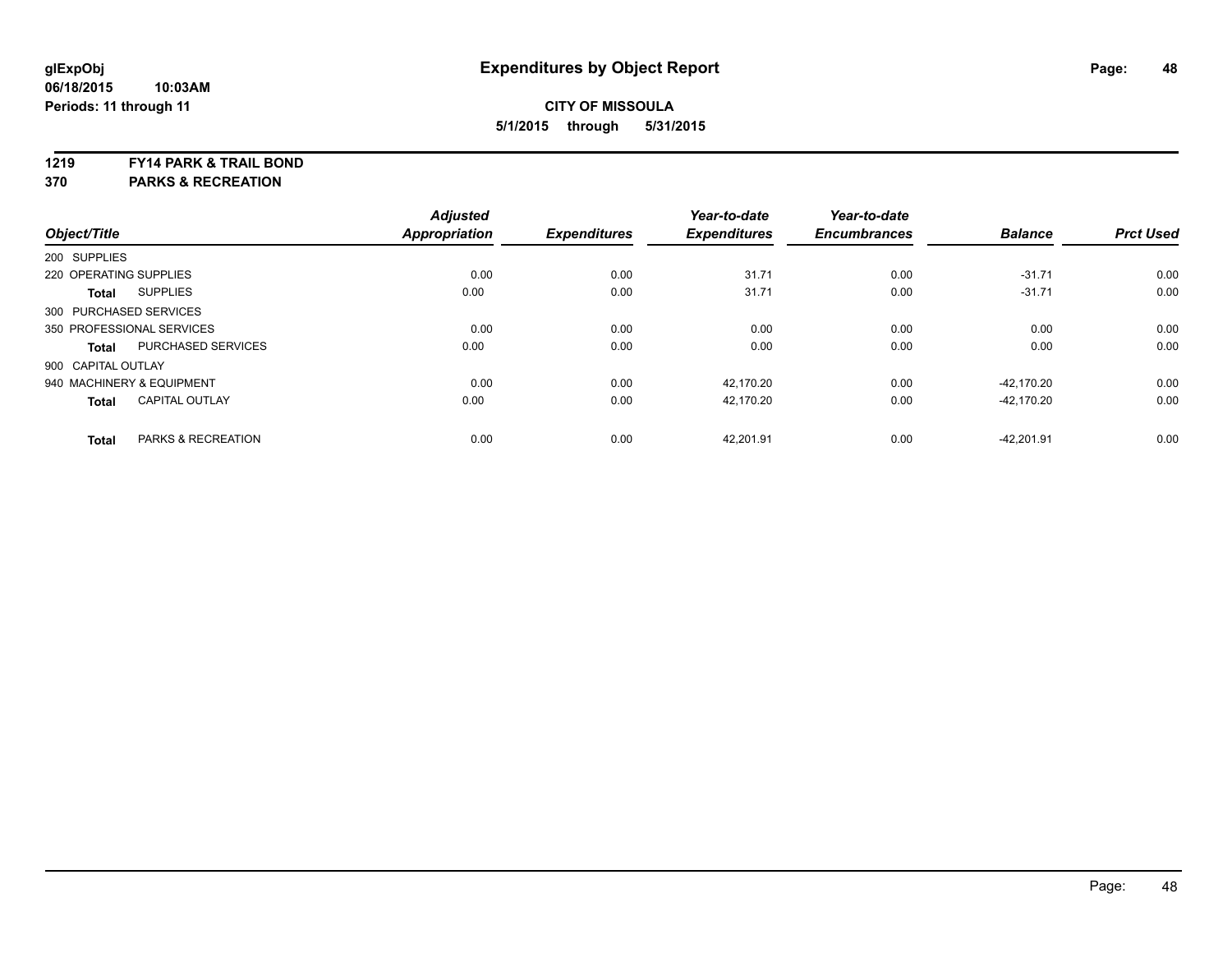# **CITY OF MISSOULA 5/1/2015 through 5/31/2015**

### **1219 FY14 PARK & TRAIL BOND**

| Object/Title           |                                   | <b>Adjusted</b><br>Appropriation | <b>Expenditures</b> | Year-to-date<br><b>Expenditures</b> | Year-to-date<br><b>Encumbrances</b> | <b>Balance</b> | <b>Prct Used</b> |
|------------------------|-----------------------------------|----------------------------------|---------------------|-------------------------------------|-------------------------------------|----------------|------------------|
| 200 SUPPLIES           |                                   |                                  |                     |                                     |                                     |                |                  |
| 220 OPERATING SUPPLIES |                                   | 0.00                             | 0.00                | 31.71                               | 0.00                                | $-31.71$       | 0.00             |
| Total                  | <b>SUPPLIES</b>                   | 0.00                             | 0.00                | 31.71                               | 0.00                                | $-31.71$       | 0.00             |
| 300 PURCHASED SERVICES |                                   |                                  |                     |                                     |                                     |                |                  |
|                        | 350 PROFESSIONAL SERVICES         | 0.00                             | 0.00                | 0.00                                | 0.00                                | 0.00           | 0.00             |
| <b>Total</b>           | PURCHASED SERVICES                | 0.00                             | 0.00                | 0.00                                | 0.00                                | 0.00           | 0.00             |
| 900 CAPITAL OUTLAY     |                                   |                                  |                     |                                     |                                     |                |                  |
|                        | 940 MACHINERY & EQUIPMENT         | 0.00                             | 0.00                | 42,170.20                           | 0.00                                | -42.170.20     | 0.00             |
| <b>Total</b>           | <b>CAPITAL OUTLAY</b>             | 0.00                             | 0.00                | 42.170.20                           | 0.00                                | $-42.170.20$   | 0.00             |
| <b>Total</b>           | <b>FY14 PARK &amp; TRAIL BOND</b> | 0.00                             | 0.00                | 42.201.91                           | 0.00                                | $-42.201.91$   | 0.00             |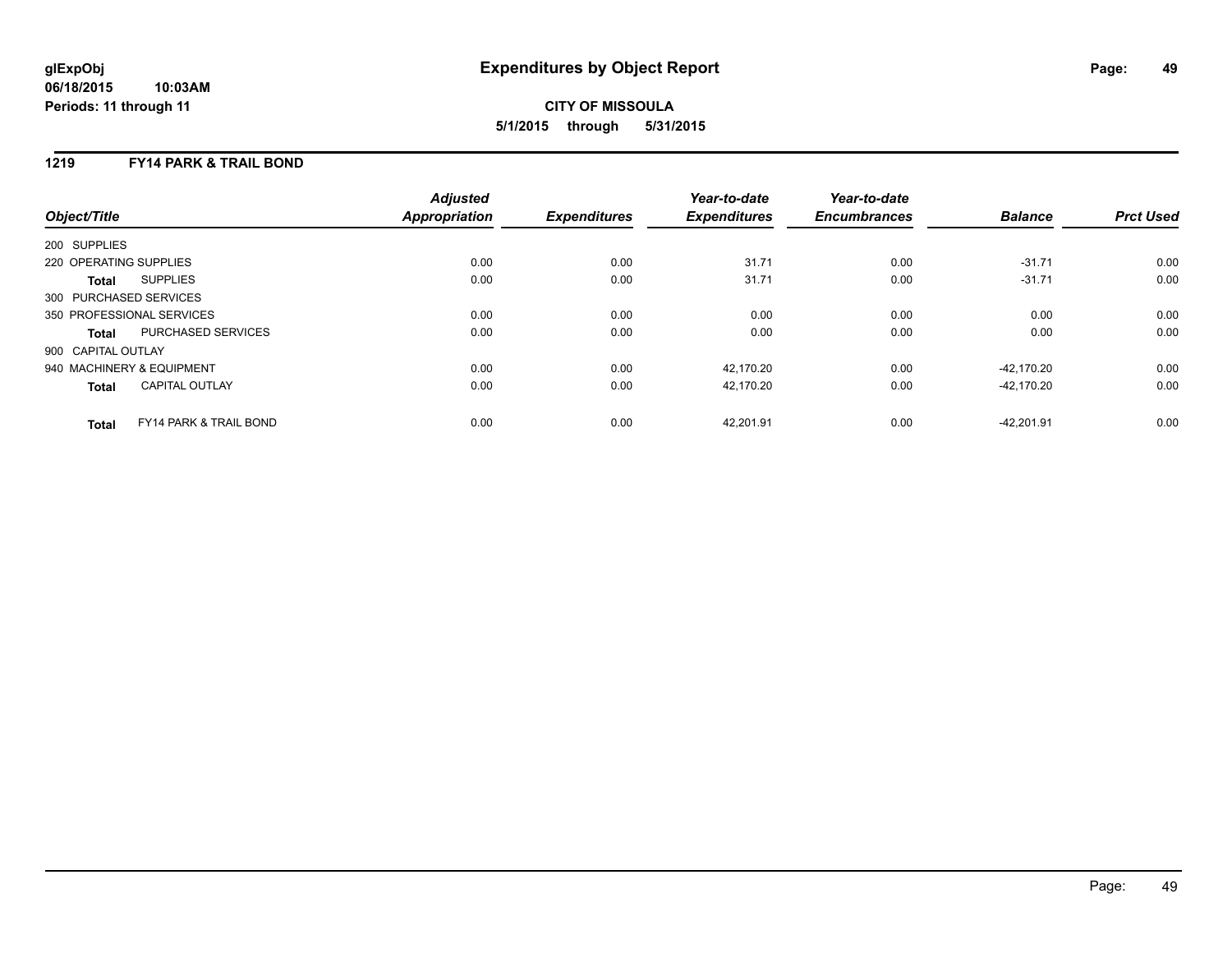### **1241 CREMAIN WALL & CEMETERY DONATIONS FUND**

**340 CEMETERY**

| Object/Title       |                       | <b>Adjusted</b><br>Appropriation | <b>Expenditures</b> | Year-to-date<br><b>Expenditures</b> | Year-to-date<br><b>Encumbrances</b> | <b>Balance</b> | <b>Prct Used</b> |
|--------------------|-----------------------|----------------------------------|---------------------|-------------------------------------|-------------------------------------|----------------|------------------|
| 900 CAPITAL OUTLAY |                       |                                  |                     |                                     |                                     |                |                  |
| 930 IMPROVEMENTS   |                       | 2,500.00                         | 0.00                | 1,113.00                            | 0.00                                | 1,387.00       | 44.52            |
| <b>Total</b>       | <b>CAPITAL OUTLAY</b> | 2,500.00                         | 0.00                | 1,113.00                            | 0.00                                | 1,387.00       | 44.52            |
| <b>Total</b>       | CEMETERY              | 2,500.00                         | 0.00                | 1,113.00                            | 0.00                                | 1,387.00       | 44.52            |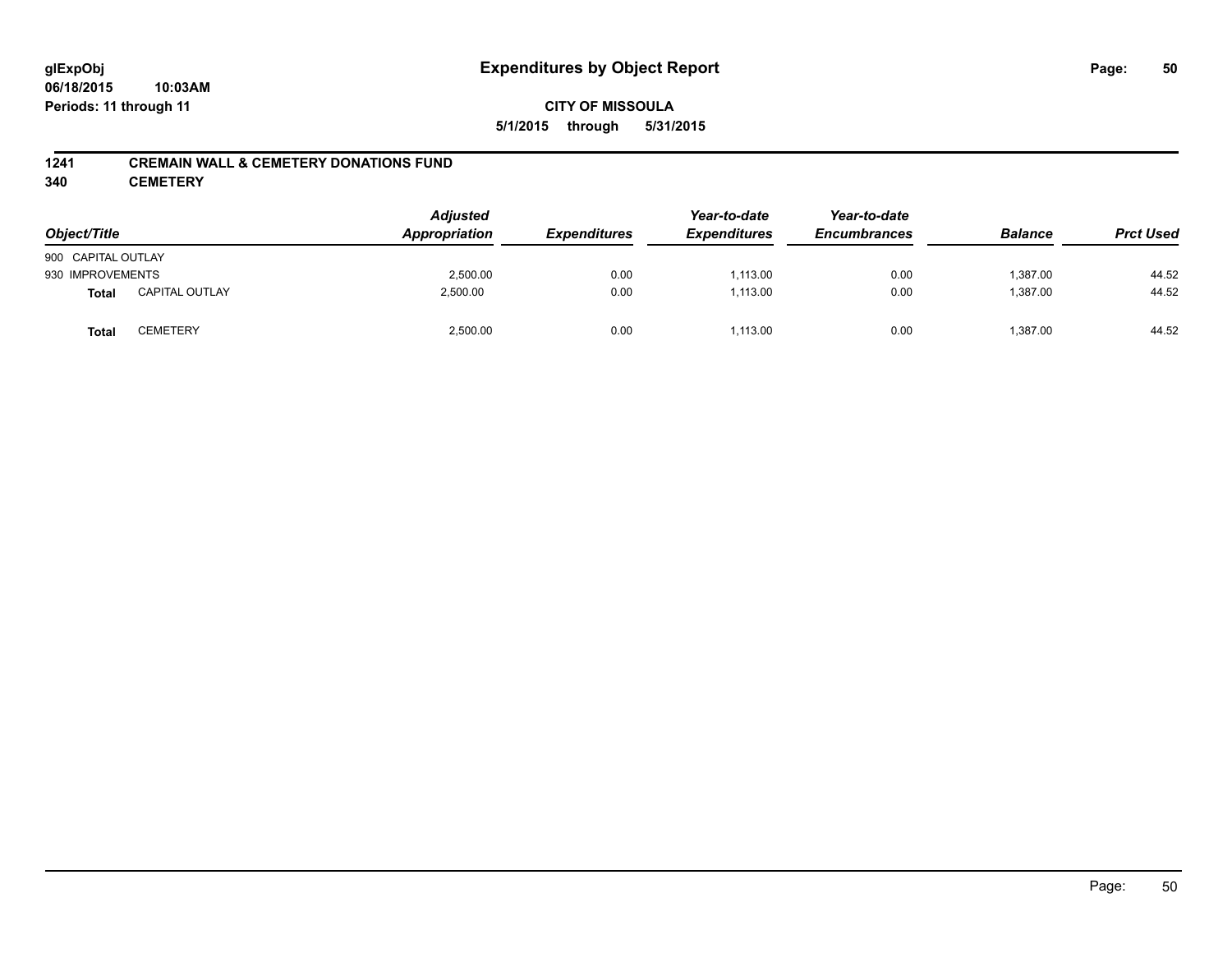**CITY OF MISSOULA 5/1/2015 through 5/31/2015**

# **1241 CREMAIN WALL & CEMETERY DONATIONS FUND**

| Object/Title       |                                  | <b>Adjusted</b><br>Appropriation | <b>Expenditures</b> | Year-to-date<br><b>Expenditures</b> | Year-to-date<br><b>Encumbrances</b> | <b>Balance</b> | <b>Prct Used</b> |
|--------------------|----------------------------------|----------------------------------|---------------------|-------------------------------------|-------------------------------------|----------------|------------------|
| 900 CAPITAL OUTLAY |                                  |                                  |                     |                                     |                                     |                |                  |
| 930 IMPROVEMENTS   |                                  | 2,500.00                         | 0.00                | 1,113.00                            | 0.00                                | 1,387.00       | 44.52            |
| <b>Total</b>       | <b>CAPITAL OUTLAY</b>            | 2,500.00                         | 0.00                | 1.113.00                            | 0.00                                | 1,387.00       | 44.52            |
| <b>Total</b>       | CREMAIN WALL & CEMETERY DONATION | 2.500.00                         | 0.00                | 1.113.00                            | 0.00                                | 1.387.00       | 44.52            |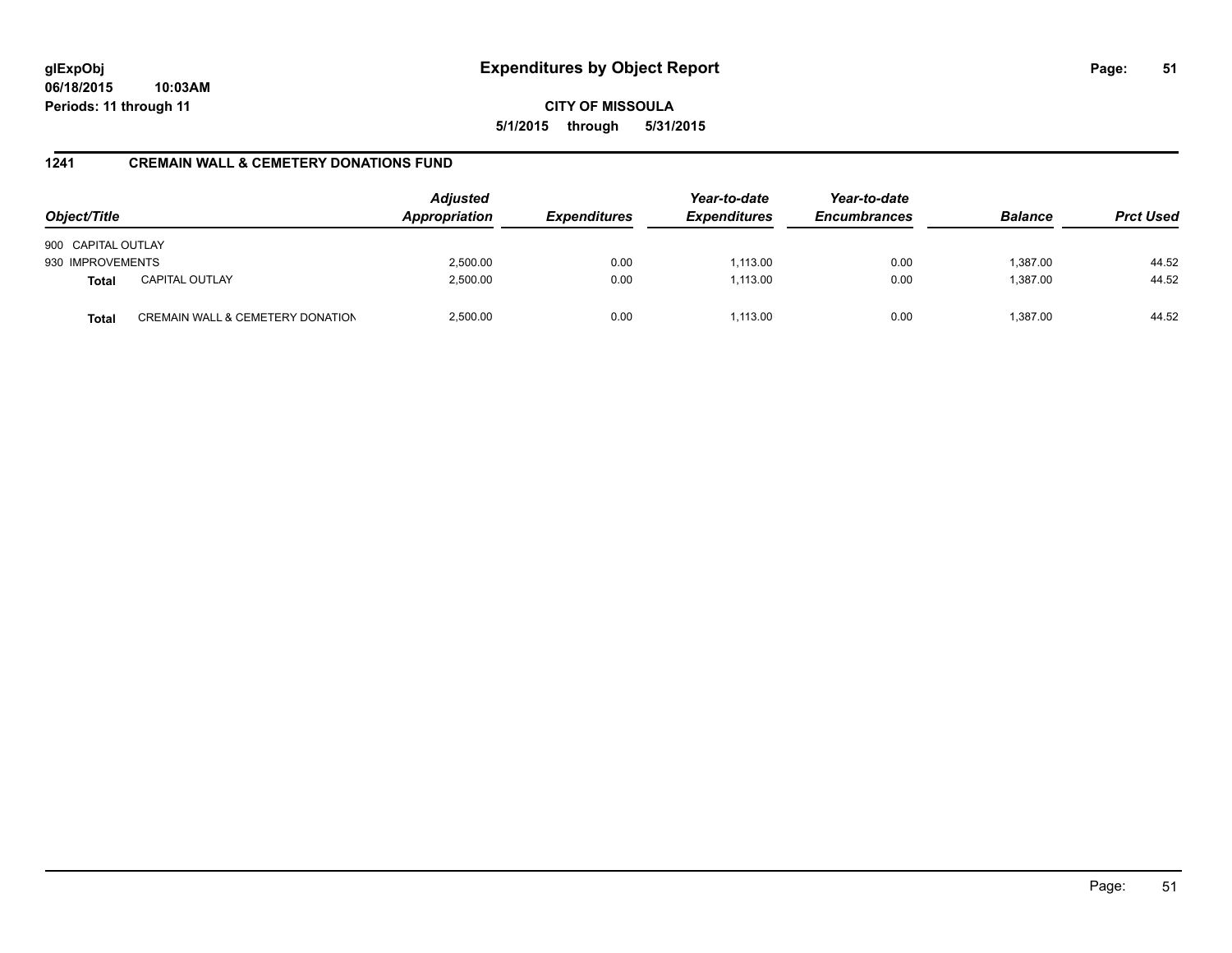# **CITY OF MISSOULA 5/1/2015 through 5/31/2015**

# **1242 CEMETERY CARE FUND**

**340 CEMETERY**

|                                       | <b>Adjusted</b> |                     | Year-to-date        | Year-to-date        |                |                  |
|---------------------------------------|-----------------|---------------------|---------------------|---------------------|----------------|------------------|
| Object/Title                          | Appropriation   | <b>Expenditures</b> | <b>Expenditures</b> | <b>Encumbrances</b> | <b>Balance</b> | <b>Prct Used</b> |
| 800 OTHER OBJECTS                     |                 |                     |                     |                     |                |                  |
| 845 CONTINGENCY                       | 10,000.00       | 0.00                | 0.00                | 0.00                | 10,000.00      | 0.00             |
| OTHER OBJECTS<br><b>Total</b>         | 10.000.00       | 0.00                | 0.00                | 0.00                | 10,000.00      | 0.00             |
| 900 CAPITAL OUTLAY                    |                 |                     |                     |                     |                |                  |
| 930 IMPROVEMENTS                      | 0.00            | 0.00                | 0.00                | 0.00                | 0.00           | 0.00             |
| 940 MACHINERY & EQUIPMENT             | 65,000.00       | 0.00                | 0.00                | 0.00                | 65,000.00      | 0.00             |
| <b>CAPITAL OUTLAY</b><br><b>Total</b> | 65.000.00       | 0.00                | 0.00                | 0.00                | 65,000.00      | 0.00             |
| <b>CEMETERY</b><br>Total              | 75.000.00       | 0.00                | 0.00                | 0.00                | 75.000.00      | 0.00             |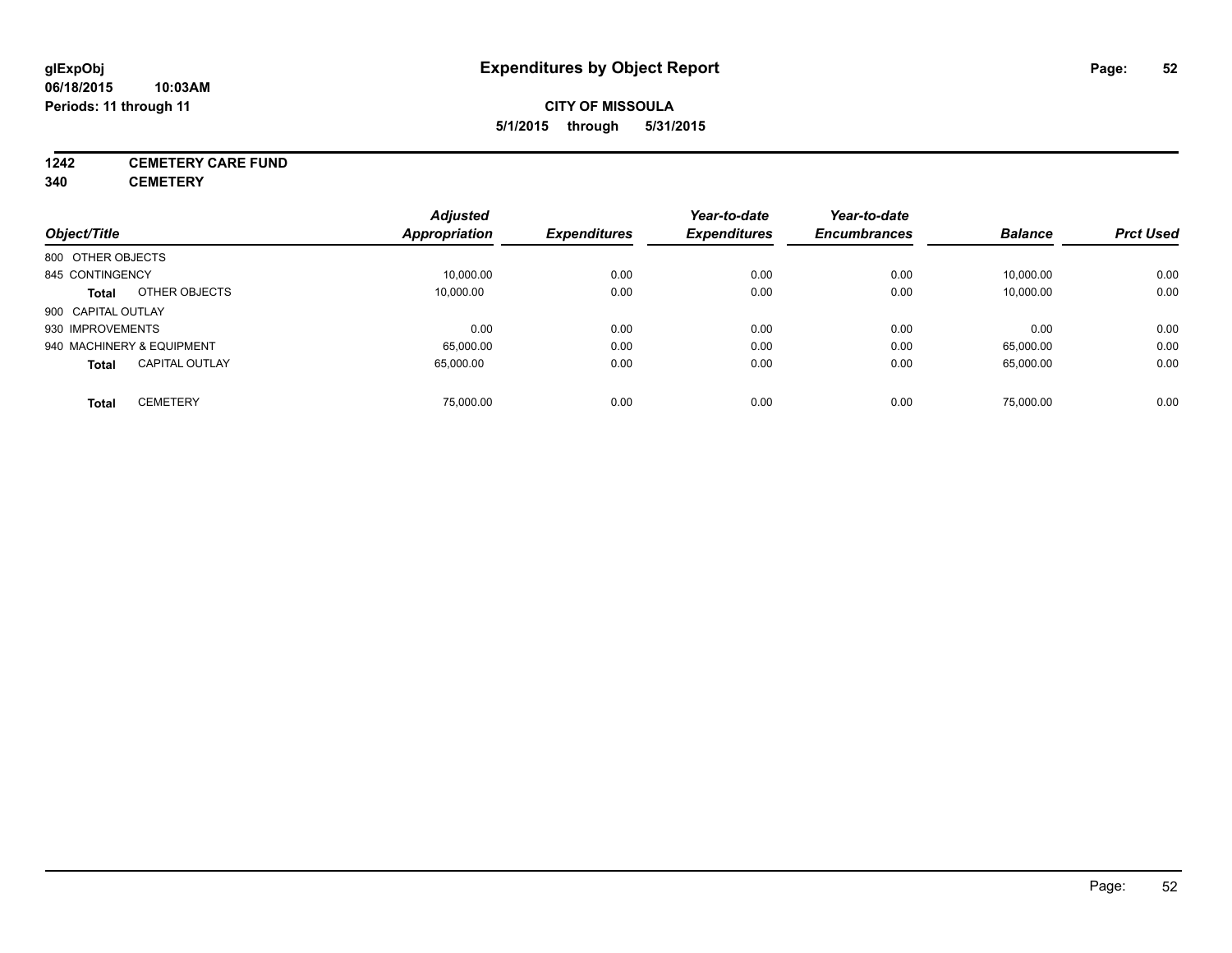### **1242 CEMETERY CARE FUND**

| Object/Title                              | <b>Adjusted</b><br><b>Appropriation</b> | <b>Expenditures</b> | Year-to-date<br><b>Expenditures</b> | Year-to-date<br><b>Encumbrances</b> | <b>Balance</b> | <b>Prct Used</b> |
|-------------------------------------------|-----------------------------------------|---------------------|-------------------------------------|-------------------------------------|----------------|------------------|
| 800 OTHER OBJECTS                         |                                         |                     |                                     |                                     |                |                  |
| 845 CONTINGENCY                           | 10.000.00                               | 0.00                | 0.00                                | 0.00                                | 10.000.00      | 0.00             |
| OTHER OBJECTS<br><b>Total</b>             | 10,000.00                               | 0.00                | 0.00                                | 0.00                                | 10,000.00      | 0.00             |
| 900 CAPITAL OUTLAY                        |                                         |                     |                                     |                                     |                |                  |
| 930 IMPROVEMENTS                          | 0.00                                    | 0.00                | 0.00                                | 0.00                                | 0.00           | 0.00             |
| 940 MACHINERY & EQUIPMENT                 | 65,000.00                               | 0.00                | 0.00                                | 0.00                                | 65.000.00      | 0.00             |
| <b>CAPITAL OUTLAY</b><br><b>Total</b>     | 65,000.00                               | 0.00                | 0.00                                | 0.00                                | 65.000.00      | 0.00             |
| <b>CEMETERY CARE FUND</b><br><b>Total</b> | 75,000.00                               | 0.00                | 0.00                                | 0.00                                | 75,000.00      | 0.00             |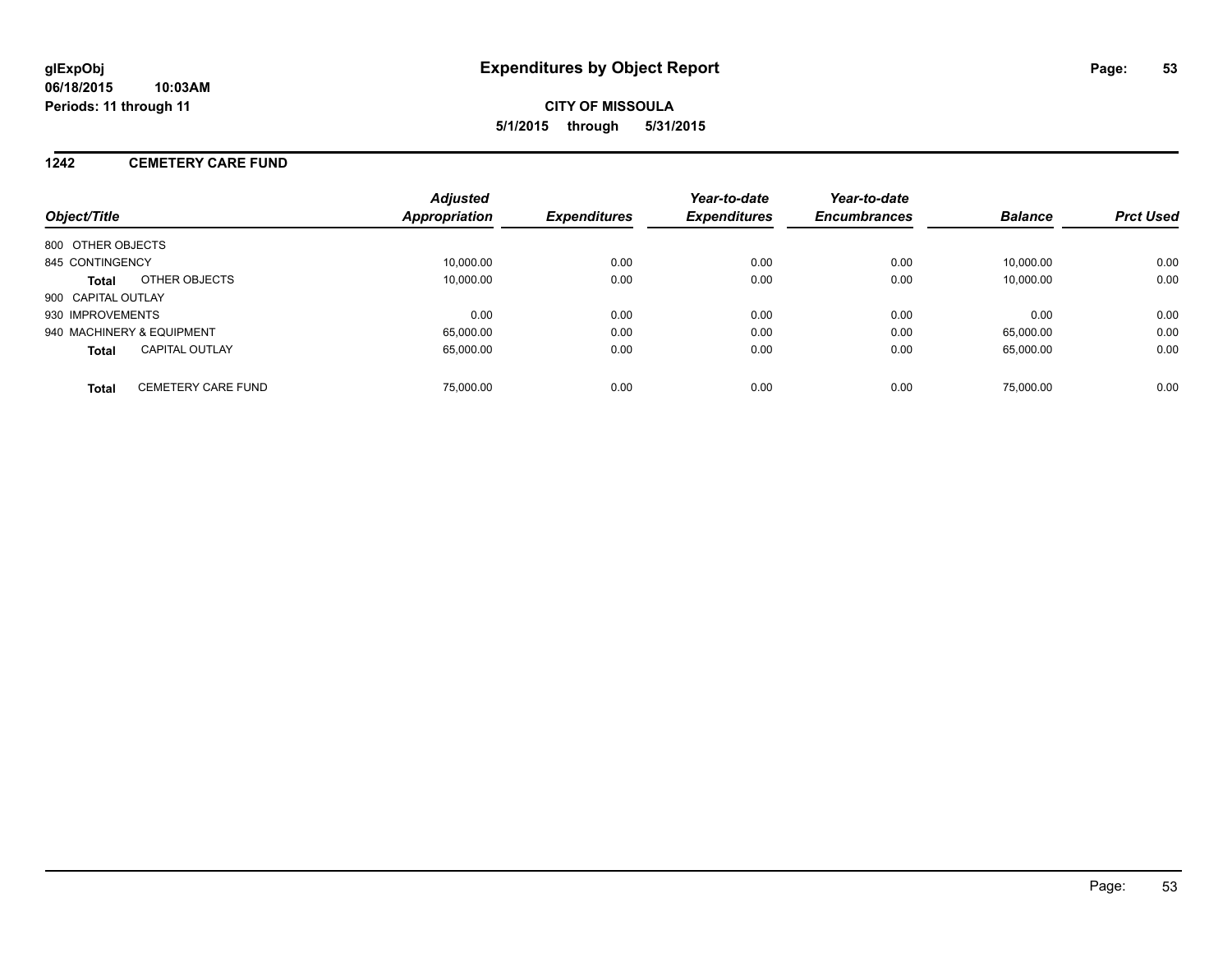### **1243 CEMETERY MEMORIAL FUND**

**340 CEMETERY**

| Object/Title       |                       | <b>Adjusted</b><br>Appropriation | <b>Expenditures</b> | Year-to-date<br><b>Expenditures</b> | Year-to-date<br><b>Encumbrances</b> | <b>Balance</b> | <b>Prct Used</b> |
|--------------------|-----------------------|----------------------------------|---------------------|-------------------------------------|-------------------------------------|----------------|------------------|
| 900 CAPITAL OUTLAY |                       |                                  |                     |                                     |                                     |                |                  |
| 930 IMPROVEMENTS   |                       | 2,000.00                         | 0.00                | 189.42                              | 0.00                                | 1,810.58       | 9.47             |
| <b>Total</b>       | <b>CAPITAL OUTLAY</b> | 2,000.00                         | 0.00                | 189.42                              | 0.00                                | 1,810.58       | 9.47             |
| Total              | CEMETERY              | 2,000.00                         | 0.00                | 189.42                              | 0.00                                | 1,810.58       | 9.47             |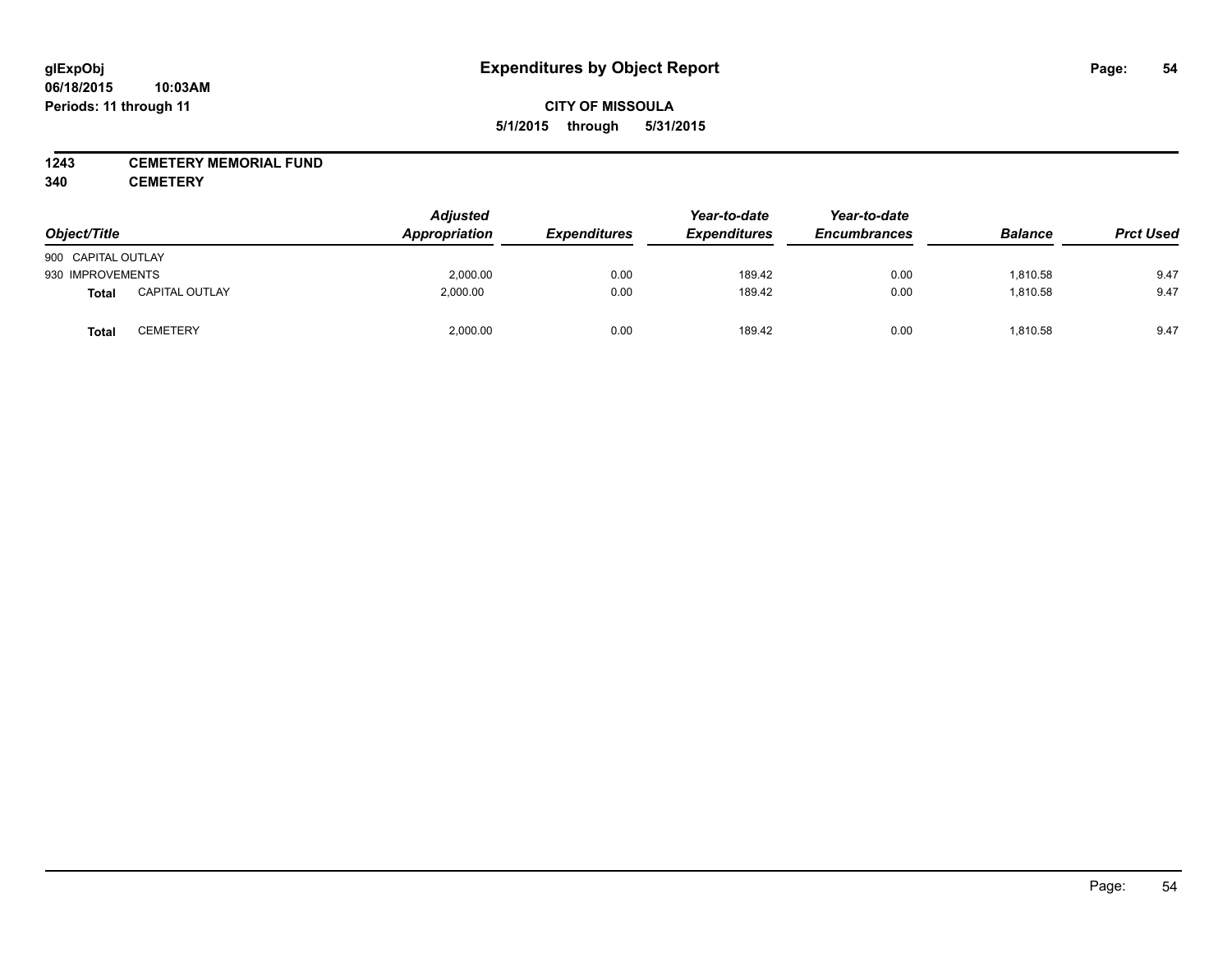### **1243 CEMETERY MEMORIAL FUND**

| Object/Title       |                        | <b>Adjusted</b><br>Appropriation | <b>Expenditures</b> | Year-to-date<br><b>Expenditures</b> | Year-to-date<br><b>Encumbrances</b> | <b>Balance</b> | <b>Prct Used</b> |
|--------------------|------------------------|----------------------------------|---------------------|-------------------------------------|-------------------------------------|----------------|------------------|
| 900 CAPITAL OUTLAY |                        |                                  |                     |                                     |                                     |                |                  |
| 930 IMPROVEMENTS   |                        | 2,000.00                         | 0.00                | 189.42                              | 0.00                                | 1,810.58       | 9.47             |
| <b>Total</b>       | <b>CAPITAL OUTLAY</b>  | 2,000.00                         | 0.00                | 189.42                              | 0.00                                | 1,810.58       | 9.47             |
| Total              | CEMETERY MEMORIAL FUND | 2.000.00                         | 0.00                | 189.42                              | 0.00                                | 1.810.58       | 9.47             |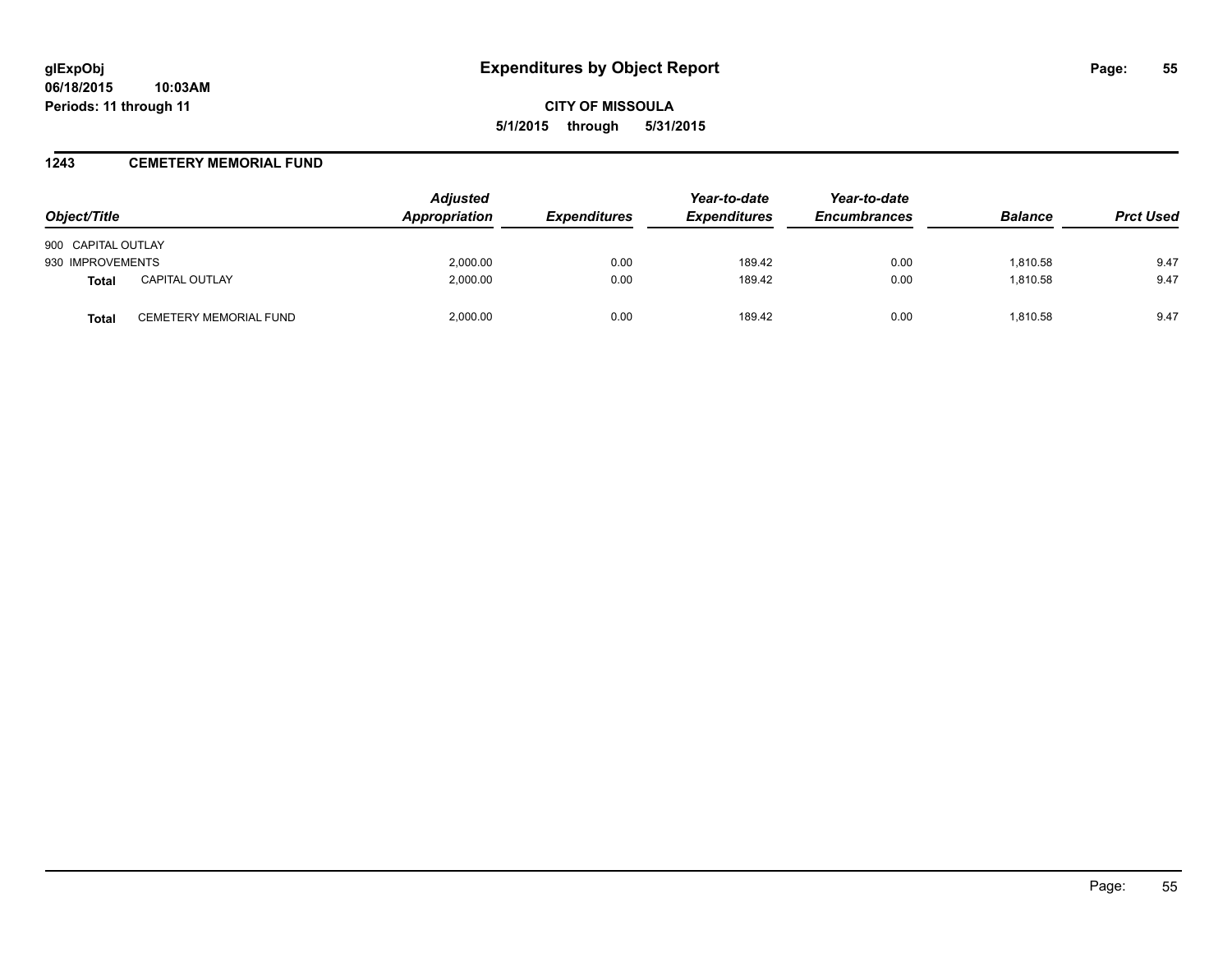### **1265 TITLE 1 PROJECTS FUND**

**240 FINANCE**

| Object/Title      |                                   | <b>Adjusted</b><br><b>Appropriation</b> | <b>Expenditures</b> | Year-to-date<br><b>Expenditures</b> | Year-to-date<br><b>Encumbrances</b> | <b>Balance</b> | <b>Prct Used</b> |
|-------------------|-----------------------------------|-----------------------------------------|---------------------|-------------------------------------|-------------------------------------|----------------|------------------|
| 500 FIXED CHARGES |                                   |                                         |                     |                                     |                                     |                |                  |
| 500 FIXED CHARGES |                                   | 0.00                                    | 0.00                | 2,678.50                            | 0.00                                | $-2,678.50$    | 0.00             |
| <b>Total</b>      | <b>FIXED CHARGES</b>              | 0.00                                    | 0.00                | 2,678.50                            | 0.00                                | $-2,678.50$    | 0.00             |
|                   | 700 GRANTS & CONTRIBUTIONS        |                                         |                     |                                     |                                     |                |                  |
|                   | 700 GRANTS & CONTRIBUTIONS        | 59,088.00                               | 0.00                | 0.00                                | 0.00                                | 59,088.00      | 0.00             |
| <b>Total</b>      | <b>GRANTS &amp; CONTRIBUTIONS</b> | 59.088.00                               | 0.00                | 0.00                                | 0.00                                | 59,088.00      | 0.00             |
| 800 OTHER OBJECTS |                                   |                                         |                     |                                     |                                     |                |                  |
|                   | 820 TRANSFERS TO OTHER FUNDS      | 0.00                                    | 0.00                | 0.00                                | 0.00                                | 0.00           | 0.00             |
| 845 CONTINGENCY   |                                   | 0.00                                    | 0.00                | 0.00                                | 0.00                                | 0.00           | 0.00             |
| <b>Total</b>      | OTHER OBJECTS                     | 0.00                                    | 0.00                | 0.00                                | 0.00                                | 0.00           | 0.00             |
| <b>Total</b>      | <b>FINANCE</b>                    | 59,088.00                               | 0.00                | 2,678.50                            | 0.00                                | 56,409.50      | 4.53             |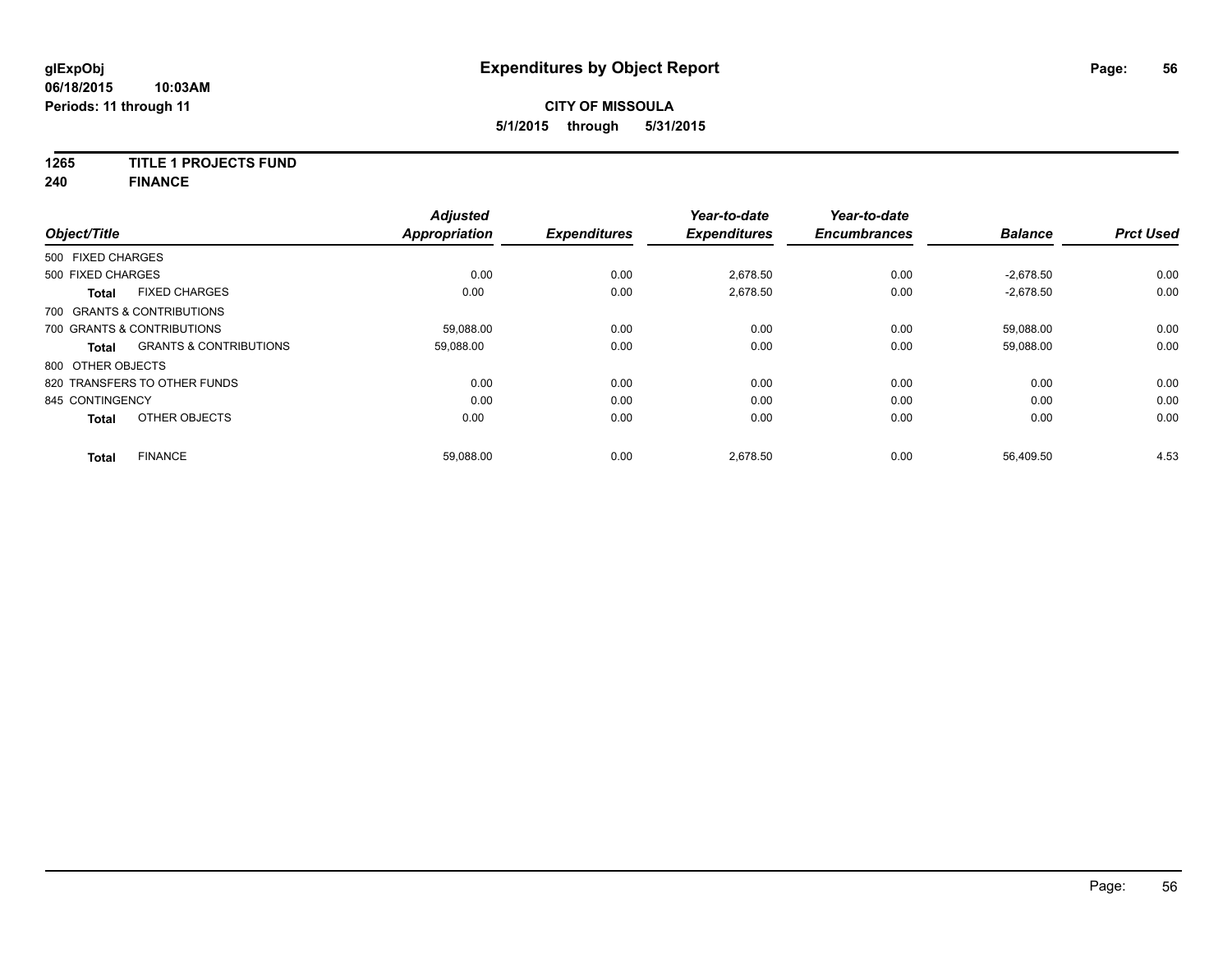### **1265 TITLE 1 PROJECTS FUND**

| Object/Title      |                                   | <b>Adjusted</b><br><b>Appropriation</b> | <b>Expenditures</b> | Year-to-date<br><b>Expenditures</b> | Year-to-date<br><b>Encumbrances</b> | <b>Balance</b> | <b>Prct Used</b> |
|-------------------|-----------------------------------|-----------------------------------------|---------------------|-------------------------------------|-------------------------------------|----------------|------------------|
| 500 FIXED CHARGES |                                   |                                         |                     |                                     |                                     |                |                  |
| 500 FIXED CHARGES |                                   | 0.00                                    | 0.00                | 2,678.50                            | 0.00                                | $-2,678.50$    | 0.00             |
| <b>Total</b>      | <b>FIXED CHARGES</b>              | 0.00                                    | 0.00                | 2,678.50                            | 0.00                                | $-2,678.50$    | 0.00             |
|                   | 700 GRANTS & CONTRIBUTIONS        |                                         |                     |                                     |                                     |                |                  |
|                   | 700 GRANTS & CONTRIBUTIONS        | 59.088.00                               | 0.00                | 0.00                                | 0.00                                | 59.088.00      | 0.00             |
| Total             | <b>GRANTS &amp; CONTRIBUTIONS</b> | 59,088.00                               | 0.00                | 0.00                                | 0.00                                | 59,088.00      | 0.00             |
| 800 OTHER OBJECTS |                                   |                                         |                     |                                     |                                     |                |                  |
|                   | 820 TRANSFERS TO OTHER FUNDS      | 0.00                                    | 0.00                | 0.00                                | 0.00                                | 0.00           | 0.00             |
| 845 CONTINGENCY   |                                   | 0.00                                    | 0.00                | 0.00                                | 0.00                                | 0.00           | 0.00             |
| <b>Total</b>      | OTHER OBJECTS                     | 0.00                                    | 0.00                | 0.00                                | 0.00                                | 0.00           | 0.00             |
| <b>Total</b>      | <b>TITLE 1 PROJECTS FUND</b>      | 59,088.00                               | 0.00                | 2.678.50                            | 0.00                                | 56.409.50      | 4.53             |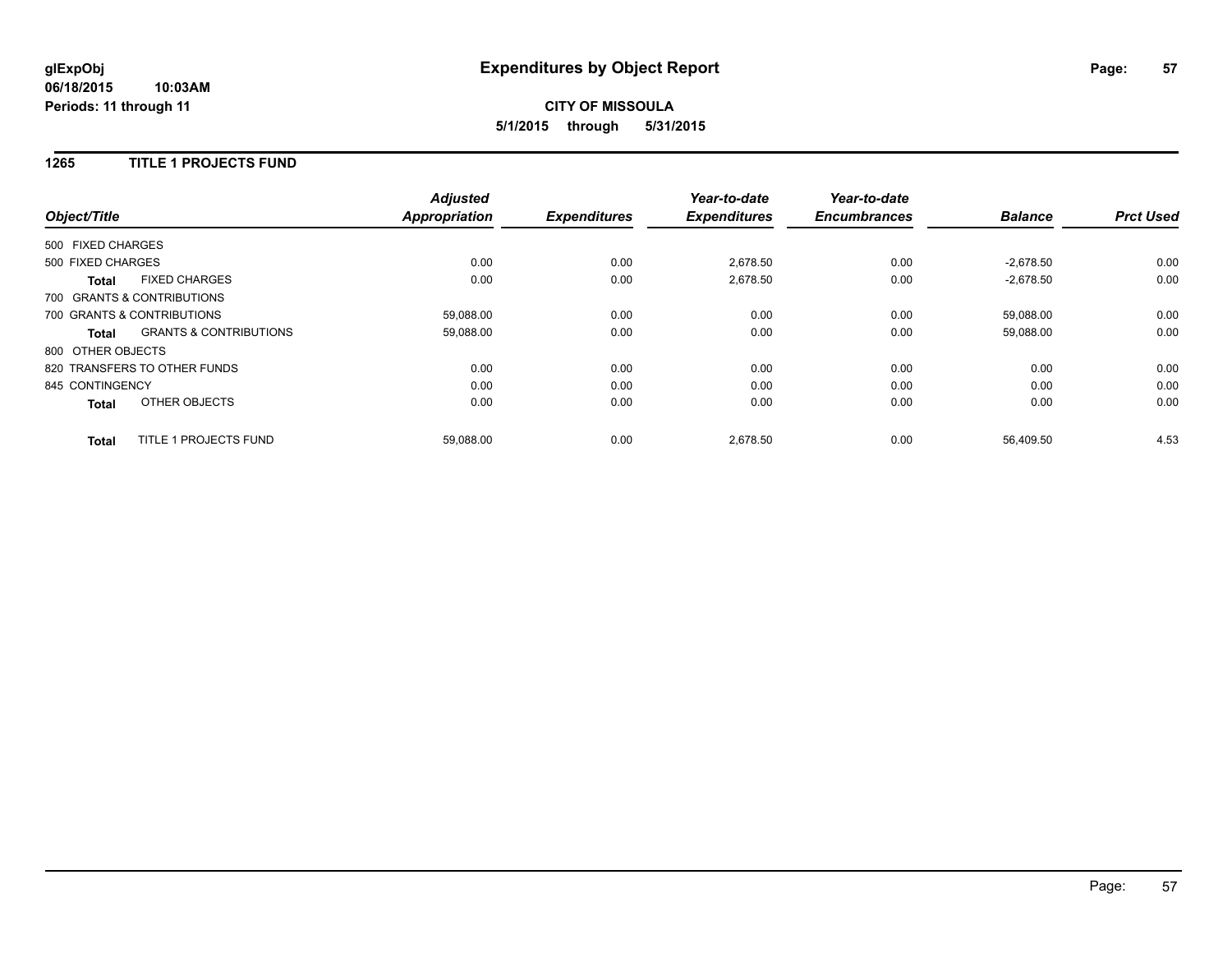### **1396 PROGRAM INCOME REVOLVING LOAN PROGRAM**

**390 NON-DEPARTMENTAL**

| Object/Title              |                                   | <b>Adjusted</b><br><b>Appropriation</b> | <b>Expenditures</b> | Year-to-date<br><b>Expenditures</b> | Year-to-date<br><b>Encumbrances</b> | <b>Balance</b> | <b>Prct Used</b> |
|---------------------------|-----------------------------------|-----------------------------------------|---------------------|-------------------------------------|-------------------------------------|----------------|------------------|
| 300 PURCHASED SERVICES    |                                   |                                         |                     |                                     |                                     |                |                  |
| 350 PROFESSIONAL SERVICES |                                   | 0.00                                    | 0.00                | 0.00                                | 0.00                                | 0.00           | 0.00             |
| <b>Total</b>              | <b>PURCHASED SERVICES</b>         | 0.00                                    | 0.00                | 0.00                                | 0.00                                | 0.00           | 0.00             |
|                           | 700 GRANTS & CONTRIBUTIONS        |                                         |                     |                                     |                                     |                |                  |
|                           | 700 GRANTS & CONTRIBUTIONS        | 51.791.00                               | 0.00                | 0.00                                | 0.00                                | 51.791.00      | 0.00             |
| <b>Total</b>              | <b>GRANTS &amp; CONTRIBUTIONS</b> | 51.791.00                               | 0.00                | 0.00                                | 0.00                                | 51.791.00      | 0.00             |
| <b>Total</b>              | NON-DEPARTMENTAL                  | 51,791.00                               | 0.00                | 0.00                                | 0.00                                | 51.791.00      | 0.00             |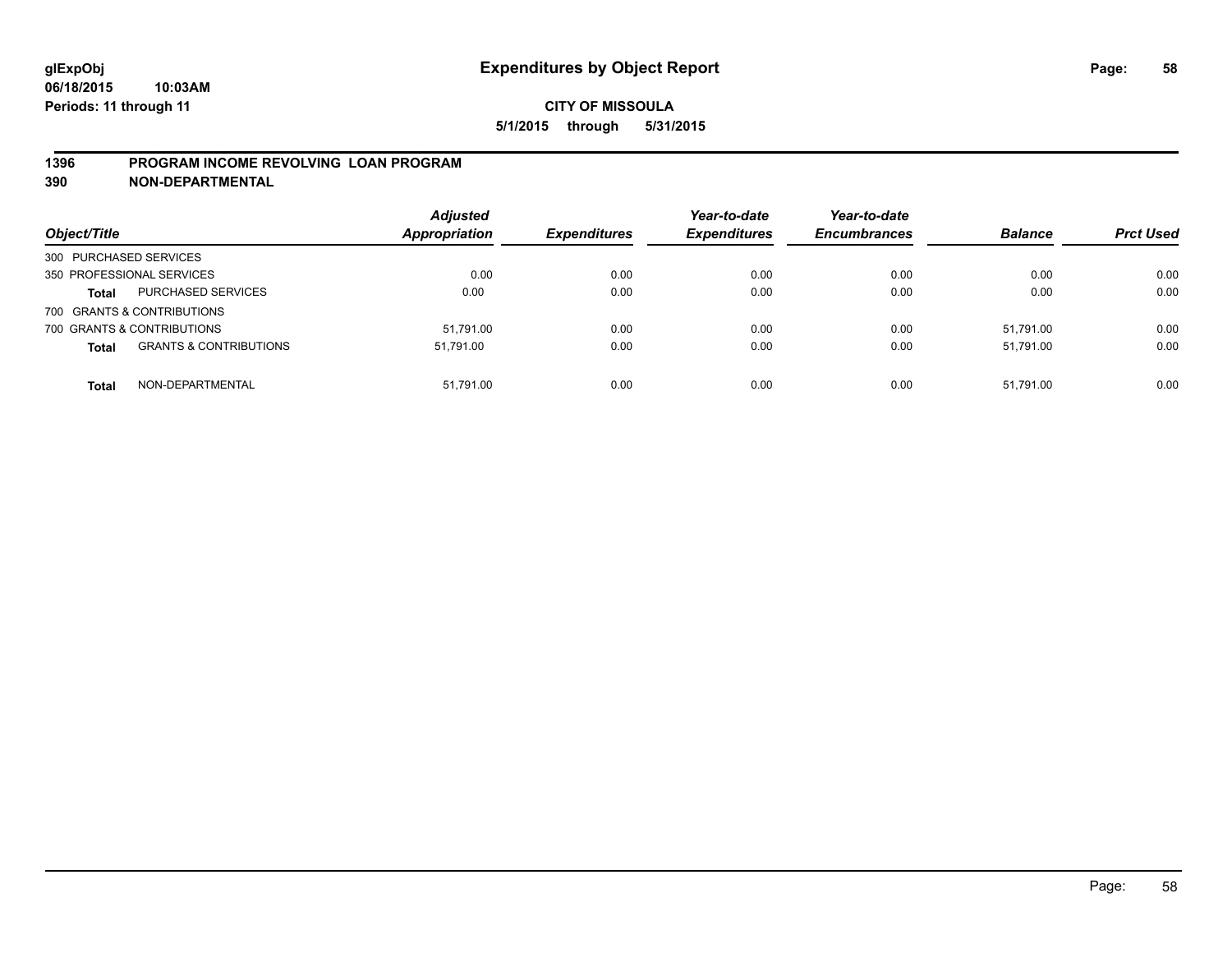**CITY OF MISSOULA 5/1/2015 through 5/31/2015**

### **1396 PROGRAM INCOME REVOLVING LOAN PROGRAM**

| Object/Title           |                                   | <b>Adjusted</b><br><b>Appropriation</b> | <b>Expenditures</b> | Year-to-date<br><b>Expenditures</b> | Year-to-date<br><b>Encumbrances</b> | <b>Balance</b> | <b>Prct Used</b> |
|------------------------|-----------------------------------|-----------------------------------------|---------------------|-------------------------------------|-------------------------------------|----------------|------------------|
| 300 PURCHASED SERVICES |                                   |                                         |                     |                                     |                                     |                |                  |
|                        | 350 PROFESSIONAL SERVICES         | 0.00                                    | 0.00                | 0.00                                | 0.00                                | 0.00           | 0.00             |
| Total                  | <b>PURCHASED SERVICES</b>         | 0.00                                    | 0.00                | 0.00                                | 0.00                                | 0.00           | 0.00             |
|                        | 700 GRANTS & CONTRIBUTIONS        |                                         |                     |                                     |                                     |                |                  |
|                        | 700 GRANTS & CONTRIBUTIONS        | 51,791.00                               | 0.00                | 0.00                                | 0.00                                | 51,791.00      | 0.00             |
| <b>Total</b>           | <b>GRANTS &amp; CONTRIBUTIONS</b> | 51,791.00                               | 0.00                | 0.00                                | 0.00                                | 51.791.00      | 0.00             |
| <b>Total</b>           | PROGRAM INCOME REVOLVING LOAN P   | 51,791.00                               | 0.00                | 0.00                                | 0.00                                | 51,791.00      | 0.00             |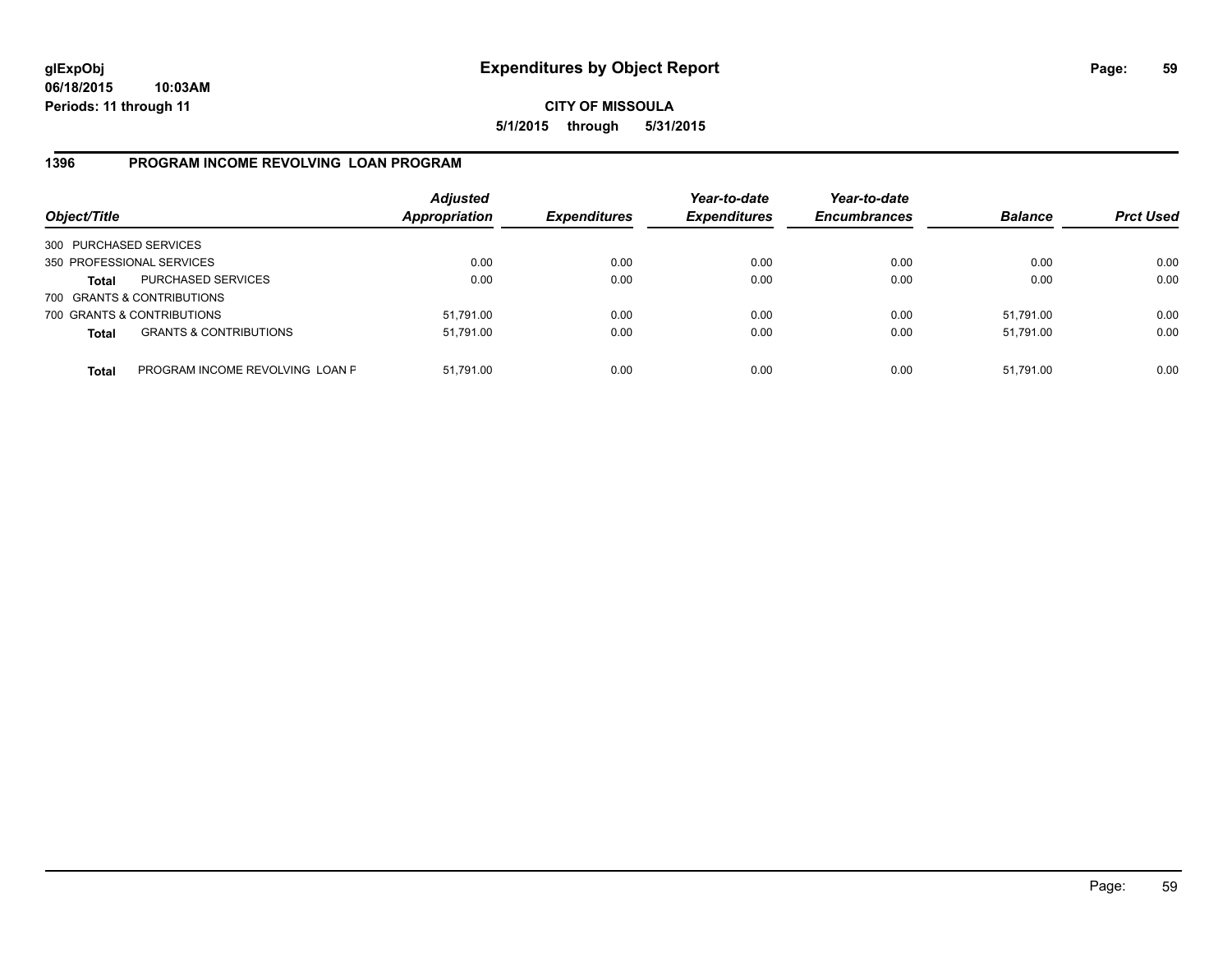#### **1397 STATE HOME PROGRAM INCOME**

**390 NON-DEPARTMENTAL**

| Object/Title           |                           | <b>Adjusted</b><br><b>Appropriation</b> | <i><b>Expenditures</b></i> | Year-to-date<br><b>Expenditures</b> | Year-to-date<br><b>Encumbrances</b> | <b>Balance</b> | <b>Prct Used</b> |
|------------------------|---------------------------|-----------------------------------------|----------------------------|-------------------------------------|-------------------------------------|----------------|------------------|
| 300 PURCHASED SERVICES |                           |                                         |                            |                                     |                                     |                |                  |
|                        | 350 PROFESSIONAL SERVICES | 600,000.00                              | 0.00                       | 0.00                                | 0.00                                | 600.000.00     | 0.00             |
| <b>Total</b>           | <b>PURCHASED SERVICES</b> | 600.000.00                              | 0.00                       | 0.00                                | 0.00                                | 600.000.00     | 0.00             |
| Total                  | NON-DEPARTMENTAL          | 600,000.00                              | 0.00                       | 0.00                                | 0.00                                | 600.000.00     | 0.00             |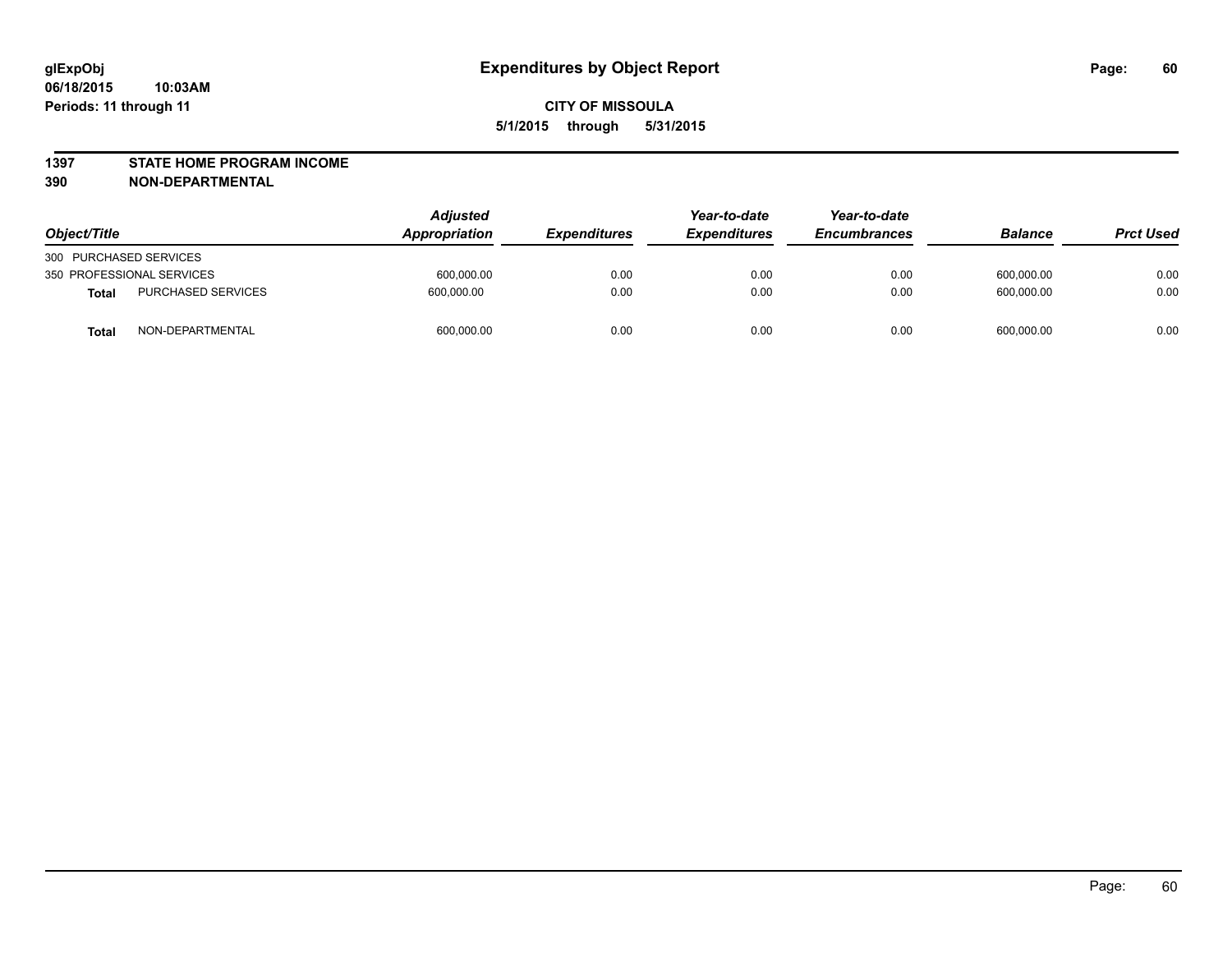### **1397 STATE HOME PROGRAM INCOME**

| Object/Title                              | Adjusted<br>Appropriation | <i><b>Expenditures</b></i> | Year-to-date<br><b>Expenditures</b> | Year-to-date<br><b>Encumbrances</b> | <b>Balance</b> | <b>Prct Used</b> |
|-------------------------------------------|---------------------------|----------------------------|-------------------------------------|-------------------------------------|----------------|------------------|
| 300 PURCHASED SERVICES                    |                           |                            |                                     |                                     |                |                  |
| 350 PROFESSIONAL SERVICES                 | 600,000.00                | 0.00                       | 0.00                                | 0.00                                | 600,000.00     | 0.00             |
| PURCHASED SERVICES<br><b>Total</b>        | 600,000.00                | 0.00                       | 0.00                                | 0.00                                | 600,000.00     | 0.00             |
| STATE HOME PROGRAM INCOME<br><b>Total</b> | 600,000.00                | 0.00                       | 0.00                                | 0.00                                | 600,000.00     | 0.00             |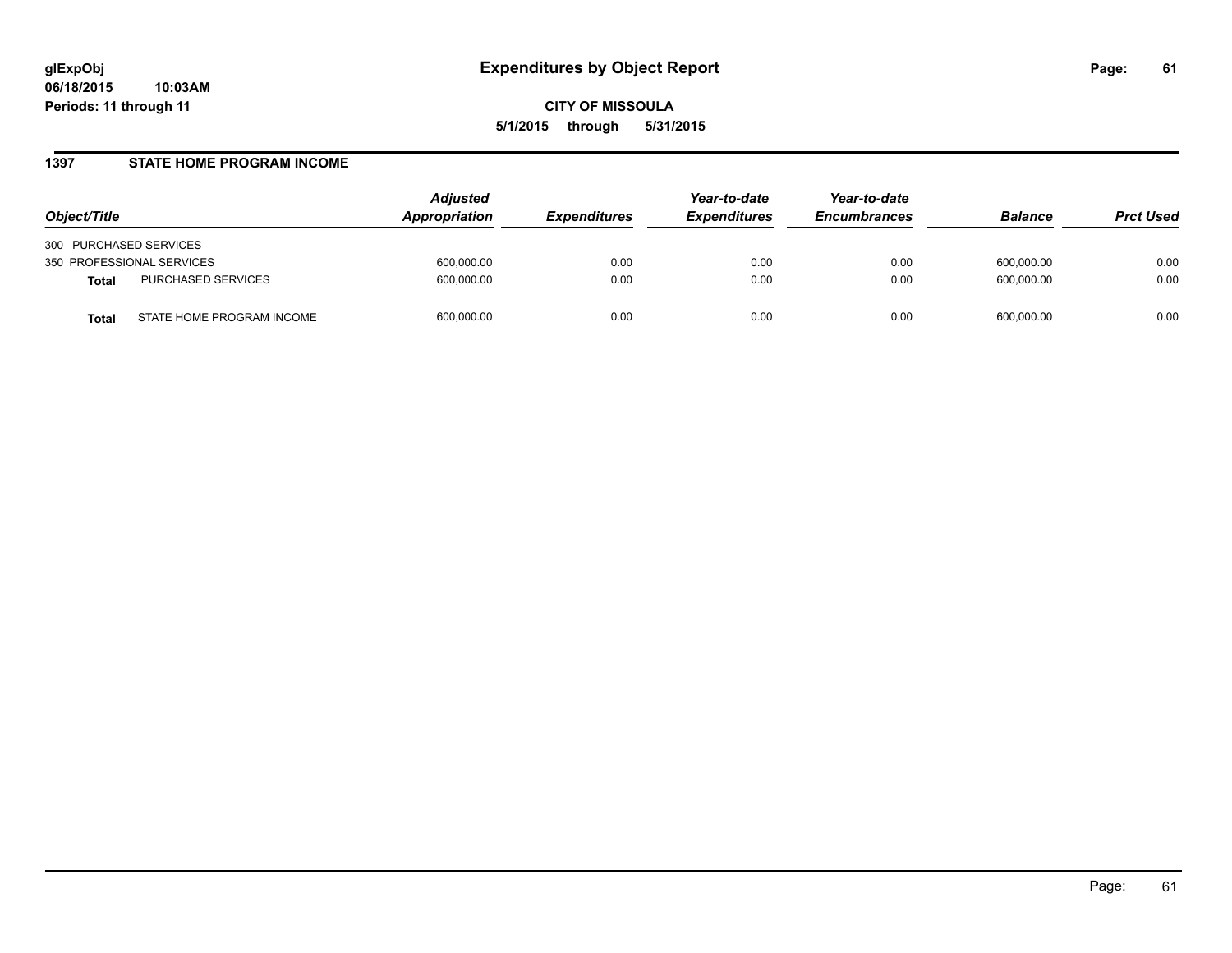#### **2250 PLANNING FUND**

**250 DEVELOPMENT SERVICES**

|                                             | <b>Adjusted</b>      |                     | Year-to-date        | Year-to-date        |                |                  |
|---------------------------------------------|----------------------|---------------------|---------------------|---------------------|----------------|------------------|
| Object/Title                                | <b>Appropriation</b> | <b>Expenditures</b> | <b>Expenditures</b> | <b>Encumbrances</b> | <b>Balance</b> | <b>Prct Used</b> |
| 100 PERSONAL SERVICES                       |                      |                     |                     |                     |                |                  |
| 110 SALARIES AND WAGES                      | 296,680.00           | 19,951.73           | 244,721.72          | 0.00                | 51,958.28      | 82.49            |
| 140 EMPLOYER CONTRIBUTIONS                  | 90,685.00            | 7,107.34            | 87,991.67           | 0.00                | 2,693.33       | 97.03            |
| 141 STATE RETIREMENT CONTRIBUTIONS          | 0.00                 | 0.00                | 303.24              | 0.00                | $-303.24$      | 0.00             |
| PERSONAL SERVICES<br><b>Total</b>           | 387,365.00           | 27,059.07           | 333,016.63          | 0.00                | 54,348.37      | 85.97            |
| 200 SUPPLIES                                |                      |                     |                     |                     |                |                  |
| 210 OFFICE SUPPLIES                         | 2,550.00             | 183.77              | 2,031.09            | 0.00                | 518.91         | 79.65            |
| 220 OPERATING SUPPLIES                      | 1,300.00             | 0.00                | 173.78              | 0.00                | 1,126.22       | 13.37            |
| 231 GASOLINE                                | 0.00                 | 0.00                | 0.00                | 0.00                | 0.00           | 0.00             |
| 240 OTHER SUPPLIES                          | 0.00                 | 51.16               | 941.22              | 0.00                | $-941.22$      | 0.00             |
| <b>SUPPLIES</b><br>Total                    | 3,850.00             | 234.93              | 3,146.09            | 0.00                | 703.91         | 81.72            |
| 300 PURCHASED SERVICES                      |                      |                     |                     |                     |                |                  |
| 310 COMMUNICATIONS                          | 1,100.00             | 0.00                | 947.45              | 0.00                | 152.55         | 86.13            |
| 320 PRINTING & DUPLICATING                  | 9,300.00             | 187.83              | 240.71              | 0.00                | 9,059.29       | 2.59             |
| 330 PUBLICITY, SUBSCRIPTIONS & DUES         | 3,306.00             | 225.00              | 4,032.11            | 0.00                | $-726.11$      | 121.96           |
| 344 TELEPHONE SERVICE                       | 125.00               | 6.77                | 119.90              | 0.00                | 5.10           | 95.92            |
| 350 PROFESSIONAL SERVICES                   | 100,000.00           | 2,817.00            | 58,909.79           | 0.00                | 41,090.21      | 58.91            |
| 360 REPAIR & MAINTENANCE                    | 1,540.00             | 440.64              | 740.64              | 0.00                | 799.36         | 48.09            |
| 370 TRAVEL                                  | 5,185.00             | 1,019.73            | 2,211.51            | 0.00                | 2,973.49       | 42.65            |
| 380 TRAINING                                | 3,595.00             | 0.00                | 1,625.00            | 0.00                | 1,970.00       | 45.20            |
| 390 OTHER PURCHASED SERVICES                | 4,750.00             | 1,253.00            | 2,597.85            | 0.00                | 2,152.15       | 54.69            |
| PURCHASED SERVICES<br><b>Total</b>          | 128,901.00           | 5,949.97            | 71,424.96           | 0.00                | 57,476.04      | 55.41            |
| 500 FIXED CHARGES                           |                      |                     |                     |                     |                |                  |
| 500 FIXED CHARGES                           | 24,000.00            | 0.00                | 12,000.00           | 0.00                | 12,000.00      | 50.00            |
| <b>FIXED CHARGES</b><br><b>Total</b>        | 24,000.00            | 0.00                | 12,000.00           | 0.00                | 12,000.00      | 50.00            |
| 800 OTHER OBJECTS                           |                      |                     |                     |                     |                |                  |
| 820 TRANSFERS TO OTHER FUNDS                | 0.00                 | 0.00                | 0.00                | 0.00                | 0.00           | 0.00             |
| 845 CONTINGENCY                             | 149,604.00           | 0.00                | 0.00                | 0.00                | 149,604.00     | 0.00             |
| OTHER OBJECTS<br><b>Total</b>               | 149,604.00           | 0.00                | 0.00                | 0.00                | 149,604.00     | 0.00             |
| <b>DEVELOPMENT SERVICES</b><br><b>Total</b> | 693,720.00           | 33,243.97           | 419,587.68          | 0.00                | 274,132.32     | 60.48            |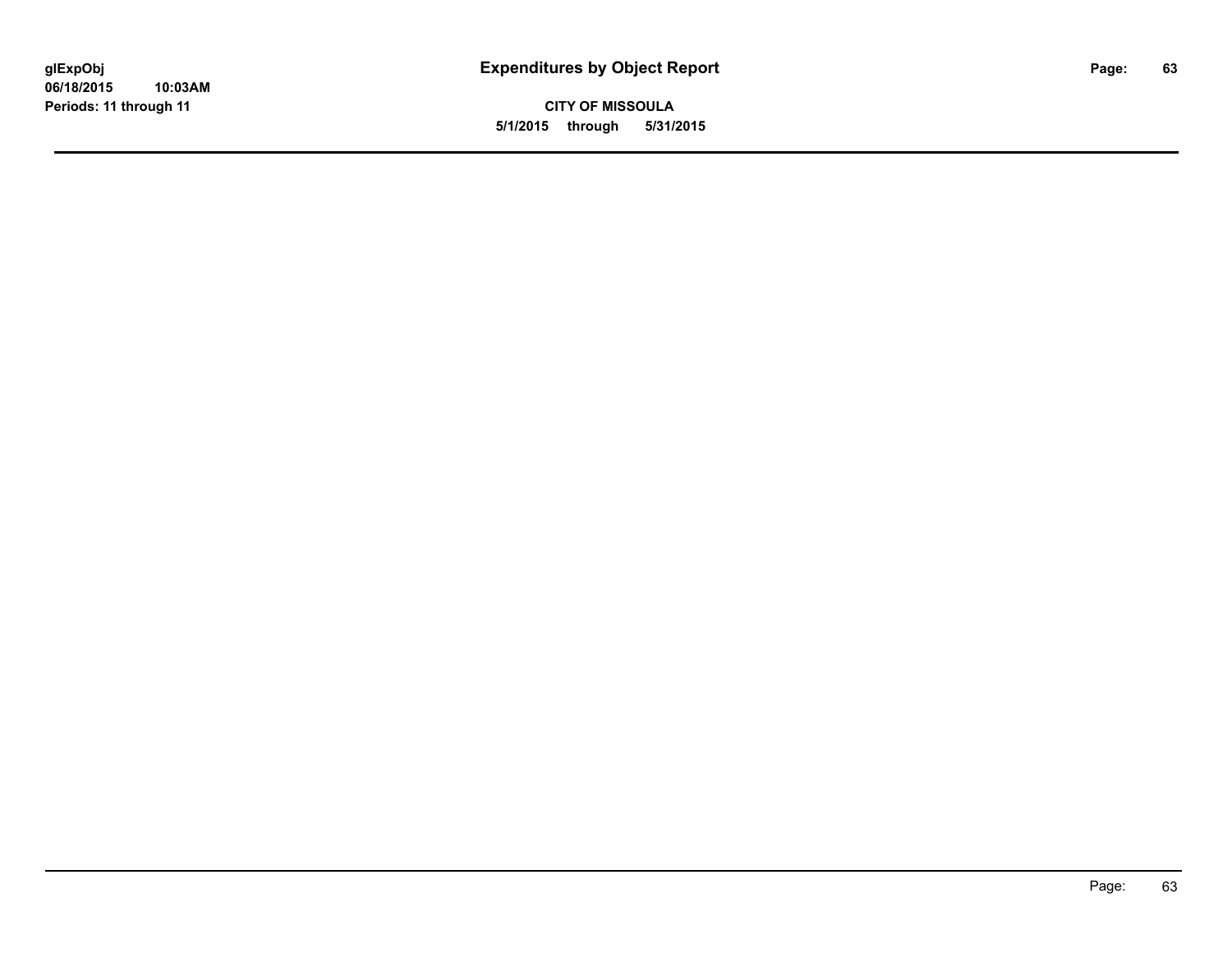**2250 PLANNING FUND**

|                                      | <b>Adjusted</b>      |                     | Year-to-date        | Year-to-date        |                |                  |
|--------------------------------------|----------------------|---------------------|---------------------|---------------------|----------------|------------------|
| Object/Title                         | <b>Appropriation</b> | <b>Expenditures</b> | <b>Expenditures</b> | <b>Encumbrances</b> | <b>Balance</b> | <b>Prct Used</b> |
| 100 PERSONAL SERVICES                |                      |                     |                     |                     |                |                  |
| 110 SALARIES AND WAGES               | 296,680.00           | 19,951.73           | 244,721.72          | 0.00                | 51,958.28      | 82.49            |
| <b>140 EMPLOYER CONTRIBUTIONS</b>    | 90,685.00            | 7,107.34            | 87,991.67           | 0.00                | 2,693.33       | 97.03            |
| 141 STATE RETIREMENT CONTRIBUTIONS   | 0.00                 | 0.00                | 303.24              | 0.00                | $-303.24$      | 0.00             |
| PERSONAL SERVICES<br><b>Total</b>    | 387,365.00           | 27,059.07           | 333,016.63          | 0.00                | 54,348.37      | 85.97            |
| 200 SUPPLIES                         |                      |                     |                     |                     |                |                  |
| 210 OFFICE SUPPLIES                  | 2,550.00             | 183.77              | 2,031.09            | 0.00                | 518.91         | 79.65            |
| 220 OPERATING SUPPLIES               | 1,300.00             | 0.00                | 173.78              | 0.00                | 1,126.22       | 13.37            |
| 231 GASOLINE                         | 0.00                 | 0.00                | 0.00                | 0.00                | 0.00           | 0.00             |
| 240 OTHER SUPPLIES                   | 0.00                 | 51.16               | 941.22              | 0.00                | $-941.22$      | 0.00             |
| <b>SUPPLIES</b><br><b>Total</b>      | 3,850.00             | 234.93              | 3,146.09            | 0.00                | 703.91         | 81.72            |
| 300 PURCHASED SERVICES               |                      |                     |                     |                     |                |                  |
| 310 COMMUNICATIONS                   | 1,100.00             | 0.00                | 947.45              | 0.00                | 152.55         | 86.13            |
| 320 PRINTING & DUPLICATING           | 9,300.00             | 187.83              | 240.71              | 0.00                | 9,059.29       | 2.59             |
| 330 PUBLICITY, SUBSCRIPTIONS & DUES  | 3,306.00             | 225.00              | 4,032.11            | 0.00                | $-726.11$      | 121.96           |
| 344 TELEPHONE SERVICE                | 125.00               | 6.77                | 119.90              | 0.00                | 5.10           | 95.92            |
| 350 PROFESSIONAL SERVICES            | 100,000.00           | 2,817.00            | 58,909.79           | 0.00                | 41,090.21      | 58.91            |
| 360 REPAIR & MAINTENANCE             | 1,540.00             | 440.64              | 740.64              | 0.00                | 799.36         | 48.09            |
| 370 TRAVEL                           | 5,185.00             | 1,019.73            | 2,211.51            | 0.00                | 2,973.49       | 42.65            |
| 380 TRAINING                         | 3,595.00             | 0.00                | 1,625.00            | 0.00                | 1,970.00       | 45.20            |
| 390 OTHER PURCHASED SERVICES         | 4,750.00             | 1,253.00            | 2,597.85            | 0.00                | 2,152.15       | 54.69            |
| PURCHASED SERVICES<br><b>Total</b>   | 128,901.00           | 5,949.97            | 71,424.96           | 0.00                | 57,476.04      | 55.41            |
| 500 FIXED CHARGES                    |                      |                     |                     |                     |                |                  |
| 500 FIXED CHARGES                    | 24,000.00            | 0.00                | 12,000.00           | 0.00                | 12,000.00      | 50.00            |
| <b>FIXED CHARGES</b><br><b>Total</b> | 24,000.00            | 0.00                | 12,000.00           | 0.00                | 12,000.00      | 50.00            |
| 800 OTHER OBJECTS                    |                      |                     |                     |                     |                |                  |
| 820 TRANSFERS TO OTHER FUNDS         | 0.00                 | 0.00                | 0.00                | 0.00                | 0.00           | 0.00             |
| 845 CONTINGENCY                      | 149,604.00           | 0.00                | 0.00                | 0.00                | 149,604.00     | 0.00             |
| OTHER OBJECTS<br><b>Total</b>        | 149,604.00           | 0.00                | 0.00                | 0.00                | 149,604.00     | 0.00             |
| <b>PLANNING FUND</b><br><b>Total</b> | 693,720.00           | 33,243.97           | 419,587.68          | 0.00                | 274,132.32     | 60.48            |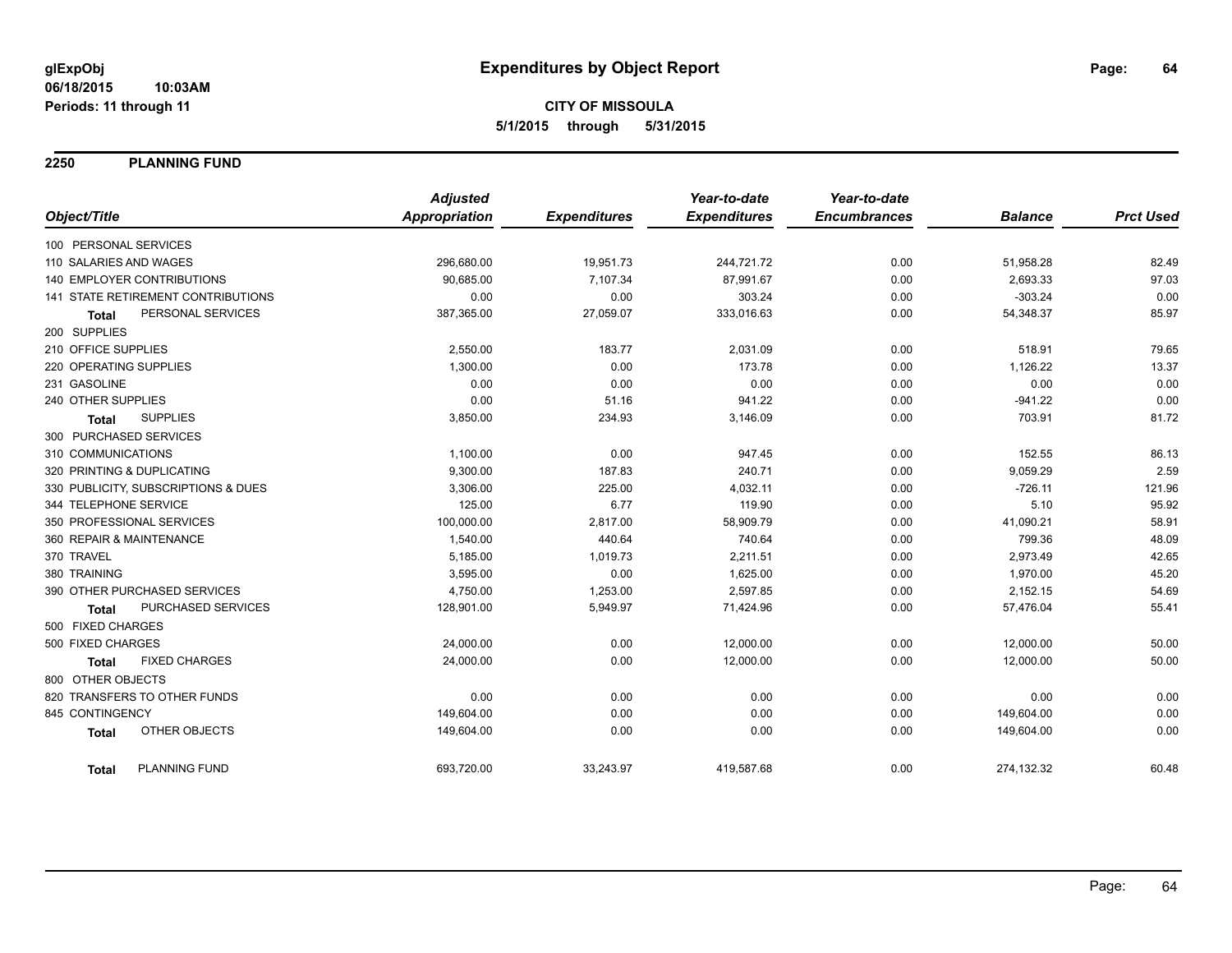#### **2310 PUBLIC SAFETY INFORMATION SYSTEMS**

**310 BUILDING INSPECTION**

| Object/Title      |                            | <b>Adjusted</b><br>Appropriation | <b>Expenditures</b> | Year-to-date<br><b>Expenditures</b> | Year-to-date<br><b>Encumbrances</b> | <b>Balance</b> | <b>Prct Used</b> |
|-------------------|----------------------------|----------------------------------|---------------------|-------------------------------------|-------------------------------------|----------------|------------------|
| 800 OTHER OBJECTS |                            |                                  |                     |                                     |                                     |                |                  |
| 845 CONTINGENCY   |                            | 0.00                             | 0.00                | 0.00                                | 0.00                                | 0.00           | 0.00             |
| <b>Total</b>      | OTHER OBJECTS              | 0.00                             | 0.00                | 0.00                                | 0.00                                | 0.00           | 0.00             |
| <b>Total</b>      | <b>BUILDING INSPECTION</b> | 0.00                             | 0.00                | 0.00                                | 0.00                                | 0.00           | 0.00             |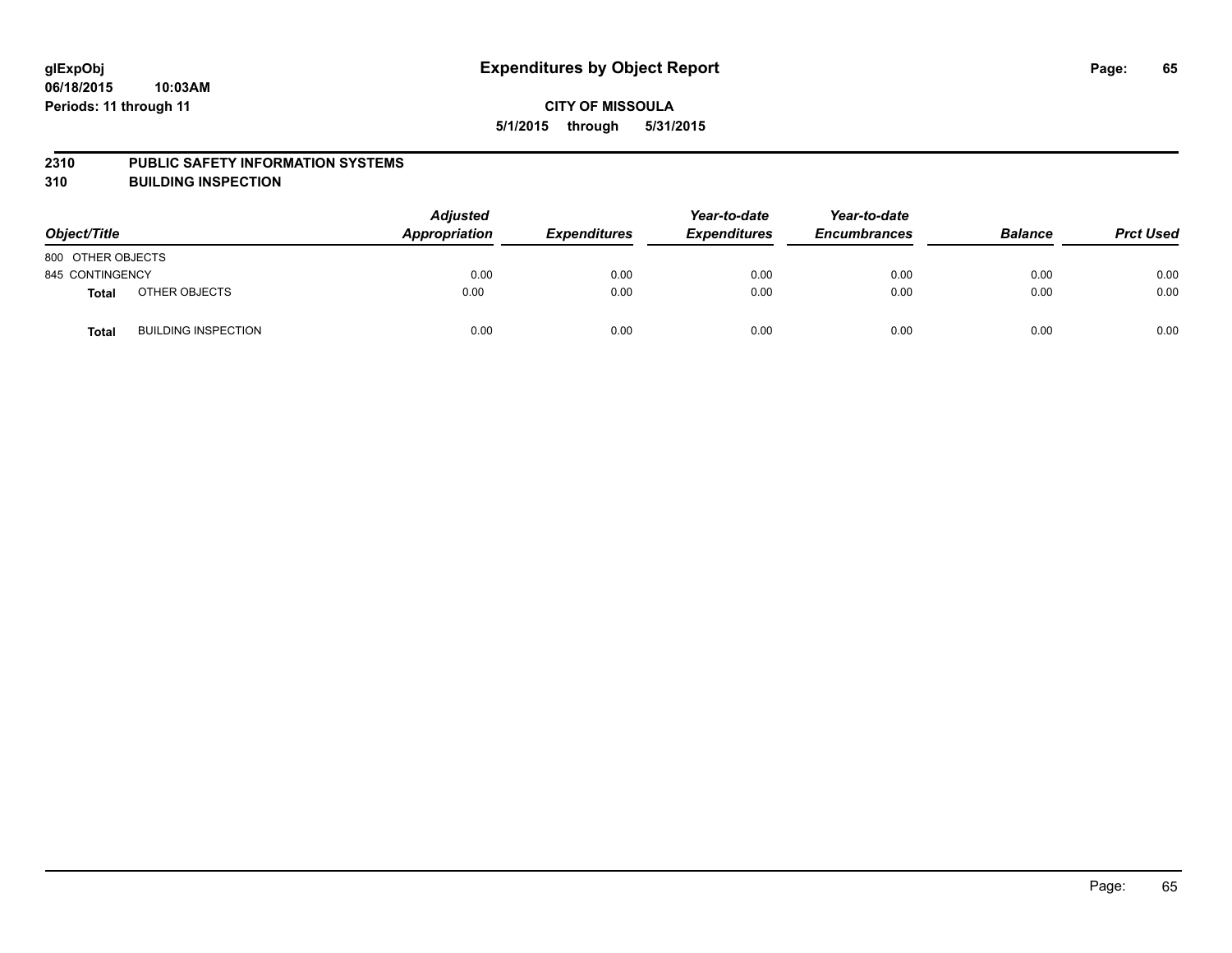**CITY OF MISSOULA 5/1/2015 through 5/31/2015**

### **2310 PUBLIC SAFETY INFORMATION SYSTEMS**

| Object/Title      |                                   | <b>Adjusted</b><br>Appropriation | <b>Expenditures</b> | Year-to-date<br><b>Expenditures</b> | Year-to-date<br><b>Encumbrances</b> | <b>Balance</b> | <b>Prct Used</b> |
|-------------------|-----------------------------------|----------------------------------|---------------------|-------------------------------------|-------------------------------------|----------------|------------------|
| 800 OTHER OBJECTS |                                   |                                  |                     |                                     |                                     |                |                  |
| 845 CONTINGENCY   |                                   | 0.00                             | 0.00                | 0.00                                | 0.00                                | 0.00           | 0.00             |
| <b>Total</b>      | OTHER OBJECTS                     | 0.00                             | 0.00                | 0.00                                | 0.00                                | 0.00           | 0.00             |
| Total             | PUBLIC SAFETY INFORMATION SYSTEM! | 0.00                             | 0.00                | 0.00                                | 0.00                                | 0.00           | 0.00             |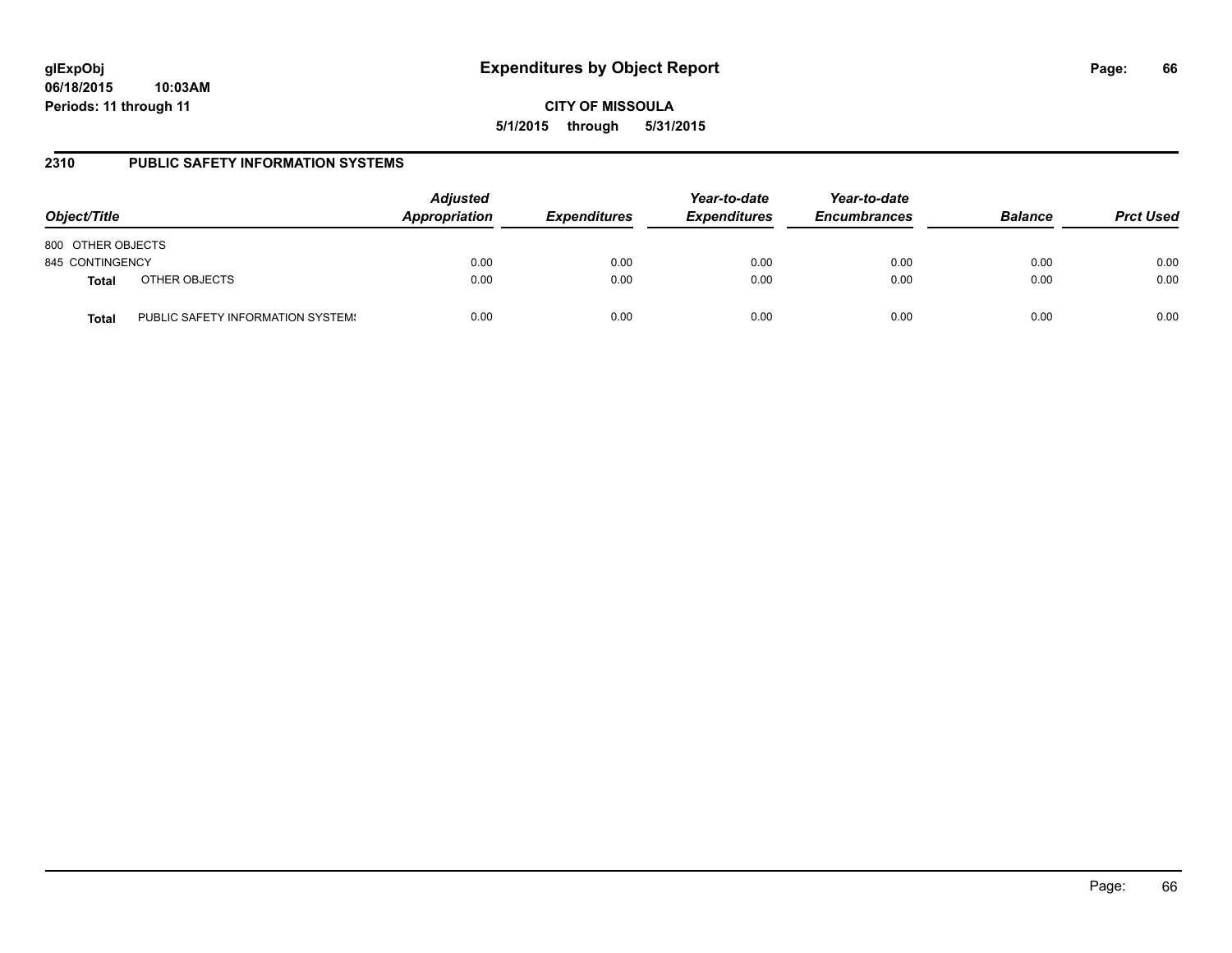#### **2321 IMPACT FEE FUND**

**390 NON-DEPARTMENTAL**

|                        |                                   | <b>Adjusted</b>     |                     | Year-to-date        | Year-to-date   |                  |       |
|------------------------|-----------------------------------|---------------------|---------------------|---------------------|----------------|------------------|-------|
| Object/Title           | <b>Appropriation</b>              | <b>Expenditures</b> | <b>Expenditures</b> | <b>Encumbrances</b> | <b>Balance</b> | <b>Prct Used</b> |       |
| 100 PERSONAL SERVICES  |                                   |                     |                     |                     |                |                  |       |
| 110 SALARIES AND WAGES |                                   | 0.00                | 0.00                | 0.00                | 0.00           | 0.00             | 0.00  |
|                        | <b>140 EMPLOYER CONTRIBUTIONS</b> | 0.00                | 0.00                | 0.00                | 0.00           | 0.00             | 0.00  |
| <b>Total</b>           | PERSONAL SERVICES                 | 0.00                | 0.00                | 0.00                | 0.00           | 0.00             | 0.00  |
|                        | 300 PURCHASED SERVICES            |                     |                     |                     |                |                  |       |
|                        | 350 PROFESSIONAL SERVICES         | 0.00                | 0.00                | 8,383.00            | 0.00           | $-8,383.00$      | 0.00  |
|                        | 390 OTHER PURCHASED SERVICES      | 0.00                | 0.00                | 0.00                | 0.00           | 0.00             | 0.00  |
| Total                  | <b>PURCHASED SERVICES</b>         | 0.00                | 0.00                | 8,383.00            | 0.00           | $-8,383.00$      | 0.00  |
| 800 OTHER OBJECTS      |                                   |                     |                     |                     |                |                  |       |
|                        | 820 TRANSFERS TO OTHER FUNDS      | 0.00                | 0.00                | 0.00                | 0.00           | 0.00             | 0.00  |
| <b>Total</b>           | OTHER OBJECTS                     | 0.00                | 0.00                | 0.00                | 0.00           | 0.00             | 0.00  |
| 900 CAPITAL OUTLAY     |                                   |                     |                     |                     |                |                  |       |
| 930 IMPROVEMENTS       |                                   | 2,416,567.00        | 24,691.18           | 636,163.38          | 0.00           | 1,780,403.62     | 26.33 |
| <b>Total</b>           | <b>CAPITAL OUTLAY</b>             | 2,416,567.00        | 24,691.18           | 636,163.38          | 0.00           | 1,780,403.62     | 26.33 |
| <b>Total</b>           | NON-DEPARTMENTAL                  | 2,416,567.00        | 24,691.18           | 644,546.38          | 0.00           | 1,772,020.62     | 26.67 |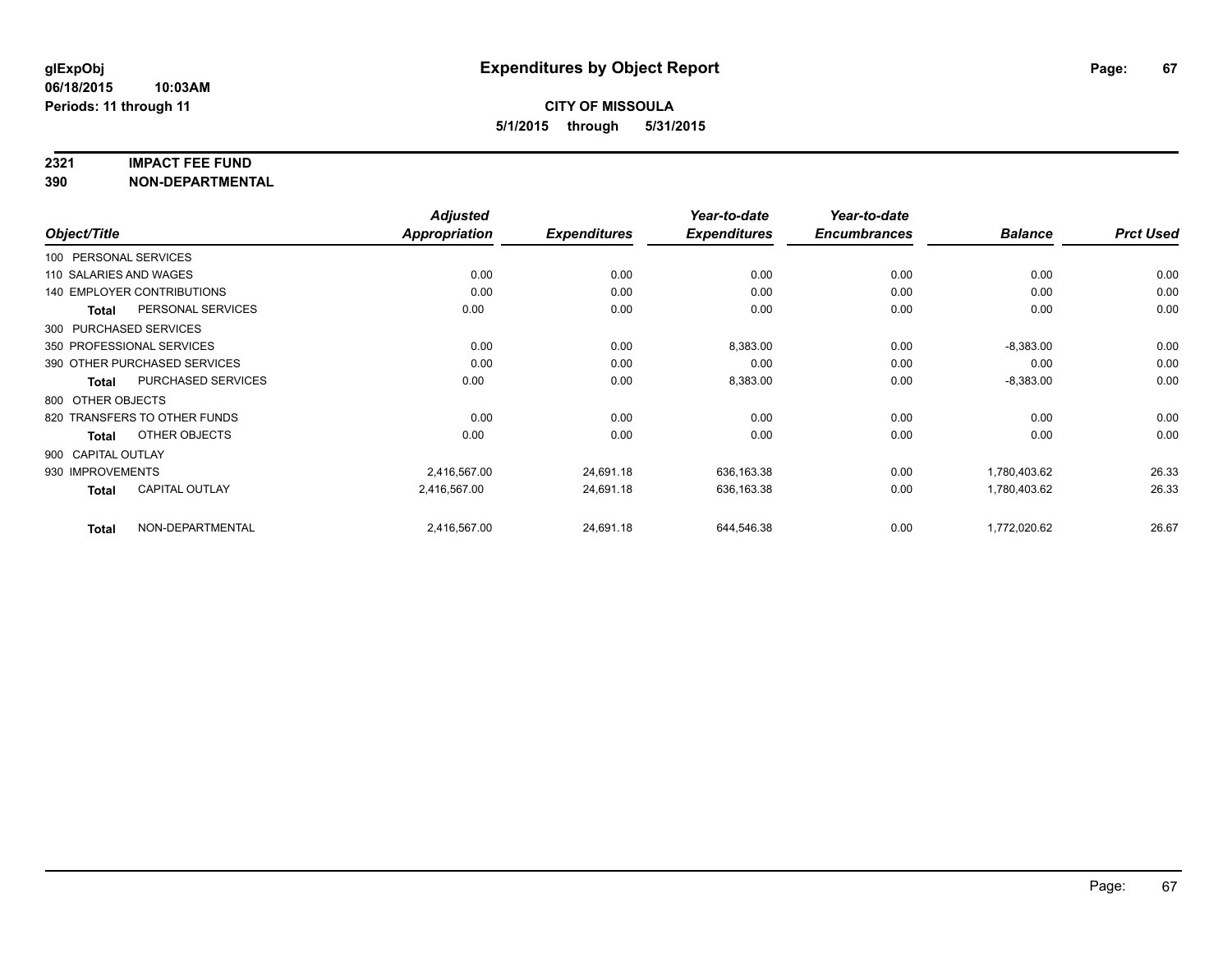### **2321 IMPACT FEE FUND**

|                        |                                   | <b>Adjusted</b>     |                     | Year-to-date        | Year-to-date   |                  |       |
|------------------------|-----------------------------------|---------------------|---------------------|---------------------|----------------|------------------|-------|
| Object/Title           | <b>Appropriation</b>              | <b>Expenditures</b> | <b>Expenditures</b> | <b>Encumbrances</b> | <b>Balance</b> | <b>Prct Used</b> |       |
| 100 PERSONAL SERVICES  |                                   |                     |                     |                     |                |                  |       |
| 110 SALARIES AND WAGES |                                   | 0.00                | 0.00                | 0.00                | 0.00           | 0.00             | 0.00  |
|                        | <b>140 EMPLOYER CONTRIBUTIONS</b> | 0.00                | 0.00                | 0.00                | 0.00           | 0.00             | 0.00  |
| <b>Total</b>           | PERSONAL SERVICES                 | 0.00                | 0.00                | 0.00                | 0.00           | 0.00             | 0.00  |
|                        | 300 PURCHASED SERVICES            |                     |                     |                     |                |                  |       |
|                        | 350 PROFESSIONAL SERVICES         | 0.00                | 0.00                | 8,383.00            | 0.00           | $-8,383.00$      | 0.00  |
|                        | 390 OTHER PURCHASED SERVICES      | 0.00                | 0.00                | 0.00                | 0.00           | 0.00             | 0.00  |
| Total                  | PURCHASED SERVICES                | 0.00                | 0.00                | 8,383.00            | 0.00           | $-8,383.00$      | 0.00  |
| 800 OTHER OBJECTS      |                                   |                     |                     |                     |                |                  |       |
|                        | 820 TRANSFERS TO OTHER FUNDS      | 0.00                | 0.00                | 0.00                | 0.00           | 0.00             | 0.00  |
| <b>Total</b>           | OTHER OBJECTS                     | 0.00                | 0.00                | 0.00                | 0.00           | 0.00             | 0.00  |
| 900 CAPITAL OUTLAY     |                                   |                     |                     |                     |                |                  |       |
| 930 IMPROVEMENTS       |                                   | 2,416,567.00        | 24,691.18           | 636,163.38          | 0.00           | 1,780,403.62     | 26.33 |
| <b>Total</b>           | <b>CAPITAL OUTLAY</b>             | 2,416,567.00        | 24,691.18           | 636,163.38          | 0.00           | 1,780,403.62     | 26.33 |
| <b>Total</b>           | <b>IMPACT FEE FUND</b>            | 2,416,567.00        | 24,691.18           | 644,546.38          | 0.00           | 1,772,020.62     | 26.67 |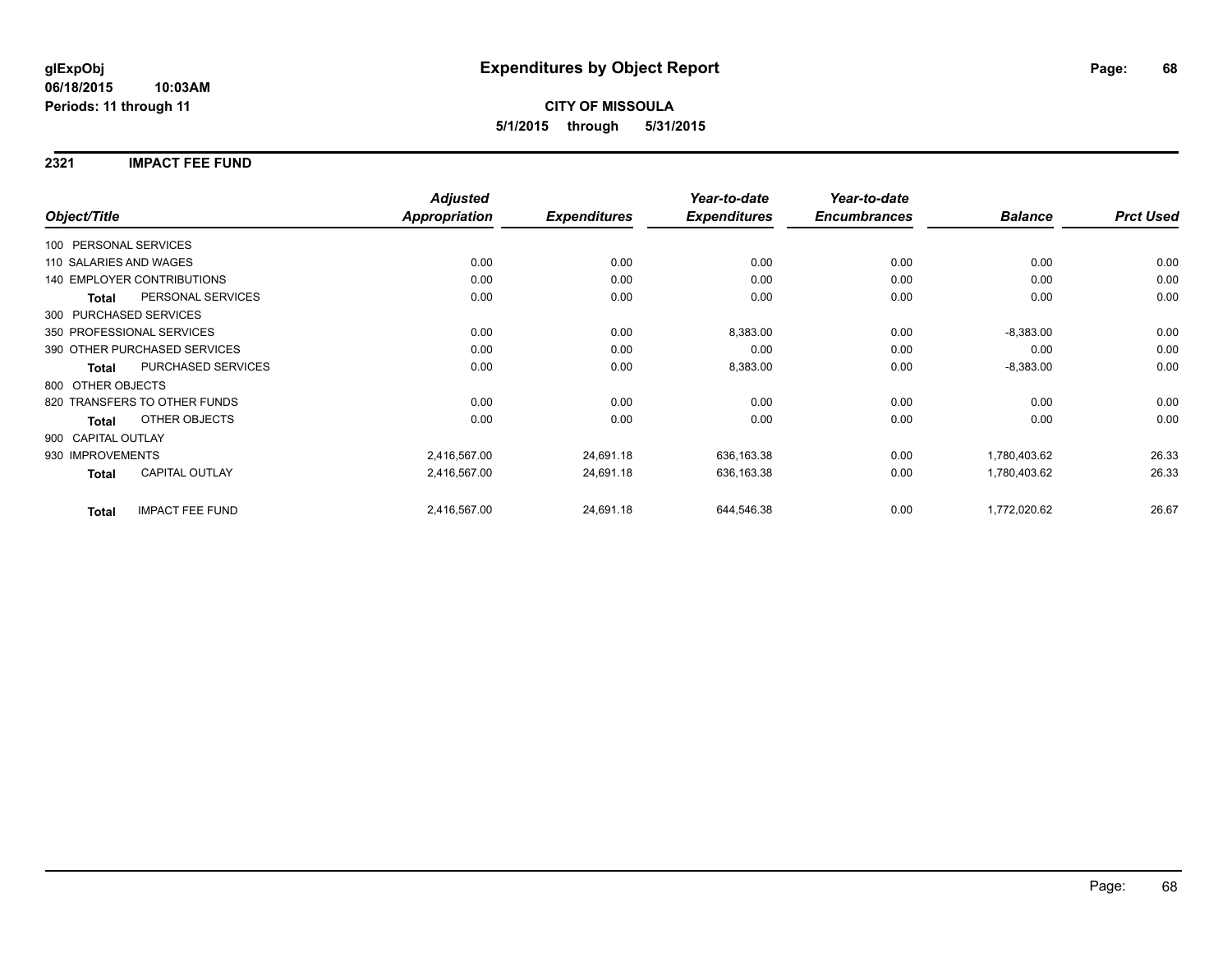### **CITY OF MISSOULA 5/1/2015 through 5/31/2015**

#### **2322 GEORGE ELMER/CATTLE DR INTERSECTION**

**390 NON-DEPARTMENTAL**

| Object/Title           |                              | <b>Adjusted</b><br><b>Appropriation</b> | <b>Expenditures</b> | Year-to-date<br><b>Expenditures</b> | Year-to-date<br><b>Encumbrances</b> | <b>Balance</b> | <b>Prct Used</b> |
|------------------------|------------------------------|-----------------------------------------|---------------------|-------------------------------------|-------------------------------------|----------------|------------------|
| 300 PURCHASED SERVICES |                              |                                         |                     |                                     |                                     |                |                  |
|                        | 350 PROFESSIONAL SERVICES    | 15,000.00                               | 0.00                | 0.00                                | 0.00                                | 15.000.00      | 0.00             |
| <b>Total</b>           | <b>PURCHASED SERVICES</b>    | 15,000.00                               | 0.00                | 0.00                                | 0.00                                | 15,000.00      | 0.00             |
| 800 OTHER OBJECTS      |                              |                                         |                     |                                     |                                     |                |                  |
|                        | 820 TRANSFERS TO OTHER FUNDS | 0.00                                    | 0.00                | 0.00                                | 0.00                                | 0.00           | 0.00             |
| Total                  | OTHER OBJECTS                | 0.00                                    | 0.00                | 0.00                                | 0.00                                | 0.00           | 0.00             |
| 900 CAPITAL OUTLAY     |                              |                                         |                     |                                     |                                     |                |                  |
| 930 IMPROVEMENTS       |                              | 0.00                                    | 0.00                | 0.00                                | 0.00                                | 0.00           | 0.00             |
| <b>Total</b>           | <b>CAPITAL OUTLAY</b>        | 0.00                                    | 0.00                | 0.00                                | 0.00                                | 0.00           | 0.00             |
| <b>Total</b>           | NON-DEPARTMENTAL             | 15,000.00                               | 0.00                | 0.00                                | 0.00                                | 15,000.00      | 0.00             |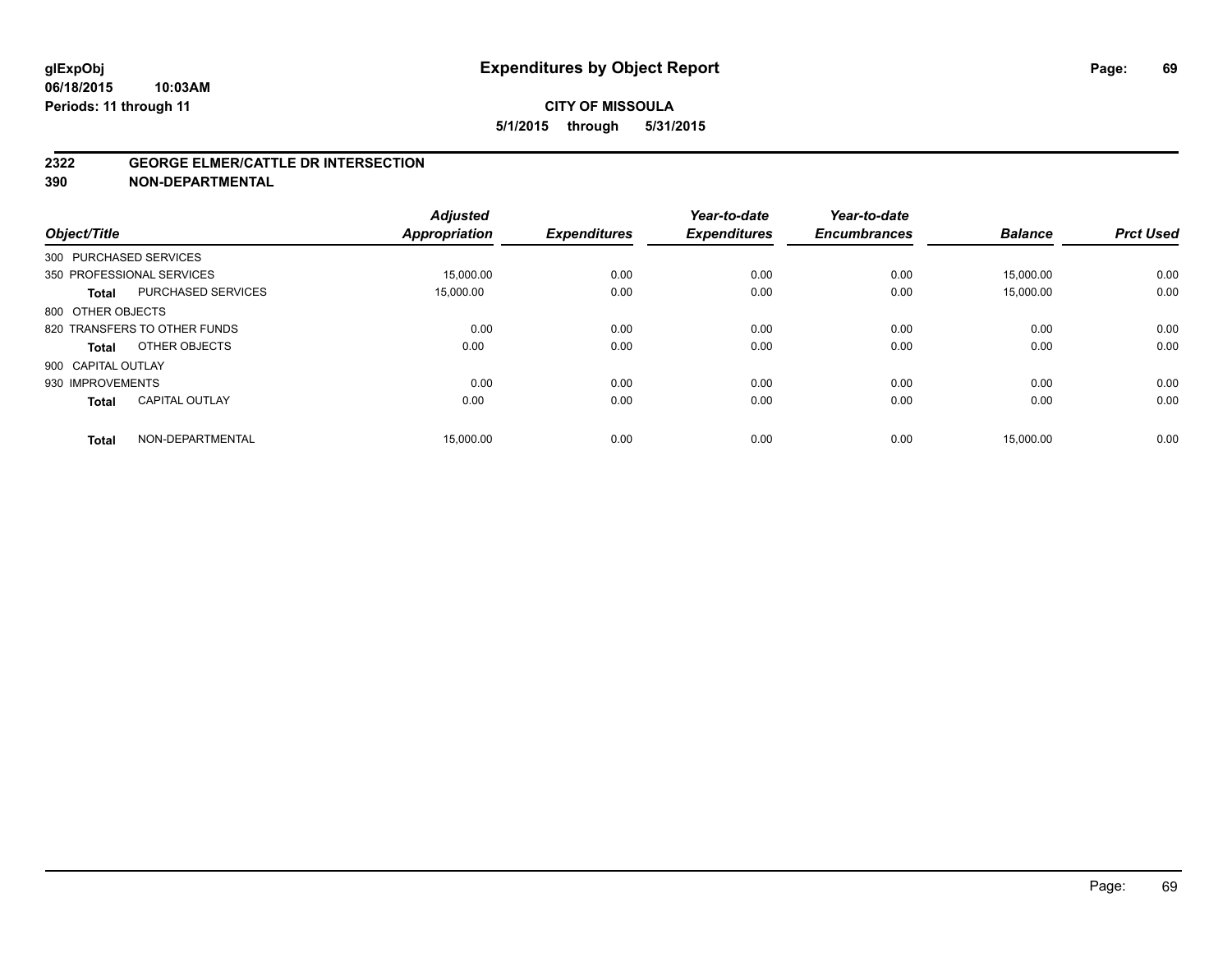# **2322 GEORGE ELMER/CATTLE DR INTERSECTION**

| Object/Title           |                                         | <b>Adjusted</b><br><b>Appropriation</b> | <b>Expenditures</b> | Year-to-date<br><b>Expenditures</b> | Year-to-date<br><b>Encumbrances</b> | <b>Balance</b> | <b>Prct Used</b> |
|------------------------|-----------------------------------------|-----------------------------------------|---------------------|-------------------------------------|-------------------------------------|----------------|------------------|
| 300 PURCHASED SERVICES |                                         |                                         |                     |                                     |                                     |                |                  |
|                        | 350 PROFESSIONAL SERVICES               | 15,000.00                               | 0.00                | 0.00                                | 0.00                                | 15,000.00      | 0.00             |
| <b>Total</b>           | <b>PURCHASED SERVICES</b>               | 15,000.00                               | 0.00                | 0.00                                | 0.00                                | 15,000.00      | 0.00             |
| 800 OTHER OBJECTS      |                                         |                                         |                     |                                     |                                     |                |                  |
|                        | 820 TRANSFERS TO OTHER FUNDS            | 0.00                                    | 0.00                | 0.00                                | 0.00                                | 0.00           | 0.00             |
| <b>Total</b>           | OTHER OBJECTS                           | 0.00                                    | 0.00                | 0.00                                | 0.00                                | 0.00           | 0.00             |
| 900 CAPITAL OUTLAY     |                                         |                                         |                     |                                     |                                     |                |                  |
| 930 IMPROVEMENTS       |                                         | 0.00                                    | 0.00                | 0.00                                | 0.00                                | 0.00           | 0.00             |
| <b>Total</b>           | <b>CAPITAL OUTLAY</b>                   | 0.00                                    | 0.00                | 0.00                                | 0.00                                | 0.00           | 0.00             |
| <b>Total</b>           | <b>GEORGE ELMER/CATTLE DR INTERSECT</b> | 15.000.00                               | 0.00                | 0.00                                | 0.00                                | 15.000.00      | 0.00             |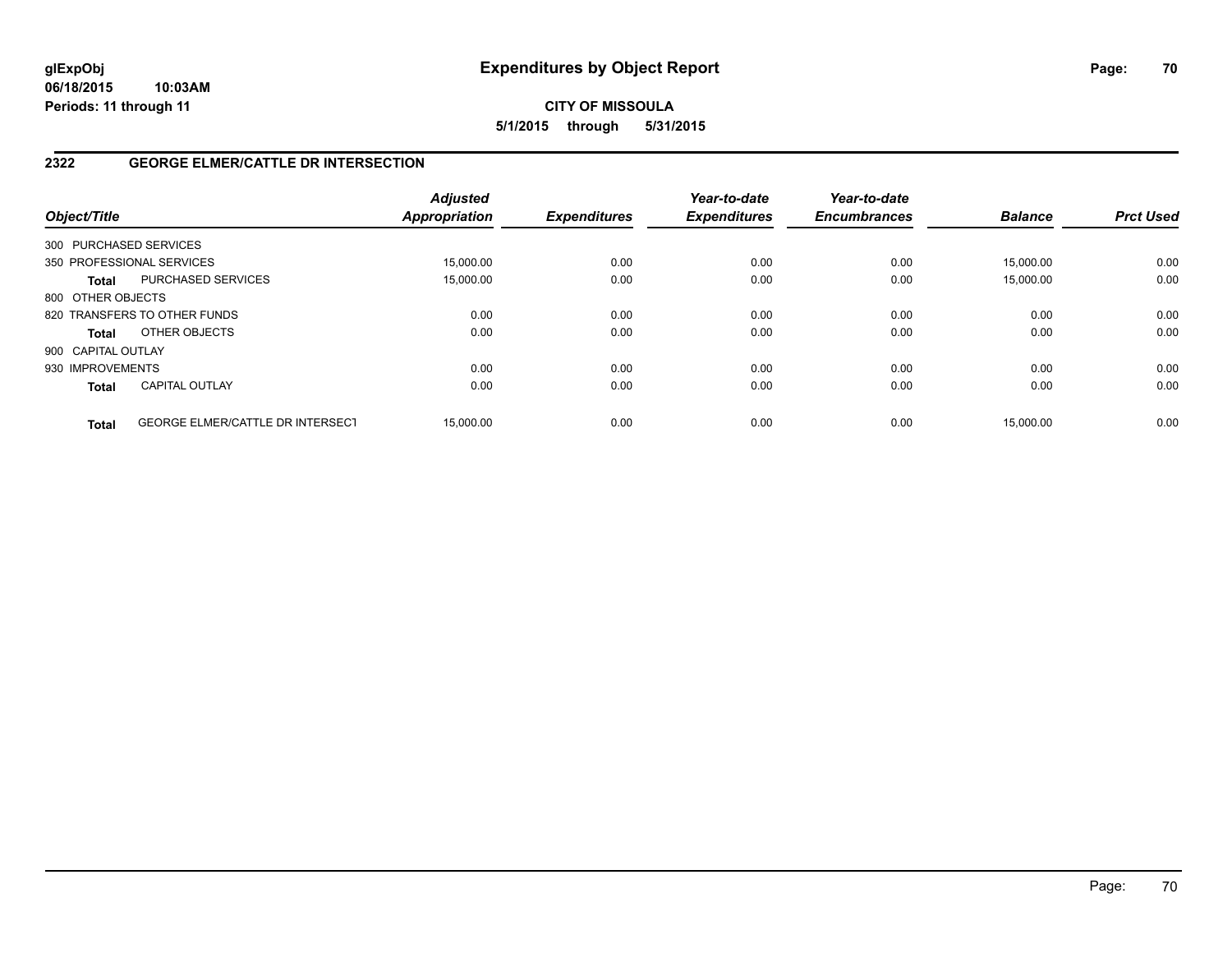**2365 PUBLIC ART FUND**

**220 MAYOR**

| Object/Title       |                           | <b>Adjusted</b><br>Appropriation | <b>Expenditures</b> | Year-to-date<br><b>Expenditures</b> | Year-to-date<br><b>Encumbrances</b> | <b>Balance</b> | <b>Prct Used</b> |
|--------------------|---------------------------|----------------------------------|---------------------|-------------------------------------|-------------------------------------|----------------|------------------|
|                    |                           |                                  |                     |                                     |                                     |                |                  |
|                    | 300 PURCHASED SERVICES    |                                  |                     |                                     |                                     |                |                  |
|                    | 350 PROFESSIONAL SERVICES | 3,000.00                         | 92.00               | 2,092.00                            | 0.00                                | 908.00         | 69.73            |
| <b>Total</b>       | <b>PURCHASED SERVICES</b> | 3.000.00                         | 92.00               | 2,092.00                            | 0.00                                | 908.00         | 69.73            |
| 800 OTHER OBJECTS  |                           |                                  |                     |                                     |                                     |                |                  |
| 845 CONTINGENCY    |                           | 24,256.00                        | 0.00                | 0.00                                | 0.00                                | 24.256.00      | 0.00             |
| Total              | OTHER OBJECTS             | 24.256.00                        | 0.00                | 0.00                                | 0.00                                | 24.256.00      | 0.00             |
| 900 CAPITAL OUTLAY |                           |                                  |                     |                                     |                                     |                |                  |
| 930 IMPROVEMENTS   |                           | 5.615.00                         | 15.000.00           | 35.000.00                           | 0.00                                | $-29.385.00$   | 623.33           |
| <b>Total</b>       | <b>CAPITAL OUTLAY</b>     | 5,615.00                         | 15,000.00           | 35,000.00                           | 0.00                                | $-29,385.00$   | 623.33           |
| <b>Total</b>       | <b>MAYOR</b>              | 32.871.00                        | 15,092.00           | 37.092.00                           | 0.00                                | $-4,221.00$    | 112.84           |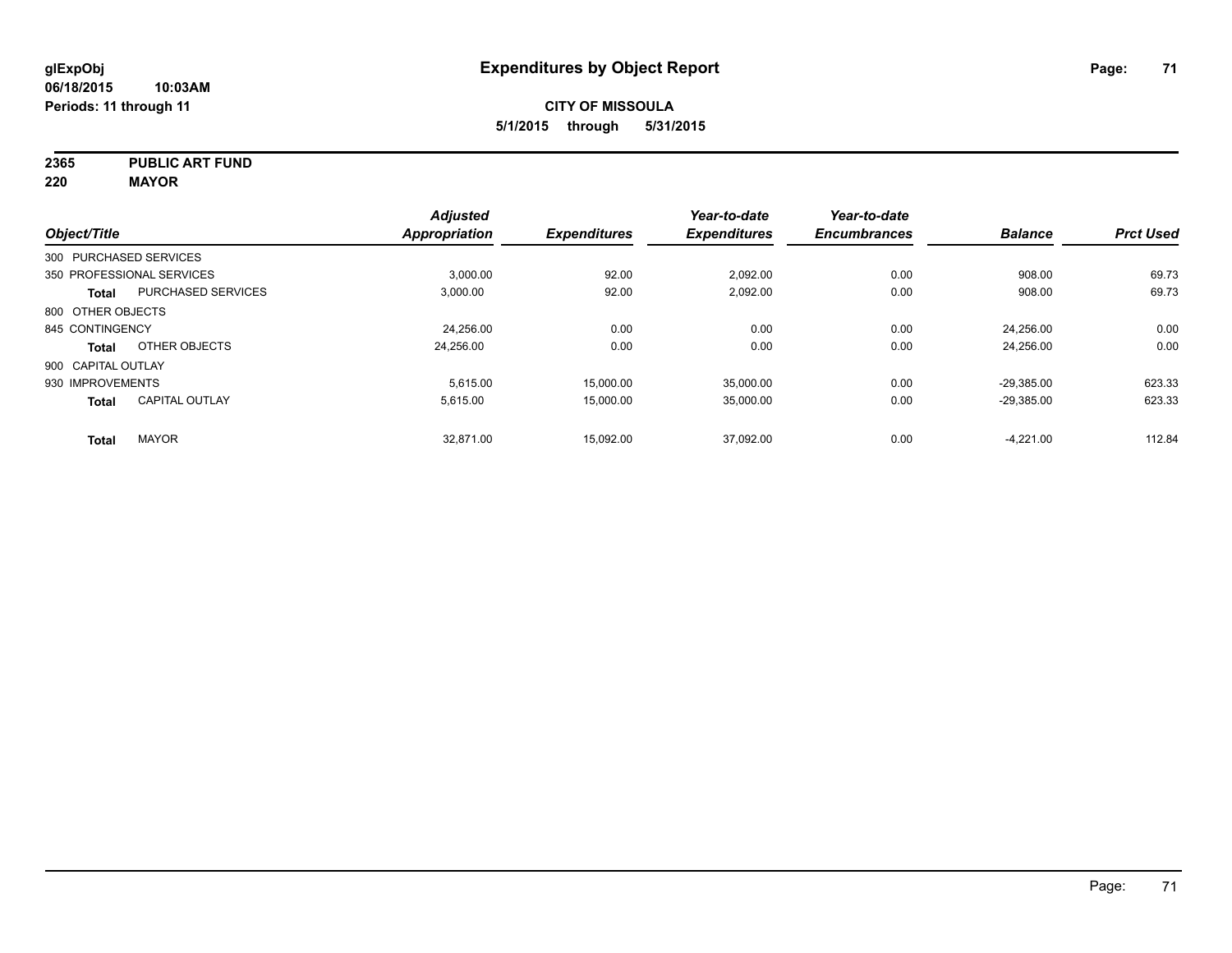### **2365 PUBLIC ART FUND**

| Object/Title                              | <b>Adjusted</b><br><b>Appropriation</b> | <b>Expenditures</b> | Year-to-date<br><b>Expenditures</b> | Year-to-date<br><b>Encumbrances</b> | <b>Balance</b> | <b>Prct Used</b> |
|-------------------------------------------|-----------------------------------------|---------------------|-------------------------------------|-------------------------------------|----------------|------------------|
| 300 PURCHASED SERVICES                    |                                         |                     |                                     |                                     |                |                  |
| 350 PROFESSIONAL SERVICES                 | 3.000.00                                | 92.00               | 2.092.00                            | 0.00                                | 908.00         | 69.73            |
| <b>PURCHASED SERVICES</b><br><b>Total</b> | 3.000.00                                | 92.00               | 2,092.00                            | 0.00                                | 908.00         | 69.73            |
| 800 OTHER OBJECTS                         |                                         |                     |                                     |                                     |                |                  |
| 845 CONTINGENCY                           | 24.256.00                               | 0.00                | 0.00                                | 0.00                                | 24.256.00      | 0.00             |
| OTHER OBJECTS<br><b>Total</b>             | 24,256.00                               | 0.00                | 0.00                                | 0.00                                | 24.256.00      | 0.00             |
| 900 CAPITAL OUTLAY                        |                                         |                     |                                     |                                     |                |                  |
| 930 IMPROVEMENTS                          | 5,615.00                                | 15,000.00           | 35,000.00                           | 0.00                                | $-29.385.00$   | 623.33           |
| <b>CAPITAL OUTLAY</b><br><b>Total</b>     | 5.615.00                                | 15,000.00           | 35,000.00                           | 0.00                                | $-29.385.00$   | 623.33           |
| PUBLIC ART FUND<br><b>Total</b>           | 32.871.00                               | 15,092.00           | 37.092.00                           | 0.00                                | $-4.221.00$    | 112.84           |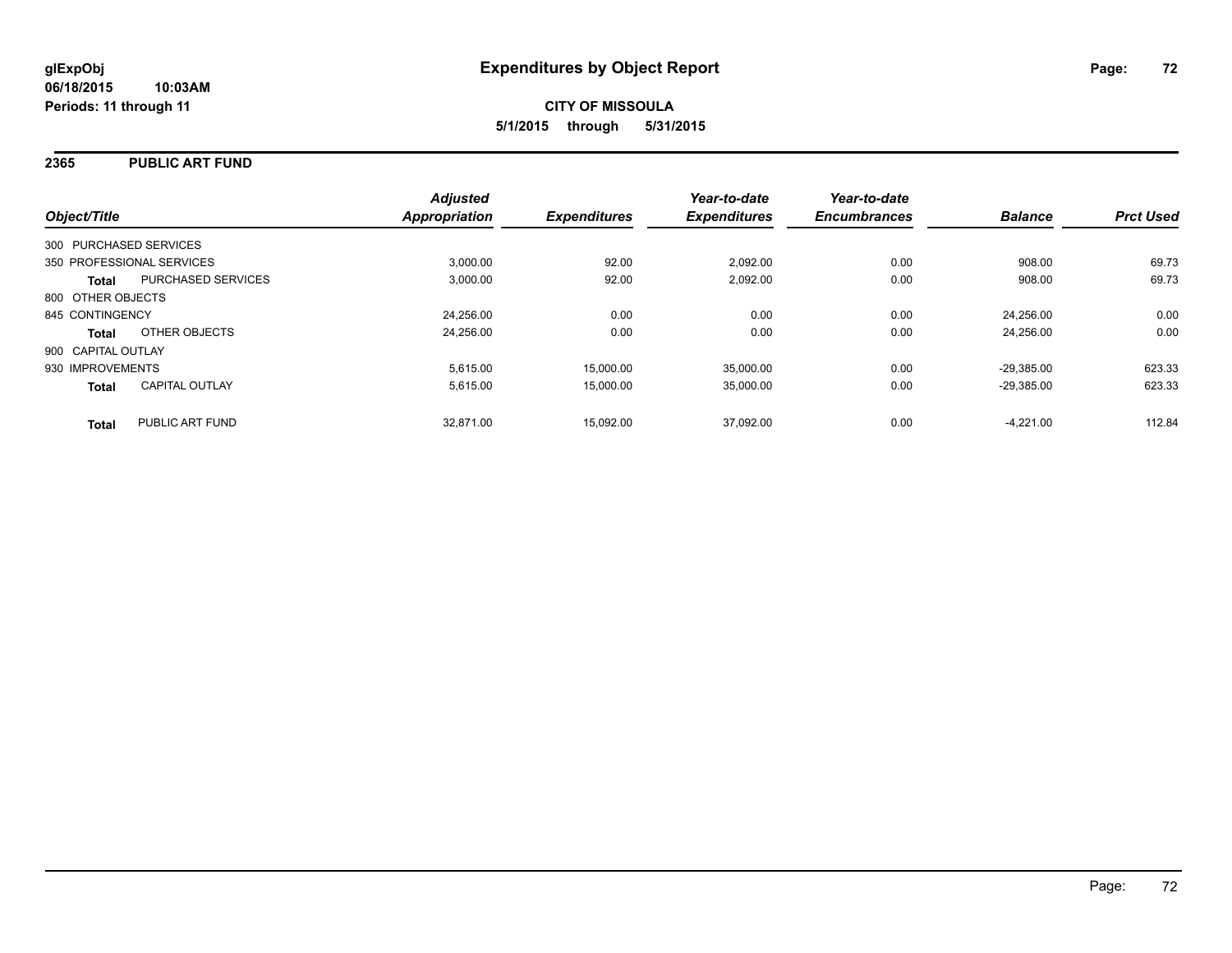#### **2371 EMPLOYEE HEALTH INSURANCE LEVY FUND**

**390 NON-DEPARTMENTAL**

| Object/Title      |                              | <b>Adjusted</b><br>Appropriation | <b>Expenditures</b> | Year-to-date<br><b>Expenditures</b> | Year-to-date<br><b>Encumbrances</b> | <b>Balance</b> | <b>Prct Used</b> |
|-------------------|------------------------------|----------------------------------|---------------------|-------------------------------------|-------------------------------------|----------------|------------------|
| 800 OTHER OBJECTS |                              |                                  |                     |                                     |                                     |                |                  |
|                   | 820 TRANSFERS TO OTHER FUNDS | 1.324.945.00                     | 0.00                | 662.472.50                          | 0.00                                | 662.472.50     | 50.00            |
| <b>Total</b>      | OTHER OBJECTS                | 1.324.945.00                     | 0.00                | 662.472.50                          | 0.00                                | 662.472.50     | 50.00            |
| Total             | NON-DEPARTMENTAL             | 1,324,945.00                     | 0.00                | 662,472.50                          | 0.00                                | 662.472.50     | 50.00            |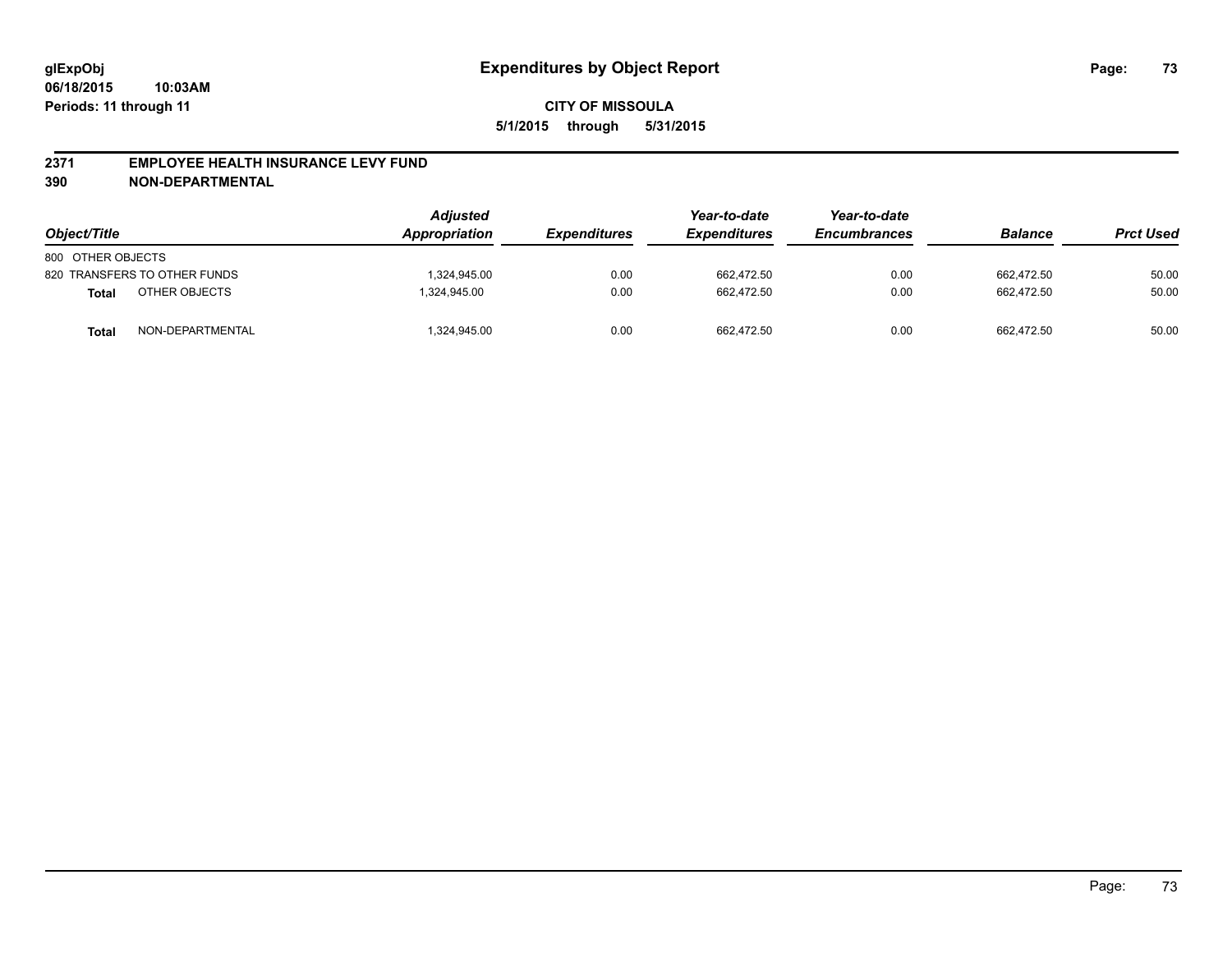#### **2371 EMPLOYEE HEALTH INSURANCE LEVY FUND**

| Object/Title                                     | Adjusted<br>Appropriation | <b>Expenditures</b> | Year-to-date<br><b>Expenditures</b> | Year-to-date<br><b>Encumbrances</b> | <b>Balance</b> | <b>Prct Used</b> |
|--------------------------------------------------|---------------------------|---------------------|-------------------------------------|-------------------------------------|----------------|------------------|
| 800 OTHER OBJECTS                                |                           |                     |                                     |                                     |                |                  |
| 820 TRANSFERS TO OTHER FUNDS                     | ,324,945.00               | 0.00                | 662,472.50                          | 0.00                                | 662.472.50     | 50.00            |
| OTHER OBJECTS<br><b>Total</b>                    | ,324,945.00               | 0.00                | 662.472.50                          | 0.00                                | 662.472.50     | 50.00            |
| EMPLOYEE HEALTH INSURANCE LEVY F<br><b>Total</b> | ,324,945.00               | 0.00                | 662.472.50                          | 0.00                                | 662.472.50     | 50.00            |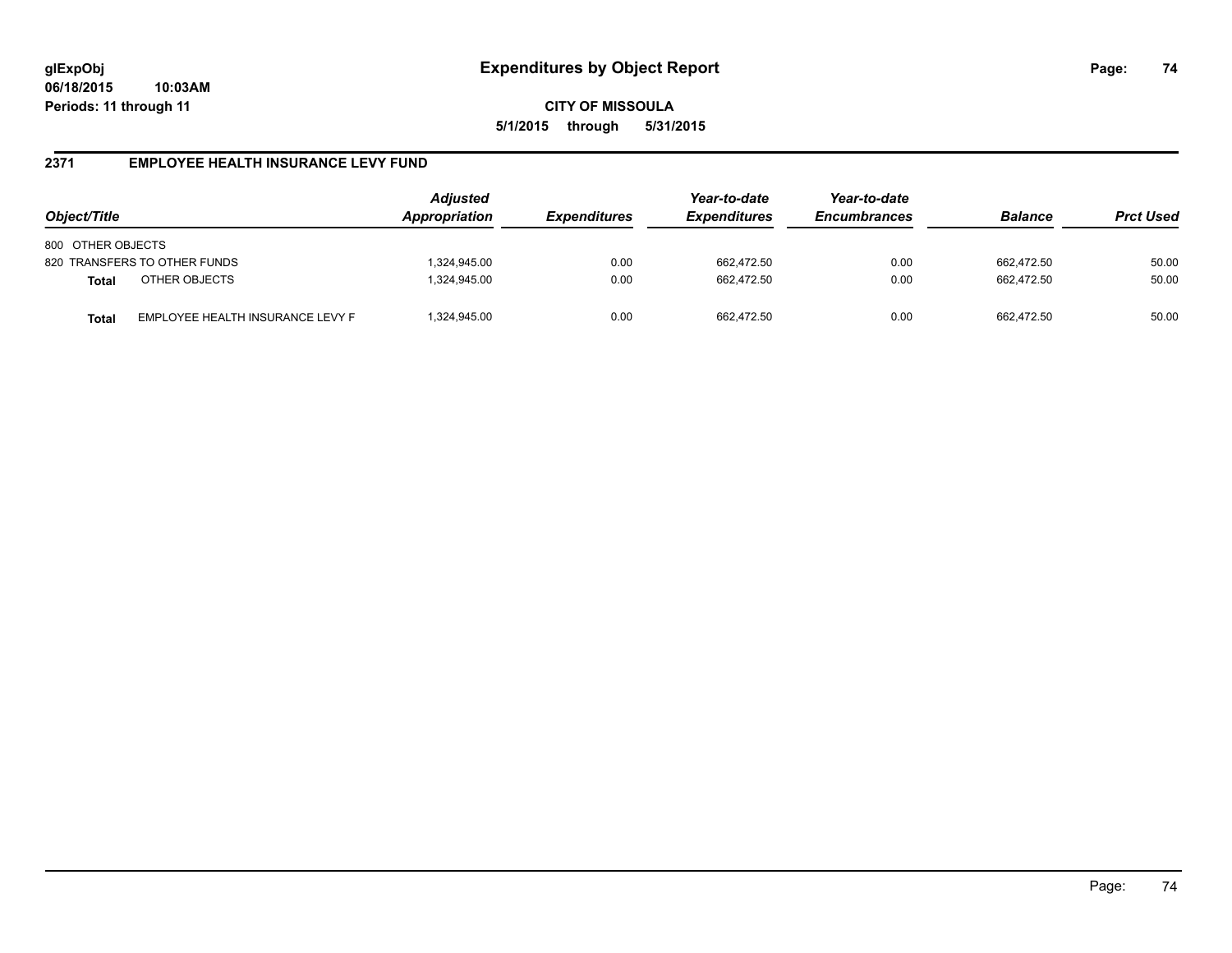**2372 PERMISSIVE MEDICAL LEVY**

**390 NON-DEPARTMENTAL**

| Object/Title                 | <b>Adjusted</b><br><b>Appropriation</b> | <i><b>Expenditures</b></i> | Year-to-date<br><b>Expenditures</b> | Year-to-date<br><b>Encumbrances</b> | <b>Balance</b> | <b>Prct Used</b> |
|------------------------------|-----------------------------------------|----------------------------|-------------------------------------|-------------------------------------|----------------|------------------|
| 800 OTHER OBJECTS            |                                         |                            |                                     |                                     |                |                  |
| 820 TRANSFERS TO OTHER FUNDS | 2,971,522.00                            | 0.00                       | 1,485,761.00                        | 0.00                                | 1,485,761.00   | 50.00            |
| OTHER OBJECTS<br>Total       | 2,971,522.00                            | 0.00                       | 1.485.761.00                        | 0.00                                | 1.485.761.00   | 50.00            |
| NON-DEPARTMENTAL<br>Total    | 2,971,522.00                            | 0.00                       | 1,485,761.00                        | 0.00                                | 1,485,761.00   | 50.00            |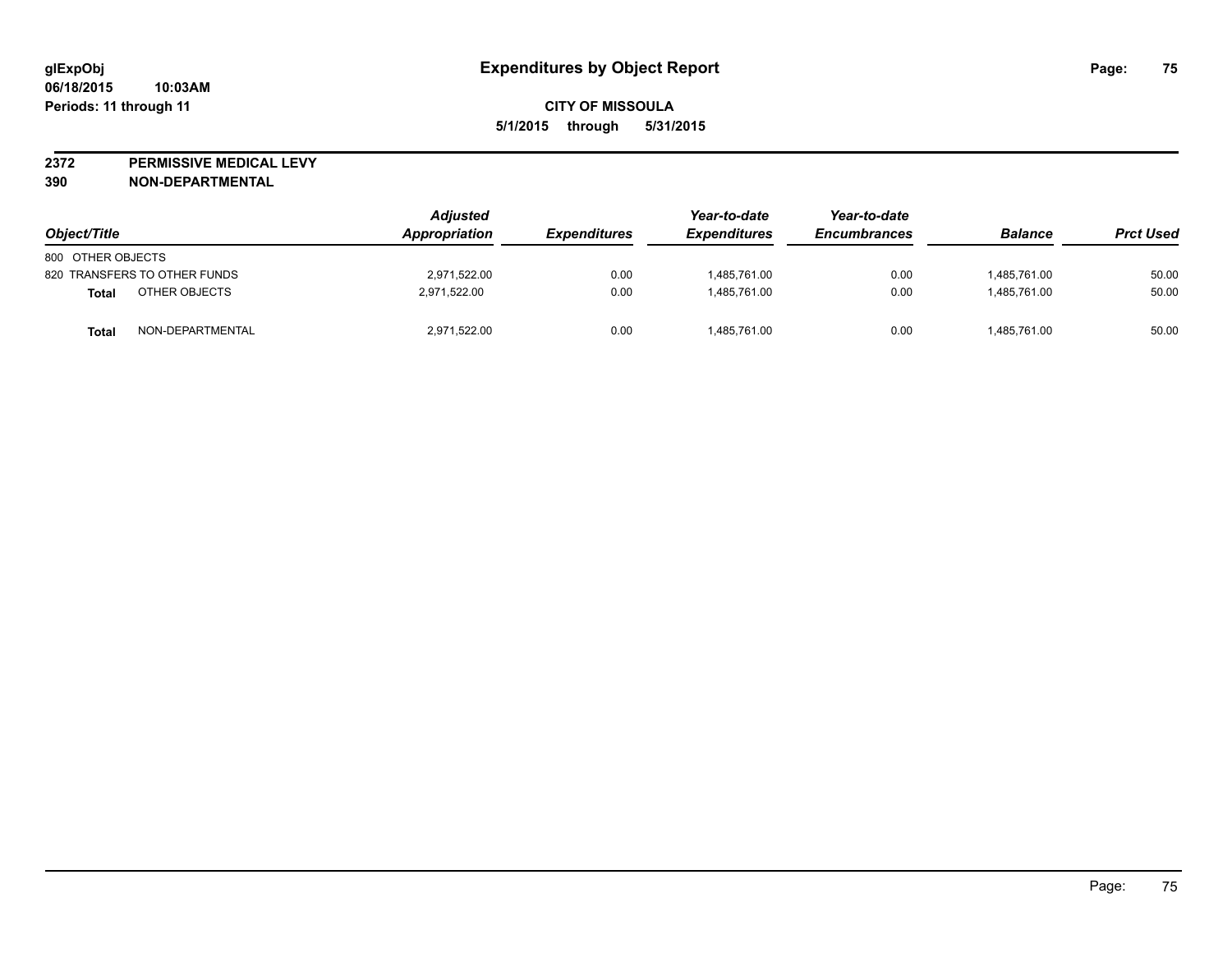#### **2372 PERMISSIVE MEDICAL LEVY**

| Object/Title                            | <b>Adjusted</b><br>Appropriation | <i><b>Expenditures</b></i> | Year-to-date<br><b>Expenditures</b> | Year-to-date<br><b>Encumbrances</b> | <b>Balance</b> | <b>Prct Used</b> |
|-----------------------------------------|----------------------------------|----------------------------|-------------------------------------|-------------------------------------|----------------|------------------|
| 800 OTHER OBJECTS                       |                                  |                            |                                     |                                     |                |                  |
| 820 TRANSFERS TO OTHER FUNDS            | 2,971,522.00                     | 0.00                       | 1,485,761.00                        | 0.00                                | 1,485,761.00   | 50.00            |
| OTHER OBJECTS<br><b>Total</b>           | 2,971,522.00                     | 0.00                       | 1,485,761.00                        | 0.00                                | 1,485,761.00   | 50.00            |
| PERMISSIVE MEDICAL LEVY<br><b>Total</b> | 2,971,522.00                     | 0.00                       | 1,485,761.00                        | 0.00                                | 1,485,761.00   | 50.00            |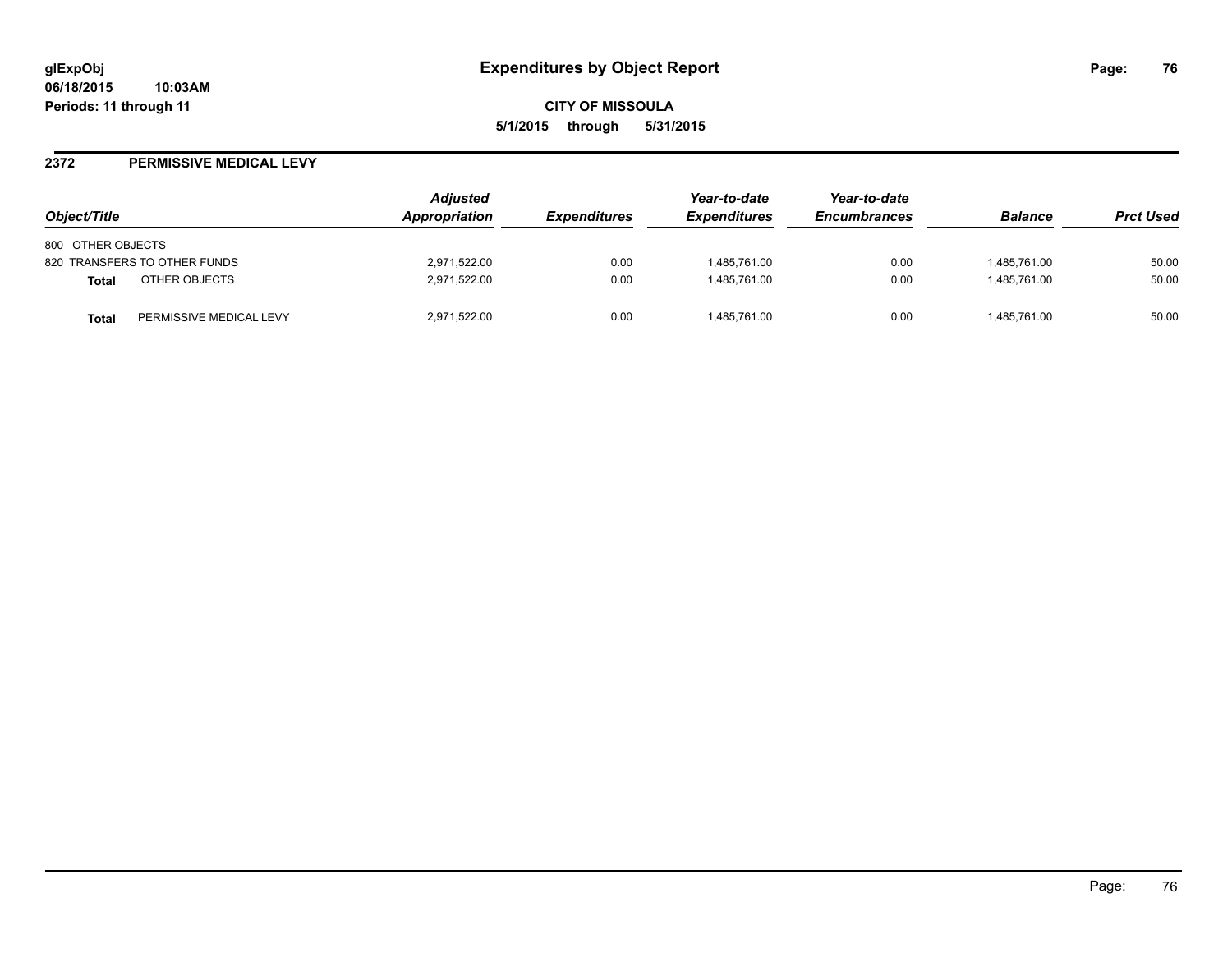## **CITY OF MISSOULA 5/1/2015 through 5/31/2015**

#### **2389 CABLE TELEVISION FRANCHISE FUND**

**390 NON-DEPARTMENTAL**

|                        |                                     | <b>Adjusted</b>      |                     | Year-to-date        | Year-to-date        |                |                  |
|------------------------|-------------------------------------|----------------------|---------------------|---------------------|---------------------|----------------|------------------|
| Object/Title           |                                     | <b>Appropriation</b> | <b>Expenditures</b> | <b>Expenditures</b> | <b>Encumbrances</b> | <b>Balance</b> | <b>Prct Used</b> |
| 300 PURCHASED SERVICES |                                     |                      |                     |                     |                     |                |                  |
|                        | 330 PUBLICITY, SUBSCRIPTIONS & DUES | 0.00                 | 0.00                | 0.00                | 0.00                | 0.00           | 0.00             |
|                        | 350 PROFESSIONAL SERVICES           | 5,000.00             | 0.00                | 2,472.00            | 0.00                | 2,528.00       | 49.44            |
|                        | 360 REPAIR & MAINTENANCE            | 0.00                 | 0.00                | 0.00                | 0.00                | 0.00           | 0.00             |
| 370 TRAVEL             |                                     | 1,000.00             | 0.00                | 0.00                | 0.00                | 1,000.00       | 0.00             |
| 380 TRAINING           |                                     | 1,000.00             | 0.00                | 0.00                | 0.00                | 1,000.00       | 0.00             |
| Total                  | PURCHASED SERVICES                  | 7,000.00             | 0.00                | 2,472.00            | 0.00                | 4,528.00       | 35.31            |
|                        | 700 GRANTS & CONTRIBUTIONS          |                      |                     |                     |                     |                |                  |
|                        | 700 GRANTS & CONTRIBUTIONS          | 440,000.00           | 0.00                | 330,094.20          | 0.00                | 109,905.80     | 75.02            |
| <b>Total</b>           | <b>GRANTS &amp; CONTRIBUTIONS</b>   | 440,000.00           | 0.00                | 330,094.20          | 0.00                | 109,905.80     | 75.02            |
| 800 OTHER OBJECTS      |                                     |                      |                     |                     |                     |                |                  |
|                        | 820 TRANSFERS TO OTHER FUNDS        | 244.110.00           | 0.00                | 122,055.00          | 0.00                | 122,055.00     | 50.00            |
| 845 CONTINGENCY        |                                     | 0.00                 | 0.00                | 0.00                | 0.00                | 0.00           | 0.00             |
| Total                  | OTHER OBJECTS                       | 244,110.00           | 0.00                | 122,055.00          | 0.00                | 122,055.00     | 50.00            |
| 900 CAPITAL OUTLAY     |                                     |                      |                     |                     |                     |                |                  |
|                        | 940 MACHINERY & EQUIPMENT           | 44,890.00            | 599.96              | 599.96              | 0.00                | 44,290.04      | 1.34             |
| Total                  | <b>CAPITAL OUTLAY</b>               | 44,890.00            | 599.96              | 599.96              | 0.00                | 44,290.04      | 1.34             |
| <b>Total</b>           | NON-DEPARTMENTAL                    | 736,000.00           | 599.96              | 455,221.16          | 0.00                | 280,778.84     | 61.85            |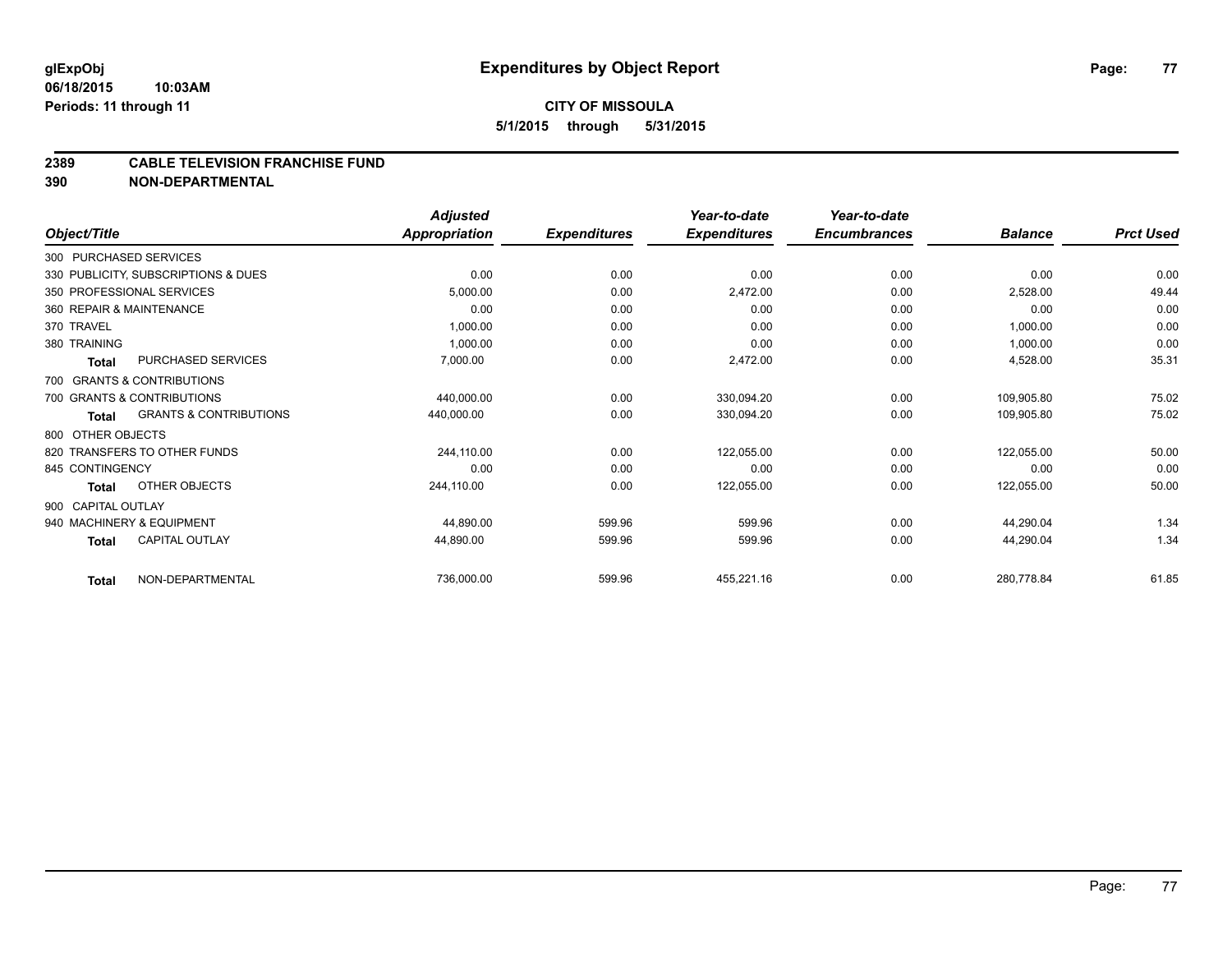## **2389 CABLE TELEVISION FRANCHISE FUND**

| Object/Title       |                                     | <b>Adjusted</b><br><b>Appropriation</b> | <b>Expenditures</b> | Year-to-date<br><b>Expenditures</b> | Year-to-date<br><b>Encumbrances</b> | <b>Balance</b> | <b>Prct Used</b> |
|--------------------|-------------------------------------|-----------------------------------------|---------------------|-------------------------------------|-------------------------------------|----------------|------------------|
|                    |                                     |                                         |                     |                                     |                                     |                |                  |
|                    | 300 PURCHASED SERVICES              |                                         |                     |                                     |                                     |                |                  |
|                    | 330 PUBLICITY, SUBSCRIPTIONS & DUES | 0.00                                    | 0.00                | 0.00                                | 0.00                                | 0.00           | 0.00             |
|                    | 350 PROFESSIONAL SERVICES           | 5,000.00                                | 0.00                | 2,472.00                            | 0.00                                | 2,528.00       | 49.44            |
|                    | 360 REPAIR & MAINTENANCE            | 0.00                                    | 0.00                | 0.00                                | 0.00                                | 0.00           | 0.00             |
| 370 TRAVEL         |                                     | 1,000.00                                | 0.00                | 0.00                                | 0.00                                | 1,000.00       | 0.00             |
| 380 TRAINING       |                                     | 1,000.00                                | 0.00                | 0.00                                | 0.00                                | 1,000.00       | 0.00             |
| <b>Total</b>       | PURCHASED SERVICES                  | 7,000.00                                | 0.00                | 2,472.00                            | 0.00                                | 4,528.00       | 35.31            |
|                    | 700 GRANTS & CONTRIBUTIONS          |                                         |                     |                                     |                                     |                |                  |
|                    | 700 GRANTS & CONTRIBUTIONS          | 440,000.00                              | 0.00                | 330,094.20                          | 0.00                                | 109,905.80     | 75.02            |
| Total              | <b>GRANTS &amp; CONTRIBUTIONS</b>   | 440,000.00                              | 0.00                | 330,094.20                          | 0.00                                | 109,905.80     | 75.02            |
| 800 OTHER OBJECTS  |                                     |                                         |                     |                                     |                                     |                |                  |
|                    | 820 TRANSFERS TO OTHER FUNDS        | 244,110.00                              | 0.00                | 122,055.00                          | 0.00                                | 122,055.00     | 50.00            |
| 845 CONTINGENCY    |                                     | 0.00                                    | 0.00                | 0.00                                | 0.00                                | 0.00           | 0.00             |
| <b>Total</b>       | OTHER OBJECTS                       | 244,110.00                              | 0.00                | 122,055.00                          | 0.00                                | 122,055.00     | 50.00            |
| 900 CAPITAL OUTLAY |                                     |                                         |                     |                                     |                                     |                |                  |
|                    | 940 MACHINERY & EQUIPMENT           | 44,890.00                               | 599.96              | 599.96                              | 0.00                                | 44,290.04      | 1.34             |
| Total              | <b>CAPITAL OUTLAY</b>               | 44,890.00                               | 599.96              | 599.96                              | 0.00                                | 44,290.04      | 1.34             |
| Total              | CABLE TELEVISION FRANCHISE FUND     | 736,000.00                              | 599.96              | 455,221.16                          | 0.00                                | 280,778.84     | 61.85            |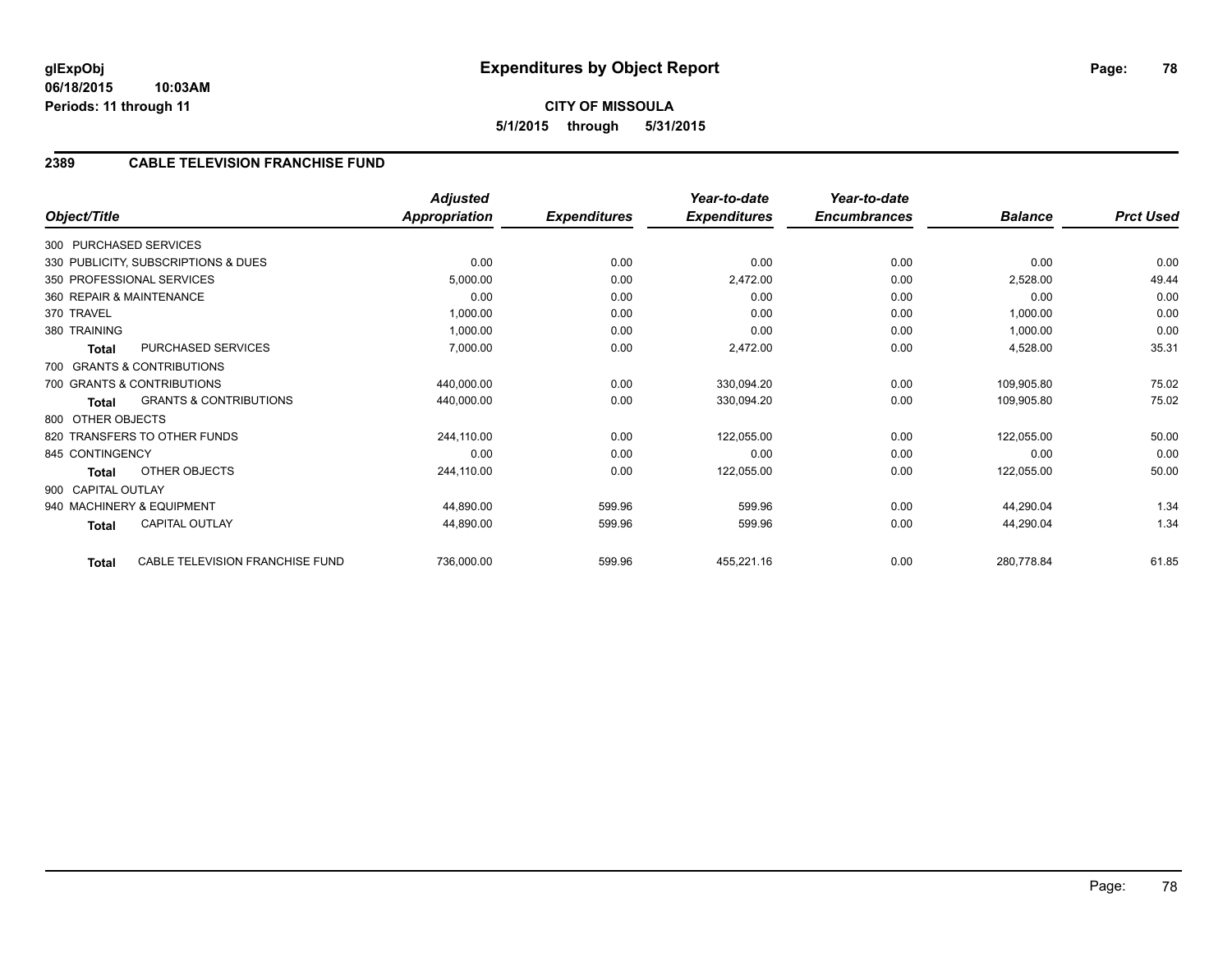# **2390 DRUG FORFEITURE FUND**

**290 POLICE**

|                                            | <b>Adjusted</b>      |                     | Year-to-date        | Year-to-date        |                |                  |
|--------------------------------------------|----------------------|---------------------|---------------------|---------------------|----------------|------------------|
| Object/Title                               | <b>Appropriation</b> | <b>Expenditures</b> | <b>Expenditures</b> | <b>Encumbrances</b> | <b>Balance</b> | <b>Prct Used</b> |
| 100 PERSONAL SERVICES                      |                      |                     |                     |                     |                |                  |
| 110 SALARIES AND WAGES                     | 0.00                 | 0.00                | 0.00                | 0.00                | 0.00           | 0.00             |
| 120 OVERTIME/TERMINATION                   | 0.00                 | 0.00                | 0.00                | 0.00                | 0.00           | 0.00             |
| 140 EMPLOYER CONTRIBUTIONS                 | 0.00                 | 0.00                | 0.00                | 0.00                | 0.00           | 0.00             |
| PERSONAL SERVICES<br><b>Total</b>          | 0.00                 | 0.00                | 0.00                | 0.00                | 0.00           | 0.00             |
| 200 SUPPLIES                               |                      |                     |                     |                     |                |                  |
| 210 OFFICE SUPPLIES                        | 0.00                 | 0.00                | 0.00                | 0.00                | 0.00           | 0.00             |
| 220 OPERATING SUPPLIES                     | 3,000.00             | 205.63              | 17,056.26           | 0.00                | $-14,056.26$   | 568.54           |
| 230 REPAIR/MAINTENANCE                     | 3,000.00             | 0.00                | 0.00                | 0.00                | 3,000.00       | 0.00             |
| 231 GASOLINE                               | 500.00               | 0.00                | 0.00                | 0.00                | 500.00         | 0.00             |
| 240 OTHER SUPPLIES                         | 0.00                 | 0.00                | 0.00                | 0.00                | 0.00           | 0.00             |
| <b>SUPPLIES</b><br><b>Total</b>            | 6,500.00             | 205.63              | 17,056.26           | 0.00                | $-10,556.26$   | 262.40           |
| 300 PURCHASED SERVICES                     |                      |                     |                     |                     |                |                  |
| 310 COMMUNICATIONS                         | 500.00               | 0.00                | 0.00                | 0.00                | 500.00         | 0.00             |
| 320 PRINTING & DUPLICATING                 | 300.00               | 0.00                | 0.00                | 0.00                | 300.00         | 0.00             |
| 330 PUBLICITY, SUBSCRIPTIONS & DUES        | 0.00                 | 0.00                | 0.00                | 0.00                | 0.00           | 0.00             |
| 344 TELEPHONE SERVICE                      | 0.00                 | 0.00                | 0.00                | 0.00                | 0.00           | 0.00             |
| 350 PROFESSIONAL SERVICES                  | 0.00                 | 0.00                | 0.00                | 0.00                | 0.00           | 0.00             |
| 360 REPAIR & MAINTENANCE                   | 1,000.00             | 0.00                | 0.00                | 0.00                | 1,000.00       | 0.00             |
| 370 TRAVEL                                 | 4,000.00             | 0.00                | $-278.01$           | 0.00                | 4,278.01       | $-6.95$          |
| 380 TRAINING                               | 2,000.00             | 0.00                | 0.00                | 0.00                | 2,000.00       | 0.00             |
| 390 OTHER PURCHASED SERVICES               | 500.00               | 0.00                | 0.00                | 0.00                | 500.00         | 0.00             |
| PURCHASED SERVICES<br><b>Total</b>         | 8,300.00             | 0.00                | $-278.01$           | 0.00                | 8,578.01       | $-3.35$          |
| 500 FIXED CHARGES                          |                      |                     |                     |                     |                |                  |
| 500 FIXED CHARGES                          | 1,000.00             | 0.00                | 0.00                | 0.00                | 1,000.00       | 0.00             |
| <b>FIXED CHARGES</b><br>Total              | 1,000.00             | 0.00                | 0.00                | 0.00                | 1,000.00       | 0.00             |
| 700 GRANTS & CONTRIBUTIONS                 |                      |                     |                     |                     |                |                  |
| 700 GRANTS & CONTRIBUTIONS                 | 0.00                 | 0.00                | 0.00                | 0.00                | 0.00           | 0.00             |
| <b>GRANTS &amp; CONTRIBUTIONS</b><br>Total | 0.00                 | 0.00                | 0.00                | 0.00                | 0.00           | 0.00             |
| 800 OTHER OBJECTS                          |                      |                     |                     |                     |                |                  |
| 820 TRANSFERS TO OTHER FUNDS               | 0.00                 | 0.00                | 0.00                | 0.00                | 0.00           | 0.00             |
| 845 CONTINGENCY                            | 0.00                 | 0.00                | 0.00                | 0.00                | 0.00           | 0.00             |
| OTHER OBJECTS<br><b>Total</b>              | 0.00                 | 0.00                | 0.00                | 0.00                | 0.00           | 0.00             |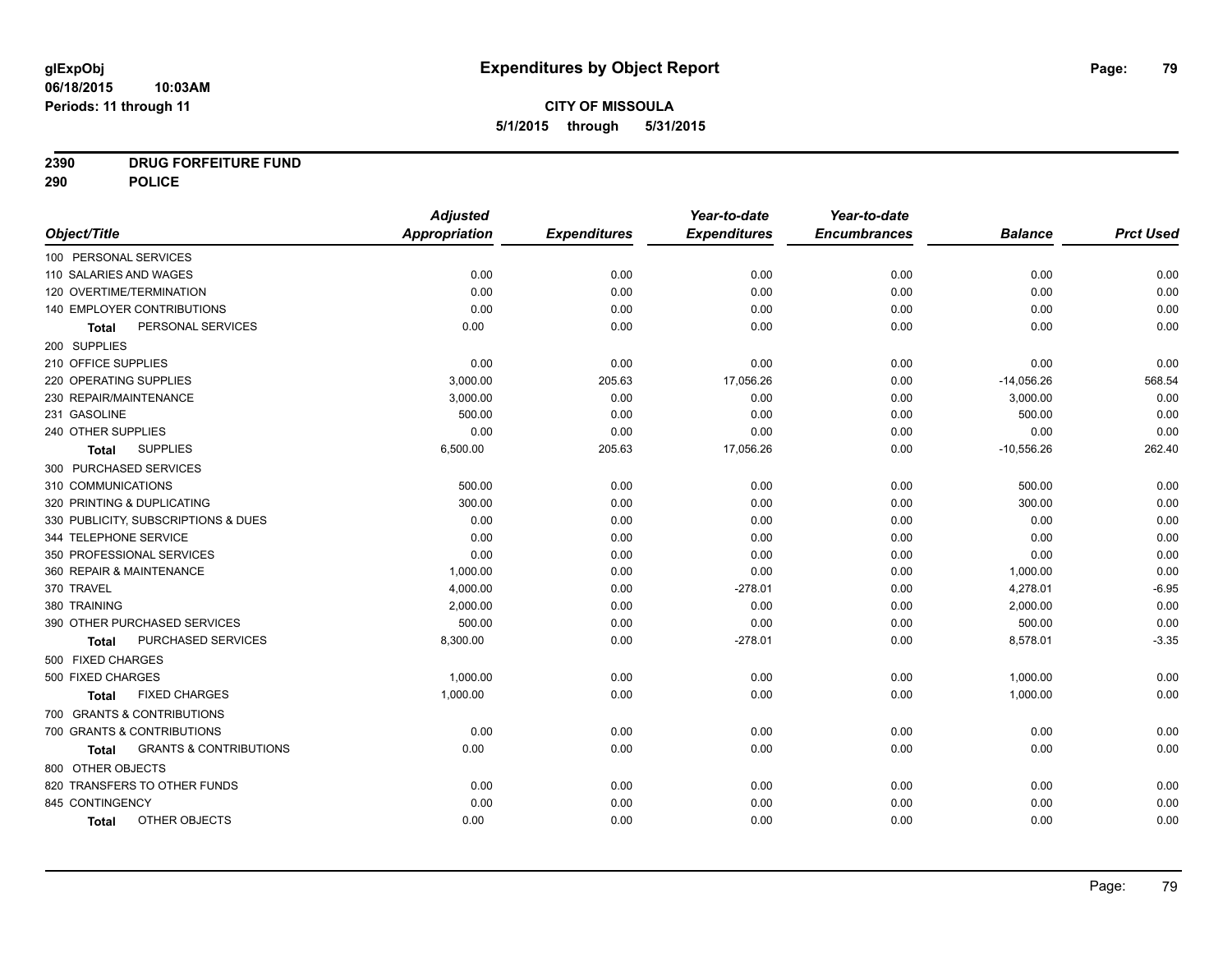# **CITY OF MISSOULA 5/1/2015 through 5/31/2015**

# **2390 DRUG FORFEITURE FUND**

**290 POLICE**

| Object/Title                          | <b>Adjusted</b><br>Appropriation | <i><b>Expenditures</b></i> | Year-to-date<br><b>Expenditures</b> | Year-to-date<br><b>Encumbrances</b> | <b>Balance</b> | <b>Prct Used</b> |
|---------------------------------------|----------------------------------|----------------------------|-------------------------------------|-------------------------------------|----------------|------------------|
| 900 CAPITAL OUTLAY                    |                                  |                            |                                     |                                     |                |                  |
| 930 IMPROVEMENTS                      | 0.00                             | 0.00                       | 0.00                                | 0.00                                | 0.00           | 0.00             |
| 940 MACHINERY & EQUIPMENT             | 12,000.00                        | 0.00                       | 0.00                                | 0.00                                | 12,000.00      | 0.00             |
| <b>CAPITAL OUTLAY</b><br><b>Total</b> | 12,000.00                        | 0.00                       | 0.00                                | 0.00                                | 12,000.00      | 0.00             |
| <b>POLICE</b><br>Total                | 27,800.00                        | 205.63                     | 16.778.25                           | 0.00                                | 11,021.75      | 60.35            |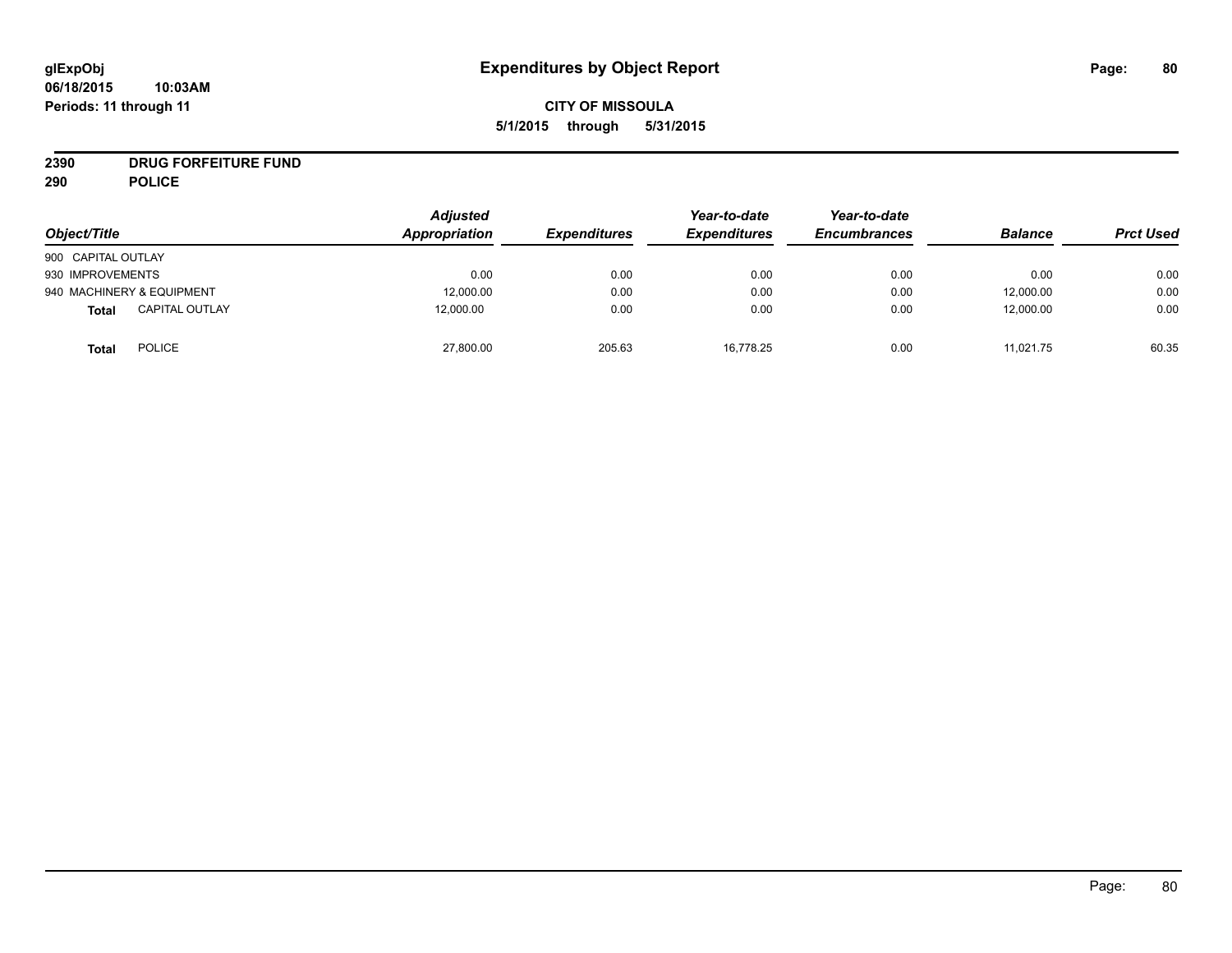# **CITY OF MISSOULA 5/1/2015 through 5/31/2015**

#### **2390 DRUG FORFEITURE FUND**

|                                                   | <b>Adjusted</b>      |                     | Year-to-date        | Year-to-date        |                |                  |
|---------------------------------------------------|----------------------|---------------------|---------------------|---------------------|----------------|------------------|
| Object/Title                                      | <b>Appropriation</b> | <b>Expenditures</b> | <b>Expenditures</b> | <b>Encumbrances</b> | <b>Balance</b> | <b>Prct Used</b> |
| 100 PERSONAL SERVICES                             |                      |                     |                     |                     |                |                  |
| 110 SALARIES AND WAGES                            | 0.00                 | 0.00                | 0.00                | 0.00                | 0.00           | 0.00             |
| 120 OVERTIME/TERMINATION                          | 0.00                 | 0.00                | 0.00                | 0.00                | 0.00           | 0.00             |
| <b>140 EMPLOYER CONTRIBUTIONS</b>                 | 0.00                 | 0.00                | 0.00                | 0.00                | 0.00           | 0.00             |
| PERSONAL SERVICES<br><b>Total</b>                 | 0.00                 | 0.00                | 0.00                | 0.00                | 0.00           | 0.00             |
| 200 SUPPLIES                                      |                      |                     |                     |                     |                |                  |
| 210 OFFICE SUPPLIES                               | 0.00                 | 0.00                | 0.00                | 0.00                | 0.00           | 0.00             |
| 220 OPERATING SUPPLIES                            | 3,000.00             | 205.63              | 17,056.26           | 0.00                | $-14,056.26$   | 568.54           |
| 230 REPAIR/MAINTENANCE                            | 3,000.00             | 0.00                | 0.00                | 0.00                | 3,000.00       | 0.00             |
| 231 GASOLINE                                      | 500.00               | 0.00                | 0.00                | 0.00                | 500.00         | 0.00             |
| 240 OTHER SUPPLIES                                | 0.00                 | 0.00                | 0.00                | 0.00                | 0.00           | 0.00             |
| <b>SUPPLIES</b><br><b>Total</b>                   | 6,500.00             | 205.63              | 17,056.26           | 0.00                | $-10,556.26$   | 262.40           |
| 300 PURCHASED SERVICES                            |                      |                     |                     |                     |                |                  |
| 310 COMMUNICATIONS                                | 500.00               | 0.00                | 0.00                | 0.00                | 500.00         | 0.00             |
| 320 PRINTING & DUPLICATING                        | 300.00               | 0.00                | 0.00                | 0.00                | 300.00         | 0.00             |
| 330 PUBLICITY, SUBSCRIPTIONS & DUES               | 0.00                 | 0.00                | 0.00                | 0.00                | 0.00           | 0.00             |
| 344 TELEPHONE SERVICE                             | 0.00                 | 0.00                | 0.00                | 0.00                | 0.00           | 0.00             |
| 350 PROFESSIONAL SERVICES                         | 0.00                 | 0.00                | 0.00                | 0.00                | 0.00           | 0.00             |
| 360 REPAIR & MAINTENANCE                          | 1,000.00             | 0.00                | 0.00                | 0.00                | 1,000.00       | 0.00             |
| 370 TRAVEL                                        | 4,000.00             | 0.00                | $-278.01$           | 0.00                | 4,278.01       | $-6.95$          |
| 380 TRAINING                                      | 2,000.00             | 0.00                | 0.00                | 0.00                | 2,000.00       | 0.00             |
| 390 OTHER PURCHASED SERVICES                      | 500.00               | 0.00                | 0.00                | 0.00                | 500.00         | 0.00             |
| PURCHASED SERVICES<br><b>Total</b>                | 8,300.00             | 0.00                | $-278.01$           | 0.00                | 8,578.01       | $-3.35$          |
| 500 FIXED CHARGES                                 |                      |                     |                     |                     |                |                  |
| 500 FIXED CHARGES                                 | 1,000.00             | 0.00                | 0.00                | 0.00                | 1,000.00       | 0.00             |
| <b>FIXED CHARGES</b><br><b>Total</b>              | 1,000.00             | 0.00                | 0.00                | 0.00                | 1,000.00       | 0.00             |
| 700 GRANTS & CONTRIBUTIONS                        |                      |                     |                     |                     |                |                  |
| 700 GRANTS & CONTRIBUTIONS                        | 0.00                 | 0.00                | 0.00                | 0.00                | 0.00           | 0.00             |
| <b>GRANTS &amp; CONTRIBUTIONS</b><br><b>Total</b> | 0.00                 | 0.00                | 0.00                | 0.00                | 0.00           | 0.00             |
| 800 OTHER OBJECTS                                 |                      |                     |                     |                     |                |                  |
| 820 TRANSFERS TO OTHER FUNDS                      | 0.00                 | 0.00                | 0.00                | 0.00                | 0.00           | 0.00             |
| 845 CONTINGENCY                                   | 0.00                 | 0.00                | 0.00                | 0.00                | 0.00           | 0.00             |
| OTHER OBJECTS<br><b>Total</b>                     | 0.00                 | 0.00                | 0.00                | 0.00                | 0.00           | 0.00             |
| 900 CAPITAL OUTLAY                                |                      |                     |                     |                     |                |                  |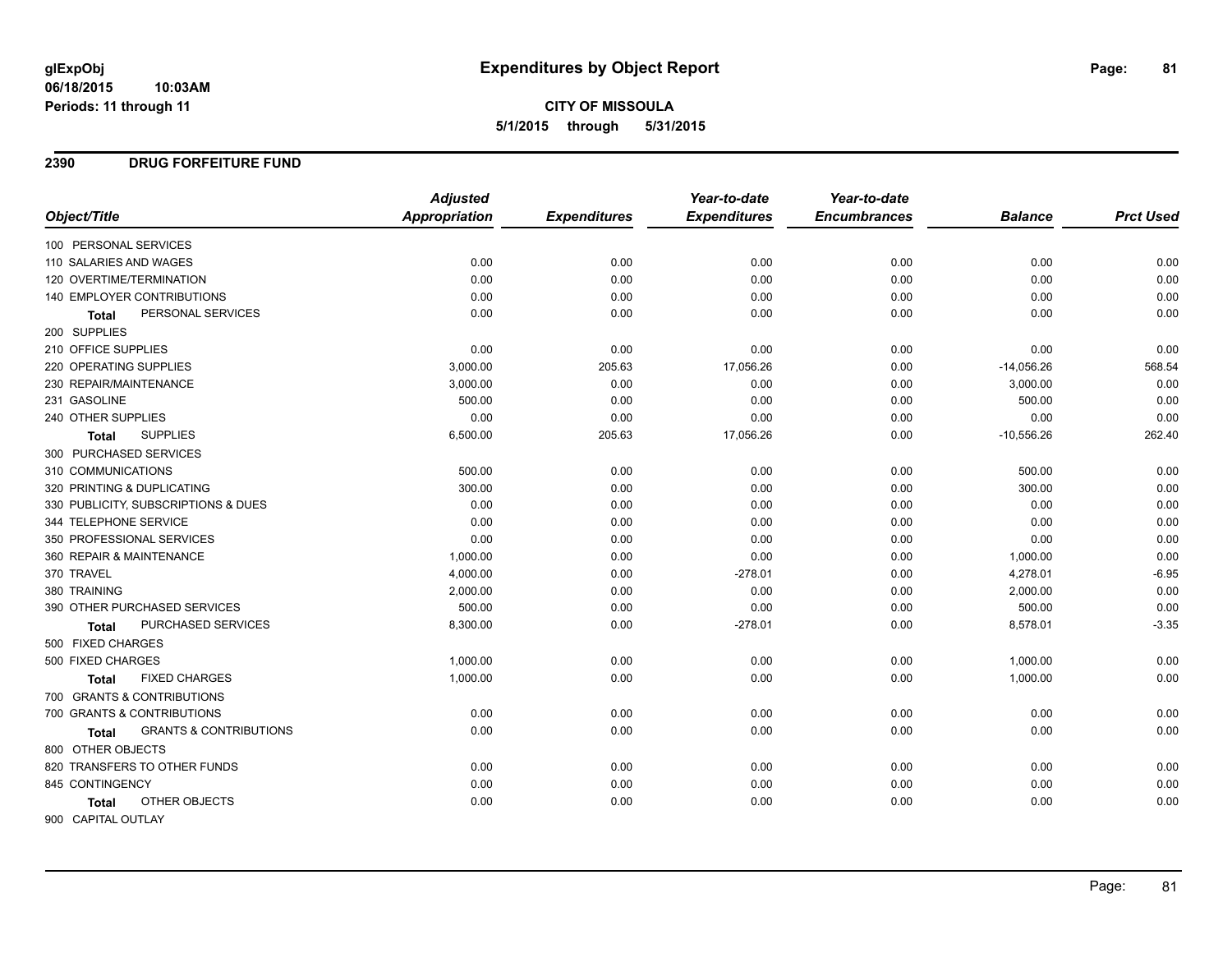#### **2390 DRUG FORFEITURE FUND**

| Object/Title                         | <b>Adjusted</b><br>Appropriation | <b>Expenditures</b> | Year-to-date<br><b>Expenditures</b> | Year-to-date<br><b>Encumbrances</b> | <b>Balance</b> | <b>Prct Used</b> |
|--------------------------------------|----------------------------------|---------------------|-------------------------------------|-------------------------------------|----------------|------------------|
| 930 IMPROVEMENTS                     | 0.00                             | 0.00                | 0.00                                | 0.00                                | 0.00           | 0.00             |
| 940 MACHINERY & EQUIPMENT            | 12,000.00                        | 0.00                | 0.00                                | 0.00                                | 12,000.00      | 0.00             |
| <b>CAPITAL OUTLAY</b><br>Total       | 12,000.00                        | 0.00                | 0.00                                | 0.00                                | 12,000.00      | 0.00             |
| DRUG FORFEITURE FUND<br><b>Total</b> | 27,800.00                        | 205.63              | 16.778.25                           | 0.00                                | 11.021.75      | 60.35            |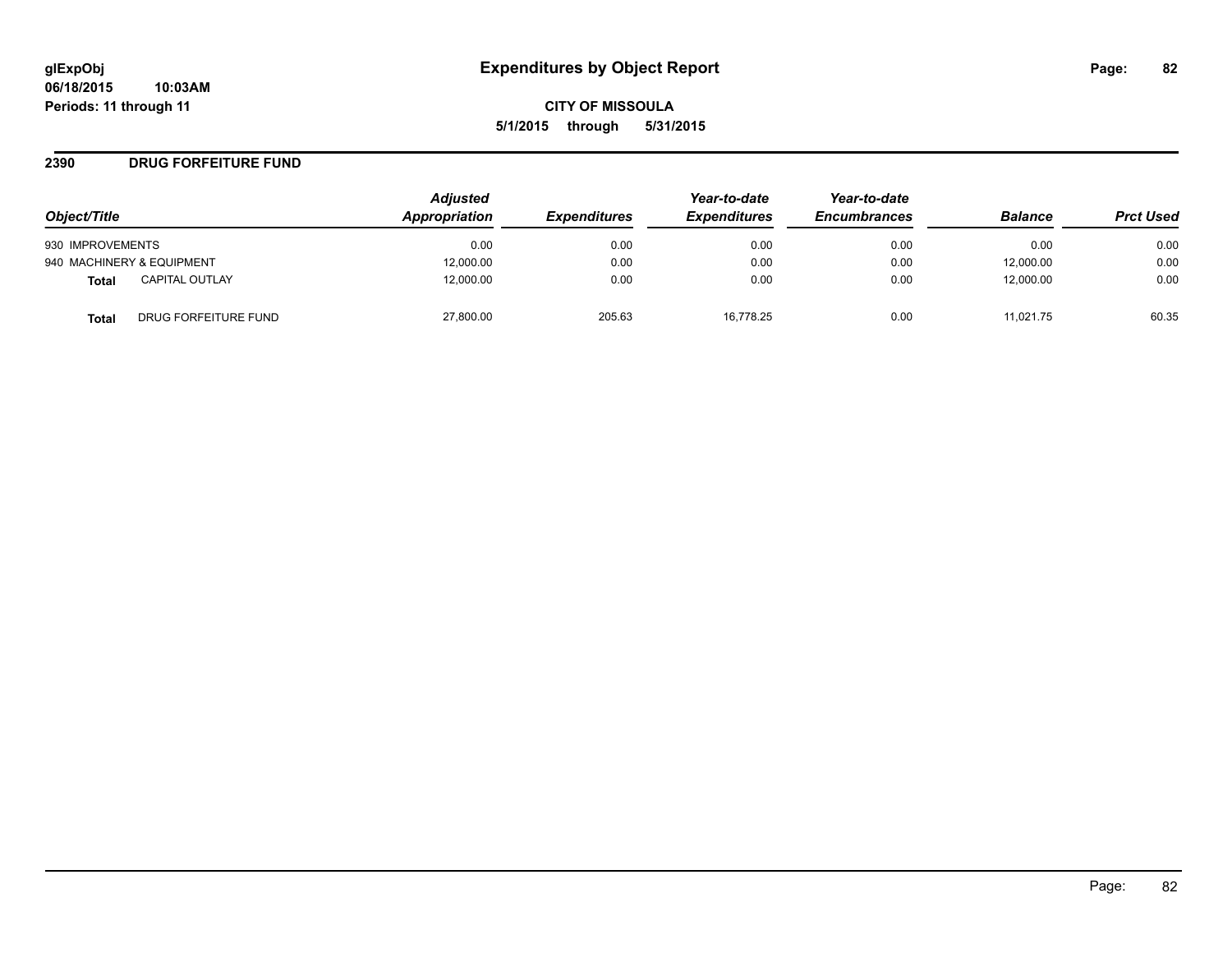**2394 BUILDING INSPECTION FUND**

**310 BUILDING INSPECTION**

|                                           | <b>Adjusted</b>      |                     | Year-to-date        | Year-to-date        |                |                  |
|-------------------------------------------|----------------------|---------------------|---------------------|---------------------|----------------|------------------|
| Object/Title                              | <b>Appropriation</b> | <b>Expenditures</b> | <b>Expenditures</b> | <b>Encumbrances</b> | <b>Balance</b> | <b>Prct Used</b> |
| 100 PERSONAL SERVICES                     |                      |                     |                     |                     |                |                  |
| 110 SALARIES AND WAGES                    | 635,518.00           | 37,240.43           | 462,728.79          | 0.00                | 172,789.21     | 72.81            |
| 120 OVERTIME/TERMINATION                  | 500.00               | 0.00                | 0.00                | 0.00                | 500.00         | 0.00             |
| 130 OTHER                                 | 19,836.00            | 0.00                | 0.00                | 0.00                | 19,836.00      | 0.00             |
| 140 EMPLOYER CONTRIBUTIONS                | 212,966.00           | 14,311.19           | 181,040.03          | 0.00                | 31,925.97      | 85.01            |
| <b>141 STATE RETIREMENT CONTRIBUTIONS</b> | 0.00                 | 0.00                | 383.96              | 0.00                | $-383.96$      | 0.00             |
| PERSONAL SERVICES<br><b>Total</b>         | 868,820.00           | 51,551.62           | 644,152.78          | 0.00                | 224,667.22     | 74.14            |
| 200 SUPPLIES                              |                      |                     |                     |                     |                |                  |
| 210 OFFICE SUPPLIES                       | 2,200.00             | 66.13               | 4,581.96            | 0.00                | $-2,381.96$    | 208.27           |
| 220 OPERATING SUPPLIES                    | 10,500.00            | 1,052.97            | 18,399.48           | 0.00                | $-7,899.48$    | 175.23           |
| 230 REPAIR/MAINTENANCE                    | 3,000.00             | 386.00              | 439.79              | 0.00                | 2,560.21       | 14.66            |
| 231 GASOLINE                              | 11,475.00            | 0.00                | 4,811.97            | 0.00                | 6,663.03       | 41.93            |
| 250 SUPPLIES FOR RESALE                   | 500.00               | 0.00                | 0.00                | 0.00                | 500.00         | 0.00             |
| <b>SUPPLIES</b><br><b>Total</b>           | 27,675.00            | 1,505.10            | 28,233.20           | 0.00                | $-558.20$      | 102.02           |
| 300 PURCHASED SERVICES                    |                      |                     |                     |                     |                |                  |
| 310 COMMUNICATIONS                        | 1,000.00             | 0.00                | 95.94               | 0.00                | 904.06         | 9.59             |
| 320 PRINTING & DUPLICATING                | 7,600.00             | 0.00                | 2,309.66            | 0.00                | 5,290.34       | 30.39            |
| 330 PUBLICITY, SUBSCRIPTIONS & DUES       | 2,100.00             | 0.00                | 2,107.54            | 0.00                | $-7.54$        | 100.36           |
| 344 TELEPHONE SERVICE                     | 16,198.00            | 476.03              | 13,368.44           | 0.00                | 2,829.56       | 82.53            |
| 350 PROFESSIONAL SERVICES                 | 5,300.00             | 0.00                | 22,553.70           | 0.00                | $-17,253.70$   | 425.54           |
| 360 REPAIR & MAINTENANCE                  | 33,378.00            | 0.00                | 8,862.97            | 0.00                | 24,515.03      | 26.55            |
| 370 TRAVEL                                | 10,025.00            | 1,074.49            | 5,008.85            | 0.00                | 5,016.15       | 49.96            |
| 380 TRAINING                              | 6,500.00             | 189.00              | 4,236.40            | 0.00                | 2,263.60       | 65.18            |
| PURCHASED SERVICES<br><b>Total</b>        | 82,101.00            | 1,739.52            | 58,543.50           | 0.00                | 23,557.50      | 71.31            |
| 500 FIXED CHARGES                         |                      |                     |                     |                     |                |                  |
| 500 FIXED CHARGES                         | 259,008.00           | 0.00                | 126,852.42          | 0.00                | 132,155.58     | 48.98            |
| 550 MERCHANT SERVICE FEES                 | 0.00                 | 5,378.95            | 16,519.70           | 0.00                | $-16,519.70$   | 0.00             |
| <b>FIXED CHARGES</b><br>Total             | 259,008.00           | 5,378.95            | 143,372.12          | 0.00                | 115,635.88     | 55.35            |
| 600 DEBT SERVICE                          |                      |                     |                     |                     |                |                  |
| 620 INTEREST / SERVICE FEES               | 0.00                 | 0.00                | 0.00                | 0.00                | 0.00           | 0.00             |
| <b>DEBT SERVICE</b><br>Total              | 0.00                 | 0.00                | 0.00                | 0.00                | 0.00           | 0.00             |
| 900 CAPITAL OUTLAY                        |                      |                     |                     |                     |                |                  |
| 940 MACHINERY & EQUIPMENT                 | 0.00                 | 0.00                | 20,219.00           | 0.00                | $-20,219.00$   | 0.00             |
|                                           |                      |                     |                     |                     |                |                  |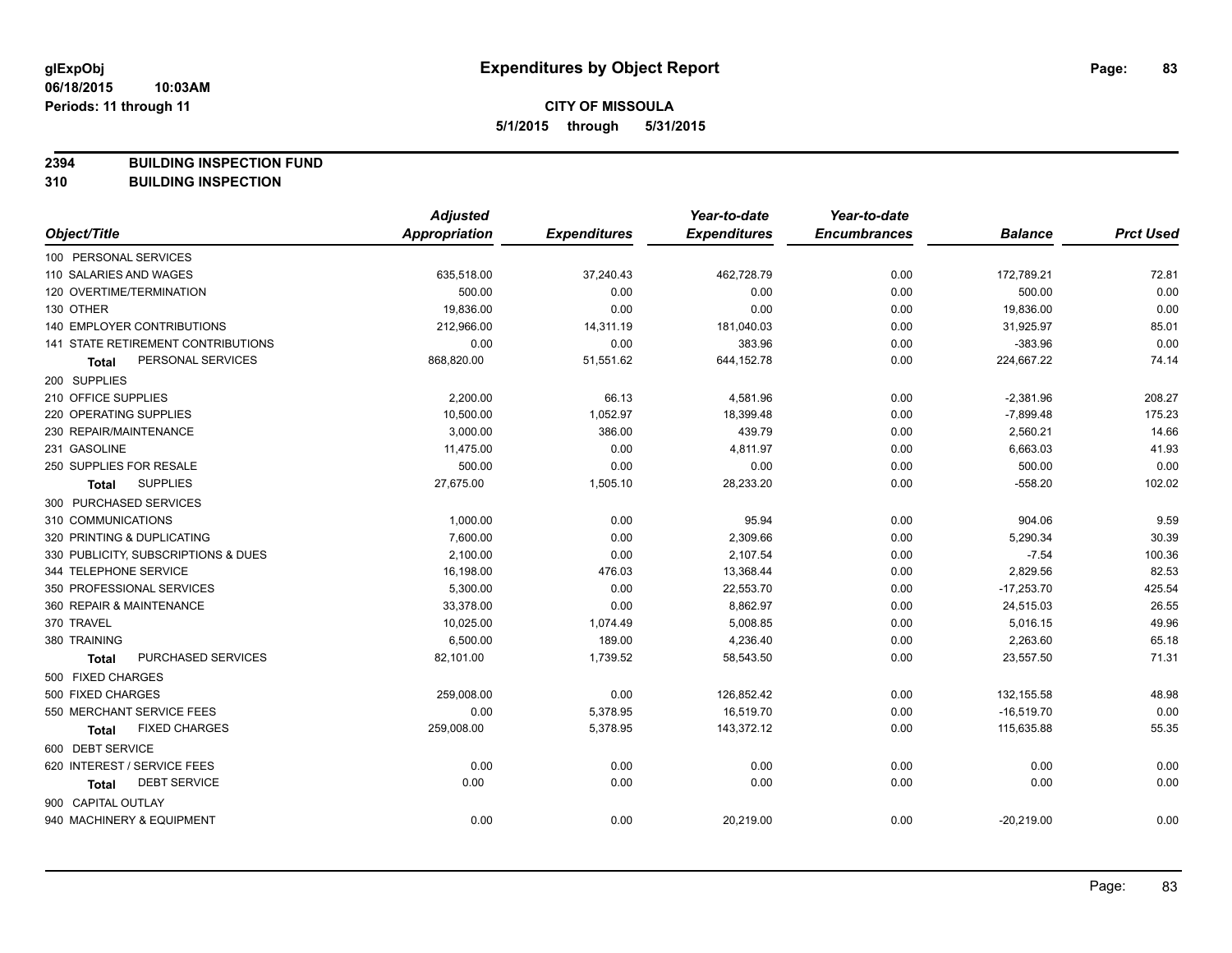# **2394 BUILDING INSPECTION FUND**

**310 BUILDING INSPECTION**

| Object/Title |                            | <b>Adjusted</b><br><b>Appropriation</b> | <i><b>Expenditures</b></i> | Year-to-date<br><b>Expenditures</b> | Year-to-date<br><b>Encumbrances</b> | <b>Balance</b> | <b>Prct Used</b> |
|--------------|----------------------------|-----------------------------------------|----------------------------|-------------------------------------|-------------------------------------|----------------|------------------|
| Total        | <b>CAPITAL OUTLAY</b>      | 0.00                                    | 0.00                       | 20.219.00                           | 0.00                                | $-20.219.00$   | 0.00             |
| <b>Total</b> | <b>BUILDING INSPECTION</b> | 1,237,604.00                            | 60,175.19                  | 894,520.60                          | 0.00                                | 343,083.40     | 72.28            |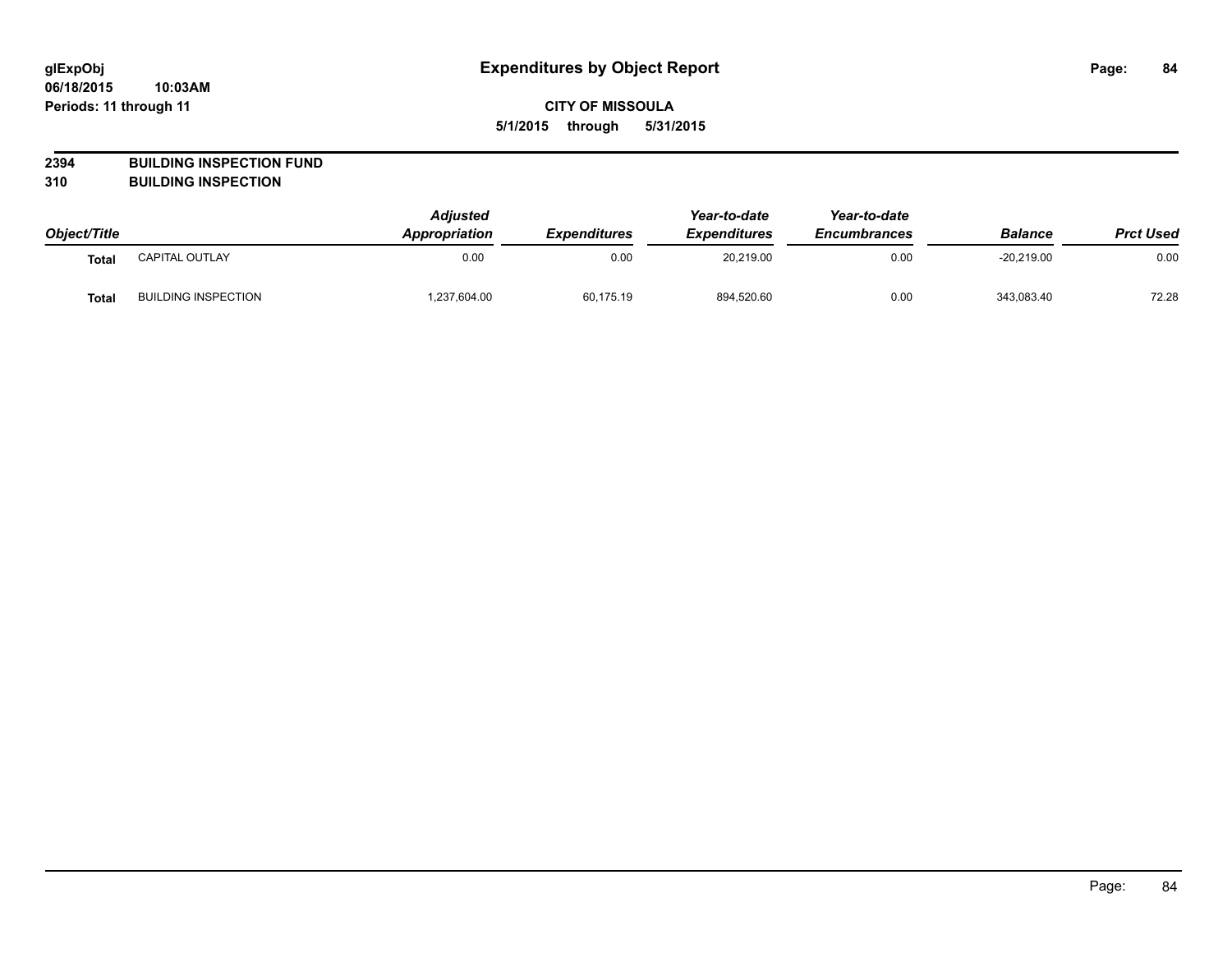#### **2394 BUILDING INSPECTION FUND**

| <b>Appropriation</b><br><b>Expenditures</b><br><b>Expenditures</b><br><b>Encumbrances</b><br><b>Prct Used</b><br>Object/Title<br><b>Balance</b><br>100 PERSONAL SERVICES<br>0.00<br>172,789.21<br>72.81<br>110 SALARIES AND WAGES<br>635,518.00<br>37,240.43<br>462,728.79<br>0.00<br>120 OVERTIME/TERMINATION<br>500.00<br>0.00<br>0.00<br>0.00<br>500.00<br>0.00<br>19,836.00<br>0.00<br>0.00<br>19,836.00<br>0.00<br><b>140 EMPLOYER CONTRIBUTIONS</b><br>85.01<br>212,966.00<br>0.00<br>31,925.97<br>14,311.19<br>181,040.03<br>141 STATE RETIREMENT CONTRIBUTIONS<br>0.00<br>0.00<br>$-383.96$<br>0.00<br>383.96<br>0.00<br>74.14<br>PERSONAL SERVICES<br>868,820.00<br>51,551.62<br>644,152.78<br>0.00<br>224,667.22<br><b>Total</b><br>200 SUPPLIES<br>210 OFFICE SUPPLIES<br>2,200.00<br>66.13<br>4,581.96<br>0.00<br>$-2,381.96$<br>208.27<br><b>220 OPERATING SUPPLIES</b><br>10,500.00<br>1,052.97<br>18,399.48<br>0.00<br>$-7,899.48$<br>175.23<br>230 REPAIR/MAINTENANCE<br>3,000.00<br>2,560.21<br>14.66<br>386.00<br>439.79<br>0.00<br>41.93<br>231 GASOLINE<br>11,475.00<br>0.00<br>6,663.03<br>4,811.97<br>0.00<br>0.00<br>250 SUPPLIES FOR RESALE<br>500.00<br>0.00<br>0.00<br>500.00<br>0.00<br><b>SUPPLIES</b><br>27,675.00<br>102.02<br>1,505.10<br>28,233.20<br>0.00<br>$-558.20$<br><b>Total</b><br>300 PURCHASED SERVICES<br>0.00<br>0.00<br>904.06<br>9.59<br>1,000.00<br>95.94<br>7,600.00<br>30.39<br>320 PRINTING & DUPLICATING<br>0.00<br>2,309.66<br>0.00<br>5,290.34<br>330 PUBLICITY, SUBSCRIPTIONS & DUES<br>2,100.00<br>0.00<br>2,107.54<br>0.00<br>$-7.54$<br>100.36<br>82.53<br>344 TELEPHONE SERVICE<br>16,198.00<br>476.03<br>13,368.44<br>0.00<br>2,829.56<br>350 PROFESSIONAL SERVICES<br>$-17,253.70$<br>425.54<br>5,300.00<br>0.00<br>22,553.70<br>0.00<br>26.55<br>360 REPAIR & MAINTENANCE<br>33,378.00<br>0.00<br>8,862.97<br>0.00<br>24,515.03<br>10,025.00<br>49.96<br>1,074.49<br>5,008.85<br>0.00<br>5,016.15<br>65.18<br>6,500.00<br>189.00<br>4,236.40<br>0.00<br>2,263.60<br>380 TRAINING<br>PURCHASED SERVICES<br>1,739.52<br>0.00<br>23,557.50<br>71.31<br>82,101.00<br>58,543.50<br><b>Total</b><br>500 FIXED CHARGES<br>500 FIXED CHARGES<br>0.00<br>48.98<br>259,008.00<br>126,852.42<br>0.00<br>132,155.58<br>0.00<br>550 MERCHANT SERVICE FEES<br>16,519.70<br>0.00<br>$-16,519.70$<br>0.00<br>5,378.95<br>55.35<br><b>FIXED CHARGES</b><br>259,008.00<br>5,378.95<br>143,372.12<br>0.00<br>115,635.88<br>Total<br>600 DEBT SERVICE<br>620 INTEREST / SERVICE FEES<br>0.00<br>0.00<br>0.00<br>0.00<br>0.00<br>0.00<br><b>DEBT SERVICE</b><br>0.00<br>0.00<br>0.00<br>0.00<br>0.00<br>0.00<br>Total<br>900 CAPITAL OUTLAY<br>940 MACHINERY & EQUIPMENT<br>0.00<br>0.00<br>20,219.00<br>0.00<br>$-20,219.00$<br>0.00<br>0.00<br><b>CAPITAL OUTLAY</b><br>0.00<br>0.00<br>20,219.00<br>0.00<br>$-20,219.00$<br>Total |                    | <b>Adjusted</b> | Year-to-date | Year-to-date |  |
|------------------------------------------------------------------------------------------------------------------------------------------------------------------------------------------------------------------------------------------------------------------------------------------------------------------------------------------------------------------------------------------------------------------------------------------------------------------------------------------------------------------------------------------------------------------------------------------------------------------------------------------------------------------------------------------------------------------------------------------------------------------------------------------------------------------------------------------------------------------------------------------------------------------------------------------------------------------------------------------------------------------------------------------------------------------------------------------------------------------------------------------------------------------------------------------------------------------------------------------------------------------------------------------------------------------------------------------------------------------------------------------------------------------------------------------------------------------------------------------------------------------------------------------------------------------------------------------------------------------------------------------------------------------------------------------------------------------------------------------------------------------------------------------------------------------------------------------------------------------------------------------------------------------------------------------------------------------------------------------------------------------------------------------------------------------------------------------------------------------------------------------------------------------------------------------------------------------------------------------------------------------------------------------------------------------------------------------------------------------------------------------------------------------------------------------------------------------------------------------------------------------------------------------------------------------------------------------------------------------------------------------------------------------------------------------------------------------------------------------------------------------------------------------------------------------------------------------------------------------------------|--------------------|-----------------|--------------|--------------|--|
|                                                                                                                                                                                                                                                                                                                                                                                                                                                                                                                                                                                                                                                                                                                                                                                                                                                                                                                                                                                                                                                                                                                                                                                                                                                                                                                                                                                                                                                                                                                                                                                                                                                                                                                                                                                                                                                                                                                                                                                                                                                                                                                                                                                                                                                                                                                                                                                                                                                                                                                                                                                                                                                                                                                                                                                                                                                                              |                    |                 |              |              |  |
|                                                                                                                                                                                                                                                                                                                                                                                                                                                                                                                                                                                                                                                                                                                                                                                                                                                                                                                                                                                                                                                                                                                                                                                                                                                                                                                                                                                                                                                                                                                                                                                                                                                                                                                                                                                                                                                                                                                                                                                                                                                                                                                                                                                                                                                                                                                                                                                                                                                                                                                                                                                                                                                                                                                                                                                                                                                                              |                    |                 |              |              |  |
|                                                                                                                                                                                                                                                                                                                                                                                                                                                                                                                                                                                                                                                                                                                                                                                                                                                                                                                                                                                                                                                                                                                                                                                                                                                                                                                                                                                                                                                                                                                                                                                                                                                                                                                                                                                                                                                                                                                                                                                                                                                                                                                                                                                                                                                                                                                                                                                                                                                                                                                                                                                                                                                                                                                                                                                                                                                                              |                    |                 |              |              |  |
|                                                                                                                                                                                                                                                                                                                                                                                                                                                                                                                                                                                                                                                                                                                                                                                                                                                                                                                                                                                                                                                                                                                                                                                                                                                                                                                                                                                                                                                                                                                                                                                                                                                                                                                                                                                                                                                                                                                                                                                                                                                                                                                                                                                                                                                                                                                                                                                                                                                                                                                                                                                                                                                                                                                                                                                                                                                                              |                    |                 |              |              |  |
|                                                                                                                                                                                                                                                                                                                                                                                                                                                                                                                                                                                                                                                                                                                                                                                                                                                                                                                                                                                                                                                                                                                                                                                                                                                                                                                                                                                                                                                                                                                                                                                                                                                                                                                                                                                                                                                                                                                                                                                                                                                                                                                                                                                                                                                                                                                                                                                                                                                                                                                                                                                                                                                                                                                                                                                                                                                                              | 130 OTHER          |                 |              |              |  |
|                                                                                                                                                                                                                                                                                                                                                                                                                                                                                                                                                                                                                                                                                                                                                                                                                                                                                                                                                                                                                                                                                                                                                                                                                                                                                                                                                                                                                                                                                                                                                                                                                                                                                                                                                                                                                                                                                                                                                                                                                                                                                                                                                                                                                                                                                                                                                                                                                                                                                                                                                                                                                                                                                                                                                                                                                                                                              |                    |                 |              |              |  |
|                                                                                                                                                                                                                                                                                                                                                                                                                                                                                                                                                                                                                                                                                                                                                                                                                                                                                                                                                                                                                                                                                                                                                                                                                                                                                                                                                                                                                                                                                                                                                                                                                                                                                                                                                                                                                                                                                                                                                                                                                                                                                                                                                                                                                                                                                                                                                                                                                                                                                                                                                                                                                                                                                                                                                                                                                                                                              |                    |                 |              |              |  |
|                                                                                                                                                                                                                                                                                                                                                                                                                                                                                                                                                                                                                                                                                                                                                                                                                                                                                                                                                                                                                                                                                                                                                                                                                                                                                                                                                                                                                                                                                                                                                                                                                                                                                                                                                                                                                                                                                                                                                                                                                                                                                                                                                                                                                                                                                                                                                                                                                                                                                                                                                                                                                                                                                                                                                                                                                                                                              |                    |                 |              |              |  |
|                                                                                                                                                                                                                                                                                                                                                                                                                                                                                                                                                                                                                                                                                                                                                                                                                                                                                                                                                                                                                                                                                                                                                                                                                                                                                                                                                                                                                                                                                                                                                                                                                                                                                                                                                                                                                                                                                                                                                                                                                                                                                                                                                                                                                                                                                                                                                                                                                                                                                                                                                                                                                                                                                                                                                                                                                                                                              |                    |                 |              |              |  |
|                                                                                                                                                                                                                                                                                                                                                                                                                                                                                                                                                                                                                                                                                                                                                                                                                                                                                                                                                                                                                                                                                                                                                                                                                                                                                                                                                                                                                                                                                                                                                                                                                                                                                                                                                                                                                                                                                                                                                                                                                                                                                                                                                                                                                                                                                                                                                                                                                                                                                                                                                                                                                                                                                                                                                                                                                                                                              |                    |                 |              |              |  |
|                                                                                                                                                                                                                                                                                                                                                                                                                                                                                                                                                                                                                                                                                                                                                                                                                                                                                                                                                                                                                                                                                                                                                                                                                                                                                                                                                                                                                                                                                                                                                                                                                                                                                                                                                                                                                                                                                                                                                                                                                                                                                                                                                                                                                                                                                                                                                                                                                                                                                                                                                                                                                                                                                                                                                                                                                                                                              |                    |                 |              |              |  |
|                                                                                                                                                                                                                                                                                                                                                                                                                                                                                                                                                                                                                                                                                                                                                                                                                                                                                                                                                                                                                                                                                                                                                                                                                                                                                                                                                                                                                                                                                                                                                                                                                                                                                                                                                                                                                                                                                                                                                                                                                                                                                                                                                                                                                                                                                                                                                                                                                                                                                                                                                                                                                                                                                                                                                                                                                                                                              |                    |                 |              |              |  |
|                                                                                                                                                                                                                                                                                                                                                                                                                                                                                                                                                                                                                                                                                                                                                                                                                                                                                                                                                                                                                                                                                                                                                                                                                                                                                                                                                                                                                                                                                                                                                                                                                                                                                                                                                                                                                                                                                                                                                                                                                                                                                                                                                                                                                                                                                                                                                                                                                                                                                                                                                                                                                                                                                                                                                                                                                                                                              |                    |                 |              |              |  |
|                                                                                                                                                                                                                                                                                                                                                                                                                                                                                                                                                                                                                                                                                                                                                                                                                                                                                                                                                                                                                                                                                                                                                                                                                                                                                                                                                                                                                                                                                                                                                                                                                                                                                                                                                                                                                                                                                                                                                                                                                                                                                                                                                                                                                                                                                                                                                                                                                                                                                                                                                                                                                                                                                                                                                                                                                                                                              |                    |                 |              |              |  |
|                                                                                                                                                                                                                                                                                                                                                                                                                                                                                                                                                                                                                                                                                                                                                                                                                                                                                                                                                                                                                                                                                                                                                                                                                                                                                                                                                                                                                                                                                                                                                                                                                                                                                                                                                                                                                                                                                                                                                                                                                                                                                                                                                                                                                                                                                                                                                                                                                                                                                                                                                                                                                                                                                                                                                                                                                                                                              |                    |                 |              |              |  |
|                                                                                                                                                                                                                                                                                                                                                                                                                                                                                                                                                                                                                                                                                                                                                                                                                                                                                                                                                                                                                                                                                                                                                                                                                                                                                                                                                                                                                                                                                                                                                                                                                                                                                                                                                                                                                                                                                                                                                                                                                                                                                                                                                                                                                                                                                                                                                                                                                                                                                                                                                                                                                                                                                                                                                                                                                                                                              |                    |                 |              |              |  |
|                                                                                                                                                                                                                                                                                                                                                                                                                                                                                                                                                                                                                                                                                                                                                                                                                                                                                                                                                                                                                                                                                                                                                                                                                                                                                                                                                                                                                                                                                                                                                                                                                                                                                                                                                                                                                                                                                                                                                                                                                                                                                                                                                                                                                                                                                                                                                                                                                                                                                                                                                                                                                                                                                                                                                                                                                                                                              | 310 COMMUNICATIONS |                 |              |              |  |
|                                                                                                                                                                                                                                                                                                                                                                                                                                                                                                                                                                                                                                                                                                                                                                                                                                                                                                                                                                                                                                                                                                                                                                                                                                                                                                                                                                                                                                                                                                                                                                                                                                                                                                                                                                                                                                                                                                                                                                                                                                                                                                                                                                                                                                                                                                                                                                                                                                                                                                                                                                                                                                                                                                                                                                                                                                                                              |                    |                 |              |              |  |
|                                                                                                                                                                                                                                                                                                                                                                                                                                                                                                                                                                                                                                                                                                                                                                                                                                                                                                                                                                                                                                                                                                                                                                                                                                                                                                                                                                                                                                                                                                                                                                                                                                                                                                                                                                                                                                                                                                                                                                                                                                                                                                                                                                                                                                                                                                                                                                                                                                                                                                                                                                                                                                                                                                                                                                                                                                                                              |                    |                 |              |              |  |
|                                                                                                                                                                                                                                                                                                                                                                                                                                                                                                                                                                                                                                                                                                                                                                                                                                                                                                                                                                                                                                                                                                                                                                                                                                                                                                                                                                                                                                                                                                                                                                                                                                                                                                                                                                                                                                                                                                                                                                                                                                                                                                                                                                                                                                                                                                                                                                                                                                                                                                                                                                                                                                                                                                                                                                                                                                                                              |                    |                 |              |              |  |
|                                                                                                                                                                                                                                                                                                                                                                                                                                                                                                                                                                                                                                                                                                                                                                                                                                                                                                                                                                                                                                                                                                                                                                                                                                                                                                                                                                                                                                                                                                                                                                                                                                                                                                                                                                                                                                                                                                                                                                                                                                                                                                                                                                                                                                                                                                                                                                                                                                                                                                                                                                                                                                                                                                                                                                                                                                                                              |                    |                 |              |              |  |
|                                                                                                                                                                                                                                                                                                                                                                                                                                                                                                                                                                                                                                                                                                                                                                                                                                                                                                                                                                                                                                                                                                                                                                                                                                                                                                                                                                                                                                                                                                                                                                                                                                                                                                                                                                                                                                                                                                                                                                                                                                                                                                                                                                                                                                                                                                                                                                                                                                                                                                                                                                                                                                                                                                                                                                                                                                                                              |                    |                 |              |              |  |
|                                                                                                                                                                                                                                                                                                                                                                                                                                                                                                                                                                                                                                                                                                                                                                                                                                                                                                                                                                                                                                                                                                                                                                                                                                                                                                                                                                                                                                                                                                                                                                                                                                                                                                                                                                                                                                                                                                                                                                                                                                                                                                                                                                                                                                                                                                                                                                                                                                                                                                                                                                                                                                                                                                                                                                                                                                                                              | 370 TRAVEL         |                 |              |              |  |
|                                                                                                                                                                                                                                                                                                                                                                                                                                                                                                                                                                                                                                                                                                                                                                                                                                                                                                                                                                                                                                                                                                                                                                                                                                                                                                                                                                                                                                                                                                                                                                                                                                                                                                                                                                                                                                                                                                                                                                                                                                                                                                                                                                                                                                                                                                                                                                                                                                                                                                                                                                                                                                                                                                                                                                                                                                                                              |                    |                 |              |              |  |
|                                                                                                                                                                                                                                                                                                                                                                                                                                                                                                                                                                                                                                                                                                                                                                                                                                                                                                                                                                                                                                                                                                                                                                                                                                                                                                                                                                                                                                                                                                                                                                                                                                                                                                                                                                                                                                                                                                                                                                                                                                                                                                                                                                                                                                                                                                                                                                                                                                                                                                                                                                                                                                                                                                                                                                                                                                                                              |                    |                 |              |              |  |
|                                                                                                                                                                                                                                                                                                                                                                                                                                                                                                                                                                                                                                                                                                                                                                                                                                                                                                                                                                                                                                                                                                                                                                                                                                                                                                                                                                                                                                                                                                                                                                                                                                                                                                                                                                                                                                                                                                                                                                                                                                                                                                                                                                                                                                                                                                                                                                                                                                                                                                                                                                                                                                                                                                                                                                                                                                                                              |                    |                 |              |              |  |
|                                                                                                                                                                                                                                                                                                                                                                                                                                                                                                                                                                                                                                                                                                                                                                                                                                                                                                                                                                                                                                                                                                                                                                                                                                                                                                                                                                                                                                                                                                                                                                                                                                                                                                                                                                                                                                                                                                                                                                                                                                                                                                                                                                                                                                                                                                                                                                                                                                                                                                                                                                                                                                                                                                                                                                                                                                                                              |                    |                 |              |              |  |
|                                                                                                                                                                                                                                                                                                                                                                                                                                                                                                                                                                                                                                                                                                                                                                                                                                                                                                                                                                                                                                                                                                                                                                                                                                                                                                                                                                                                                                                                                                                                                                                                                                                                                                                                                                                                                                                                                                                                                                                                                                                                                                                                                                                                                                                                                                                                                                                                                                                                                                                                                                                                                                                                                                                                                                                                                                                                              |                    |                 |              |              |  |
|                                                                                                                                                                                                                                                                                                                                                                                                                                                                                                                                                                                                                                                                                                                                                                                                                                                                                                                                                                                                                                                                                                                                                                                                                                                                                                                                                                                                                                                                                                                                                                                                                                                                                                                                                                                                                                                                                                                                                                                                                                                                                                                                                                                                                                                                                                                                                                                                                                                                                                                                                                                                                                                                                                                                                                                                                                                                              |                    |                 |              |              |  |
|                                                                                                                                                                                                                                                                                                                                                                                                                                                                                                                                                                                                                                                                                                                                                                                                                                                                                                                                                                                                                                                                                                                                                                                                                                                                                                                                                                                                                                                                                                                                                                                                                                                                                                                                                                                                                                                                                                                                                                                                                                                                                                                                                                                                                                                                                                                                                                                                                                                                                                                                                                                                                                                                                                                                                                                                                                                                              |                    |                 |              |              |  |
|                                                                                                                                                                                                                                                                                                                                                                                                                                                                                                                                                                                                                                                                                                                                                                                                                                                                                                                                                                                                                                                                                                                                                                                                                                                                                                                                                                                                                                                                                                                                                                                                                                                                                                                                                                                                                                                                                                                                                                                                                                                                                                                                                                                                                                                                                                                                                                                                                                                                                                                                                                                                                                                                                                                                                                                                                                                                              |                    |                 |              |              |  |
|                                                                                                                                                                                                                                                                                                                                                                                                                                                                                                                                                                                                                                                                                                                                                                                                                                                                                                                                                                                                                                                                                                                                                                                                                                                                                                                                                                                                                                                                                                                                                                                                                                                                                                                                                                                                                                                                                                                                                                                                                                                                                                                                                                                                                                                                                                                                                                                                                                                                                                                                                                                                                                                                                                                                                                                                                                                                              |                    |                 |              |              |  |
|                                                                                                                                                                                                                                                                                                                                                                                                                                                                                                                                                                                                                                                                                                                                                                                                                                                                                                                                                                                                                                                                                                                                                                                                                                                                                                                                                                                                                                                                                                                                                                                                                                                                                                                                                                                                                                                                                                                                                                                                                                                                                                                                                                                                                                                                                                                                                                                                                                                                                                                                                                                                                                                                                                                                                                                                                                                                              |                    |                 |              |              |  |
|                                                                                                                                                                                                                                                                                                                                                                                                                                                                                                                                                                                                                                                                                                                                                                                                                                                                                                                                                                                                                                                                                                                                                                                                                                                                                                                                                                                                                                                                                                                                                                                                                                                                                                                                                                                                                                                                                                                                                                                                                                                                                                                                                                                                                                                                                                                                                                                                                                                                                                                                                                                                                                                                                                                                                                                                                                                                              |                    |                 |              |              |  |
|                                                                                                                                                                                                                                                                                                                                                                                                                                                                                                                                                                                                                                                                                                                                                                                                                                                                                                                                                                                                                                                                                                                                                                                                                                                                                                                                                                                                                                                                                                                                                                                                                                                                                                                                                                                                                                                                                                                                                                                                                                                                                                                                                                                                                                                                                                                                                                                                                                                                                                                                                                                                                                                                                                                                                                                                                                                                              |                    |                 |              |              |  |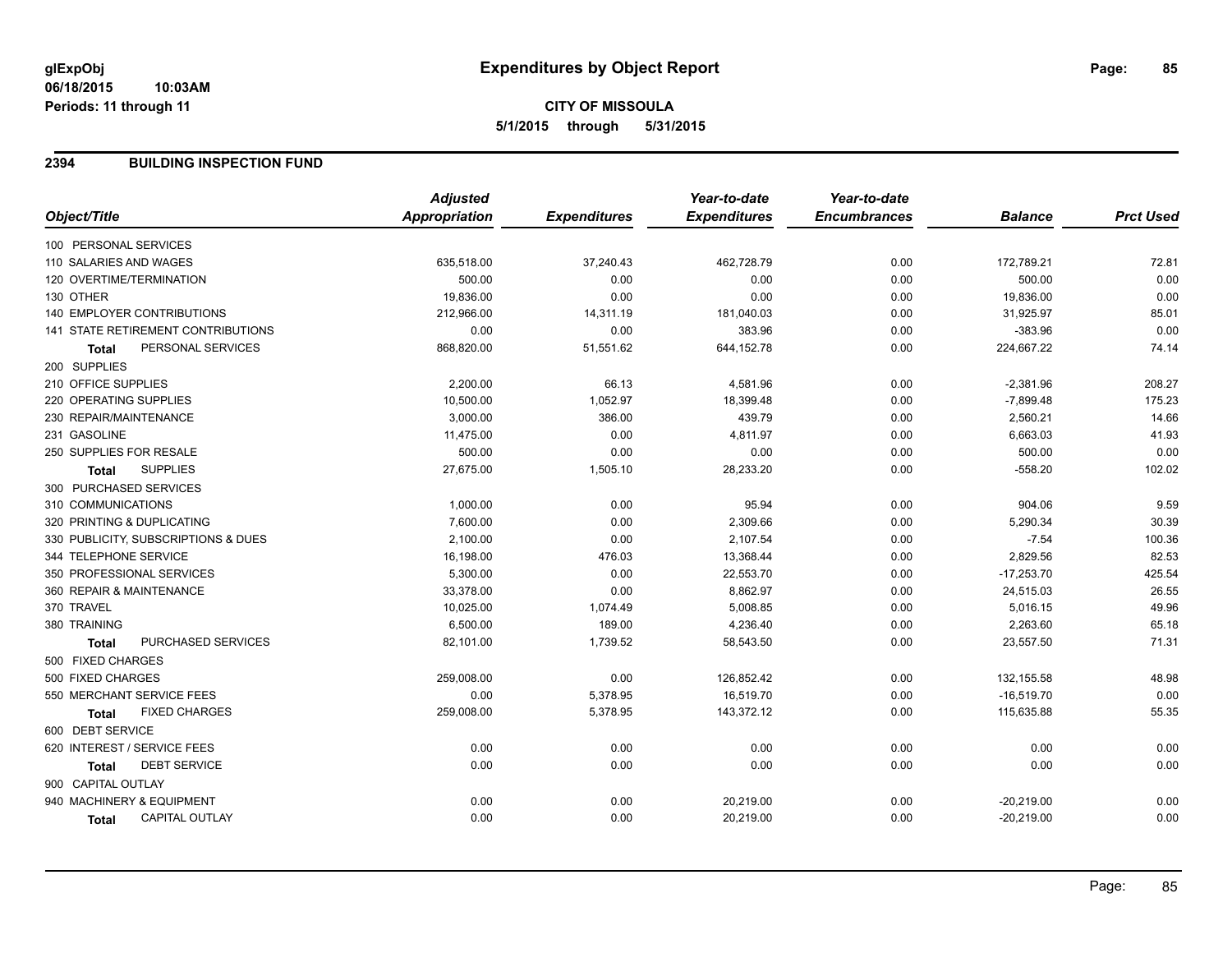| glExpObj               |         |
|------------------------|---------|
| 06/18/2015             | 10:03AM |
| Periods: 11 through 11 |         |

| <b>Total</b> | $\sim$ TI $\sim$ NI<br>DING INSPE<br><b>FUND</b><br>BUI<br>UTION ' | 604.00 | $\overline{\phantom{a}}$<br>bU.<br>. | 4.520.60<br>894 | 0.00 | 343.083.40 | 70.00<br>72.28 |
|--------------|--------------------------------------------------------------------|--------|--------------------------------------|-----------------|------|------------|----------------|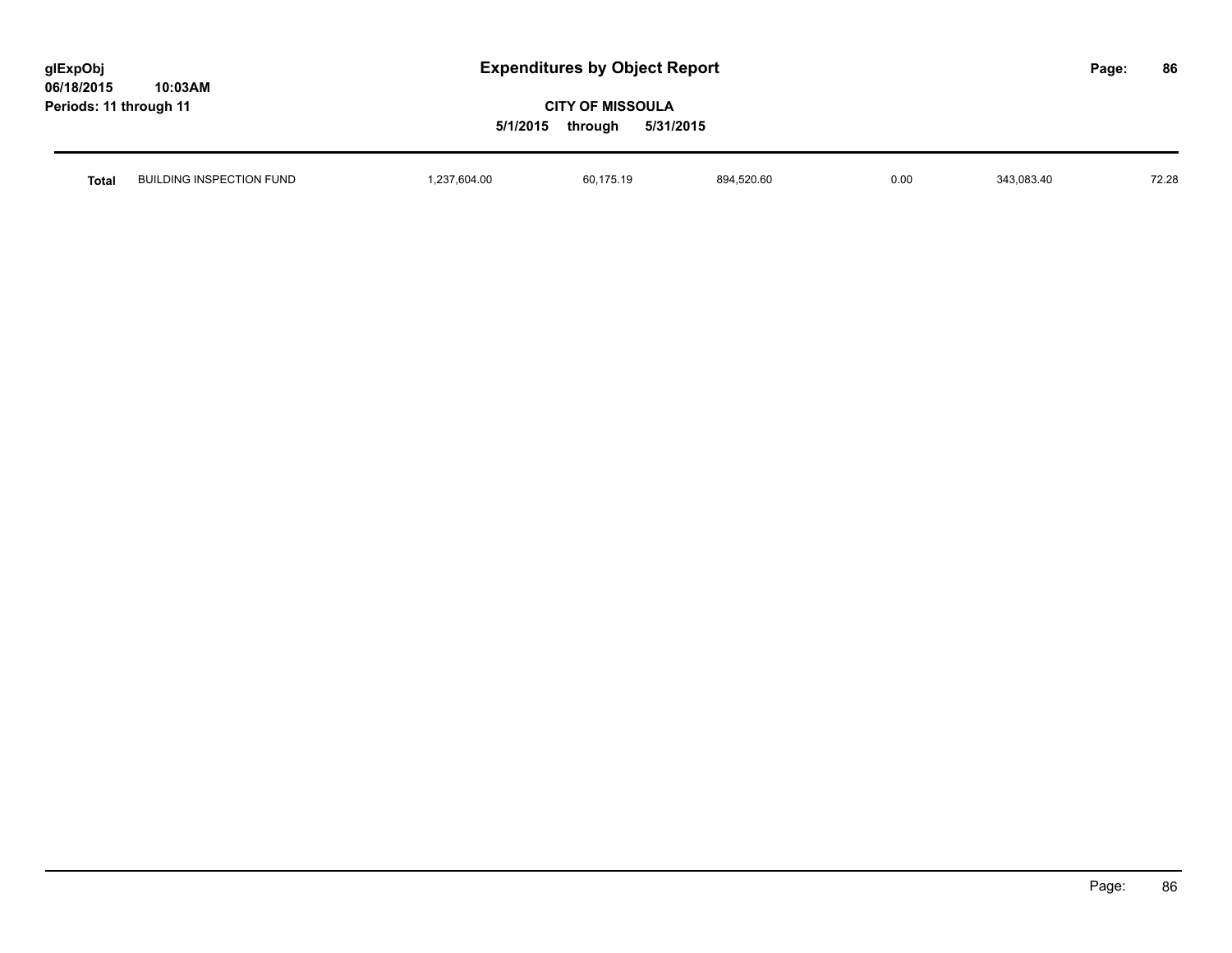#### **2395 CITY GRANTS & PROGRAM INCOME FUND**

**390 NON-DEPARTMENTAL**

| Object/Title           |                                   | <b>Adjusted</b><br><b>Appropriation</b> | <b>Expenditures</b> | Year-to-date<br><b>Expenditures</b> | Year-to-date<br><b>Encumbrances</b> | <b>Balance</b> | <b>Prct Used</b> |
|------------------------|-----------------------------------|-----------------------------------------|---------------------|-------------------------------------|-------------------------------------|----------------|------------------|
| 300 PURCHASED SERVICES |                                   |                                         |                     |                                     |                                     |                |                  |
|                        | 350 PROFESSIONAL SERVICES         | 2.103.00                                | 0.00                | 0.00                                | 0.00                                | 2,103.00       | 0.00             |
| <b>Total</b>           | <b>PURCHASED SERVICES</b>         | 2,103.00                                | 0.00                | 0.00                                | 0.00                                | 2,103.00       | 0.00             |
|                        | 700 GRANTS & CONTRIBUTIONS        |                                         |                     |                                     |                                     |                |                  |
|                        | 700 GRANTS & CONTRIBUTIONS        | 0.00                                    | 0.00                | 0.00                                | 0.00                                | 0.00           | 0.00             |
| Total                  | <b>GRANTS &amp; CONTRIBUTIONS</b> | 0.00                                    | 0.00                | 0.00                                | 0.00                                | 0.00           | 0.00             |
| 800 OTHER OBJECTS      |                                   |                                         |                     |                                     |                                     |                |                  |
|                        | 820 TRANSFERS TO OTHER FUNDS      | 0.00                                    | 0.00                | 0.00                                | 0.00                                | 0.00           | 0.00             |
| 845 CONTINGENCY        |                                   | 0.00                                    | 0.00                | 0.00                                | 0.00                                | 0.00           | 0.00             |
| <b>Total</b>           | OTHER OBJECTS                     | 0.00                                    | 0.00                | 0.00                                | 0.00                                | 0.00           | 0.00             |
| <b>Total</b>           | NON-DEPARTMENTAL                  | 2,103.00                                | 0.00                | 0.00                                | 0.00                                | 2,103.00       | 0.00             |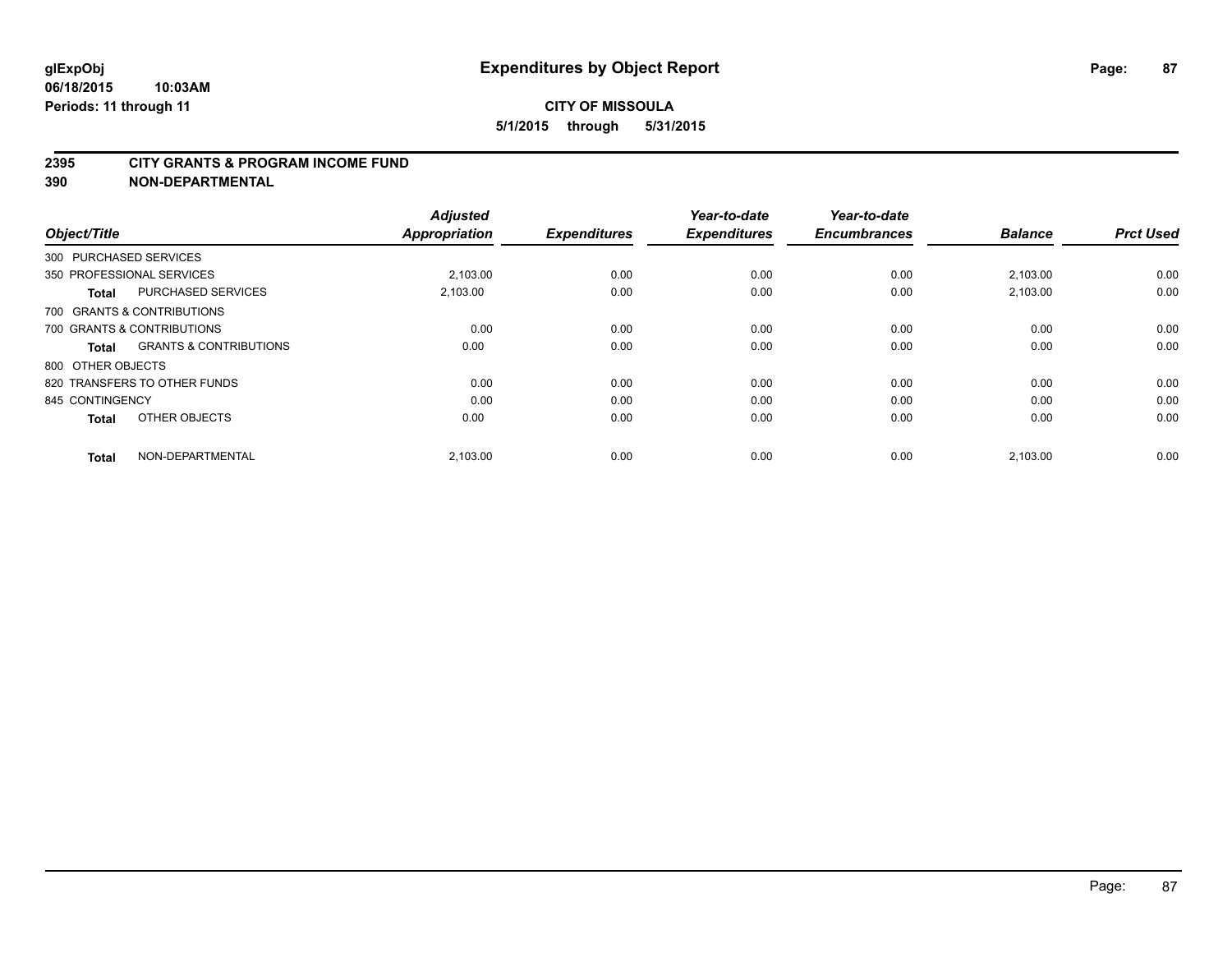# **2395 CITY GRANTS & PROGRAM INCOME FUND**

| Object/Title           |                                   | <b>Adjusted</b><br>Appropriation | <b>Expenditures</b> | Year-to-date<br><b>Expenditures</b> | Year-to-date<br><b>Encumbrances</b> | <b>Balance</b> | <b>Prct Used</b> |
|------------------------|-----------------------------------|----------------------------------|---------------------|-------------------------------------|-------------------------------------|----------------|------------------|
| 300 PURCHASED SERVICES |                                   |                                  |                     |                                     |                                     |                |                  |
|                        | 350 PROFESSIONAL SERVICES         | 2,103.00                         | 0.00                | 0.00                                | 0.00                                | 2,103.00       | 0.00             |
| <b>Total</b>           | <b>PURCHASED SERVICES</b>         | 2.103.00                         | 0.00                | 0.00                                | 0.00                                | 2.103.00       | 0.00             |
|                        | 700 GRANTS & CONTRIBUTIONS        |                                  |                     |                                     |                                     |                |                  |
|                        | 700 GRANTS & CONTRIBUTIONS        | 0.00                             | 0.00                | 0.00                                | 0.00                                | 0.00           | 0.00             |
| <b>Total</b>           | <b>GRANTS &amp; CONTRIBUTIONS</b> | 0.00                             | 0.00                | 0.00                                | 0.00                                | 0.00           | 0.00             |
| 800 OTHER OBJECTS      |                                   |                                  |                     |                                     |                                     |                |                  |
|                        | 820 TRANSFERS TO OTHER FUNDS      | 0.00                             | 0.00                | 0.00                                | 0.00                                | 0.00           | 0.00             |
| 845 CONTINGENCY        |                                   | 0.00                             | 0.00                | 0.00                                | 0.00                                | 0.00           | 0.00             |
| <b>Total</b>           | OTHER OBJECTS                     | 0.00                             | 0.00                | 0.00                                | 0.00                                | 0.00           | 0.00             |
| <b>Total</b>           | CITY GRANTS & PROGRAM INCOME FUN  | 2.103.00                         | 0.00                | 0.00                                | 0.00                                | 2.103.00       | 0.00             |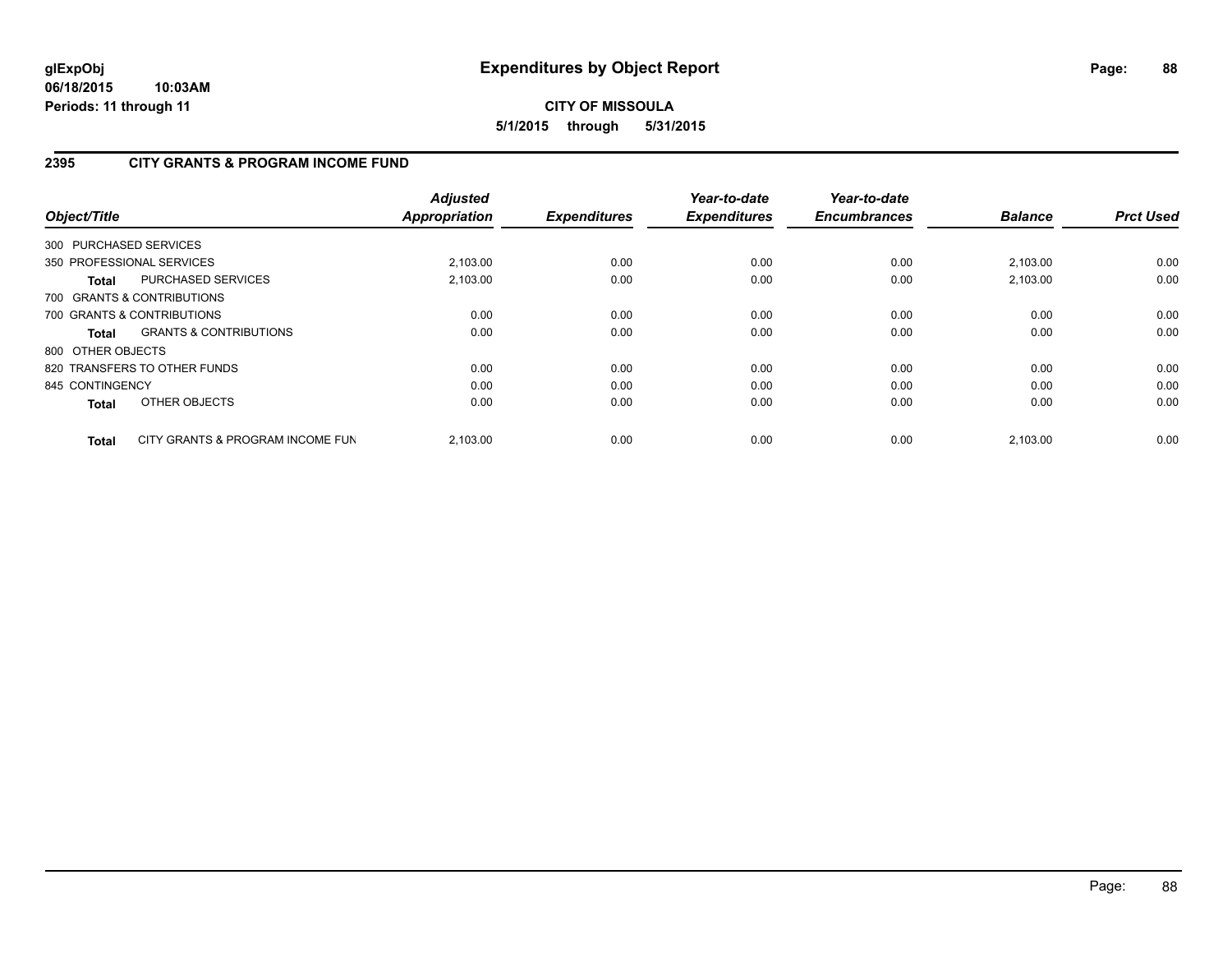#### **2396 ENERGY EFFICIENCY REVOLVING LOAN FUND**

**390 NON-DEPARTMENTAL**

| Object/Title |                                   | <b>Adjusted</b><br>Appropriation | <b>Expenditures</b> | Year-to-date<br><b>Expenditures</b> | Year-to-date<br><b>Encumbrances</b> | <b>Balance</b> | <b>Prct Used</b> |
|--------------|-----------------------------------|----------------------------------|---------------------|-------------------------------------|-------------------------------------|----------------|------------------|
|              | 700 GRANTS & CONTRIBUTIONS        |                                  |                     |                                     |                                     |                |                  |
|              | 700 GRANTS & CONTRIBUTIONS        | 0.00                             | 0.00                | 0.00                                | 0.00                                | 0.00           | 0.00             |
| <b>Total</b> | <b>GRANTS &amp; CONTRIBUTIONS</b> | 0.00                             | 0.00                | 0.00                                | 0.00                                | 0.00           | 0.00             |
| <b>Total</b> | NON-DEPARTMENTAL                  | 0.00                             | 0.00                | 0.00                                | 0.00                                | 0.00           | 0.00             |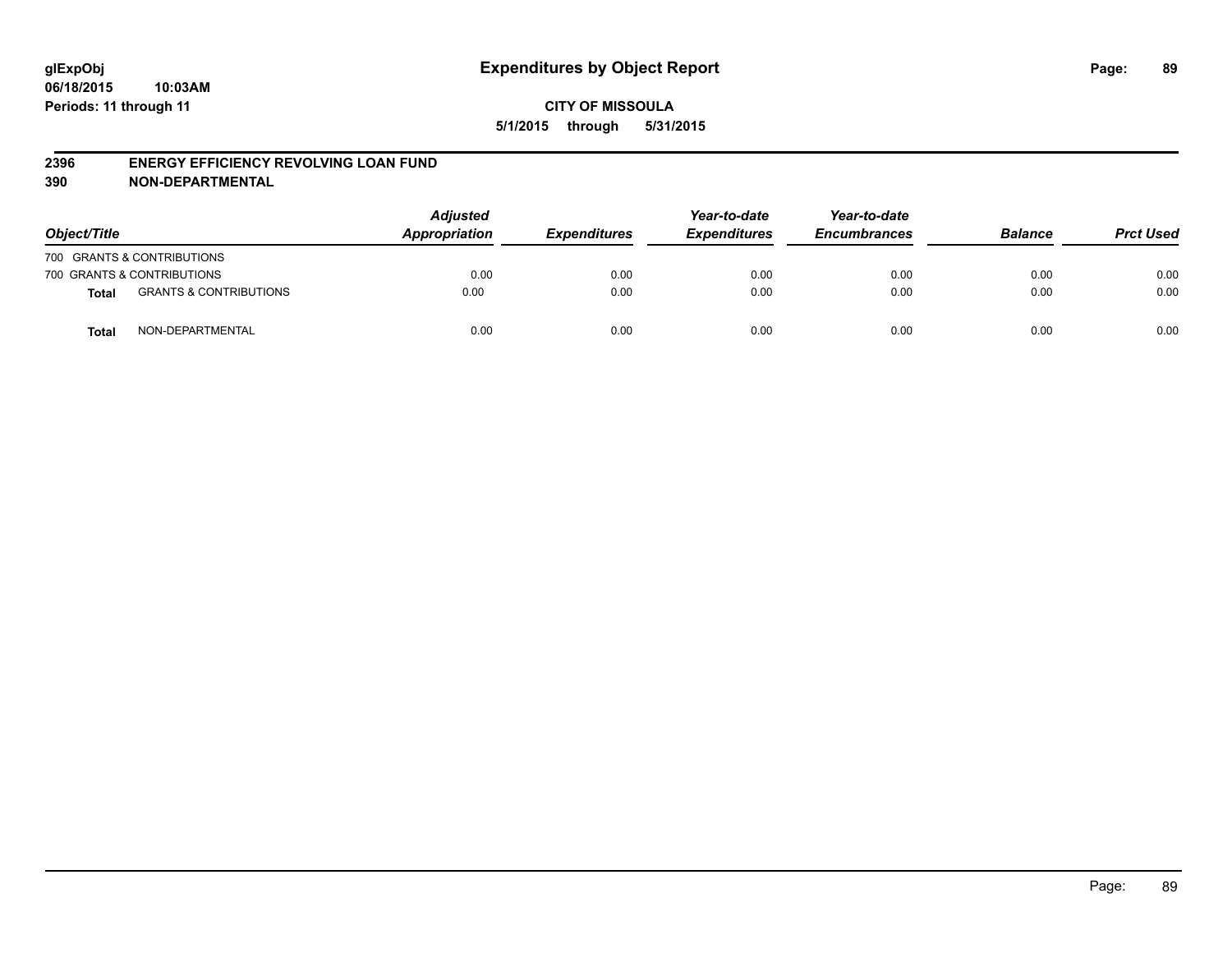**CITY OF MISSOULA 5/1/2015 through 5/31/2015**

#### **2396 ENERGY EFFICIENCY REVOLVING LOAN FUND**

| Object/Title               |                                   | <b>Adjusted</b><br>Appropriation | <b>Expenditures</b> | Year-to-date<br><b>Expenditures</b> | Year-to-date<br><b>Encumbrances</b> | <b>Balance</b> | <b>Prct Used</b> |
|----------------------------|-----------------------------------|----------------------------------|---------------------|-------------------------------------|-------------------------------------|----------------|------------------|
| 700 GRANTS & CONTRIBUTIONS |                                   |                                  |                     |                                     |                                     |                |                  |
| 700 GRANTS & CONTRIBUTIONS |                                   | 0.00                             | 0.00                | 0.00                                | 0.00                                | 0.00           | 0.00             |
| <b>Total</b>               | <b>GRANTS &amp; CONTRIBUTIONS</b> | 0.00                             | 0.00                | 0.00                                | 0.00                                | 0.00           | 0.00             |
| Total                      | ENERGY EFFICIENCY REVOLVING LOAN  | 0.00                             | 0.00                | 0.00                                | 0.00                                | 0.00           | 0.00             |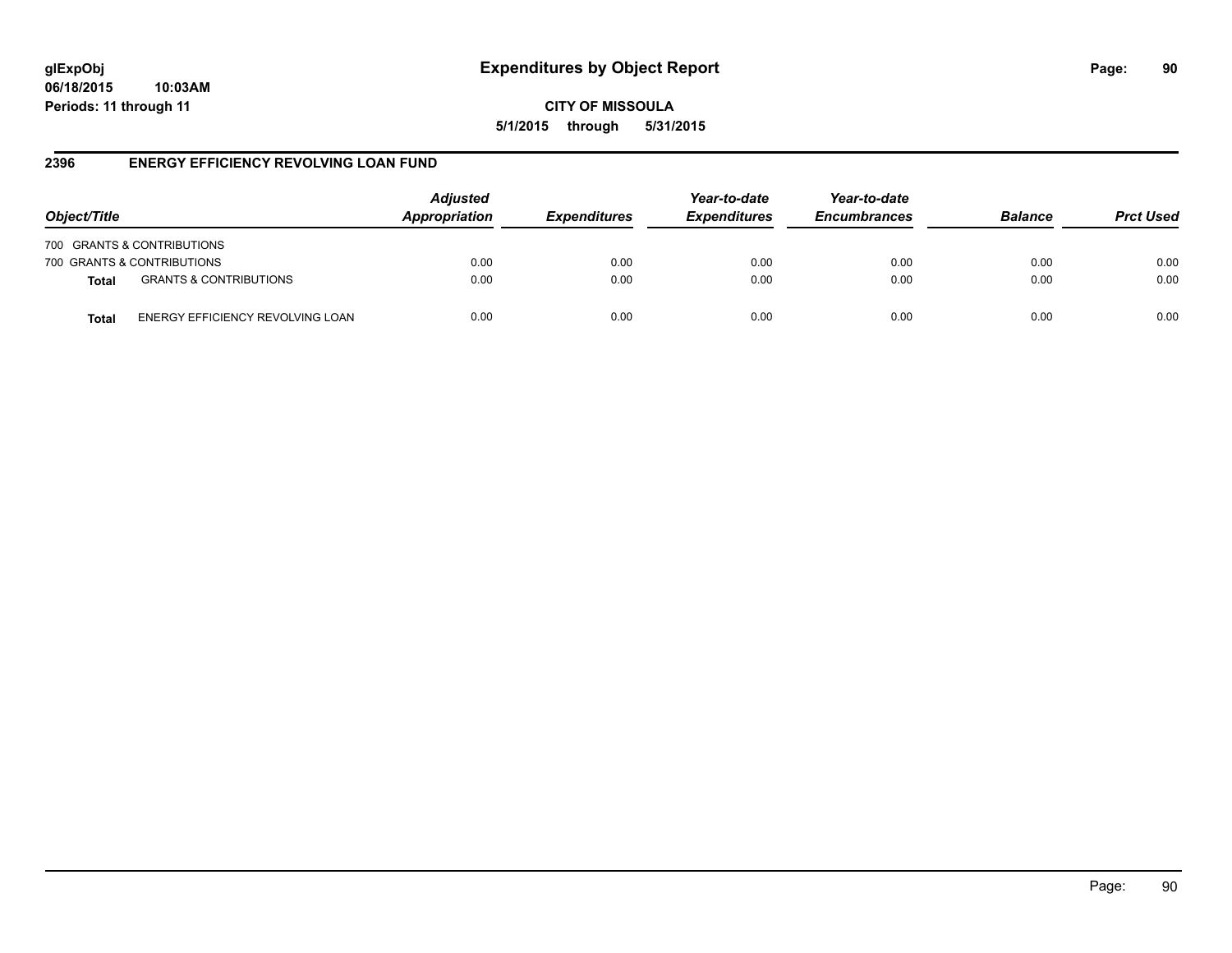#### **2399 DANGEROUS BUILDING DEMOLITION & REPAIR F**

**310 BUILDING INSPECTION**

| Object/Title      |                            | <b>Adjusted</b><br>Appropriation | <b>Expenditures</b> | Year-to-date<br><b>Expenditures</b> | Year-to-date<br><b>Encumbrances</b> | <b>Balance</b> | <b>Prct Used</b> |
|-------------------|----------------------------|----------------------------------|---------------------|-------------------------------------|-------------------------------------|----------------|------------------|
| 800 OTHER OBJECTS |                            |                                  |                     |                                     |                                     |                |                  |
| 845 CONTINGENCY   |                            | 15,000.00                        | 0.00                | 0.00                                | 0.00                                | 15,000.00      | 0.00             |
| <b>Total</b>      | OTHER OBJECTS              | 15.000.00                        | 0.00                | 0.00                                | 0.00                                | 15,000.00      | 0.00             |
| <b>Total</b>      | <b>BUILDING INSPECTION</b> | 15,000.00                        | 0.00                | 0.00                                | 0.00                                | 15,000.00      | 0.00             |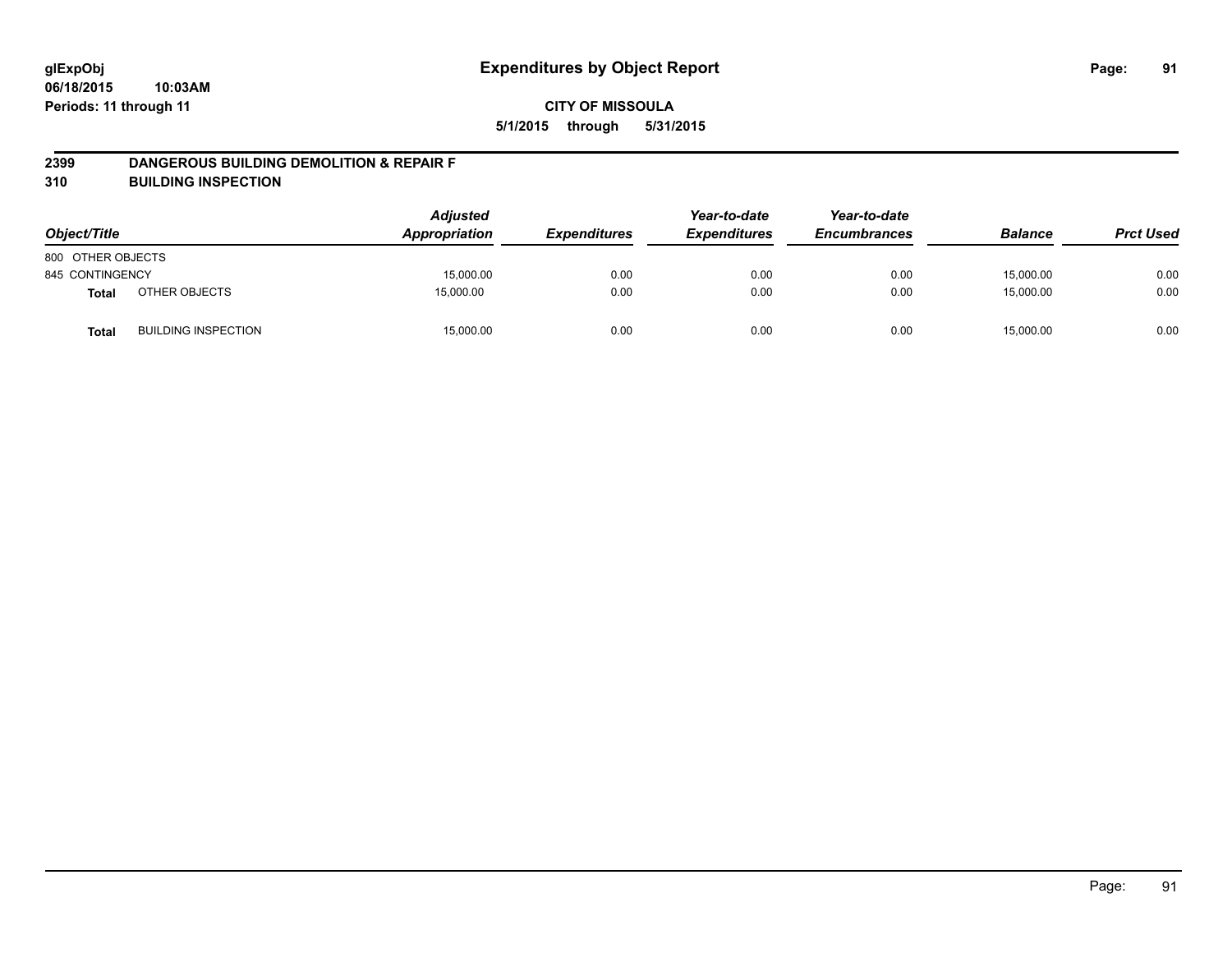**CITY OF MISSOULA 5/1/2015 through 5/31/2015**

#### **2399 DANGEROUS BUILDING DEMOLITION & REPAIR F**

| Object/Title      |                                   | <b>Adjusted</b><br>Appropriation | <i><b>Expenditures</b></i> | Year-to-date<br><b>Expenditures</b> | Year-to-date<br><b>Encumbrances</b> | <b>Balance</b> | <b>Prct Used</b> |
|-------------------|-----------------------------------|----------------------------------|----------------------------|-------------------------------------|-------------------------------------|----------------|------------------|
| 800 OTHER OBJECTS |                                   |                                  |                            |                                     |                                     |                |                  |
| 845 CONTINGENCY   |                                   | 15,000.00                        | 0.00                       | 0.00                                | 0.00                                | 15,000.00      | 0.00             |
| <b>Total</b>      | OTHER OBJECTS                     | 15,000.00                        | 0.00                       | 0.00                                | 0.00                                | 15,000.00      | 0.00             |
| <b>Total</b>      | DANGEROUS BUILDING DEMOLITION & F | 15,000.00                        | 0.00                       | 0.00                                | 0.00                                | 15.000.00      | 0.00             |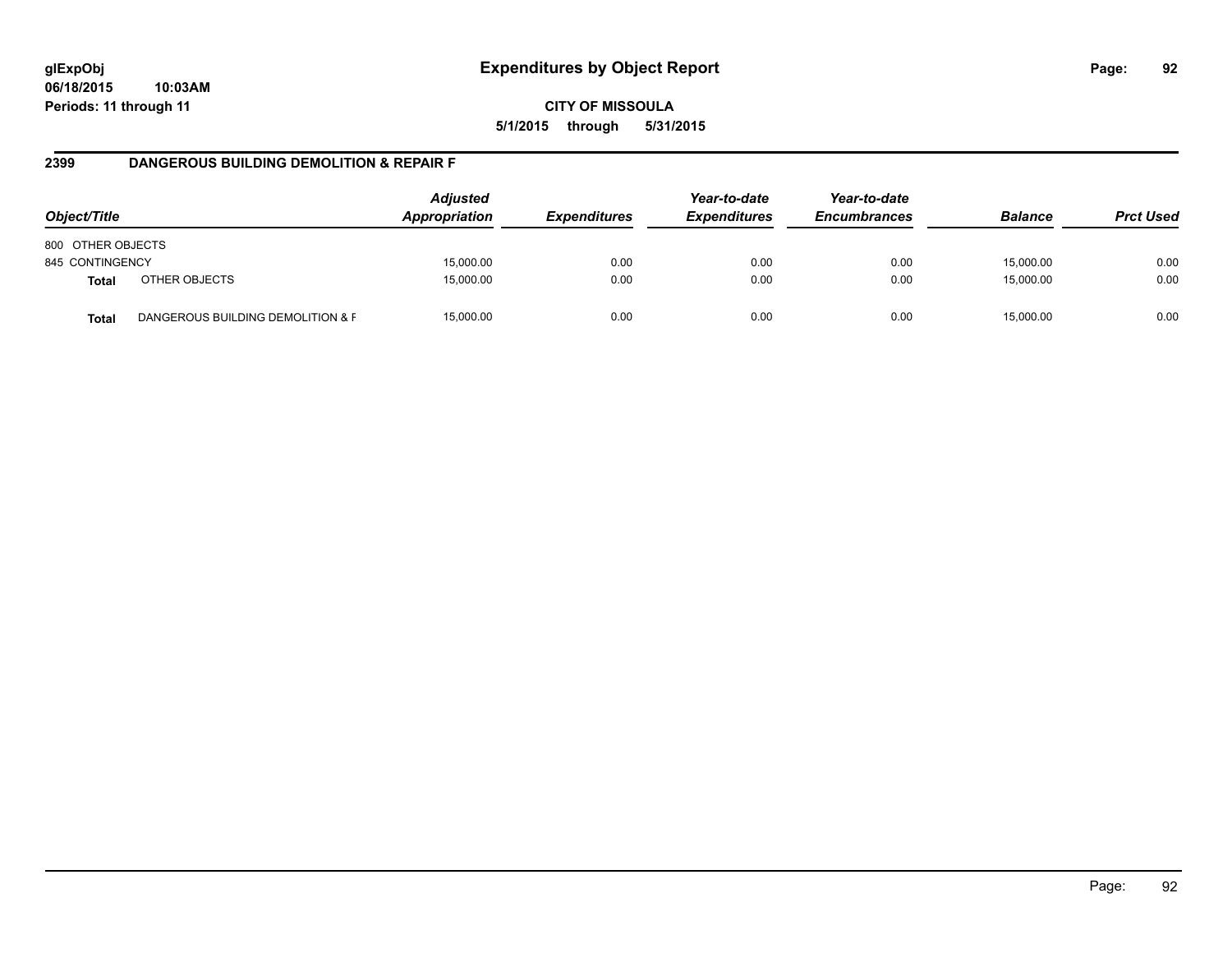# **2400 STREET LIGHTING ASSESSMENTS FUND**

#### **280 PUBLIC WORKS ADMIN/ENGINEERING**

| Object/Title           |                                | <b>Adjusted</b><br><b>Appropriation</b> | <b>Expenditures</b> | Year-to-date<br><b>Expenditures</b> | Year-to-date<br><b>Encumbrances</b> | <b>Balance</b> | <b>Prct Used</b> |
|------------------------|--------------------------------|-----------------------------------------|---------------------|-------------------------------------|-------------------------------------|----------------|------------------|
| 300 PURCHASED SERVICES |                                |                                         |                     |                                     |                                     |                |                  |
|                        | 341 ELECTRICITY & NATURAL GAS  | 323.551.00                              | 237.40              | 269.799.98                          | 0.00                                | 53.751.02      | 83.39            |
|                        | 350 PROFESSIONAL SERVICES      | 21.806.00                               | 0.00                | 7.501.00                            | 0.00                                | 14.305.00      | 34.40            |
|                        | 360 REPAIR & MAINTENANCE       | 0.00                                    | 0.00                | 0.00                                | 0.00                                | 0.00           | 0.00             |
| Total                  | <b>PURCHASED SERVICES</b>      | 345.357.00                              | 237.40              | 277,300.98                          | 0.00                                | 68,056.02      | 80.29            |
| <b>Total</b>           | PUBLIC WORKS ADMIN/ENGINEERING | 345.357.00                              | 237.40              | 277.300.98                          | 0.00                                | 68.056.02      | 80.29            |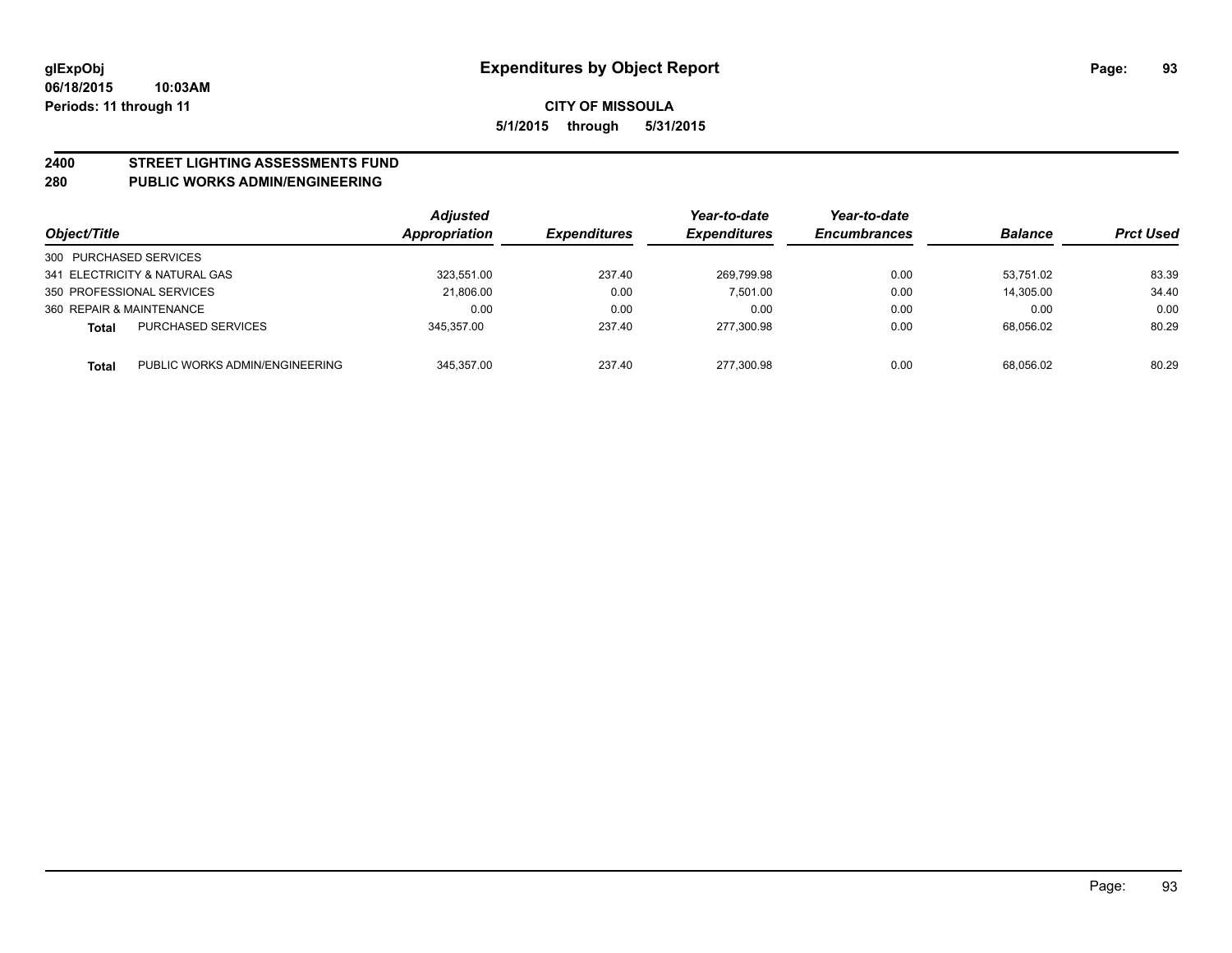#### **2400 STREET LIGHTING ASSESSMENTS FUND**

| Object/Title                                     | <b>Adjusted</b><br><b>Appropriation</b> | <i><b>Expenditures</b></i> | Year-to-date<br><b>Expenditures</b> | Year-to-date<br><b>Encumbrances</b> | <b>Balance</b> | <b>Prct Used</b> |
|--------------------------------------------------|-----------------------------------------|----------------------------|-------------------------------------|-------------------------------------|----------------|------------------|
| 300 PURCHASED SERVICES                           |                                         |                            |                                     |                                     |                |                  |
| 341 ELECTRICITY & NATURAL GAS                    | 323.551.00                              | 237.40                     | 269.799.98                          | 0.00                                | 53.751.02      | 83.39            |
| 350 PROFESSIONAL SERVICES                        | 21,806.00                               | 0.00                       | 7.501.00                            | 0.00                                | 14,305.00      | 34.40            |
| 360 REPAIR & MAINTENANCE                         | 0.00                                    | 0.00                       | 0.00                                | 0.00                                | 0.00           | 0.00             |
| <b>PURCHASED SERVICES</b><br><b>Total</b>        | 345,357.00                              | 237.40                     | 277,300.98                          | 0.00                                | 68.056.02      | 80.29            |
| STREET LIGHTING ASSESSMENTS FUND<br><b>Total</b> | 345.357.00                              | 237.40                     | 277,300.98                          | 0.00                                | 68.056.02      | 80.29            |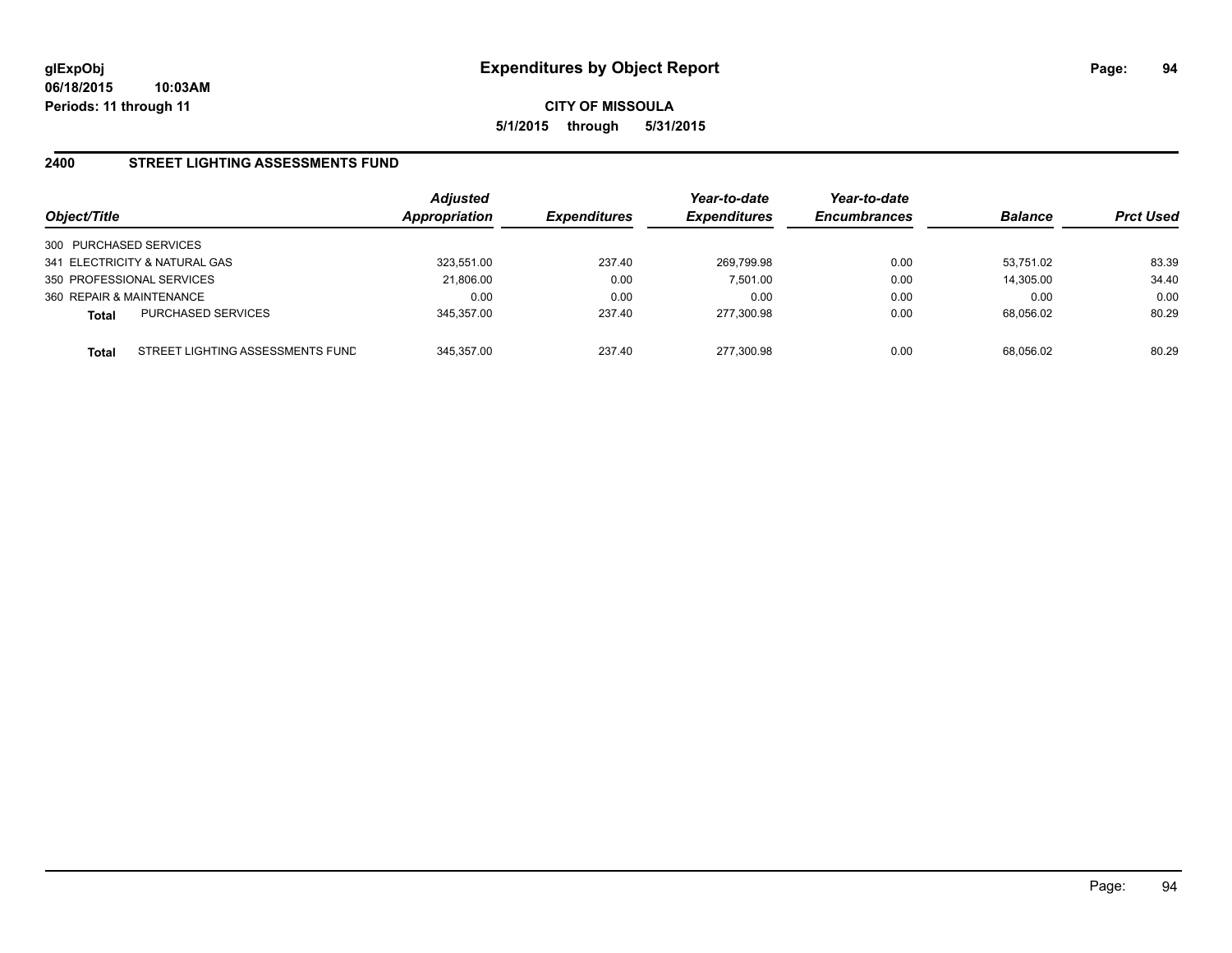#### **2500 STREET MAINTENANCE ASSESSMENT FUND**

**390 NON-DEPARTMENTAL**

| Object/Title           |                              | <b>Adjusted</b><br><b>Appropriation</b> | <b>Expenditures</b> | Year-to-date<br><b>Expenditures</b> | Year-to-date<br><b>Encumbrances</b> | <b>Balance</b> | <b>Prct Used</b> |
|------------------------|------------------------------|-----------------------------------------|---------------------|-------------------------------------|-------------------------------------|----------------|------------------|
| 300 PURCHASED SERVICES |                              |                                         |                     |                                     |                                     |                |                  |
| 345 GARBAGE            |                              | 32,014.00                               | 1.953.17            | 18.187.87                           | 0.00                                | 13.826.13      | 56.81            |
| <b>Total</b>           | <b>PURCHASED SERVICES</b>    | 32,014.00                               | 1,953.17            | 18,187.87                           | 0.00                                | 13,826.13      | 56.81            |
| 800 OTHER OBJECTS      |                              |                                         |                     |                                     |                                     |                |                  |
|                        | 820 TRANSFERS TO OTHER FUNDS | 27.281.00                               | 0.00                | 13.640.50                           | 0.00                                | 13.640.50      | 50.00            |
| <b>Total</b>           | OTHER OBJECTS                | 27.281.00                               | 0.00                | 13,640.50                           | 0.00                                | 13.640.50      | 50.00            |
| <b>Total</b>           | NON-DEPARTMENTAL             | 59.295.00                               | 1.953.17            | 31.828.37                           | 0.00                                | 27.466.63      | 53.68            |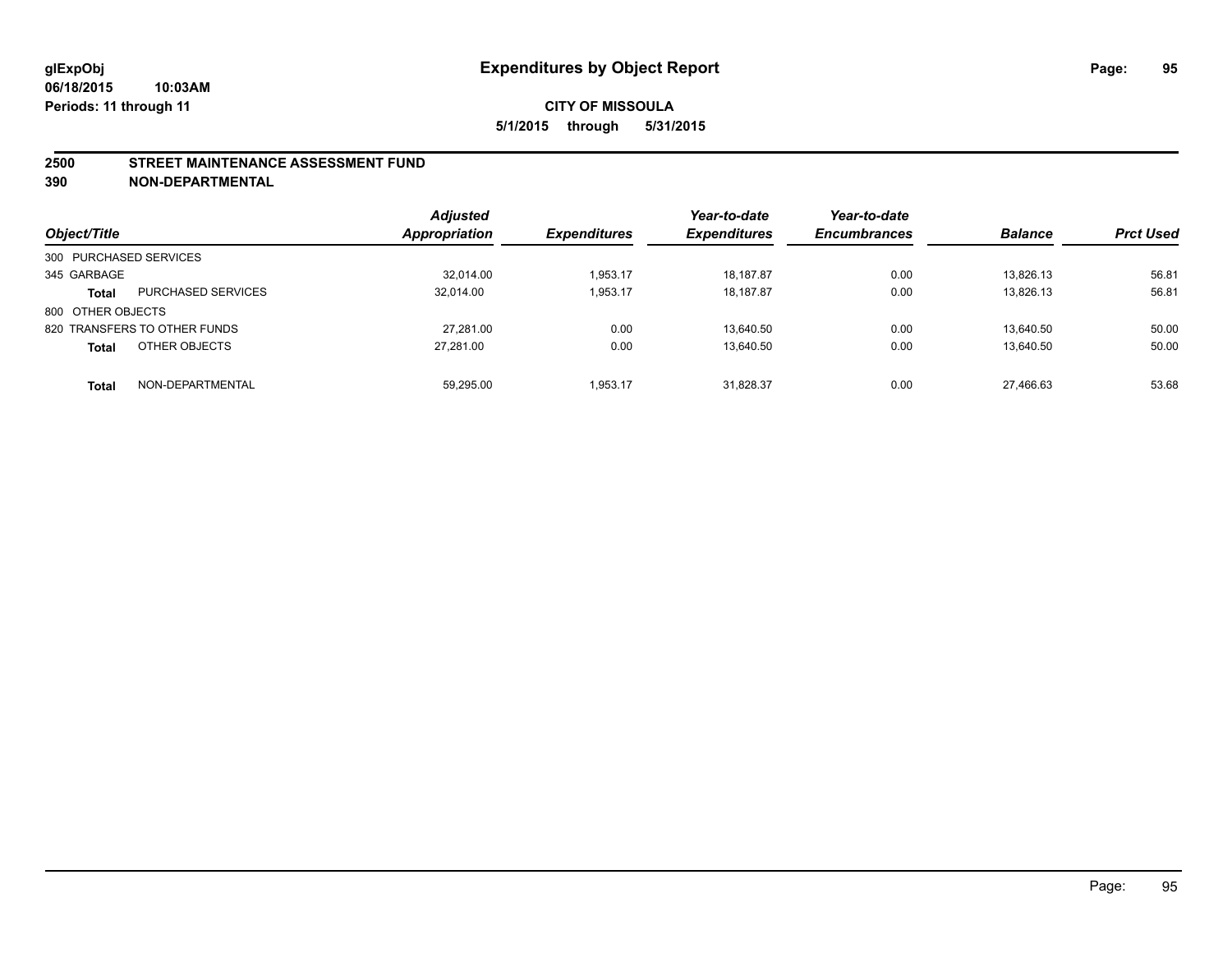**CITY OF MISSOULA 5/1/2015 through 5/31/2015**

#### **2500 STREET MAINTENANCE ASSESSMENT FUND**

| Object/Title           |                                  | <b>Adjusted</b><br><b>Appropriation</b> | <b>Expenditures</b> | Year-to-date<br><b>Expenditures</b> | Year-to-date<br><b>Encumbrances</b> | <b>Balance</b> | <b>Prct Used</b> |
|------------------------|----------------------------------|-----------------------------------------|---------------------|-------------------------------------|-------------------------------------|----------------|------------------|
| 300 PURCHASED SERVICES |                                  |                                         |                     |                                     |                                     |                |                  |
| 345 GARBAGE            |                                  | 32,014.00                               | 1,953.17            | 18,187.87                           | 0.00                                | 13,826.13      | 56.81            |
| Total                  | <b>PURCHASED SERVICES</b>        | 32.014.00                               | 1,953.17            | 18.187.87                           | 0.00                                | 13,826.13      | 56.81            |
| 800 OTHER OBJECTS      |                                  |                                         |                     |                                     |                                     |                |                  |
|                        | 820 TRANSFERS TO OTHER FUNDS     | 27.281.00                               | 0.00                | 13.640.50                           | 0.00                                | 13.640.50      | 50.00            |
| <b>Total</b>           | OTHER OBJECTS                    | 27,281.00                               | 0.00                | 13,640.50                           | 0.00                                | 13,640.50      | 50.00            |
| Total                  | STREET MAINTENANCE ASSESSMENT FI | 59.295.00                               | 1.953.17            | 31.828.37                           | 0.00                                | 27.466.63      | 53.68            |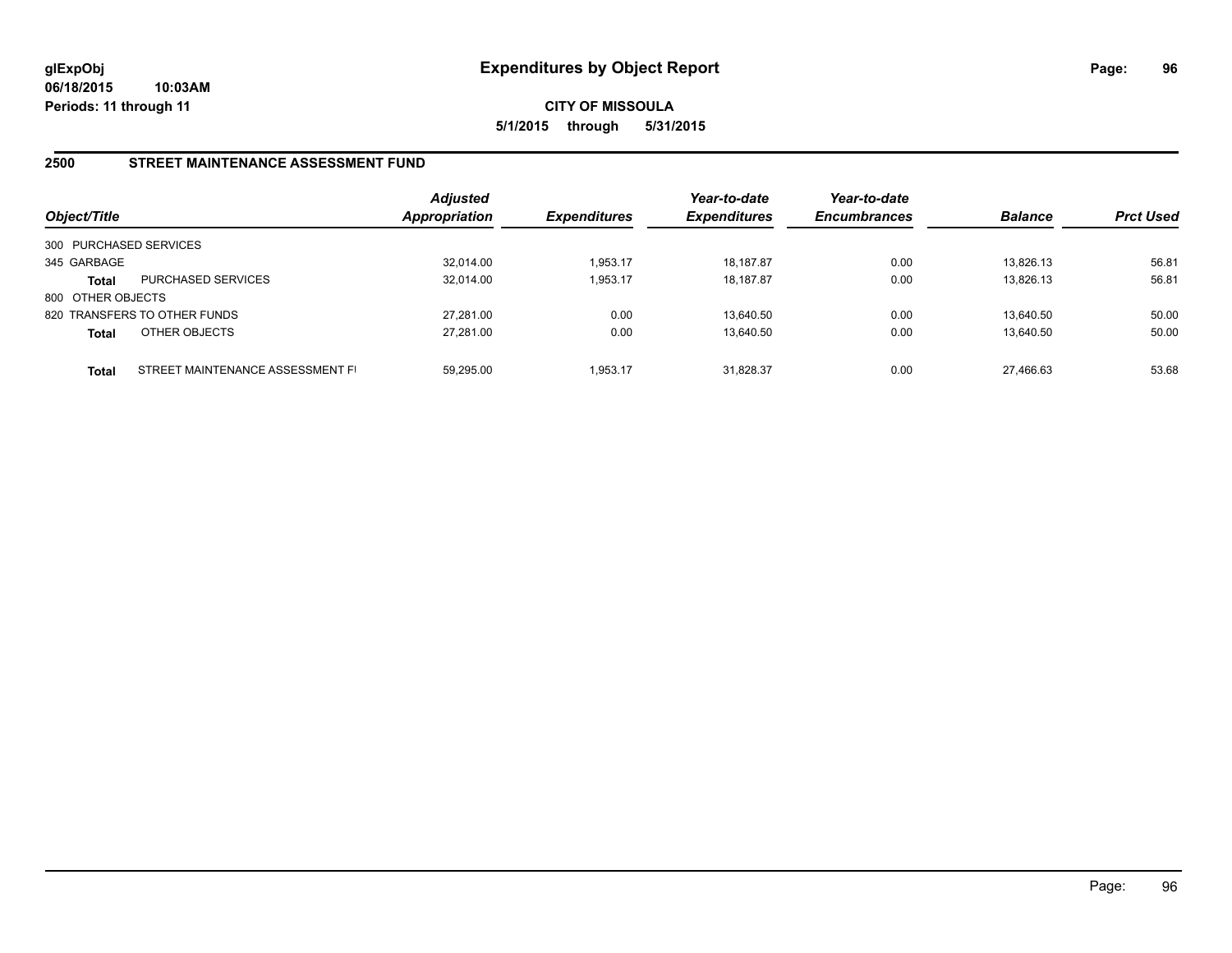#### **2510 RUSSELL PARK MAINTENANCE ASSESSMENT FUND**

**370 PARKS & RECREATION**

| Object/Title                           | <b>Adjusted</b><br>Appropriation | <b>Expenditures</b> | Year-to-date<br><b>Expenditures</b> | Year-to-date<br><b>Encumbrances</b> | <b>Balance</b> | <b>Prct Used</b> |
|----------------------------------------|----------------------------------|---------------------|-------------------------------------|-------------------------------------|----------------|------------------|
| 800 OTHER OBJECTS                      |                                  |                     |                                     |                                     |                |                  |
| 820 TRANSFERS TO OTHER FUNDS           | 0.00                             | 0.00                | 0.00                                | 0.00                                | 0.00           | 0.00             |
| OTHER OBJECTS<br><b>Total</b>          | 0.00                             | 0.00                | 0.00                                | 0.00                                | 0.00           | 0.00             |
| <b>PARKS &amp; RECREATION</b><br>Total | 0.00                             | 0.00                | 0.00                                | 0.00                                | 0.00           | 0.00             |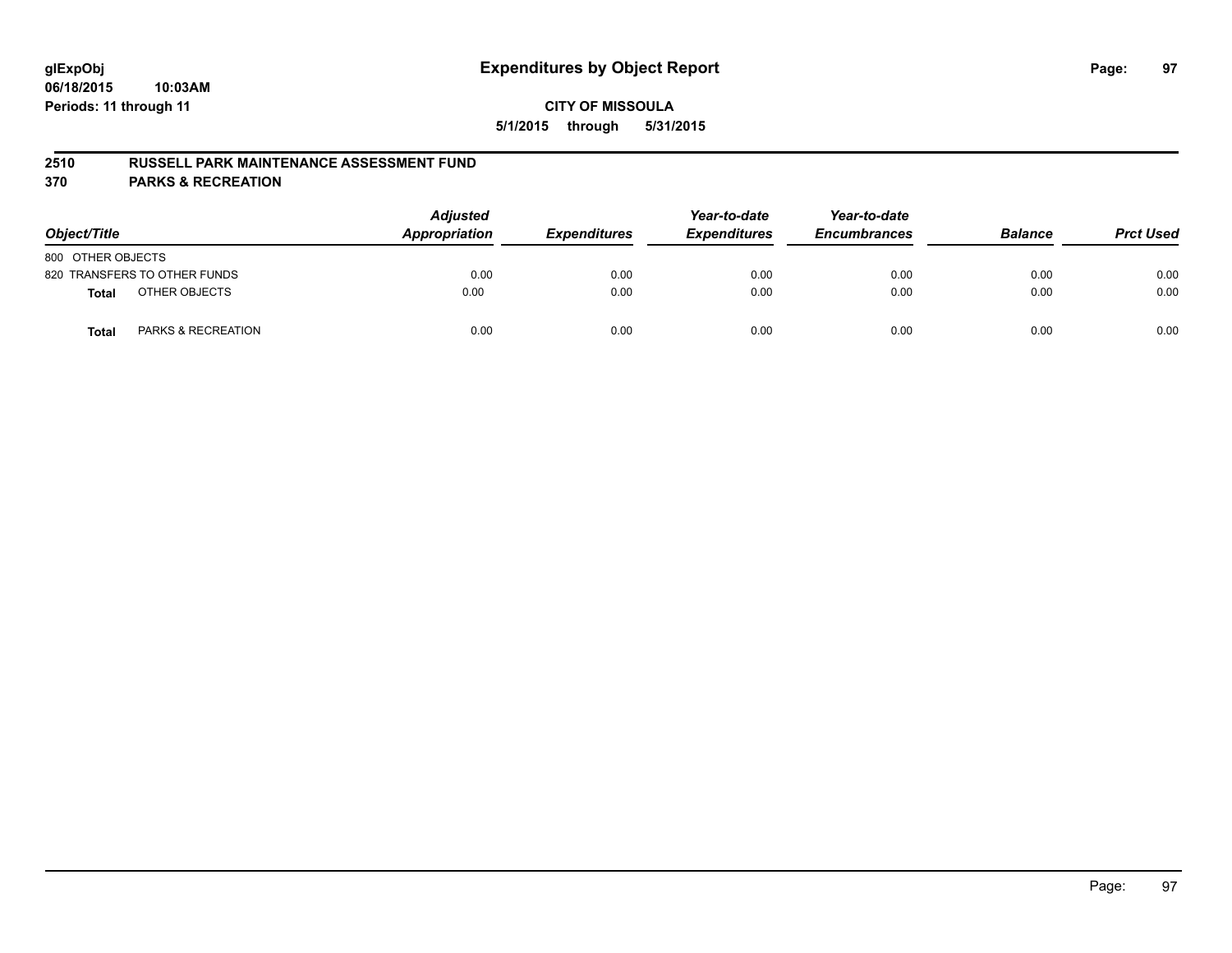**CITY OF MISSOULA 5/1/2015 through 5/31/2015**

#### **2510 RUSSELL PARK MAINTENANCE ASSESSMENT FUND**

| Object/Title                                     | <b>Adjusted</b><br>Appropriation | <b>Expenditures</b> | Year-to-date<br><b>Expenditures</b> | Year-to-date<br><b>Encumbrances</b> | <b>Balance</b> | <b>Prct Used</b> |
|--------------------------------------------------|----------------------------------|---------------------|-------------------------------------|-------------------------------------|----------------|------------------|
| 800 OTHER OBJECTS                                |                                  |                     |                                     |                                     |                |                  |
| 820 TRANSFERS TO OTHER FUNDS                     | 0.00                             | 0.00                | 0.00                                | 0.00                                | 0.00           | 0.00             |
| OTHER OBJECTS<br><b>Total</b>                    | 0.00                             | 0.00                | 0.00                                | 0.00                                | 0.00           | 0.00             |
| RUSSELL PARK MAINTENANCE ASSESSN<br><b>Total</b> | 0.00                             | 0.00                | 0.00                                | 0.00                                | 0.00           | 0.00             |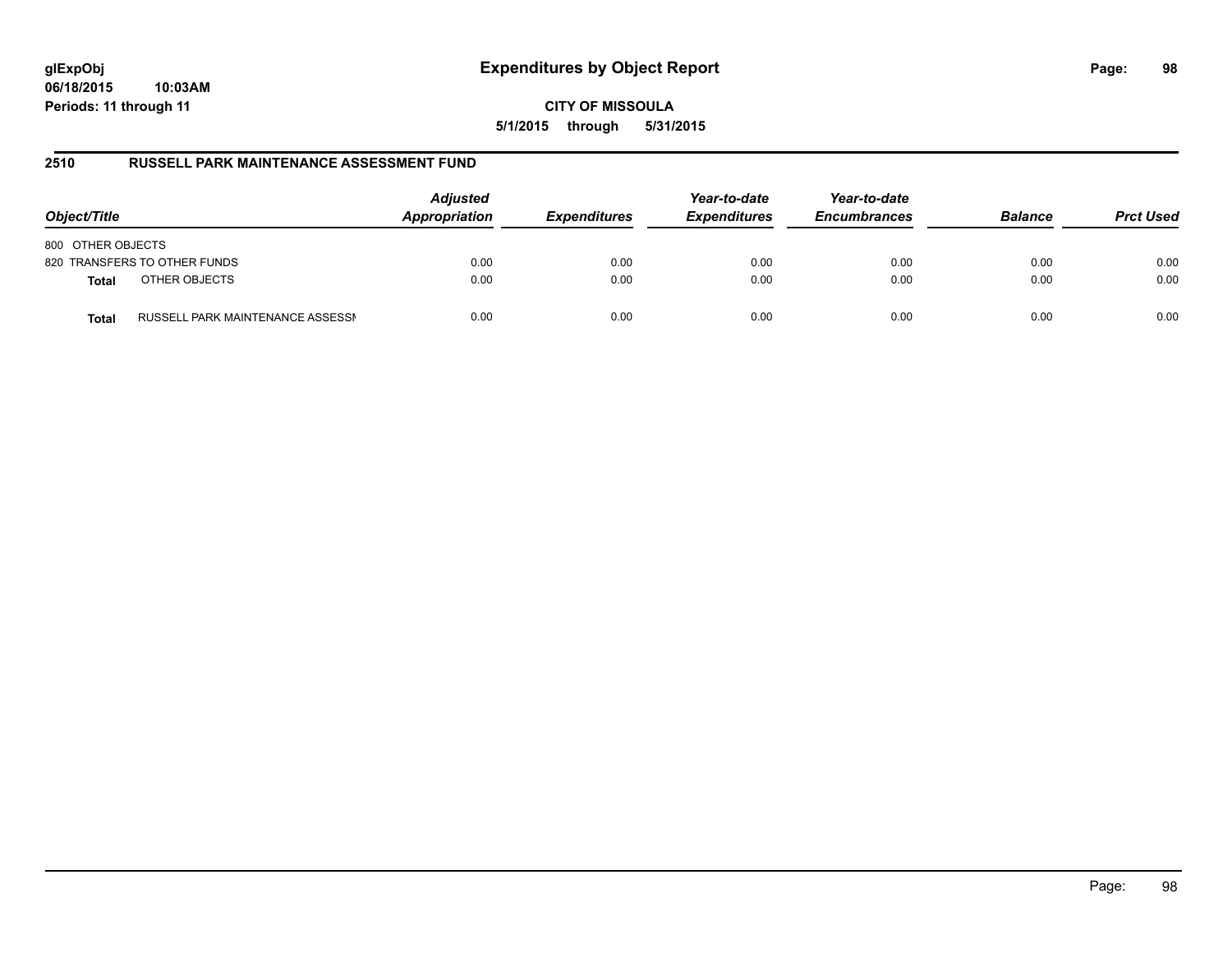# **2511 WILLOWWOOD PARK MAINTENANCE ASSESSMENT F**

**370 PARKS & RECREATION**

| Object/Title                        | <b>Adjusted</b><br>Appropriation | <b>Expenditures</b> | Year-to-date<br><b>Expenditures</b> | Year-to-date<br><b>Encumbrances</b> | <b>Balance</b> | <b>Prct Used</b> |
|-------------------------------------|----------------------------------|---------------------|-------------------------------------|-------------------------------------|----------------|------------------|
| 600 DEBT SERVICE                    |                                  |                     |                                     |                                     |                |                  |
| 620 INTEREST / SERVICE FEES         | 0.00                             | 0.00                | 0.00                                | 0.00                                | 0.00           | 0.00             |
| <b>DEBT SERVICE</b><br><b>Total</b> | 0.00                             | 0.00                | 0.00                                | 0.00                                | 0.00           | 0.00             |
| 800 OTHER OBJECTS                   |                                  |                     |                                     |                                     |                |                  |
| 820 TRANSFERS TO OTHER FUNDS        | 0.00                             | 0.00                | 0.00                                | 0.00                                | 0.00           | 0.00             |
| OTHER OBJECTS<br><b>Total</b>       | 0.00                             | 0.00                | 0.00                                | 0.00                                | 0.00           | 0.00             |
| PARKS & RECREATION<br><b>Total</b>  | 0.00                             | 0.00                | 0.00                                | 0.00                                | 0.00           | 0.00             |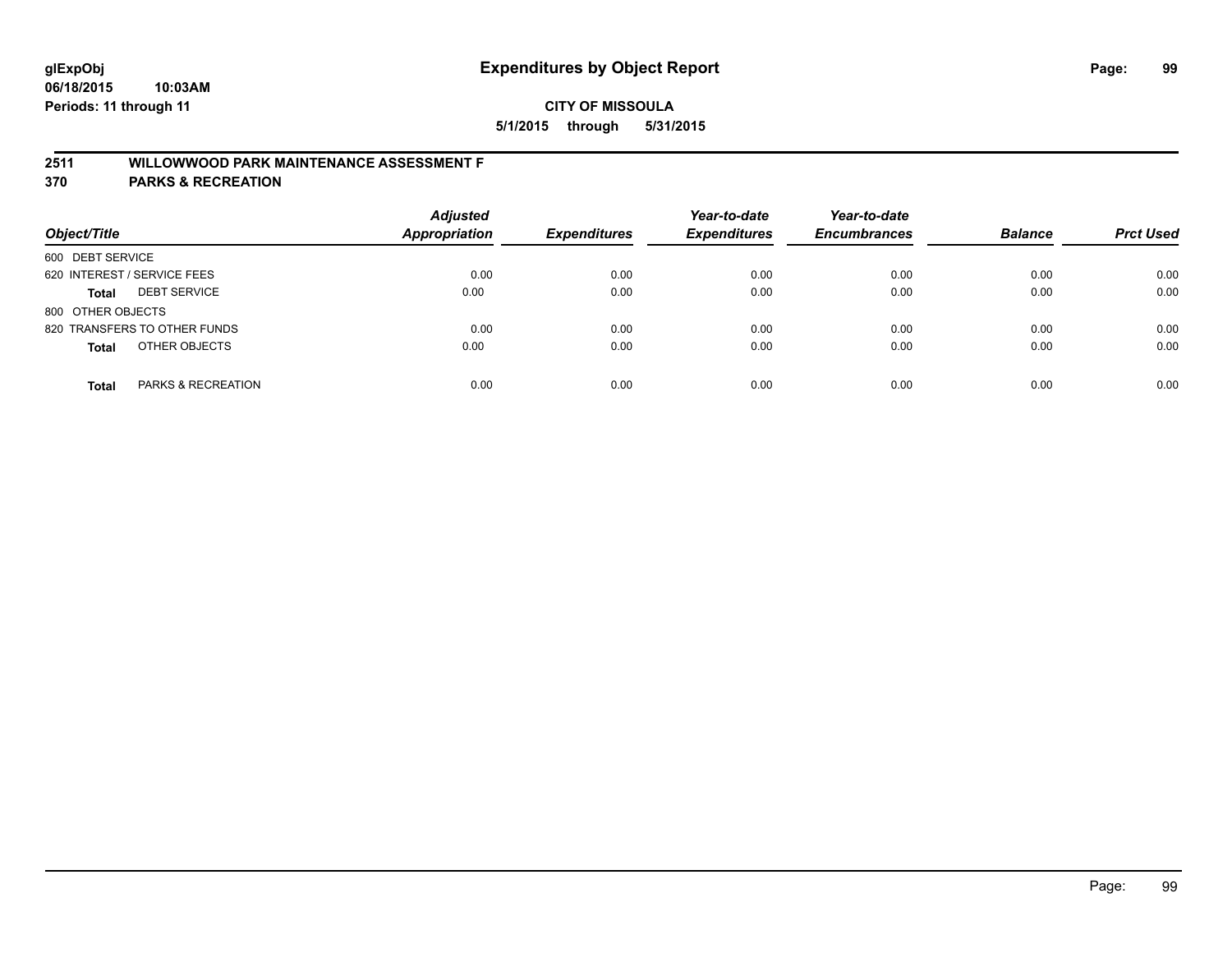**CITY OF MISSOULA 5/1/2015 through 5/31/2015**

# **2511 WILLOWWOOD PARK MAINTENANCE ASSESSMENT F**

| Object/Title                |                                 | <b>Adjusted</b><br><b>Appropriation</b> | <b>Expenditures</b> | Year-to-date<br><b>Expenditures</b> | Year-to-date<br><b>Encumbrances</b> | <b>Balance</b> | <b>Prct Used</b> |
|-----------------------------|---------------------------------|-----------------------------------------|---------------------|-------------------------------------|-------------------------------------|----------------|------------------|
| 600 DEBT SERVICE            |                                 |                                         |                     |                                     |                                     |                |                  |
| 620 INTEREST / SERVICE FEES |                                 | 0.00                                    | 0.00                | 0.00                                | 0.00                                | 0.00           | 0.00             |
| Total                       | <b>DEBT SERVICE</b>             | 0.00                                    | 0.00                | 0.00                                | 0.00                                | 0.00           | 0.00             |
| 800 OTHER OBJECTS           |                                 |                                         |                     |                                     |                                     |                |                  |
|                             | 820 TRANSFERS TO OTHER FUNDS    | 0.00                                    | 0.00                | 0.00                                | 0.00                                | 0.00           | 0.00             |
| <b>Total</b>                | OTHER OBJECTS                   | 0.00                                    | 0.00                | 0.00                                | 0.00                                | 0.00           | 0.00             |
| <b>Total</b>                | WILLOWWOOD PARK MAINTENANCE ASS | 0.00                                    | 0.00                | 0.00                                | 0.00                                | 0.00           | 0.00             |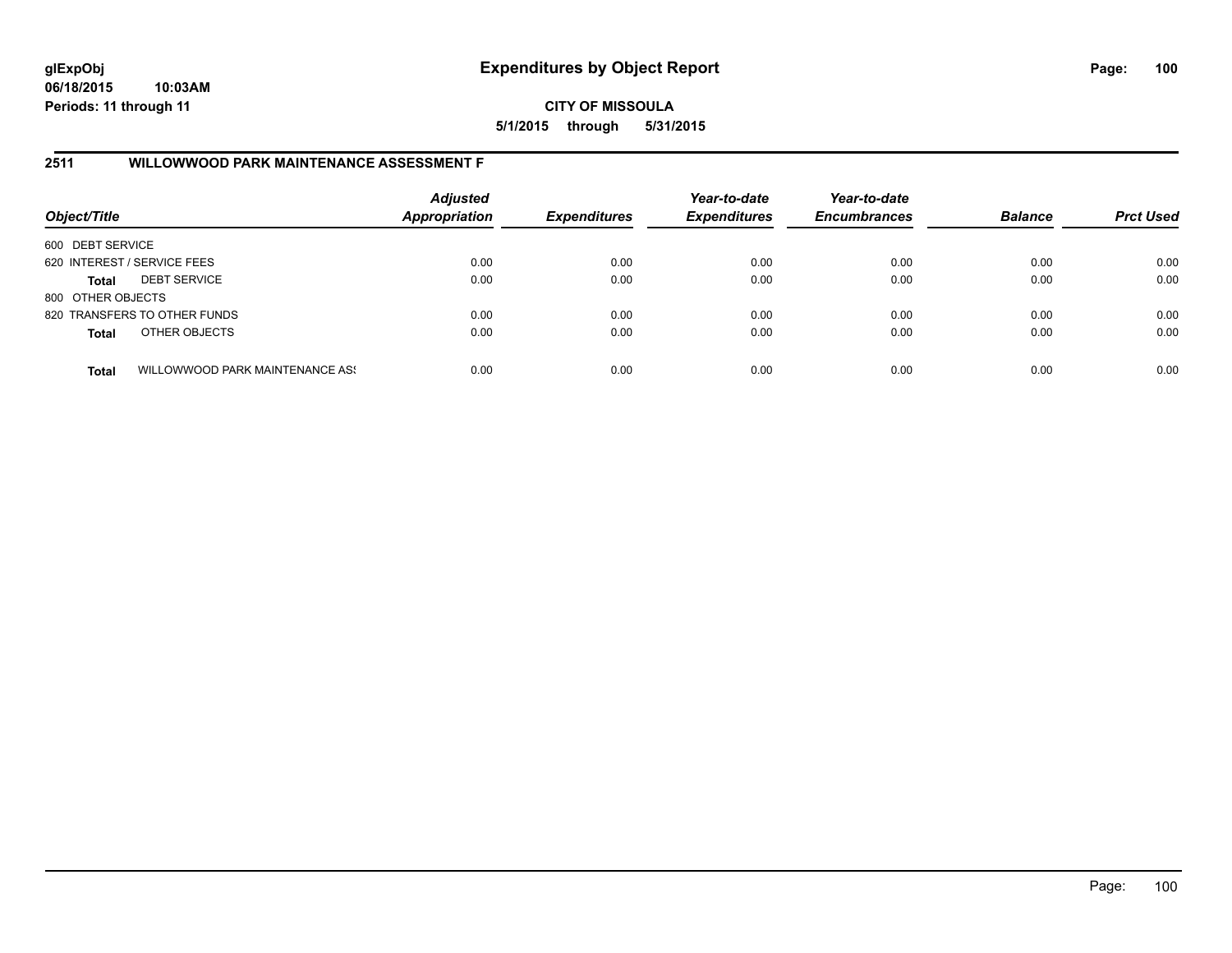#### **2512 ROAD DISTRICT #1**

**320 STREET MAINTENANCE**

|                        |                              | <b>Adjusted</b>      |                     | Year-to-date        | Year-to-date        |                |                  |
|------------------------|------------------------------|----------------------|---------------------|---------------------|---------------------|----------------|------------------|
| Object/Title           |                              | <b>Appropriation</b> | <b>Expenditures</b> | <b>Expenditures</b> | <b>Encumbrances</b> | <b>Balance</b> | <b>Prct Used</b> |
| 100 PERSONAL SERVICES  |                              |                      |                     |                     |                     |                |                  |
| 110 SALARIES AND WAGES |                              | 25,620.00            | 0.00                | 0.00                | 0.00                | 25,620.00      | 0.00             |
|                        | 140 EMPLOYER CONTRIBUTIONS   | 6,255.00             | 0.00                | 0.00                | 0.00                | 6,255.00       | 0.00             |
| <b>Total</b>           | PERSONAL SERVICES            | 31,875.00            | 0.00                | 0.00                | 0.00                | 31,875.00      | 0.00             |
| 200 SUPPLIES           |                              |                      |                     |                     |                     |                |                  |
| 220 OPERATING SUPPLIES |                              | 91,014.00            | 0.00                | 90,578.81           | 0.00                | 435.19         | 99.52            |
| 230 REPAIR/MAINTENANCE |                              | 95,188.00            | 10,556.96           | 67,818.48           | 0.00                | 27,369.52      | 71.25            |
| 231 GASOLINE           |                              | 1,135.00             | 0.00                | 0.00                | 0.00                | 1,135.00       | 0.00             |
| <b>Total</b>           | <b>SUPPLIES</b>              | 187,337.00           | 10,556.96           | 158,397.29          | 0.00                | 28,939.71      | 84.55            |
|                        | 300 PURCHASED SERVICES       |                      |                     |                     |                     |                |                  |
| 343 WATER CHARGES      |                              | 0.00                 | 0.00                | 824.54              | 0.00                | $-824.54$      | 0.00             |
|                        | 350 PROFESSIONAL SERVICES    | 20,000.00            | 0.00                | 435.00              | 0.00                | 19,565.00      | 2.18             |
| <b>Total</b>           | PURCHASED SERVICES           | 20,000.00            | 0.00                | 1,259.54            | 0.00                | 18,740.46      | 6.30             |
| 400 BUILDING MATERIALS |                              |                      |                     |                     |                     |                |                  |
| 400 BUILDING MATERIALS |                              | 175,201.00           | 660.16              | 148,722.16          | 0.00                | 26,478.84      | 84.89            |
| Total                  | <b>BUILDING MATERIALS</b>    | 175,201.00           | 660.16              | 148,722.16          | 0.00                | 26,478.84      | 84.89            |
| 500 FIXED CHARGES      |                              |                      |                     |                     |                     |                |                  |
| 500 FIXED CHARGES      |                              | 10,000.00            | 0.00                | 10,000.00           | 0.00                | 0.00           | 100.00           |
| <b>Total</b>           | <b>FIXED CHARGES</b>         | 10,000.00            | 0.00                | 10,000.00           | 0.00                | 0.00           | 100.00           |
| 600 DEBT SERVICE       |                              |                      |                     |                     |                     |                |                  |
| 610 PRINCIPAL          |                              | 218,771.00           | 0.00                | 395,849.62          | 0.00                | $-177,078.62$  | 180.94           |
|                        | 620 INTEREST / SERVICE FEES  | 32,025.00            | 0.00                | 38,181.89           | 0.00                | $-6,156.89$    | 119.23           |
| Total                  | <b>DEBT SERVICE</b>          | 250,796.00           | 0.00                | 434,031.51          | 0.00                | $-183,235.51$  | 173.06           |
| 800 OTHER OBJECTS      |                              |                      |                     |                     |                     |                |                  |
|                        | 820 TRANSFERS TO OTHER FUNDS | 0.00                 | 0.00                | 0.00                | 0.00                | 0.00           | 0.00             |
| 845 CONTINGENCY        |                              | 0.00                 | 9,030.26            | 25,364.86           | 0.00                | $-25,364.86$   | 0.00             |
| Total                  | OTHER OBJECTS                | 0.00                 | 9,030.26            | 25,364.86           | 0.00                | $-25,364.86$   | 0.00             |
| 900 CAPITAL OUTLAY     |                              |                      |                     |                     |                     |                |                  |
| 930 IMPROVEMENTS       |                              | 677,467.00           | 989.50              | 46,124.83           | 0.00                | 631,342.17     | 6.81             |
| <b>Total</b>           | <b>CAPITAL OUTLAY</b>        | 677,467.00           | 989.50              | 46,124.83           | 0.00                | 631,342.17     | 6.81             |
|                        |                              |                      |                     |                     |                     |                |                  |
| Total                  | <b>STREET MAINTENANCE</b>    | 1,352,676.00         | 21,236.88           | 823,900.19          | 0.00                | 528,775.81     | 60.91            |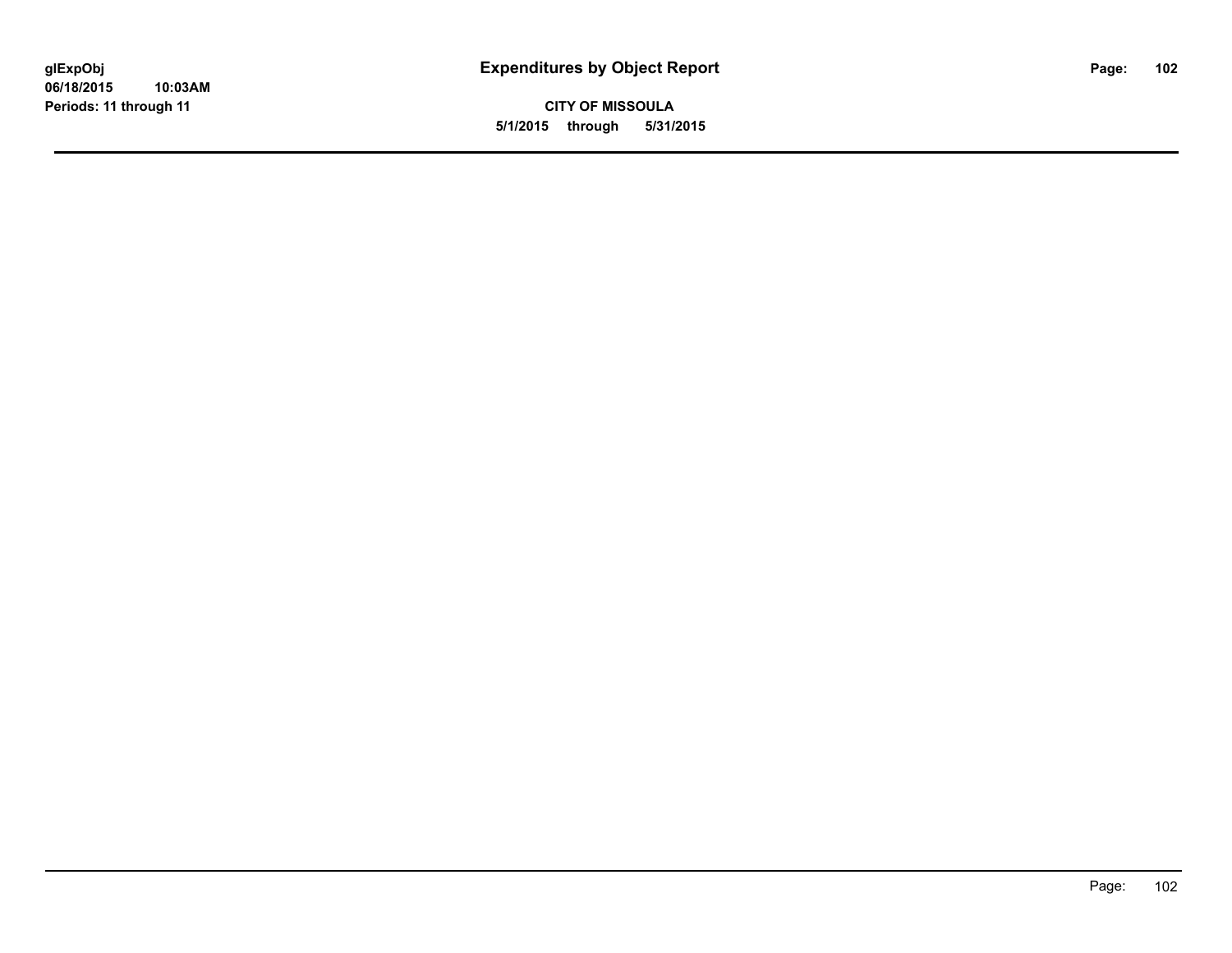#### **2512 ROAD DISTRICT #1**

|                                           | <b>Adjusted</b>      |                     | Year-to-date        | Year-to-date        |                |                  |
|-------------------------------------------|----------------------|---------------------|---------------------|---------------------|----------------|------------------|
| Object/Title                              | <b>Appropriation</b> | <b>Expenditures</b> | <b>Expenditures</b> | <b>Encumbrances</b> | <b>Balance</b> | <b>Prct Used</b> |
| 100 PERSONAL SERVICES                     |                      |                     |                     |                     |                |                  |
| 110 SALARIES AND WAGES                    | 25,620.00            | 0.00                | 0.00                | 0.00                | 25,620.00      | 0.00             |
| 140 EMPLOYER CONTRIBUTIONS                | 6,255.00             | 0.00                | 0.00                | 0.00                | 6,255.00       | 0.00             |
| PERSONAL SERVICES<br><b>Total</b>         | 31,875.00            | 0.00                | 0.00                | 0.00                | 31,875.00      | 0.00             |
| 200 SUPPLIES                              |                      |                     |                     |                     |                |                  |
| 220 OPERATING SUPPLIES                    | 91,014.00            | 0.00                | 90,578.81           | 0.00                | 435.19         | 99.52            |
| 230 REPAIR/MAINTENANCE                    | 95,188.00            | 10,556.96           | 67,818.48           | 0.00                | 27,369.52      | 71.25            |
| 231 GASOLINE                              | 1,135.00             | 0.00                | 0.00                | 0.00                | 1,135.00       | 0.00             |
| <b>SUPPLIES</b><br>Total                  | 187,337.00           | 10,556.96           | 158,397.29          | 0.00                | 28,939.71      | 84.55            |
| 300 PURCHASED SERVICES                    |                      |                     |                     |                     |                |                  |
| 343 WATER CHARGES                         | 0.00                 | 0.00                | 824.54              | 0.00                | $-824.54$      | 0.00             |
| 350 PROFESSIONAL SERVICES                 | 20,000.00            | 0.00                | 435.00              | 0.00                | 19,565.00      | 2.18             |
| PURCHASED SERVICES<br>Total               | 20,000.00            | 0.00                | 1,259.54            | 0.00                | 18,740.46      | 6.30             |
| 400 BUILDING MATERIALS                    |                      |                     |                     |                     |                |                  |
| <b>400 BUILDING MATERIALS</b>             | 175,201.00           | 660.16              | 148,722.16          | 0.00                | 26,478.84      | 84.89            |
| <b>BUILDING MATERIALS</b><br><b>Total</b> | 175,201.00           | 660.16              | 148,722.16          | 0.00                | 26,478.84      | 84.89            |
| 500 FIXED CHARGES                         |                      |                     |                     |                     |                |                  |
| 500 FIXED CHARGES                         | 10,000.00            | 0.00                | 10,000.00           | 0.00                | 0.00           | 100.00           |
| <b>FIXED CHARGES</b><br><b>Total</b>      | 10,000.00            | 0.00                | 10,000.00           | 0.00                | 0.00           | 100.00           |
| 600 DEBT SERVICE                          |                      |                     |                     |                     |                |                  |
| 610 PRINCIPAL                             | 218,771.00           | 0.00                | 395,849.62          | 0.00                | $-177,078.62$  | 180.94           |
| 620 INTEREST / SERVICE FEES               | 32,025.00            | 0.00                | 38,181.89           | 0.00                | $-6, 156.89$   | 119.23           |
| <b>DEBT SERVICE</b><br>Total              | 250,796.00           | 0.00                | 434,031.51          | 0.00                | $-183,235.51$  | 173.06           |
| 800 OTHER OBJECTS                         |                      |                     |                     |                     |                |                  |
| 820 TRANSFERS TO OTHER FUNDS              | 0.00                 | 0.00                | 0.00                | 0.00                | 0.00           | 0.00             |
| 845 CONTINGENCY                           | 0.00                 | 9,030.26            | 25,364.86           | 0.00                | $-25,364.86$   | 0.00             |
| OTHER OBJECTS<br>Total                    | 0.00                 | 9,030.26            | 25,364.86           | 0.00                | $-25,364.86$   | 0.00             |
| 900 CAPITAL OUTLAY                        |                      |                     |                     |                     |                |                  |
| 930 IMPROVEMENTS                          | 677,467.00           | 989.50              | 46,124.83           | 0.00                | 631,342.17     | 6.81             |
| <b>CAPITAL OUTLAY</b><br><b>Total</b>     | 677,467.00           | 989.50              | 46,124.83           | 0.00                | 631,342.17     | 6.81             |
| <b>ROAD DISTRICT#1</b><br><b>Total</b>    | 1,352,676.00         | 21,236.88           | 823,900.19          | 0.00                | 528,775.81     | 60.91            |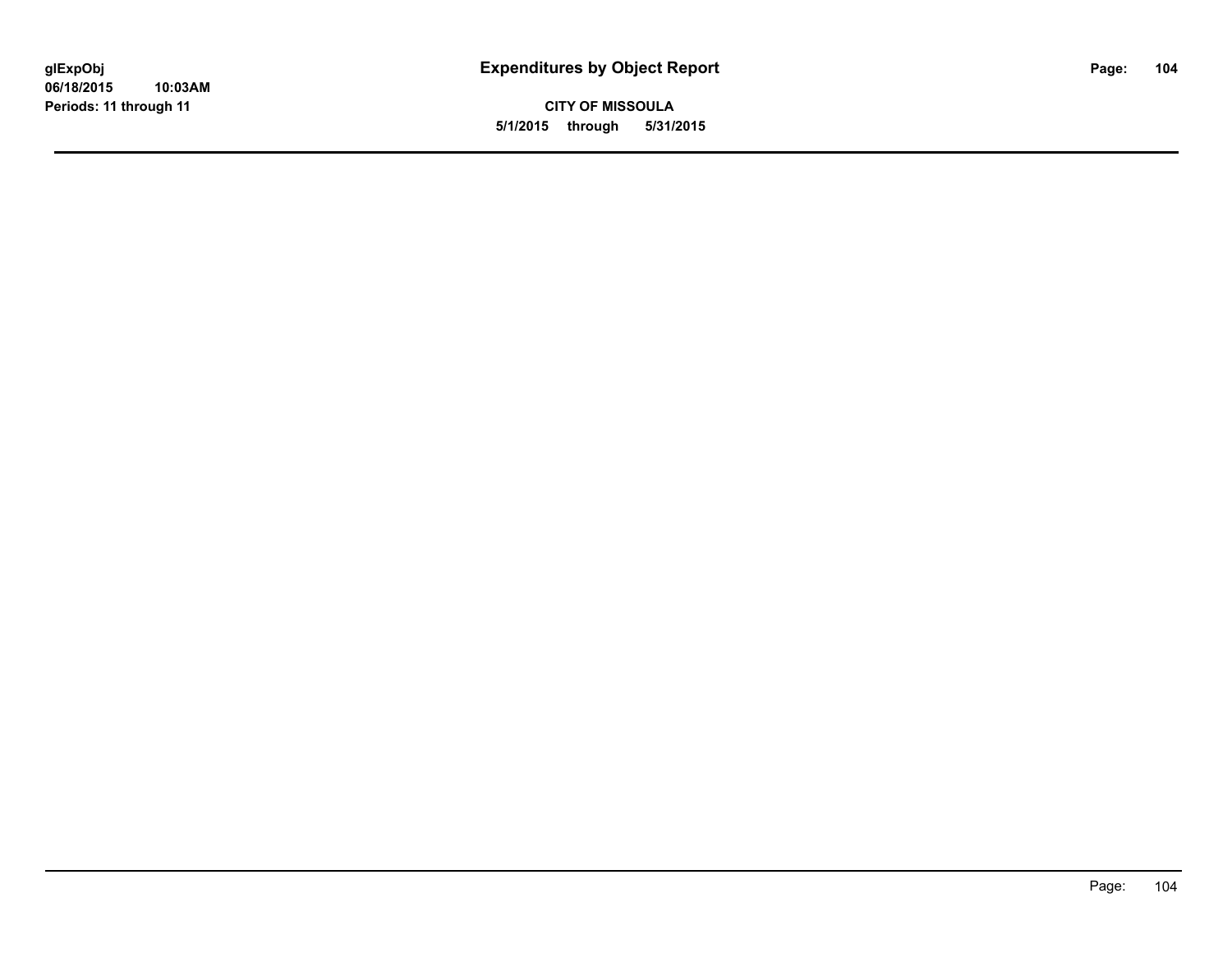# **CITY OF MISSOULA 5/1/2015 through 5/31/2015**

# **2513 PARK DISTRICT #1**

**270 CITY ATTORNEY**

| Object/Title          |                            | <b>Adjusted</b><br>Appropriation | <b>Expenditures</b> | Year-to-date<br><b>Expenditures</b> | Year-to-date<br><b>Encumbrances</b> | <b>Balance</b> | <b>Prct Used</b> |
|-----------------------|----------------------------|----------------------------------|---------------------|-------------------------------------|-------------------------------------|----------------|------------------|
| 100 PERSONAL SERVICES |                            |                                  |                     |                                     |                                     |                |                  |
|                       | 140 EMPLOYER CONTRIBUTIONS | 0.00                             | 0.00                | 0.00                                | 0.00                                | 0.00           | 0.00             |
| <b>Total</b>          | PERSONAL SERVICES          | 0.00                             | 0.00                | 0.00                                | 0.00                                | 0.00           | 0.00             |
| <b>Total</b>          | <b>CITY ATTORNEY</b>       | 0.00                             | 0.00                | 0.00                                | 0.00                                | 0.00           | 0.00             |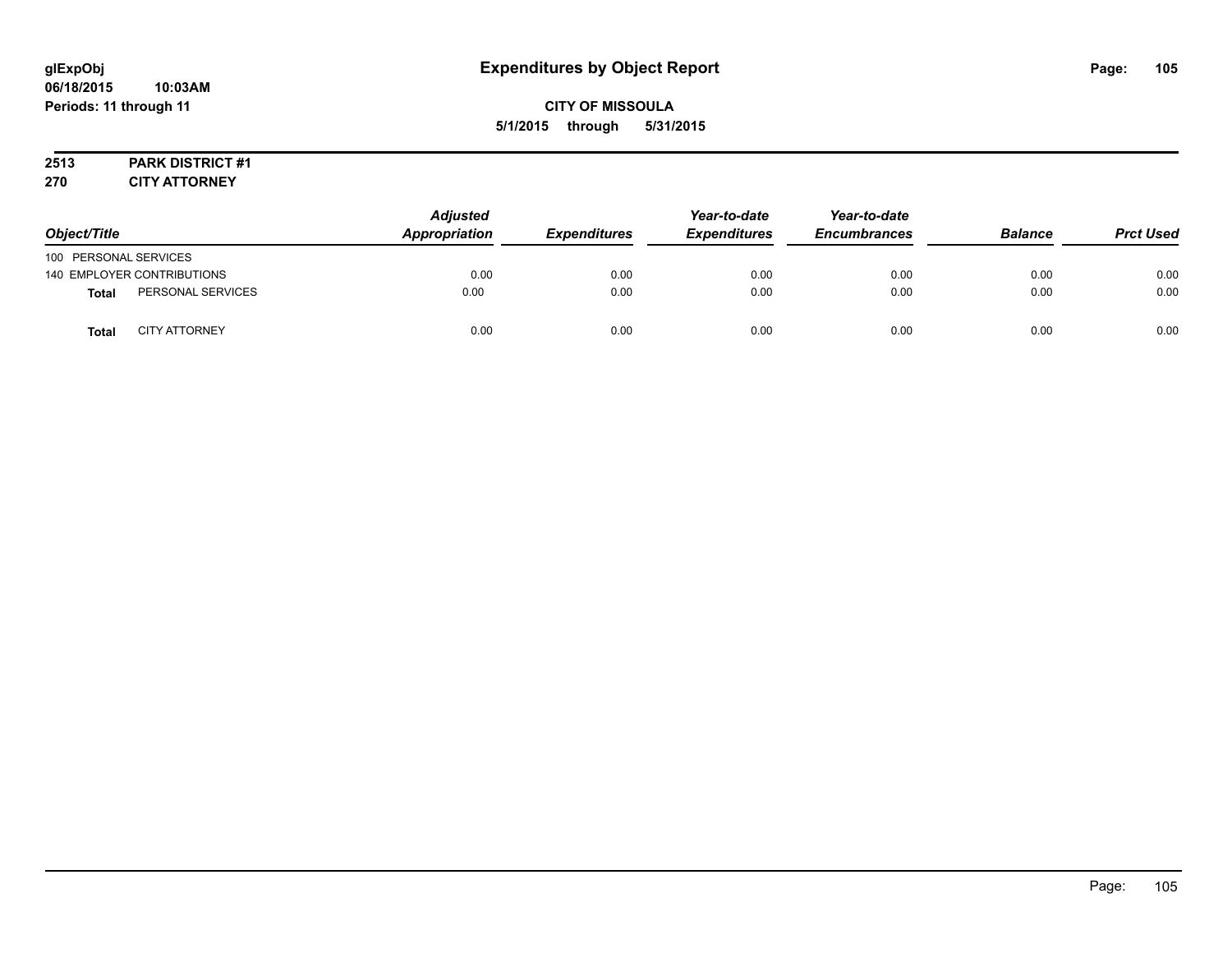#### **2513 PARK DISTRICT #1**

**370 PARKS & RECREATION**

|                                     | <b>Adjusted</b>      |                     | Year-to-date        | Year-to-date        |                |                  |
|-------------------------------------|----------------------|---------------------|---------------------|---------------------|----------------|------------------|
| Object/Title                        | <b>Appropriation</b> | <b>Expenditures</b> | <b>Expenditures</b> | <b>Encumbrances</b> | <b>Balance</b> | <b>Prct Used</b> |
| 100 PERSONAL SERVICES               |                      |                     |                     |                     |                |                  |
| 110 SALARIES AND WAGES              | 78,037.00            | 10,155.83           | 39,627.94           | 0.00                | 38,409.06      | 50.78            |
| 120 OVERTIME/TERMINATION            | 0.00                 | 11.93               | 140.08              | 0.00                | $-140.08$      | 0.00             |
| <b>140 EMPLOYER CONTRIBUTIONS</b>   | 34,914.00            | 2,714.88            | 12,473.77           | 0.00                | 22,440.23      | 35.73            |
| 141 STATE RETIREMENT CONTRIBUTIONS  | 0.00                 | 0.00                | 34.11               | 0.00                | $-34.11$       | 0.00             |
| PERSONAL SERVICES<br>Total          | 112,951.00           | 12,882.64           | 52,275.90           | 0.00                | 60,675.10      | 46.28            |
| 200 SUPPLIES                        |                      |                     |                     |                     |                |                  |
| 220 OPERATING SUPPLIES              | 69,216.00            | 31,182.56           | 84,958.89           | 0.00                | $-15,742.89$   | 122.74           |
| 230 REPAIR/MAINTENANCE              | 90,266.00            | 1,290.57            | 36,667.51           | 0.00                | 53,598.49      | 40.62            |
| 231 GASOLINE                        | 10,144.00            | 0.00                | 10,144.00           | 0.00                | 0.00           | 100.00           |
| <b>SUPPLIES</b><br><b>Total</b>     | 169,626.00           | 32,473.13           | 131,770.40          | 0.00                | 37,855.60      | 77.68            |
| 300 PURCHASED SERVICES              |                      |                     |                     |                     |                |                  |
| 320 PRINTING & DUPLICATING          | 0.00                 | 0.00                | 0.00                | 0.00                | 0.00           | 0.00             |
| 341 ELECTRICITY & NATURAL GAS       | 28,622.00            | 47.54               | 26,486.56           | 0.00                | 2,135.44       | 92.54            |
| 343 WATER CHARGES                   | 7,685.00             | 0.00                | 7,685.00            | 0.00                | 0.00           | 100.00           |
| 345 GARBAGE                         | 3.090.00             | 62.75               | 2,523.01            | 0.00                | 566.99         | 81.65            |
| 350 PROFESSIONAL SERVICES           | 96,845.00            | 2,623.68            | 31,243.33           | 0.00                | 65,601.67      | 32.26            |
| 360 REPAIR & MAINTENANCE            | 152,402.00           | 172.58              | 65,867.98           | 0.00                | 86,534.02      | 43.22            |
| PURCHASED SERVICES<br>Total         | 288,644.00           | 2,906.55            | 133,805.88          | 0.00                | 154,838.12     | 46.36            |
| 600 DEBT SERVICE                    |                      |                     |                     |                     |                |                  |
| 610 PRINCIPAL                       | 57,511.00            | 0.00                | 178,904.80          | 0.00                | $-121,393.80$  | 311.08           |
| 620 INTEREST / SERVICE FEES         | 487.00               | 0.00                | 3,776.35            | 0.00                | $-3,289.35$    | 775.43           |
| <b>DEBT SERVICE</b><br><b>Total</b> | 57.998.00            | 0.00                | 182,681.15          | 0.00                | $-124,683.15$  | 314.98           |
| 900 CAPITAL OUTLAY                  |                      |                     |                     |                     |                |                  |
| 930 IMPROVEMENTS                    | 30,000.00            | 16,422.00           | 45,381.75           | 0.00                | $-15,381.75$   | 151.27           |
| CAPITAL OUTLAY<br><b>Total</b>      | 30,000.00            | 16,422.00           | 45,381.75           | 0.00                | $-15,381.75$   | 151.27           |
| PARKS & RECREATION<br><b>Total</b>  | 659,219.00           | 64,684.32           | 545,915.08          | 0.00                | 113,303.92     | 82.81            |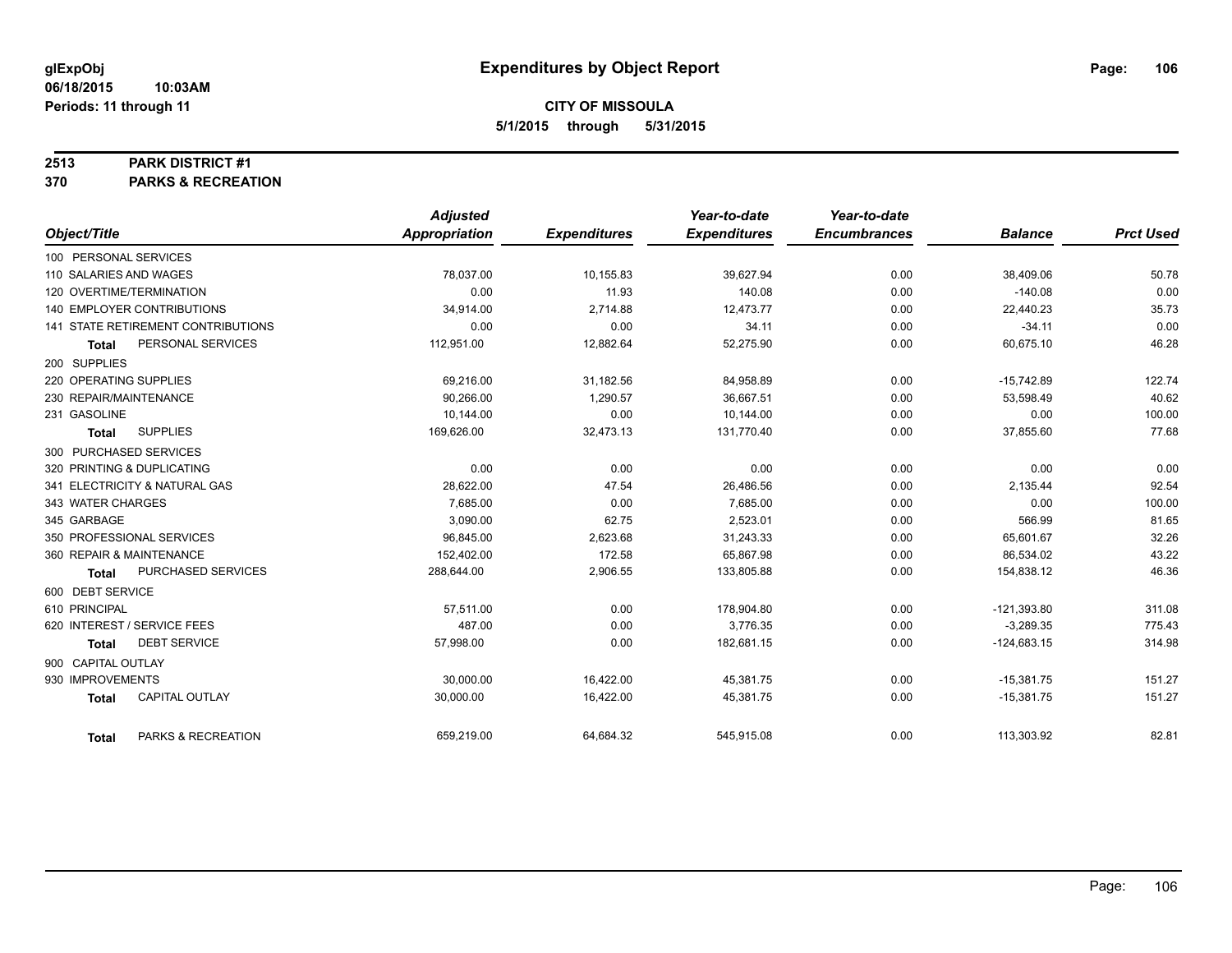#### **2513 PARK DISTRICT #1**

|                                       | <b>Adjusted</b>      |                     | Year-to-date        | Year-to-date        |                |                  |
|---------------------------------------|----------------------|---------------------|---------------------|---------------------|----------------|------------------|
| Object/Title                          | <b>Appropriation</b> | <b>Expenditures</b> | <b>Expenditures</b> | <b>Encumbrances</b> | <b>Balance</b> | <b>Prct Used</b> |
| 100 PERSONAL SERVICES                 |                      |                     |                     |                     |                |                  |
| 110 SALARIES AND WAGES                | 78,037.00            | 10,155.83           | 39,627.94           | 0.00                | 38,409.06      | 50.78            |
| 120 OVERTIME/TERMINATION              | 0.00                 | 11.93               | 140.08              | 0.00                | $-140.08$      | 0.00             |
| 140 EMPLOYER CONTRIBUTIONS            | 34,914.00            | 2,714.88            | 12,473.77           | 0.00                | 22,440.23      | 35.73            |
| 141 STATE RETIREMENT CONTRIBUTIONS    | 0.00                 | 0.00                | 34.11               | 0.00                | $-34.11$       | 0.00             |
| PERSONAL SERVICES<br><b>Total</b>     | 112,951.00           | 12,882.64           | 52,275.90           | 0.00                | 60,675.10      | 46.28            |
| 200 SUPPLIES                          |                      |                     |                     |                     |                |                  |
| 220 OPERATING SUPPLIES                | 69,216.00            | 31,182.56           | 84,958.89           | 0.00                | $-15,742.89$   | 122.74           |
| 230 REPAIR/MAINTENANCE                | 90,266.00            | 1,290.57            | 36,667.51           | 0.00                | 53,598.49      | 40.62            |
| 231 GASOLINE                          | 10,144.00            | 0.00                | 10,144.00           | 0.00                | 0.00           | 100.00           |
| <b>SUPPLIES</b><br><b>Total</b>       | 169,626.00           | 32,473.13           | 131,770.40          | 0.00                | 37,855.60      | 77.68            |
| 300 PURCHASED SERVICES                |                      |                     |                     |                     |                |                  |
| 320 PRINTING & DUPLICATING            | 0.00                 | 0.00                | 0.00                | 0.00                | 0.00           | 0.00             |
| 341 ELECTRICITY & NATURAL GAS         | 28,622.00            | 47.54               | 26,486.56           | 0.00                | 2,135.44       | 92.54            |
| 343 WATER CHARGES                     | 7.685.00             | 0.00                | 7.685.00            | 0.00                | 0.00           | 100.00           |
| 345 GARBAGE                           | 3,090.00             | 62.75               | 2,523.01            | 0.00                | 566.99         | 81.65            |
| 350 PROFESSIONAL SERVICES             | 96,845.00            | 2,623.68            | 31,243.33           | 0.00                | 65,601.67      | 32.26            |
| 360 REPAIR & MAINTENANCE              | 152,402.00           | 172.58              | 65,867.98           | 0.00                | 86,534.02      | 43.22            |
| PURCHASED SERVICES<br>Total           | 288,644.00           | 2,906.55            | 133,805.88          | 0.00                | 154,838.12     | 46.36            |
| 600 DEBT SERVICE                      |                      |                     |                     |                     |                |                  |
| 610 PRINCIPAL                         | 57,511.00            | 0.00                | 178,904.80          | 0.00                | $-121,393.80$  | 311.08           |
| 620 INTEREST / SERVICE FEES           | 487.00               | 0.00                | 3,776.35            | 0.00                | $-3,289.35$    | 775.43           |
| <b>DEBT SERVICE</b><br><b>Total</b>   | 57,998.00            | 0.00                | 182,681.15          | 0.00                | $-124,683.15$  | 314.98           |
| 900 CAPITAL OUTLAY                    |                      |                     |                     |                     |                |                  |
| 930 IMPROVEMENTS                      | 30,000.00            | 16,422.00           | 45,381.75           | 0.00                | $-15,381.75$   | 151.27           |
| <b>CAPITAL OUTLAY</b><br><b>Total</b> | 30,000.00            | 16,422.00           | 45,381.75           | 0.00                | $-15,381.75$   | 151.27           |
| PARK DISTRICT #1<br><b>Total</b>      | 659,219.00           | 64,684.32           | 545,915.08          | 0.00                | 113,303.92     | 82.81            |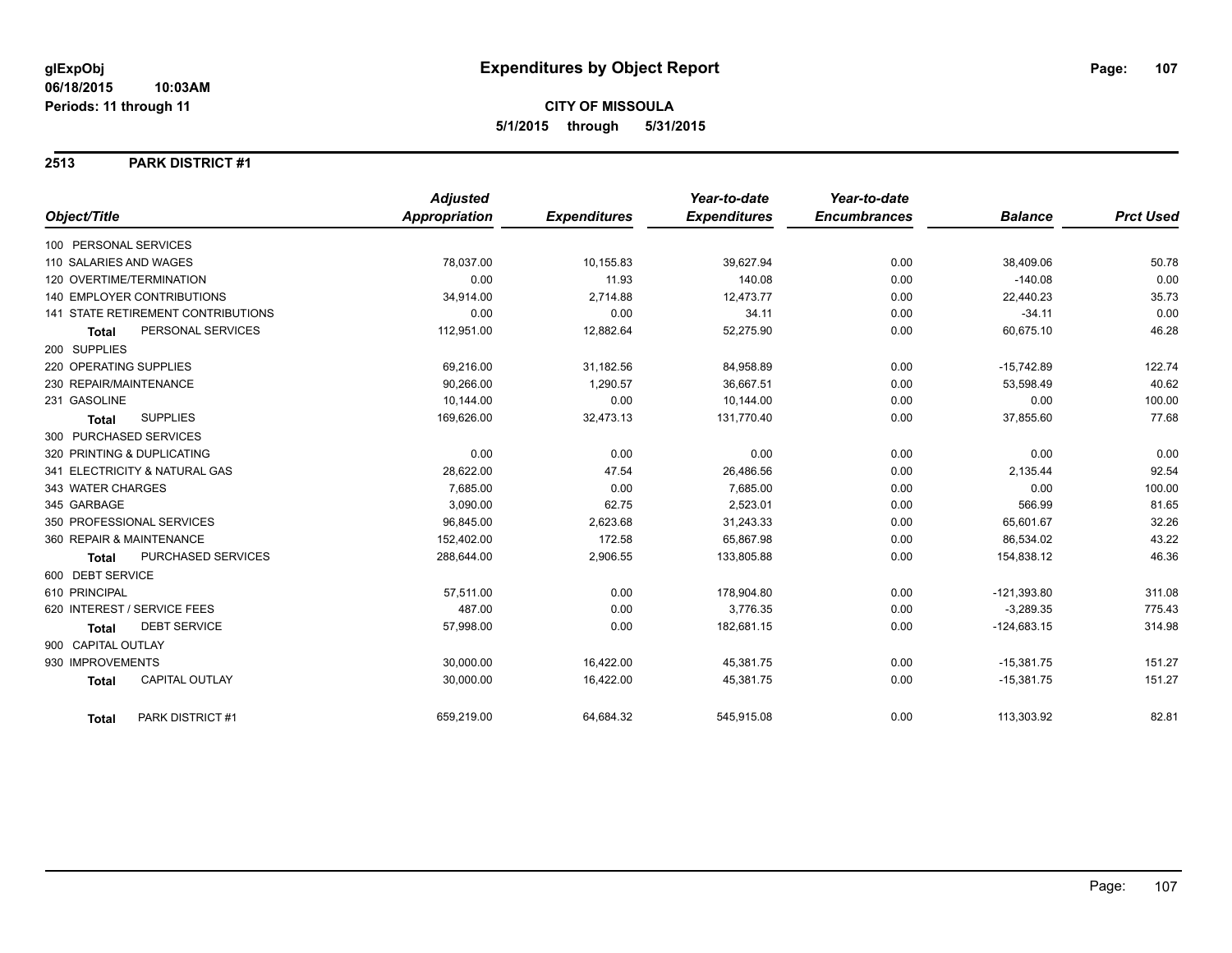#### **2514 PUBLIC SAFETY & JUSTICE DISTRICT**

**297 PUBLIC SAFETY/JUSTICE**

| Object/Title           |                           | <b>Adjusted</b><br>Appropriation | <b>Expenditures</b> | Year-to-date<br><b>Expenditures</b> | Year-to-date<br><b>Encumbrances</b> | <b>Balance</b> | <b>Prct Used</b> |
|------------------------|---------------------------|----------------------------------|---------------------|-------------------------------------|-------------------------------------|----------------|------------------|
| 300 PURCHASED SERVICES |                           |                                  |                     |                                     |                                     |                |                  |
| 310 COMMUNICATIONS     |                           | 0.00                             | 0.00                | 0.00                                | 0.00                                | 0.00           | 0.00             |
| Total                  | <b>PURCHASED SERVICES</b> | 0.00                             | 0.00                | 0.00                                | 0.00                                | 0.00           | 0.00             |
| Total                  | PUBLIC SAFETY/JUSTICE     | 0.00                             | 0.00                | 0.00                                | 0.00                                | 0.00           | 0.00             |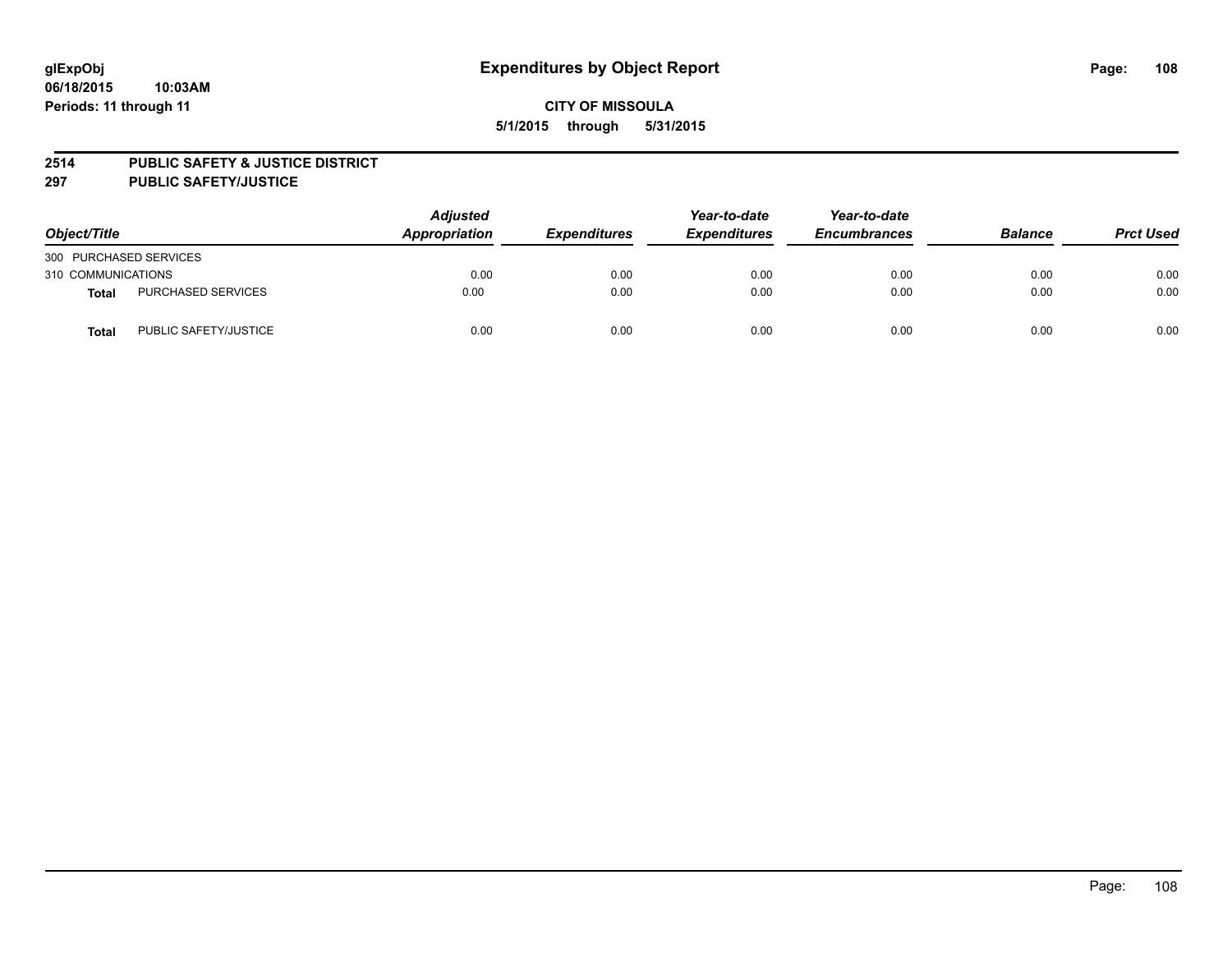## **2514 PUBLIC SAFETY & JUSTICE DISTRICT**

| Object/Title           |                                  | <b>Adjusted</b><br>Appropriation | <b>Expenditures</b> | Year-to-date<br><b>Expenditures</b> | Year-to-date<br><b>Encumbrances</b> | <b>Balance</b> | <b>Prct Used</b> |
|------------------------|----------------------------------|----------------------------------|---------------------|-------------------------------------|-------------------------------------|----------------|------------------|
| 300 PURCHASED SERVICES |                                  |                                  |                     |                                     |                                     |                |                  |
| 310 COMMUNICATIONS     |                                  | 0.00                             | 0.00                | 0.00                                | 0.00                                | 0.00           | 0.00             |
| <b>Total</b>           | <b>PURCHASED SERVICES</b>        | 0.00                             | 0.00                | 0.00                                | 0.00                                | 0.00           | 0.00             |
| <b>Total</b>           | PUBLIC SAFETY & JUSTICE DISTRICT | 0.00                             | 0.00                | 0.00                                | 0.00                                | 0.00           | 0.00             |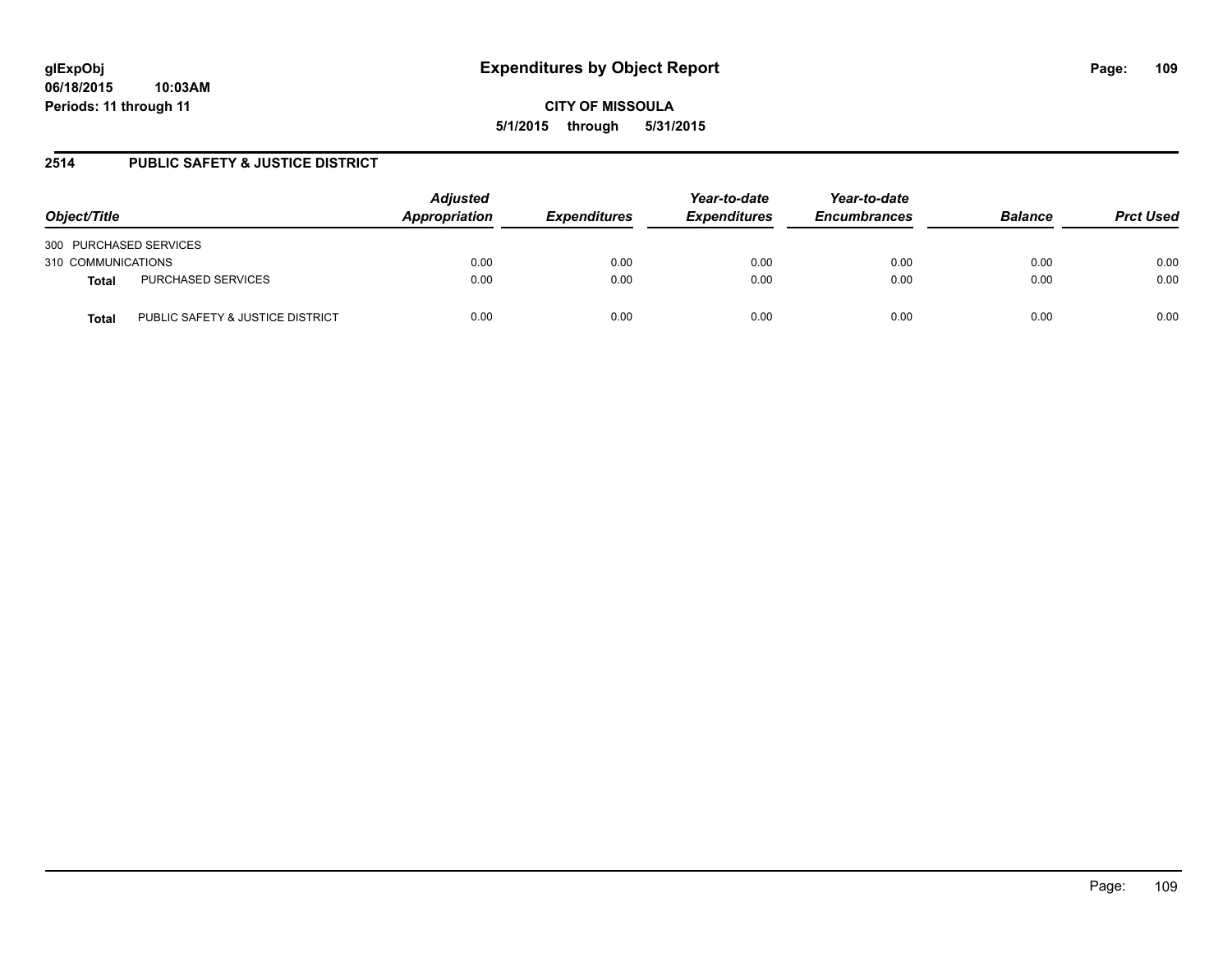#### **06/18/2015 10:03AM Periods: 11 through 11**

## **CITY OF MISSOULA 5/1/2015 through 5/31/2015**

#### **2820 STATE GAS TAX FUND**

**280 PUBLIC WORKS ADMIN/ENGINEERING**

|                    |                                | <b>Adjusted</b> |                     | Year-to-date        | Year-to-date        |                |                  |
|--------------------|--------------------------------|-----------------|---------------------|---------------------|---------------------|----------------|------------------|
| Object/Title       |                                | Appropriation   | <b>Expenditures</b> | <b>Expenditures</b> | <b>Encumbrances</b> | <b>Balance</b> | <b>Prct Used</b> |
|                    | 300 PURCHASED SERVICES         |                 |                     |                     |                     |                |                  |
|                    | 350 PROFESSIONAL SERVICES      | 0.00            | 0.00                | 0.00                | 0.00                | 0.00           | 0.00             |
| Total              | PURCHASED SERVICES             | 0.00            | 0.00                | 0.00                | 0.00                | 0.00           | 0.00             |
| 500 FIXED CHARGES  |                                |                 |                     |                     |                     |                |                  |
| 500 FIXED CHARGES  |                                | 0.00            | 0.00                | 0.00                | 0.00                | 0.00           | 0.00             |
| Total              | <b>FIXED CHARGES</b>           | 0.00            | 0.00                | 0.00                | 0.00                | 0.00           | 0.00             |
| 800 OTHER OBJECTS  |                                |                 |                     |                     |                     |                |                  |
|                    | 820 TRANSFERS TO OTHER FUNDS   | 564,000.00      | 0.00                | 282,000.00          | 0.00                | 282,000.00     | 50.00            |
| Total              | OTHER OBJECTS                  | 564,000.00      | 0.00                | 282,000.00          | 0.00                | 282,000.00     | 50.00            |
| 900 CAPITAL OUTLAY |                                |                 |                     |                     |                     |                |                  |
| 930 IMPROVEMENTS   |                                | 373,100.00      | 20,759.48           | 240,361.12          | 0.00                | 132,738.88     | 64.42            |
| <b>Total</b>       | <b>CAPITAL OUTLAY</b>          | 373,100.00      | 20,759.48           | 240,361.12          | 0.00                | 132,738.88     | 64.42            |
| <b>Total</b>       | PUBLIC WORKS ADMIN/ENGINEERING | 937,100.00      | 20,759.48           | 522,361.12          | 0.00                | 414,738.88     | 55.74            |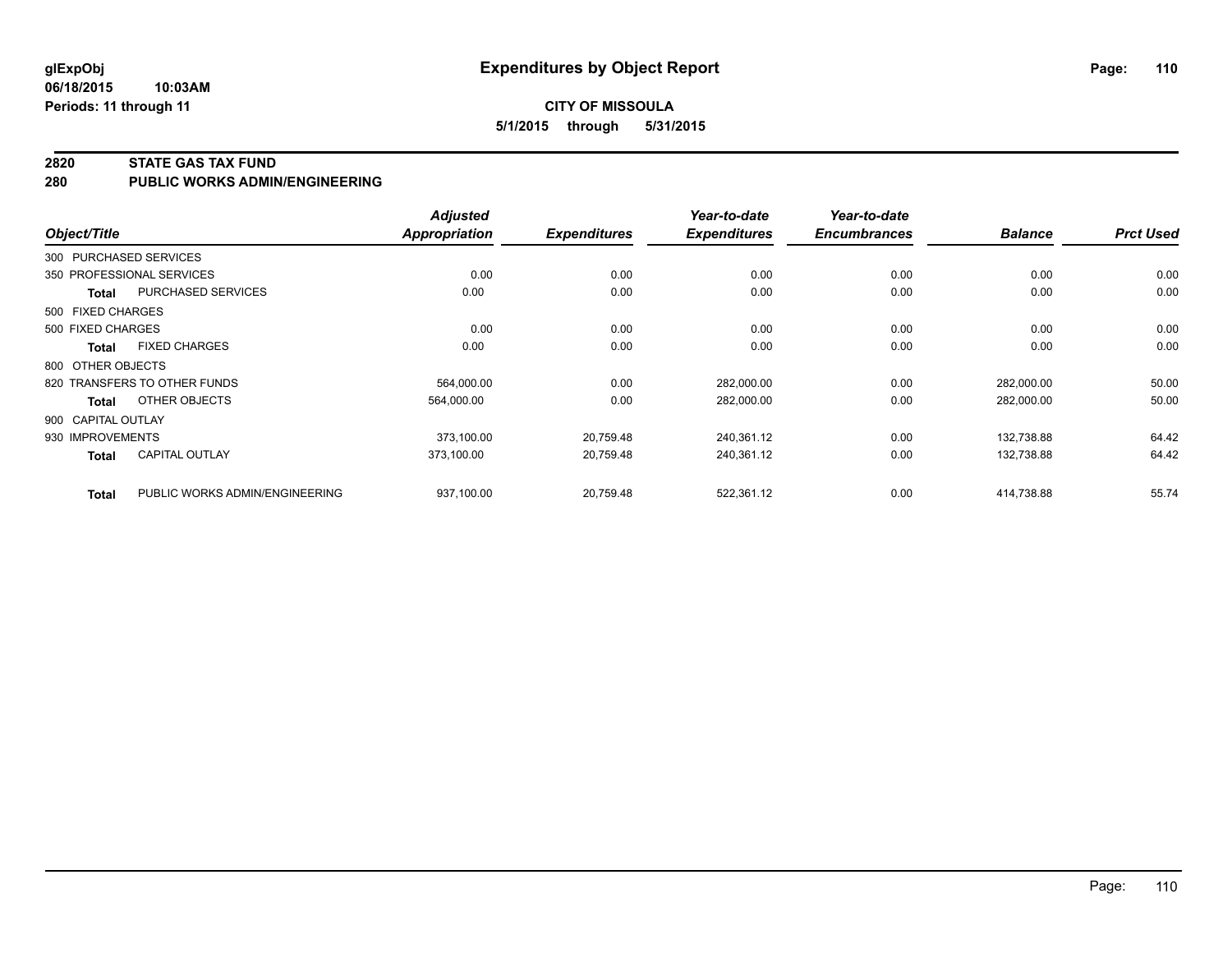## **2820 STATE GAS TAX FUND**

|                                           | <b>Adjusted</b>      |                     | Year-to-date        | Year-to-date        |                |                  |
|-------------------------------------------|----------------------|---------------------|---------------------|---------------------|----------------|------------------|
| Object/Title                              | <b>Appropriation</b> | <b>Expenditures</b> | <b>Expenditures</b> | <b>Encumbrances</b> | <b>Balance</b> | <b>Prct Used</b> |
| 300 PURCHASED SERVICES                    |                      |                     |                     |                     |                |                  |
| 350 PROFESSIONAL SERVICES                 | 0.00                 | 0.00                | 0.00                | 0.00                | 0.00           | 0.00             |
| <b>PURCHASED SERVICES</b><br><b>Total</b> | 0.00                 | 0.00                | 0.00                | 0.00                | 0.00           | 0.00             |
| 500 FIXED CHARGES                         |                      |                     |                     |                     |                |                  |
| 500 FIXED CHARGES                         | 0.00                 | 0.00                | 0.00                | 0.00                | 0.00           | 0.00             |
| <b>FIXED CHARGES</b><br><b>Total</b>      | 0.00                 | 0.00                | 0.00                | 0.00                | 0.00           | 0.00             |
| 800 OTHER OBJECTS                         |                      |                     |                     |                     |                |                  |
| 820 TRANSFERS TO OTHER FUNDS              | 564,000.00           | 0.00                | 282,000.00          | 0.00                | 282,000.00     | 50.00            |
| OTHER OBJECTS<br><b>Total</b>             | 564,000.00           | 0.00                | 282,000.00          | 0.00                | 282,000.00     | 50.00            |
| 900 CAPITAL OUTLAY                        |                      |                     |                     |                     |                |                  |
| 930 IMPROVEMENTS                          | 373,100.00           | 20,759.48           | 240,361.12          | 0.00                | 132,738.88     | 64.42            |
| <b>CAPITAL OUTLAY</b><br><b>Total</b>     | 373,100.00           | 20,759.48           | 240,361.12          | 0.00                | 132,738.88     | 64.42            |
| STATE GAS TAX FUND<br><b>Total</b>        | 937,100.00           | 20,759.48           | 522,361.12          | 0.00                | 414,738.88     | 55.74            |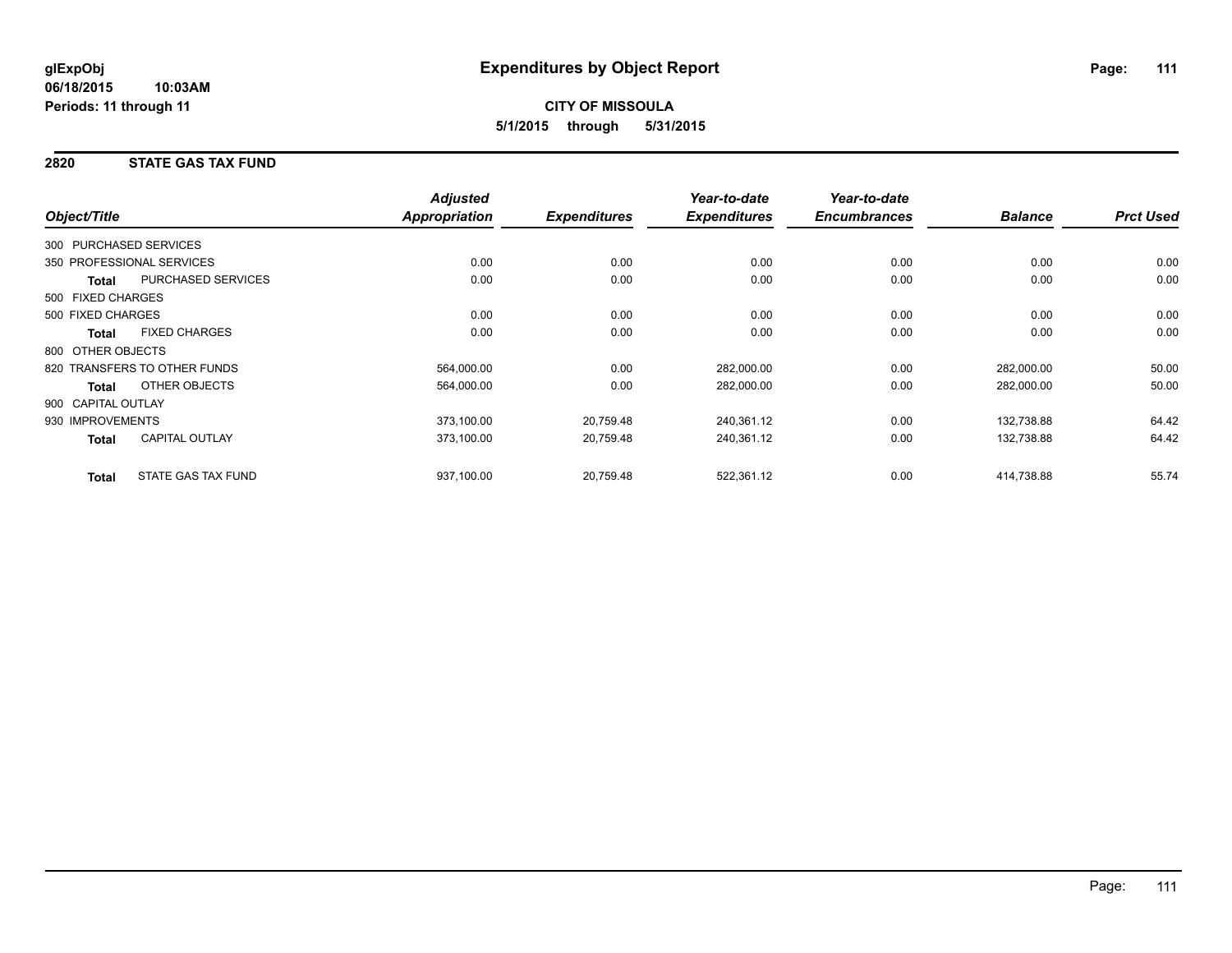#### **06/18/2015 10:03AM Periods: 11 through 11**

## **CITY OF MISSOULA 5/1/2015 through 5/31/2015**

### **2918 LAW ENFORCEMENT BLOCK GRANT FUND**

**290 POLICE**

|                     |                                       | <b>Adjusted</b> |                     | Year-to-date        | Year-to-date        |                |                  |
|---------------------|---------------------------------------|-----------------|---------------------|---------------------|---------------------|----------------|------------------|
| Object/Title        |                                       | Appropriation   | <b>Expenditures</b> | <b>Expenditures</b> | <b>Encumbrances</b> | <b>Balance</b> | <b>Prct Used</b> |
|                     | 100 PERSONAL SERVICES                 |                 |                     |                     |                     |                |                  |
|                     | 110 SALARIES AND WAGES                | 71,540.00       | 0.00                | 39,670.41           | 0.00                | 31,869.59      | 55.45            |
|                     | 115 SALARIES/HEALTH INSURANCE BENEFIT | 0.00            | 0.00                | 4,816.50            | 0.00                | $-4,816.50$    | 0.00             |
|                     | 120 OVERTIME/TERMINATION              | 14,850.00       | 0.00                | 0.00                | 0.00                | 14,850.00      | 0.00             |
|                     | <b>140 EMPLOYER CONTRIBUTIONS</b>     | 11.610.00       | 0.00                | 11,580.47           | 0.00                | 29.53          | 99.75            |
|                     | 141 STATE RETIREMENT CONTRIBUTIONS    | 0.00            | 0.00                | 13,065.80           | 0.00                | $-13,065.80$   | 0.00             |
| <b>Total</b>        | PERSONAL SERVICES                     | 98,000.00       | 0.00                | 69,133.18           | 0.00                | 28,866.82      | 70.54            |
| 200 SUPPLIES        |                                       |                 |                     |                     |                     |                |                  |
| 210 OFFICE SUPPLIES |                                       | 0.00            | 0.00                | 0.00                | 0.00                | 0.00           | 0.00             |
|                     | 220 OPERATING SUPPLIES                | 16,920.00       | 10,605.15           | 19,669.76           | 0.00                | $-2,749.76$    | 116.25           |
| <b>Total</b>        | <b>SUPPLIES</b>                       | 16,920.00       | 10,605.15           | 19,669.76           | 0.00                | $-2,749.76$    | 116.25           |
|                     | 300 PURCHASED SERVICES                |                 |                     |                     |                     |                |                  |
|                     | 320 PRINTING & DUPLICATING            | 0.00            | 0.00                | 0.00                | 0.00                | 0.00           | 0.00             |
|                     | 344 TELEPHONE SERVICE                 | 0.00            | 0.00                | 0.00                | 0.00                | 0.00           | 0.00             |
|                     | 350 PROFESSIONAL SERVICES             | 43,053.00       | 0.00                | 24,144.01           | 0.00                | 18,908.99      | 56.08            |
| 370 TRAVEL          |                                       | 0.00            | 0.00                | 1.911.28            | 0.00                | $-1,911.28$    | 0.00             |
| 380 TRAINING        |                                       | 0.00            | 0.00                | 0.00                | 0.00                | 0.00           | 0.00             |
| <b>Total</b>        | PURCHASED SERVICES                    | 43,053.00       | 0.00                | 26,055.29           | 0.00                | 16,997.71      | 60.52            |
|                     | 700 GRANTS & CONTRIBUTIONS            |                 |                     |                     |                     |                |                  |
|                     | 700 GRANTS & CONTRIBUTIONS            | 0.00            | 0.00                | 0.00                | 0.00                | 0.00           | 0.00             |
| <b>Total</b>        | <b>GRANTS &amp; CONTRIBUTIONS</b>     | 0.00            | 0.00                | 0.00                | 0.00                | 0.00           | 0.00             |
| 900 CAPITAL OUTLAY  |                                       |                 |                     |                     |                     |                |                  |
|                     | 940 MACHINERY & EQUIPMENT             | 27,899.00       | 0.00                | 13,795.01           | 0.00                | 14,103.99      | 49.45            |
| <b>Total</b>        | <b>CAPITAL OUTLAY</b>                 | 27,899.00       | 0.00                | 13,795.01           | 0.00                | 14,103.99      | 49.45            |
| <b>Total</b>        | <b>POLICE</b>                         | 185,872.00      | 10,605.15           | 128,653.24          | 0.00                | 57,218.76      | 69.22            |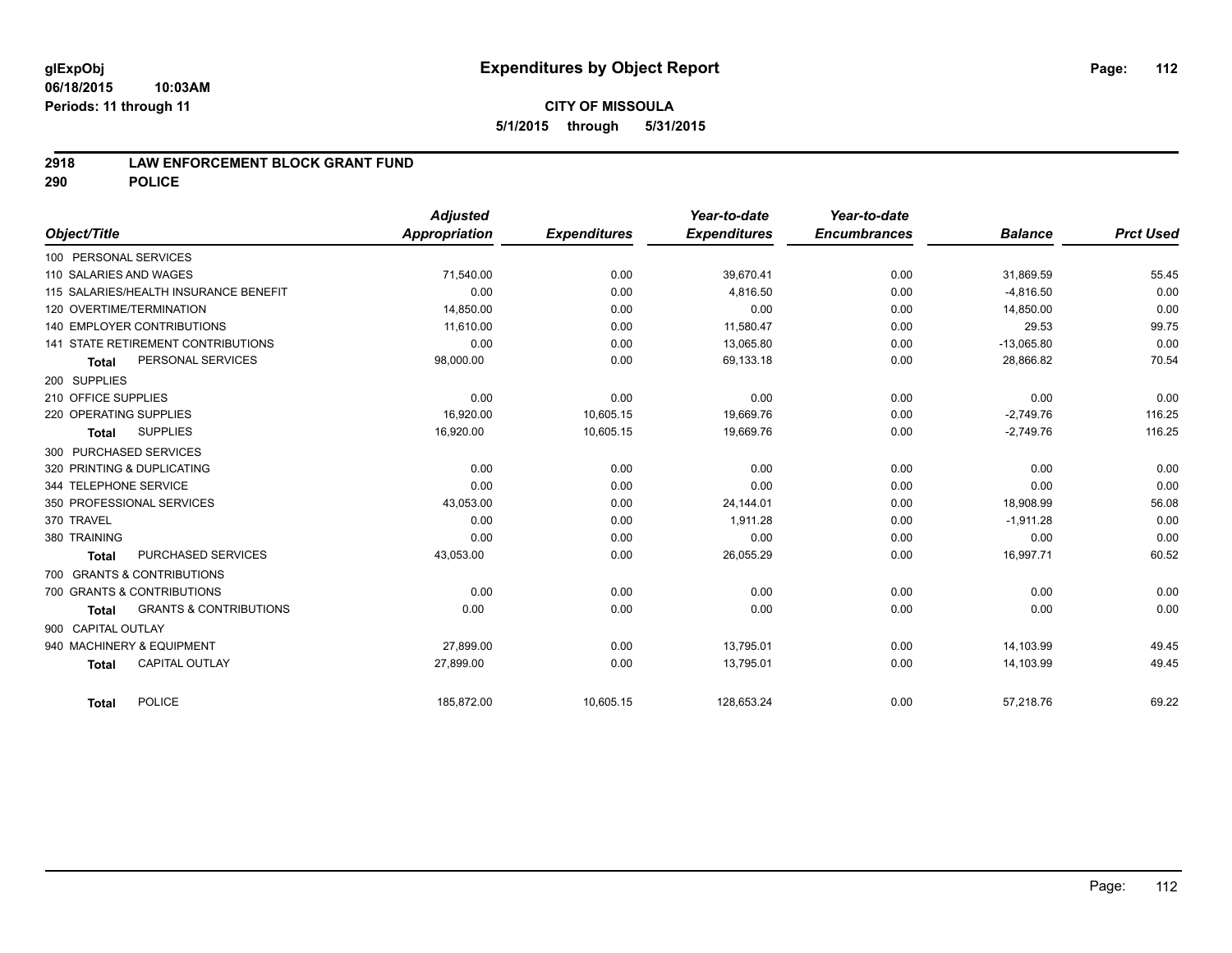#### **2918 LAW ENFORCEMENT BLOCK GRANT FUND**

**390 NON-DEPARTMENTAL**

| Object/Title      |                      | <b>Adjusted</b><br>Appropriation | <b>Expenditures</b> | Year-to-date<br><b>Expenditures</b> | Year-to-date<br><b>Encumbrances</b> | <b>Balance</b> | <b>Prct Used</b> |
|-------------------|----------------------|----------------------------------|---------------------|-------------------------------------|-------------------------------------|----------------|------------------|
| 500 FIXED CHARGES |                      |                                  |                     |                                     |                                     |                |                  |
| 500 FIXED CHARGES |                      | 0.00                             | 0.00                | 0.00                                | 0.00                                | 0.00           | 0.00             |
| <b>Total</b>      | <b>FIXED CHARGES</b> | 0.00                             | 0.00                | 0.00                                | 0.00                                | 0.00           | 0.00             |
| Total             | NON-DEPARTMENTAL     | 0.00                             | 0.00                | 0.00                                | 0.00                                | 0.00           | 0.00             |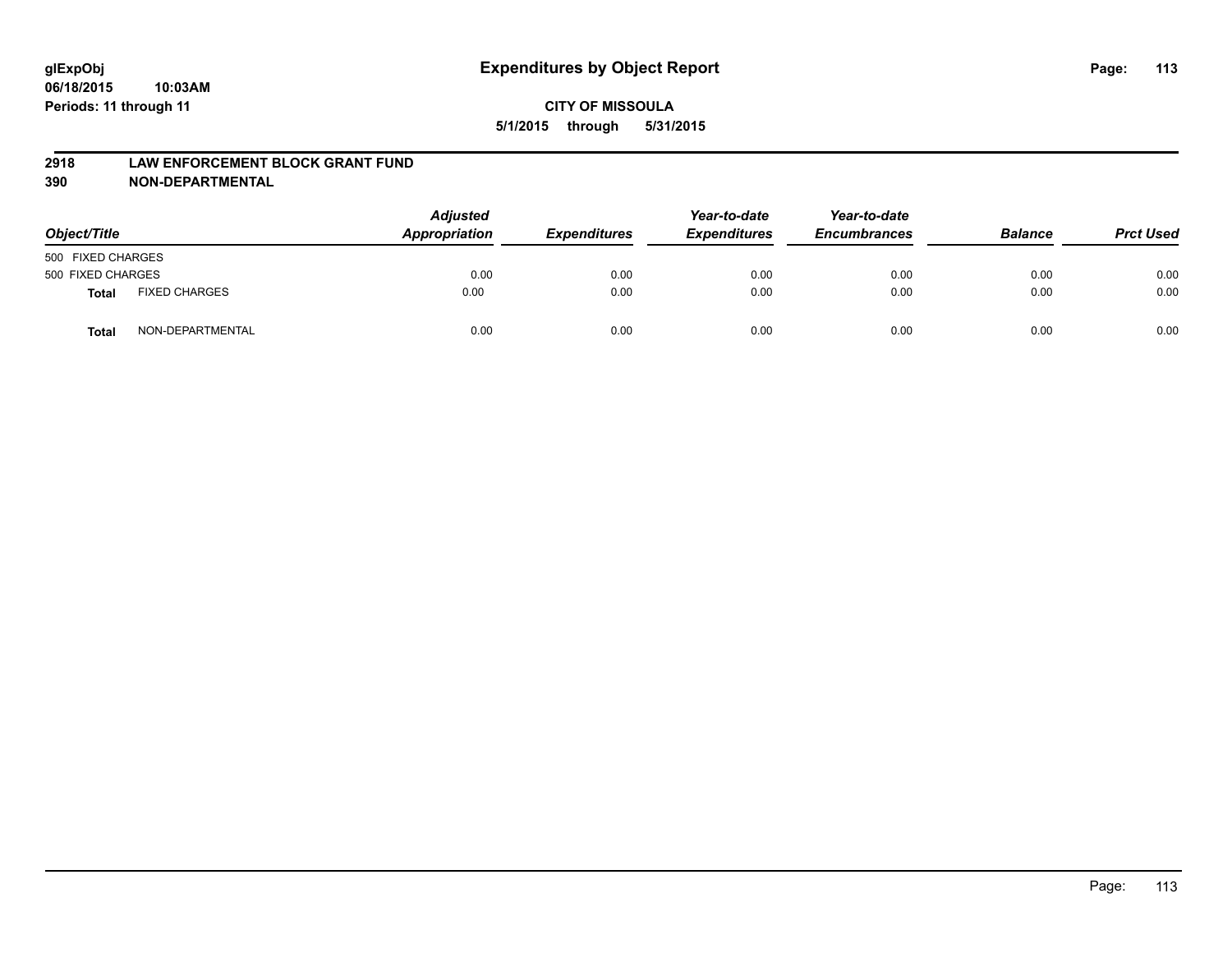**06/18/2015 10:03AM Periods: 11 through 11**

# **2918 LAW ENFORCEMENT BLOCK GRANT FUND**

| Object/Title           |                                           | <b>Adjusted</b><br><b>Appropriation</b> | <b>Expenditures</b> | Year-to-date<br><b>Expenditures</b> | Year-to-date<br><b>Encumbrances</b> | <b>Balance</b> | <b>Prct Used</b> |
|------------------------|-------------------------------------------|-----------------------------------------|---------------------|-------------------------------------|-------------------------------------|----------------|------------------|
| 100 PERSONAL SERVICES  |                                           |                                         |                     |                                     |                                     |                |                  |
| 110 SALARIES AND WAGES |                                           | 71,540.00                               | 0.00                | 39,670.41                           | 0.00                                | 31,869.59      | 55.45            |
|                        | 115 SALARIES/HEALTH INSURANCE BENEFIT     | 0.00                                    | 0.00                | 4,816.50                            | 0.00                                | $-4,816.50$    | 0.00             |
|                        | 120 OVERTIME/TERMINATION                  | 14,850.00                               | 0.00                | 0.00                                | 0.00                                | 14,850.00      | 0.00             |
|                        | 140 EMPLOYER CONTRIBUTIONS                | 11,610.00                               | 0.00                | 11,580.47                           | 0.00                                | 29.53          | 99.75            |
|                        | <b>141 STATE RETIREMENT CONTRIBUTIONS</b> | 0.00                                    | 0.00                | 13,065.80                           | 0.00                                | $-13,065.80$   | 0.00             |
| <b>Total</b>           | PERSONAL SERVICES                         | 98,000.00                               | 0.00                | 69,133.18                           | 0.00                                | 28,866.82      | 70.54            |
| 200 SUPPLIES           |                                           |                                         |                     |                                     |                                     |                |                  |
| 210 OFFICE SUPPLIES    |                                           | 0.00                                    | 0.00                | 0.00                                | 0.00                                | 0.00           | 0.00             |
| 220 OPERATING SUPPLIES |                                           | 16,920.00                               | 10,605.15           | 19.669.76                           | 0.00                                | $-2,749.76$    | 116.25           |
| <b>Total</b>           | <b>SUPPLIES</b>                           | 16,920.00                               | 10,605.15           | 19,669.76                           | 0.00                                | $-2,749.76$    | 116.25           |
|                        | 300 PURCHASED SERVICES                    |                                         |                     |                                     |                                     |                |                  |
|                        | 320 PRINTING & DUPLICATING                | 0.00                                    | 0.00                | 0.00                                | 0.00                                | 0.00           | 0.00             |
| 344 TELEPHONE SERVICE  |                                           | 0.00                                    | 0.00                | 0.00                                | 0.00                                | 0.00           | 0.00             |
|                        | 350 PROFESSIONAL SERVICES                 | 43,053.00                               | 0.00                | 24,144.01                           | 0.00                                | 18,908.99      | 56.08            |
| 370 TRAVEL             |                                           | 0.00                                    | 0.00                | 1,911.28                            | 0.00                                | $-1,911.28$    | 0.00             |
| 380 TRAINING           |                                           | 0.00                                    | 0.00                | 0.00                                | 0.00                                | 0.00           | 0.00             |
| <b>Total</b>           | PURCHASED SERVICES                        | 43,053.00                               | 0.00                | 26,055.29                           | 0.00                                | 16,997.71      | 60.52            |
| 500 FIXED CHARGES      |                                           |                                         |                     |                                     |                                     |                |                  |
| 500 FIXED CHARGES      |                                           | 0.00                                    | 0.00                | 0.00                                | 0.00                                | 0.00           | 0.00             |
| <b>Total</b>           | <b>FIXED CHARGES</b>                      | 0.00                                    | 0.00                | 0.00                                | 0.00                                | 0.00           | 0.00             |
|                        | 700 GRANTS & CONTRIBUTIONS                |                                         |                     |                                     |                                     |                |                  |
|                        | 700 GRANTS & CONTRIBUTIONS                | 0.00                                    | 0.00                | 0.00                                | 0.00                                | 0.00           | 0.00             |
| Total                  | <b>GRANTS &amp; CONTRIBUTIONS</b>         | 0.00                                    | 0.00                | 0.00                                | 0.00                                | 0.00           | 0.00             |
| 900 CAPITAL OUTLAY     |                                           |                                         |                     |                                     |                                     |                |                  |
|                        | 940 MACHINERY & EQUIPMENT                 | 27,899.00                               | 0.00                | 13,795.01                           | 0.00                                | 14,103.99      | 49.45            |
| <b>Total</b>           | <b>CAPITAL OUTLAY</b>                     | 27,899.00                               | 0.00                | 13,795.01                           | 0.00                                | 14,103.99      | 49.45            |
| Total                  | LAW ENFORCEMENT BLOCK GRANT FUN           | 185,872.00                              | 10,605.15           | 128,653.24                          | 0.00                                | 57,218.76      | 69.22            |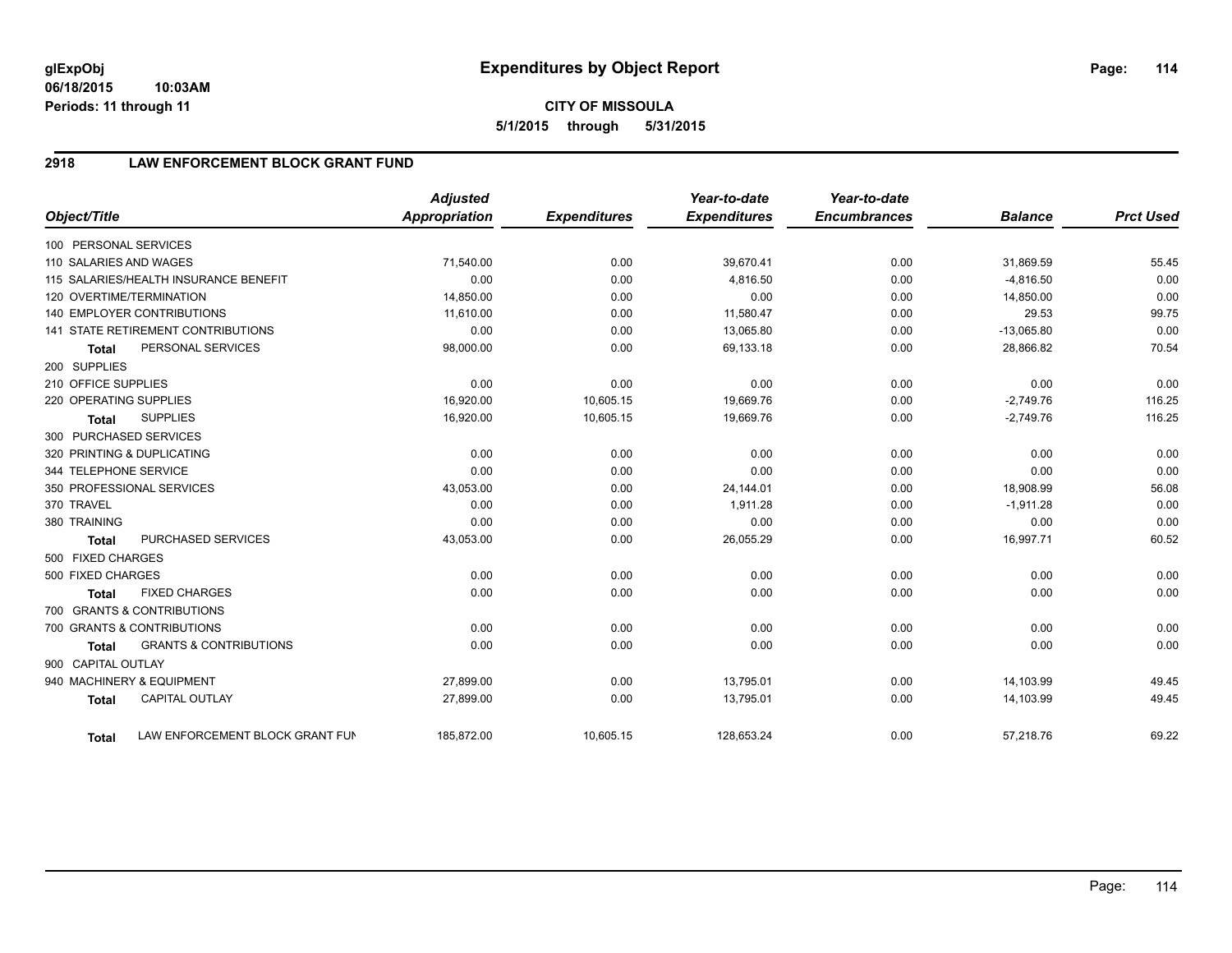### **2919 HIDTA FUND**

**290 POLICE**

| Object/Title        |                                    | <b>Adjusted</b><br>Appropriation | <b>Expenditures</b> | Year-to-date<br><b>Expenditures</b> | Year-to-date<br><b>Encumbrances</b> | <b>Balance</b> | <b>Prct Used</b> |
|---------------------|------------------------------------|----------------------------------|---------------------|-------------------------------------|-------------------------------------|----------------|------------------|
|                     | 100 PERSONAL SERVICES              |                                  |                     |                                     |                                     |                |                  |
|                     | 120 OVERTIME/TERMINATION           | 15,000.00                        | 0.00                | 0.00                                | 0.00                                | 15,000.00      | 0.00             |
|                     | <b>140 EMPLOYER CONTRIBUTIONS</b>  | 1.350.00                         | 0.00                | 0.00                                | 0.00                                | 1,350.00       | 0.00             |
|                     | 141 STATE RETIREMENT CONTRIBUTIONS | 0.00                             | 0.00                | 0.00                                | 0.00                                | 0.00           | 0.00             |
| <b>Total</b>        | PERSONAL SERVICES                  | 16,350.00                        | 0.00                | 0.00                                | 0.00                                | 16,350.00      | 0.00             |
| 200 SUPPLIES        |                                    |                                  |                     |                                     |                                     |                |                  |
| 210 OFFICE SUPPLIES |                                    | 500.00                           | 0.00                | 0.00                                | 0.00                                | 500.00         | 0.00             |
|                     | 220 OPERATING SUPPLIES             | 500.00                           | 682.10              | 13,512.17                           | 0.00                                | $-13.012.17$   | 2,702.43         |
| <b>Total</b>        | <b>SUPPLIES</b>                    | 1,000.00                         | 682.10              | 13,512.17                           | 0.00                                | $-12,512.17$   | 1,351.22         |
|                     | 300 PURCHASED SERVICES             |                                  |                     |                                     |                                     |                |                  |
|                     | 341 ELECTRICITY & NATURAL GAS      | 4,600.00                         | 0.00                | 0.00                                | 0.00                                | 4,600.00       | 0.00             |
|                     | 344 TELEPHONE SERVICE              | 250.00                           | 0.00                | 0.00                                | 0.00                                | 250.00         | 0.00             |
|                     | 350 PROFESSIONAL SERVICES          | 4,000.00                         | 57.50               | 2,856.57                            | 0.00                                | 1,143.43       | 71.41            |
|                     | 360 REPAIR & MAINTENANCE           | 1,200.00                         | 0.00                | 0.00                                | 0.00                                | 1,200.00       | 0.00             |
| 370 TRAVEL          |                                    | 1,500.00                         | 0.00                | 0.00                                | 0.00                                | 1,500.00       | 0.00             |
| 380 TRAINING        |                                    | 1,500.00                         | 0.00                | 0.00                                | 0.00                                | 1,500.00       | 0.00             |
|                     | 390 OTHER PURCHASED SERVICES       | 200.00                           | 0.00                | 0.00                                | 0.00                                | 200.00         | 0.00             |
| <b>Total</b>        | PURCHASED SERVICES                 | 13,250.00                        | 57.50               | 2,856.57                            | 0.00                                | 10,393.43      | 21.56            |
| 500 FIXED CHARGES   |                                    |                                  |                     |                                     |                                     |                |                  |
| 500 FIXED CHARGES   |                                    | 11,700.00                        | 0.00                | 18.918.57                           | 0.00                                | $-7,218.57$    | 161.70           |
| <b>Total</b>        | <b>FIXED CHARGES</b>               | 11,700.00                        | 0.00                | 18,918.57                           | 0.00                                | $-7,218.57$    | 161.70           |
|                     | 700 GRANTS & CONTRIBUTIONS         |                                  |                     |                                     |                                     |                |                  |
|                     | 700 GRANTS & CONTRIBUTIONS         | 100.000.00                       | 14,553.34           | 51,656.10                           | 0.00                                | 48,343.90      | 51.66            |
| <b>Total</b>        | <b>GRANTS &amp; CONTRIBUTIONS</b>  | 100,000.00                       | 14,553.34           | 51,656.10                           | 0.00                                | 48,343.90      | 51.66            |
| 900 CAPITAL OUTLAY  |                                    |                                  |                     |                                     |                                     |                |                  |
| 920 BUILDINGS       |                                    | 50,000.00                        | 0.00                | 0.00                                | 0.00                                | 50,000.00      | 0.00             |
| <b>Total</b>        | <b>CAPITAL OUTLAY</b>              | 50,000.00                        | 0.00                | 0.00                                | 0.00                                | 50,000.00      | 0.00             |
| <b>Total</b>        | <b>POLICE</b>                      | 192,300.00                       | 15,292.94           | 86,943.41                           | 0.00                                | 105,356.59     | 45.21            |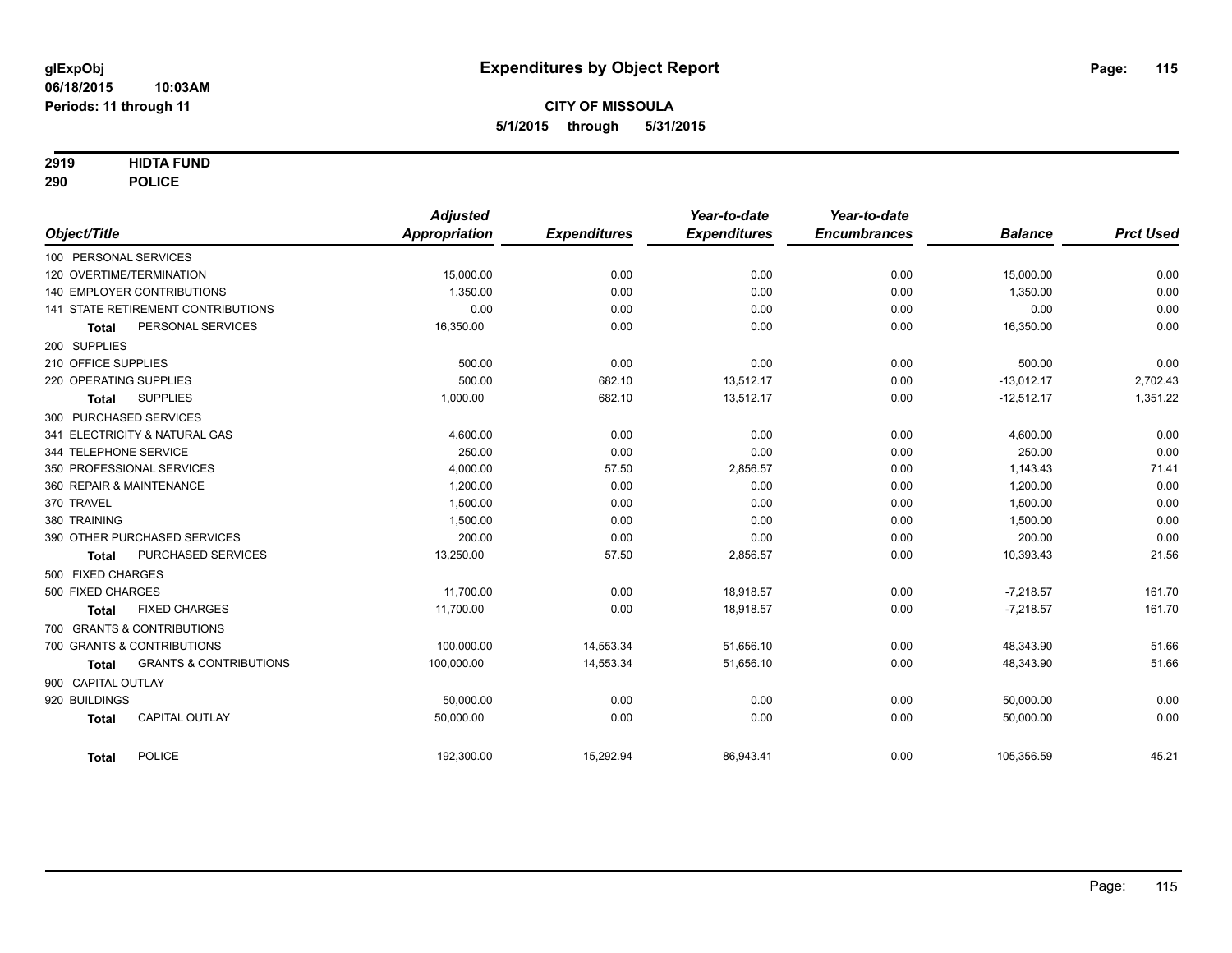**2919 HIDTA FUND**

|                                                   | <b>Adjusted</b>      |                     | Year-to-date        | Year-to-date        |                |                  |
|---------------------------------------------------|----------------------|---------------------|---------------------|---------------------|----------------|------------------|
| Object/Title                                      | <b>Appropriation</b> | <b>Expenditures</b> | <b>Expenditures</b> | <b>Encumbrances</b> | <b>Balance</b> | <b>Prct Used</b> |
| 100 PERSONAL SERVICES                             |                      |                     |                     |                     |                |                  |
| 120 OVERTIME/TERMINATION                          | 15,000.00            | 0.00                | 0.00                | 0.00                | 15,000.00      | 0.00             |
| 140 EMPLOYER CONTRIBUTIONS                        | 1,350.00             | 0.00                | 0.00                | 0.00                | 1,350.00       | 0.00             |
| <b>141 STATE RETIREMENT CONTRIBUTIONS</b>         | 0.00                 | 0.00                | 0.00                | 0.00                | 0.00           | 0.00             |
| PERSONAL SERVICES<br><b>Total</b>                 | 16,350.00            | 0.00                | 0.00                | 0.00                | 16,350.00      | 0.00             |
| 200 SUPPLIES                                      |                      |                     |                     |                     |                |                  |
| 210 OFFICE SUPPLIES                               | 500.00               | 0.00                | 0.00                | 0.00                | 500.00         | 0.00             |
| 220 OPERATING SUPPLIES                            | 500.00               | 682.10              | 13,512.17           | 0.00                | $-13,012.17$   | 2,702.43         |
| <b>SUPPLIES</b><br><b>Total</b>                   | 1,000.00             | 682.10              | 13,512.17           | 0.00                | $-12,512.17$   | 1,351.22         |
| 300 PURCHASED SERVICES                            |                      |                     |                     |                     |                |                  |
| 341 ELECTRICITY & NATURAL GAS                     | 4,600.00             | 0.00                | 0.00                | 0.00                | 4,600.00       | 0.00             |
| 344 TELEPHONE SERVICE                             | 250.00               | 0.00                | 0.00                | 0.00                | 250.00         | 0.00             |
| 350 PROFESSIONAL SERVICES                         | 4,000.00             | 57.50               | 2,856.57            | 0.00                | 1,143.43       | 71.41            |
| 360 REPAIR & MAINTENANCE                          | 1,200.00             | 0.00                | 0.00                | 0.00                | 1,200.00       | 0.00             |
| 370 TRAVEL                                        | 1,500.00             | 0.00                | 0.00                | 0.00                | 1,500.00       | 0.00             |
| 380 TRAINING                                      | 1,500.00             | 0.00                | 0.00                | 0.00                | 1,500.00       | 0.00             |
| 390 OTHER PURCHASED SERVICES                      | 200.00               | 0.00                | 0.00                | 0.00                | 200.00         | 0.00             |
| PURCHASED SERVICES<br><b>Total</b>                | 13,250.00            | 57.50               | 2,856.57            | 0.00                | 10,393.43      | 21.56            |
| 500 FIXED CHARGES                                 |                      |                     |                     |                     |                |                  |
| 500 FIXED CHARGES                                 | 11,700.00            | 0.00                | 18,918.57           | 0.00                | $-7,218.57$    | 161.70           |
| <b>FIXED CHARGES</b><br><b>Total</b>              | 11.700.00            | 0.00                | 18,918.57           | 0.00                | $-7,218.57$    | 161.70           |
| 700 GRANTS & CONTRIBUTIONS                        |                      |                     |                     |                     |                |                  |
| 700 GRANTS & CONTRIBUTIONS                        | 100,000.00           | 14,553.34           | 51,656.10           | 0.00                | 48,343.90      | 51.66            |
| <b>GRANTS &amp; CONTRIBUTIONS</b><br><b>Total</b> | 100,000.00           | 14,553.34           | 51,656.10           | 0.00                | 48,343.90      | 51.66            |
| 900 CAPITAL OUTLAY                                |                      |                     |                     |                     |                |                  |
| 920 BUILDINGS                                     | 50,000.00            | 0.00                | 0.00                | 0.00                | 50,000.00      | 0.00             |
| CAPITAL OUTLAY<br><b>Total</b>                    | 50,000.00            | 0.00                | 0.00                | 0.00                | 50,000.00      | 0.00             |
| <b>HIDTA FUND</b><br><b>Total</b>                 | 192,300.00           | 15,292.94           | 86,943.41           | 0.00                | 105,356.59     | 45.21            |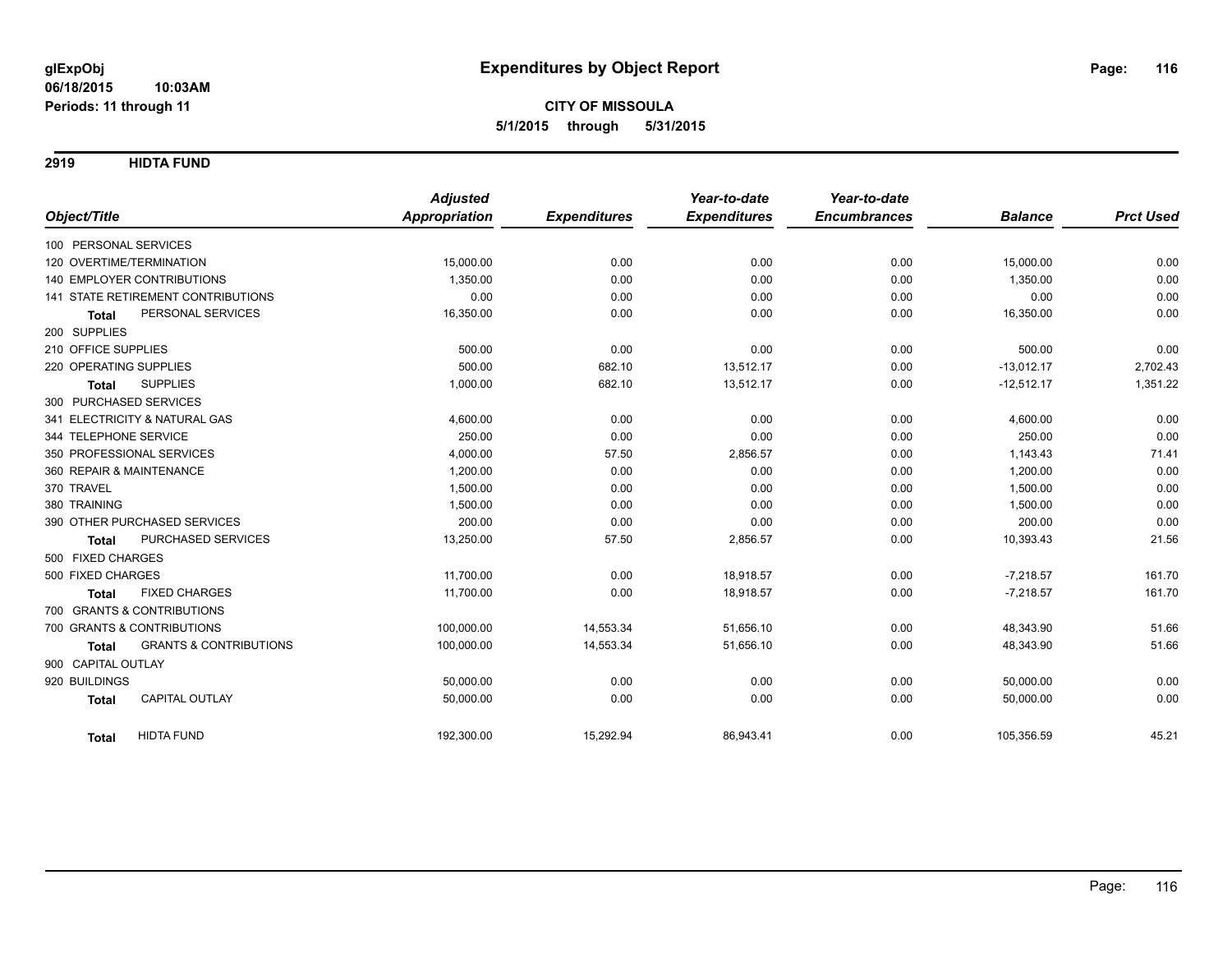#### **2939 CDBG PROGRAM INCOME ACCOUNT**

**400 ENTITLEMENT GRANTS**

| Object/Title                  |                           | <b>Adjusted</b><br>Appropriation | <b>Expenditures</b> | Year-to-date<br><b>Expenditures</b> | Year-to-date<br><b>Encumbrances</b> | <b>Balance</b> | <b>Prct Used</b> |
|-------------------------------|---------------------------|----------------------------------|---------------------|-------------------------------------|-------------------------------------|----------------|------------------|
| 300 PURCHASED SERVICES        |                           |                                  |                     |                                     |                                     |                |                  |
| 350 PROFESSIONAL SERVICES     |                           | 14,383.00                        | 0.00                | 0.00                                | 0.00                                | 14,383.00      | 0.00             |
| <b>Total</b>                  | <b>PURCHASED SERVICES</b> | 14,383.00                        | 0.00                | 0.00                                | 0.00                                | 14,383.00      | 0.00             |
| 800 OTHER OBJECTS             |                           |                                  |                     |                                     |                                     |                |                  |
| 820 TRANSFERS TO OTHER FUNDS  |                           | 0.00                             | 0.00                | 14,383.00                           | 0.00                                | $-14.383.00$   | 0.00             |
| OTHER OBJECTS<br><b>Total</b> |                           | 0.00                             | 0.00                | 14,383.00                           | 0.00                                | $-14.383.00$   | 0.00             |
| <b>Total</b>                  | <b>ENTITLEMENT GRANTS</b> | 14,383.00                        | 0.00                | 14,383.00                           | 0.00                                | 0.00           | 100.00           |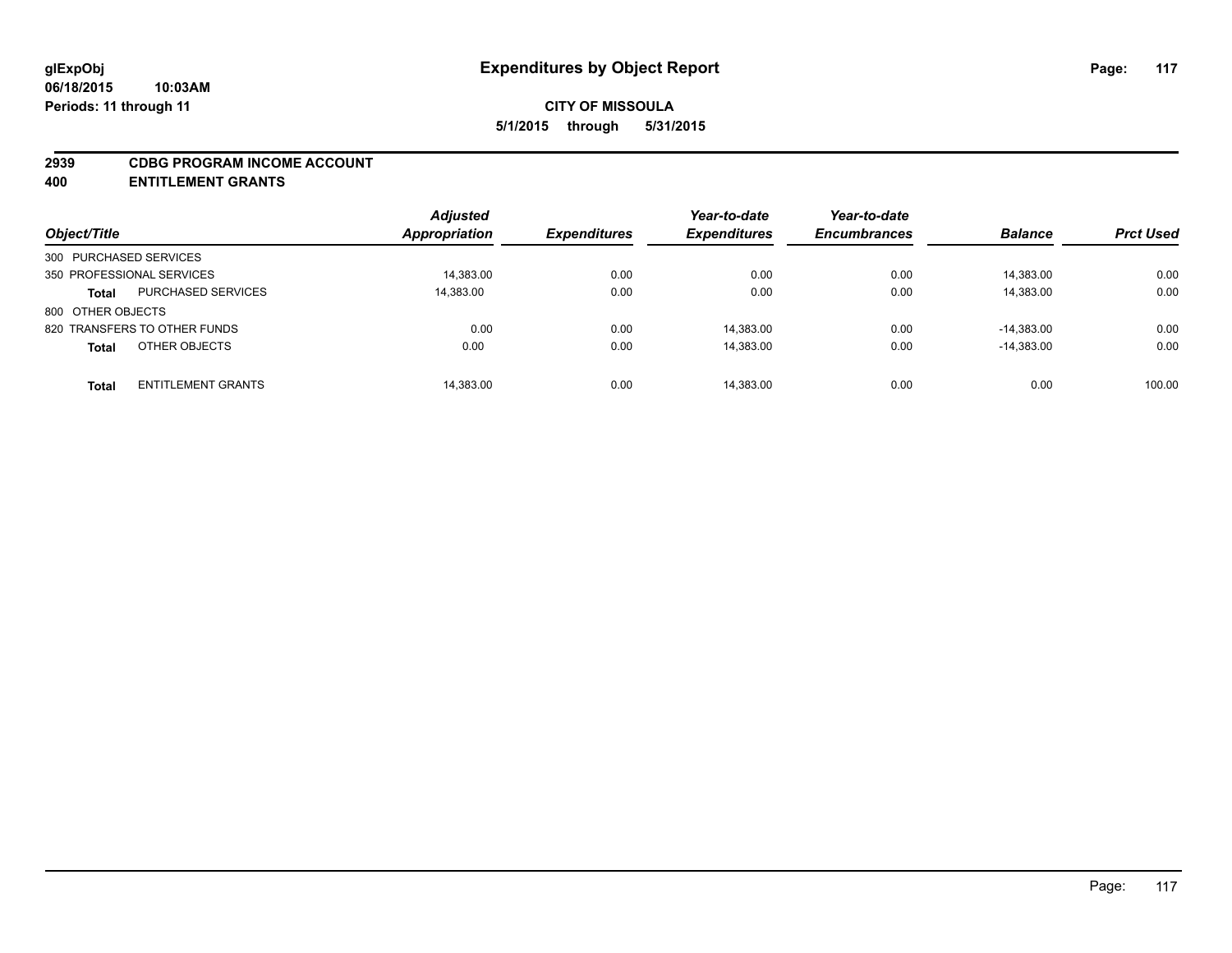### **2939 CDBG PROGRAM INCOME ACCOUNT**

| Object/Title              |                              | <b>Adjusted</b><br>Appropriation | <b>Expenditures</b> | Year-to-date<br><b>Expenditures</b> | Year-to-date<br><b>Encumbrances</b> | <b>Balance</b> | <b>Prct Used</b> |
|---------------------------|------------------------------|----------------------------------|---------------------|-------------------------------------|-------------------------------------|----------------|------------------|
| 300 PURCHASED SERVICES    |                              |                                  |                     |                                     |                                     |                |                  |
| 350 PROFESSIONAL SERVICES |                              | 14,383.00                        | 0.00                | 0.00                                | 0.00                                | 14,383.00      | 0.00             |
| <b>Total</b>              | <b>PURCHASED SERVICES</b>    | 14,383.00                        | 0.00                | 0.00                                | 0.00                                | 14,383.00      | 0.00             |
| 800 OTHER OBJECTS         |                              |                                  |                     |                                     |                                     |                |                  |
|                           | 820 TRANSFERS TO OTHER FUNDS | 0.00                             | 0.00                | 14.383.00                           | 0.00                                | $-14.383.00$   | 0.00             |
| <b>Total</b>              | OTHER OBJECTS                | 0.00                             | 0.00                | 14,383.00                           | 0.00                                | $-14,383.00$   | 0.00             |
| Total                     | CDBG PROGRAM INCOME ACCOUNT  | 14,383.00                        | 0.00                | 14,383.00                           | 0.00                                | 0.00           | 100.00           |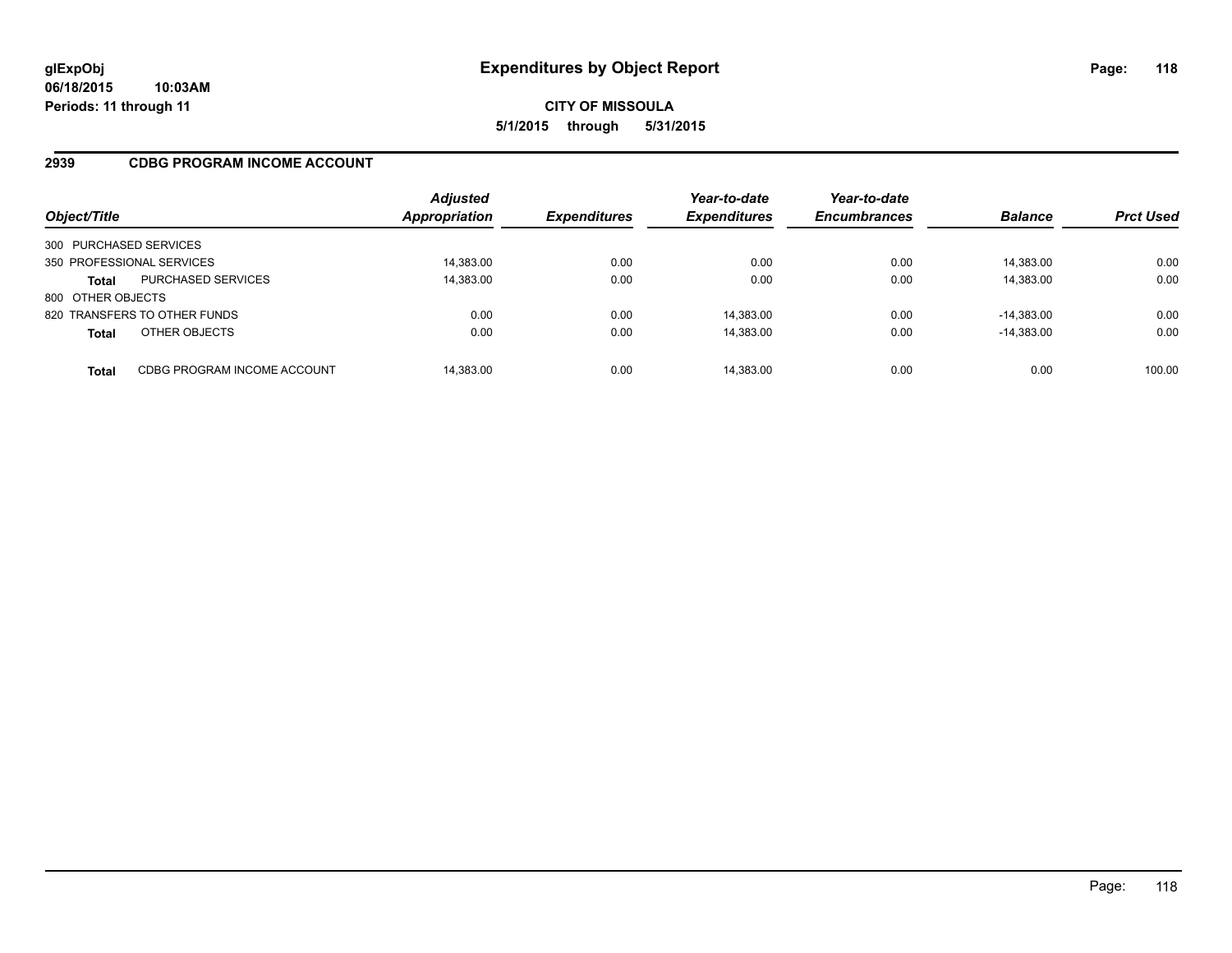## **2940 CDBG FUND**

**400 ENTITLEMENT GRANTS**

| Object/Title                                      | <b>Adjusted</b><br>Appropriation | <i><b>Expenditures</b></i> | Year-to-date<br><b>Expenditures</b> | Year-to-date<br><b>Encumbrances</b> | <b>Balance</b> | <b>Prct Used</b> |
|---------------------------------------------------|----------------------------------|----------------------------|-------------------------------------|-------------------------------------|----------------|------------------|
|                                                   |                                  |                            |                                     |                                     |                |                  |
| 300 PURCHASED SERVICES                            |                                  |                            |                                     |                                     |                |                  |
| 350 PROFESSIONAL SERVICES                         | 130.366.00                       | 0.00                       | 91.343.79                           | 0.00                                | 39.022.21      | 70.07            |
| <b>PURCHASED SERVICES</b><br><b>Total</b>         | 130.366.00                       | 0.00                       | 91.343.79                           | 0.00                                | 39,022.21      | 70.07            |
| 700 GRANTS & CONTRIBUTIONS                        |                                  |                            |                                     |                                     |                |                  |
| 700 GRANTS & CONTRIBUTIONS                        | 489.707.00                       | 0.00                       | 356.576.25                          | 0.00                                | 133.130.75     | 72.81            |
| <b>GRANTS &amp; CONTRIBUTIONS</b><br><b>Total</b> | 489.707.00                       | 0.00                       | 356,576.25                          | 0.00                                | 133.130.75     | 72.81            |
| <b>ENTITLEMENT GRANTS</b>                         | 620.073.00                       | 0.00                       | 447.920.04                          | 0.00                                | 172.152.96     | 72.24            |
| <b>Total</b>                                      |                                  |                            |                                     |                                     |                |                  |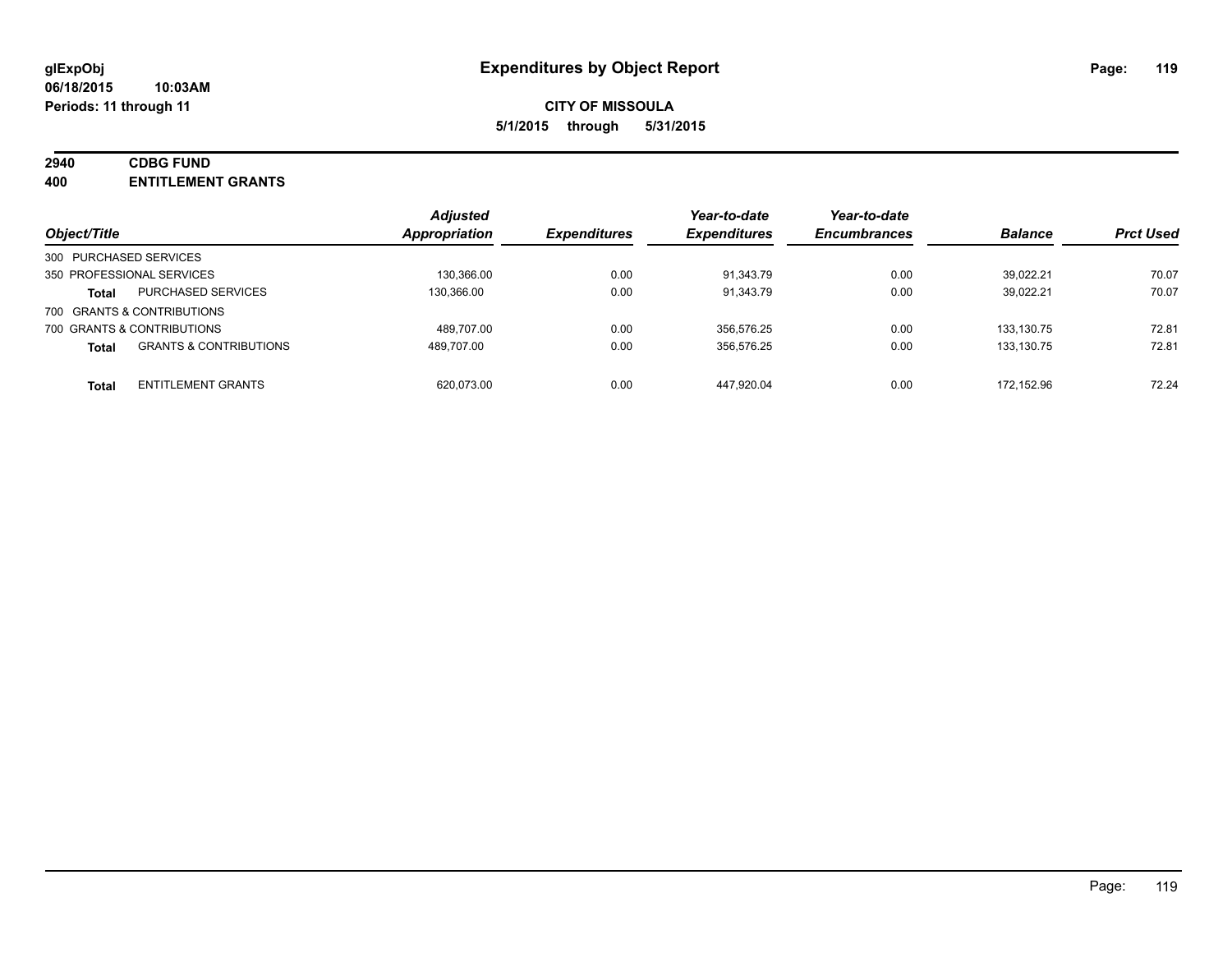**2940 CDBG FUND**

| Object/Title                                      | <b>Adjusted</b><br>Appropriation | <i><b>Expenditures</b></i> | Year-to-date<br><b>Expenditures</b> | Year-to-date<br><b>Encumbrances</b> | <b>Balance</b> | <b>Prct Used</b> |
|---------------------------------------------------|----------------------------------|----------------------------|-------------------------------------|-------------------------------------|----------------|------------------|
| 300 PURCHASED SERVICES                            |                                  |                            |                                     |                                     |                |                  |
| 350 PROFESSIONAL SERVICES                         | 130.366.00                       | 0.00                       | 91.343.79                           | 0.00                                | 39.022.21      | 70.07            |
| <b>PURCHASED SERVICES</b><br><b>Total</b>         | 130,366.00                       | 0.00                       | 91,343.79                           | 0.00                                | 39.022.21      | 70.07            |
| 700 GRANTS & CONTRIBUTIONS                        |                                  |                            |                                     |                                     |                |                  |
| 700 GRANTS & CONTRIBUTIONS                        | 489.707.00                       | 0.00                       | 356.576.25                          | 0.00                                | 133.130.75     | 72.81            |
| <b>GRANTS &amp; CONTRIBUTIONS</b><br><b>Total</b> | 489,707.00                       | 0.00                       | 356,576.25                          | 0.00                                | 133.130.75     | 72.81            |
| <b>CDBG FUND</b><br><b>Total</b>                  | 620.073.00                       | 0.00                       | 447.920.04                          | 0.00                                | 172.152.96     | 72.24            |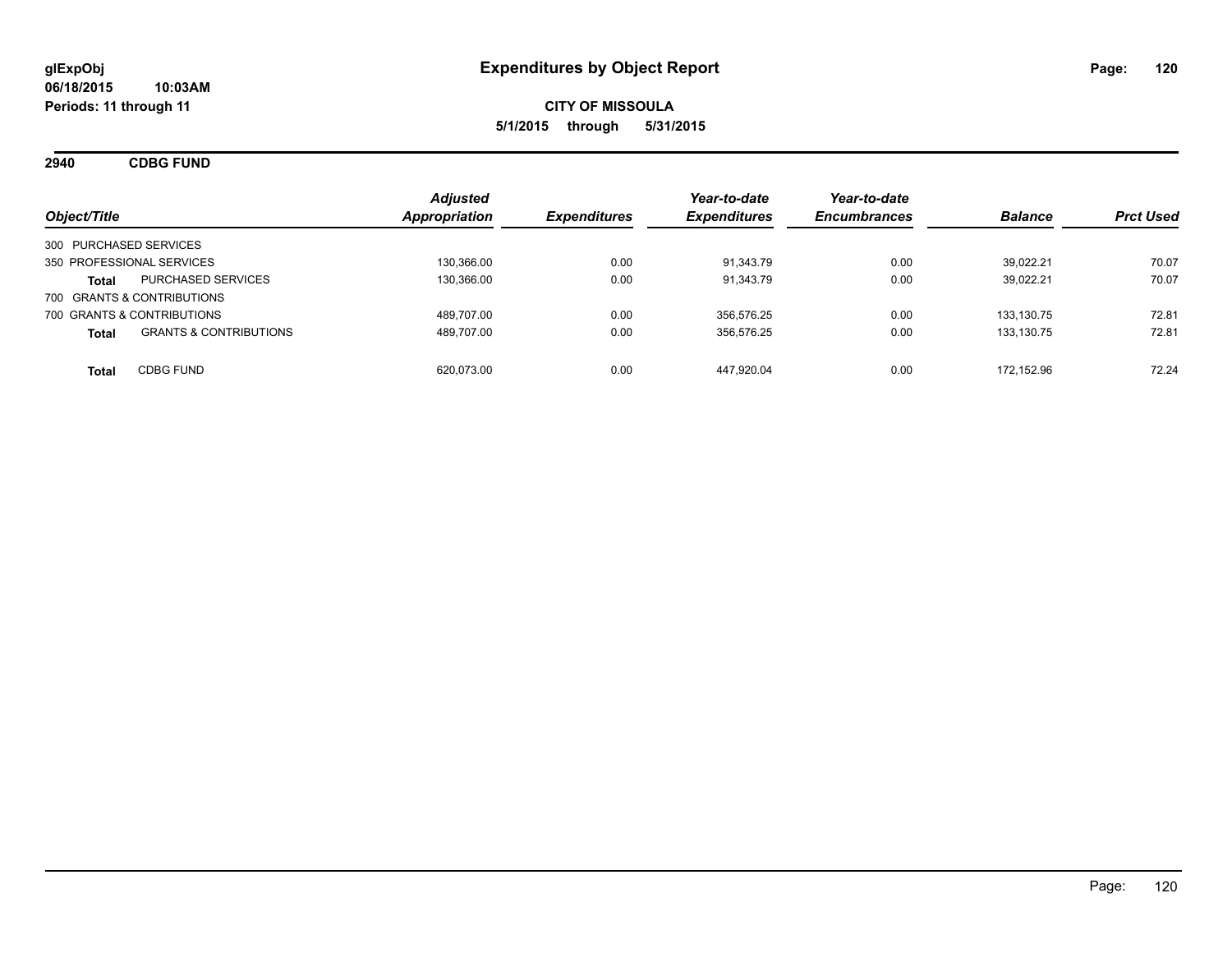#### **2941 HOME FUND**

**400 ENTITLEMENT GRANTS**

|                   |                                   | <b>Adjusted</b>      |                     | Year-to-date        | Year-to-date        |                |                  |
|-------------------|-----------------------------------|----------------------|---------------------|---------------------|---------------------|----------------|------------------|
| Object/Title      |                                   | <b>Appropriation</b> | <b>Expenditures</b> | <b>Expenditures</b> | <b>Encumbrances</b> | <b>Balance</b> | <b>Prct Used</b> |
|                   | 300 PURCHASED SERVICES            |                      |                     |                     |                     |                |                  |
|                   | 350 PROFESSIONAL SERVICES         | 352.009.00           | 0.00                | 37.543.82           | 0.00                | 314.465.18     | 10.67            |
| <b>Total</b>      | <b>PURCHASED SERVICES</b>         | 352,009.00           | 0.00                | 37.543.82           | 0.00                | 314.465.18     | 10.67            |
|                   | 700 GRANTS & CONTRIBUTIONS        |                      |                     |                     |                     |                |                  |
|                   | 700 GRANTS & CONTRIBUTIONS        | 0.00                 | 11.662.45           | 664,033.10          | 0.00                | -664.033.10    | 0.00             |
| <b>Total</b>      | <b>GRANTS &amp; CONTRIBUTIONS</b> | 0.00                 | 11.662.45           | 664.033.10          | 0.00                | $-664.033.10$  | 0.00             |
| 800 OTHER OBJECTS |                                   |                      |                     |                     |                     |                |                  |
|                   | 820 TRANSFERS TO OTHER FUNDS      | 0.00                 | 0.00                | 0.00                | 0.00                | 0.00           | 0.00             |
| 845 CONTINGENCY   |                                   | 0.00                 | 0.00                | 0.00                | 0.00                | 0.00           | 0.00             |
| <b>Total</b>      | OTHER OBJECTS                     | 0.00                 | 0.00                | 0.00                | 0.00                | 0.00           | 0.00             |
| <b>Total</b>      | <b>ENTITLEMENT GRANTS</b>         | 352.009.00           | 11.662.45           | 701.576.92          | 0.00                | -349.567.92    | 199.31           |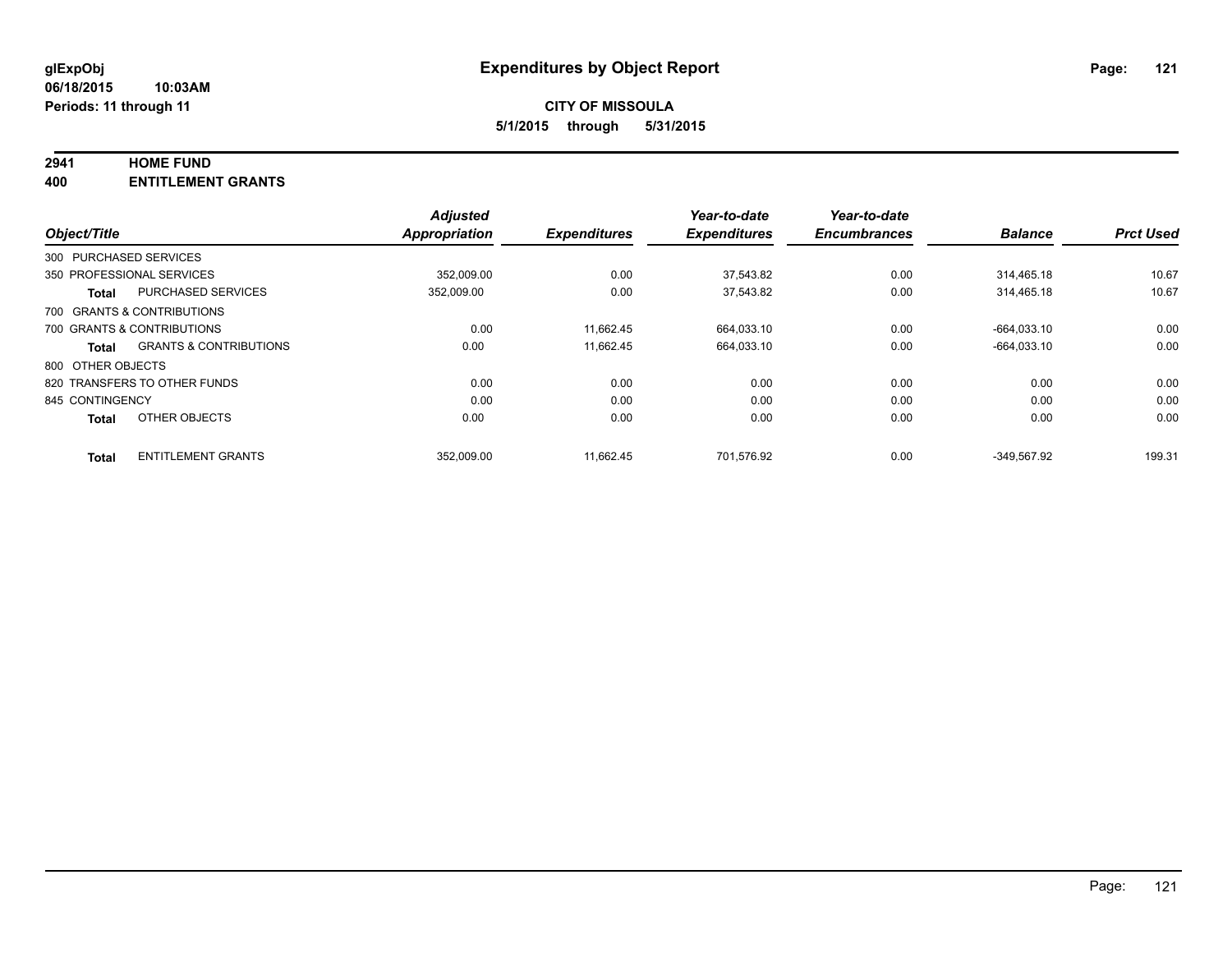**2941 HOME FUND**

| Object/Title           |                                   | <b>Adjusted</b><br><b>Appropriation</b> | <b>Expenditures</b> | Year-to-date<br><b>Expenditures</b> | Year-to-date<br><b>Encumbrances</b> | <b>Balance</b> | <b>Prct Used</b> |
|------------------------|-----------------------------------|-----------------------------------------|---------------------|-------------------------------------|-------------------------------------|----------------|------------------|
| 300 PURCHASED SERVICES |                                   |                                         |                     |                                     |                                     |                |                  |
|                        | 350 PROFESSIONAL SERVICES         | 352,009.00                              | 0.00                | 37,543.82                           | 0.00                                | 314.465.18     | 10.67            |
| <b>Total</b>           | <b>PURCHASED SERVICES</b>         | 352,009.00                              | 0.00                | 37,543.82                           | 0.00                                | 314,465.18     | 10.67            |
|                        | 700 GRANTS & CONTRIBUTIONS        |                                         |                     |                                     |                                     |                |                  |
|                        | 700 GRANTS & CONTRIBUTIONS        | 0.00                                    | 11.662.45           | 664,033.10                          | 0.00                                | -664.033.10    | 0.00             |
| Total                  | <b>GRANTS &amp; CONTRIBUTIONS</b> | 0.00                                    | 11.662.45           | 664,033.10                          | 0.00                                | $-664,033.10$  | 0.00             |
| 800 OTHER OBJECTS      |                                   |                                         |                     |                                     |                                     |                |                  |
|                        | 820 TRANSFERS TO OTHER FUNDS      | 0.00                                    | 0.00                | 0.00                                | 0.00                                | 0.00           | 0.00             |
| 845 CONTINGENCY        |                                   | 0.00                                    | 0.00                | 0.00                                | 0.00                                | 0.00           | 0.00             |
| <b>Total</b>           | OTHER OBJECTS                     | 0.00                                    | 0.00                | 0.00                                | 0.00                                | 0.00           | 0.00             |
| <b>Total</b>           | <b>HOME FUND</b>                  | 352,009.00                              | 11,662.45           | 701,576.92                          | 0.00                                | -349.567.92    | 199.31           |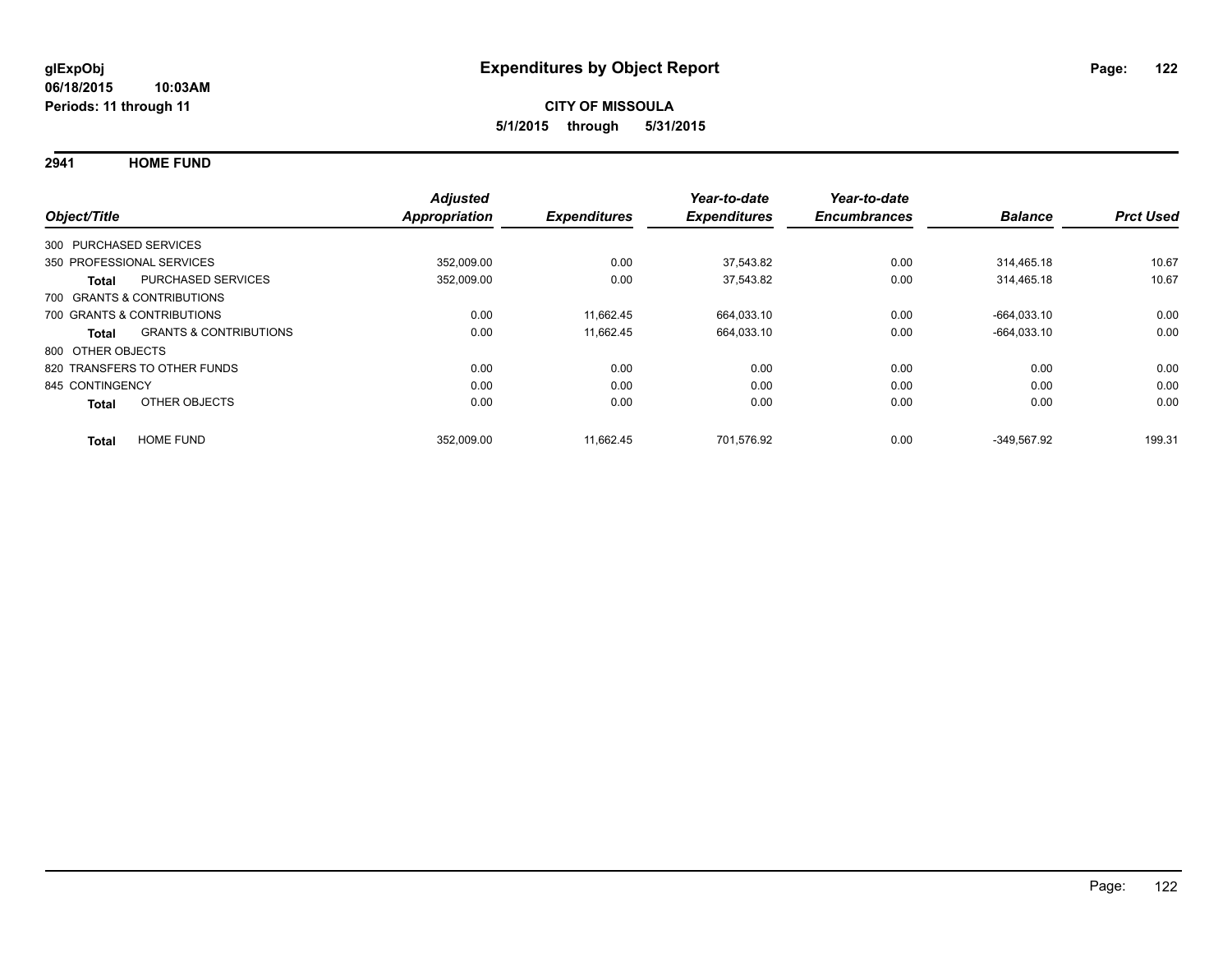#### **2942 ADDI PROGRAM**

**400 ENTITLEMENT GRANTS**

| Object/Title               |                                   | <b>Adjusted</b><br><b>Appropriation</b> | <b>Expenditures</b> | Year-to-date<br><b>Expenditures</b> | Year-to-date<br><b>Encumbrances</b> | <b>Balance</b> | <b>Prct Used</b> |
|----------------------------|-----------------------------------|-----------------------------------------|---------------------|-------------------------------------|-------------------------------------|----------------|------------------|
| 300 PURCHASED SERVICES     |                                   |                                         |                     |                                     |                                     |                |                  |
| 350 PROFESSIONAL SERVICES  |                                   | 0.00                                    | 0.00                | 0.00                                | 0.00                                | 0.00           | 0.00             |
| <b>Total</b>               | <b>PURCHASED SERVICES</b>         | 0.00                                    | 0.00                | 0.00                                | 0.00                                | 0.00           | 0.00             |
| 700 GRANTS & CONTRIBUTIONS |                                   |                                         |                     |                                     |                                     |                |                  |
| 700 GRANTS & CONTRIBUTIONS |                                   | 12.243.00                               | 0.00                | 0.00                                | 0.00                                | 12.243.00      | 0.00             |
| <b>Total</b>               | <b>GRANTS &amp; CONTRIBUTIONS</b> | 12.243.00                               | 0.00                | 0.00                                | 0.00                                | 12.243.00      | 0.00             |
| <b>Total</b>               | <b>ENTITLEMENT GRANTS</b>         | 12,243.00                               | 0.00                | 0.00                                | 0.00                                | 12.243.00      | 0.00             |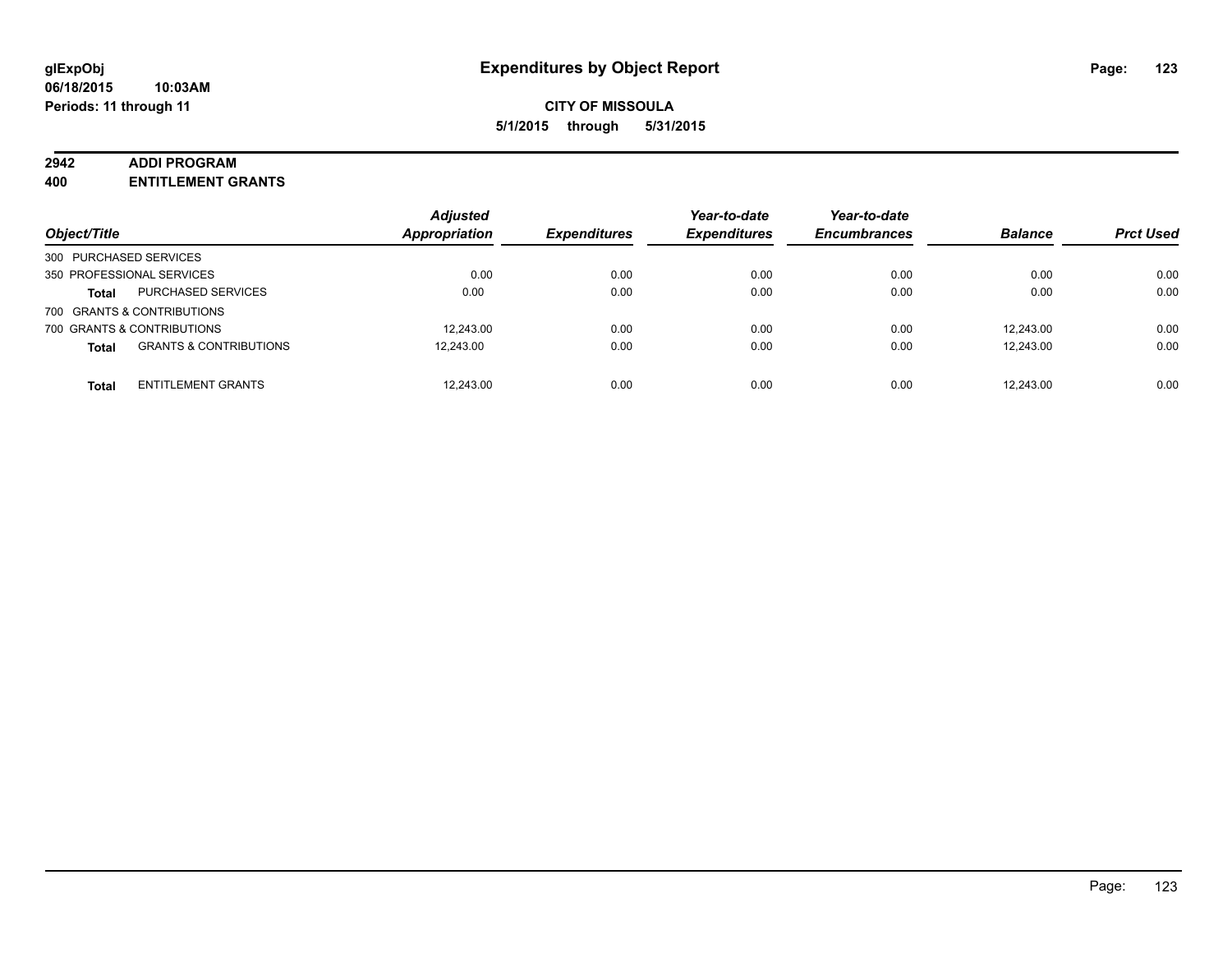### **2942 ADDI PROGRAM**

| Object/Title                                      | <b>Adjusted</b><br><b>Appropriation</b> | <b>Expenditures</b> | Year-to-date<br><b>Expenditures</b> | Year-to-date<br><b>Encumbrances</b> | <b>Balance</b> | <b>Prct Used</b> |
|---------------------------------------------------|-----------------------------------------|---------------------|-------------------------------------|-------------------------------------|----------------|------------------|
| 300 PURCHASED SERVICES                            |                                         |                     |                                     |                                     |                |                  |
| 350 PROFESSIONAL SERVICES                         | 0.00                                    | 0.00                | 0.00                                | 0.00                                | 0.00           | 0.00             |
| <b>PURCHASED SERVICES</b><br><b>Total</b>         | 0.00                                    | 0.00                | 0.00                                | 0.00                                | 0.00           | 0.00             |
| 700 GRANTS & CONTRIBUTIONS                        |                                         |                     |                                     |                                     |                |                  |
| 700 GRANTS & CONTRIBUTIONS                        | 12.243.00                               | 0.00                | 0.00                                | 0.00                                | 12.243.00      | 0.00             |
| <b>GRANTS &amp; CONTRIBUTIONS</b><br><b>Total</b> | 12,243.00                               | 0.00                | 0.00                                | 0.00                                | 12.243.00      | 0.00             |
| <b>ADDI PROGRAM</b><br><b>Total</b>               | 12,243.00                               | 0.00                | 0.00                                | 0.00                                | 12.243.00      | 0.00             |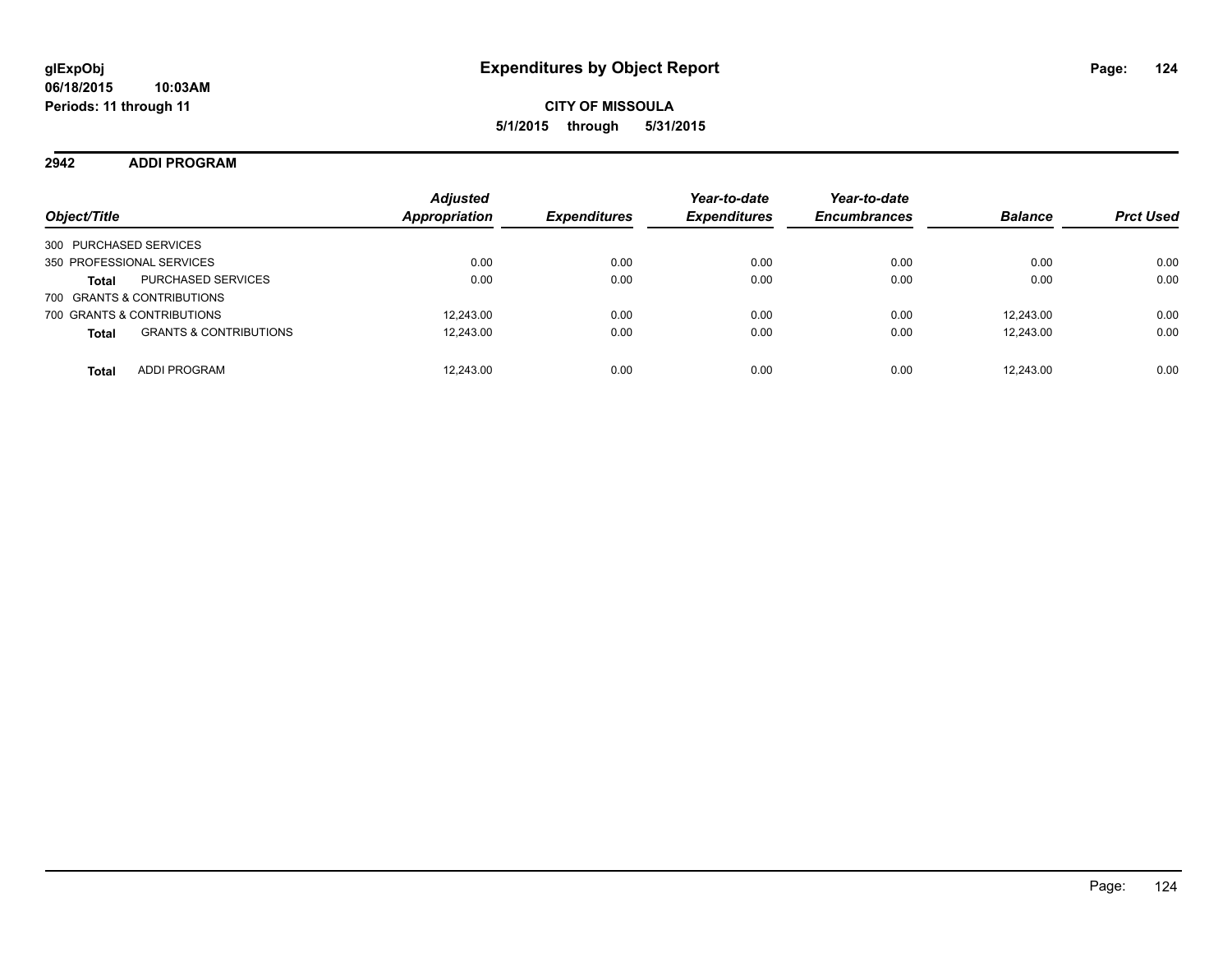#### **2943 CITY HOME PROGRAM INCOME**

**400 ENTITLEMENT GRANTS**

|                           |                                   | <b>Adjusted</b>      |                     | Year-to-date        | Year-to-date        |                |                  |
|---------------------------|-----------------------------------|----------------------|---------------------|---------------------|---------------------|----------------|------------------|
| Object/Title              |                                   | <b>Appropriation</b> | <b>Expenditures</b> | <b>Expenditures</b> | <b>Encumbrances</b> | <b>Balance</b> | <b>Prct Used</b> |
| 300 PURCHASED SERVICES    |                                   |                      |                     |                     |                     |                |                  |
| 350 PROFESSIONAL SERVICES |                                   | 35,000.00            | 0.00                | 0.00                | 0.00                | 35,000.00      | 0.00             |
|                           | 390 OTHER PURCHASED SERVICES      | 500.00               | 0.00                | 0.00                | 0.00                | 500.00         | 0.00             |
| <b>Total</b>              | <b>PURCHASED SERVICES</b>         | 35.500.00            | 0.00                | 0.00                | 0.00                | 35.500.00      | 0.00             |
|                           | 700 GRANTS & CONTRIBUTIONS        |                      |                     |                     |                     |                |                  |
|                           | 700 GRANTS & CONTRIBUTIONS        | 0.00                 | 0.00                | 0.00                | 0.00                | 0.00           | 0.00             |
| <b>Total</b>              | <b>GRANTS &amp; CONTRIBUTIONS</b> | 0.00                 | 0.00                | 0.00                | 0.00                | 0.00           | 0.00             |
| <b>Total</b>              | <b>ENTITLEMENT GRANTS</b>         | 35.500.00            | 0.00                | 0.00                | 0.00                | 35.500.00      | 0.00             |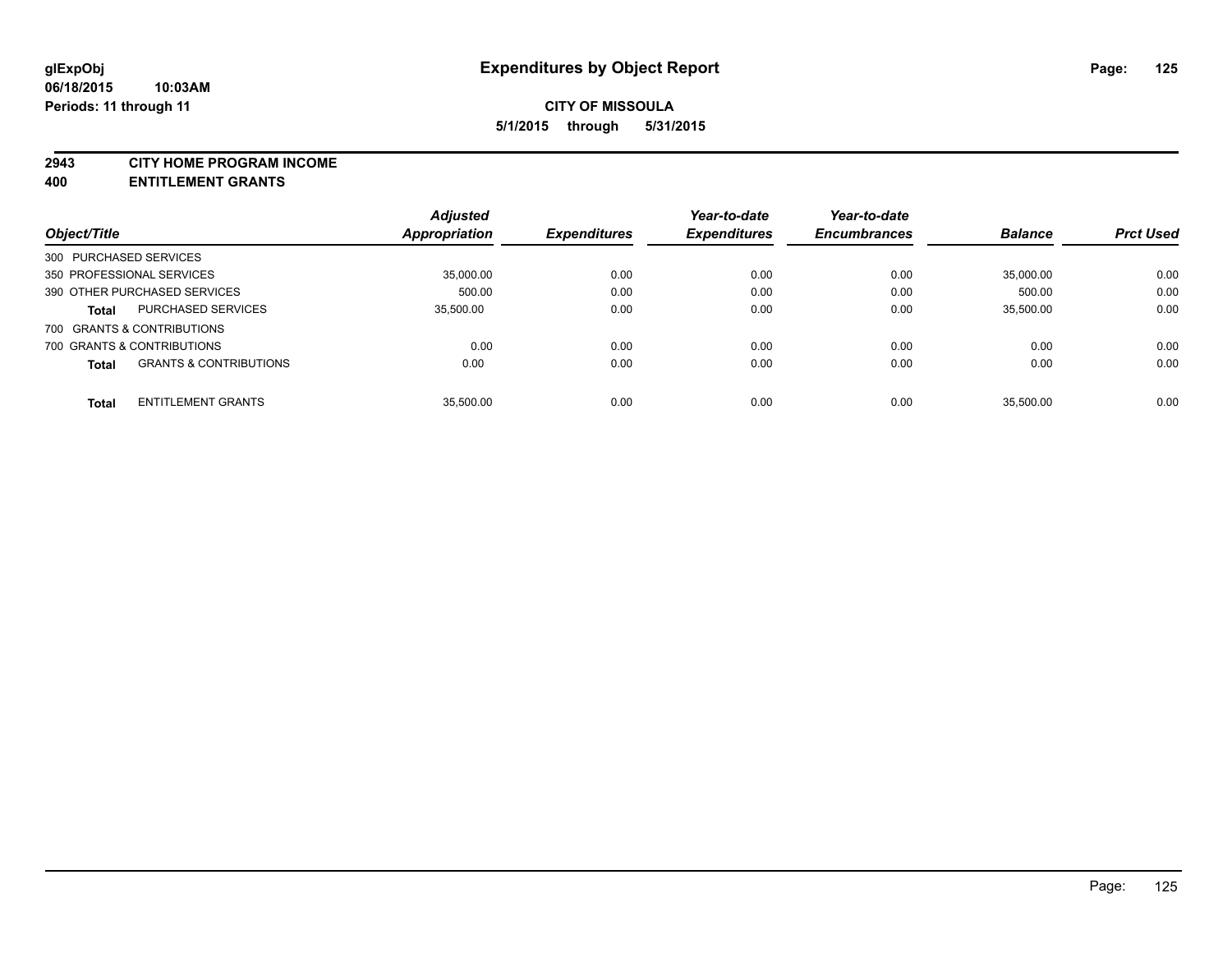### **2943 CITY HOME PROGRAM INCOME**

| Object/Title              |                                   | <b>Adjusted</b><br>Appropriation | <b>Expenditures</b> | Year-to-date<br><b>Expenditures</b> | Year-to-date<br><b>Encumbrances</b> | <b>Balance</b> | <b>Prct Used</b> |
|---------------------------|-----------------------------------|----------------------------------|---------------------|-------------------------------------|-------------------------------------|----------------|------------------|
| 300 PURCHASED SERVICES    |                                   |                                  |                     |                                     |                                     |                |                  |
| 350 PROFESSIONAL SERVICES |                                   | 35.000.00                        | 0.00                | 0.00                                | 0.00                                | 35,000.00      | 0.00             |
|                           | 390 OTHER PURCHASED SERVICES      | 500.00                           | 0.00                | 0.00                                | 0.00                                | 500.00         | 0.00             |
| <b>Total</b>              | <b>PURCHASED SERVICES</b>         | 35.500.00                        | 0.00                | 0.00                                | 0.00                                | 35.500.00      | 0.00             |
|                           | 700 GRANTS & CONTRIBUTIONS        |                                  |                     |                                     |                                     |                |                  |
|                           | 700 GRANTS & CONTRIBUTIONS        | 0.00                             | 0.00                | 0.00                                | 0.00                                | 0.00           | 0.00             |
| <b>Total</b>              | <b>GRANTS &amp; CONTRIBUTIONS</b> | 0.00                             | 0.00                | 0.00                                | 0.00                                | 0.00           | 0.00             |
| <b>Total</b>              | CITY HOME PROGRAM INCOME          | 35.500.00                        | 0.00                | 0.00                                | 0.00                                | 35.500.00      | 0.00             |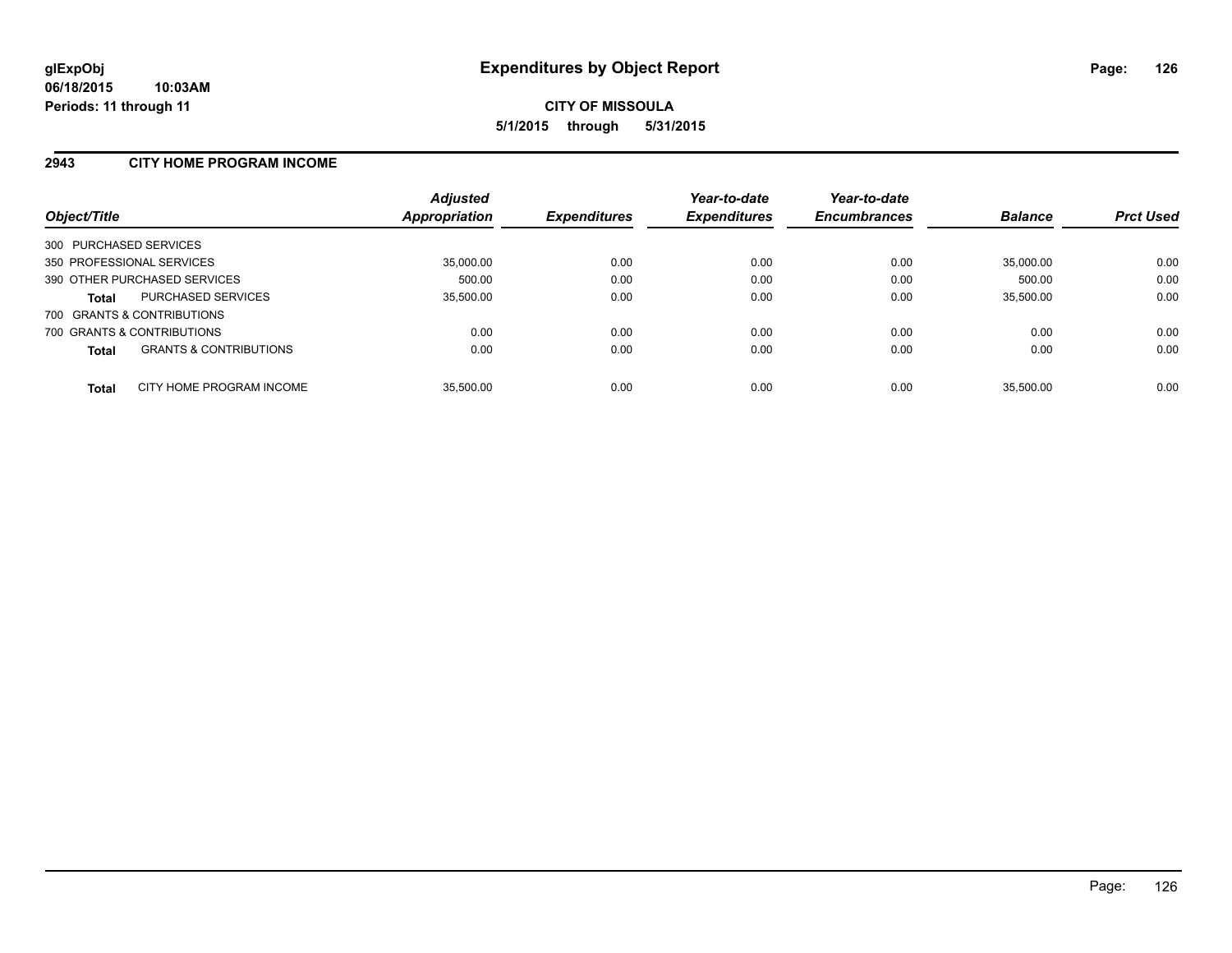#### **2944 NEIGHBORHOOD STABILIZATION PROGRAM**

**400 ENTITLEMENT GRANTS**

| Object/Title                              | <b>Adjusted</b><br>Appropriation | <b>Expenditures</b> | Year-to-date<br><b>Expenditures</b> | Year-to-date<br><b>Encumbrances</b> | <b>Balance</b> | <b>Prct Used</b> |
|-------------------------------------------|----------------------------------|---------------------|-------------------------------------|-------------------------------------|----------------|------------------|
| 300 PURCHASED SERVICES                    |                                  |                     |                                     |                                     |                |                  |
| 350 PROFESSIONAL SERVICES                 | 0.00                             | 0.00                | 0.00                                | 0.00                                | 0.00           | 0.00             |
| 390 OTHER PURCHASED SERVICES              | 0.00                             | 0.00                | 0.00                                | 0.00                                | 0.00           | 0.00             |
| <b>PURCHASED SERVICES</b><br><b>Total</b> | 0.00                             | 0.00                | 0.00                                | 0.00                                | 0.00           | 0.00             |
| ENTITLEMENT GRANTS<br><b>Total</b>        | 0.00                             | 0.00                | 0.00                                | 0.00                                | 0.00           | 0.00             |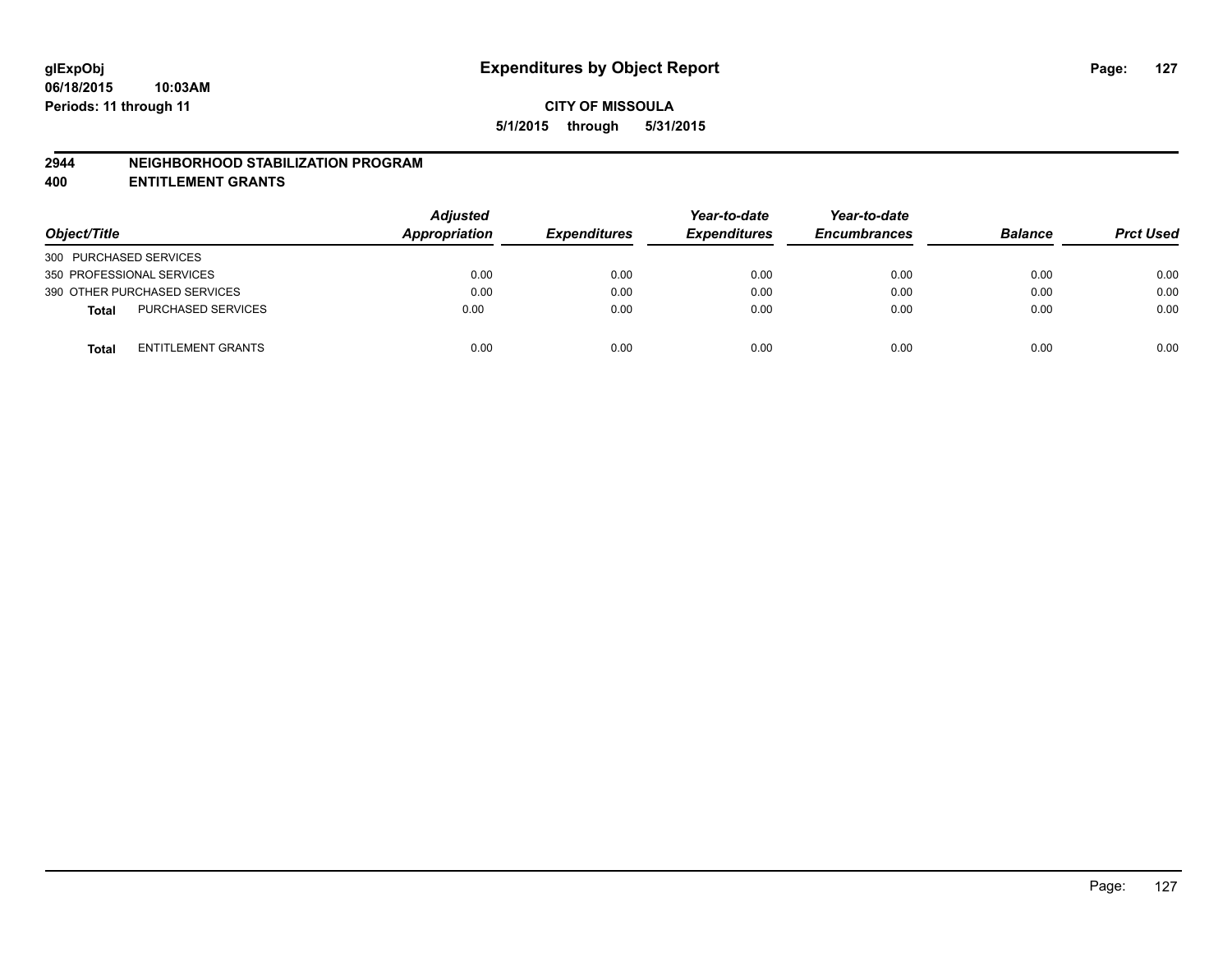#### **2944 NEIGHBORHOOD STABILIZATION PROGRAM**

**401 MHA/SILVERTIP**

| Object/Title           |                           | <b>Adjusted</b><br>Appropriation | <b>Expenditures</b> | Year-to-date<br><b>Expenditures</b> | Year-to-date<br><b>Encumbrances</b> | <b>Balance</b> | <b>Prct Used</b> |
|------------------------|---------------------------|----------------------------------|---------------------|-------------------------------------|-------------------------------------|----------------|------------------|
| 300 PURCHASED SERVICES |                           |                                  |                     |                                     |                                     |                |                  |
|                        | 350 PROFESSIONAL SERVICES | 0.00                             | 0.00                | 0.00                                | 0.00                                | 0.00           | 0.00             |
| <b>Total</b>           | PURCHASED SERVICES        | 0.00                             | 0.00                | 0.00                                | 0.00                                | 0.00           | 0.00             |
| <b>Total</b>           | <b>MHA/SILVERTIP</b>      | 0.00                             | 0.00                | 0.00                                | 0.00                                | 0.00           | 0.00             |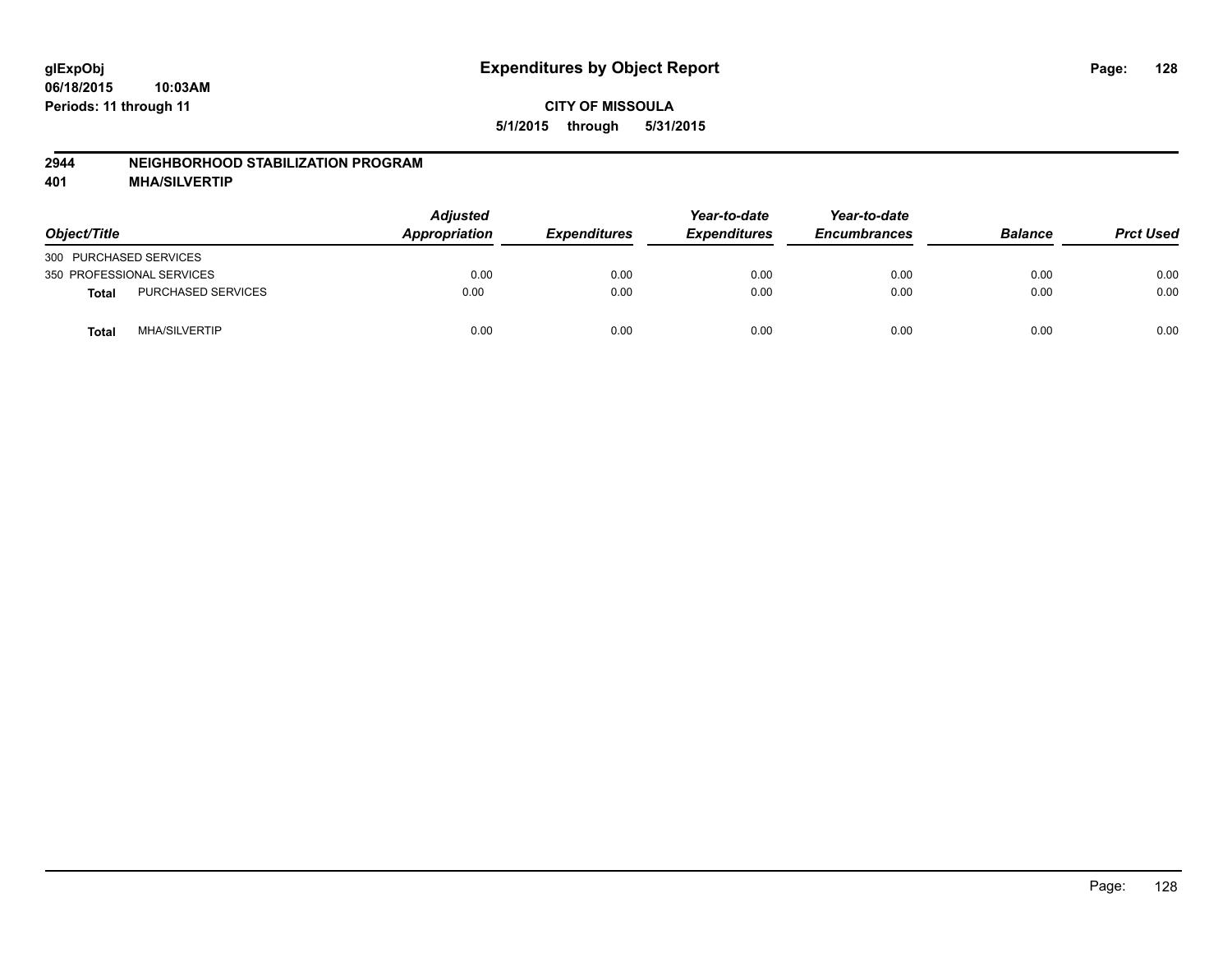#### **2944 NEIGHBORHOOD STABILIZATION PROGRAM**

**402 HUD/SILVERTIP**

| Object/Title                              | <b>Adjusted</b><br>Appropriation | <b>Expenditures</b> | Year-to-date<br><b>Expenditures</b> | Year-to-date<br><b>Encumbrances</b> | <b>Balance</b> | <b>Prct Used</b> |
|-------------------------------------------|----------------------------------|---------------------|-------------------------------------|-------------------------------------|----------------|------------------|
| 300 PURCHASED SERVICES                    |                                  |                     |                                     |                                     |                |                  |
| 350 PROFESSIONAL SERVICES                 | 0.00                             | 0.00                | 0.00                                | 0.00                                | 0.00           | 0.00             |
| 390 OTHER PURCHASED SERVICES              | 0.00                             | 0.00                | 0.00                                | 0.00                                | 0.00           | 0.00             |
| <b>PURCHASED SERVICES</b><br><b>Total</b> | 0.00                             | 0.00                | 0.00                                | 0.00                                | 0.00           | 0.00             |
| <b>HUD/SILVERTIP</b><br><b>Total</b>      | 0.00                             | 0.00                | 0.00                                | 0.00                                | 0.00           | 0.00             |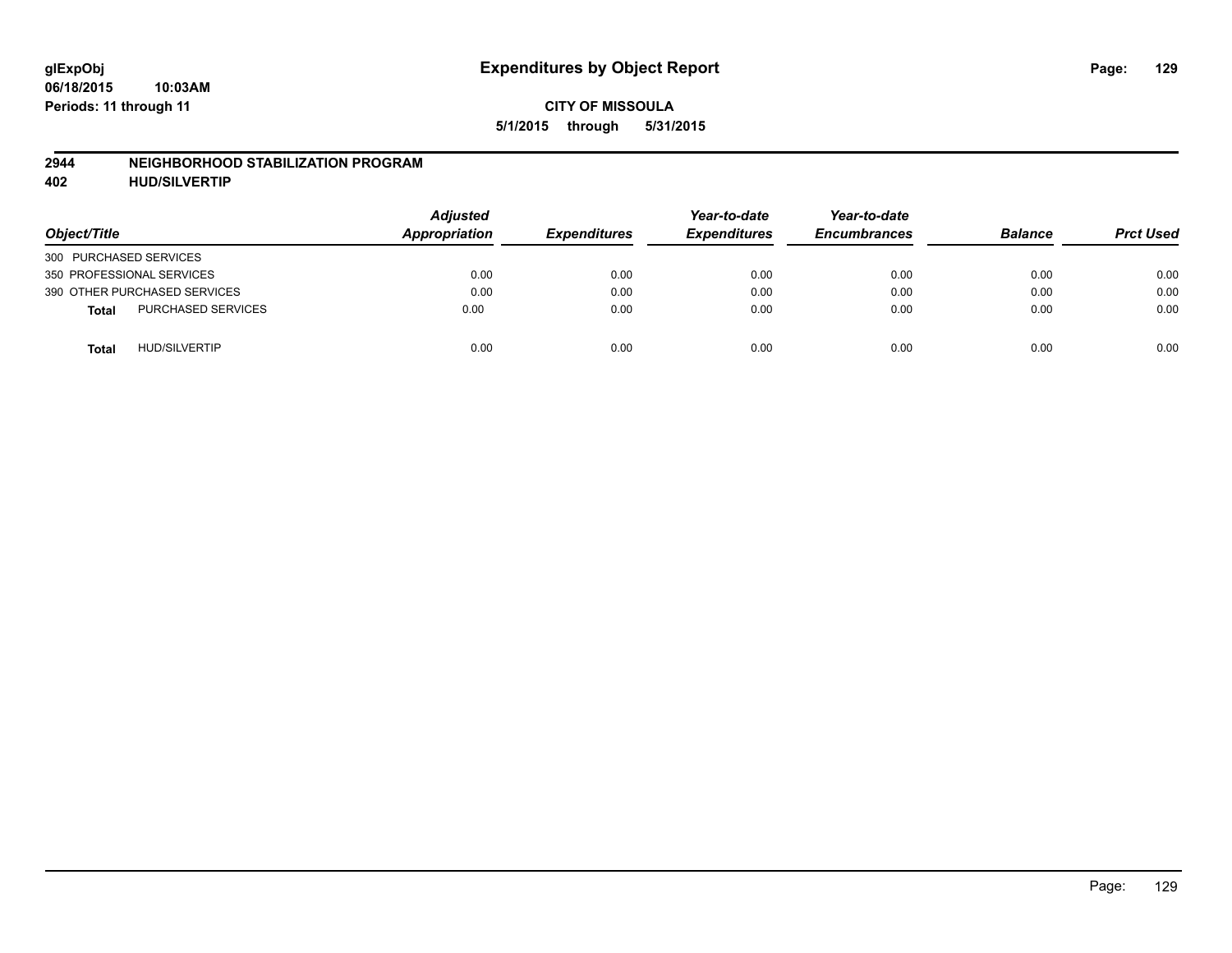**06/18/2015 10:03AM Periods: 11 through 11**

**CITY OF MISSOULA 5/1/2015 through 5/31/2015**

## **2944 NEIGHBORHOOD STABILIZATION PROGRAM**

| Object/Title           |                                  | <b>Adjusted</b><br>Appropriation | <b>Expenditures</b> | Year-to-date<br><b>Expenditures</b> | Year-to-date<br><b>Encumbrances</b> | <b>Balance</b> | <b>Prct Used</b> |
|------------------------|----------------------------------|----------------------------------|---------------------|-------------------------------------|-------------------------------------|----------------|------------------|
| 300 PURCHASED SERVICES |                                  |                                  |                     |                                     |                                     |                |                  |
|                        | 350 PROFESSIONAL SERVICES        | 0.00                             | 0.00                | 0.00                                | 0.00                                | 0.00           | 0.00             |
|                        | 390 OTHER PURCHASED SERVICES     | 0.00                             | 0.00                | 0.00                                | 0.00                                | 0.00           | 0.00             |
| <b>Total</b>           | <b>PURCHASED SERVICES</b>        | 0.00                             | 0.00                | 0.00                                | 0.00                                | 0.00           | 0.00             |
| Total                  | NEIGHBORHOOD STABILIZATION PROGF | 0.00                             | 0.00                | 0.00                                | 0.00                                | 0.00           | 0.00             |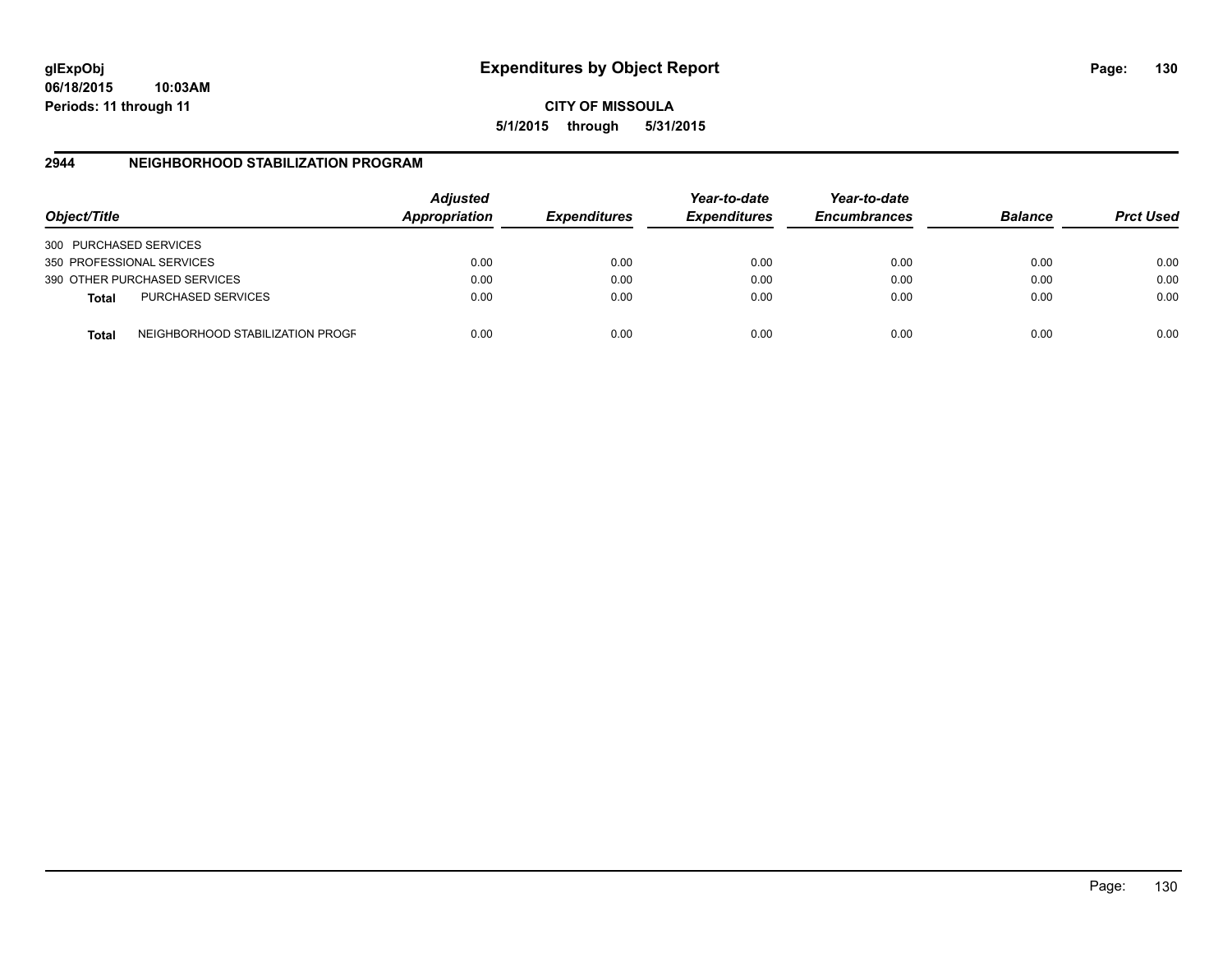#### **2955 TRANSPORTATION**

**250 DEVELOPMENT SERVICES**

|                                            | <b>Adjusted</b>      |                     | Year-to-date        | Year-to-date        |                |                  |
|--------------------------------------------|----------------------|---------------------|---------------------|---------------------|----------------|------------------|
| Object/Title                               | <b>Appropriation</b> | <b>Expenditures</b> | <b>Expenditures</b> | <b>Encumbrances</b> | <b>Balance</b> | <b>Prct Used</b> |
| 100 PERSONAL SERVICES                      |                      |                     |                     |                     |                |                  |
| 110 SALARIES AND WAGES                     | 431,575.00           | 29,258.30           | 329,625.94          | 0.00                | 101,949.06     | 76.38            |
| 120 OVERTIME/TERMINATION                   | 0.00                 | 295.80              | 1,886.89            | 0.00                | $-1,886.89$    | 0.00             |
| 140 EMPLOYER CONTRIBUTIONS                 | 154,330.00           | 11,658.64           | 121,765.46          | 0.00                | 32,564.54      | 78.90            |
| 141 STATE RETIREMENT CONTRIBUTIONS         | 0.00                 | 0.00                | 339.85              | 0.00                | $-339.85$      | 0.00             |
| PERSONAL SERVICES<br><b>Total</b>          | 585,905.00           | 41,212.74           | 453,618.14          | 0.00                | 132,286.86     | 77.42            |
| 200 SUPPLIES                               |                      |                     |                     |                     |                |                  |
| 210 OFFICE SUPPLIES                        | 5,800.00             | 86.66               | 7,254.42            | 0.00                | $-1,454.42$    | 125.08           |
| 220 OPERATING SUPPLIES                     | 19.175.00            | 3,976.13            | 18,708.75           | 0.00                | 466.25         | 97.57            |
| 230 REPAIR/MAINTENANCE                     | 0.00                 | 0.00                | 28.96               | 0.00                | $-28.96$       | 0.00             |
| 231 GASOLINE                               | 0.00                 | 0.00                | 163.24              | 0.00                | $-163.24$      | 0.00             |
| 240 OTHER SUPPLIES                         | 560.00               | 0.00                | 28.02               | 0.00                | 531.98         | 5.00             |
| <b>SUPPLIES</b><br>Total                   | 25,535.00            | 4,062.79            | 26,183.39           | 0.00                | $-648.39$      | 102.54           |
| 300 PURCHASED SERVICES                     |                      |                     |                     |                     |                |                  |
| 310 COMMUNICATIONS                         | 1,800.00             | 253.16              | 1,442.72            | 0.00                | 357.28         | 80.15            |
| 320 PRINTING & DUPLICATING                 | 12,675.00            | 0.00                | 3,508.11            | 0.00                | 9,166.89       | 27.68            |
| 330 PUBLICITY, SUBSCRIPTIONS & DUES        | 32,271.00            | 3,393.00            | 22,841.94           | 0.00                | 9,429.06       | 70.78            |
| 341 ELECTRICITY & NATURAL GAS              | 0.00                 | 0.00                | 50.01               | 0.00                | $-50.01$       | 0.00             |
| 344 TELEPHONE SERVICE                      | 1,059.00             | 114.25              | 1,061.24            | 0.00                | $-2.24$        | 100.21           |
| 350 PROFESSIONAL SERVICES                  | 86,154.00            | 519.20              | 5,496.70            | 0.00                | 80,657.30      | 6.38             |
| 360 REPAIR & MAINTENANCE                   | 13,100.00            | 0.00                | 146.50              | 0.00                | 12,953.50      | 1.12             |
| 370 TRAVEL                                 | 11,025.00            | 3,187.43            | 8,433.21            | 0.00                | 2,591.79       | 76.49            |
| 380 TRAINING                               | 14,700.00            | 735.00              | 4,060.00            | 0.00                | 10,640.00      | 27.62            |
| 390 OTHER PURCHASED SERVICES               | 64,849.00            | 0.00                | 8,100.08            | 0.00                | 56,748.92      | 12.49            |
| PURCHASED SERVICES<br>Total                | 237,633.00           | 8,202.04            | 55,140.51           | 0.00                | 182,492.49     | 23.20            |
| 500 FIXED CHARGES                          |                      |                     |                     |                     |                |                  |
| 500 FIXED CHARGES                          | 41,207.00            | 0.00                | 14,142.00           | 0.00                | 27,065.00      | 34.32            |
| <b>FIXED CHARGES</b><br>Total              | 41,207.00            | 0.00                | 14,142.00           | 0.00                | 27,065.00      | 34.32            |
| 700 GRANTS & CONTRIBUTIONS                 |                      |                     |                     |                     |                |                  |
| 700 GRANTS & CONTRIBUTIONS                 | 148,096.00           | 16,337.00           | 21,837.00           | 0.00                | 126,259.00     | 14.75            |
| <b>GRANTS &amp; CONTRIBUTIONS</b><br>Total | 148,096.00           | 16,337.00           | 21,837.00           | 0.00                | 126,259.00     | 14.75            |
| 800 OTHER OBJECTS                          |                      |                     |                     |                     |                |                  |
| 820 TRANSFERS TO OTHER FUNDS               | 3,593.00             | 0.00                | 0.00                | 0.00                | 3,593.00       | 0.00             |
|                                            |                      |                     |                     |                     |                |                  |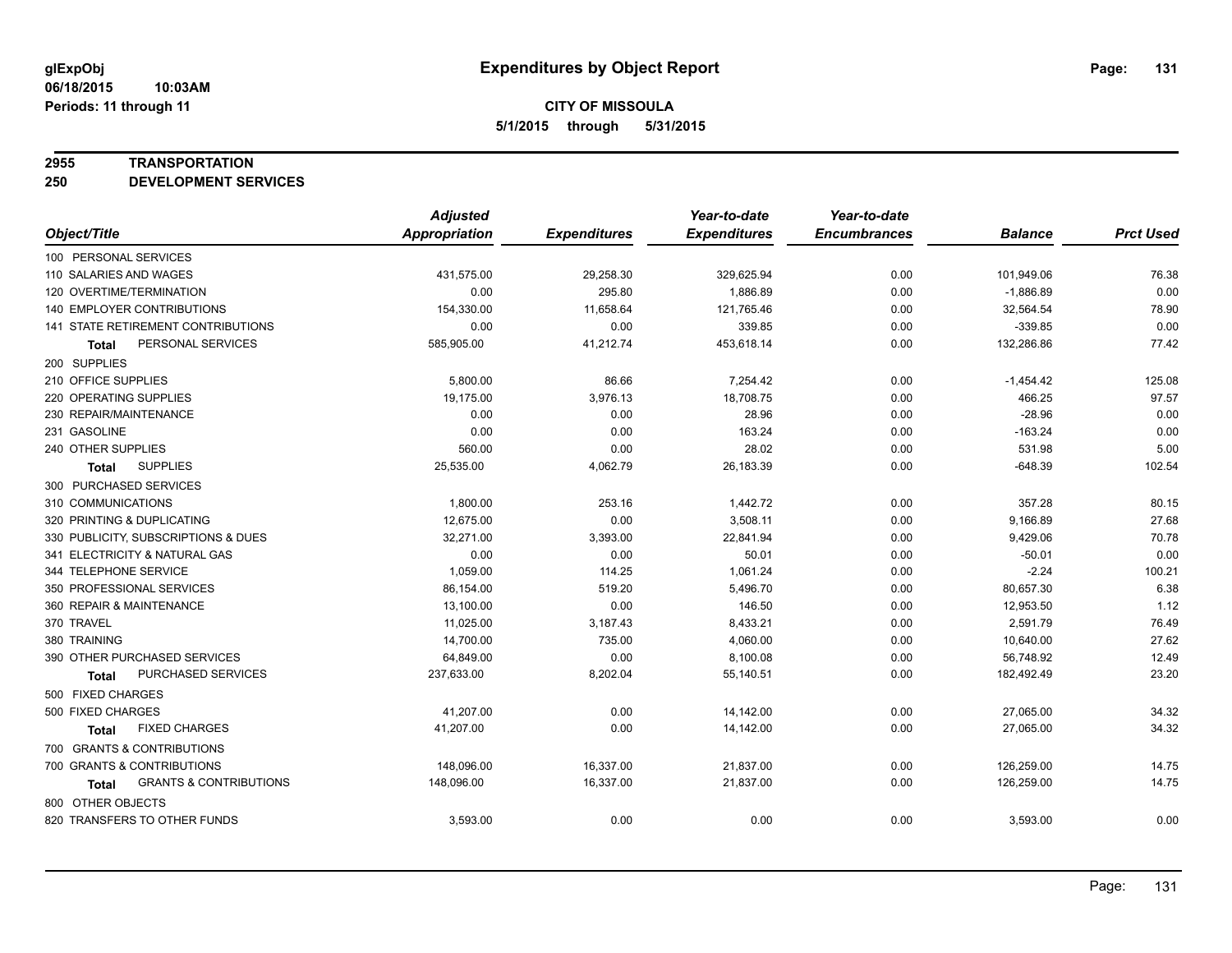#### **2955 TRANSPORTATION**

**250 DEVELOPMENT SERVICES**

|                    |                           | <b>Adjusted</b> |                     | Year-to-date        | Year-to-date        |                |                  |
|--------------------|---------------------------|-----------------|---------------------|---------------------|---------------------|----------------|------------------|
| Object/Title       |                           | Appropriation   | <b>Expenditures</b> | <b>Expenditures</b> | <b>Encumbrances</b> | <b>Balance</b> | <b>Prct Used</b> |
| 845 CONTINGENCY    |                           | 32,825.00       | 0.00                | 0.00                | 0.00                | 32.825.00      | 0.00             |
| <b>Total</b>       | OTHER OBJECTS             | 36.418.00       | 0.00                | 0.00                | 0.00                | 36.418.00      | 0.00             |
| 900 CAPITAL OUTLAY |                           |                 |                     |                     |                     |                |                  |
|                    | 940 MACHINERY & EQUIPMENT | 0.00            | 0.00                | 0.00                | 0.00                | 0.00           | 0.00             |
| <b>Total</b>       | <b>CAPITAL OUTLAY</b>     | 0.00            | 0.00                | 0.00                | 0.00                | 0.00           | 0.00             |
| Total              | DEVELOPMENT SERVICES      | 1.074.794.00    | 69,814.57           | 570.921.04          | 0.00                | 503.872.96     | 53.12            |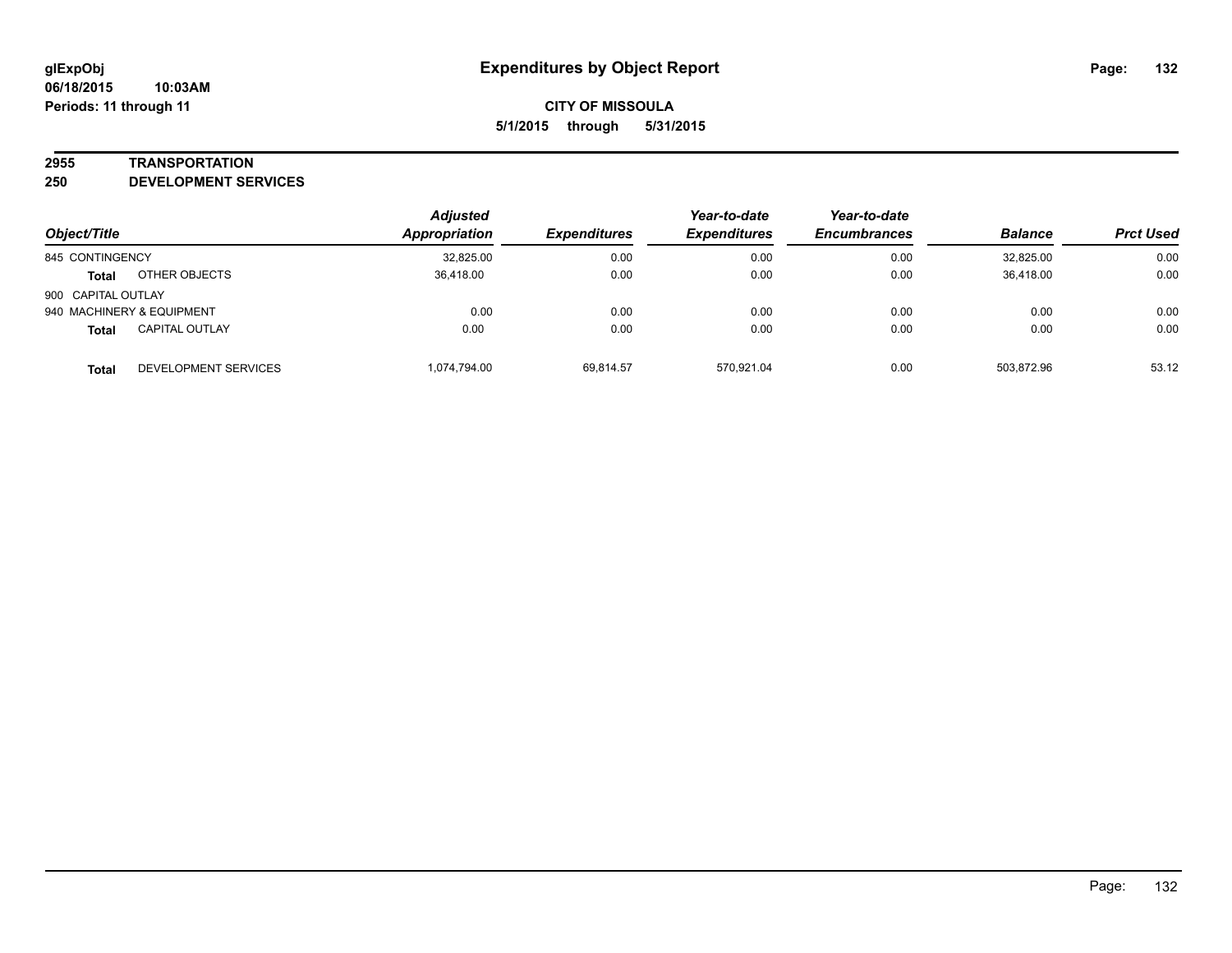### **2955 TRANSPORTATION**

|                                                   | <b>Adjusted</b> |                     | Year-to-date        | Year-to-date        |                |                  |
|---------------------------------------------------|-----------------|---------------------|---------------------|---------------------|----------------|------------------|
| Object/Title                                      | Appropriation   | <b>Expenditures</b> | <b>Expenditures</b> | <b>Encumbrances</b> | <b>Balance</b> | <b>Prct Used</b> |
| 100 PERSONAL SERVICES                             |                 |                     |                     |                     |                |                  |
| 110 SALARIES AND WAGES                            | 431,575.00      | 29,258.30           | 329,625.94          | 0.00                | 101,949.06     | 76.38            |
| 120 OVERTIME/TERMINATION                          | 0.00            | 295.80              | 1,886.89            | 0.00                | $-1,886.89$    | 0.00             |
| 140 EMPLOYER CONTRIBUTIONS                        | 154,330.00      | 11,658.64           | 121,765.46          | 0.00                | 32,564.54      | 78.90            |
| <b>141 STATE RETIREMENT CONTRIBUTIONS</b>         | 0.00            | 0.00                | 339.85              | 0.00                | $-339.85$      | 0.00             |
| PERSONAL SERVICES<br><b>Total</b>                 | 585,905.00      | 41,212.74           | 453,618.14          | 0.00                | 132,286.86     | 77.42            |
| 200 SUPPLIES                                      |                 |                     |                     |                     |                |                  |
| 210 OFFICE SUPPLIES                               | 5,800.00        | 86.66               | 7,254.42            | 0.00                | $-1,454.42$    | 125.08           |
| 220 OPERATING SUPPLIES                            | 19,175.00       | 3,976.13            | 18,708.75           | 0.00                | 466.25         | 97.57            |
| 230 REPAIR/MAINTENANCE                            | 0.00            | 0.00                | 28.96               | 0.00                | $-28.96$       | 0.00             |
| 231 GASOLINE                                      | 0.00            | 0.00                | 163.24              | 0.00                | $-163.24$      | 0.00             |
| 240 OTHER SUPPLIES                                | 560.00          | 0.00                | 28.02               | 0.00                | 531.98         | 5.00             |
| <b>SUPPLIES</b><br><b>Total</b>                   | 25,535.00       | 4,062.79            | 26,183.39           | 0.00                | $-648.39$      | 102.54           |
| 300 PURCHASED SERVICES                            |                 |                     |                     |                     |                |                  |
| 310 COMMUNICATIONS                                | 1,800.00        | 253.16              | 1,442.72            | 0.00                | 357.28         | 80.15            |
| 320 PRINTING & DUPLICATING                        | 12,675.00       | 0.00                | 3,508.11            | 0.00                | 9,166.89       | 27.68            |
| 330 PUBLICITY, SUBSCRIPTIONS & DUES               | 32,271.00       | 3,393.00            | 22,841.94           | 0.00                | 9,429.06       | 70.78            |
| 341 ELECTRICITY & NATURAL GAS                     | 0.00            | 0.00                | 50.01               | 0.00                | $-50.01$       | 0.00             |
| 344 TELEPHONE SERVICE                             | 1,059.00        | 114.25              | 1,061.24            | 0.00                | $-2.24$        | 100.21           |
| 350 PROFESSIONAL SERVICES                         | 86,154.00       | 519.20              | 5,496.70            | 0.00                | 80,657.30      | 6.38             |
| 360 REPAIR & MAINTENANCE                          | 13,100.00       | 0.00                | 146.50              | 0.00                | 12,953.50      | 1.12             |
| 370 TRAVEL                                        | 11,025.00       | 3,187.43            | 8,433.21            | 0.00                | 2,591.79       | 76.49            |
| 380 TRAINING                                      | 14,700.00       | 735.00              | 4,060.00            | 0.00                | 10,640.00      | 27.62            |
| 390 OTHER PURCHASED SERVICES                      | 64,849.00       | 0.00                | 8,100.08            | 0.00                | 56,748.92      | 12.49            |
| PURCHASED SERVICES<br>Total                       | 237,633.00      | 8,202.04            | 55,140.51           | 0.00                | 182,492.49     | 23.20            |
| 500 FIXED CHARGES                                 |                 |                     |                     |                     |                |                  |
| 500 FIXED CHARGES                                 | 41,207.00       | 0.00                | 14,142.00           | 0.00                | 27,065.00      | 34.32            |
| <b>FIXED CHARGES</b><br><b>Total</b>              | 41,207.00       | 0.00                | 14,142.00           | 0.00                | 27,065.00      | 34.32            |
| 700 GRANTS & CONTRIBUTIONS                        |                 |                     |                     |                     |                |                  |
| 700 GRANTS & CONTRIBUTIONS                        | 148,096.00      | 16,337.00           | 21,837.00           | 0.00                | 126,259.00     | 14.75            |
| <b>GRANTS &amp; CONTRIBUTIONS</b><br><b>Total</b> | 148,096.00      | 16,337.00           | 21,837.00           | 0.00                | 126,259.00     | 14.75            |
| 800 OTHER OBJECTS                                 |                 |                     |                     |                     |                |                  |
| 820 TRANSFERS TO OTHER FUNDS                      | 3,593.00        | 0.00                | 0.00                | 0.00                | 3,593.00       | 0.00             |
| 845 CONTINGENCY                                   | 32,825.00       | 0.00                | 0.00                | 0.00                | 32,825.00      | 0.00             |
|                                                   |                 |                     |                     |                     |                |                  |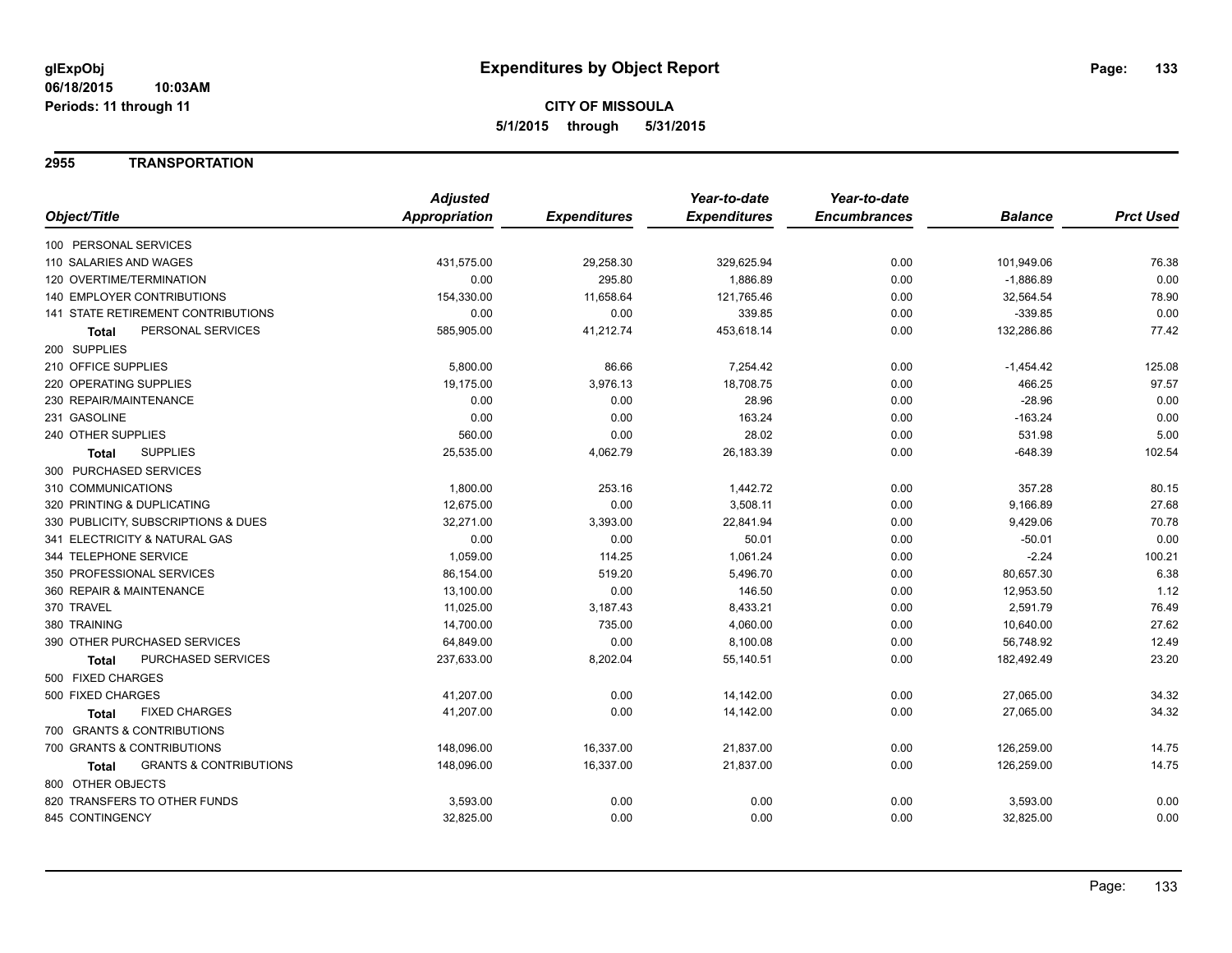### **2955 TRANSPORTATION**

| Object/Title              |                       | <b>Adjusted</b><br>Appropriation | <i><b>Expenditures</b></i> | Year-to-date<br><b>Expenditures</b> | Year-to-date<br><b>Encumbrances</b> | <b>Balance</b> | <b>Prct Used</b> |
|---------------------------|-----------------------|----------------------------------|----------------------------|-------------------------------------|-------------------------------------|----------------|------------------|
| <b>Total</b>              | OTHER OBJECTS         | 36.418.00                        | 0.00                       | 0.00                                | 0.00                                | 36.418.00      | 0.00             |
| 900 CAPITAL OUTLAY        |                       |                                  |                            |                                     |                                     |                |                  |
| 940 MACHINERY & EQUIPMENT |                       | 0.00                             | 0.00                       | 0.00                                | 0.00                                | 0.00           | 0.00             |
| <b>Total</b>              | <b>CAPITAL OUTLAY</b> | 0.00                             | 0.00                       | 0.00                                | 0.00                                | 0.00           | 0.00             |
| Total                     | TRANSPORTATION        | 1,074,794.00                     | 69,814.57                  | 570.921.04                          | 0.00                                | 503,872.96     | 53.12            |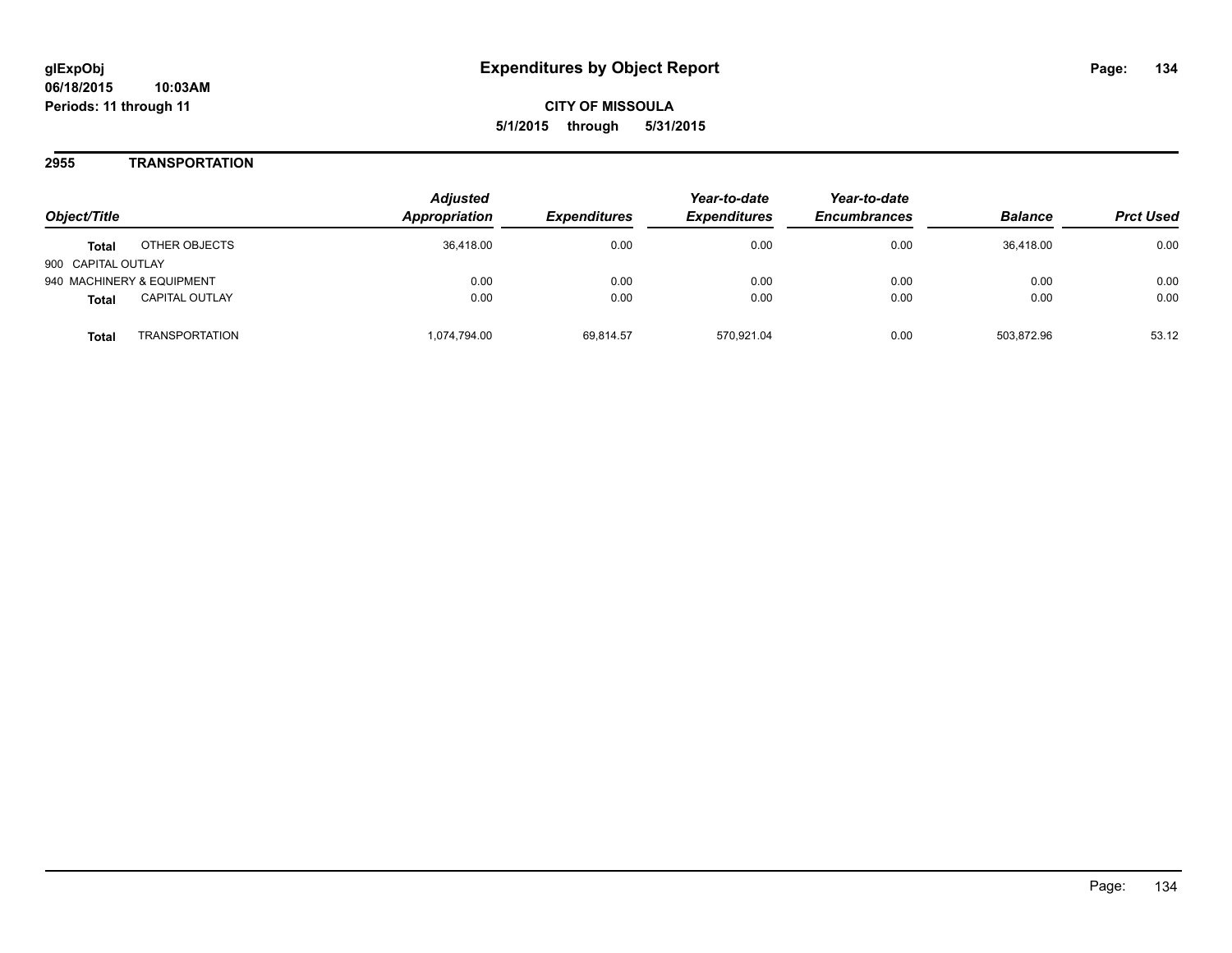#### **2987 FEDERAL TRANSPORTATION FUND**

**370 PARKS & RECREATION**

|                        |                                           | <b>Adjusted</b> |                     | Year-to-date        | Year-to-date        |                |                  |
|------------------------|-------------------------------------------|-----------------|---------------------|---------------------|---------------------|----------------|------------------|
| Object/Title           |                                           | Appropriation   | <b>Expenditures</b> | <b>Expenditures</b> | <b>Encumbrances</b> | <b>Balance</b> | <b>Prct Used</b> |
| 100 PERSONAL SERVICES  |                                           |                 |                     |                     |                     |                |                  |
| 110 SALARIES AND WAGES |                                           | 0.00            | 185.18              | 1.655.48            | 0.00                | $-1.655.48$    | 0.00             |
|                        | 140 EMPLOYER CONTRIBUTIONS                | 0.00            | 42.00               | 375.41              | 0.00                | $-375.41$      | 0.00             |
|                        | <b>141 STATE RETIREMENT CONTRIBUTIONS</b> | 0.00            | 0.00                | 2.44                | 0.00                | $-2.44$        | 0.00             |
| <b>Total</b>           | PERSONAL SERVICES                         | 0.00            | 227.18              | 2.033.33            | 0.00                | $-2,033.33$    | 0.00             |
| <b>Total</b>           | <b>PARKS &amp; RECREATION</b>             | 0.00            | 227.18              | 2.033.33            | 0.00                | $-2,033.33$    | 0.00             |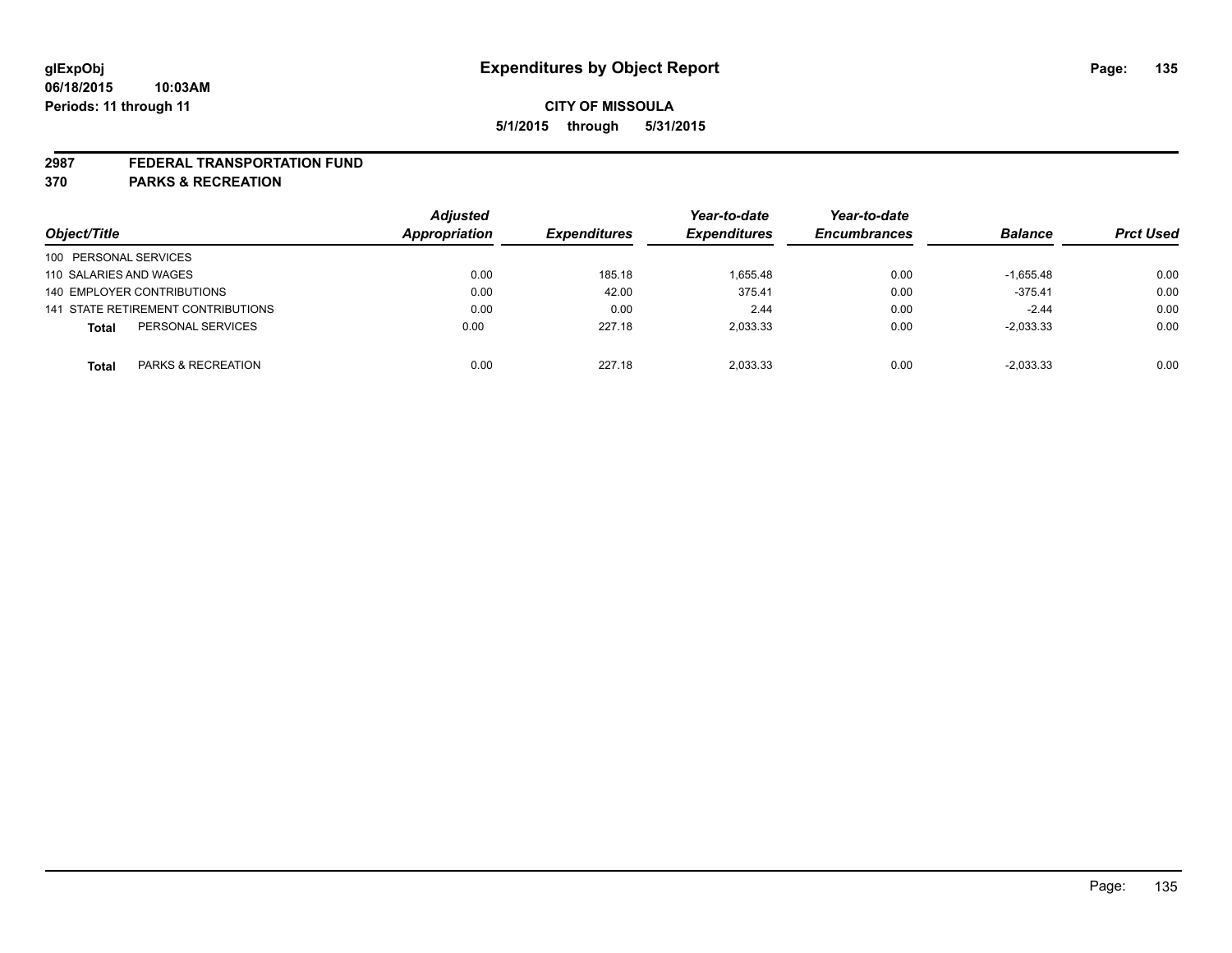#### **2987 FEDERAL TRANSPORTATION FUND**

**390 NON-DEPARTMENTAL**

| Object/Title                          | <b>Adjusted</b><br><b>Appropriation</b> | <b>Expenditures</b> | Year-to-date<br><b>Expenditures</b> | Year-to-date<br><b>Encumbrances</b> | <b>Balance</b> | <b>Prct Used</b> |
|---------------------------------------|-----------------------------------------|---------------------|-------------------------------------|-------------------------------------|----------------|------------------|
|                                       |                                         |                     |                                     |                                     |                |                  |
| 100 PERSONAL SERVICES                 |                                         |                     |                                     |                                     |                |                  |
| 110 SALARIES AND WAGES                | 0.00                                    | 0.00                | 1,492.43                            | 0.00                                | $-1,492.43$    | 0.00             |
| 120 OVERTIME/TERMINATION              | 0.00                                    | 0.00                | 0.00                                | 0.00                                | 0.00           | 0.00             |
| <b>140 EMPLOYER CONTRIBUTIONS</b>     | 0.00                                    | 0.00                | 110.74                              | 0.00                                | $-110.74$      | 0.00             |
| PERSONAL SERVICES<br><b>Total</b>     | 0.00                                    | 0.00                | 1,603.17                            | 0.00                                | $-1,603.17$    | 0.00             |
| 800 OTHER OBJECTS                     |                                         |                     |                                     |                                     |                |                  |
| 820 TRANSFERS TO OTHER FUNDS          | 0.00                                    | 0.00                | 0.00                                | 0.00                                | 0.00           | 0.00             |
| OTHER OBJECTS<br><b>Total</b>         | 0.00                                    | 0.00                | 0.00                                | 0.00                                | 0.00           | 0.00             |
| 900 CAPITAL OUTLAY                    |                                         |                     |                                     |                                     |                |                  |
| 930 IMPROVEMENTS                      | 1,632,318.00                            | 98,669.35           | 985,650.15                          | 0.00                                | 646,667.85     | 60.38            |
| <b>CAPITAL OUTLAY</b><br><b>Total</b> | 1,632,318.00                            | 98,669.35           | 985,650.15                          | 0.00                                | 646,667.85     | 60.38            |
| NON-DEPARTMENTAL<br><b>Total</b>      | 1,632,318.00                            | 98,669.35           | 987,253.32                          | 0.00                                | 645,064.68     | 60.48            |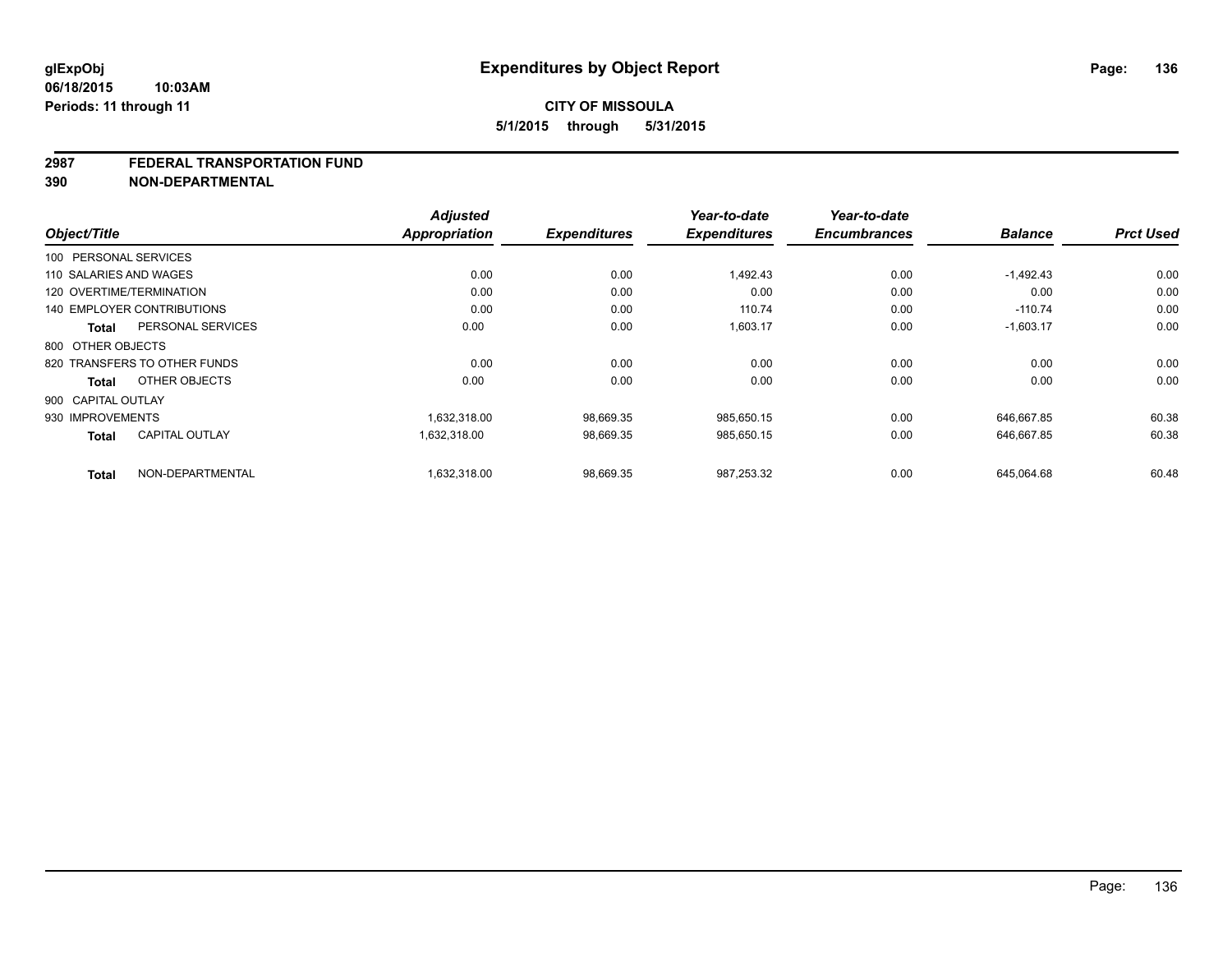#### **06/18/2015 10:03AM Periods: 11 through 11**

# **CITY OF MISSOULA 5/1/2015 through 5/31/2015**

## **2987 FEDERAL TRANSPORTATION FUND**

| Object/Title                 |                                    | <b>Adjusted</b><br>Appropriation | <b>Expenditures</b> | Year-to-date<br><b>Expenditures</b> | Year-to-date<br><b>Encumbrances</b> | <b>Balance</b> | <b>Prct Used</b> |
|------------------------------|------------------------------------|----------------------------------|---------------------|-------------------------------------|-------------------------------------|----------------|------------------|
|                              |                                    |                                  |                     |                                     |                                     |                |                  |
| 100 PERSONAL SERVICES        |                                    |                                  |                     |                                     |                                     |                |                  |
| 110 SALARIES AND WAGES       |                                    | 0.00                             | 185.18              | 3,147.91                            | 0.00                                | $-3,147.91$    | 0.00             |
| 120 OVERTIME/TERMINATION     |                                    | 0.00                             | 0.00                | 0.00                                | 0.00                                | 0.00           | 0.00             |
| 140 EMPLOYER CONTRIBUTIONS   |                                    | 0.00                             | 42.00               | 486.15                              | 0.00                                | $-486.15$      | 0.00             |
|                              | 141 STATE RETIREMENT CONTRIBUTIONS | 0.00                             | 0.00                | 2.44                                | 0.00                                | $-2.44$        | 0.00             |
| Total                        | PERSONAL SERVICES                  | 0.00                             | 227.18              | 3,636.50                            | 0.00                                | $-3,636.50$    | 0.00             |
| 800 OTHER OBJECTS            |                                    |                                  |                     |                                     |                                     |                |                  |
| 820 TRANSFERS TO OTHER FUNDS |                                    | 0.00                             | 0.00                | 0.00                                | 0.00                                | 0.00           | 0.00             |
| Total                        | OTHER OBJECTS                      | 0.00                             | 0.00                | 0.00                                | 0.00                                | 0.00           | 0.00             |
| 900 CAPITAL OUTLAY           |                                    |                                  |                     |                                     |                                     |                |                  |
| 930 IMPROVEMENTS             |                                    | 1,632,318.00                     | 98,669.35           | 985,650.15                          | 0.00                                | 646,667.85     | 60.38            |
| <b>Total</b>                 | <b>CAPITAL OUTLAY</b>              | 1,632,318.00                     | 98,669.35           | 985,650.15                          | 0.00                                | 646,667.85     | 60.38            |
| <b>Total</b>                 | FEDERAL TRANSPORTATION FUND        | 1,632,318.00                     | 98,896.53           | 989,286.65                          | 0.00                                | 643,031.35     | 60.61            |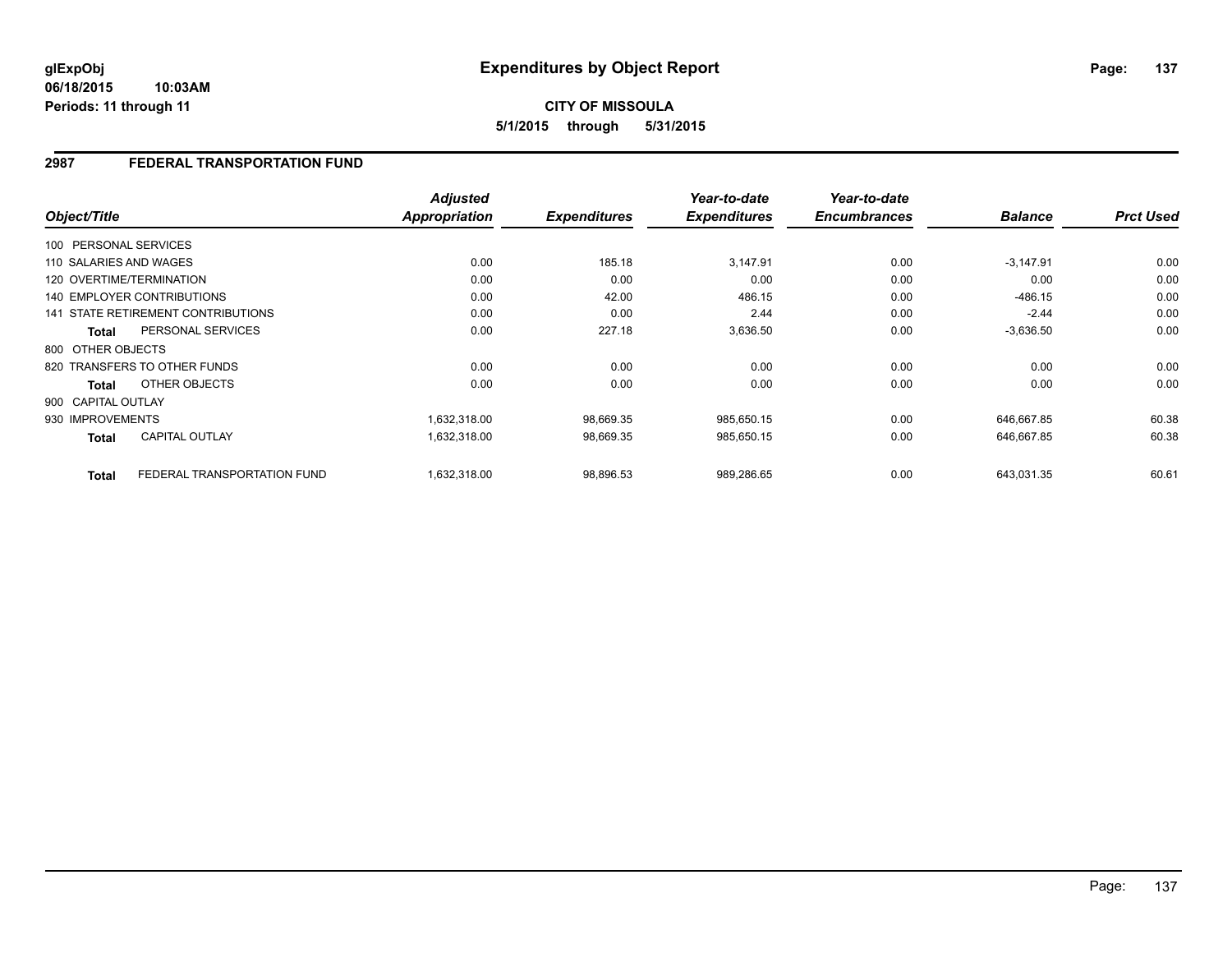#### **06/18/2015 10:03AM Periods: 11 through 11**

## **CITY OF MISSOULA 5/1/2015 through 5/31/2015**

## **2988 GRANTS & DONATIONS FUND**

**223 CITY CLERK**

| Object/Title        |                   | <b>Adjusted</b><br>Appropriation | <b>Expenditures</b> | Year-to-date<br><b>Expenditures</b> | Year-to-date<br><b>Encumbrances</b> | <b>Balance</b> | <b>Prct Used</b> |
|---------------------|-------------------|----------------------------------|---------------------|-------------------------------------|-------------------------------------|----------------|------------------|
| 200 SUPPLIES        |                   |                                  |                     |                                     |                                     |                |                  |
| 210 OFFICE SUPPLIES |                   | 0.00                             | 0.00                | 0.00                                | 0.00                                | 0.00           | 0.00             |
| <b>Total</b>        | <b>SUPPLIES</b>   | 0.00                             | 0.00                | 0.00                                | 0.00                                | 0.00           | 0.00             |
| <b>Total</b>        | <b>CITY CLERK</b> | 0.00                             | 0.00                | 0.00                                | 0.00                                | 0.00           | 0.00             |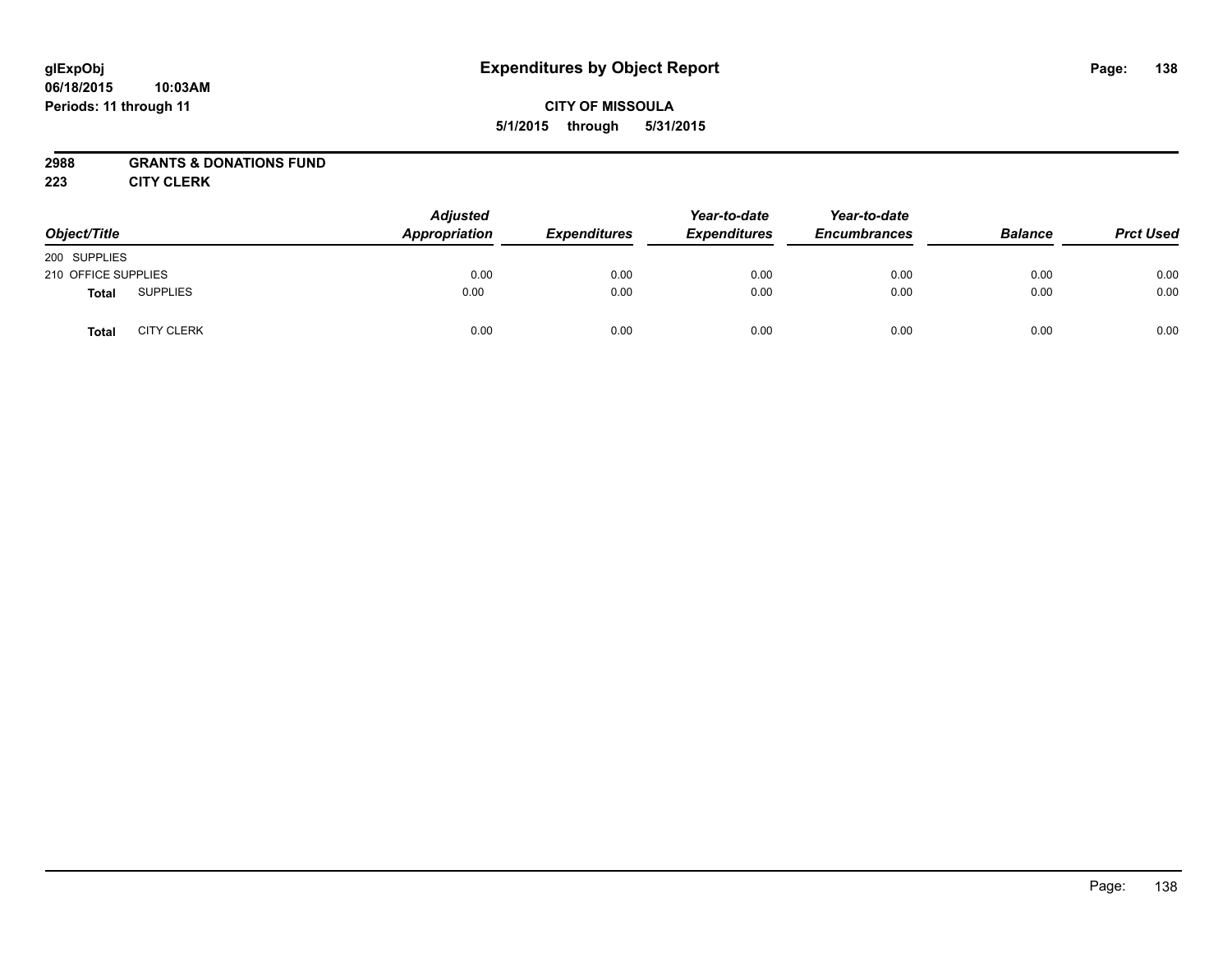#### **2988 GRANTS & DONATIONS FUND**

**270 CITY ATTORNEY**

| Object/Title                         |                           | <b>Adjusted</b><br>Appropriation | <b>Expenditures</b> | Year-to-date<br><b>Expenditures</b> | Year-to-date<br><b>Encumbrances</b> | <b>Balance</b> | <b>Prct Used</b> |
|--------------------------------------|---------------------------|----------------------------------|---------------------|-------------------------------------|-------------------------------------|----------------|------------------|
| 100 PERSONAL SERVICES                |                           |                                  |                     |                                     |                                     |                |                  |
| 110 SALARIES AND WAGES               |                           | 29.831.00                        | 2.254.34            | 25,802.27                           | 0.00                                | 4,028.73       | 86.49            |
| 140 EMPLOYER CONTRIBUTIONS           |                           | 0.00                             | 739.78              | 8,785.02                            | 0.00                                | $-8,785.02$    | 0.00             |
| 141 STATE RETIREMENT CONTRIBUTIONS   |                           | 0.00                             | 0.00                | 24.68                               | 0.00                                | $-24.68$       | 0.00             |
| <b>Total</b>                         | PERSONAL SERVICES         | 29.831.00                        | 2.994.12            | 34.611.97                           | 0.00                                | $-4.780.97$    | 116.03           |
| 300 PURCHASED SERVICES               |                           |                                  |                     |                                     |                                     |                |                  |
| 390 OTHER PURCHASED SERVICES         |                           | 0.00                             | 0.00                | 0.00                                | 0.00                                | 0.00           | 0.00             |
| <b>Total</b>                         | <b>PURCHASED SERVICES</b> | 0.00                             | 0.00                | 0.00                                | 0.00                                | 0.00           | 0.00             |
|                                      |                           |                                  |                     |                                     |                                     |                |                  |
| <b>CITY ATTORNEY</b><br><b>Total</b> |                           | 29.831.00                        | 2,994.12            | 34.611.97                           | 0.00                                | $-4,780.97$    | 116.03           |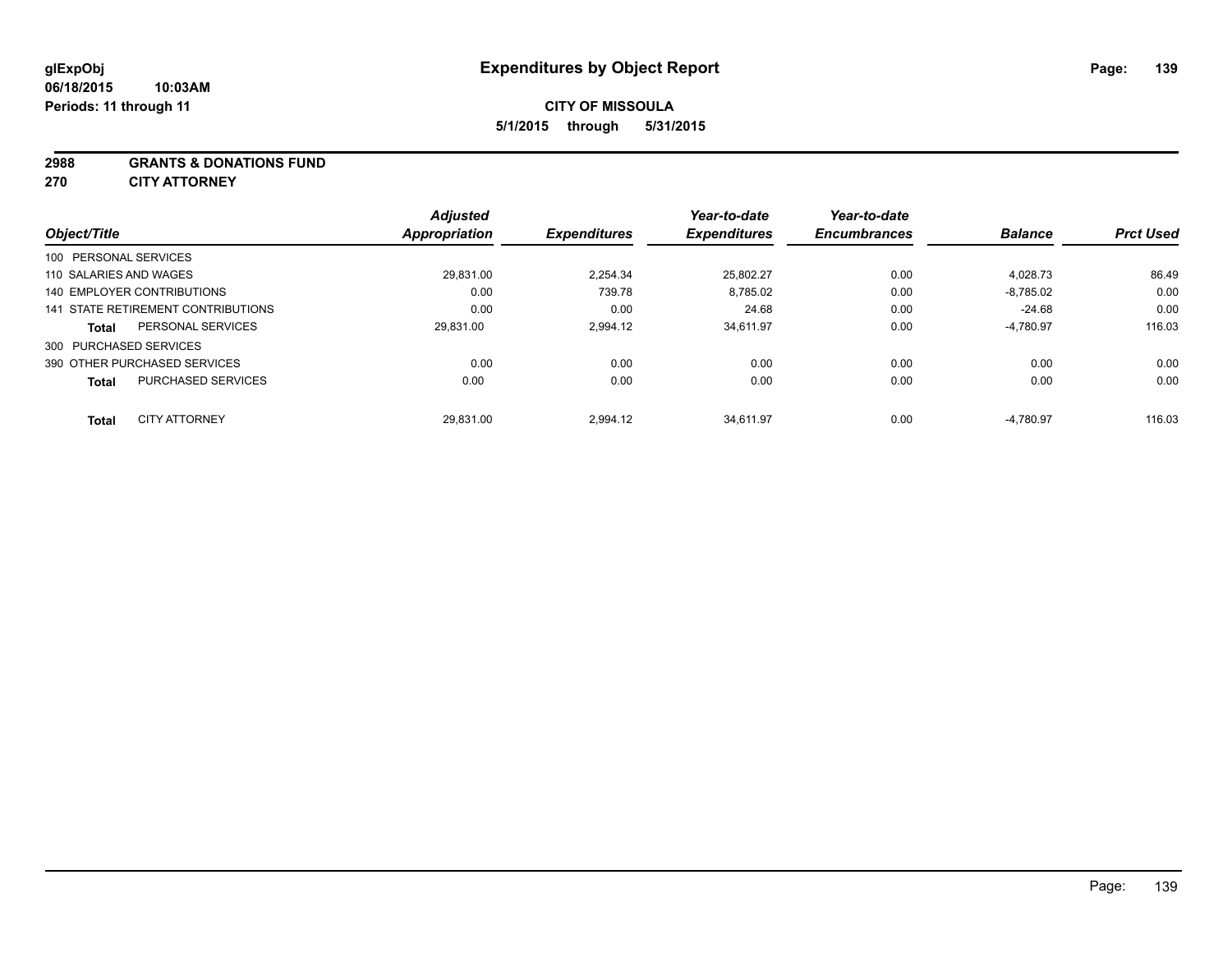### **2988 GRANTS & DONATIONS FUND**

**290 POLICE**

| Object/Title                       | <b>Adjusted</b><br><b>Appropriation</b> | <b>Expenditures</b> | Year-to-date<br><b>Expenditures</b> | Year-to-date<br><b>Encumbrances</b> | <b>Balance</b> | <b>Prct Used</b> |
|------------------------------------|-----------------------------------------|---------------------|-------------------------------------|-------------------------------------|----------------|------------------|
| 200 SUPPLIES                       |                                         |                     |                                     |                                     |                |                  |
| 210 OFFICE SUPPLIES                | 0.00                                    | 0.00                | 0.00                                | 0.00                                | 0.00           | 0.00             |
| <b>SUPPLIES</b><br><b>Total</b>    | 0.00                                    | 0.00                | 0.00                                | 0.00                                | 0.00           | 0.00             |
| 300 PURCHASED SERVICES             |                                         |                     |                                     |                                     |                |                  |
| 350 PROFESSIONAL SERVICES          | 0.00                                    | 0.00                | 0.00                                | 0.00                                | 0.00           | 0.00             |
| PURCHASED SERVICES<br><b>Total</b> | 0.00                                    | 0.00                | 0.00                                | 0.00                                | 0.00           | 0.00             |
| <b>POLICE</b><br><b>Total</b>      | 0.00                                    | 0.00                | 0.00                                | 0.00                                | 0.00           | 0.00             |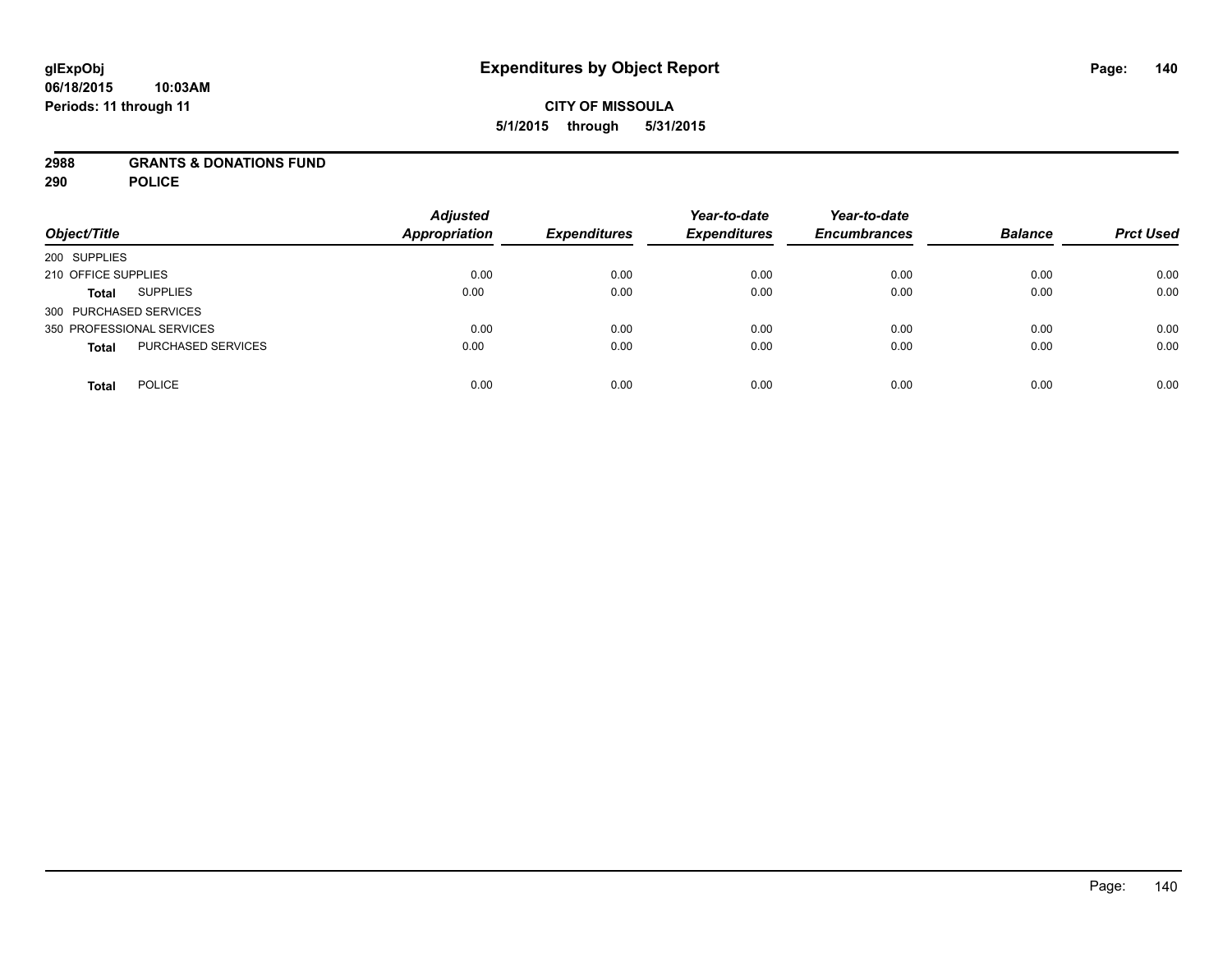**2988 GRANTS & DONATIONS FUND**

**390 NON-DEPARTMENTAL**

|                                           | <b>Adjusted</b>      |                     | Year-to-date        | Year-to-date        |                |                  |
|-------------------------------------------|----------------------|---------------------|---------------------|---------------------|----------------|------------------|
| Object/Title                              | <b>Appropriation</b> | <b>Expenditures</b> | <b>Expenditures</b> | <b>Encumbrances</b> | <b>Balance</b> | <b>Prct Used</b> |
| 100 PERSONAL SERVICES                     |                      |                     |                     |                     |                |                  |
| 110 SALARIES AND WAGES                    | 89,584.00            | 5,192.32            | 60,566.33           | 0.00                | 29,017.67      | 67.61            |
| 115 SALARIES/HEALTH INSURANCE BENEFIT     | 0.00                 | 570.00              | 5,956.50            | 0.00                | $-5,956.50$    | 0.00             |
| 120 OVERTIME/TERMINATION                  | 54,300.00            | 7,004.34            | 62,268.79           | 0.00                | $-7,968.79$    | 114.68           |
| 130 OTHER                                 | 675.00               | 0.00                | 0.00                | 0.00                | 675.00         | 0.00             |
| <b>140 EMPLOYER CONTRIBUTIONS</b>         | 29,270.00            | 1,915.14            | 20,438.37           | 0.00                | 8,831.63       | 69.83            |
| 141 STATE RETIREMENT CONTRIBUTIONS        | 0.00                 | 0.00                | 17,127.90           | 0.00                | $-17,127.90$   | 0.00             |
| PERSONAL SERVICES<br>Total                | 173,829.00           | 14,681.80           | 166,357.89          | 0.00                | 7,471.11       | 95.70            |
| 200 SUPPLIES                              |                      |                     |                     |                     |                |                  |
| 210 OFFICE SUPPLIES                       | 7,620.00             | 0.00                | 1,301.56            | 0.00                | 6,318.44       | 17.08            |
| 220 OPERATING SUPPLIES                    | 82,813.00            | 478.51              | 13,536.28           | 0.00                | 69,276.72      | 16.35            |
| 230 REPAIR/MAINTENANCE                    | 3,000.00             | 0.00                | 0.00                | 0.00                | 3,000.00       | 0.00             |
| 231 GASOLINE                              | 8,500.00             | 0.00                | 0.00                | 0.00                | 8,500.00       | 0.00             |
| <b>SUPPLIES</b><br><b>Total</b>           | 101,933.00           | 478.51              | 14,837.84           | 0.00                | 87,095.16      | 14.56            |
| 300 PURCHASED SERVICES                    |                      |                     |                     |                     |                |                  |
| 310 COMMUNICATIONS                        | 0.00                 | 0.00                | 0.00                | 0.00                | 0.00           | 0.00             |
| 341 ELECTRICITY & NATURAL GAS             | 0.00                 | 0.00                | 0.00                | 0.00                | 0.00           | 0.00             |
| 344 TELEPHONE SERVICE                     | 3,979.00             | 263.38              | 2,924.33            | 0.00                | 1,054.67       | 73.49            |
| 350 PROFESSIONAL SERVICES                 | 105,156.00           | 2,059.00            | 50,147.66           | 0.00                | 55,008.34      | 47.69            |
| 353 ADMINISTRATION EXPENDITURES           | 0.00                 | 0.00                | 0.00                | 0.00                | 0.00           | 0.00             |
| 360 REPAIR & MAINTENANCE                  | 2,500.00             | 0.00                | 0.00                | 0.00                | 2,500.00       | 0.00             |
| 370 TRAVEL                                | 6,750.00             | 0.00                | 1,812.73            | 0.00                | 4,937.27       | 26.86            |
| 380 TRAINING                              | 1,500.00             | 0.00                | 0.00                | 0.00                | 1,500.00       | 0.00             |
| 390 OTHER PURCHASED SERVICES              | 0.00                 | 324.84              | 324.84              | 0.00                | $-324.84$      | 0.00             |
| PURCHASED SERVICES<br>Total               | 119,885.00           | 2,647.22            | 55,209.56           | 0.00                | 64,675.44      | 46.05            |
| 400 BUILDING MATERIALS                    |                      |                     |                     |                     |                |                  |
| <b>400 BUILDING MATERIALS</b>             | 700.00               | 0.00                | 0.00                | 0.00                | 700.00         | 0.00             |
| <b>BUILDING MATERIALS</b><br><b>Total</b> | 700.00               | 0.00                | 0.00                | 0.00                | 700.00         | 0.00             |
| 500 FIXED CHARGES                         |                      |                     |                     |                     |                |                  |
| 500 FIXED CHARGES                         | 94,150.00            | 0.00                | 60,857.10           | 0.00                | 33,292.90      | 64.64            |
| <b>FIXED CHARGES</b><br>Total             | 94,150.00            | 0.00                | 60,857.10           | 0.00                | 33,292.90      | 64.64            |
| 700 GRANTS & CONTRIBUTIONS                |                      |                     |                     |                     |                |                  |
| 700 GRANTS & CONTRIBUTIONS                | 485,065.00           | 6,000.00            | 15,575.25           | 0.00                | 469,489.75     | 3.21             |
|                                           |                      |                     |                     |                     |                |                  |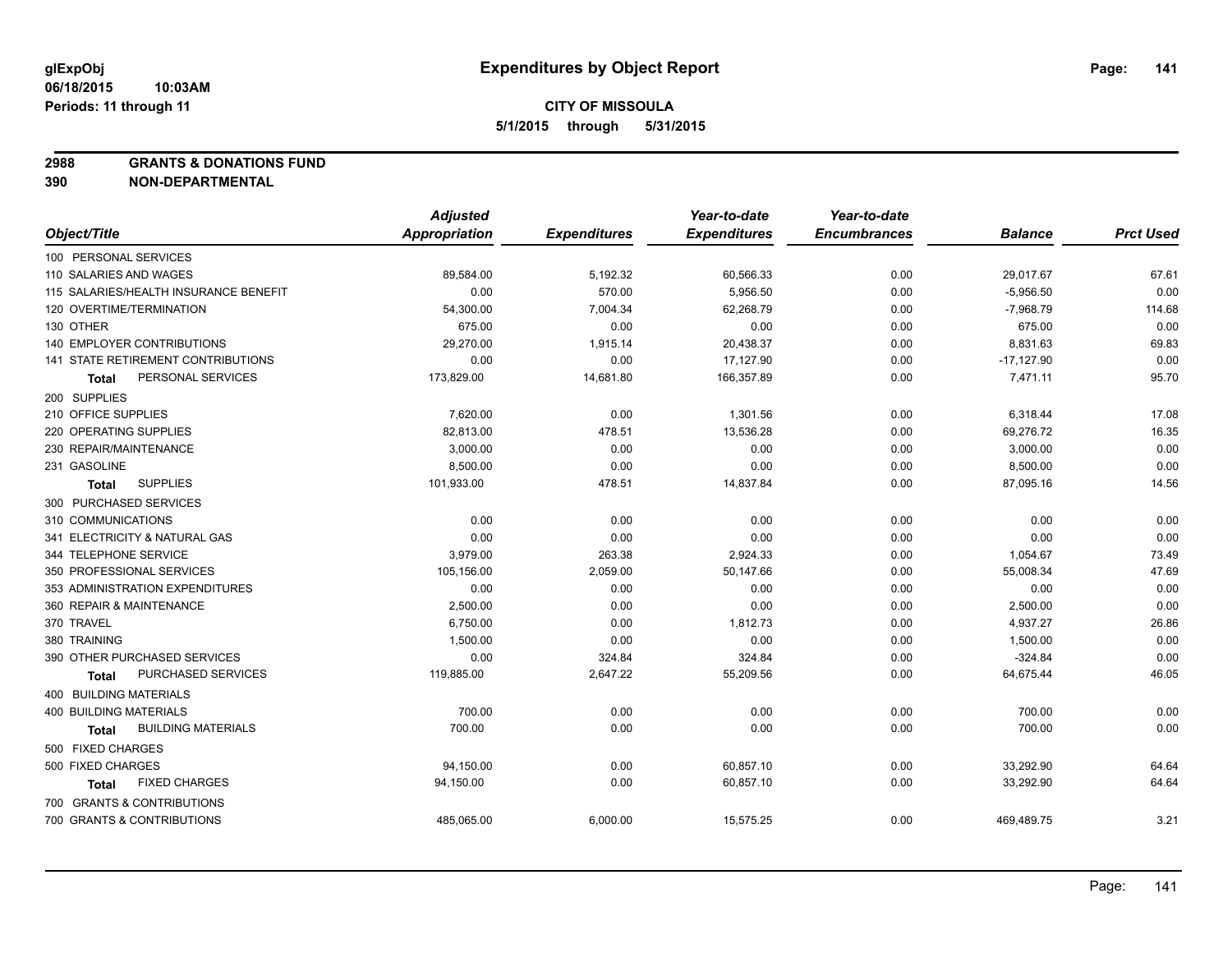#### **2988 GRANTS & DONATIONS FUND**

**390 NON-DEPARTMENTAL**

|                    |                                   | <b>Adjusted</b>      |                     | Year-to-date        | Year-to-date        |                |                  |
|--------------------|-----------------------------------|----------------------|---------------------|---------------------|---------------------|----------------|------------------|
| Object/Title       |                                   | <b>Appropriation</b> | <b>Expenditures</b> | <b>Expenditures</b> | <b>Encumbrances</b> | <b>Balance</b> | <b>Prct Used</b> |
| Total              | <b>GRANTS &amp; CONTRIBUTIONS</b> | 485.065.00           | 6,000.00            | 15.575.25           | 0.00                | 469.489.75     | 3.21             |
| 800 OTHER OBJECTS  |                                   |                      |                     |                     |                     |                |                  |
|                    | 820 TRANSFERS TO OTHER FUNDS      | 0.00                 | 0.00                | 0.00                | 0.00                | 0.00           | 0.00             |
| 845 CONTINGENCY    |                                   | 0.00                 | 0.00                | 0.00                | 0.00                | 0.00           | 0.00             |
| Total              | OTHER OBJECTS                     | 0.00                 | 0.00                | 0.00                | 0.00                | 0.00           | 0.00             |
| 900 CAPITAL OUTLAY |                                   |                      |                     |                     |                     |                |                  |
| 930 IMPROVEMENTS   |                                   | 24.822.00            | 0.00                | 0.00                | 0.00                | 24.822.00      | 0.00             |
|                    | 940 MACHINERY & EQUIPMENT         | 34.000.00            | 0.00                | 0.00                | 0.00                | 34.000.00      | 0.00             |
| <b>Total</b>       | <b>CAPITAL OUTLAY</b>             | 58,822.00            | 0.00                | 0.00                | 0.00                | 58,822.00      | 0.00             |
| <b>Total</b>       | NON-DEPARTMENTAL                  | 1,034,384.00         | 23,807.53           | 312.837.64          | 0.00                | 721.546.36     | 30.24            |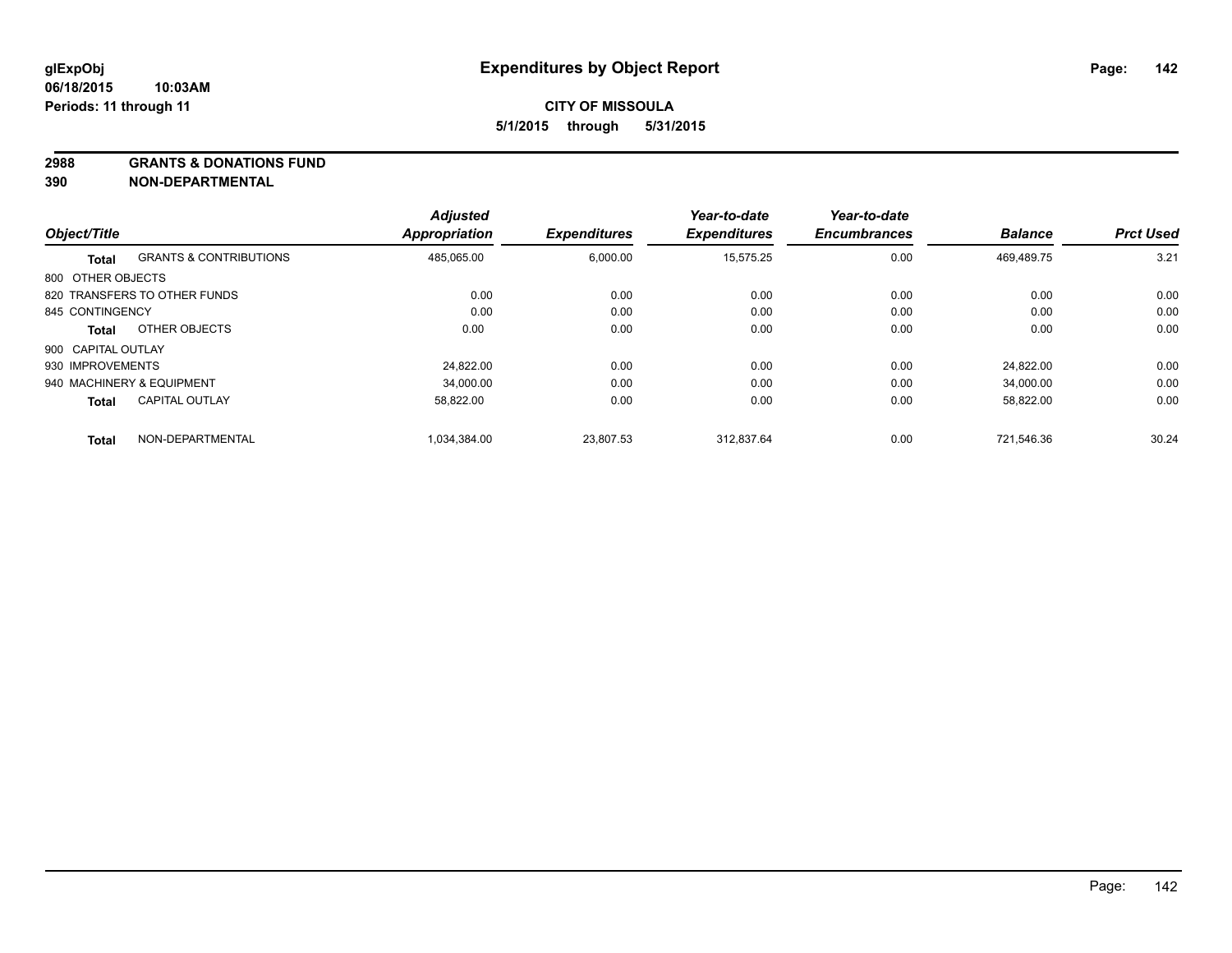# **2988 GRANTS & DONATIONS FUND**

**400 ENTITLEMENT GRANTS**

| Object/Title |                                   | <b>Adjusted</b><br>Appropriation | <b>Expenditures</b> | Year-to-date<br><b>Expenditures</b> | Year-to-date<br><b>Encumbrances</b> | <b>Balance</b> | <b>Prct Used</b> |
|--------------|-----------------------------------|----------------------------------|---------------------|-------------------------------------|-------------------------------------|----------------|------------------|
|              | 700 GRANTS & CONTRIBUTIONS        |                                  |                     |                                     |                                     |                |                  |
|              | 700 GRANTS & CONTRIBUTIONS        | 30,000.00                        | 0.00                | 90,000.00                           | 0.00                                | $-60.000.00$   | 300.00           |
| <b>Total</b> | <b>GRANTS &amp; CONTRIBUTIONS</b> | 30,000.00                        | 0.00                | 90,000.00                           | 0.00                                | $-60.000.00$   | 300.00           |
| Tota         | <b>ENTITLEMENT GRANTS</b>         | 30,000.00                        | 0.00                | 90,000.00                           | 0.00                                | $-60,000.00$   | 300.00           |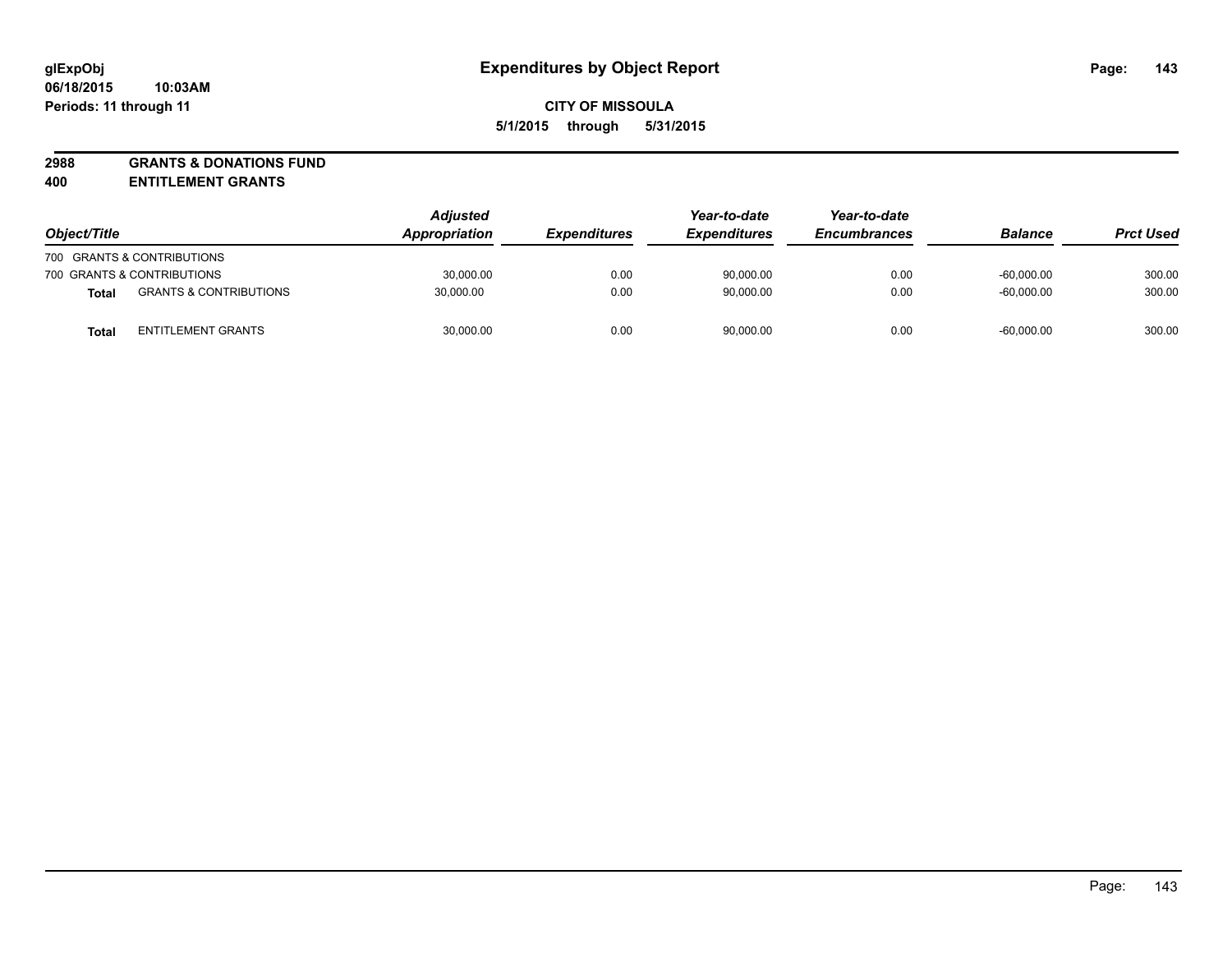#### **06/18/2015 10:03AM Periods: 11 through 11**

# **CITY OF MISSOULA 5/1/2015 through 5/31/2015**

### **2988 GRANTS & DONATIONS FUND**

|                                            | <b>Adjusted</b>      |                     | Year-to-date        | Year-to-date        |                |                  |
|--------------------------------------------|----------------------|---------------------|---------------------|---------------------|----------------|------------------|
| Object/Title                               | <b>Appropriation</b> | <b>Expenditures</b> | <b>Expenditures</b> | <b>Encumbrances</b> | <b>Balance</b> | <b>Prct Used</b> |
| 100 PERSONAL SERVICES                      |                      |                     |                     |                     |                |                  |
| 110 SALARIES AND WAGES                     | 119,415.00           | 7,446.66            | 86,368.60           | 0.00                | 33,046.40      | 72.33            |
| 115 SALARIES/HEALTH INSURANCE BENEFIT      | 0.00                 | 570.00              | 5,956.50            | 0.00                | $-5,956.50$    | 0.00             |
| 120 OVERTIME/TERMINATION                   | 54,300.00            | 7,004.34            | 62,268.79           | 0.00                | $-7,968.79$    | 114.68           |
| 130 OTHER                                  | 675.00               | 0.00                | 0.00                | 0.00                | 675.00         | 0.00             |
| 140 EMPLOYER CONTRIBUTIONS                 | 29,270.00            | 2,654.92            | 29,223.39           | 0.00                | 46.61          | 99.84            |
| <b>141 STATE RETIREMENT CONTRIBUTIONS</b>  | 0.00                 | 0.00                | 17,152.58           | 0.00                | $-17,152.58$   | 0.00             |
| PERSONAL SERVICES<br>Total                 | 203,660.00           | 17,675.92           | 200,969.86          | 0.00                | 2,690.14       | 98.68            |
| 200 SUPPLIES                               |                      |                     |                     |                     |                |                  |
| 210 OFFICE SUPPLIES                        | 7,620.00             | 0.00                | 1,301.56            | 0.00                | 6,318.44       | 17.08            |
| 220 OPERATING SUPPLIES                     | 82,813.00            | 478.51              | 13,536.28           | 0.00                | 69,276.72      | 16.35            |
| 230 REPAIR/MAINTENANCE                     | 3,000.00             | 0.00                | 0.00                | 0.00                | 3,000.00       | 0.00             |
| 231 GASOLINE                               | 8,500.00             | 0.00                | 0.00                | 0.00                | 8,500.00       | 0.00             |
| <b>SUPPLIES</b><br><b>Total</b>            | 101,933.00           | 478.51              | 14,837.84           | 0.00                | 87,095.16      | 14.56            |
| 300 PURCHASED SERVICES                     |                      |                     |                     |                     |                |                  |
| 310 COMMUNICATIONS                         | 0.00                 | 0.00                | 0.00                | 0.00                | 0.00           | 0.00             |
| 341 ELECTRICITY & NATURAL GAS              | 0.00                 | 0.00                | 0.00                | 0.00                | 0.00           | 0.00             |
| 344 TELEPHONE SERVICE                      | 3,979.00             | 263.38              | 2,924.33            | 0.00                | 1,054.67       | 73.49            |
| 350 PROFESSIONAL SERVICES                  | 105,156.00           | 2,059.00            | 50,147.66           | 0.00                | 55,008.34      | 47.69            |
| 353 ADMINISTRATION EXPENDITURES            | 0.00                 | 0.00                | 0.00                | 0.00                | 0.00           | 0.00             |
| 360 REPAIR & MAINTENANCE                   | 2,500.00             | 0.00                | 0.00                | 0.00                | 2,500.00       | 0.00             |
| 370 TRAVEL                                 | 6,750.00             | 0.00                | 1,812.73            | 0.00                | 4,937.27       | 26.86            |
| 380 TRAINING                               | 1,500.00             | 0.00                | 0.00                | 0.00                | 1,500.00       | 0.00             |
| 390 OTHER PURCHASED SERVICES               | 0.00                 | 324.84              | 324.84              | 0.00                | $-324.84$      | 0.00             |
| PURCHASED SERVICES<br>Total                | 119,885.00           | 2,647.22            | 55,209.56           | 0.00                | 64,675.44      | 46.05            |
| 400 BUILDING MATERIALS                     |                      |                     |                     |                     |                |                  |
| 400 BUILDING MATERIALS                     | 700.00               | 0.00                | 0.00                | 0.00                | 700.00         | 0.00             |
| <b>BUILDING MATERIALS</b><br>Total         | 700.00               | 0.00                | 0.00                | 0.00                | 700.00         | 0.00             |
| 500 FIXED CHARGES                          |                      |                     |                     |                     |                |                  |
| 500 FIXED CHARGES                          | 94,150.00            | 0.00                | 60,857.10           | 0.00                | 33,292.90      | 64.64            |
| <b>FIXED CHARGES</b><br>Total              | 94,150.00            | 0.00                | 60,857.10           | 0.00                | 33,292.90      | 64.64            |
| 700 GRANTS & CONTRIBUTIONS                 |                      |                     |                     |                     |                |                  |
| 700 GRANTS & CONTRIBUTIONS                 | 515,065.00           | 6,000.00            | 105,575.25          | 0.00                | 409,489.75     | 20.50            |
| <b>GRANTS &amp; CONTRIBUTIONS</b><br>Total | 515,065.00           | 6,000.00            | 105,575.25          | 0.00                | 409,489.75     | 20.50            |
|                                            |                      |                     |                     |                     |                |                  |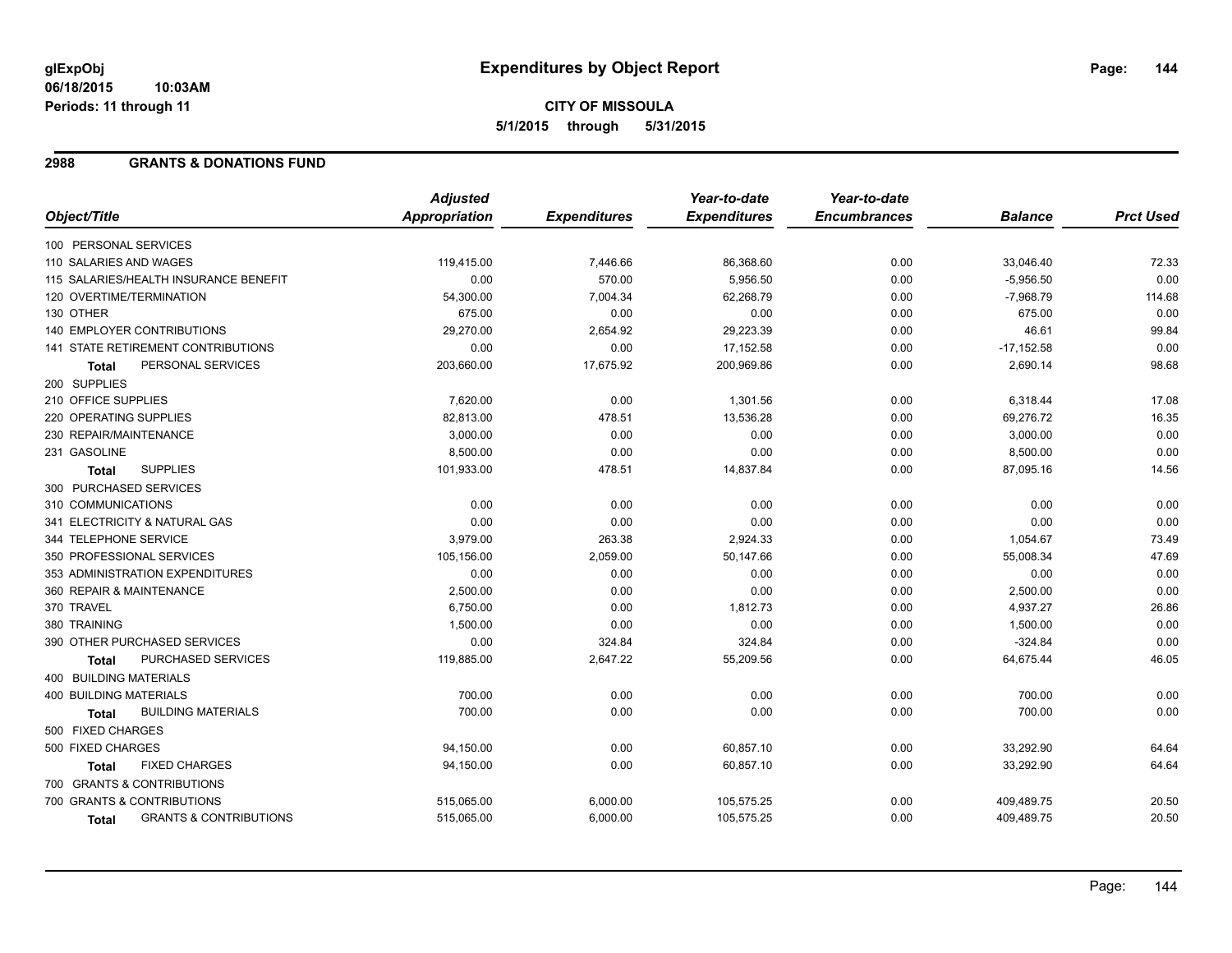## **2988 GRANTS & DONATIONS FUND**

| Object/Title              |                                    | <b>Adjusted</b><br><b>Appropriation</b> | <b>Expenditures</b> | Year-to-date<br><b>Expenditures</b> | Year-to-date<br><b>Encumbrances</b> | <b>Balance</b> | <b>Prct Used</b> |
|---------------------------|------------------------------------|-----------------------------------------|---------------------|-------------------------------------|-------------------------------------|----------------|------------------|
| 800 OTHER OBJECTS         |                                    |                                         |                     |                                     |                                     |                |                  |
|                           | 820 TRANSFERS TO OTHER FUNDS       | 0.00                                    | 0.00                | 0.00                                | 0.00                                | 0.00           | 0.00             |
| 845 CONTINGENCY           |                                    | 0.00                                    | 0.00                | 0.00                                | 0.00                                | 0.00           | 0.00             |
| Total                     | OTHER OBJECTS                      | 0.00                                    | 0.00                | 0.00                                | 0.00                                | 0.00           | 0.00             |
| 900 CAPITAL OUTLAY        |                                    |                                         |                     |                                     |                                     |                |                  |
| 930 IMPROVEMENTS          |                                    | 24,822.00                               | 0.00                | 0.00                                | 0.00                                | 24.822.00      | 0.00             |
| 940 MACHINERY & EQUIPMENT |                                    | 34.000.00                               | 0.00                | 0.00                                | 0.00                                | 34.000.00      | 0.00             |
| <b>Total</b>              | <b>CAPITAL OUTLAY</b>              | 58.822.00                               | 0.00                | 0.00                                | 0.00                                | 58,822.00      | 0.00             |
| <b>Total</b>              | <b>GRANTS &amp; DONATIONS FUND</b> | 1.094.215.00                            | 26.801.65           | 437.449.61                          | 0.00                                | 656.765.39     | 39.98            |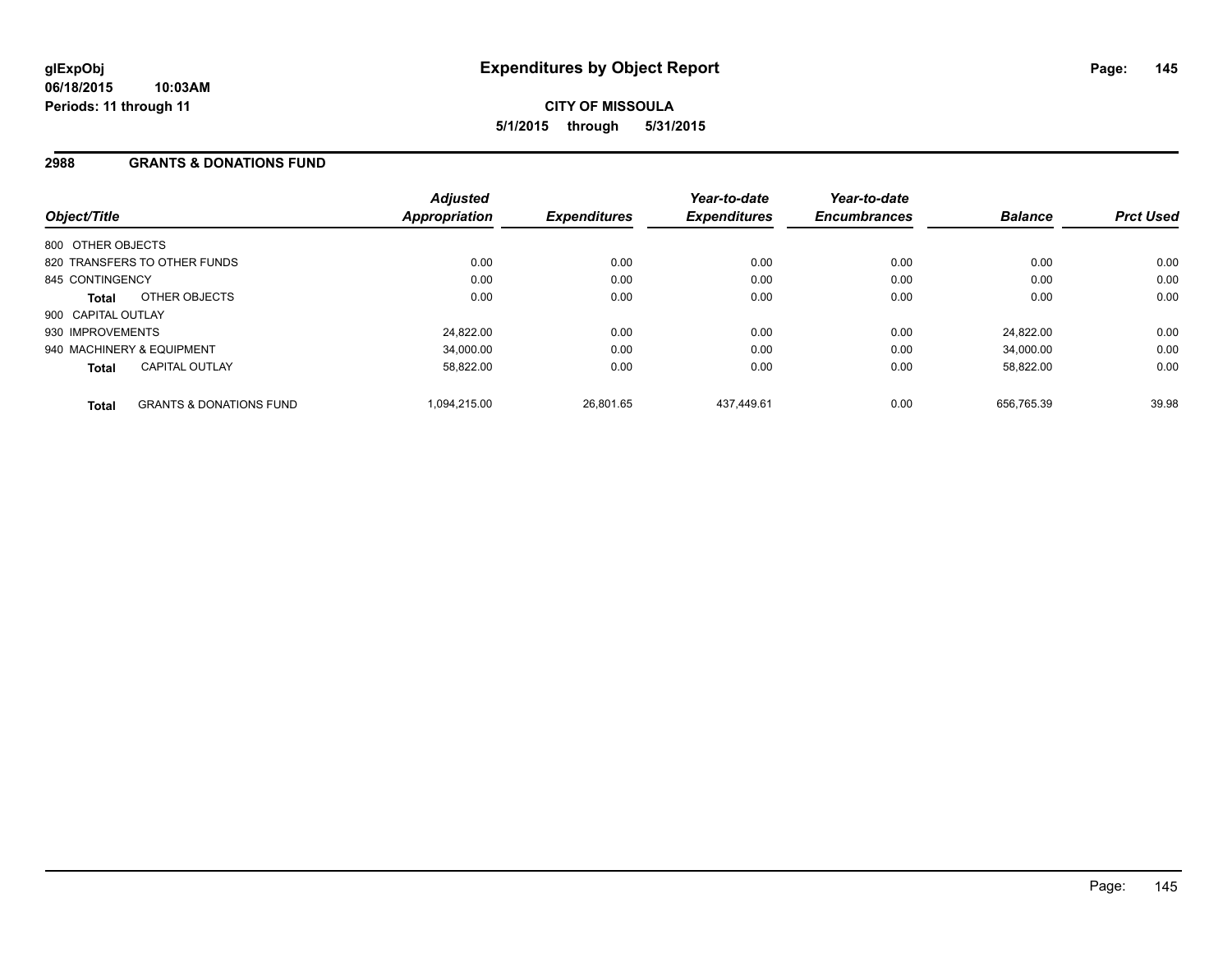# **3000 SID REVOLVING FUND**

| Object/Title                 | <b>Adjusted</b><br>Appropriation | <b>Expenditures</b> | Year-to-date<br><b>Expenditures</b> | Year-to-date<br><b>Encumbrances</b> | <b>Balance</b> | <b>Prct Used</b> |
|------------------------------|----------------------------------|---------------------|-------------------------------------|-------------------------------------|----------------|------------------|
| 800 OTHER OBJECTS            |                                  |                     |                                     |                                     |                |                  |
| 820 TRANSFERS TO OTHER FUNDS | 100,000.00                       | 0.00                | 0.00                                | 0.00                                | 100.000.00     | 0.00             |
| OTHER OBJECTS<br>Total       | 100.000.00                       | 0.00                | 0.00                                | 0.00                                | 100.000.00     | 0.00             |
| NON-DEPARTMENTAL<br>Total    | 100,000.00                       | 0.00                | 0.00                                | 0.00                                | 100,000.00     | 0.00             |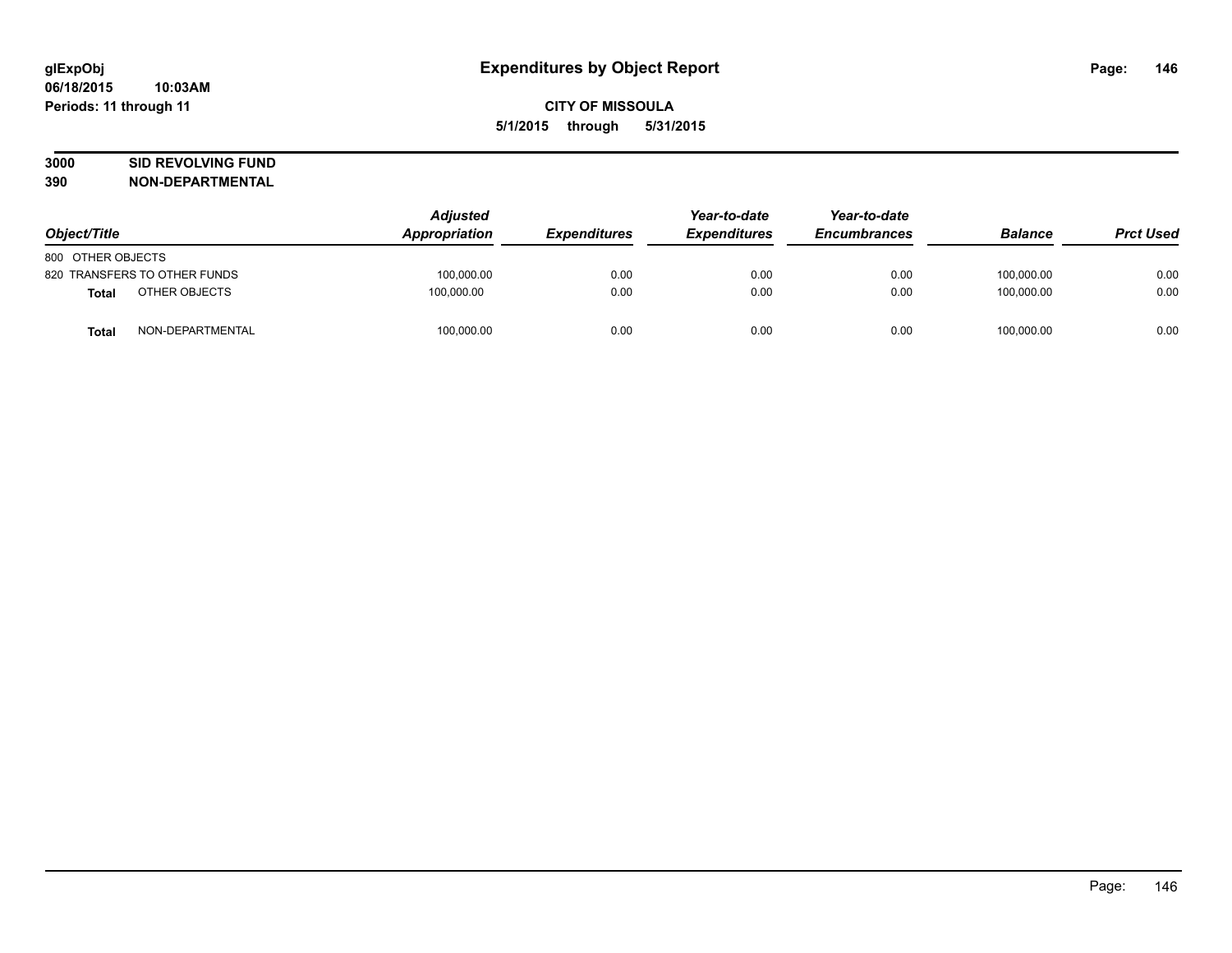**CITY OF MISSOULA 5/1/2015 through 5/31/2015**

## **3000 SID REVOLVING FUND**

| Object/Title                       | <b>Adjusted</b><br>Appropriation | <i><b>Expenditures</b></i> | Year-to-date<br><b>Expenditures</b> | Year-to-date<br><b>Encumbrances</b> | <b>Balance</b> | <b>Prct Used</b> |
|------------------------------------|----------------------------------|----------------------------|-------------------------------------|-------------------------------------|----------------|------------------|
| 800 OTHER OBJECTS                  |                                  |                            |                                     |                                     |                |                  |
| 820 TRANSFERS TO OTHER FUNDS       | 100,000.00                       | 0.00                       | 0.00                                | 0.00                                | 100,000.00     | 0.00             |
| OTHER OBJECTS<br>Total             | 100,000.00                       | 0.00                       | 0.00                                | 0.00                                | 100.000.00     | 0.00             |
| SID REVOLVING FUND<br><b>Total</b> | 100,000.00                       | 0.00                       | 0.00                                | 0.00                                | 100,000.00     | 0.00             |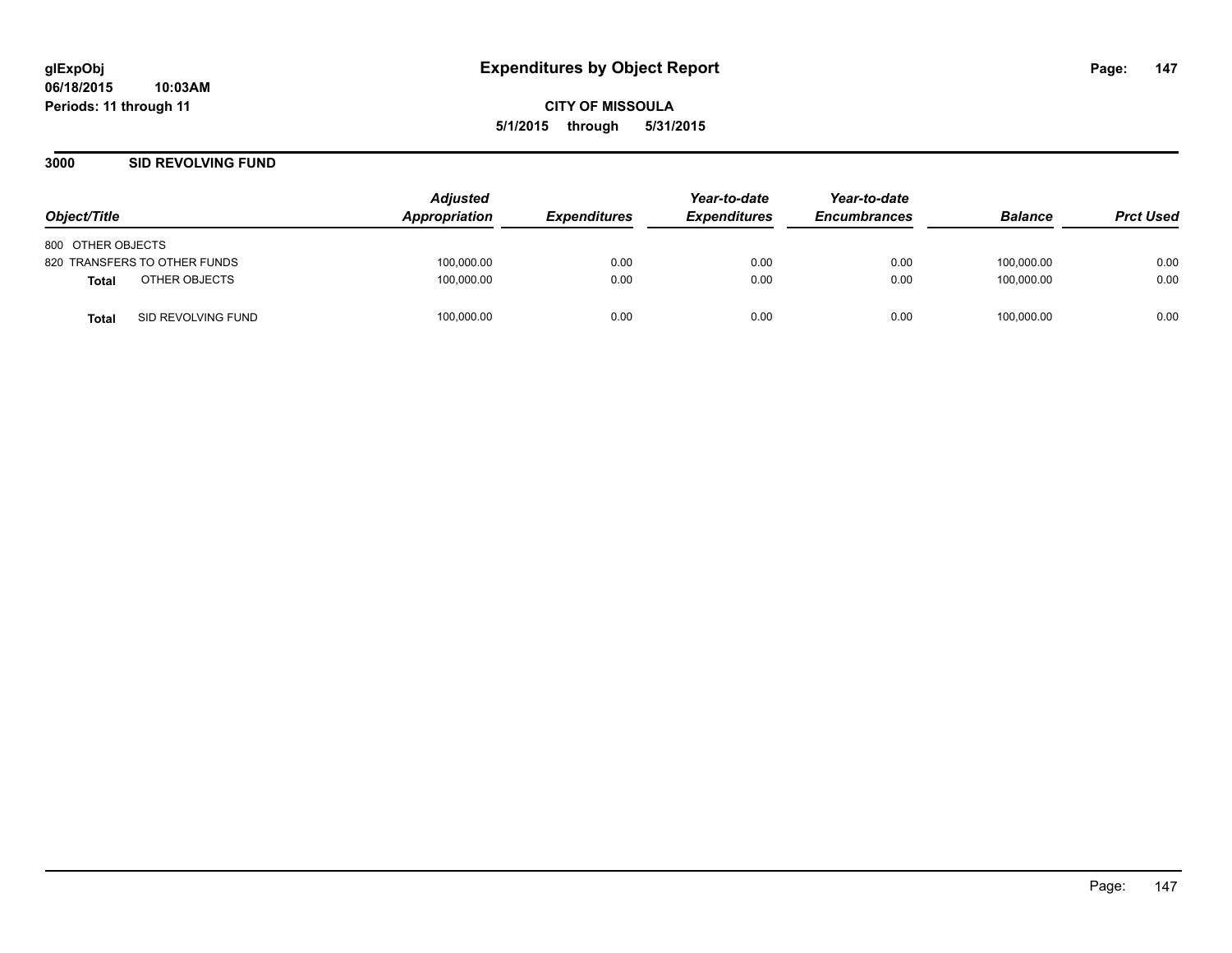#### **3070 1996 OPEN SPACE GO BONDS**

| Object/Title      |                              | <b>Adjusted</b><br>Appropriation | <b>Expenditures</b> | Year-to-date<br><b>Expenditures</b> | Year-to-date<br><b>Encumbrances</b> | <b>Balance</b> | <b>Prct Used</b> |
|-------------------|------------------------------|----------------------------------|---------------------|-------------------------------------|-------------------------------------|----------------|------------------|
| 800 OTHER OBJECTS |                              |                                  |                     |                                     |                                     |                |                  |
|                   | 820 TRANSFERS TO OTHER FUNDS | 0.00                             | 0.00                | 0.00                                | 0.00                                | 0.00           | 0.00             |
| <b>Total</b>      | OTHER OBJECTS                | 0.00                             | 0.00                | 0.00                                | 0.00                                | 0.00           | 0.00             |
| <b>Total</b>      | NON-DEPARTMENTAL             | 0.00                             | 0.00                | 0.00                                | 0.00                                | 0.00           | 0.00             |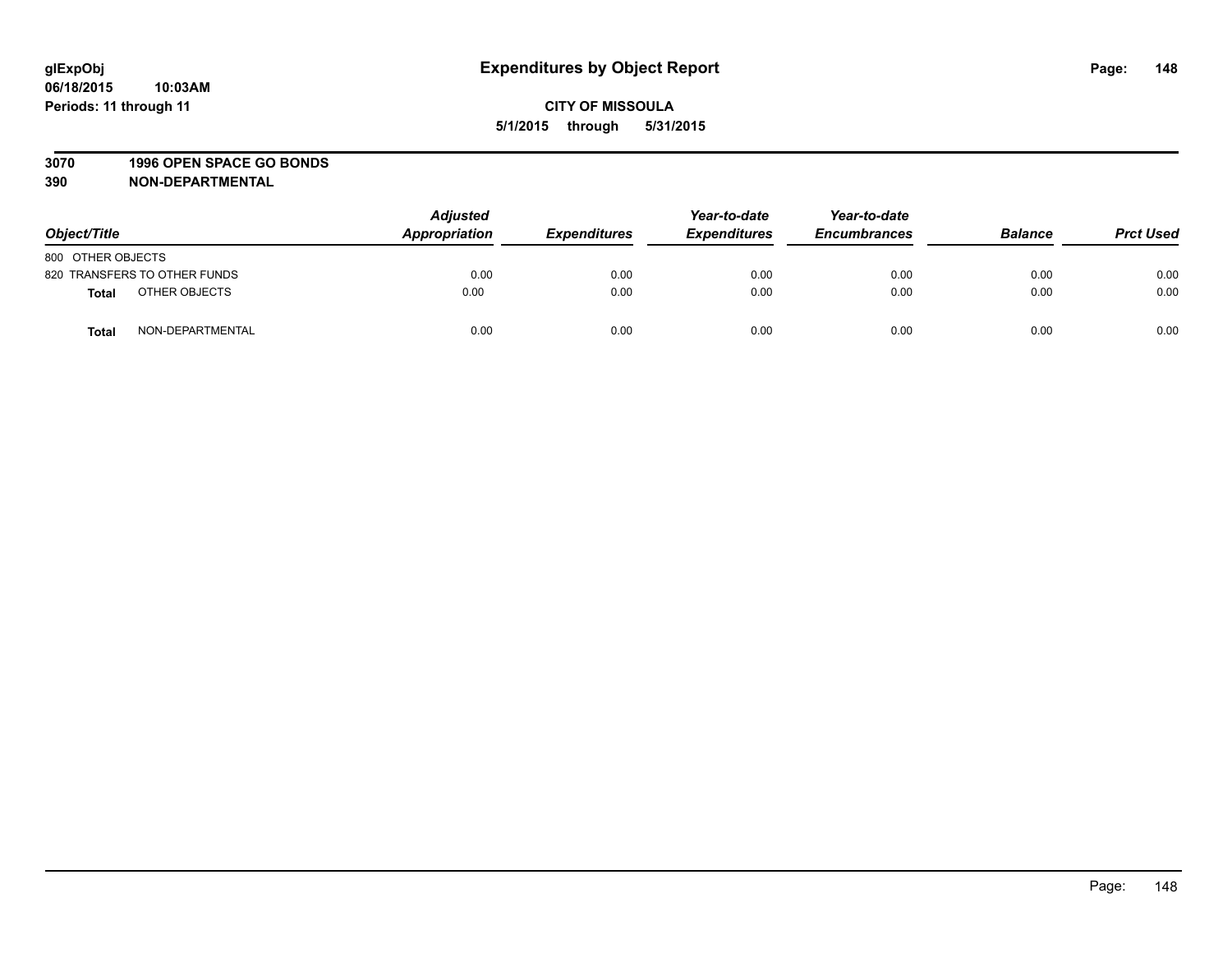## **3070 1996 OPEN SPACE GO BONDS**

| Object/Title                             | <b>Adjusted</b><br>Appropriation | <b>Expenditures</b> | Year-to-date<br><b>Expenditures</b> | Year-to-date<br><b>Encumbrances</b> | <b>Balance</b> | <b>Prct Used</b> |
|------------------------------------------|----------------------------------|---------------------|-------------------------------------|-------------------------------------|----------------|------------------|
| 800 OTHER OBJECTS                        |                                  |                     |                                     |                                     |                |                  |
| 820 TRANSFERS TO OTHER FUNDS             | 0.00                             | 0.00                | 0.00                                | 0.00                                | 0.00           | 0.00             |
| OTHER OBJECTS<br><b>Total</b>            | 0.00                             | 0.00                | 0.00                                | 0.00                                | 0.00           | 0.00             |
| 1996 OPEN SPACE GO BONDS<br><b>Total</b> | 0.00                             | 0.00                | 0.00                                | 0.00                                | 0.00           | 0.00             |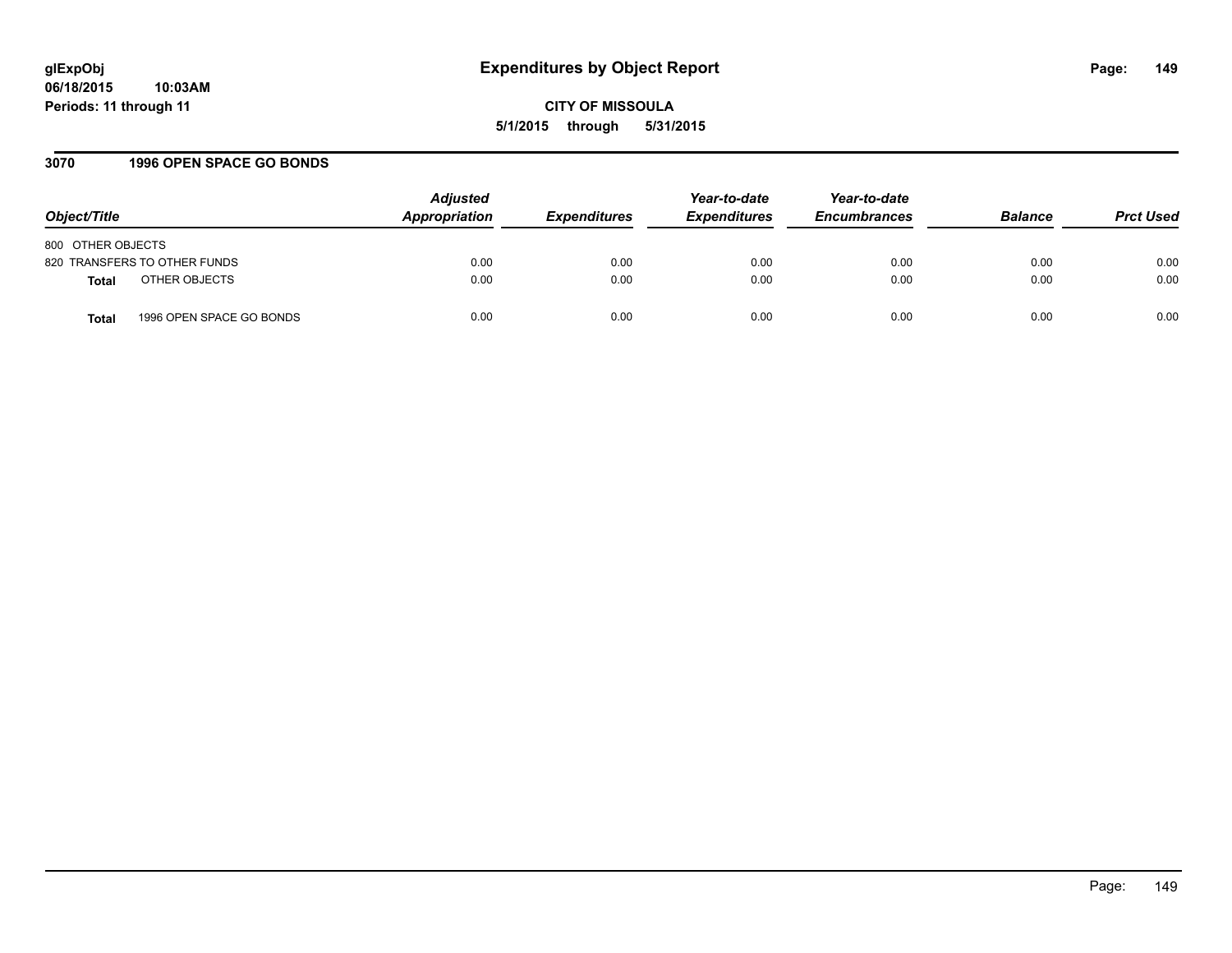#### **3075 1997 OPEN SPACE G O BOND FUND**

| Object/Title      |                              | <b>Adjusted</b><br>Appropriation | <b>Expenditures</b> | Year-to-date<br><b>Expenditures</b> | Year-to-date<br><b>Encumbrances</b> | <b>Balance</b> | <b>Prct Used</b> |
|-------------------|------------------------------|----------------------------------|---------------------|-------------------------------------|-------------------------------------|----------------|------------------|
| 800 OTHER OBJECTS |                              |                                  |                     |                                     |                                     |                |                  |
|                   | 820 TRANSFERS TO OTHER FUNDS | 0.00                             | 0.00                | 0.00                                | 0.00                                | 0.00           | 0.00             |
| <b>Total</b>      | OTHER OBJECTS                | 0.00                             | 0.00                | 0.00                                | 0.00                                | 0.00           | 0.00             |
| <b>Total</b>      | NON-DEPARTMENTAL             | 0.00                             | 0.00                | 0.00                                | 0.00                                | 0.00           | 0.00             |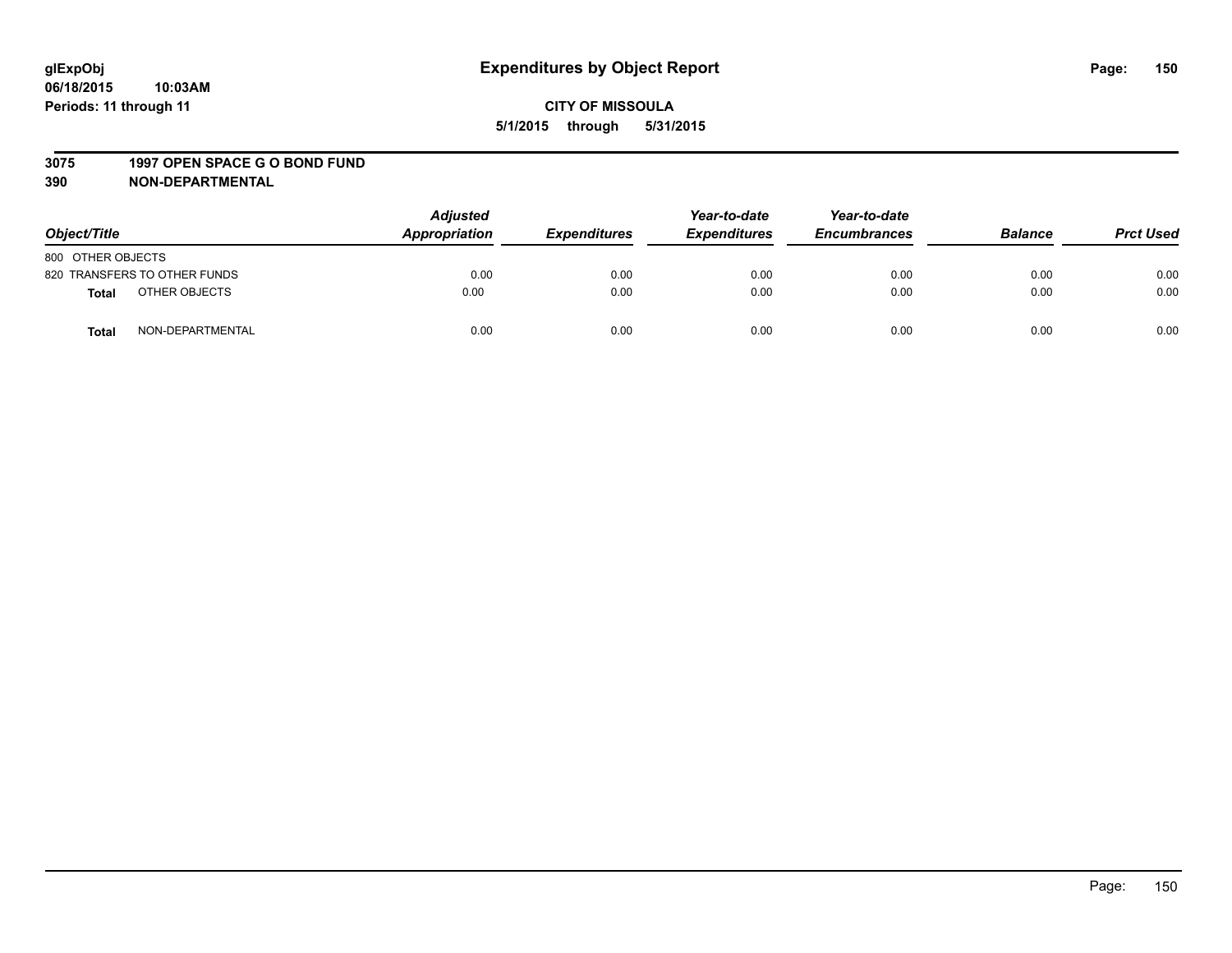## **3075 1997 OPEN SPACE G O BOND FUND**

| Object/Title                                  | <b>Adjusted</b><br>Appropriation | <b>Expenditures</b> | Year-to-date<br><b>Expenditures</b> | Year-to-date<br><b>Encumbrances</b> | <b>Balance</b> | <b>Prct Used</b> |
|-----------------------------------------------|----------------------------------|---------------------|-------------------------------------|-------------------------------------|----------------|------------------|
| 800 OTHER OBJECTS                             |                                  |                     |                                     |                                     |                |                  |
| 820 TRANSFERS TO OTHER FUNDS                  | 0.00                             | 0.00                | 0.00                                | 0.00                                | 0.00           | 0.00             |
| OTHER OBJECTS<br><b>Total</b>                 | 0.00                             | 0.00                | 0.00                                | 0.00                                | 0.00           | 0.00             |
| 1997 OPEN SPACE G O BOND FUND<br><b>Total</b> | 0.00                             | 0.00                | 0.00                                | 0.00                                | 0.00           | 0.00             |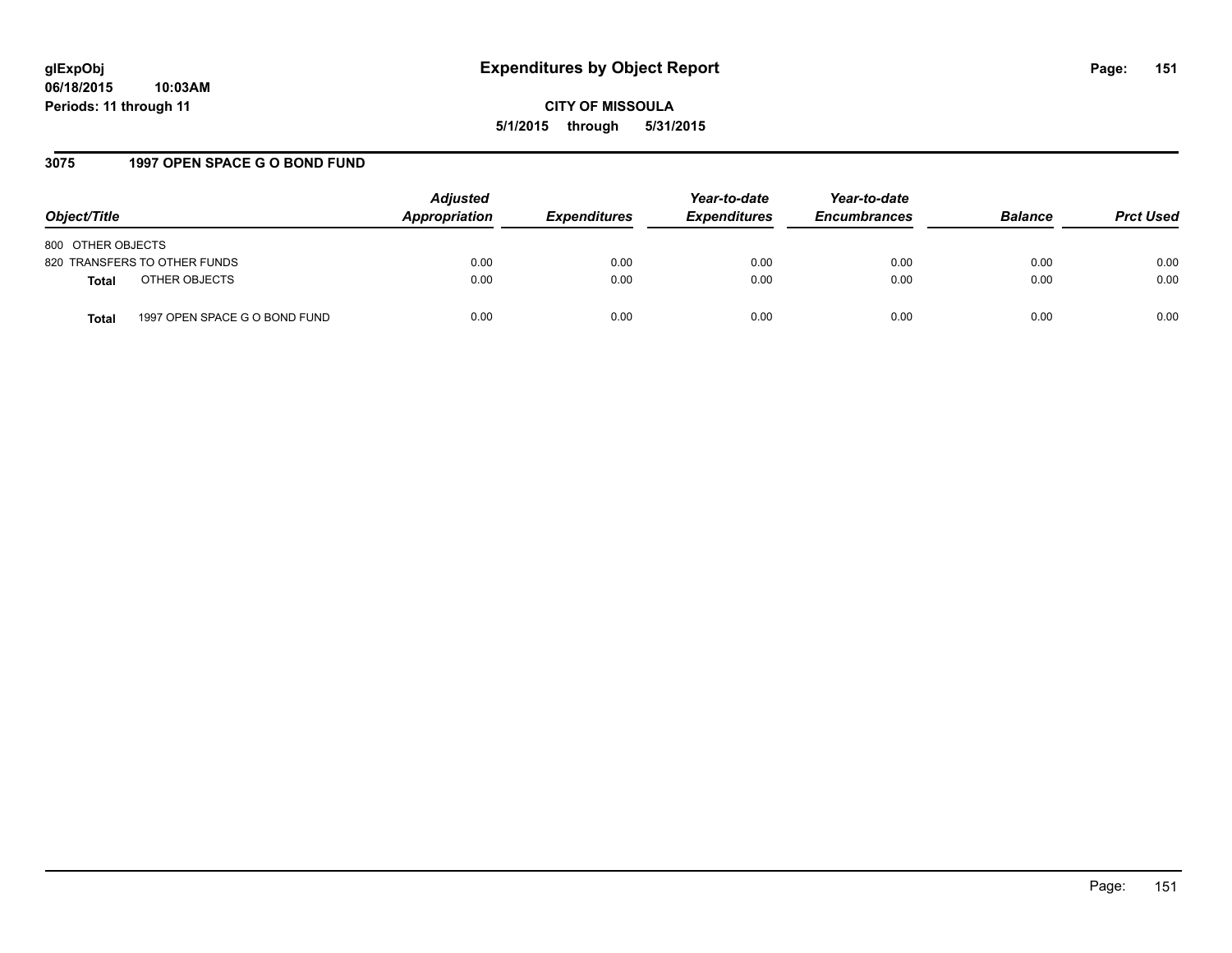## **3080 1994 FIRE EQUIP/CITY HALLS REFUND BOND F**

| Object/Title                     | <b>Adjusted</b><br><b>Appropriation</b> | <b>Expenditures</b> | Year-to-date<br><b>Expenditures</b> | Year-to-date<br><b>Encumbrances</b> | <b>Balance</b> | <b>Prct Used</b> |
|----------------------------------|-----------------------------------------|---------------------|-------------------------------------|-------------------------------------|----------------|------------------|
| 600 DEBT SERVICE                 |                                         |                     |                                     |                                     |                |                  |
| 620 INTEREST / SERVICE FEES      | 0.00                                    | 0.00                | 0.00                                | 0.00                                | 0.00           | 0.00             |
| <b>DEBT SERVICE</b><br>Total     | 0.00                                    | 0.00                | 0.00                                | 0.00                                | 0.00           | 0.00             |
| 800 OTHER OBJECTS                |                                         |                     |                                     |                                     |                |                  |
| 820 TRANSFERS TO OTHER FUNDS     | 0.00                                    | 0.00                | 0.00                                | 0.00                                | 0.00           | 0.00             |
| OTHER OBJECTS<br><b>Total</b>    | 0.00                                    | 0.00                | 0.00                                | 0.00                                | 0.00           | 0.00             |
| NON-DEPARTMENTAL<br><b>Total</b> | 0.00                                    | 0.00                | 0.00                                | 0.00                                | 0.00           | 0.00             |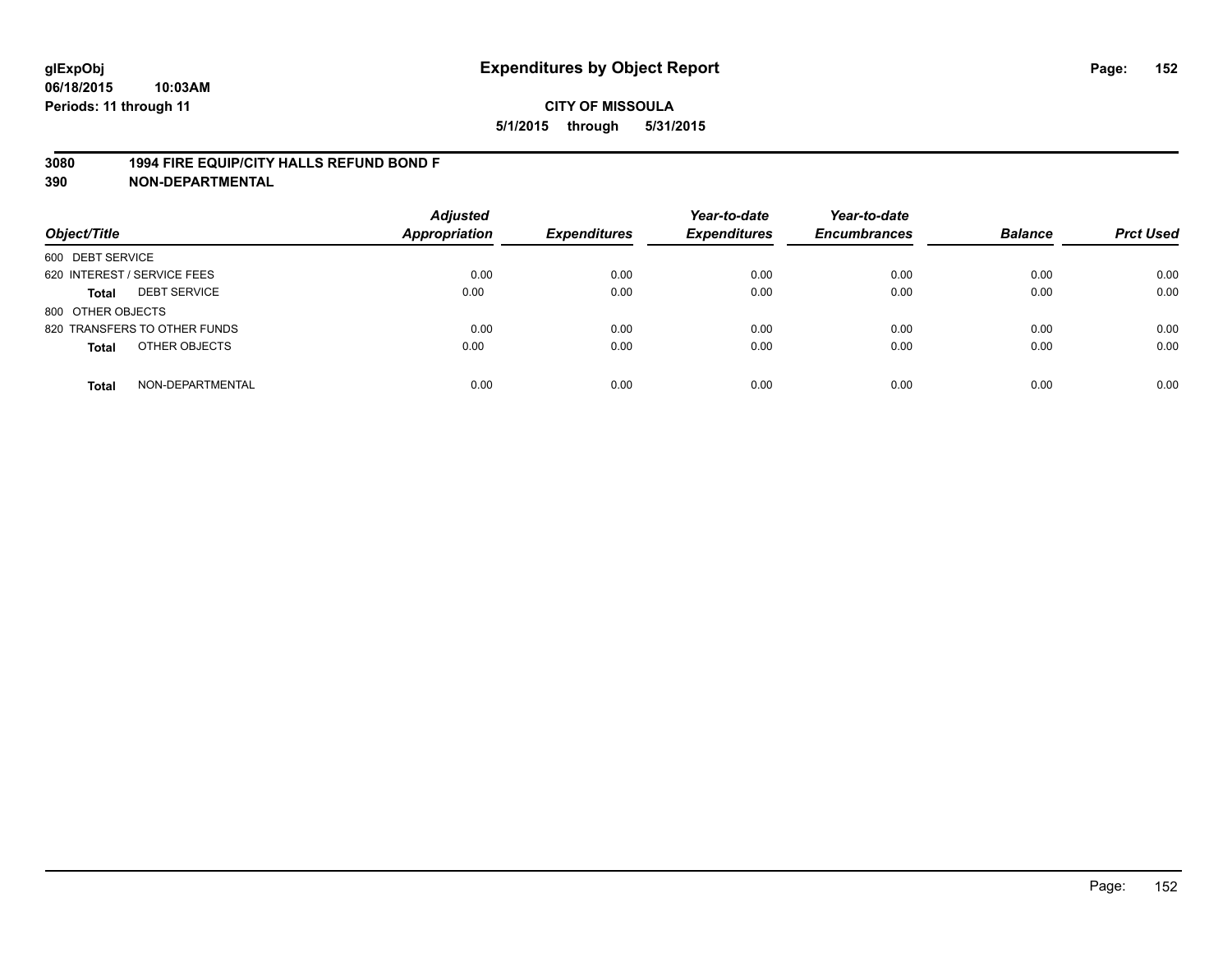**CITY OF MISSOULA 5/1/2015 through 5/31/2015**

# **3080 1994 FIRE EQUIP/CITY HALLS REFUND BOND F**

| Object/Title                |                                     | <b>Adjusted</b><br><b>Appropriation</b> | <b>Expenditures</b> | Year-to-date<br><b>Expenditures</b> | Year-to-date<br><b>Encumbrances</b> | <b>Balance</b> | <b>Prct Used</b> |
|-----------------------------|-------------------------------------|-----------------------------------------|---------------------|-------------------------------------|-------------------------------------|----------------|------------------|
| 600 DEBT SERVICE            |                                     |                                         |                     |                                     |                                     |                |                  |
| 620 INTEREST / SERVICE FEES |                                     | 0.00                                    | 0.00                | 0.00                                | 0.00                                | 0.00           | 0.00             |
| <b>Total</b>                | <b>DEBT SERVICE</b>                 | 0.00                                    | 0.00                | 0.00                                | 0.00                                | 0.00           | 0.00             |
| 800 OTHER OBJECTS           |                                     |                                         |                     |                                     |                                     |                |                  |
|                             | 820 TRANSFERS TO OTHER FUNDS        | 0.00                                    | 0.00                | 0.00                                | 0.00                                | 0.00           | 0.00             |
| <b>Total</b>                | OTHER OBJECTS                       | 0.00                                    | 0.00                | 0.00                                | 0.00                                | 0.00           | 0.00             |
| <b>Total</b>                | 1994 FIRE EQUIP/CITY HALLS REFUND B | 0.00                                    | 0.00                | 0.00                                | 0.00                                | 0.00           | 0.00             |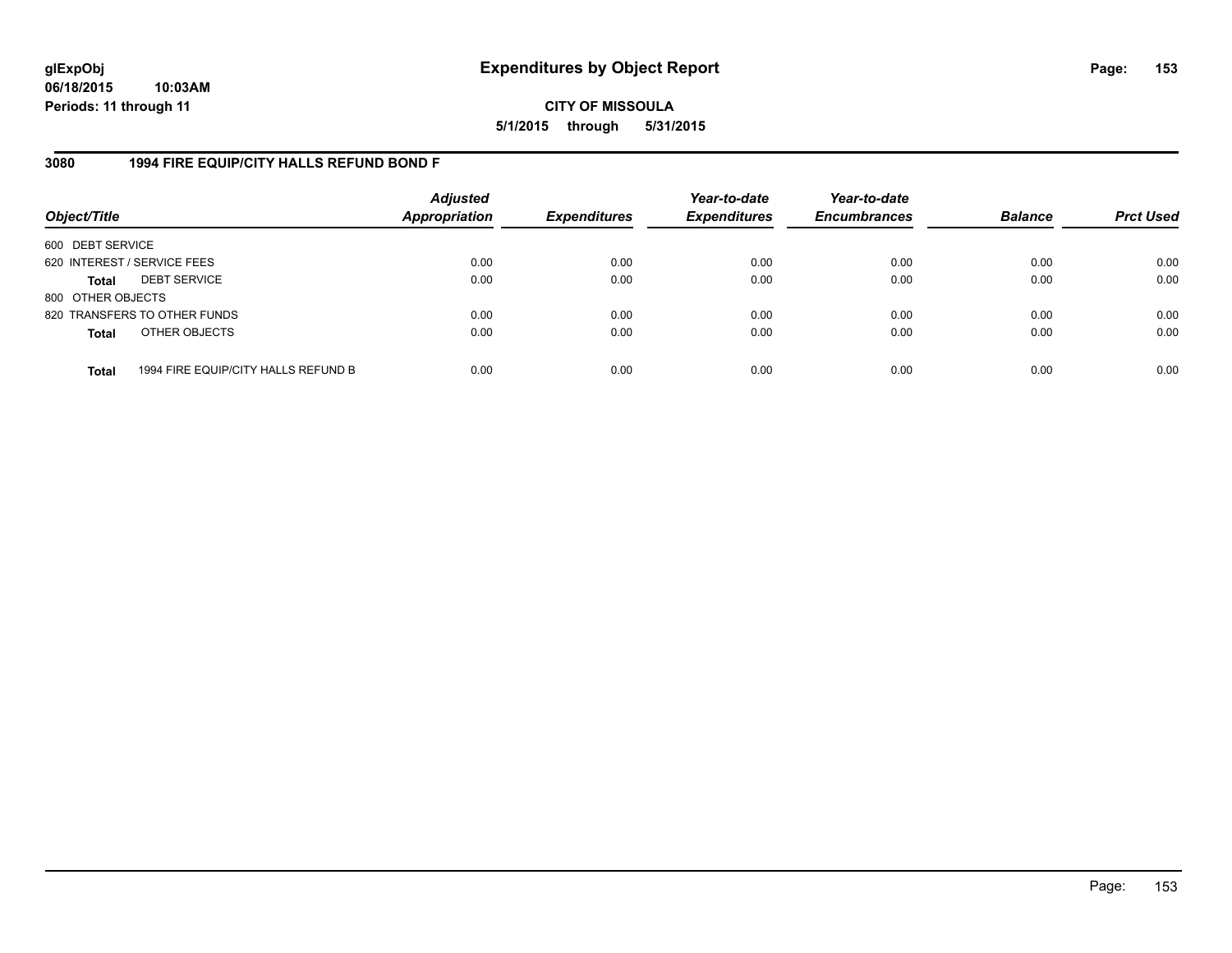#### **3085 1993 FIRE STATION G O BOND FUND**

| Object/Title      |                              | <b>Adjusted</b><br>Appropriation | <b>Expenditures</b> | Year-to-date<br><b>Expenditures</b> | Year-to-date<br><b>Encumbrances</b> | <b>Balance</b> | <b>Prct Used</b> |
|-------------------|------------------------------|----------------------------------|---------------------|-------------------------------------|-------------------------------------|----------------|------------------|
| 800 OTHER OBJECTS |                              |                                  |                     |                                     |                                     |                |                  |
|                   | 820 TRANSFERS TO OTHER FUNDS | 0.00                             | 0.00                | 0.00                                | 0.00                                | 0.00           | 0.00             |
| <b>Total</b>      | OTHER OBJECTS                | 0.00                             | 0.00                | 0.00                                | 0.00                                | 0.00           | 0.00             |
| <b>Total</b>      | NON-DEPARTMENTAL             | 0.00                             | 0.00                | 0.00                                | 0.00                                | 0.00           | 0.00             |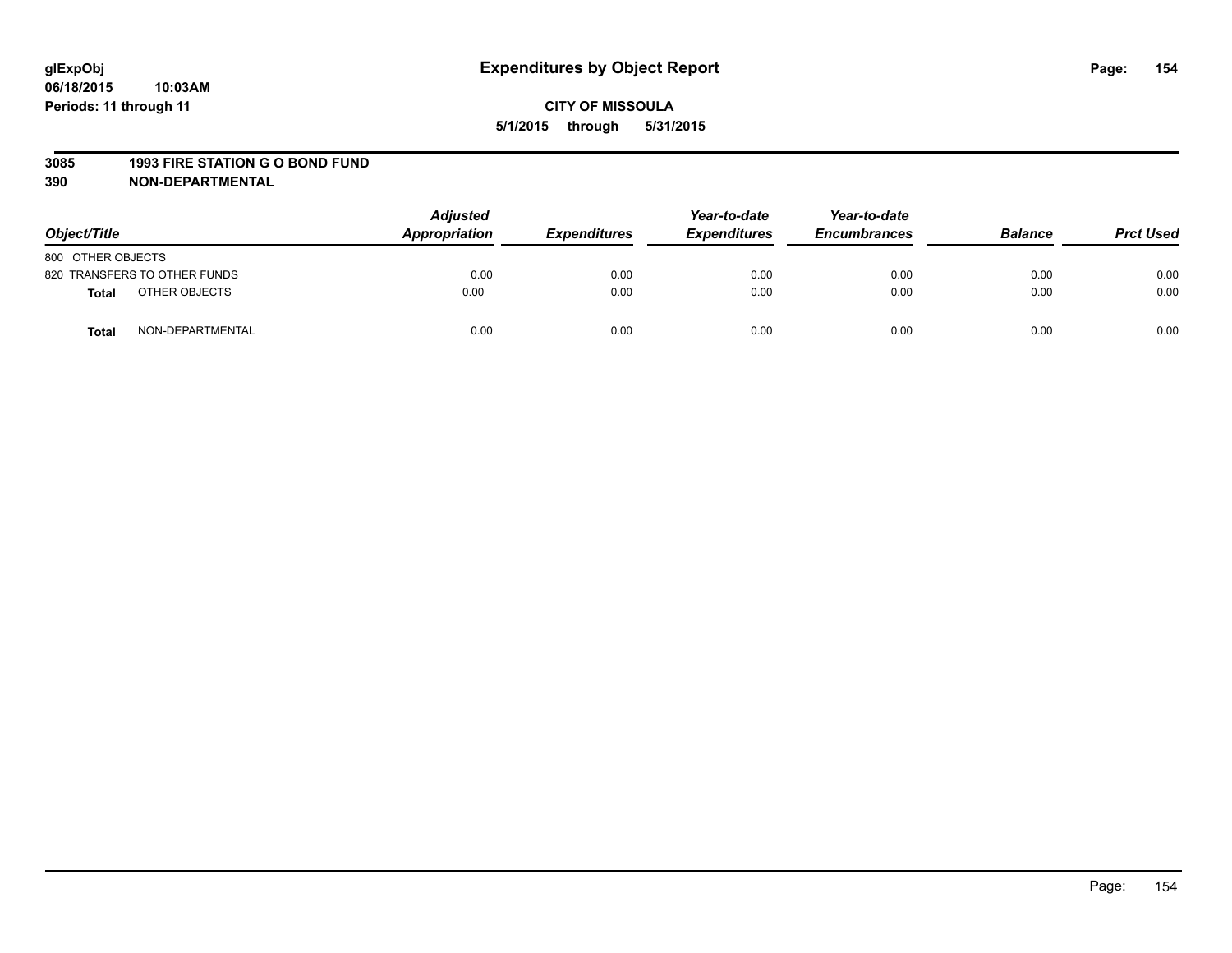## **3085 1993 FIRE STATION G O BOND FUND**

| Object/Title                                    | <b>Adjusted</b><br>Appropriation | <b>Expenditures</b> | Year-to-date<br><b>Expenditures</b> | Year-to-date<br><b>Encumbrances</b> | <b>Balance</b> | <b>Prct Used</b> |
|-------------------------------------------------|----------------------------------|---------------------|-------------------------------------|-------------------------------------|----------------|------------------|
| 800 OTHER OBJECTS                               |                                  |                     |                                     |                                     |                |                  |
| 820 TRANSFERS TO OTHER FUNDS                    | 0.00                             | 0.00                | 0.00                                | 0.00                                | 0.00           | 0.00             |
| OTHER OBJECTS<br><b>Total</b>                   | 0.00                             | 0.00                | 0.00                                | 0.00                                | 0.00           | 0.00             |
| 1993 FIRE STATION G O BOND FUND<br><b>Total</b> | 0.00                             | 0.00                | 0.00                                | 0.00                                | 0.00           | 0.00             |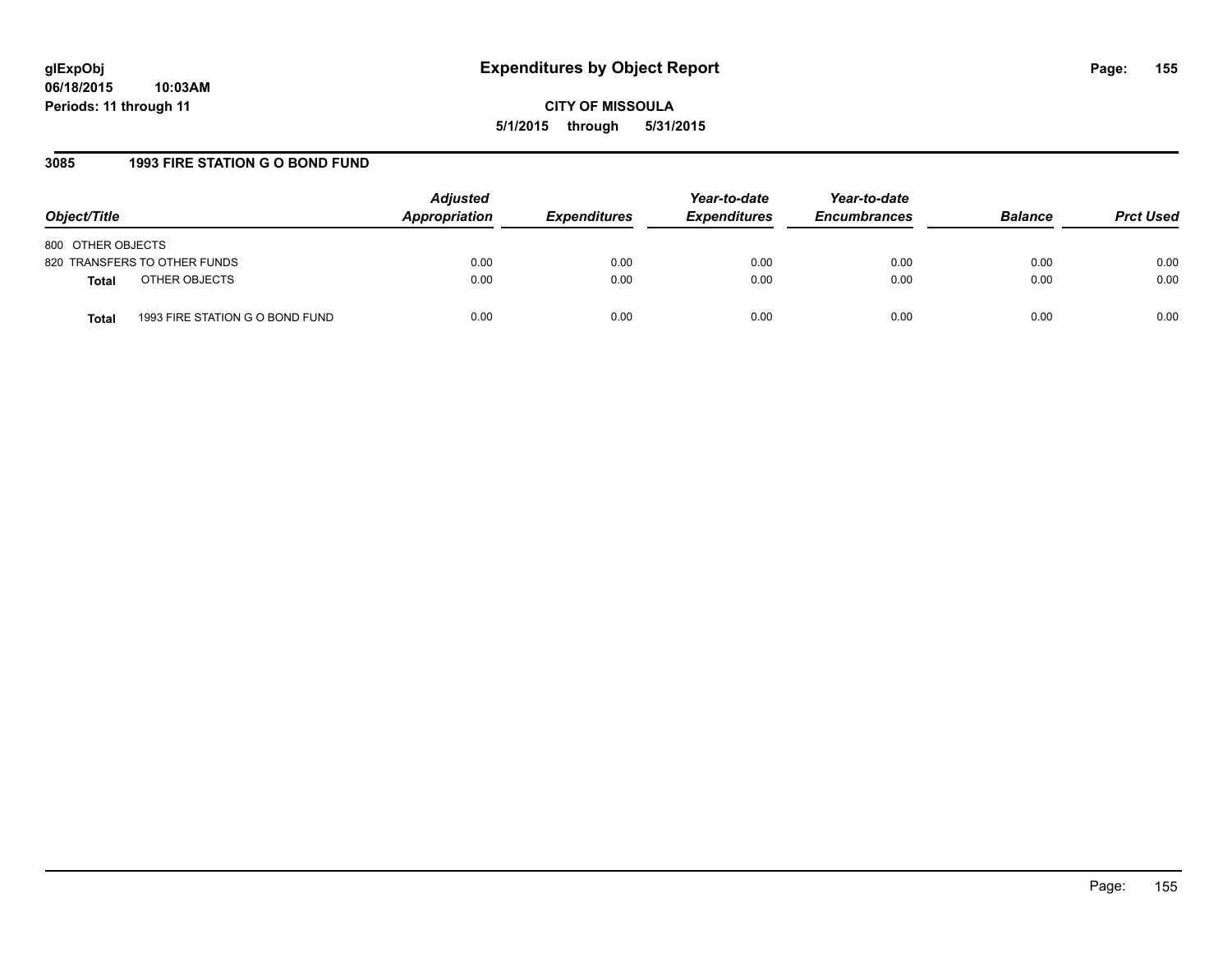# **3090 2004 AQUATICS BOND**

|                                     | <b>Adjusted</b> |                     | Year-to-date        | Year-to-date        |                |                  |
|-------------------------------------|-----------------|---------------------|---------------------|---------------------|----------------|------------------|
| Object/Title                        | Appropriation   | <b>Expenditures</b> | <b>Expenditures</b> | <b>Encumbrances</b> | <b>Balance</b> | <b>Prct Used</b> |
| 600 DEBT SERVICE                    |                 |                     |                     |                     |                |                  |
| 610 PRINCIPAL                       | 0.00            | 0.00                | 0.00                | 0.00                | 0.00           | 0.00             |
| 620 INTEREST / SERVICE FEES         | 0.00            | 0.00                | 0.00                | 0.00                | 0.00           | 0.00             |
| <b>DEBT SERVICE</b><br><b>Total</b> | 0.00            | 0.00                | 0.00                | 0.00                | 0.00           | 0.00             |
| 800 OTHER OBJECTS                   |                 |                     |                     |                     |                |                  |
| 820 TRANSFERS TO OTHER FUNDS        | 0.00            | 0.00                | 0.00                | 0.00                | 0.00           | 0.00             |
| OTHER OBJECTS<br><b>Total</b>       | 0.00            | 0.00                | 0.00                | 0.00                | 0.00           | 0.00             |
| NON-DEPARTMENTAL<br><b>Total</b>    | 0.00            | 0.00                | 0.00                | 0.00                | 0.00           | 0.00             |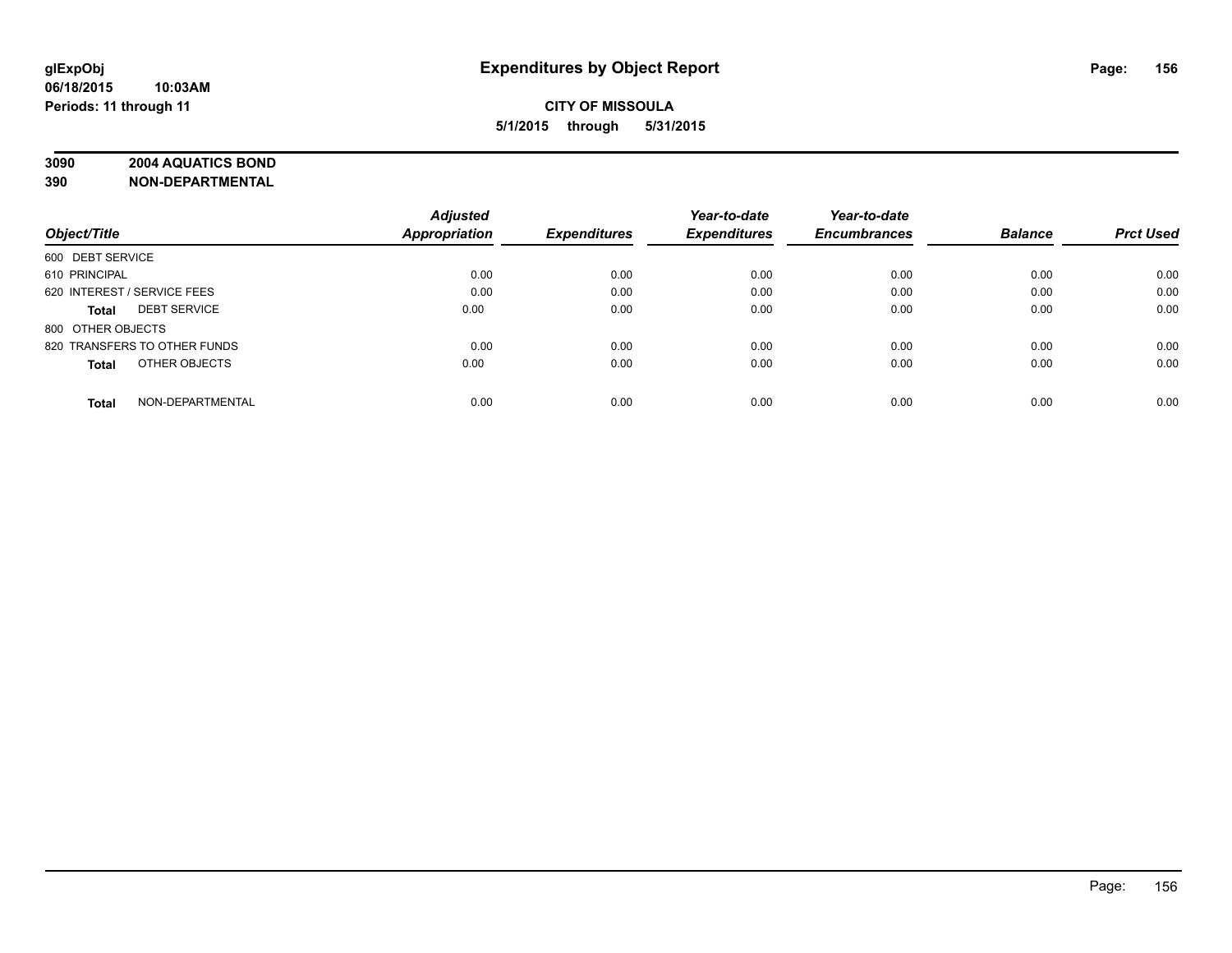# **CITY OF MISSOULA 5/1/2015 through 5/31/2015**

# **3090 2004 AQUATICS BOND**

| Object/Title                       | <b>Adjusted</b><br>Appropriation | <b>Expenditures</b> | Year-to-date<br><b>Expenditures</b> | Year-to-date<br><b>Encumbrances</b> | <b>Balance</b> | <b>Prct Used</b> |
|------------------------------------|----------------------------------|---------------------|-------------------------------------|-------------------------------------|----------------|------------------|
| 600 DEBT SERVICE                   |                                  |                     |                                     |                                     |                |                  |
| 610 PRINCIPAL                      | 0.00                             | 0.00                | 0.00                                | 0.00                                | 0.00           | 0.00             |
| 620 INTEREST / SERVICE FEES        | 0.00                             | 0.00                | 0.00                                | 0.00                                | 0.00           | 0.00             |
| <b>DEBT SERVICE</b><br>Total       | 0.00                             | 0.00                | 0.00                                | 0.00                                | 0.00           | 0.00             |
| 800 OTHER OBJECTS                  |                                  |                     |                                     |                                     |                |                  |
| 820 TRANSFERS TO OTHER FUNDS       | 0.00                             | 0.00                | 0.00                                | 0.00                                | 0.00           | 0.00             |
| OTHER OBJECTS<br><b>Total</b>      | 0.00                             | 0.00                | 0.00                                | 0.00                                | 0.00           | 0.00             |
| 2004 AQUATICS BOND<br><b>Total</b> | 0.00                             | 0.00                | 0.00                                | 0.00                                | 0.00           | 0.00             |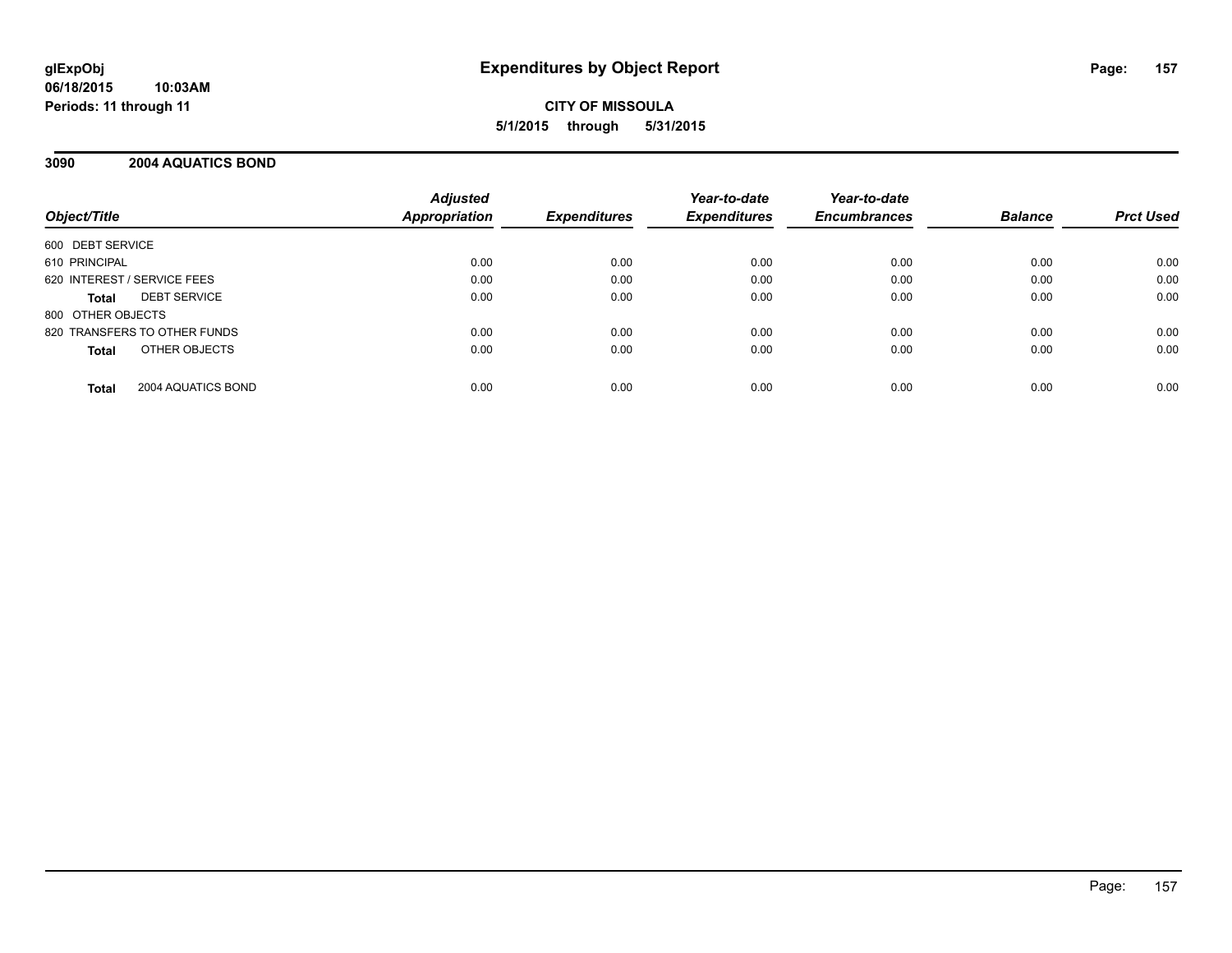## **3091 SERIES 2012A AQUATICS REFUNDING BOND**

|                                  | <b>Adjusted</b> |                     | Year-to-date        | Year-to-date        |                |                  |
|----------------------------------|-----------------|---------------------|---------------------|---------------------|----------------|------------------|
| Object/Title                     | Appropriation   | <b>Expenditures</b> | <b>Expenditures</b> | <b>Encumbrances</b> | <b>Balance</b> | <b>Prct Used</b> |
| 600 DEBT SERVICE                 |                 |                     |                     |                     |                |                  |
| 610 PRINCIPAL                    | 440.000.00      | 0.00                | 0.00                | 0.00                | 440.000.00     | 0.00             |
| 620 INTEREST / SERVICE FEES      | 99.698.00       | 0.00                | 50.198.75           | 0.00                | 49.499.25      | 50.35            |
| <b>DEBT SERVICE</b><br>Total     | 539.698.00      | 0.00                | 50.198.75           | 0.00                | 489.499.25     | 9.30             |
| 800 OTHER OBJECTS                |                 |                     |                     |                     |                |                  |
| 820 TRANSFERS TO OTHER FUNDS     | 0.00            | 0.00                | 0.00                | 0.00                | 0.00           | 0.00             |
| OTHER OBJECTS<br><b>Total</b>    | 0.00            | 0.00                | 0.00                | 0.00                | 0.00           | 0.00             |
| NON-DEPARTMENTAL<br><b>Total</b> | 539.698.00      | 0.00                | 50.198.75           | 0.00                | 489.499.25     | 9.30             |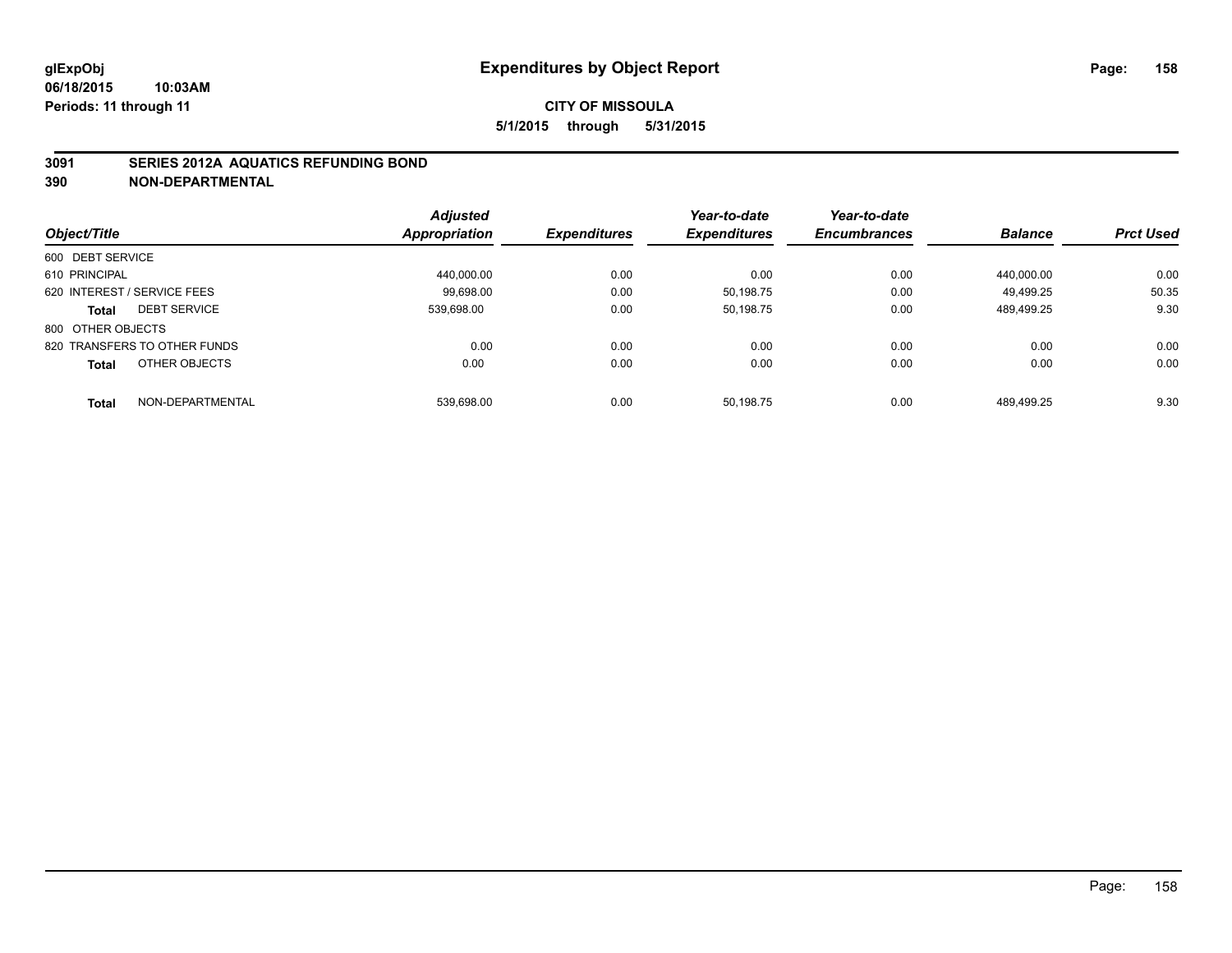**CITY OF MISSOULA 5/1/2015 through 5/31/2015**

# **3091 SERIES 2012A AQUATICS REFUNDING BOND**

| Object/Title      |                                   | <b>Adjusted</b><br>Appropriation | <b>Expenditures</b> | Year-to-date<br><b>Expenditures</b> | Year-to-date<br><b>Encumbrances</b> | <b>Balance</b> | <b>Prct Used</b> |
|-------------------|-----------------------------------|----------------------------------|---------------------|-------------------------------------|-------------------------------------|----------------|------------------|
| 600 DEBT SERVICE  |                                   |                                  |                     |                                     |                                     |                |                  |
| 610 PRINCIPAL     |                                   | 440.000.00                       | 0.00                | 0.00                                | 0.00                                | 440.000.00     | 0.00             |
|                   | 620 INTEREST / SERVICE FEES       | 99.698.00                        | 0.00                | 50,198.75                           | 0.00                                | 49.499.25      | 50.35            |
| <b>Total</b>      | <b>DEBT SERVICE</b>               | 539.698.00                       | 0.00                | 50.198.75                           | 0.00                                | 489.499.25     | 9.30             |
| 800 OTHER OBJECTS |                                   |                                  |                     |                                     |                                     |                |                  |
|                   | 820 TRANSFERS TO OTHER FUNDS      | 0.00                             | 0.00                | 0.00                                | 0.00                                | 0.00           | 0.00             |
| <b>Total</b>      | OTHER OBJECTS                     | 0.00                             | 0.00                | 0.00                                | 0.00                                | 0.00           | 0.00             |
| <b>Total</b>      | SERIES 2012A AQUATICS REFUNDING B | 539.698.00                       | 0.00                | 50.198.75                           | 0.00                                | 489.499.25     | 9.30             |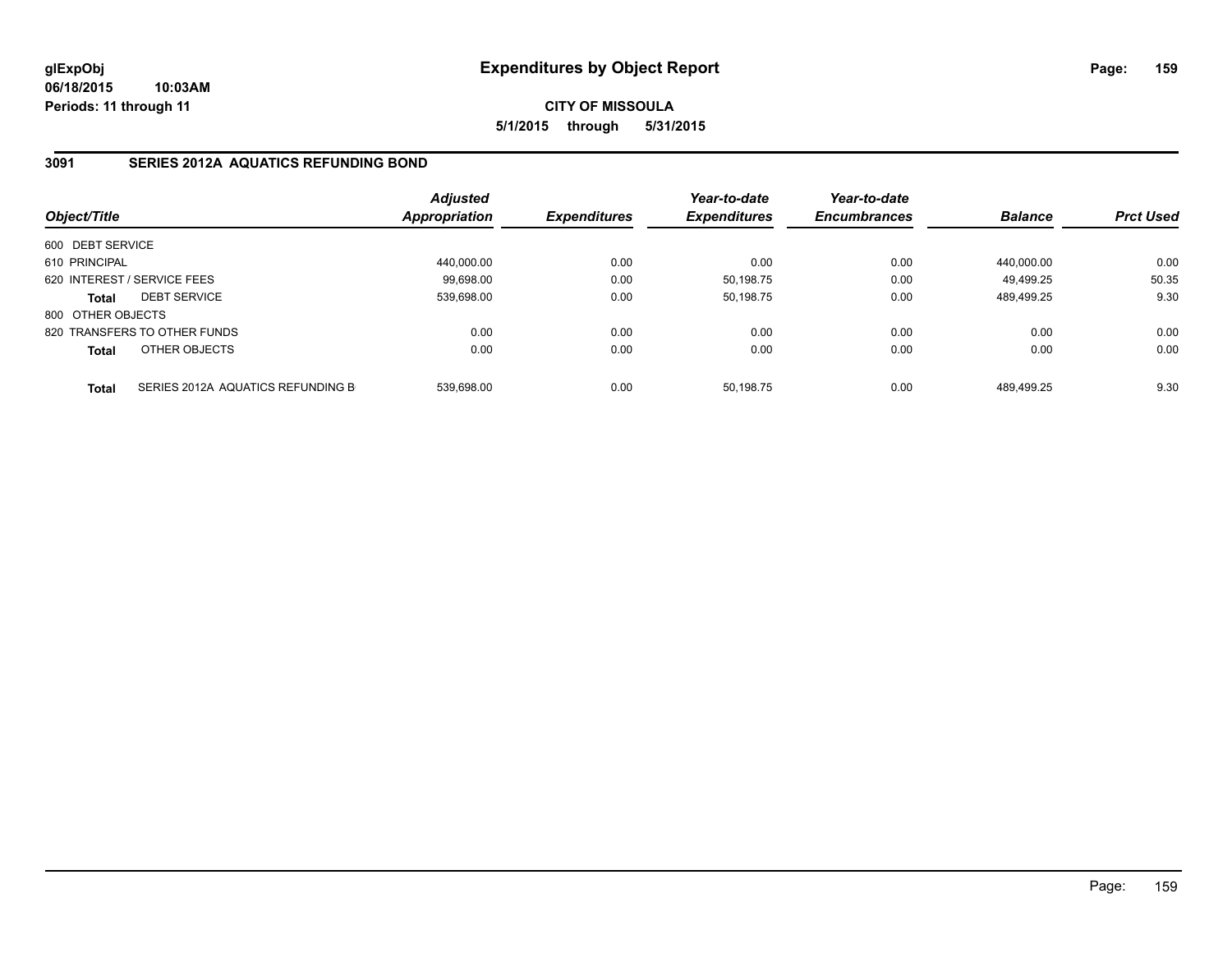#### **3092 Series 2013A GO REFUNDING BONDS**

|                                     | <b>Adjusted</b>      |                     | Year-to-date        | Year-to-date        |                |                  |
|-------------------------------------|----------------------|---------------------|---------------------|---------------------|----------------|------------------|
| Object/Title                        | <b>Appropriation</b> | <b>Expenditures</b> | <b>Expenditures</b> | <b>Encumbrances</b> | <b>Balance</b> | <b>Prct Used</b> |
| 600 DEBT SERVICE                    |                      |                     |                     |                     |                |                  |
| 610 PRINCIPAL                       | 570.000.00           | 0.00                | 0.00                | 0.00                | 570.000.00     | 0.00             |
| 620 INTEREST / SERVICE FEES         | 121.800.00           | 0.00                | 61.250.00           | 0.00                | 60.550.00      | 50.29            |
| <b>DEBT SERVICE</b><br><b>Total</b> | 691.800.00           | 0.00                | 61.250.00           | 0.00                | 630,550.00     | 8.85             |
| 800 OTHER OBJECTS                   |                      |                     |                     |                     |                |                  |
| 820 TRANSFERS TO OTHER FUNDS        | 0.00                 | 0.00                | 0.00                | 0.00                | 0.00           | 0.00             |
| OTHER OBJECTS<br><b>Total</b>       | 0.00                 | 0.00                | 0.00                | 0.00                | 0.00           | 0.00             |
| NON-DEPARTMENTAL<br>Total           | 691,800.00           | 0.00                | 61.250.00           | 0.00                | 630.550.00     | 8.85             |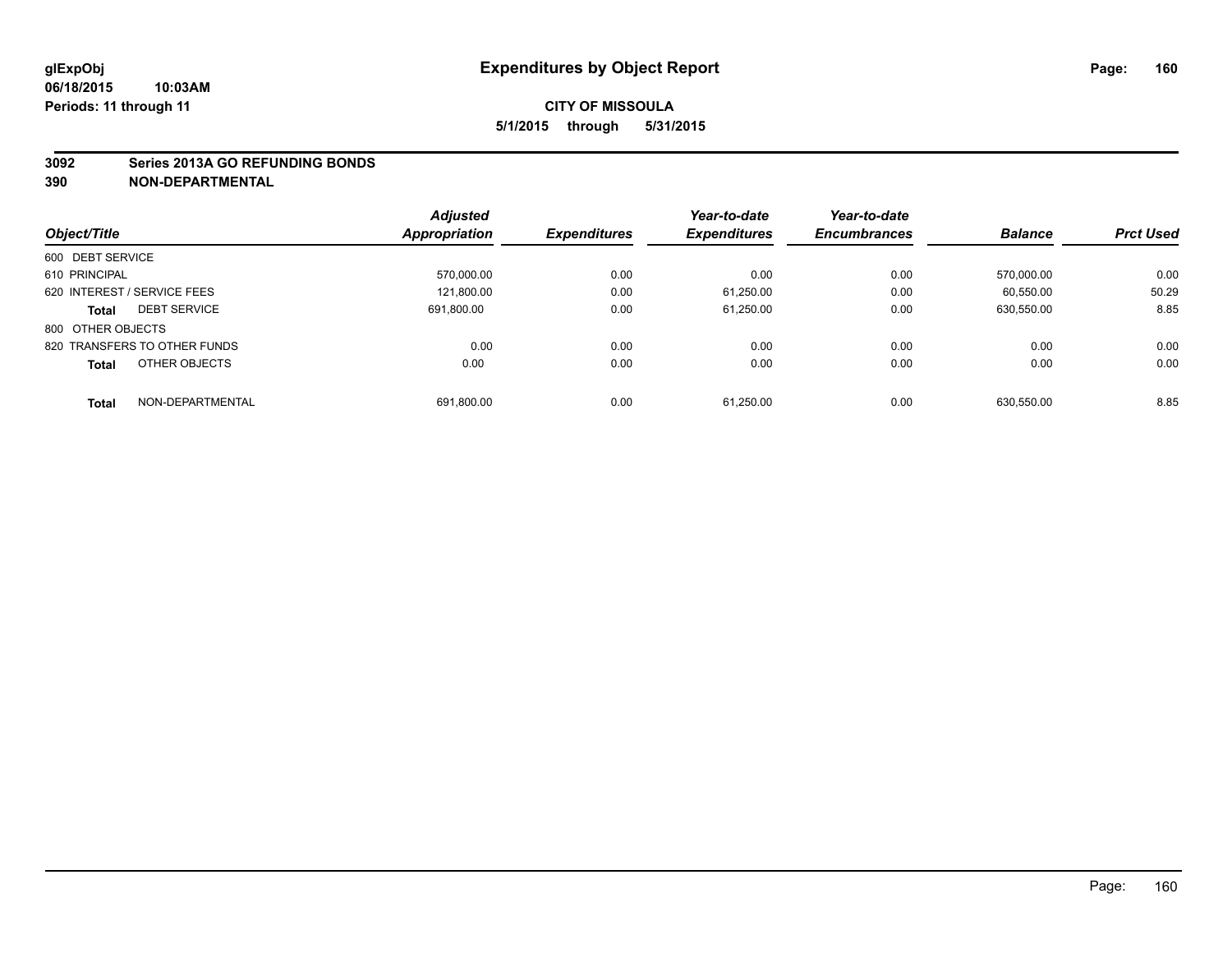# **3092 Series 2013A GO REFUNDING BONDS**

| Object/Title                |                                 | Adjusted<br>Appropriation | <b>Expenditures</b> | Year-to-date<br><b>Expenditures</b> | Year-to-date<br><b>Encumbrances</b> | <b>Balance</b> | <b>Prct Used</b> |
|-----------------------------|---------------------------------|---------------------------|---------------------|-------------------------------------|-------------------------------------|----------------|------------------|
| 600 DEBT SERVICE            |                                 |                           |                     |                                     |                                     |                |                  |
| 610 PRINCIPAL               |                                 | 570,000.00                | 0.00                | 0.00                                | 0.00                                | 570.000.00     | 0.00             |
| 620 INTEREST / SERVICE FEES |                                 | 121.800.00                | 0.00                | 61,250.00                           | 0.00                                | 60.550.00      | 50.29            |
| <b>Total</b>                | <b>DEBT SERVICE</b>             | 691,800.00                | 0.00                | 61,250.00                           | 0.00                                | 630.550.00     | 8.85             |
| 800 OTHER OBJECTS           |                                 |                           |                     |                                     |                                     |                |                  |
|                             | 820 TRANSFERS TO OTHER FUNDS    | 0.00                      | 0.00                | 0.00                                | 0.00                                | 0.00           | 0.00             |
| <b>Total</b>                | OTHER OBJECTS                   | 0.00                      | 0.00                | 0.00                                | 0.00                                | 0.00           | 0.00             |
| <b>Total</b>                | Series 2013A GO REFUNDING BONDS | 691.800.00                | 0.00                | 61.250.00                           | 0.00                                | 630.550.00     | 8.85             |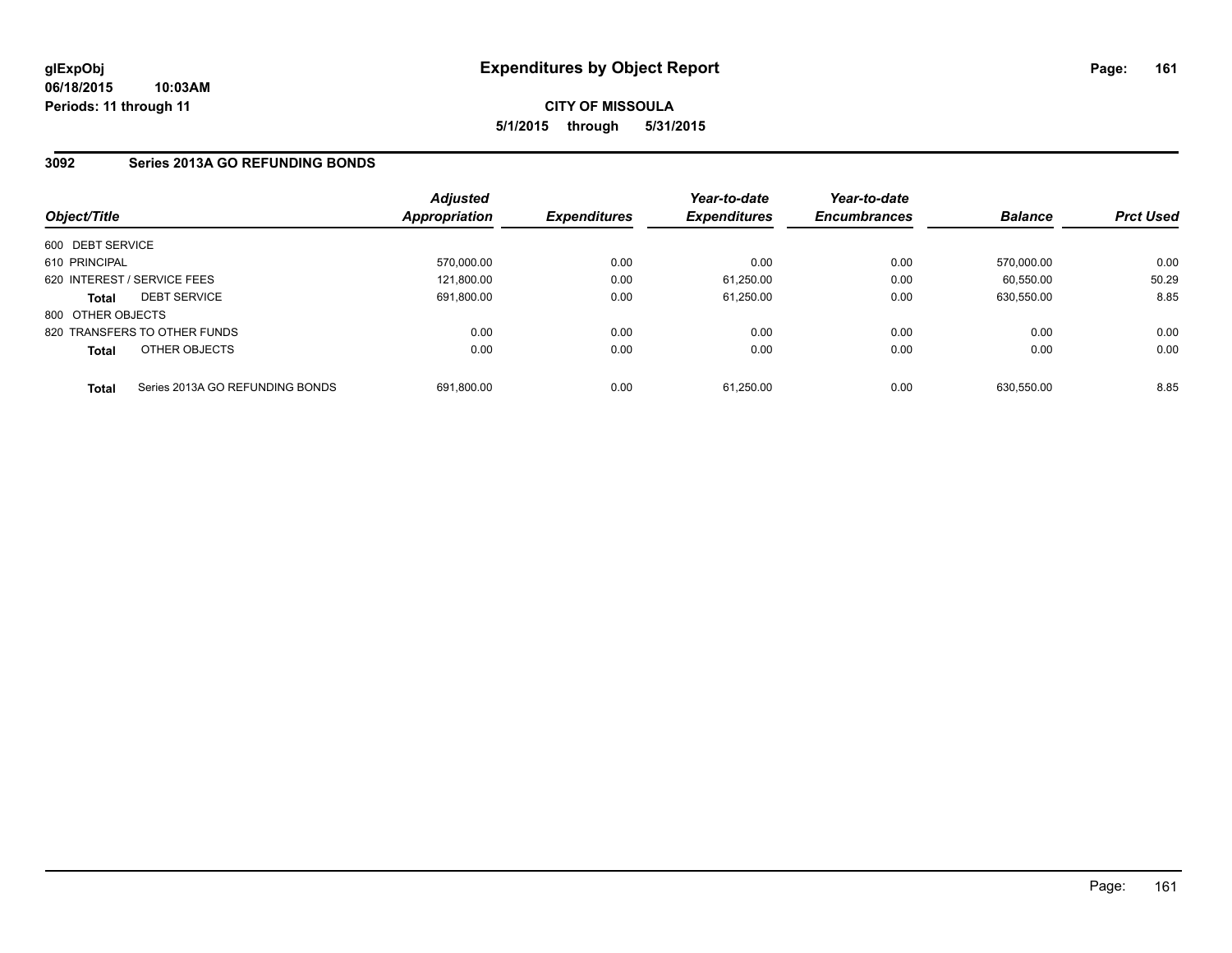#### **3095 2004 REFUNDING BONDS DEBT SERVICE**

| Object/Title                        | <b>Adjusted</b><br>Appropriation | <b>Expenditures</b> | Year-to-date<br><b>Expenditures</b> | Year-to-date<br><b>Encumbrances</b> | <b>Balance</b> | <b>Prct Used</b> |
|-------------------------------------|----------------------------------|---------------------|-------------------------------------|-------------------------------------|----------------|------------------|
| 600 DEBT SERVICE                    |                                  |                     |                                     |                                     |                |                  |
| 610 PRINCIPAL                       | 0.00                             | 0.00                | 0.00                                | 0.00                                | 0.00           | 0.00             |
| 620 INTEREST / SERVICE FEES         | 0.00                             | 0.00                | 0.00                                | 0.00                                | 0.00           | 0.00             |
| <b>DEBT SERVICE</b><br><b>Total</b> | 0.00                             | 0.00                | 0.00                                | 0.00                                | 0.00           | 0.00             |
| NON-DEPARTMENTAL<br><b>Total</b>    | 0.00                             | 0.00                | 0.00                                | 0.00                                | 0.00           | 0.00             |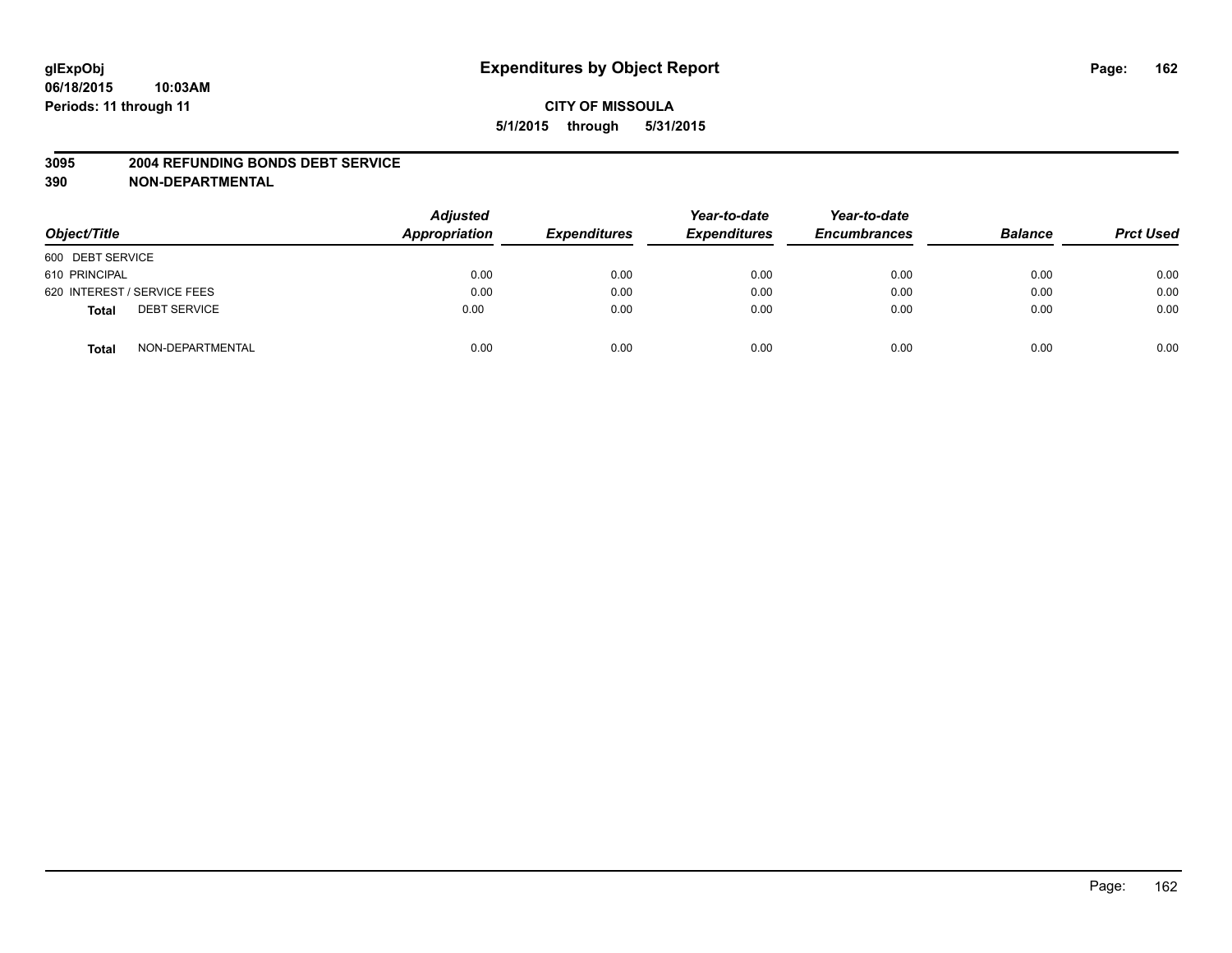# **glExpObj Expenditures by Object Report Page: 163**

**06/18/2015 10:03AM Periods: 11 through 11**

**CITY OF MISSOULA 5/1/2015 through 5/31/2015**

# **3095 2004 REFUNDING BONDS DEBT SERVICE**

| Object/Title                                      | <b>Adjusted</b><br>Appropriation | <b>Expenditures</b> | Year-to-date<br><b>Expenditures</b> | Year-to-date<br><b>Encumbrances</b> | <b>Balance</b> | <b>Prct Used</b> |
|---------------------------------------------------|----------------------------------|---------------------|-------------------------------------|-------------------------------------|----------------|------------------|
| 600 DEBT SERVICE                                  |                                  |                     |                                     |                                     |                |                  |
| 610 PRINCIPAL                                     | 0.00                             | 0.00                | 0.00                                | 0.00                                | 0.00           | 0.00             |
| 620 INTEREST / SERVICE FEES                       | 0.00                             | 0.00                | 0.00                                | 0.00                                | 0.00           | 0.00             |
| <b>DEBT SERVICE</b><br><b>Total</b>               | 0.00                             | 0.00                | 0.00                                | 0.00                                | 0.00           | 0.00             |
| 2004 REFUNDING BONDS DEBT SERVICE<br><b>Total</b> | 0.00                             | 0.00                | 0.00                                | 0.00                                | 0.00           | 0.00             |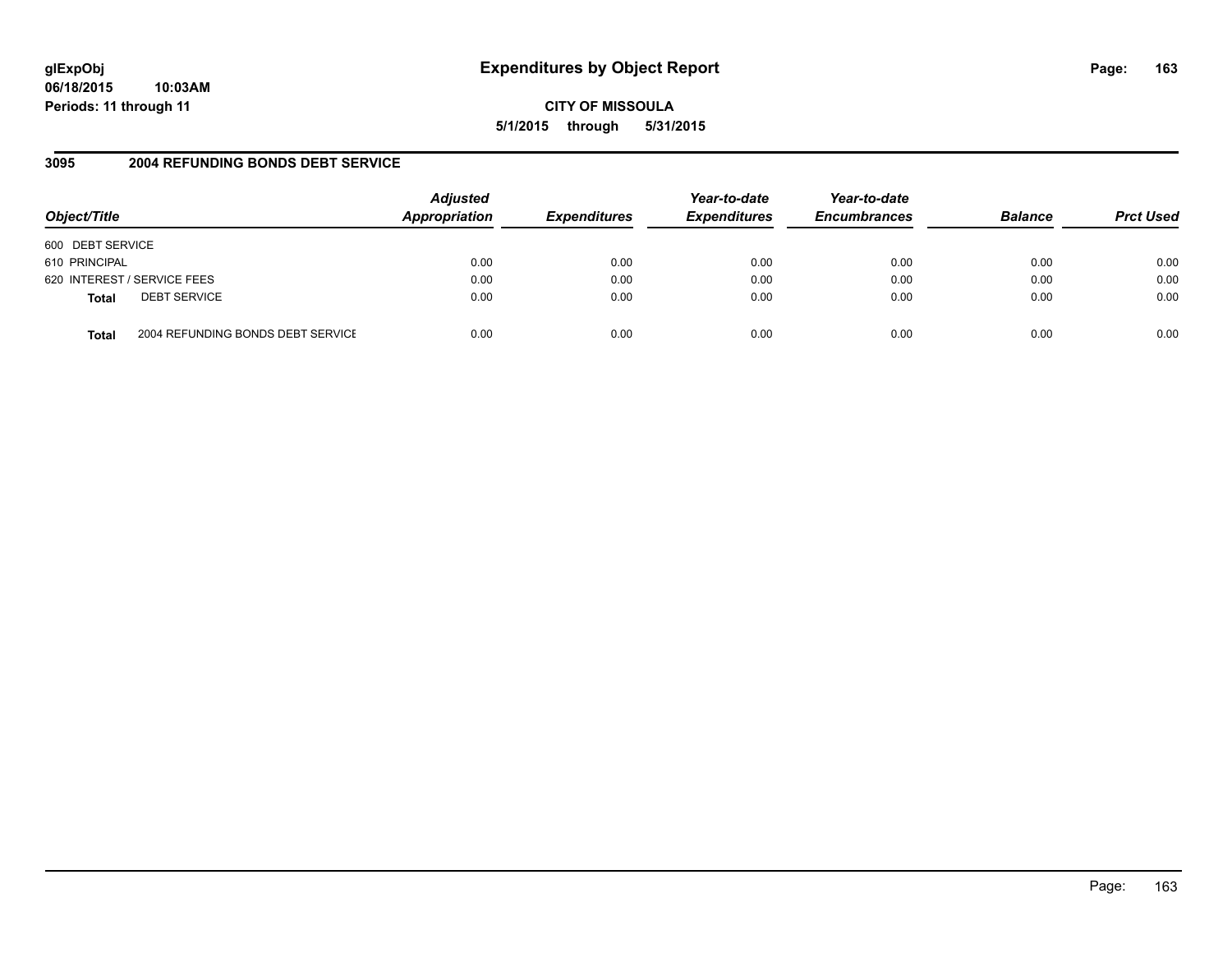#### **3096 NEW FIRE STATION GO BOND**

|                                  | <b>Adjusted</b><br><b>Appropriation</b> | <b>Expenditures</b> | Year-to-date<br><b>Expenditures</b> | Year-to-date<br><b>Encumbrances</b> | <b>Balance</b> | <b>Prct Used</b> |
|----------------------------------|-----------------------------------------|---------------------|-------------------------------------|-------------------------------------|----------------|------------------|
| Object/Title                     |                                         |                     |                                     |                                     |                |                  |
| 600 DEBT SERVICE                 |                                         |                     |                                     |                                     |                |                  |
| 610 PRINCIPAL                    | 0.00                                    | 0.00                | 0.00                                | 0.00                                | 0.00           | 0.00             |
| 620 INTEREST / SERVICE FEES      | 0.00                                    | 0.00                | 11,950.02                           | 0.00                                | $-11.950.02$   | 0.00             |
| <b>DEBT SERVICE</b><br>Total     | 0.00                                    | 0.00                | 11.950.02                           | 0.00                                | $-11.950.02$   | 0.00             |
| 800 OTHER OBJECTS                |                                         |                     |                                     |                                     |                |                  |
| 820 TRANSFERS TO OTHER FUNDS     | 0.00                                    | 0.00                | 0.00                                | 0.00                                | 0.00           | 0.00             |
| OTHER OBJECTS<br><b>Total</b>    | 0.00                                    | 0.00                | 0.00                                | 0.00                                | 0.00           | 0.00             |
| NON-DEPARTMENTAL<br><b>Total</b> | 0.00                                    | 0.00                | 11.950.02                           | 0.00                                | $-11.950.02$   | 0.00             |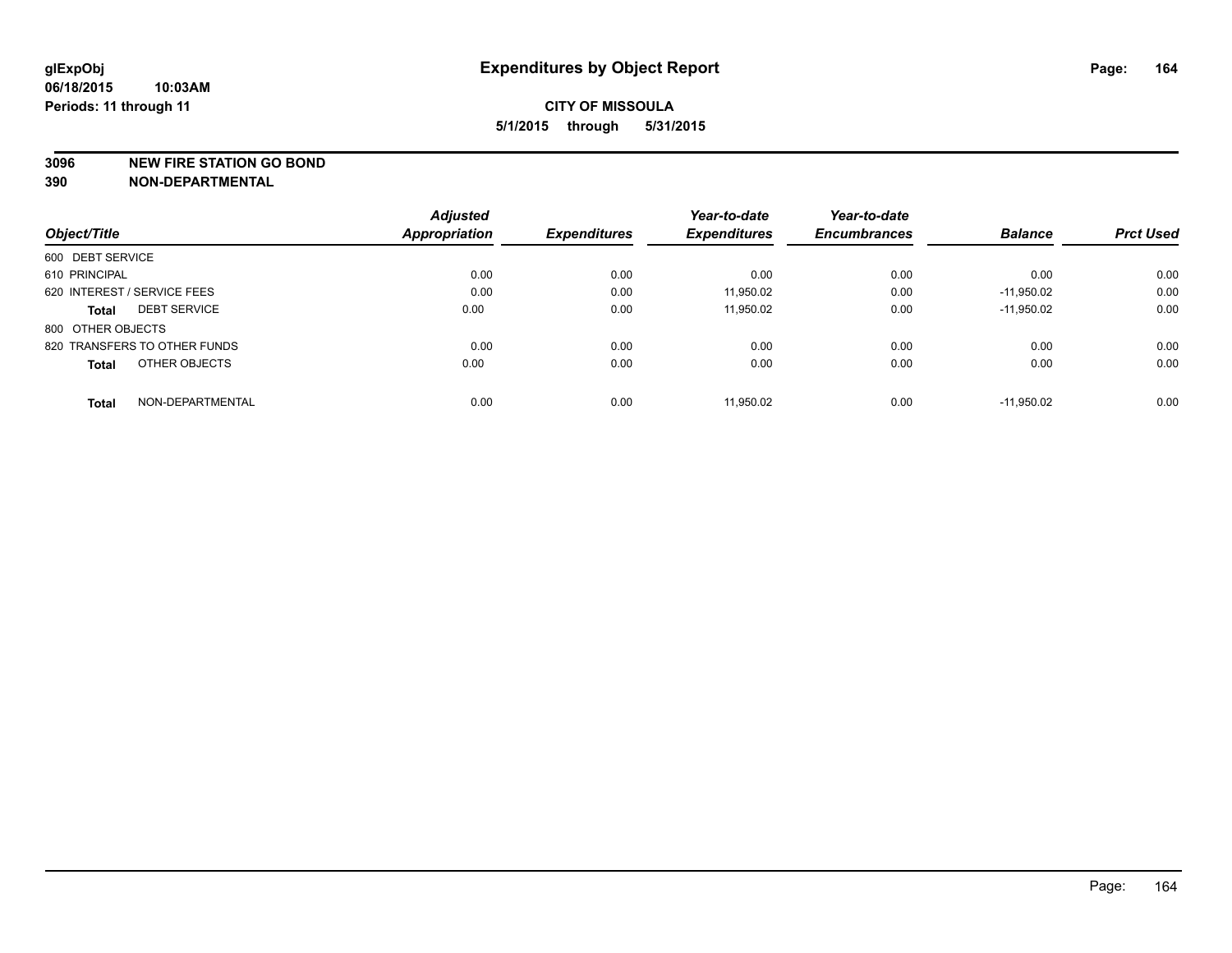# **3096 NEW FIRE STATION GO BOND**

| Object/Title                             | <b>Adjusted</b><br><b>Appropriation</b> | <b>Expenditures</b> | Year-to-date<br><b>Expenditures</b> | Year-to-date<br><b>Encumbrances</b> | <b>Balance</b> | <b>Prct Used</b> |
|------------------------------------------|-----------------------------------------|---------------------|-------------------------------------|-------------------------------------|----------------|------------------|
| 600 DEBT SERVICE                         |                                         |                     |                                     |                                     |                |                  |
| 610 PRINCIPAL                            | 0.00                                    | 0.00                | 0.00                                | 0.00                                | 0.00           | 0.00             |
| 620 INTEREST / SERVICE FEES              | 0.00                                    | 0.00                | 11,950.02                           | 0.00                                | $-11.950.02$   | 0.00             |
| <b>DEBT SERVICE</b><br><b>Total</b>      | 0.00                                    | 0.00                | 11,950.02                           | 0.00                                | $-11.950.02$   | 0.00             |
| 800 OTHER OBJECTS                        |                                         |                     |                                     |                                     |                |                  |
| 820 TRANSFERS TO OTHER FUNDS             | 0.00                                    | 0.00                | 0.00                                | 0.00                                | 0.00           | 0.00             |
| OTHER OBJECTS<br><b>Total</b>            | 0.00                                    | 0.00                | 0.00                                | 0.00                                | 0.00           | 0.00             |
| NEW FIRE STATION GO BOND<br><b>Total</b> | 0.00                                    | 0.00                | 11.950.02                           | 0.00                                | $-11.950.02$   | 0.00             |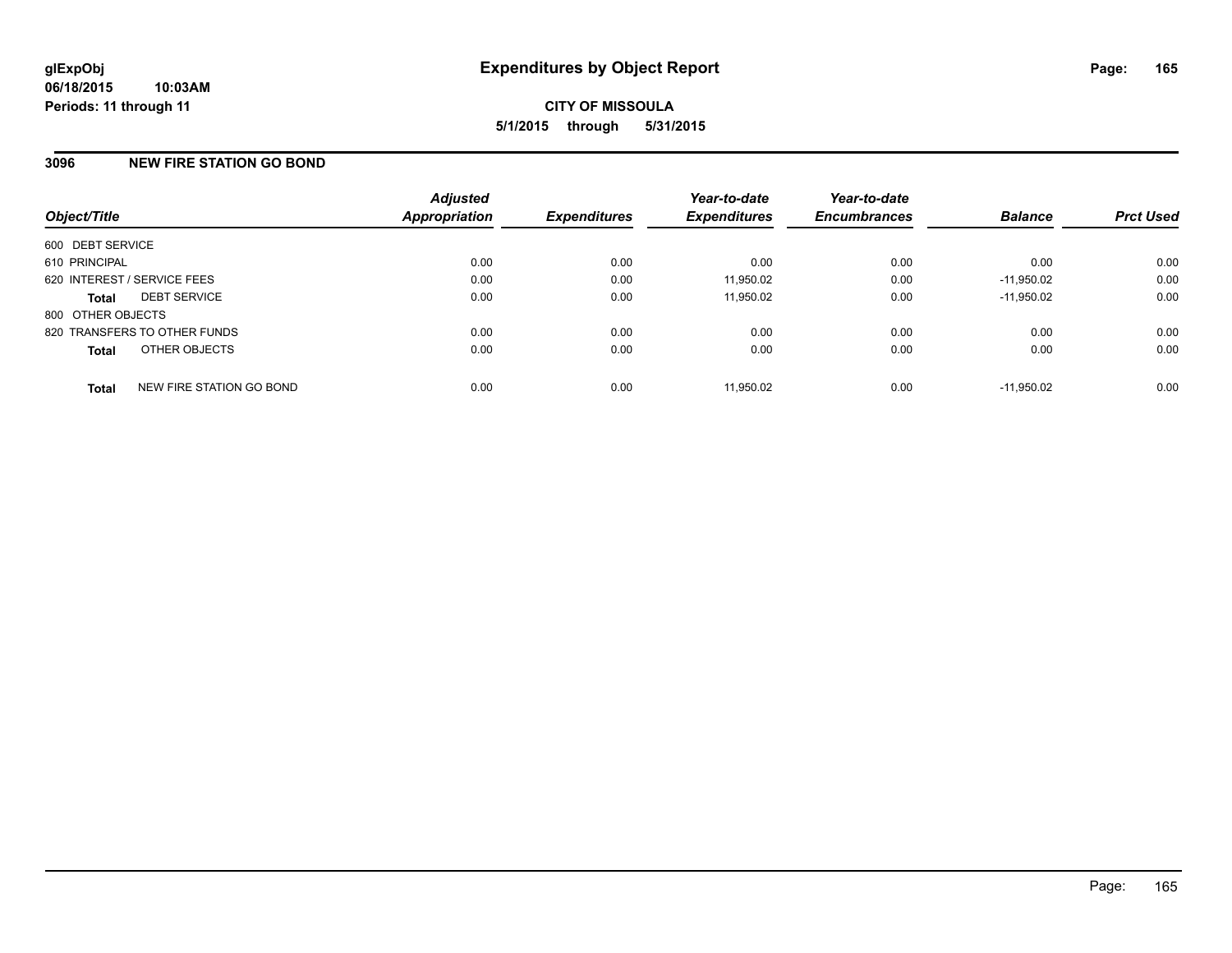# **CITY OF MISSOULA 5/1/2015 through 5/31/2015**

**3097 2007 REFUNDING BONDS**

| Object/Title                         | <b>Adjusted</b><br><b>Appropriation</b> | <b>Expenditures</b> | Year-to-date<br><b>Expenditures</b> | Year-to-date<br><b>Encumbrances</b> | <b>Balance</b> | <b>Prct Used</b> |
|--------------------------------------|-----------------------------------------|---------------------|-------------------------------------|-------------------------------------|----------------|------------------|
| 500 FIXED CHARGES                    |                                         |                     |                                     |                                     |                |                  |
| 500 FIXED CHARGES                    | 0.00                                    | 0.00                | 0.00                                | 0.00                                | 0.00           | 0.00             |
| <b>FIXED CHARGES</b><br><b>Total</b> | 0.00                                    | 0.00                | 0.00                                | 0.00                                | 0.00           | 0.00             |
| 600 DEBT SERVICE                     |                                         |                     |                                     |                                     |                |                  |
| 610 PRINCIPAL                        | 0.00                                    | 0.00                | 0.00                                | 0.00                                | 0.00           | 0.00             |
| 620 INTEREST / SERVICE FEES          | 0.00                                    | 0.00                | 0.00                                | 0.00                                | 0.00           | 0.00             |
| <b>DEBT SERVICE</b><br><b>Total</b>  | 0.00                                    | 0.00                | 0.00                                | 0.00                                | 0.00           | 0.00             |
| NON-DEPARTMENTAL<br><b>Total</b>     | 0.00                                    | 0.00                | 0.00                                | 0.00                                | 0.00           | 0.00             |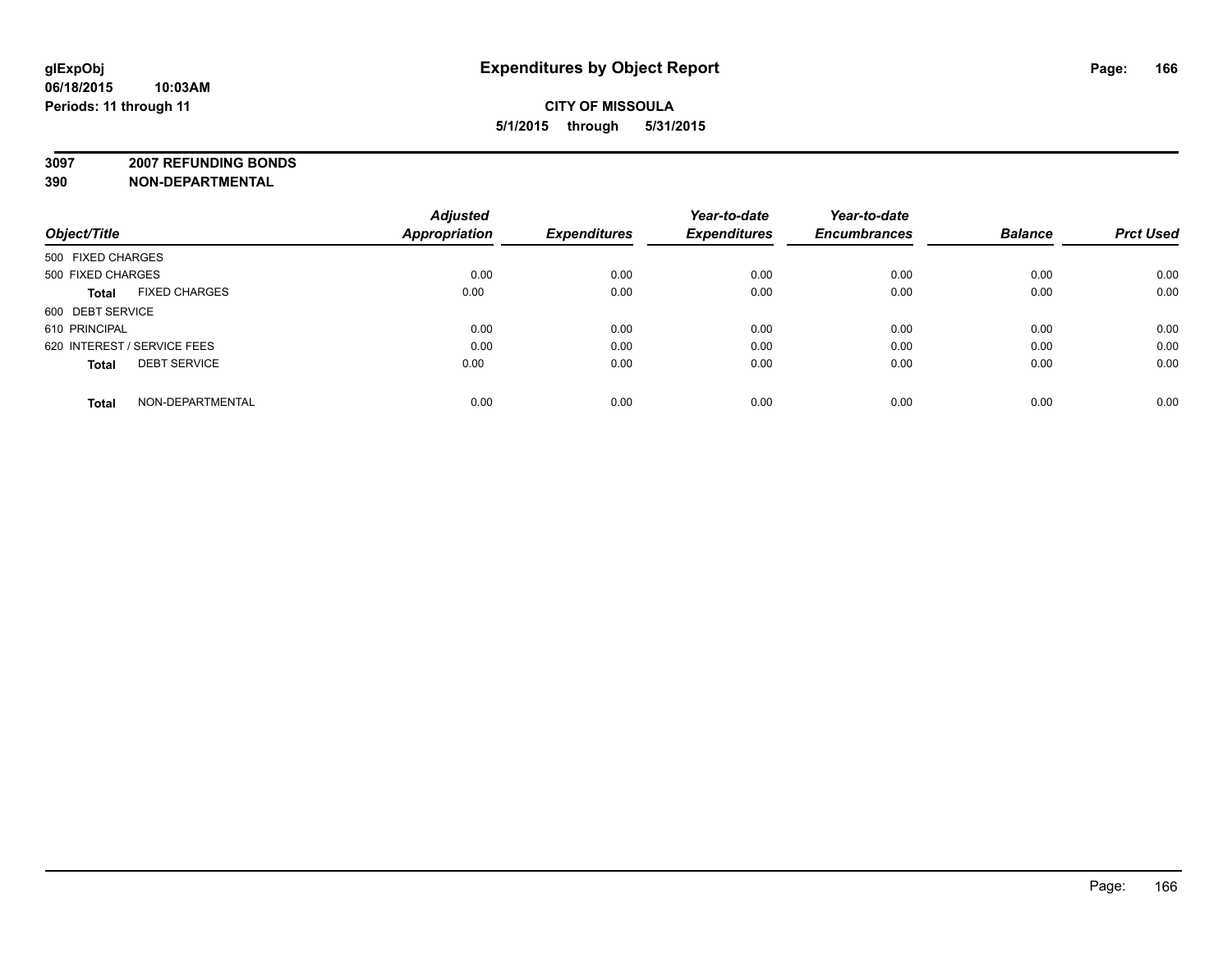# **3097 2007 REFUNDING BONDS**

| Object/Title                |                      | <b>Adjusted</b><br>Appropriation | <b>Expenditures</b> | Year-to-date<br><b>Expenditures</b> | Year-to-date<br><b>Encumbrances</b> | <b>Balance</b> | <b>Prct Used</b> |
|-----------------------------|----------------------|----------------------------------|---------------------|-------------------------------------|-------------------------------------|----------------|------------------|
| 500 FIXED CHARGES           |                      |                                  |                     |                                     |                                     |                |                  |
| 500 FIXED CHARGES           |                      | 0.00                             | 0.00                | 0.00                                | 0.00                                | 0.00           | 0.00             |
| <b>Total</b>                | <b>FIXED CHARGES</b> | 0.00                             | 0.00                | 0.00                                | 0.00                                | 0.00           | 0.00             |
| 600 DEBT SERVICE            |                      |                                  |                     |                                     |                                     |                |                  |
| 610 PRINCIPAL               |                      | 0.00                             | 0.00                | 0.00                                | 0.00                                | 0.00           | 0.00             |
| 620 INTEREST / SERVICE FEES |                      | 0.00                             | 0.00                | 0.00                                | 0.00                                | 0.00           | 0.00             |
| <b>Total</b>                | <b>DEBT SERVICE</b>  | 0.00                             | 0.00                | 0.00                                | 0.00                                | 0.00           | 0.00             |
| <b>Total</b>                | 2007 REFUNDING BONDS | 0.00                             | 0.00                | 0.00                                | 0.00                                | 0.00           | 0.00             |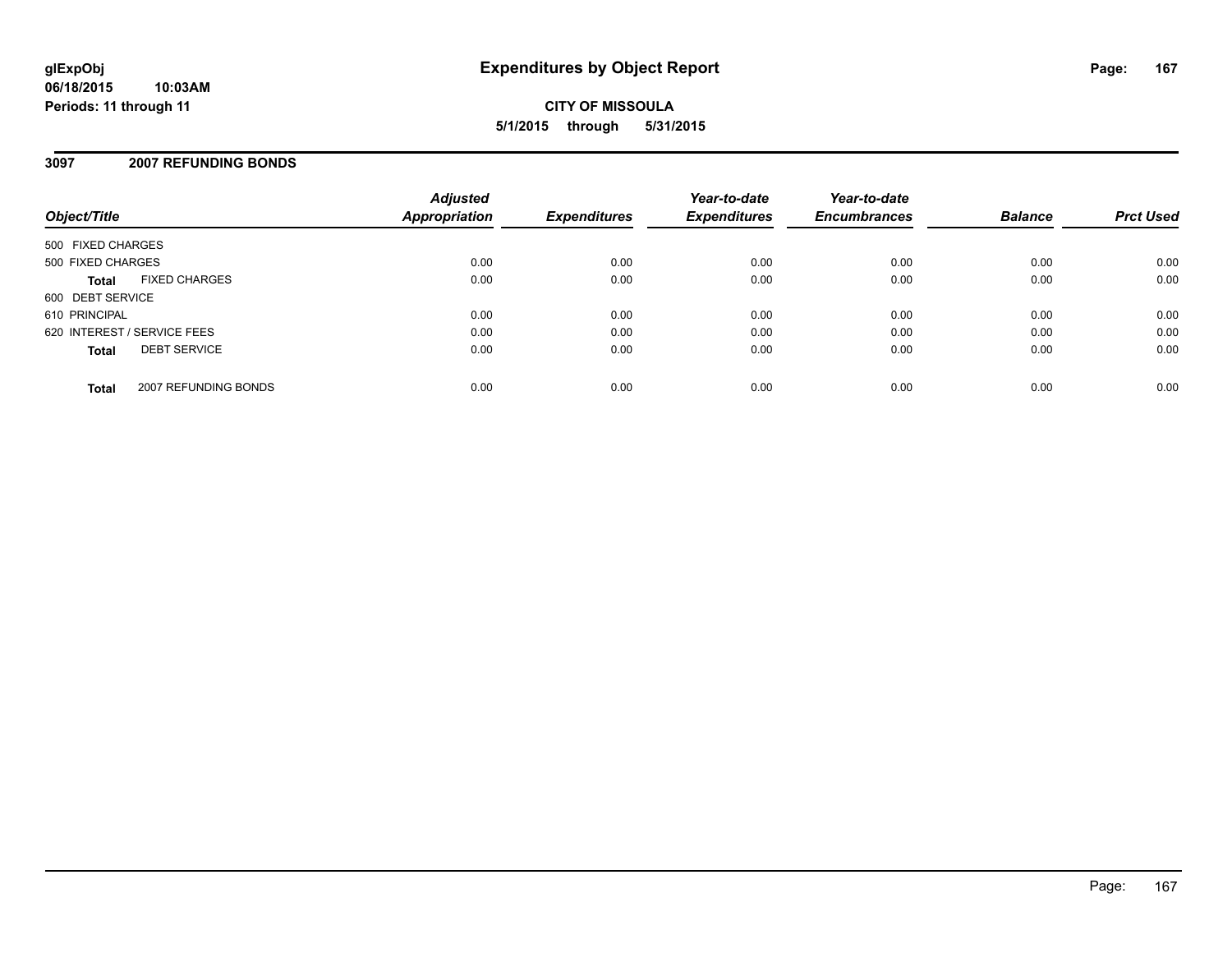#### **3100 SIDEWALK & CURB WARRANTS FUND**

|                                     | <b>Adjusted</b>      |                     | Year-to-date        | Year-to-date        |                |                  |
|-------------------------------------|----------------------|---------------------|---------------------|---------------------|----------------|------------------|
| Object/Title                        | <b>Appropriation</b> | <b>Expenditures</b> | <b>Expenditures</b> | <b>Encumbrances</b> | <b>Balance</b> | <b>Prct Used</b> |
| 600 DEBT SERVICE                    |                      |                     |                     |                     |                |                  |
| 610 PRINCIPAL                       | 0.00                 | 0.00                | 0.00                | 0.00                | 0.00           | 0.00             |
| 620 INTEREST / SERVICE FEES         | 0.00                 | 0.00                | 0.00                | 0.00                | 0.00           | 0.00             |
| <b>DEBT SERVICE</b><br><b>Total</b> | 0.00                 | 0.00                | 0.00                | 0.00                | 0.00           | 0.00             |
| 800 OTHER OBJECTS                   |                      |                     |                     |                     |                |                  |
| 820 TRANSFERS TO OTHER FUNDS        | 0.00                 | 0.00                | 0.00                | 0.00                | 0.00           | 0.00             |
| OTHER OBJECTS<br><b>Total</b>       | 0.00                 | 0.00                | 0.00                | 0.00                | 0.00           | 0.00             |
| NON-DEPARTMENTAL<br>Total           | 0.00                 | 0.00                | 0.00                | 0.00                | 0.00           | 0.00             |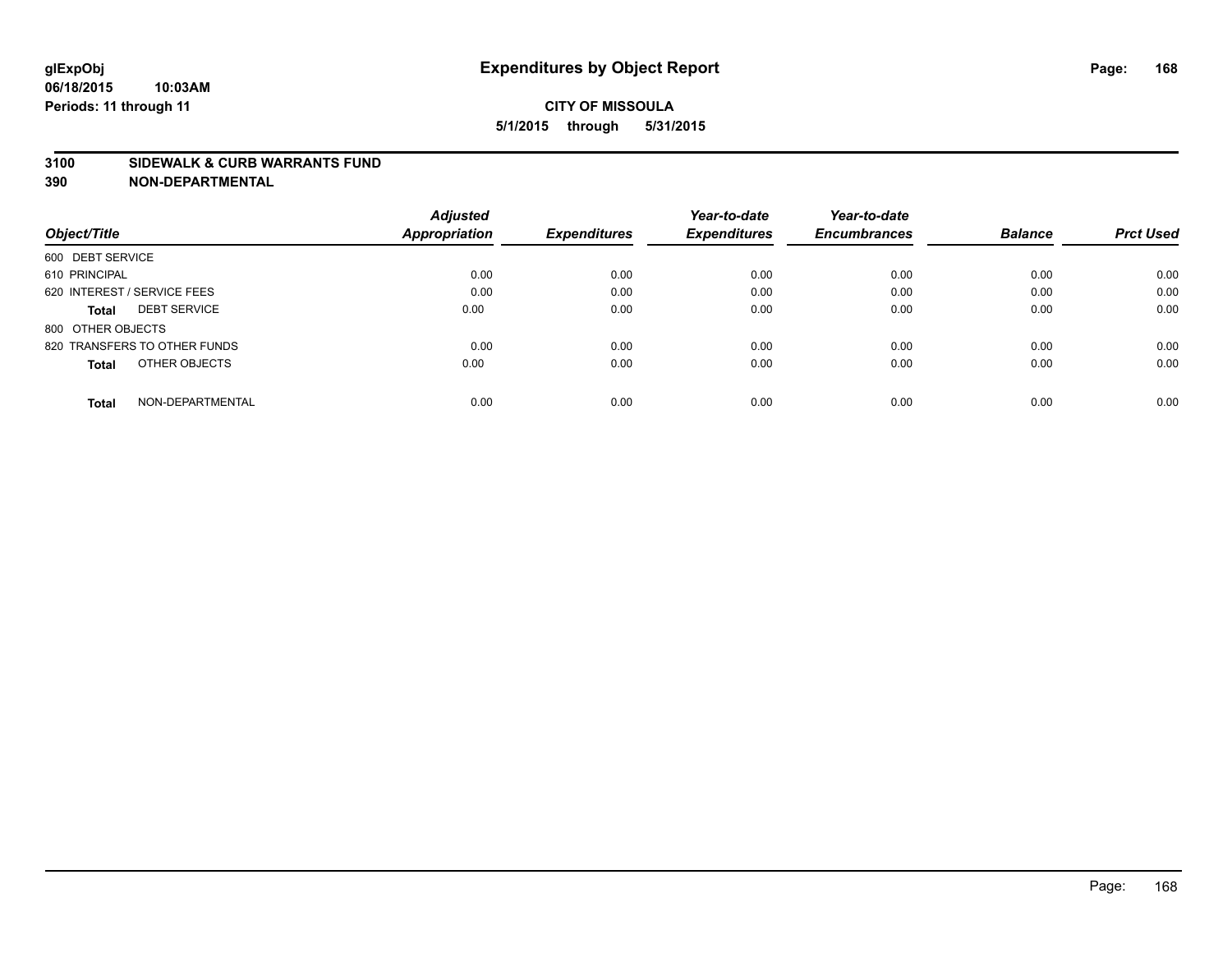# **3100 SIDEWALK & CURB WARRANTS FUND**

| Object/Title      |                               | <b>Adjusted</b><br><b>Appropriation</b> | <b>Expenditures</b> | Year-to-date<br><b>Expenditures</b> | Year-to-date<br><b>Encumbrances</b> | <b>Balance</b> | <b>Prct Used</b> |
|-------------------|-------------------------------|-----------------------------------------|---------------------|-------------------------------------|-------------------------------------|----------------|------------------|
| 600 DEBT SERVICE  |                               |                                         |                     |                                     |                                     |                |                  |
| 610 PRINCIPAL     |                               | 0.00                                    | 0.00                | 0.00                                | 0.00                                | 0.00           | 0.00             |
|                   | 620 INTEREST / SERVICE FEES   | 0.00                                    | 0.00                | 0.00                                | 0.00                                | 0.00           | 0.00             |
| <b>Total</b>      | <b>DEBT SERVICE</b>           | 0.00                                    | 0.00                | 0.00                                | 0.00                                | 0.00           | 0.00             |
| 800 OTHER OBJECTS |                               |                                         |                     |                                     |                                     |                |                  |
|                   | 820 TRANSFERS TO OTHER FUNDS  | 0.00                                    | 0.00                | 0.00                                | 0.00                                | 0.00           | 0.00             |
| <b>Total</b>      | OTHER OBJECTS                 | 0.00                                    | 0.00                | 0.00                                | 0.00                                | 0.00           | 0.00             |
| <b>Total</b>      | SIDEWALK & CURB WARRANTS FUND | 0.00                                    | 0.00                | 0.00                                | 0.00                                | 0.00           | 0.00             |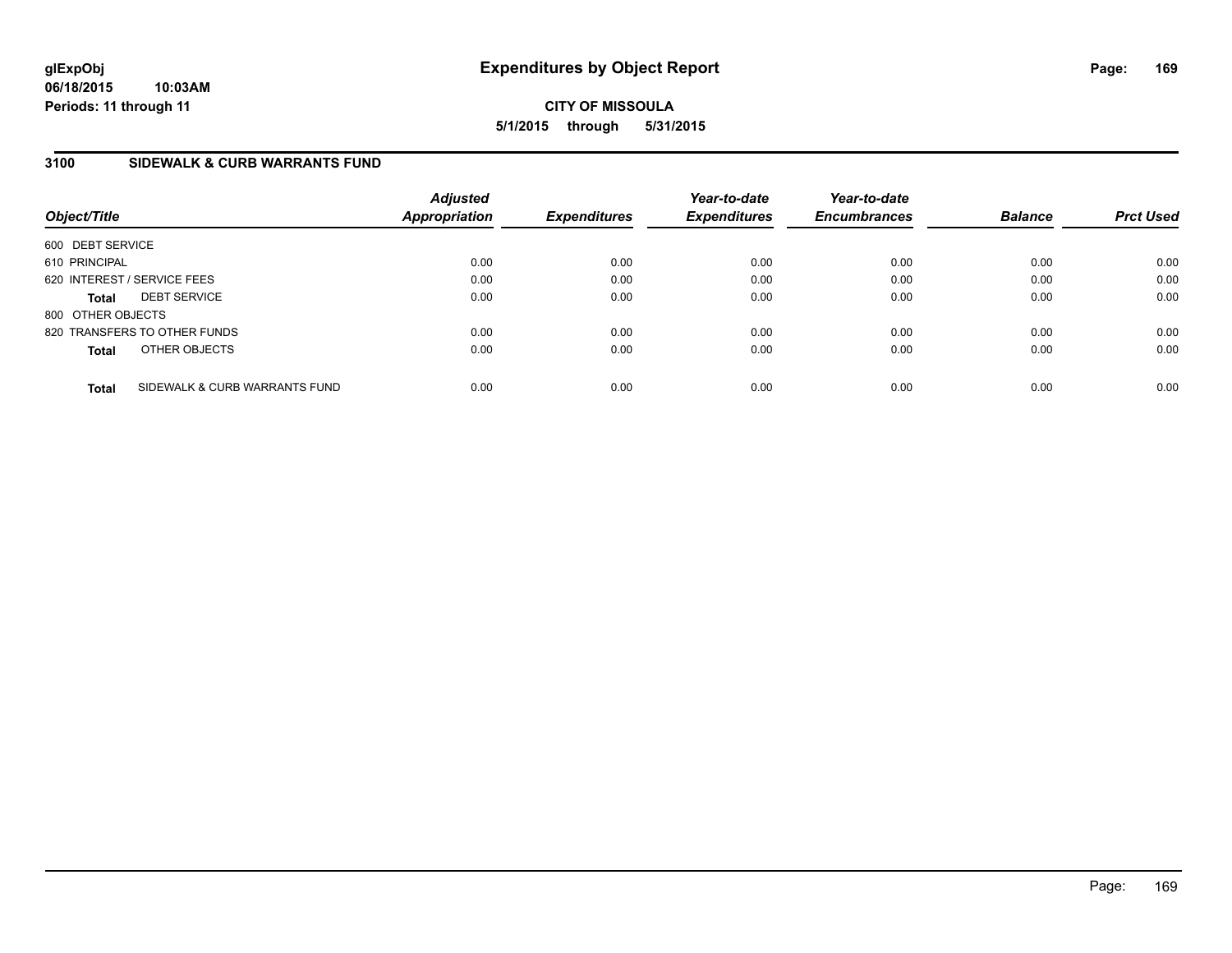#### **3200 FY99 SIDEWALK & CURB DEBT SERVICE FUND**

| Object/Title                        | <b>Adjusted</b><br><b>Appropriation</b> | <b>Expenditures</b> | Year-to-date<br><b>Expenditures</b> | Year-to-date<br><b>Encumbrances</b> | <b>Balance</b> | <b>Prct Used</b> |
|-------------------------------------|-----------------------------------------|---------------------|-------------------------------------|-------------------------------------|----------------|------------------|
|                                     |                                         |                     |                                     |                                     |                |                  |
| 600 DEBT SERVICE                    |                                         |                     |                                     |                                     |                |                  |
| 610 PRINCIPAL                       | 0.00                                    | 0.00                | 0.00                                | 0.00                                | 0.00           | 0.00             |
| 620 INTEREST / SERVICE FEES         | 0.00                                    | 0.00                | 0.00                                | 0.00                                | 0.00           | 0.00             |
| <b>DEBT SERVICE</b><br><b>Total</b> | 0.00                                    | 0.00                | 0.00                                | 0.00                                | 0.00           | 0.00             |
| 800 OTHER OBJECTS                   |                                         |                     |                                     |                                     |                |                  |
| 820 TRANSFERS TO OTHER FUNDS        | 0.00                                    | 0.00                | 0.00                                | 0.00                                | 0.00           | 0.00             |
| OTHER OBJECTS<br><b>Total</b>       | 0.00                                    | 0.00                | 0.00                                | 0.00                                | 0.00           | 0.00             |
| NON-DEPARTMENTAL<br><b>Total</b>    | 0.00                                    | 0.00                | 0.00                                | 0.00                                | 0.00           | 0.00             |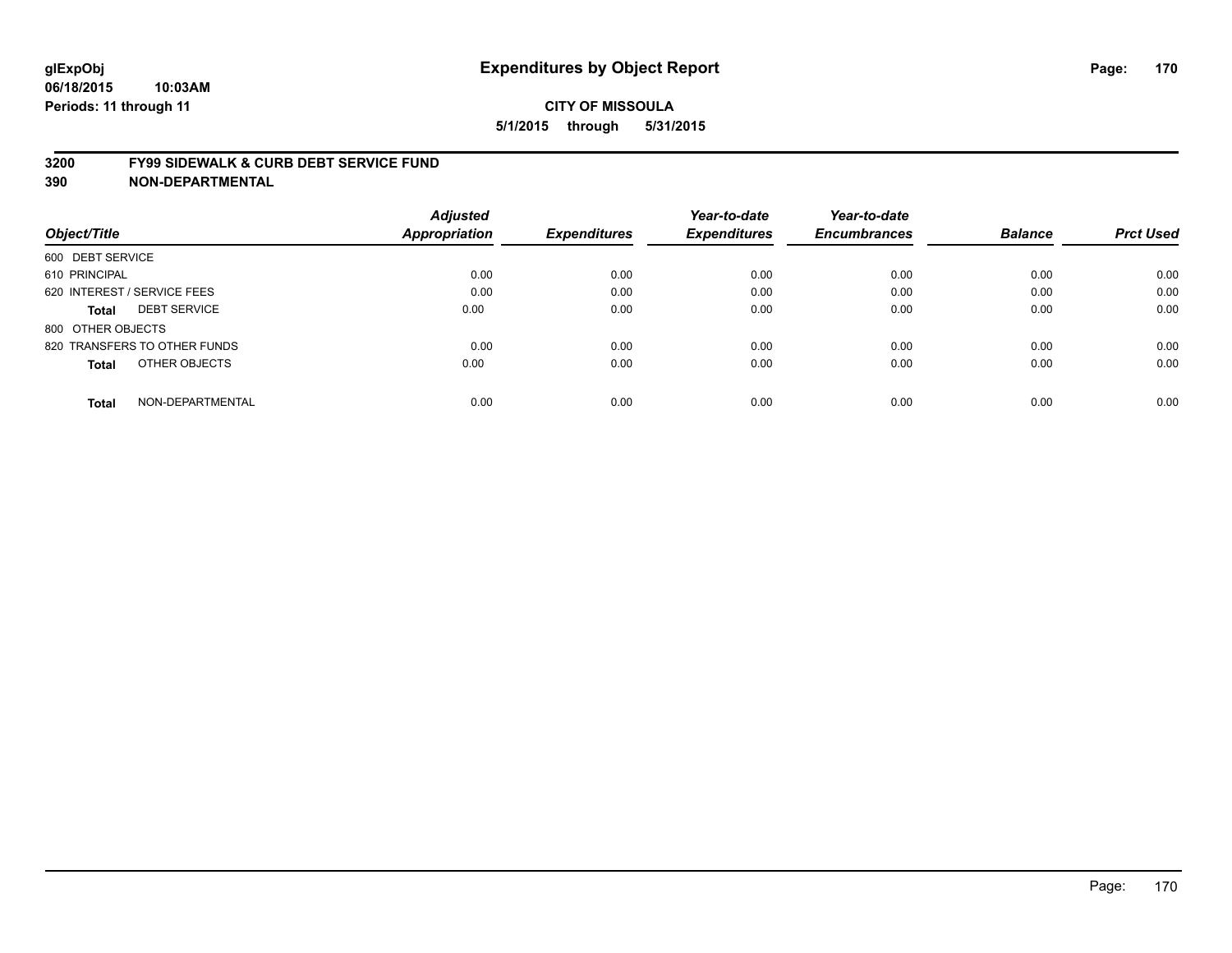**CITY OF MISSOULA 5/1/2015 through 5/31/2015**

# **3200 FY99 SIDEWALK & CURB DEBT SERVICE FUND**

| Object/Title      |                                              | <b>Adjusted</b><br><b>Appropriation</b> | <b>Expenditures</b> | Year-to-date<br><b>Expenditures</b> | Year-to-date<br><b>Encumbrances</b> | <b>Balance</b> | <b>Prct Used</b> |
|-------------------|----------------------------------------------|-----------------------------------------|---------------------|-------------------------------------|-------------------------------------|----------------|------------------|
| 600 DEBT SERVICE  |                                              |                                         |                     |                                     |                                     |                |                  |
| 610 PRINCIPAL     |                                              | 0.00                                    | 0.00                | 0.00                                | 0.00                                | 0.00           | 0.00             |
|                   | 620 INTEREST / SERVICE FEES                  | 0.00                                    | 0.00                | 0.00                                | 0.00                                | 0.00           | 0.00             |
| <b>Total</b>      | <b>DEBT SERVICE</b>                          | 0.00                                    | 0.00                | 0.00                                | 0.00                                | 0.00           | 0.00             |
| 800 OTHER OBJECTS |                                              |                                         |                     |                                     |                                     |                |                  |
|                   | 820 TRANSFERS TO OTHER FUNDS                 | 0.00                                    | 0.00                | 0.00                                | 0.00                                | 0.00           | 0.00             |
| <b>Total</b>      | OTHER OBJECTS                                | 0.00                                    | 0.00                | 0.00                                | 0.00                                | 0.00           | 0.00             |
| <b>Total</b>      | <b>FY99 SIDEWALK &amp; CURB DEBT SERVICE</b> | 0.00                                    | 0.00                | 0.00                                | 0.00                                | 0.00           | 0.00             |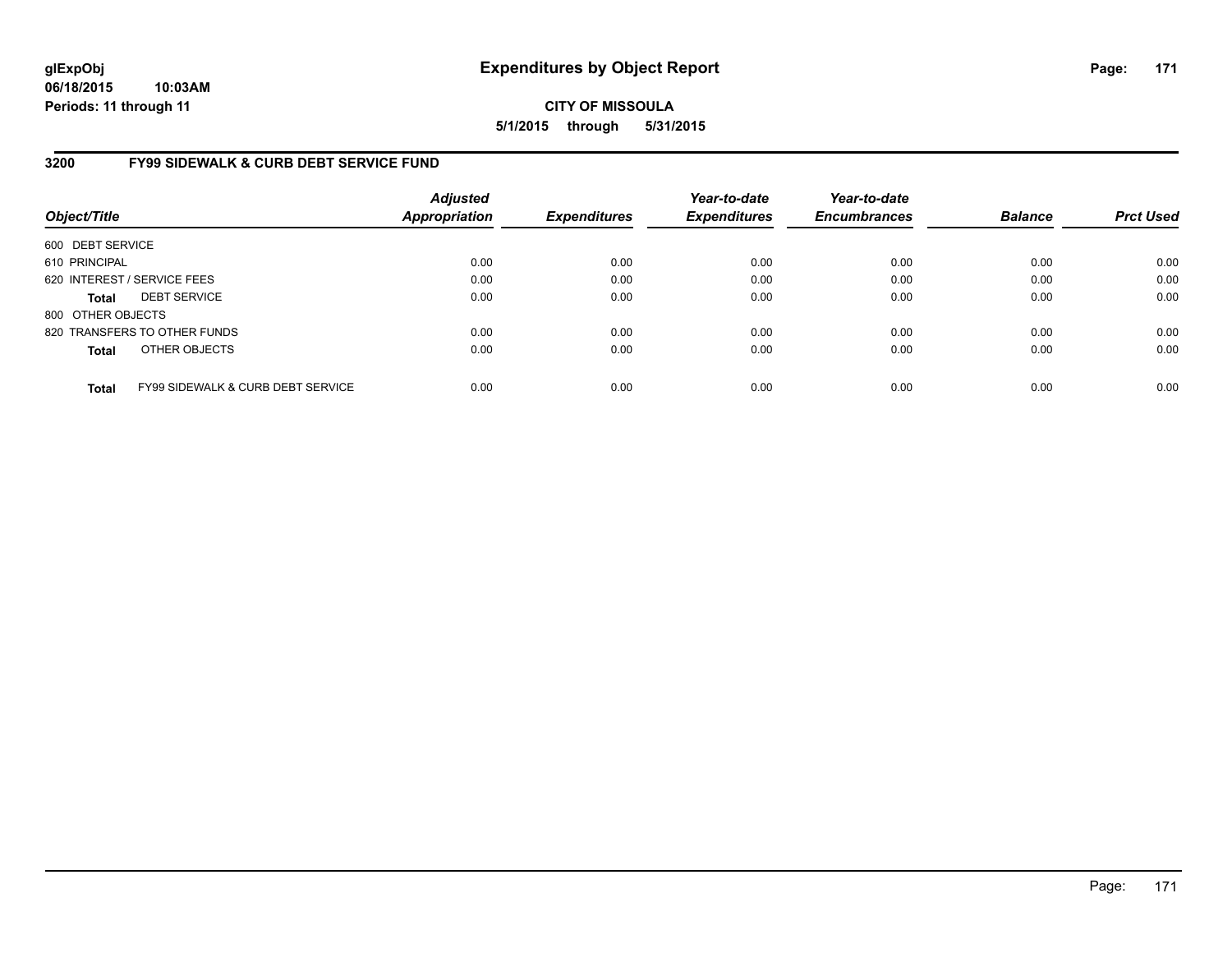#### **3300 FY00 SIDEWALK & CURB DEBT SERVICE FUND**

| Object/Title                        | <b>Adjusted</b><br><b>Appropriation</b> | <b>Expenditures</b> | Year-to-date<br><b>Expenditures</b> | Year-to-date<br><b>Encumbrances</b> | <b>Balance</b> | <b>Prct Used</b> |
|-------------------------------------|-----------------------------------------|---------------------|-------------------------------------|-------------------------------------|----------------|------------------|
| 600 DEBT SERVICE                    |                                         |                     |                                     |                                     |                |                  |
| 610 PRINCIPAL                       | 0.00                                    | 0.00                | 0.00                                | 0.00                                | 0.00           | 0.00             |
| 620 INTEREST / SERVICE FEES         | 0.00                                    | 0.00                | 0.00                                | 0.00                                | 0.00           | 0.00             |
| <b>DEBT SERVICE</b><br><b>Total</b> | 0.00                                    | 0.00                | 0.00                                | 0.00                                | 0.00           | 0.00             |
| NON-DEPARTMENTAL<br><b>Total</b>    | 0.00                                    | 0.00                | 0.00                                | 0.00                                | 0.00           | 0.00             |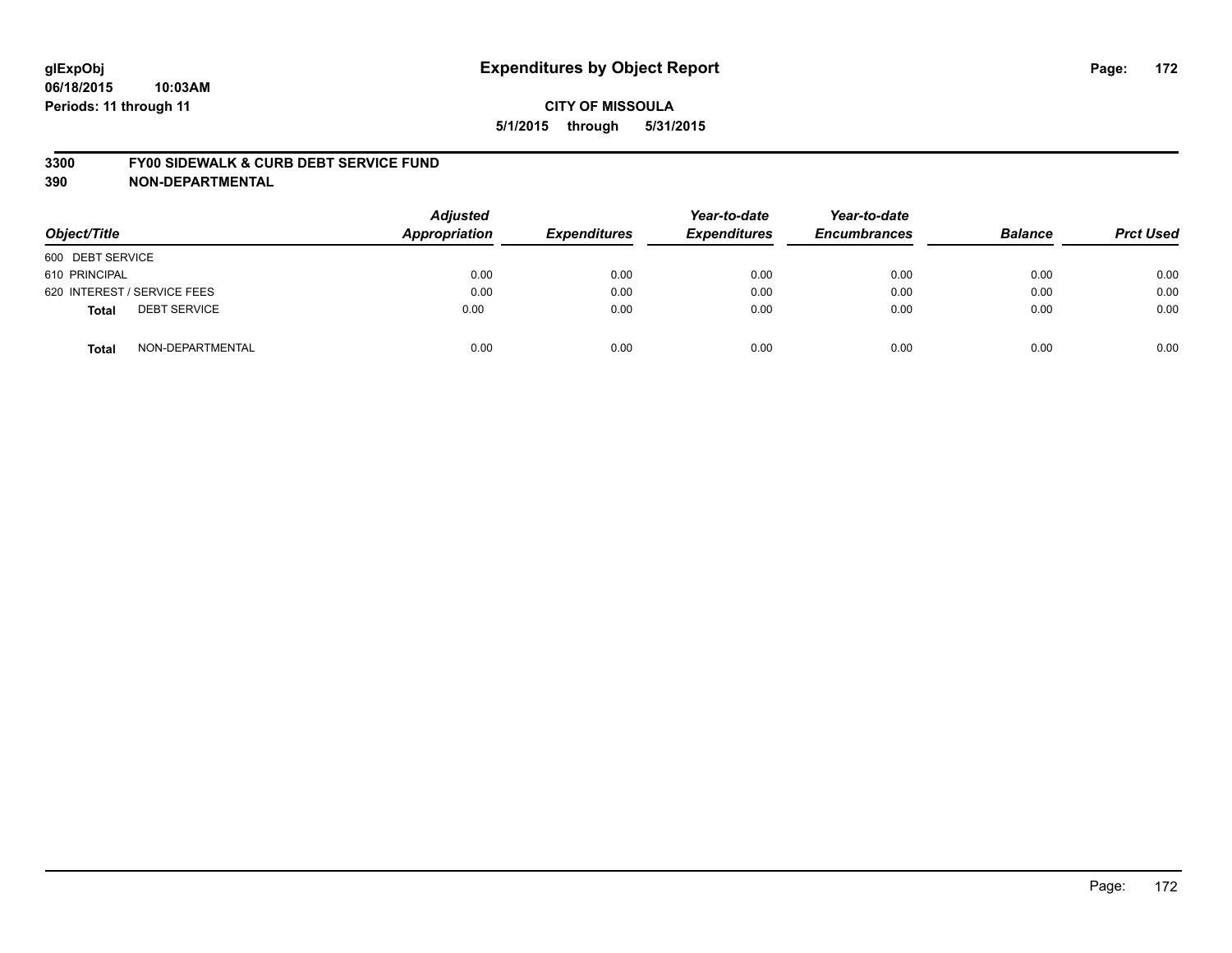**CITY OF MISSOULA 5/1/2015 through 5/31/2015**

# **3300 FY00 SIDEWALK & CURB DEBT SERVICE FUND**

| Object/Title     |                                   | <b>Adjusted</b><br><b>Appropriation</b> | <b>Expenditures</b> | Year-to-date<br><b>Expenditures</b> | Year-to-date<br><b>Encumbrances</b> | <b>Balance</b> | <b>Prct Used</b> |
|------------------|-----------------------------------|-----------------------------------------|---------------------|-------------------------------------|-------------------------------------|----------------|------------------|
| 600 DEBT SERVICE |                                   |                                         |                     |                                     |                                     |                |                  |
| 610 PRINCIPAL    |                                   | 0.00                                    | 0.00                | 0.00                                | 0.00                                | 0.00           | 0.00             |
|                  | 620 INTEREST / SERVICE FEES       | 0.00                                    | 0.00                | 0.00                                | 0.00                                | 0.00           | 0.00             |
| <b>Total</b>     | <b>DEBT SERVICE</b>               | 0.00                                    | 0.00                | 0.00                                | 0.00                                | 0.00           | 0.00             |
| <b>Total</b>     | FY00 SIDEWALK & CURB DEBT SERVICE | 0.00                                    | 0.00                | 0.00                                | 0.00                                | 0.00           | 0.00             |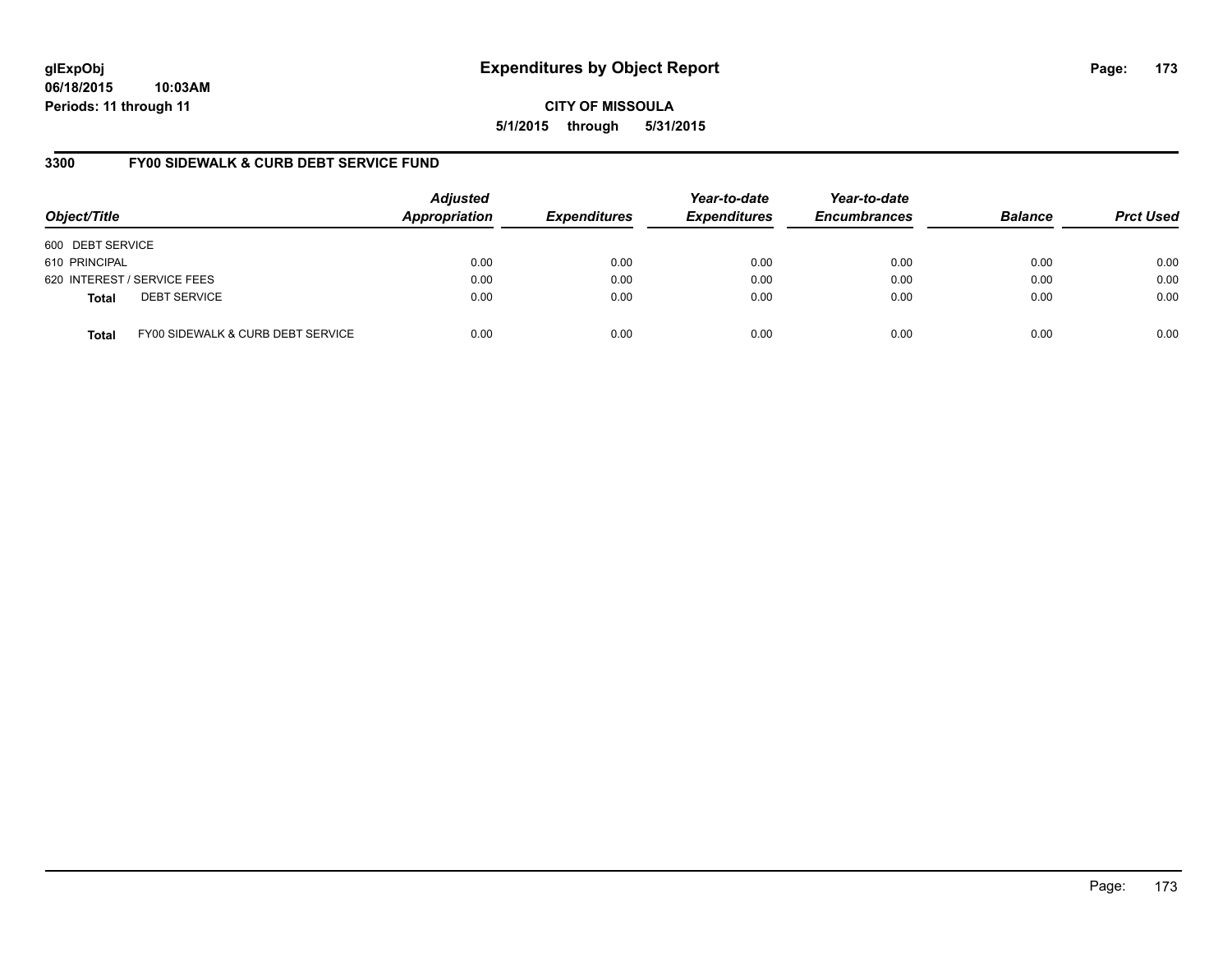# **3305 JUDGMENT LEVIES**

| Object/Title                        | <b>Adjusted</b><br>Appropriation | <b>Expenditures</b> | Year-to-date<br><b>Expenditures</b> | Year-to-date<br><b>Encumbrances</b> | <b>Balance</b> | <b>Prct Used</b> |
|-------------------------------------|----------------------------------|---------------------|-------------------------------------|-------------------------------------|----------------|------------------|
| 600 DEBT SERVICE                    |                                  |                     |                                     |                                     |                |                  |
| 615 JUDGMENT LEVY DEBT PAYMENT      | 0.00                             | 0.00                | 0.00                                | 0.00                                | 0.00           | 0.00             |
| <b>DEBT SERVICE</b><br><b>Total</b> | 0.00                             | 0.00                | 0.00                                | 0.00                                | 0.00           | 0.00             |
| NON-DEPARTMENTAL<br><b>Total</b>    | 0.00                             | 0.00                | 0.00                                | 0.00                                | 0.00           | 0.00             |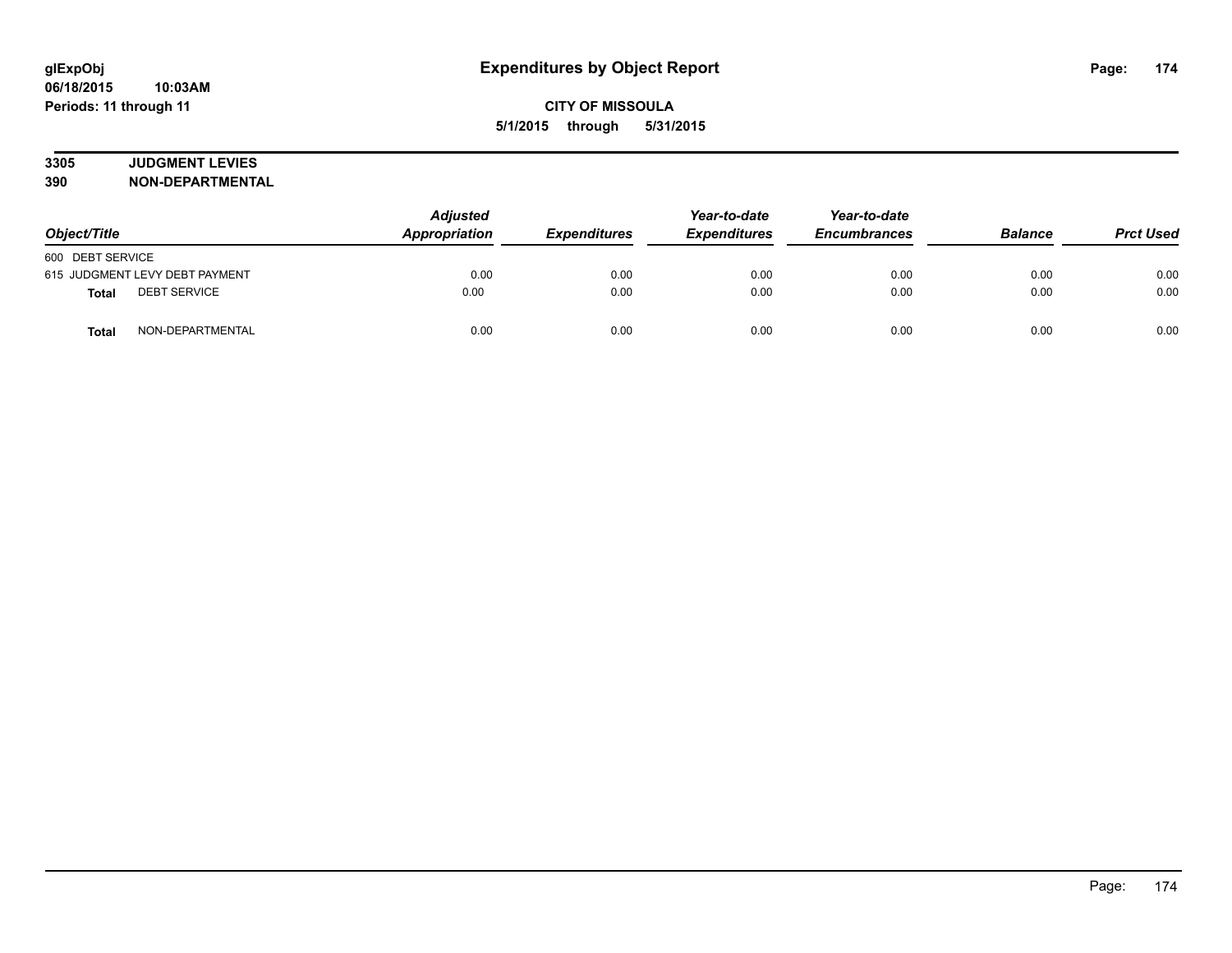**CITY OF MISSOULA 5/1/2015 through 5/31/2015**

**3305 JUDGMENT LEVIES**

| Object/Title                           | <b>Adjusted</b><br>Appropriation | <b>Expenditures</b> | Year-to-date<br><b>Expenditures</b> | Year-to-date<br><b>Encumbrances</b> | <b>Balance</b> | <b>Prct Used</b> |
|----------------------------------------|----------------------------------|---------------------|-------------------------------------|-------------------------------------|----------------|------------------|
| 600 DEBT SERVICE                       |                                  |                     |                                     |                                     |                |                  |
| 615 JUDGMENT LEVY DEBT PAYMENT         | 0.00                             | 0.00                | 0.00                                | 0.00                                | 0.00           | 0.00             |
| <b>DEBT SERVICE</b><br>Total           | 0.00                             | 0.00                | 0.00                                | 0.00                                | 0.00           | 0.00             |
| <b>JUDGMENT LEVIES</b><br><b>Total</b> | 0.00                             | 0.00                | 0.00                                | 0.00                                | 0.00           | 0.00             |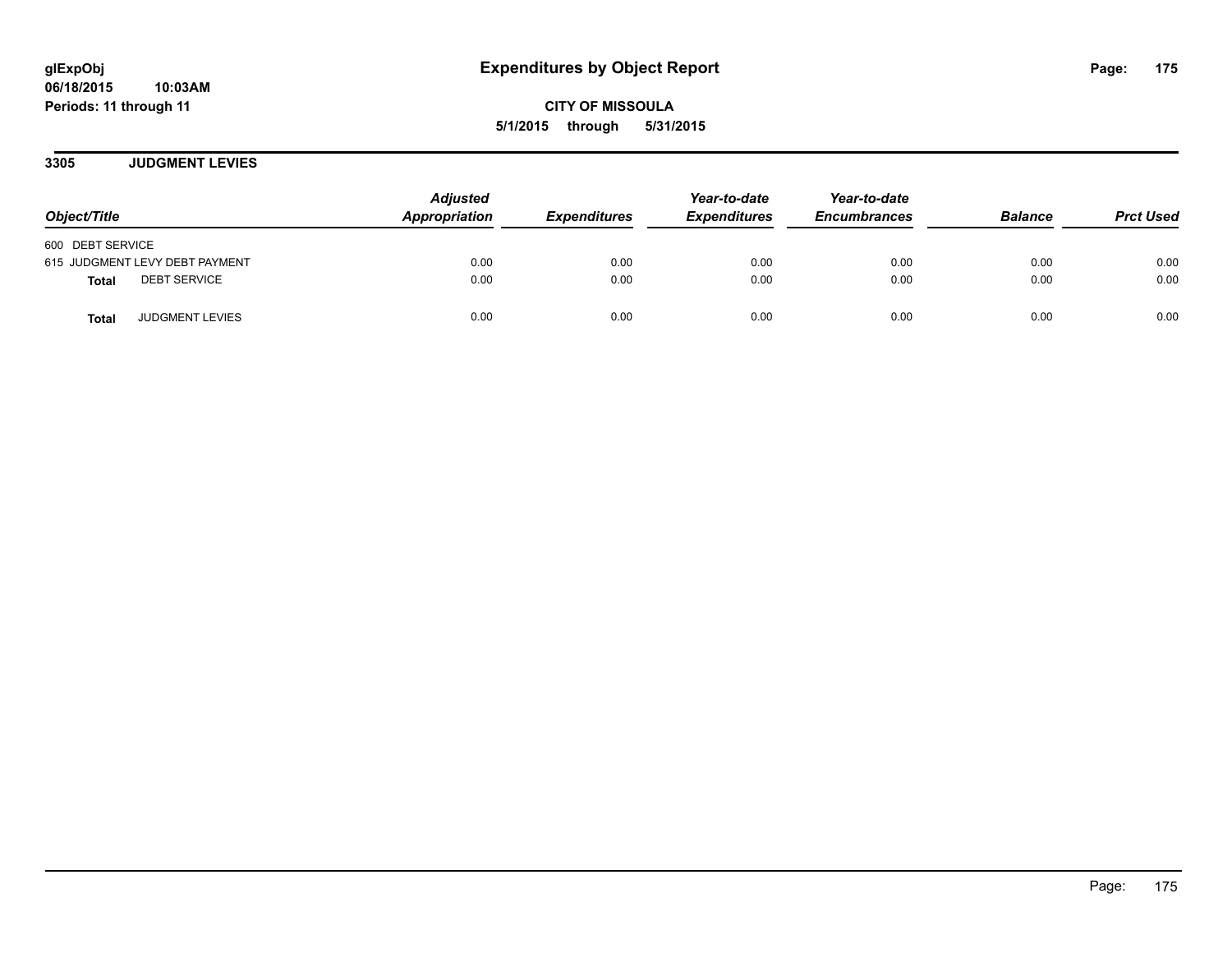#### **3400 FY01 SIDEWALK & CURB DEBT SERVICE FUND**

| Object/Title                        | <b>Adjusted</b><br><b>Appropriation</b> | <b>Expenditures</b> | Year-to-date<br><b>Expenditures</b> | Year-to-date<br><b>Encumbrances</b> | <b>Balance</b> | <b>Prct Used</b> |
|-------------------------------------|-----------------------------------------|---------------------|-------------------------------------|-------------------------------------|----------------|------------------|
| 600 DEBT SERVICE                    |                                         |                     |                                     |                                     |                |                  |
| 610 PRINCIPAL                       | 0.00                                    | 0.00                | 0.00                                | 0.00                                | 0.00           | 0.00             |
| 620 INTEREST / SERVICE FEES         | 0.00                                    | 0.00                | 0.00                                | 0.00                                | 0.00           | 0.00             |
| <b>DEBT SERVICE</b><br><b>Total</b> | 0.00                                    | 0.00                | 0.00                                | 0.00                                | 0.00           | 0.00             |
| NON-DEPARTMENTAL<br><b>Total</b>    | 0.00                                    | 0.00                | 0.00                                | 0.00                                | 0.00           | 0.00             |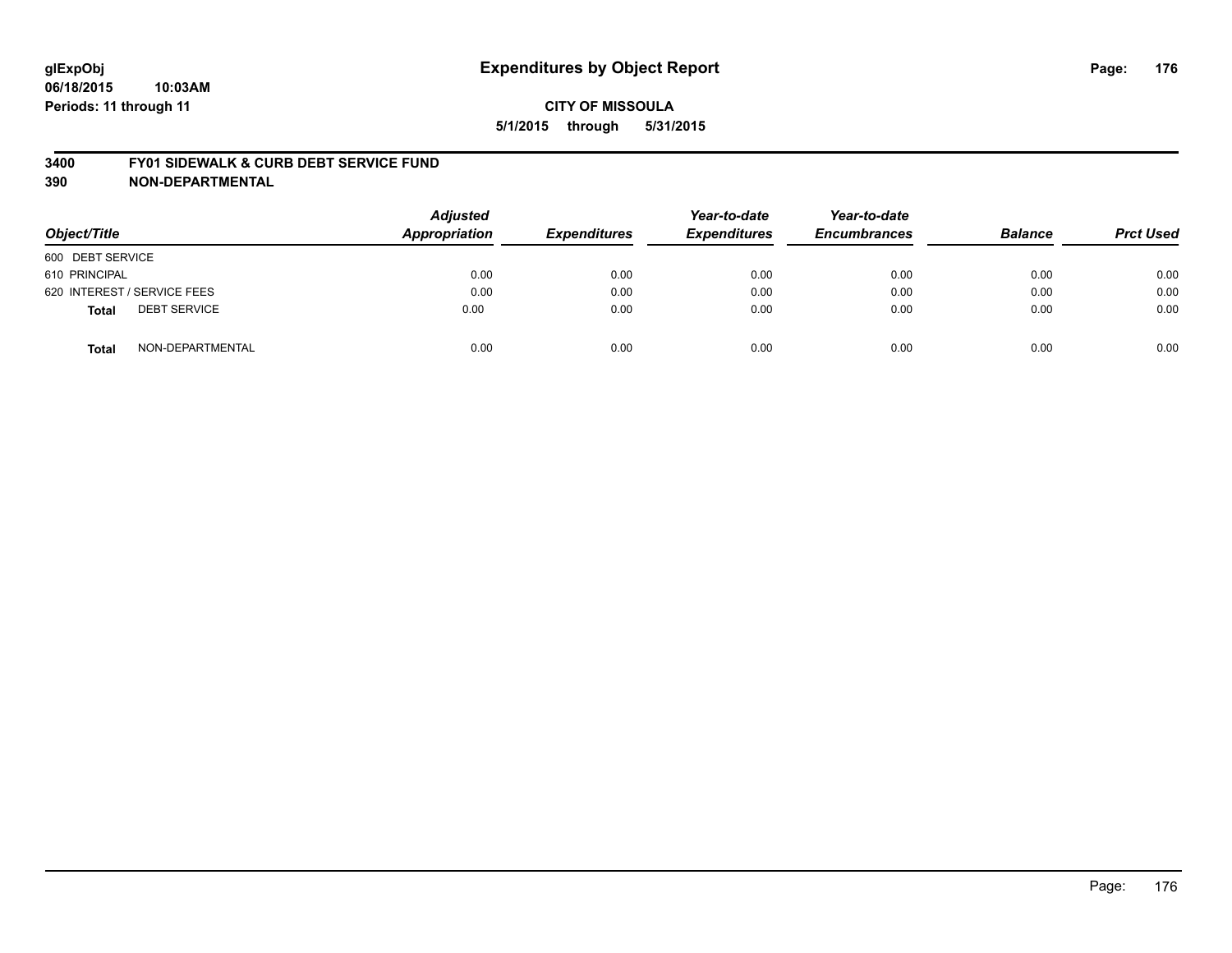**CITY OF MISSOULA 5/1/2015 through 5/31/2015**

# **3400 FY01 SIDEWALK & CURB DEBT SERVICE FUND**

| Object/Title     |                                              | <b>Adjusted</b><br>Appropriation | <b>Expenditures</b> | Year-to-date<br><b>Expenditures</b> | Year-to-date<br><b>Encumbrances</b> | <b>Balance</b> | <b>Prct Used</b> |
|------------------|----------------------------------------------|----------------------------------|---------------------|-------------------------------------|-------------------------------------|----------------|------------------|
| 600 DEBT SERVICE |                                              |                                  |                     |                                     |                                     |                |                  |
| 610 PRINCIPAL    |                                              | 0.00                             | 0.00                | 0.00                                | 0.00                                | 0.00           | 0.00             |
|                  | 620 INTEREST / SERVICE FEES                  | 0.00                             | 0.00                | 0.00                                | 0.00                                | 0.00           | 0.00             |
| <b>Total</b>     | <b>DEBT SERVICE</b>                          | 0.00                             | 0.00                | 0.00                                | 0.00                                | 0.00           | 0.00             |
| <b>Total</b>     | <b>FY01 SIDEWALK &amp; CURB DEBT SERVICE</b> | 0.00                             | 0.00                | 0.00                                | 0.00                                | 0.00           | 0.00             |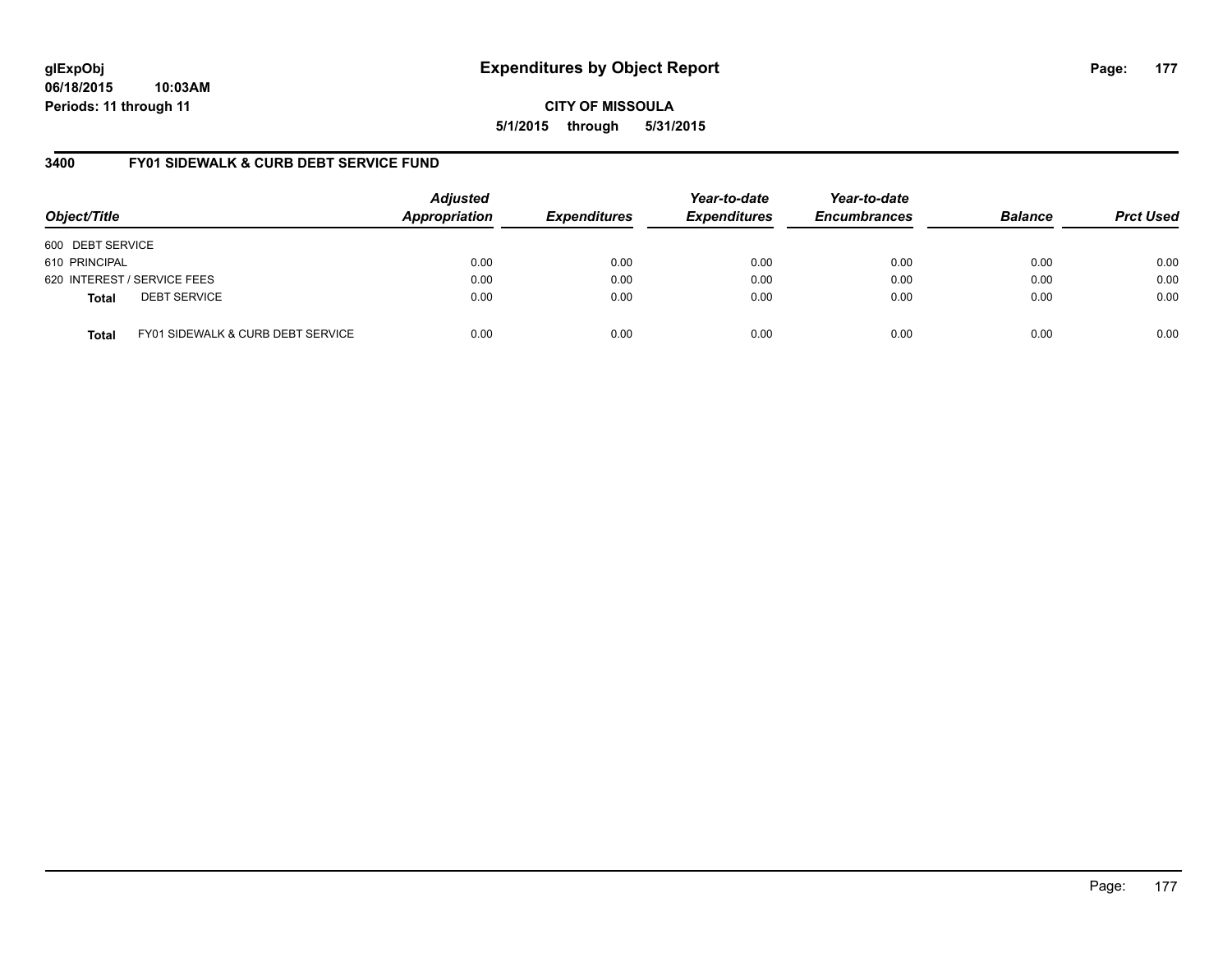#### **3410 FY02 SIDEWALK & CURB DEBT SERVICE FUND**

| Object/Title                        | <b>Adjusted</b><br><b>Appropriation</b> | <b>Expenditures</b> | Year-to-date<br><b>Expenditures</b> | Year-to-date<br><b>Encumbrances</b> | <b>Balance</b> | <b>Prct Used</b> |
|-------------------------------------|-----------------------------------------|---------------------|-------------------------------------|-------------------------------------|----------------|------------------|
| 600 DEBT SERVICE                    |                                         |                     |                                     |                                     |                |                  |
| 610 PRINCIPAL                       | 0.00                                    | 0.00                | 0.00                                | 0.00                                | 0.00           | 0.00             |
| 620 INTEREST / SERVICE FEES         | 0.00                                    | 0.00                | 350.00                              | 0.00                                | $-350.00$      | 0.00             |
| <b>DEBT SERVICE</b><br><b>Total</b> | 0.00                                    | 0.00                | 350.00                              | 0.00                                | $-350.00$      | 0.00             |
| NON-DEPARTMENTAL<br><b>Total</b>    | 0.00                                    | 0.00                | 350.00                              | 0.00                                | $-350.00$      | 0.00             |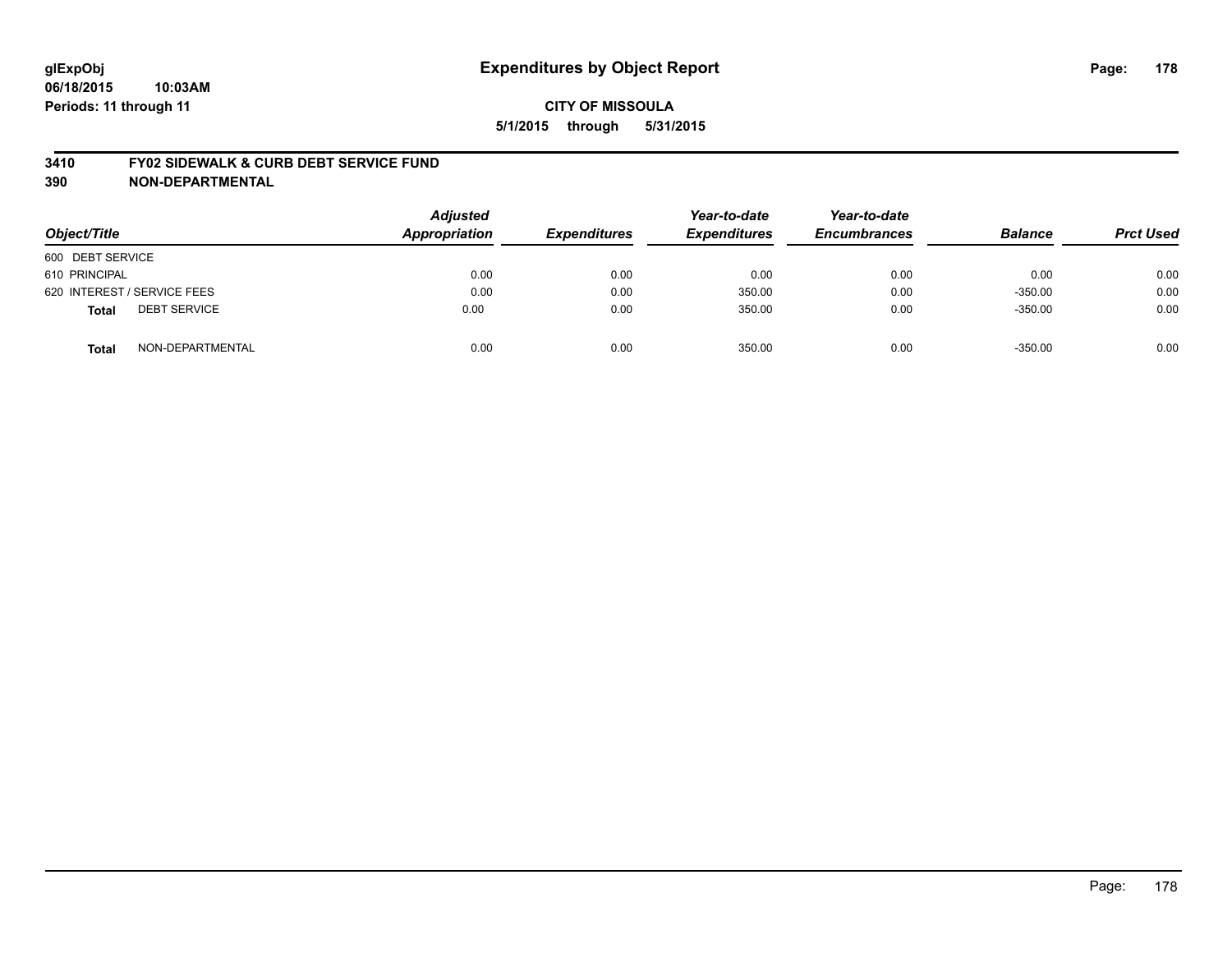**CITY OF MISSOULA 5/1/2015 through 5/31/2015**

# **3410 FY02 SIDEWALK & CURB DEBT SERVICE FUND**

| Object/Title     |                                   | <b>Adjusted</b><br>Appropriation | <b>Expenditures</b> | Year-to-date<br><b>Expenditures</b> | Year-to-date<br><b>Encumbrances</b> | <b>Balance</b> | <b>Prct Used</b> |
|------------------|-----------------------------------|----------------------------------|---------------------|-------------------------------------|-------------------------------------|----------------|------------------|
| 600 DEBT SERVICE |                                   |                                  |                     |                                     |                                     |                |                  |
| 610 PRINCIPAL    |                                   | 0.00                             | 0.00                | 0.00                                | 0.00                                | 0.00           | 0.00             |
|                  | 620 INTEREST / SERVICE FEES       | 0.00                             | 0.00                | 350.00                              | 0.00                                | $-350.00$      | 0.00             |
| <b>Total</b>     | <b>DEBT SERVICE</b>               | 0.00                             | 0.00                | 350.00                              | 0.00                                | $-350.00$      | 0.00             |
| <b>Total</b>     | FY02 SIDEWALK & CURB DEBT SERVICE | 0.00                             | 0.00                | 350.00                              | 0.00                                | $-350.00$      | 0.00             |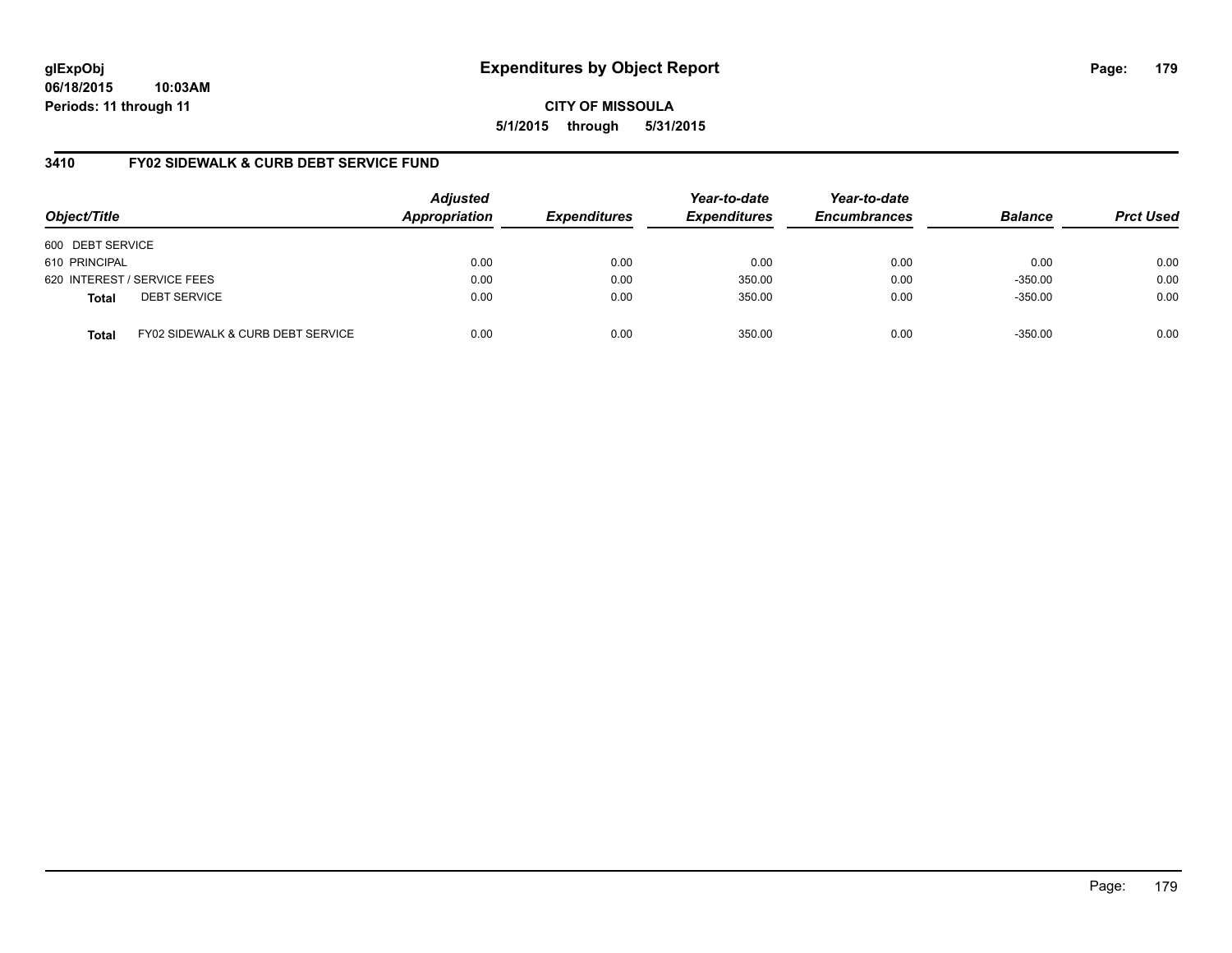#### **3420 FY03 SIDEWALK & CURB DEBT SERVICE**

|                             |                           | <b>Adjusted</b>      |                     | Year-to-date        | Year-to-date        |                |                  |
|-----------------------------|---------------------------|----------------------|---------------------|---------------------|---------------------|----------------|------------------|
| Object/Title                |                           | <b>Appropriation</b> | <b>Expenditures</b> | <b>Expenditures</b> | <b>Encumbrances</b> | <b>Balance</b> | <b>Prct Used</b> |
| 500 FIXED CHARGES           |                           |                      |                     |                     |                     |                |                  |
|                             | 550 MERCHANT SERVICE FEES | 0.00                 | 0.00                | 0.00                | 0.00                | 0.00           | 0.00             |
| <b>Total</b>                | <b>FIXED CHARGES</b>      | 0.00                 | 0.00                | 0.00                | 0.00                | 0.00           | 0.00             |
| 600 DEBT SERVICE            |                           |                      |                     |                     |                     |                |                  |
| 610 PRINCIPAL               |                           | 25,000.00            | 0.00                | 0.00                | 0.00                | 25,000.00      | 0.00             |
| 620 INTEREST / SERVICE FEES |                           | 1.300.00             | 0.00                | 825.00              | 0.00                | 475.00         | 63.46            |
| <b>Total</b>                | <b>DEBT SERVICE</b>       | 26.300.00            | 0.00                | 825.00              | 0.00                | 25.475.00      | 3.14             |
| <b>Total</b>                | NON-DEPARTMENTAL          | 26.300.00            | 0.00                | 825.00              | 0.00                | 25.475.00      | 3.14             |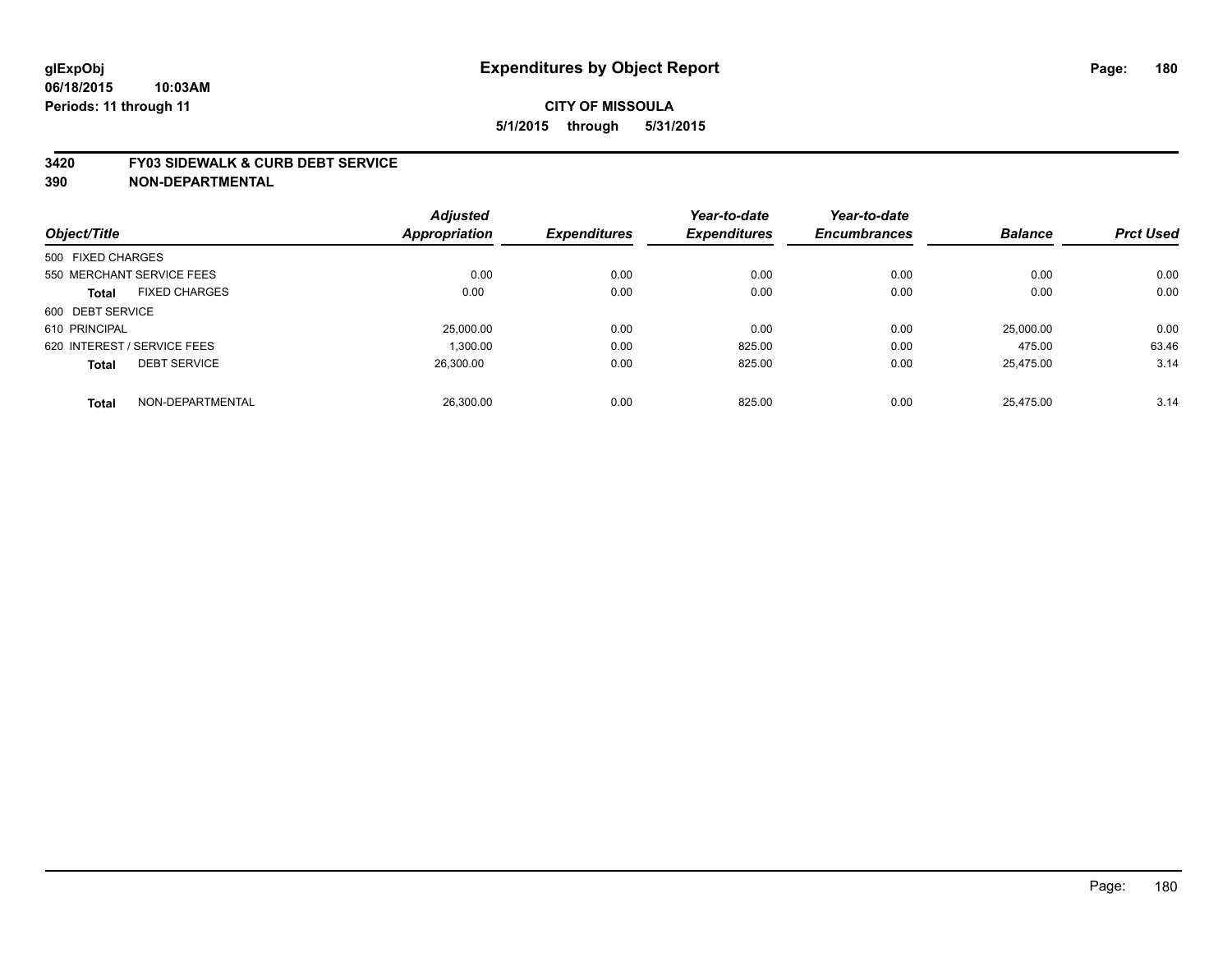# **3420 FY03 SIDEWALK & CURB DEBT SERVICE**

| Object/Title                |                                   | <b>Adjusted</b><br>Appropriation | <b>Expenditures</b> | Year-to-date<br><b>Expenditures</b> | Year-to-date<br><b>Encumbrances</b> | <b>Balance</b> | <b>Prct Used</b> |
|-----------------------------|-----------------------------------|----------------------------------|---------------------|-------------------------------------|-------------------------------------|----------------|------------------|
| 500 FIXED CHARGES           |                                   |                                  |                     |                                     |                                     |                |                  |
| 550 MERCHANT SERVICE FEES   |                                   | 0.00                             | 0.00                | 0.00                                | 0.00                                | 0.00           | 0.00             |
| <b>Total</b>                | <b>FIXED CHARGES</b>              | 0.00                             | 0.00                | 0.00                                | 0.00                                | 0.00           | 0.00             |
| 600 DEBT SERVICE            |                                   |                                  |                     |                                     |                                     |                |                  |
| 610 PRINCIPAL               |                                   | 25,000.00                        | 0.00                | 0.00                                | 0.00                                | 25,000.00      | 0.00             |
| 620 INTEREST / SERVICE FEES |                                   | 1.300.00                         | 0.00                | 825.00                              | 0.00                                | 475.00         | 63.46            |
| <b>Total</b>                | <b>DEBT SERVICE</b>               | 26.300.00                        | 0.00                | 825.00                              | 0.00                                | 25.475.00      | 3.14             |
| <b>Total</b>                | FY03 SIDEWALK & CURB DEBT SERVICE | 26.300.00                        | 0.00                | 825.00                              | 0.00                                | 25.475.00      | 3.14             |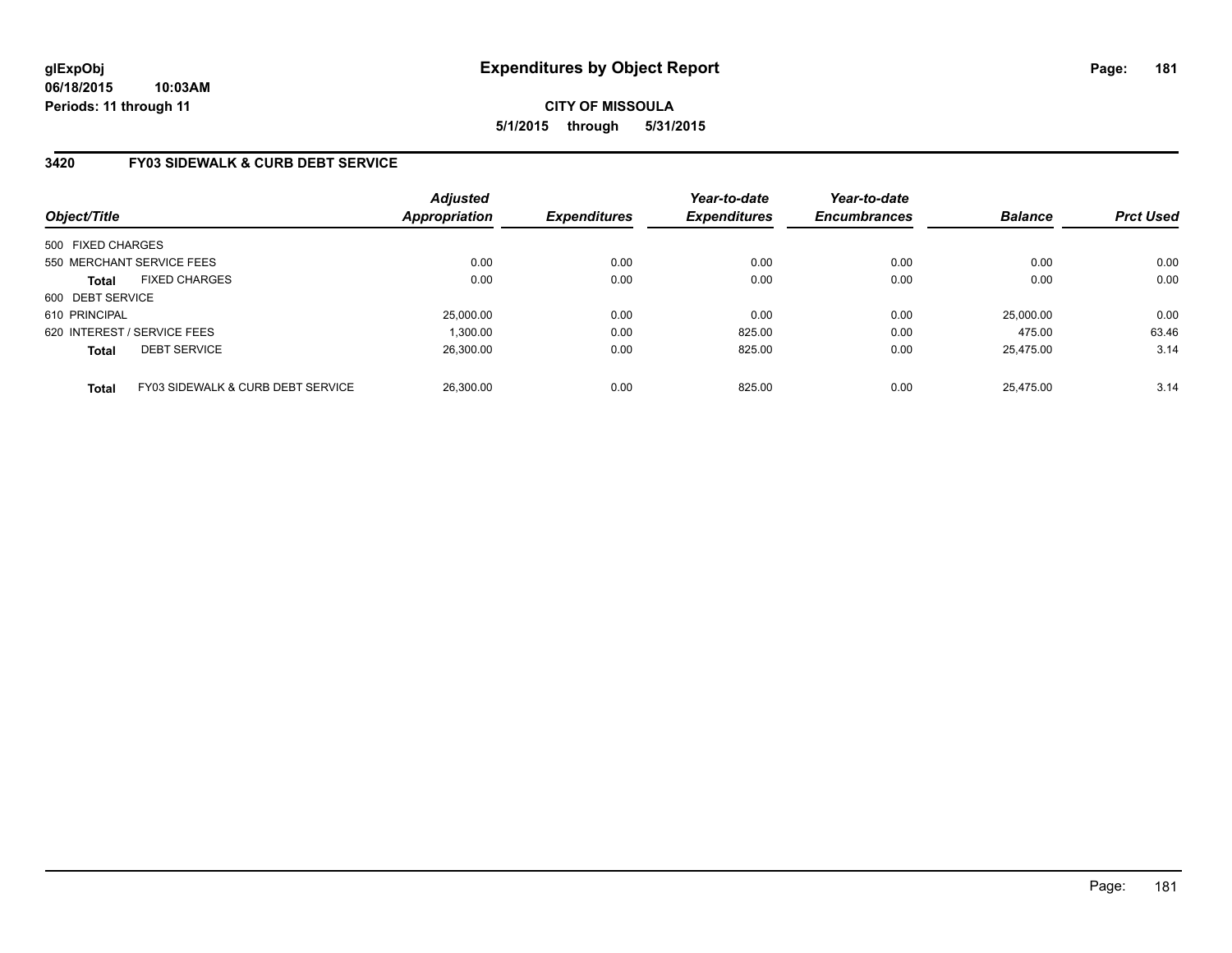#### **3430 FY04 SIDEWALK CURB DEBT SERVICE**

| Object/Title                        | <b>Adjusted</b><br>Appropriation | <b>Expenditures</b> | Year-to-date<br><b>Expenditures</b> | Year-to-date<br><b>Encumbrances</b> | <b>Balance</b> | <b>Prct Used</b> |
|-------------------------------------|----------------------------------|---------------------|-------------------------------------|-------------------------------------|----------------|------------------|
| 600 DEBT SERVICE                    |                                  |                     |                                     |                                     |                |                  |
| 610 PRINCIPAL                       | 10,000.00                        | 0.00                | 0.00                                | 0.00                                | 10,000.00      | 0.00             |
| 620 INTEREST / SERVICE FEES         | 1.295.00                         | 0.00                | 822.50                              | 0.00                                | 472.50         | 63.51            |
| <b>DEBT SERVICE</b><br><b>Total</b> | 11,295.00                        | 0.00                | 822.50                              | 0.00                                | 10,472.50      | 7.28             |
| NON-DEPARTMENTAL<br><b>Total</b>    | 11,295.00                        | 0.00                | 822.50                              | 0.00                                | 10.472.50      | 7.28             |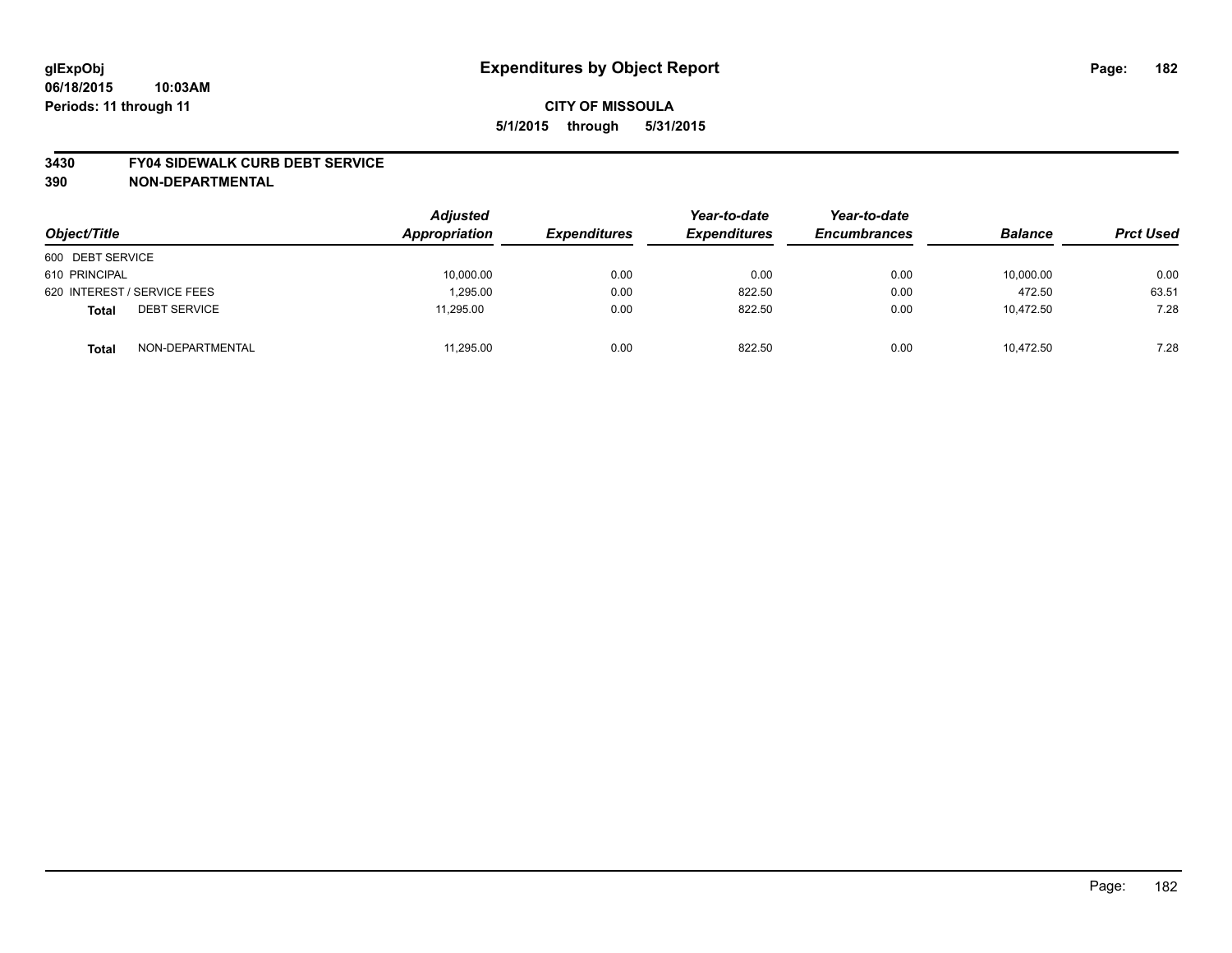**06/18/2015 10:03AM Periods: 11 through 11**

**CITY OF MISSOULA 5/1/2015 through 5/31/2015**

# **3430 FY04 SIDEWALK CURB DEBT SERVICE**

| Object/Title                |                                        | <b>Adjusted</b><br>Appropriation | <b>Expenditures</b> | Year-to-date<br><b>Expenditures</b> | Year-to-date<br><b>Encumbrances</b> | <b>Balance</b> | <b>Prct Used</b> |
|-----------------------------|----------------------------------------|----------------------------------|---------------------|-------------------------------------|-------------------------------------|----------------|------------------|
| 600 DEBT SERVICE            |                                        |                                  |                     |                                     |                                     |                |                  |
| 610 PRINCIPAL               |                                        | 10,000.00                        | 0.00                | 0.00                                | 0.00                                | 10,000.00      | 0.00             |
| 620 INTEREST / SERVICE FEES |                                        | 1,295.00                         | 0.00                | 822.50                              | 0.00                                | 472.50         | 63.51            |
| <b>Total</b>                | <b>DEBT SERVICE</b>                    | 11.295.00                        | 0.00                | 822.50                              | 0.00                                | 10.472.50      | 7.28             |
| <b>Total</b>                | <b>FY04 SIDEWALK CURB DEBT SERVICE</b> | 11.295.00                        | 0.00                | 822.50                              | 0.00                                | 10.472.50      | 7.28             |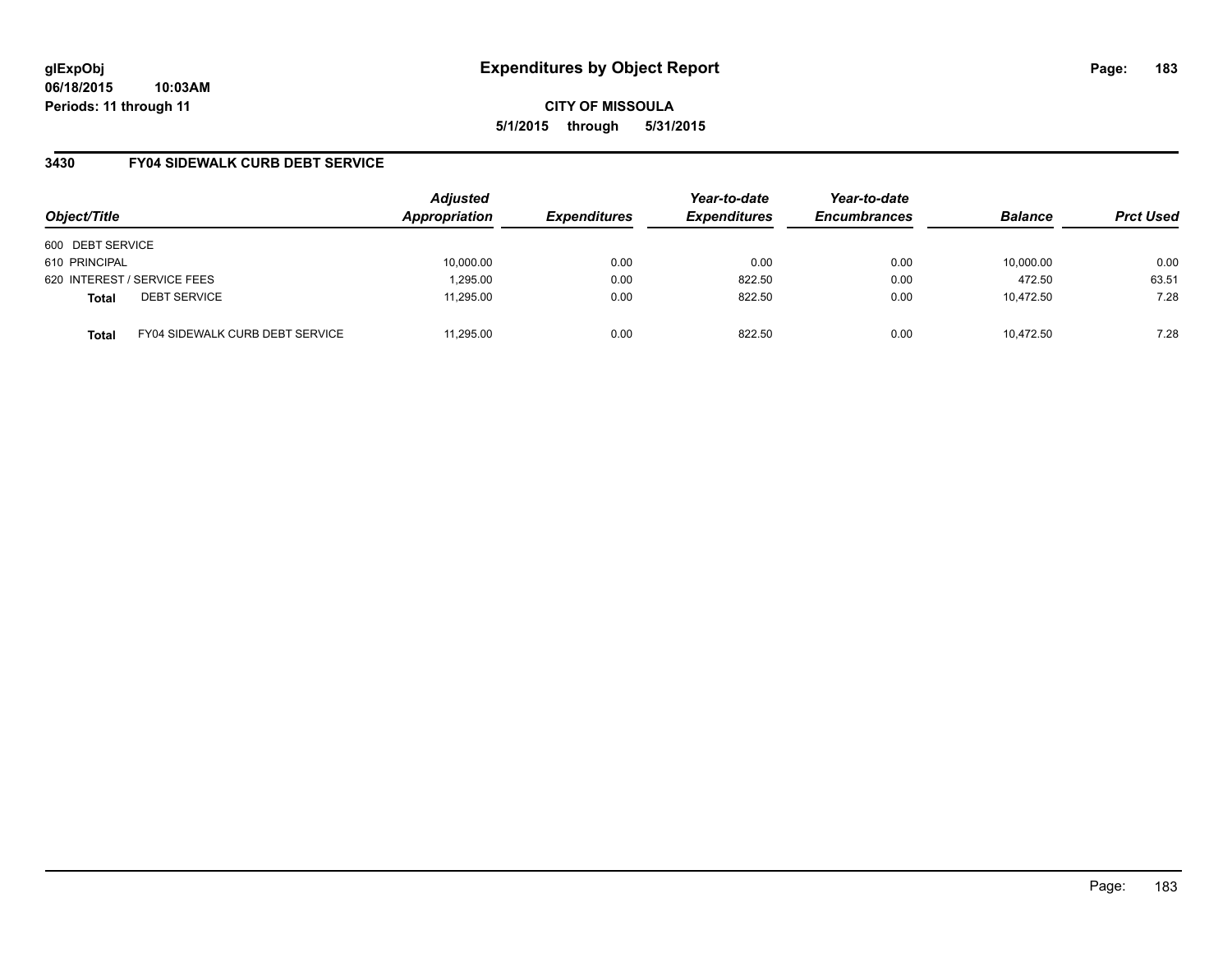**3440 FY 05 SIDEWALK AND CURB**

| Object/Title                        | <b>Adjusted</b><br>Appropriation | <i><b>Expenditures</b></i> | Year-to-date<br><b>Expenditures</b> | Year-to-date<br><b>Encumbrances</b> | <b>Balance</b> | <b>Prct Used</b> |
|-------------------------------------|----------------------------------|----------------------------|-------------------------------------|-------------------------------------|----------------|------------------|
| 600 DEBT SERVICE                    |                                  |                            |                                     |                                     |                |                  |
| 610 PRINCIPAL                       | 35,000.00                        | 0.00                       | 0.00                                | 0.00                                | 35,000.00      | 0.00             |
| 620 INTEREST / SERVICE FEES         | 5,163.00                         | 0.00                       | 2,756.25                            | 0.00                                | 2,406.75       | 53.38            |
| <b>DEBT SERVICE</b><br><b>Total</b> | 40.163.00                        | 0.00                       | 2.756.25                            | 0.00                                | 37,406.75      | 6.86             |
| NON-DEPARTMENTAL<br><b>Total</b>    | 40,163.00                        | 0.00                       | 2.756.25                            | 0.00                                | 37.406.75      | 6.86             |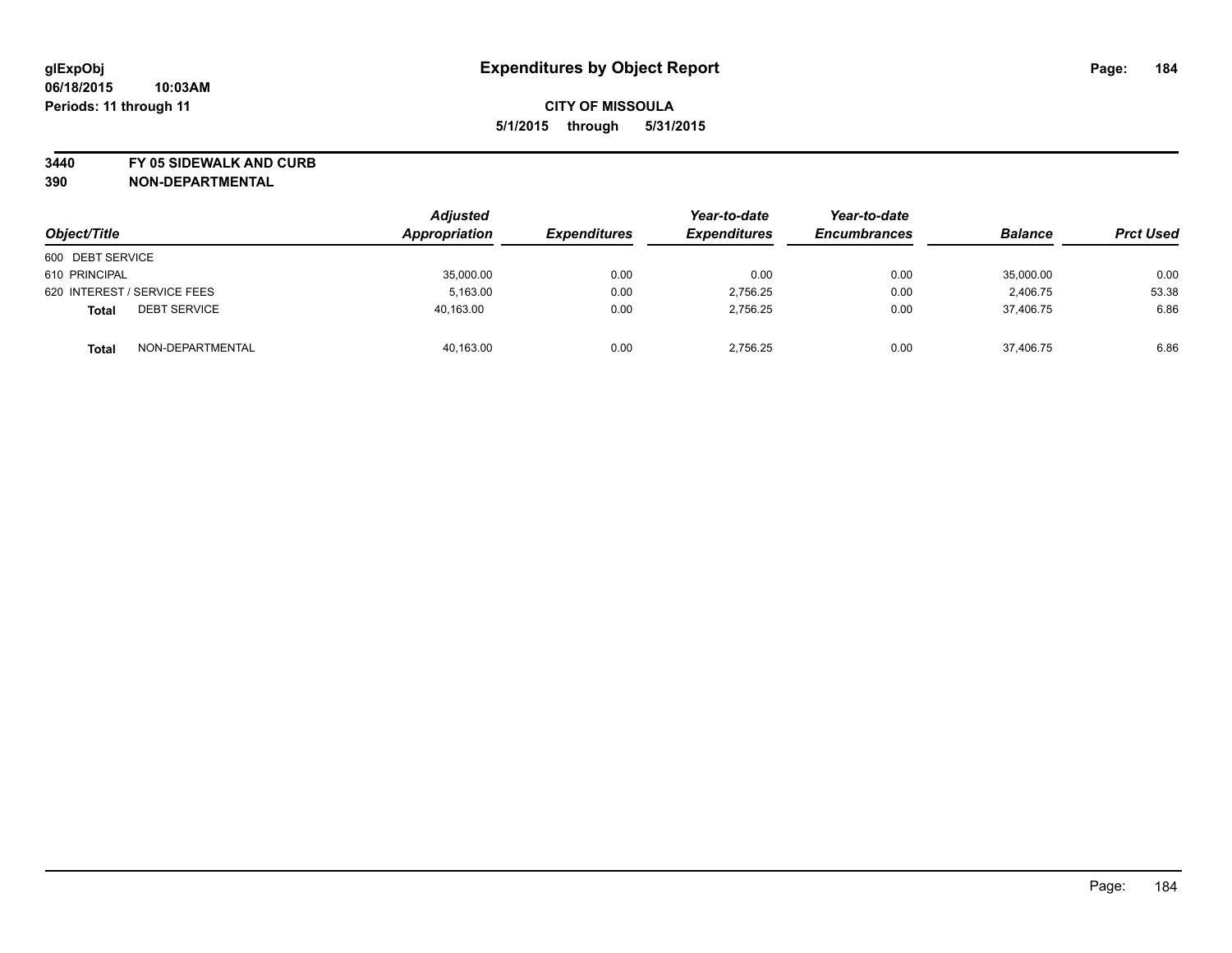#### **3440 FY 05 SIDEWALK AND CURB**

| Object/Title                            | <b>Adjusted</b><br>Appropriation | <b>Expenditures</b> | Year-to-date<br><b>Expenditures</b> | Year-to-date<br><b>Encumbrances</b> | <b>Balance</b> | <b>Prct Used</b> |
|-----------------------------------------|----------------------------------|---------------------|-------------------------------------|-------------------------------------|----------------|------------------|
| 600 DEBT SERVICE                        |                                  |                     |                                     |                                     |                |                  |
| 610 PRINCIPAL                           | 35,000.00                        | 0.00                | 0.00                                | 0.00                                | 35,000.00      | 0.00             |
| 620 INTEREST / SERVICE FEES             | 5,163.00                         | 0.00                | 2,756.25                            | 0.00                                | 2,406.75       | 53.38            |
| <b>DEBT SERVICE</b><br><b>Total</b>     | 40,163.00                        | 0.00                | 2,756.25                            | 0.00                                | 37.406.75      | 6.86             |
| FY 05 SIDEWALK AND CURB<br><b>Total</b> | 40,163.00                        | 0.00                | 2.756.25                            | 0.00                                | 37,406.75      | 6.86             |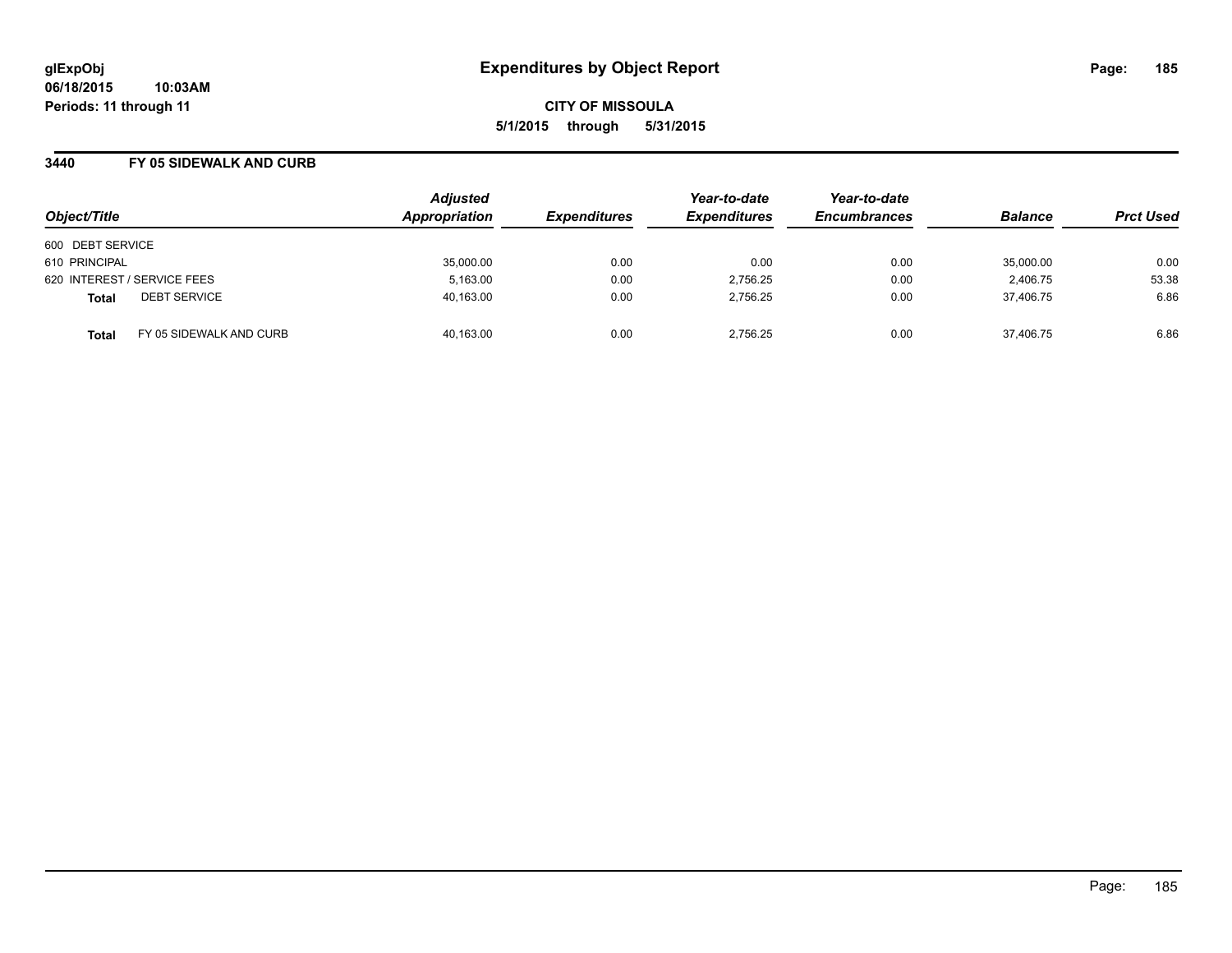**3450 FY 06 SIDEWALK AND CURB**

| Object/Title                        | <b>Adjusted</b><br>Appropriation | <b>Expenditures</b> | Year-to-date<br><b>Expenditures</b> | Year-to-date<br><b>Encumbrances</b> | <b>Balance</b> | <b>Prct Used</b> |
|-------------------------------------|----------------------------------|---------------------|-------------------------------------|-------------------------------------|----------------|------------------|
| 600 DEBT SERVICE                    |                                  |                     |                                     |                                     |                |                  |
|                                     |                                  |                     |                                     |                                     |                |                  |
| 610 PRINCIPAL                       | 25,000.00                        | 0.00                | 0.00                                | 0.00                                | 25.000.00      | 0.00             |
| 620 INTEREST / SERVICE FEES         | 4,569.00                         | 0.00                | 2,109.38                            | 0.00                                | 2,459.62       | 46.17            |
| <b>DEBT SERVICE</b><br><b>Total</b> | 29,569.00                        | 0.00                | 2,109.38                            | 0.00                                | 27,459.62      | 7.13             |
| NON-DEPARTMENTAL<br><b>Total</b>    | 29,569.00                        | 0.00                | 2,109.38                            | 0.00                                | 27.459.62      | 7.13             |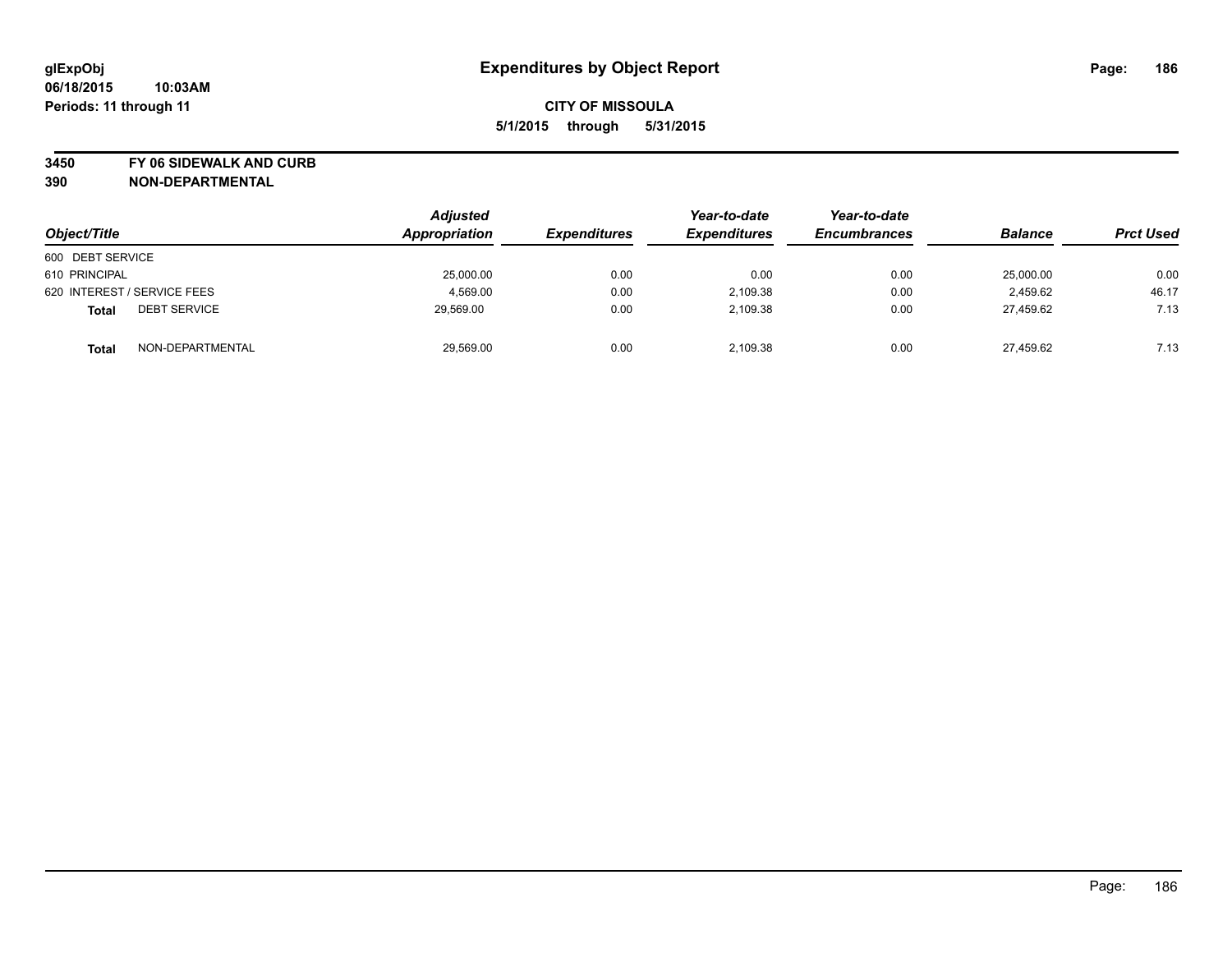#### **3450 FY 06 SIDEWALK AND CURB**

|                                         | <b>Adjusted</b> |                     | Year-to-date        | Year-to-date        |                |                  |
|-----------------------------------------|-----------------|---------------------|---------------------|---------------------|----------------|------------------|
| Object/Title                            | Appropriation   | <b>Expenditures</b> | <b>Expenditures</b> | <b>Encumbrances</b> | <b>Balance</b> | <b>Prct Used</b> |
| 600 DEBT SERVICE                        |                 |                     |                     |                     |                |                  |
| 610 PRINCIPAL                           | 25,000.00       | 0.00                | 0.00                | 0.00                | 25,000.00      | 0.00             |
| 620 INTEREST / SERVICE FEES             | 4,569.00        | 0.00                | 2,109.38            | 0.00                | 2,459.62       | 46.17            |
| <b>DEBT SERVICE</b><br><b>Total</b>     | 29,569.00       | 0.00                | 2.109.38            | 0.00                | 27.459.62      | 7.13             |
| FY 06 SIDEWALK AND CURB<br><b>Total</b> | 29,569.00       | 0.00                | 2.109.38            | 0.00                | 27,459.62      | 7.13             |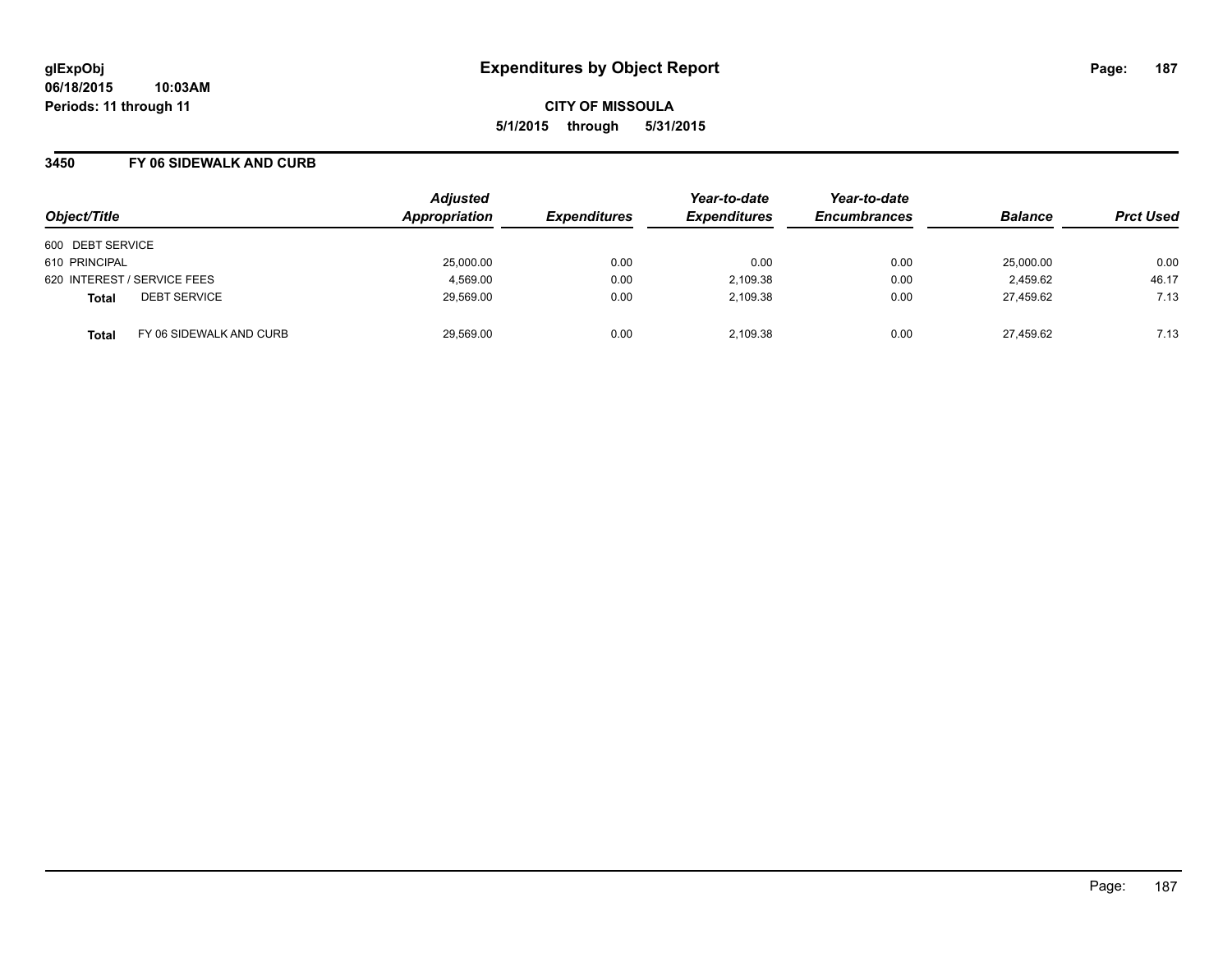#### **3460 FY07 SIDEWALK AND CURB DEBT**

| Object/Title                        | <b>Adjusted</b><br>Appropriation | <b>Expenditures</b> | Year-to-date<br><b>Expenditures</b> | Year-to-date<br><b>Encumbrances</b> | <b>Balance</b> | <b>Prct Used</b> |
|-------------------------------------|----------------------------------|---------------------|-------------------------------------|-------------------------------------|----------------|------------------|
| 600 DEBT SERVICE                    |                                  |                     |                                     |                                     |                |                  |
| 610 PRINCIPAL                       | 75,000.00                        | 0.00                | 0.00                                | 0.00                                | 75,000.00      | 0.00             |
| 620 INTEREST / SERVICE FEES         | 17,110.00                        | 0.00                | 8.730.00                            | 0.00                                | 8,380.00       | 51.02            |
| <b>DEBT SERVICE</b><br><b>Total</b> | 92.110.00                        | 0.00                | 8.730.00                            | 0.00                                | 83.380.00      | 9.48             |
| NON-DEPARTMENTAL<br><b>Total</b>    | 92,110.00                        | 0.00                | 8,730.00                            | 0.00                                | 83,380.00      | 9.48             |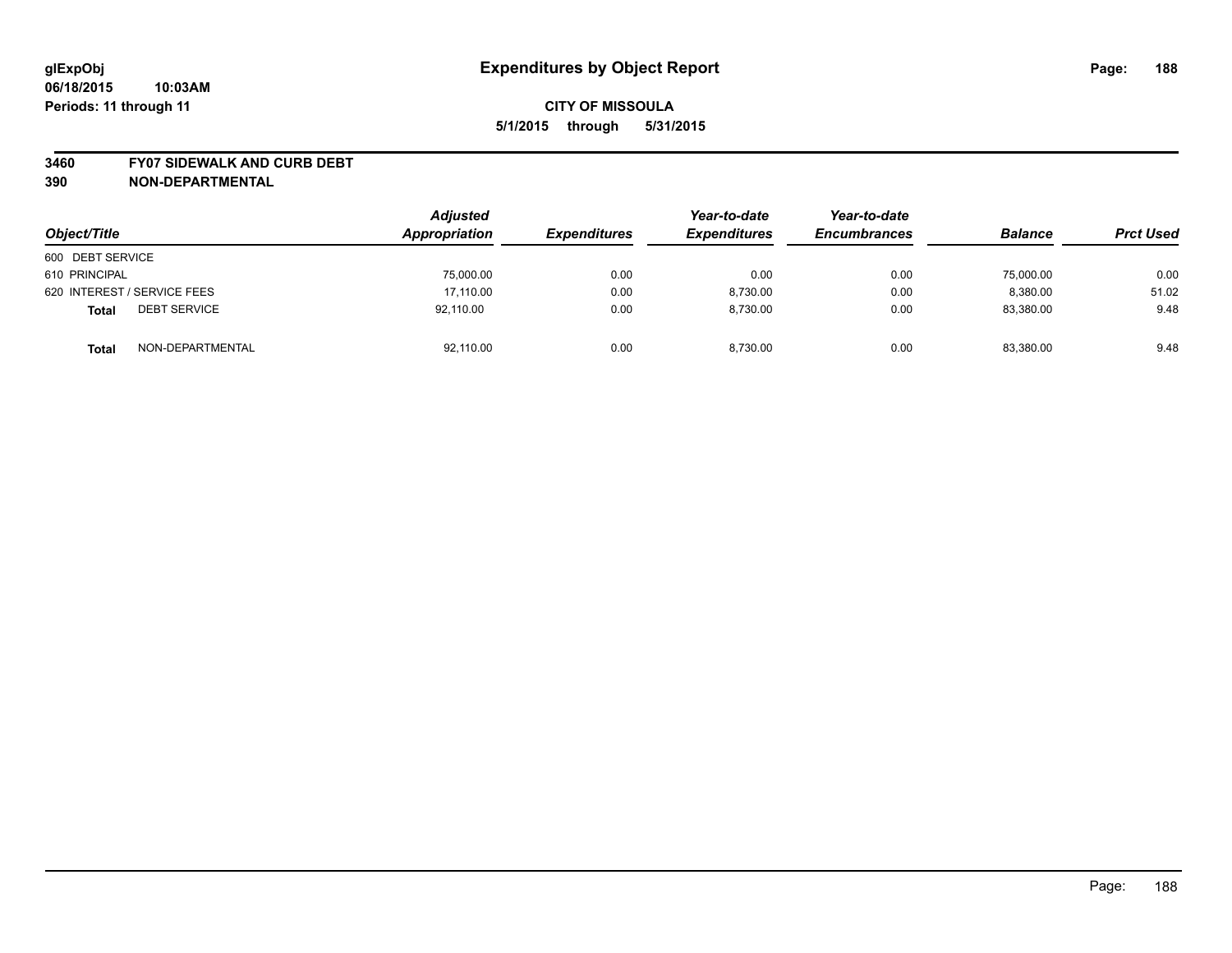#### **3460 FY07 SIDEWALK AND CURB DEBT**

| Object/Title                                       | <b>Adjusted</b><br>Appropriation | <b>Expenditures</b> | Year-to-date<br><b>Expenditures</b> | Year-to-date<br><b>Encumbrances</b> | <b>Balance</b> | <b>Prct Used</b> |
|----------------------------------------------------|----------------------------------|---------------------|-------------------------------------|-------------------------------------|----------------|------------------|
| 600 DEBT SERVICE                                   |                                  |                     |                                     |                                     |                |                  |
| 610 PRINCIPAL                                      | 75,000.00                        | 0.00                | 0.00                                | 0.00                                | 75,000.00      | 0.00             |
| 620 INTEREST / SERVICE FEES                        | 17,110.00                        | 0.00                | 8,730.00                            | 0.00                                | 8,380.00       | 51.02            |
| <b>DEBT SERVICE</b><br><b>Total</b>                | 92,110.00                        | 0.00                | 8.730.00                            | 0.00                                | 83,380.00      | 9.48             |
| <b>FY07 SIDEWALK AND CURB DEBT</b><br><b>Total</b> | 92,110.00                        | 0.00                | 8.730.00                            | 0.00                                | 83,380.00      | 9.48             |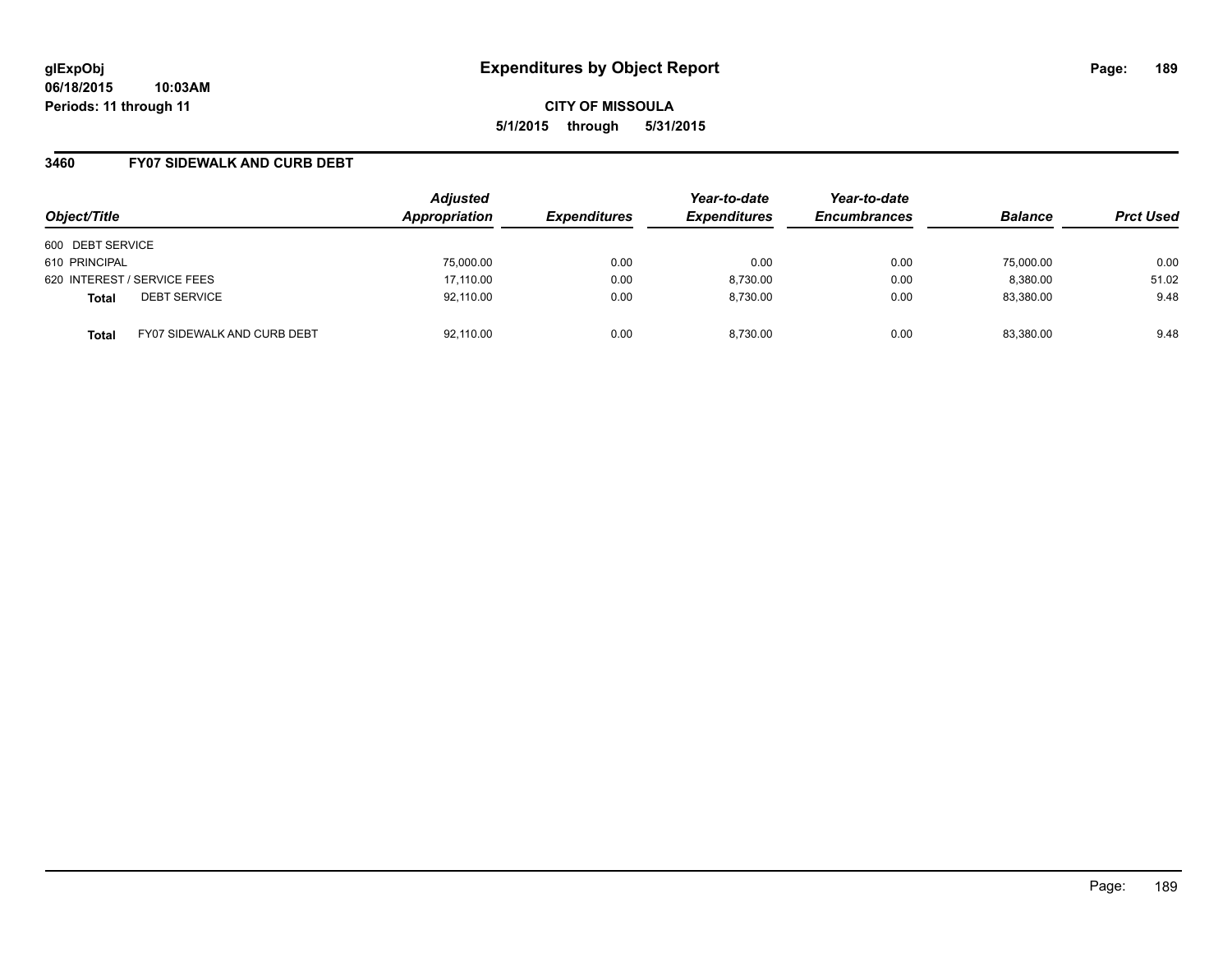#### **3461 SERIES 2008A SIDEWALK AND CURB**

**280 PUBLIC WORKS ADMIN/ENGINEERING**

| Object/Title                                   | <b>Adjusted</b><br>Appropriation | <b>Expenditures</b> | Year-to-date<br><b>Expenditures</b> | Year-to-date<br><b>Encumbrances</b> | <b>Balance</b> | <b>Prct Used</b> |
|------------------------------------------------|----------------------------------|---------------------|-------------------------------------|-------------------------------------|----------------|------------------|
| 800 OTHER OBJECTS                              |                                  |                     |                                     |                                     |                |                  |
| 820 TRANSFERS TO OTHER FUNDS                   | 0.00                             | 0.00                | 0.00                                | 0.00                                | 0.00           | 0.00             |
| OTHER OBJECTS<br><b>Total</b>                  | 0.00                             | 0.00                | 0.00                                | 0.00                                | 0.00           | 0.00             |
| PUBLIC WORKS ADMIN/ENGINEERING<br><b>Total</b> | 0.00                             | 0.00                | 0.00                                | 0.00                                | 0.00           | 0.00             |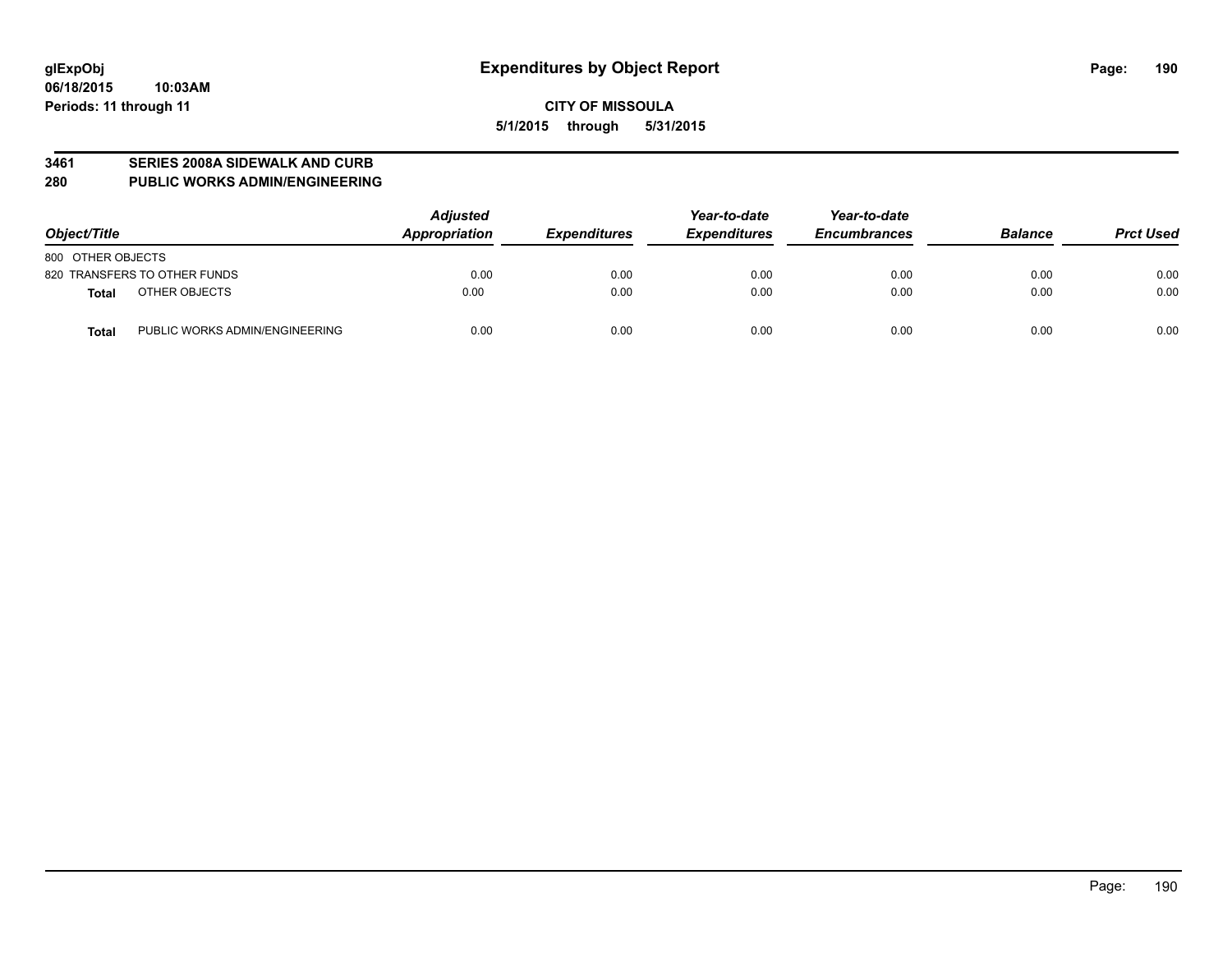#### **3461 SERIES 2008A SIDEWALK AND CURB**

|                                     | <b>Adjusted</b> |                     | Year-to-date        | Year-to-date        |                |                  |
|-------------------------------------|-----------------|---------------------|---------------------|---------------------|----------------|------------------|
| Object/Title                        | Appropriation   | <b>Expenditures</b> | <b>Expenditures</b> | <b>Encumbrances</b> | <b>Balance</b> | <b>Prct Used</b> |
| 600 DEBT SERVICE                    |                 |                     |                     |                     |                |                  |
| 610 PRINCIPAL                       | 50,000.00       | 0.00                | 0.00                | 0.00                | 50,000.00      | 0.00             |
| 620 INTEREST / SERVICE FEES         | 12,213.00       | 0.00                | 5.931.25            | 0.00                | 6,281.75       | 48.57            |
| <b>DEBT SERVICE</b><br><b>Total</b> | 62.213.00       | 0.00                | 5.931.25            | 0.00                | 56,281.75      | 9.53             |
| 800 OTHER OBJECTS                   |                 |                     |                     |                     |                |                  |
| 820 TRANSFERS TO OTHER FUNDS        | 0.00            | 0.00                | 0.00                | 0.00                | 0.00           | 0.00             |
| OTHER OBJECTS<br><b>Total</b>       | 0.00            | 0.00                | 0.00                | 0.00                | 0.00           | 0.00             |
| NON-DEPARTMENTAL<br>Total           | 62.213.00       | 0.00                | 5.931.25            | 0.00                | 56.281.75      | 9.53             |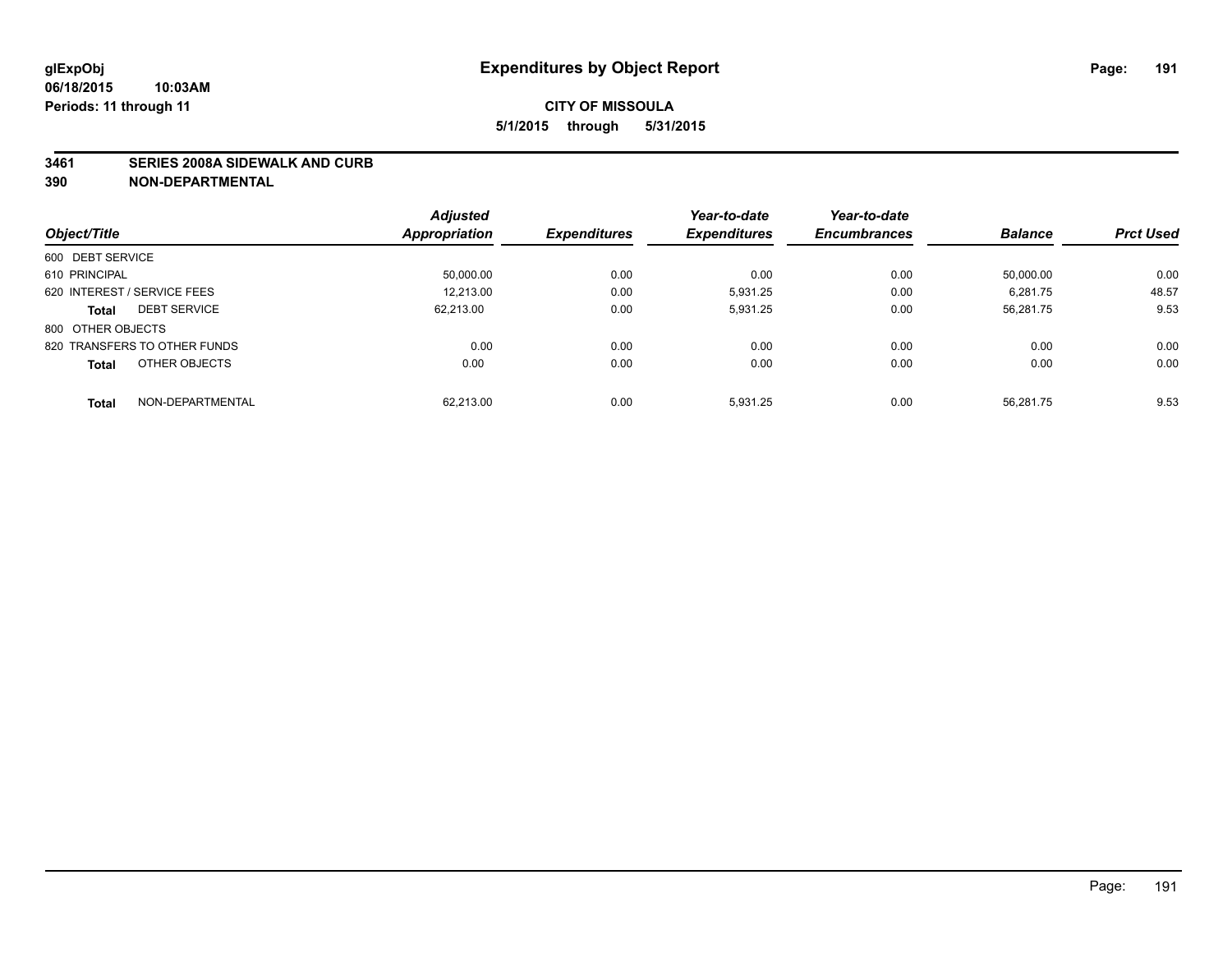## **3461 SERIES 2008A SIDEWALK AND CURB**

| Object/Title      |                                | <b>Adjusted</b><br>Appropriation | <b>Expenditures</b> | Year-to-date<br><b>Expenditures</b> | Year-to-date<br><b>Encumbrances</b> | <b>Balance</b> | <b>Prct Used</b> |
|-------------------|--------------------------------|----------------------------------|---------------------|-------------------------------------|-------------------------------------|----------------|------------------|
| 600 DEBT SERVICE  |                                |                                  |                     |                                     |                                     |                |                  |
| 610 PRINCIPAL     |                                | 50,000.00                        | 0.00                | 0.00                                | 0.00                                | 50.000.00      | 0.00             |
|                   | 620 INTEREST / SERVICE FEES    | 12.213.00                        | 0.00                | 5,931.25                            | 0.00                                | 6,281.75       | 48.57            |
| <b>Total</b>      | <b>DEBT SERVICE</b>            | 62.213.00                        | 0.00                | 5.931.25                            | 0.00                                | 56.281.75      | 9.53             |
| 800 OTHER OBJECTS |                                |                                  |                     |                                     |                                     |                |                  |
|                   | 820 TRANSFERS TO OTHER FUNDS   | 0.00                             | 0.00                | 0.00                                | 0.00                                | 0.00           | 0.00             |
| <b>Total</b>      | OTHER OBJECTS                  | 0.00                             | 0.00                | 0.00                                | 0.00                                | 0.00           | 0.00             |
| <b>Total</b>      | SERIES 2008A SIDEWALK AND CURB | 62.213.00                        | 0.00                | 5.931.25                            | 0.00                                | 56.281.75      | 9.53             |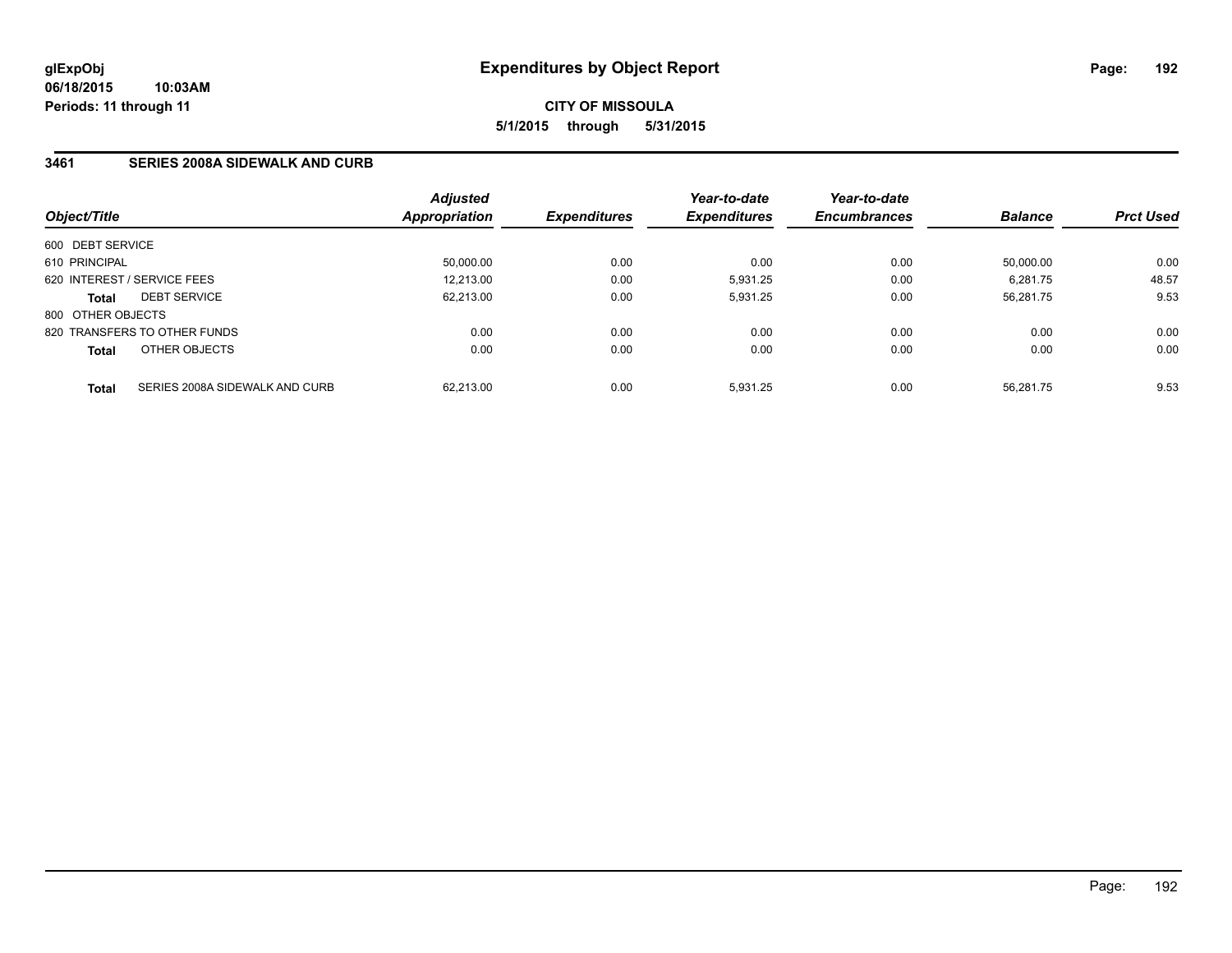#### **3462 SERIES 2009 SIDEWALK AND CURB**

|                                     | <b>Adjusted</b> |                     | Year-to-date        | Year-to-date        |                |                  |
|-------------------------------------|-----------------|---------------------|---------------------|---------------------|----------------|------------------|
| Object/Title                        | Appropriation   | <b>Expenditures</b> | <b>Expenditures</b> | <b>Encumbrances</b> | <b>Balance</b> | <b>Prct Used</b> |
| 600 DEBT SERVICE                    |                 |                     |                     |                     |                |                  |
| 610 PRINCIPAL                       | 50,000.00       | 0.00                | 0.00                | 0.00                | 50.000.00      | 0.00             |
| 620 INTEREST / SERVICE FEES         | 17.143.00       | 0.00                | 9.046.25            | 0.00                | 8.096.75       | 52.77            |
| <b>DEBT SERVICE</b><br><b>Total</b> | 67.143.00       | 0.00                | 9,046.25            | 0.00                | 58,096.75      | 13.47            |
| 800 OTHER OBJECTS                   |                 |                     |                     |                     |                |                  |
| 820 TRANSFERS TO OTHER FUNDS        | 0.00            | 0.00                | 0.00                | 0.00                | 0.00           | 0.00             |
| OTHER OBJECTS<br><b>Total</b>       | 0.00            | 0.00                | 0.00                | 0.00                | 0.00           | 0.00             |
| NON-DEPARTMENTAL<br><b>Total</b>    | 67.143.00       | 0.00                | 9.046.25            | 0.00                | 58.096.75      | 13.47            |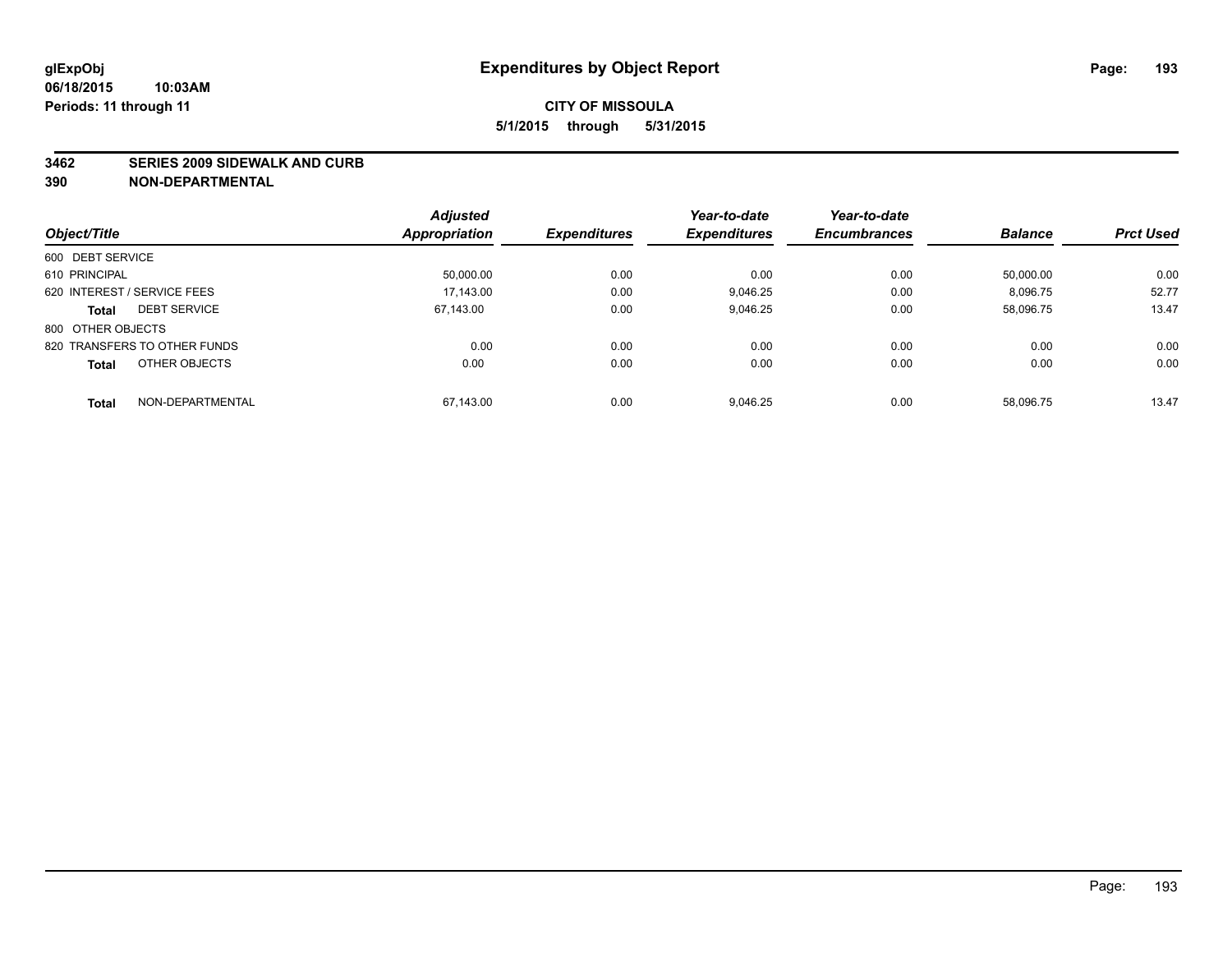## **3462 SERIES 2009 SIDEWALK AND CURB**

|                   |                               | <b>Adjusted</b> |                            | Year-to-date        | Year-to-date        |                |                  |
|-------------------|-------------------------------|-----------------|----------------------------|---------------------|---------------------|----------------|------------------|
| Object/Title      |                               | Appropriation   | <i><b>Expenditures</b></i> | <b>Expenditures</b> | <b>Encumbrances</b> | <b>Balance</b> | <b>Prct Used</b> |
| 600 DEBT SERVICE  |                               |                 |                            |                     |                     |                |                  |
| 610 PRINCIPAL     |                               | 50.000.00       | 0.00                       | 0.00                | 0.00                | 50.000.00      | 0.00             |
|                   | 620 INTEREST / SERVICE FEES   | 17,143.00       | 0.00                       | 9.046.25            | 0.00                | 8.096.75       | 52.77            |
| <b>Total</b>      | <b>DEBT SERVICE</b>           | 67,143.00       | 0.00                       | 9,046.25            | 0.00                | 58,096.75      | 13.47            |
| 800 OTHER OBJECTS |                               |                 |                            |                     |                     |                |                  |
|                   | 820 TRANSFERS TO OTHER FUNDS  | 0.00            | 0.00                       | 0.00                | 0.00                | 0.00           | 0.00             |
| <b>Total</b>      | OTHER OBJECTS                 | 0.00            | 0.00                       | 0.00                | 0.00                | 0.00           | 0.00             |
| <b>Total</b>      | SERIES 2009 SIDEWALK AND CURB | 67.143.00       | 0.00                       | 9.046.25            | 0.00                | 58.096.75      | 13.47            |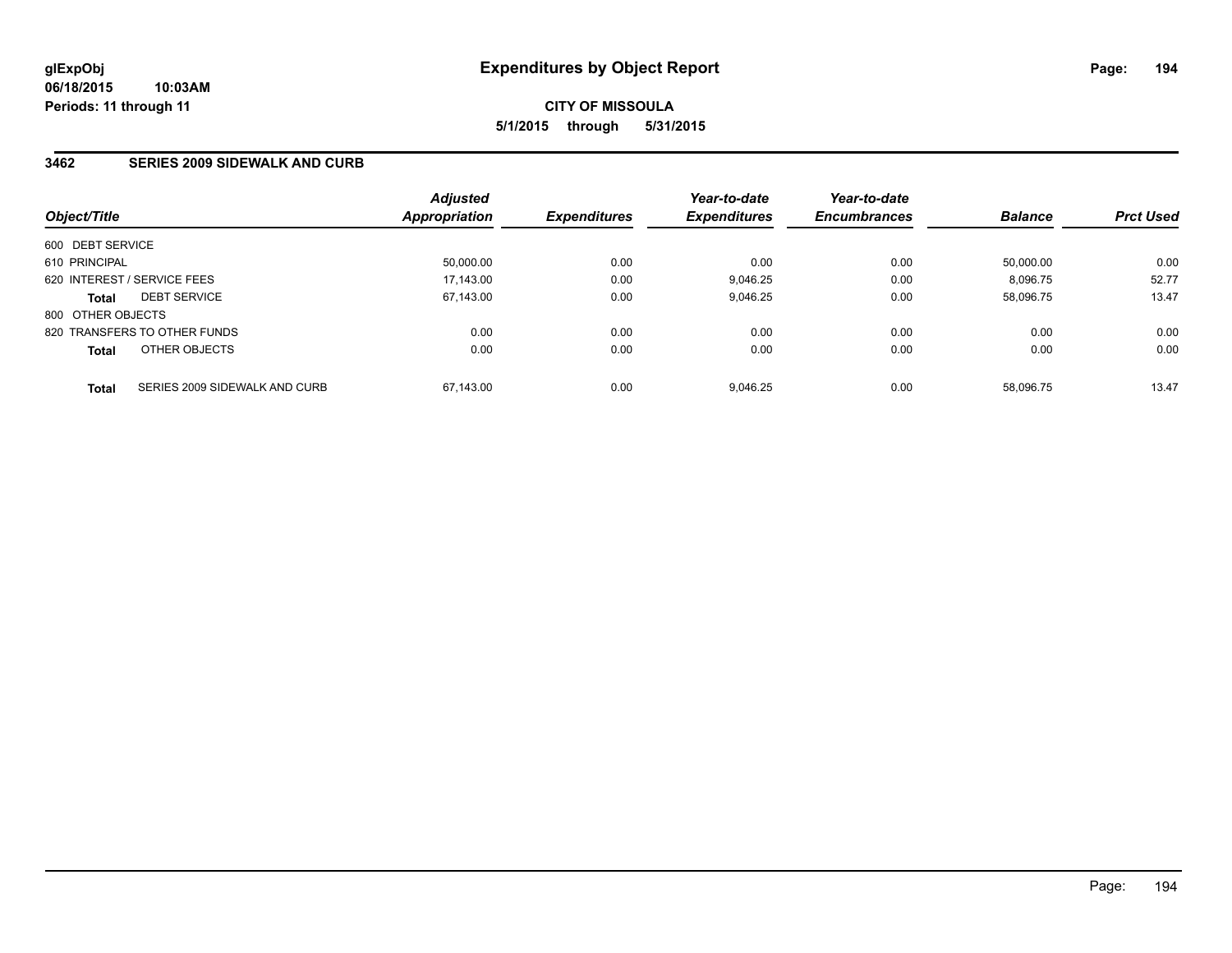#### **3463 SERIES 2010 SIDEWALK AND CURB**

|                                      | <b>Adjusted</b>      |                     | Year-to-date        | Year-to-date        |                |                  |
|--------------------------------------|----------------------|---------------------|---------------------|---------------------|----------------|------------------|
| Object/Title                         | <b>Appropriation</b> | <b>Expenditures</b> | <b>Expenditures</b> | <b>Encumbrances</b> | <b>Balance</b> | <b>Prct Used</b> |
| 500 FIXED CHARGES                    |                      |                     |                     |                     |                |                  |
| 550 MERCHANT SERVICE FEES            | 0.00                 | 0.00                | 0.00                | 0.00                | 0.00           | 0.00             |
| <b>FIXED CHARGES</b><br><b>Total</b> | 0.00                 | 0.00                | 0.00                | 0.00                | 0.00           | 0.00             |
| 600 DEBT SERVICE                     |                      |                     |                     |                     |                |                  |
| 610 PRINCIPAL                        | 75.000.00            | 0.00                | 0.00                | 0.00                | 75.000.00      | 0.00             |
| 620 INTEREST / SERVICE FEES          | 28,038.00            | 0.00                | 14.193.75           | 0.00                | 13.844.25      | 50.62            |
| <b>DEBT SERVICE</b><br><b>Total</b>  | 103.038.00           | 0.00                | 14.193.75           | 0.00                | 88.844.25      | 13.78            |
| NON-DEPARTMENTAL<br><b>Total</b>     | 103,038.00           | 0.00                | 14.193.75           | 0.00                | 88.844.25      | 13.78            |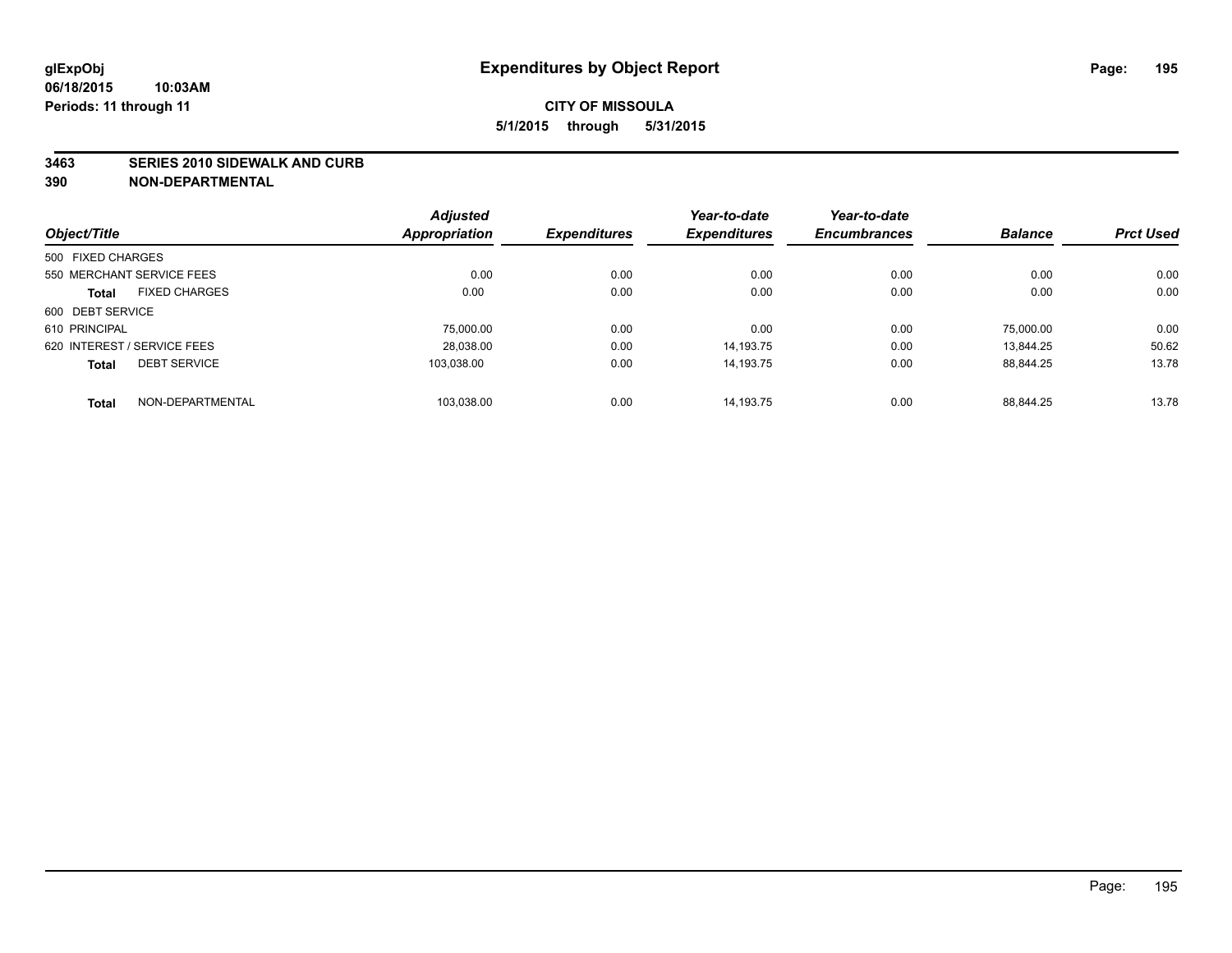## **3463 SERIES 2010 SIDEWALK AND CURB**

| Object/Title                                  | <b>Adjusted</b><br>Appropriation | <b>Expenditures</b> | Year-to-date<br><b>Expenditures</b> | Year-to-date<br><b>Encumbrances</b> | <b>Balance</b> | <b>Prct Used</b> |
|-----------------------------------------------|----------------------------------|---------------------|-------------------------------------|-------------------------------------|----------------|------------------|
| 500 FIXED CHARGES                             |                                  |                     |                                     |                                     |                |                  |
| 550 MERCHANT SERVICE FEES                     | 0.00                             | 0.00                | 0.00                                | 0.00                                | 0.00           | 0.00             |
| <b>FIXED CHARGES</b><br><b>Total</b>          | 0.00                             | 0.00                | 0.00                                | 0.00                                | 0.00           | 0.00             |
| 600 DEBT SERVICE                              |                                  |                     |                                     |                                     |                |                  |
| 610 PRINCIPAL                                 | 75,000.00                        | 0.00                | 0.00                                | 0.00                                | 75.000.00      | 0.00             |
| 620 INTEREST / SERVICE FEES                   | 28,038.00                        | 0.00                | 14.193.75                           | 0.00                                | 13.844.25      | 50.62            |
| <b>DEBT SERVICE</b><br><b>Total</b>           | 103.038.00                       | 0.00                | 14.193.75                           | 0.00                                | 88.844.25      | 13.78            |
| SERIES 2010 SIDEWALK AND CURB<br><b>Total</b> | 103.038.00                       | 0.00                | 14.193.75                           | 0.00                                | 88.844.25      | 13.78            |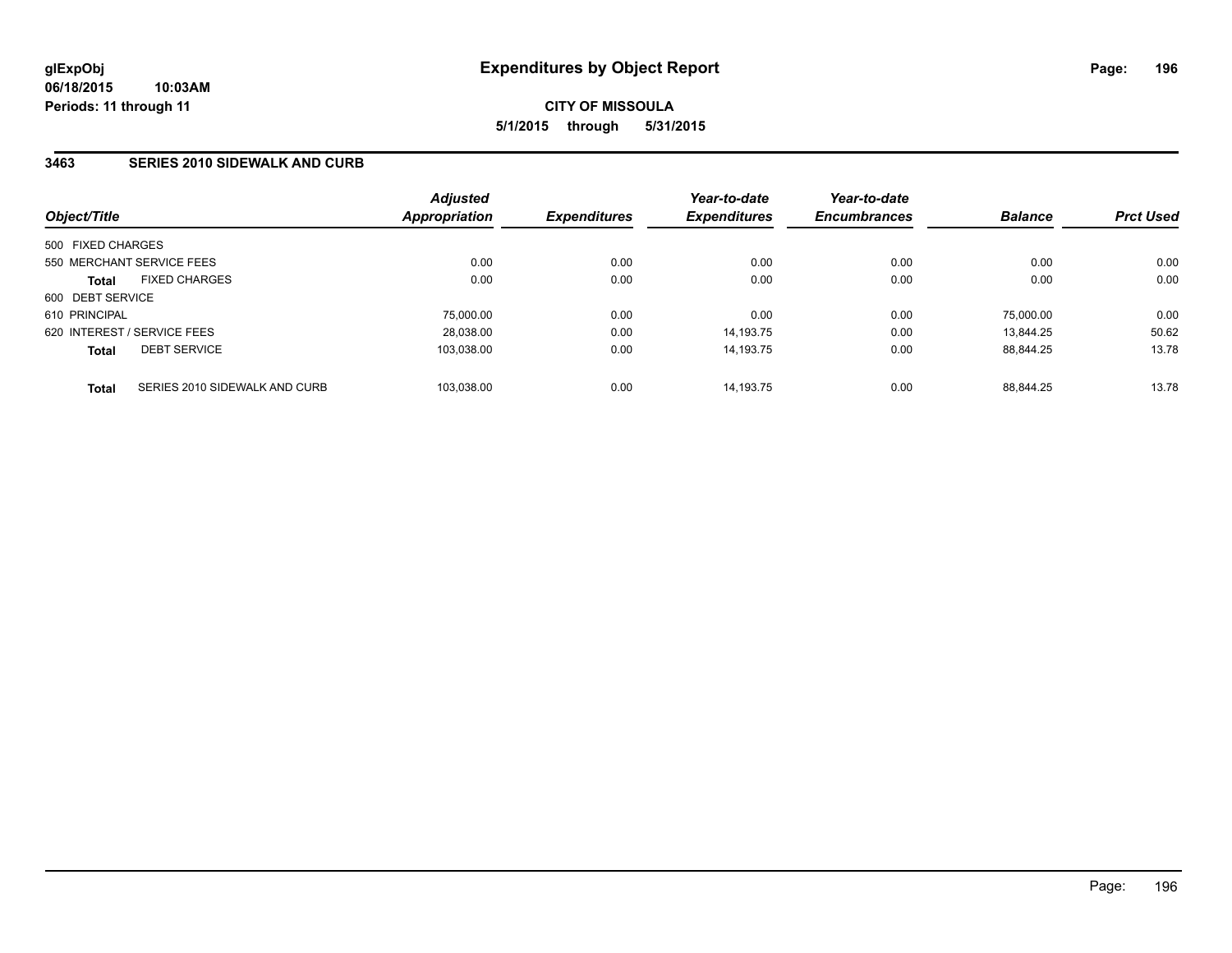#### **3464 FY12 S/C DEBT SERVICE**

| Object/Title                        | <b>Adjusted</b><br>Appropriation | <b>Expenditures</b> | Year-to-date<br><b>Expenditures</b> | Year-to-date<br><b>Encumbrances</b> | <b>Balance</b> | <b>Prct Used</b> |
|-------------------------------------|----------------------------------|---------------------|-------------------------------------|-------------------------------------|----------------|------------------|
| 600 DEBT SERVICE                    |                                  |                     |                                     |                                     |                |                  |
| 610 PRINCIPAL                       | 50,000.00                        | 0.00                | 0.00                                | 0.00                                | 50,000.00      | 0.00             |
| 620 INTEREST / SERVICE FEES         | 22,560.00                        | 0.00                | 11,455.00                           | 0.00                                | 11,105.00      | 50.78            |
| <b>DEBT SERVICE</b><br><b>Total</b> | 72,560.00                        | 0.00                | 11.455.00                           | 0.00                                | 61,105.00      | 15.79            |
| NON-DEPARTMENTAL<br><b>Total</b>    | 72,560.00                        | 0.00                | 11,455.00                           | 0.00                                | 61,105.00      | 15.79            |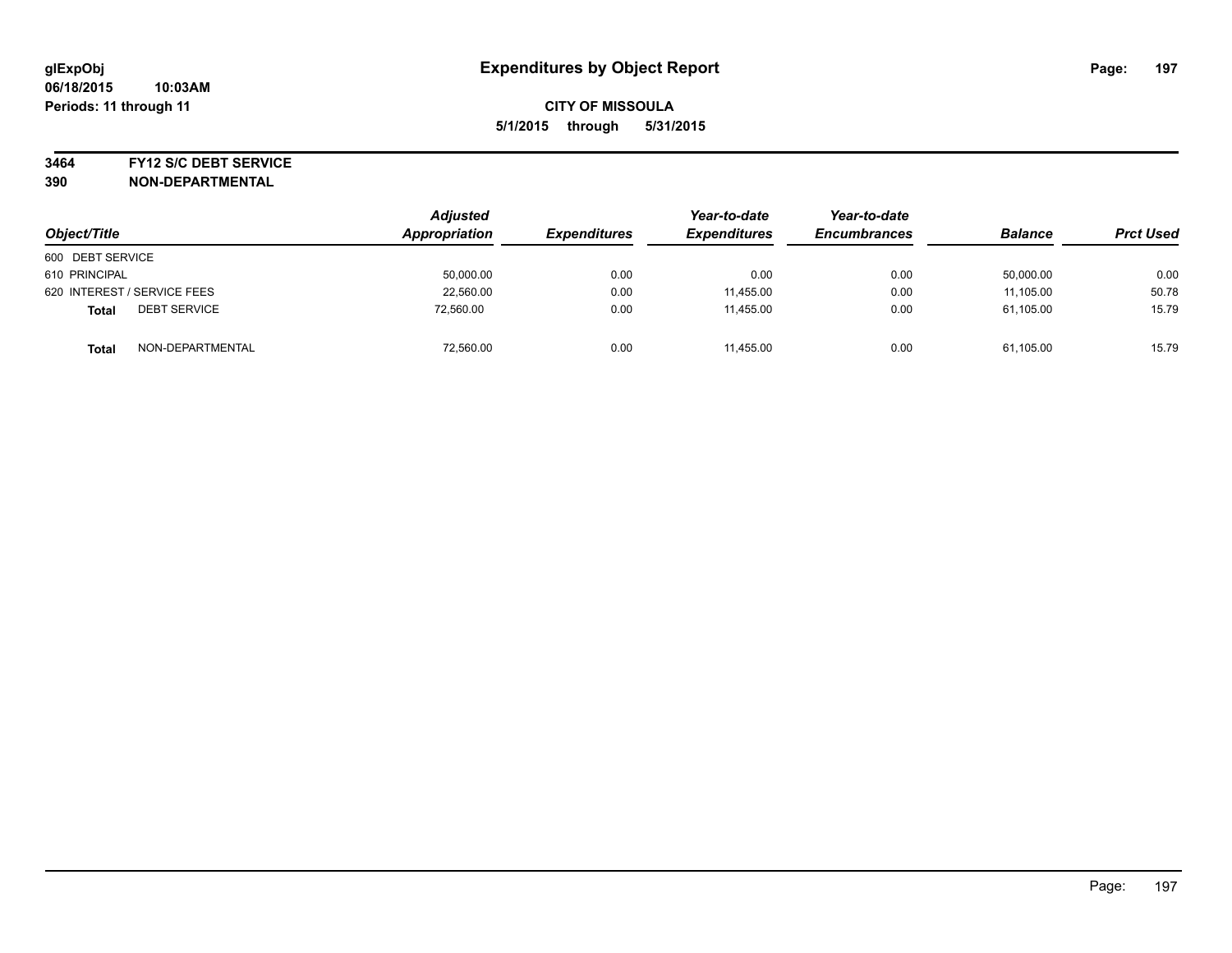## **3464 FY12 S/C DEBT SERVICE**

| Object/Title                          | <b>Adjusted</b><br><b>Appropriation</b> | <b>Expenditures</b> | Year-to-date<br><b>Expenditures</b> | Year-to-date<br><b>Encumbrances</b> | <b>Balance</b> | <b>Prct Used</b> |
|---------------------------------------|-----------------------------------------|---------------------|-------------------------------------|-------------------------------------|----------------|------------------|
| 600 DEBT SERVICE                      |                                         |                     |                                     |                                     |                |                  |
| 610 PRINCIPAL                         | 50,000.00                               | 0.00                | 0.00                                | 0.00                                | 50,000.00      | 0.00             |
| 620 INTEREST / SERVICE FEES           | 22,560.00                               | 0.00                | 11.455.00                           | 0.00                                | 11.105.00      | 50.78            |
| <b>DEBT SERVICE</b><br>Total          | 72,560.00                               | 0.00                | 11,455.00                           | 0.00                                | 61,105.00      | 15.79            |
| FY12 S/C DEBT SERVICE<br><b>Total</b> | 72,560.00                               | 0.00                | 11.455.00                           | 0.00                                | 61,105.00      | 15.79            |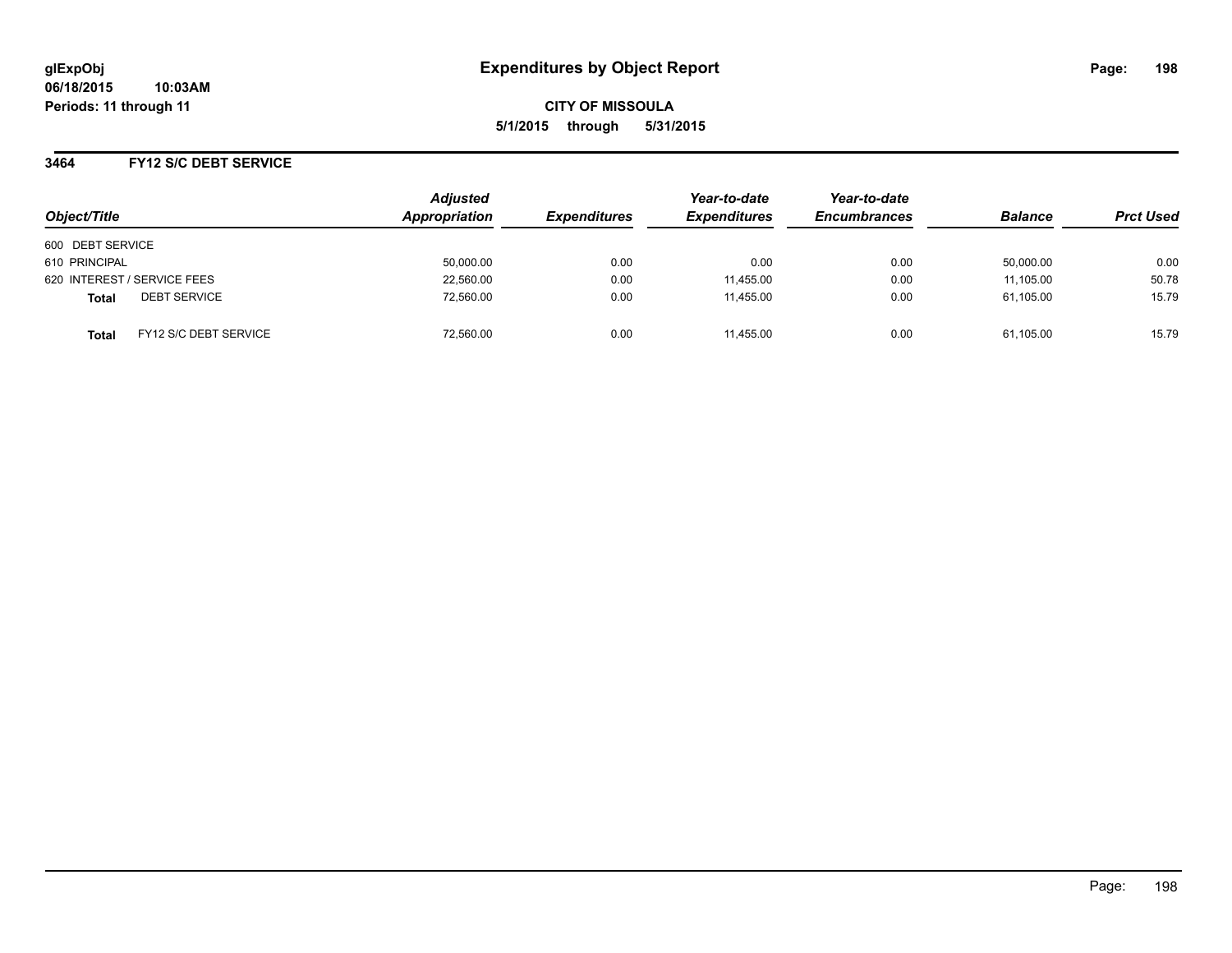#### **3465 FY13 SIDEWALK/CURB DEBT SERVICE**

| Object/Title                        | <b>Adjusted</b><br>Appropriation | <i><b>Expenditures</b></i> | Year-to-date<br><b>Expenditures</b> | Year-to-date<br><b>Encumbrances</b> | <b>Balance</b> | <b>Prct Used</b> |
|-------------------------------------|----------------------------------|----------------------------|-------------------------------------|-------------------------------------|----------------|------------------|
| 600 DEBT SERVICE                    |                                  |                            |                                     |                                     |                |                  |
| 610 PRINCIPAL                       | 29,000.00                        | 0.00                       | 0.00                                | 0.00                                | 29,000.00      | 0.00             |
| 620 INTEREST / SERVICE FEES         | 11.976.00                        | 0.00                       | 6.035.78                            | 0.00                                | 5.940.22       | 50.40            |
| <b>DEBT SERVICE</b><br><b>Total</b> | 40.976.00                        | 0.00                       | 6.035.78                            | 0.00                                | 34.940.22      | 14.73            |
| NON-DEPARTMENTAL<br><b>Total</b>    | 40,976.00                        | 0.00                       | 6,035.78                            | 0.00                                | 34,940.22      | 14.73            |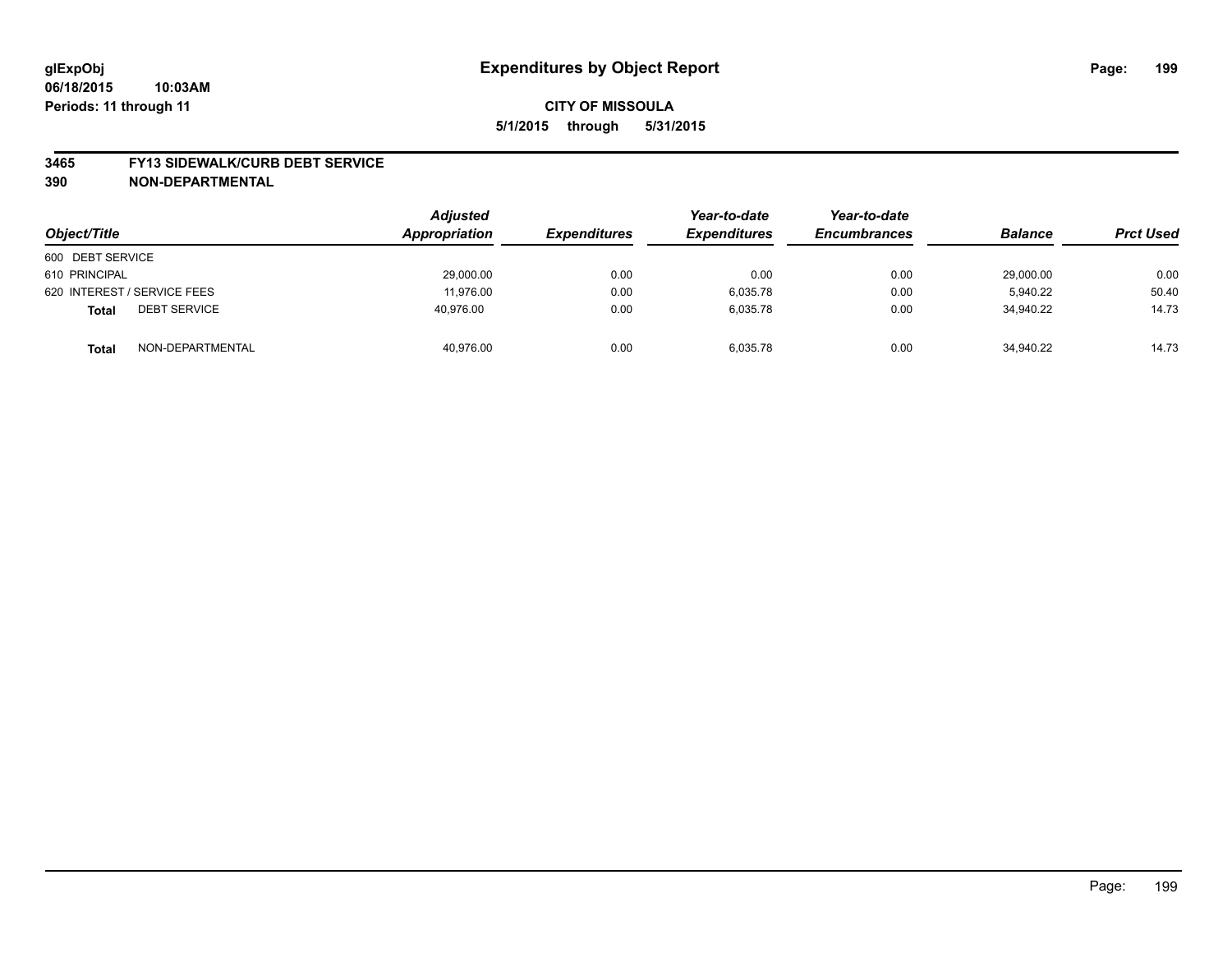**06/18/2015 10:03AM Periods: 11 through 11**

**CITY OF MISSOULA 5/1/2015 through 5/31/2015**

## **3465 FY13 SIDEWALK/CURB DEBT SERVICE**

| Object/Title     |                                 | <b>Adjusted</b><br>Appropriation | <b>Expenditures</b> | Year-to-date<br><b>Expenditures</b> | Year-to-date<br><b>Encumbrances</b> | <b>Balance</b> | <b>Prct Used</b> |
|------------------|---------------------------------|----------------------------------|---------------------|-------------------------------------|-------------------------------------|----------------|------------------|
| 600 DEBT SERVICE |                                 |                                  |                     |                                     |                                     |                |                  |
| 610 PRINCIPAL    |                                 | 29,000.00                        | 0.00                | 0.00                                | 0.00                                | 29,000.00      | 0.00             |
|                  | 620 INTEREST / SERVICE FEES     | 11,976.00                        | 0.00                | 6,035.78                            | 0.00                                | 5.940.22       | 50.40            |
| <b>Total</b>     | <b>DEBT SERVICE</b>             | 40.976.00                        | 0.00                | 6.035.78                            | 0.00                                | 34.940.22      | 14.73            |
| <b>Total</b>     | FY13 SIDEWALK/CURB DEBT SERVICE | 40.976.00                        | 0.00                | 6.035.78                            | 0.00                                | 34.940.22      | 14.73            |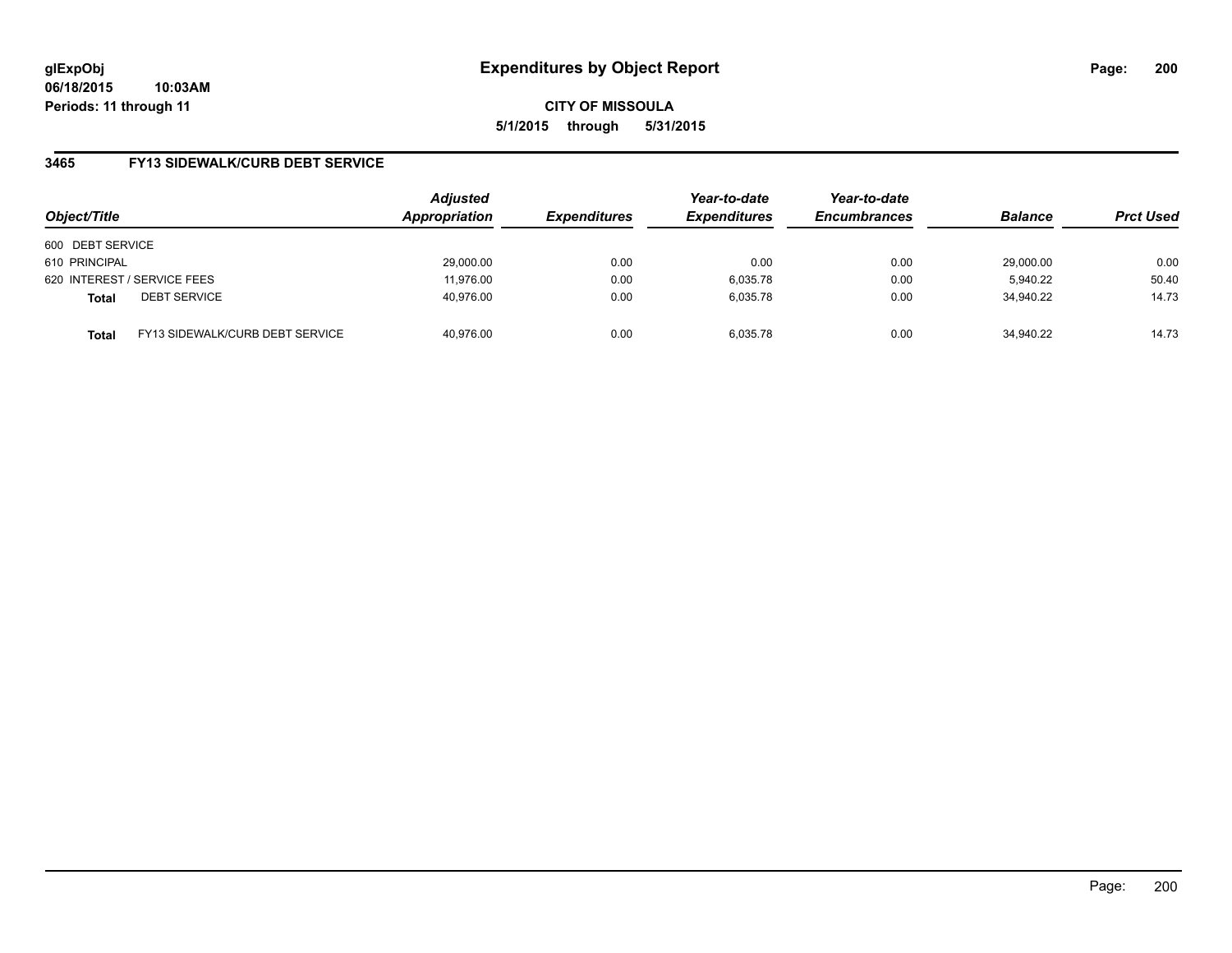#### **3491 SID 491 DEBT SERVICE FUND**

| Object/Title                        | <b>Adjusted</b><br>Appropriation | <b>Expenditures</b> | Year-to-date<br><b>Expenditures</b> | Year-to-date<br><b>Encumbrances</b> | <b>Balance</b> | <b>Prct Used</b> |
|-------------------------------------|----------------------------------|---------------------|-------------------------------------|-------------------------------------|----------------|------------------|
| 600 DEBT SERVICE                    |                                  |                     |                                     |                                     |                |                  |
| 620 INTEREST / SERVICE FEES         | 0.00                             | 0.00                | 0.00                                | 0.00                                | 0.00           | 0.00             |
| <b>DEBT SERVICE</b><br><b>Total</b> | 0.00                             | 0.00                | 0.00                                | 0.00                                | 0.00           | 0.00             |
| NON-DEPARTMENTAL<br><b>Total</b>    | 0.00                             | 0.00                | 0.00                                | 0.00                                | 0.00           | 0.00             |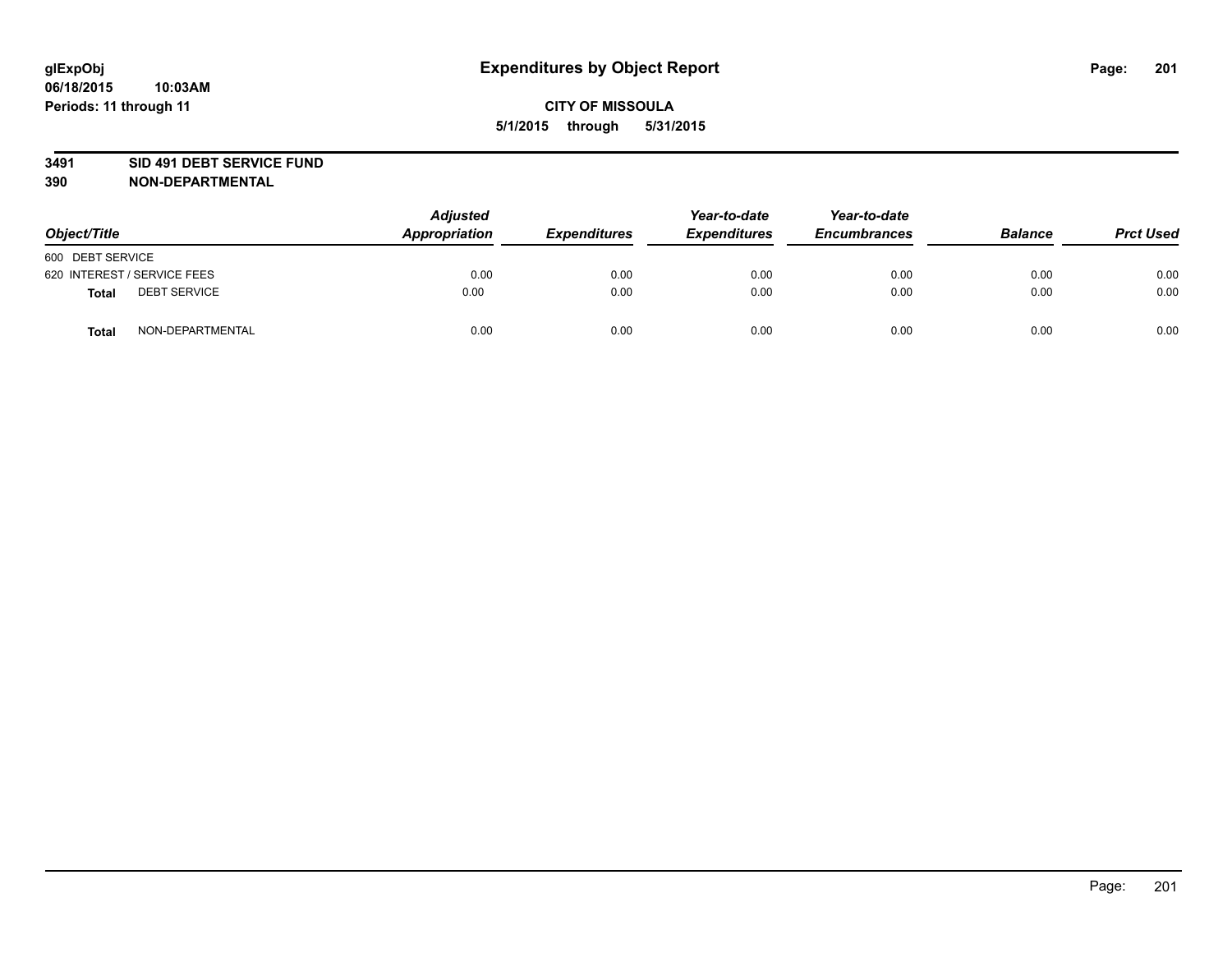## **3491 SID 491 DEBT SERVICE FUND**

| Object/Title                       | <b>Adjusted</b><br>Appropriation | <b>Expenditures</b> | Year-to-date<br><b>Expenditures</b> | Year-to-date<br><b>Encumbrances</b> | <b>Balance</b> | <b>Prct Used</b> |
|------------------------------------|----------------------------------|---------------------|-------------------------------------|-------------------------------------|----------------|------------------|
| 600 DEBT SERVICE                   |                                  |                     |                                     |                                     |                |                  |
| 620 INTEREST / SERVICE FEES        | 0.00                             | 0.00                | 0.00                                | 0.00                                | 0.00           | 0.00             |
| <b>DEBT SERVICE</b><br>Total       | 0.00                             | 0.00                | 0.00                                | 0.00                                | 0.00           | 0.00             |
| SID 491 DEBT SERVICE FUND<br>Total | 0.00                             | 0.00                | 0.00                                | 0.00                                | 0.00           | 0.00             |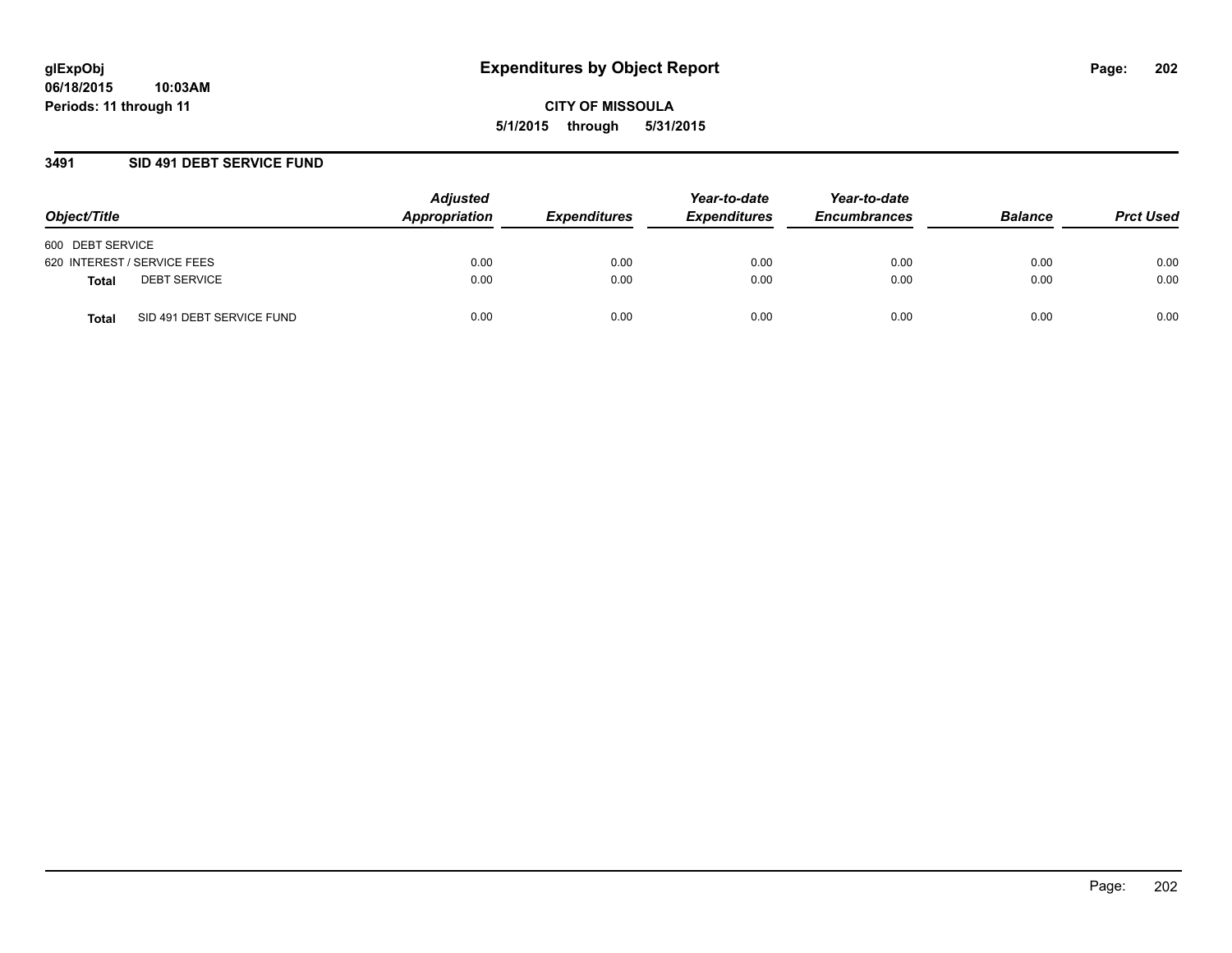#### **3495 SID 495 DEBT SERVICE FUND**

| Object/Title                     | <b>Adjusted</b><br><b>Appropriation</b> | <b>Expenditures</b> | Year-to-date<br><b>Expenditures</b> | Year-to-date<br><b>Encumbrances</b> | <b>Balance</b> | <b>Prct Used</b> |
|----------------------------------|-----------------------------------------|---------------------|-------------------------------------|-------------------------------------|----------------|------------------|
| 800 OTHER OBJECTS                |                                         |                     |                                     |                                     |                |                  |
| 820 TRANSFERS TO OTHER FUNDS     | 0.00                                    | 0.00                | 0.00                                | 0.00                                | 0.00           | 0.00             |
| OTHER OBJECTS<br><b>Total</b>    | 0.00                                    | 0.00                | 0.00                                | 0.00                                | 0.00           | 0.00             |
| NON-DEPARTMENTAL<br><b>Total</b> | 0.00                                    | 0.00                | 0.00                                | 0.00                                | 0.00           | 0.00             |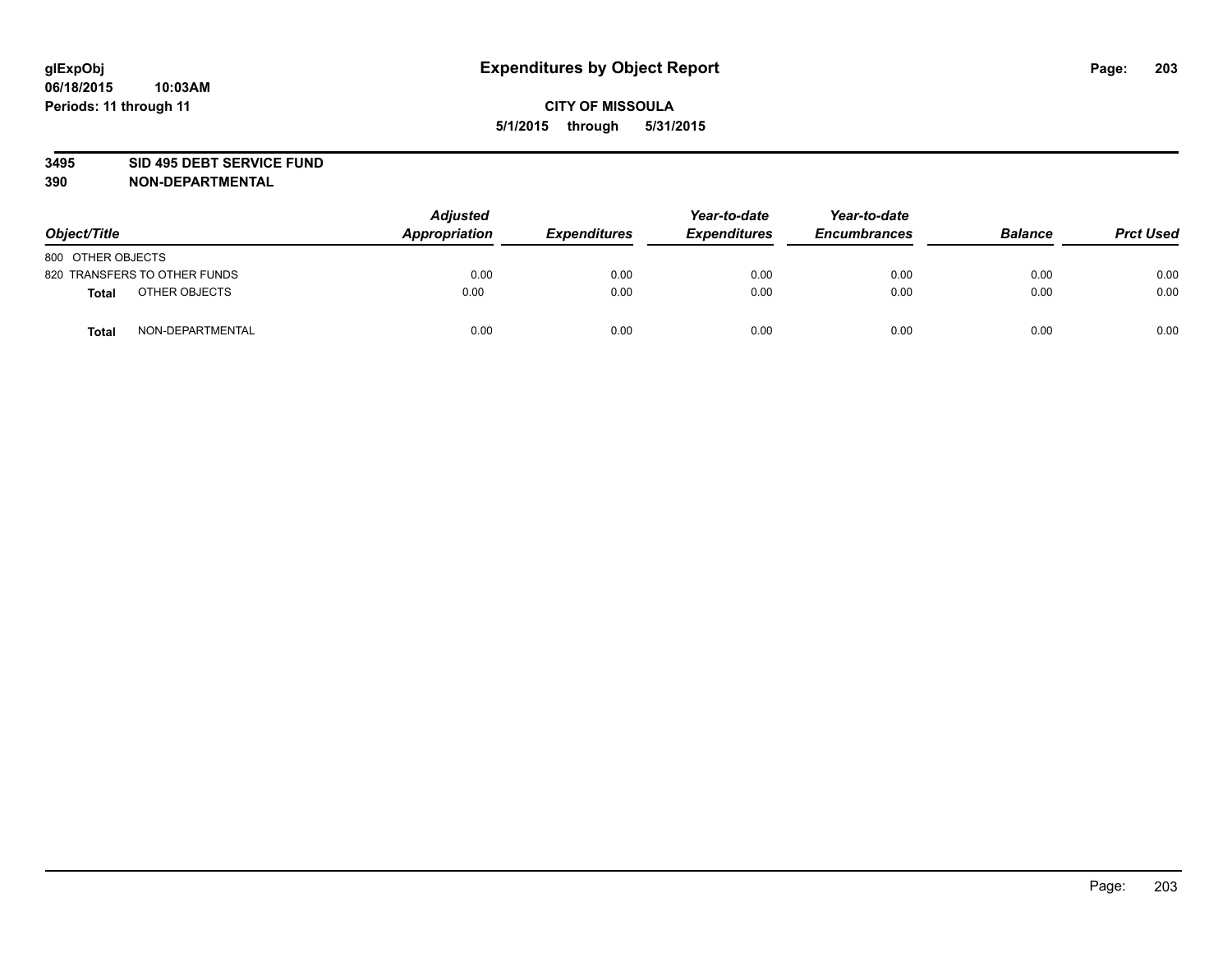## **3495 SID 495 DEBT SERVICE FUND**

| Object/Title                              | <b>Adjusted</b><br>Appropriation | <b>Expenditures</b> | Year-to-date<br><b>Expenditures</b> | Year-to-date<br><b>Encumbrances</b> | <b>Balance</b> | <b>Prct Used</b> |
|-------------------------------------------|----------------------------------|---------------------|-------------------------------------|-------------------------------------|----------------|------------------|
| 800 OTHER OBJECTS                         |                                  |                     |                                     |                                     |                |                  |
| 820 TRANSFERS TO OTHER FUNDS              | 0.00                             | 0.00                | 0.00                                | 0.00                                | 0.00           | 0.00             |
| OTHER OBJECTS<br><b>Total</b>             | 0.00                             | 0.00                | 0.00                                | 0.00                                | 0.00           | 0.00             |
| SID 495 DEBT SERVICE FUND<br><b>Total</b> | 0.00                             | 0.00                | 0.00                                | 0.00                                | 0.00           | 0.00             |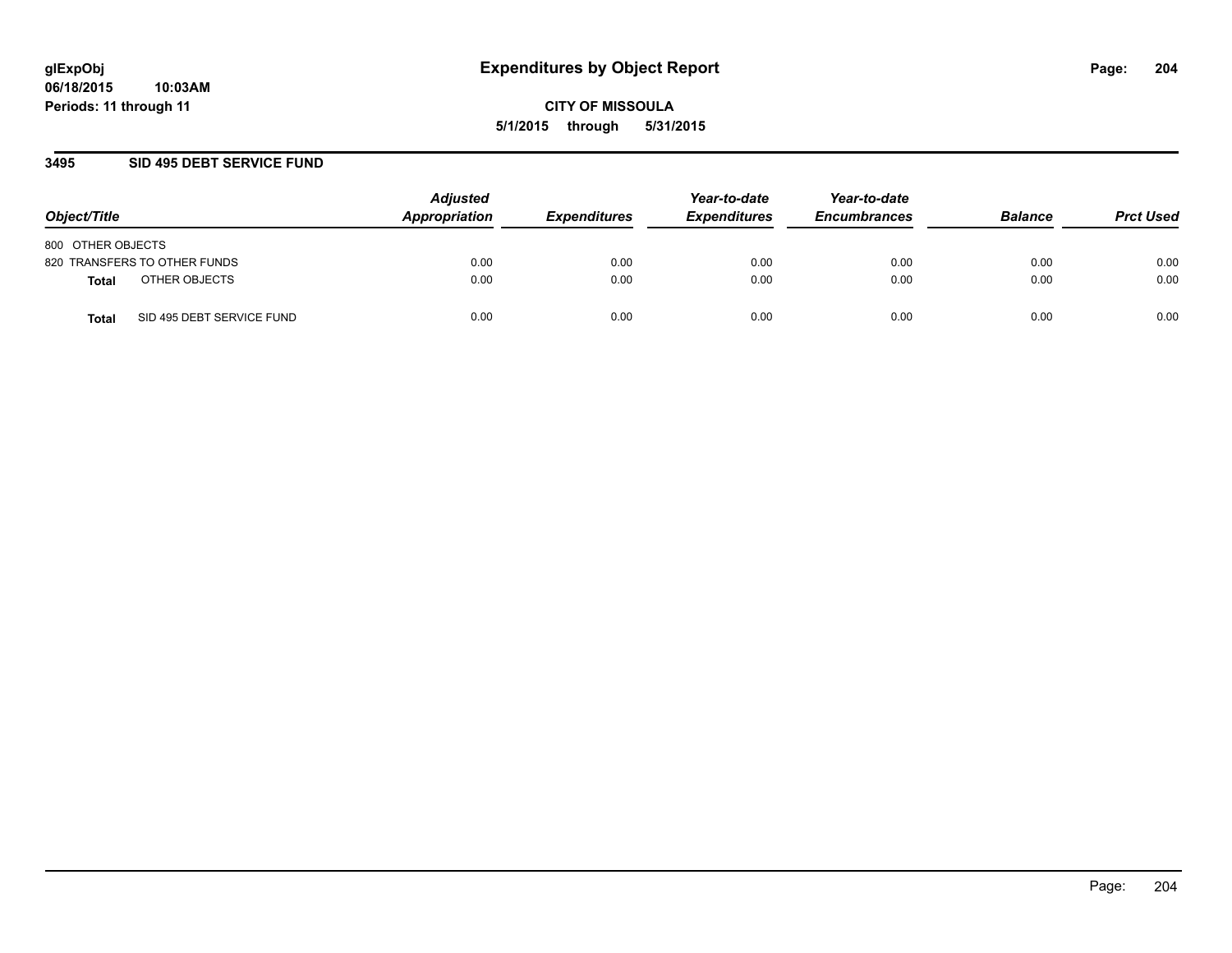#### **3497 SID 497 DEBT SERVICE FUND**

| Object/Title                        | <b>Adjusted</b><br>Appropriation | <b>Expenditures</b> | Year-to-date<br><b>Expenditures</b> | Year-to-date<br><b>Encumbrances</b> | <b>Balance</b> | <b>Prct Used</b> |
|-------------------------------------|----------------------------------|---------------------|-------------------------------------|-------------------------------------|----------------|------------------|
| 600 DEBT SERVICE                    |                                  |                     |                                     |                                     |                |                  |
| 620 INTEREST / SERVICE FEES         | 0.00                             | 0.00                | 0.00                                | 0.00                                | 0.00           | 0.00             |
| <b>DEBT SERVICE</b><br><b>Total</b> | 0.00                             | 0.00                | 0.00                                | 0.00                                | 0.00           | 0.00             |
| 800 OTHER OBJECTS                   |                                  |                     |                                     |                                     |                |                  |
| 800 OTHER OBJECTS                   | 0.00                             | 0.00                | 0.00                                | 0.00                                | 0.00           | 0.00             |
| 820 TRANSFERS TO OTHER FUNDS        | 0.00                             | 0.00                | 0.00                                | 0.00                                | 0.00           | 0.00             |
| OTHER OBJECTS<br><b>Total</b>       | 0.00                             | 0.00                | 0.00                                | 0.00                                | 0.00           | 0.00             |
| NON-DEPARTMENTAL<br>Total           | 0.00                             | 0.00                | 0.00                                | 0.00                                | 0.00           | 0.00             |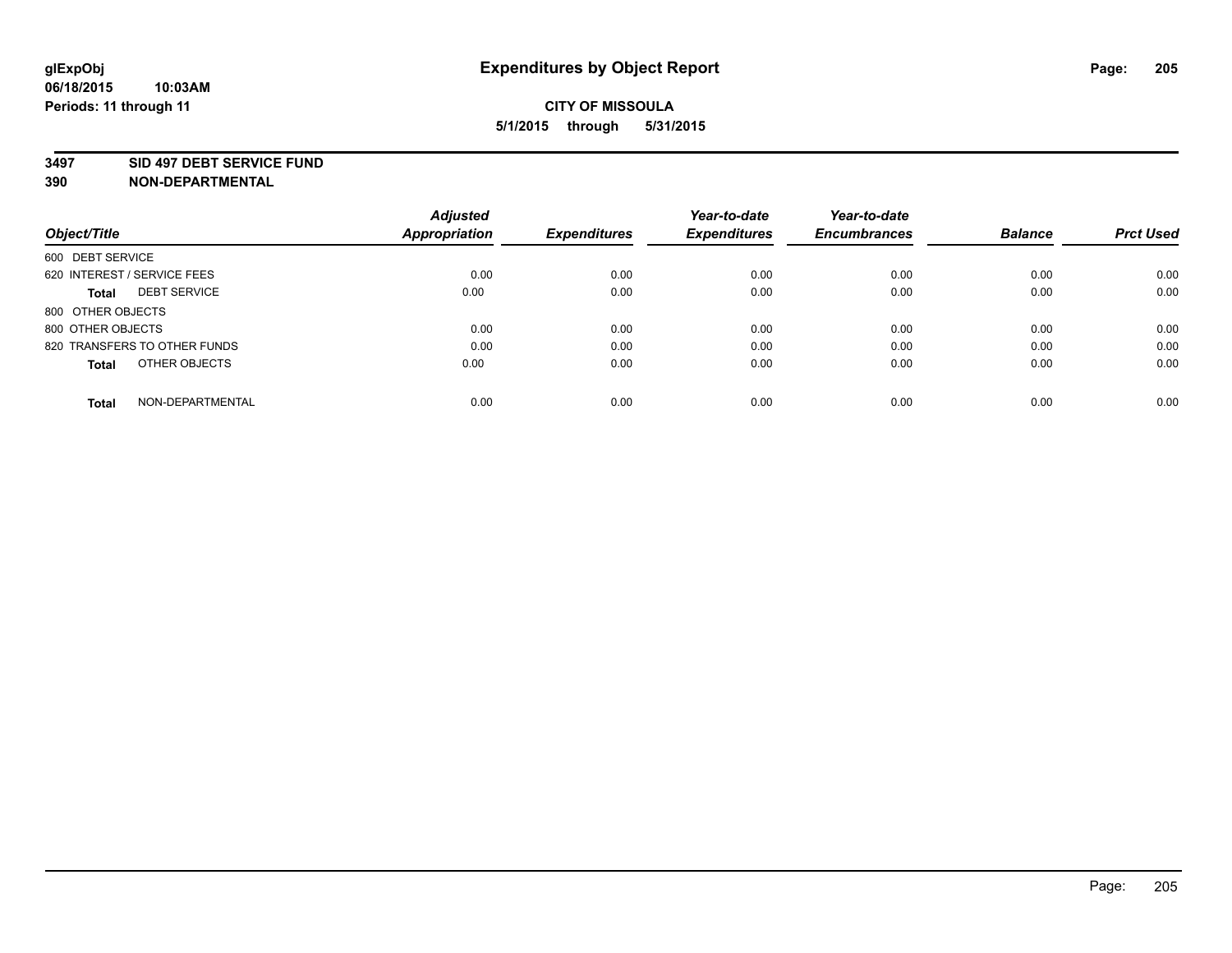## **3497 SID 497 DEBT SERVICE FUND**

| Object/Title                              | <b>Adjusted</b><br><b>Appropriation</b> | <b>Expenditures</b> | Year-to-date<br><b>Expenditures</b> | Year-to-date<br><b>Encumbrances</b> | <b>Balance</b> | <b>Prct Used</b> |
|-------------------------------------------|-----------------------------------------|---------------------|-------------------------------------|-------------------------------------|----------------|------------------|
| 600 DEBT SERVICE                          |                                         |                     |                                     |                                     |                |                  |
| 620 INTEREST / SERVICE FEES               | 0.00                                    | 0.00                | 0.00                                | 0.00                                | 0.00           | 0.00             |
| <b>DEBT SERVICE</b><br>Total              | 0.00                                    | 0.00                | 0.00                                | 0.00                                | 0.00           | 0.00             |
| 800 OTHER OBJECTS                         |                                         |                     |                                     |                                     |                |                  |
| 800 OTHER OBJECTS                         | 0.00                                    | 0.00                | 0.00                                | 0.00                                | 0.00           | 0.00             |
| 820 TRANSFERS TO OTHER FUNDS              | 0.00                                    | 0.00                | 0.00                                | 0.00                                | 0.00           | 0.00             |
| OTHER OBJECTS<br><b>Total</b>             | 0.00                                    | 0.00                | 0.00                                | 0.00                                | 0.00           | 0.00             |
| SID 497 DEBT SERVICE FUND<br><b>Total</b> | 0.00                                    | 0.00                | 0.00                                | 0.00                                | 0.00           | 0.00             |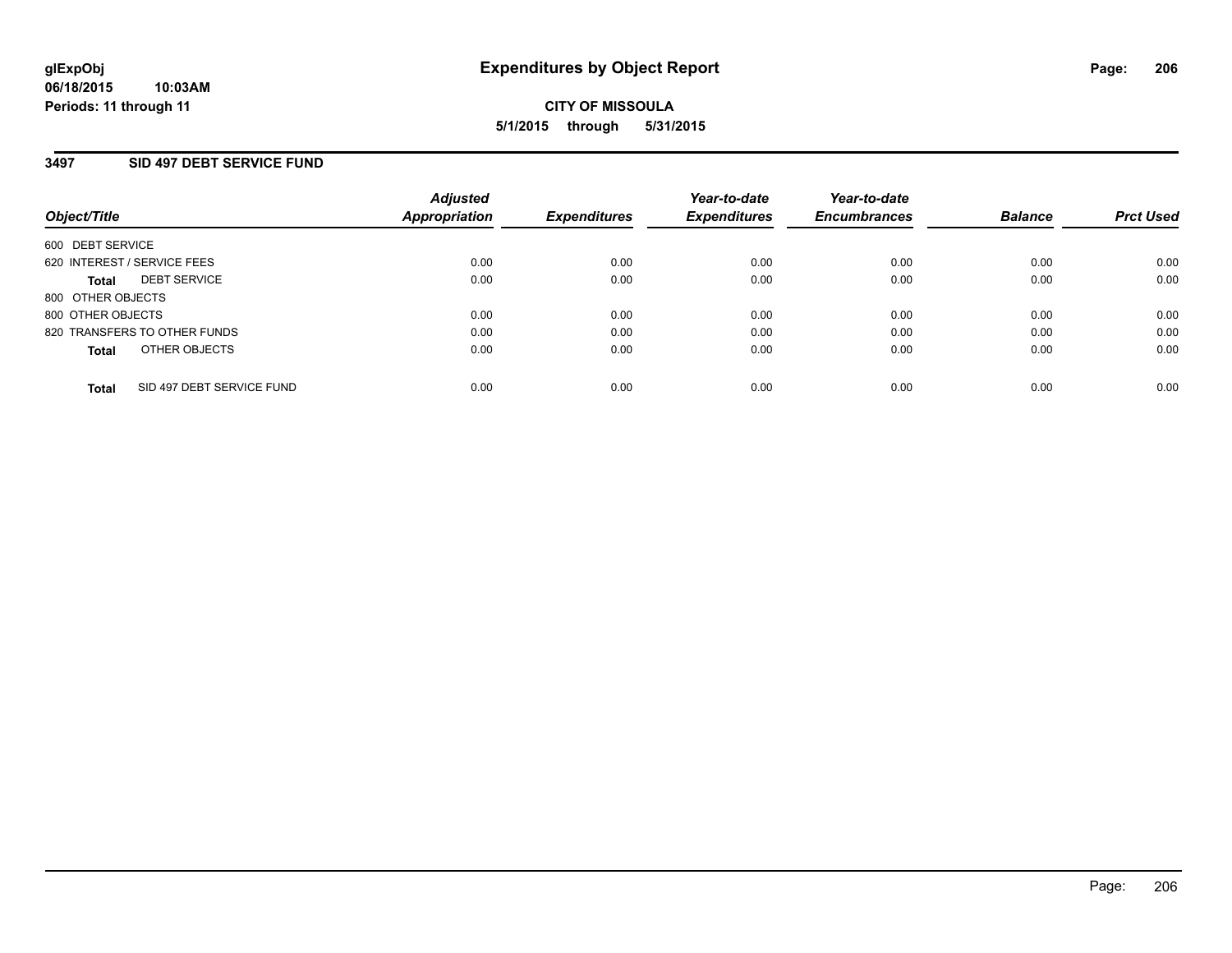#### **3498 SID 498 DEBT SERVICE FUND**

| Object/Title                        | <b>Adjusted</b><br>Appropriation | <b>Expenditures</b> | Year-to-date<br><b>Expenditures</b> | Year-to-date<br><b>Encumbrances</b> | <b>Balance</b> | <b>Prct Used</b> |
|-------------------------------------|----------------------------------|---------------------|-------------------------------------|-------------------------------------|----------------|------------------|
| 600 DEBT SERVICE                    |                                  |                     |                                     |                                     |                |                  |
| 610 PRINCIPAL                       | 0.00                             | 0.00                | 0.00                                | 0.00                                | 0.00           | 0.00             |
| 620 INTEREST / SERVICE FEES         | 0.00                             | 0.00                | 0.00                                | 0.00                                | 0.00           | 0.00             |
| <b>DEBT SERVICE</b><br><b>Total</b> | 0.00                             | 0.00                | 0.00                                | 0.00                                | 0.00           | 0.00             |
| NON-DEPARTMENTAL<br><b>Total</b>    | 0.00                             | 0.00                | 0.00                                | 0.00                                | 0.00           | 0.00             |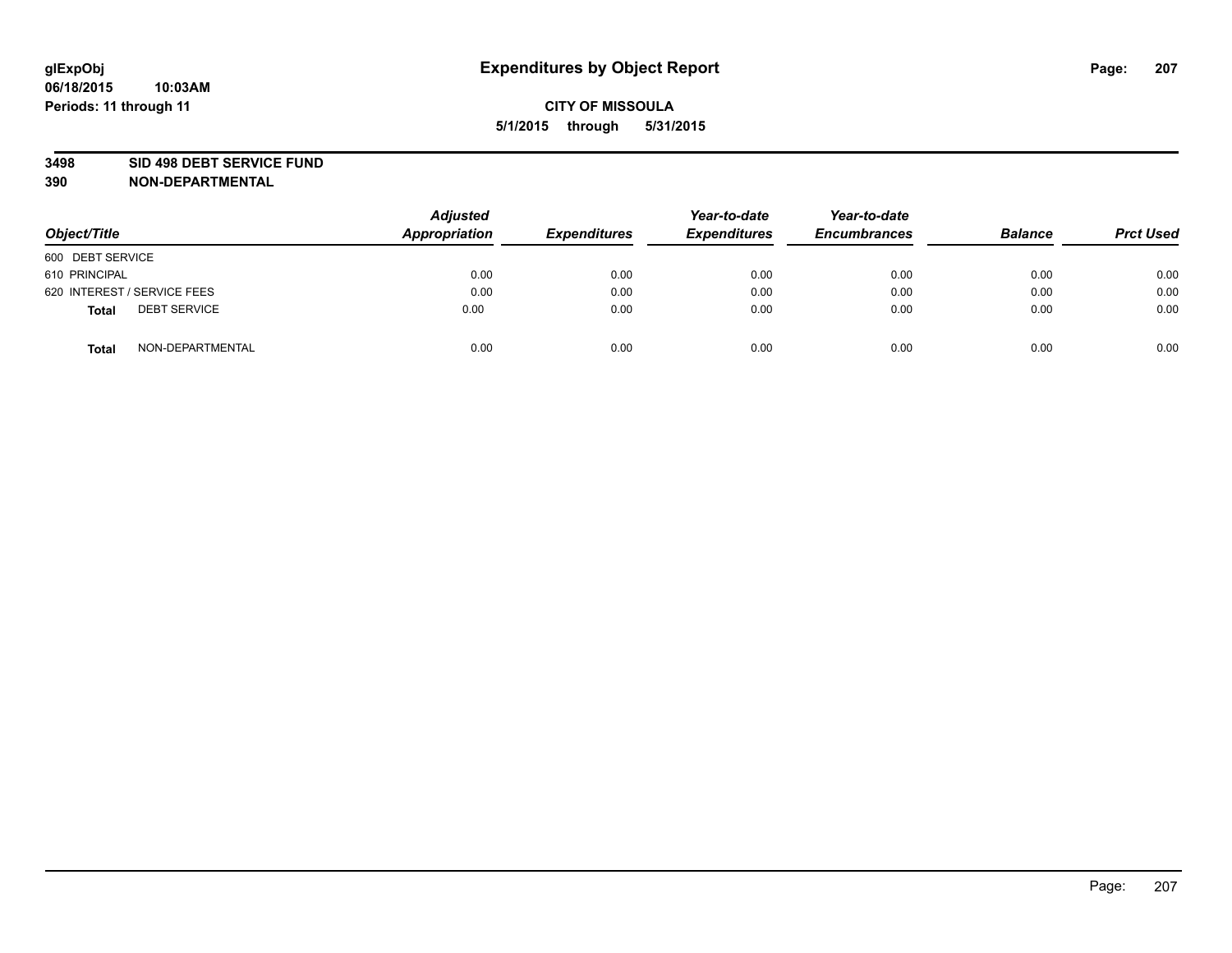## **3498 SID 498 DEBT SERVICE FUND**

| Object/Title                              | <b>Adjusted</b><br>Appropriation | <b>Expenditures</b> | Year-to-date<br><b>Expenditures</b> | Year-to-date<br><b>Encumbrances</b> | <b>Balance</b> | <b>Prct Used</b> |
|-------------------------------------------|----------------------------------|---------------------|-------------------------------------|-------------------------------------|----------------|------------------|
| 600 DEBT SERVICE                          |                                  |                     |                                     |                                     |                |                  |
| 610 PRINCIPAL                             | 0.00                             | 0.00                | 0.00                                | 0.00                                | 0.00           | 0.00             |
| 620 INTEREST / SERVICE FEES               | 0.00                             | 0.00                | 0.00                                | 0.00                                | 0.00           | 0.00             |
| <b>DEBT SERVICE</b><br><b>Total</b>       | 0.00                             | 0.00                | 0.00                                | 0.00                                | 0.00           | 0.00             |
| SID 498 DEBT SERVICE FUND<br><b>Total</b> | 0.00                             | 0.00                | 0.00                                | 0.00                                | 0.00           | 0.00             |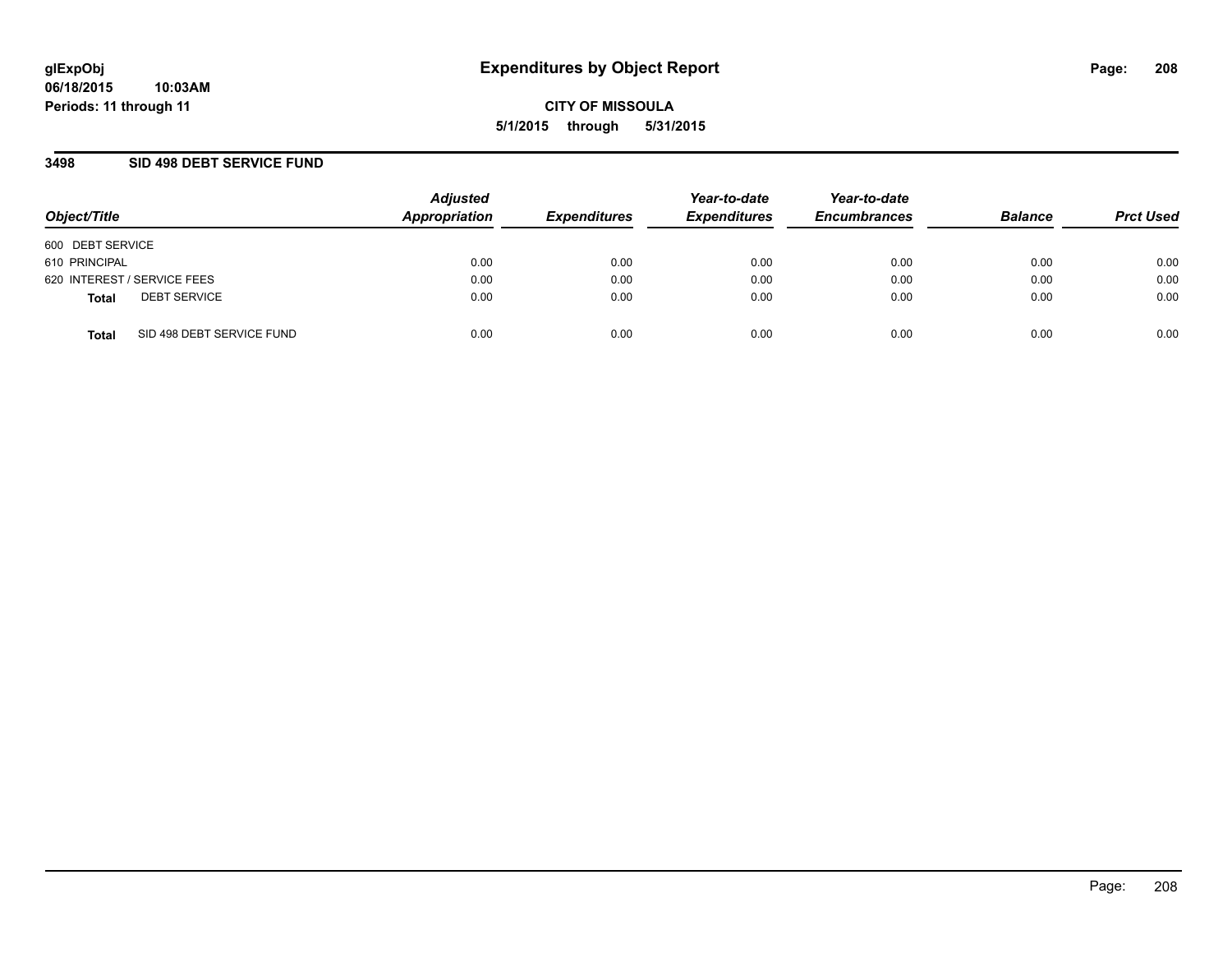#### **3500 SID 500 DEBT SERVICE FUND**

| Object/Title                        | <b>Adjusted</b><br><b>Appropriation</b> | <b>Expenditures</b> | Year-to-date<br><b>Expenditures</b> | Year-to-date<br><b>Encumbrances</b> | <b>Balance</b> | <b>Prct Used</b> |
|-------------------------------------|-----------------------------------------|---------------------|-------------------------------------|-------------------------------------|----------------|------------------|
| 600 DEBT SERVICE                    |                                         |                     |                                     |                                     |                |                  |
| 620 INTEREST / SERVICE FEES         | 0.00                                    | 0.00                | 0.00                                | 0.00                                | 0.00           | 0.00             |
| <b>DEBT SERVICE</b><br><b>Total</b> | 0.00                                    | 0.00                | 0.00                                | 0.00                                | 0.00           | 0.00             |
| 800 OTHER OBJECTS                   |                                         |                     |                                     |                                     |                |                  |
| 820 TRANSFERS TO OTHER FUNDS        | 0.00                                    | 0.00                | 0.00                                | 0.00                                | 0.00           | 0.00             |
| OTHER OBJECTS<br><b>Total</b>       | 0.00                                    | 0.00                | 0.00                                | 0.00                                | 0.00           | 0.00             |
| NON-DEPARTMENTAL<br><b>Total</b>    | 0.00                                    | 0.00                | 0.00                                | 0.00                                | 0.00           | 0.00             |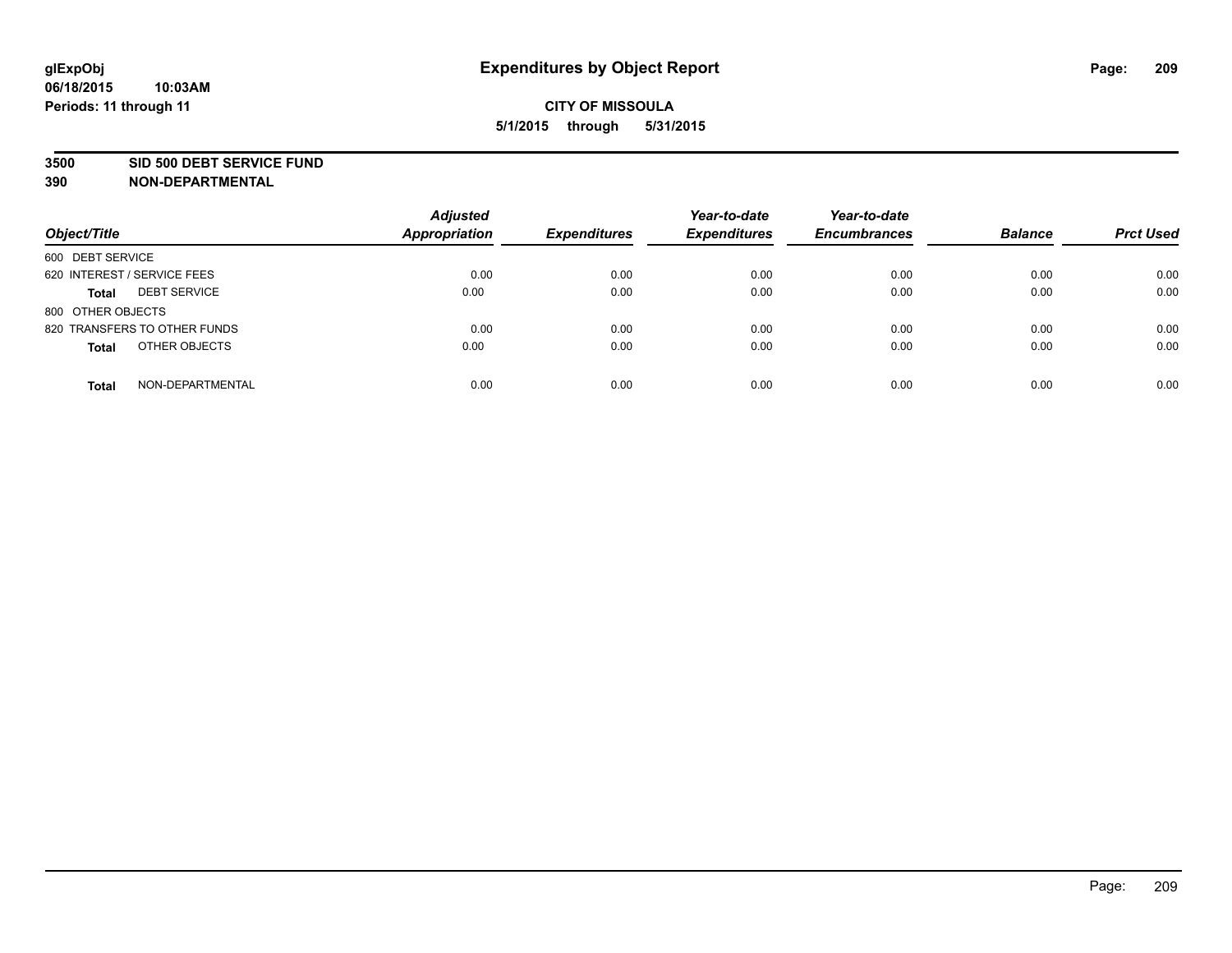## **3500 SID 500 DEBT SERVICE FUND**

| Object/Title                |                              | <b>Adjusted</b><br><b>Appropriation</b> | <b>Expenditures</b> | Year-to-date<br><b>Expenditures</b> | Year-to-date<br><b>Encumbrances</b> | <b>Balance</b> | <b>Prct Used</b> |
|-----------------------------|------------------------------|-----------------------------------------|---------------------|-------------------------------------|-------------------------------------|----------------|------------------|
| 600 DEBT SERVICE            |                              |                                         |                     |                                     |                                     |                |                  |
| 620 INTEREST / SERVICE FEES |                              | 0.00                                    | 0.00                | 0.00                                | 0.00                                | 0.00           | 0.00             |
| <b>Total</b>                | <b>DEBT SERVICE</b>          | 0.00                                    | 0.00                | 0.00                                | 0.00                                | 0.00           | 0.00             |
| 800 OTHER OBJECTS           |                              |                                         |                     |                                     |                                     |                |                  |
|                             | 820 TRANSFERS TO OTHER FUNDS | 0.00                                    | 0.00                | 0.00                                | 0.00                                | 0.00           | 0.00             |
| <b>Total</b>                | OTHER OBJECTS                | 0.00                                    | 0.00                | 0.00                                | 0.00                                | 0.00           | 0.00             |
| <b>Total</b>                | SID 500 DEBT SERVICE FUND    | 0.00                                    | 0.00                | 0.00                                | 0.00                                | 0.00           | 0.00             |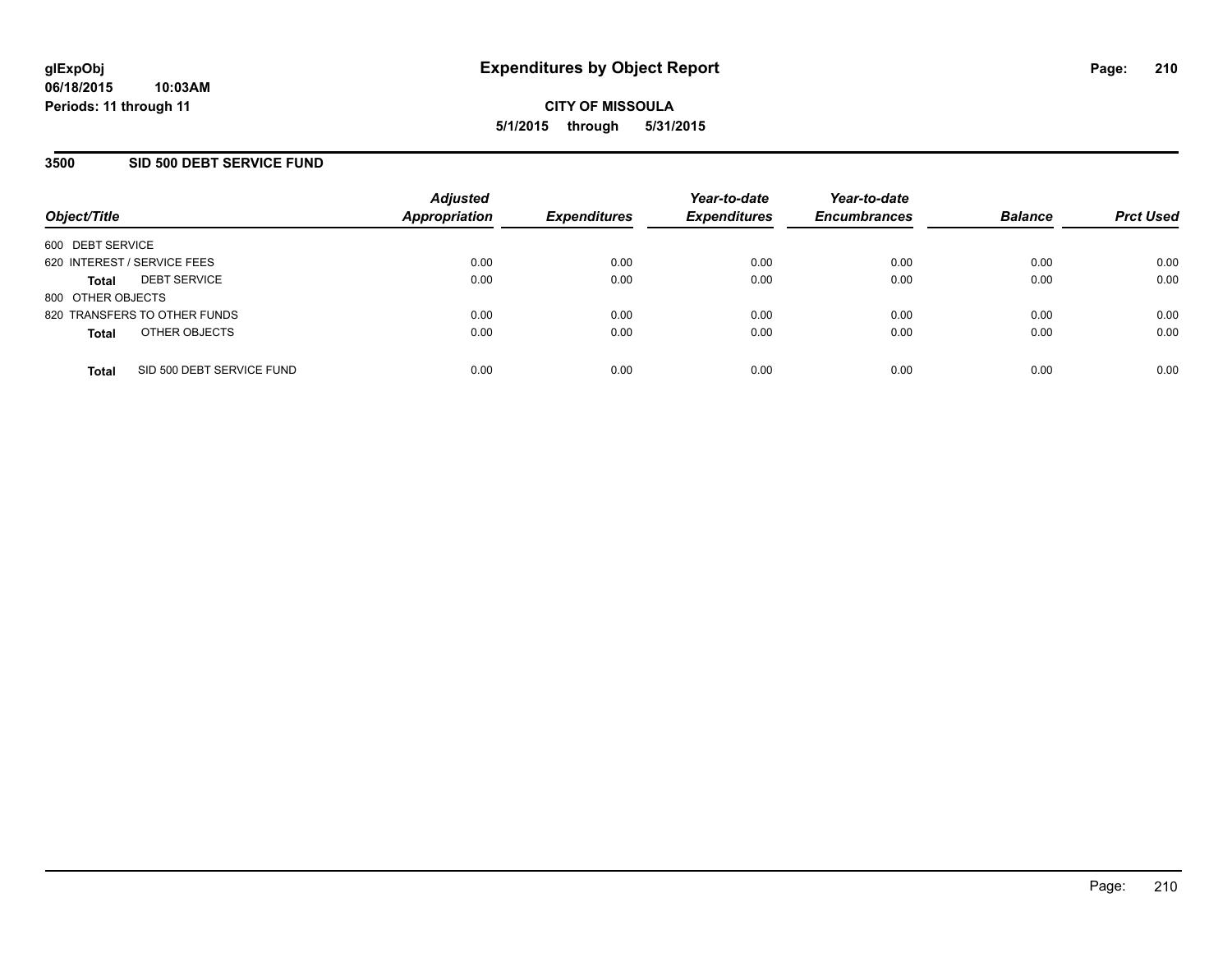#### **3501 SID 501 DEBT SERVICE FUND**

| Object/Title                 | <b>Adjusted</b><br>Appropriation | <b>Expenditures</b> | Year-to-date<br><b>Expenditures</b> | Year-to-date<br><b>Encumbrances</b> | <b>Balance</b> | <b>Prct Used</b> |
|------------------------------|----------------------------------|---------------------|-------------------------------------|-------------------------------------|----------------|------------------|
| 600 DEBT SERVICE             |                                  |                     |                                     |                                     |                |                  |
| 610 PRINCIPAL                | 0.00                             | 0.00                | 0.00                                | 0.00                                | 0.00           | 0.00             |
| 620 INTEREST / SERVICE FEES  | 0.00                             | 0.00                | 0.00                                | 0.00                                | 0.00           | 0.00             |
| <b>DEBT SERVICE</b><br>Total | 0.00                             | 0.00                | 0.00                                | 0.00                                | 0.00           | 0.00             |
| NON-DEPARTMENTAL<br>Total    | 0.00                             | 0.00                | 0.00                                | 0.00                                | 0.00           | 0.00             |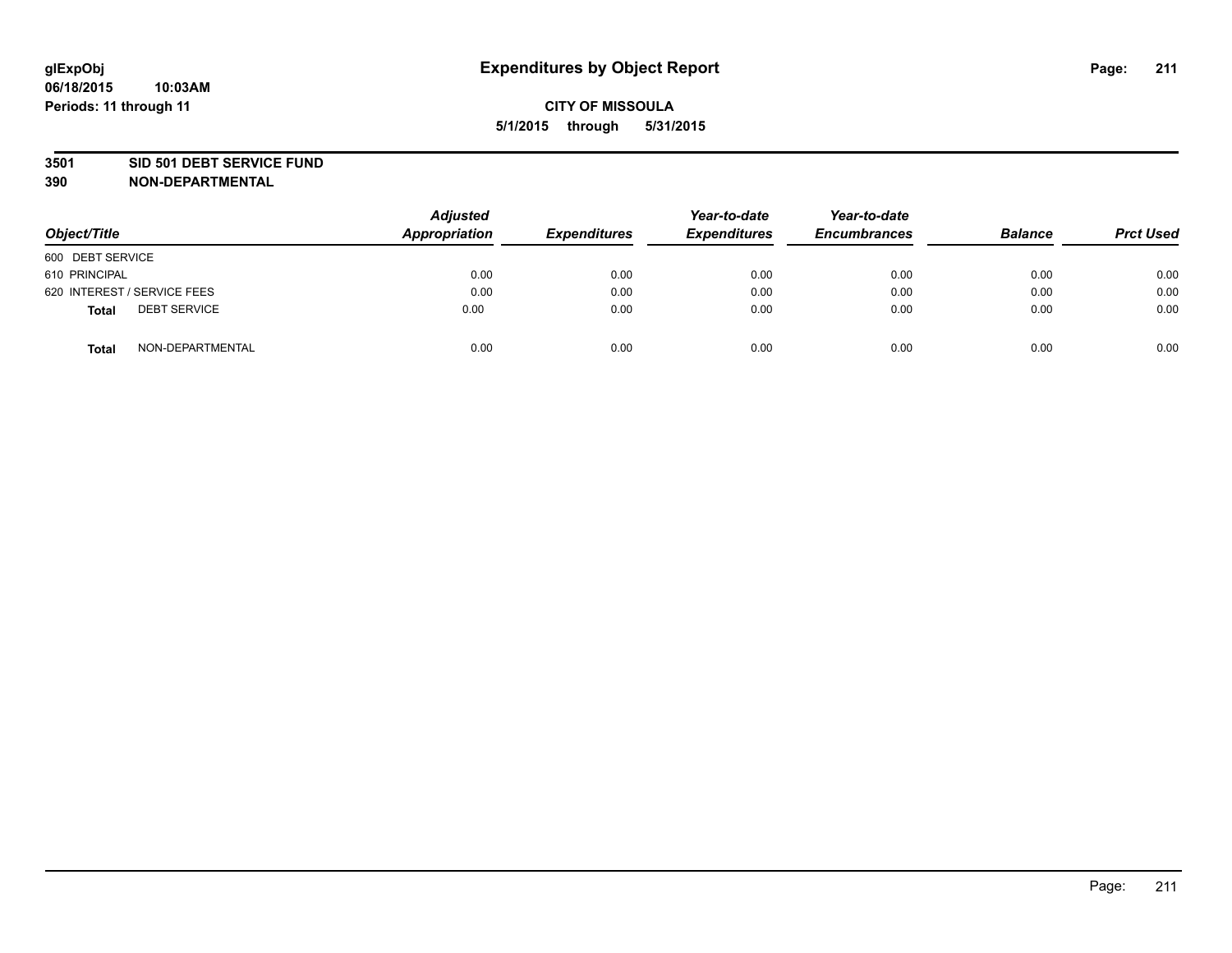## **3501 SID 501 DEBT SERVICE FUND**

| Object/Title                              | <b>Adjusted</b><br>Appropriation | <b>Expenditures</b> | Year-to-date<br><b>Expenditures</b> | Year-to-date<br><b>Encumbrances</b> | <b>Balance</b> | <b>Prct Used</b> |
|-------------------------------------------|----------------------------------|---------------------|-------------------------------------|-------------------------------------|----------------|------------------|
| 600 DEBT SERVICE                          |                                  |                     |                                     |                                     |                |                  |
| 610 PRINCIPAL                             | 0.00                             | 0.00                | 0.00                                | 0.00                                | 0.00           | 0.00             |
| 620 INTEREST / SERVICE FEES               | 0.00                             | 0.00                | 0.00                                | 0.00                                | 0.00           | 0.00             |
| <b>DEBT SERVICE</b><br><b>Total</b>       | 0.00                             | 0.00                | 0.00                                | 0.00                                | 0.00           | 0.00             |
| SID 501 DEBT SERVICE FUND<br><b>Total</b> | 0.00                             | 0.00                | 0.00                                | 0.00                                | 0.00           | 0.00             |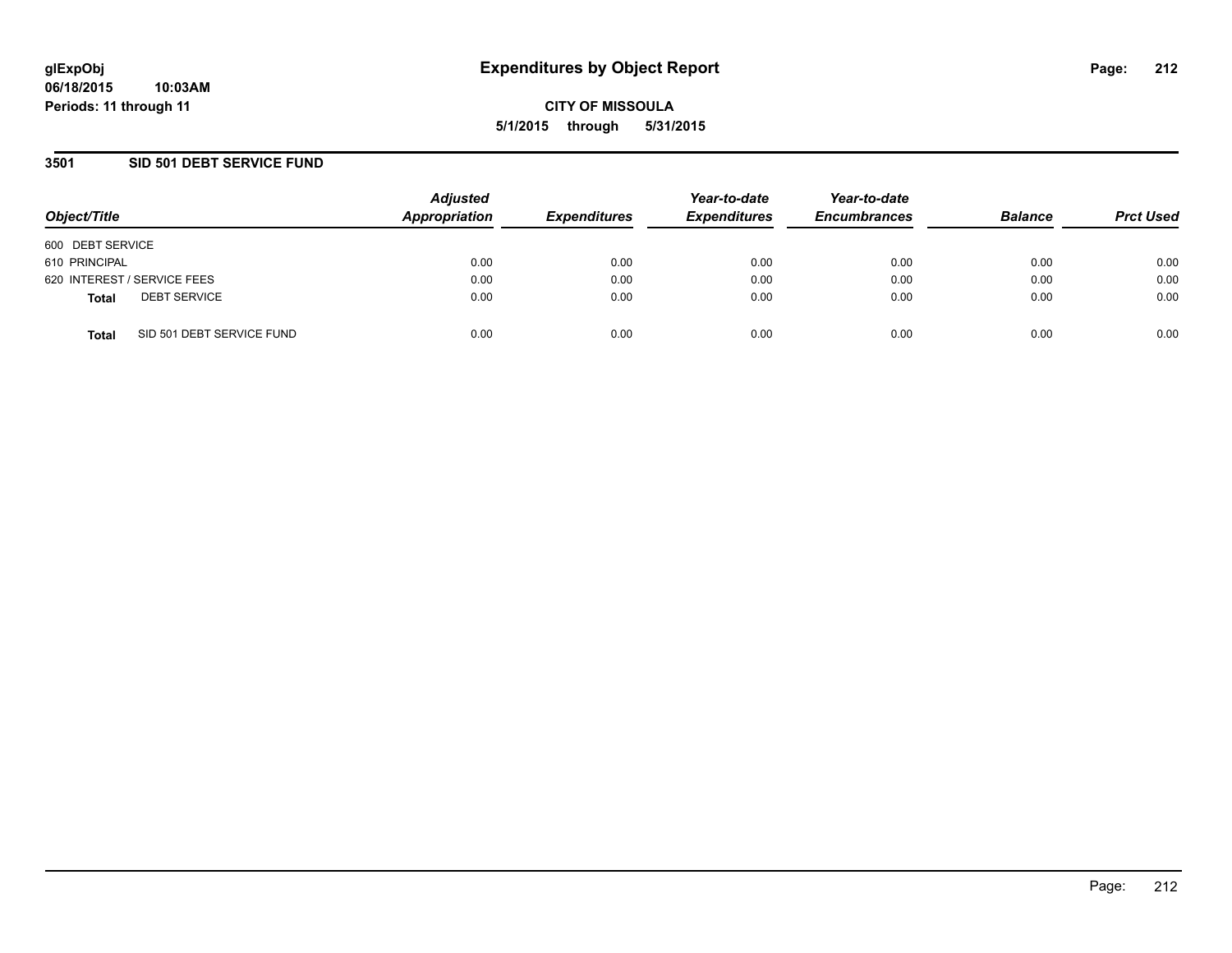#### **3503 SID 503 DEBT SERVICE FUND**

| Object/Title                        | <b>Adjusted</b><br>Appropriation | <b>Expenditures</b> | Year-to-date<br><b>Expenditures</b> | Year-to-date<br><b>Encumbrances</b> | <b>Balance</b> | <b>Prct Used</b> |
|-------------------------------------|----------------------------------|---------------------|-------------------------------------|-------------------------------------|----------------|------------------|
| 600 DEBT SERVICE                    |                                  |                     |                                     |                                     |                |                  |
| 610 PRINCIPAL                       | 0.00                             | 0.00                | 0.00                                | 0.00                                | 0.00           | 0.00             |
| 620 INTEREST / SERVICE FEES         | 0.00                             | 0.00                | 0.00                                | 0.00                                | 0.00           | 0.00             |
| <b>DEBT SERVICE</b><br><b>Total</b> | 0.00                             | 0.00                | 0.00                                | 0.00                                | 0.00           | 0.00             |
| NON-DEPARTMENTAL<br><b>Total</b>    | 0.00                             | 0.00                | 0.00                                | 0.00                                | 0.00           | 0.00             |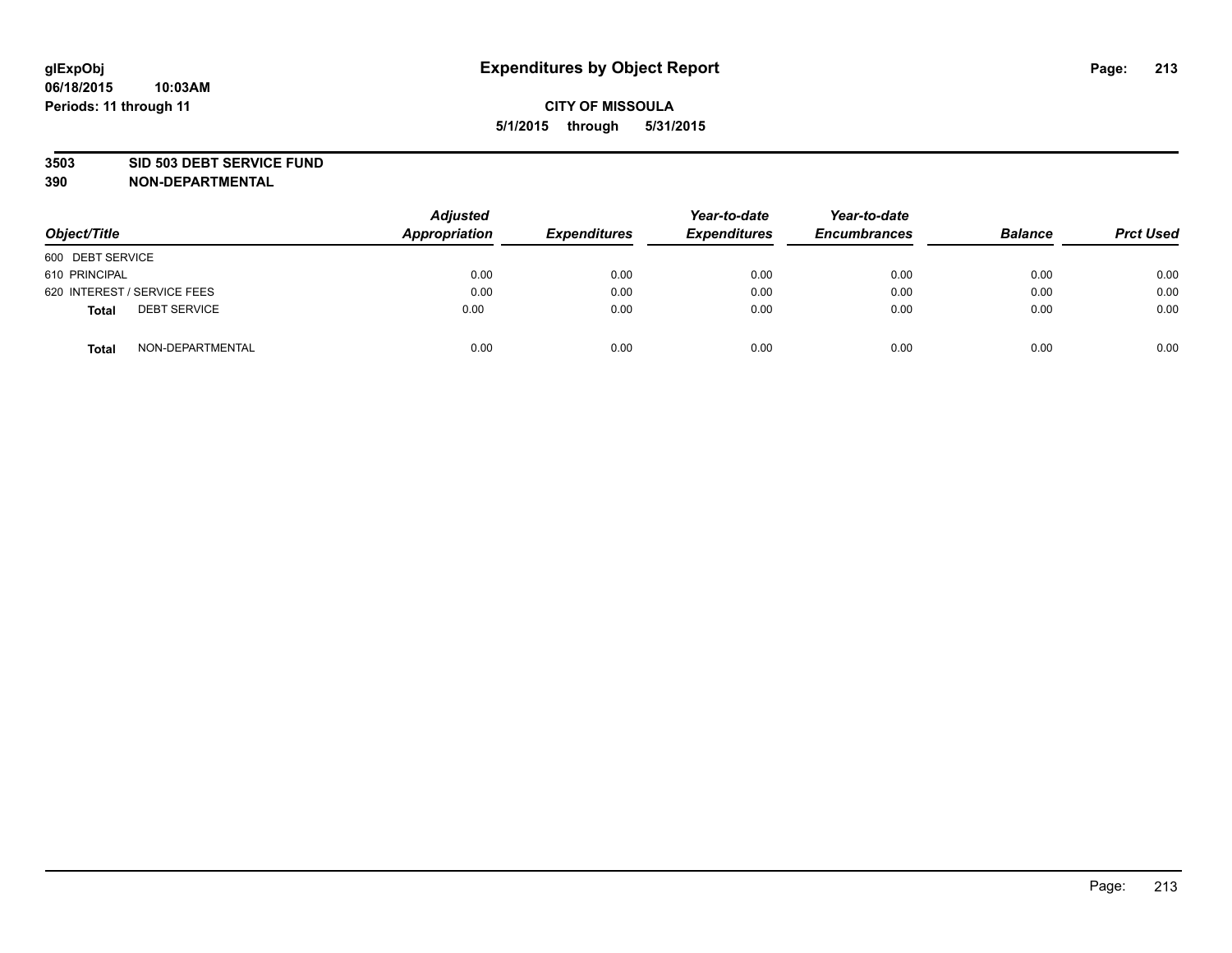## **3503 SID 503 DEBT SERVICE FUND**

| Object/Title                              | <b>Adjusted</b><br>Appropriation | <b>Expenditures</b> | Year-to-date<br><b>Expenditures</b> | Year-to-date<br><b>Encumbrances</b> | <b>Balance</b> | <b>Prct Used</b> |
|-------------------------------------------|----------------------------------|---------------------|-------------------------------------|-------------------------------------|----------------|------------------|
| 600 DEBT SERVICE                          |                                  |                     |                                     |                                     |                |                  |
| 610 PRINCIPAL                             | 0.00                             | 0.00                | 0.00                                | 0.00                                | 0.00           | 0.00             |
| 620 INTEREST / SERVICE FEES               | 0.00                             | 0.00                | 0.00                                | 0.00                                | 0.00           | 0.00             |
| <b>DEBT SERVICE</b><br><b>Total</b>       | 0.00                             | 0.00                | 0.00                                | 0.00                                | 0.00           | 0.00             |
| SID 503 DEBT SERVICE FUND<br><b>Total</b> | 0.00                             | 0.00                | 0.00                                | 0.00                                | 0.00           | 0.00             |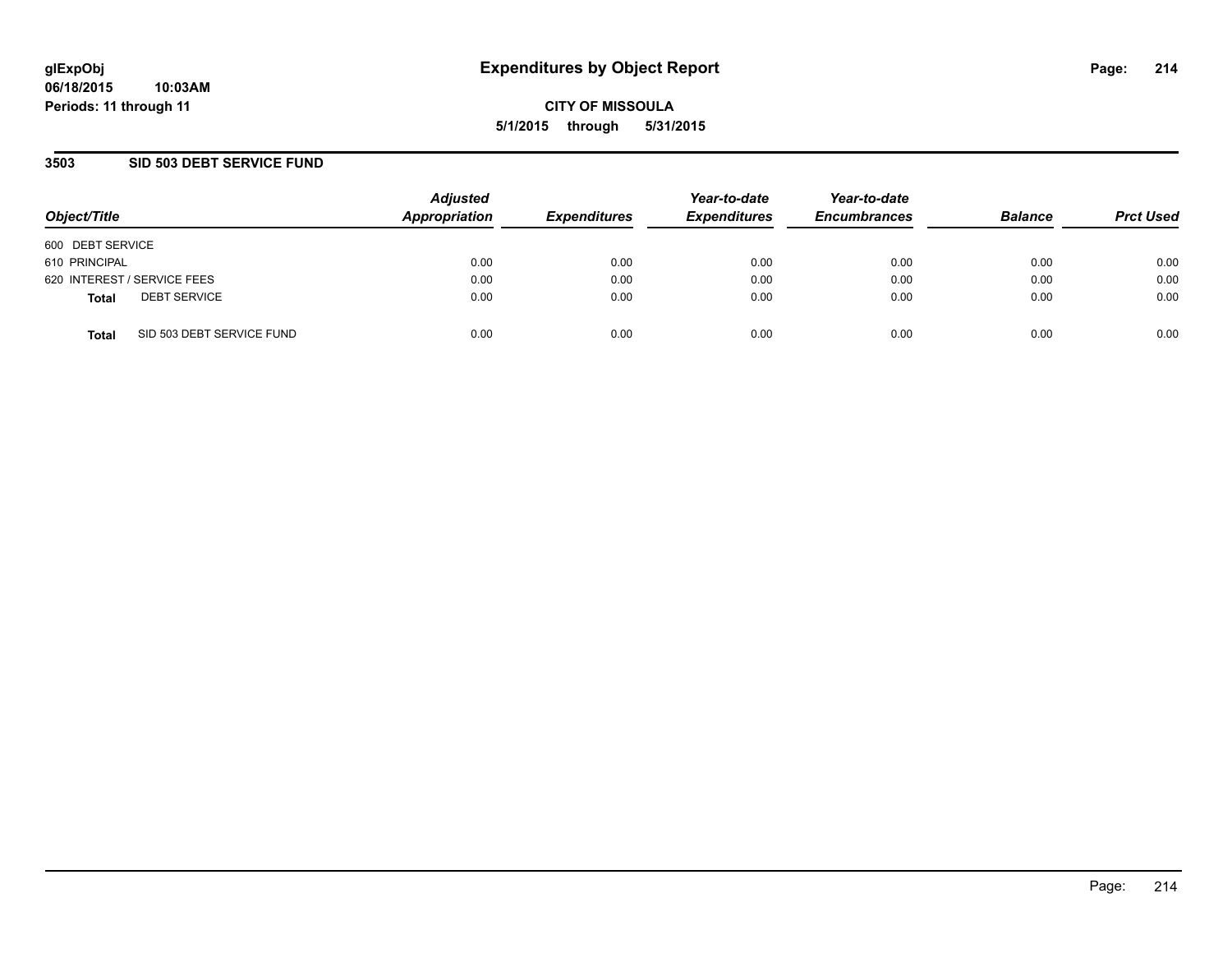#### **3505 SID 505 DEBT SERVICE FUND**

| Object/Title                 | <b>Adjusted</b><br>Appropriation | <b>Expenditures</b> | Year-to-date<br><b>Expenditures</b> | Year-to-date<br><b>Encumbrances</b> | <b>Balance</b> | <b>Prct Used</b> |
|------------------------------|----------------------------------|---------------------|-------------------------------------|-------------------------------------|----------------|------------------|
| 600 DEBT SERVICE             |                                  |                     |                                     |                                     |                |                  |
| 610 PRINCIPAL                | 0.00                             | 0.00                | 0.00                                | 0.00                                | 0.00           | 0.00             |
| 620 INTEREST / SERVICE FEES  | 0.00                             | 0.00                | 0.00                                | 0.00                                | 0.00           | 0.00             |
| <b>DEBT SERVICE</b><br>Total | 0.00                             | 0.00                | 0.00                                | 0.00                                | 0.00           | 0.00             |
| NON-DEPARTMENTAL<br>Total    | 0.00                             | 0.00                | 0.00                                | 0.00                                | 0.00           | 0.00             |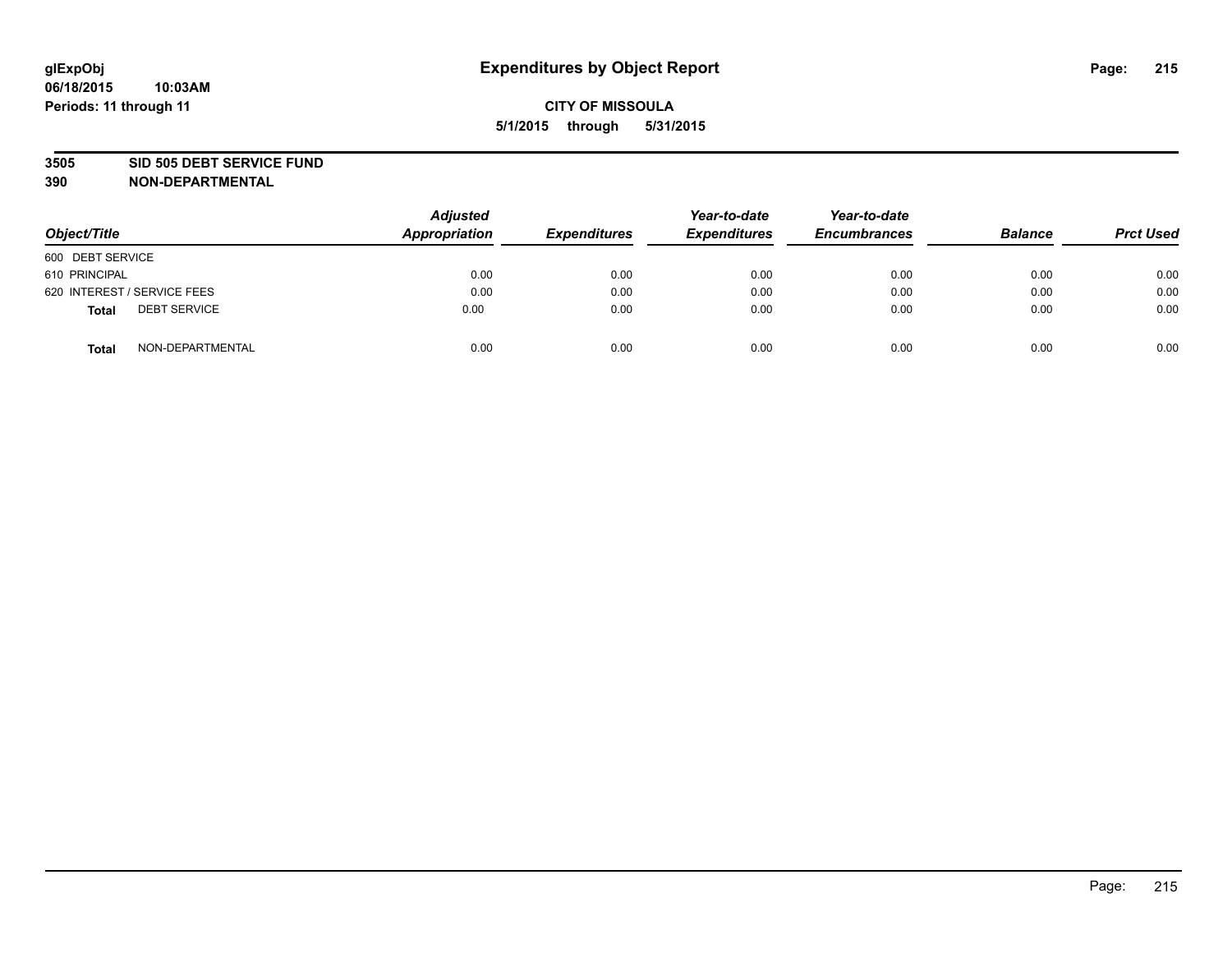## **3505 SID 505 DEBT SERVICE FUND**

| Object/Title                              | <b>Adjusted</b><br>Appropriation | <b>Expenditures</b> | Year-to-date<br><b>Expenditures</b> | Year-to-date<br><b>Encumbrances</b> | <b>Balance</b> | <b>Prct Used</b> |
|-------------------------------------------|----------------------------------|---------------------|-------------------------------------|-------------------------------------|----------------|------------------|
| 600 DEBT SERVICE                          |                                  |                     |                                     |                                     |                |                  |
| 610 PRINCIPAL                             | 0.00                             | 0.00                | 0.00                                | 0.00                                | 0.00           | 0.00             |
| 620 INTEREST / SERVICE FEES               | 0.00                             | 0.00                | 0.00                                | 0.00                                | 0.00           | 0.00             |
| <b>DEBT SERVICE</b><br><b>Total</b>       | 0.00                             | 0.00                | 0.00                                | 0.00                                | 0.00           | 0.00             |
| SID 505 DEBT SERVICE FUND<br><b>Total</b> | 0.00                             | 0.00                | 0.00                                | 0.00                                | 0.00           | 0.00             |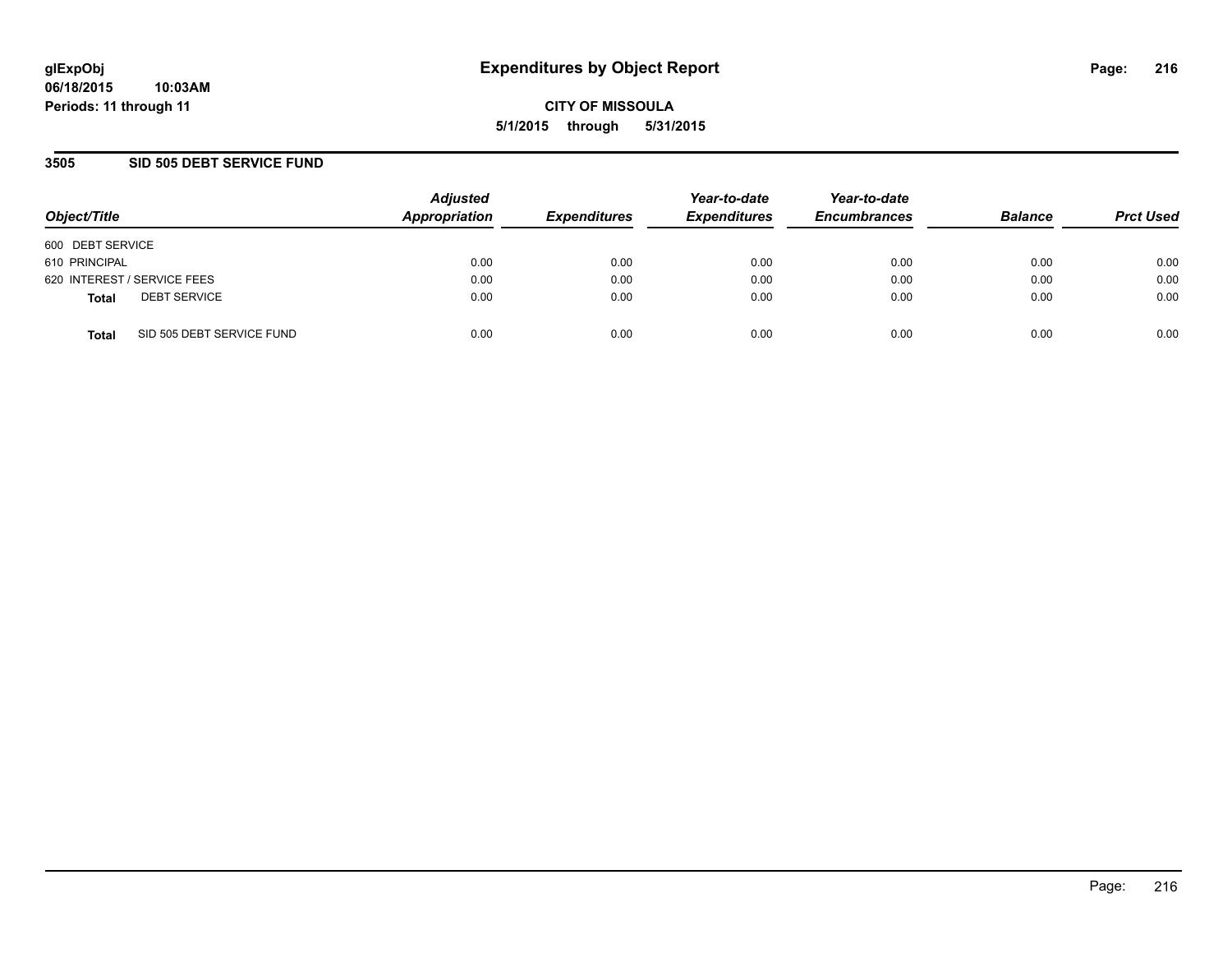### **3506 SID 506 DEBT SERVICE FUND**

| Object/Title                 | <b>Adjusted</b><br><b>Appropriation</b> | <b>Expenditures</b> | Year-to-date<br><b>Expenditures</b> | Year-to-date<br><b>Encumbrances</b> | <b>Balance</b> | <b>Prct Used</b> |
|------------------------------|-----------------------------------------|---------------------|-------------------------------------|-------------------------------------|----------------|------------------|
| 600 DEBT SERVICE             |                                         |                     |                                     |                                     |                |                  |
| 610 PRINCIPAL                | 0.00                                    | 0.00                | 0.00                                | 0.00                                | 0.00           | 0.00             |
| 620 INTEREST / SERVICE FEES  | 0.00                                    | 0.00                | 0.00                                | 0.00                                | 0.00           | 0.00             |
| <b>DEBT SERVICE</b><br>Total | 0.00                                    | 0.00                | 0.00                                | 0.00                                | 0.00           | 0.00             |
| NON-DEPARTMENTAL<br>Total    | 0.00                                    | 0.00                | 0.00                                | 0.00                                | 0.00           | 0.00             |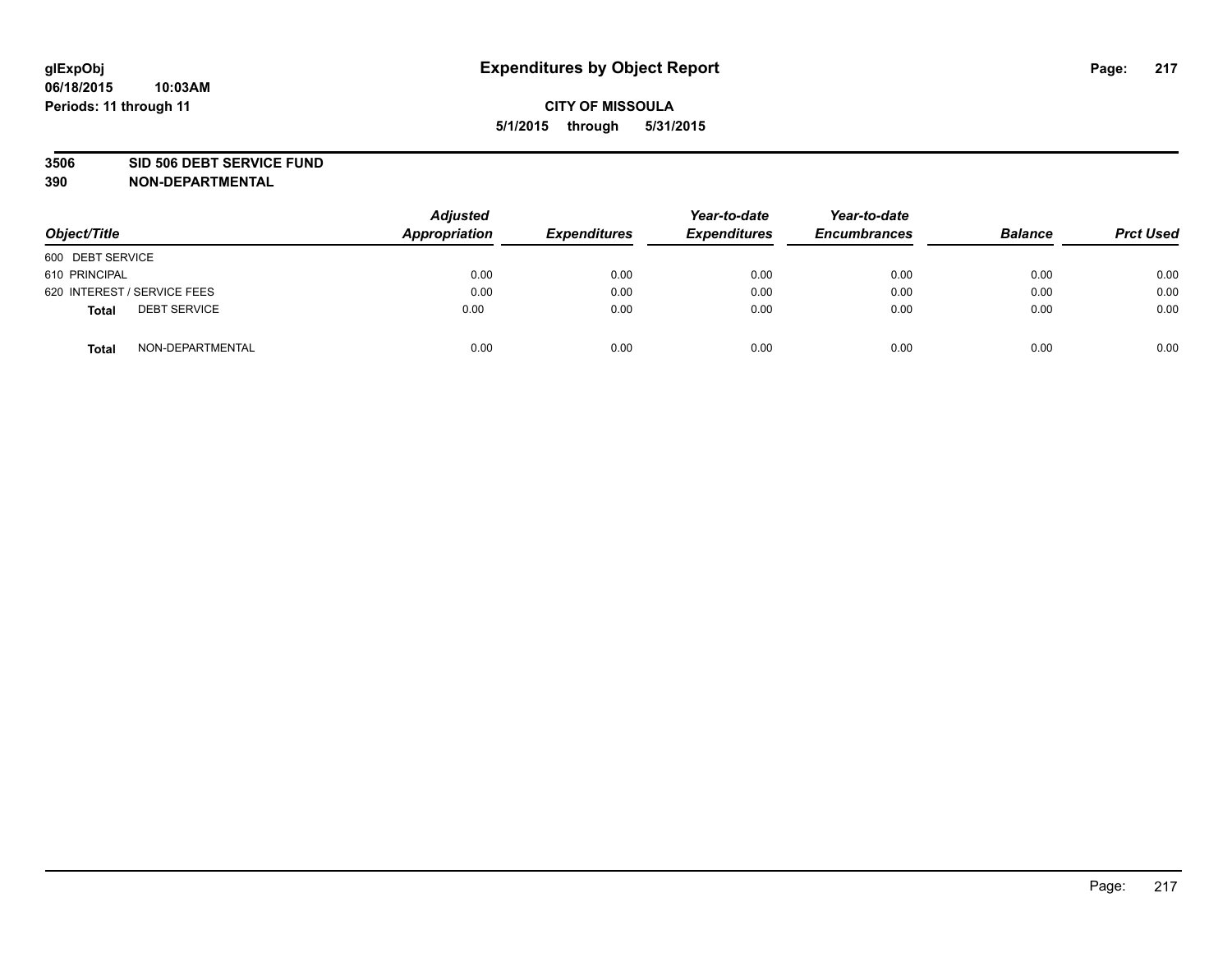## **3506 SID 506 DEBT SERVICE FUND**

| Object/Title                              | <b>Adjusted</b><br>Appropriation | <b>Expenditures</b> | Year-to-date<br><b>Expenditures</b> | Year-to-date<br><b>Encumbrances</b> | <b>Balance</b> | <b>Prct Used</b> |
|-------------------------------------------|----------------------------------|---------------------|-------------------------------------|-------------------------------------|----------------|------------------|
| 600 DEBT SERVICE                          |                                  |                     |                                     |                                     |                |                  |
| 610 PRINCIPAL                             | 0.00                             | 0.00                | 0.00                                | 0.00                                | 0.00           | 0.00             |
| 620 INTEREST / SERVICE FEES               | 0.00                             | 0.00                | 0.00                                | 0.00                                | 0.00           | 0.00             |
| <b>DEBT SERVICE</b><br><b>Total</b>       | 0.00                             | 0.00                | 0.00                                | 0.00                                | 0.00           | 0.00             |
| SID 506 DEBT SERVICE FUND<br><b>Total</b> | 0.00                             | 0.00                | 0.00                                | 0.00                                | 0.00           | 0.00             |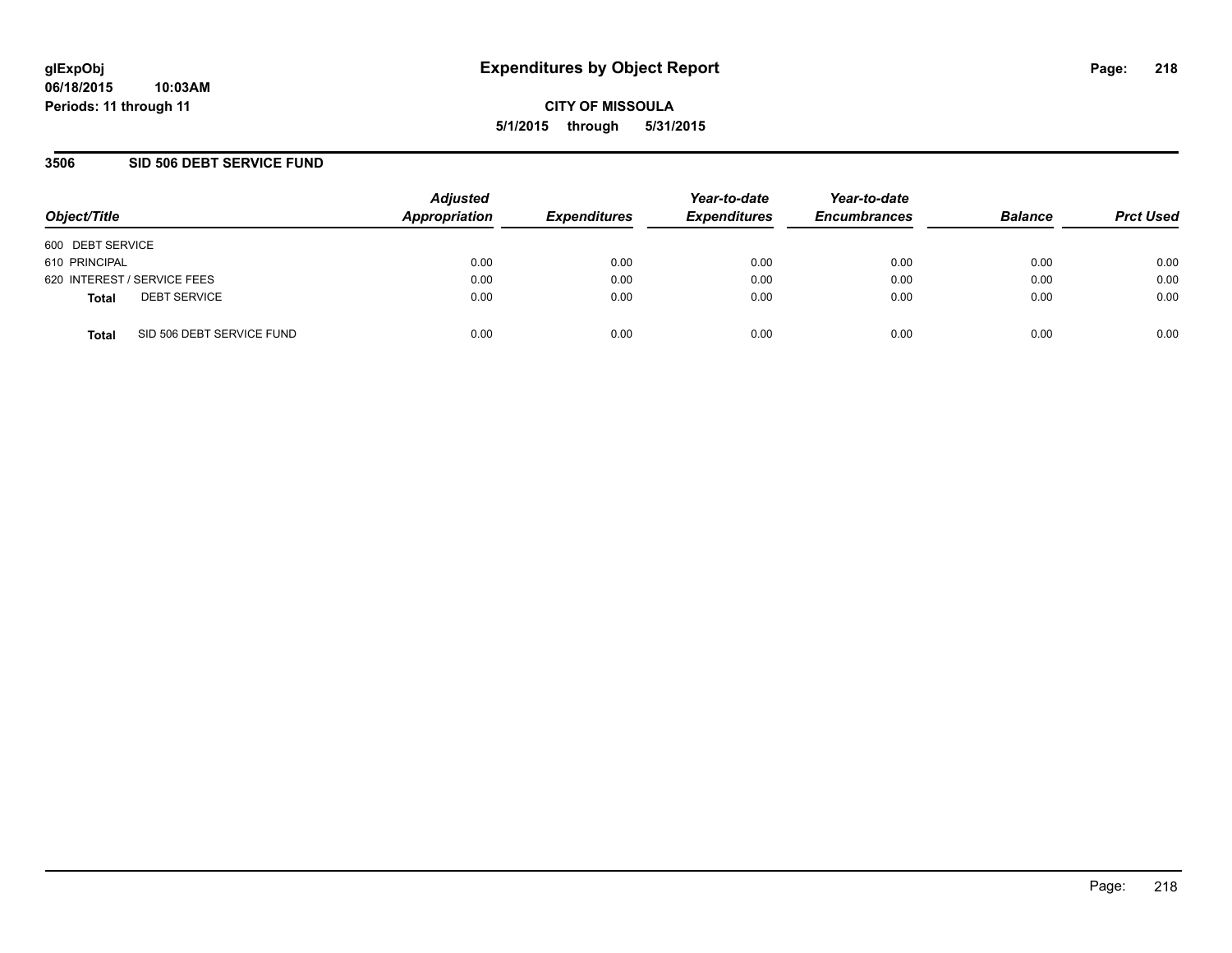### **3510 SID 510 DEBT SERVICE FUND**

| Object/Title                        | <b>Adjusted</b><br><b>Appropriation</b> | <b>Expenditures</b> | Year-to-date<br><b>Expenditures</b> | Year-to-date<br><b>Encumbrances</b> | <b>Balance</b> | <b>Prct Used</b> |
|-------------------------------------|-----------------------------------------|---------------------|-------------------------------------|-------------------------------------|----------------|------------------|
| 600 DEBT SERVICE                    |                                         |                     |                                     |                                     |                |                  |
| 610 PRINCIPAL                       | 0.00                                    | 0.00                | 0.00                                | 0.00                                | 0.00           | 0.00             |
| 620 INTEREST / SERVICE FEES         | 0.00                                    | 0.00                | 0.00                                | 0.00                                | 0.00           | 0.00             |
| <b>DEBT SERVICE</b><br><b>Total</b> | 0.00                                    | 0.00                | 0.00                                | 0.00                                | 0.00           | 0.00             |
| NON-DEPARTMENTAL<br><b>Total</b>    | 0.00                                    | 0.00                | 0.00                                | 0.00                                | 0.00           | 0.00             |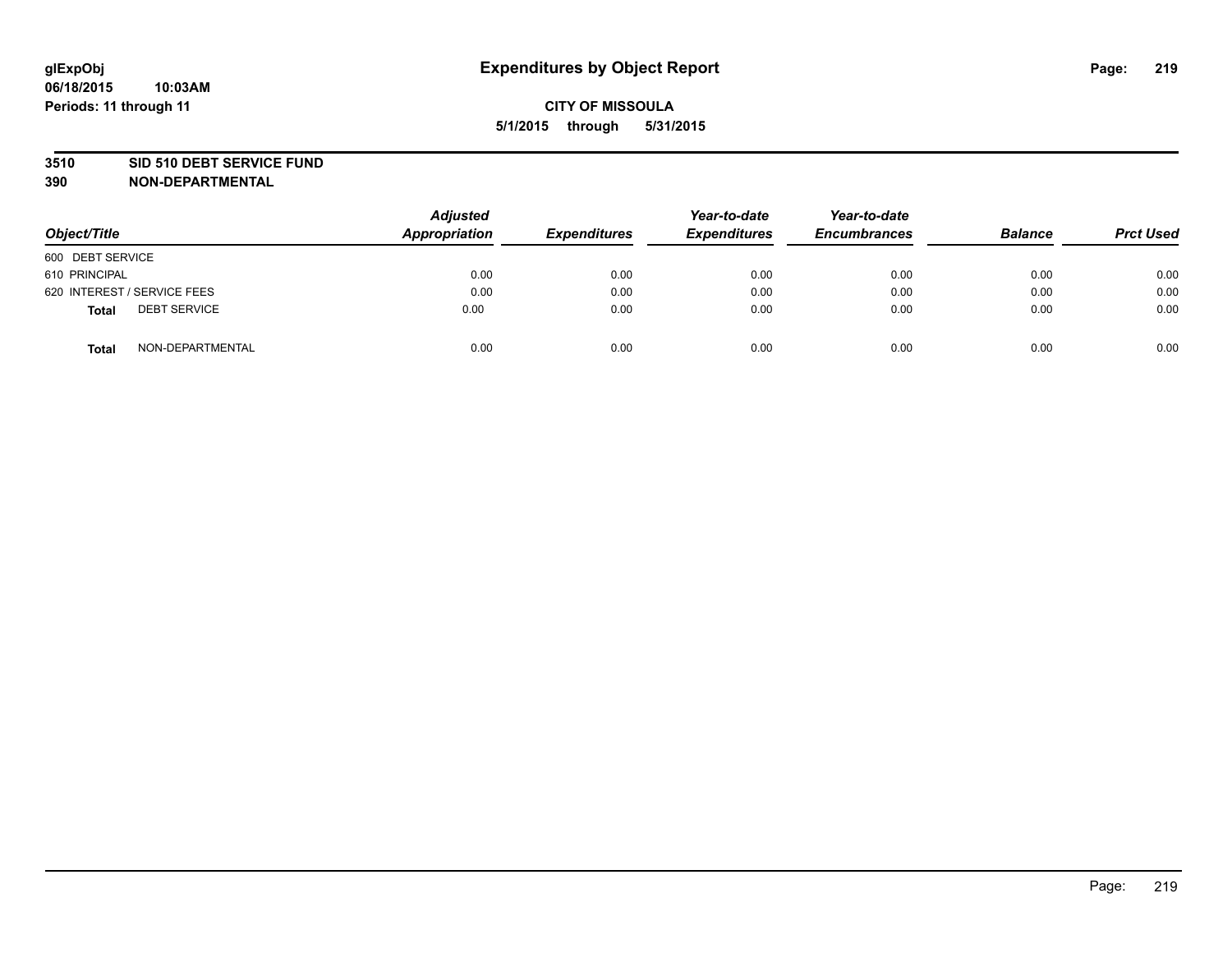## **3510 SID 510 DEBT SERVICE FUND**

| Object/Title     |                             | <b>Adjusted</b><br>Appropriation | <b>Expenditures</b> | Year-to-date<br><b>Expenditures</b> | Year-to-date<br><b>Encumbrances</b> | <b>Balance</b> | <b>Prct Used</b> |
|------------------|-----------------------------|----------------------------------|---------------------|-------------------------------------|-------------------------------------|----------------|------------------|
| 600 DEBT SERVICE |                             |                                  |                     |                                     |                                     |                |                  |
| 610 PRINCIPAL    |                             | 0.00                             | 0.00                | 0.00                                | 0.00                                | 0.00           | 0.00             |
|                  | 620 INTEREST / SERVICE FEES | 0.00                             | 0.00                | 0.00                                | 0.00                                | 0.00           | 0.00             |
| <b>Total</b>     | <b>DEBT SERVICE</b>         | 0.00                             | 0.00                | 0.00                                | 0.00                                | 0.00           | 0.00             |
| <b>Total</b>     | SID 510 DEBT SERVICE FUND   | 0.00                             | 0.00                | 0.00                                | 0.00                                | 0.00           | 0.00             |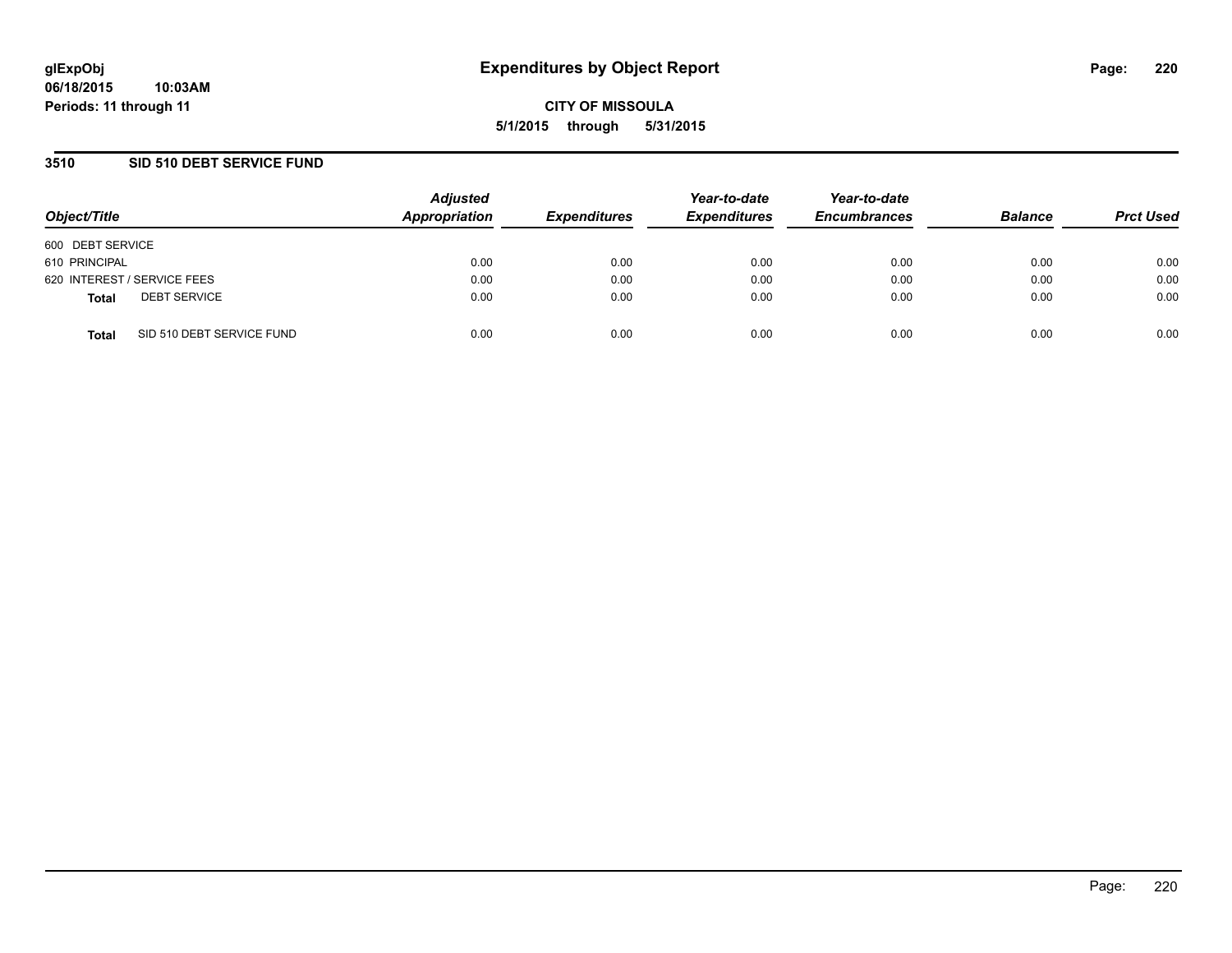### **3511 SID 511 DEBT SERVICE FUND**

| Object/Title                 | Adjusted<br><b>Appropriation</b> | <b>Expenditures</b> | Year-to-date<br><b>Expenditures</b> | Year-to-date<br><b>Encumbrances</b> | <b>Balance</b> | <b>Prct Used</b> |
|------------------------------|----------------------------------|---------------------|-------------------------------------|-------------------------------------|----------------|------------------|
| 600 DEBT SERVICE             |                                  |                     |                                     |                                     |                |                  |
| 610 PRINCIPAL                | 0.00                             | 0.00                | 0.00                                | 0.00                                | 0.00           | 0.00             |
| 620 INTEREST / SERVICE FEES  | 0.00                             | 0.00                | 0.00                                | 0.00                                | 0.00           | 0.00             |
| <b>DEBT SERVICE</b><br>Total | 0.00                             | 0.00                | 0.00                                | 0.00                                | 0.00           | 0.00             |
| NON-DEPARTMENTAL<br>Total    | 0.00                             | 0.00                | 0.00                                | 0.00                                | 0.00           | 0.00             |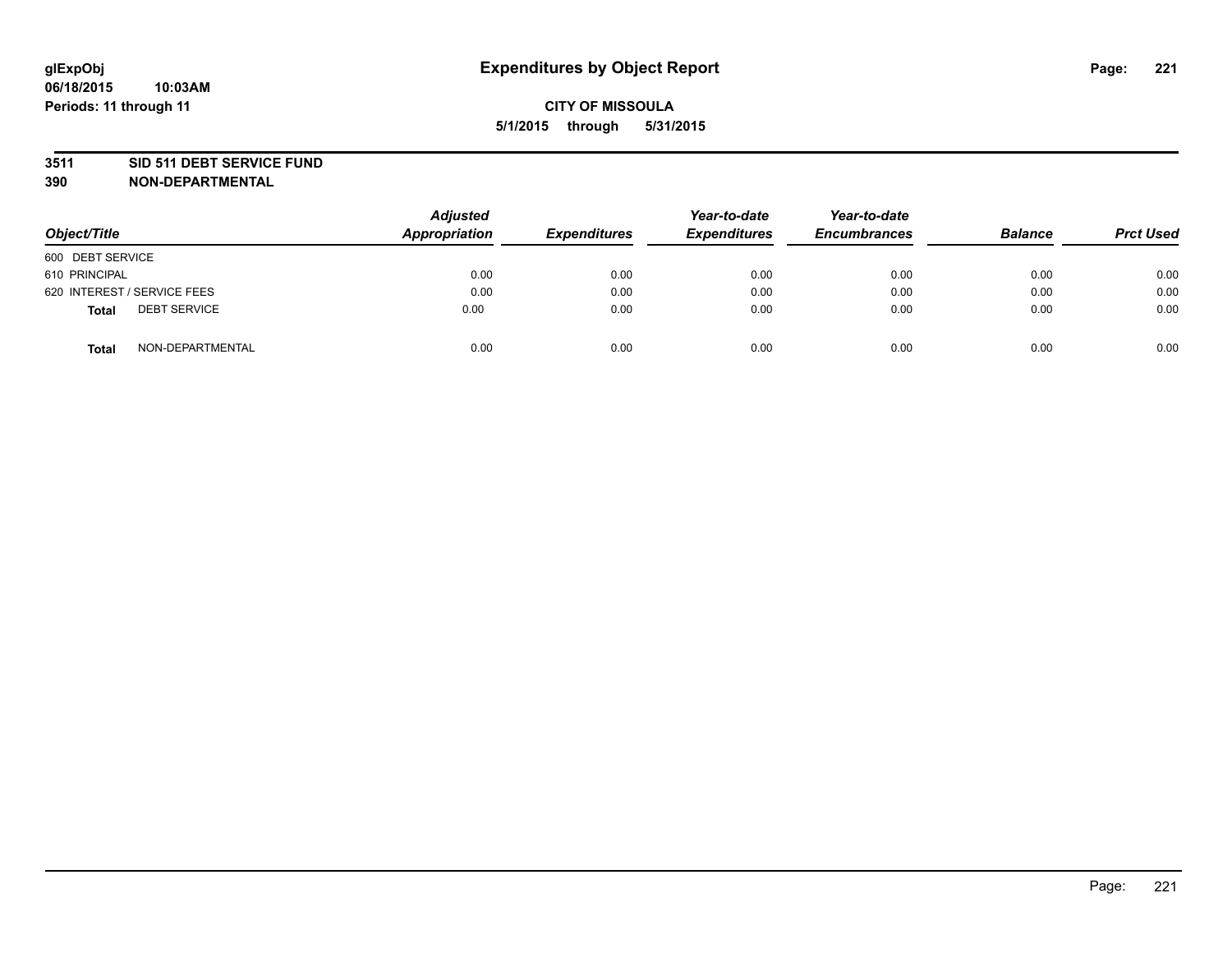## **3511 SID 511 DEBT SERVICE FUND**

| Object/Title     |                             | <b>Adjusted</b><br>Appropriation | <b>Expenditures</b> | Year-to-date<br><b>Expenditures</b> | Year-to-date<br><b>Encumbrances</b> | <b>Balance</b> | <b>Prct Used</b> |
|------------------|-----------------------------|----------------------------------|---------------------|-------------------------------------|-------------------------------------|----------------|------------------|
| 600 DEBT SERVICE |                             |                                  |                     |                                     |                                     |                |                  |
| 610 PRINCIPAL    |                             | 0.00                             | 0.00                | 0.00                                | 0.00                                | 0.00           | 0.00             |
|                  | 620 INTEREST / SERVICE FEES | 0.00                             | 0.00                | 0.00                                | 0.00                                | 0.00           | 0.00             |
| <b>Total</b>     | <b>DEBT SERVICE</b>         | 0.00                             | 0.00                | 0.00                                | 0.00                                | 0.00           | 0.00             |
| <b>Total</b>     | SID 511 DEBT SERVICE FUND   | 0.00                             | 0.00                | 0.00                                | 0.00                                | 0.00           | 0.00             |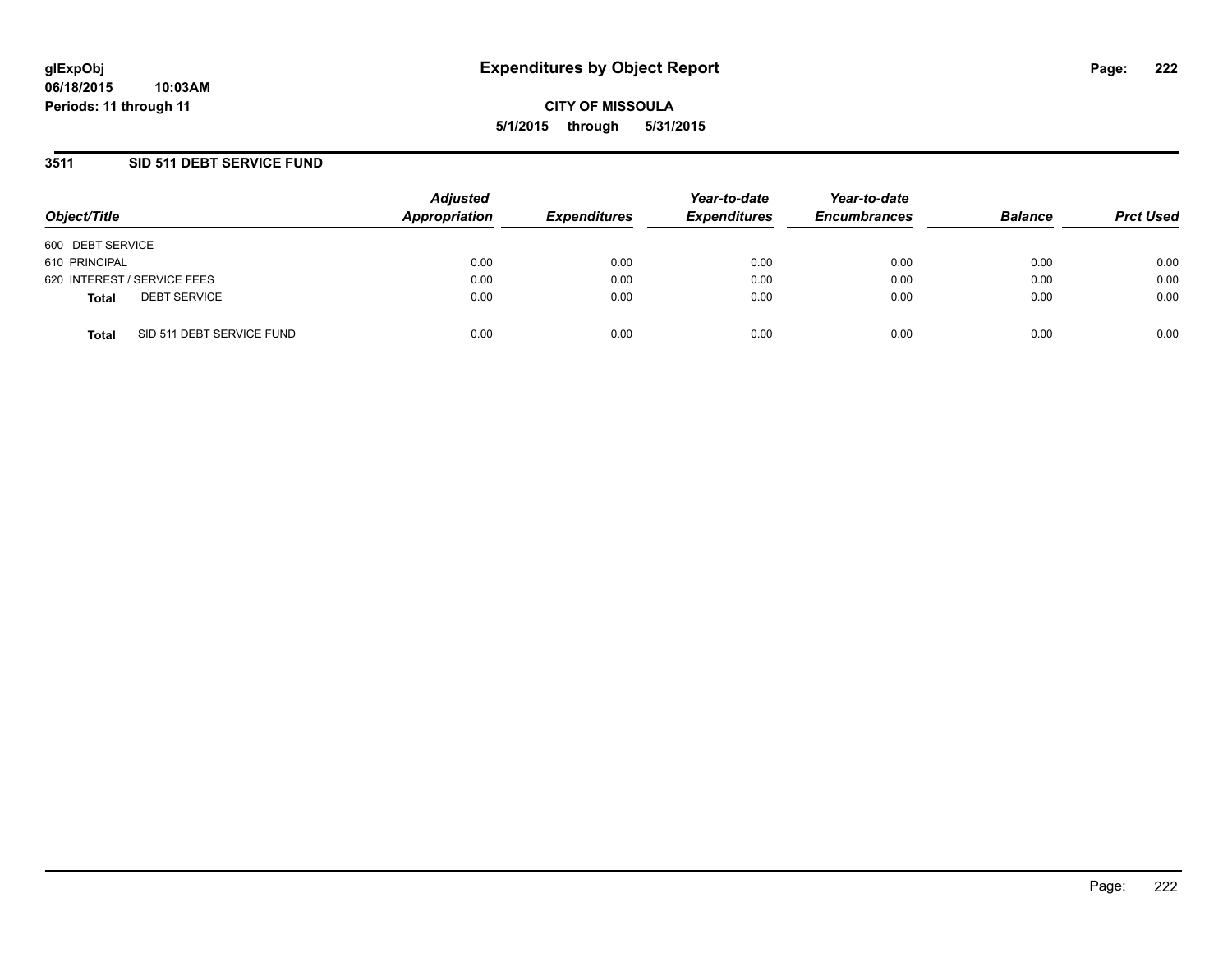### **3512 SID 512 DEBT SERVICE FUND**

| Object/Title                        | <b>Adjusted</b><br>Appropriation | <b>Expenditures</b> | Year-to-date<br><b>Expenditures</b> | Year-to-date<br><b>Encumbrances</b> | <b>Balance</b> | <b>Prct Used</b> |
|-------------------------------------|----------------------------------|---------------------|-------------------------------------|-------------------------------------|----------------|------------------|
| 600 DEBT SERVICE                    |                                  |                     |                                     |                                     |                |                  |
| 610 PRINCIPAL                       | 74,175.00                        | 0.00                | 0.00                                | 0.00                                | 74.175.00      | 0.00             |
| 620 INTEREST / SERVICE FEES         | 7.118.00                         | 0.00                | 3.909.16                            | 0.00                                | 3.208.84       | 54.92            |
| <b>DEBT SERVICE</b><br><b>Total</b> | 81,293.00                        | 0.00                | 3,909.16                            | 0.00                                | 77,383.84      | 4.81             |
| NON-DEPARTMENTAL<br><b>Total</b>    | 81,293.00                        | 0.00                | 3,909.16                            | 0.00                                | 77,383.84      | 4.81             |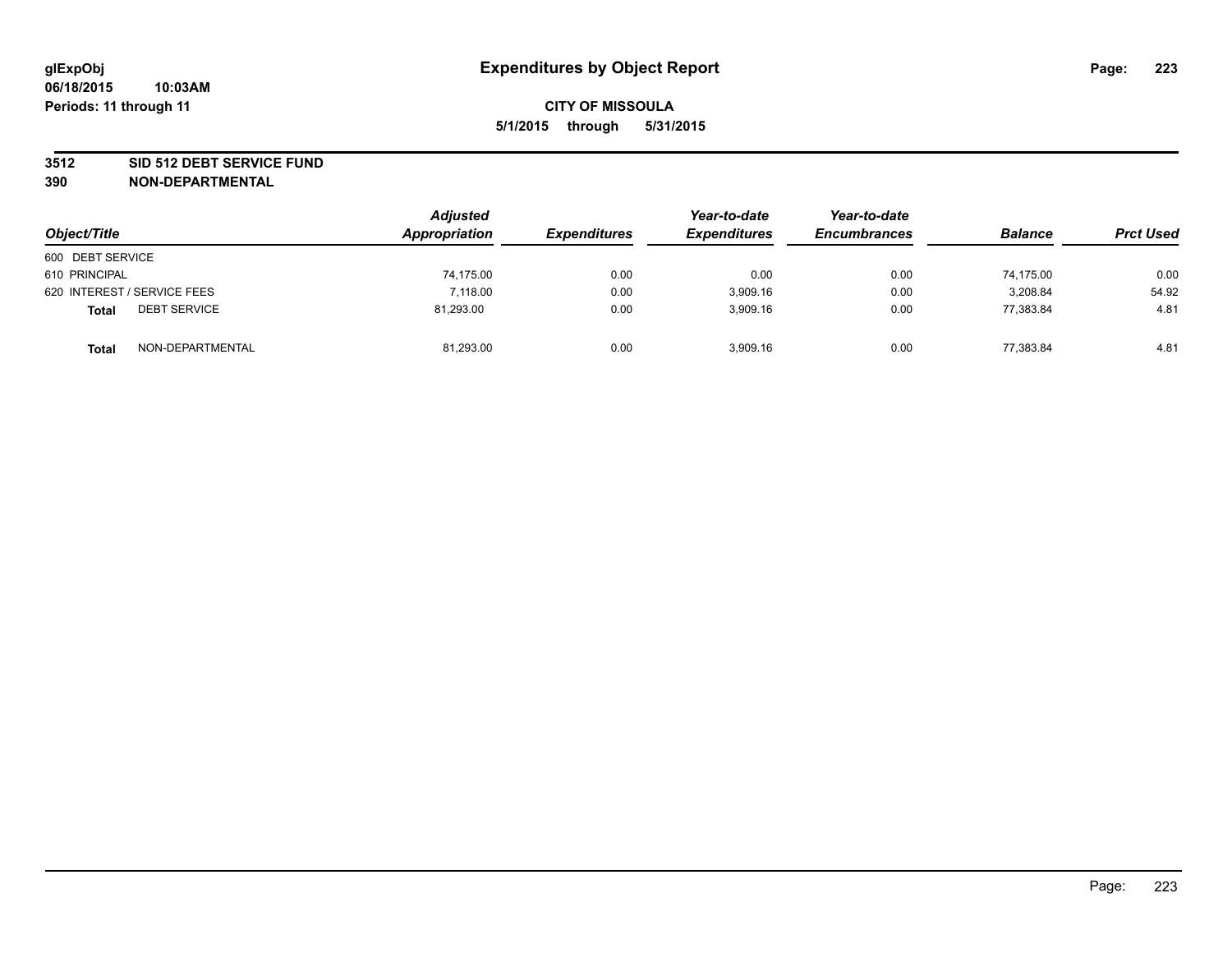## **3512 SID 512 DEBT SERVICE FUND**

| Object/Title                              | <b>Adjusted</b><br>Appropriation | <b>Expenditures</b> | Year-to-date<br><b>Expenditures</b> | Year-to-date<br><b>Encumbrances</b> | <b>Balance</b> | <b>Prct Used</b> |
|-------------------------------------------|----------------------------------|---------------------|-------------------------------------|-------------------------------------|----------------|------------------|
|                                           |                                  |                     |                                     |                                     |                |                  |
| 600 DEBT SERVICE                          |                                  |                     |                                     |                                     |                |                  |
| 610 PRINCIPAL                             | 74,175.00                        | 0.00                | 0.00                                | 0.00                                | 74,175.00      | 0.00             |
| 620 INTEREST / SERVICE FEES               | 7.118.00                         | 0.00                | 3,909.16                            | 0.00                                | 3,208.84       | 54.92            |
| <b>DEBT SERVICE</b><br><b>Total</b>       | 81,293.00                        | 0.00                | 3.909.16                            | 0.00                                | 77.383.84      | 4.81             |
| SID 512 DEBT SERVICE FUND<br><b>Total</b> | 81.293.00                        | 0.00                | 3.909.16                            | 0.00                                | 77.383.84      | 4.81             |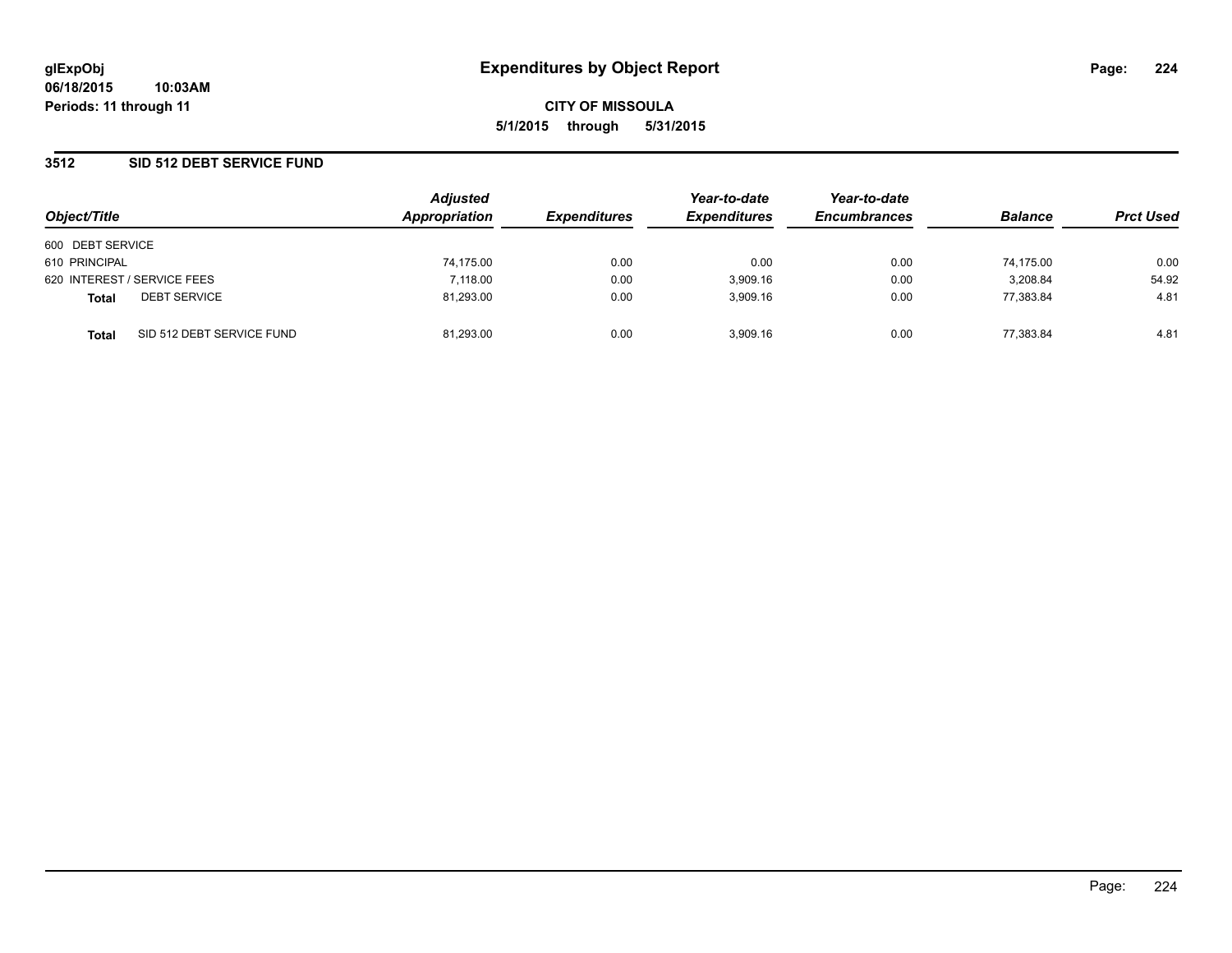#### **3513 SID 513 DEBT SERVICE FUND**

#### **280 PUBLIC WORKS ADMIN/ENGINEERING**

| Object/Title                                   | <b>Adjusted</b><br>Appropriation | <b>Expenditures</b> | Year-to-date<br><b>Expenditures</b> | Year-to-date<br><b>Encumbrances</b> | <b>Balance</b> | <b>Prct Used</b> |
|------------------------------------------------|----------------------------------|---------------------|-------------------------------------|-------------------------------------|----------------|------------------|
| 800 OTHER OBJECTS                              |                                  |                     |                                     |                                     |                |                  |
| 820 TRANSFERS TO OTHER FUNDS                   | 0.00                             | 0.00                | 0.00                                | 0.00                                | 0.00           | 0.00             |
| OTHER OBJECTS<br><b>Total</b>                  | 0.00                             | 0.00                | 0.00                                | 0.00                                | 0.00           | 0.00             |
| PUBLIC WORKS ADMIN/ENGINEERING<br><b>Total</b> | 0.00                             | 0.00                | 0.00                                | 0.00                                | 0.00           | 0.00             |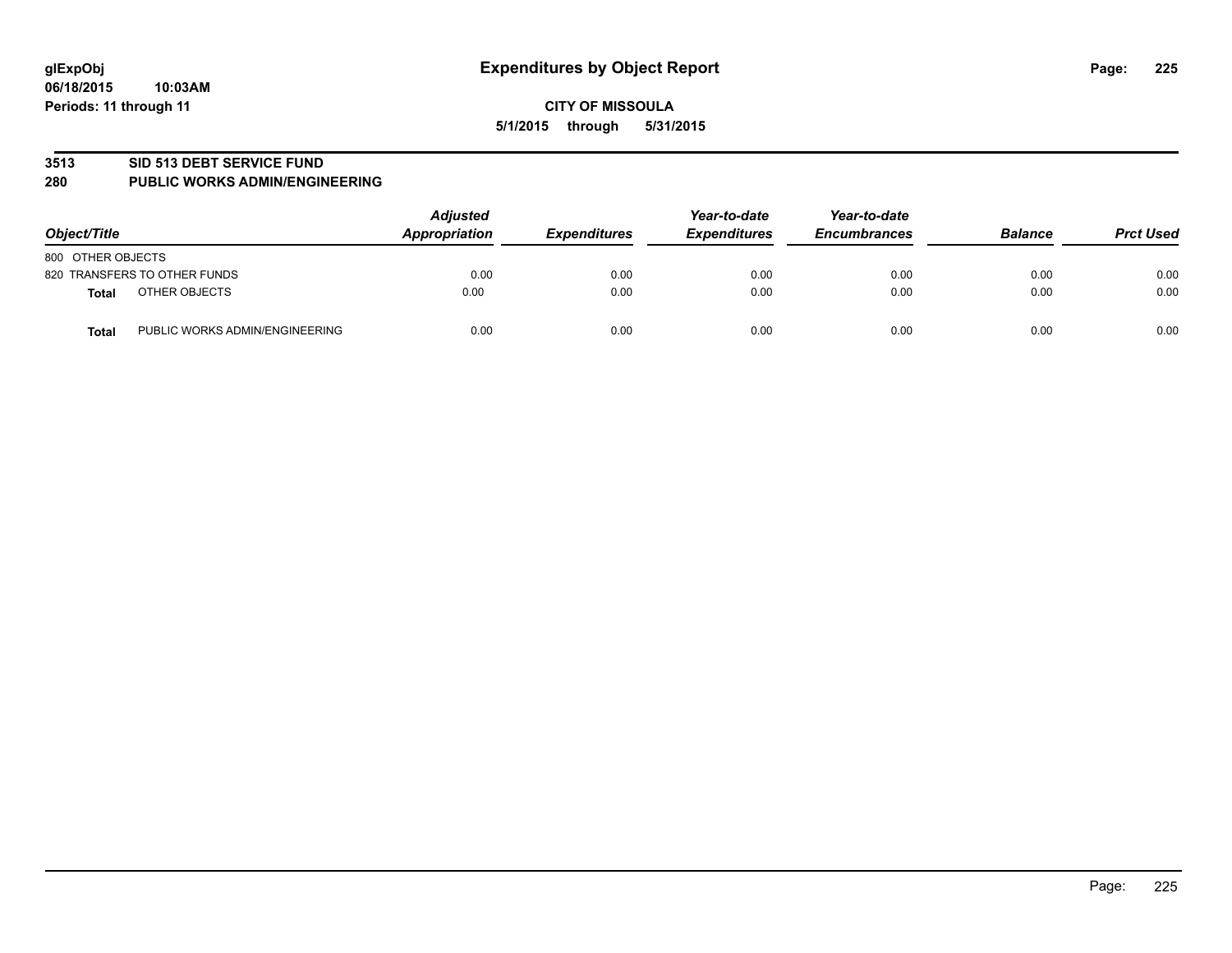### **3513 SID 513 DEBT SERVICE FUND**

|                                     | <b>Adjusted</b>      |                     | Year-to-date        | Year-to-date        |                |                  |
|-------------------------------------|----------------------|---------------------|---------------------|---------------------|----------------|------------------|
| Object/Title                        | <b>Appropriation</b> | <b>Expenditures</b> | <b>Expenditures</b> | <b>Encumbrances</b> | <b>Balance</b> | <b>Prct Used</b> |
| 600 DEBT SERVICE                    |                      |                     |                     |                     |                |                  |
| 610 PRINCIPAL                       | 0.00                 | 0.00                | 0.00                | 0.00                | 0.00           | 0.00             |
| 620 INTEREST / SERVICE FEES         | 0.00                 | 0.00                | 0.00                | 0.00                | 0.00           | 0.00             |
| <b>DEBT SERVICE</b><br><b>Total</b> | 0.00                 | 0.00                | 0.00                | 0.00                | 0.00           | 0.00             |
| 800 OTHER OBJECTS                   |                      |                     |                     |                     |                |                  |
| 820 TRANSFERS TO OTHER FUNDS        | 0.00                 | 0.00                | 0.00                | 0.00                | 0.00           | 0.00             |
| OTHER OBJECTS<br><b>Total</b>       | 0.00                 | 0.00                | 0.00                | 0.00                | 0.00           | 0.00             |
| NON-DEPARTMENTAL<br><b>Total</b>    | 0.00                 | 0.00                | 0.00                | 0.00                | 0.00           | 0.00             |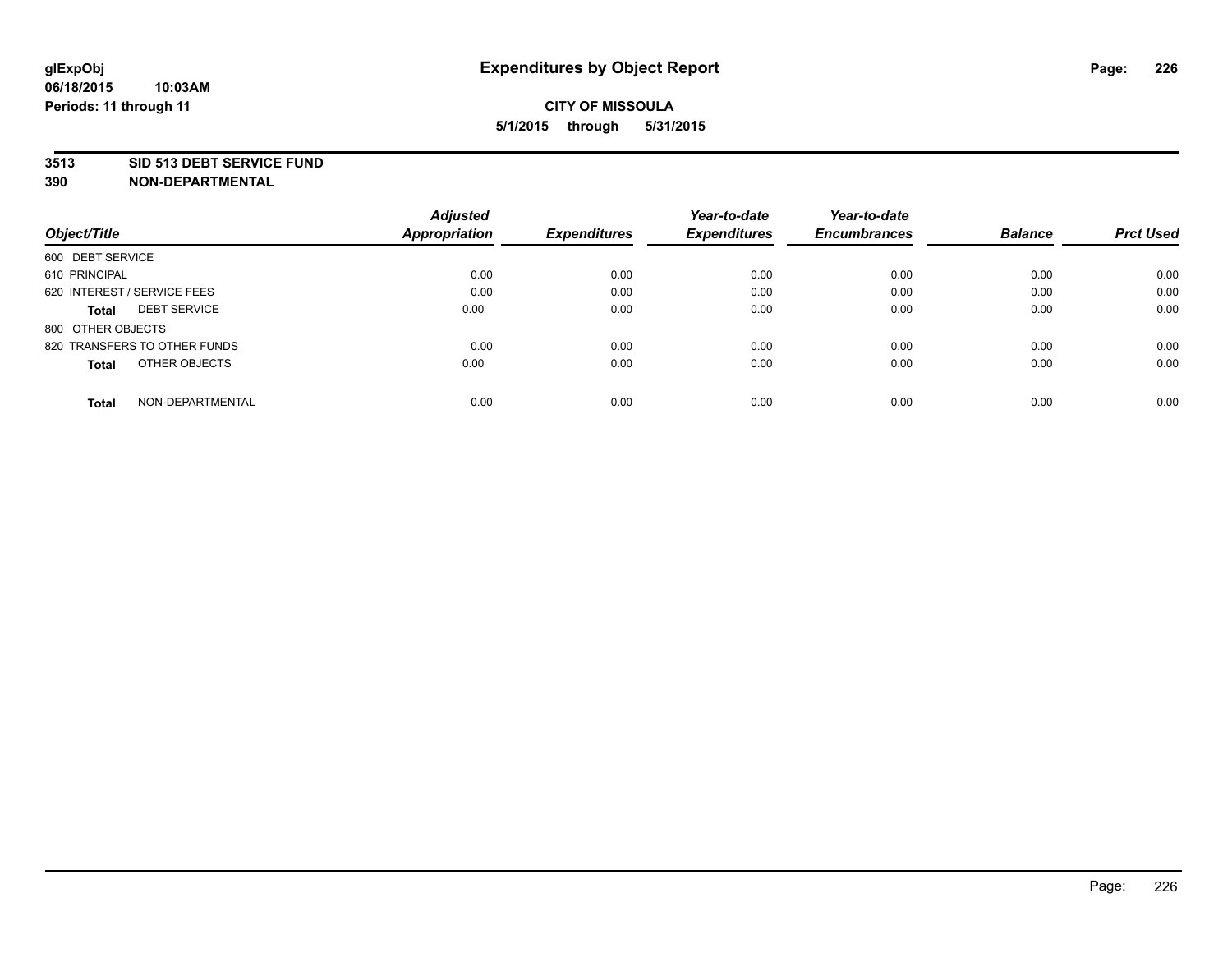## **3513 SID 513 DEBT SERVICE FUND**

| Object/Title      |                              | <b>Adjusted</b><br>Appropriation | <b>Expenditures</b> | Year-to-date<br><b>Expenditures</b> | Year-to-date<br><b>Encumbrances</b> | <b>Balance</b> | <b>Prct Used</b> |
|-------------------|------------------------------|----------------------------------|---------------------|-------------------------------------|-------------------------------------|----------------|------------------|
| 600 DEBT SERVICE  |                              |                                  |                     |                                     |                                     |                |                  |
| 610 PRINCIPAL     |                              | 0.00                             | 0.00                | 0.00                                | 0.00                                | 0.00           | 0.00             |
|                   | 620 INTEREST / SERVICE FEES  | 0.00                             | 0.00                | 0.00                                | 0.00                                | 0.00           | 0.00             |
| Total             | <b>DEBT SERVICE</b>          | 0.00                             | 0.00                | 0.00                                | 0.00                                | 0.00           | 0.00             |
| 800 OTHER OBJECTS |                              |                                  |                     |                                     |                                     |                |                  |
|                   | 820 TRANSFERS TO OTHER FUNDS | 0.00                             | 0.00                | 0.00                                | 0.00                                | 0.00           | 0.00             |
| <b>Total</b>      | OTHER OBJECTS                | 0.00                             | 0.00                | 0.00                                | 0.00                                | 0.00           | 0.00             |
|                   |                              |                                  |                     |                                     |                                     |                |                  |
| <b>Total</b>      | SID 513 DEBT SERVICE FUND    | 0.00                             | 0.00                | 0.00                                | 0.00                                | 0.00           | 0.00             |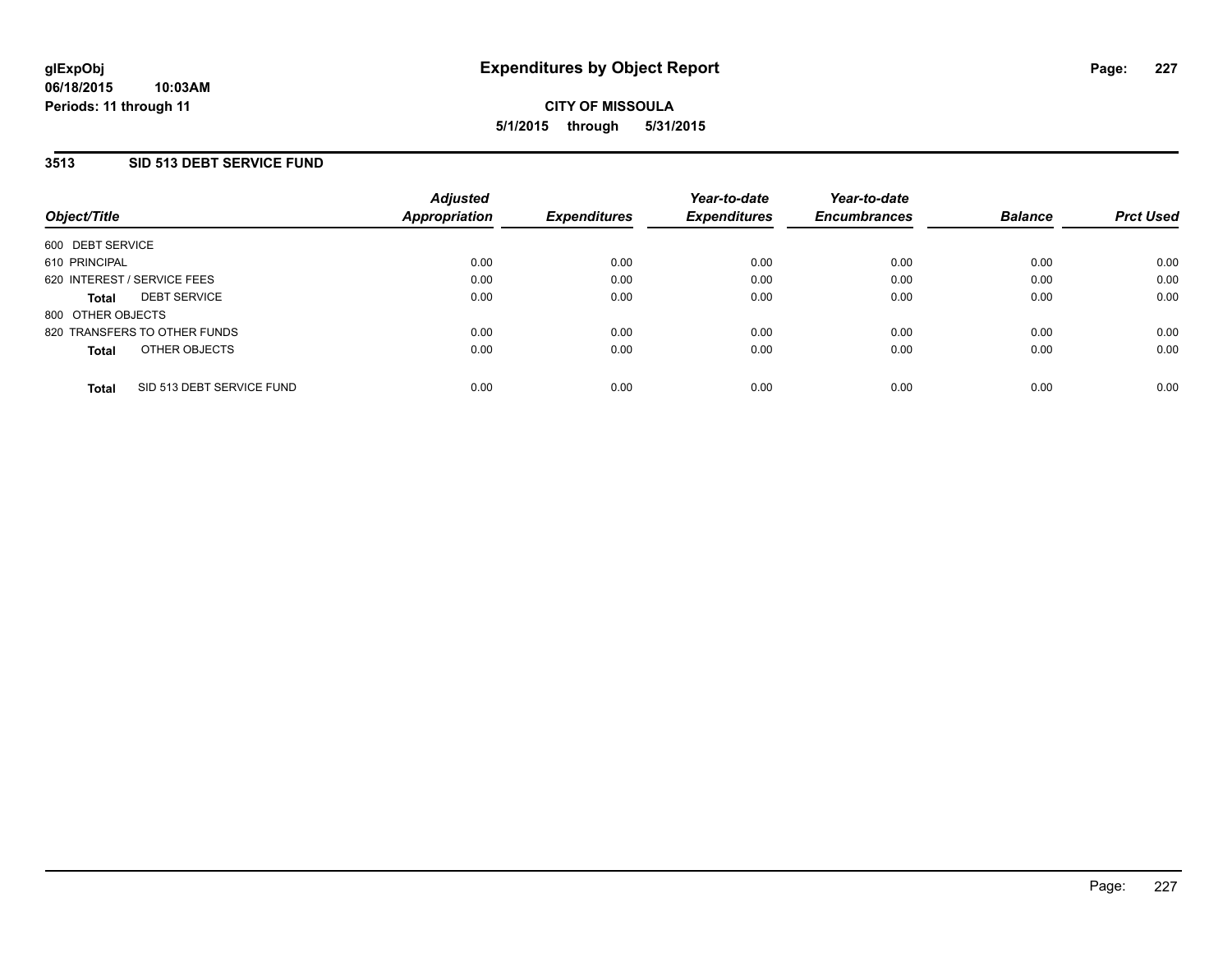### **3514 SID 514 DEBT SERVICE FUND**

| Object/Title                        | <b>Adjusted</b><br>Appropriation | <b>Expenditures</b> | Year-to-date<br><b>Expenditures</b> | Year-to-date<br><b>Encumbrances</b> | <b>Balance</b> | <b>Prct Used</b> |
|-------------------------------------|----------------------------------|---------------------|-------------------------------------|-------------------------------------|----------------|------------------|
| 600 DEBT SERVICE                    |                                  |                     |                                     |                                     |                |                  |
| 610 PRINCIPAL                       | 0.00                             | 0.00                | 0.00                                | 0.00                                | 0.00           | 0.00             |
| 620 INTEREST / SERVICE FEES         | 0.00                             | 0.00                | 0.00                                | 0.00                                | 0.00           | 0.00             |
| <b>DEBT SERVICE</b><br><b>Total</b> | 0.00                             | 0.00                | 0.00                                | 0.00                                | 0.00           | 0.00             |
| NON-DEPARTMENTAL<br><b>Total</b>    | 0.00                             | 0.00                | 0.00                                | 0.00                                | 0.00           | 0.00             |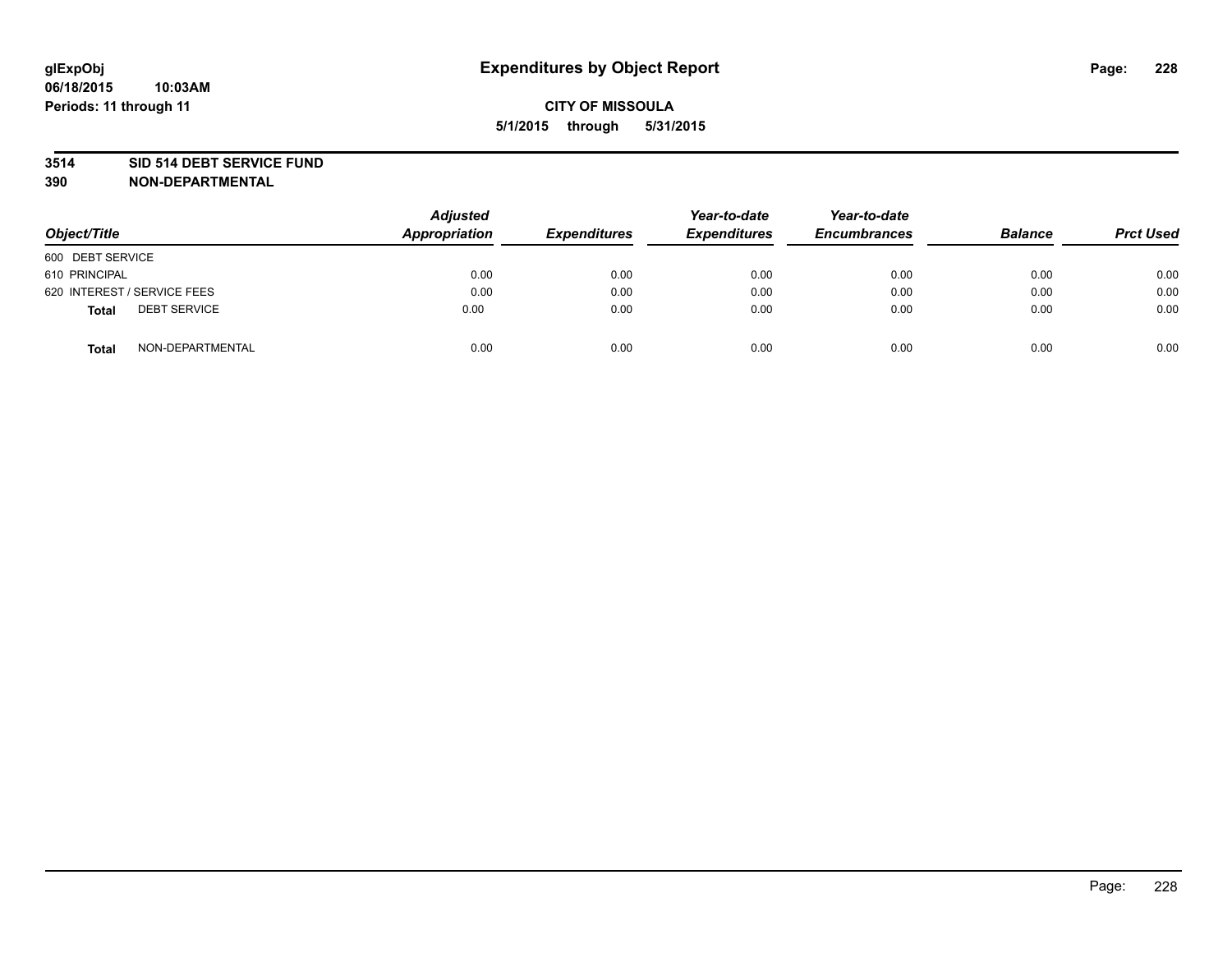## **3514 SID 514 DEBT SERVICE FUND**

| Object/Title                              | <b>Adjusted</b><br>Appropriation | <b>Expenditures</b> | Year-to-date<br><b>Expenditures</b> | Year-to-date<br><b>Encumbrances</b> | <b>Balance</b> | <b>Prct Used</b> |
|-------------------------------------------|----------------------------------|---------------------|-------------------------------------|-------------------------------------|----------------|------------------|
| 600 DEBT SERVICE                          |                                  |                     |                                     |                                     |                |                  |
| 610 PRINCIPAL                             | 0.00                             | 0.00                | 0.00                                | 0.00                                | 0.00           | 0.00             |
| 620 INTEREST / SERVICE FEES               | 0.00                             | 0.00                | 0.00                                | 0.00                                | 0.00           | 0.00             |
| <b>DEBT SERVICE</b><br><b>Total</b>       | 0.00                             | 0.00                | 0.00                                | 0.00                                | 0.00           | 0.00             |
| SID 514 DEBT SERVICE FUND<br><b>Total</b> | 0.00                             | 0.00                | 0.00                                | 0.00                                | 0.00           | 0.00             |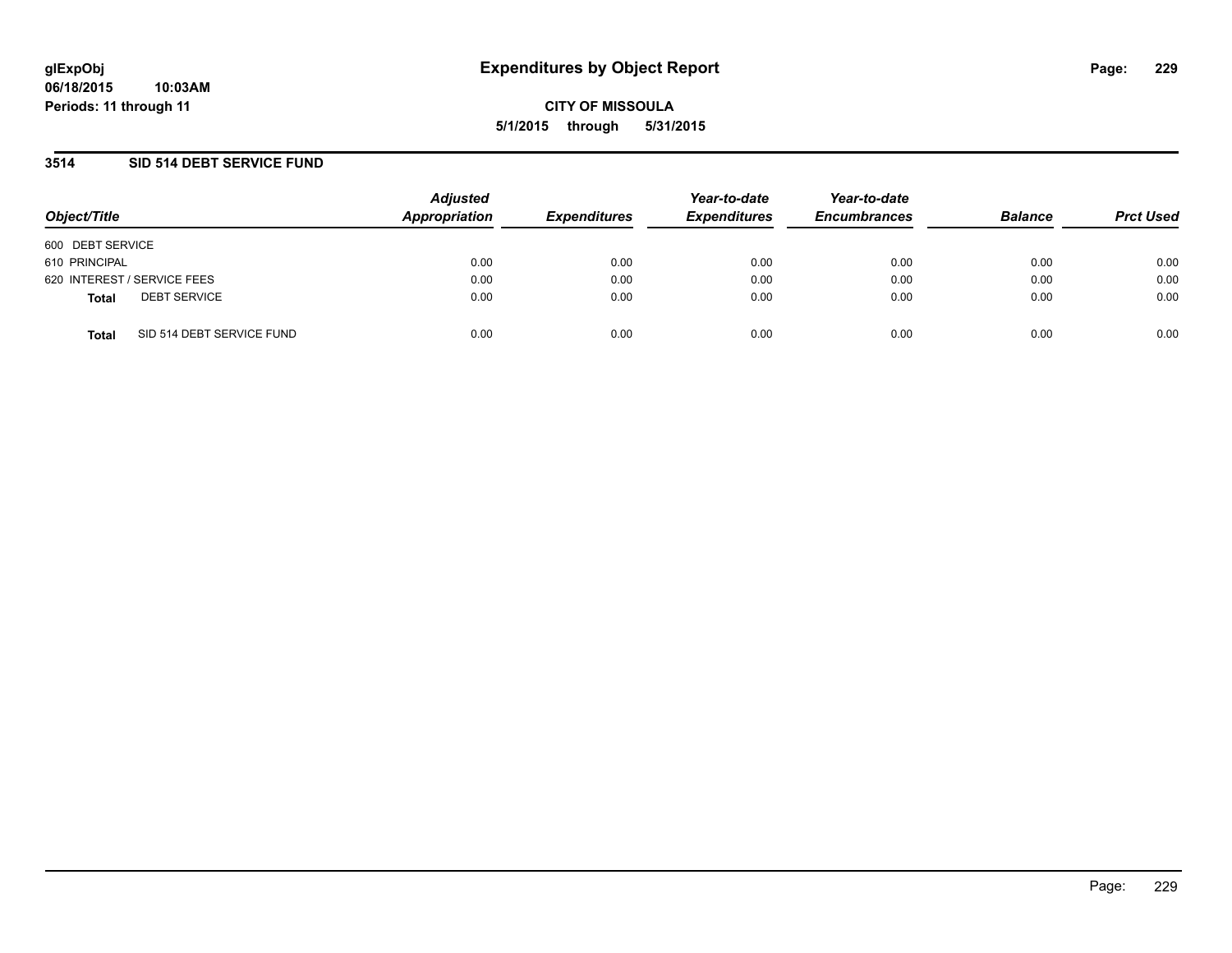### **3515 SID 515 DEBT SERVICE FUND**

|                                     | <b>Adjusted</b>      |                     | Year-to-date        | Year-to-date        |                |                  |
|-------------------------------------|----------------------|---------------------|---------------------|---------------------|----------------|------------------|
| Object/Title                        | <b>Appropriation</b> | <b>Expenditures</b> | <b>Expenditures</b> | <b>Encumbrances</b> | <b>Balance</b> | <b>Prct Used</b> |
| 600 DEBT SERVICE                    |                      |                     |                     |                     |                |                  |
| 610 PRINCIPAL                       | 0.00                 | 0.00                | 0.00                | 0.00                | 0.00           | 0.00             |
| 620 INTEREST / SERVICE FEES         | 0.00                 | 0.00                | 0.00                | 0.00                | 0.00           | 0.00             |
| <b>DEBT SERVICE</b><br><b>Total</b> | 0.00                 | 0.00                | 0.00                | 0.00                | 0.00           | 0.00             |
| 800 OTHER OBJECTS                   |                      |                     |                     |                     |                |                  |
| 820 TRANSFERS TO OTHER FUNDS        | 0.00                 | 0.00                | 0.00                | 0.00                | 0.00           | 0.00             |
| OTHER OBJECTS<br><b>Total</b>       | 0.00                 | 0.00                | 0.00                | 0.00                | 0.00           | 0.00             |
| NON-DEPARTMENTAL<br>Total           | 0.00                 | 0.00                | 0.00                | 0.00                | 0.00           | 0.00             |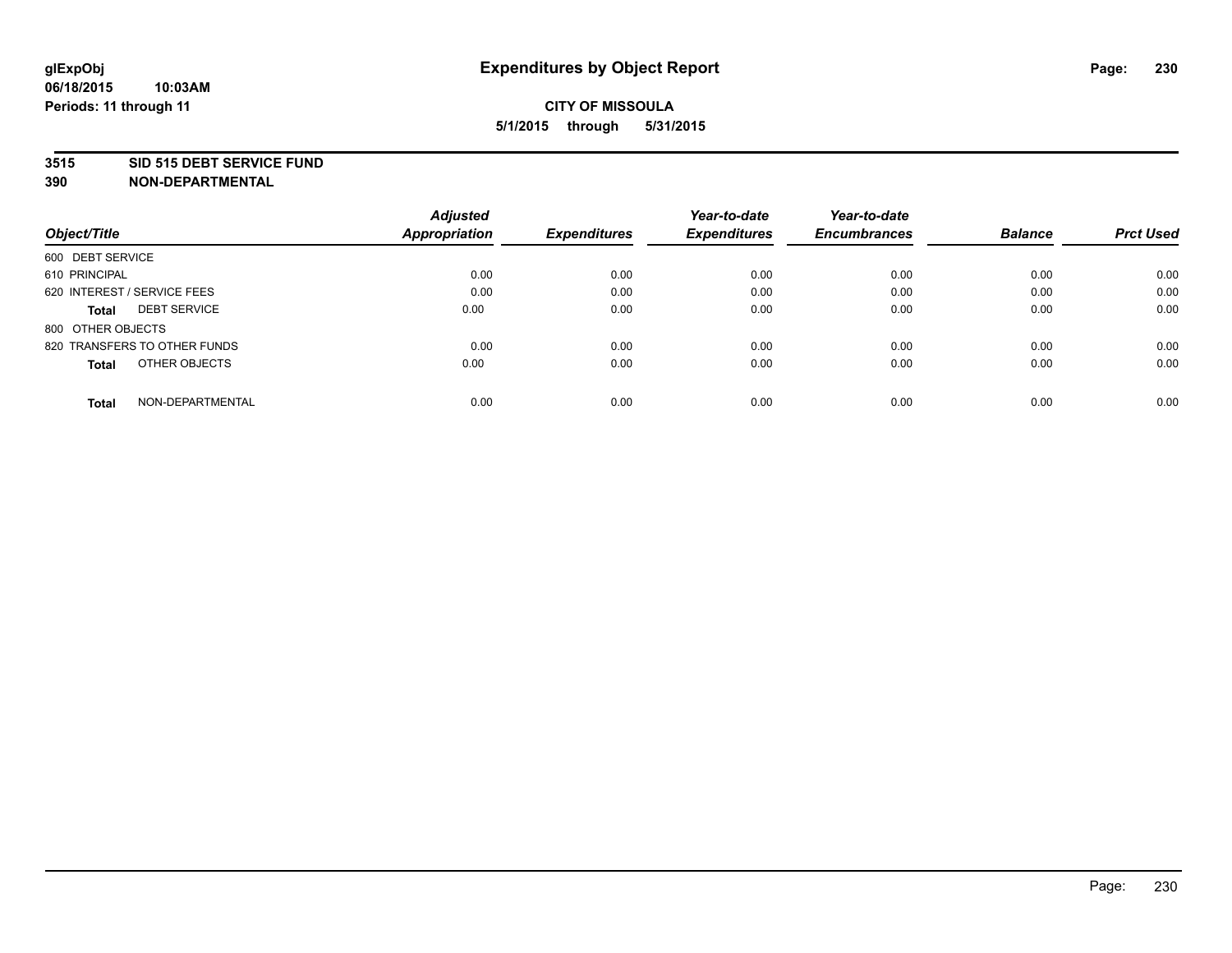## **3515 SID 515 DEBT SERVICE FUND**

| Object/Title                              | <b>Adjusted</b><br><b>Appropriation</b> | <b>Expenditures</b> | Year-to-date<br><b>Expenditures</b> | Year-to-date<br><b>Encumbrances</b> | <b>Balance</b> | <b>Prct Used</b> |
|-------------------------------------------|-----------------------------------------|---------------------|-------------------------------------|-------------------------------------|----------------|------------------|
| 600 DEBT SERVICE                          |                                         |                     |                                     |                                     |                |                  |
| 610 PRINCIPAL                             | 0.00                                    | 0.00                | 0.00                                | 0.00                                | 0.00           | 0.00             |
| 620 INTEREST / SERVICE FEES               | 0.00                                    | 0.00                | 0.00                                | 0.00                                | 0.00           | 0.00             |
| <b>DEBT SERVICE</b><br><b>Total</b>       | 0.00                                    | 0.00                | 0.00                                | 0.00                                | 0.00           | 0.00             |
| 800 OTHER OBJECTS                         |                                         |                     |                                     |                                     |                |                  |
| 820 TRANSFERS TO OTHER FUNDS              | 0.00                                    | 0.00                | 0.00                                | 0.00                                | 0.00           | 0.00             |
| OTHER OBJECTS<br><b>Total</b>             | 0.00                                    | 0.00                | 0.00                                | 0.00                                | 0.00           | 0.00             |
| SID 515 DEBT SERVICE FUND<br><b>Total</b> | 0.00                                    | 0.00                | 0.00                                | 0.00                                | 0.00           | 0.00             |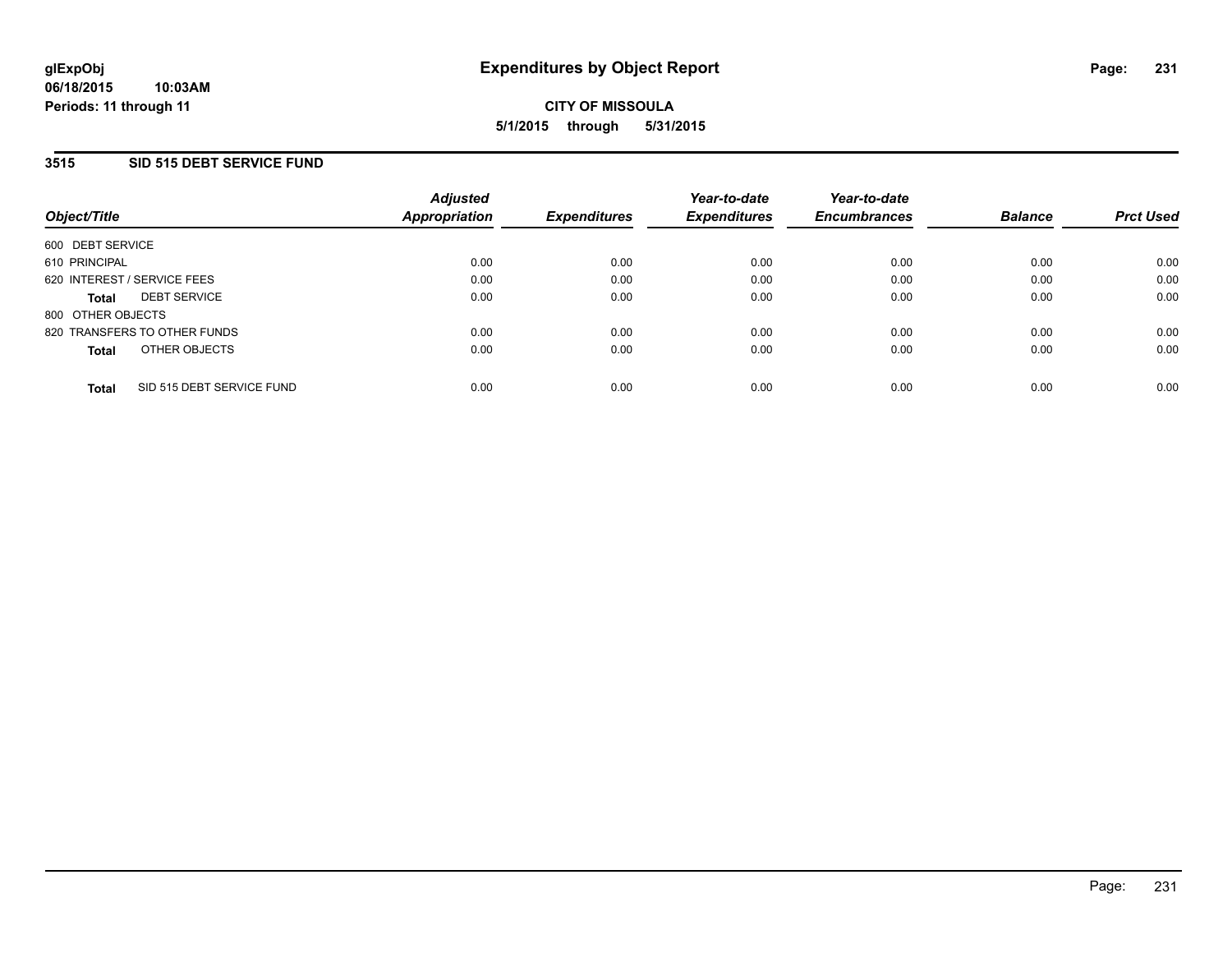### **3517 SID 517 DEBT SERVICE FUND**

| Object/Title                        | <b>Adjusted</b><br><b>Appropriation</b> | <b>Expenditures</b> | Year-to-date<br><b>Expenditures</b> | Year-to-date<br><b>Encumbrances</b> | <b>Balance</b> | <b>Prct Used</b> |
|-------------------------------------|-----------------------------------------|---------------------|-------------------------------------|-------------------------------------|----------------|------------------|
| 600 DEBT SERVICE                    |                                         |                     |                                     |                                     |                |                  |
| 610 PRINCIPAL                       | 0.00                                    | 0.00                | 0.00                                | 0.00                                | 0.00           | 0.00             |
| 620 INTEREST / SERVICE FEES         | 0.00                                    | 0.00                | 0.00                                | 0.00                                | 0.00           | 0.00             |
| <b>DEBT SERVICE</b><br><b>Total</b> | 0.00                                    | 0.00                | 0.00                                | 0.00                                | 0.00           | 0.00             |
| NON-DEPARTMENTAL<br><b>Total</b>    | 0.00                                    | 0.00                | 0.00                                | 0.00                                | 0.00           | 0.00             |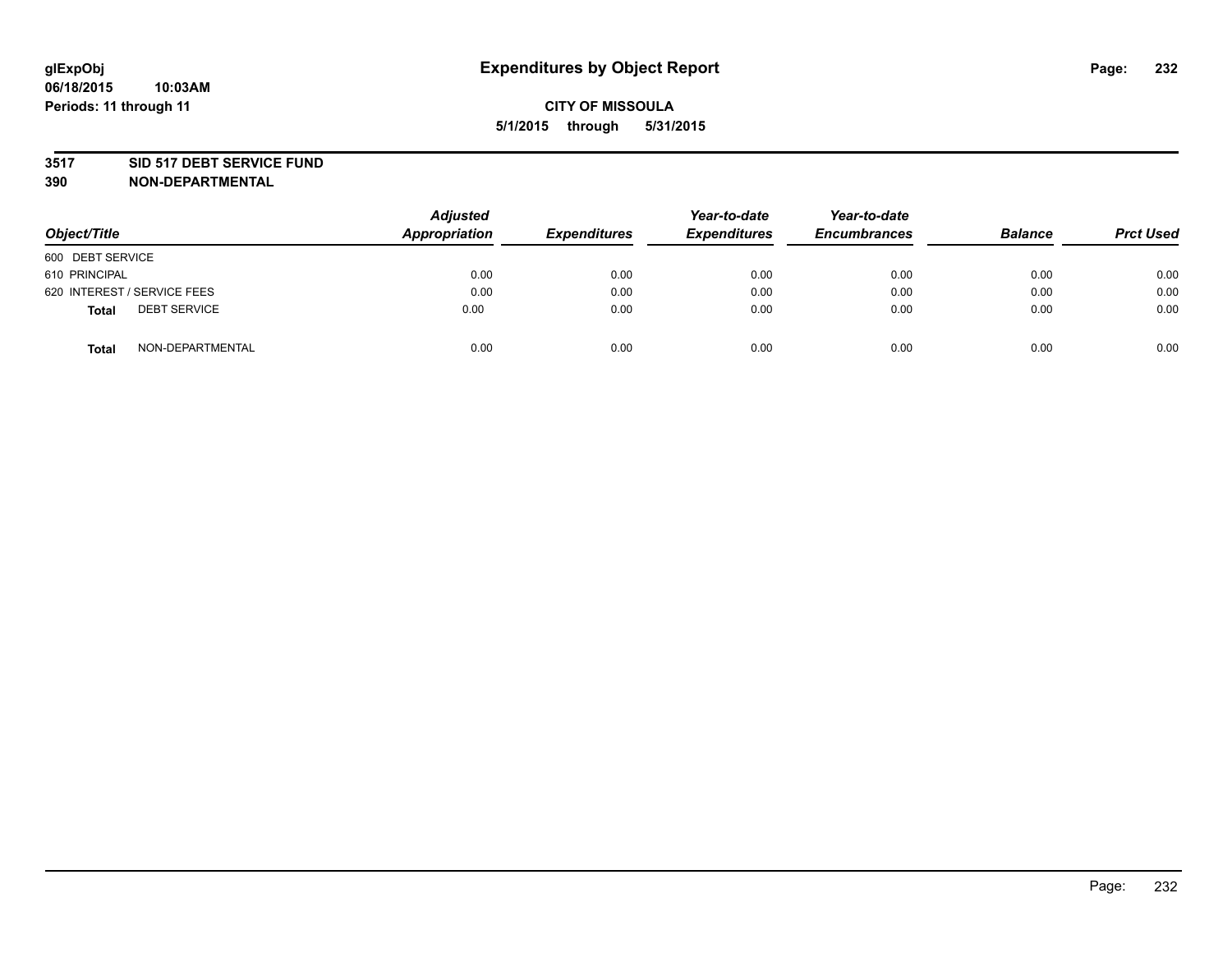## **3517 SID 517 DEBT SERVICE FUND**

| Object/Title     |                             | <b>Adjusted</b><br>Appropriation | <b>Expenditures</b> | Year-to-date<br><b>Expenditures</b> | Year-to-date<br><b>Encumbrances</b> | <b>Balance</b> | <b>Prct Used</b> |
|------------------|-----------------------------|----------------------------------|---------------------|-------------------------------------|-------------------------------------|----------------|------------------|
| 600 DEBT SERVICE |                             |                                  |                     |                                     |                                     |                |                  |
| 610 PRINCIPAL    |                             | 0.00                             | 0.00                | 0.00                                | 0.00                                | 0.00           | 0.00             |
|                  | 620 INTEREST / SERVICE FEES | 0.00                             | 0.00                | 0.00                                | 0.00                                | 0.00           | 0.00             |
| <b>Total</b>     | <b>DEBT SERVICE</b>         | 0.00                             | 0.00                | 0.00                                | 0.00                                | 0.00           | 0.00             |
| <b>Total</b>     | SID 517 DEBT SERVICE FUND   | 0.00                             | 0.00                | 0.00                                | 0.00                                | 0.00           | 0.00             |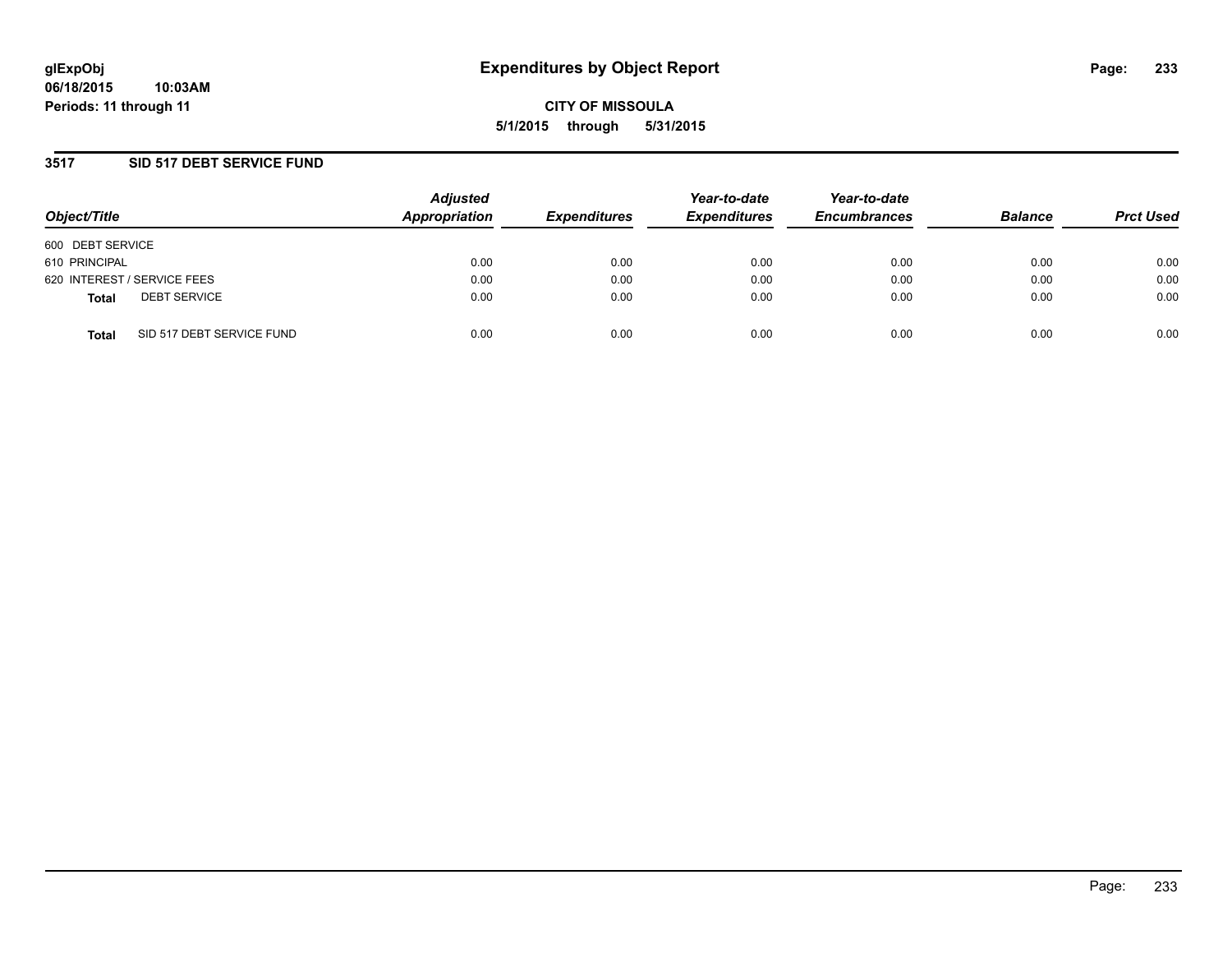### **3518 SID 518 DEBT SERVICE FUND**

|                                     | <b>Adjusted</b>      |                     | Year-to-date        | Year-to-date        |                |                  |
|-------------------------------------|----------------------|---------------------|---------------------|---------------------|----------------|------------------|
| Object/Title                        | <b>Appropriation</b> | <b>Expenditures</b> | <b>Expenditures</b> | <b>Encumbrances</b> | <b>Balance</b> | <b>Prct Used</b> |
| 600 DEBT SERVICE                    |                      |                     |                     |                     |                |                  |
| 610 PRINCIPAL                       | 0.00                 | 0.00                | 0.00                | 0.00                | 0.00           | 0.00             |
| 620 INTEREST / SERVICE FEES         | 0.00                 | 0.00                | 0.00                | 0.00                | 0.00           | 0.00             |
| <b>DEBT SERVICE</b><br><b>Total</b> | 0.00                 | 0.00                | 0.00                | 0.00                | 0.00           | 0.00             |
| 800 OTHER OBJECTS                   |                      |                     |                     |                     |                |                  |
| 820 TRANSFERS TO OTHER FUNDS        | 0.00                 | 0.00                | 0.00                | 0.00                | 0.00           | 0.00             |
| OTHER OBJECTS<br><b>Total</b>       | 0.00                 | 0.00                | 0.00                | 0.00                | 0.00           | 0.00             |
| NON-DEPARTMENTAL<br>Total           | 0.00                 | 0.00                | 0.00                | 0.00                | 0.00           | 0.00             |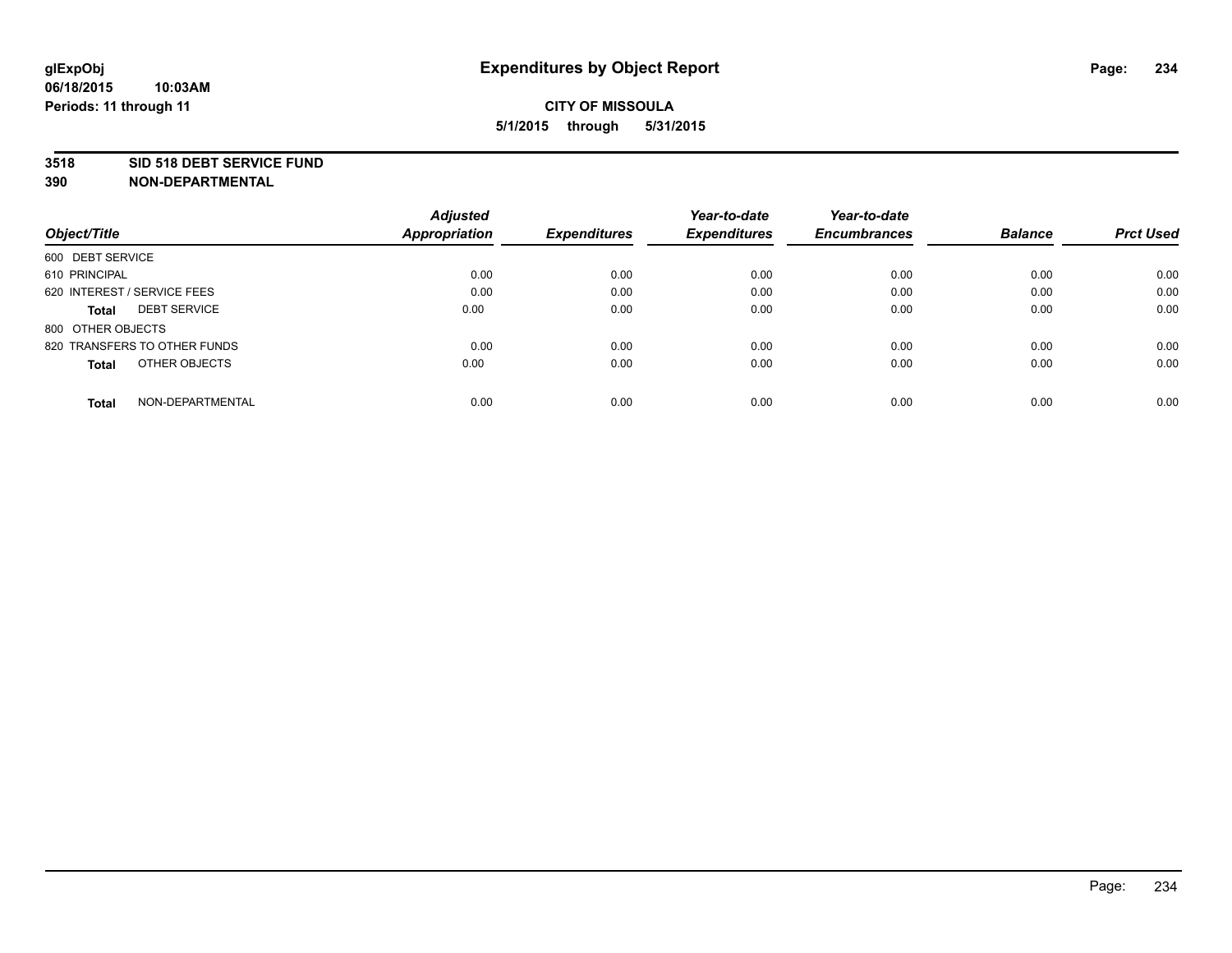## **3518 SID 518 DEBT SERVICE FUND**

| Object/Title      |                              | <b>Adjusted</b><br>Appropriation | <b>Expenditures</b> | Year-to-date<br><b>Expenditures</b> | Year-to-date<br><b>Encumbrances</b> | <b>Balance</b> | <b>Prct Used</b> |
|-------------------|------------------------------|----------------------------------|---------------------|-------------------------------------|-------------------------------------|----------------|------------------|
| 600 DEBT SERVICE  |                              |                                  |                     |                                     |                                     |                |                  |
| 610 PRINCIPAL     |                              | 0.00                             | 0.00                | 0.00                                | 0.00                                | 0.00           | 0.00             |
|                   | 620 INTEREST / SERVICE FEES  | 0.00                             | 0.00                | 0.00                                | 0.00                                | 0.00           | 0.00             |
| <b>Total</b>      | <b>DEBT SERVICE</b>          | 0.00                             | 0.00                | 0.00                                | 0.00                                | 0.00           | 0.00             |
| 800 OTHER OBJECTS |                              |                                  |                     |                                     |                                     |                |                  |
|                   | 820 TRANSFERS TO OTHER FUNDS | 0.00                             | 0.00                | 0.00                                | 0.00                                | 0.00           | 0.00             |
| <b>Total</b>      | OTHER OBJECTS                | 0.00                             | 0.00                | 0.00                                | 0.00                                | 0.00           | 0.00             |
| <b>Total</b>      | SID 518 DEBT SERVICE FUND    | 0.00                             | 0.00                | 0.00                                | 0.00                                | 0.00           | 0.00             |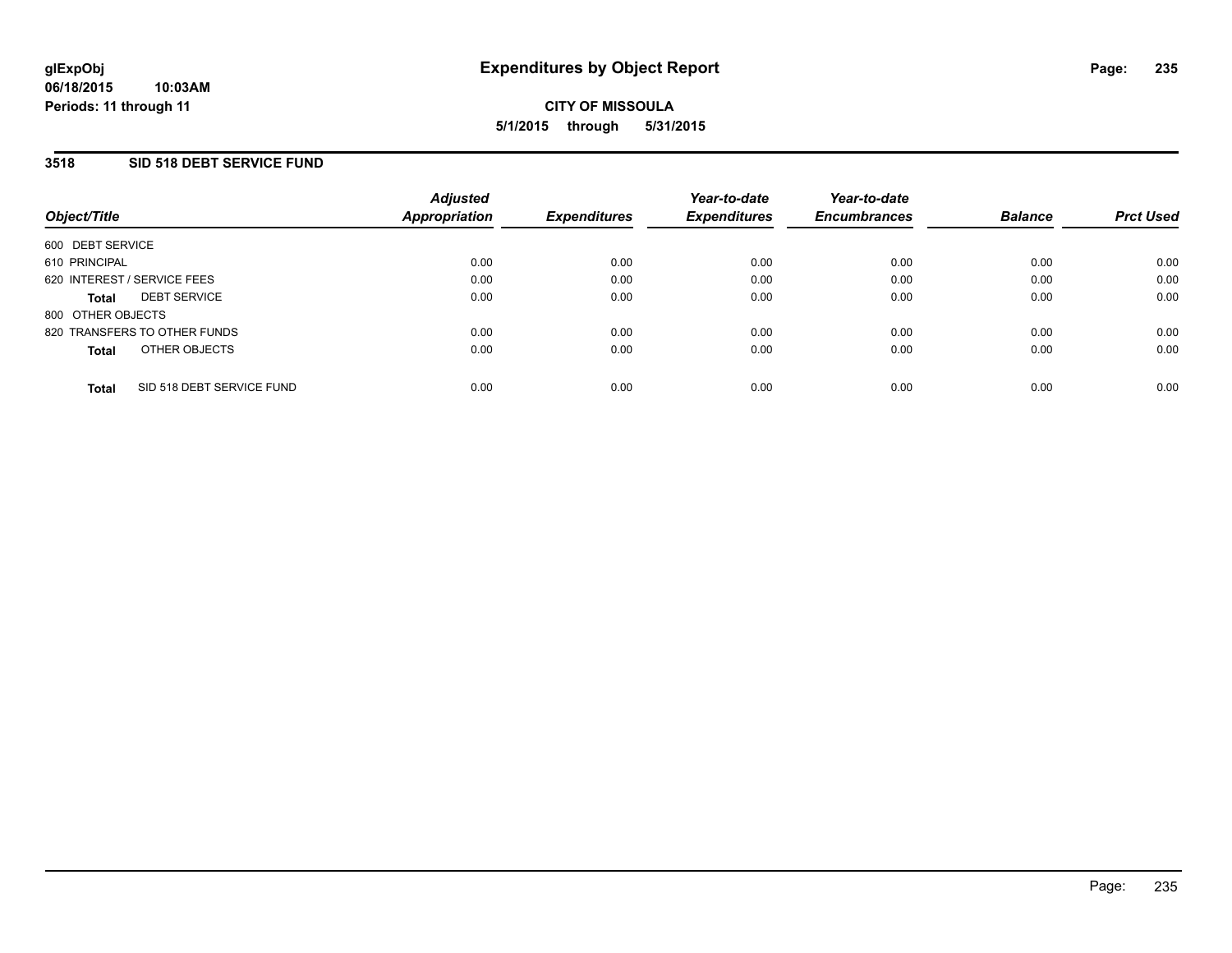### **3519 SID 519 DEBT SERVICE FUND**

|                                     | <b>Adjusted</b>      |                     | Year-to-date        | Year-to-date        |                |                  |
|-------------------------------------|----------------------|---------------------|---------------------|---------------------|----------------|------------------|
| Object/Title                        | <b>Appropriation</b> | <b>Expenditures</b> | <b>Expenditures</b> | <b>Encumbrances</b> | <b>Balance</b> | <b>Prct Used</b> |
| 600 DEBT SERVICE                    |                      |                     |                     |                     |                |                  |
| 610 PRINCIPAL                       | 0.00                 | 0.00                | 0.00                | 0.00                | 0.00           | 0.00             |
| 620 INTEREST / SERVICE FEES         | 0.00                 | 0.00                | 0.00                | 0.00                | 0.00           | 0.00             |
| <b>DEBT SERVICE</b><br><b>Total</b> | 0.00                 | 0.00                | 0.00                | 0.00                | 0.00           | 0.00             |
| 800 OTHER OBJECTS                   |                      |                     |                     |                     |                |                  |
| 820 TRANSFERS TO OTHER FUNDS        | 0.00                 | 0.00                | 0.00                | 0.00                | 0.00           | 0.00             |
| OTHER OBJECTS<br><b>Total</b>       | 0.00                 | 0.00                | 0.00                | 0.00                | 0.00           | 0.00             |
| NON-DEPARTMENTAL<br>Total           | 0.00                 | 0.00                | 0.00                | 0.00                | 0.00           | 0.00             |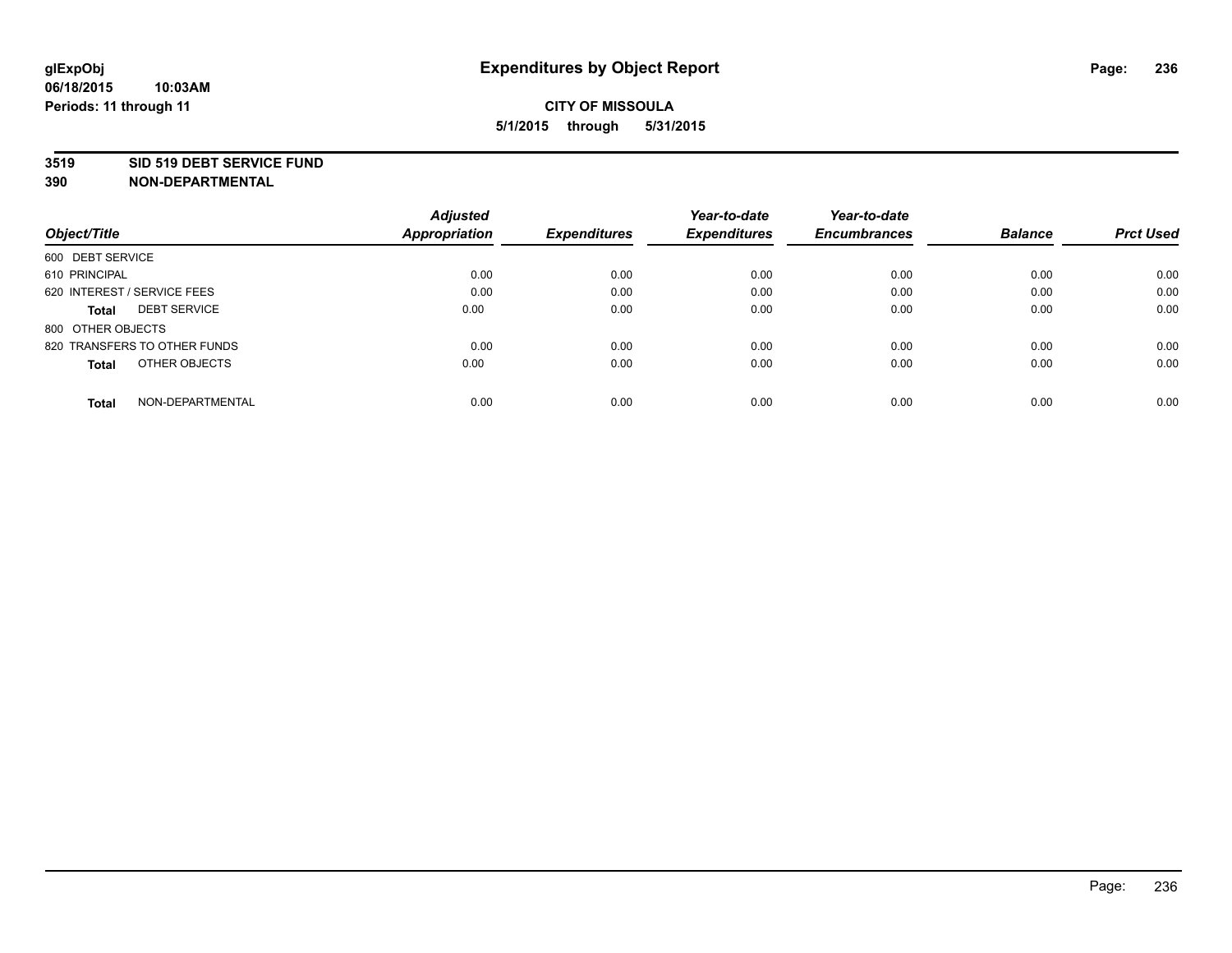## **3519 SID 519 DEBT SERVICE FUND**

| Object/Title      |                              | <b>Adjusted</b><br>Appropriation | <b>Expenditures</b> | Year-to-date<br><b>Expenditures</b> | Year-to-date<br><b>Encumbrances</b> | <b>Balance</b> | <b>Prct Used</b> |
|-------------------|------------------------------|----------------------------------|---------------------|-------------------------------------|-------------------------------------|----------------|------------------|
| 600 DEBT SERVICE  |                              |                                  |                     |                                     |                                     |                |                  |
| 610 PRINCIPAL     |                              | 0.00                             | 0.00                | 0.00                                | 0.00                                | 0.00           | 0.00             |
|                   | 620 INTEREST / SERVICE FEES  | 0.00                             | 0.00                | 0.00                                | 0.00                                | 0.00           | 0.00             |
| Total             | <b>DEBT SERVICE</b>          | 0.00                             | 0.00                | 0.00                                | 0.00                                | 0.00           | 0.00             |
| 800 OTHER OBJECTS |                              |                                  |                     |                                     |                                     |                |                  |
|                   | 820 TRANSFERS TO OTHER FUNDS | 0.00                             | 0.00                | 0.00                                | 0.00                                | 0.00           | 0.00             |
| <b>Total</b>      | OTHER OBJECTS                | 0.00                             | 0.00                | 0.00                                | 0.00                                | 0.00           | 0.00             |
|                   |                              |                                  |                     |                                     |                                     |                |                  |
| <b>Total</b>      | SID 519 DEBT SERVICE FUND    | 0.00                             | 0.00                | 0.00                                | 0.00                                | 0.00           | 0.00             |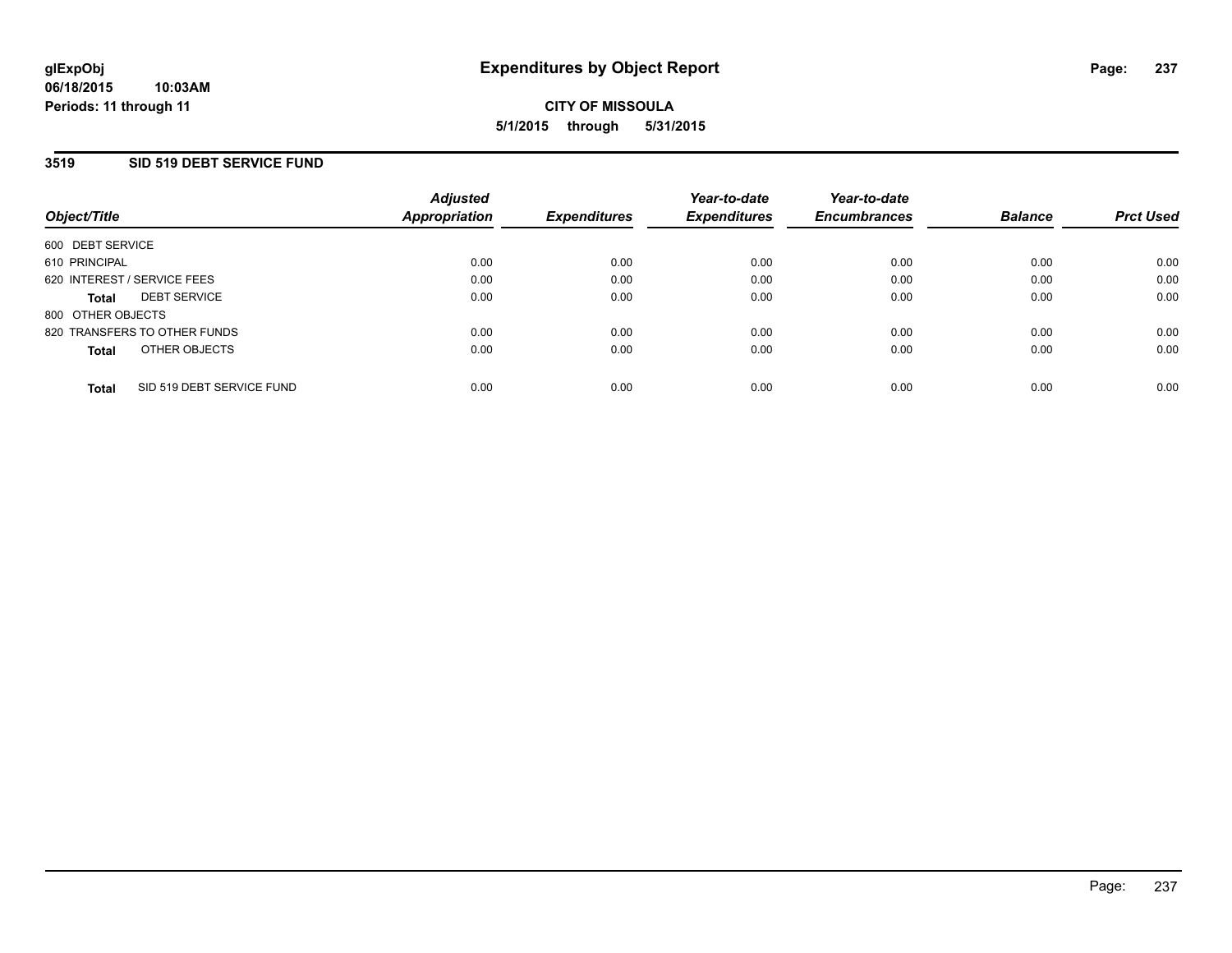#### **3520 SID 520 DEBT SERVICE FUND**

| Object/Title                |                           | <b>Adjusted</b><br><b>Appropriation</b> | <b>Expenditures</b> | Year-to-date<br><b>Expenditures</b> | Year-to-date<br><b>Encumbrances</b> | <b>Balance</b> | <b>Prct Used</b> |
|-----------------------------|---------------------------|-----------------------------------------|---------------------|-------------------------------------|-------------------------------------|----------------|------------------|
|                             |                           |                                         |                     |                                     |                                     |                |                  |
| 500 FIXED CHARGES           |                           |                                         |                     |                                     |                                     |                |                  |
|                             | 550 MERCHANT SERVICE FEES | 0.00                                    | 0.00                | 0.00                                | 0.00                                | 0.00           | 0.00             |
| <b>Total</b>                | <b>FIXED CHARGES</b>      | 0.00                                    | 0.00                | 0.00                                | 0.00                                | 0.00           | 0.00             |
| 600 DEBT SERVICE            |                           |                                         |                     |                                     |                                     |                |                  |
| 610 PRINCIPAL               |                           | 133,000.00                              | 0.00                | 66.000.00                           | 0.00                                | 67.000.00      | 49.62            |
| 620 INTEREST / SERVICE FEES |                           | 27,280.00                               | 0.00                | 14.300.00                           | 0.00                                | 12,980.00      | 52.42            |
| <b>Total</b>                | <b>DEBT SERVICE</b>       | 160.280.00                              | 0.00                | 80.300.00                           | 0.00                                | 79.980.00      | 50.10            |
| <b>Total</b>                | NON-DEPARTMENTAL          | 160.280.00                              | 0.00                | 80.300.00                           | 0.00                                | 79.980.00      | 50.10            |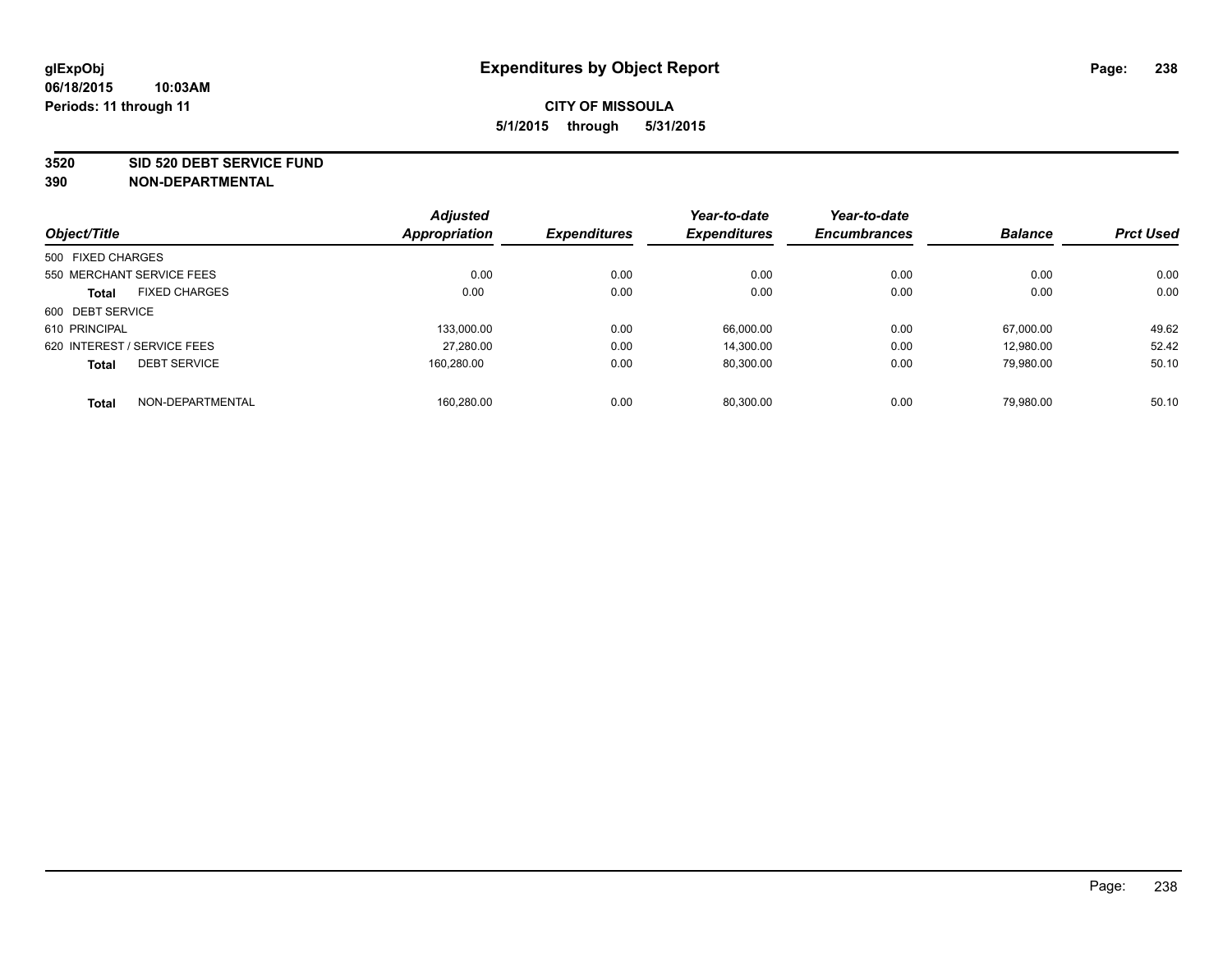## **3520 SID 520 DEBT SERVICE FUND**

| Object/Title                              | <b>Adjusted</b><br><b>Appropriation</b> | <b>Expenditures</b> | Year-to-date<br><b>Expenditures</b> | Year-to-date<br><b>Encumbrances</b> | <b>Balance</b> | <b>Prct Used</b> |
|-------------------------------------------|-----------------------------------------|---------------------|-------------------------------------|-------------------------------------|----------------|------------------|
| 500 FIXED CHARGES                         |                                         |                     |                                     |                                     |                |                  |
| 550 MERCHANT SERVICE FEES                 | 0.00                                    | 0.00                | 0.00                                | 0.00                                | 0.00           | 0.00             |
| <b>FIXED CHARGES</b><br><b>Total</b>      | 0.00                                    | 0.00                | 0.00                                | 0.00                                | 0.00           | 0.00             |
| 600 DEBT SERVICE                          |                                         |                     |                                     |                                     |                |                  |
| 610 PRINCIPAL                             | 133.000.00                              | 0.00                | 66.000.00                           | 0.00                                | 67.000.00      | 49.62            |
| 620 INTEREST / SERVICE FEES               | 27,280.00                               | 0.00                | 14.300.00                           | 0.00                                | 12.980.00      | 52.42            |
| <b>DEBT SERVICE</b><br><b>Total</b>       | 160,280.00                              | 0.00                | 80.300.00                           | 0.00                                | 79.980.00      | 50.10            |
| SID 520 DEBT SERVICE FUND<br><b>Total</b> | 160.280.00                              | 0.00                | 80.300.00                           | 0.00                                | 79.980.00      | 50.10            |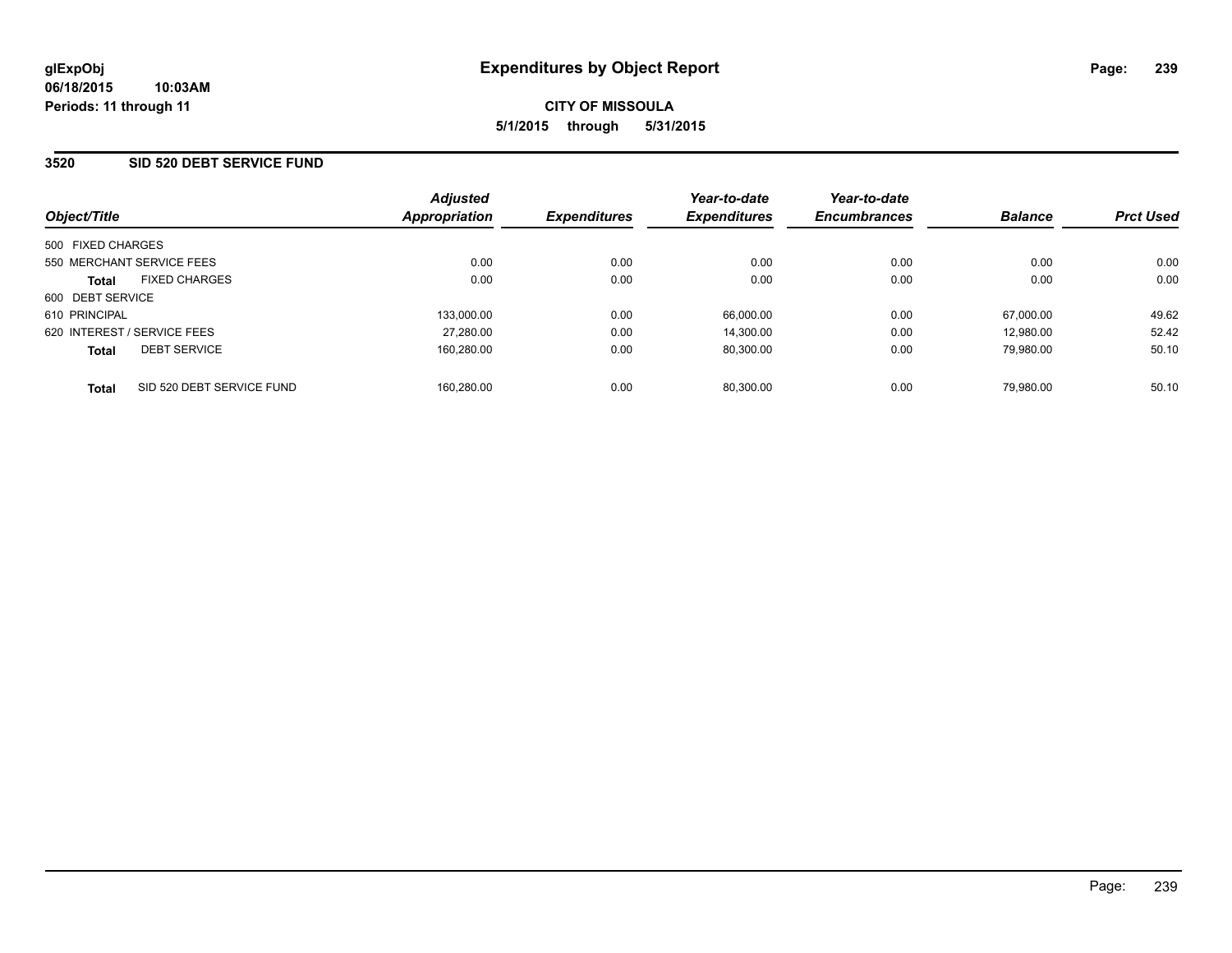### **3521 SID 521 DEBT SERVICE FUND**

| Object/Title                        | <b>Adjusted</b><br>Appropriation | <b>Expenditures</b> | Year-to-date<br><b>Expenditures</b> | Year-to-date<br><b>Encumbrances</b> | <b>Balance</b> | <b>Prct Used</b> |
|-------------------------------------|----------------------------------|---------------------|-------------------------------------|-------------------------------------|----------------|------------------|
| 600 DEBT SERVICE                    |                                  |                     |                                     |                                     |                |                  |
| 610 PRINCIPAL                       | 338.00                           | 0.00                | 0.00                                | 0.00                                | 338.00         | 0.00             |
| 620 INTEREST / SERVICE FEES         | 382.00                           | 0.00                | 16.20                               | 0.00                                | 365.80         | 4.24             |
| <b>DEBT SERVICE</b><br><b>Total</b> | 720.00                           | 0.00                | 16.20                               | 0.00                                | 703.80         | 2.25             |
| NON-DEPARTMENTAL<br><b>Total</b>    | 720.00                           | 0.00                | 16.20                               | 0.00                                | 703.80         | 2.25             |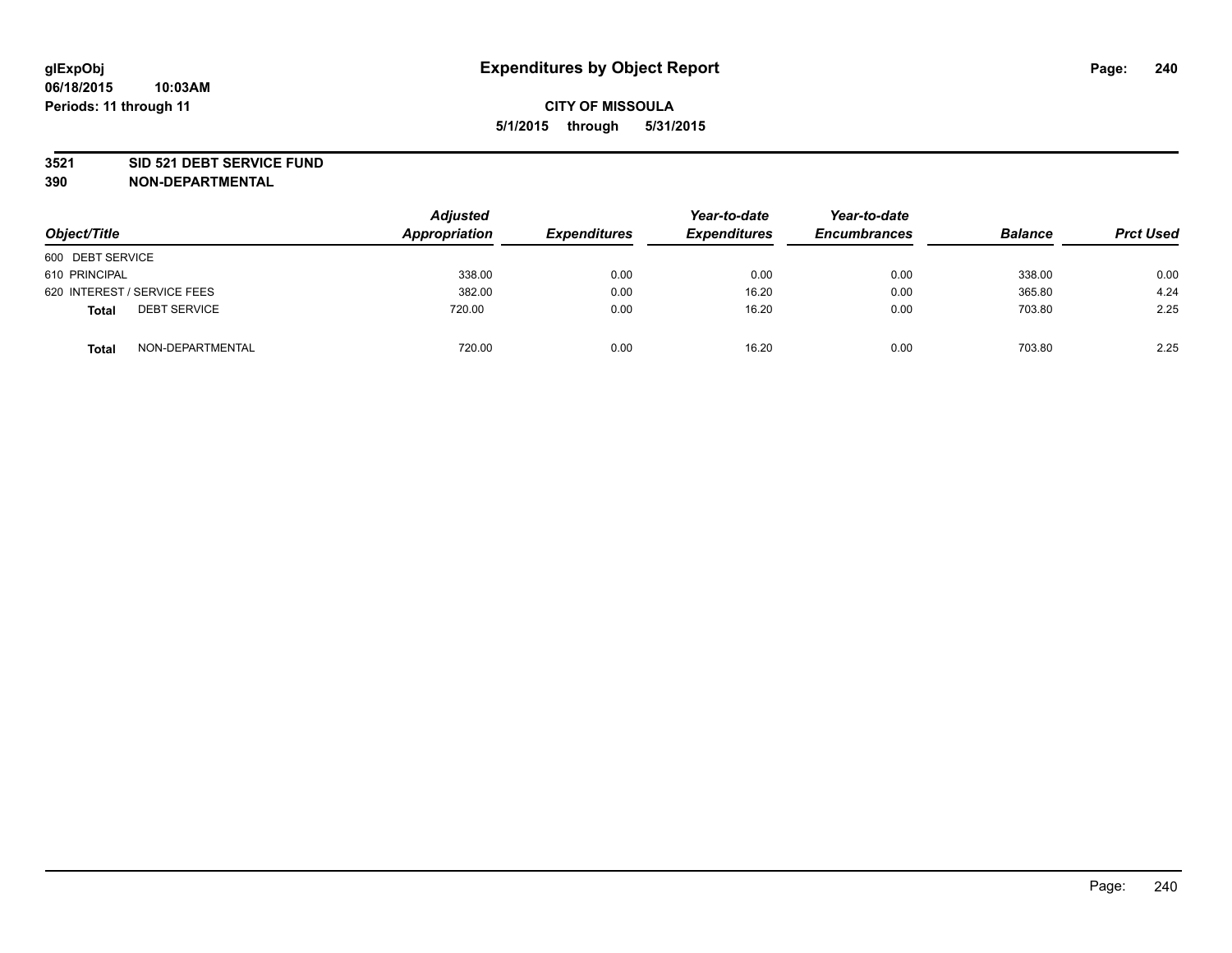## **3521 SID 521 DEBT SERVICE FUND**

| Object/Title     |                             | <b>Adjusted</b><br>Appropriation | <b>Expenditures</b> | Year-to-date<br><b>Expenditures</b> | Year-to-date<br><b>Encumbrances</b> | <b>Balance</b> | <b>Prct Used</b> |
|------------------|-----------------------------|----------------------------------|---------------------|-------------------------------------|-------------------------------------|----------------|------------------|
| 600 DEBT SERVICE |                             |                                  |                     |                                     |                                     |                |                  |
| 610 PRINCIPAL    |                             | 338.00                           | 0.00                | 0.00                                | 0.00                                | 338.00         | 0.00             |
|                  | 620 INTEREST / SERVICE FEES | 382.00                           | 0.00                | 16.20                               | 0.00                                | 365.80         | 4.24             |
| <b>Total</b>     | <b>DEBT SERVICE</b>         | 720.00                           | 0.00                | 16.20                               | 0.00                                | 703.80         | 2.25             |
| <b>Total</b>     | SID 521 DEBT SERVICE FUND   | 720.00                           | 0.00                | 16.20                               | 0.00                                | 703.80         | 2.25             |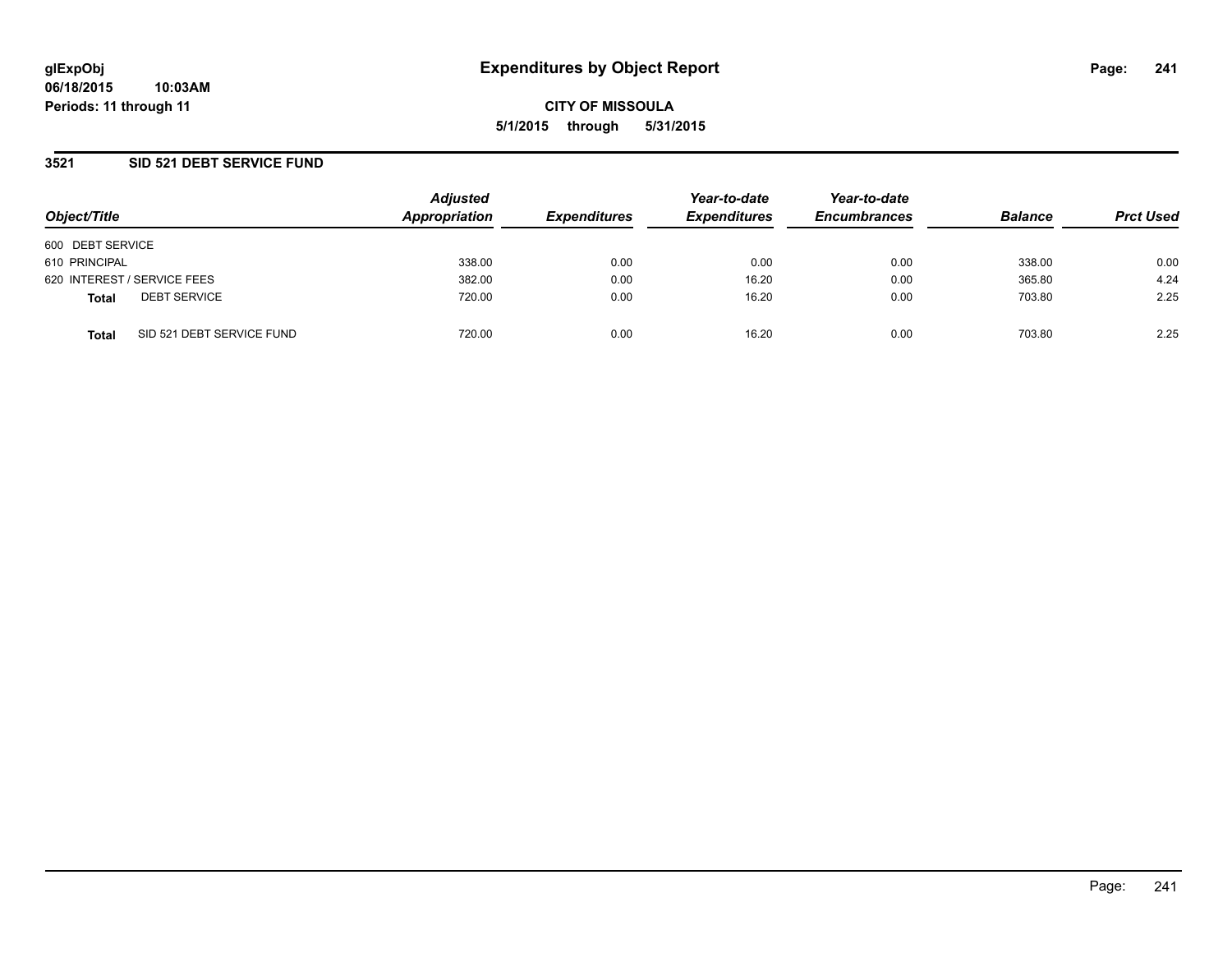### **3522 SID 522 DEBT SERVICE FUND**

| Object/Title                        | <b>Adjusted</b><br>Appropriation | <b>Expenditures</b> | Year-to-date<br><b>Expenditures</b> | Year-to-date<br><b>Encumbrances</b> | <b>Balance</b> | <b>Prct Used</b> |
|-------------------------------------|----------------------------------|---------------------|-------------------------------------|-------------------------------------|----------------|------------------|
| 600 DEBT SERVICE                    |                                  |                     |                                     |                                     |                |                  |
| 610 PRINCIPAL                       | 488.00                           | 0.00                | 0.00                                | 0.00                                | 488.00         | 0.00             |
| 620 INTEREST / SERVICE FEES         | 47.00                            | 0.00                | 23.39                               | 0.00                                | 23.61          | 49.77            |
| <b>DEBT SERVICE</b><br><b>Total</b> | 535.00                           | 0.00                | 23.39                               | 0.00                                | 511.61         | 4.37             |
| NON-DEPARTMENTAL<br><b>Total</b>    | 535.00                           | 0.00                | 23.39                               | 0.00                                | 511.61         | 4.37             |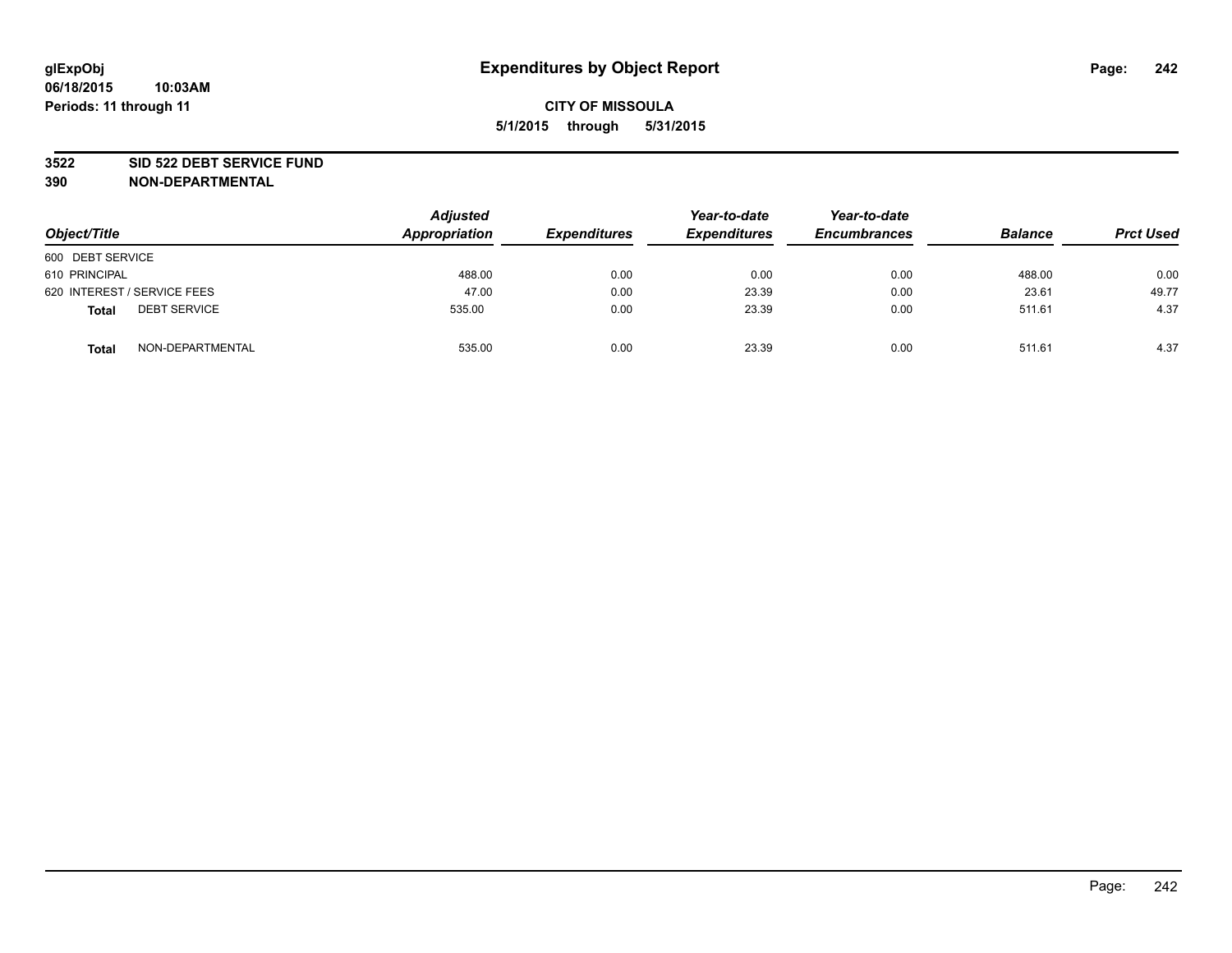## **3522 SID 522 DEBT SERVICE FUND**

| Object/Title                              | <b>Adjusted</b><br>Appropriation | <b>Expenditures</b> | Year-to-date<br><b>Expenditures</b> | Year-to-date<br><b>Encumbrances</b> | <b>Balance</b> | <b>Prct Used</b> |
|-------------------------------------------|----------------------------------|---------------------|-------------------------------------|-------------------------------------|----------------|------------------|
| 600 DEBT SERVICE                          |                                  |                     |                                     |                                     |                |                  |
| 610 PRINCIPAL                             | 488.00                           | 0.00                | 0.00                                | 0.00                                | 488.00         | 0.00             |
| 620 INTEREST / SERVICE FEES               | 47.00                            | 0.00                | 23.39                               | 0.00                                | 23.61          | 49.77            |
| <b>DEBT SERVICE</b><br><b>Total</b>       | 535.00                           | 0.00                | 23.39                               | 0.00                                | 511.61         | 4.37             |
| SID 522 DEBT SERVICE FUND<br><b>Total</b> | 535.00                           | 0.00                | 23.39                               | 0.00                                | 511.61         | 4.37             |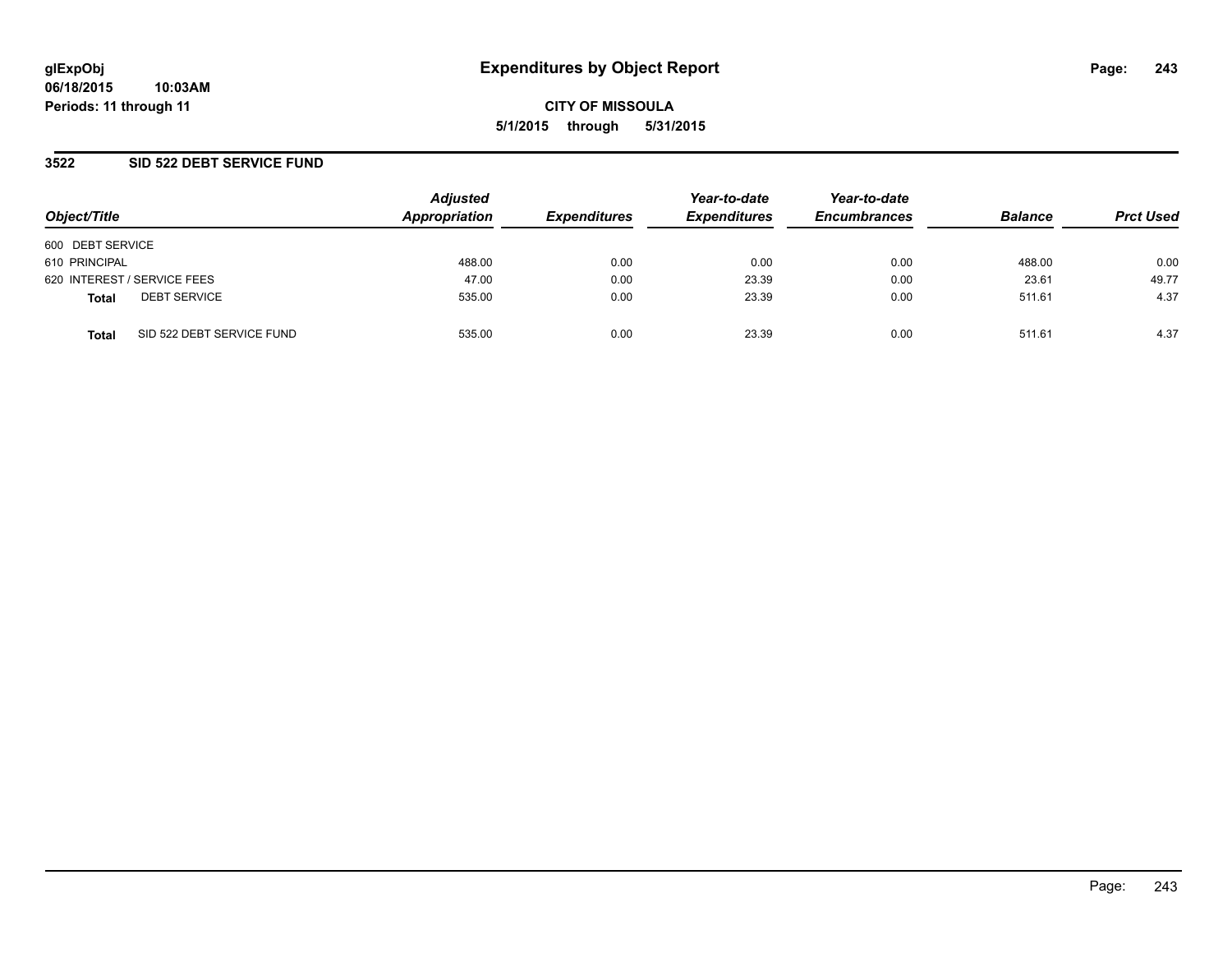#### **3524 SID 524 DEBT SERVICE FUND**

| Object/Title                |                           | <b>Adjusted</b><br><b>Appropriation</b> | <b>Expenditures</b> | Year-to-date<br><b>Expenditures</b> | Year-to-date<br><b>Encumbrances</b> | <b>Balance</b> | <b>Prct Used</b> |
|-----------------------------|---------------------------|-----------------------------------------|---------------------|-------------------------------------|-------------------------------------|----------------|------------------|
|                             |                           |                                         |                     |                                     |                                     |                |                  |
| 500 FIXED CHARGES           |                           |                                         |                     |                                     |                                     |                |                  |
|                             | 550 MERCHANT SERVICE FEES | 0.00                                    | 0.00                | 0.00                                | 0.00                                | 0.00           | 0.00             |
| <b>Total</b>                | <b>FIXED CHARGES</b>      | 0.00                                    | 0.00                | 0.00                                | 0.00                                | 0.00           | 0.00             |
| 600 DEBT SERVICE            |                           |                                         |                     |                                     |                                     |                |                  |
| 610 PRINCIPAL               |                           | 217.000.00                              | 0.00                | 108.000.00                          | 0.00                                | 109.000.00     | 49.77            |
| 620 INTEREST / SERVICE FEES |                           | 89,400.00                               | 0.00                | 45,780.00                           | 0.00                                | 43.620.00      | 51.21            |
| <b>Total</b>                | <b>DEBT SERVICE</b>       | 306.400.00                              | 0.00                | 153.780.00                          | 0.00                                | 152.620.00     | 50.19            |
| <b>Total</b>                | NON-DEPARTMENTAL          | 306.400.00                              | 0.00                | 153.780.00                          | 0.00                                | 152.620.00     | 50.19            |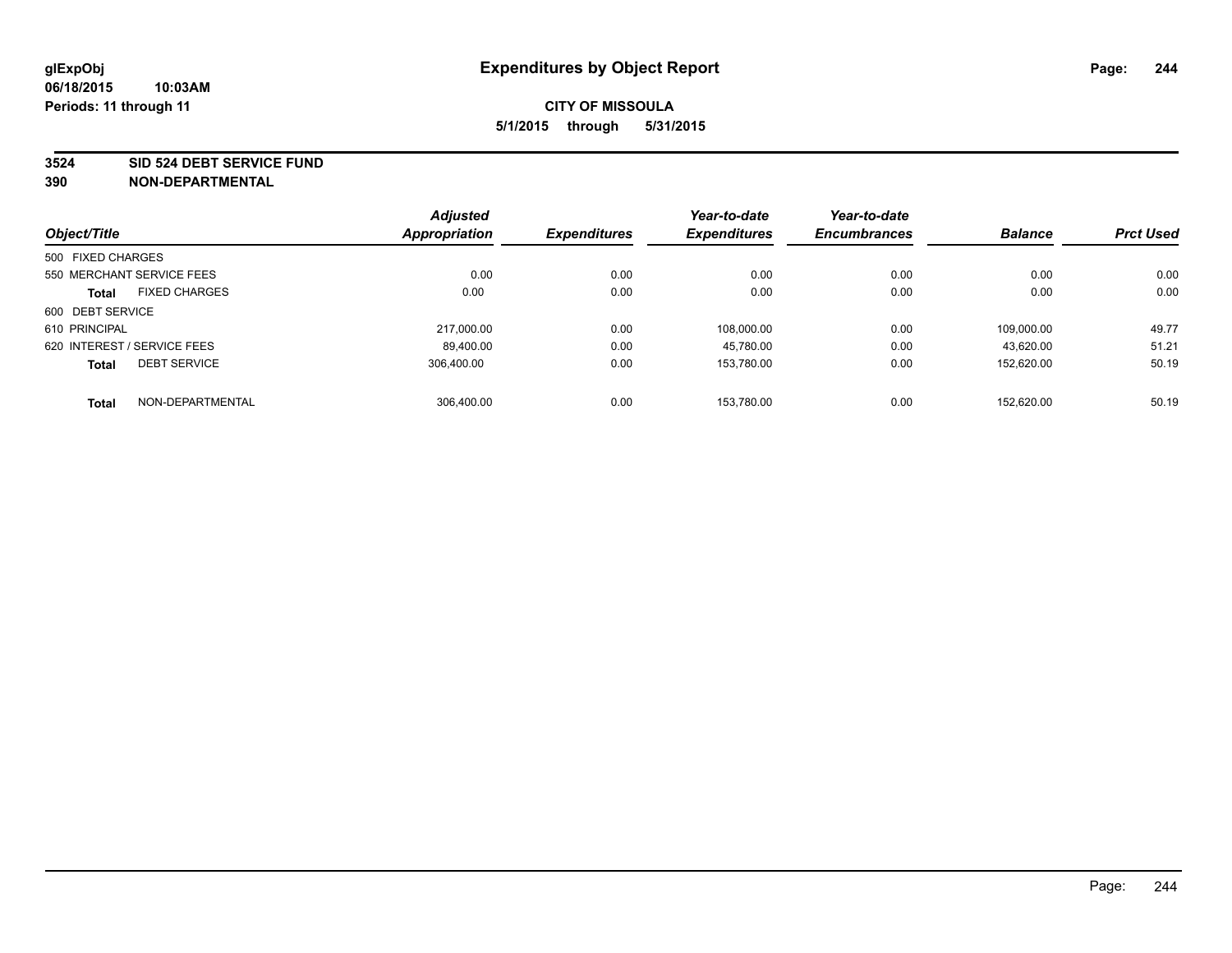## **3524 SID 524 DEBT SERVICE FUND**

| Object/Title      |                             | <b>Adjusted</b><br>Appropriation | <b>Expenditures</b> | Year-to-date<br><b>Expenditures</b> | Year-to-date<br><b>Encumbrances</b> | <b>Balance</b> | <b>Prct Used</b> |
|-------------------|-----------------------------|----------------------------------|---------------------|-------------------------------------|-------------------------------------|----------------|------------------|
| 500 FIXED CHARGES |                             |                                  |                     |                                     |                                     |                |                  |
|                   | 550 MERCHANT SERVICE FEES   | 0.00                             | 0.00                | 0.00                                | 0.00                                | 0.00           | 0.00             |
| <b>Total</b>      | <b>FIXED CHARGES</b>        | 0.00                             | 0.00                | 0.00                                | 0.00                                | 0.00           | 0.00             |
| 600 DEBT SERVICE  |                             |                                  |                     |                                     |                                     |                |                  |
| 610 PRINCIPAL     |                             | 217.000.00                       | 0.00                | 108.000.00                          | 0.00                                | 109.000.00     | 49.77            |
|                   | 620 INTEREST / SERVICE FEES | 89.400.00                        | 0.00                | 45.780.00                           | 0.00                                | 43.620.00      | 51.21            |
| <b>Total</b>      | <b>DEBT SERVICE</b>         | 306.400.00                       | 0.00                | 153.780.00                          | 0.00                                | 152.620.00     | 50.19            |
| <b>Total</b>      | SID 524 DEBT SERVICE FUND   | 306.400.00                       | 0.00                | 153.780.00                          | 0.00                                | 152.620.00     | 50.19            |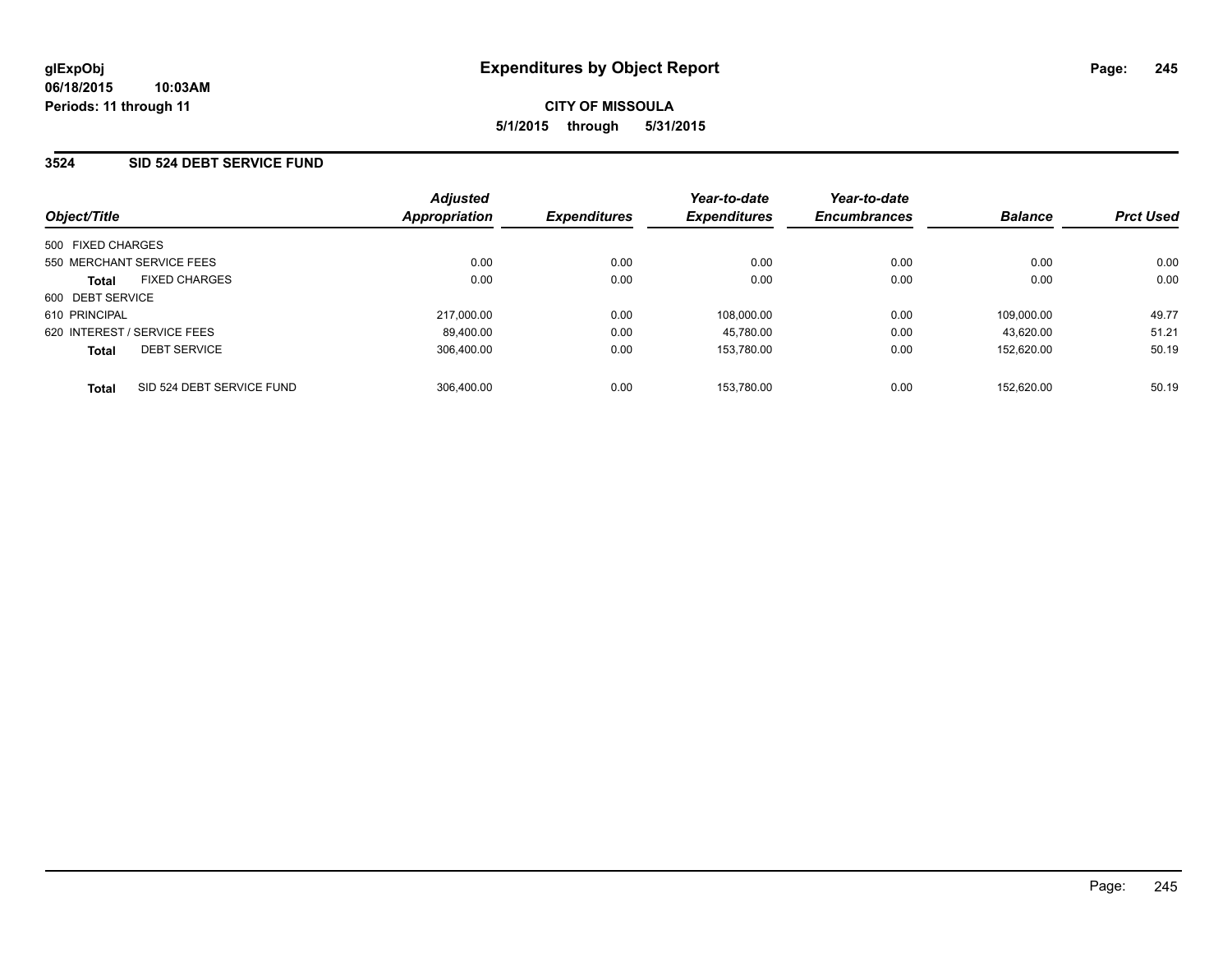### **3525 SID 525 DEBT SERVICE FUND**

| Object/Title                        | <b>Adjusted</b><br>Appropriation | <b>Expenditures</b> | Year-to-date<br><b>Expenditures</b> | Year-to-date<br><b>Encumbrances</b> | <b>Balance</b> | <b>Prct Used</b> |
|-------------------------------------|----------------------------------|---------------------|-------------------------------------|-------------------------------------|----------------|------------------|
| 600 DEBT SERVICE                    |                                  |                     |                                     |                                     |                |                  |
| 610 PRINCIPAL                       | 25,000.00                        | 0.00                | 13.000.00                           | 0.00                                | 12,000.00      | 52.00            |
| 620 INTEREST / SERVICE FEES         | 6,500.00                         | 0.00                | 3,380.00                            | 0.00                                | 3,120.00       | 52.00            |
| <b>DEBT SERVICE</b><br><b>Total</b> | 31,500.00                        | 0.00                | 16,380.00                           | 0.00                                | 15,120.00      | 52.00            |
| NON-DEPARTMENTAL<br><b>Total</b>    | 31,500.00                        | 0.00                | 16,380.00                           | 0.00                                | 15,120.00      | 52.00            |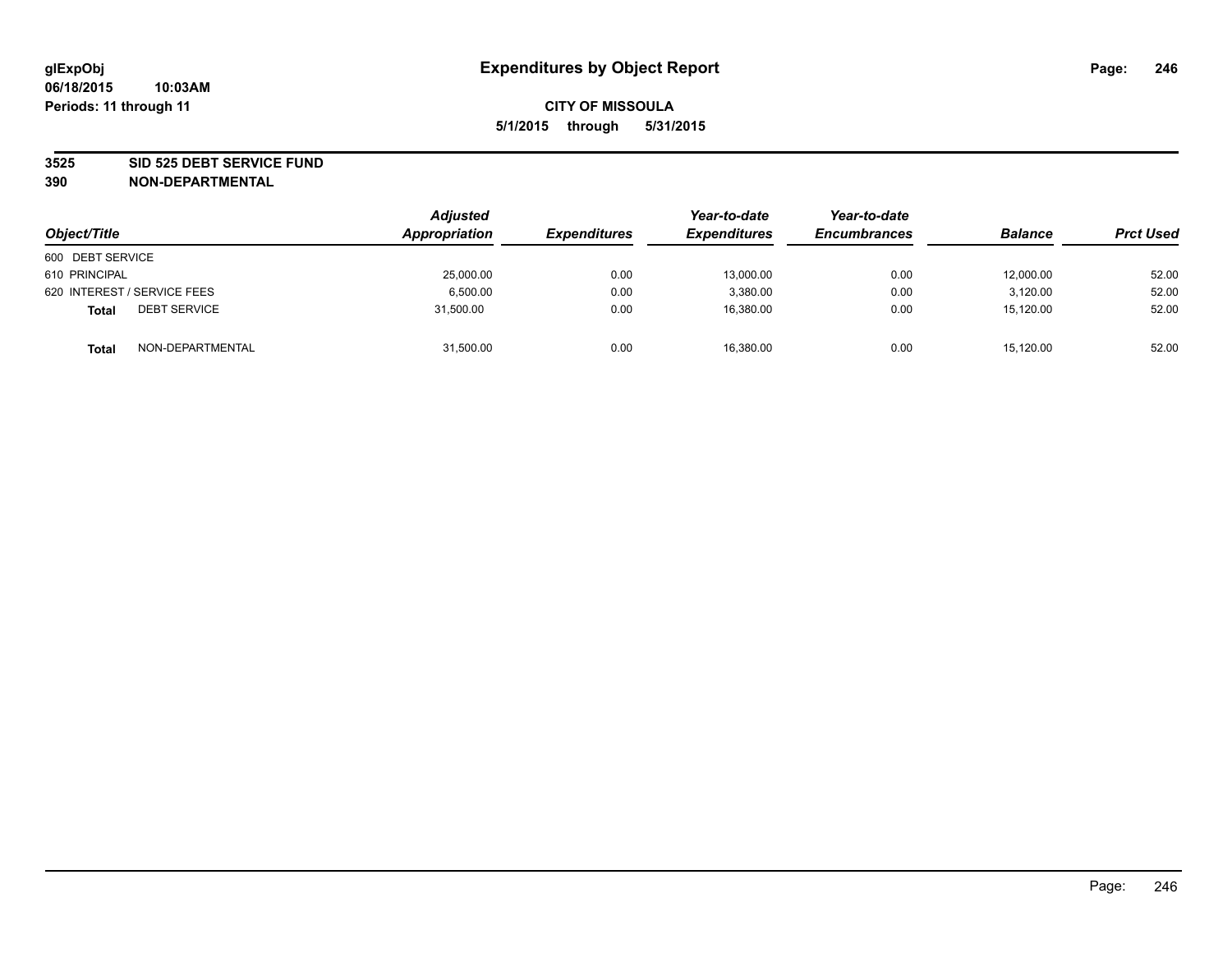## **3525 SID 525 DEBT SERVICE FUND**

| Object/Title     |                             | <b>Adjusted</b><br>Appropriation | <b>Expenditures</b> | Year-to-date<br><b>Expenditures</b> | Year-to-date<br><b>Encumbrances</b> | <b>Balance</b> | <b>Prct Used</b> |
|------------------|-----------------------------|----------------------------------|---------------------|-------------------------------------|-------------------------------------|----------------|------------------|
| 600 DEBT SERVICE |                             |                                  |                     |                                     |                                     |                |                  |
| 610 PRINCIPAL    |                             | 25,000.00                        | 0.00                | 13.000.00                           | 0.00                                | 12,000.00      | 52.00            |
|                  | 620 INTEREST / SERVICE FEES | 6,500.00                         | 0.00                | 3.380.00                            | 0.00                                | 3,120.00       | 52.00            |
| <b>Total</b>     | <b>DEBT SERVICE</b>         | 31,500.00                        | 0.00                | 16.380.00                           | 0.00                                | 15,120.00      | 52.00            |
| <b>Total</b>     | SID 525 DEBT SERVICE FUND   | 31,500.00                        | 0.00                | 16.380.00                           | 0.00                                | 15,120.00      | 52.00            |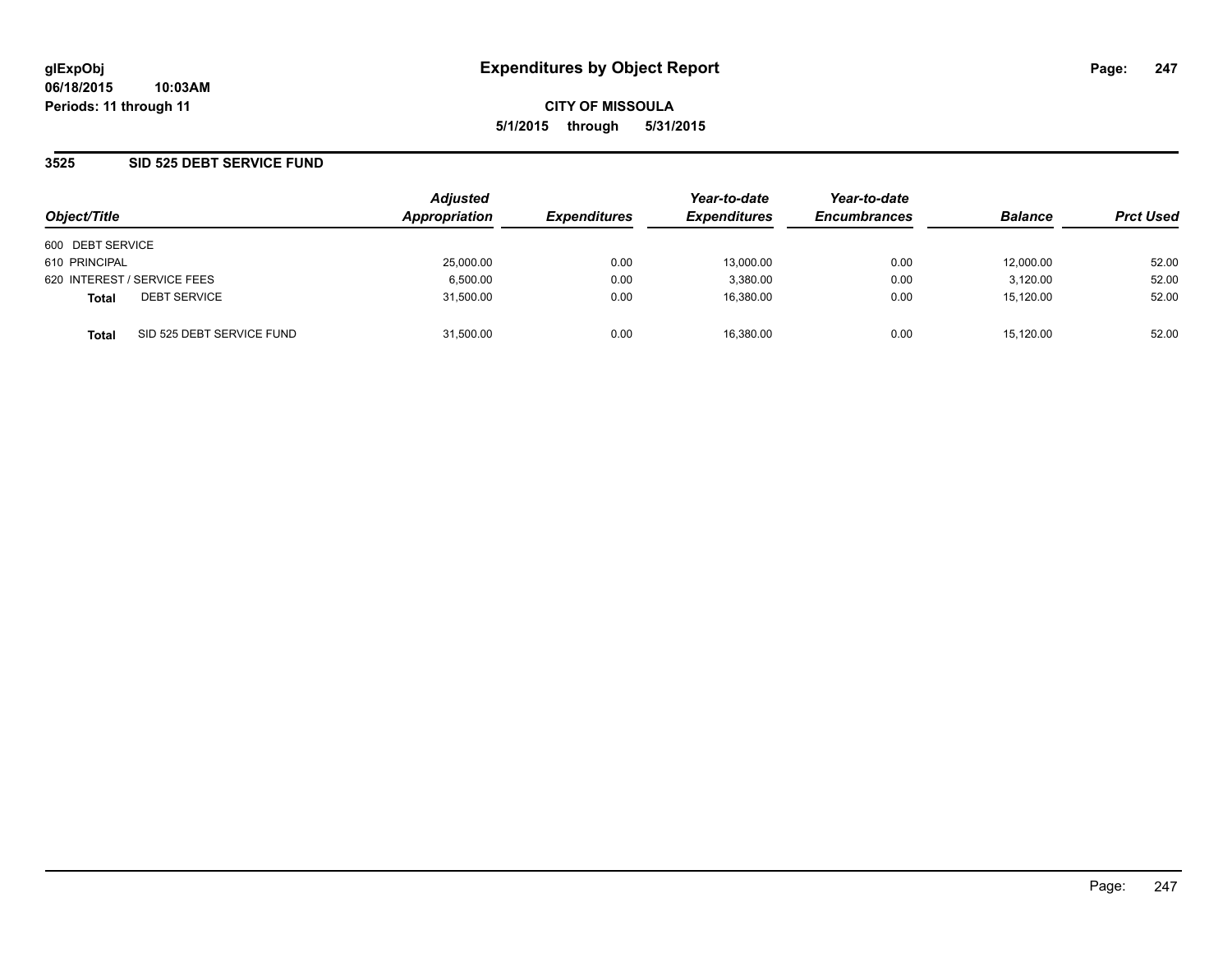### **3526 SID 526 DEBT SERVICE FUND**

| Object/Title                        | <b>Adjusted</b><br><b>Appropriation</b> | <b>Expenditures</b> | Year-to-date<br><b>Expenditures</b> | Year-to-date<br><b>Encumbrances</b> | <b>Balance</b> | <b>Prct Used</b> |
|-------------------------------------|-----------------------------------------|---------------------|-------------------------------------|-------------------------------------|----------------|------------------|
| 600 DEBT SERVICE                    |                                         |                     |                                     |                                     |                |                  |
| 610 PRINCIPAL                       | 148,000.00                              | 0.00                | 73,000.00                           | 0.00                                | 75,000.00      | 49.32            |
| 620 INTEREST / SERVICE FEES         | 45,300.00                               | 0.00                | 23,380.00                           | 0.00                                | 21,920.00      | 51.61            |
| <b>DEBT SERVICE</b><br><b>Total</b> | 193,300.00                              | 0.00                | 96,380.00                           | 0.00                                | 96,920.00      | 49.86            |
| NON-DEPARTMENTAL<br><b>Total</b>    | 193,300.00                              | 0.00                | 96,380.00                           | 0.00                                | 96,920.00      | 49.86            |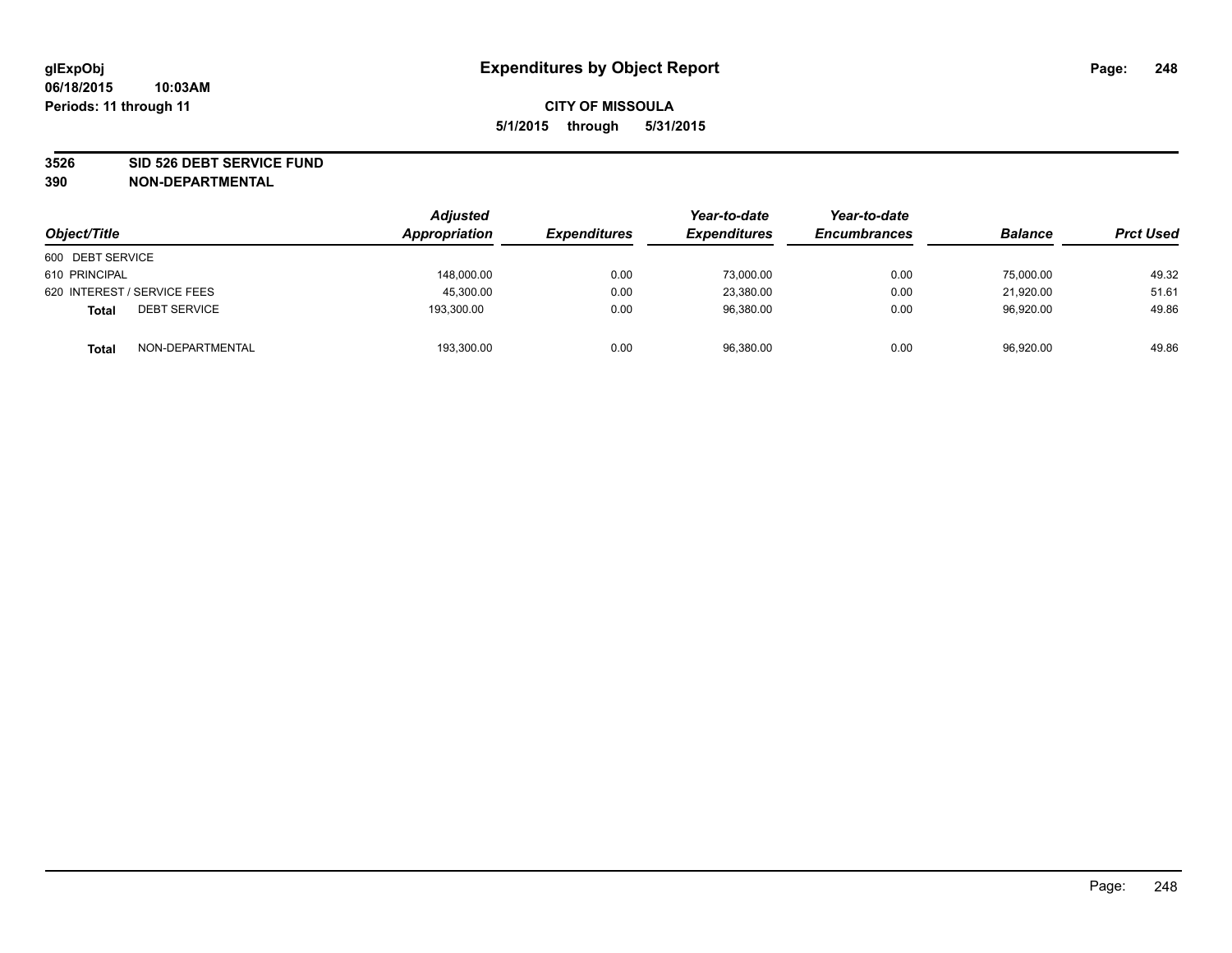## **3526 SID 526 DEBT SERVICE FUND**

| Object/Title                |                           | <b>Adjusted</b> |                     | Year-to-date        | Year-to-date        |                | <b>Prct Used</b> |
|-----------------------------|---------------------------|-----------------|---------------------|---------------------|---------------------|----------------|------------------|
|                             |                           | Appropriation   | <b>Expenditures</b> | <b>Expenditures</b> | <b>Encumbrances</b> | <b>Balance</b> |                  |
| 600 DEBT SERVICE            |                           |                 |                     |                     |                     |                |                  |
| 610 PRINCIPAL               |                           | 148,000.00      | 0.00                | 73,000.00           | 0.00                | 75,000.00      | 49.32            |
| 620 INTEREST / SERVICE FEES |                           | 45,300.00       | 0.00                | 23,380.00           | 0.00                | 21.920.00      | 51.61            |
| <b>Total</b>                | <b>DEBT SERVICE</b>       | 193.300.00      | 0.00                | 96.380.00           | 0.00                | 96.920.00      | 49.86            |
| <b>Total</b>                | SID 526 DEBT SERVICE FUND | 193.300.00      | 0.00                | 96.380.00           | 0.00                | 96.920.00      | 49.86            |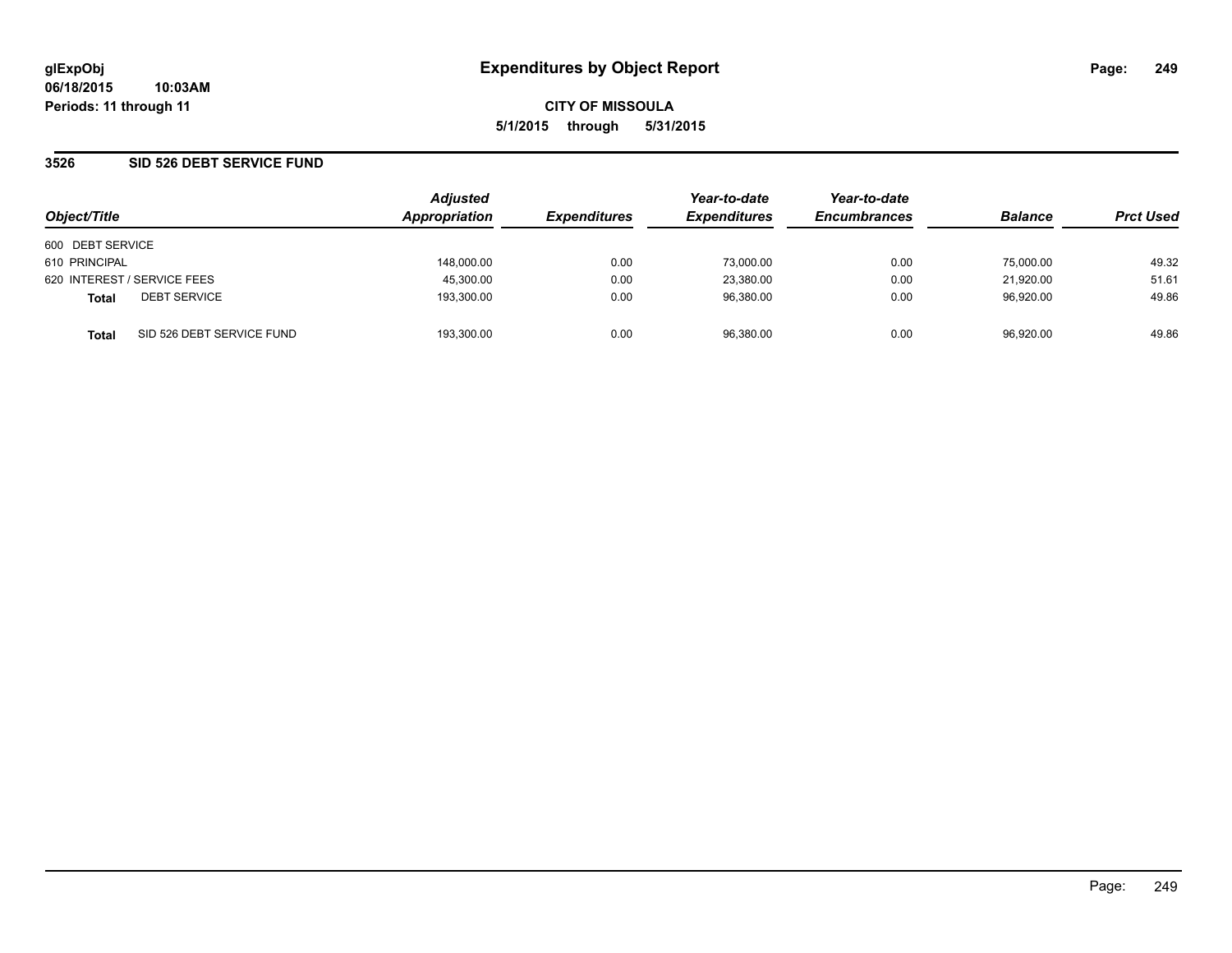### **3527 SID 527 DEBT SERVICE FUND**

| Object/Title                 | <b>Adjusted</b><br><b>Appropriation</b> | <b>Expenditures</b> | Year-to-date<br><b>Expenditures</b> | Year-to-date<br><b>Encumbrances</b> | <b>Balance</b> | <b>Prct Used</b> |
|------------------------------|-----------------------------------------|---------------------|-------------------------------------|-------------------------------------|----------------|------------------|
| 600 DEBT SERVICE             |                                         |                     |                                     |                                     |                |                  |
| 610 PRINCIPAL                | 0.00                                    | 0.00                | 0.00                                | 0.00                                | 0.00           | 0.00             |
| 620 INTEREST / SERVICE FEES  | 0.00                                    | 0.00                | 0.00                                | 0.00                                | 0.00           | 0.00             |
| <b>DEBT SERVICE</b><br>Total | 0.00                                    | 0.00                | 0.00                                | 0.00                                | 0.00           | 0.00             |
| NON-DEPARTMENTAL<br>Total    | 0.00                                    | 0.00                | 0.00                                | 0.00                                | 0.00           | 0.00             |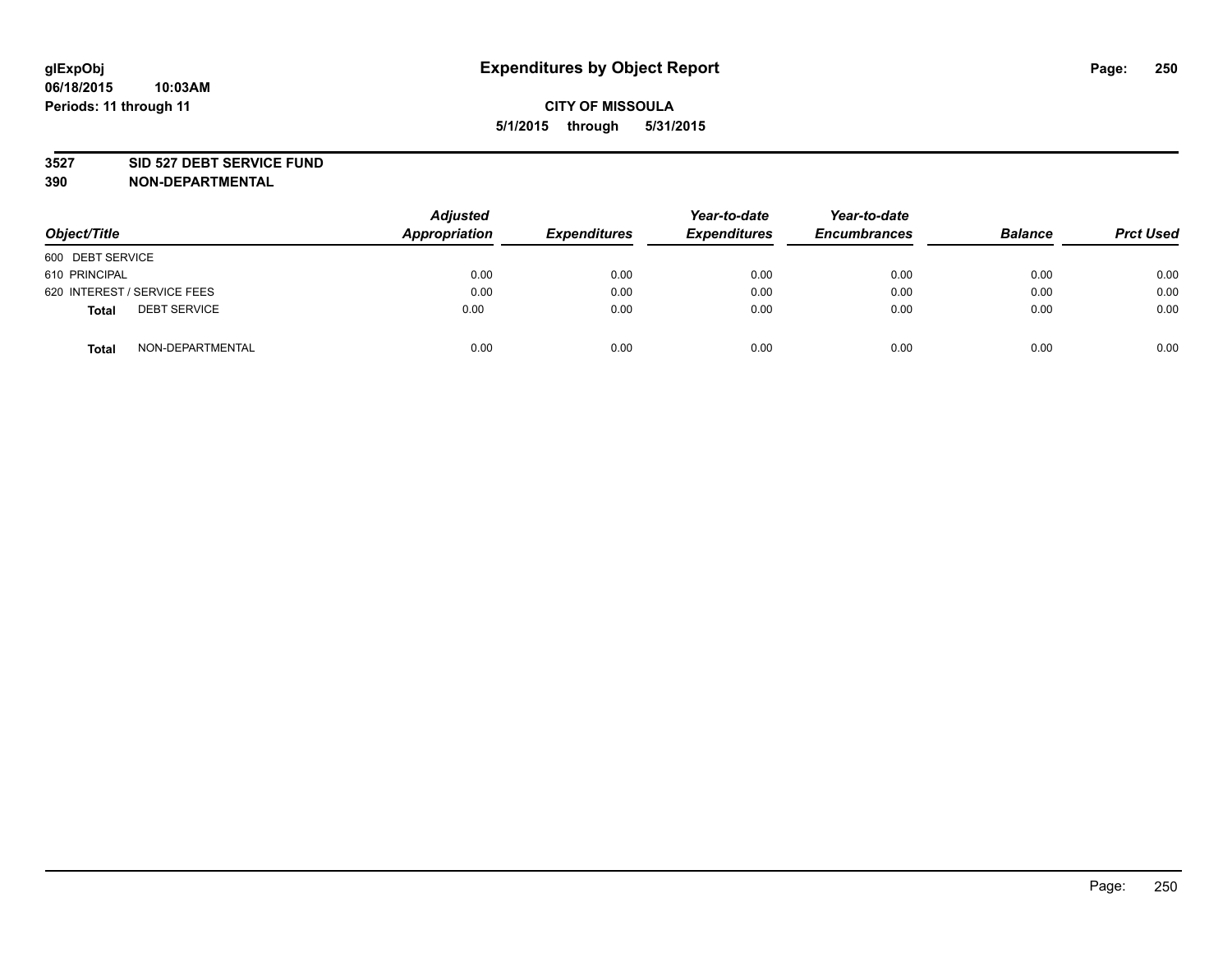## **3527 SID 527 DEBT SERVICE FUND**

| Object/Title                              | <b>Adjusted</b><br>Appropriation | <b>Expenditures</b> | Year-to-date<br><b>Expenditures</b> | Year-to-date<br><b>Encumbrances</b> | <b>Balance</b> | <b>Prct Used</b> |
|-------------------------------------------|----------------------------------|---------------------|-------------------------------------|-------------------------------------|----------------|------------------|
| 600 DEBT SERVICE                          |                                  |                     |                                     |                                     |                |                  |
| 610 PRINCIPAL                             | 0.00                             | 0.00                | 0.00                                | 0.00                                | 0.00           | 0.00             |
| 620 INTEREST / SERVICE FEES               | 0.00                             | 0.00                | 0.00                                | 0.00                                | 0.00           | 0.00             |
| <b>DEBT SERVICE</b><br><b>Total</b>       | 0.00                             | 0.00                | 0.00                                | 0.00                                | 0.00           | 0.00             |
| SID 527 DEBT SERVICE FUND<br><b>Total</b> | 0.00                             | 0.00                | 0.00                                | 0.00                                | 0.00           | 0.00             |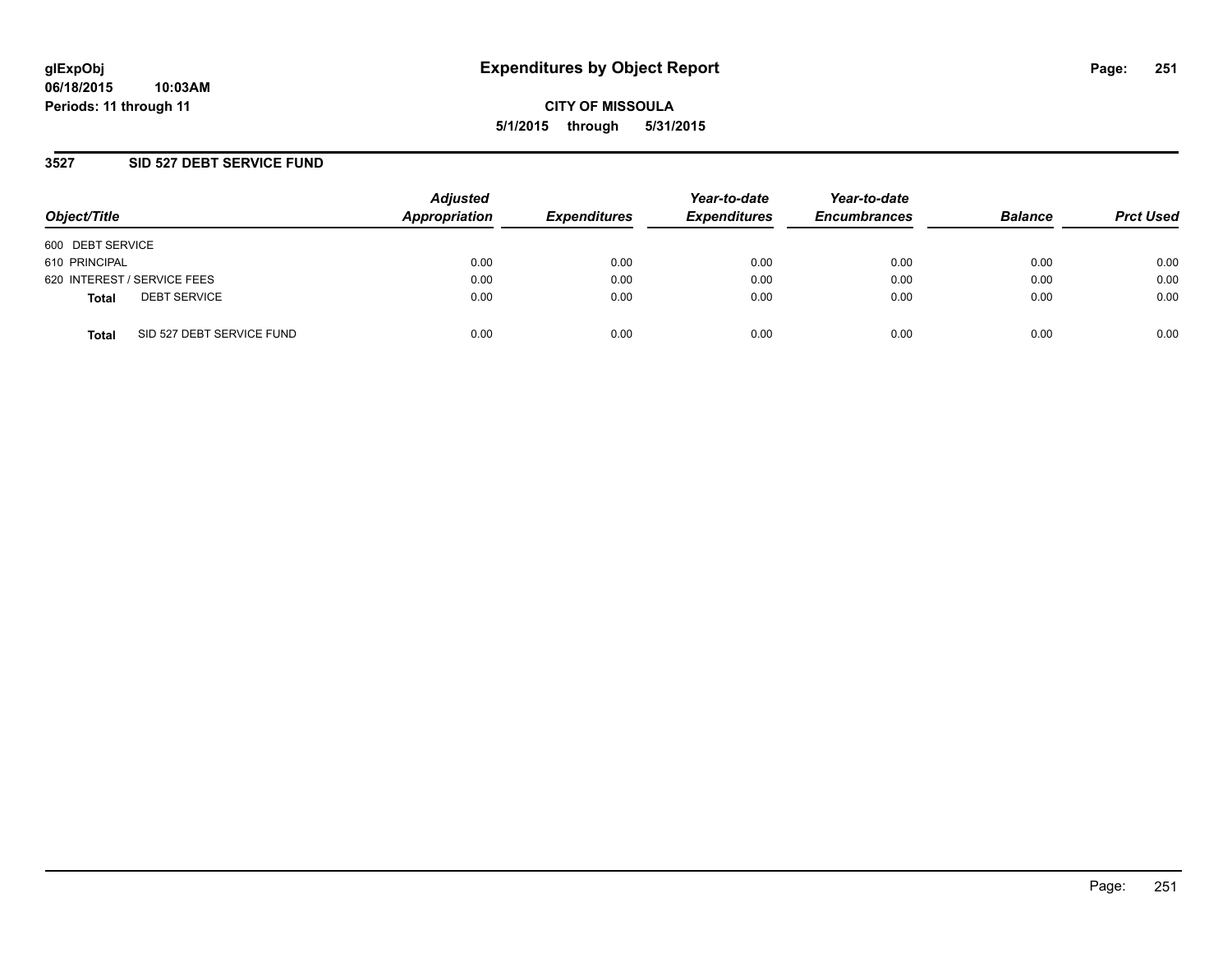### **3530 SID 530 DEBT SERVICE FUND**

|                                     | <b>Adjusted</b> |                     | Year-to-date        | Year-to-date        |                |                  |
|-------------------------------------|-----------------|---------------------|---------------------|---------------------|----------------|------------------|
| Object/Title                        | Appropriation   | <b>Expenditures</b> | <b>Expenditures</b> | <b>Encumbrances</b> | <b>Balance</b> | <b>Prct Used</b> |
| 600 DEBT SERVICE                    |                 |                     |                     |                     |                |                  |
| 610 PRINCIPAL                       | 670.00          | 0.00                | 670.00              | 0.00                | 0.00           | 100.00           |
| 620 INTEREST / SERVICE FEES         | 10.00           | 0.00                | 10.09               | 0.00                | $-0.09$        | 100.90           |
| <b>DEBT SERVICE</b><br><b>Total</b> | 680.00          | 0.00                | 680.09              | 0.00                | $-0.09$        | 100.01           |
| 800 OTHER OBJECTS                   |                 |                     |                     |                     |                |                  |
| 820 TRANSFERS TO OTHER FUNDS        | 0.00            | 0.00                | 0.00                | 0.00                | 0.00           | 0.00             |
| OTHER OBJECTS<br><b>Total</b>       | 0.00            | 0.00                | 0.00                | 0.00                | 0.00           | 0.00             |
| NON-DEPARTMENTAL<br><b>Total</b>    | 680.00          | 0.00                | 680.09              | 0.00                | $-0.09$        | 100.01           |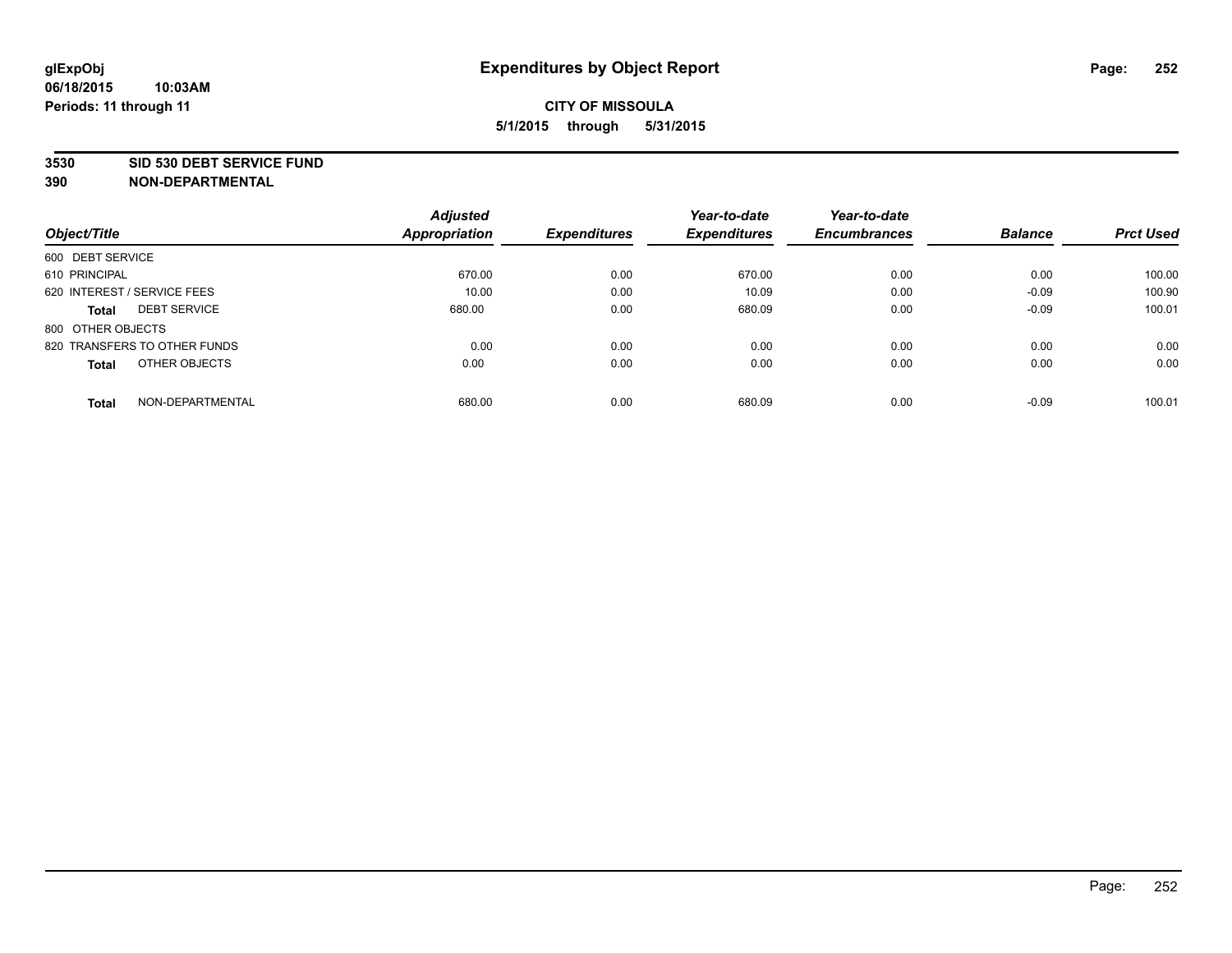### **3530 SID 530 DEBT SERVICE FUND**

| Object/Title      |                              | <b>Adjusted</b><br>Appropriation | <b>Expenditures</b> | Year-to-date<br><b>Expenditures</b> | Year-to-date<br><b>Encumbrances</b> | <b>Balance</b> | <b>Prct Used</b> |
|-------------------|------------------------------|----------------------------------|---------------------|-------------------------------------|-------------------------------------|----------------|------------------|
| 600 DEBT SERVICE  |                              |                                  |                     |                                     |                                     |                |                  |
| 610 PRINCIPAL     |                              | 670.00                           | 0.00                | 670.00                              | 0.00                                | 0.00           | 100.00           |
|                   | 620 INTEREST / SERVICE FEES  | 10.00                            | 0.00                | 10.09                               | 0.00                                | $-0.09$        | 100.90           |
| <b>Total</b>      | <b>DEBT SERVICE</b>          | 680.00                           | 0.00                | 680.09                              | 0.00                                | $-0.09$        | 100.01           |
| 800 OTHER OBJECTS |                              |                                  |                     |                                     |                                     |                |                  |
|                   | 820 TRANSFERS TO OTHER FUNDS | 0.00                             | 0.00                | 0.00                                | 0.00                                | 0.00           | 0.00             |
| <b>Total</b>      | OTHER OBJECTS                | 0.00                             | 0.00                | 0.00                                | 0.00                                | 0.00           | 0.00             |
| <b>Total</b>      | SID 530 DEBT SERVICE FUND    | 680.00                           | 0.00                | 680.09                              | 0.00                                | $-0.09$        | 100.01           |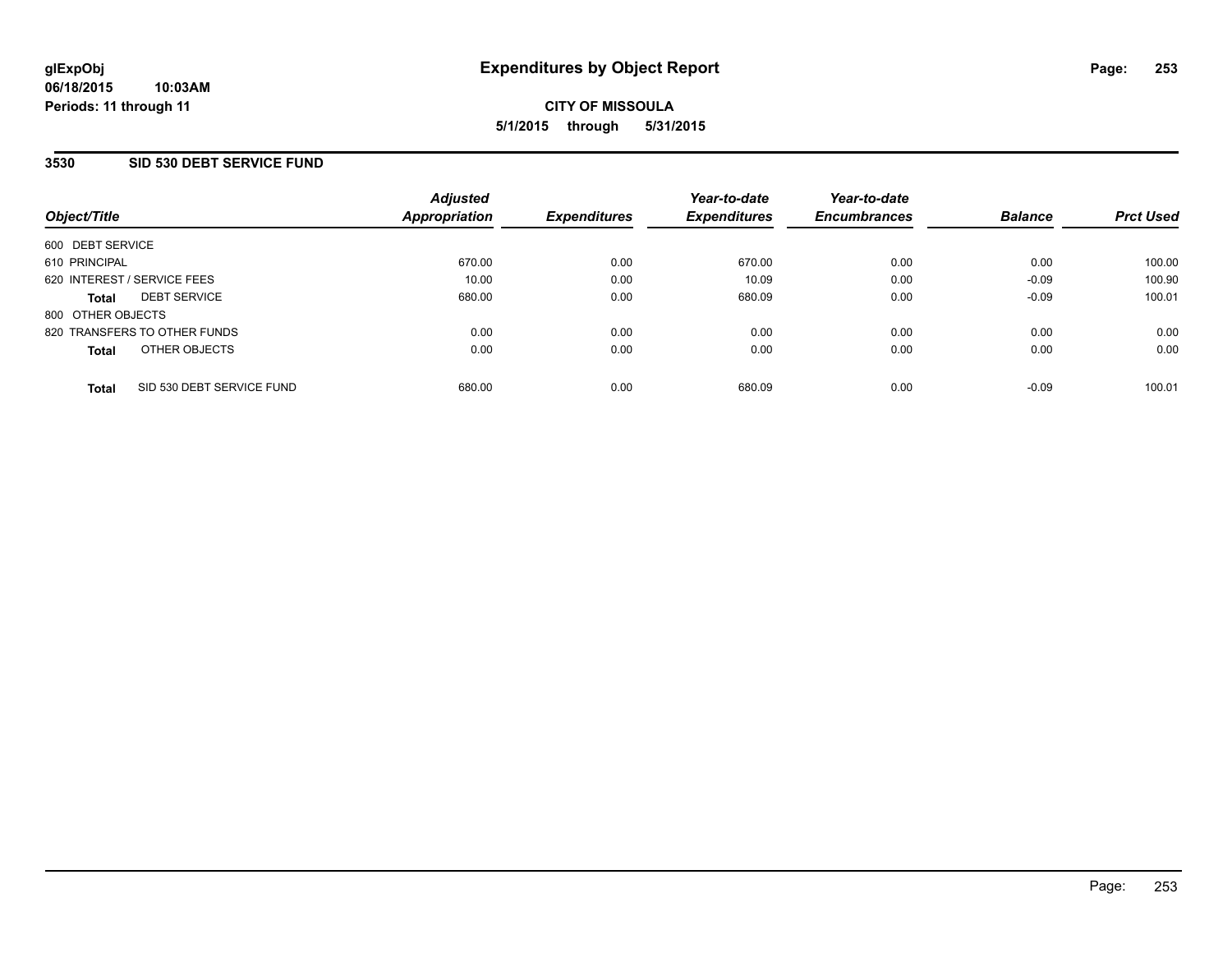### **3531 SID 531 HICKORY ST CALMING**

| Object/Title                     | <b>Adjusted</b><br>Appropriation | <b>Expenditures</b> | Year-to-date<br><b>Expenditures</b> | Year-to-date<br><b>Encumbrances</b> | <b>Balance</b> | <b>Prct Used</b> |
|----------------------------------|----------------------------------|---------------------|-------------------------------------|-------------------------------------|----------------|------------------|
| 800 OTHER OBJECTS                |                                  |                     |                                     |                                     |                |                  |
| 820 TRANSFERS TO OTHER FUNDS     | 0.00                             | 0.00                | 0.00                                | 0.00                                | 0.00           | 0.00             |
| OTHER OBJECTS<br><b>Total</b>    | 0.00                             | 0.00                | 0.00                                | 0.00                                | 0.00           | 0.00             |
| NON-DEPARTMENTAL<br><b>Total</b> | 0.00                             | 0.00                | 0.00                                | 0.00                                | 0.00           | 0.00             |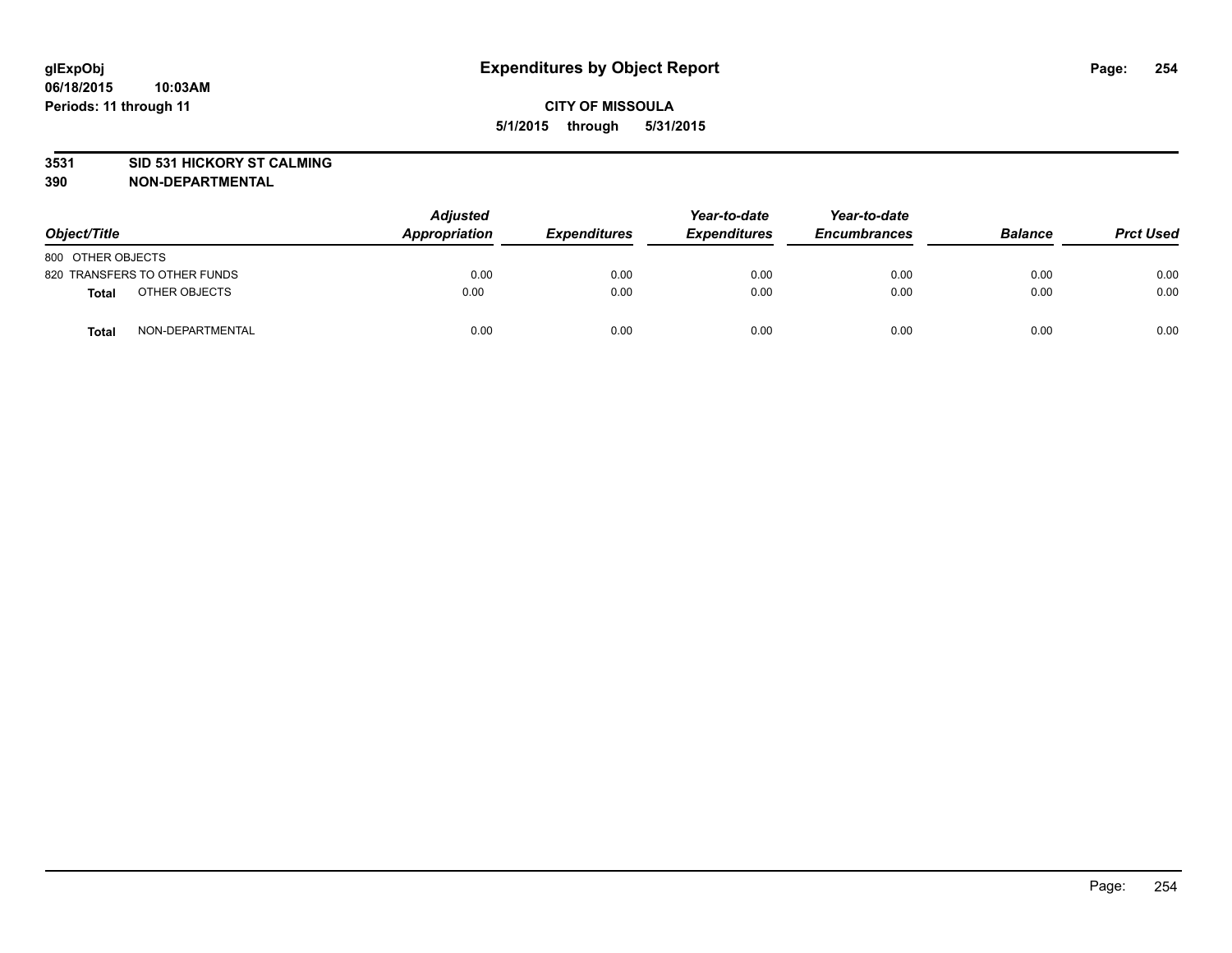### **3531 SID 531 HICKORY ST CALMING**

| Object/Title                               | <b>Adjusted</b><br>Appropriation | <b>Expenditures</b> | Year-to-date<br><b>Expenditures</b> | Year-to-date<br><b>Encumbrances</b> | <b>Balance</b> | <b>Prct Used</b> |
|--------------------------------------------|----------------------------------|---------------------|-------------------------------------|-------------------------------------|----------------|------------------|
| 800 OTHER OBJECTS                          |                                  |                     |                                     |                                     |                |                  |
| 820 TRANSFERS TO OTHER FUNDS               | 0.00                             | 0.00                | 0.00                                | 0.00                                | 0.00           | 0.00             |
| OTHER OBJECTS<br>Total                     | 0.00                             | 0.00                | 0.00                                | 0.00                                | 0.00           | 0.00             |
| SID 531 HICKORY ST CALMING<br><b>Total</b> | 0.00                             | 0.00                | 0.00                                | 0.00                                | 0.00           | 0.00             |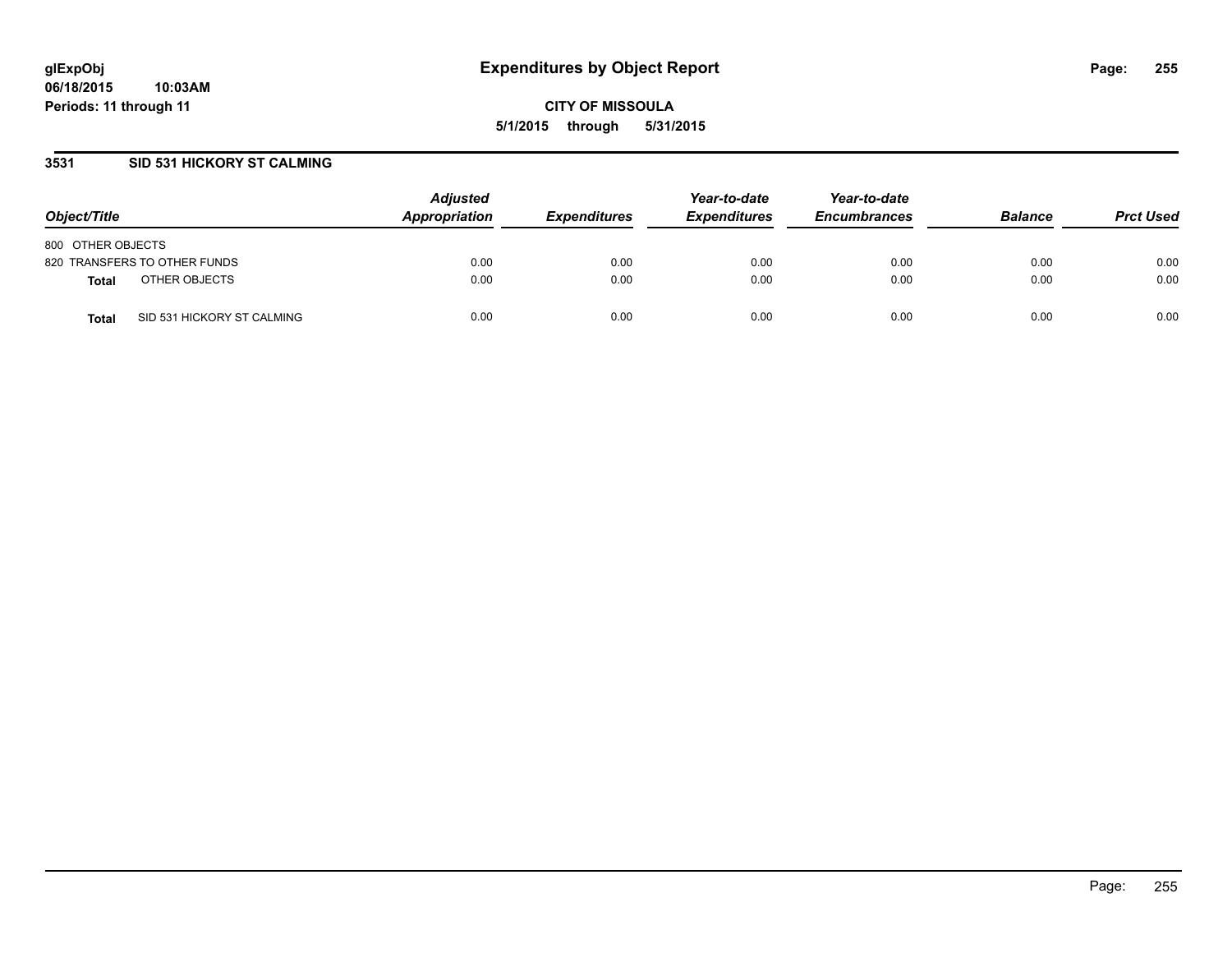#### **3532 SID 532 DEBT SERVICE FUND**

| Object/Title                        | <b>Adjusted</b><br>Appropriation | <b>Expenditures</b> | Year-to-date<br><b>Expenditures</b> | Year-to-date<br><b>Encumbrances</b> | <b>Balance</b> | <b>Prct Used</b> |
|-------------------------------------|----------------------------------|---------------------|-------------------------------------|-------------------------------------|----------------|------------------|
| 600 DEBT SERVICE                    |                                  |                     |                                     |                                     |                |                  |
| 610 PRINCIPAL                       | 30,000.00                        | 0.00                | 0.00                                | 0.00                                | 30,000.00      | 0.00             |
| 620 INTEREST / SERVICE FEES         | 13,363.00                        | 0.00                | 7,031.25                            | 0.00                                | 6,331.75       | 52.62            |
| <b>DEBT SERVICE</b><br><b>Total</b> | 43,363.00                        | 0.00                | 7.031.25                            | 0.00                                | 36.331.75      | 16.21            |
| NON-DEPARTMENTAL<br><b>Total</b>    | 43,363.00                        | 0.00                | 7,031.25                            | 0.00                                | 36,331.75      | 16.21            |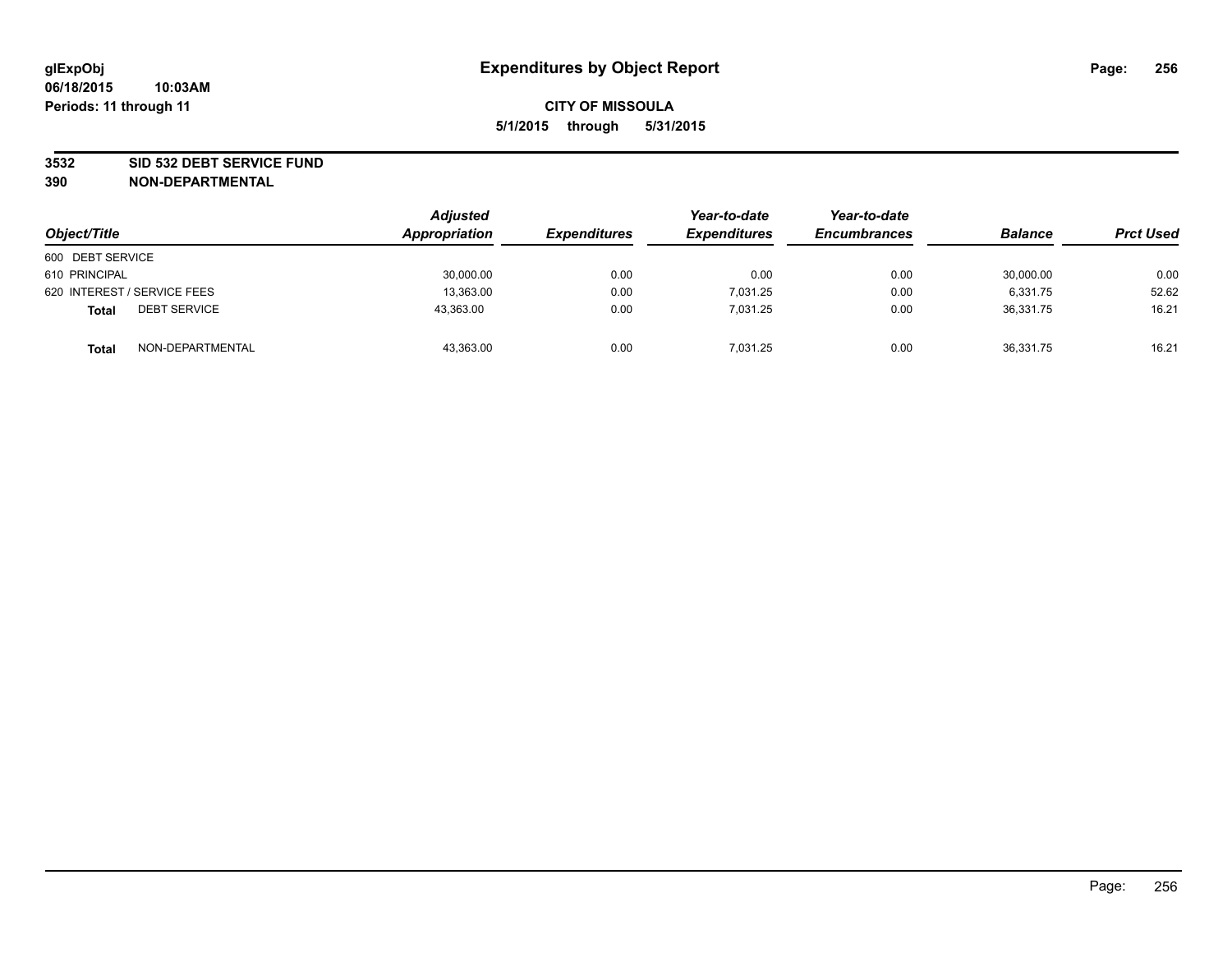### **3532 SID 532 DEBT SERVICE FUND**

| Object/Title     |                             | <b>Adjusted</b><br>Appropriation | <b>Expenditures</b> | Year-to-date<br><b>Expenditures</b> | Year-to-date<br><b>Encumbrances</b> | <b>Balance</b> | <b>Prct Used</b> |
|------------------|-----------------------------|----------------------------------|---------------------|-------------------------------------|-------------------------------------|----------------|------------------|
| 600 DEBT SERVICE |                             |                                  |                     |                                     |                                     |                |                  |
| 610 PRINCIPAL    |                             | 30,000.00                        | 0.00                | 0.00                                | 0.00                                | 30.000.00      | 0.00             |
|                  | 620 INTEREST / SERVICE FEES | 13,363.00                        | 0.00                | 7,031.25                            | 0.00                                | 6,331.75       | 52.62            |
| <b>Total</b>     | <b>DEBT SERVICE</b>         | 43,363.00                        | 0.00                | 7.031.25                            | 0.00                                | 36.331.75      | 16.21            |
| Total            | SID 532 DEBT SERVICE FUND   | 43,363.00                        | 0.00                | 7.031.25                            | 0.00                                | 36,331.75      | 16.21            |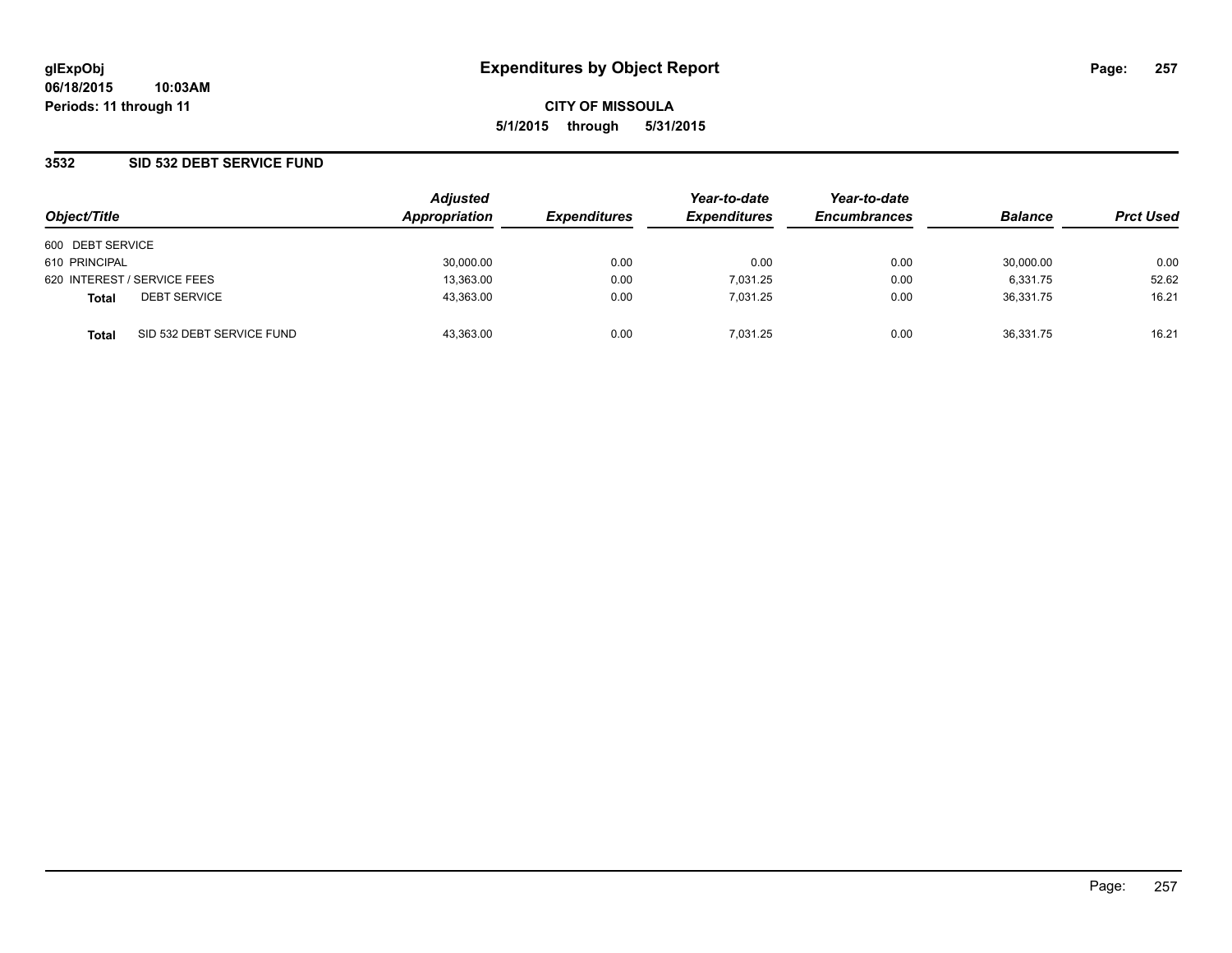#### **3533 GILBERT ST SEWER SID DEBT FUND**

|                                      |                  | <b>Adjusted</b>      |                     | Year-to-date        | Year-to-date        |                |                  |
|--------------------------------------|------------------|----------------------|---------------------|---------------------|---------------------|----------------|------------------|
| Object/Title                         |                  | <b>Appropriation</b> | <b>Expenditures</b> | <b>Expenditures</b> | <b>Encumbrances</b> | <b>Balance</b> | <b>Prct Used</b> |
| 500 FIXED CHARGES                    |                  |                      |                     |                     |                     |                |                  |
| 500 FIXED CHARGES                    |                  | 0.00                 | 0.00                | 0.00                | 0.00                | 0.00           | 0.00             |
| <b>FIXED CHARGES</b><br><b>Total</b> |                  | 0.00                 | 0.00                | 0.00                | 0.00                | 0.00           | 0.00             |
| 600 DEBT SERVICE                     |                  |                      |                     |                     |                     |                |                  |
| 610 PRINCIPAL                        |                  | 12,000.00            | 0.00                | 6,000.00            | 0.00                | 6,000.00       | 50.00            |
| 620 INTEREST / SERVICE FEES          |                  | 5.775.00             | 0.00                | 2,943.75            | 0.00                | 2.831.25       | 50.97            |
| <b>DEBT SERVICE</b><br><b>Total</b>  |                  | 17,775.00            | 0.00                | 8,943.75            | 0.00                | 8,831.25       | 50.32            |
| 800 OTHER OBJECTS                    |                  |                      |                     |                     |                     |                |                  |
| 820 TRANSFERS TO OTHER FUNDS         |                  | 0.00                 | 0.00                | 0.00                | 0.00                | 0.00           | 0.00             |
| OTHER OBJECTS<br><b>Total</b>        |                  | 0.00                 | 0.00                | 0.00                | 0.00                | 0.00           | 0.00             |
| <b>Total</b>                         | NON-DEPARTMENTAL | 17,775.00            | 0.00                | 8,943.75            | 0.00                | 8,831.25       | 50.32            |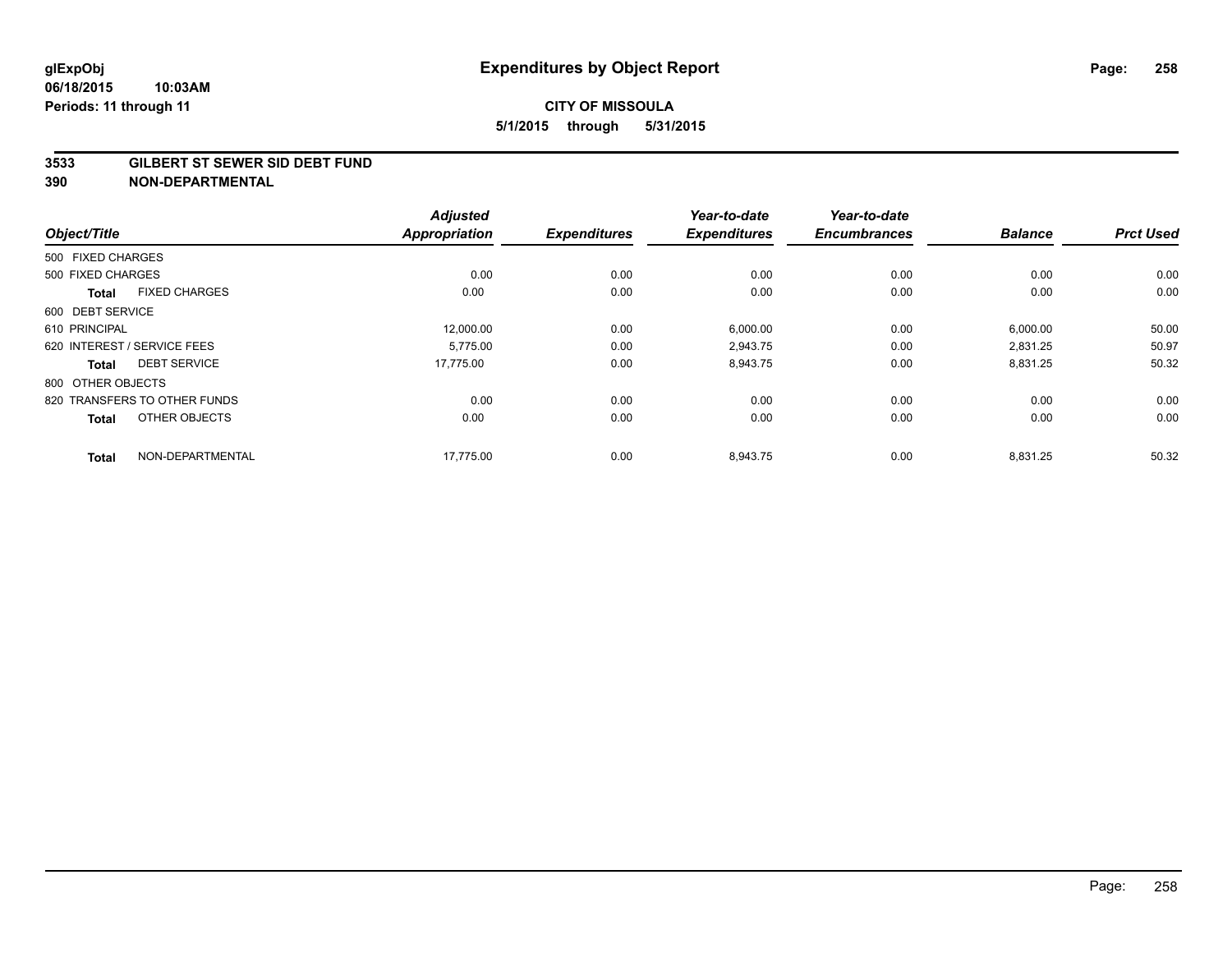# **3533 GILBERT ST SEWER SID DEBT FUND**

| Object/Title      |                                | <b>Adjusted</b><br><b>Appropriation</b> | <b>Expenditures</b> | Year-to-date<br><b>Expenditures</b> | Year-to-date<br><b>Encumbrances</b> | <b>Balance</b> | <b>Prct Used</b> |
|-------------------|--------------------------------|-----------------------------------------|---------------------|-------------------------------------|-------------------------------------|----------------|------------------|
|                   |                                |                                         |                     |                                     |                                     |                |                  |
| 500 FIXED CHARGES |                                |                                         |                     |                                     |                                     |                |                  |
| 500 FIXED CHARGES |                                | 0.00                                    | 0.00                | 0.00                                | 0.00                                | 0.00           | 0.00             |
| Total             | <b>FIXED CHARGES</b>           | 0.00                                    | 0.00                | 0.00                                | 0.00                                | 0.00           | 0.00             |
| 600 DEBT SERVICE  |                                |                                         |                     |                                     |                                     |                |                  |
| 610 PRINCIPAL     |                                | 12,000.00                               | 0.00                | 6,000.00                            | 0.00                                | 6,000.00       | 50.00            |
|                   | 620 INTEREST / SERVICE FEES    | 5.775.00                                | 0.00                | 2,943.75                            | 0.00                                | 2,831.25       | 50.97            |
| Total             | <b>DEBT SERVICE</b>            | 17.775.00                               | 0.00                | 8,943.75                            | 0.00                                | 8,831.25       | 50.32            |
| 800 OTHER OBJECTS |                                |                                         |                     |                                     |                                     |                |                  |
|                   | 820 TRANSFERS TO OTHER FUNDS   | 0.00                                    | 0.00                | 0.00                                | 0.00                                | 0.00           | 0.00             |
| Total             | OTHER OBJECTS                  | 0.00                                    | 0.00                | 0.00                                | 0.00                                | 0.00           | 0.00             |
| <b>Total</b>      | GILBERT ST SEWER SID DEBT FUND | 17,775.00                               | 0.00                | 8,943.75                            | 0.00                                | 8,831.25       | 50.32            |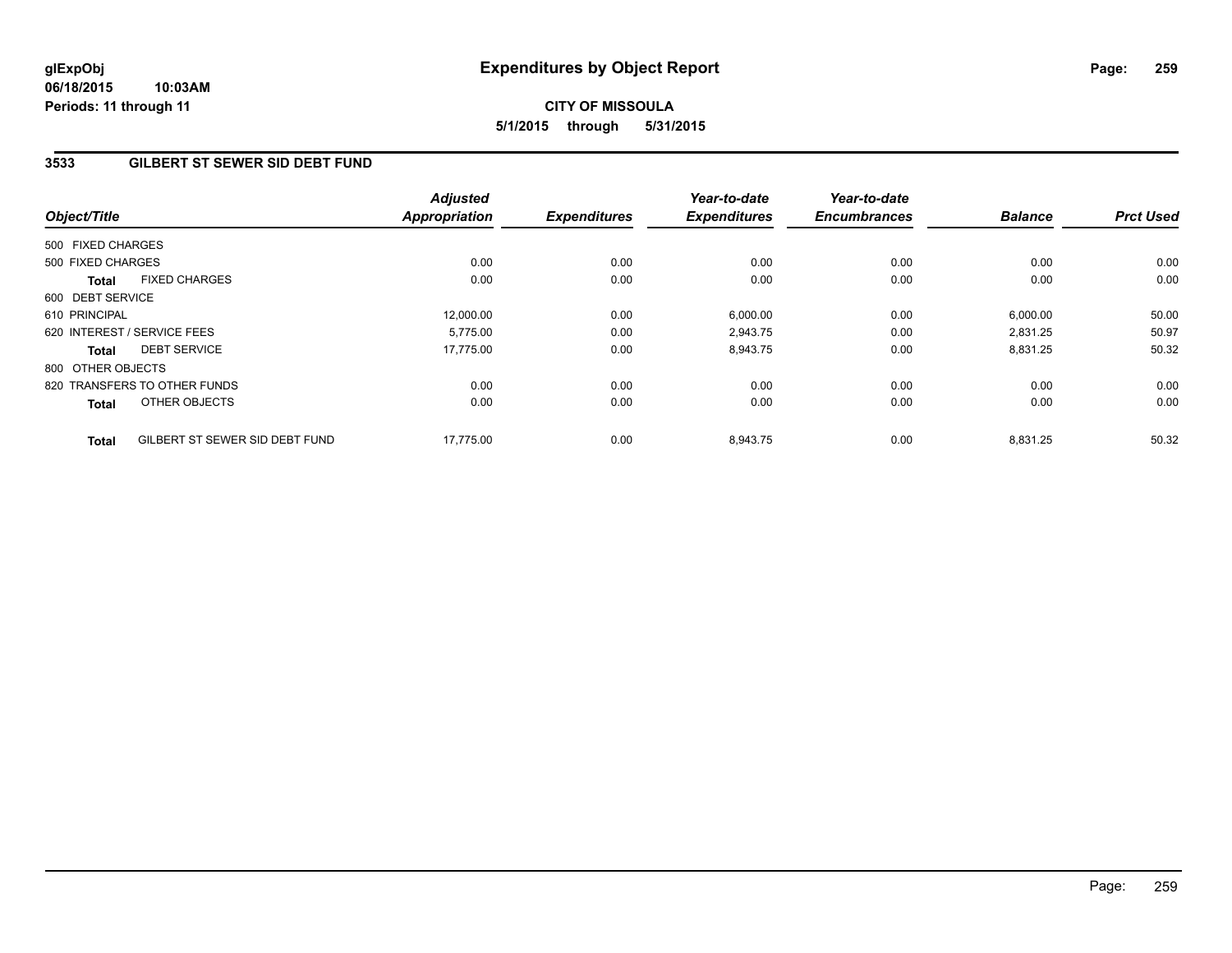#### **3534 LINCOLNWOOD SEWER PHASE I**

| Object/Title                        | Adjusted<br>Appropriation | <b>Expenditures</b> | Year-to-date<br><b>Expenditures</b> | Year-to-date<br><b>Encumbrances</b> | <b>Balance</b> | <b>Prct Used</b> |
|-------------------------------------|---------------------------|---------------------|-------------------------------------|-------------------------------------|----------------|------------------|
| 600 DEBT SERVICE                    |                           |                     |                                     |                                     |                |                  |
| 610 PRINCIPAL                       | 12,000.00                 | 0.00                | 6,000.00                            | 0.00                                | 6,000.00       | 50.00            |
| 620 INTEREST / SERVICE FEES         | 6.413.00                  | 0.00                | 3,262.50                            | 0.00                                | 3.150.50       | 50.87            |
| <b>DEBT SERVICE</b><br><b>Total</b> | 18.413.00                 | 0.00                | 9.262.50                            | 0.00                                | 9.150.50       | 50.30            |
| NON-DEPARTMENTAL<br><b>Total</b>    | 18,413.00                 | 0.00                | 9,262.50                            | 0.00                                | 9.150.50       | 50.30            |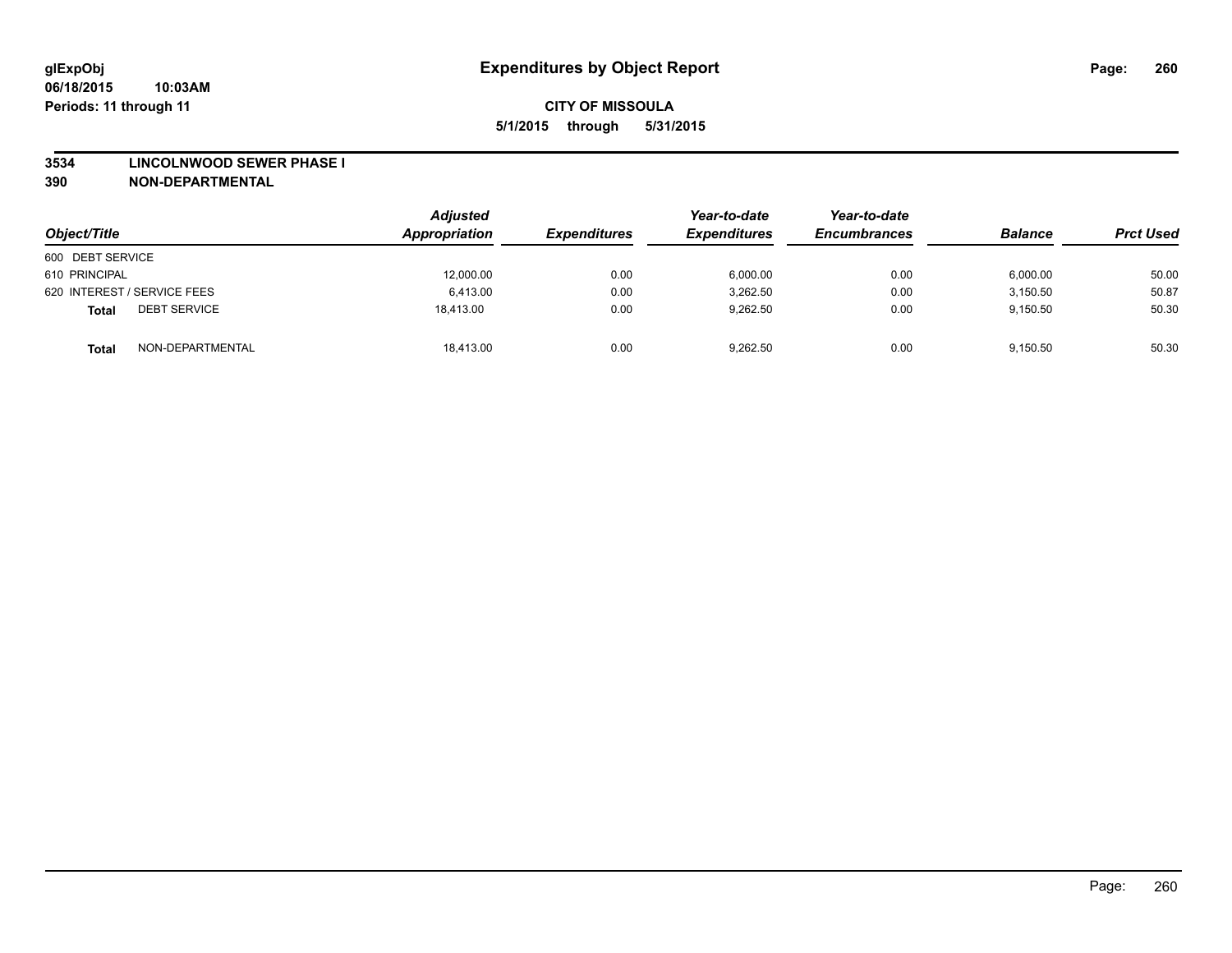### **3534 LINCOLNWOOD SEWER PHASE I**

| Object/Title     |                             | <b>Adjusted</b><br>Appropriation | <b>Expenditures</b> | Year-to-date<br><b>Expenditures</b> | Year-to-date<br><b>Encumbrances</b> | <b>Balance</b> | <b>Prct Used</b> |
|------------------|-----------------------------|----------------------------------|---------------------|-------------------------------------|-------------------------------------|----------------|------------------|
|                  |                             |                                  |                     |                                     |                                     |                |                  |
| 600 DEBT SERVICE |                             |                                  |                     |                                     |                                     |                |                  |
| 610 PRINCIPAL    |                             | 12,000.00                        | 0.00                | 6,000.00                            | 0.00                                | 6,000.00       | 50.00            |
|                  | 620 INTEREST / SERVICE FEES | 6,413.00                         | 0.00                | 3,262.50                            | 0.00                                | 3,150.50       | 50.87            |
| <b>Total</b>     | <b>DEBT SERVICE</b>         | 18.413.00                        | 0.00                | 9.262.50                            | 0.00                                | 9,150.50       | 50.30            |
| <b>Total</b>     | LINCOLNWOOD SEWER PHASE I   | 18.413.00                        | 0.00                | 9.262.50                            | 0.00                                | 9.150.50       | 50.30            |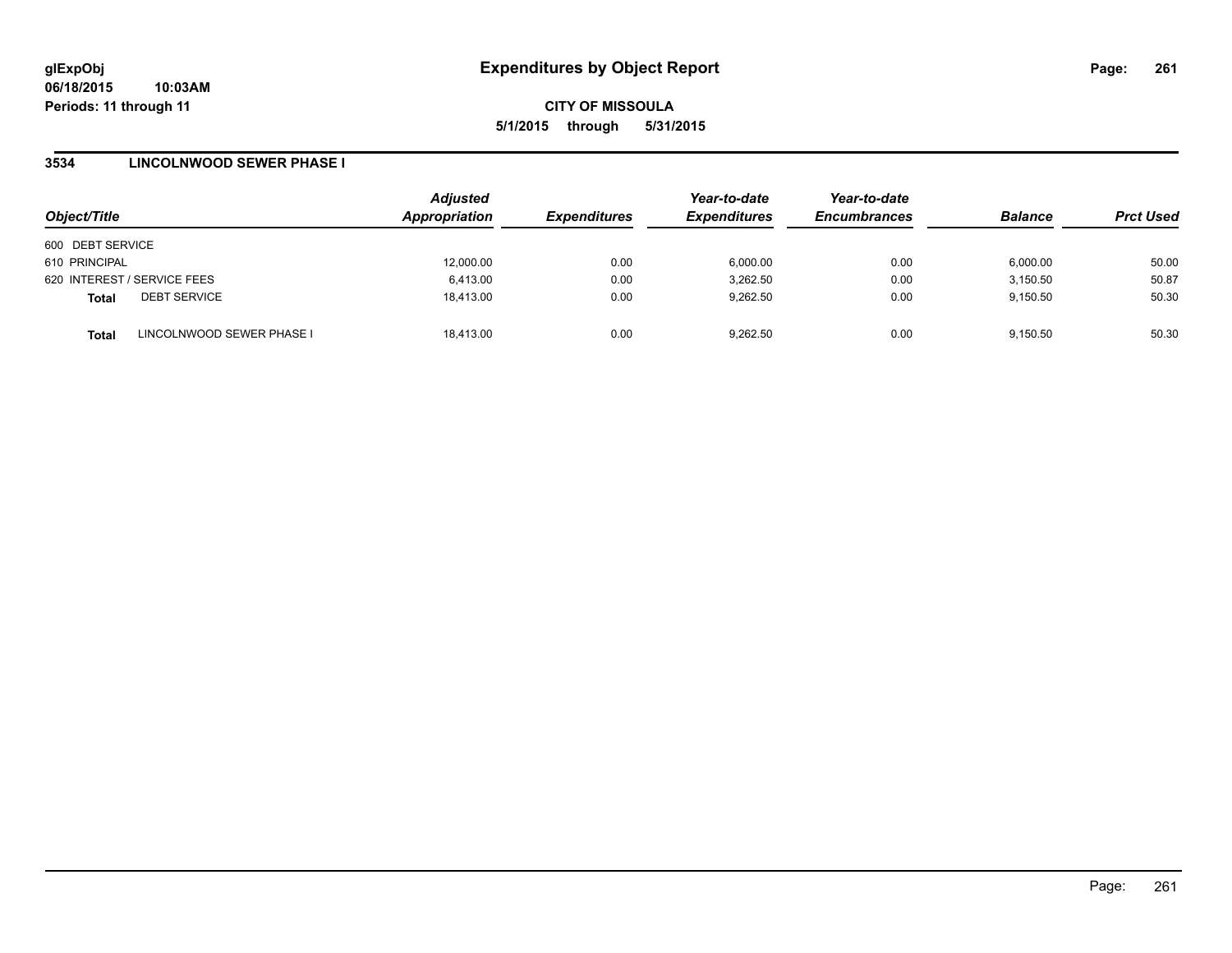### **3535 SLANT STREET TRAFFIC CALMING**

| Object/Title                         | <b>Adjusted</b><br><b>Appropriation</b> | <b>Expenditures</b> | Year-to-date<br><b>Expenditures</b> | Year-to-date<br><b>Encumbrances</b> | <b>Balance</b> | <b>Prct Used</b> |
|--------------------------------------|-----------------------------------------|---------------------|-------------------------------------|-------------------------------------|----------------|------------------|
| 500 FIXED CHARGES                    |                                         |                     |                                     |                                     |                |                  |
| 550 MERCHANT SERVICE FEES            | 0.00                                    | 0.00                | 0.00                                | 0.00                                | 0.00           | 0.00             |
| <b>FIXED CHARGES</b><br><b>Total</b> | 0.00                                    | 0.00                | 0.00                                | 0.00                                | 0.00           | 0.00             |
| 800 OTHER OBJECTS                    |                                         |                     |                                     |                                     |                |                  |
| 820 TRANSFERS TO OTHER FUNDS         | 0.00                                    | 0.00                | 0.00                                | 0.00                                | 0.00           | 0.00             |
| OTHER OBJECTS<br><b>Total</b>        | 0.00                                    | 0.00                | 0.00                                | 0.00                                | 0.00           | 0.00             |
| NON-DEPARTMENTAL<br><b>Total</b>     | 0.00                                    | 0.00                | 0.00                                | 0.00                                | 0.00           | 0.00             |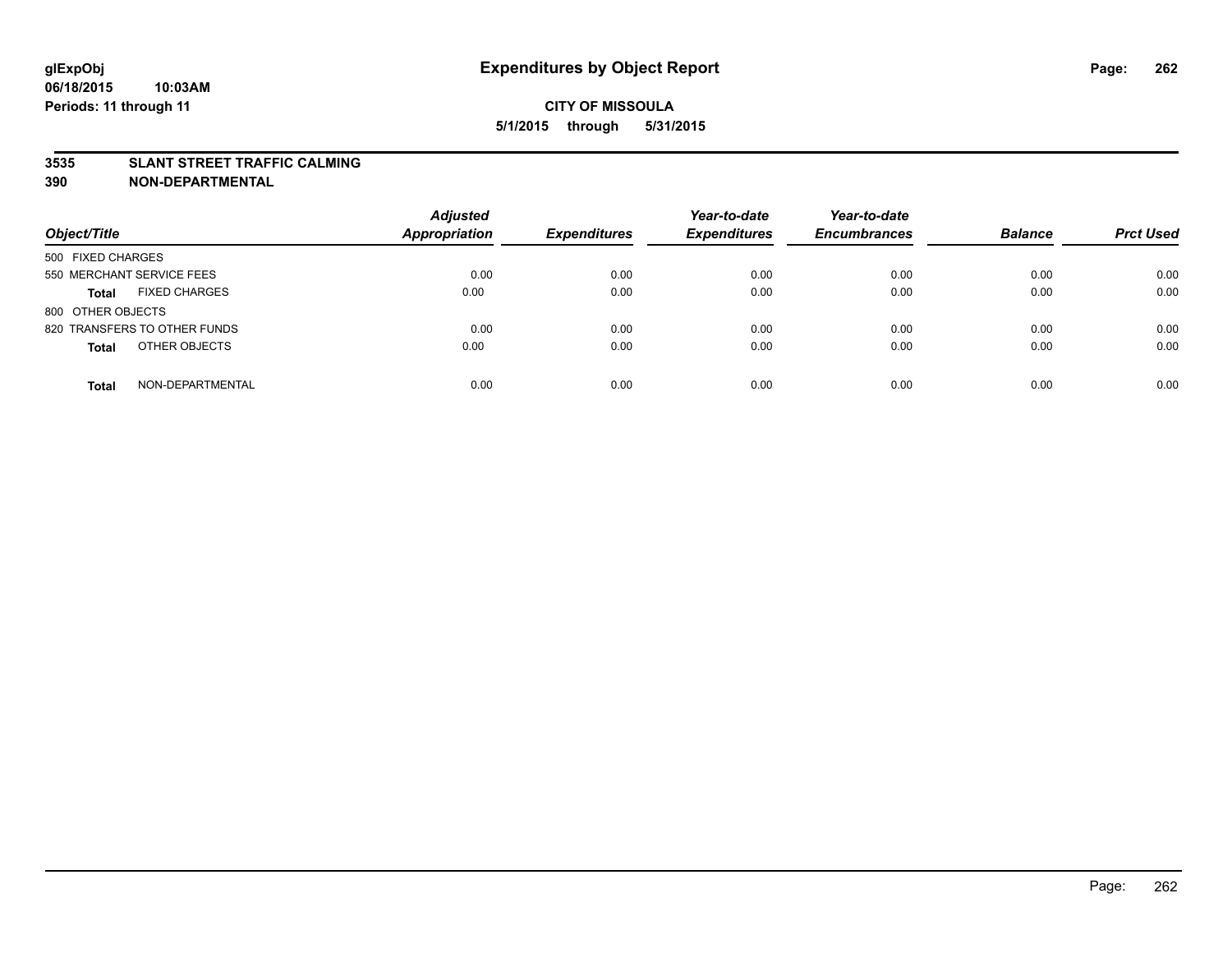# **3535 SLANT STREET TRAFFIC CALMING**

| Object/Title                         | <b>Adjusted</b><br>Appropriation            | <b>Expenditures</b> | Year-to-date<br><b>Expenditures</b> | Year-to-date<br><b>Encumbrances</b> | <b>Balance</b> | <b>Prct Used</b> |
|--------------------------------------|---------------------------------------------|---------------------|-------------------------------------|-------------------------------------|----------------|------------------|
| 500 FIXED CHARGES                    |                                             |                     |                                     |                                     |                |                  |
| 550 MERCHANT SERVICE FEES            | 0.00                                        | 0.00                | 0.00                                | 0.00                                | 0.00           | 0.00             |
| <b>FIXED CHARGES</b><br><b>Total</b> | 0.00                                        | 0.00                | 0.00                                | 0.00                                | 0.00           | 0.00             |
| 800 OTHER OBJECTS                    |                                             |                     |                                     |                                     |                |                  |
| 820 TRANSFERS TO OTHER FUNDS         | 0.00                                        | 0.00                | 0.00                                | 0.00                                | 0.00           | 0.00             |
| OTHER OBJECTS<br><b>Total</b>        | 0.00                                        | 0.00                | 0.00                                | 0.00                                | 0.00           | 0.00             |
| <b>Total</b>                         | 0.00<br><b>SLANT STREET TRAFFIC CALMING</b> | 0.00                | 0.00                                | 0.00                                | 0.00           | 0.00             |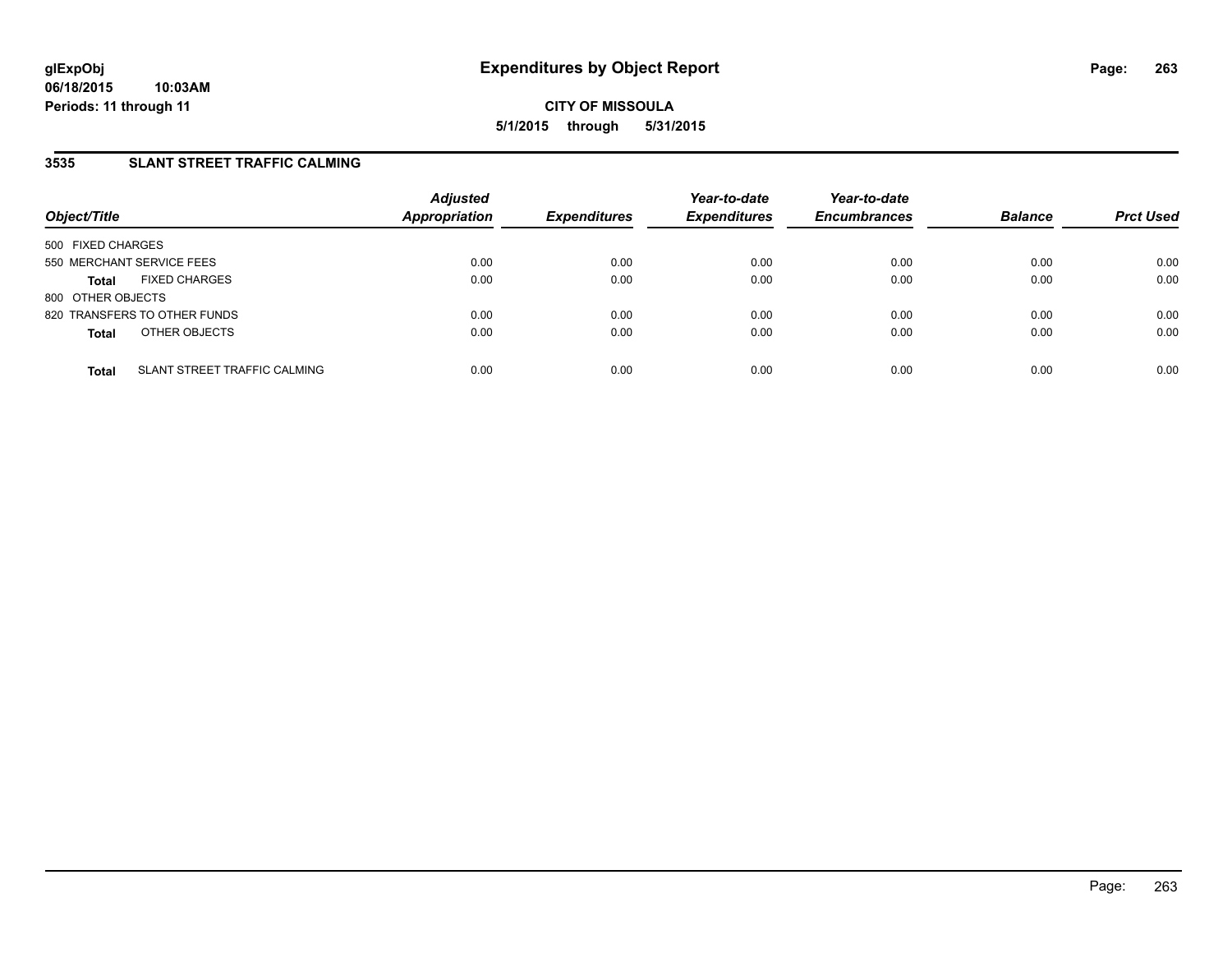#### **3536 LINCOLNWOOD SEWER PHASE II**

| Object/Title                        | Adjusted<br>Appropriation | <b>Expenditures</b> | Year-to-date<br><b>Expenditures</b> | Year-to-date<br><b>Encumbrances</b> | <b>Balance</b> | <b>Prct Used</b> |
|-------------------------------------|---------------------------|---------------------|-------------------------------------|-------------------------------------|----------------|------------------|
| 600 DEBT SERVICE                    |                           |                     |                                     |                                     |                |                  |
| 610 PRINCIPAL                       | 20,000.00                 | 0.00                | 10,000.00                           | 0.00                                | 10,000.00      | 50.00            |
| 620 INTEREST / SERVICE FEES         | 11,100.00                 | 0.00                | 5.643.75                            | 0.00                                | 5.456.25       | 50.84            |
| <b>DEBT SERVICE</b><br><b>Total</b> | 31.100.00                 | 0.00                | 15.643.75                           | 0.00                                | 15.456.25      | 50.30            |
| NON-DEPARTMENTAL<br><b>Total</b>    | 31,100.00                 | 0.00                | 15,643.75                           | 0.00                                | 15,456.25      | 50.30            |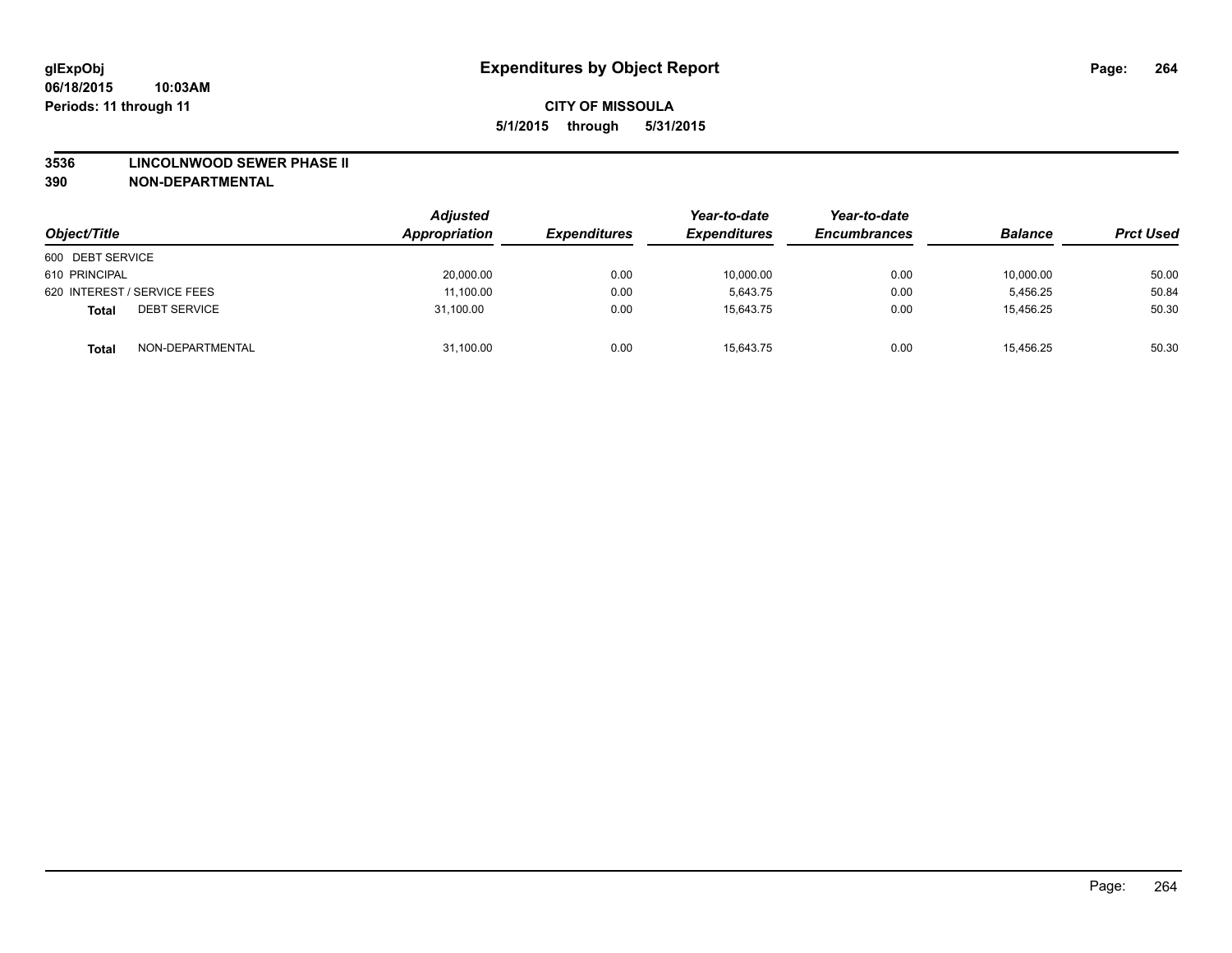### **3536 LINCOLNWOOD SEWER PHASE II**

| Object/Title     |                             | <b>Adjusted</b><br>Appropriation | <b>Expenditures</b> | Year-to-date<br><b>Expenditures</b> | Year-to-date<br><b>Encumbrances</b> | <b>Balance</b> | <b>Prct Used</b> |
|------------------|-----------------------------|----------------------------------|---------------------|-------------------------------------|-------------------------------------|----------------|------------------|
| 600 DEBT SERVICE |                             |                                  |                     |                                     |                                     |                |                  |
| 610 PRINCIPAL    |                             | 20,000.00                        | 0.00                | 10.000.00                           | 0.00                                | 10,000.00      | 50.00            |
|                  | 620 INTEREST / SERVICE FEES | 11,100.00                        | 0.00                | 5,643.75                            | 0.00                                | 5,456.25       | 50.84            |
| <b>Total</b>     | <b>DEBT SERVICE</b>         | 31,100.00                        | 0.00                | 15.643.75                           | 0.00                                | 15,456.25      | 50.30            |
| <b>Total</b>     | LINCOLNWOOD SEWER PHASE II  | 31.100.00                        | 0.00                | 15.643.75                           | 0.00                                | 15.456.25      | 50.30            |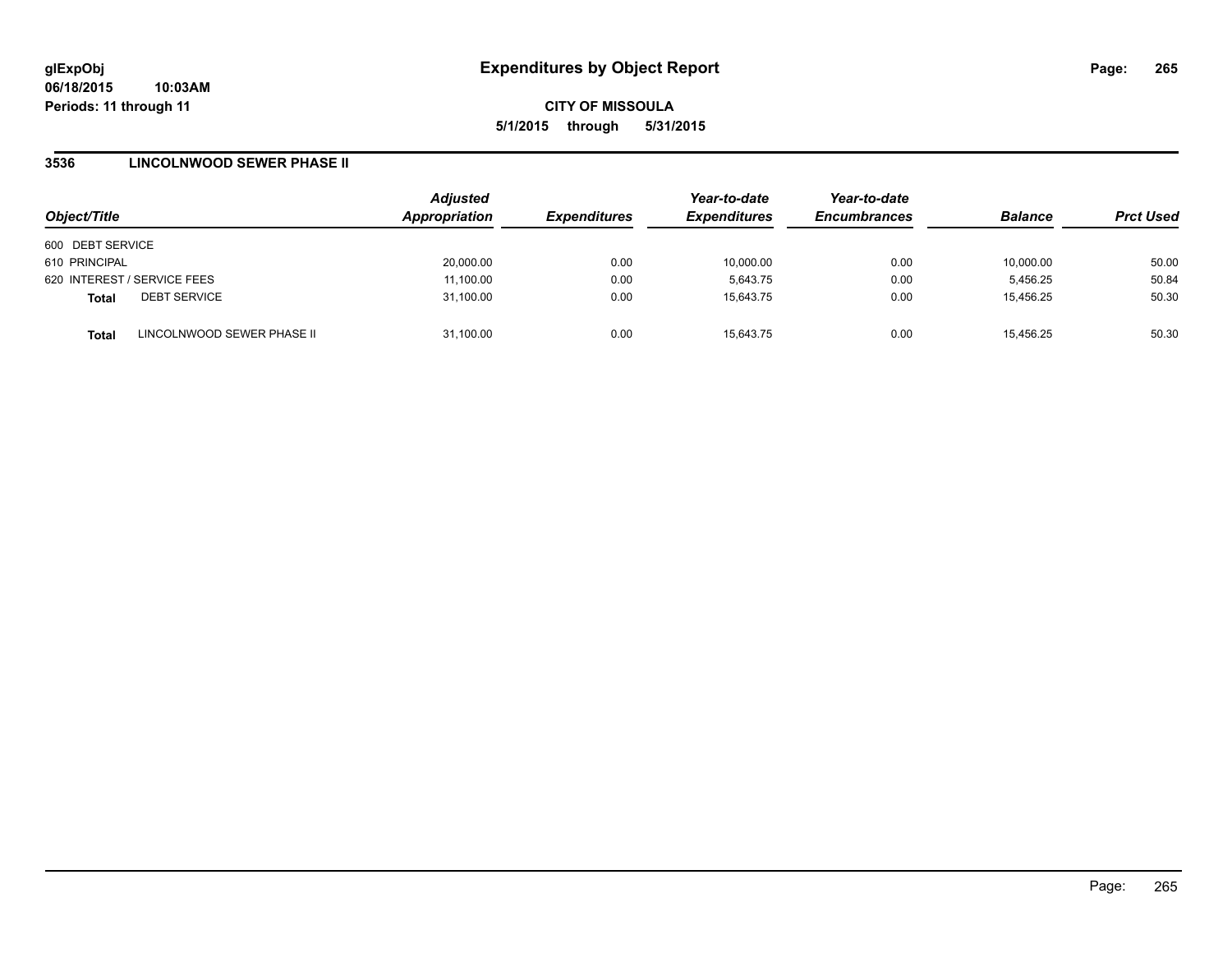### **3539 SOUTH 4TH STREET W TRAFFIC**

| Object/Title      |                              | <b>Adjusted</b><br>Appropriation | <b>Expenditures</b> | Year-to-date<br><b>Expenditures</b> | Year-to-date<br><b>Encumbrances</b> | <b>Balance</b> | <b>Prct Used</b> |
|-------------------|------------------------------|----------------------------------|---------------------|-------------------------------------|-------------------------------------|----------------|------------------|
| 800 OTHER OBJECTS |                              |                                  |                     |                                     |                                     |                |                  |
|                   | 820 TRANSFERS TO OTHER FUNDS | 0.00                             | 0.00                | 0.00                                | 0.00                                | 0.00           | 0.00             |
| <b>Total</b>      | OTHER OBJECTS                | 0.00                             | 0.00                | 0.00                                | 0.00                                | 0.00           | 0.00             |
| <b>Total</b>      | NON-DEPARTMENTAL             | 0.00                             | 0.00                | 0.00                                | 0.00                                | 0.00           | 0.00             |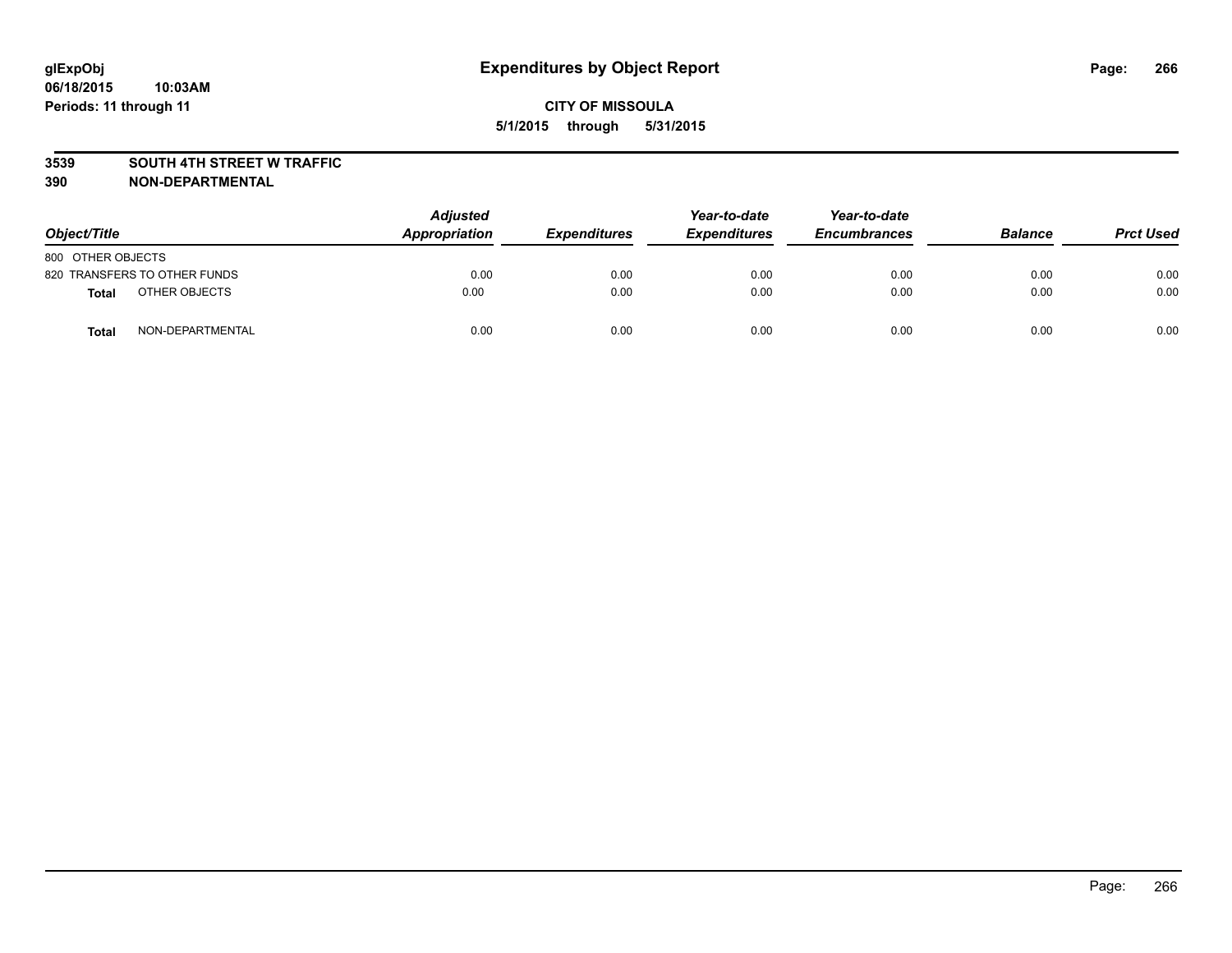### **3539 SOUTH 4TH STREET W TRAFFIC**

| Object/Title                               | <b>Adjusted</b><br><b>Appropriation</b> | <i><b>Expenditures</b></i> | Year-to-date<br><b>Expenditures</b> | Year-to-date<br><b>Encumbrances</b> | <b>Balance</b> | <b>Prct Used</b> |
|--------------------------------------------|-----------------------------------------|----------------------------|-------------------------------------|-------------------------------------|----------------|------------------|
| 800 OTHER OBJECTS                          |                                         |                            |                                     |                                     |                |                  |
| 820 TRANSFERS TO OTHER FUNDS               | 0.00                                    | 0.00                       | 0.00                                | 0.00                                | 0.00           | 0.00             |
| OTHER OBJECTS<br>Total                     | 0.00                                    | 0.00                       | 0.00                                | 0.00                                | 0.00           | 0.00             |
| SOUTH 4TH STREET W TRAFFIC<br><b>Total</b> | 0.00                                    | 0.00                       | 0.00                                | 0.00                                | 0.00           | 0.00             |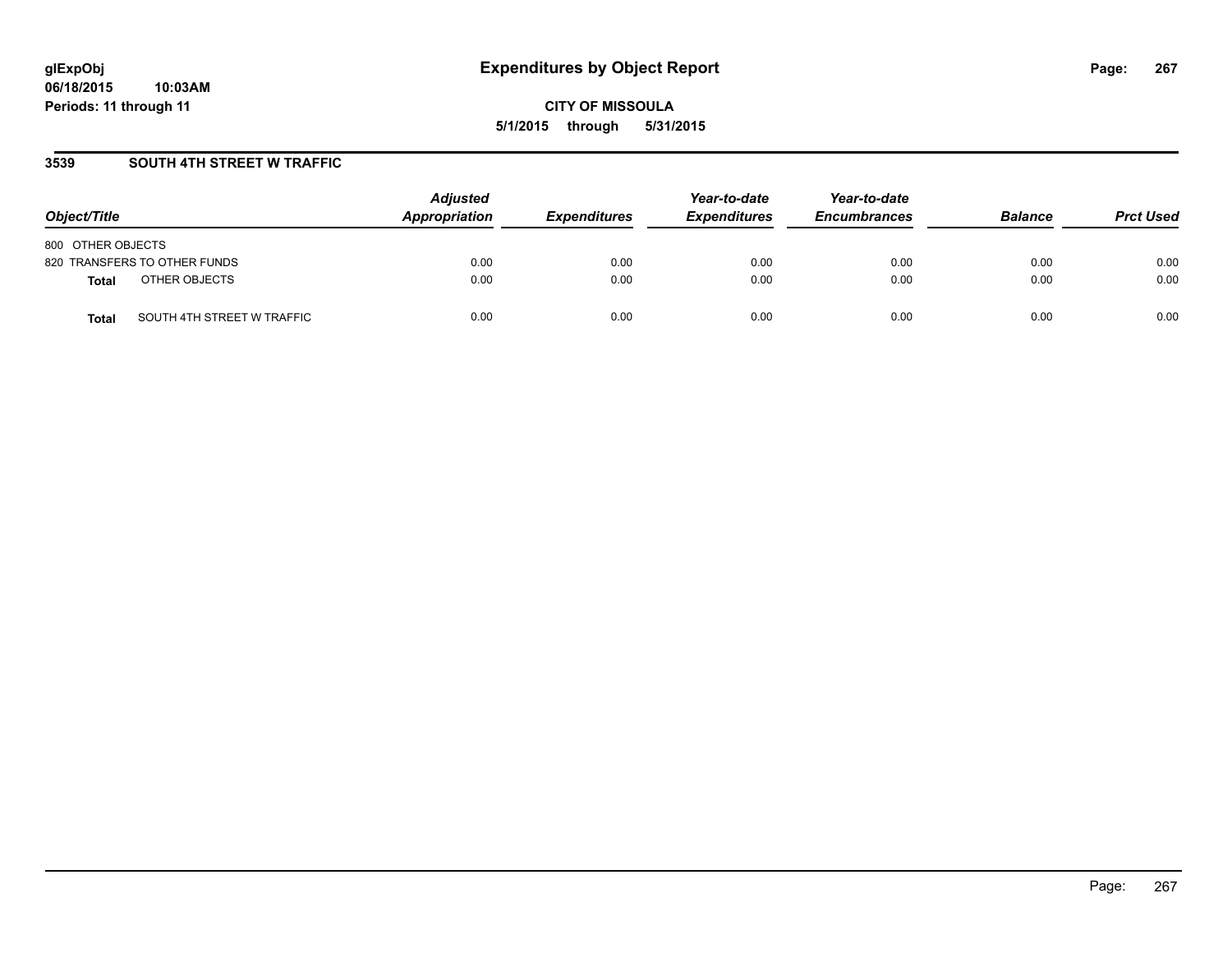#### **3540 SID 540 DEBT SERVICE FUND**

| Object/Title                        | Adjusted<br>Appropriation | <b>Expenditures</b> | Year-to-date<br><b>Expenditures</b> | Year-to-date<br><b>Encumbrances</b> | <b>Balance</b> | <b>Prct Used</b> |
|-------------------------------------|---------------------------|---------------------|-------------------------------------|-------------------------------------|----------------|------------------|
| 600 DEBT SERVICE                    |                           |                     |                                     |                                     |                |                  |
| 610 PRINCIPAL                       | 70,000.00                 | 0.00                | 0.00                                | 0.00                                | 70.000.00      | 0.00             |
| 620 INTEREST / SERVICE FEES         | 52,098.00                 | 0.00                | 26,223.75                           | 0.00                                | 25.874.25      | 50.34            |
| <b>DEBT SERVICE</b><br><b>Total</b> | 122.098.00                | 0.00                | 26.223.75                           | 0.00                                | 95.874.25      | 21.48            |
| NON-DEPARTMENTAL<br><b>Total</b>    | 122,098.00                | 0.00                | 26,223.75                           | 0.00                                | 95,874.25      | 21.48            |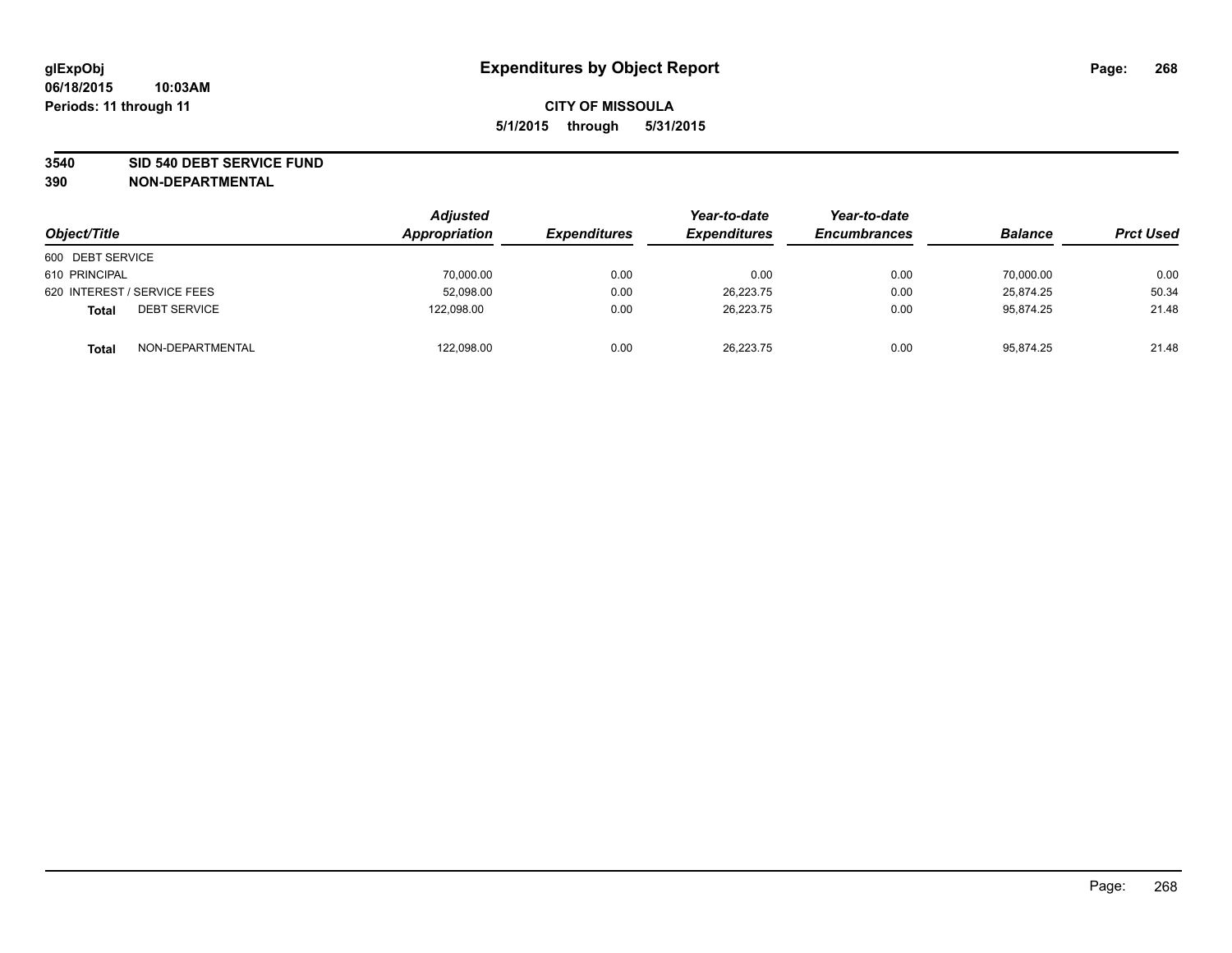### **3540 SID 540 DEBT SERVICE FUND**

| Object/Title     |                             | <b>Adjusted</b><br>Appropriation | <b>Expenditures</b> | Year-to-date<br><b>Expenditures</b> | Year-to-date<br><b>Encumbrances</b> | <b>Balance</b> | <b>Prct Used</b> |
|------------------|-----------------------------|----------------------------------|---------------------|-------------------------------------|-------------------------------------|----------------|------------------|
| 600 DEBT SERVICE |                             |                                  |                     |                                     |                                     |                |                  |
| 610 PRINCIPAL    |                             | 70,000.00                        | 0.00                | 0.00                                | 0.00                                | 70,000.00      | 0.00             |
|                  | 620 INTEREST / SERVICE FEES | 52,098.00                        | 0.00                | 26.223.75                           | 0.00                                | 25.874.25      | 50.34            |
| <b>Total</b>     | <b>DEBT SERVICE</b>         | 122.098.00                       | 0.00                | 26.223.75                           | 0.00                                | 95.874.25      | 21.48            |
| <b>Total</b>     | SID 540 DEBT SERVICE FUND   | 122.098.00                       | 0.00                | 26.223.75                           | 0.00                                | 95.874.25      | 21.48            |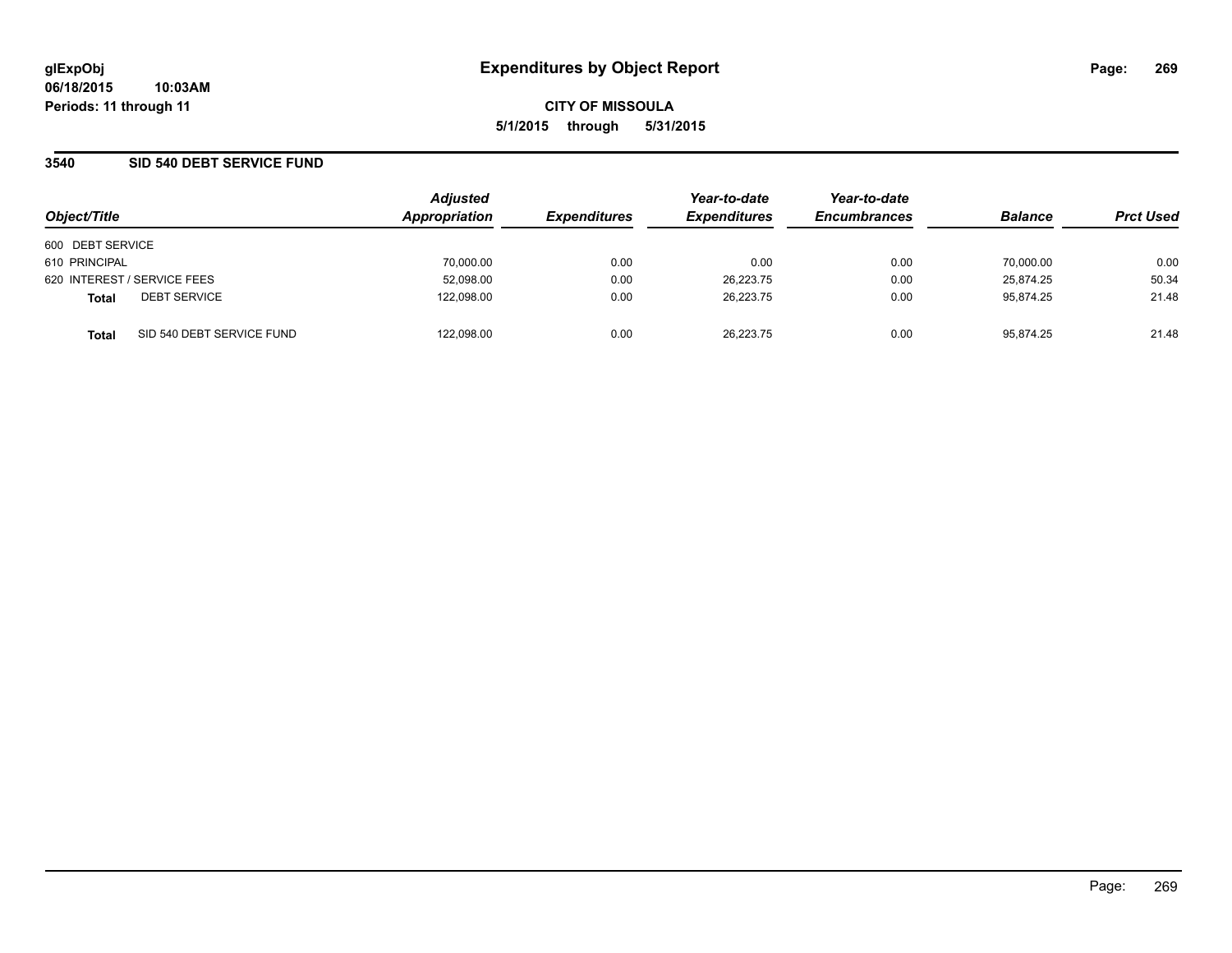#### **3541 SID 541 DEBT SERVICE**

|                   |                             | <b>Adjusted</b> |                     | Year-to-date        | Year-to-date        |                |                  |
|-------------------|-----------------------------|-----------------|---------------------|---------------------|---------------------|----------------|------------------|
| Object/Title      |                             | Appropriation   | <b>Expenditures</b> | <b>Expenditures</b> | <b>Encumbrances</b> | <b>Balance</b> | <b>Prct Used</b> |
| 500 FIXED CHARGES |                             |                 |                     |                     |                     |                |                  |
|                   | 550 MERCHANT SERVICE FEES   | 0.00            | 0.00                | 0.00                | 0.00                | 0.00           | 0.00             |
| <b>Total</b>      | <b>FIXED CHARGES</b>        | 0.00            | 0.00                | 0.00                | 0.00                | 0.00           | 0.00             |
| 600 DEBT SERVICE  |                             |                 |                     |                     |                     |                |                  |
| 610 PRINCIPAL     |                             | 30.000.00       | 0.00                | 0.00                | 0.00                | 30,000.00      | 0.00             |
|                   | 620 INTEREST / SERVICE FEES | 30.383.00       | 0.00                | 15.316.25           | 0.00                | 15.066.75      | 50.41            |
| <b>Total</b>      | <b>DEBT SERVICE</b>         | 60.383.00       | 0.00                | 15.316.25           | 0.00                | 45,066.75      | 25.37            |
| <b>Total</b>      | NON-DEPARTMENTAL            | 60.383.00       | 0.00                | 15.316.25           | 0.00                | 45,066.75      | 25.37            |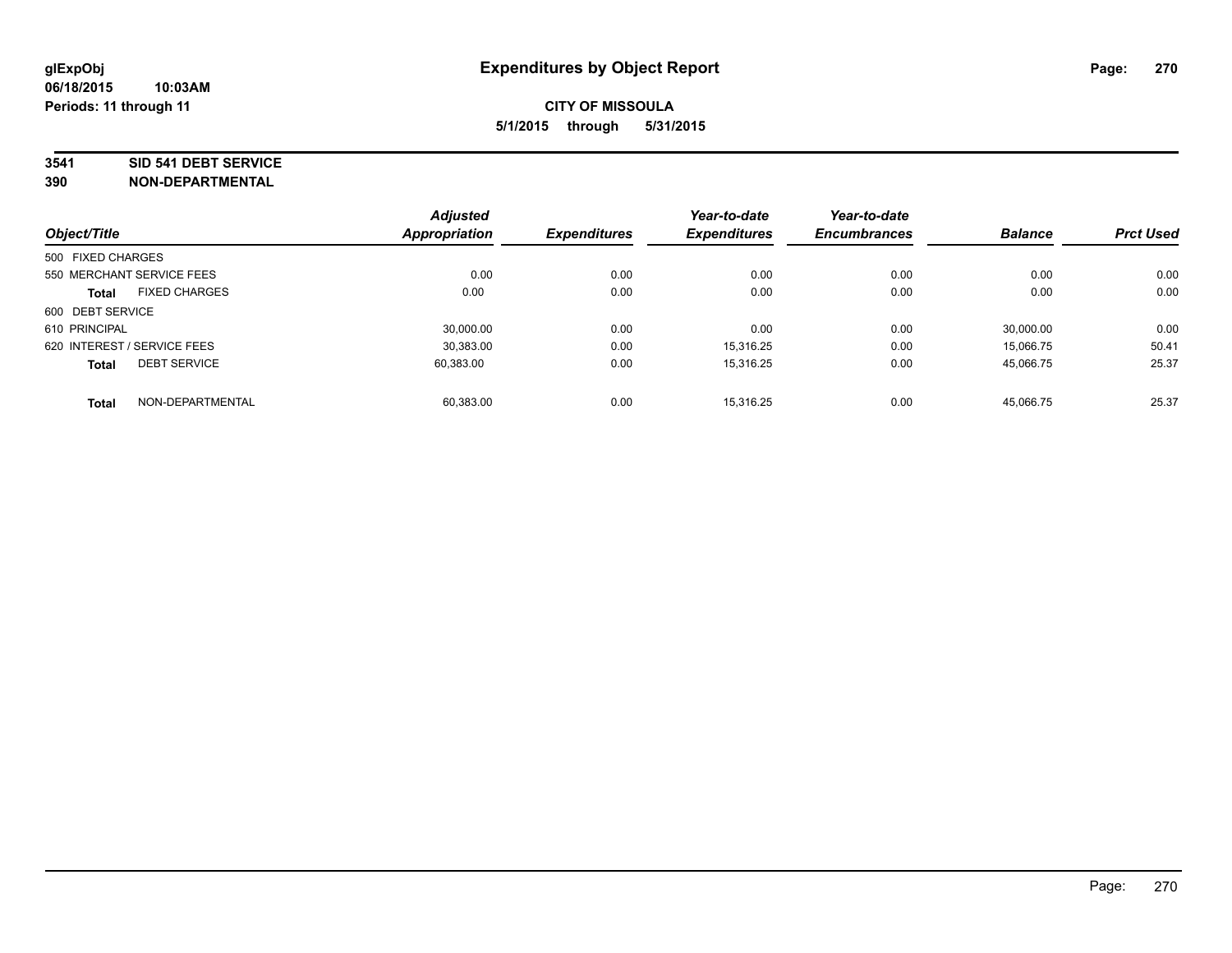## **3541 SID 541 DEBT SERVICE**

| Object/Title                         | <b>Adjusted</b><br><b>Appropriation</b> | <b>Expenditures</b> | Year-to-date<br><b>Expenditures</b> | Year-to-date<br><b>Encumbrances</b> | <b>Balance</b> | <b>Prct Used</b> |
|--------------------------------------|-----------------------------------------|---------------------|-------------------------------------|-------------------------------------|----------------|------------------|
| 500 FIXED CHARGES                    |                                         |                     |                                     |                                     |                |                  |
| 550 MERCHANT SERVICE FEES            | 0.00                                    | 0.00                | 0.00                                | 0.00                                | 0.00           | 0.00             |
| <b>FIXED CHARGES</b><br><b>Total</b> | 0.00                                    | 0.00                | 0.00                                | 0.00                                | 0.00           | 0.00             |
| 600 DEBT SERVICE                     |                                         |                     |                                     |                                     |                |                  |
| 610 PRINCIPAL                        | 30.000.00                               | 0.00                | 0.00                                | 0.00                                | 30.000.00      | 0.00             |
| 620 INTEREST / SERVICE FEES          | 30.383.00                               | 0.00                | 15.316.25                           | 0.00                                | 15.066.75      | 50.41            |
| <b>DEBT SERVICE</b><br><b>Total</b>  | 60.383.00                               | 0.00                | 15.316.25                           | 0.00                                | 45.066.75      | 25.37            |
| SID 541 DEBT SERVICE<br><b>Total</b> | 60.383.00                               | 0.00                | 15.316.25                           | 0.00                                | 45.066.75      | 25.37            |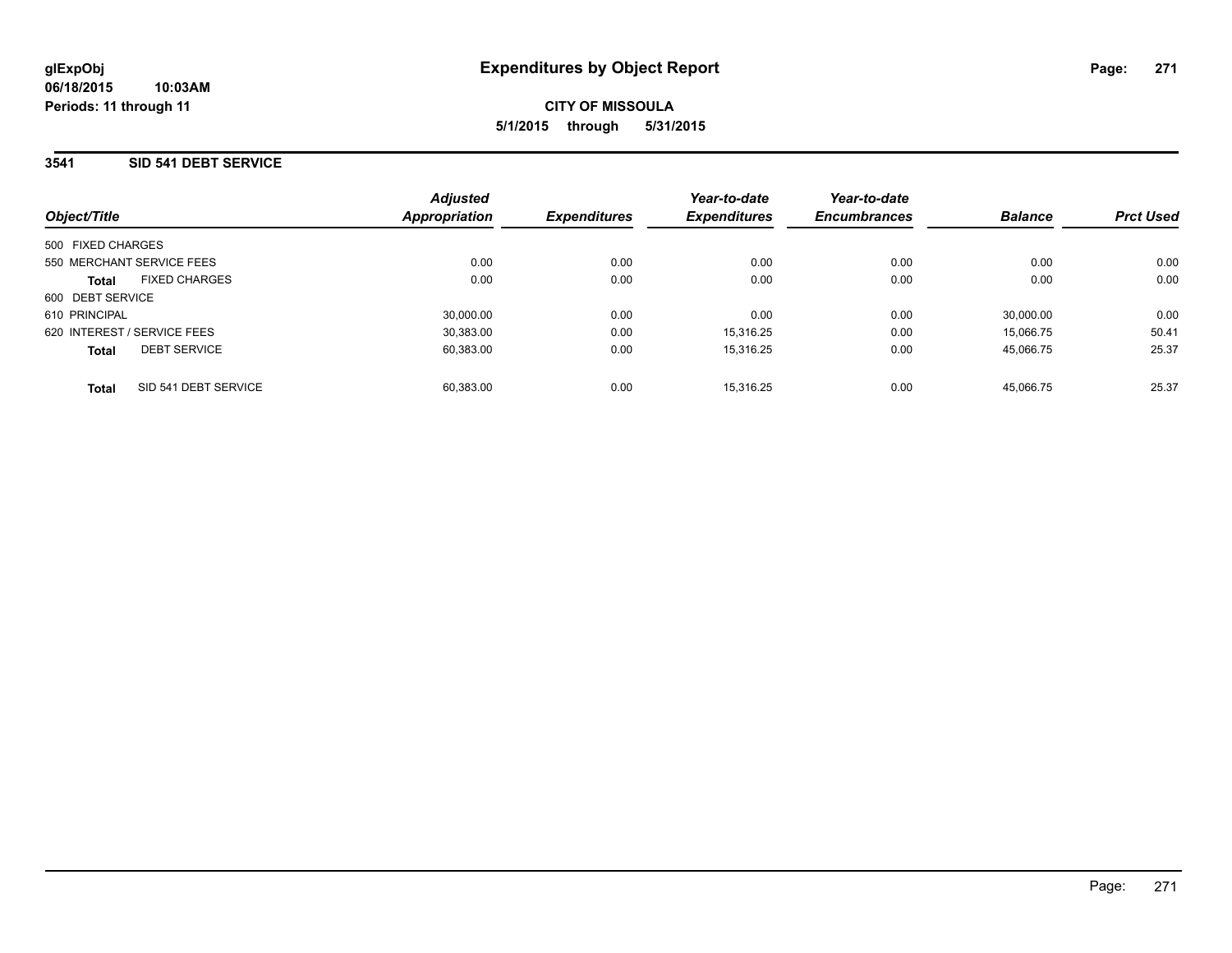### **3543 SID 543 DEBT SERVICE**

|                                     | <b>Adjusted</b><br><b>Appropriation</b> | <b>Expenditures</b> | Year-to-date<br><b>Expenditures</b> | Year-to-date<br><b>Encumbrances</b> | <b>Balance</b> | <b>Prct Used</b> |
|-------------------------------------|-----------------------------------------|---------------------|-------------------------------------|-------------------------------------|----------------|------------------|
| Object/Title                        |                                         |                     |                                     |                                     |                |                  |
| 600 DEBT SERVICE                    |                                         |                     |                                     |                                     |                |                  |
| 610 PRINCIPAL                       | 0.00                                    | 0.00                | 0.00                                | 0.00                                | 0.00           | 0.00             |
| 620 INTEREST / SERVICE FEES         | 0.00                                    | 0.00                | 0.00                                | 0.00                                | 0.00           | 0.00             |
| <b>DEBT SERVICE</b><br><b>Total</b> | 0.00                                    | 0.00                | 0.00                                | 0.00                                | 0.00           | 0.00             |
| 800 OTHER OBJECTS                   |                                         |                     |                                     |                                     |                |                  |
| 820 TRANSFERS TO OTHER FUNDS        | 0.00                                    | 0.00                | 0.00                                | 0.00                                | 0.00           | 0.00             |
| OTHER OBJECTS<br><b>Total</b>       | 0.00                                    | 0.00                | 0.00                                | 0.00                                | 0.00           | 0.00             |
| NON-DEPARTMENTAL<br><b>Total</b>    | 0.00                                    | 0.00                | 0.00                                | 0.00                                | 0.00           | 0.00             |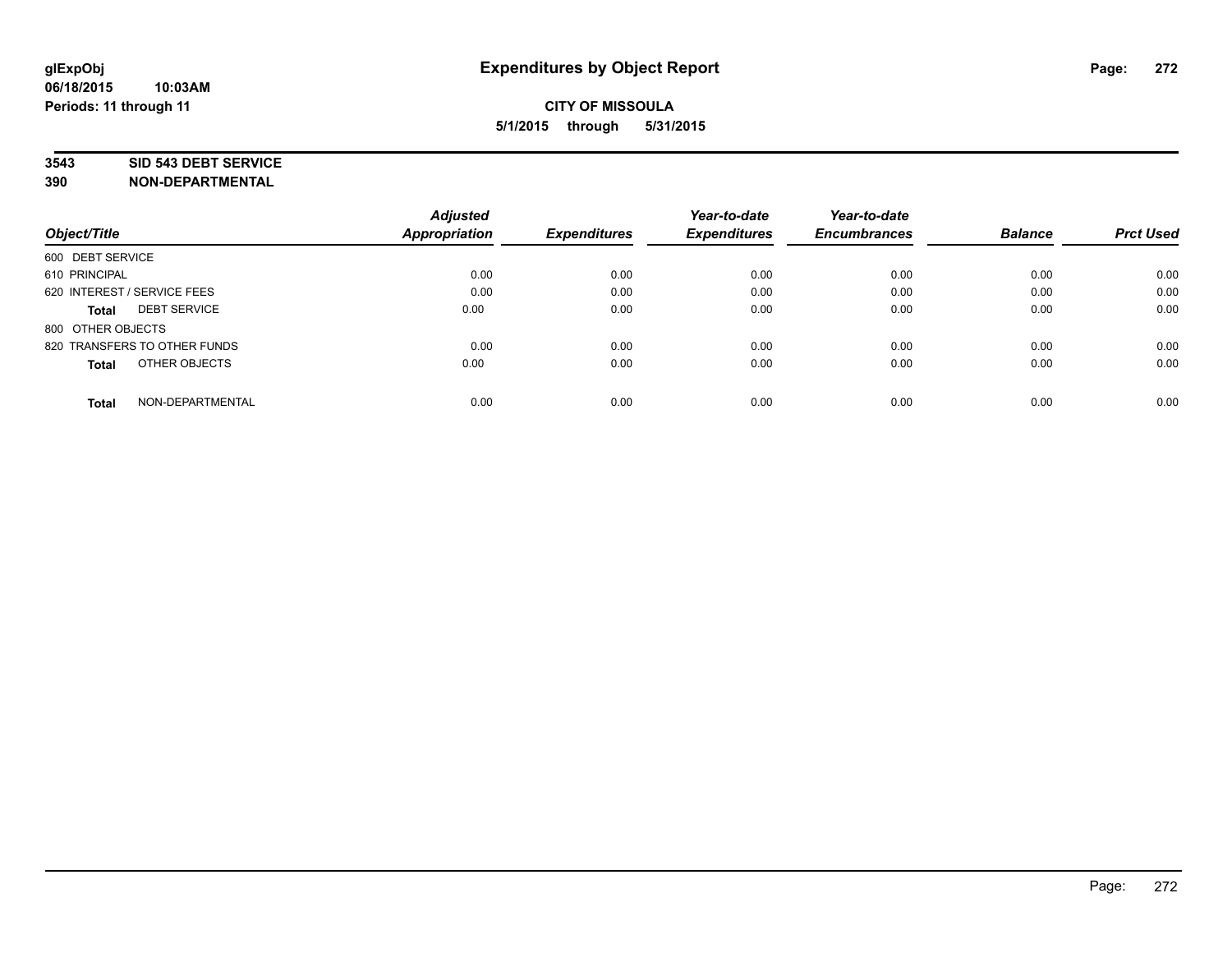## **3543 SID 543 DEBT SERVICE**

| Object/Title                         | <b>Adjusted</b><br>Appropriation | <b>Expenditures</b> | Year-to-date<br><b>Expenditures</b> | Year-to-date<br><b>Encumbrances</b> | <b>Balance</b> | <b>Prct Used</b> |
|--------------------------------------|----------------------------------|---------------------|-------------------------------------|-------------------------------------|----------------|------------------|
| 600 DEBT SERVICE                     |                                  |                     |                                     |                                     |                |                  |
| 610 PRINCIPAL                        | 0.00                             | 0.00                | 0.00                                | 0.00                                | 0.00           | 0.00             |
| 620 INTEREST / SERVICE FEES          | 0.00                             | 0.00                | 0.00                                | 0.00                                | 0.00           | 0.00             |
| <b>DEBT SERVICE</b><br><b>Total</b>  | 0.00                             | 0.00                | 0.00                                | 0.00                                | 0.00           | 0.00             |
| 800 OTHER OBJECTS                    |                                  |                     |                                     |                                     |                |                  |
| 820 TRANSFERS TO OTHER FUNDS         | 0.00                             | 0.00                | 0.00                                | 0.00                                | 0.00           | 0.00             |
| OTHER OBJECTS<br><b>Total</b>        | 0.00                             | 0.00                | 0.00                                | 0.00                                | 0.00           | 0.00             |
| SID 543 DEBT SERVICE<br><b>Total</b> | 0.00                             | 0.00                | 0.00                                | 0.00                                | 0.00           | 0.00             |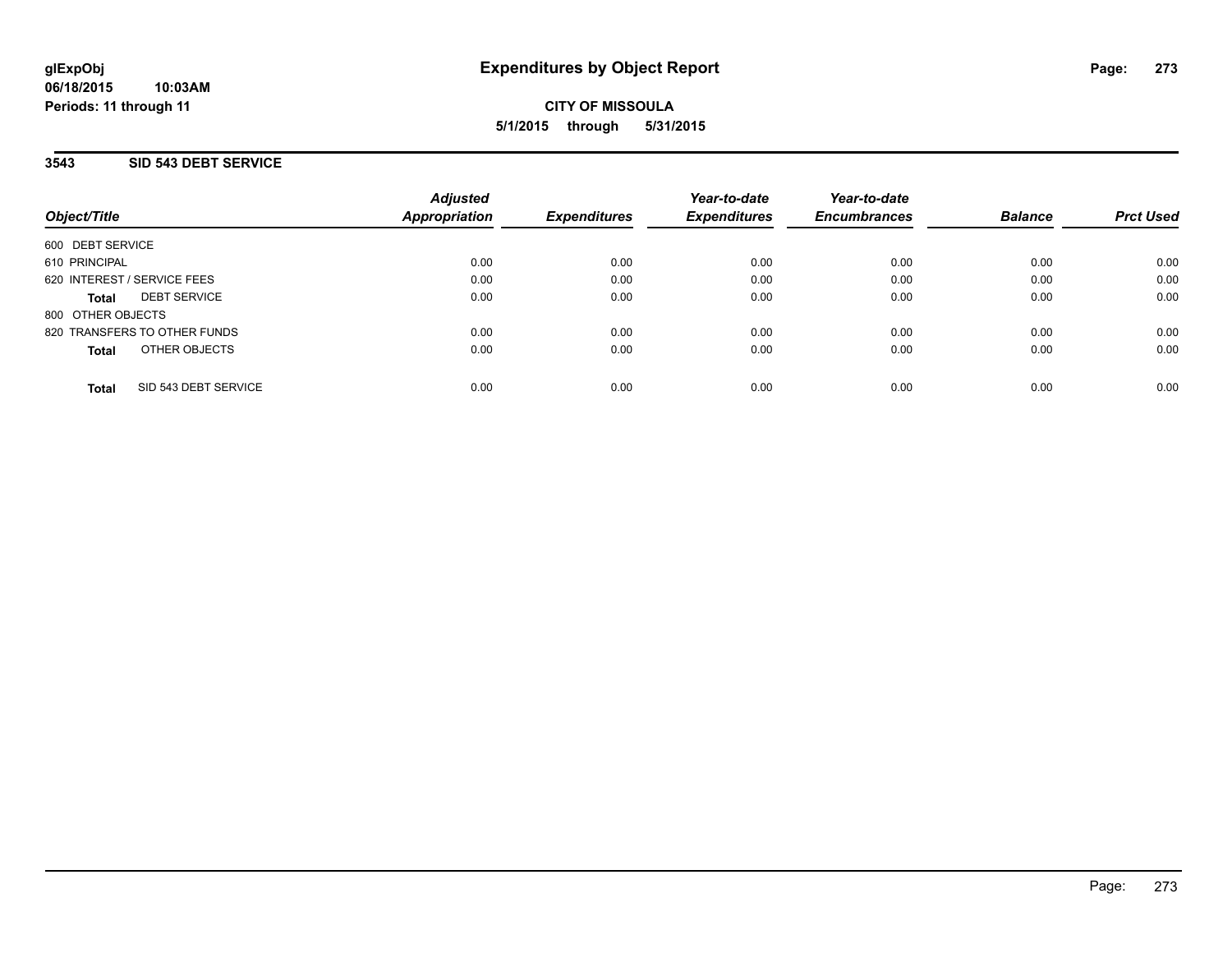### **3544 SID 544 RATTLESNAKE DEBT SERVICE**

| Object/Title                        | <b>Adjusted</b><br>Appropriation | <b>Expenditures</b> | Year-to-date<br><b>Expenditures</b> | Year-to-date<br><b>Encumbrances</b> | <b>Balance</b> | <b>Prct Used</b> |
|-------------------------------------|----------------------------------|---------------------|-------------------------------------|-------------------------------------|----------------|------------------|
| 600 DEBT SERVICE                    |                                  |                     |                                     |                                     |                |                  |
| 610 PRINCIPAL                       | 65,000.00                        | 0.00                | 32,000.00                           | 0.00                                | 33.000.00      | 49.23            |
| 620 INTEREST / SERVICE FEES         | 51,638.00                        | 0.00                | 26.118.75                           | 0.00                                | 25.519.25      | 50.58            |
| <b>DEBT SERVICE</b><br><b>Total</b> | 116.638.00                       | 0.00                | 58,118.75                           | 0.00                                | 58,519.25      | 49.83            |
| NON-DEPARTMENTAL<br><b>Total</b>    | 116,638.00                       | 0.00                | 58,118.75                           | 0.00                                | 58,519.25      | 49.83            |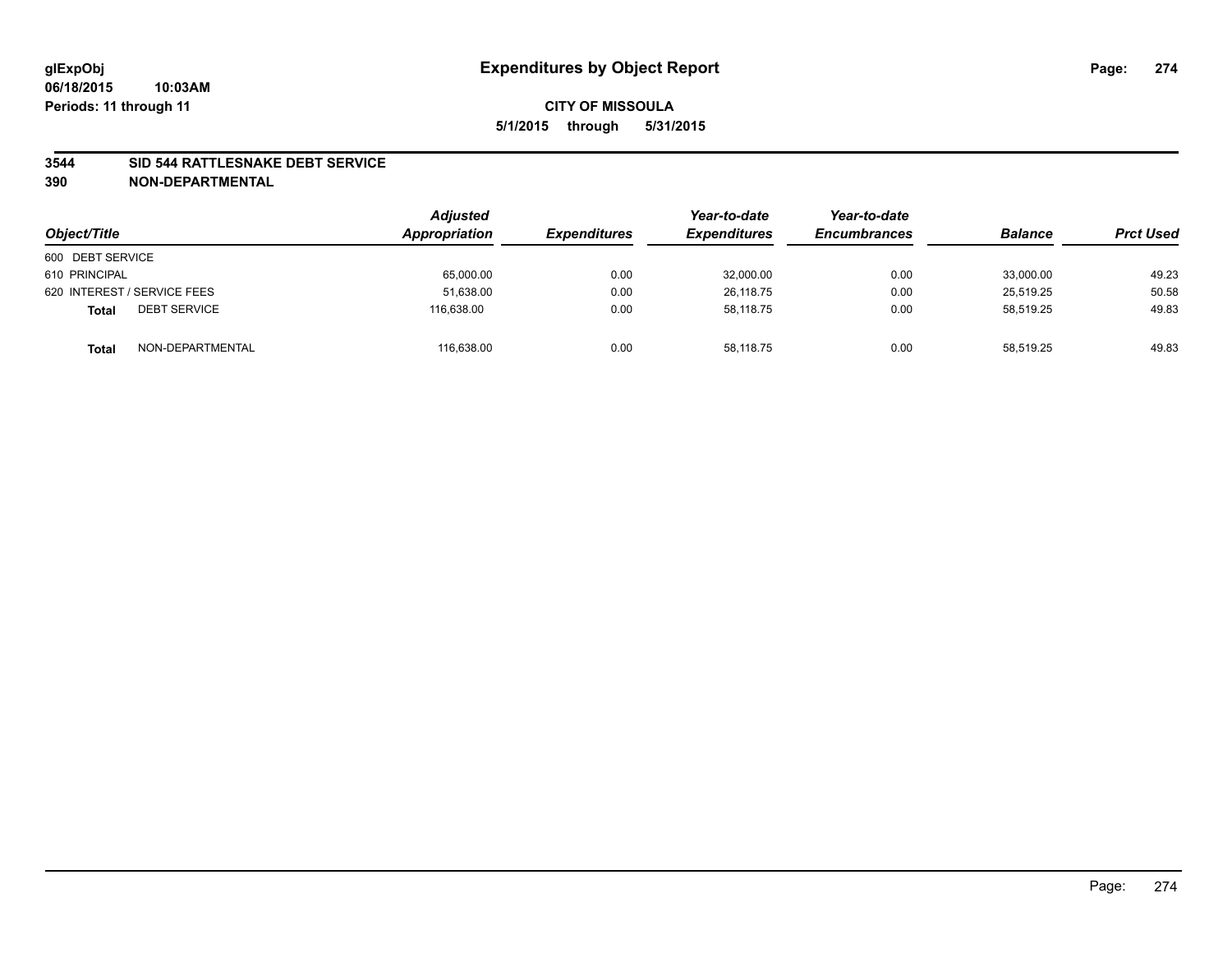### **3544 SID 544 RATTLESNAKE DEBT SERVICE**

**550 SID 544 PROJECT**

| Object/Title                        | <b>Adjusted</b><br>Appropriation | <b>Expenditures</b> | Year-to-date<br><b>Expenditures</b> | Year-to-date<br><b>Encumbrances</b> | <b>Balance</b> | <b>Prct Used</b> |
|-------------------------------------|----------------------------------|---------------------|-------------------------------------|-------------------------------------|----------------|------------------|
| 600 DEBT SERVICE                    |                                  |                     |                                     |                                     |                |                  |
| 610 PRINCIPAL                       | 16,000.00                        | 0.00                | 8,000.00                            | 0.00                                | 8,000.00       | 50.00            |
| 620 INTEREST / SERVICE FEES         | 5.110.00                         | 0.00                | 2,590.00                            | 0.00                                | 2.520.00       | 50.68            |
| <b>DEBT SERVICE</b><br><b>Total</b> | 21.110.00                        | 0.00                | 10.590.00                           | 0.00                                | 10.520.00      | 50.17            |
| SID 544 PROJECT<br><b>Total</b>     | 21,110.00                        | 0.00                | 10,590.00                           | 0.00                                | 10,520.00      | 50.17            |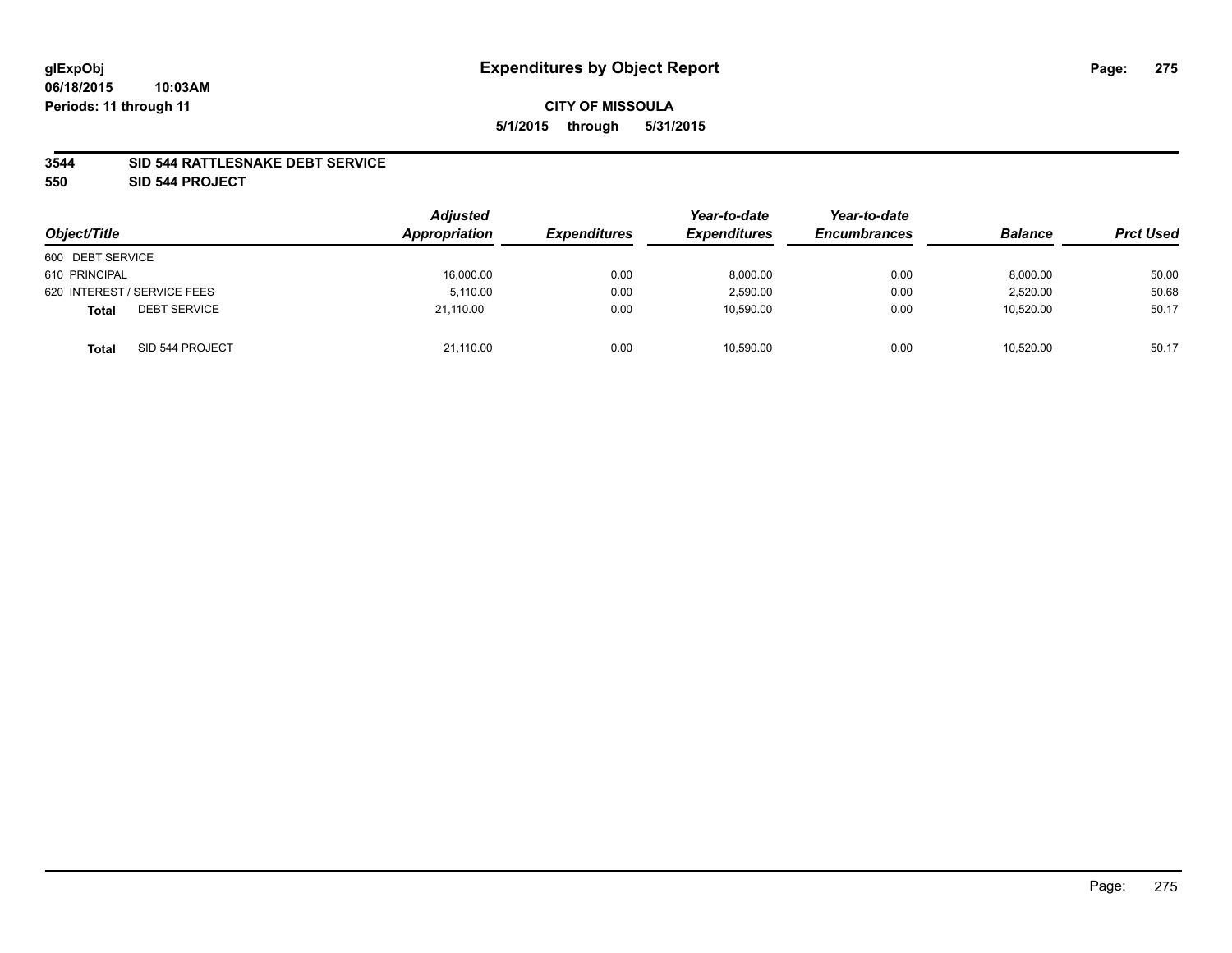#### **3544 SID 544 RATTLESNAKE DEBT SERVICE**

**555 LOLO STREET PROJECT**

|                                            | <b>Adjusted</b> |                     | Year-to-date        | Year-to-date        |                |                  |
|--------------------------------------------|-----------------|---------------------|---------------------|---------------------|----------------|------------------|
| Object/Title                               | Appropriation   | <b>Expenditures</b> | <b>Expenditures</b> | <b>Encumbrances</b> | <b>Balance</b> | <b>Prct Used</b> |
| 500 FIXED CHARGES                          |                 |                     |                     |                     |                |                  |
| 550 MERCHANT SERVICE FEES                  | 0.00            | 0.00                | 0.00                | 0.00                | 0.00           | 0.00             |
| <b>FIXED CHARGES</b><br>Total              | 0.00            | 0.00                | 0.00                | 0.00                | 0.00           | 0.00             |
| 600 DEBT SERVICE                           |                 |                     |                     |                     |                |                  |
| 610 PRINCIPAL                              | 1.500.00        | 0.00                | 500.00              | 0.00                | 1,000.00       | 33.33            |
| 620 INTEREST / SERVICE FEES                | 928.00          | 0.00                | 468.75              | 0.00                | 459.25         | 50.51            |
| <b>DEBT SERVICE</b><br><b>Total</b>        | 2.428.00        | 0.00                | 968.75              | 0.00                | 1,459.25       | 39.90            |
| <b>LOLO STREET PROJECT</b><br><b>Total</b> | 2.428.00        | 0.00                | 968.75              | 0.00                | 1.459.25       | 39.90            |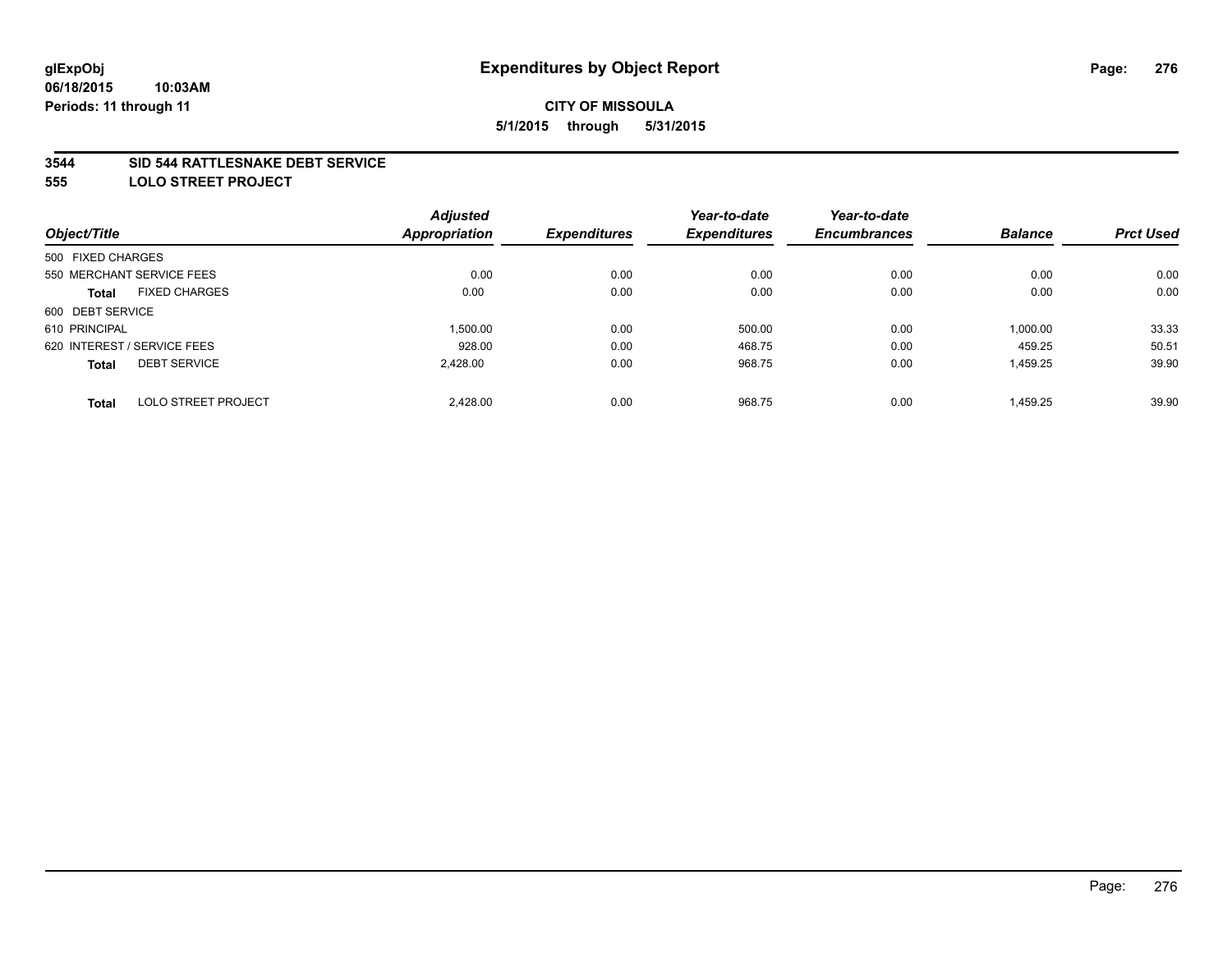# **3544 SID 544 RATTLESNAKE DEBT SERVICE**

| Object/Title                         |                                  | Adjusted<br><b>Appropriation</b> | <b>Expenditures</b> | Year-to-date<br><b>Expenditures</b> | Year-to-date<br><b>Encumbrances</b> | <b>Balance</b> | <b>Prct Used</b> |
|--------------------------------------|----------------------------------|----------------------------------|---------------------|-------------------------------------|-------------------------------------|----------------|------------------|
| 500 FIXED CHARGES                    |                                  |                                  |                     |                                     |                                     |                |                  |
| 550 MERCHANT SERVICE FEES            |                                  | 0.00                             | 0.00                | 0.00                                | 0.00                                | 0.00           | 0.00             |
| <b>FIXED CHARGES</b><br><b>Total</b> |                                  | 0.00                             | 0.00                | 0.00                                | 0.00                                | 0.00           | 0.00             |
| 600 DEBT SERVICE                     |                                  |                                  |                     |                                     |                                     |                |                  |
| 610 PRINCIPAL                        |                                  | 82.500.00                        | 0.00                | 40.500.00                           | 0.00                                | 42.000.00      | 49.09            |
| 620 INTEREST / SERVICE FEES          |                                  | 57.676.00                        | 0.00                | 29.177.50                           | 0.00                                | 28.498.50      | 50.59            |
| <b>DEBT SERVICE</b><br><b>Total</b>  |                                  | 140.176.00                       | 0.00                | 69.677.50                           | 0.00                                | 70.498.50      | 49.71            |
| <b>Total</b>                         | SID 544 RATTLESNAKE DEBT SERVICE | 140.176.00                       | 0.00                | 69.677.50                           | 0.00                                | 70.498.50      | 49.71            |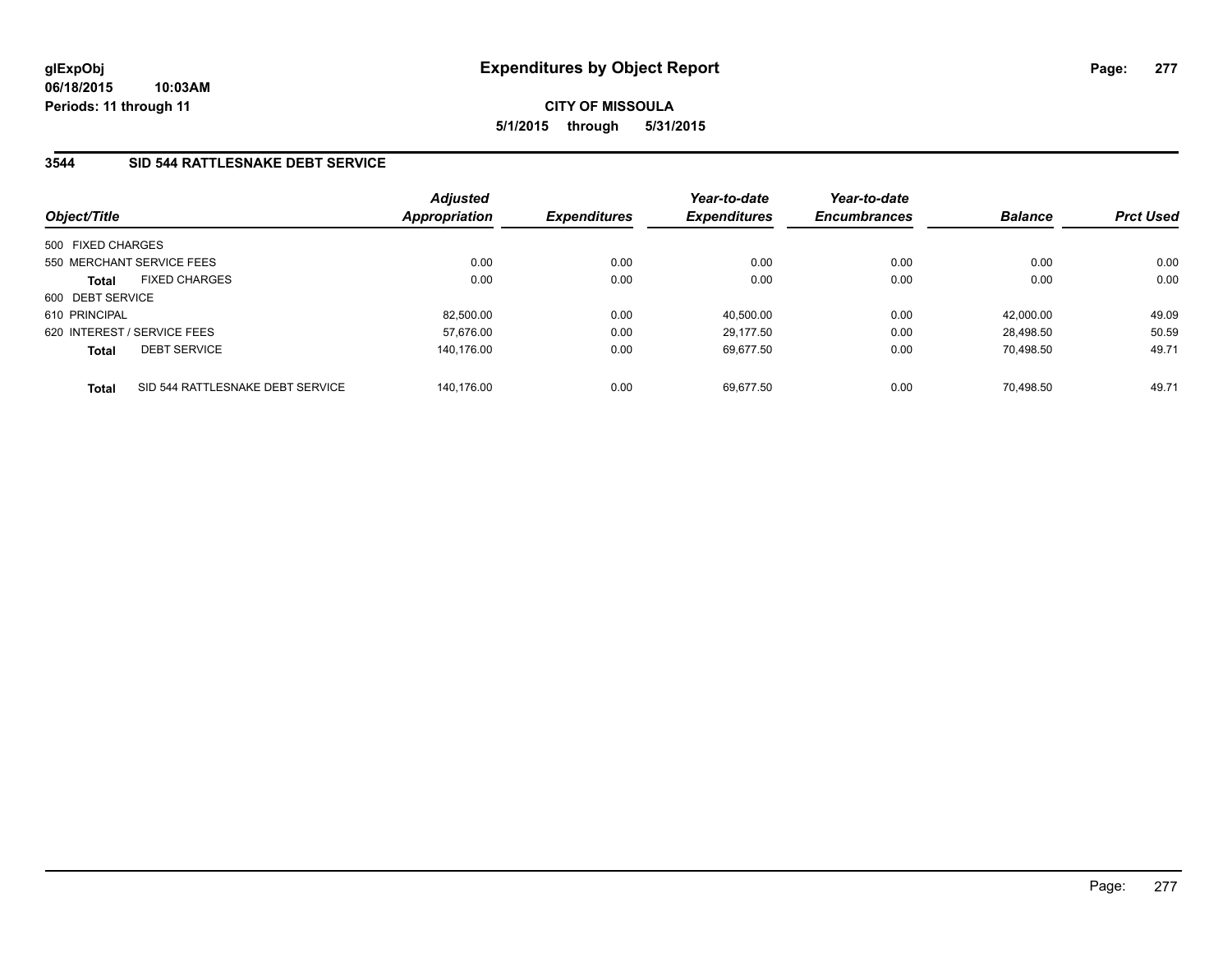#### **3545 SID 545 DEBT SERVICE**

| Object/Title                         | <b>Adjusted</b><br><b>Appropriation</b> | <b>Expenditures</b> | Year-to-date<br><b>Expenditures</b> | Year-to-date<br><b>Encumbrances</b> | <b>Balance</b> | <b>Prct Used</b> |
|--------------------------------------|-----------------------------------------|---------------------|-------------------------------------|-------------------------------------|----------------|------------------|
| 500 FIXED CHARGES                    |                                         |                     |                                     |                                     |                |                  |
| 550 MERCHANT SERVICE FEES            | 0.00                                    | 0.00                | 0.00                                | 0.00                                | 0.00           | 0.00             |
| <b>FIXED CHARGES</b><br><b>Total</b> | 0.00                                    | 0.00                | 0.00                                | 0.00                                | 0.00           | 0.00             |
| 600 DEBT SERVICE                     |                                         |                     |                                     |                                     |                |                  |
| 610 PRINCIPAL                        | 0.00                                    | 0.00                | 0.00                                | 0.00                                | 0.00           | 0.00             |
| 620 INTEREST / SERVICE FEES          | 0.00                                    | 0.00                | 0.00                                | 0.00                                | 0.00           | 0.00             |
| <b>DEBT SERVICE</b><br><b>Total</b>  | 0.00                                    | 0.00                | 0.00                                | 0.00                                | 0.00           | 0.00             |
| 800 OTHER OBJECTS                    |                                         |                     |                                     |                                     |                |                  |
| 820 TRANSFERS TO OTHER FUNDS         | 0.00                                    | 0.00                | 0.00                                | 0.00                                | 0.00           | 0.00             |
| OTHER OBJECTS<br><b>Total</b>        | 0.00                                    | 0.00                | 0.00                                | 0.00                                | 0.00           | 0.00             |
|                                      |                                         |                     |                                     |                                     |                |                  |
| NON-DEPARTMENTAL<br><b>Total</b>     | 0.00                                    | 0.00                | 0.00                                | 0.00                                | 0.00           | 0.00             |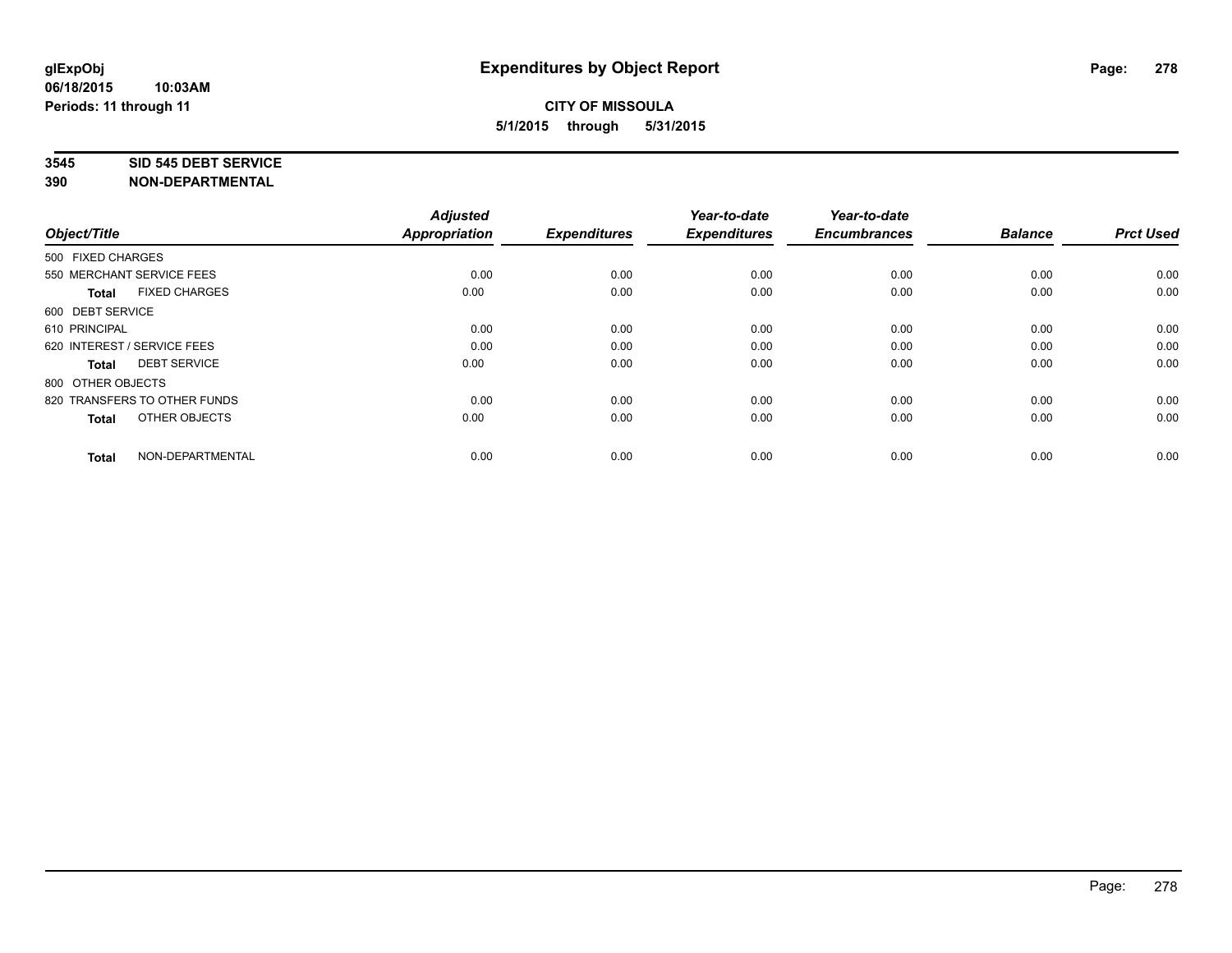## **3545 SID 545 DEBT SERVICE**

|                   |                              | <b>Adjusted</b>      |                     | Year-to-date        | Year-to-date<br><b>Encumbrances</b> | <b>Balance</b> | <b>Prct Used</b> |
|-------------------|------------------------------|----------------------|---------------------|---------------------|-------------------------------------|----------------|------------------|
| Object/Title      |                              | <b>Appropriation</b> | <b>Expenditures</b> | <b>Expenditures</b> |                                     |                |                  |
| 500 FIXED CHARGES |                              |                      |                     |                     |                                     |                |                  |
|                   | 550 MERCHANT SERVICE FEES    | 0.00                 | 0.00                | 0.00                | 0.00                                | 0.00           | 0.00             |
| Total             | <b>FIXED CHARGES</b>         | 0.00                 | 0.00                | 0.00                | 0.00                                | 0.00           | 0.00             |
| 600 DEBT SERVICE  |                              |                      |                     |                     |                                     |                |                  |
| 610 PRINCIPAL     |                              | 0.00                 | 0.00                | 0.00                | 0.00                                | 0.00           | 0.00             |
|                   | 620 INTEREST / SERVICE FEES  | 0.00                 | 0.00                | 0.00                | 0.00                                | 0.00           | 0.00             |
| Total             | <b>DEBT SERVICE</b>          | 0.00                 | 0.00                | 0.00                | 0.00                                | 0.00           | 0.00             |
| 800 OTHER OBJECTS |                              |                      |                     |                     |                                     |                |                  |
|                   | 820 TRANSFERS TO OTHER FUNDS | 0.00                 | 0.00                | 0.00                | 0.00                                | 0.00           | 0.00             |
| <b>Total</b>      | OTHER OBJECTS                | 0.00                 | 0.00                | 0.00                | 0.00                                | 0.00           | 0.00             |
| <b>Total</b>      | SID 545 DEBT SERVICE         | 0.00                 | 0.00                | 0.00                | 0.00                                | 0.00           | 0.00             |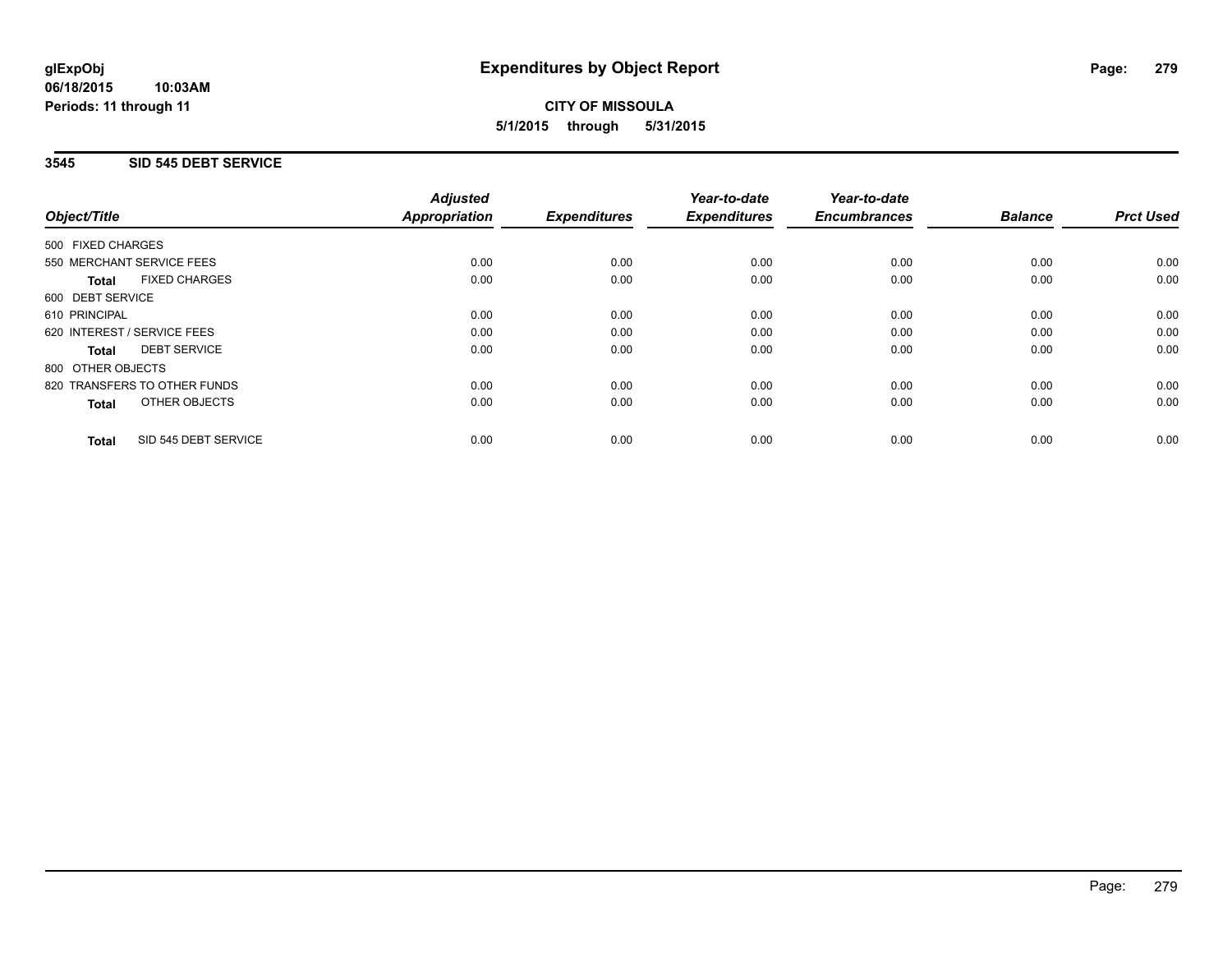# **3546 SID 546 DEBT SERVICE**

| Object/Title                        | <b>Adjusted</b><br>Appropriation | <b>Expenditures</b> | Year-to-date<br><b>Expenditures</b> | Year-to-date<br><b>Encumbrances</b> | <b>Balance</b> | <b>Prct Used</b> |
|-------------------------------------|----------------------------------|---------------------|-------------------------------------|-------------------------------------|----------------|------------------|
| 600 DEBT SERVICE                    |                                  |                     |                                     |                                     |                |                  |
| 610 PRINCIPAL                       | 0.00                             | 0.00                | 0.00                                | 0.00                                | 0.00           | 0.00             |
| 620 INTEREST / SERVICE FEES         | 0.00                             | 0.00                | 0.00                                | 0.00                                | 0.00           | 0.00             |
| <b>DEBT SERVICE</b><br><b>Total</b> | 0.00                             | 0.00                | 0.00                                | 0.00                                | 0.00           | 0.00             |
| NON-DEPARTMENTAL<br><b>Total</b>    | 0.00                             | 0.00                | 0.00                                | 0.00                                | 0.00           | 0.00             |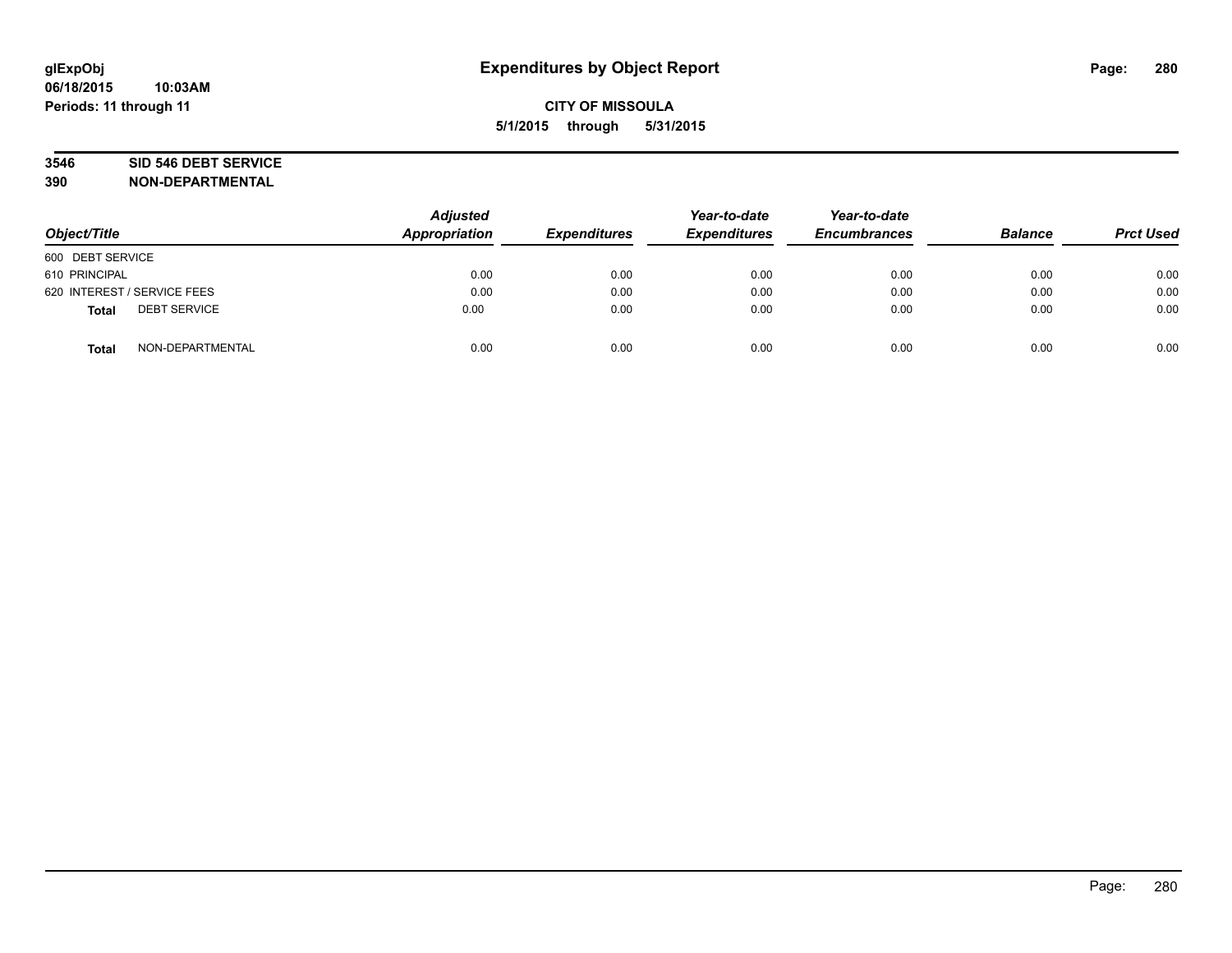### **3546 SID 546 DEBT SERVICE**

| Object/Title                         | <b>Adjusted</b><br>Appropriation | <b>Expenditures</b> | Year-to-date<br><b>Expenditures</b> | Year-to-date<br><b>Encumbrances</b> | <b>Balance</b> | <b>Prct Used</b> |
|--------------------------------------|----------------------------------|---------------------|-------------------------------------|-------------------------------------|----------------|------------------|
| 600 DEBT SERVICE                     |                                  |                     |                                     |                                     |                |                  |
| 610 PRINCIPAL                        | 0.00                             | 0.00                | 0.00                                | 0.00                                | 0.00           | 0.00             |
| 620 INTEREST / SERVICE FEES          | 0.00                             | 0.00                | 0.00                                | 0.00                                | 0.00           | 0.00             |
| <b>DEBT SERVICE</b><br>Total         | 0.00                             | 0.00                | 0.00                                | 0.00                                | 0.00           | 0.00             |
| SID 546 DEBT SERVICE<br><b>Total</b> | 0.00                             | 0.00                | 0.00                                | 0.00                                | 0.00           | 0.00             |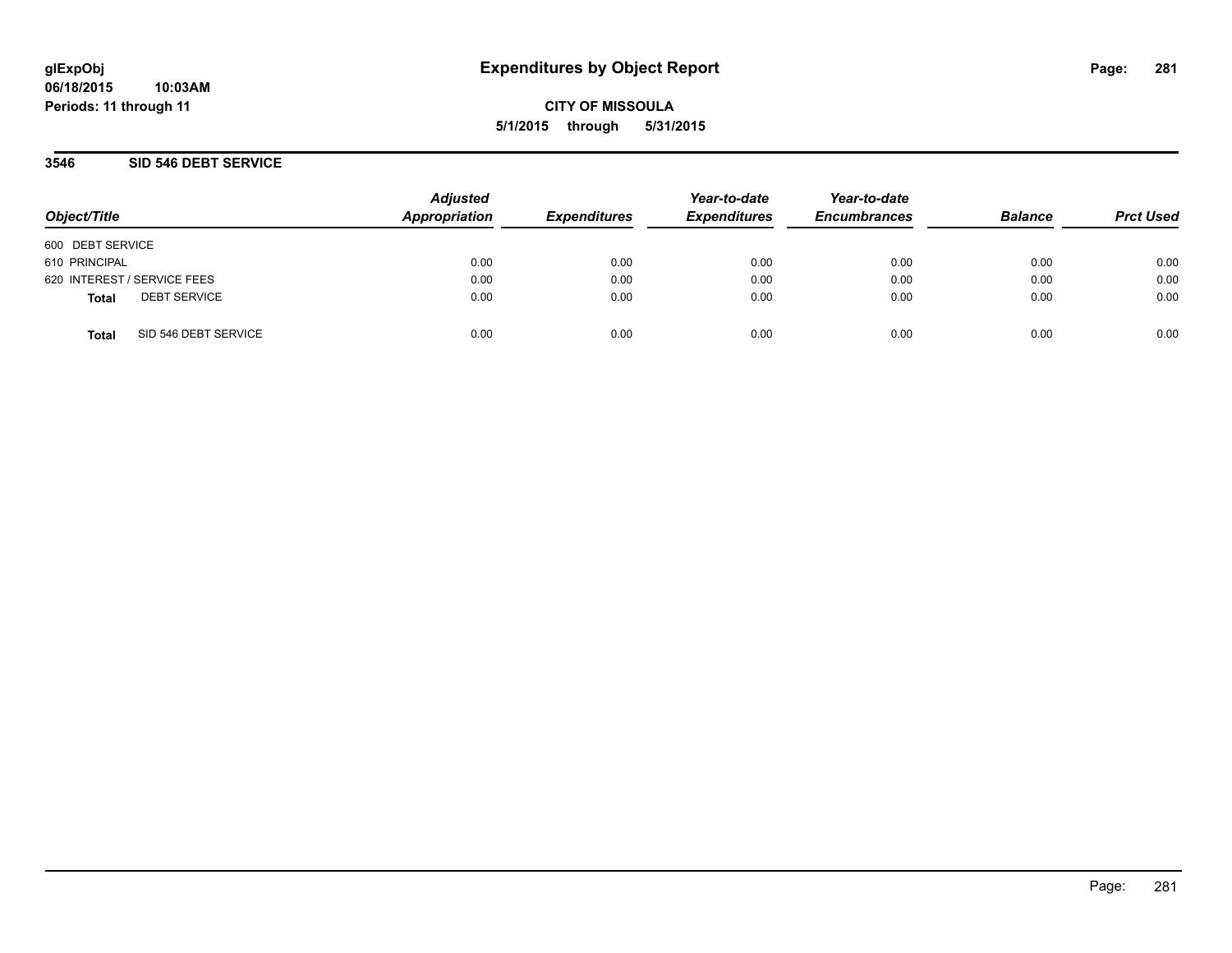**3548 SID 548-5TH, 6TH & ARTHUR**

| Object/Title                        | Adjusted<br>Appropriation | <b>Expenditures</b> | Year-to-date<br><b>Expenditures</b> | Year-to-date<br><b>Encumbrances</b> | <b>Balance</b> | <b>Prct Used</b> |
|-------------------------------------|---------------------------|---------------------|-------------------------------------|-------------------------------------|----------------|------------------|
| 600 DEBT SERVICE                    |                           |                     |                                     |                                     |                |                  |
| 610 PRINCIPAL                       | 65,000.00                 | 0.00                | 0.00                                | 0.00                                | 65,000.00      | 0.00             |
| 620 INTEREST / SERVICE FEES         | 48.475.00                 | 0.00                | 24.412.50                           | 0.00                                | 24,062.50      | 50.36            |
| <b>DEBT SERVICE</b><br><b>Total</b> | 113,475.00                | 0.00                | 24,412.50                           | 0.00                                | 89,062.50      | 21.51            |
| NON-DEPARTMENTAL<br><b>Total</b>    | 113,475.00                | 0.00                | 24.412.50                           | 0.00                                | 89,062.50      | 21.51            |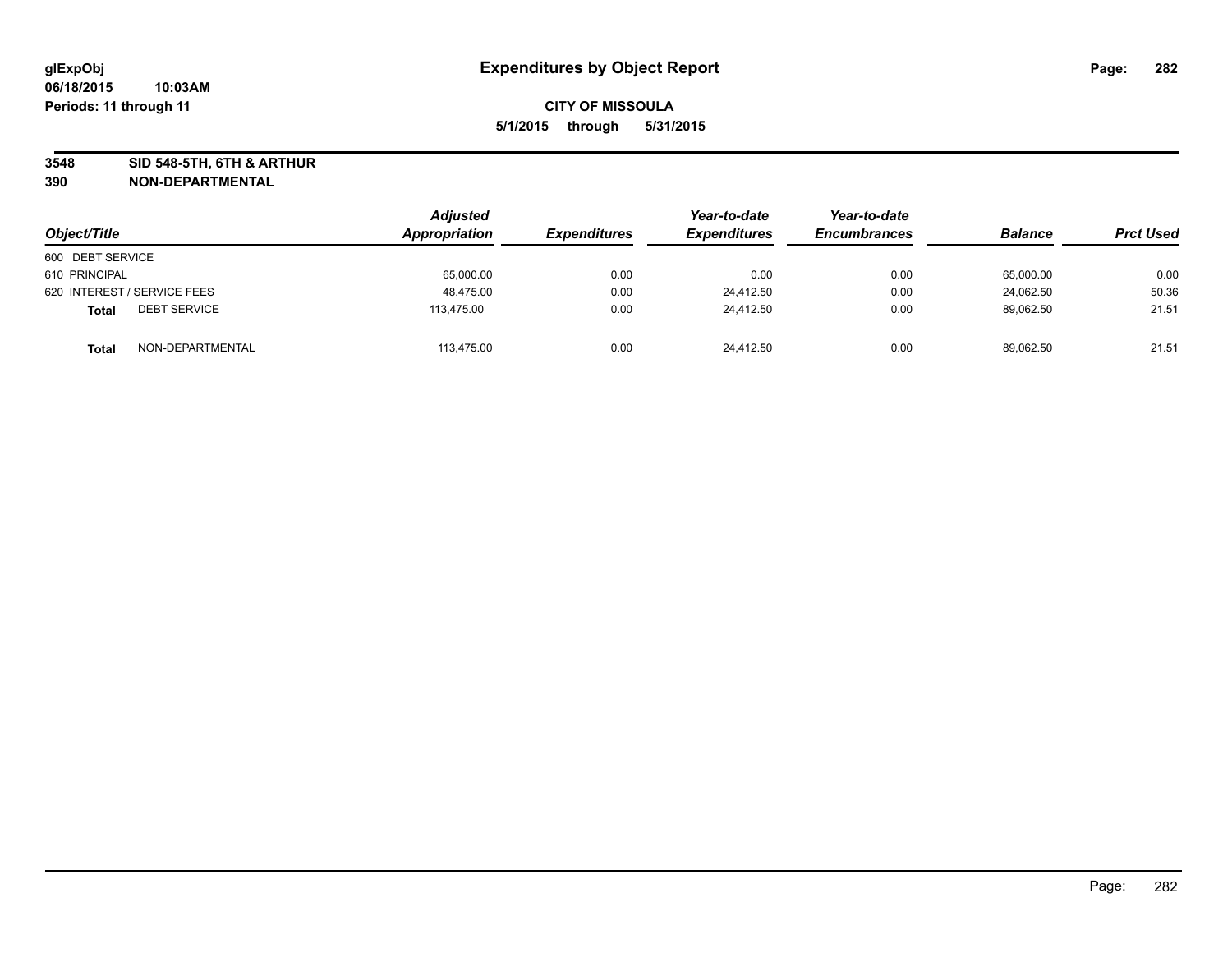### **3548 SID 548-5TH, 6TH & ARTHUR**

| Object/Title                |                           | <b>Adjusted</b><br>Appropriation | <b>Expenditures</b> | Year-to-date        | Year-to-date<br><b>Encumbrances</b> | <b>Balance</b> |                  |
|-----------------------------|---------------------------|----------------------------------|---------------------|---------------------|-------------------------------------|----------------|------------------|
|                             |                           |                                  |                     | <b>Expenditures</b> |                                     |                | <b>Prct Used</b> |
| 600 DEBT SERVICE            |                           |                                  |                     |                     |                                     |                |                  |
| 610 PRINCIPAL               |                           | 65,000.00                        | 0.00                | 0.00                | 0.00                                | 65,000.00      | 0.00             |
| 620 INTEREST / SERVICE FEES |                           | 48,475.00                        | 0.00                | 24.412.50           | 0.00                                | 24.062.50      | 50.36            |
| <b>Total</b>                | <b>DEBT SERVICE</b>       | 113.475.00                       | 0.00                | 24.412.50           | 0.00                                | 89.062.50      | 21.51            |
| <b>Total</b>                | SID 548-5TH, 6TH & ARTHUR | 113.475.00                       | 0.00                | 24.412.50           | 0.00                                | 89.062.50      | 21.51            |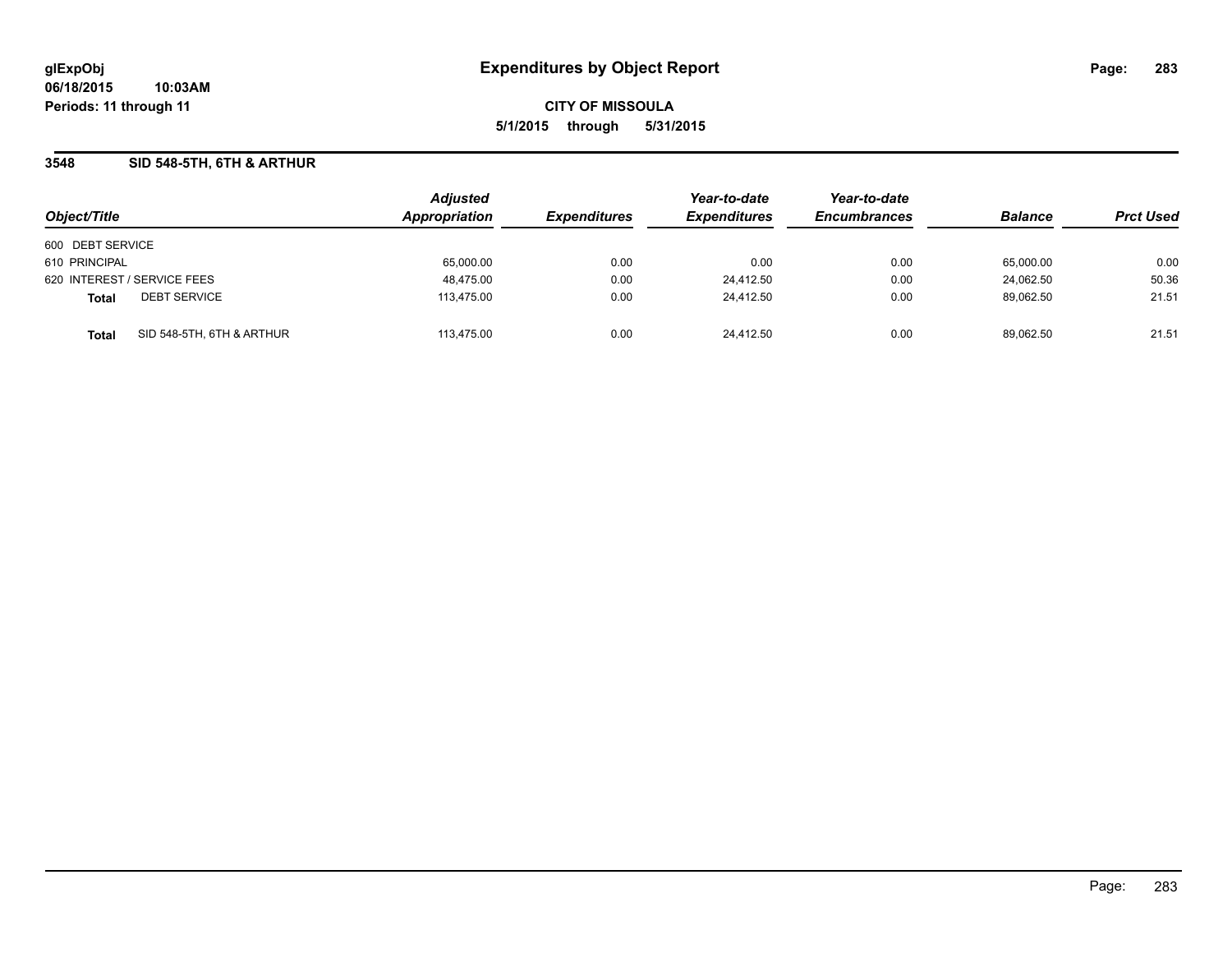## **3549 SID 549 HILLVIEW WAY**

| Object/Title                        | <b>Adjusted</b><br><b>Appropriation</b> | <b>Expenditures</b> | Year-to-date<br><b>Expenditures</b> | Year-to-date<br><b>Encumbrances</b> | <b>Balance</b> | <b>Prct Used</b> |
|-------------------------------------|-----------------------------------------|---------------------|-------------------------------------|-------------------------------------|----------------|------------------|
| 600 DEBT SERVICE                    |                                         |                     |                                     |                                     |                |                  |
| 610 PRINCIPAL                       | 0.00                                    | 0.00                | 0.00                                | 0.00                                | 0.00           | 0.00             |
| 620 INTEREST / SERVICE FEES         | 0.00                                    | 0.00                | 0.00                                | 0.00                                | 0.00           | 0.00             |
| <b>DEBT SERVICE</b><br><b>Total</b> | 0.00                                    | 0.00                | 0.00                                | 0.00                                | 0.00           | 0.00             |
| NON-DEPARTMENTAL<br><b>Total</b>    | 0.00                                    | 0.00                | 0.00                                | 0.00                                | 0.00           | 0.00             |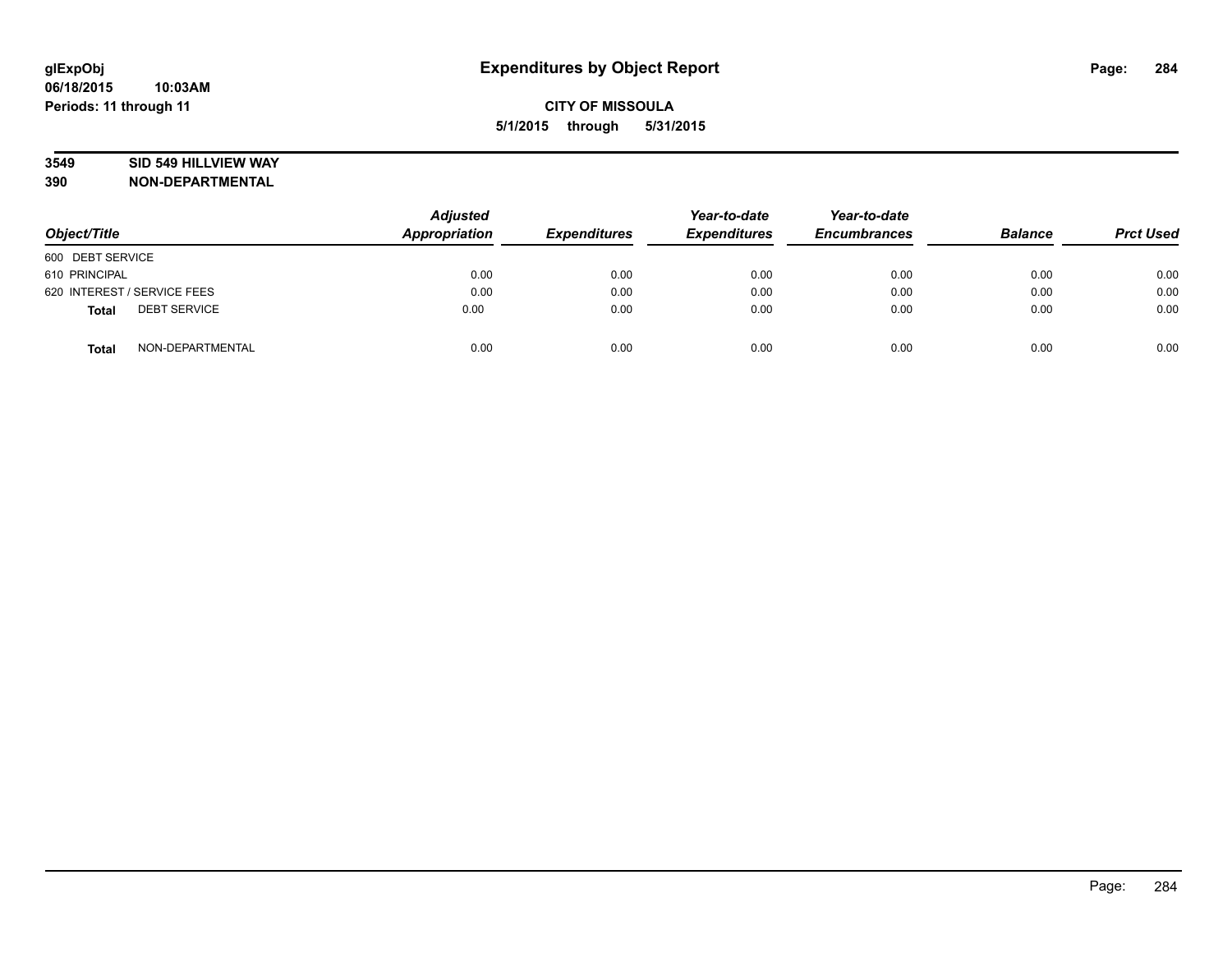### **3549 SID 549 HILLVIEW WAY**

| Object/Title                |                      | <b>Adjusted</b><br>Appropriation | <b>Expenditures</b> | Year-to-date<br><b>Expenditures</b> | Year-to-date<br><b>Encumbrances</b> | <b>Balance</b> | <b>Prct Used</b> |
|-----------------------------|----------------------|----------------------------------|---------------------|-------------------------------------|-------------------------------------|----------------|------------------|
| 600 DEBT SERVICE            |                      |                                  |                     |                                     |                                     |                |                  |
| 610 PRINCIPAL               |                      | 0.00                             | 0.00                | 0.00                                | 0.00                                | 0.00           | 0.00             |
| 620 INTEREST / SERVICE FEES |                      | 0.00                             | 0.00                | 0.00                                | 0.00                                | 0.00           | 0.00             |
| <b>Total</b>                | <b>DEBT SERVICE</b>  | 0.00                             | 0.00                | 0.00                                | 0.00                                | 0.00           | 0.00             |
| <b>Total</b>                | SID 549 HILLVIEW WAY | 0.00                             | 0.00                | 0.00                                | 0.00                                | 0.00           | 0.00             |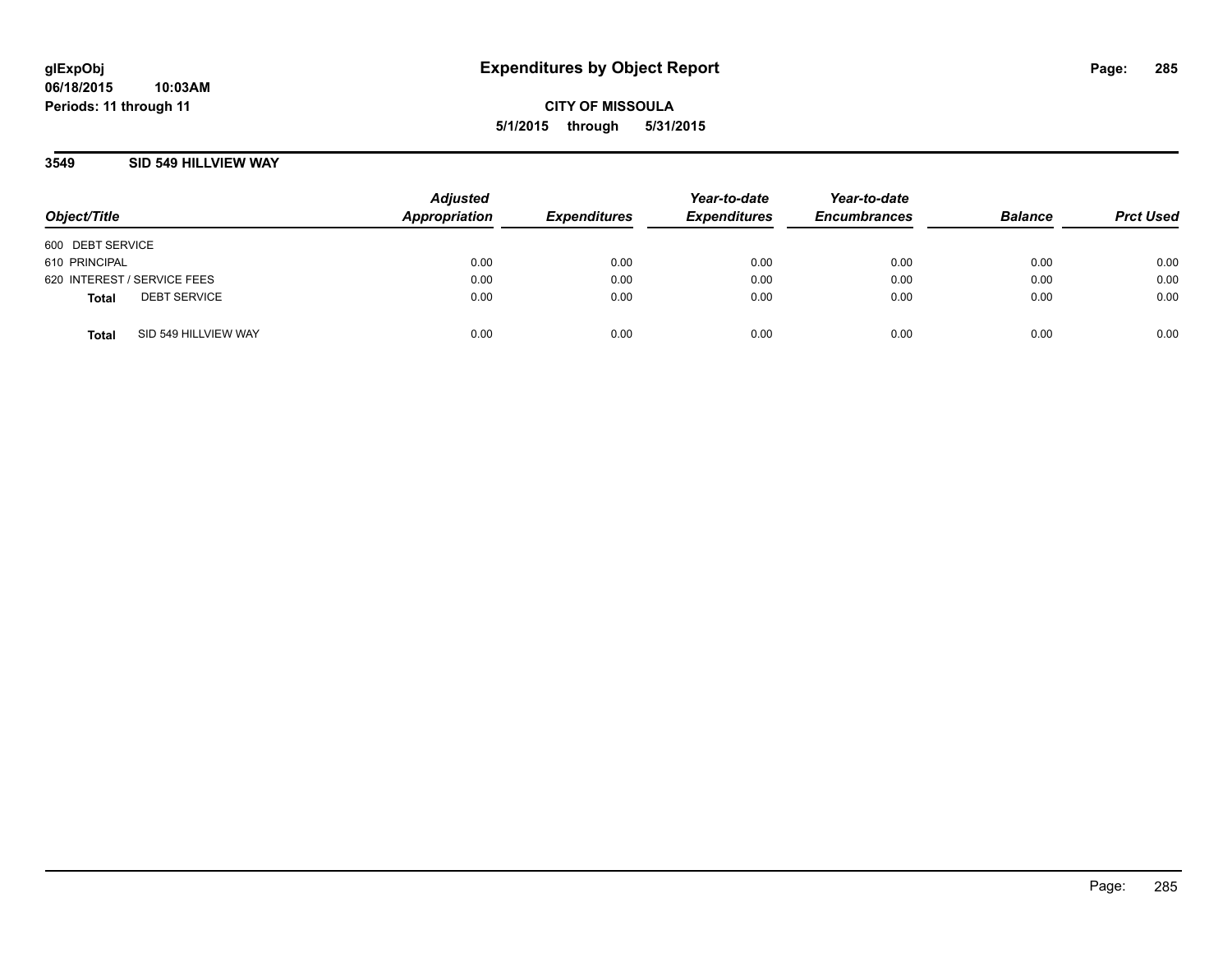#### **4060 CAPITAL IMPROVEMENT PROGRAM FUND**

|                        |                                   | <b>Adjusted</b>      |                     | Year-to-date        | Year-to-date        |                 |                  |
|------------------------|-----------------------------------|----------------------|---------------------|---------------------|---------------------|-----------------|------------------|
| Object/Title           |                                   | <b>Appropriation</b> | <b>Expenditures</b> | <b>Expenditures</b> | <b>Encumbrances</b> | <b>Balance</b>  | <b>Prct Used</b> |
| 100 PERSONAL SERVICES  |                                   |                      |                     |                     |                     |                 |                  |
| 110 SALARIES AND WAGES |                                   | 0.00                 | 0.00                | 1,288.58            | 0.00                | $-1,288.58$     | 0.00             |
|                        | <b>140 EMPLOYER CONTRIBUTIONS</b> | 0.00                 | 0.00                | 95.61               | 0.00                | $-95.61$        | 0.00             |
| <b>Total</b>           | PERSONAL SERVICES                 | 0.00                 | 0.00                | 1,384.19            | 0.00                | $-1,384.19$     | 0.00             |
| 300 PURCHASED SERVICES |                                   |                      |                     |                     |                     |                 |                  |
|                        | 350 PROFESSIONAL SERVICES         | 0.00                 | 0.00                | 0.00                | 0.00                | 0.00            | 0.00             |
| Total                  | <b>PURCHASED SERVICES</b>         | 0.00                 | 0.00                | 0.00                | 0.00                | 0.00            | 0.00             |
| 600 DEBT SERVICE       |                                   |                      |                     |                     |                     |                 |                  |
| 610 PRINCIPAL          |                                   | 672,789.00           | 0.00                | 273,915.12          | 0.00                | 398,873.88      | 40.71            |
|                        | 620 INTEREST / SERVICE FEES       | 216,042.00           | 0.00                | 118.816.66          | 0.00                | 97,225.34       | 55.00            |
| Total                  | <b>DEBT SERVICE</b>               | 888,831.00           | 0.00                | 392,731.78          | 0.00                | 496,099.22      | 44.19            |
| 800 OTHER OBJECTS      |                                   |                      |                     |                     |                     |                 |                  |
|                        | 820 TRANSFERS TO OTHER FUNDS      | 0.00                 | 0.00                | 0.00                | 0.00                | 0.00            | 0.00             |
| <b>Total</b>           | OTHER OBJECTS                     | 0.00                 | 0.00                | 0.00                | 0.00                | 0.00            | 0.00             |
| 900 CAPITAL OUTLAY     |                                   |                      |                     |                     |                     |                 |                  |
| 930 IMPROVEMENTS       |                                   | 25,000.00            | 0.00                | 671,254.27          | 0.00                | $-646,254.27$   | 2,685.02         |
|                        | 940 MACHINERY & EQUIPMENT         | 0.00                 | 9,609.92            | 2,376,795.78        | 0.00                | $-2.376.795.78$ | 0.00             |
| <b>Total</b>           | <b>CAPITAL OUTLAY</b>             | 25,000.00            | 9,609.92            | 3,048,050.05        | 0.00                | $-3,023,050.05$ | 12,192.20        |
| <b>Total</b>           | NON-DEPARTMENTAL                  | 913,831.00           | 9,609.92            | 3,442,166.02        | 0.00                | $-2,528,335.02$ | 376.67           |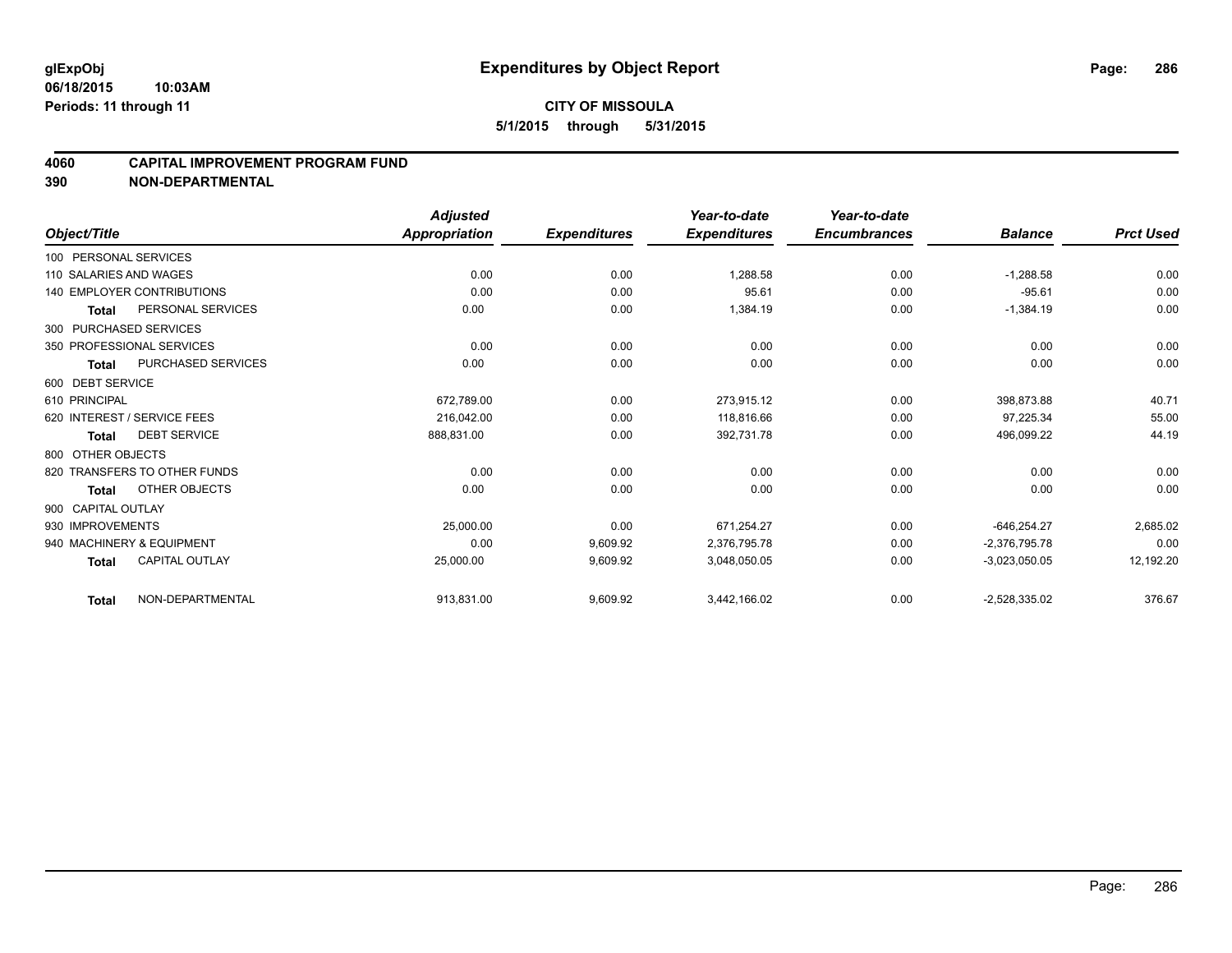#### **4060 CAPITAL IMPROVEMENT PROGRAM FUND**

**391 ENERGY PERFORMANCE PROJ.**

| Object/Title              |                                 | <b>Adjusted</b><br>Appropriation | <b>Expenditures</b> | Year-to-date<br><b>Expenditures</b> | Year-to-date<br><b>Encumbrances</b> | <b>Balance</b> | <b>Prct Used</b> |
|---------------------------|---------------------------------|----------------------------------|---------------------|-------------------------------------|-------------------------------------|----------------|------------------|
| 300 PURCHASED SERVICES    |                                 |                                  |                     |                                     |                                     |                |                  |
| 350 PROFESSIONAL SERVICES |                                 | 0.00                             | 0.00                | 835.00                              | 0.00                                | $-835.00$      | 0.00             |
| <b>Total</b>              | <b>PURCHASED SERVICES</b>       | 0.00                             | 0.00                | 835.00                              | 0.00                                | $-835.00$      | 0.00             |
| 900 CAPITAL OUTLAY        |                                 |                                  |                     |                                     |                                     |                |                  |
| 930 IMPROVEMENTS          |                                 | 0.00                             | 0.00                | 0.00                                | 0.00                                | 0.00           | 0.00             |
| <b>Total</b>              | <b>CAPITAL OUTLAY</b>           | 0.00                             | 0.00                | 0.00                                | 0.00                                | 0.00           | 0.00             |
| <b>Total</b>              | <b>ENERGY PERFORMANCE PROJ.</b> | 0.00                             | 0.00                | 835.00                              | 0.00                                | $-835.00$      | 0.00             |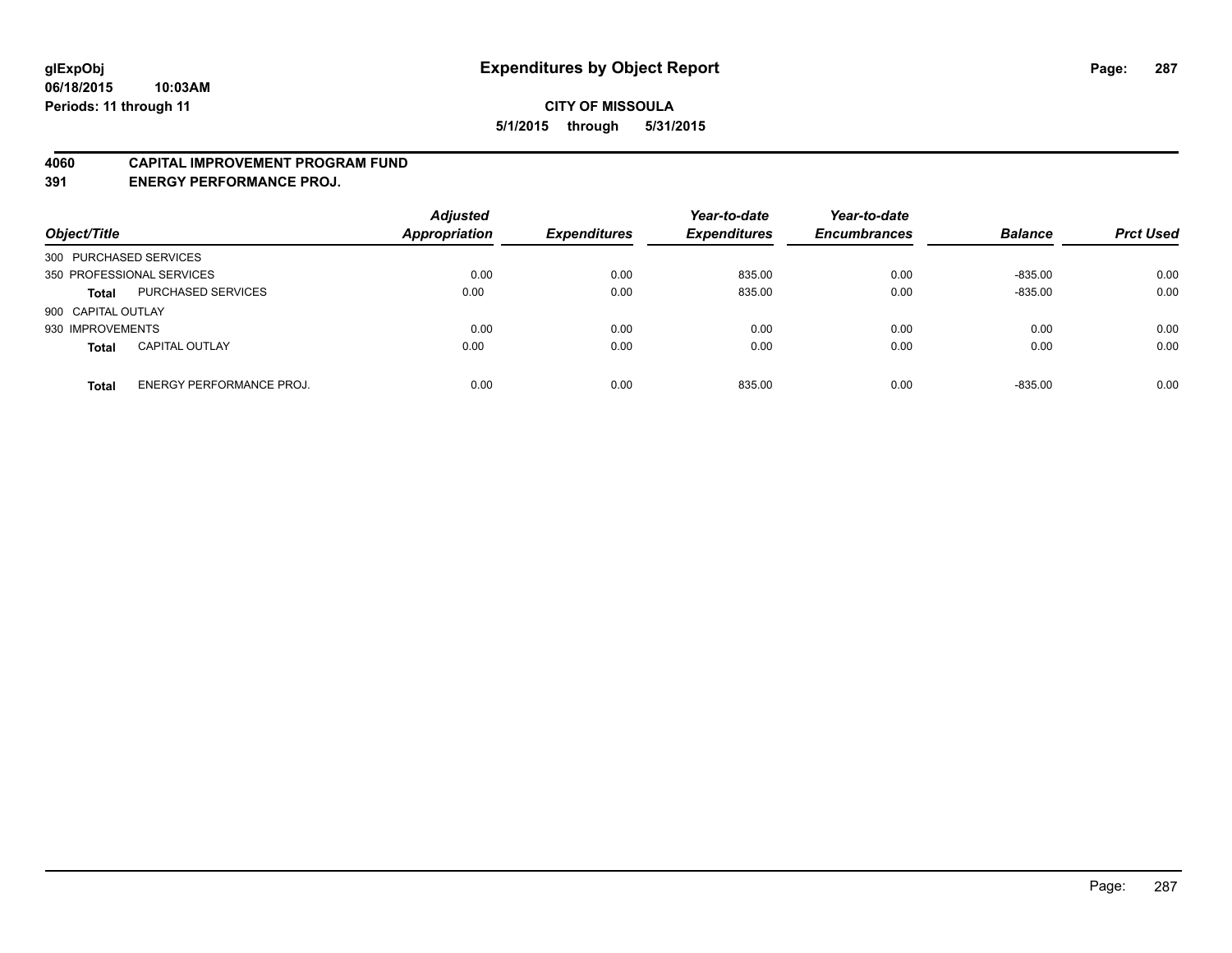**06/18/2015 10:03AM Periods: 11 through 11**

### **4060 CAPITAL IMPROVEMENT PROGRAM FUND**

|                        |                                   | <b>Adjusted</b>      |                     | Year-to-date        | Year-to-date        |                 |                  |
|------------------------|-----------------------------------|----------------------|---------------------|---------------------|---------------------|-----------------|------------------|
| Object/Title           |                                   | <b>Appropriation</b> | <b>Expenditures</b> | <b>Expenditures</b> | <b>Encumbrances</b> | <b>Balance</b>  | <b>Prct Used</b> |
| 100 PERSONAL SERVICES  |                                   |                      |                     |                     |                     |                 |                  |
| 110 SALARIES AND WAGES |                                   | 0.00                 | 0.00                | 1,288.58            | 0.00                | $-1,288.58$     | 0.00             |
|                        | <b>140 EMPLOYER CONTRIBUTIONS</b> | 0.00                 | 0.00                | 95.61               | 0.00                | $-95.61$        | 0.00             |
| <b>Total</b>           | PERSONAL SERVICES                 | 0.00                 | 0.00                | 1,384.19            | 0.00                | $-1,384.19$     | 0.00             |
|                        | 300 PURCHASED SERVICES            |                      |                     |                     |                     |                 |                  |
|                        | 350 PROFESSIONAL SERVICES         | 0.00                 | 0.00                | 835.00              | 0.00                | $-835.00$       | 0.00             |
| <b>Total</b>           | PURCHASED SERVICES                | 0.00                 | 0.00                | 835.00              | 0.00                | $-835.00$       | 0.00             |
| 600 DEBT SERVICE       |                                   |                      |                     |                     |                     |                 |                  |
| 610 PRINCIPAL          |                                   | 672,789.00           | 0.00                | 273,915.12          | 0.00                | 398,873.88      | 40.71            |
|                        | 620 INTEREST / SERVICE FEES       | 216,042.00           | 0.00                | 118,816.66          | 0.00                | 97,225.34       | 55.00            |
| Total                  | <b>DEBT SERVICE</b>               | 888,831.00           | 0.00                | 392,731.78          | 0.00                | 496,099.22      | 44.19            |
| 800 OTHER OBJECTS      |                                   |                      |                     |                     |                     |                 |                  |
|                        | 820 TRANSFERS TO OTHER FUNDS      | 0.00                 | 0.00                | 0.00                | 0.00                | 0.00            | 0.00             |
| Total                  | OTHER OBJECTS                     | 0.00                 | 0.00                | 0.00                | 0.00                | 0.00            | 0.00             |
| 900 CAPITAL OUTLAY     |                                   |                      |                     |                     |                     |                 |                  |
| 930 IMPROVEMENTS       |                                   | 25,000.00            | 0.00                | 671,254.27          | 0.00                | $-646,254.27$   | 2,685.02         |
|                        | 940 MACHINERY & EQUIPMENT         | 0.00                 | 9,609.92            | 2,376,795.78        | 0.00                | $-2,376,795.78$ | 0.00             |
| <b>Total</b>           | <b>CAPITAL OUTLAY</b>             | 25,000.00            | 9,609.92            | 3,048,050.05        | 0.00                | $-3,023,050.05$ | 12,192.20        |
| <b>Total</b>           | CAPITAL IMPROVEMENT PROGRAM FUN   | 913,831.00           | 9,609.92            | 3,443,001.02        | 0.00                | $-2,529,170.02$ | 376.77           |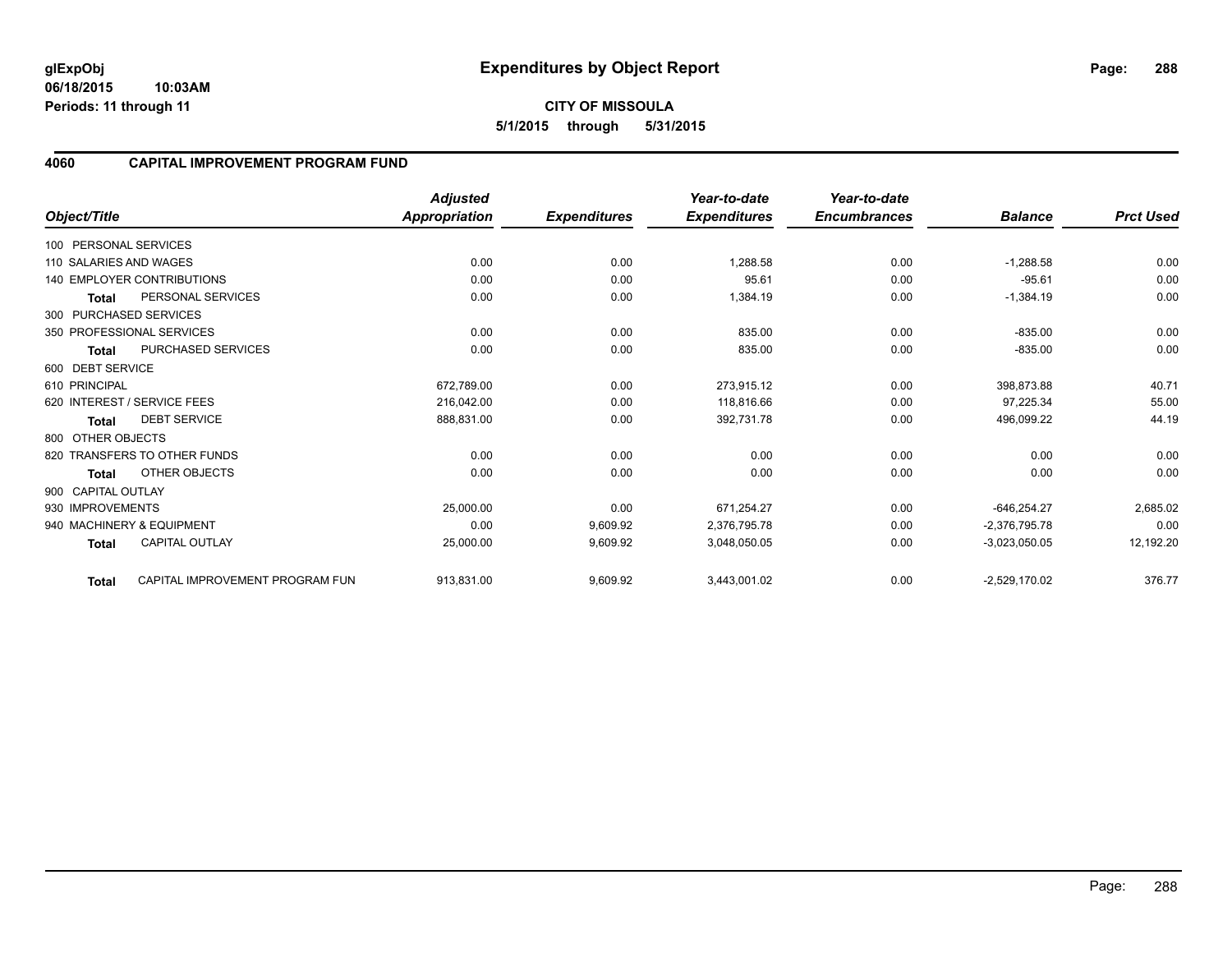### **4130 1997 G O BOND OPEN SPACE PURCHASE FUND**

**390 NON-DEPARTMENTAL**

| Object/Title       |                              | <b>Adjusted</b><br><b>Appropriation</b> | <b>Expenditures</b> | Year-to-date<br><b>Expenditures</b> | Year-to-date<br><b>Encumbrances</b> | <b>Balance</b> | <b>Prct Used</b> |
|--------------------|------------------------------|-----------------------------------------|---------------------|-------------------------------------|-------------------------------------|----------------|------------------|
| 800 OTHER OBJECTS  |                              |                                         |                     |                                     |                                     |                |                  |
|                    | 820 TRANSFERS TO OTHER FUNDS | 0.00                                    | 0.00                | 0.00                                | 0.00                                | 0.00           | 0.00             |
| <b>Total</b>       | OTHER OBJECTS                | 0.00                                    | 0.00                | 0.00                                | 0.00                                | 0.00           | 0.00             |
| 900 CAPITAL OUTLAY |                              |                                         |                     |                                     |                                     |                |                  |
| 930 IMPROVEMENTS   |                              | 375.602.00                              | 0.00                | 0.00                                | 0.00                                | 375.602.00     | 0.00             |
| <b>Total</b>       | <b>CAPITAL OUTLAY</b>        | 375.602.00                              | 0.00                | 0.00                                | 0.00                                | 375,602.00     | 0.00             |
| <b>Total</b>       | NON-DEPARTMENTAL             | 375.602.00                              | 0.00                | 0.00                                | 0.00                                | 375.602.00     | 0.00             |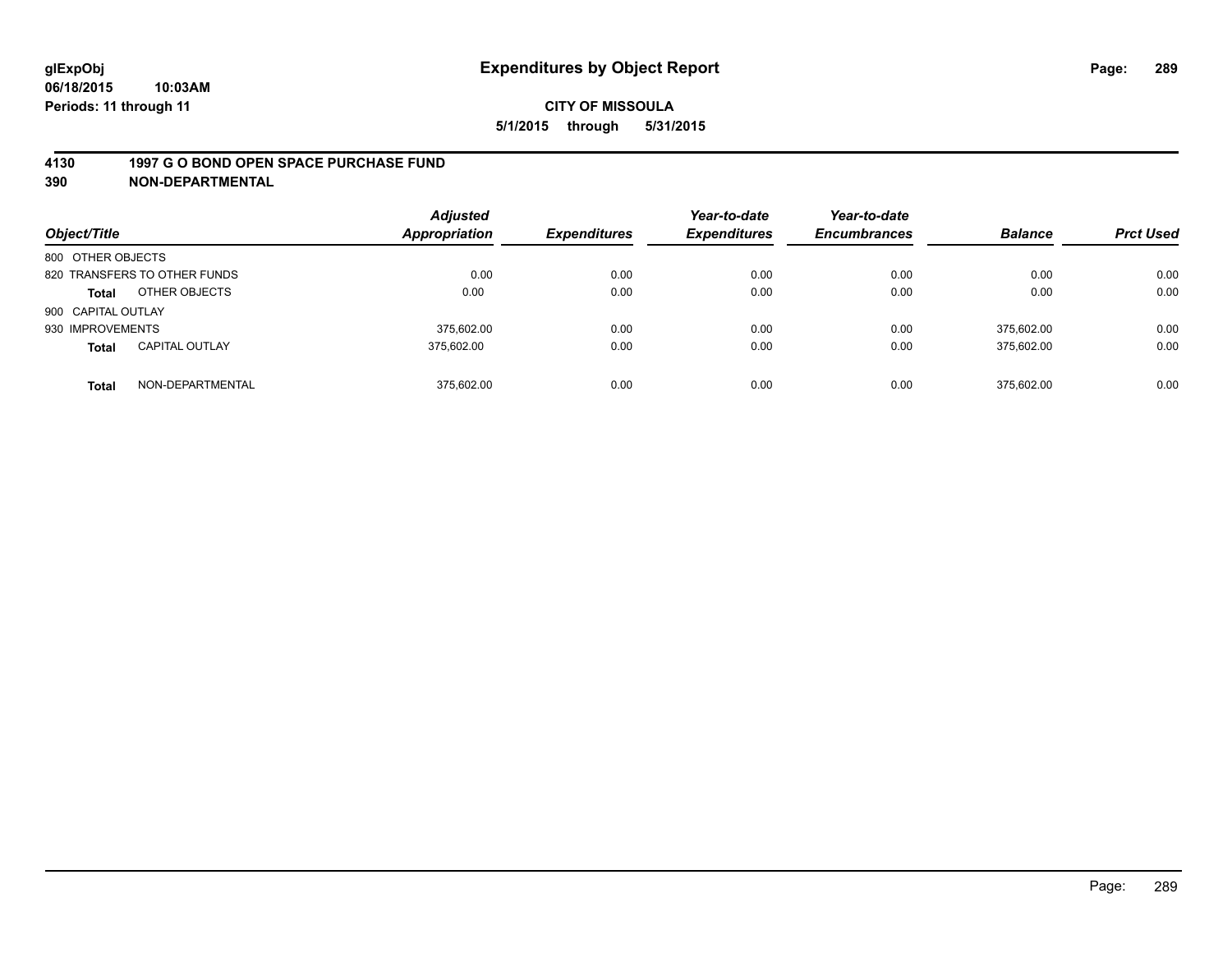**06/18/2015 10:03AM Periods: 11 through 11**

**CITY OF MISSOULA 5/1/2015 through 5/31/2015**

### **4130 1997 G O BOND OPEN SPACE PURCHASE FUND**

| Object/Title       |                                   | <b>Adjusted</b><br>Appropriation | <b>Expenditures</b> | Year-to-date<br><b>Expenditures</b> | Year-to-date<br><b>Encumbrances</b> | <b>Balance</b> | <b>Prct Used</b> |
|--------------------|-----------------------------------|----------------------------------|---------------------|-------------------------------------|-------------------------------------|----------------|------------------|
| 800 OTHER OBJECTS  |                                   |                                  |                     |                                     |                                     |                |                  |
|                    | 820 TRANSFERS TO OTHER FUNDS      | 0.00                             | 0.00                | 0.00                                | 0.00                                | 0.00           | 0.00             |
| Total              | OTHER OBJECTS                     | 0.00                             | 0.00                | 0.00                                | 0.00                                | 0.00           | 0.00             |
| 900 CAPITAL OUTLAY |                                   |                                  |                     |                                     |                                     |                |                  |
| 930 IMPROVEMENTS   |                                   | 375,602.00                       | 0.00                | 0.00                                | 0.00                                | 375.602.00     | 0.00             |
| <b>Total</b>       | <b>CAPITAL OUTLAY</b>             | 375,602.00                       | 0.00                | 0.00                                | 0.00                                | 375,602.00     | 0.00             |
| <b>Total</b>       | 1997 G O BOND OPEN SPACE PURCHASI | 375,602.00                       | 0.00                | 0.00                                | 0.00                                | 375.602.00     | 0.00             |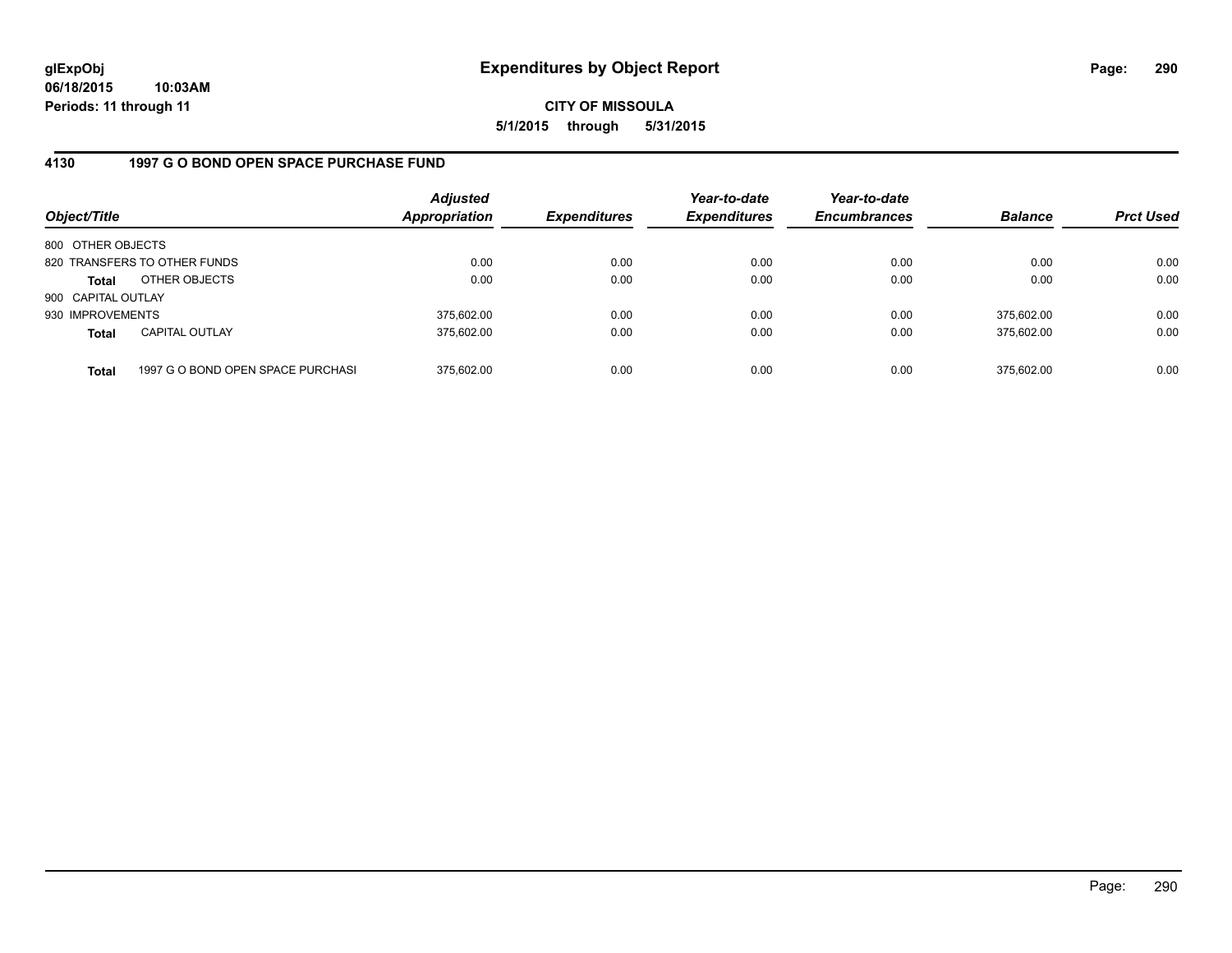### **4196 NEW FIRE STATION GO BOND**

**300 FIRE**

|                              |                       | <b>Adjusted</b>      |                     | Year-to-date        | Year-to-date        |                |                  |
|------------------------------|-----------------------|----------------------|---------------------|---------------------|---------------------|----------------|------------------|
| Object/Title                 |                       | <b>Appropriation</b> | <b>Expenditures</b> | <b>Expenditures</b> | <b>Encumbrances</b> | <b>Balance</b> | <b>Prct Used</b> |
| 800 OTHER OBJECTS            |                       |                      |                     |                     |                     |                |                  |
| 820 TRANSFERS TO OTHER FUNDS |                       | 0.00                 | 0.00                | 0.00                | 0.00                | 0.00           | 0.00             |
| <b>Total</b>                 | OTHER OBJECTS         | 0.00                 | 0.00                | 0.00                | 0.00                | 0.00           | 0.00             |
| 900 CAPITAL OUTLAY           |                       |                      |                     |                     |                     |                |                  |
| 920 BUILDINGS                |                       | 0.00                 | 0.00                | 0.00                | 0.00                | 0.00           | 0.00             |
| 930 IMPROVEMENTS             |                       | 3.020.00             | 0.00                | 0.00                | 0.00                | 3,020.00       | 0.00             |
| 940 MACHINERY & EQUIPMENT    |                       | 0.00                 | 0.00                | 10.689.19           | 0.00                | $-10.689.19$   | 0.00             |
| <b>Total</b>                 | <b>CAPITAL OUTLAY</b> | 3,020.00             | 0.00                | 10,689.19           | 0.00                | $-7,669.19$    | 353.95           |
| <b>Total</b>                 | <b>FIRE</b>           | 3,020.00             | 0.00                | 10.689.19           | 0.00                | $-7,669.19$    | 353.95           |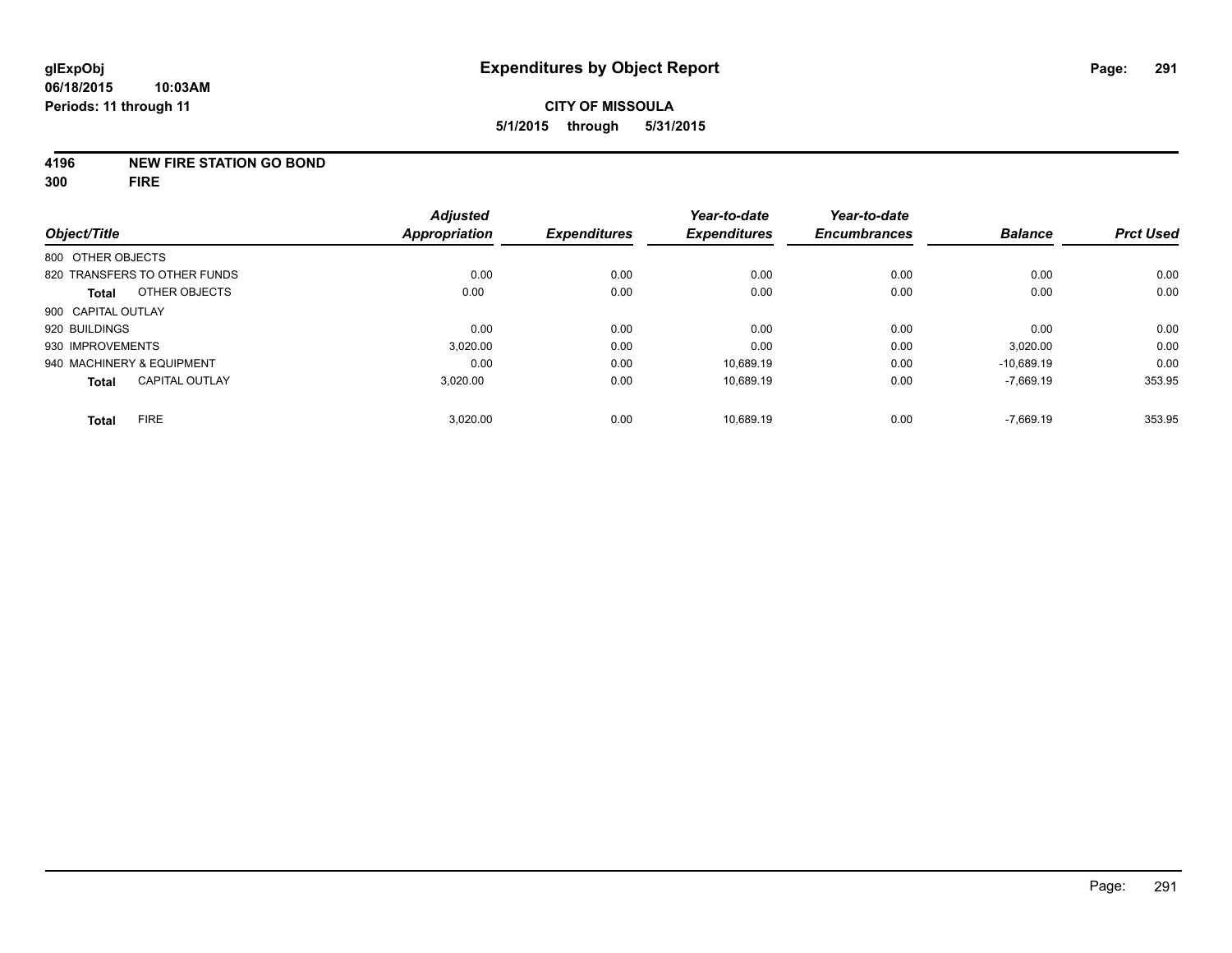### **4196 NEW FIRE STATION GO BOND**

| Object/Title              |                              | <b>Adjusted</b><br><b>Appropriation</b> | <b>Expenditures</b> | Year-to-date<br><b>Expenditures</b> | Year-to-date<br><b>Encumbrances</b> | <b>Balance</b> | <b>Prct Used</b> |
|---------------------------|------------------------------|-----------------------------------------|---------------------|-------------------------------------|-------------------------------------|----------------|------------------|
| 800 OTHER OBJECTS         |                              |                                         |                     |                                     |                                     |                |                  |
|                           | 820 TRANSFERS TO OTHER FUNDS | 0.00                                    | 0.00                | 0.00                                | 0.00                                | 0.00           | 0.00             |
| <b>Total</b>              | OTHER OBJECTS                | 0.00                                    | 0.00                | 0.00                                | 0.00                                | 0.00           | 0.00             |
| 900 CAPITAL OUTLAY        |                              |                                         |                     |                                     |                                     |                |                  |
| 920 BUILDINGS             |                              | 0.00                                    | 0.00                | 0.00                                | 0.00                                | 0.00           | 0.00             |
| 930 IMPROVEMENTS          |                              | 3,020.00                                | 0.00                | 0.00                                | 0.00                                | 3,020.00       | 0.00             |
| 940 MACHINERY & EQUIPMENT |                              | 0.00                                    | 0.00                | 10.689.19                           | 0.00                                | $-10.689.19$   | 0.00             |
| <b>Total</b>              | <b>CAPITAL OUTLAY</b>        | 3,020.00                                | 0.00                | 10,689.19                           | 0.00                                | $-7,669.19$    | 353.95           |
| <b>Total</b>              | NEW FIRE STATION GO BOND     | 3.020.00                                | 0.00                | 10.689.19                           | 0.00                                | $-7.669.19$    | 353.95           |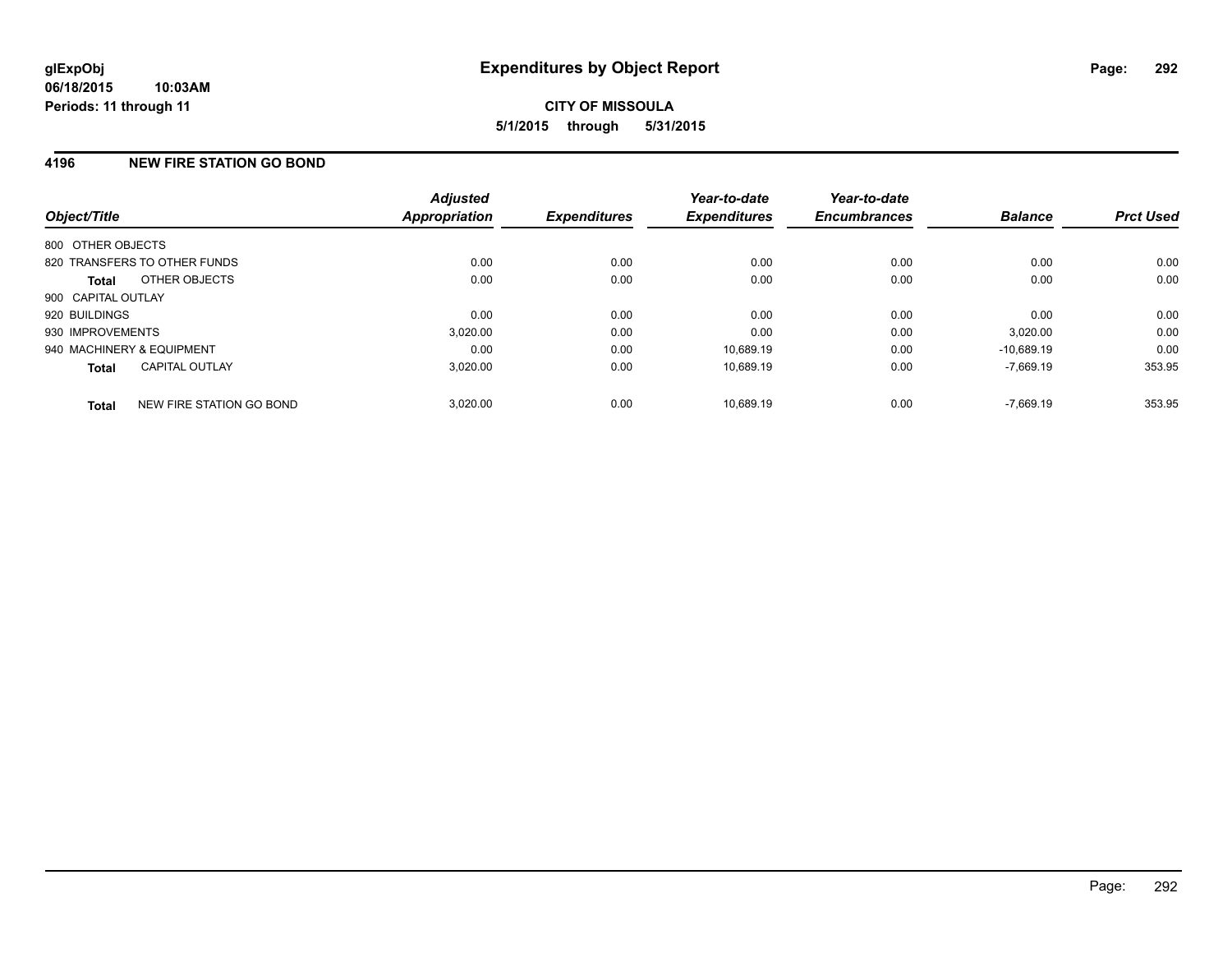### **4450 S/C CONSTRUCTION FUND FOR FY06**

| Object/Title                                   | <b>Adjusted</b><br>Appropriation | <b>Expenditures</b> | Year-to-date<br><b>Expenditures</b> | Year-to-date<br><b>Encumbrances</b> | <b>Balance</b> | <b>Prct Used</b> |
|------------------------------------------------|----------------------------------|---------------------|-------------------------------------|-------------------------------------|----------------|------------------|
| 800 OTHER OBJECTS                              |                                  |                     |                                     |                                     |                |                  |
| 820 TRANSFERS TO OTHER FUNDS                   | 0.00                             | 0.00                | 0.00                                | 0.00                                | 0.00           | 0.00             |
| OTHER OBJECTS<br><b>Total</b>                  | 0.00                             | 0.00                | 0.00                                | 0.00                                | 0.00           | 0.00             |
| PUBLIC WORKS ADMIN/ENGINEERING<br><b>Total</b> | 0.00                             | 0.00                | 0.00                                | 0.00                                | 0.00           | 0.00             |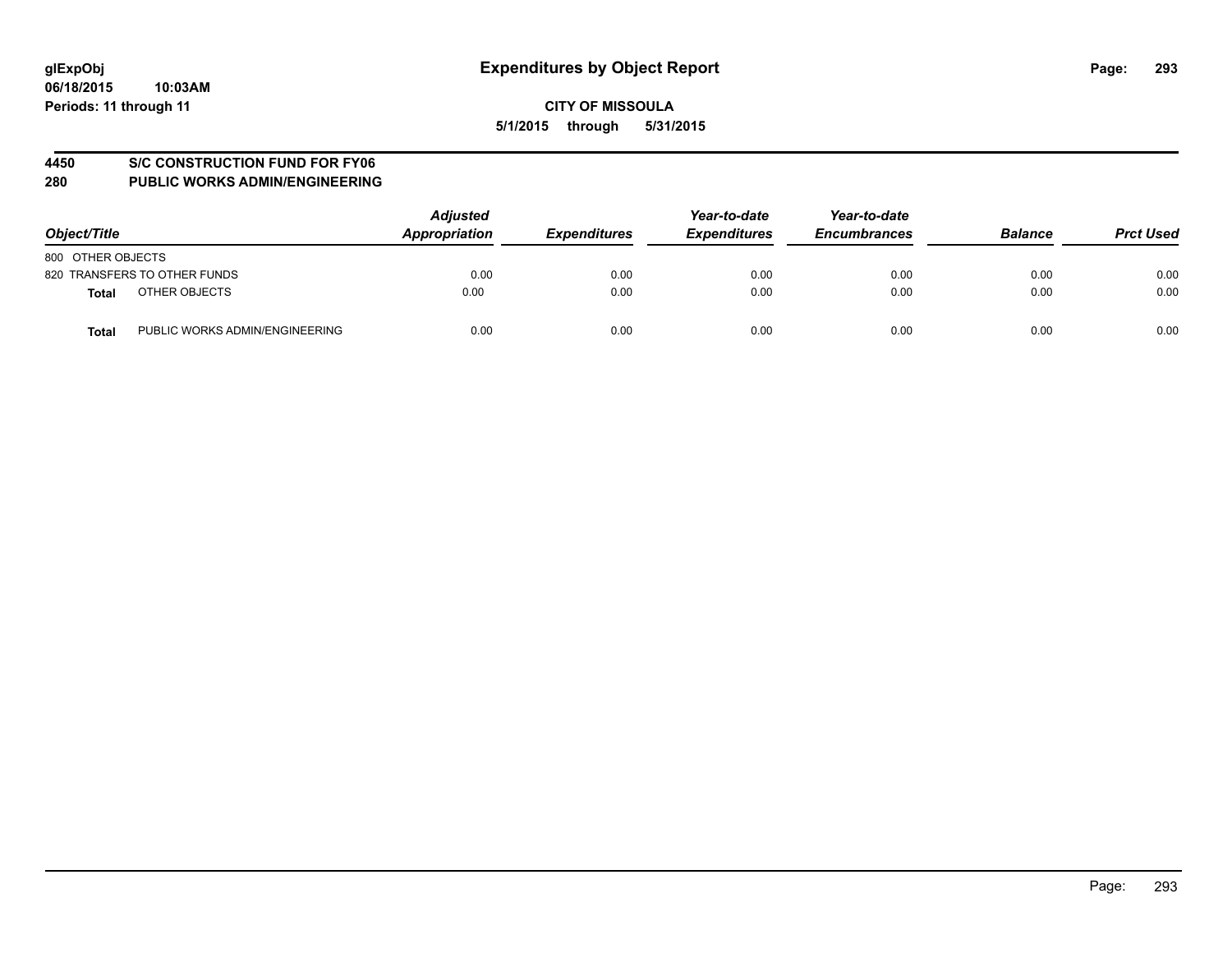**06/18/2015 10:03AM Periods: 11 through 11**

**CITY OF MISSOULA 5/1/2015 through 5/31/2015**

### **4450 S/C CONSTRUCTION FUND FOR FY06**

| Object/Title                            | <b>Adjusted</b><br>Appropriation | <b>Expenditures</b> | Year-to-date<br><b>Expenditures</b> | Year-to-date<br><b>Encumbrances</b> | <b>Balance</b> | <b>Prct Used</b> |
|-----------------------------------------|----------------------------------|---------------------|-------------------------------------|-------------------------------------|----------------|------------------|
| 800 OTHER OBJECTS                       |                                  |                     |                                     |                                     |                |                  |
| 820 TRANSFERS TO OTHER FUNDS            | 0.00                             | 0.00                | 0.00                                | 0.00                                | 0.00           | 0.00             |
| OTHER OBJECTS<br><b>Total</b>           | 0.00                             | 0.00                | 0.00                                | 0.00                                | 0.00           | 0.00             |
| S/C CONSTRUCTION FUND FOR FY06<br>Total | 0.00                             | 0.00                | 0.00                                | 0.00                                | 0.00           | 0.00             |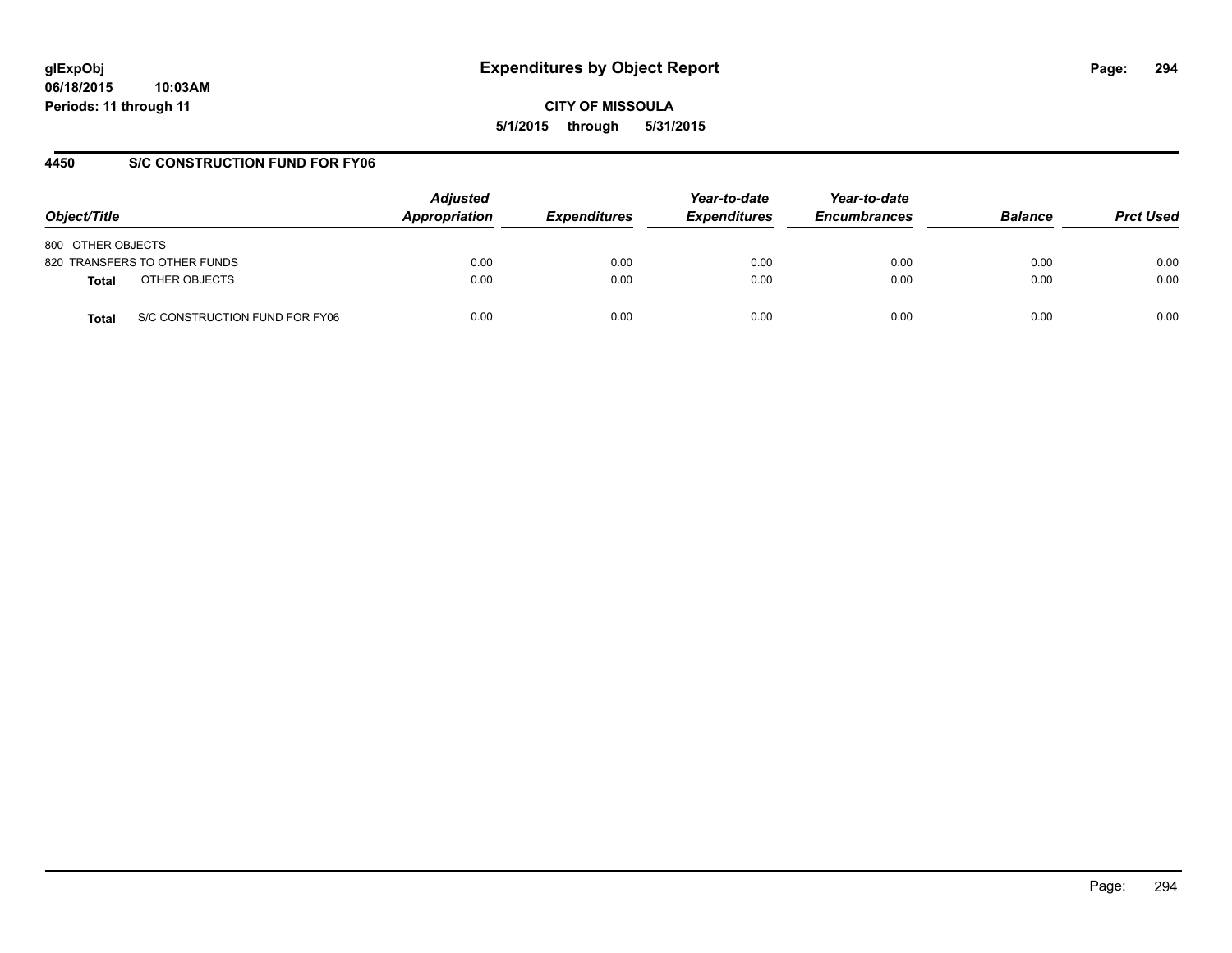### **4451 FY07 S/C BOND FUND**

| Object/Title                            | <b>Adjusted</b><br>Appropriation | <b>Expenditures</b> | Year-to-date<br><b>Expenditures</b> | Year-to-date<br><b>Encumbrances</b> | <b>Balance</b> | <b>Prct Used</b> |
|-----------------------------------------|----------------------------------|---------------------|-------------------------------------|-------------------------------------|----------------|------------------|
| 800 OTHER OBJECTS                       |                                  |                     |                                     |                                     |                |                  |
| 820 TRANSFERS TO OTHER FUNDS            | 0.00                             | 0.00                | 0.00                                | 0.00                                | 0.00           | 0.00             |
| OTHER OBJECTS<br>Total                  | 0.00                             | 0.00                | 0.00                                | 0.00                                | 0.00           | 0.00             |
| PUBLIC WORKS ADMIN/ENGINEERING<br>Total | 0.00                             | 0.00                | 0.00                                | 0.00                                | 0.00           | 0.00             |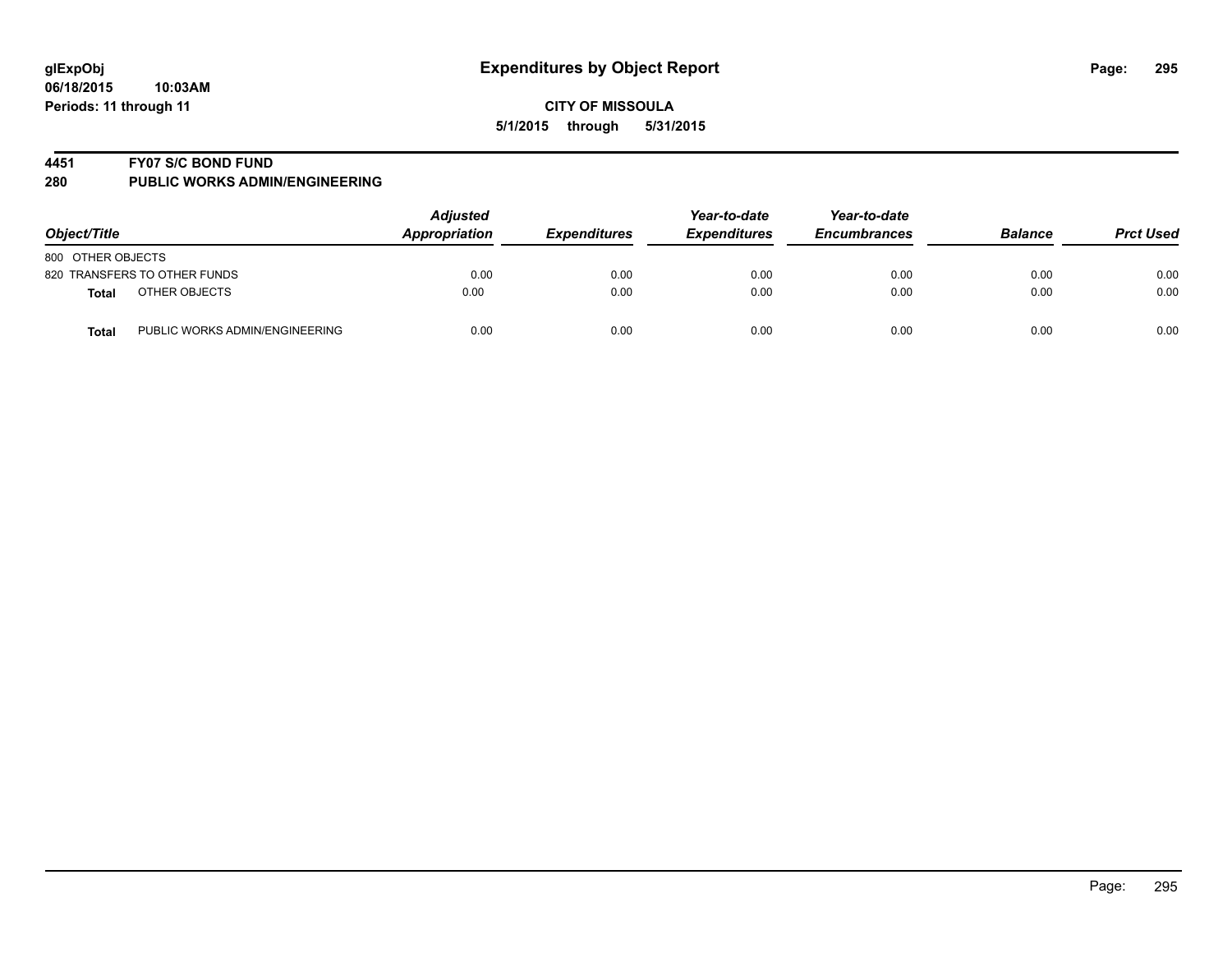### **4451 FY07 S/C BOND FUND**

| Object/Title                       | <b>Adjusted</b><br>Appropriation | <b>Expenditures</b> | Year-to-date<br><b>Expenditures</b> | Year-to-date<br><b>Encumbrances</b> | <b>Balance</b> | <b>Prct Used</b> |
|------------------------------------|----------------------------------|---------------------|-------------------------------------|-------------------------------------|----------------|------------------|
| 800 OTHER OBJECTS                  |                                  |                     |                                     |                                     |                |                  |
| 820 TRANSFERS TO OTHER FUNDS       | 0.00                             | 0.00                | 0.00                                | 0.00                                | 0.00           | 0.00             |
| OTHER OBJECTS<br><b>Total</b>      | 0.00                             | 0.00                | 0.00                                | 0.00                                | 0.00           | 0.00             |
| FY07 S/C BOND FUND<br><b>Total</b> | 0.00                             | 0.00                | 0.00                                | 0.00                                | 0.00           | 0.00             |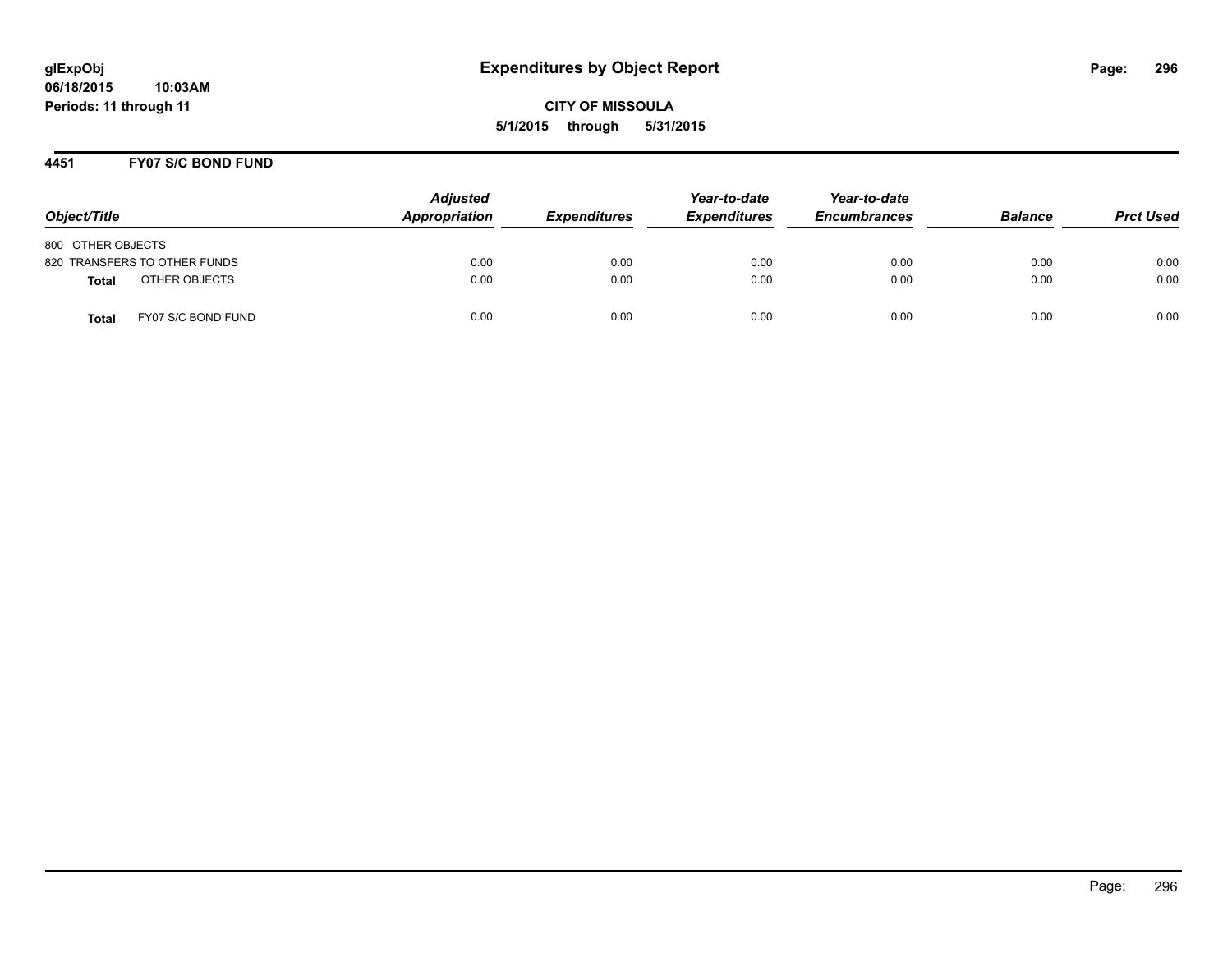### **4452 S/C CONSTRUCTION FUND FOR FY 08 BOND SAL**

| Object/Title                            | <b>Adjusted</b><br>Appropriation | <b>Expenditures</b> | Year-to-date<br><b>Expenditures</b> | Year-to-date<br><b>Encumbrances</b> | <b>Balance</b> | <b>Prct Used</b> |
|-----------------------------------------|----------------------------------|---------------------|-------------------------------------|-------------------------------------|----------------|------------------|
| 900 CAPITAL OUTLAY                      |                                  |                     |                                     |                                     |                |                  |
| 930 IMPROVEMENTS                        | 0.00                             | 0.00                | 0.00                                | 0.00                                | 0.00           | 0.00             |
| <b>CAPITAL OUTLAY</b><br>Total          | 0.00                             | 0.00                | 0.00                                | 0.00                                | 0.00           | 0.00             |
| PUBLIC WORKS ADMIN/ENGINEERING<br>Total | 0.00                             | 0.00                | 0.00                                | 0.00                                | 0.00           | 0.00             |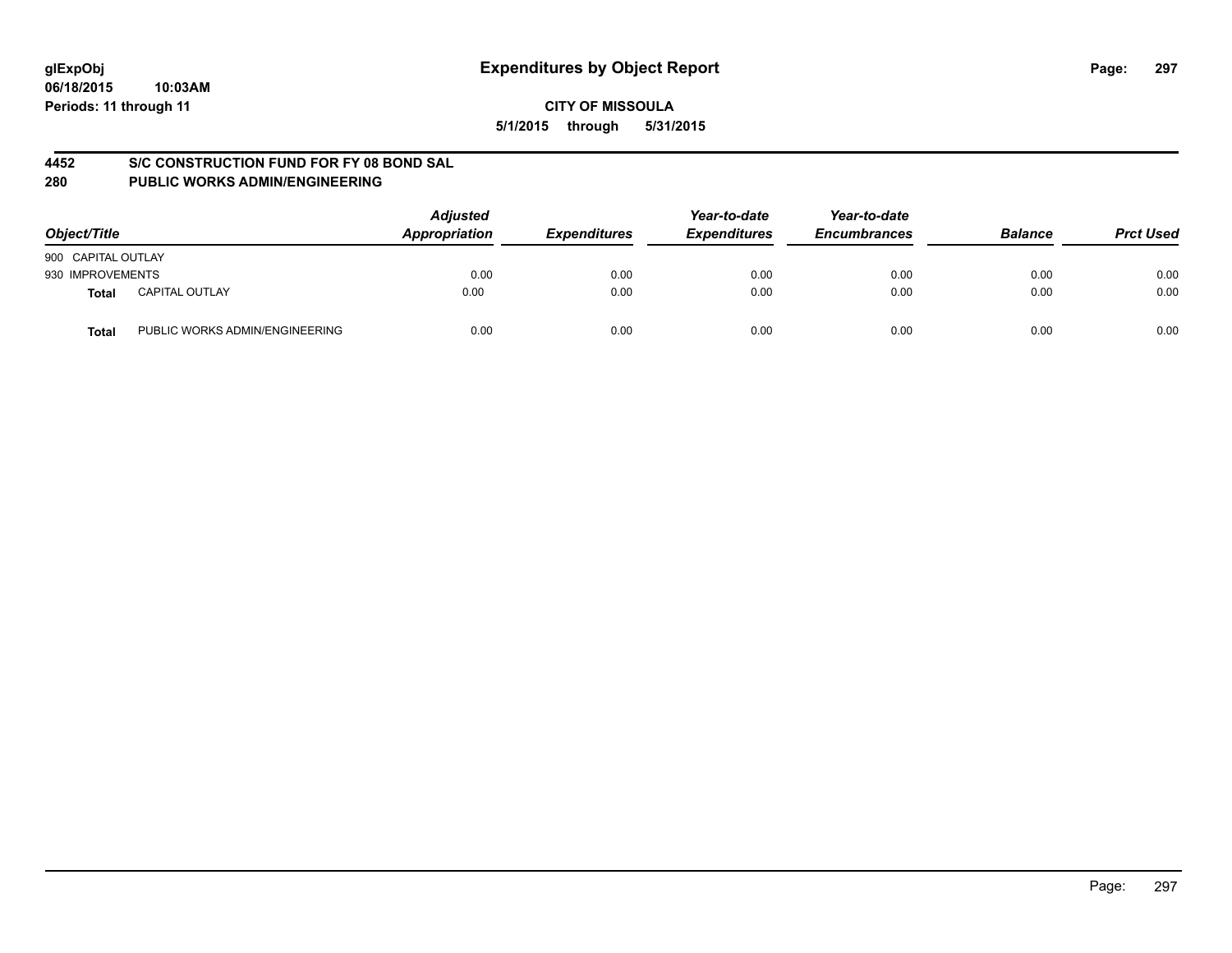# **glExpObj Expenditures by Object Report Page: 298**

**06/18/2015 10:03AM Periods: 11 through 11**

**CITY OF MISSOULA 5/1/2015 through 5/31/2015**

### **4452 S/C CONSTRUCTION FUND FOR FY 08 BOND SAL**

| Object/Title       |                                    | <b>Adjusted</b><br>Appropriation | <b>Expenditures</b> | Year-to-date<br><b>Expenditures</b> | Year-to-date<br><b>Encumbrances</b> | <b>Balance</b> | <b>Prct Used</b> |
|--------------------|------------------------------------|----------------------------------|---------------------|-------------------------------------|-------------------------------------|----------------|------------------|
| 900 CAPITAL OUTLAY |                                    |                                  |                     |                                     |                                     |                |                  |
| 930 IMPROVEMENTS   |                                    | 0.00                             | 0.00                | 0.00                                | 0.00                                | 0.00           | 0.00             |
| Total              | <b>CAPITAL OUTLAY</b>              | 0.00                             | 0.00                | 0.00                                | 0.00                                | 0.00           | 0.00             |
| Total              | S/C CONSTRUCTION FUND FOR FY 08 BO | 0.00                             | 0.00                | 0.00                                | 0.00                                | 0.00           | 0.00             |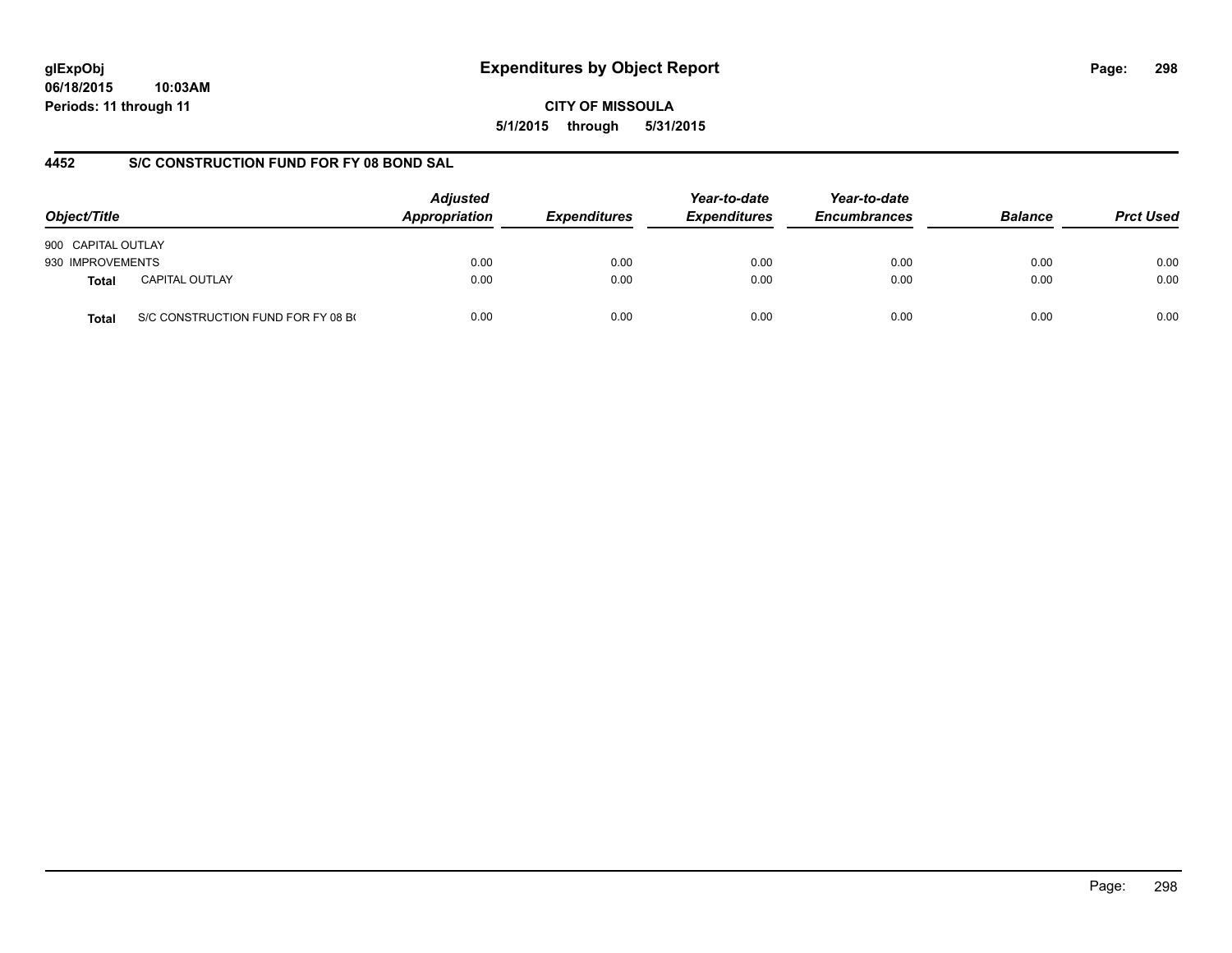### **4453 S/C CONSTRUCTION FUND FY09 BOND**

| Object/Title       |                                | <b>Adjusted</b><br>Appropriation | <b>Expenditures</b> | Year-to-date<br><b>Expenditures</b> | Year-to-date<br><b>Encumbrances</b> | <b>Balance</b> | <b>Prct Used</b> |
|--------------------|--------------------------------|----------------------------------|---------------------|-------------------------------------|-------------------------------------|----------------|------------------|
| 800 OTHER OBJECTS  |                                |                                  |                     |                                     |                                     |                |                  |
|                    | 820 TRANSFERS TO OTHER FUNDS   | 0.00                             | 0.00                | 0.00                                | 0.00                                | 0.00           | 0.00             |
| <b>Total</b>       | OTHER OBJECTS                  | 0.00                             | 0.00                | 0.00                                | 0.00                                | 0.00           | 0.00             |
| 900 CAPITAL OUTLAY |                                |                                  |                     |                                     |                                     |                |                  |
| 930 IMPROVEMENTS   |                                | 0.00                             | 0.00                | 0.00                                | 0.00                                | 0.00           | 0.00             |
| <b>Total</b>       | <b>CAPITAL OUTLAY</b>          | 0.00                             | 0.00                | 0.00                                | 0.00                                | 0.00           | 0.00             |
| <b>Total</b>       | PUBLIC WORKS ADMIN/ENGINEERING | 0.00                             | 0.00                | 0.00                                | 0.00                                | 0.00           | 0.00             |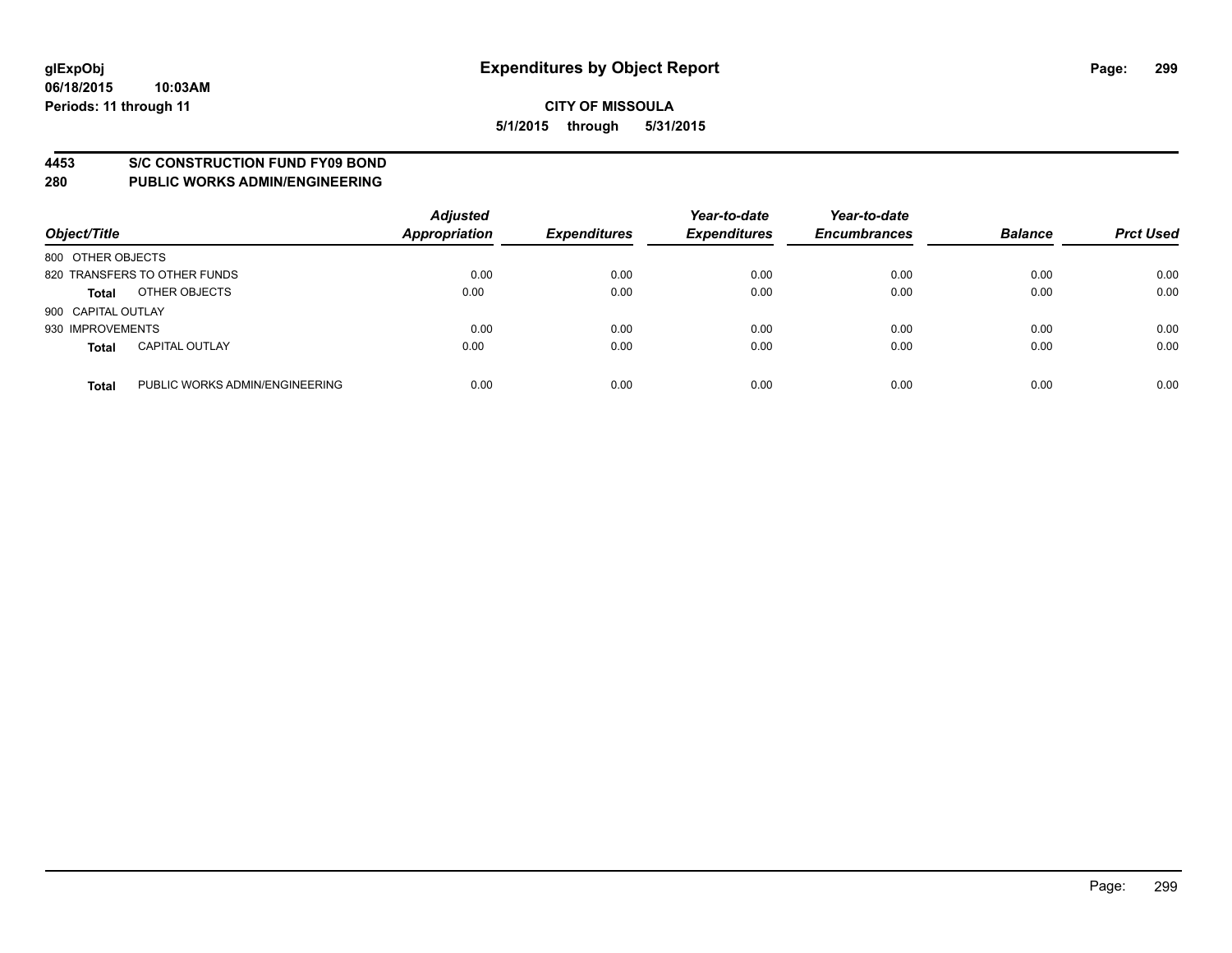### **4453 S/C CONSTRUCTION FUND FY09 BOND**

**390 NON-DEPARTMENTAL**

| Object/Title      |                      | <b>Adjusted</b><br>Appropriation | <b>Expenditures</b> | Year-to-date<br><b>Expenditures</b> | Year-to-date<br><b>Encumbrances</b> | <b>Balance</b> | <b>Prct Used</b> |
|-------------------|----------------------|----------------------------------|---------------------|-------------------------------------|-------------------------------------|----------------|------------------|
| 500 FIXED CHARGES |                      |                                  |                     |                                     |                                     |                |                  |
| 500 FIXED CHARGES |                      | 0.00                             | 0.00                | 0.00                                | 0.00                                | 0.00           | 0.00             |
| <b>Total</b>      | <b>FIXED CHARGES</b> | 0.00                             | 0.00                | 0.00                                | 0.00                                | 0.00           | 0.00             |
| Total             | NON-DEPARTMENTAL     | 0.00                             | 0.00                | 0.00                                | 0.00                                | 0.00           | 0.00             |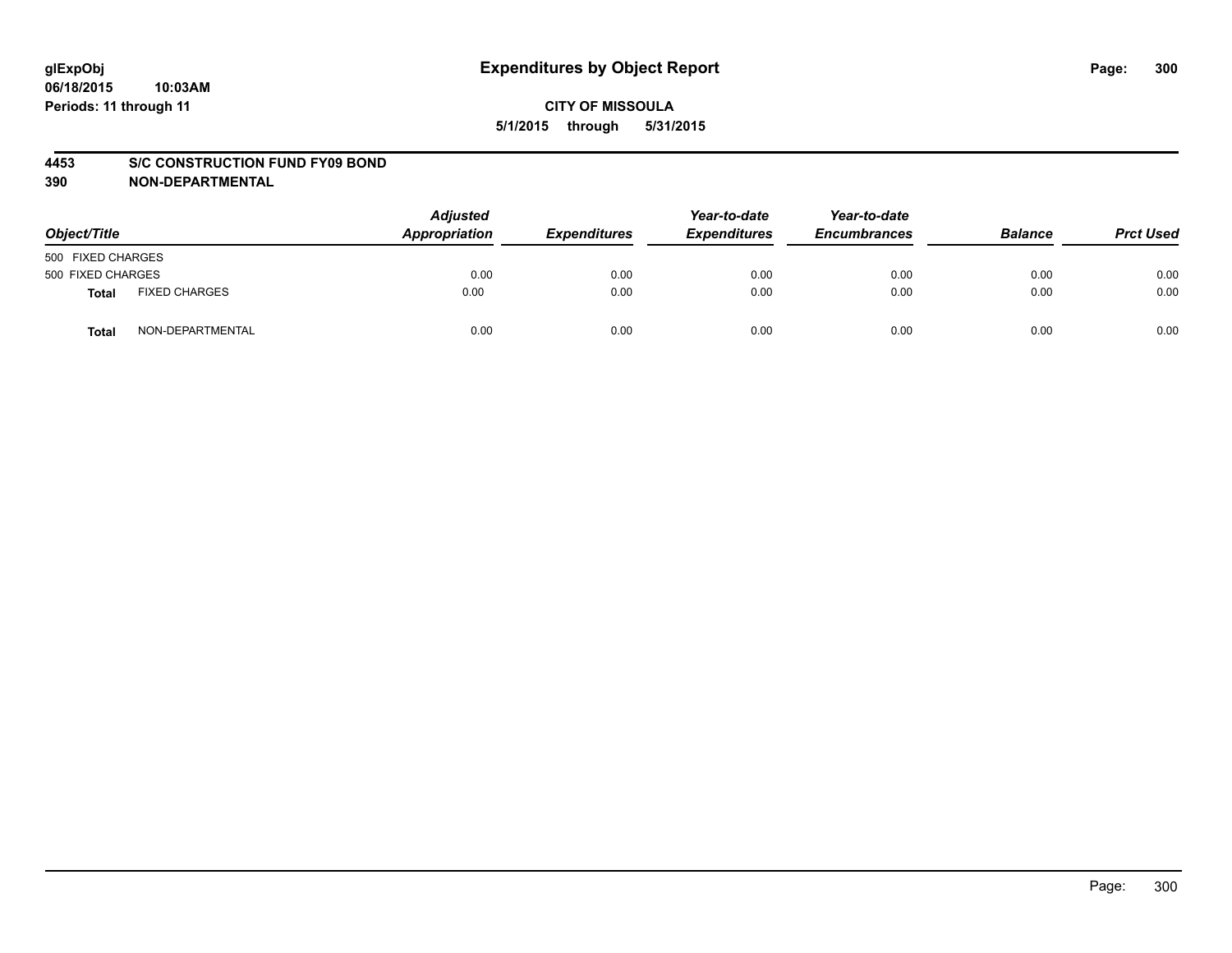### **4453 S/C CONSTRUCTION FUND FY09 BOND**

| Object/Title       |                                 | <b>Adjusted</b><br><b>Appropriation</b> | <b>Expenditures</b> | Year-to-date<br><b>Expenditures</b> | Year-to-date<br><b>Encumbrances</b> | <b>Balance</b> | <b>Prct Used</b> |
|--------------------|---------------------------------|-----------------------------------------|---------------------|-------------------------------------|-------------------------------------|----------------|------------------|
| 500 FIXED CHARGES  |                                 |                                         |                     |                                     |                                     |                |                  |
| 500 FIXED CHARGES  |                                 | 0.00                                    | 0.00                | 0.00                                | 0.00                                | 0.00           | 0.00             |
| <b>Total</b>       | <b>FIXED CHARGES</b>            | 0.00                                    | 0.00                | 0.00                                | 0.00                                | 0.00           | 0.00             |
| 800 OTHER OBJECTS  |                                 |                                         |                     |                                     |                                     |                |                  |
|                    | 820 TRANSFERS TO OTHER FUNDS    | 0.00                                    | 0.00                | 0.00                                | 0.00                                | 0.00           | 0.00             |
| <b>Total</b>       | OTHER OBJECTS                   | 0.00                                    | 0.00                | 0.00                                | 0.00                                | 0.00           | 0.00             |
| 900 CAPITAL OUTLAY |                                 |                                         |                     |                                     |                                     |                |                  |
| 930 IMPROVEMENTS   |                                 | 0.00                                    | 0.00                | 0.00                                | 0.00                                | 0.00           | 0.00             |
| <b>Total</b>       | <b>CAPITAL OUTLAY</b>           | 0.00                                    | 0.00                | 0.00                                | 0.00                                | 0.00           | 0.00             |
| <b>Total</b>       | S/C CONSTRUCTION FUND FY09 BOND | 0.00                                    | 0.00                | 0.00                                | 0.00                                | 0.00           | 0.00             |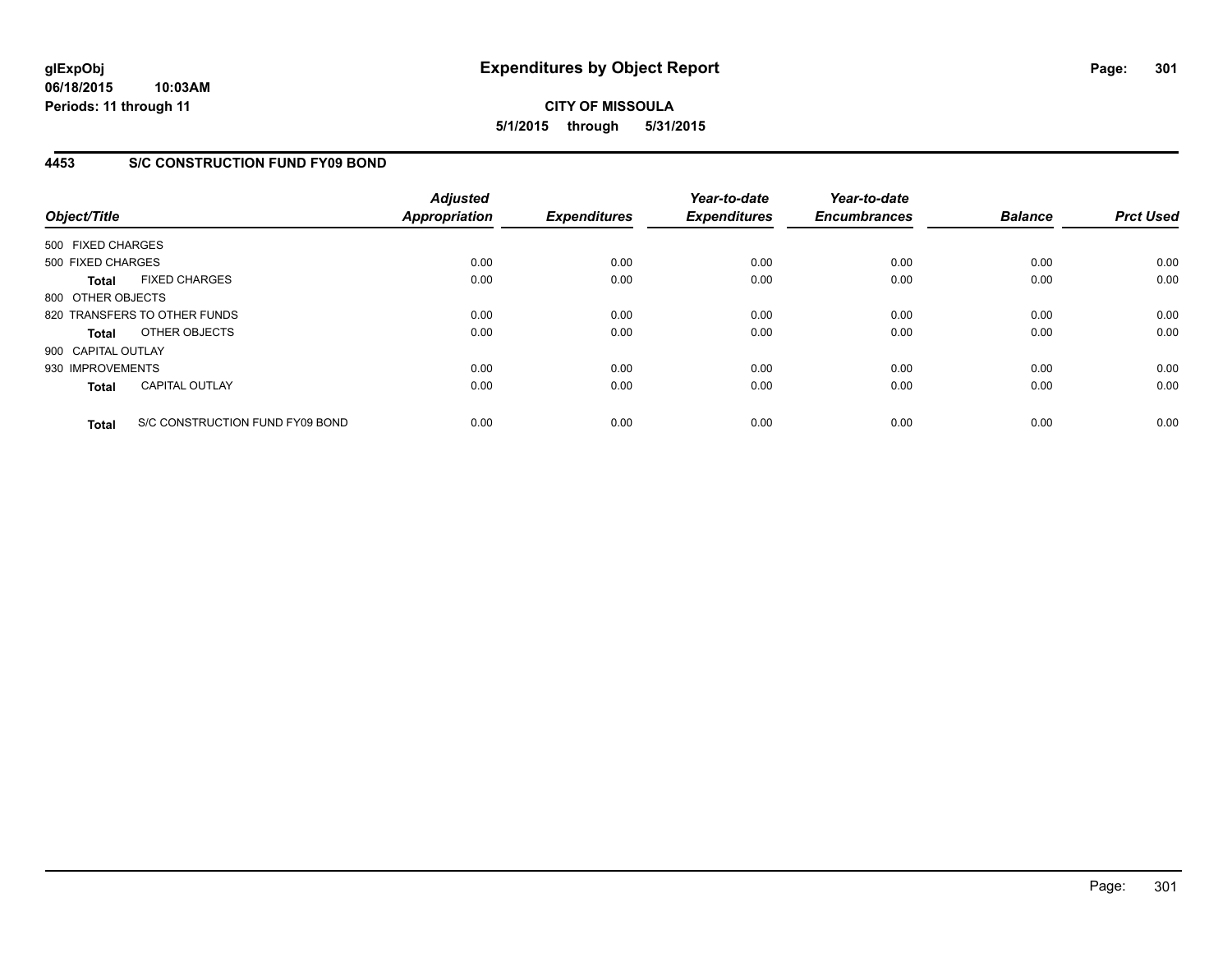### **4454 S/C CONSTRUCTION FUND FOR FY10**

| Object/Title       |                                | <b>Adjusted</b><br>Appropriation | <b>Expenditures</b> | Year-to-date<br><b>Expenditures</b> | Year-to-date<br><b>Encumbrances</b> | <b>Balance</b> | <b>Prct Used</b> |
|--------------------|--------------------------------|----------------------------------|---------------------|-------------------------------------|-------------------------------------|----------------|------------------|
| 900 CAPITAL OUTLAY |                                |                                  |                     |                                     |                                     |                |                  |
| 930 IMPROVEMENTS   |                                | 0.00                             | 0.00                | 0.00                                | 0.00                                | 0.00           | 0.00             |
| <b>Total</b>       | <b>CAPITAL OUTLAY</b>          | 0.00                             | 0.00                | 0.00                                | 0.00                                | 0.00           | 0.00             |
| <b>Total</b>       | PUBLIC WORKS ADMIN/ENGINEERING | 0.00                             | 0.00                | 0.00                                | 0.00                                | 0.00           | 0.00             |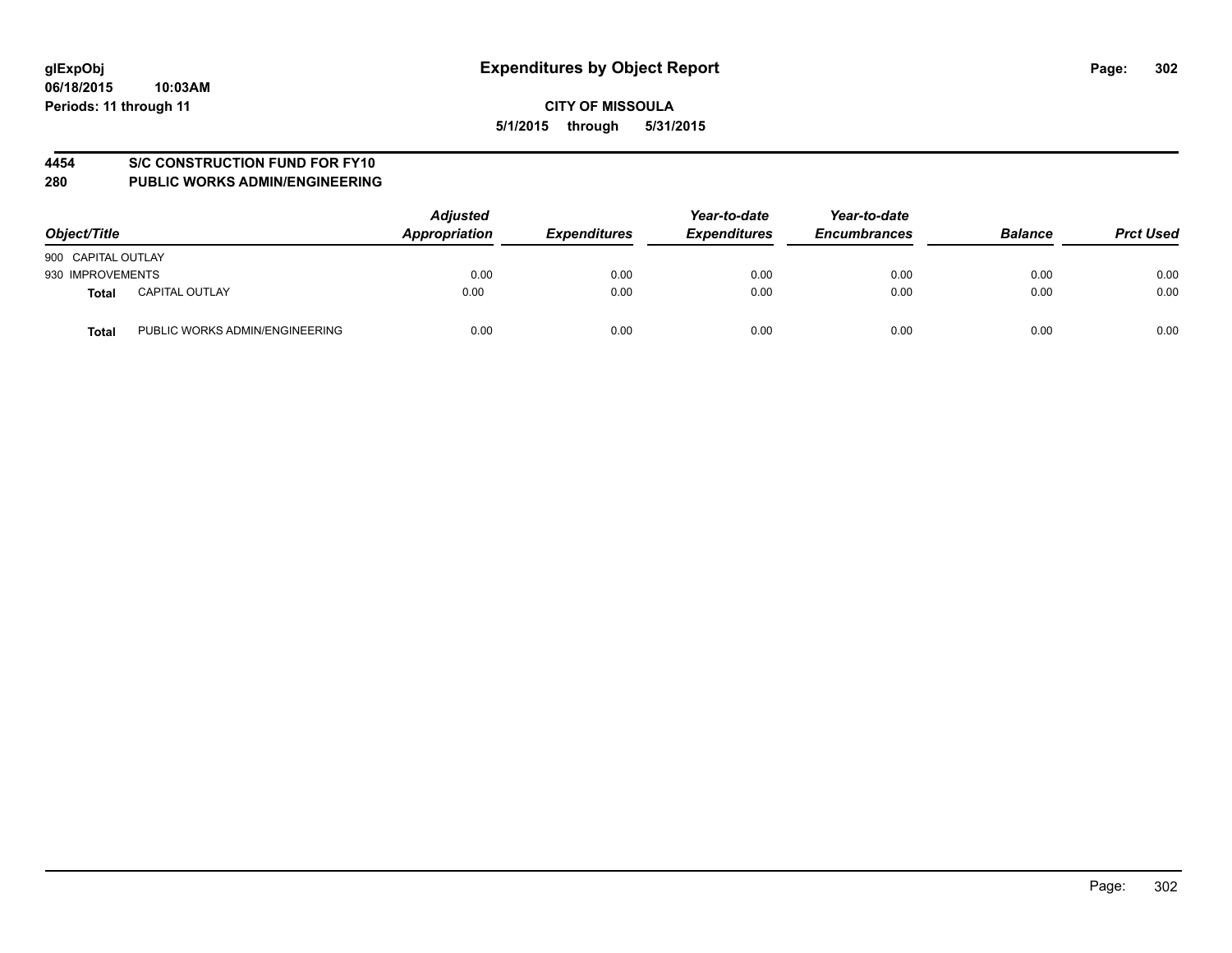### **4454 S/C CONSTRUCTION FUND FOR FY10**

| Object/Title       |                                | <b>Adjusted</b><br>Appropriation | <b>Expenditures</b> | Year-to-date<br><b>Expenditures</b> | Year-to-date<br><b>Encumbrances</b> | <b>Balance</b> | <b>Prct Used</b> |
|--------------------|--------------------------------|----------------------------------|---------------------|-------------------------------------|-------------------------------------|----------------|------------------|
| 900 CAPITAL OUTLAY |                                |                                  |                     |                                     |                                     |                |                  |
| 930 IMPROVEMENTS   |                                | 0.00                             | 0.00                | 0.00                                | 0.00                                | 0.00           | 0.00             |
| <b>Total</b>       | <b>CAPITAL OUTLAY</b>          | 0.00                             | 0.00                | 0.00                                | 0.00                                | 0.00           | 0.00             |
| Total              | S/C CONSTRUCTION FUND FOR FY10 | 0.00                             | 0.00                | 0.00                                | 0.00                                | 0.00           | 0.00             |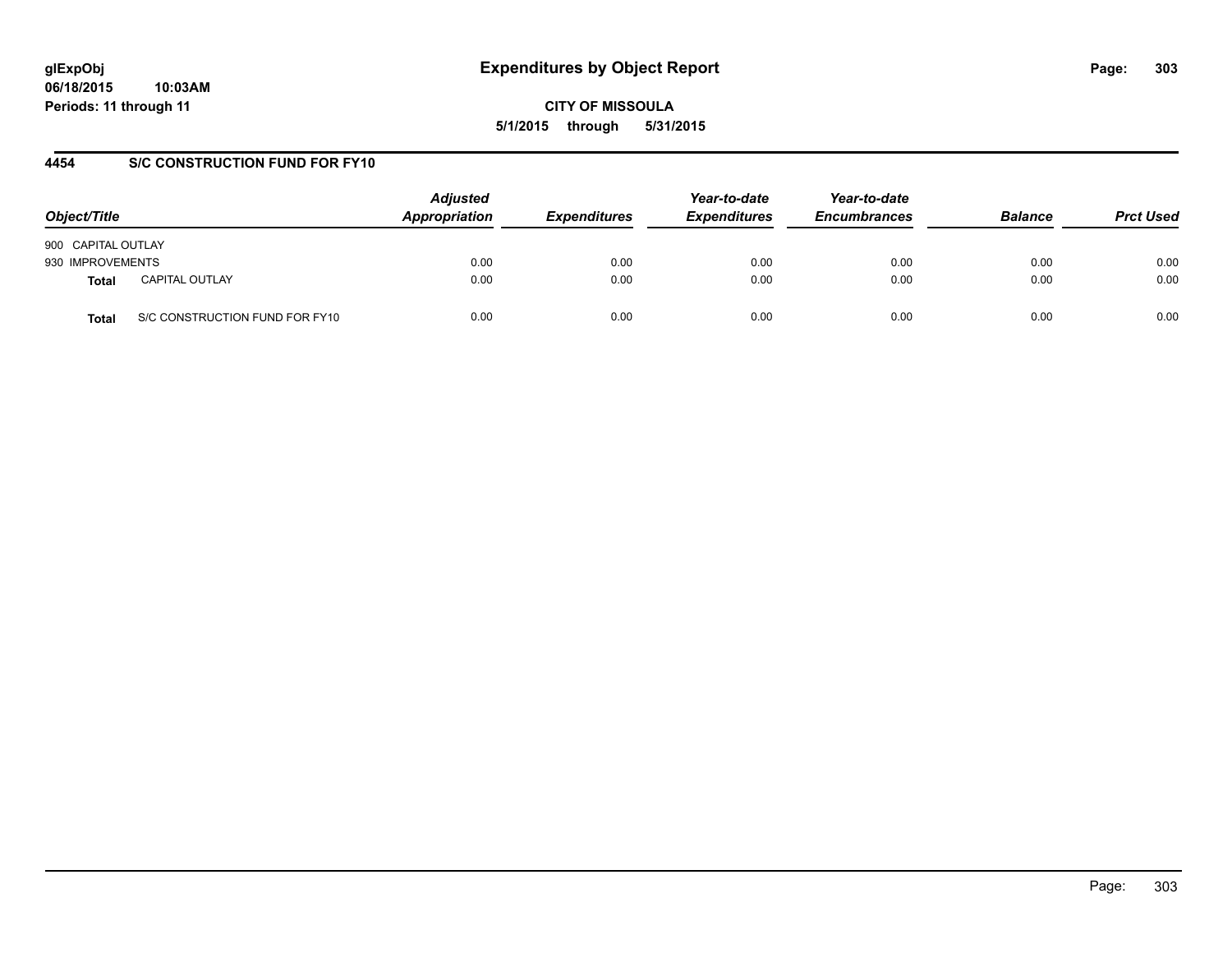### **4455 FY11 S/C CONSTRUCTION FUND**

| Object/Title                                   | <b>Adjusted</b><br>Appropriation | <b>Expenditures</b> | Year-to-date<br><b>Expenditures</b> | Year-to-date<br><b>Encumbrances</b> | <b>Balance</b> | <b>Prct Used</b> |
|------------------------------------------------|----------------------------------|---------------------|-------------------------------------|-------------------------------------|----------------|------------------|
| 900 CAPITAL OUTLAY                             |                                  |                     |                                     |                                     |                |                  |
| 930 IMPROVEMENTS                               | 0.00                             | 0.00                | 0.00                                | 0.00                                | 0.00           | 0.00             |
| <b>CAPITAL OUTLAY</b><br>Total                 | 0.00                             | 0.00                | 0.00                                | 0.00                                | 0.00           | 0.00             |
| PUBLIC WORKS ADMIN/ENGINEERING<br><b>Total</b> | 0.00                             | 0.00                | 0.00                                | 0.00                                | 0.00           | 0.00             |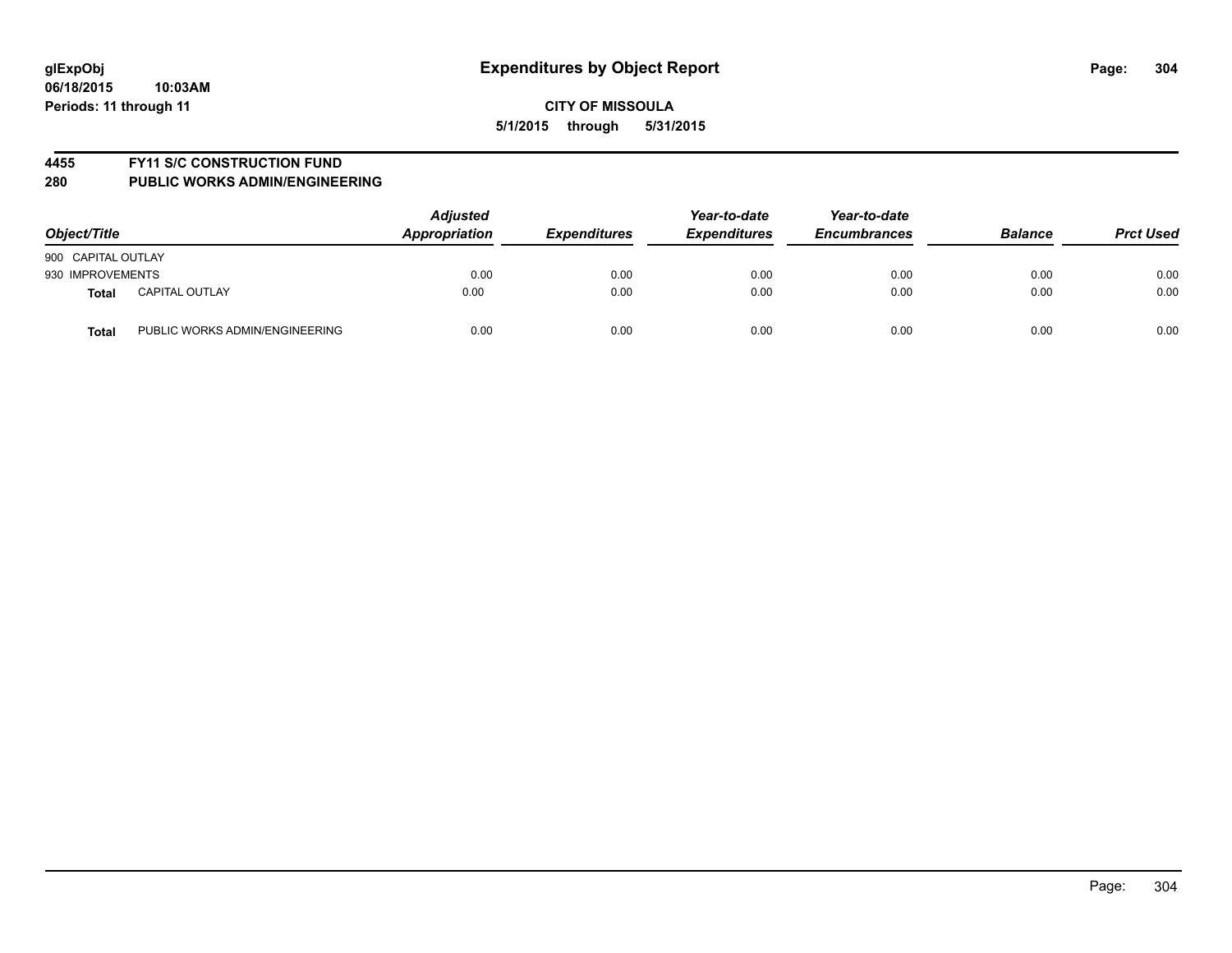### **4455 FY11 S/C CONSTRUCTION FUND**

| Object/Title                          | <b>Adjusted</b><br>Appropriation | <b>Expenditures</b> | Year-to-date<br><b>Expenditures</b> | Year-to-date<br><b>Encumbrances</b> | <b>Balance</b> | <b>Prct Used</b> |
|---------------------------------------|----------------------------------|---------------------|-------------------------------------|-------------------------------------|----------------|------------------|
| 900 CAPITAL OUTLAY                    |                                  |                     |                                     |                                     |                |                  |
| 930 IMPROVEMENTS                      | 0.00                             | 0.00                | 0.00                                | 0.00                                | 0.00           | 0.00             |
| <b>CAPITAL OUTLAY</b><br><b>Total</b> | 0.00                             | 0.00                | 0.00                                | 0.00                                | 0.00           | 0.00             |
| FY11 S/C CONSTRUCTION FUND<br>Total   | 0.00                             | 0.00                | 0.00                                | 0.00                                | 0.00           | 0.00             |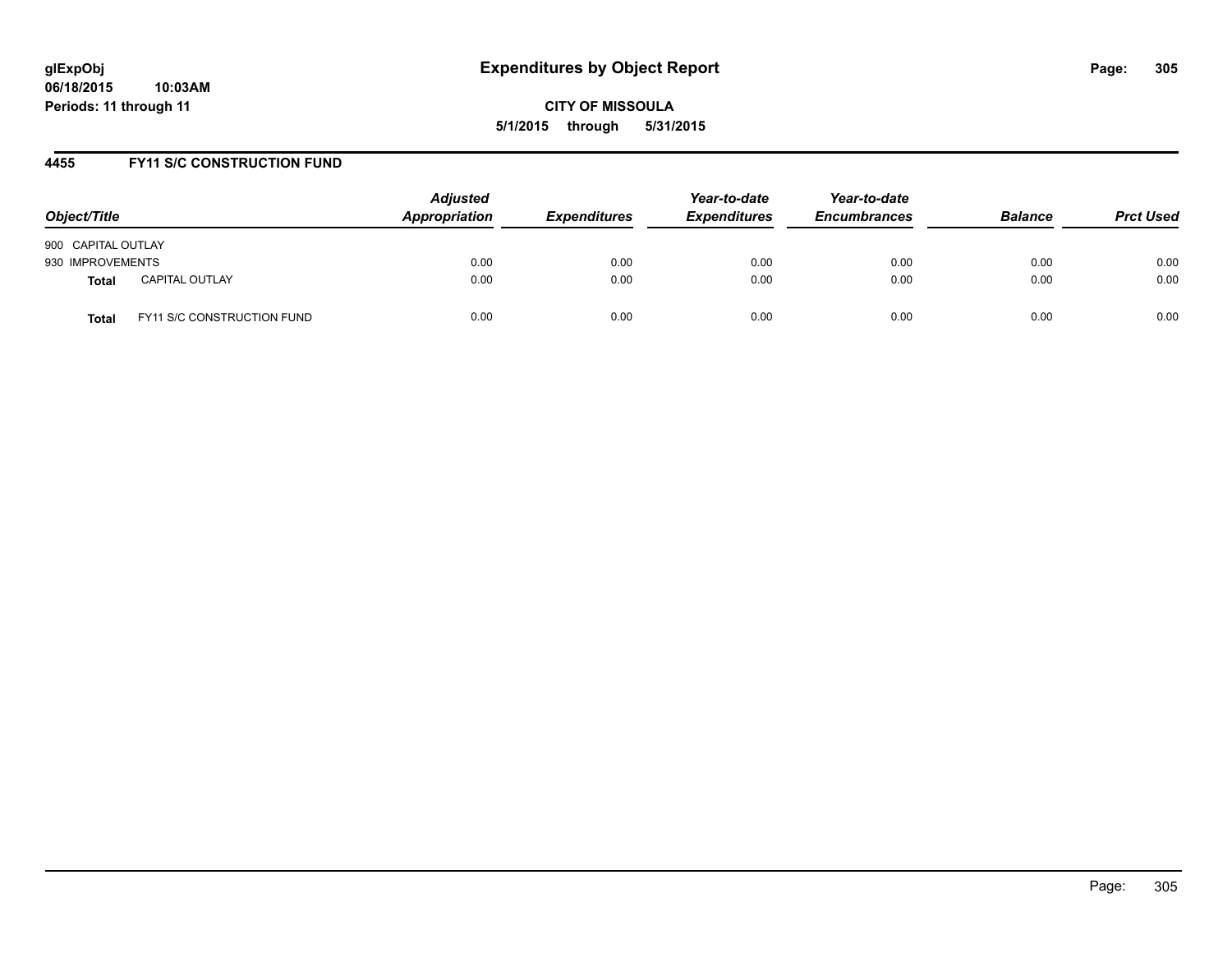### **4456 FY12 S/C CONSTRUCTION FUND**

| Object/Title                          |                                | <b>Adjusted</b><br><b>Appropriation</b> | <b>Expenditures</b> | Year-to-date<br><b>Expenditures</b> | Year-to-date<br><b>Encumbrances</b> | <b>Balance</b> | <b>Prct Used</b> |
|---------------------------------------|--------------------------------|-----------------------------------------|---------------------|-------------------------------------|-------------------------------------|----------------|------------------|
| 800 OTHER OBJECTS                     |                                |                                         |                     |                                     |                                     |                |                  |
| 820 TRANSFERS TO OTHER FUNDS          |                                | 0.00                                    | 0.00                | 0.00                                | 0.00                                | 0.00           | 0.00             |
| OTHER OBJECTS<br><b>Total</b>         |                                | 0.00                                    | 0.00                | 0.00                                | 0.00                                | 0.00           | 0.00             |
| 900 CAPITAL OUTLAY                    |                                |                                         |                     |                                     |                                     |                |                  |
| 930 IMPROVEMENTS                      |                                | 0.00                                    | 0.00                | 0.00                                | 0.00                                | 0.00           | 0.00             |
| <b>CAPITAL OUTLAY</b><br><b>Total</b> |                                | 0.00                                    | 0.00                | 0.00                                | 0.00                                | 0.00           | 0.00             |
| <b>Total</b>                          | PUBLIC WORKS ADMIN/ENGINEERING | 0.00                                    | 0.00                | 0.00                                | 0.00                                | 0.00           | 0.00             |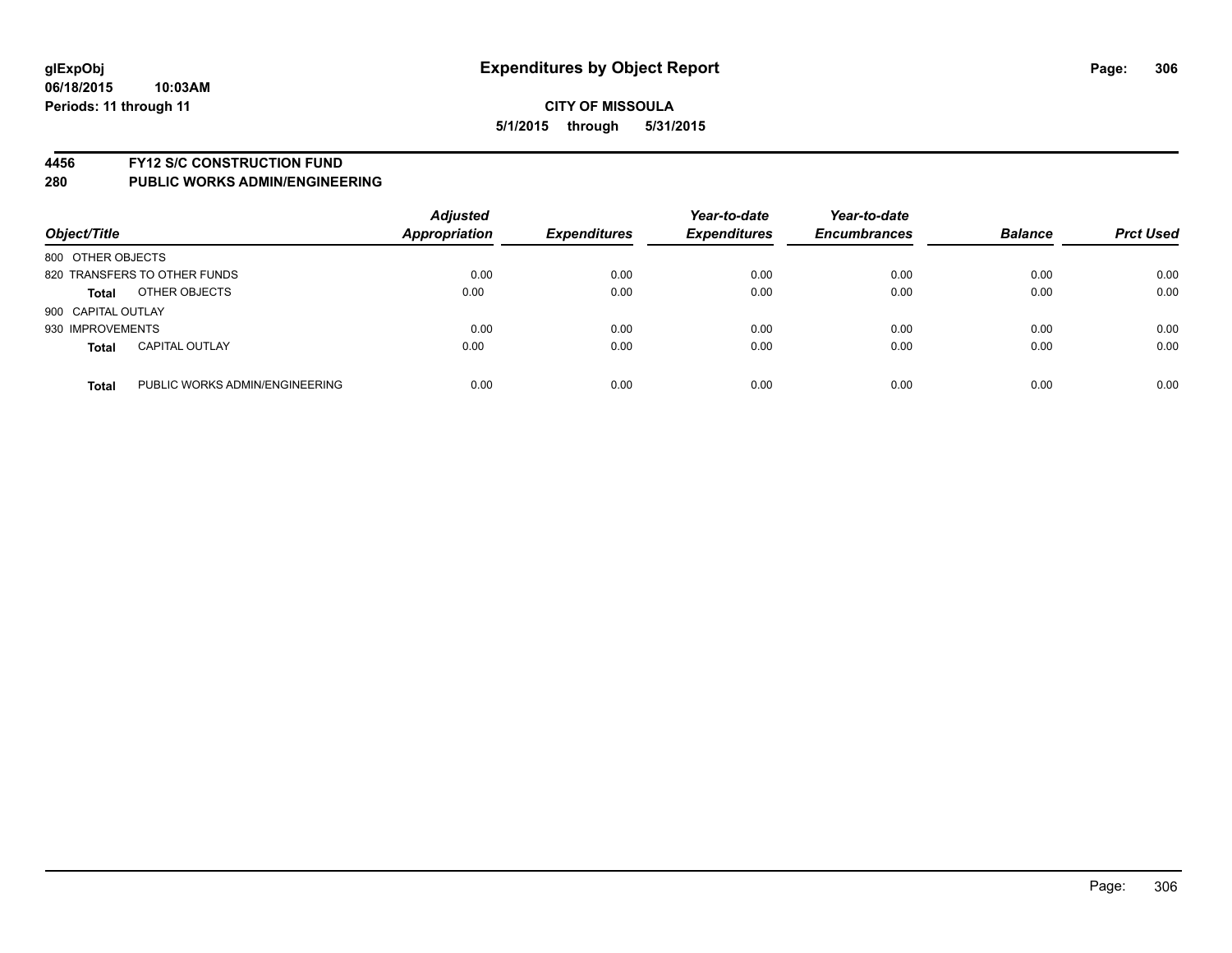### **4456 FY12 S/C CONSTRUCTION FUND**

| Object/Title       |                                   | <b>Adjusted</b><br><b>Appropriation</b> | <b>Expenditures</b> | Year-to-date<br><b>Expenditures</b> | Year-to-date<br><b>Encumbrances</b> | <b>Balance</b> | <b>Prct Used</b> |
|--------------------|-----------------------------------|-----------------------------------------|---------------------|-------------------------------------|-------------------------------------|----------------|------------------|
| 800 OTHER OBJECTS  |                                   |                                         |                     |                                     |                                     |                |                  |
|                    | 820 TRANSFERS TO OTHER FUNDS      | 0.00                                    | 0.00                | 0.00                                | 0.00                                | 0.00           | 0.00             |
| Total              | OTHER OBJECTS                     | 0.00                                    | 0.00                | 0.00                                | 0.00                                | 0.00           | 0.00             |
| 900 CAPITAL OUTLAY |                                   |                                         |                     |                                     |                                     |                |                  |
| 930 IMPROVEMENTS   |                                   | 0.00                                    | 0.00                | 0.00                                | 0.00                                | 0.00           | 0.00             |
| <b>Total</b>       | <b>CAPITAL OUTLAY</b>             | 0.00                                    | 0.00                | 0.00                                | 0.00                                | 0.00           | 0.00             |
| <b>Total</b>       | <b>FY12 S/C CONSTRUCTION FUND</b> | 0.00                                    | 0.00                | 0.00                                | 0.00                                | 0.00           | 0.00             |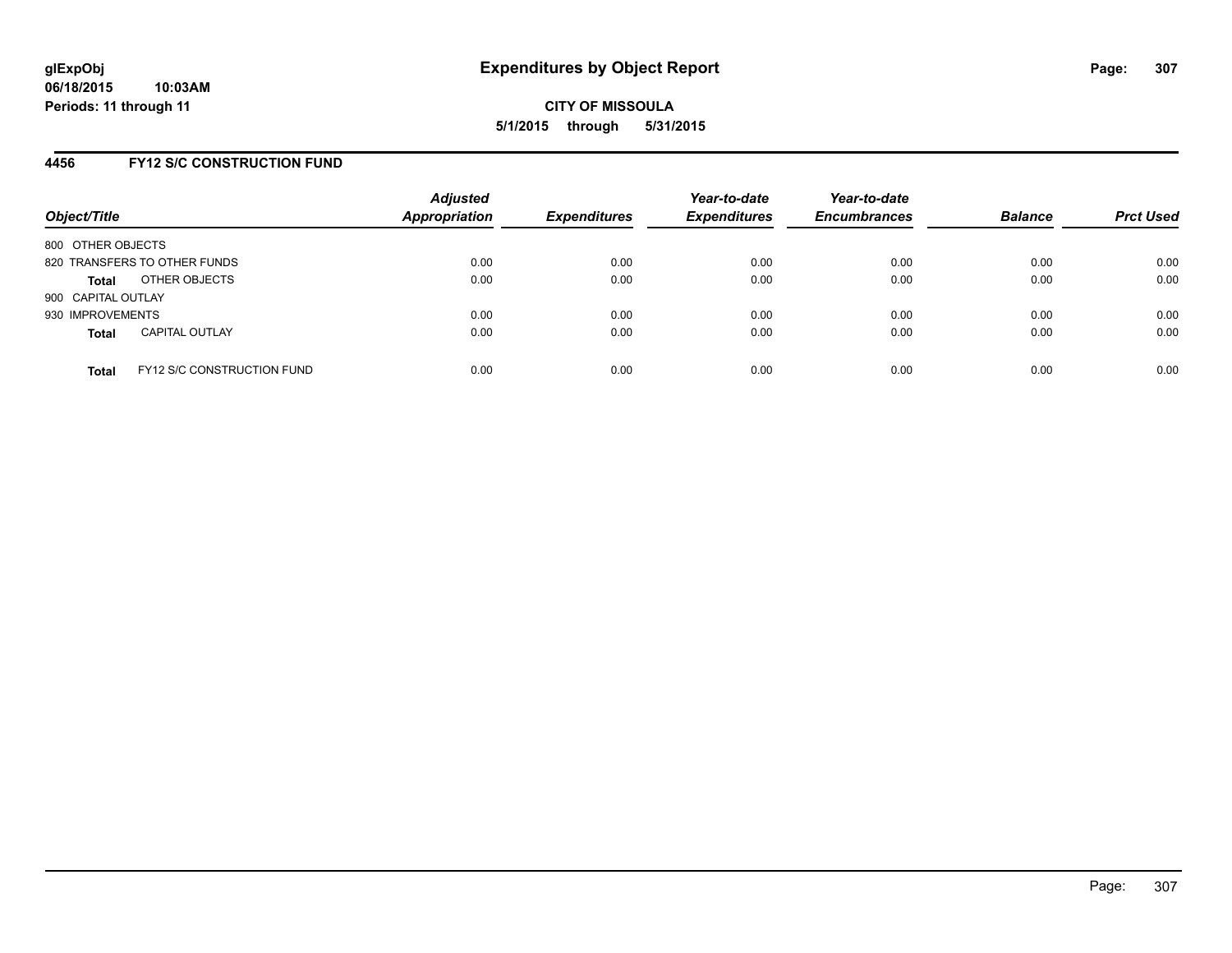# **4457 FY13 SIDEWALK/CURB CONSTRUCTION**

| Object/Title           |                                | <b>Adjusted</b><br>Appropriation | <b>Expenditures</b> | Year-to-date<br><b>Expenditures</b> | Year-to-date<br><b>Encumbrances</b> | <b>Balance</b> | <b>Prct Used</b> |
|------------------------|--------------------------------|----------------------------------|---------------------|-------------------------------------|-------------------------------------|----------------|------------------|
| 300 PURCHASED SERVICES |                                |                                  |                     |                                     |                                     |                |                  |
|                        | 350 PROFESSIONAL SERVICES      | 0.00                             | 0.00                | 0.00                                | 0.00                                | 0.00           | 0.00             |
| <b>Total</b>           | <b>PURCHASED SERVICES</b>      | 0.00                             | 0.00                | 0.00                                | 0.00                                | 0.00           | 0.00             |
| 800 OTHER OBJECTS      |                                |                                  |                     |                                     |                                     |                |                  |
|                        | 820 TRANSFERS TO OTHER FUNDS   | 0.00                             | 0.00                | 0.00                                | 0.00                                | 0.00           | 0.00             |
| Total                  | OTHER OBJECTS                  | 0.00                             | 0.00                | 0.00                                | 0.00                                | 0.00           | 0.00             |
| 900 CAPITAL OUTLAY     |                                |                                  |                     |                                     |                                     |                |                  |
| 930 IMPROVEMENTS       |                                | 0.00                             | 0.00                | 0.00                                | 0.00                                | 0.00           | 0.00             |
| <b>Total</b>           | <b>CAPITAL OUTLAY</b>          | 0.00                             | 0.00                | 0.00                                | 0.00                                | 0.00           | 0.00             |
|                        |                                |                                  |                     |                                     |                                     |                |                  |
| <b>Total</b>           | PUBLIC WORKS ADMIN/ENGINEERING | 0.00                             | 0.00                | 0.00                                | 0.00                                | 0.00           | 0.00             |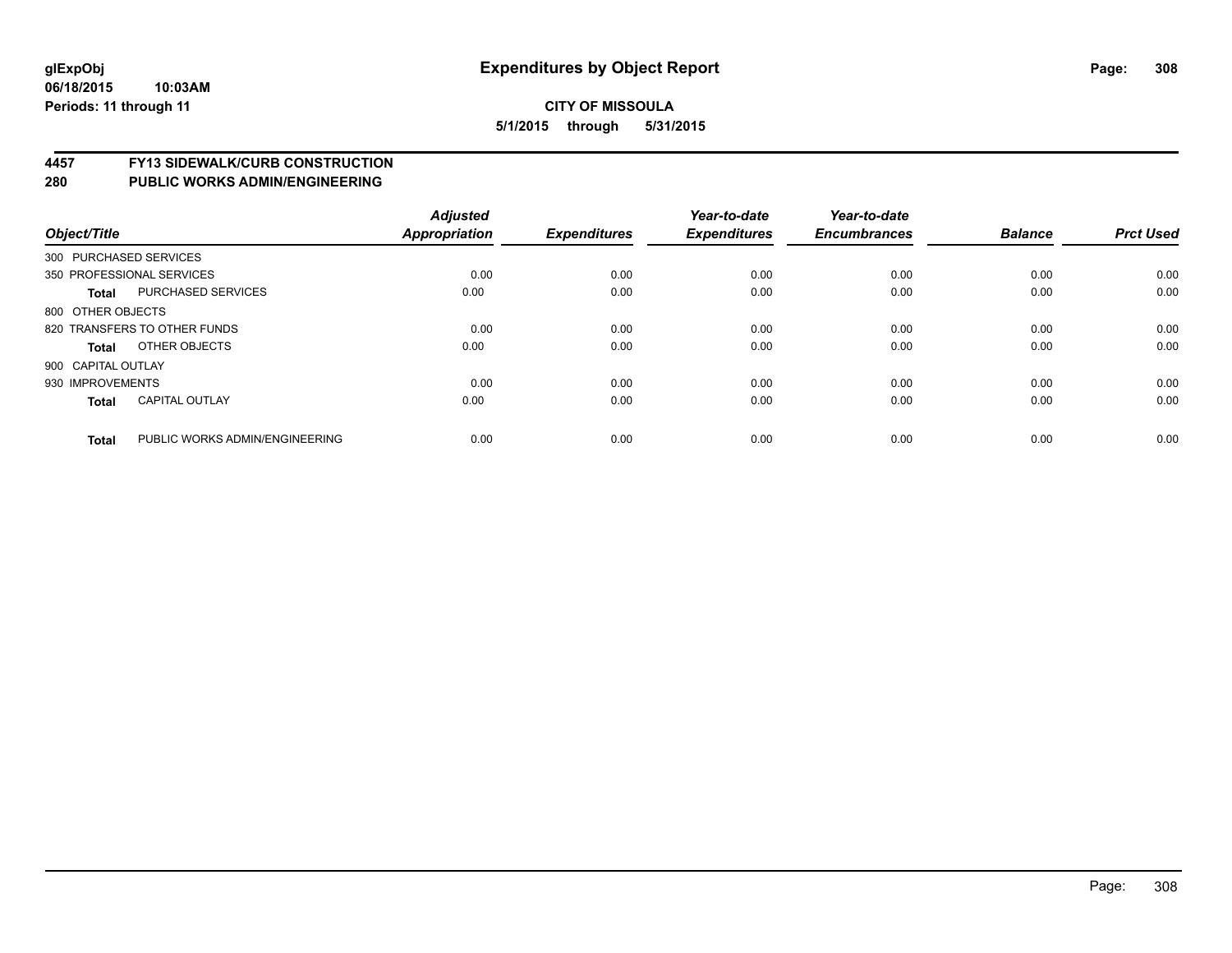# **4457 FY13 SIDEWALK/CURB CONSTRUCTION**

| Object/Title       |                                        | <b>Adjusted</b><br>Appropriation | <b>Expenditures</b> | Year-to-date<br><b>Expenditures</b> | Year-to-date<br><b>Encumbrances</b> | <b>Balance</b> | <b>Prct Used</b> |
|--------------------|----------------------------------------|----------------------------------|---------------------|-------------------------------------|-------------------------------------|----------------|------------------|
|                    | 300 PURCHASED SERVICES                 |                                  |                     |                                     |                                     |                |                  |
|                    | 350 PROFESSIONAL SERVICES              | 0.00                             | 0.00                | 0.00                                | 0.00                                | 0.00           | 0.00             |
| <b>Total</b>       | PURCHASED SERVICES                     | 0.00                             | 0.00                | 0.00                                | 0.00                                | 0.00           | 0.00             |
| 800 OTHER OBJECTS  |                                        |                                  |                     |                                     |                                     |                |                  |
|                    | 820 TRANSFERS TO OTHER FUNDS           | 0.00                             | 0.00                | 0.00                                | 0.00                                | 0.00           | 0.00             |
| <b>Total</b>       | OTHER OBJECTS                          | 0.00                             | 0.00                | 0.00                                | 0.00                                | 0.00           | 0.00             |
| 900 CAPITAL OUTLAY |                                        |                                  |                     |                                     |                                     |                |                  |
| 930 IMPROVEMENTS   |                                        | 0.00                             | 0.00                | 0.00                                | 0.00                                | 0.00           | 0.00             |
| <b>Total</b>       | <b>CAPITAL OUTLAY</b>                  | 0.00                             | 0.00                | 0.00                                | 0.00                                | 0.00           | 0.00             |
| <b>Total</b>       | <b>FY13 SIDEWALK/CURB CONSTRUCTION</b> | 0.00                             | 0.00                | 0.00                                | 0.00                                | 0.00           | 0.00             |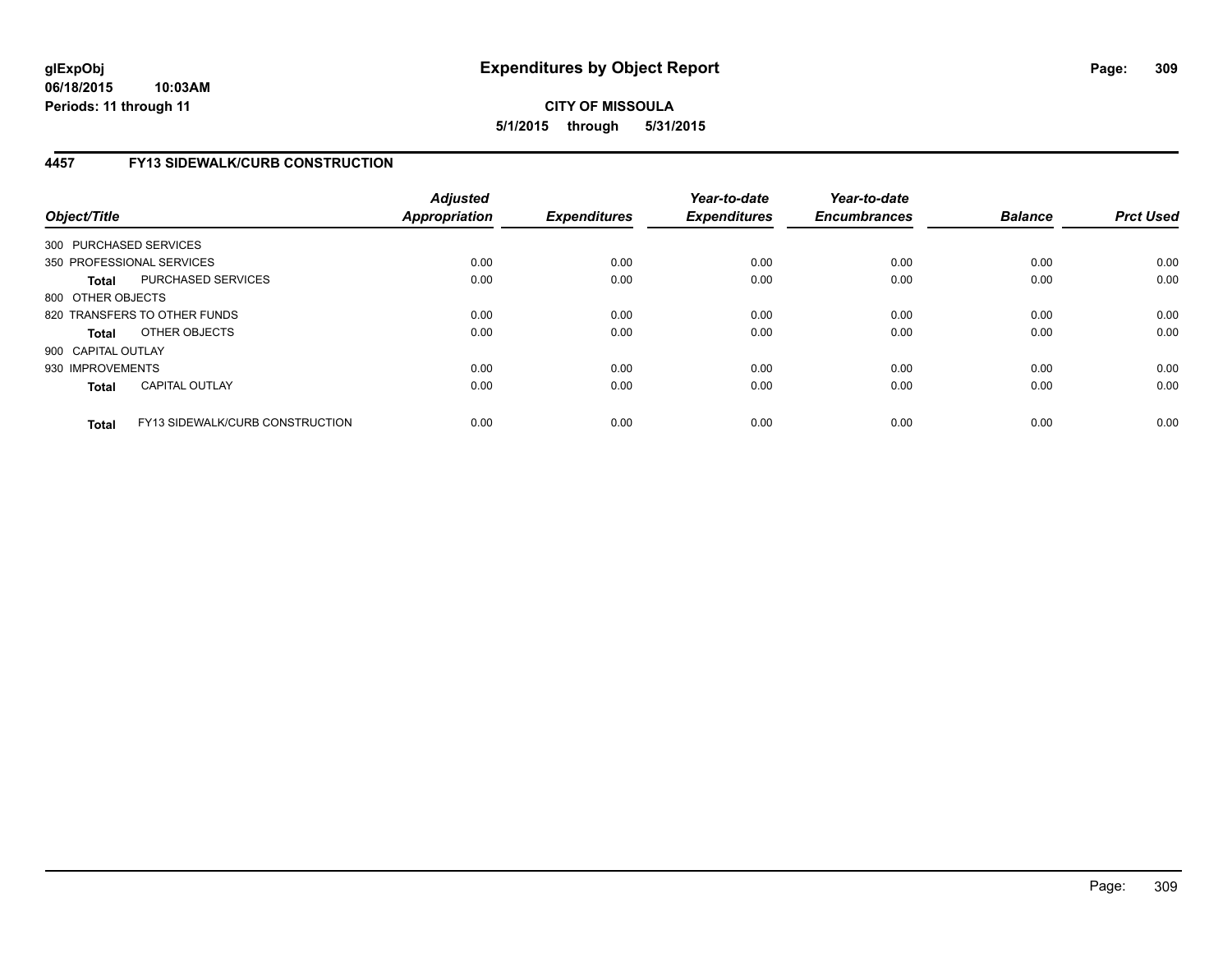### **4458 FY14 SIDEWALK & CURB CONSTRUCTION**

| Object/Title       |                                | <b>Adjusted</b><br><b>Appropriation</b> | <b>Expenditures</b> | Year-to-date<br><b>Expenditures</b> | Year-to-date<br><b>Encumbrances</b> | <b>Balance</b> | <b>Prct Used</b> |
|--------------------|--------------------------------|-----------------------------------------|---------------------|-------------------------------------|-------------------------------------|----------------|------------------|
| 800 OTHER OBJECTS  |                                |                                         |                     |                                     |                                     |                |                  |
|                    | 820 TRANSFERS TO OTHER FUNDS   | 0.00                                    | 0.00                | 0.00                                | 0.00                                | 0.00           | 0.00             |
| <b>Total</b>       | OTHER OBJECTS                  | 0.00                                    | 0.00                | 0.00                                | 0.00                                | 0.00           | 0.00             |
| 900 CAPITAL OUTLAY |                                |                                         |                     |                                     |                                     |                |                  |
| 930 IMPROVEMENTS   |                                | 0.00                                    | 0.00                | 0.00                                | 0.00                                | 0.00           | 0.00             |
| <b>Total</b>       | <b>CAPITAL OUTLAY</b>          | 0.00                                    | 0.00                | 0.00                                | 0.00                                | 0.00           | 0.00             |
| <b>Total</b>       | PUBLIC WORKS ADMIN/ENGINEERING | 0.00                                    | 0.00                | 0.00                                | 0.00                                | 0.00           | 0.00             |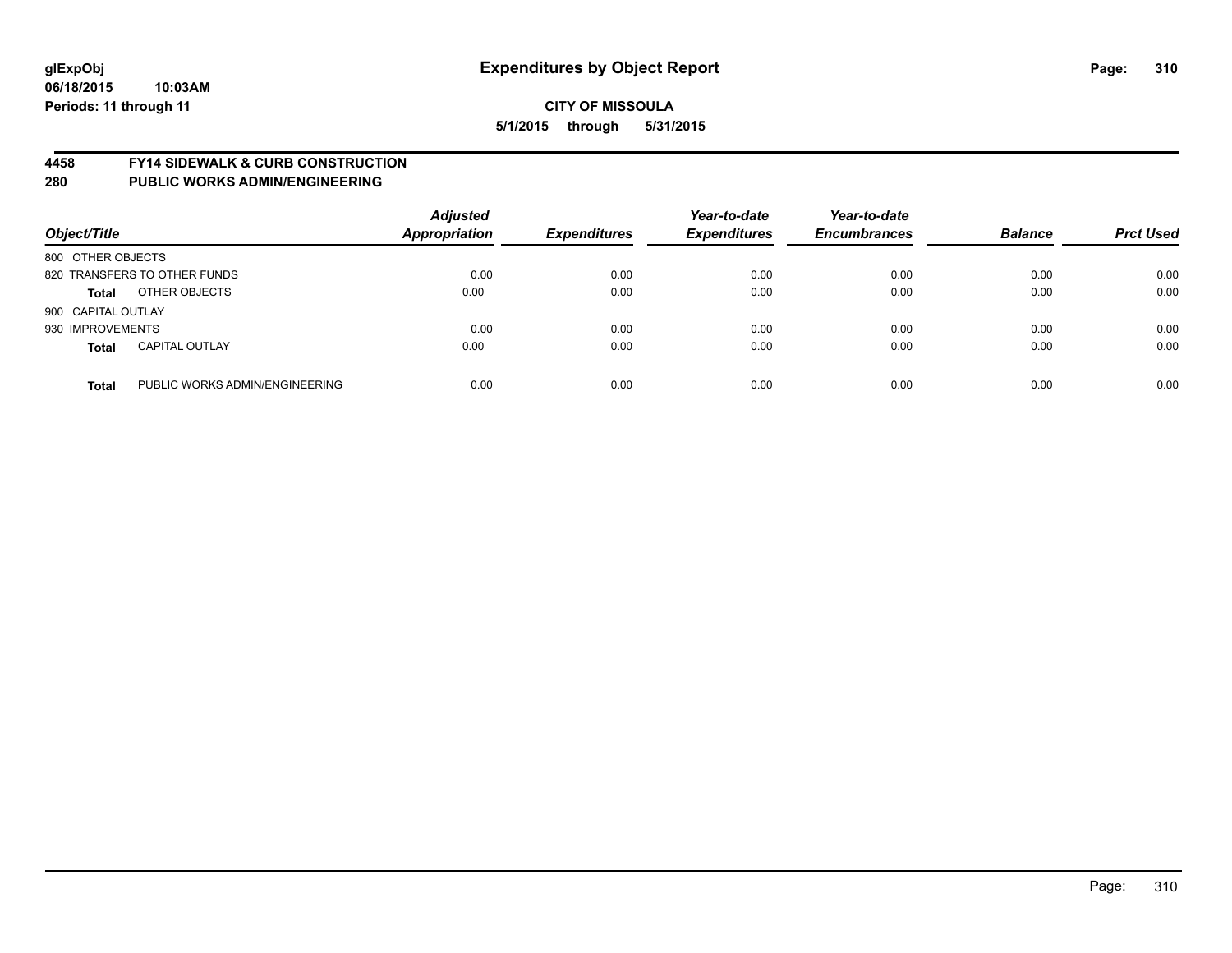# **4458 FY14 SIDEWALK & CURB CONSTRUCTION**

| Object/Title       |                                              | <b>Adjusted</b><br>Appropriation | <b>Expenditures</b> | Year-to-date<br><b>Expenditures</b> | Year-to-date<br><b>Encumbrances</b> | <b>Balance</b> | <b>Prct Used</b> |
|--------------------|----------------------------------------------|----------------------------------|---------------------|-------------------------------------|-------------------------------------|----------------|------------------|
| 800 OTHER OBJECTS  |                                              |                                  |                     |                                     |                                     |                |                  |
|                    | 820 TRANSFERS TO OTHER FUNDS                 | 0.00                             | 0.00                | 0.00                                | 0.00                                | 0.00           | 0.00             |
| Total              | OTHER OBJECTS                                | 0.00                             | 0.00                | 0.00                                | 0.00                                | 0.00           | 0.00             |
| 900 CAPITAL OUTLAY |                                              |                                  |                     |                                     |                                     |                |                  |
| 930 IMPROVEMENTS   |                                              | 0.00                             | 0.00                | 0.00                                | 0.00                                | 0.00           | 0.00             |
| <b>Total</b>       | <b>CAPITAL OUTLAY</b>                        | 0.00                             | 0.00                | 0.00                                | 0.00                                | 0.00           | 0.00             |
| <b>Total</b>       | <b>FY14 SIDEWALK &amp; CURB CONSTRUCTIOL</b> | 0.00                             | 0.00                | 0.00                                | 0.00                                | 0.00           | 0.00             |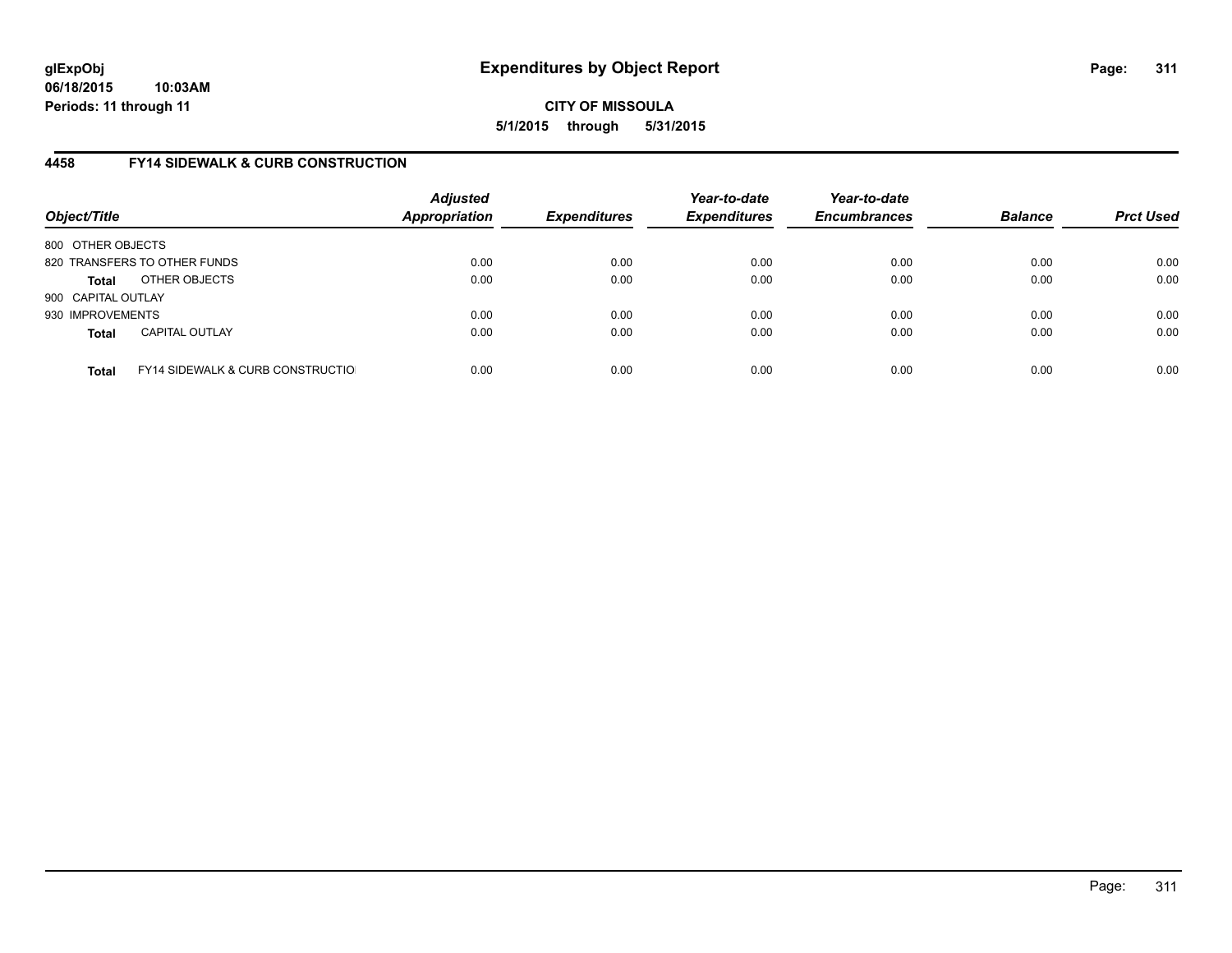# **4459 FY15 SIDEWALK/CURB CONSTRUCTION**

| Object/Title       |                                | <b>Adjusted</b><br>Appropriation | <b>Expenditures</b> | Year-to-date<br><b>Expenditures</b> | Year-to-date<br><b>Encumbrances</b> | <b>Balance</b> | <b>Prct Used</b> |
|--------------------|--------------------------------|----------------------------------|---------------------|-------------------------------------|-------------------------------------|----------------|------------------|
| 900 CAPITAL OUTLAY |                                |                                  |                     |                                     |                                     |                |                  |
| 930 IMPROVEMENTS   |                                | 0.00                             | 39.947.35           | 516.395.67                          | 0.00                                | -516.395.67    | 0.00             |
| <b>Total</b>       | <b>CAPITAL OUTLAY</b>          | 0.00                             | 39,947.35           | 516.395.67                          | 0.00                                | -516.395.67    | 0.00             |
| Total              | PUBLIC WORKS ADMIN/ENGINEERING | 0.00                             | 39,947.35           | 516.395.67                          | 0.00                                | -516.395.67    | 0.00             |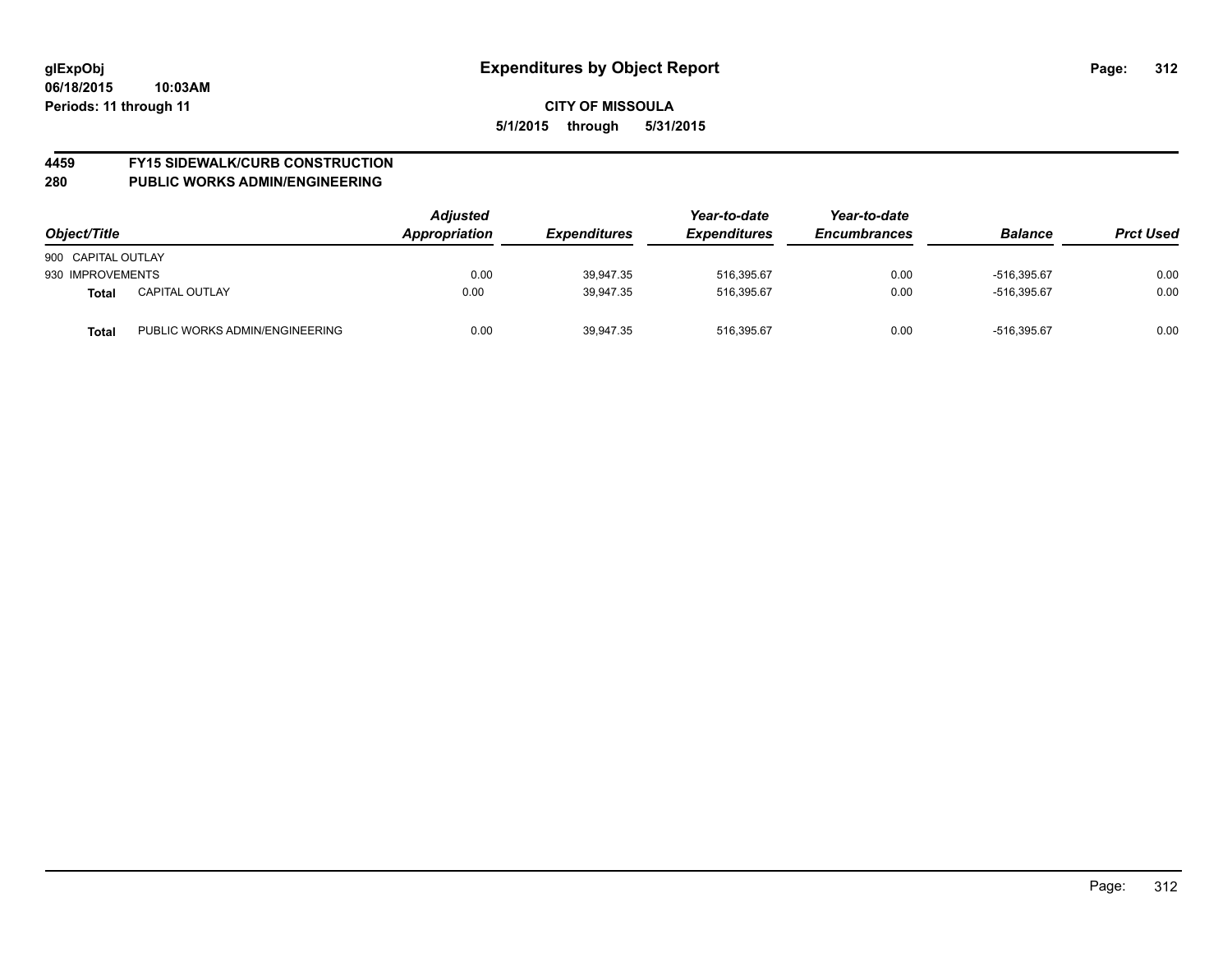**06/18/2015 10:03AM Periods: 11 through 11**

**CITY OF MISSOULA 5/1/2015 through 5/31/2015**

### **4459 FY15 SIDEWALK/CURB CONSTRUCTION**

| Object/Title       |                                        | <b>Adjusted</b><br><b>Appropriation</b> | <i><b>Expenditures</b></i> | Year-to-date<br><b>Expenditures</b> | Year-to-date<br><b>Encumbrances</b> | <b>Balance</b> | <b>Prct Used</b> |
|--------------------|----------------------------------------|-----------------------------------------|----------------------------|-------------------------------------|-------------------------------------|----------------|------------------|
| 900 CAPITAL OUTLAY |                                        |                                         |                            |                                     |                                     |                |                  |
| 930 IMPROVEMENTS   |                                        | 0.00                                    | 39.947.35                  | 516.395.67                          | 0.00                                | $-516.395.67$  | 0.00             |
| <b>Total</b>       | <b>CAPITAL OUTLAY</b>                  | 0.00                                    | 39,947.35                  | 516,395.67                          | 0.00                                | -516.395.67    | 0.00             |
| Total              | <b>FY15 SIDEWALK/CURB CONSTRUCTION</b> | 0.00                                    | 39,947.35                  | 516.395.67                          | 0.00                                | -516.395.67    | 0.00             |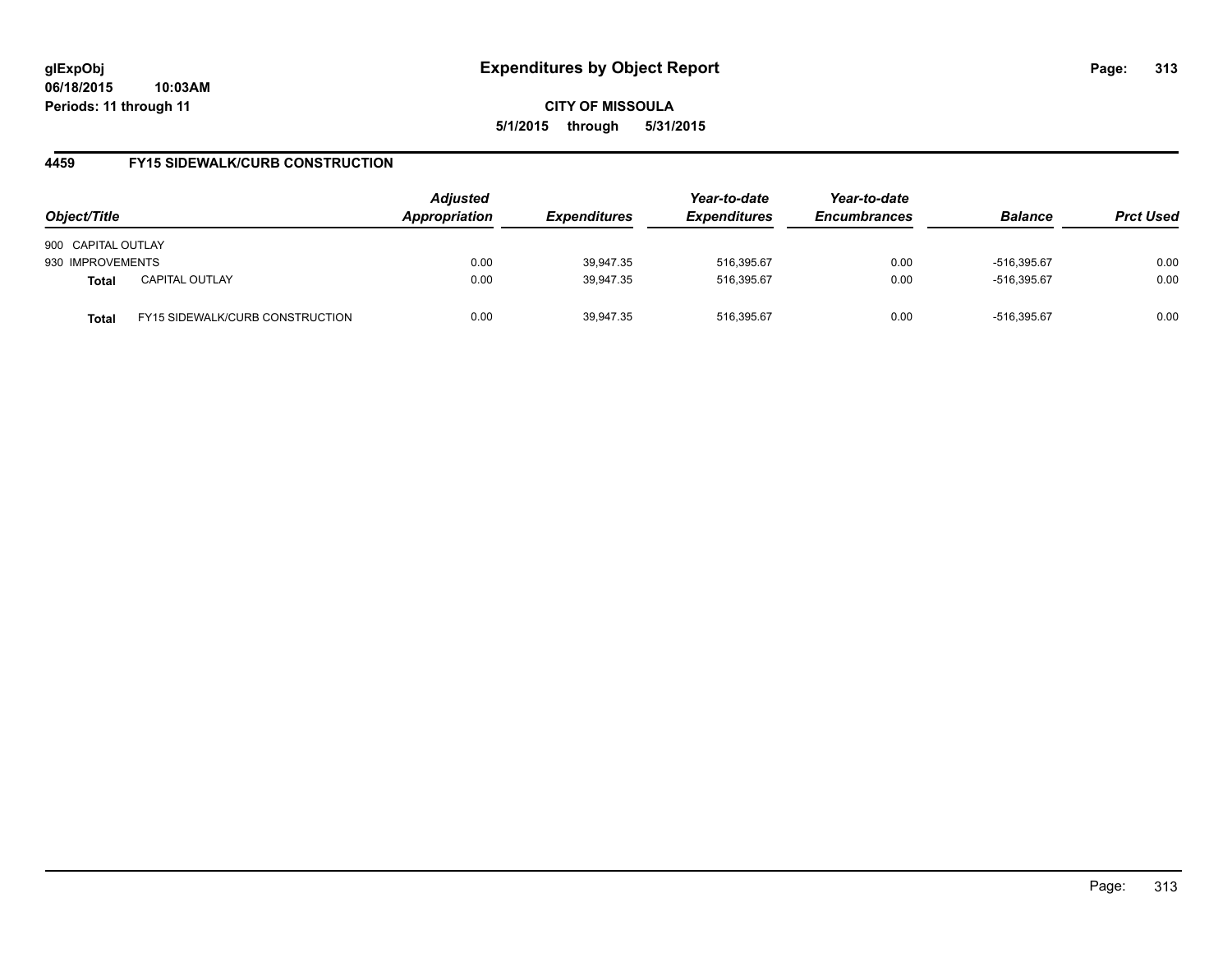# **4460 FY16 SIDEWALK/CURB CONSTRUCTION**

| Object/Title       |                                | <b>Adjusted</b><br>Appropriation<br><b>Expenditures</b> | Year-to-date<br><b>Expenditures</b> | Year-to-date<br><b>Encumbrances</b> | <b>Balance</b> | <b>Prct Used</b> |      |
|--------------------|--------------------------------|---------------------------------------------------------|-------------------------------------|-------------------------------------|----------------|------------------|------|
| 900 CAPITAL OUTLAY |                                |                                                         |                                     |                                     |                |                  |      |
| 930 IMPROVEMENTS   |                                | 0.00                                                    | 12,404.00                           | 20,388.00                           | 0.00           | $-20,388.00$     | 0.00 |
| <b>Total</b>       | <b>CAPITAL OUTLAY</b>          | 0.00                                                    | 12.404.00                           | 20.388.00                           | 0.00           | $-20.388.00$     | 0.00 |
| Total              | PUBLIC WORKS ADMIN/ENGINEERING | 0.00                                                    | 12,404.00                           | 20,388.00                           | 0.00           | $-20,388.00$     | 0.00 |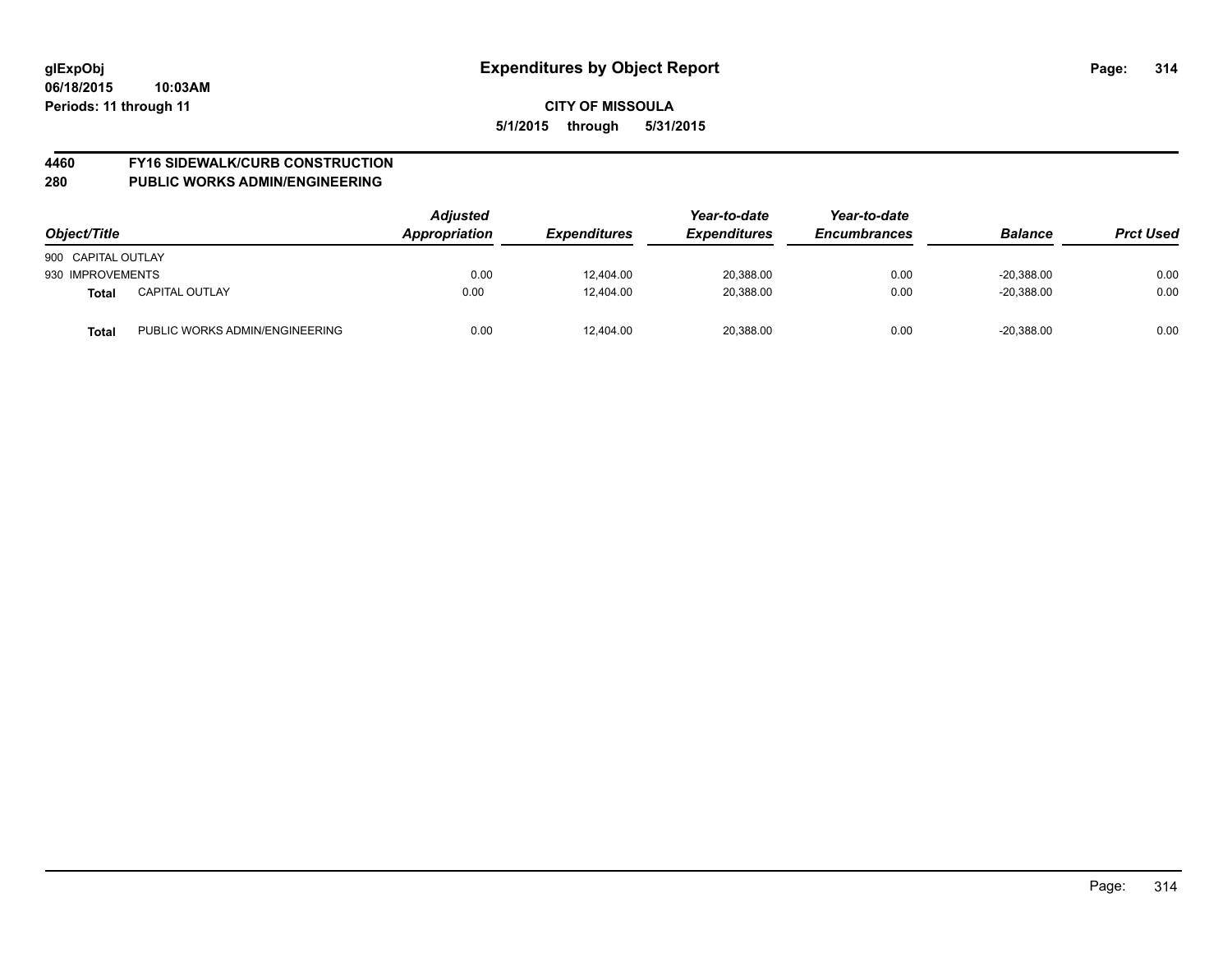**06/18/2015 10:03AM Periods: 11 through 11**

**CITY OF MISSOULA 5/1/2015 through 5/31/2015**

### **4460 FY16 SIDEWALK/CURB CONSTRUCTION**

| Object/Title       |                                 | <b>Adjusted</b><br><b>Appropriation</b> | <i><b>Expenditures</b></i> | Year-to-date<br><b>Expenditures</b> | Year-to-date<br><b>Encumbrances</b> | <b>Balance</b> | <b>Prct Used</b> |
|--------------------|---------------------------------|-----------------------------------------|----------------------------|-------------------------------------|-------------------------------------|----------------|------------------|
| 900 CAPITAL OUTLAY |                                 |                                         |                            |                                     |                                     |                |                  |
| 930 IMPROVEMENTS   |                                 | 0.00                                    | 12.404.00                  | 20,388.00                           | 0.00                                | $-20.388.00$   | 0.00             |
| <b>Total</b>       | <b>CAPITAL OUTLAY</b>           | 0.00                                    | 12,404.00                  | 20,388.00                           | 0.00                                | $-20,388.00$   | 0.00             |
| Total              | FY16 SIDEWALK/CURB CONSTRUCTION | 0.00                                    | 12.404.00                  | 20.388.00                           | 0.00                                | $-20.388.00$   | 0.00             |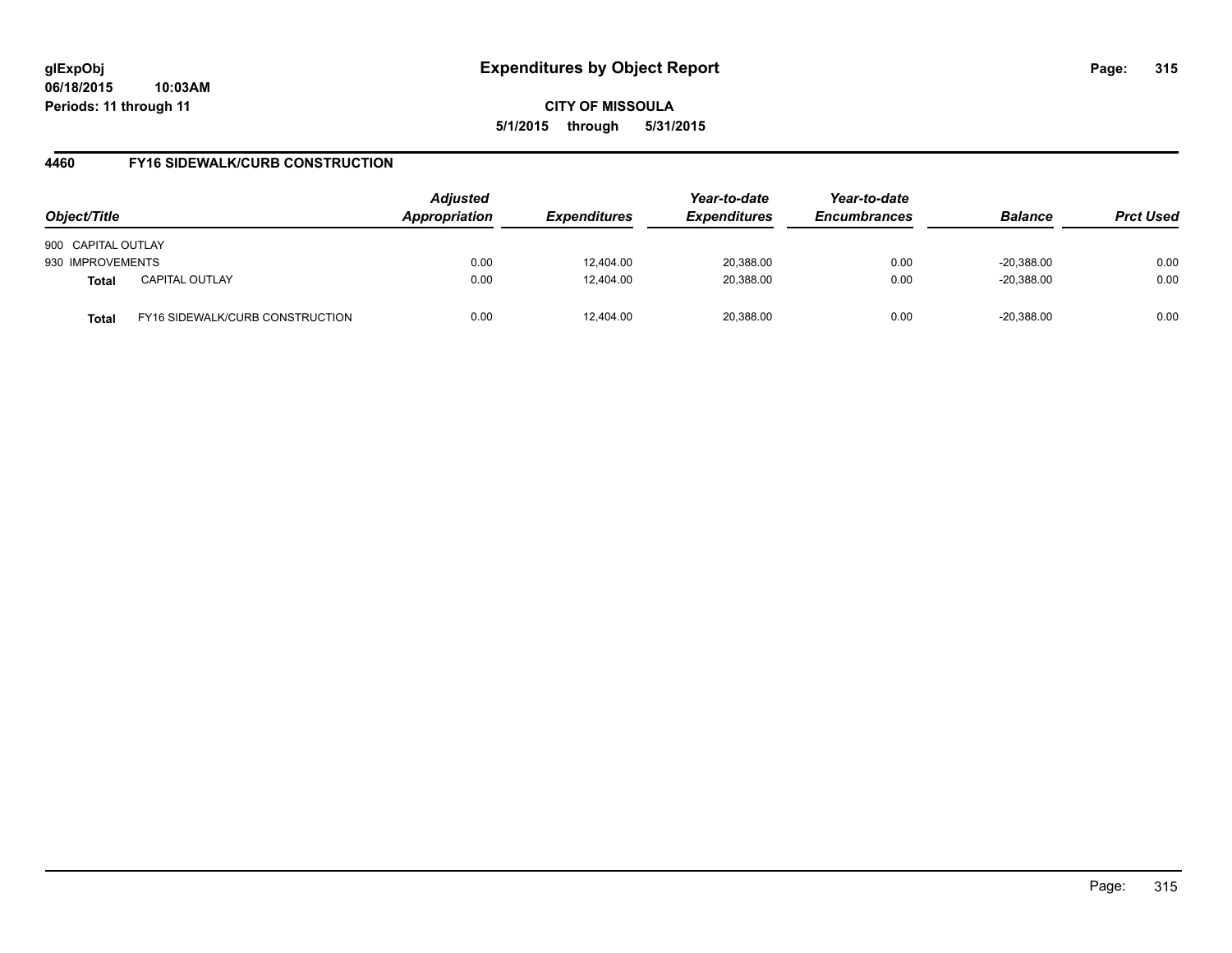# **4531 SID 531 TRAFFIC CALMING**

**390 NON-DEPARTMENTAL**

| Object/Title       |                       | <b>Adjusted</b><br>Appropriation | <b>Expenditures</b> | Year-to-date<br><b>Expenditures</b> | Year-to-date<br><b>Encumbrances</b> | <b>Balance</b> | <b>Prct Used</b> |
|--------------------|-----------------------|----------------------------------|---------------------|-------------------------------------|-------------------------------------|----------------|------------------|
| 900 CAPITAL OUTLAY |                       |                                  |                     |                                     |                                     |                |                  |
| 930 IMPROVEMENTS   |                       | 0.00                             | 0.00                | 0.00                                | 0.00                                | 0.00           | 0.00             |
| <b>Total</b>       | <b>CAPITAL OUTLAY</b> | 0.00                             | 0.00                | 0.00                                | 0.00                                | 0.00           | 0.00             |
| <b>Total</b>       | NON-DEPARTMENTAL      | 0.00                             | 0.00                | 0.00                                | 0.00                                | 0.00           | 0.00             |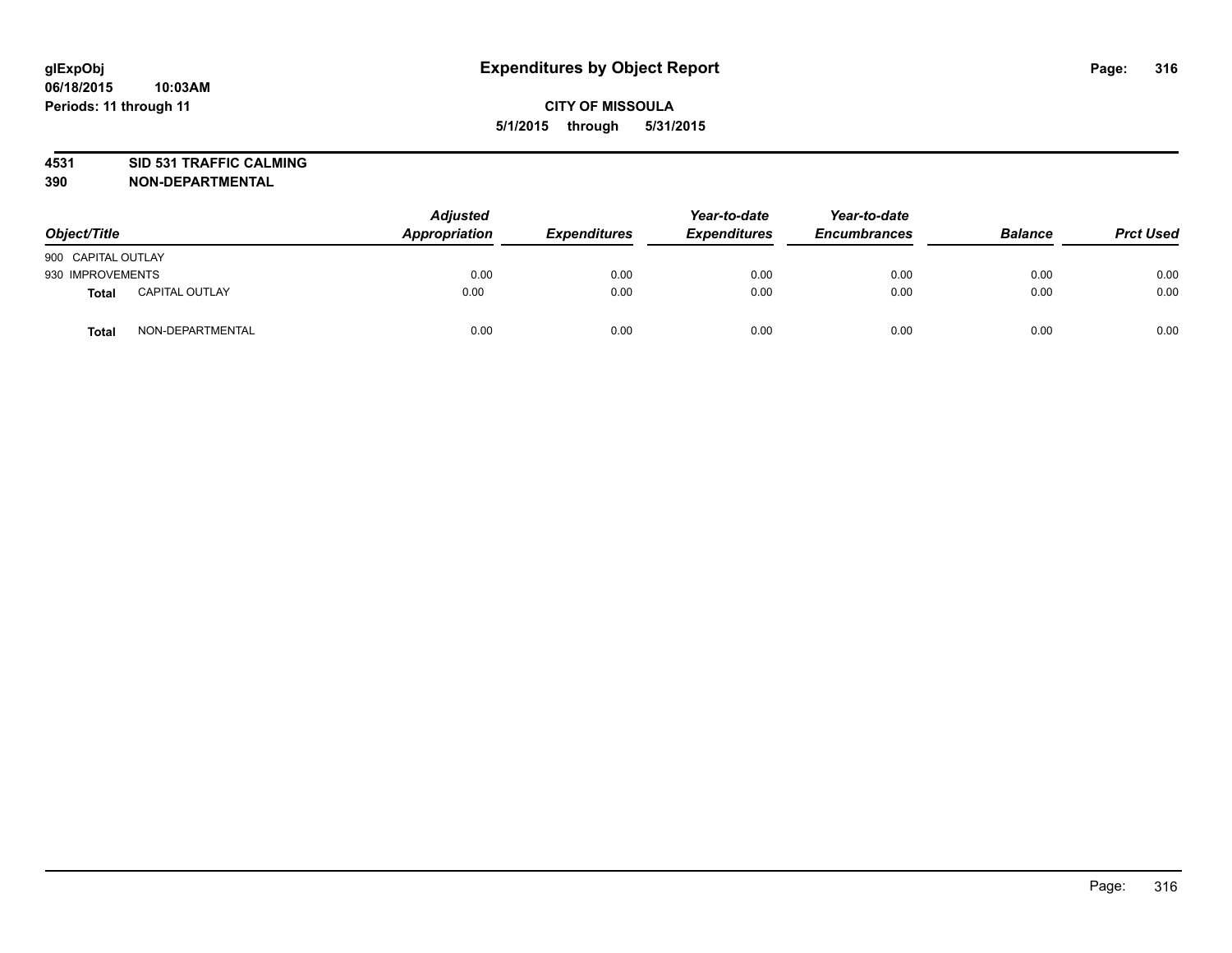### **4531 SID 531 TRAFFIC CALMING**

| Object/Title       |                         | <b>Adjusted</b><br>Appropriation | <b>Expenditures</b> | Year-to-date<br><b>Expenditures</b> | Year-to-date<br><b>Encumbrances</b> | <b>Balance</b> | <b>Prct Used</b> |
|--------------------|-------------------------|----------------------------------|---------------------|-------------------------------------|-------------------------------------|----------------|------------------|
| 900 CAPITAL OUTLAY |                         |                                  |                     |                                     |                                     |                |                  |
| 930 IMPROVEMENTS   |                         | 0.00                             | 0.00                | 0.00                                | 0.00                                | 0.00           | 0.00             |
| Total              | <b>CAPITAL OUTLAY</b>   | 0.00                             | 0.00                | 0.00                                | 0.00                                | 0.00           | 0.00             |
| <b>Total</b>       | SID 531 TRAFFIC CALMING | 0.00                             | 0.00                | 0.00                                | 0.00                                | 0.00           | 0.00             |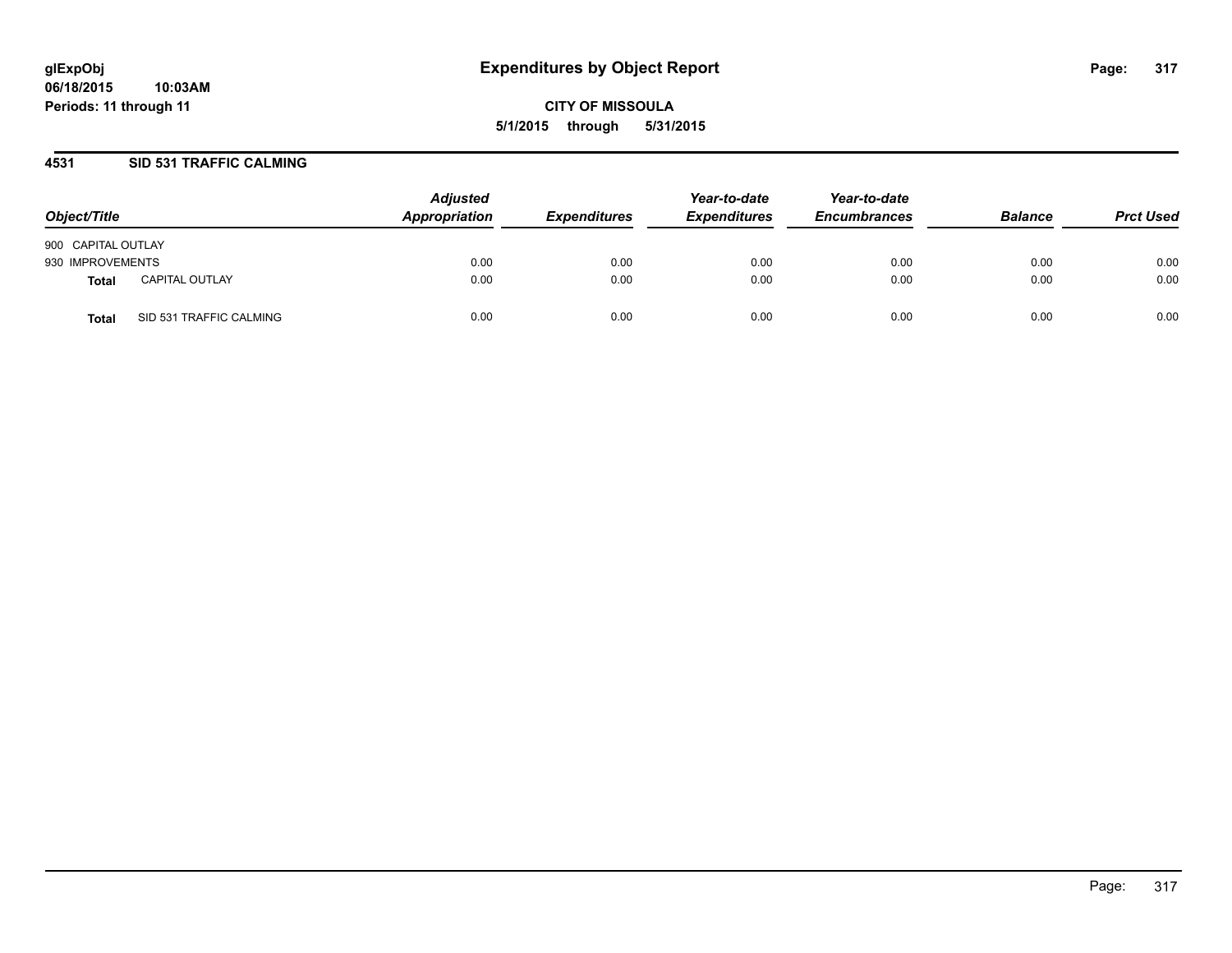### **4532 MALONEY RANCH SID**

**390 NON-DEPARTMENTAL**

| Object/Title       |                       | <b>Adjusted</b><br>Appropriation | <b>Expenditures</b> | Year-to-date<br><b>Expenditures</b> | Year-to-date<br><b>Encumbrances</b> | <b>Balance</b> | <b>Prct Used</b> |
|--------------------|-----------------------|----------------------------------|---------------------|-------------------------------------|-------------------------------------|----------------|------------------|
| 900 CAPITAL OUTLAY |                       |                                  |                     |                                     |                                     |                |                  |
| 930 IMPROVEMENTS   |                       | 0.00                             | 0.00                | 0.00                                | 0.00                                | 0.00           | 0.00             |
| Total              | <b>CAPITAL OUTLAY</b> | 0.00                             | 0.00                | 0.00                                | 0.00                                | 0.00           | 0.00             |
| <b>Total</b>       | NON-DEPARTMENTAL      | 0.00                             | 0.00                | 0.00                                | 0.00                                | 0.00           | 0.00             |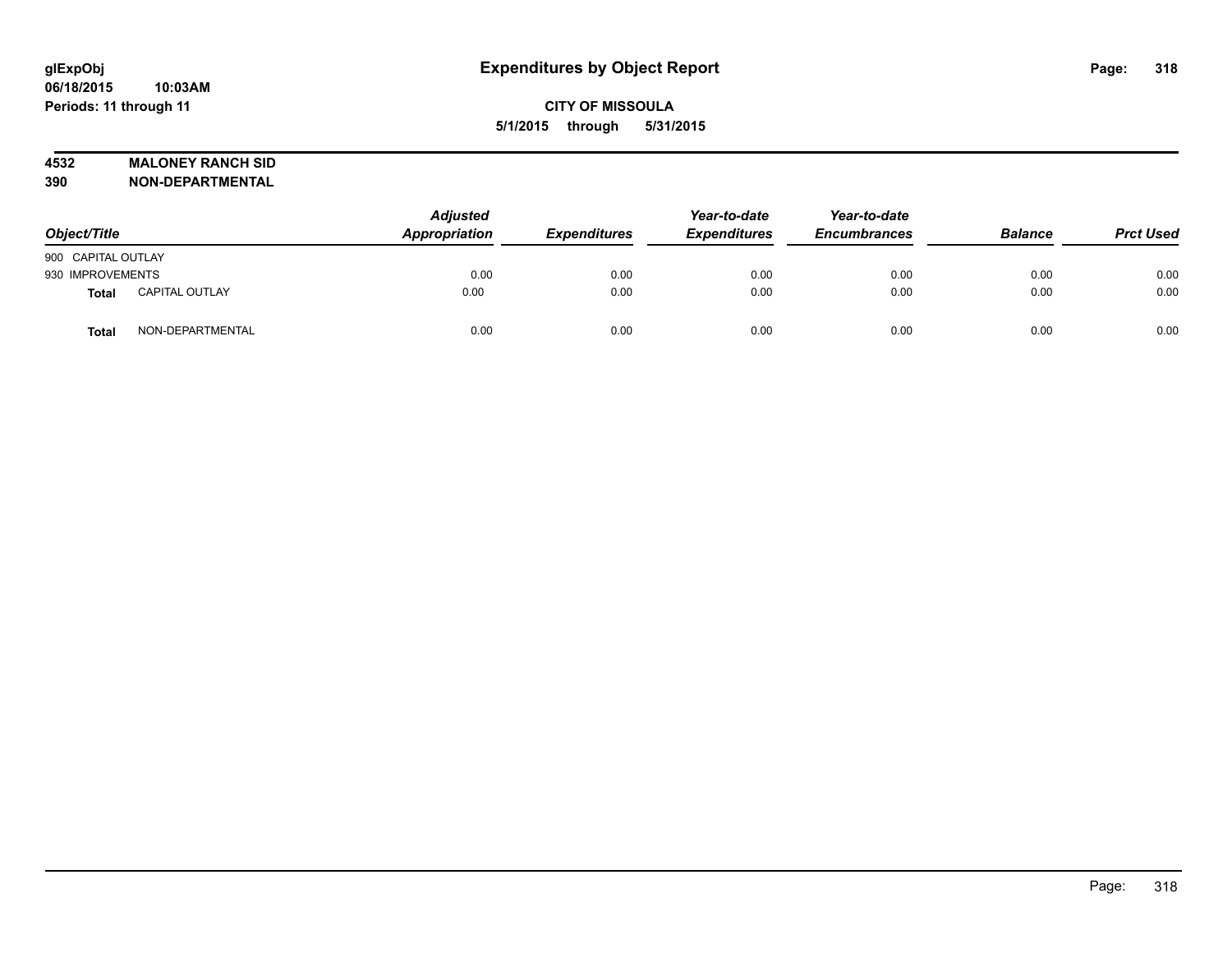**06/18/2015 10:03AM Periods: 11 through 11**

**CITY OF MISSOULA 5/1/2015 through 5/31/2015**

**4532 MALONEY RANCH SID**

| Object/Title                             | <b>Adjusted</b><br>Appropriation | <b>Expenditures</b> | Year-to-date<br><b>Expenditures</b> | Year-to-date<br><b>Encumbrances</b> | <b>Balance</b> | <b>Prct Used</b> |
|------------------------------------------|----------------------------------|---------------------|-------------------------------------|-------------------------------------|----------------|------------------|
| 900 CAPITAL OUTLAY                       |                                  |                     |                                     |                                     |                |                  |
| 930 IMPROVEMENTS                         | 0.00                             | 0.00                | 0.00                                | 0.00                                | 0.00           | 0.00             |
| CAPITAL OUTLAY<br><b>Total</b>           | 0.00                             | 0.00                | 0.00                                | 0.00                                | 0.00           | 0.00             |
| <b>MALONEY RANCH SID</b><br><b>Total</b> | 0.00                             | 0.00                | 0.00                                | 0.00                                | 0.00           | 0.00             |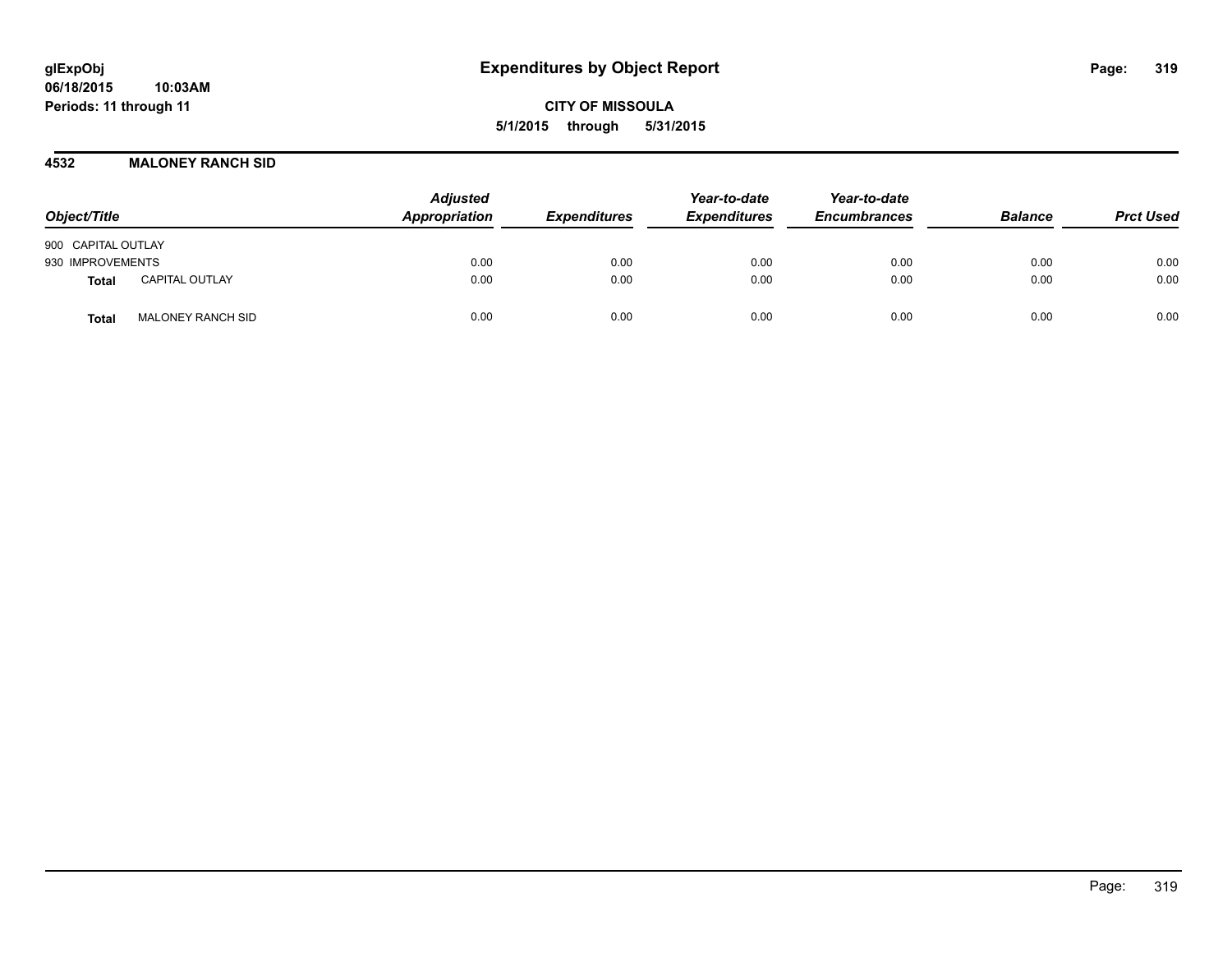### **4534 SID 534 LINCOLNWOOD**

**390 NON-DEPARTMENTAL**

| Object/Title      |                              | <b>Adjusted</b><br><b>Appropriation</b> | <b>Expenditures</b> | Year-to-date<br><b>Expenditures</b> | Year-to-date<br><b>Encumbrances</b> | <b>Balance</b> | <b>Prct Used</b> |
|-------------------|------------------------------|-----------------------------------------|---------------------|-------------------------------------|-------------------------------------|----------------|------------------|
| 800 OTHER OBJECTS |                              |                                         |                     |                                     |                                     |                |                  |
|                   | 820 TRANSFERS TO OTHER FUNDS | 0.00                                    | 0.00                | 0.00                                | 0.00                                | 0.00           | 0.00             |
| Total             | OTHER OBJECTS                | 0.00                                    | 0.00                | 0.00                                | 0.00                                | 0.00           | 0.00             |
| <b>Total</b>      | NON-DEPARTMENTAL             | 0.00                                    | 0.00                | 0.00                                | 0.00                                | 0.00           | 0.00             |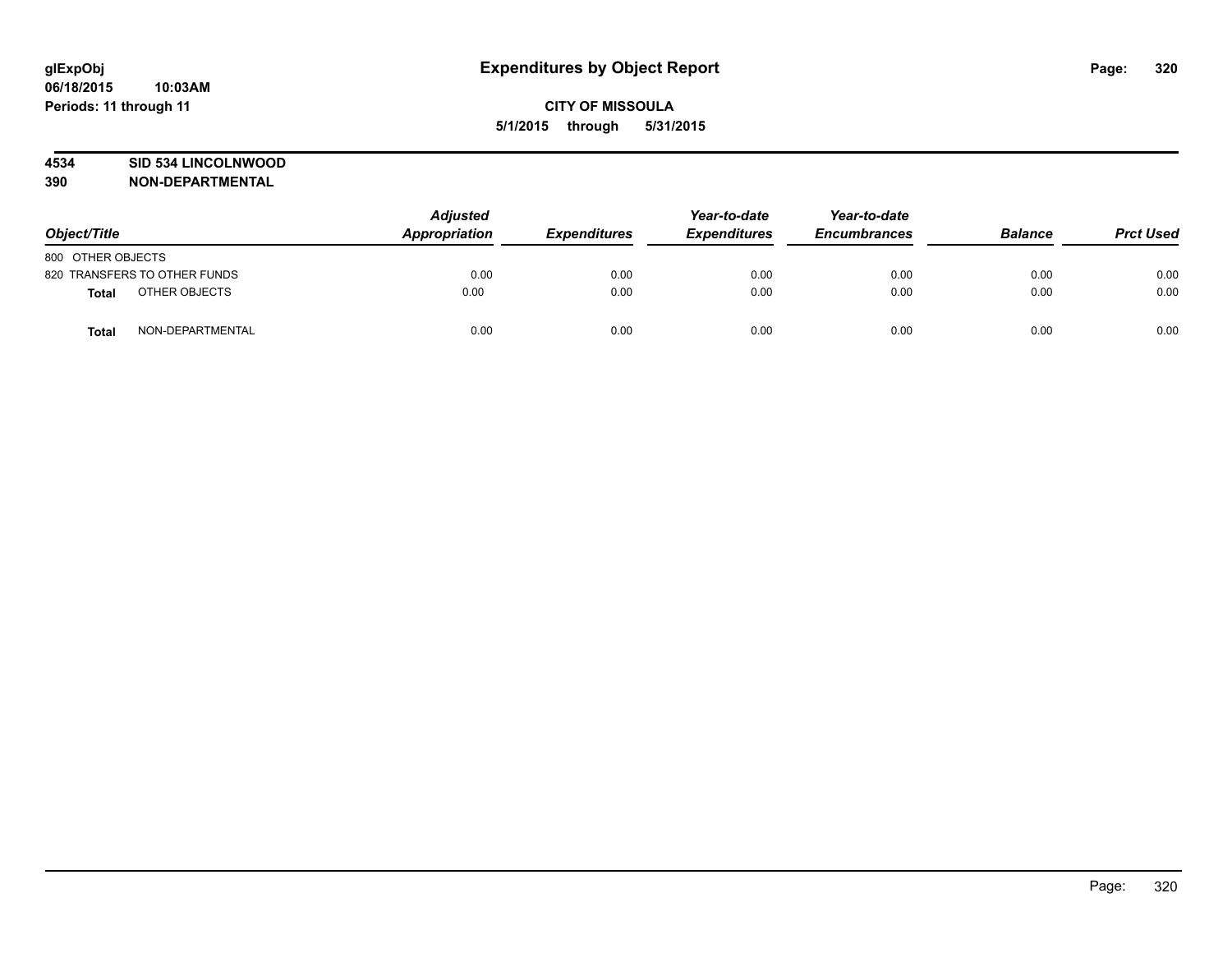### **4534 SID 534 LINCOLNWOOD**

| Object/Title                  | <b>Adjusted</b><br>Appropriation | <b>Expenditures</b> | Year-to-date<br><b>Expenditures</b> | Year-to-date<br><b>Encumbrances</b> | <b>Balance</b> | <b>Prct Used</b> |
|-------------------------------|----------------------------------|---------------------|-------------------------------------|-------------------------------------|----------------|------------------|
| 800 OTHER OBJECTS             |                                  |                     |                                     |                                     |                |                  |
| 820 TRANSFERS TO OTHER FUNDS  | 0.00                             | 0.00                | 0.00                                | 0.00                                | 0.00           | 0.00             |
| OTHER OBJECTS<br><b>Total</b> | 0.00                             | 0.00                | 0.00                                | 0.00                                | 0.00           | 0.00             |
| SID 534 LINCOLNWOOD<br>Total  | 0.00                             | 0.00                | 0.00                                | 0.00                                | 0.00           | 0.00             |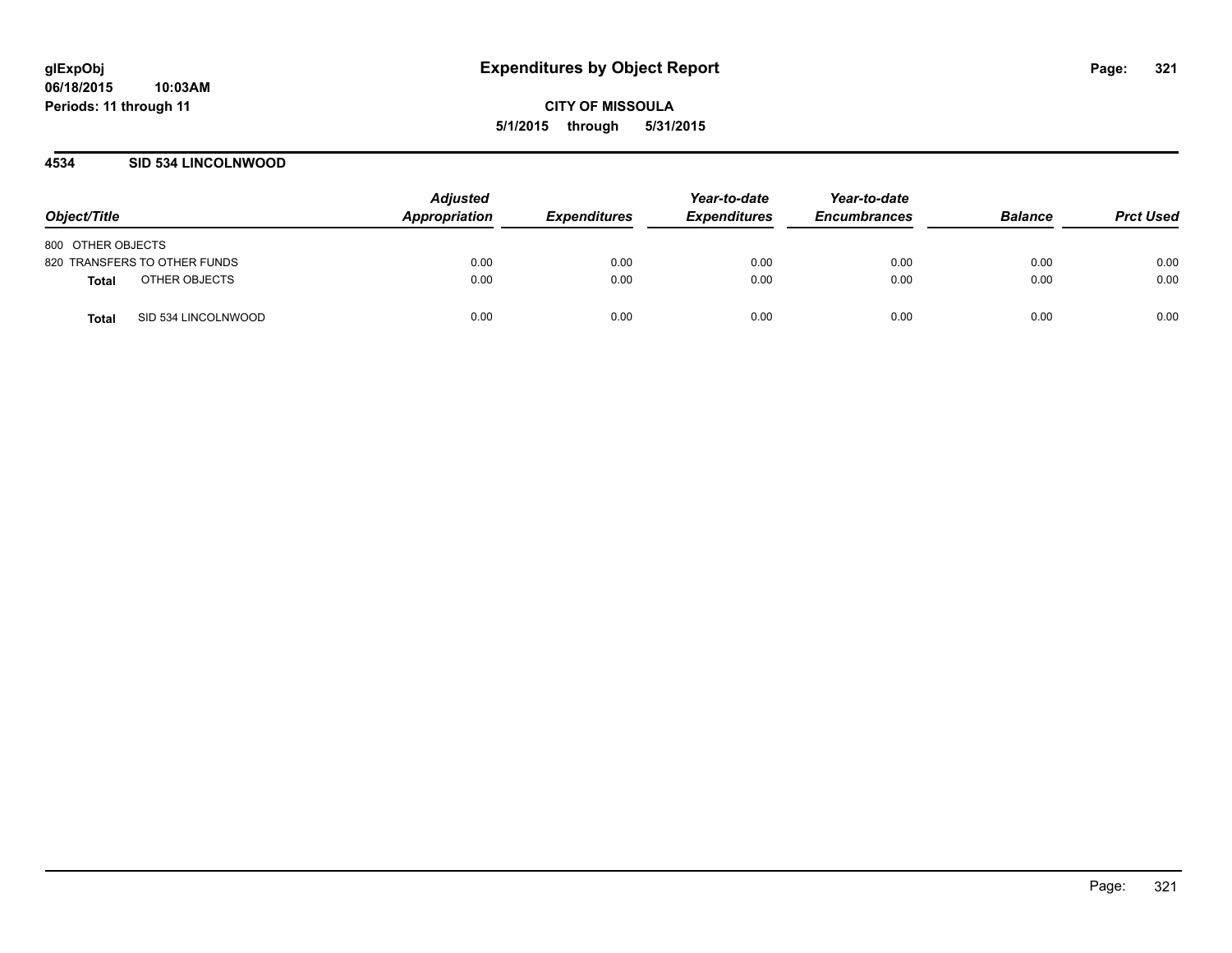### **4540 SID 540 ENGLAND BLVD**

**390 NON-DEPARTMENTAL**

| Object/Title                     |  | <b>Adjusted</b><br>Appropriation<br><b>Expenditures</b> | Year-to-date<br><b>Expenditures</b> | Year-to-date<br><b>Encumbrances</b> | <b>Balance</b> | <b>Prct Used</b> |      |
|----------------------------------|--|---------------------------------------------------------|-------------------------------------|-------------------------------------|----------------|------------------|------|
| 800 OTHER OBJECTS                |  |                                                         |                                     |                                     |                |                  |      |
| 820 TRANSFERS TO OTHER FUNDS     |  | 0.00                                                    | 0.00                                | 0.00                                | 0.00           | 0.00             | 0.00 |
| OTHER OBJECTS<br><b>Total</b>    |  | 0.00                                                    | 0.00                                | 0.00                                | 0.00           | 0.00             | 0.00 |
| NON-DEPARTMENTAL<br><b>Total</b> |  | 0.00                                                    | 0.00                                | 0.00                                | 0.00           | 0.00             | 0.00 |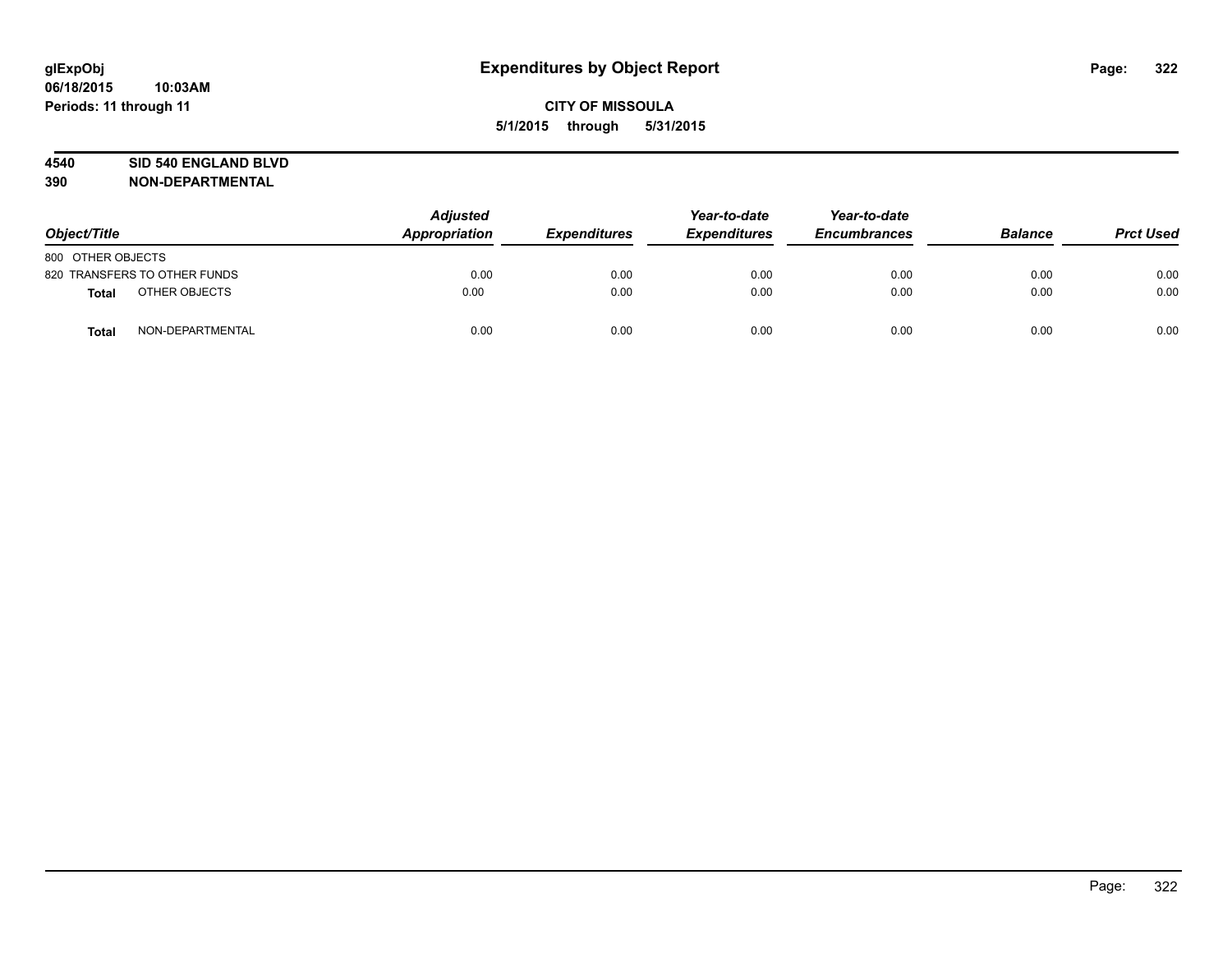### **4540 SID 540 ENGLAND BLVD**

| Object/Title                  | <b>Adjusted</b><br>Appropriation | <b>Expenditures</b> | Year-to-date<br><b>Expenditures</b> | Year-to-date<br><b>Encumbrances</b> | <b>Balance</b> | <b>Prct Used</b> |
|-------------------------------|----------------------------------|---------------------|-------------------------------------|-------------------------------------|----------------|------------------|
| 800 OTHER OBJECTS             |                                  |                     |                                     |                                     |                |                  |
| 820 TRANSFERS TO OTHER FUNDS  | 0.00                             | 0.00                | 0.00                                | 0.00                                | 0.00           | 0.00             |
| OTHER OBJECTS<br><b>Total</b> | 0.00                             | 0.00                | 0.00                                | 0.00                                | 0.00           | 0.00             |
| SID 540 ENGLAND BLVD<br>Total | 0.00                             | 0.00                | 0.00                                | 0.00                                | 0.00           | 0.00             |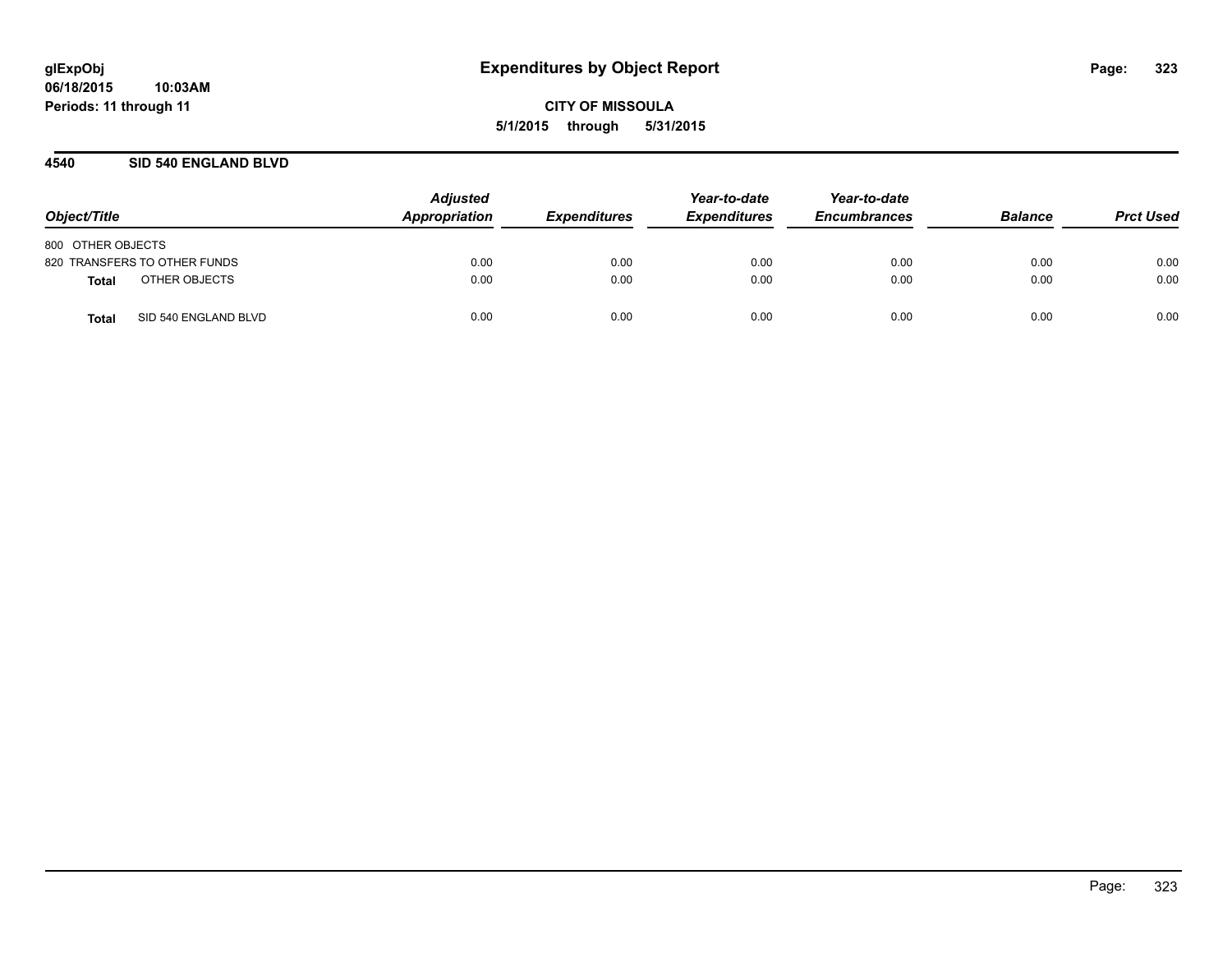### **4541 SID 541 PINEVIEW PARK**

**390 NON-DEPARTMENTAL**

| Object/Title                          | <b>Adjusted</b><br><b>Appropriation</b> | <b>Expenditures</b> | Year-to-date<br><b>Expenditures</b> | Year-to-date<br><b>Encumbrances</b> | <b>Balance</b> | <b>Prct Used</b> |
|---------------------------------------|-----------------------------------------|---------------------|-------------------------------------|-------------------------------------|----------------|------------------|
| 500 FIXED CHARGES                     |                                         |                     |                                     |                                     |                |                  |
| 500 FIXED CHARGES                     | 0.00                                    | 0.00                | 0.00                                | 0.00                                | 0.00           | 0.00             |
| <b>FIXED CHARGES</b><br><b>Total</b>  | 0.00                                    | 0.00                | 0.00                                | 0.00                                | 0.00           | 0.00             |
| 900 CAPITAL OUTLAY                    |                                         |                     |                                     |                                     |                |                  |
| 930 IMPROVEMENTS                      | 0.00                                    | 0.00                | 0.00                                | 0.00                                | 0.00           | 0.00             |
| <b>CAPITAL OUTLAY</b><br><b>Total</b> | 0.00                                    | 0.00                | 0.00                                | 0.00                                | 0.00           | 0.00             |
| NON-DEPARTMENTAL<br><b>Total</b>      | 0.00                                    | 0.00                | 0.00                                | 0.00                                | 0.00           | 0.00             |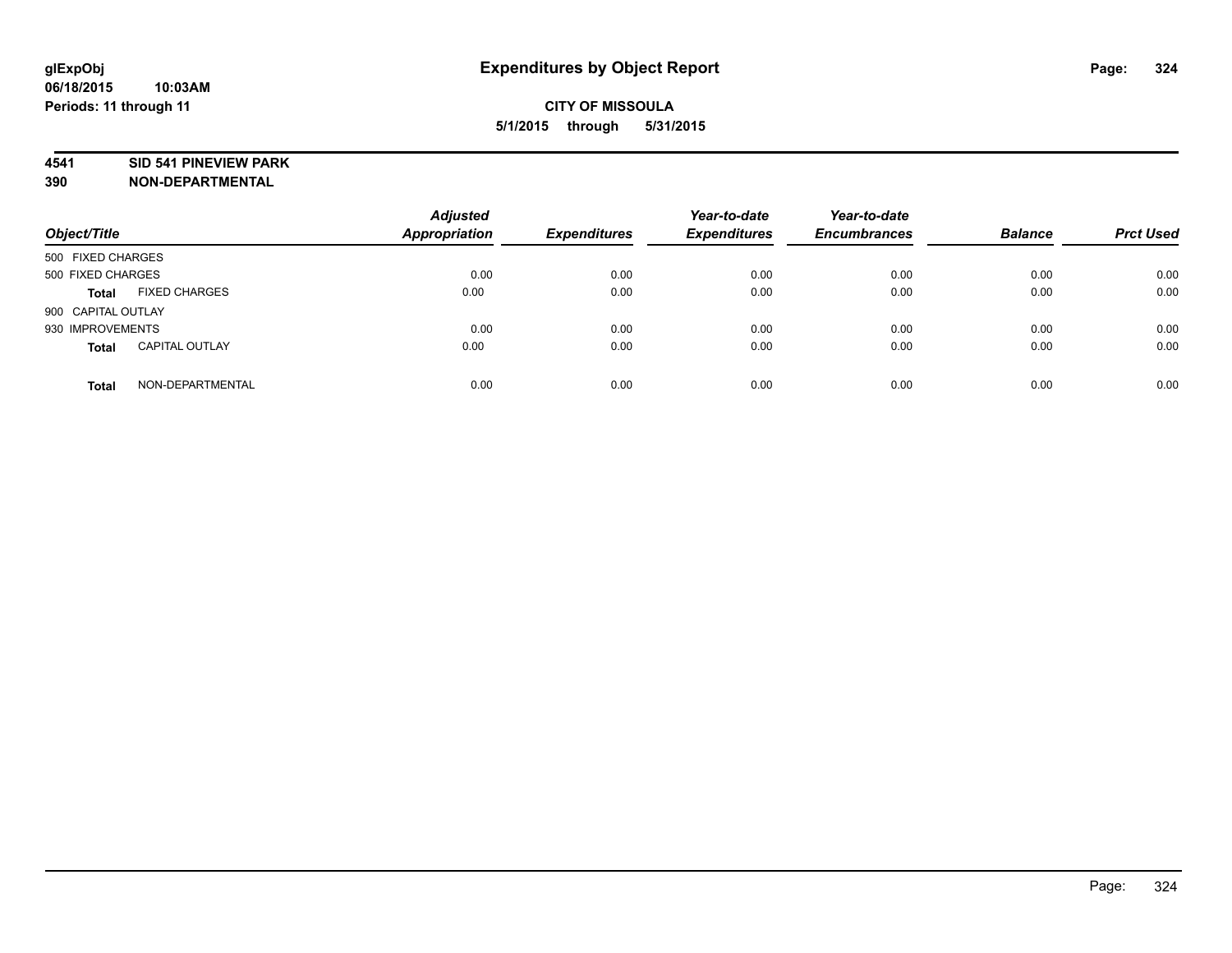#### **4541 SID 541 PINEVIEW PARK**

| Object/Title       |                       | <b>Adjusted</b><br><b>Appropriation</b> | <b>Expenditures</b> | Year-to-date<br><b>Expenditures</b> | Year-to-date<br><b>Encumbrances</b> | <b>Balance</b> | <b>Prct Used</b> |
|--------------------|-----------------------|-----------------------------------------|---------------------|-------------------------------------|-------------------------------------|----------------|------------------|
| 500 FIXED CHARGES  |                       |                                         |                     |                                     |                                     |                |                  |
| 500 FIXED CHARGES  |                       | 0.00                                    | 0.00                | 0.00                                | 0.00                                | 0.00           | 0.00             |
| Total              | <b>FIXED CHARGES</b>  | 0.00                                    | 0.00                | 0.00                                | 0.00                                | 0.00           | 0.00             |
| 900 CAPITAL OUTLAY |                       |                                         |                     |                                     |                                     |                |                  |
| 930 IMPROVEMENTS   |                       | 0.00                                    | 0.00                | 0.00                                | 0.00                                | 0.00           | 0.00             |
| <b>Total</b>       | <b>CAPITAL OUTLAY</b> | 0.00                                    | 0.00                | 0.00                                | 0.00                                | 0.00           | 0.00             |
| <b>Total</b>       | SID 541 PINEVIEW PARK | 0.00                                    | 0.00                | 0.00                                | 0.00                                | 0.00           | 0.00             |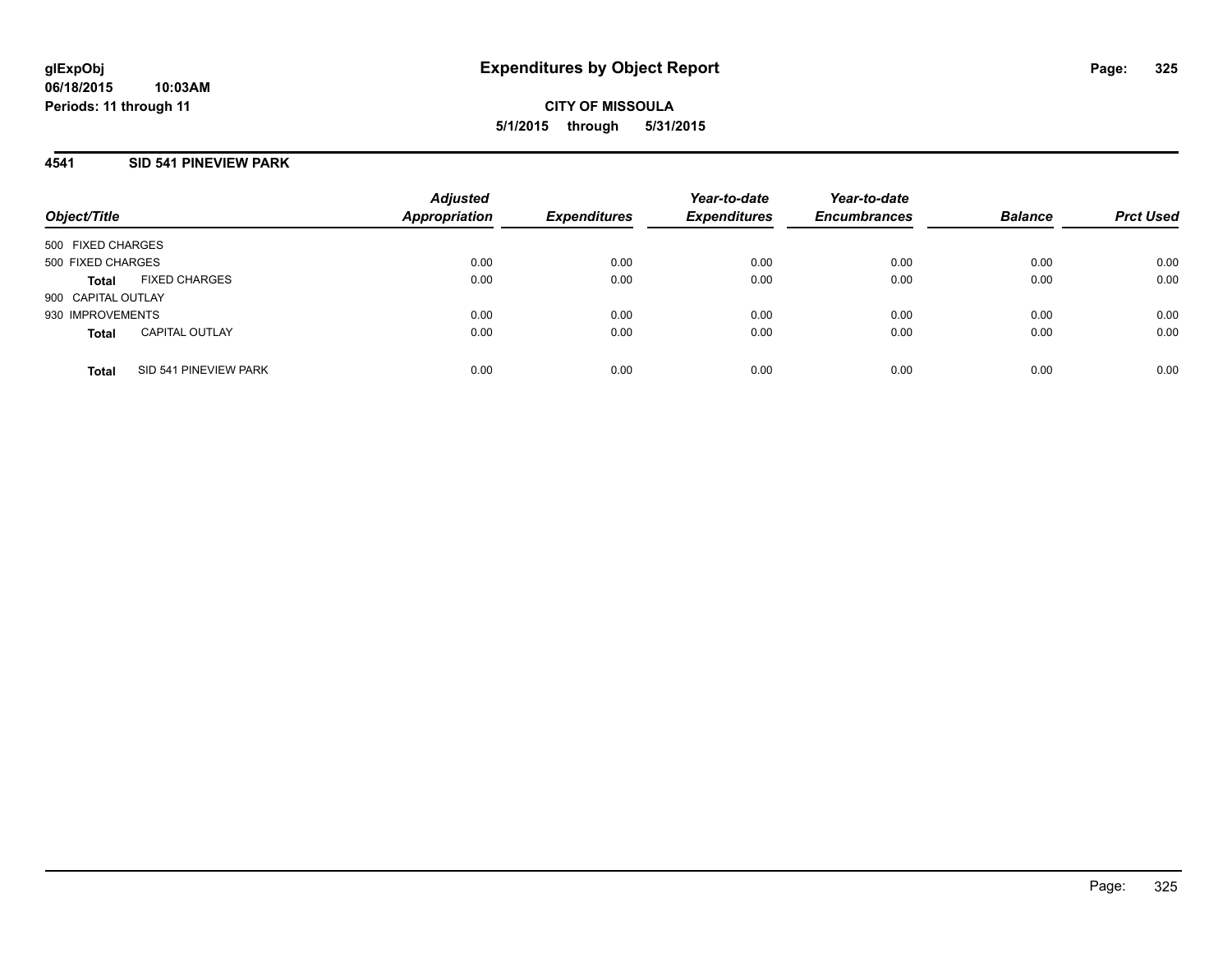# **4542 SID 542 HILLVIEW WAY**

| Object/Title           |                           | <b>Adjusted</b><br><b>Appropriation</b> | <b>Expenditures</b> | Year-to-date<br><b>Expenditures</b> | Year-to-date<br><b>Encumbrances</b> | <b>Balance</b> | <b>Prct Used</b> |
|------------------------|---------------------------|-----------------------------------------|---------------------|-------------------------------------|-------------------------------------|----------------|------------------|
| 300 PURCHASED SERVICES |                           |                                         |                     |                                     |                                     |                |                  |
|                        | 350 PROFESSIONAL SERVICES | 0.00                                    | 101.00              | 66.415.23                           | 0.00                                | $-66.415.23$   | 0.00             |
| <b>Total</b>           | <b>PURCHASED SERVICES</b> | 0.00                                    | 101.00              | 66,415.23                           | 0.00                                | $-66,415.23$   | 0.00             |
| 900 CAPITAL OUTLAY     |                           |                                         |                     |                                     |                                     |                |                  |
| 930 IMPROVEMENTS       |                           | 0.00                                    | 0.00                | 0.00                                | 0.00                                | 0.00           | 0.00             |
| <b>Total</b>           | <b>CAPITAL OUTLAY</b>     | 0.00                                    | 0.00                | 0.00                                | 0.00                                | 0.00           | 0.00             |
| <b>Total</b>           | NON-DEPARTMENTAL          | 0.00                                    | 101.00              | 66.415.23                           | 0.00                                | $-66.415.23$   | 0.00             |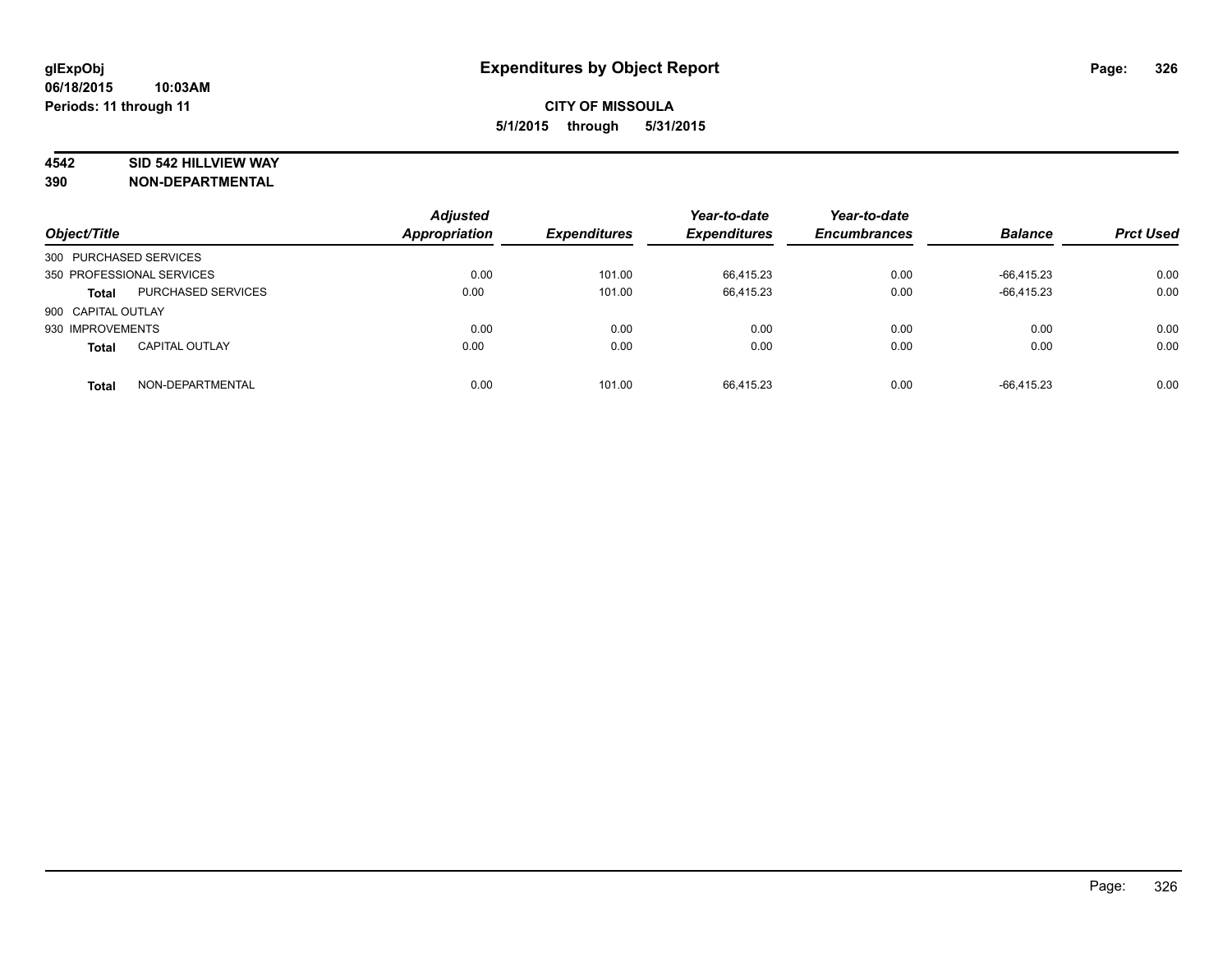## **4542 SID 542 HILLVIEW WAY**

| Object/Title           |                           | <b>Adjusted</b><br><b>Appropriation</b> | <b>Expenditures</b> | Year-to-date<br><b>Expenditures</b> | Year-to-date<br><b>Encumbrances</b> | <b>Balance</b> | <b>Prct Used</b> |
|------------------------|---------------------------|-----------------------------------------|---------------------|-------------------------------------|-------------------------------------|----------------|------------------|
| 300 PURCHASED SERVICES |                           |                                         |                     |                                     |                                     |                |                  |
|                        | 350 PROFESSIONAL SERVICES | 0.00                                    | 101.00              | 66.415.23                           | 0.00                                | $-66.415.23$   | 0.00             |
| <b>Total</b>           | PURCHASED SERVICES        | 0.00                                    | 101.00              | 66,415.23                           | 0.00                                | $-66.415.23$   | 0.00             |
| 900 CAPITAL OUTLAY     |                           |                                         |                     |                                     |                                     |                |                  |
| 930 IMPROVEMENTS       |                           | 0.00                                    | 0.00                | 0.00                                | 0.00                                | 0.00           | 0.00             |
| <b>Total</b>           | <b>CAPITAL OUTLAY</b>     | 0.00                                    | 0.00                | 0.00                                | 0.00                                | 0.00           | 0.00             |
| <b>Total</b>           | SID 542 HILLVIEW WAY      | 0.00                                    | 101.00              | 66.415.23                           | 0.00                                | $-66.415.23$   | 0.00             |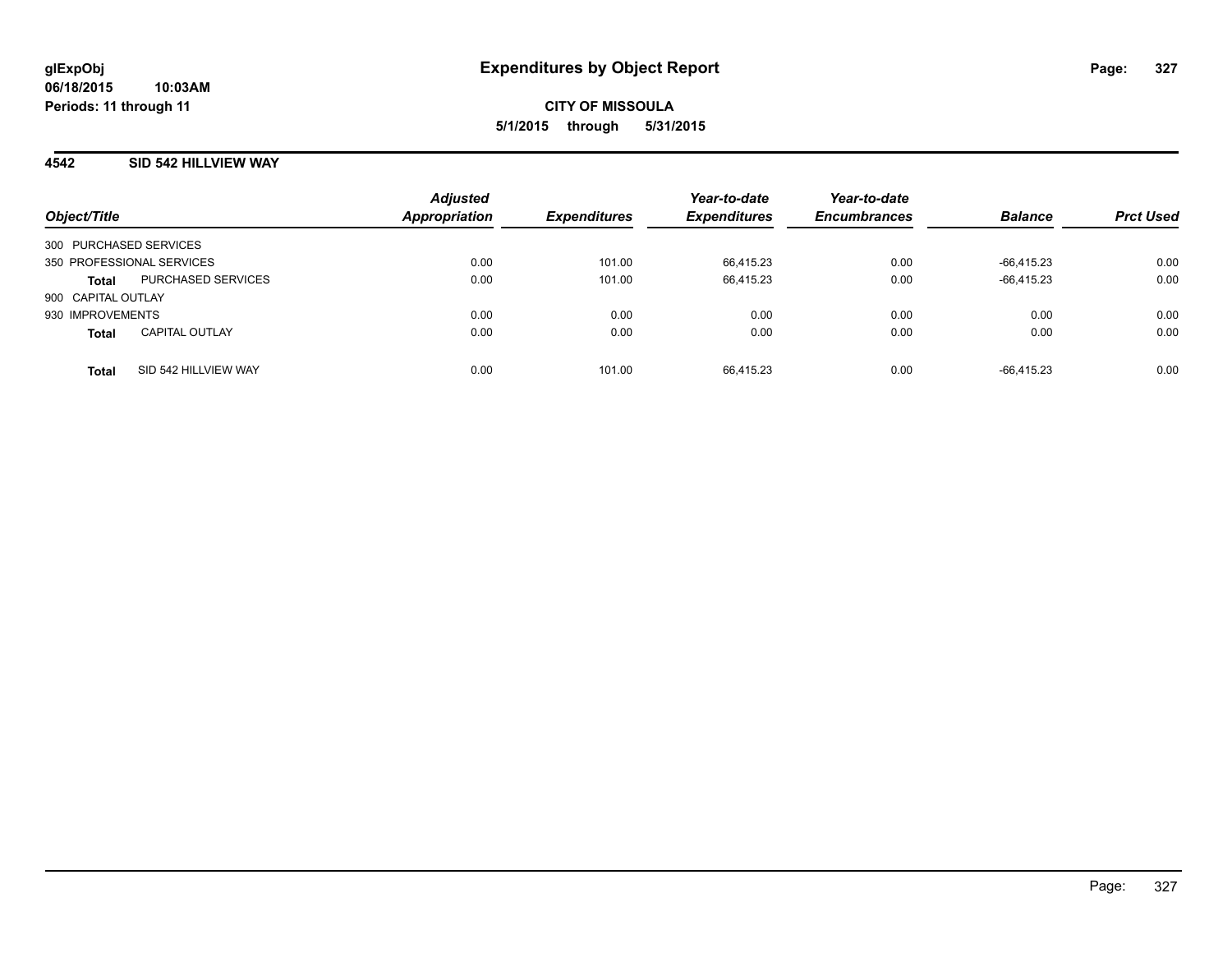**4543 SID 543 TRAFFIC CALMING**

| Object/Title           |                           | <b>Adjusted</b><br>Appropriation | <b>Expenditures</b> | Year-to-date<br><b>Expenditures</b> | Year-to-date<br><b>Encumbrances</b> | <b>Balance</b> | <b>Prct Used</b> |
|------------------------|---------------------------|----------------------------------|---------------------|-------------------------------------|-------------------------------------|----------------|------------------|
| 300 PURCHASED SERVICES |                           |                                  |                     |                                     |                                     |                |                  |
|                        | 350 PROFESSIONAL SERVICES | 0.00                             | 0.00                | 0.00                                | 0.00                                | 0.00           | 0.00             |
| <b>Total</b>           | PURCHASED SERVICES        | 0.00                             | 0.00                | 0.00                                | 0.00                                | 0.00           | 0.00             |
| 900 CAPITAL OUTLAY     |                           |                                  |                     |                                     |                                     |                |                  |
| 930 IMPROVEMENTS       |                           | 0.00                             | 0.00                | 0.00                                | 0.00                                | 0.00           | 0.00             |
| <b>Total</b>           | <b>CAPITAL OUTLAY</b>     | 0.00                             | 0.00                | 0.00                                | 0.00                                | 0.00           | 0.00             |
| <b>Total</b>           | NON-DEPARTMENTAL          | 0.00                             | 0.00                | 0.00                                | 0.00                                | 0.00           | 0.00             |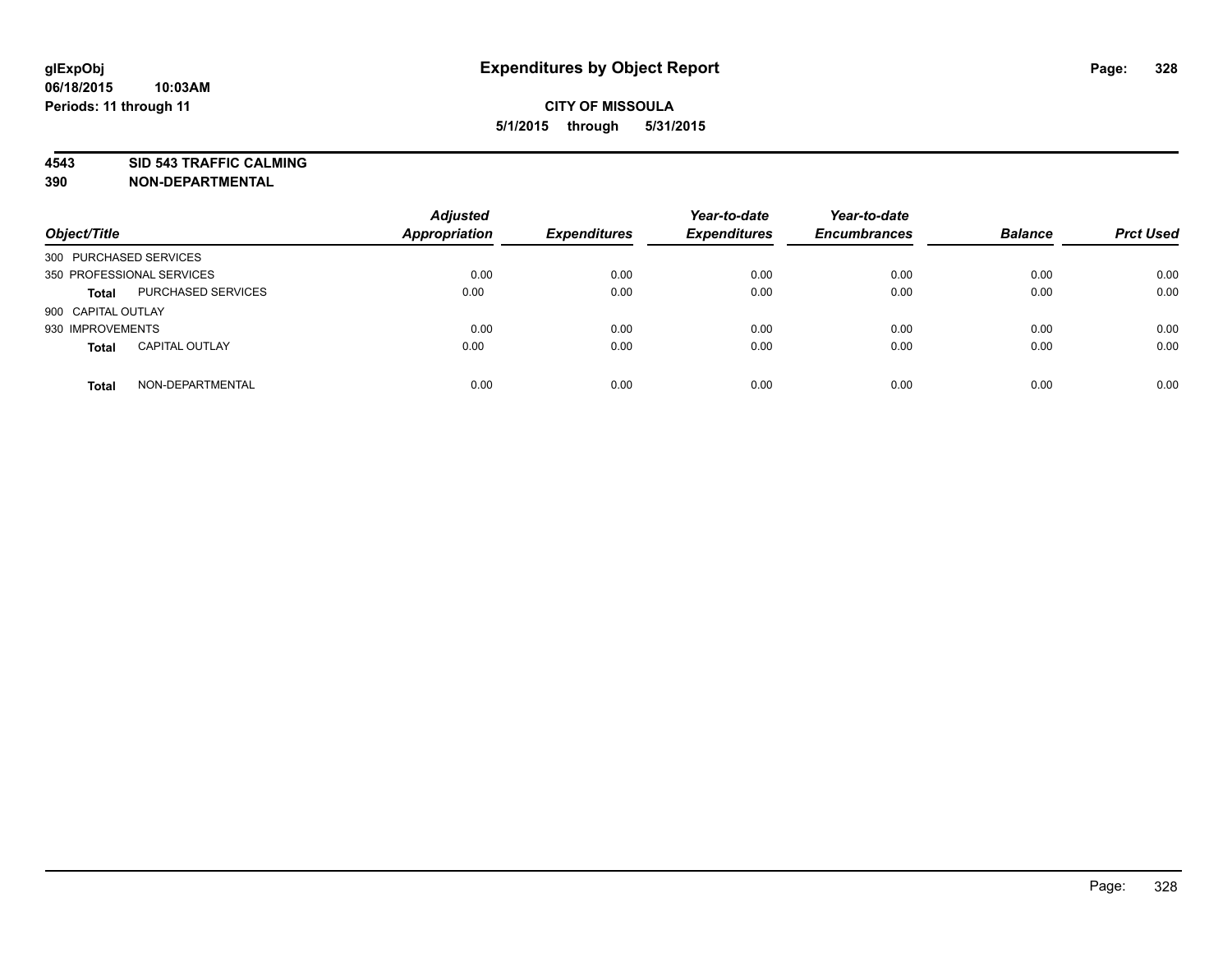## **4543 SID 543 TRAFFIC CALMING**

| Object/Title                            | <b>Adjusted</b><br><b>Appropriation</b> | <b>Expenditures</b> | Year-to-date<br><b>Expenditures</b> | Year-to-date<br><b>Encumbrances</b> | <b>Balance</b> | <b>Prct Used</b> |
|-----------------------------------------|-----------------------------------------|---------------------|-------------------------------------|-------------------------------------|----------------|------------------|
| 300 PURCHASED SERVICES                  |                                         |                     |                                     |                                     |                |                  |
| 350 PROFESSIONAL SERVICES               | 0.00                                    | 0.00                | 0.00                                | 0.00                                | 0.00           | 0.00             |
| PURCHASED SERVICES<br><b>Total</b>      | 0.00                                    | 0.00                | 0.00                                | 0.00                                | 0.00           | 0.00             |
| 900 CAPITAL OUTLAY                      |                                         |                     |                                     |                                     |                |                  |
| 930 IMPROVEMENTS                        | 0.00                                    | 0.00                | 0.00                                | 0.00                                | 0.00           | 0.00             |
| <b>CAPITAL OUTLAY</b><br><b>Total</b>   | 0.00                                    | 0.00                | 0.00                                | 0.00                                | 0.00           | 0.00             |
| SID 543 TRAFFIC CALMING<br><b>Total</b> | 0.00                                    | 0.00                | 0.00                                | 0.00                                | 0.00           | 0.00             |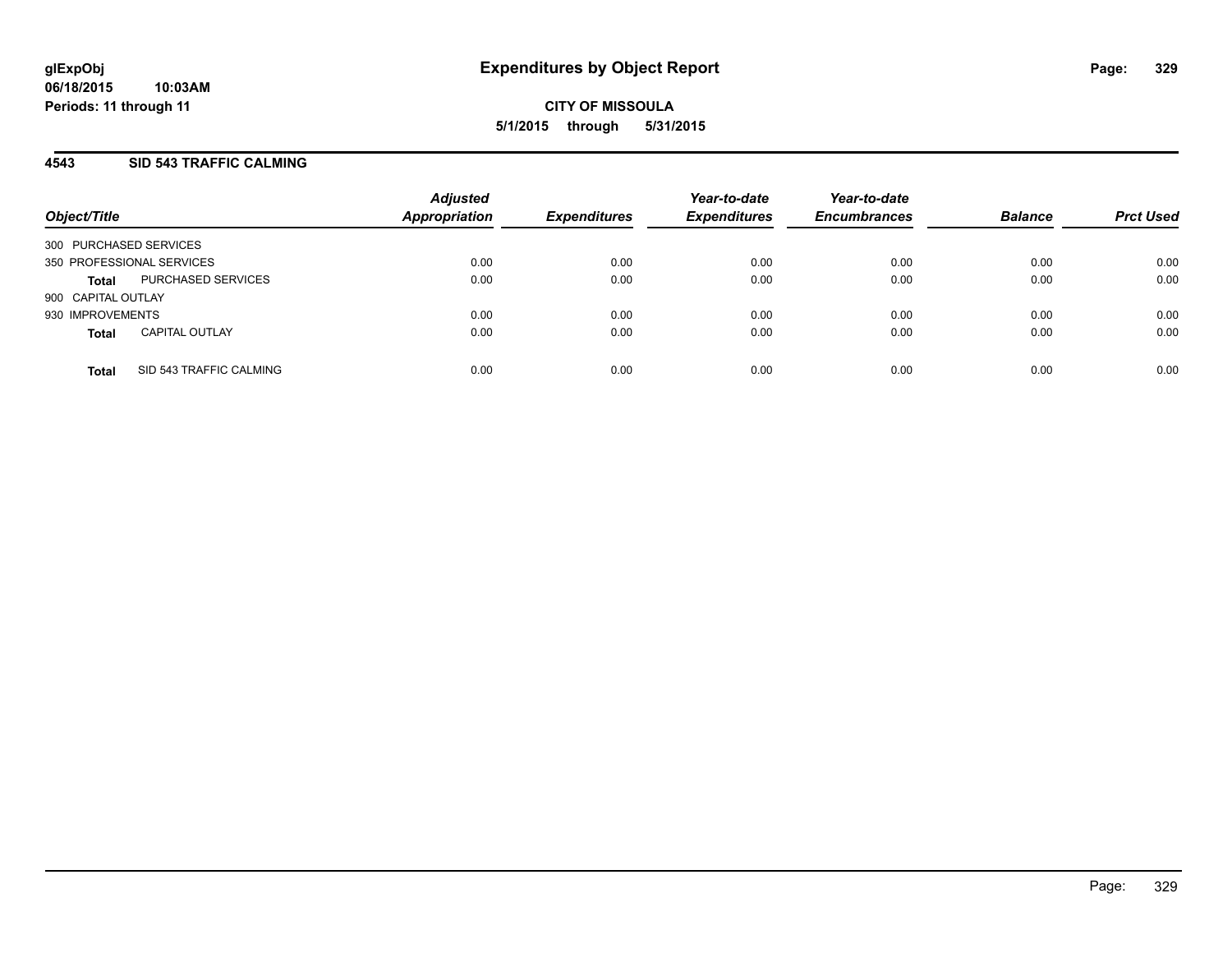#### **4544 MILLER CREEK MITIGATION FUND**

| Object/Title       |                       | <b>Adjusted</b><br>Appropriation | <b>Expenditures</b> | Year-to-date<br><b>Expenditures</b> | Year-to-date<br><b>Encumbrances</b> | <b>Balance</b> | <b>Prct Used</b> |
|--------------------|-----------------------|----------------------------------|---------------------|-------------------------------------|-------------------------------------|----------------|------------------|
| 900 CAPITAL OUTLAY |                       |                                  |                     |                                     |                                     |                |                  |
| 930 IMPROVEMENTS   |                       | 0.00                             | 0.00                | 0.00                                | 0.00                                | 0.00           | 0.00             |
| Total              | <b>CAPITAL OUTLAY</b> | 0.00                             | 0.00                | 0.00                                | 0.00                                | 0.00           | 0.00             |
| Total              | NON-DEPARTMENTAL      | 0.00                             | 0.00                | 0.00                                | 0.00                                | 0.00           | 0.00             |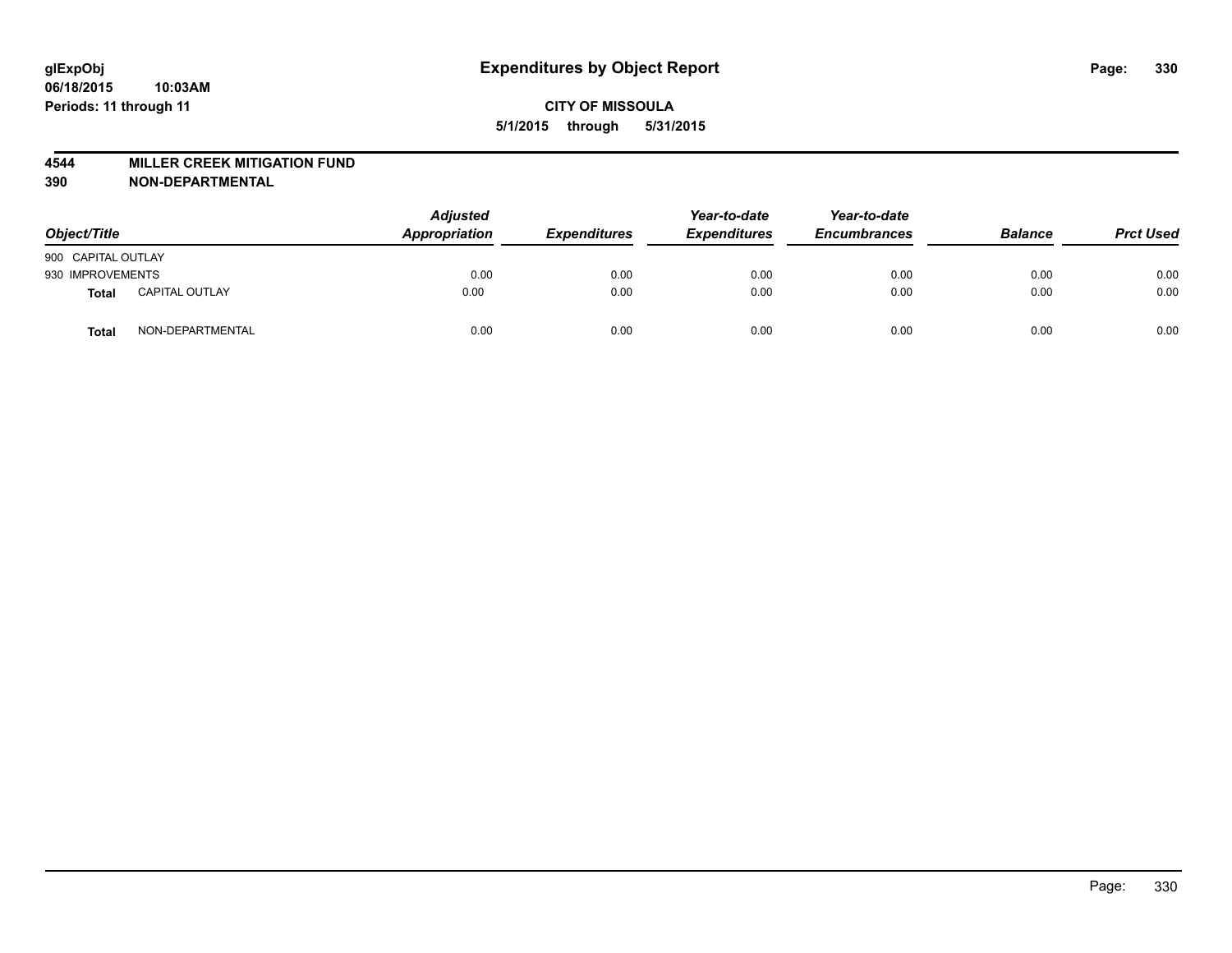#### **4544 MILLER CREEK MITIGATION FUND**

| Object/Title                          | <b>Adjusted</b><br><b>Appropriation</b> | <b>Expenditures</b> | Year-to-date<br><b>Expenditures</b> | Year-to-date<br><b>Encumbrances</b> | <b>Balance</b> | <b>Prct Used</b> |
|---------------------------------------|-----------------------------------------|---------------------|-------------------------------------|-------------------------------------|----------------|------------------|
| 900 CAPITAL OUTLAY                    |                                         |                     |                                     |                                     |                |                  |
| 930 IMPROVEMENTS                      | 0.00                                    | 0.00                | 0.00                                | 0.00                                | 0.00           | 0.00             |
| <b>CAPITAL OUTLAY</b><br><b>Total</b> | 0.00                                    | 0.00                | 0.00                                | 0.00                                | 0.00           | 0.00             |
| MILLER CREEK MITIGATION FUND<br>Total | 0.00                                    | 0.00                | 0.00                                | 0.00                                | 0.00           | 0.00             |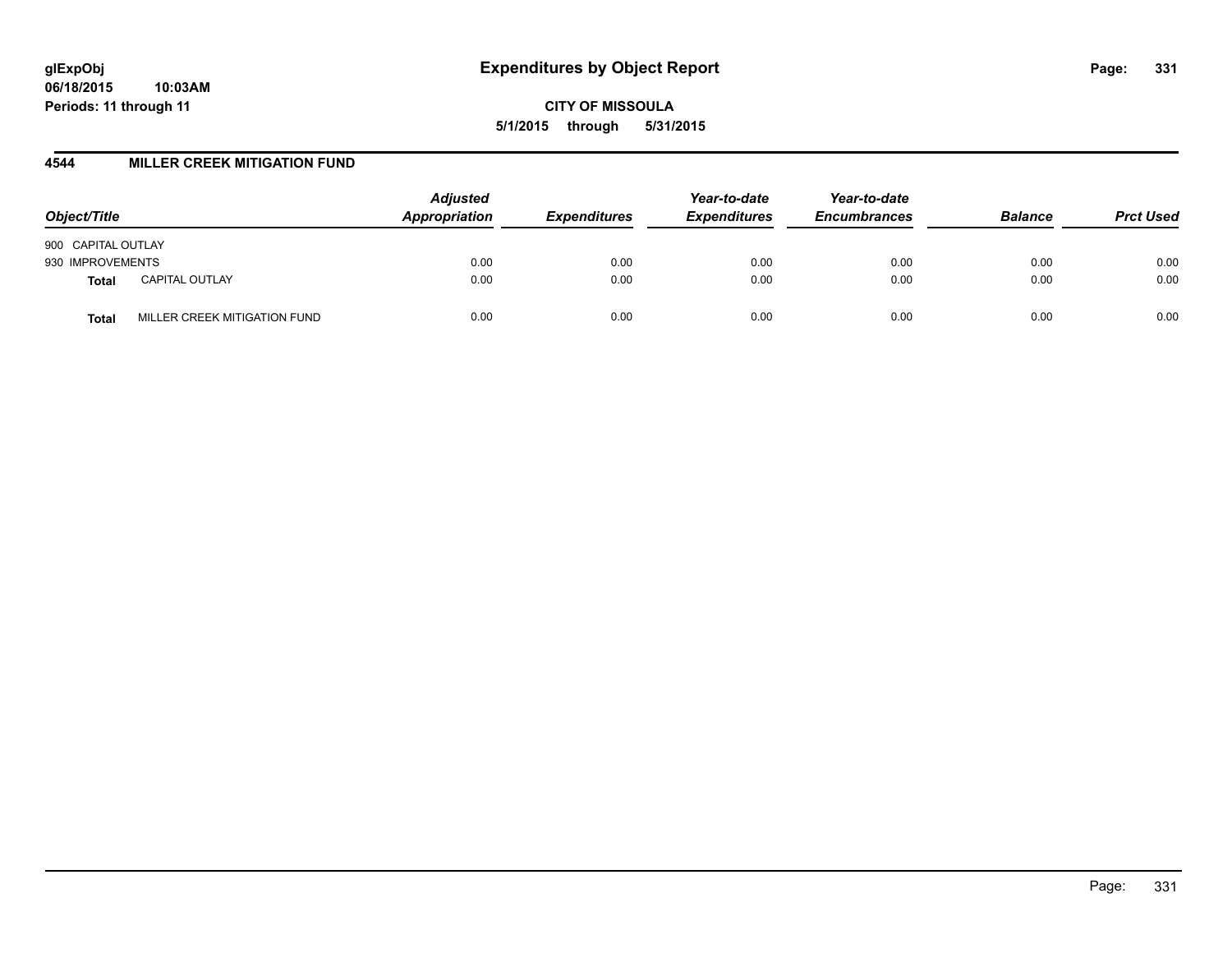#### **4545 MILLER CREEK TWITE CONSTRUCTION**

| Object/Title              |                       | <b>Adjusted</b><br>Appropriation | <b>Expenditures</b> | Year-to-date<br><b>Expenditures</b> | Year-to-date<br><b>Encumbrances</b> | <b>Balance</b> | <b>Prct Used</b> |
|---------------------------|-----------------------|----------------------------------|---------------------|-------------------------------------|-------------------------------------|----------------|------------------|
| 300 PURCHASED SERVICES    |                       |                                  |                     |                                     |                                     |                |                  |
| 350 PROFESSIONAL SERVICES |                       | 0.00                             | 0.00                | 0.00                                | 0.00                                | 0.00           | 0.00             |
| <b>Total</b>              | PURCHASED SERVICES    | 0.00                             | 0.00                | 0.00                                | 0.00                                | 0.00           | 0.00             |
| 900 CAPITAL OUTLAY        |                       |                                  |                     |                                     |                                     |                |                  |
| 930 IMPROVEMENTS          |                       | 0.00                             | 0.00                | 0.00                                | 0.00                                | 0.00           | 0.00             |
| <b>Total</b>              | <b>CAPITAL OUTLAY</b> | 0.00                             | 0.00                | 0.00                                | 0.00                                | 0.00           | 0.00             |
| <b>Total</b>              | NON-DEPARTMENTAL      | 0.00                             | 0.00                | 0.00                                | 0.00                                | 0.00           | 0.00             |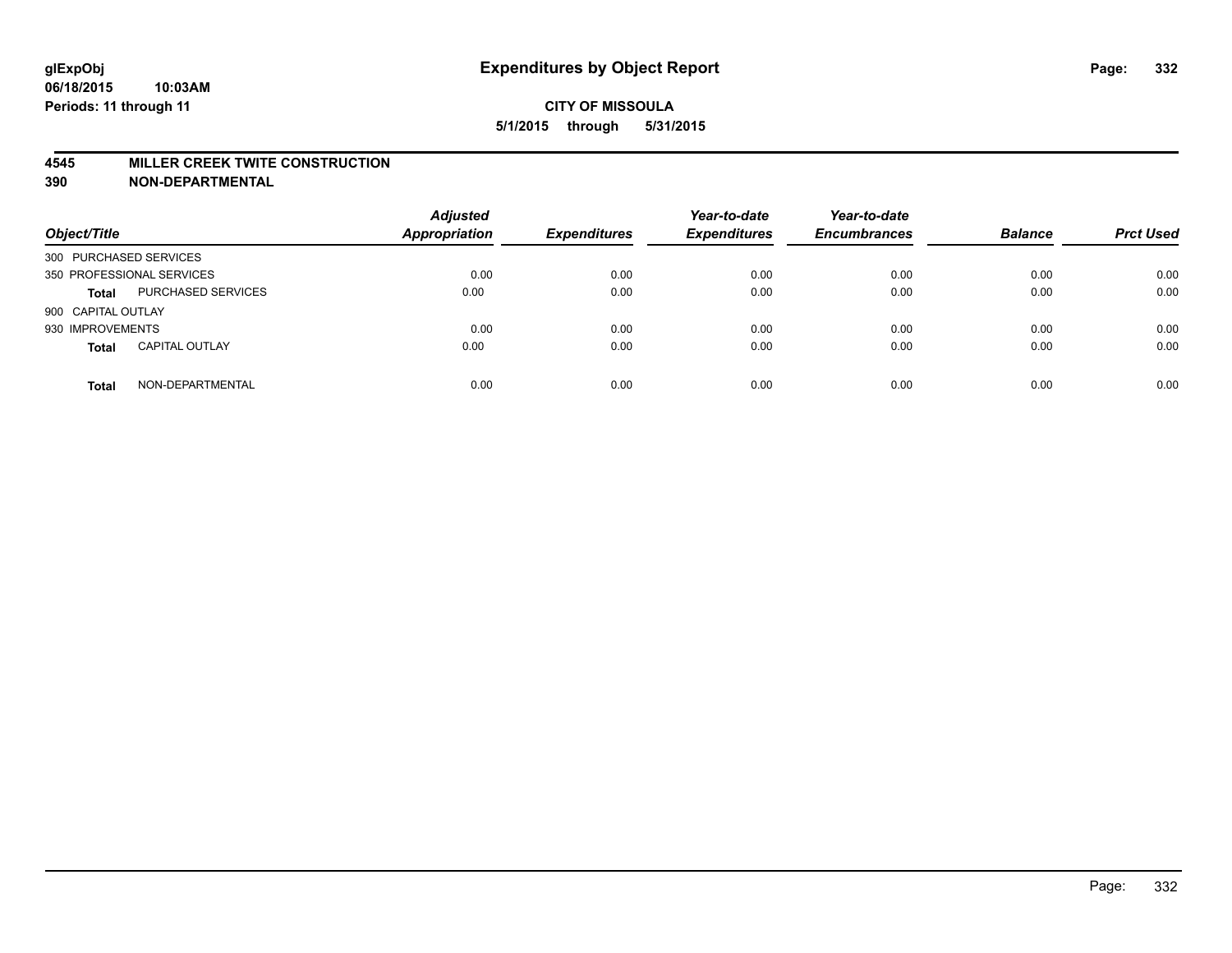# **4545 MILLER CREEK TWITE CONSTRUCTION**

| Object/Title           |                                 | <b>Adjusted</b><br><b>Appropriation</b> | <b>Expenditures</b> | Year-to-date<br><b>Expenditures</b> | Year-to-date<br><b>Encumbrances</b> | <b>Balance</b> | <b>Prct Used</b> |
|------------------------|---------------------------------|-----------------------------------------|---------------------|-------------------------------------|-------------------------------------|----------------|------------------|
| 300 PURCHASED SERVICES |                                 |                                         |                     |                                     |                                     |                |                  |
|                        | 350 PROFESSIONAL SERVICES       | 0.00                                    | 0.00                | 0.00                                | 0.00                                | 0.00           | 0.00             |
| <b>Total</b>           | PURCHASED SERVICES              | 0.00                                    | 0.00                | 0.00                                | 0.00                                | 0.00           | 0.00             |
| 900 CAPITAL OUTLAY     |                                 |                                         |                     |                                     |                                     |                |                  |
| 930 IMPROVEMENTS       |                                 | 0.00                                    | 0.00                | 0.00                                | 0.00                                | 0.00           | 0.00             |
| <b>Total</b>           | <b>CAPITAL OUTLAY</b>           | 0.00                                    | 0.00                | 0.00                                | 0.00                                | 0.00           | 0.00             |
| <b>Total</b>           | MILLER CREEK TWITE CONSTRUCTION | 0.00                                    | 0.00                | 0.00                                | 0.00                                | 0.00           | 0.00             |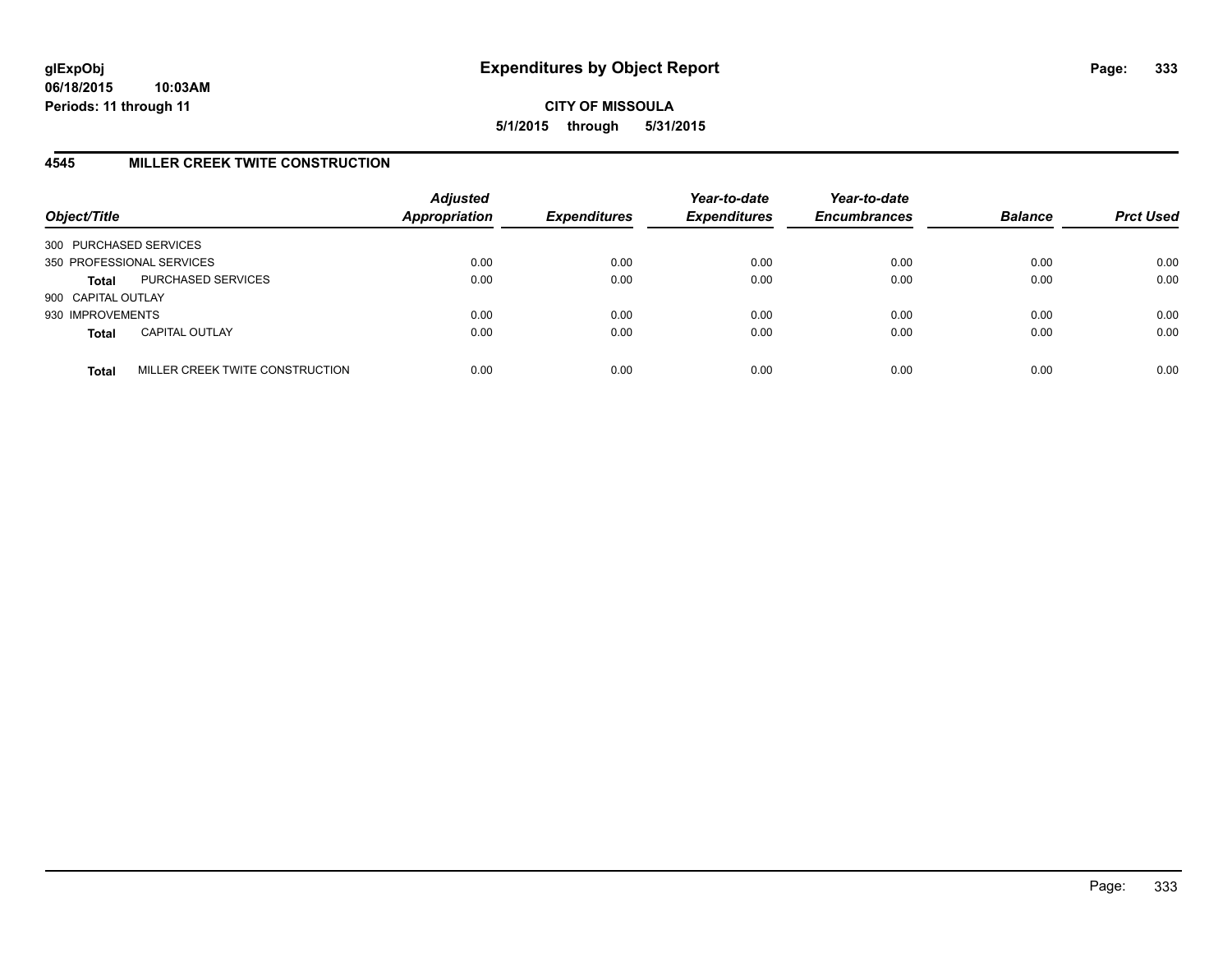## **4546 MILLER CREEK MALOHNEY CONSTRUCTION**

| Object/Title              |                       | <b>Adjusted</b><br>Appropriation | <b>Expenditures</b> | Year-to-date<br><b>Expenditures</b> | Year-to-date<br><b>Encumbrances</b> | <b>Balance</b> | <b>Prct Used</b> |
|---------------------------|-----------------------|----------------------------------|---------------------|-------------------------------------|-------------------------------------|----------------|------------------|
| 300 PURCHASED SERVICES    |                       |                                  |                     |                                     |                                     |                |                  |
| 350 PROFESSIONAL SERVICES |                       | 0.00                             | 0.00                | 0.00                                | 0.00                                | 0.00           | 0.00             |
| <b>Total</b>              | PURCHASED SERVICES    | 0.00                             | 0.00                | 0.00                                | 0.00                                | 0.00           | 0.00             |
| 900 CAPITAL OUTLAY        |                       |                                  |                     |                                     |                                     |                |                  |
| 930 IMPROVEMENTS          |                       | 0.00                             | 0.00                | 0.00                                | 0.00                                | 0.00           | 0.00             |
| <b>Total</b>              | <b>CAPITAL OUTLAY</b> | 0.00                             | 0.00                | 0.00                                | 0.00                                | 0.00           | 0.00             |
| <b>Total</b>              | NON-DEPARTMENTAL      | 0.00                             | 0.00                | 0.00                                | 0.00                                | 0.00           | 0.00             |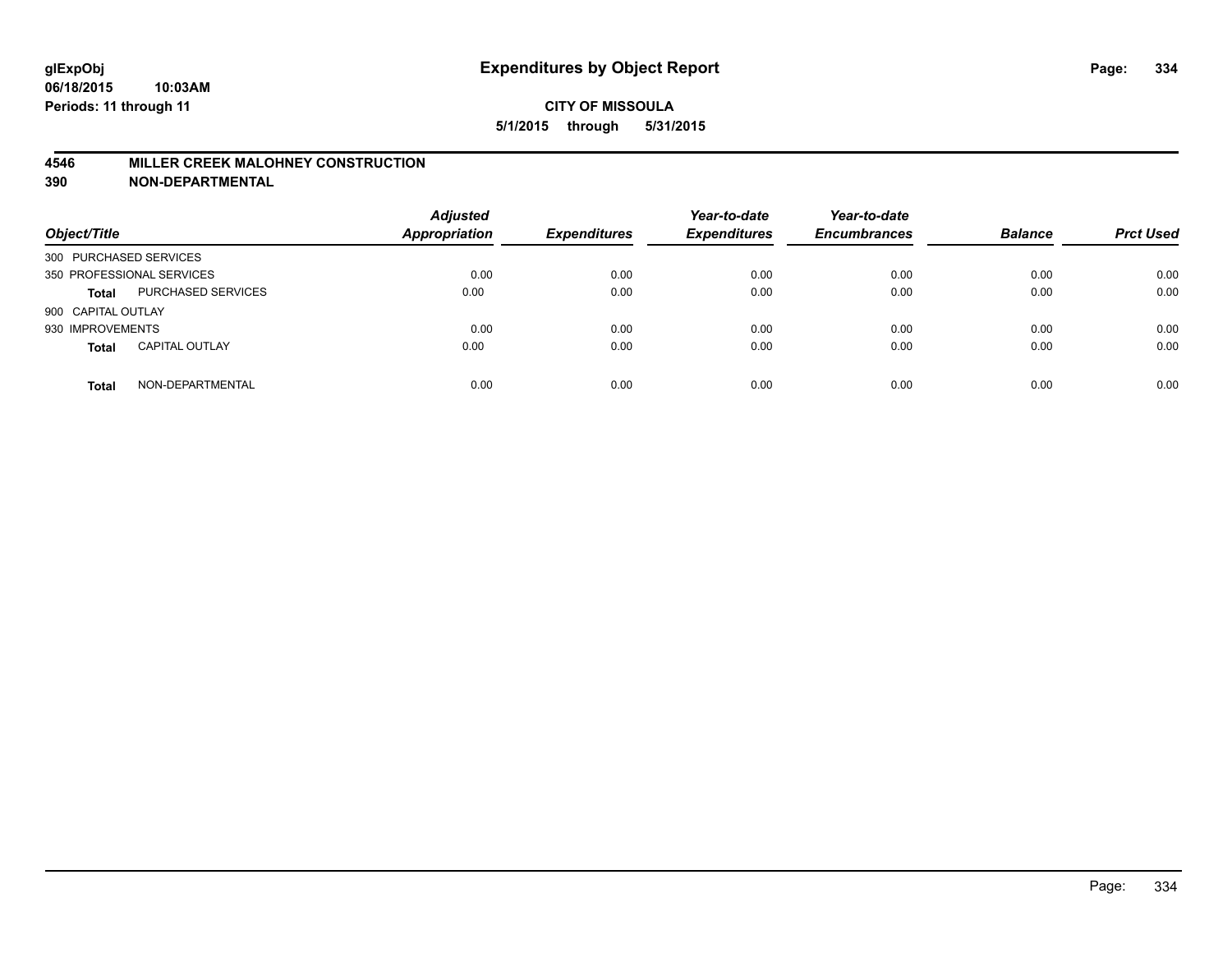**06/18/2015 10:03AM Periods: 11 through 11**

**CITY OF MISSOULA 5/1/2015 through 5/31/2015**

# **4546 MILLER CREEK MALOHNEY CONSTRUCTION**

| Object/Title           |                                 | <b>Adjusted</b><br><b>Appropriation</b> | <b>Expenditures</b> | Year-to-date<br><b>Expenditures</b> | Year-to-date<br><b>Encumbrances</b> | <b>Balance</b> | <b>Prct Used</b> |
|------------------------|---------------------------------|-----------------------------------------|---------------------|-------------------------------------|-------------------------------------|----------------|------------------|
| 300 PURCHASED SERVICES |                                 |                                         |                     |                                     |                                     |                |                  |
|                        | 350 PROFESSIONAL SERVICES       | 0.00                                    | 0.00                | 0.00                                | 0.00                                | 0.00           | 0.00             |
| Total                  | PURCHASED SERVICES              | 0.00                                    | 0.00                | 0.00                                | 0.00                                | 0.00           | 0.00             |
| 900 CAPITAL OUTLAY     |                                 |                                         |                     |                                     |                                     |                |                  |
| 930 IMPROVEMENTS       |                                 | 0.00                                    | 0.00                | 0.00                                | 0.00                                | 0.00           | 0.00             |
| <b>Total</b>           | <b>CAPITAL OUTLAY</b>           | 0.00                                    | 0.00                | 0.00                                | 0.00                                | 0.00           | 0.00             |
| <b>Total</b>           | MILLER CREEK MALOHNEY CONSTRUCT | 0.00                                    | 0.00                | 0.00                                | 0.00                                | 0.00           | 0.00             |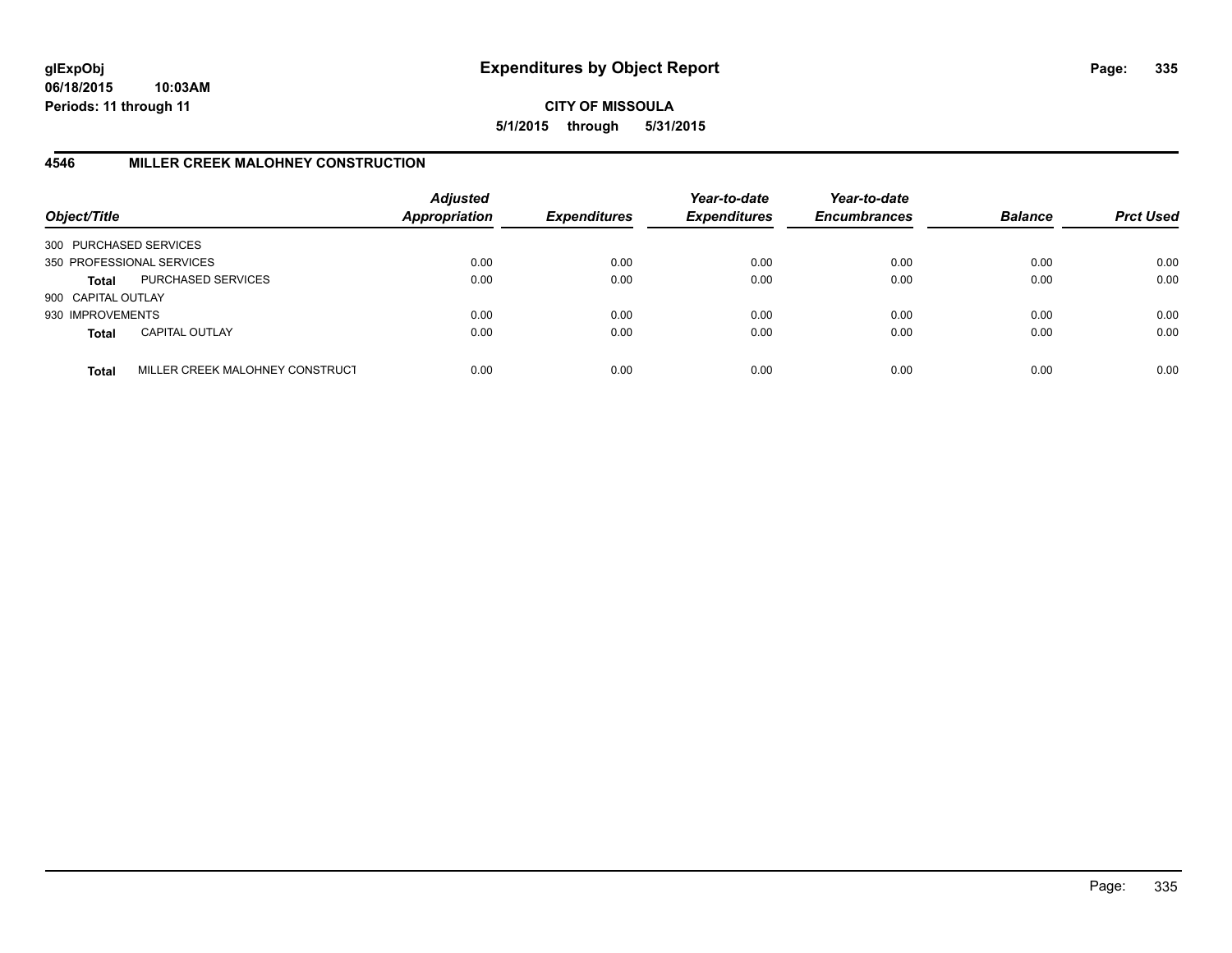#### **4547 MILLER CREEK MCCARTHY CONSTRUCTION**

| Object/Title              |                       | <b>Adjusted</b><br>Appropriation | <b>Expenditures</b> | Year-to-date<br><b>Expenditures</b> | Year-to-date<br><b>Encumbrances</b> | <b>Balance</b> | <b>Prct Used</b> |
|---------------------------|-----------------------|----------------------------------|---------------------|-------------------------------------|-------------------------------------|----------------|------------------|
| 300 PURCHASED SERVICES    |                       |                                  |                     |                                     |                                     |                |                  |
| 350 PROFESSIONAL SERVICES |                       | 0.00                             | 0.00                | 0.00                                | 0.00                                | 0.00           | 0.00             |
| <b>Total</b>              | PURCHASED SERVICES    | 0.00                             | 0.00                | 0.00                                | 0.00                                | 0.00           | 0.00             |
| 900 CAPITAL OUTLAY        |                       |                                  |                     |                                     |                                     |                |                  |
| 930 IMPROVEMENTS          |                       | 0.00                             | 0.00                | 0.00                                | 0.00                                | 0.00           | 0.00             |
| <b>Total</b>              | <b>CAPITAL OUTLAY</b> | 0.00                             | 0.00                | 0.00                                | 0.00                                | 0.00           | 0.00             |
| <b>Total</b>              | NON-DEPARTMENTAL      | 0.00                             | 0.00                | 0.00                                | 0.00                                | 0.00           | 0.00             |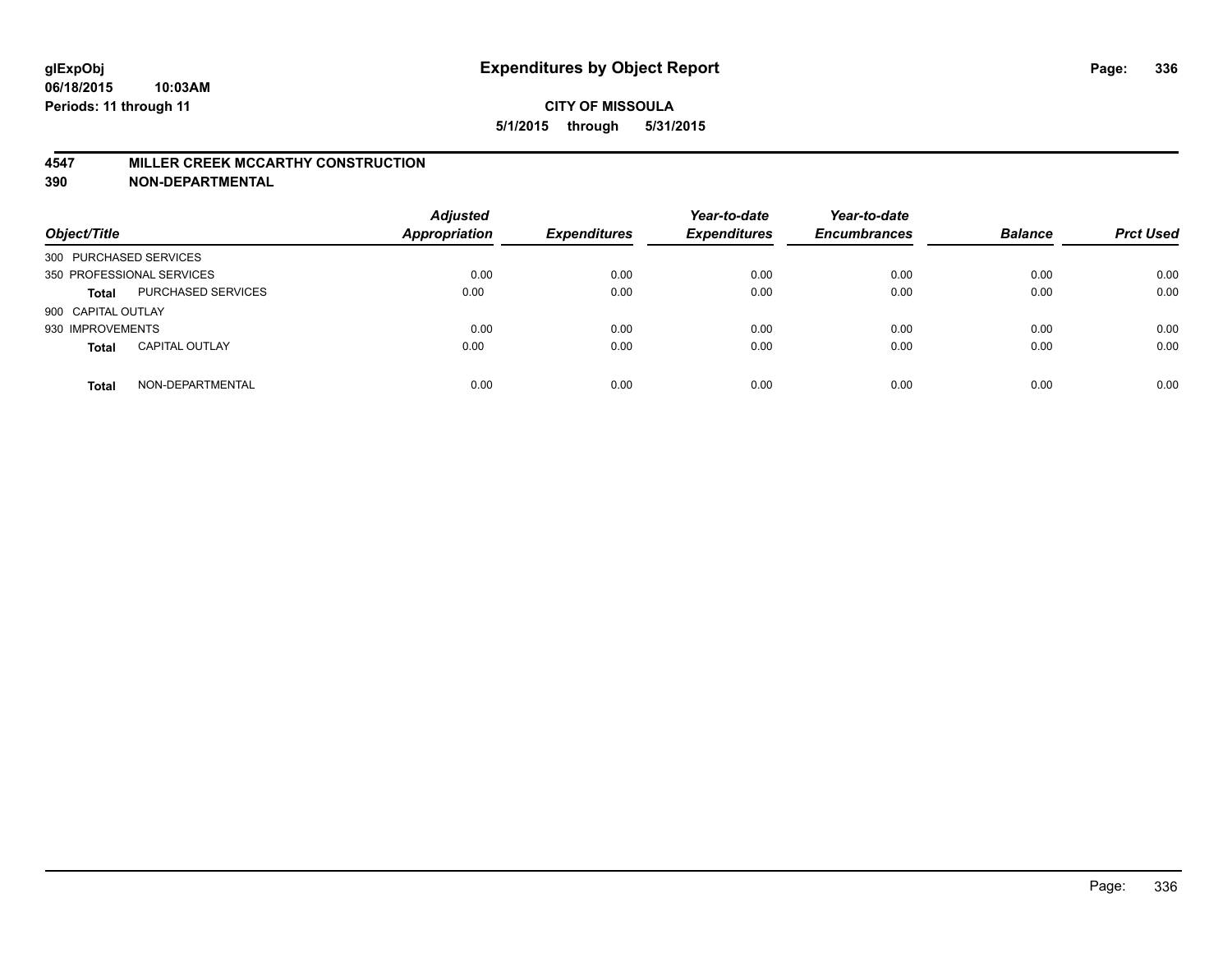**06/18/2015 10:03AM Periods: 11 through 11**

**CITY OF MISSOULA 5/1/2015 through 5/31/2015**

# **4547 MILLER CREEK MCCARTHY CONSTRUCTION**

| Object/Title           |                                 | <b>Adjusted</b><br><b>Appropriation</b> | <b>Expenditures</b> | Year-to-date<br><b>Expenditures</b> | Year-to-date<br><b>Encumbrances</b> | <b>Balance</b> | <b>Prct Used</b> |
|------------------------|---------------------------------|-----------------------------------------|---------------------|-------------------------------------|-------------------------------------|----------------|------------------|
| 300 PURCHASED SERVICES |                                 |                                         |                     |                                     |                                     |                |                  |
|                        | 350 PROFESSIONAL SERVICES       | 0.00                                    | 0.00                | 0.00                                | 0.00                                | 0.00           | 0.00             |
| Total                  | PURCHASED SERVICES              | 0.00                                    | 0.00                | 0.00                                | 0.00                                | 0.00           | 0.00             |
| 900 CAPITAL OUTLAY     |                                 |                                         |                     |                                     |                                     |                |                  |
| 930 IMPROVEMENTS       |                                 | 0.00                                    | 0.00                | 0.00                                | 0.00                                | 0.00           | 0.00             |
| <b>Total</b>           | <b>CAPITAL OUTLAY</b>           | 0.00                                    | 0.00                | 0.00                                | 0.00                                | 0.00           | 0.00             |
| <b>Total</b>           | MILLER CREEK MCCARTHY CONSTRUCT | 0.00                                    | 0.00                | 0.00                                | 0.00                                | 0.00           | 0.00             |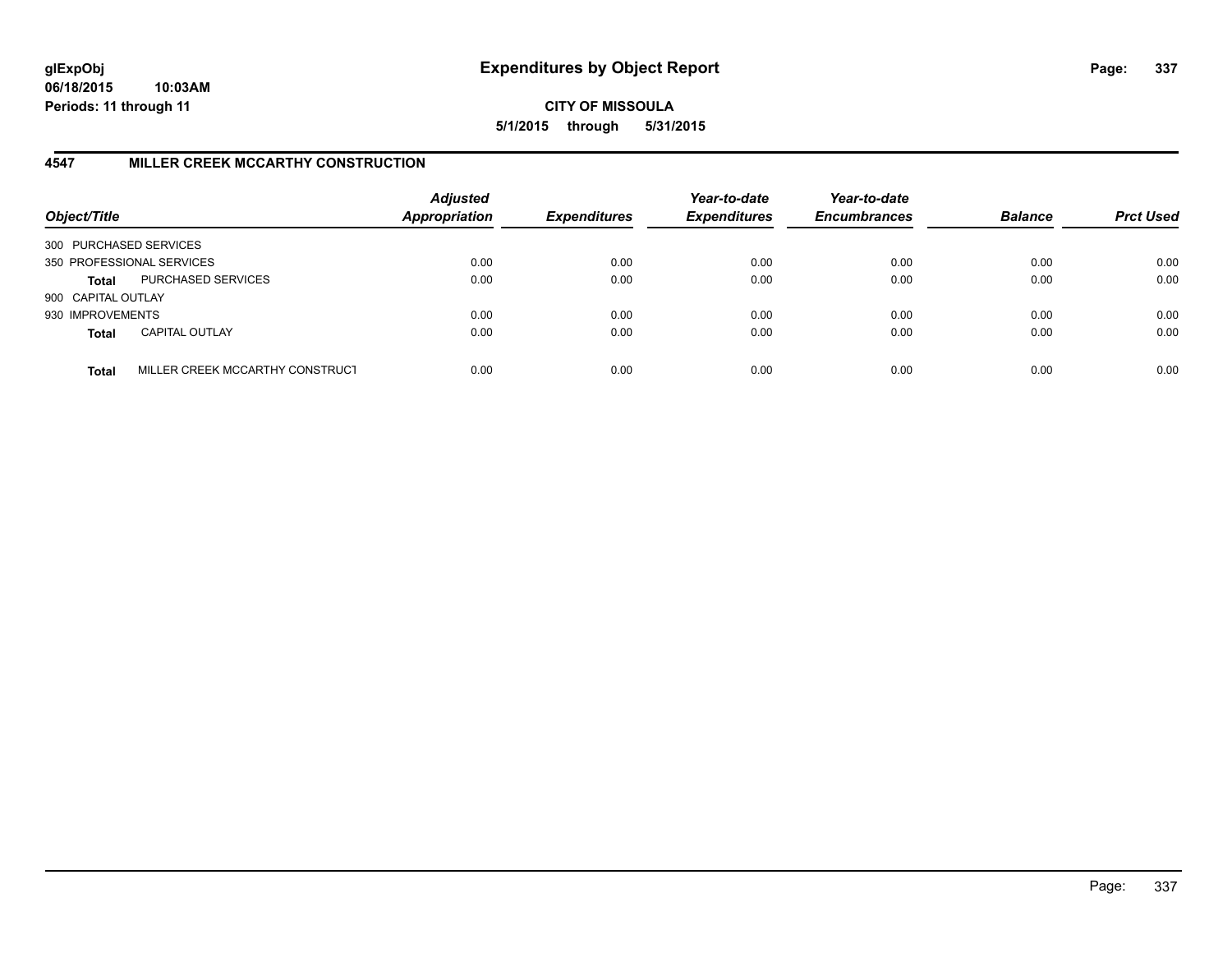#### **4548 5TH,6TH & ARTHUR ROAD IMPROVEMENTS**

| Object/Title           |                              | <b>Adjusted</b><br><b>Appropriation</b> | <b>Expenditures</b> | Year-to-date<br><b>Expenditures</b> | Year-to-date<br><b>Encumbrances</b> | <b>Balance</b> | <b>Prct Used</b> |
|------------------------|------------------------------|-----------------------------------------|---------------------|-------------------------------------|-------------------------------------|----------------|------------------|
| 300 PURCHASED SERVICES |                              |                                         |                     |                                     |                                     |                |                  |
|                        | 350 PROFESSIONAL SERVICES    | 0.00                                    | 0.00                | 0.00                                | 0.00                                | 0.00           | 0.00             |
| <b>Total</b>           | PURCHASED SERVICES           | 0.00                                    | 0.00                | 0.00                                | 0.00                                | 0.00           | 0.00             |
| 800 OTHER OBJECTS      |                              |                                         |                     |                                     |                                     |                |                  |
|                        | 820 TRANSFERS TO OTHER FUNDS | 0.00                                    | 0.00                | 0.00                                | 0.00                                | 0.00           | 0.00             |
| Total                  | OTHER OBJECTS                | 0.00                                    | 0.00                | 0.00                                | 0.00                                | 0.00           | 0.00             |
| 900 CAPITAL OUTLAY     |                              |                                         |                     |                                     |                                     |                |                  |
| 930 IMPROVEMENTS       |                              | 0.00                                    | 0.00                | 0.00                                | 0.00                                | 0.00           | 0.00             |
| Total                  | <b>CAPITAL OUTLAY</b>        | 0.00                                    | 0.00                | 0.00                                | 0.00                                | 0.00           | 0.00             |
| <b>Total</b>           | NON-DEPARTMENTAL             | 0.00                                    | 0.00                | 0.00                                | 0.00                                | 0.00           | 0.00             |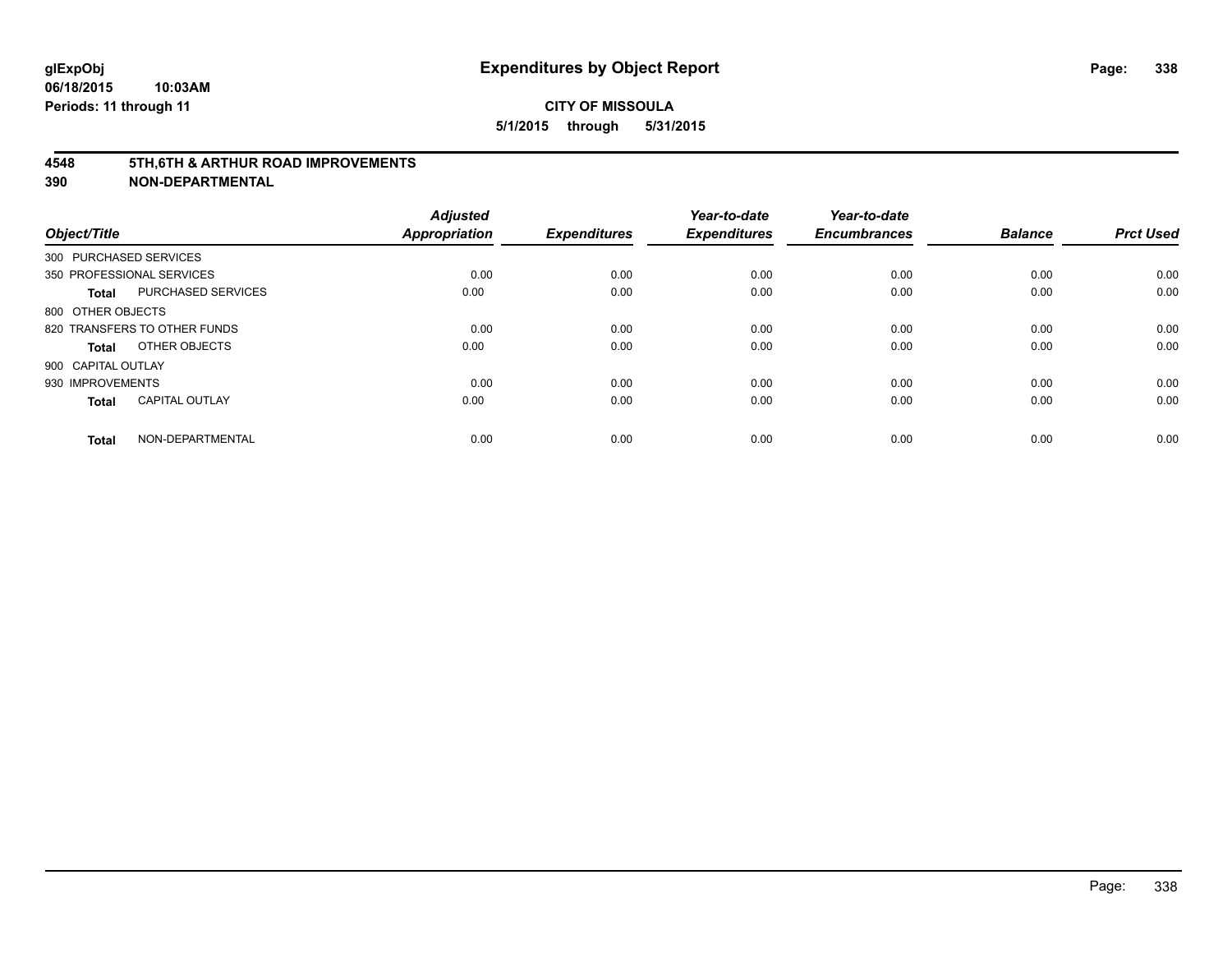# **4548 5TH,6TH & ARTHUR ROAD IMPROVEMENTS**

| Object/Title           |                                  | <b>Adjusted</b><br><b>Appropriation</b> | <b>Expenditures</b> | Year-to-date<br><b>Expenditures</b> | Year-to-date<br><b>Encumbrances</b> | <b>Balance</b> | <b>Prct Used</b> |
|------------------------|----------------------------------|-----------------------------------------|---------------------|-------------------------------------|-------------------------------------|----------------|------------------|
| 300 PURCHASED SERVICES |                                  |                                         |                     |                                     |                                     |                |                  |
|                        | 350 PROFESSIONAL SERVICES        | 0.00                                    | 0.00                | 0.00                                | 0.00                                | 0.00           | 0.00             |
| <b>Total</b>           | <b>PURCHASED SERVICES</b>        | 0.00                                    | 0.00                | 0.00                                | 0.00                                | 0.00           | 0.00             |
| 800 OTHER OBJECTS      |                                  |                                         |                     |                                     |                                     |                |                  |
|                        | 820 TRANSFERS TO OTHER FUNDS     | 0.00                                    | 0.00                | 0.00                                | 0.00                                | 0.00           | 0.00             |
| <b>Total</b>           | OTHER OBJECTS                    | 0.00                                    | 0.00                | 0.00                                | 0.00                                | 0.00           | 0.00             |
| 900 CAPITAL OUTLAY     |                                  |                                         |                     |                                     |                                     |                |                  |
| 930 IMPROVEMENTS       |                                  | 0.00                                    | 0.00                | 0.00                                | 0.00                                | 0.00           | 0.00             |
| <b>Total</b>           | <b>CAPITAL OUTLAY</b>            | 0.00                                    | 0.00                | 0.00                                | 0.00                                | 0.00           | 0.00             |
| <b>Total</b>           | 5TH.6TH & ARTHUR ROAD IMPROVEMEN | 0.00                                    | 0.00                | 0.00                                | 0.00                                | 0.00           | 0.00             |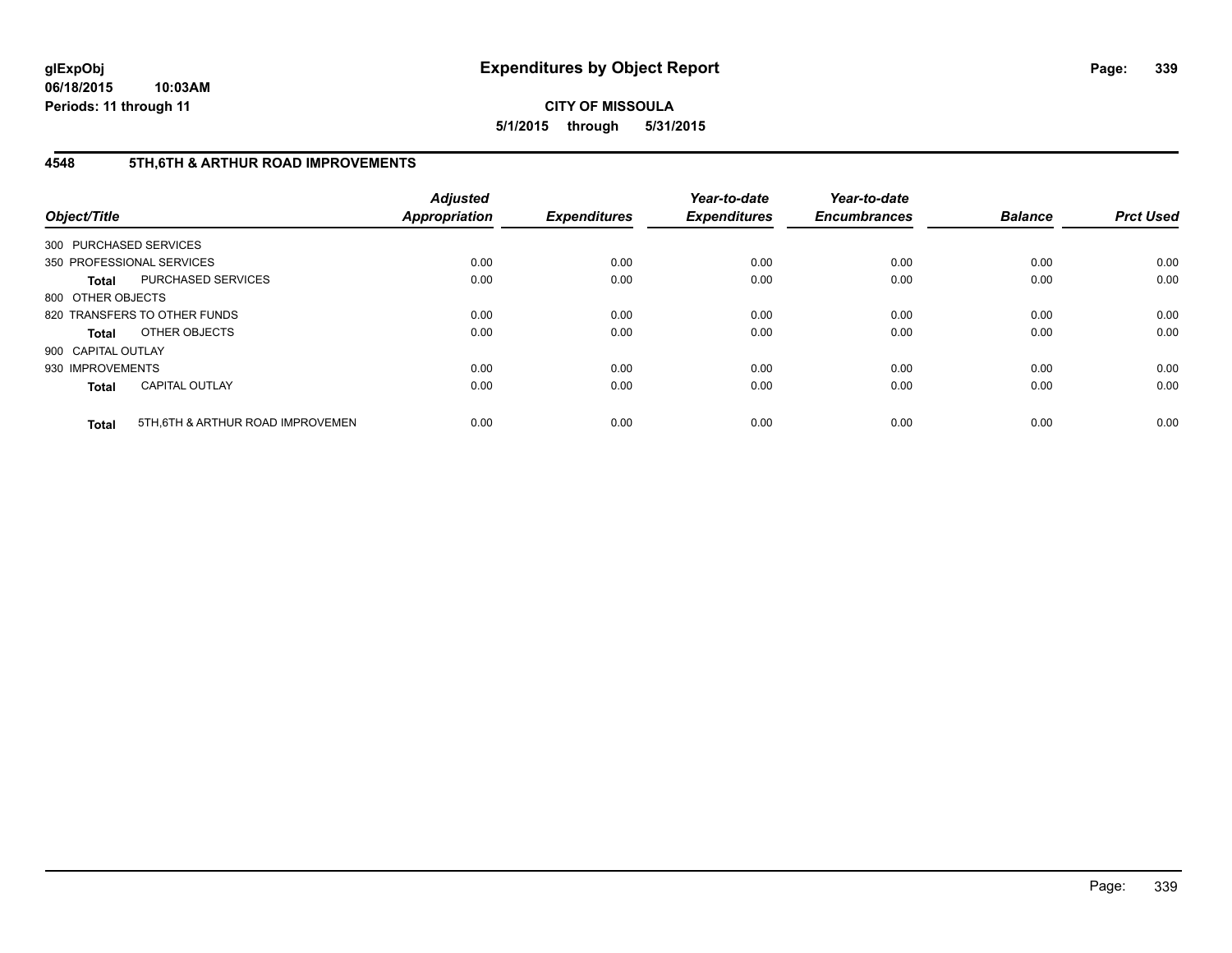## **4745 MALONEY/TWITE MILLER CR \$1.2M CONTRIB**

| Object/Title           |                              | <b>Adjusted</b><br><b>Appropriation</b> | <b>Expenditures</b> | Year-to-date<br><b>Expenditures</b> | Year-to-date<br><b>Encumbrances</b> | <b>Balance</b> | <b>Prct Used</b> |
|------------------------|------------------------------|-----------------------------------------|---------------------|-------------------------------------|-------------------------------------|----------------|------------------|
| 300 PURCHASED SERVICES |                              |                                         |                     |                                     |                                     |                |                  |
|                        | 350 PROFESSIONAL SERVICES    | 0.00                                    | 0.00                | 0.00                                | 0.00                                | 0.00           | 0.00             |
| <b>Total</b>           | PURCHASED SERVICES           | 0.00                                    | 0.00                | 0.00                                | 0.00                                | 0.00           | 0.00             |
| 800 OTHER OBJECTS      |                              |                                         |                     |                                     |                                     |                |                  |
|                        | 820 TRANSFERS TO OTHER FUNDS | 0.00                                    | 0.00                | 0.00                                | 0.00                                | 0.00           | 0.00             |
| Total                  | OTHER OBJECTS                | 0.00                                    | 0.00                | 0.00                                | 0.00                                | 0.00           | 0.00             |
| 900 CAPITAL OUTLAY     |                              |                                         |                     |                                     |                                     |                |                  |
| 930 IMPROVEMENTS       |                              | 0.00                                    | 0.00                | 0.00                                | 0.00                                | 0.00           | 0.00             |
| Total                  | <b>CAPITAL OUTLAY</b>        | 0.00                                    | 0.00                | 0.00                                | 0.00                                | 0.00           | 0.00             |
| <b>Total</b>           | NON-DEPARTMENTAL             | 0.00                                    | 0.00                | 0.00                                | 0.00                                | 0.00           | 0.00             |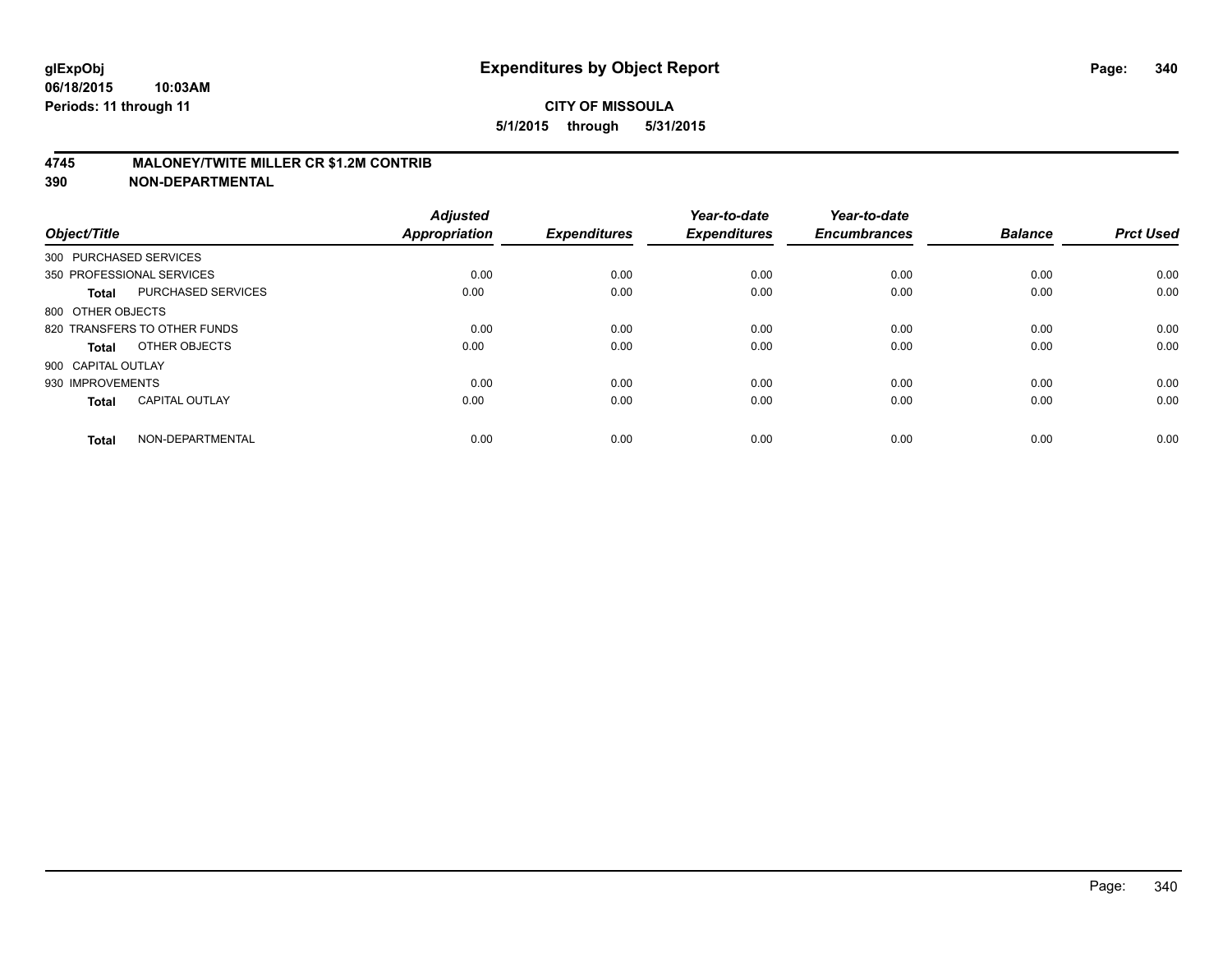**06/18/2015 10:03AM Periods: 11 through 11**

**CITY OF MISSOULA 5/1/2015 through 5/31/2015**

# **4745 MALONEY/TWITE MILLER CR \$1.2M CONTRIB**

| Object/Title           |                                    | <b>Adjusted</b><br>Appropriation | <b>Expenditures</b> | Year-to-date<br><b>Expenditures</b> | Year-to-date<br><b>Encumbrances</b> | <b>Balance</b> | <b>Prct Used</b> |
|------------------------|------------------------------------|----------------------------------|---------------------|-------------------------------------|-------------------------------------|----------------|------------------|
| 300 PURCHASED SERVICES |                                    |                                  |                     |                                     |                                     |                |                  |
|                        | 350 PROFESSIONAL SERVICES          | 0.00                             | 0.00                | 0.00                                | 0.00                                | 0.00           | 0.00             |
| <b>Total</b>           | PURCHASED SERVICES                 | 0.00                             | 0.00                | 0.00                                | 0.00                                | 0.00           | 0.00             |
| 800 OTHER OBJECTS      |                                    |                                  |                     |                                     |                                     |                |                  |
|                        | 820 TRANSFERS TO OTHER FUNDS       | 0.00                             | 0.00                | 0.00                                | 0.00                                | 0.00           | 0.00             |
| <b>Total</b>           | OTHER OBJECTS                      | 0.00                             | 0.00                | 0.00                                | 0.00                                | 0.00           | 0.00             |
| 900 CAPITAL OUTLAY     |                                    |                                  |                     |                                     |                                     |                |                  |
| 930 IMPROVEMENTS       |                                    | 0.00                             | 0.00                | 0.00                                | 0.00                                | 0.00           | 0.00             |
| <b>Total</b>           | <b>CAPITAL OUTLAY</b>              | 0.00                             | 0.00                | 0.00                                | 0.00                                | 0.00           | 0.00             |
| <b>Total</b>           | MALONEY/TWITE MILLER CR \$1.2M CON | 0.00                             | 0.00                | 0.00                                | 0.00                                | 0.00           | 0.00             |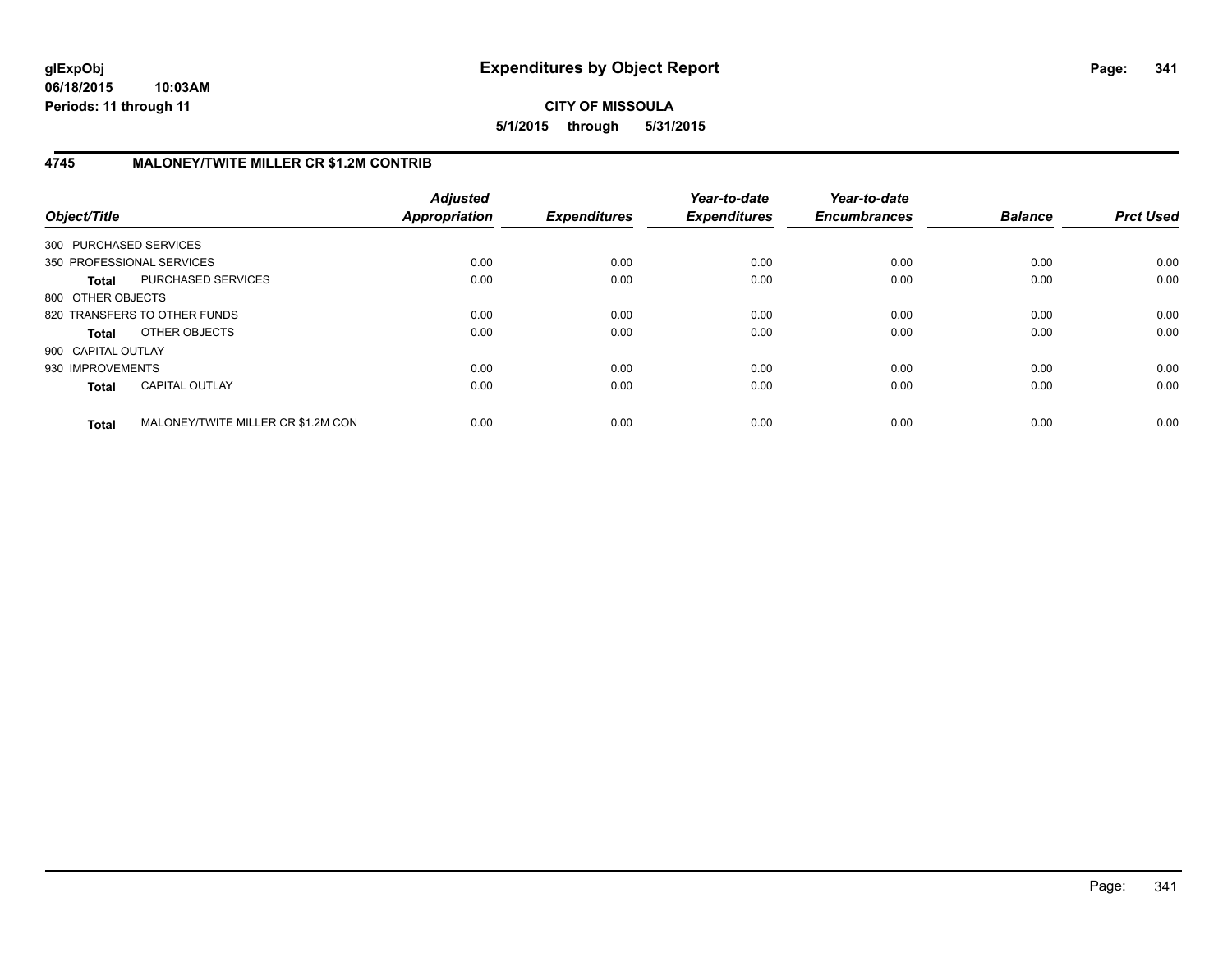**4941 HILLVIEW WAY CONSTRUCTION**

**280 PUBLIC WORKS ADMIN/ENGINEERING**

| Object/Title |                                                | <b>Adjusted</b><br><b>Appropriation</b> | <b>Expenditures</b> | Year-to-date<br><b>Expenditures</b> | Year-to-date<br><b>Encumbrances</b> | <b>Balance</b> | <b>Prct Used</b> |
|--------------|------------------------------------------------|-----------------------------------------|---------------------|-------------------------------------|-------------------------------------|----------------|------------------|
| 200 SUPPLIES |                                                |                                         |                     |                                     |                                     |                |                  |
|              |                                                |                                         |                     |                                     |                                     |                |                  |
|              | 210 OFFICE SUPPLIES                            | 0.00                                    | 0.00                | 119.32                              | 0.00                                | $-119.32$      | 0.00             |
|              | <b>SUPPLIES</b><br>Total                       | 0.00                                    | 0.00                | 119.32                              | 0.00                                | $-119.32$      | 0.00             |
|              | 300 PURCHASED SERVICES                         |                                         |                     |                                     |                                     |                |                  |
|              | 310 COMMUNICATIONS                             | 0.00                                    | 0.00                | 11,854.65                           | 0.00                                | $-11,854.65$   | 0.00             |
|              | 320 PRINTING & DUPLICATING                     | 0.00                                    | 0.00                | 370.73                              | 0.00                                | $-370.73$      | 0.00             |
|              | 350 PROFESSIONAL SERVICES                      | 0.00                                    | 0.00                | 14.911.27                           | 0.00                                | $-14,911.27$   | 0.00             |
|              | PURCHASED SERVICES<br><b>Total</b>             | 0.00                                    | 0.00                | 27,136.65                           | 0.00                                | $-27,136.65$   | 0.00             |
|              | 900 CAPITAL OUTLAY                             |                                         |                     |                                     |                                     |                |                  |
|              | 930 IMPROVEMENTS                               | 0.00                                    | 0.00                | 0.00                                | 0.00                                | 0.00           | 0.00             |
|              | <b>CAPITAL OUTLAY</b><br><b>Total</b>          | 0.00                                    | 0.00                | 0.00                                | 0.00                                | 0.00           | 0.00             |
|              | PUBLIC WORKS ADMIN/ENGINEERING<br><b>Total</b> | 0.00                                    | 0.00                | 27,255.97                           | 0.00                                | $-27,255.97$   | 0.00             |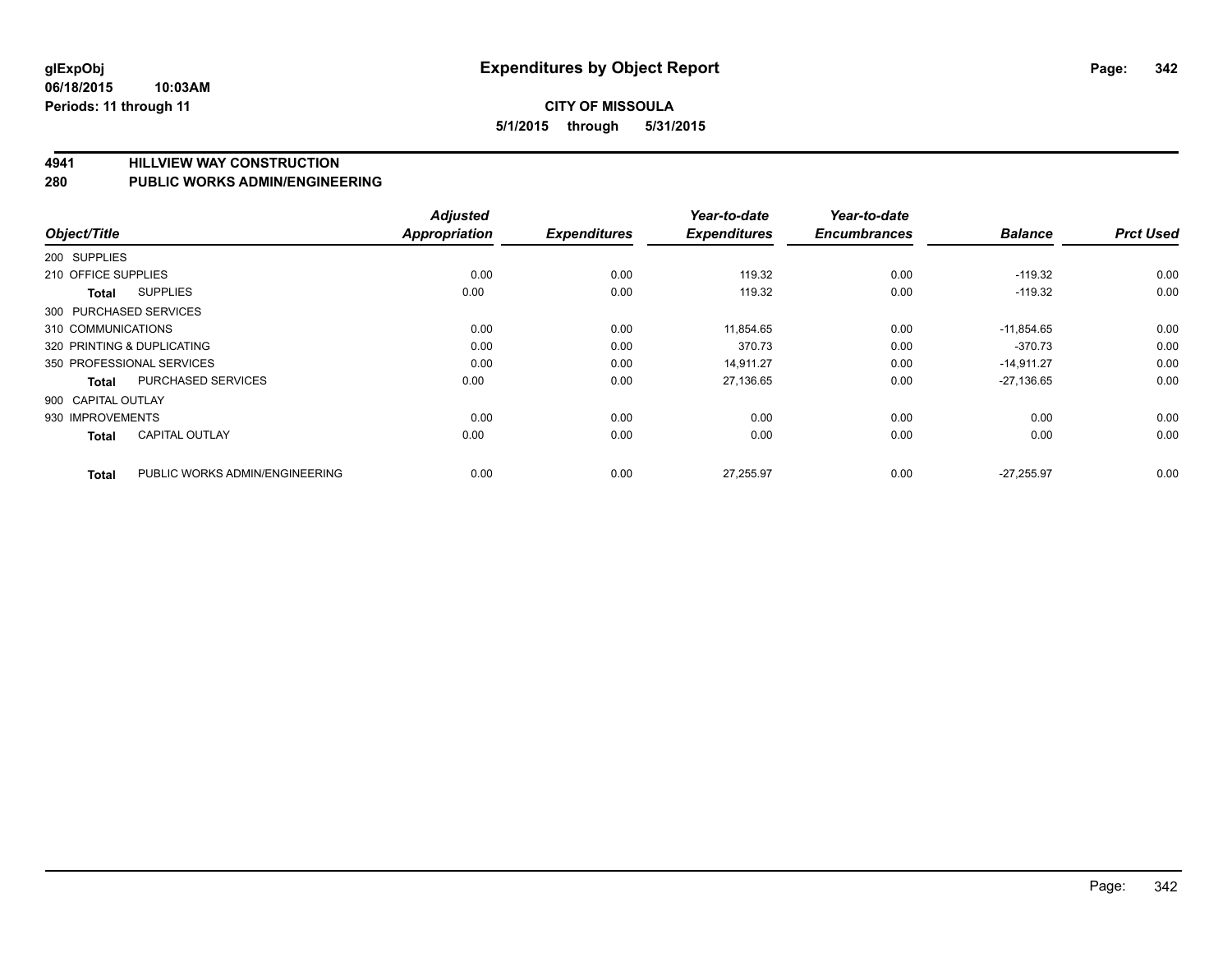## **4941 HILLVIEW WAY CONSTRUCTION**

|                                           | <b>Adjusted</b>      |                     | Year-to-date        | Year-to-date        |                |                  |
|-------------------------------------------|----------------------|---------------------|---------------------|---------------------|----------------|------------------|
| Object/Title                              | <b>Appropriation</b> | <b>Expenditures</b> | <b>Expenditures</b> | <b>Encumbrances</b> | <b>Balance</b> | <b>Prct Used</b> |
| 200 SUPPLIES                              |                      |                     |                     |                     |                |                  |
| 210 OFFICE SUPPLIES                       | 0.00                 | 0.00                | 119.32              | 0.00                | $-119.32$      | 0.00             |
| <b>SUPPLIES</b><br><b>Total</b>           | 0.00                 | 0.00                | 119.32              | 0.00                | $-119.32$      | 0.00             |
| 300 PURCHASED SERVICES                    |                      |                     |                     |                     |                |                  |
| 310 COMMUNICATIONS                        | 0.00                 | 0.00                | 11,854.65           | 0.00                | $-11,854.65$   | 0.00             |
| 320 PRINTING & DUPLICATING                | 0.00                 | 0.00                | 370.73              | 0.00                | $-370.73$      | 0.00             |
| 350 PROFESSIONAL SERVICES                 | 0.00                 | 0.00                | 14,911.27           | 0.00                | $-14,911.27$   | 0.00             |
| PURCHASED SERVICES<br>Total               | 0.00                 | 0.00                | 27,136.65           | 0.00                | $-27,136.65$   | 0.00             |
| 900 CAPITAL OUTLAY                        |                      |                     |                     |                     |                |                  |
| 930 IMPROVEMENTS                          | 0.00                 | 0.00                | 0.00                | 0.00                | 0.00           | 0.00             |
| <b>CAPITAL OUTLAY</b><br><b>Total</b>     | 0.00                 | 0.00                | 0.00                | 0.00                | 0.00           | 0.00             |
| <b>HILLVIEW WAY CONSTRUCTION</b><br>Total | 0.00                 | 0.00                | 27,255.97           | 0.00                | $-27.255.97$   | 0.00             |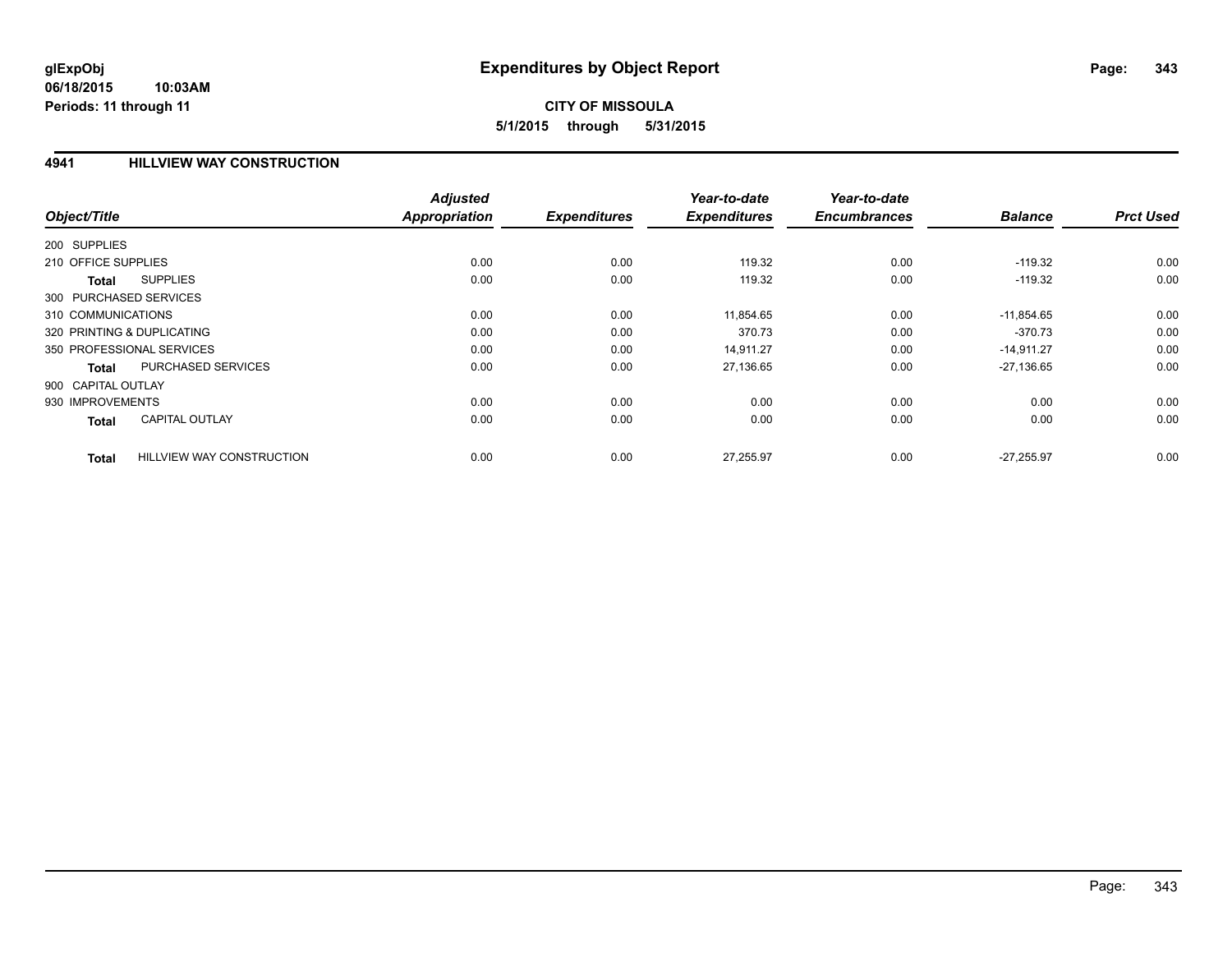## **4944 RATTLESNAKE SEWER COLLECTION (544)**

| Object/Title           |                           | <b>Adjusted</b><br><b>Appropriation</b> | <b>Expenditures</b> | Year-to-date<br><b>Expenditures</b> | Year-to-date<br><b>Encumbrances</b> | <b>Balance</b> | <b>Prct Used</b> |
|------------------------|---------------------------|-----------------------------------------|---------------------|-------------------------------------|-------------------------------------|----------------|------------------|
| 300 PURCHASED SERVICES |                           |                                         |                     |                                     |                                     |                |                  |
|                        | 350 PROFESSIONAL SERVICES | 0.00                                    | 0.00                | 0.00                                | 0.00                                | 0.00           | 0.00             |
| <b>Total</b>           | PURCHASED SERVICES        | 0.00                                    | 0.00                | 0.00                                | 0.00                                | 0.00           | 0.00             |
| 600 DEBT SERVICE       |                           |                                         |                     |                                     |                                     |                |                  |
| 610 PRINCIPAL          |                           | 0.00                                    | 0.00                | 0.00                                | 0.00                                | 0.00           | 0.00             |
| <b>Total</b>           | <b>DEBT SERVICE</b>       | 0.00                                    | 0.00                | 0.00                                | 0.00                                | 0.00           | 0.00             |
| 900 CAPITAL OUTLAY     |                           |                                         |                     |                                     |                                     |                |                  |
| 930 IMPROVEMENTS       |                           | 0.00                                    | 0.00                | 0.00                                | 0.00                                | 0.00           | 0.00             |
| <b>Total</b>           | <b>CAPITAL OUTLAY</b>     | 0.00                                    | 0.00                | 0.00                                | 0.00                                | 0.00           | 0.00             |
| <b>Total</b>           | NON-DEPARTMENTAL          | 0.00                                    | 0.00                | 0.00                                | 0.00                                | 0.00           | 0.00             |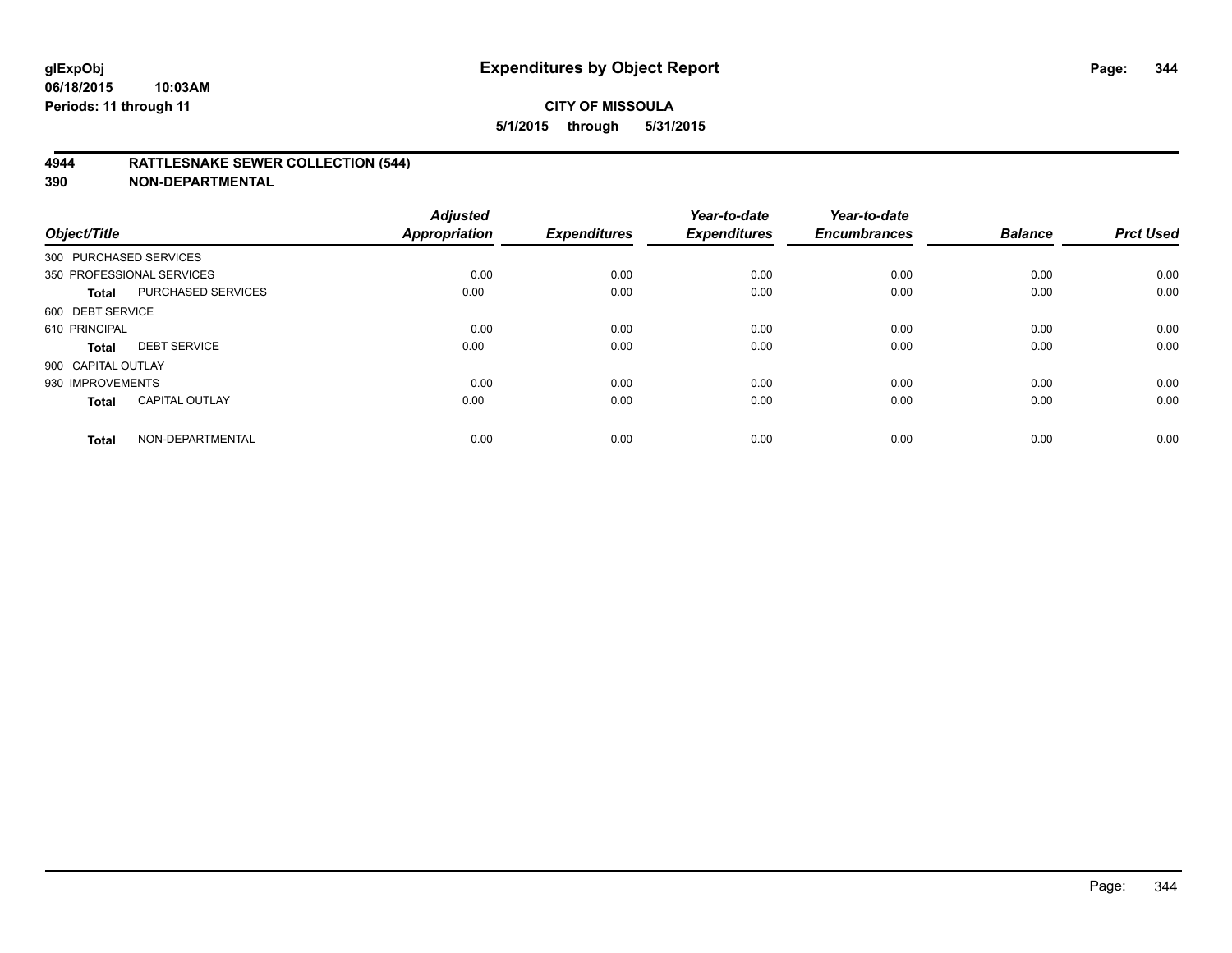#### **06/18/2015 10:03AM Periods: 11 through 11**

## **CITY OF MISSOULA 5/1/2015 through 5/31/2015**

## **4944 RATTLESNAKE SEWER COLLECTION (544)**

**550 SID 544 PROJECT**

| Object/Title                          | <b>Adjusted</b><br><b>Appropriation</b> | <b>Expenditures</b> | Year-to-date<br><b>Expenditures</b> | Year-to-date<br><b>Encumbrances</b> | <b>Balance</b> | <b>Prct Used</b> |
|---------------------------------------|-----------------------------------------|---------------------|-------------------------------------|-------------------------------------|----------------|------------------|
| 300 PURCHASED SERVICES                |                                         |                     |                                     |                                     |                |                  |
| 350 PROFESSIONAL SERVICES             | 0.00                                    | 0.00                | 0.00                                | 0.00                                | 0.00           | 0.00             |
| PURCHASED SERVICES<br><b>Total</b>    | 0.00                                    | 0.00                | 0.00                                | 0.00                                | 0.00           | 0.00             |
| 900 CAPITAL OUTLAY                    |                                         |                     |                                     |                                     |                |                  |
| 915 EASEMENTS                         | 0.00                                    | 0.00                | 0.00                                | 0.00                                | 0.00           | 0.00             |
| 930 IMPROVEMENTS                      | 0.00                                    | 0.00                | 0.00                                | 0.00                                | 0.00           | 0.00             |
| 960 CAPITAL CONTINGENCY               | 0.00                                    | 0.00                | 0.00                                | 0.00                                | 0.00           | 0.00             |
| <b>CAPITAL OUTLAY</b><br><b>Total</b> | 0.00                                    | 0.00                | 0.00                                | 0.00                                | 0.00           | 0.00             |
| SID 544 PROJECT<br><b>Total</b>       | 0.00                                    | 0.00                | 0.00                                | 0.00                                | 0.00           | 0.00             |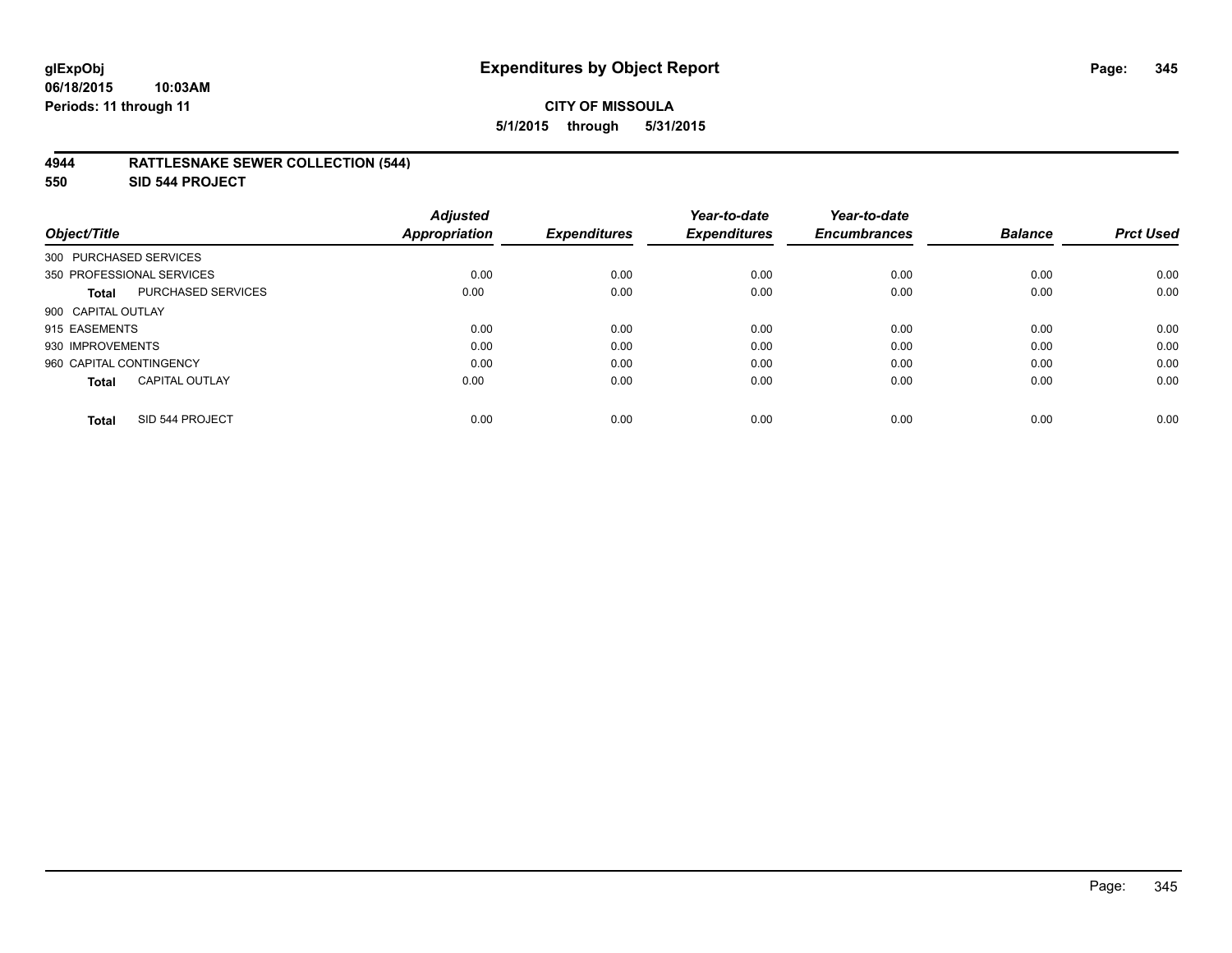## **4944 RATTLESNAKE SEWER COLLECTION (544)**

**555 LOLO STREET PROJECT**

| Object/Title                               | <b>Adjusted</b><br><b>Appropriation</b> | <b>Expenditures</b> | Year-to-date<br><b>Expenditures</b> | Year-to-date<br><b>Encumbrances</b> | <b>Balance</b> | <b>Prct Used</b> |
|--------------------------------------------|-----------------------------------------|---------------------|-------------------------------------|-------------------------------------|----------------|------------------|
| 900 CAPITAL OUTLAY                         |                                         |                     |                                     |                                     |                |                  |
| 930 IMPROVEMENTS                           | 0.00                                    | 0.00                | 0.00                                | 0.00                                | 0.00           | 0.00             |
| 960 CAPITAL CONTINGENCY                    | 0.00                                    | 0.00                | 0.00                                | 0.00                                | 0.00           | 0.00             |
| <b>CAPITAL OUTLAY</b><br>Total             | 0.00                                    | 0.00                | 0.00                                | 0.00                                | 0.00           | 0.00             |
| <b>LOLO STREET PROJECT</b><br><b>Total</b> | 0.00                                    | 0.00                | 0.00                                | 0.00                                | 0.00           | 0.00             |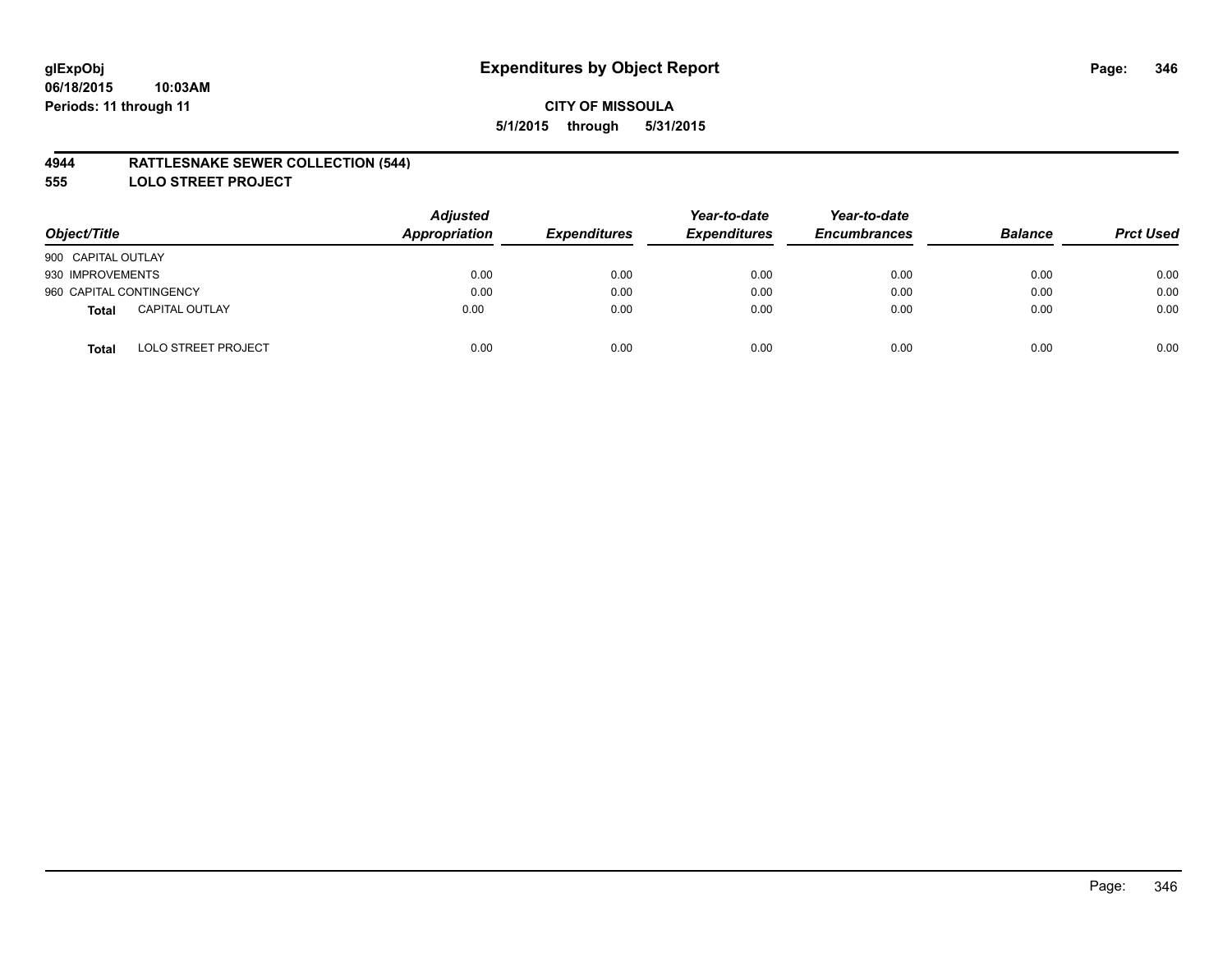# **4944 RATTLESNAKE SEWER COLLECTION (544)**

| Object/Title            |                                  | <b>Adjusted</b><br><b>Appropriation</b> | <b>Expenditures</b> | Year-to-date<br><b>Expenditures</b> | Year-to-date<br><b>Encumbrances</b> | <b>Balance</b> | <b>Prct Used</b> |
|-------------------------|----------------------------------|-----------------------------------------|---------------------|-------------------------------------|-------------------------------------|----------------|------------------|
| 300 PURCHASED SERVICES  |                                  |                                         |                     |                                     |                                     |                |                  |
|                         | 350 PROFESSIONAL SERVICES        | 0.00                                    | 0.00                | 0.00                                | 0.00                                | 0.00           | 0.00             |
| <b>Total</b>            | <b>PURCHASED SERVICES</b>        | 0.00                                    | 0.00                | 0.00                                | 0.00                                | 0.00           | 0.00             |
| 600 DEBT SERVICE        |                                  |                                         |                     |                                     |                                     |                |                  |
| 610 PRINCIPAL           |                                  | 0.00                                    | 0.00                | 0.00                                | 0.00                                | 0.00           | 0.00             |
| <b>Total</b>            | <b>DEBT SERVICE</b>              | 0.00                                    | 0.00                | 0.00                                | 0.00                                | 0.00           | 0.00             |
| 900 CAPITAL OUTLAY      |                                  |                                         |                     |                                     |                                     |                |                  |
| 915 EASEMENTS           |                                  | 0.00                                    | 0.00                | 0.00                                | 0.00                                | 0.00           | 0.00             |
| 930 IMPROVEMENTS        |                                  | 0.00                                    | 0.00                | 0.00                                | 0.00                                | 0.00           | 0.00             |
| 960 CAPITAL CONTINGENCY |                                  | 0.00                                    | 0.00                | 0.00                                | 0.00                                | 0.00           | 0.00             |
| <b>Total</b>            | <b>CAPITAL OUTLAY</b>            | 0.00                                    | 0.00                | 0.00                                | 0.00                                | 0.00           | 0.00             |
| <b>Total</b>            | RATTLESNAKE SEWER COLLECTION (54 | 0.00                                    | 0.00                | 0.00                                | 0.00                                | 0.00           | 0.00             |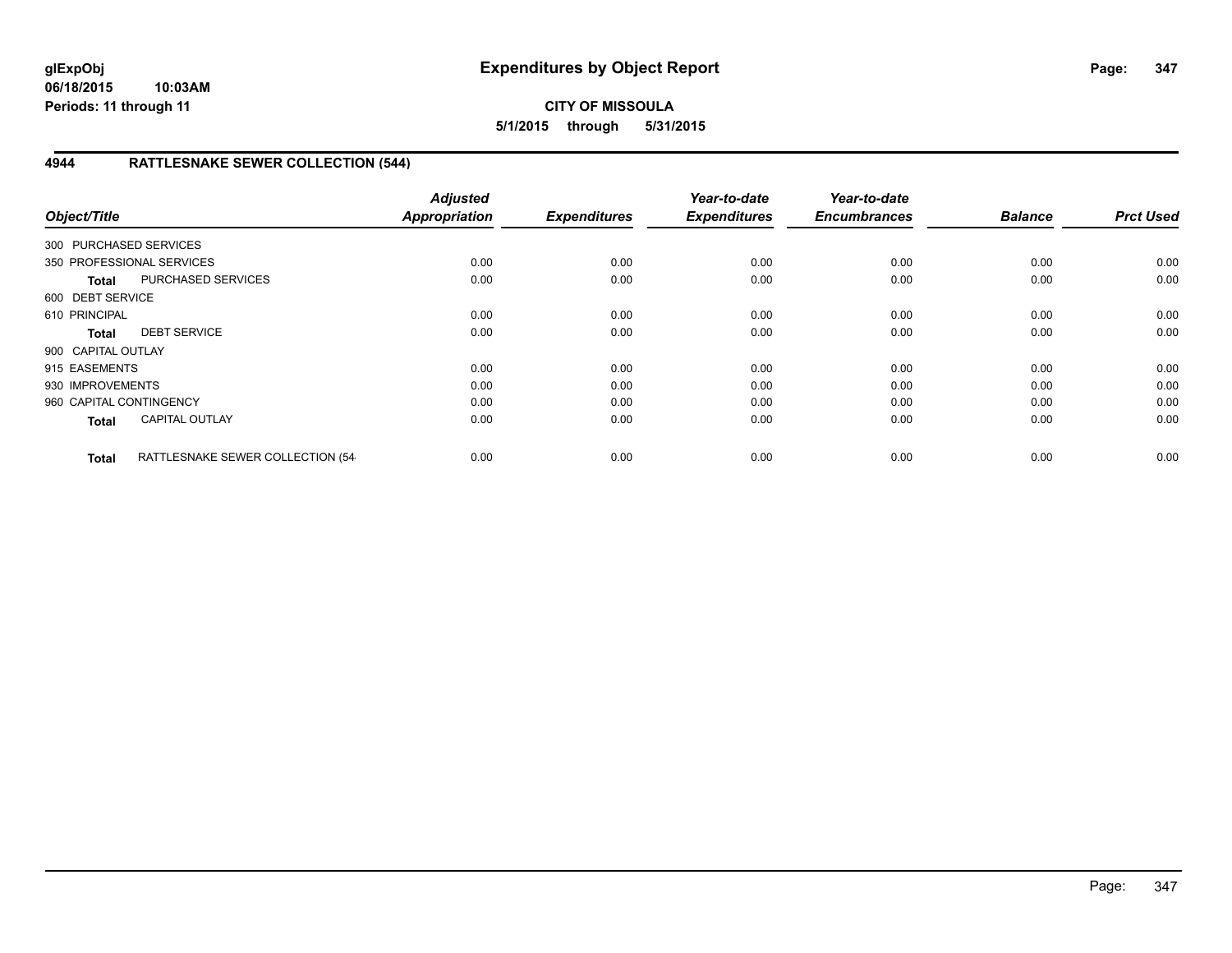#### **4946 PATTEE CREEK DR. TRAFFIC CALMING**

| Object/Title              |                           | <b>Adjusted</b><br><b>Appropriation</b> | <b>Expenditures</b> | Year-to-date<br><b>Expenditures</b> | Year-to-date<br><b>Encumbrances</b> | <b>Balance</b> | <b>Prct Used</b> |
|---------------------------|---------------------------|-----------------------------------------|---------------------|-------------------------------------|-------------------------------------|----------------|------------------|
| 300 PURCHASED SERVICES    |                           |                                         |                     |                                     |                                     |                |                  |
| 350 PROFESSIONAL SERVICES |                           | 0.00                                    | 0.00                | 0.00                                | 0.00                                | 0.00           | 0.00             |
| <b>Total</b>              | <b>PURCHASED SERVICES</b> | 0.00                                    | 0.00                | 0.00                                | 0.00                                | 0.00           | 0.00             |
| 900 CAPITAL OUTLAY        |                           |                                         |                     |                                     |                                     |                |                  |
| 930 IMPROVEMENTS          |                           | 0.00                                    | 0.00                | 0.00                                | 0.00                                | 0.00           | 0.00             |
| <b>Total</b>              | <b>CAPITAL OUTLAY</b>     | 0.00                                    | 0.00                | 0.00                                | 0.00                                | 0.00           | 0.00             |
| <b>Total</b>              | NON-DEPARTMENTAL          | 0.00                                    | 0.00                | 0.00                                | 0.00                                | 0.00           | 0.00             |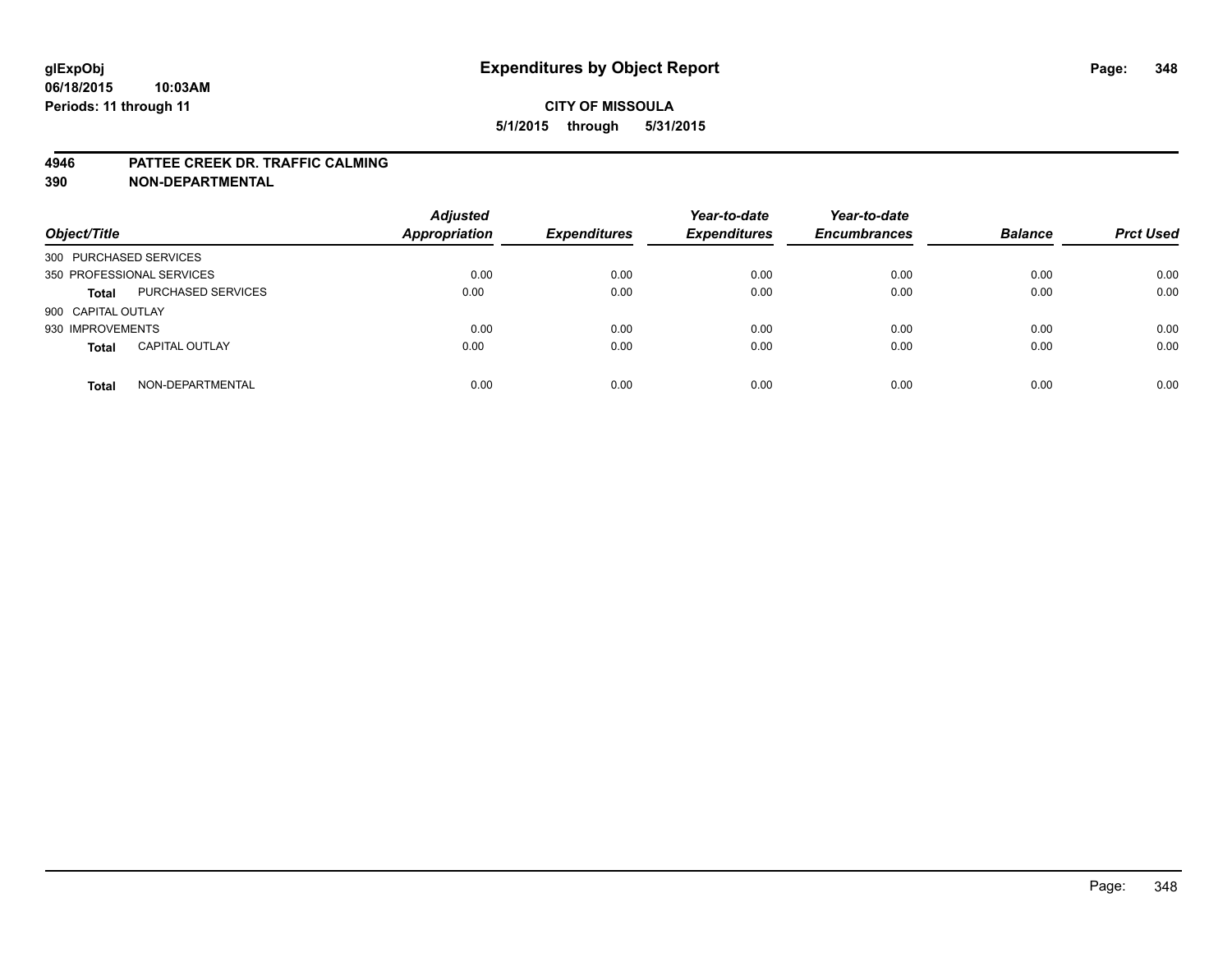# **4946 PATTEE CREEK DR. TRAFFIC CALMING**

| Object/Title           |                                  | <b>Adjusted</b><br><b>Appropriation</b> | <b>Expenditures</b> | Year-to-date<br><b>Expenditures</b> | Year-to-date<br><b>Encumbrances</b> | <b>Balance</b> | <b>Prct Used</b> |
|------------------------|----------------------------------|-----------------------------------------|---------------------|-------------------------------------|-------------------------------------|----------------|------------------|
| 300 PURCHASED SERVICES |                                  |                                         |                     |                                     |                                     |                |                  |
|                        | 350 PROFESSIONAL SERVICES        | 0.00                                    | 0.00                | 0.00                                | 0.00                                | 0.00           | 0.00             |
| <b>Total</b>           | PURCHASED SERVICES               | 0.00                                    | 0.00                | 0.00                                | 0.00                                | 0.00           | 0.00             |
| 900 CAPITAL OUTLAY     |                                  |                                         |                     |                                     |                                     |                |                  |
| 930 IMPROVEMENTS       |                                  | 0.00                                    | 0.00                | 0.00                                | 0.00                                | 0.00           | 0.00             |
| <b>Total</b>           | <b>CAPITAL OUTLAY</b>            | 0.00                                    | 0.00                | 0.00                                | 0.00                                | 0.00           | 0.00             |
| <b>Total</b>           | PATTEE CREEK DR. TRAFFIC CALMING | 0.00                                    | 0.00                | 0.00                                | 0.00                                | 0.00           | 0.00             |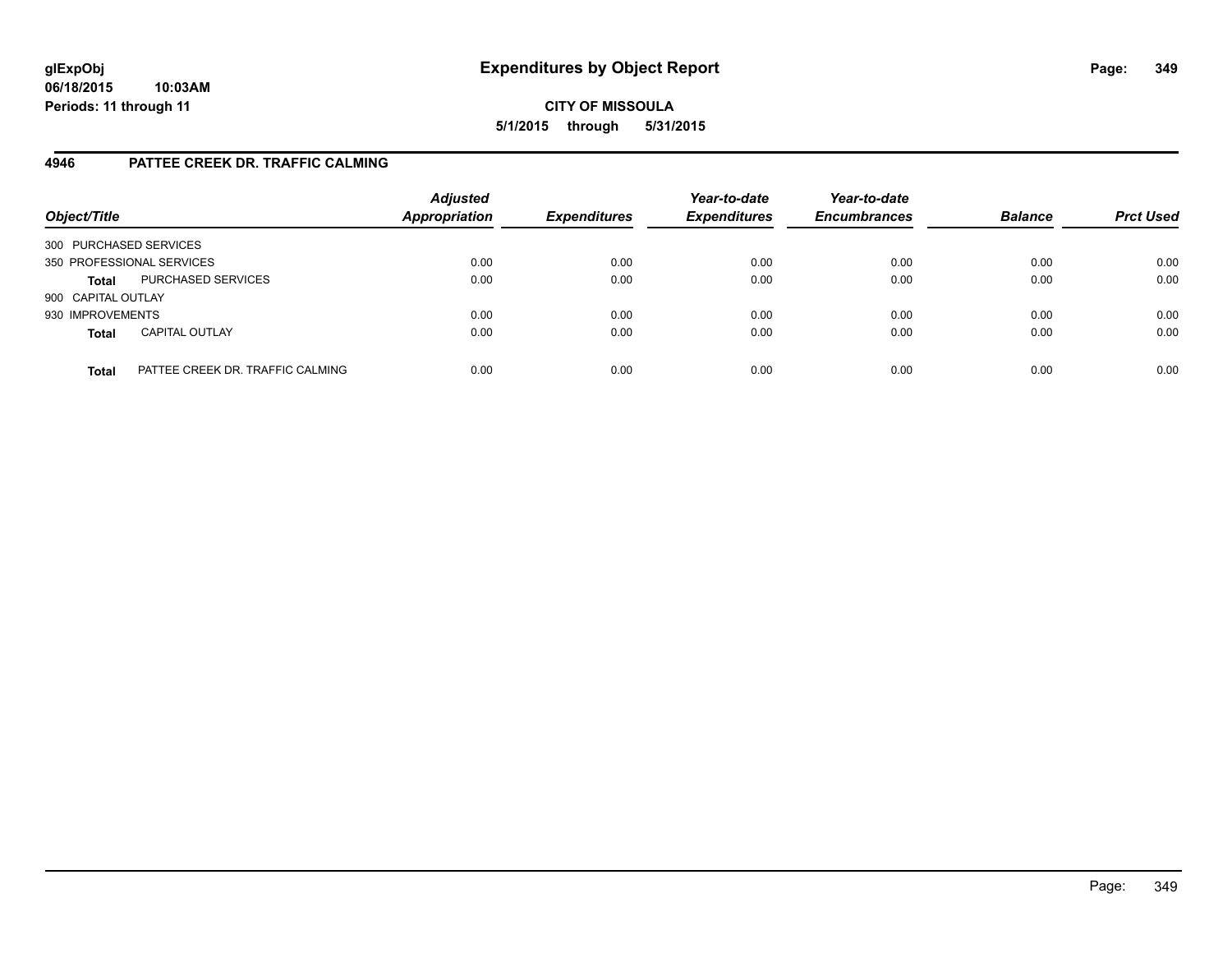#### **4948 STORMWATER OUTFALL RETROFITS**

| Object/Title              |                           | <b>Adjusted</b><br>Appropriation | <b>Expenditures</b> | Year-to-date<br><b>Expenditures</b> | Year-to-date<br><b>Encumbrances</b> | <b>Balance</b> | <b>Prct Used</b> |
|---------------------------|---------------------------|----------------------------------|---------------------|-------------------------------------|-------------------------------------|----------------|------------------|
| 300 PURCHASED SERVICES    |                           |                                  |                     |                                     |                                     |                |                  |
| 350 PROFESSIONAL SERVICES |                           | 0.00                             | 0.00                | 0.00                                | 0.00                                | 0.00           | 0.00             |
| <b>Total</b>              | <b>PURCHASED SERVICES</b> | 0.00                             | 0.00                | 0.00                                | 0.00                                | 0.00           | 0.00             |
| <b>Total</b>              | NON-DEPARTMENTAL          | 0.00                             | 0.00                | 0.00                                | 0.00                                | 0.00           | 0.00             |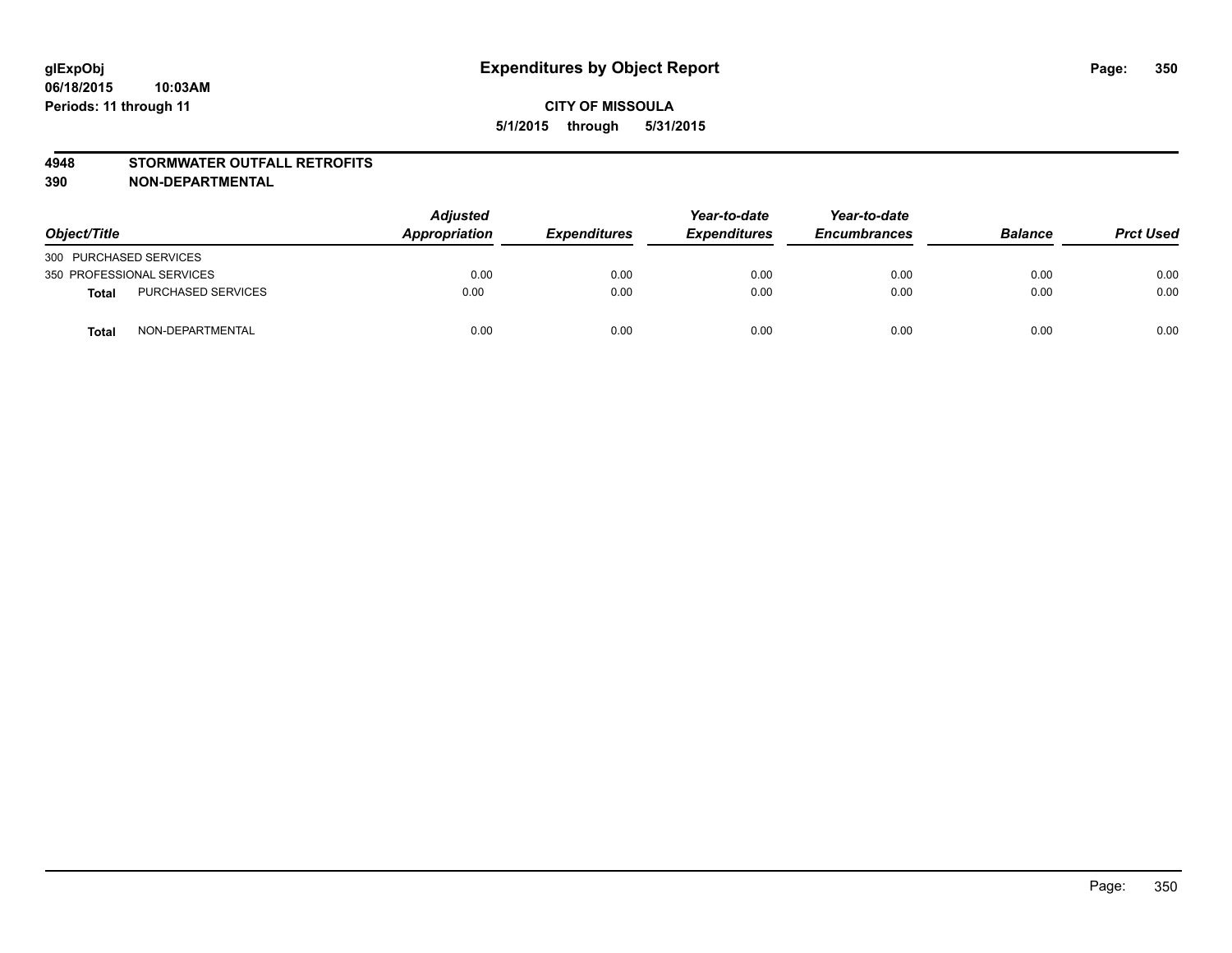## **4948 STORMWATER OUTFALL RETROFITS**

| Object/Title                                 | <b>Adjusted</b><br>Appropriation | <b>Expenditures</b> | Year-to-date<br><b>Expenditures</b> | Year-to-date<br><b>Encumbrances</b> | <b>Balance</b> | <b>Prct Used</b> |
|----------------------------------------------|----------------------------------|---------------------|-------------------------------------|-------------------------------------|----------------|------------------|
| 300 PURCHASED SERVICES                       |                                  |                     |                                     |                                     |                |                  |
| 350 PROFESSIONAL SERVICES                    | 0.00                             | 0.00                | 0.00                                | 0.00                                | 0.00           | 0.00             |
| PURCHASED SERVICES<br><b>Total</b>           | 0.00                             | 0.00                | 0.00                                | 0.00                                | 0.00           | 0.00             |
| STORMWATER OUTFALL RETROFITS<br><b>Total</b> | 0.00                             | 0.00                | 0.00                                | 0.00                                | 0.00           | 0.00             |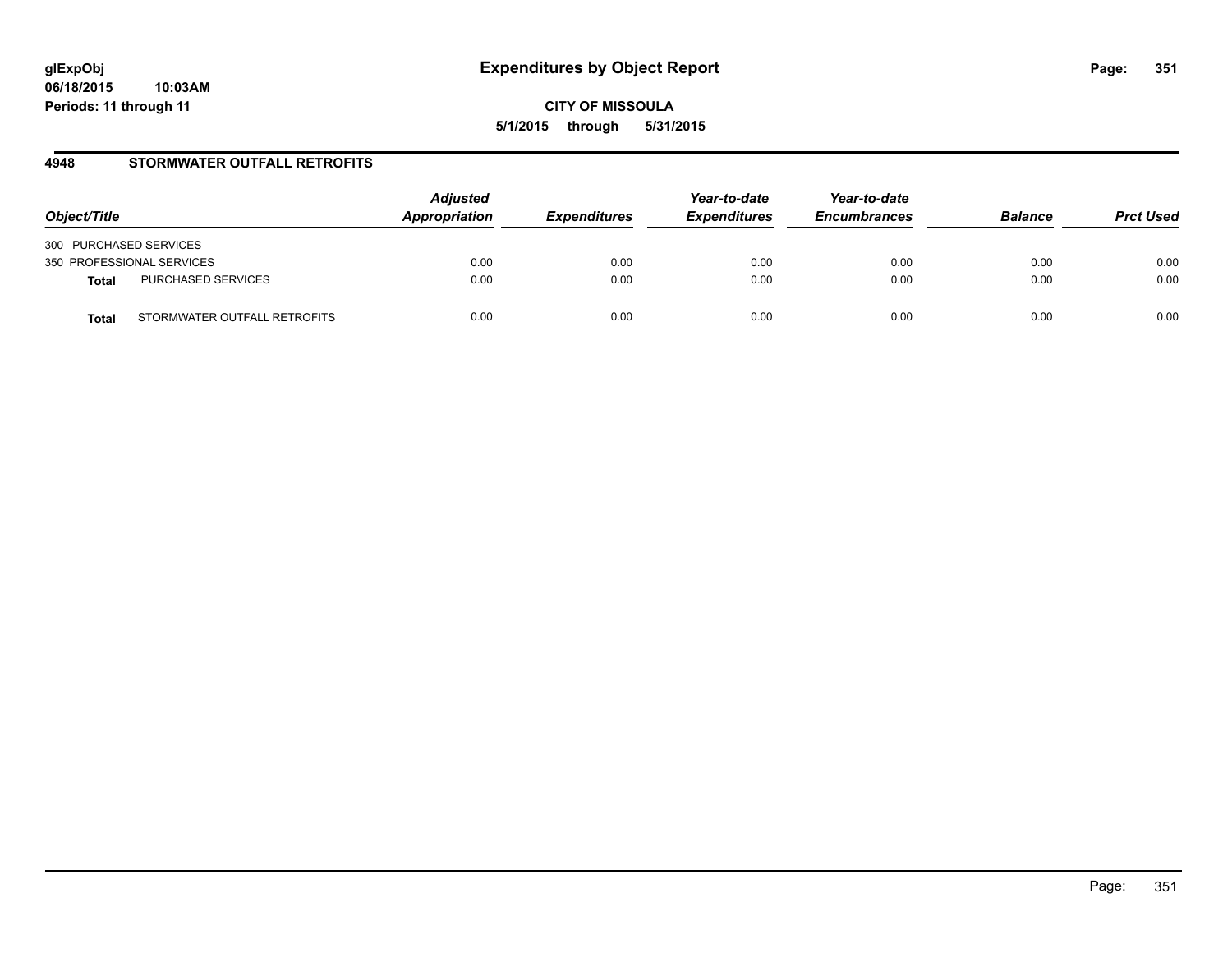#### **4949 WAYFINDING PROJECT**

|                          |                                   | <b>Adjusted</b>      |                     | Year-to-date        | Year-to-date        |                |                  |
|--------------------------|-----------------------------------|----------------------|---------------------|---------------------|---------------------|----------------|------------------|
| Object/Title             |                                   | <b>Appropriation</b> | <b>Expenditures</b> | <b>Expenditures</b> | <b>Encumbrances</b> | <b>Balance</b> | <b>Prct Used</b> |
| 100 PERSONAL SERVICES    |                                   |                      |                     |                     |                     |                |                  |
| 110 SALARIES AND WAGES   |                                   | 0.00                 | 0.00                | 0.00                | 0.00                | 0.00           | 0.00             |
|                          | <b>140 EMPLOYER CONTRIBUTIONS</b> | 0.00                 | 0.00                | 0.00                | 0.00                | 0.00           | 0.00             |
| <b>Total</b>             | PERSONAL SERVICES                 | 0.00                 | 0.00                | 0.00                | 0.00                | 0.00           | 0.00             |
| 200 SUPPLIES             |                                   |                      |                     |                     |                     |                |                  |
| 210 OFFICE SUPPLIES      |                                   | 0.00                 | 0.00                | 0.00                | 0.00                | 0.00           | 0.00             |
| <b>Total</b>             | <b>SUPPLIES</b>                   | 0.00                 | 0.00                | 0.00                | 0.00                | 0.00           | 0.00             |
| 300 PURCHASED SERVICES   |                                   |                      |                     |                     |                     |                |                  |
|                          | 350 PROFESSIONAL SERVICES         | 0.00                 | 0.00                | 0.00                | 0.00                | 0.00           | 0.00             |
| 360 REPAIR & MAINTENANCE |                                   | 0.00                 | 0.00                | 0.00                | 0.00                | 0.00           | 0.00             |
| <b>Total</b>             | PURCHASED SERVICES                | 0.00                 | 0.00                | 0.00                | 0.00                | 0.00           | 0.00             |
| 900 CAPITAL OUTLAY       |                                   |                      |                     |                     |                     |                |                  |
| 930 IMPROVEMENTS         |                                   | 0.00                 | 0.00                | 0.00                | 0.00                | 0.00           | 0.00             |
|                          | 940 MACHINERY & EQUIPMENT         | 0.00                 | 0.00                | 0.00                | 0.00                | 0.00           | 0.00             |
| <b>Total</b>             | <b>CAPITAL OUTLAY</b>             | 0.00                 | 0.00                | 0.00                | 0.00                | 0.00           | 0.00             |
| <b>Total</b>             | NON-DEPARTMENTAL                  | 0.00                 | 0.00                | 0.00                | 0.00                | 0.00           | 0.00             |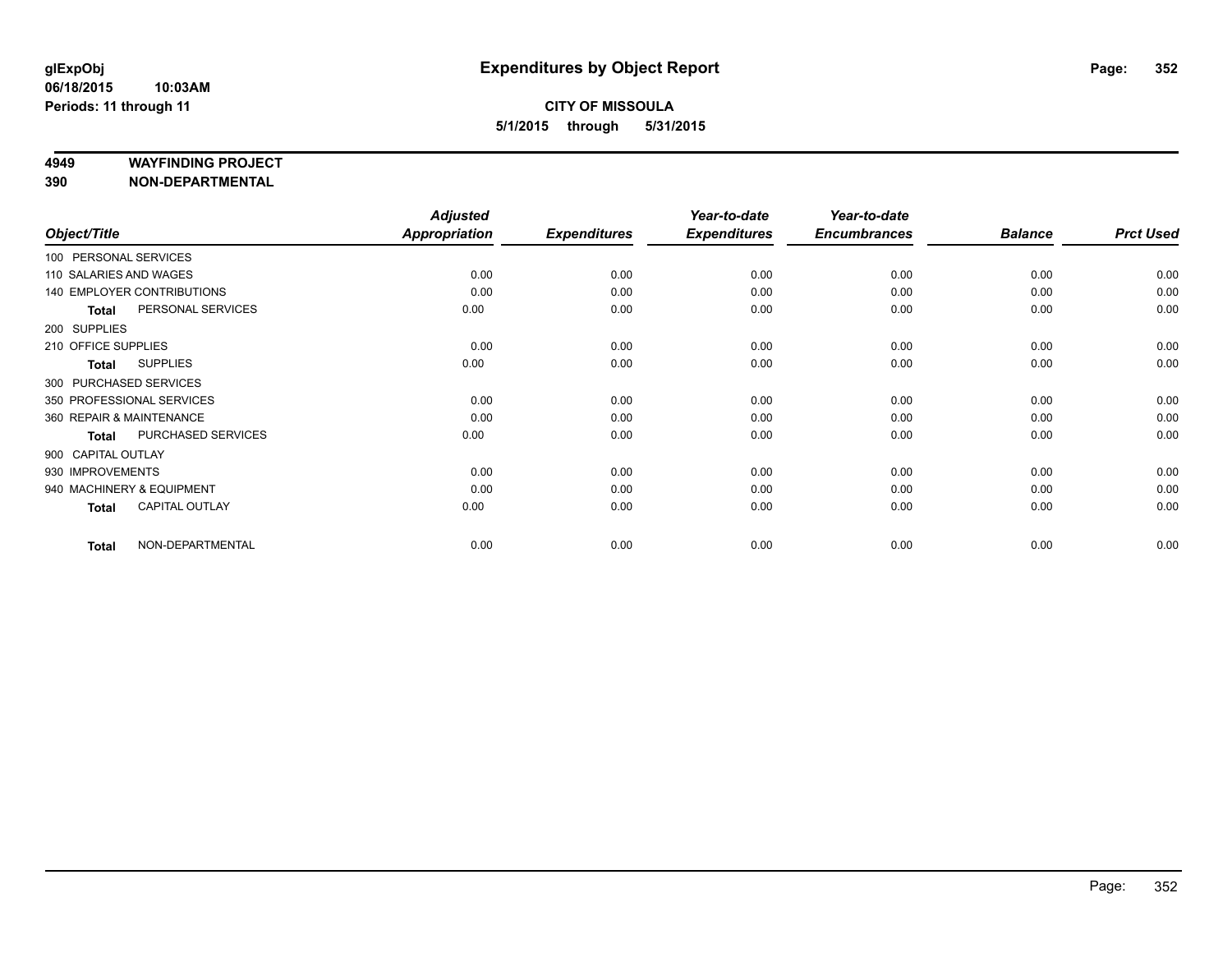#### **06/18/2015 10:03AM Periods: 11 through 11**

# **CITY OF MISSOULA 5/1/2015 through 5/31/2015**

## **4949 WAYFINDING PROJECT**

|                           |                                   | <b>Adjusted</b> |                     | Year-to-date        | Year-to-date        |                |                  |
|---------------------------|-----------------------------------|-----------------|---------------------|---------------------|---------------------|----------------|------------------|
| Object/Title              |                                   | Appropriation   | <b>Expenditures</b> | <b>Expenditures</b> | <b>Encumbrances</b> | <b>Balance</b> | <b>Prct Used</b> |
| 100 PERSONAL SERVICES     |                                   |                 |                     |                     |                     |                |                  |
| 110 SALARIES AND WAGES    |                                   | 0.00            | 0.00                | 0.00                | 0.00                | 0.00           | 0.00             |
|                           | <b>140 EMPLOYER CONTRIBUTIONS</b> | 0.00            | 0.00                | 0.00                | 0.00                | 0.00           | 0.00             |
| <b>Total</b>              | PERSONAL SERVICES                 | 0.00            | 0.00                | 0.00                | 0.00                | 0.00           | 0.00             |
| 200 SUPPLIES              |                                   |                 |                     |                     |                     |                |                  |
| 210 OFFICE SUPPLIES       |                                   | 0.00            | 0.00                | 0.00                | 0.00                | 0.00           | 0.00             |
| <b>Total</b>              | <b>SUPPLIES</b>                   | 0.00            | 0.00                | 0.00                | 0.00                | 0.00           | 0.00             |
| 300 PURCHASED SERVICES    |                                   |                 |                     |                     |                     |                |                  |
| 350 PROFESSIONAL SERVICES |                                   | 0.00            | 0.00                | 0.00                | 0.00                | 0.00           | 0.00             |
| 360 REPAIR & MAINTENANCE  |                                   | 0.00            | 0.00                | 0.00                | 0.00                | 0.00           | 0.00             |
| <b>Total</b>              | PURCHASED SERVICES                | 0.00            | 0.00                | 0.00                | 0.00                | 0.00           | 0.00             |
| 900 CAPITAL OUTLAY        |                                   |                 |                     |                     |                     |                |                  |
| 930 IMPROVEMENTS          |                                   | 0.00            | 0.00                | 0.00                | 0.00                | 0.00           | 0.00             |
| 940 MACHINERY & EQUIPMENT |                                   | 0.00            | 0.00                | 0.00                | 0.00                | 0.00           | 0.00             |
| <b>Total</b>              | <b>CAPITAL OUTLAY</b>             | 0.00            | 0.00                | 0.00                | 0.00                | 0.00           | 0.00             |
| <b>Total</b>              | <b>WAYFINDING PROJECT</b>         | 0.00            | 0.00                | 0.00                | 0.00                | 0.00           | 0.00             |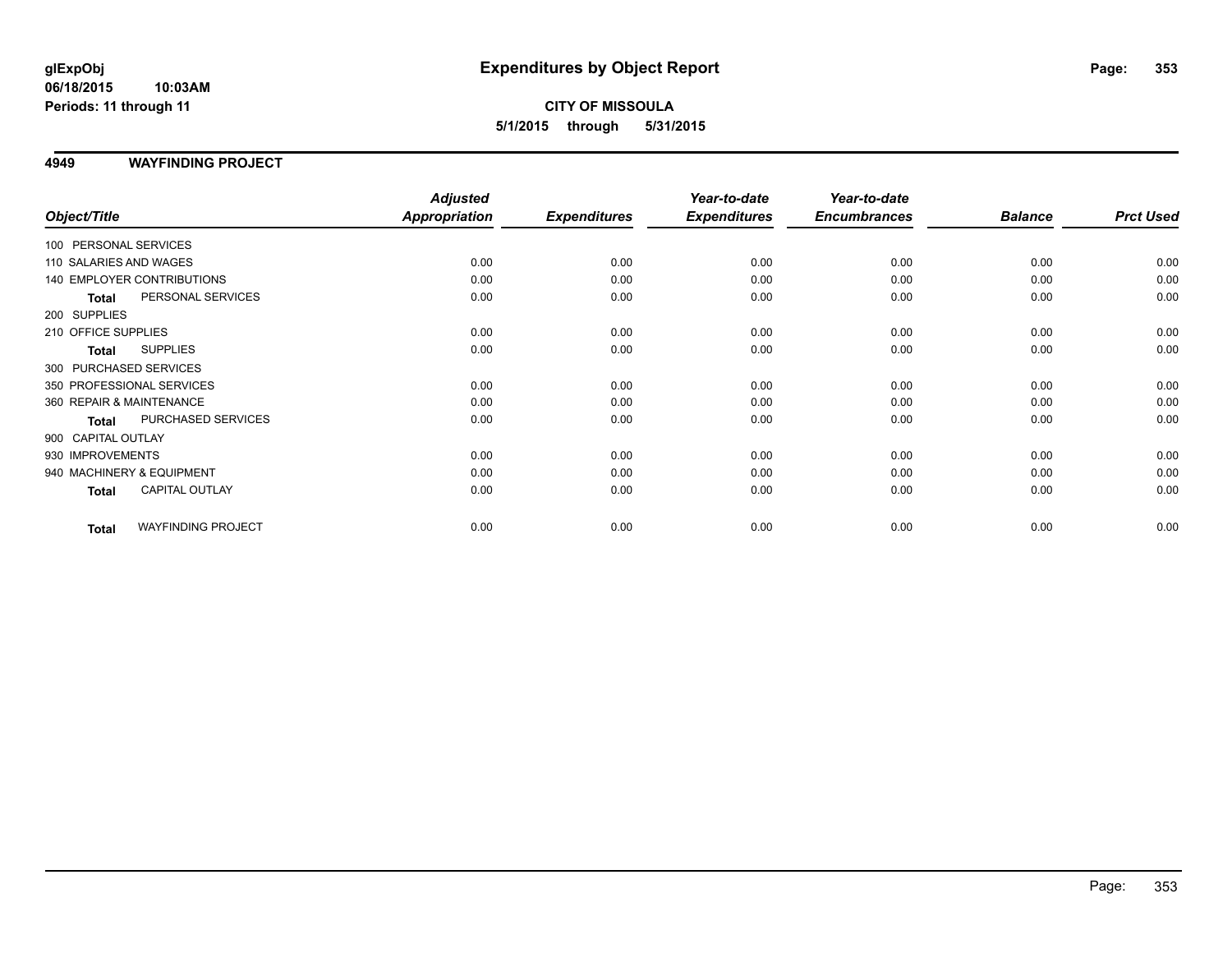#### **4990 ARRA ENHANCEMENTS**

**500 N HIGGINS STREETSCAPE**

| Object/Title       |                       | <b>Adjusted</b><br>Appropriation | <b>Expenditures</b> | Year-to-date<br><b>Expenditures</b> | Year-to-date<br><b>Encumbrances</b> | <b>Balance</b> | <b>Prct Used</b> |
|--------------------|-----------------------|----------------------------------|---------------------|-------------------------------------|-------------------------------------|----------------|------------------|
| 900 CAPITAL OUTLAY |                       |                                  |                     |                                     |                                     |                |                  |
| 930 IMPROVEMENTS   |                       | 0.00                             | 0.00                | 0.00                                | 0.00                                | 0.00           | 0.00             |
| <b>Total</b>       | <b>CAPITAL OUTLAY</b> | 0.00                             | 0.00                | 0.00                                | 0.00                                | 0.00           | 0.00             |
| Total              | N HIGGINS STREETSCAPE | 0.00                             | 0.00                | 0.00                                | 0.00                                | 0.00           | 0.00             |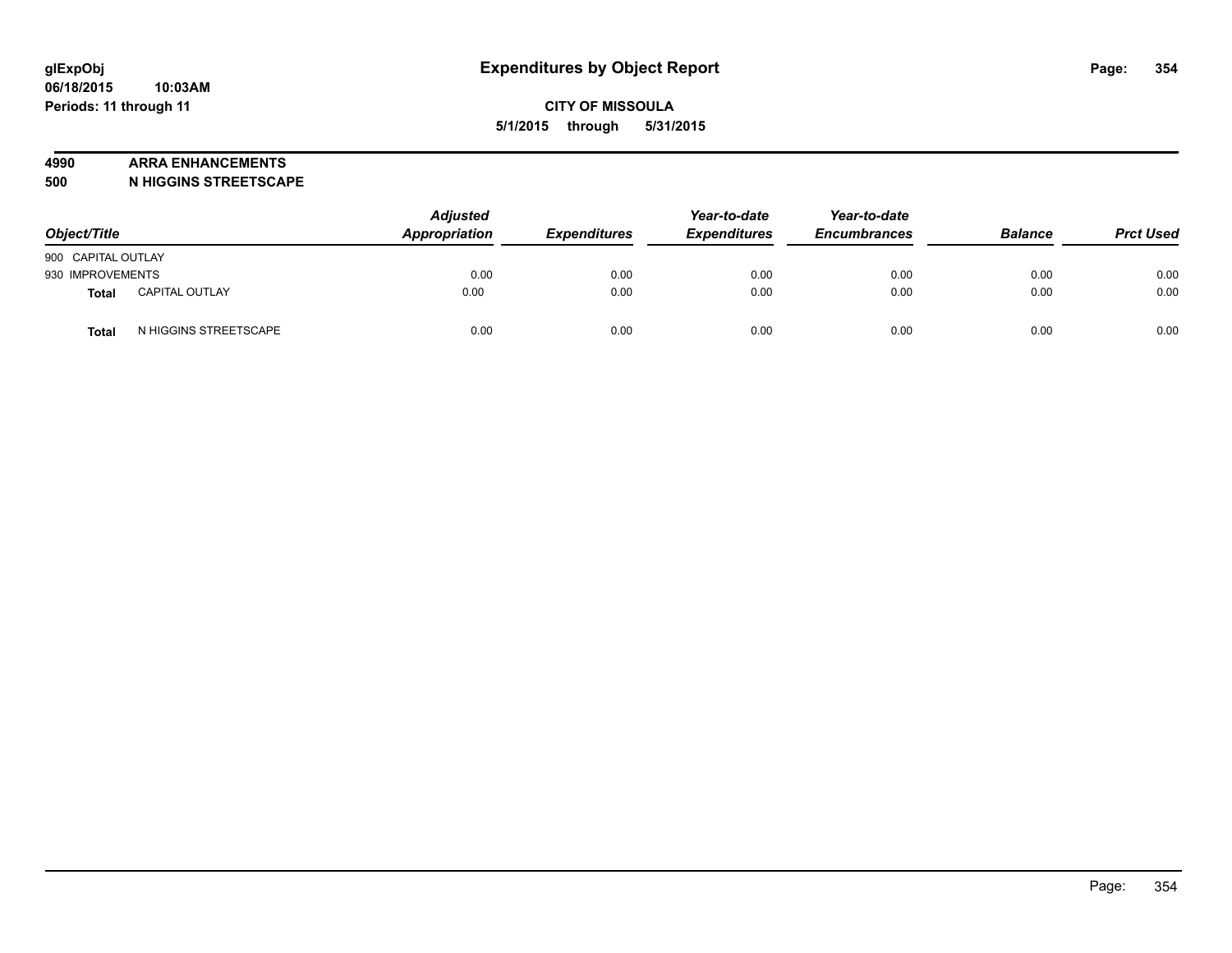#### **06/18/2015 10:03AM Periods: 11 through 11**

# **CITY OF MISSOULA 5/1/2015 through 5/31/2015**

**4990 ARRA ENHANCEMENTS**

**510 CURB RAMPS**

| Object/Title       |                       | <b>Adjusted</b><br>Appropriation | <b>Expenditures</b> | Year-to-date<br><b>Expenditures</b> | Year-to-date<br><b>Encumbrances</b> | <b>Balance</b> | <b>Prct Used</b> |
|--------------------|-----------------------|----------------------------------|---------------------|-------------------------------------|-------------------------------------|----------------|------------------|
| 900 CAPITAL OUTLAY |                       |                                  |                     |                                     |                                     |                |                  |
| 930 IMPROVEMENTS   |                       | 0.00                             | 0.00                | 0.00                                | 0.00                                | 0.00           | 0.00             |
| <b>Total</b>       | <b>CAPITAL OUTLAY</b> | 0.00                             | 0.00                | 0.00                                | 0.00                                | 0.00           | 0.00             |
| Total              | <b>CURB RAMPS</b>     | 0.00                             | 0.00                | 0.00                                | 0.00                                | 0.00           | 0.00             |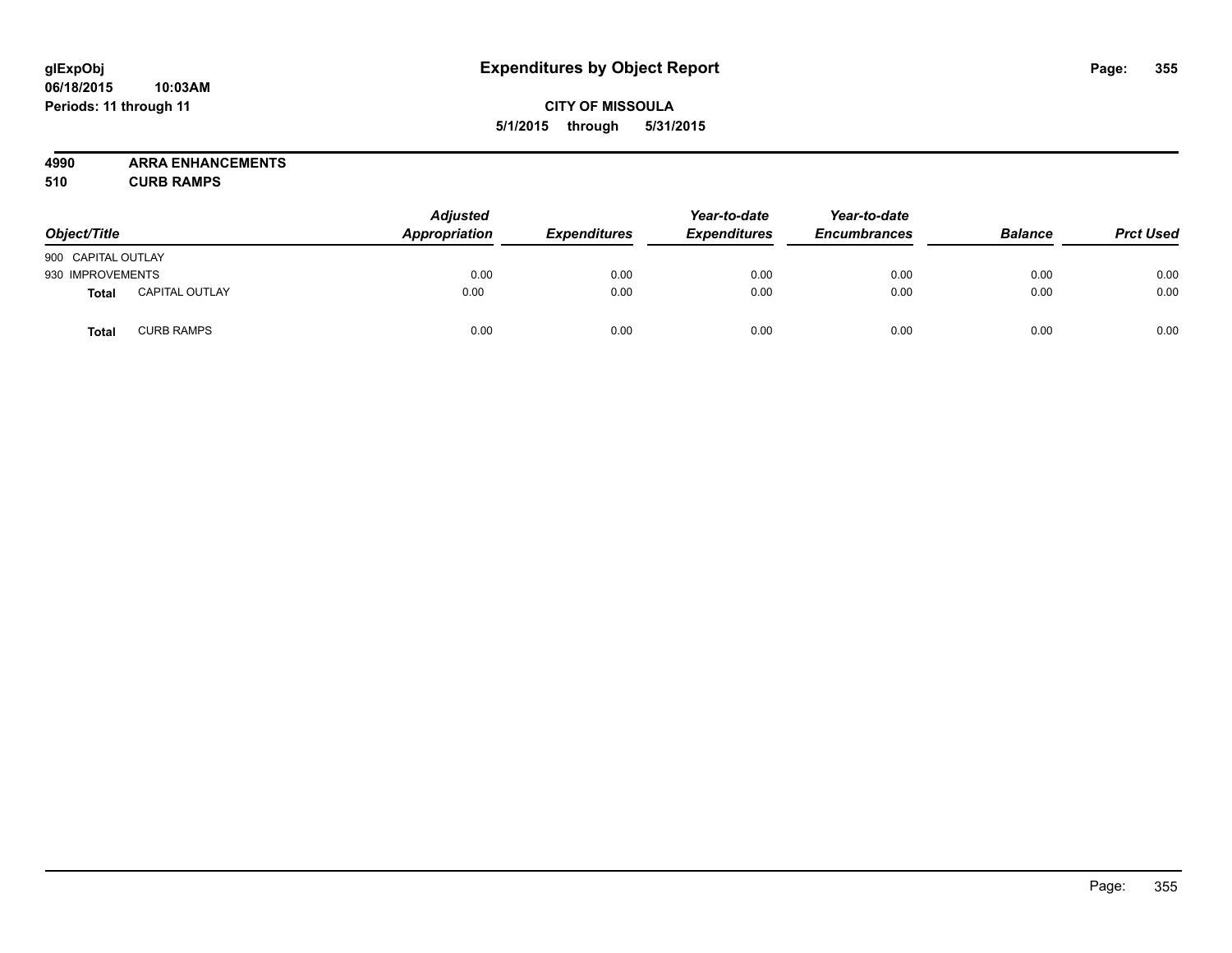#### **4990 ARRA ENHANCEMENTS**

**515 RSNAKE GATEWAY GREENOUGH DRIVE**

| Object/Title       |                                | <b>Adjusted</b><br>Appropriation | <b>Expenditures</b> | Year-to-date<br><b>Expenditures</b> | Year-to-date<br><b>Encumbrances</b> | <b>Balance</b> | <b>Prct Used</b> |
|--------------------|--------------------------------|----------------------------------|---------------------|-------------------------------------|-------------------------------------|----------------|------------------|
| 900 CAPITAL OUTLAY |                                |                                  |                     |                                     |                                     |                |                  |
| 930 IMPROVEMENTS   |                                | 0.00                             | 0.00                | 0.00                                | 0.00                                | 0.00           | 0.00             |
| Total              | <b>CAPITAL OUTLAY</b>          | 0.00                             | 0.00                | 0.00                                | 0.00                                | 0.00           | 0.00             |
| <b>Total</b>       | RSNAKE GATEWAY GREENOUGH DRIVE | 0.00                             | 0.00                | 0.00                                | 0.00                                | 0.00           | 0.00             |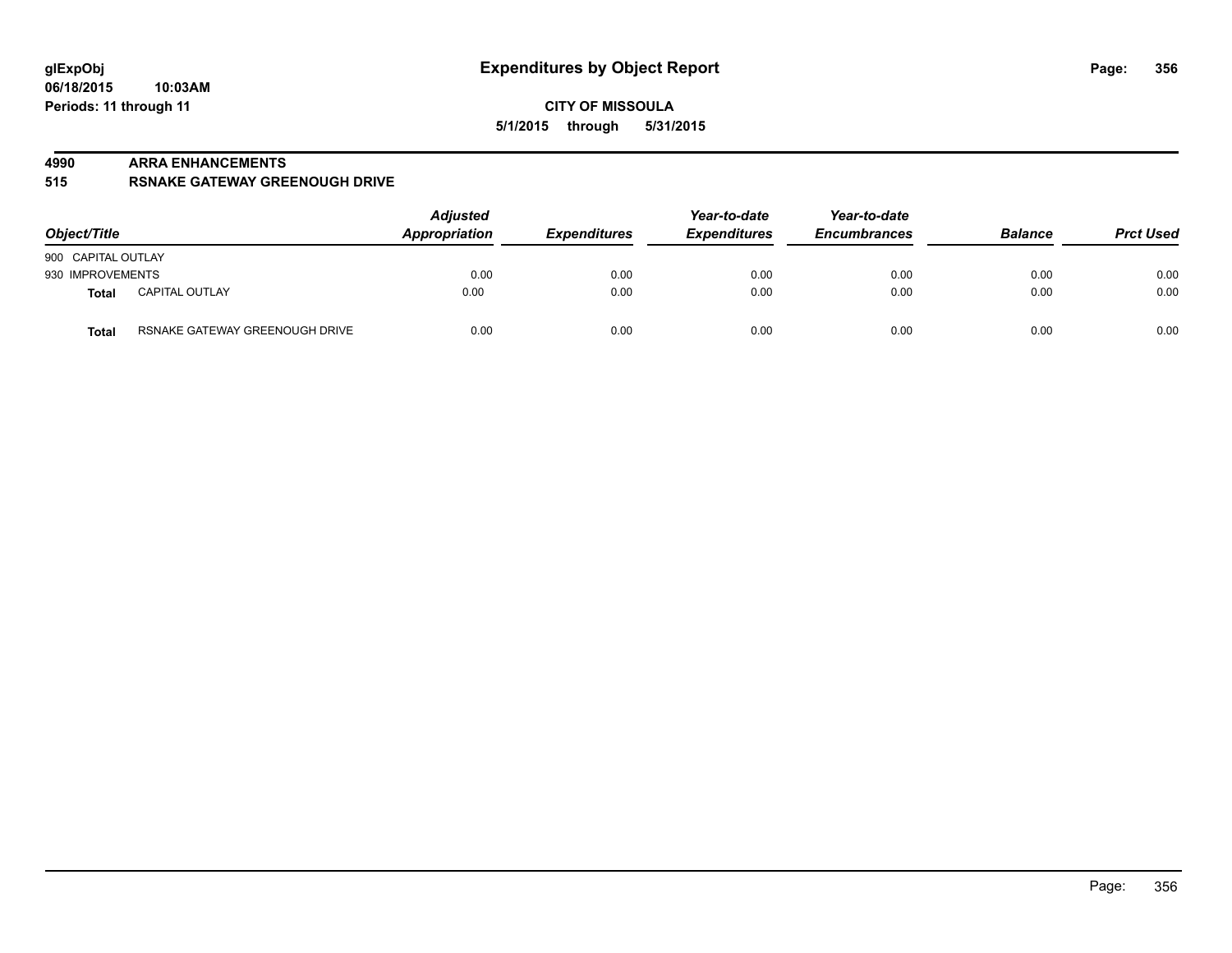## **4990 ARRA ENHANCEMENTS**

| Object/Title       |                       | <b>Adjusted</b><br>Appropriation | <b>Expenditures</b> | Year-to-date<br><b>Expenditures</b> | Year-to-date<br><b>Encumbrances</b> | <b>Balance</b> | <b>Prct Used</b> |
|--------------------|-----------------------|----------------------------------|---------------------|-------------------------------------|-------------------------------------|----------------|------------------|
| 900 CAPITAL OUTLAY |                       |                                  |                     |                                     |                                     |                |                  |
| 930 IMPROVEMENTS   |                       | 0.00                             | 0.00                | 0.00                                | 0.00                                | 0.00           | 0.00             |
| Total              | <b>CAPITAL OUTLAY</b> | 0.00                             | 0.00                | 0.00                                | 0.00                                | 0.00           | 0.00             |
| Total              | ARRA ENHANCEMENTS     | 0.00                             | 0.00                | 0.00                                | 0.00                                | 0.00           | 0.00             |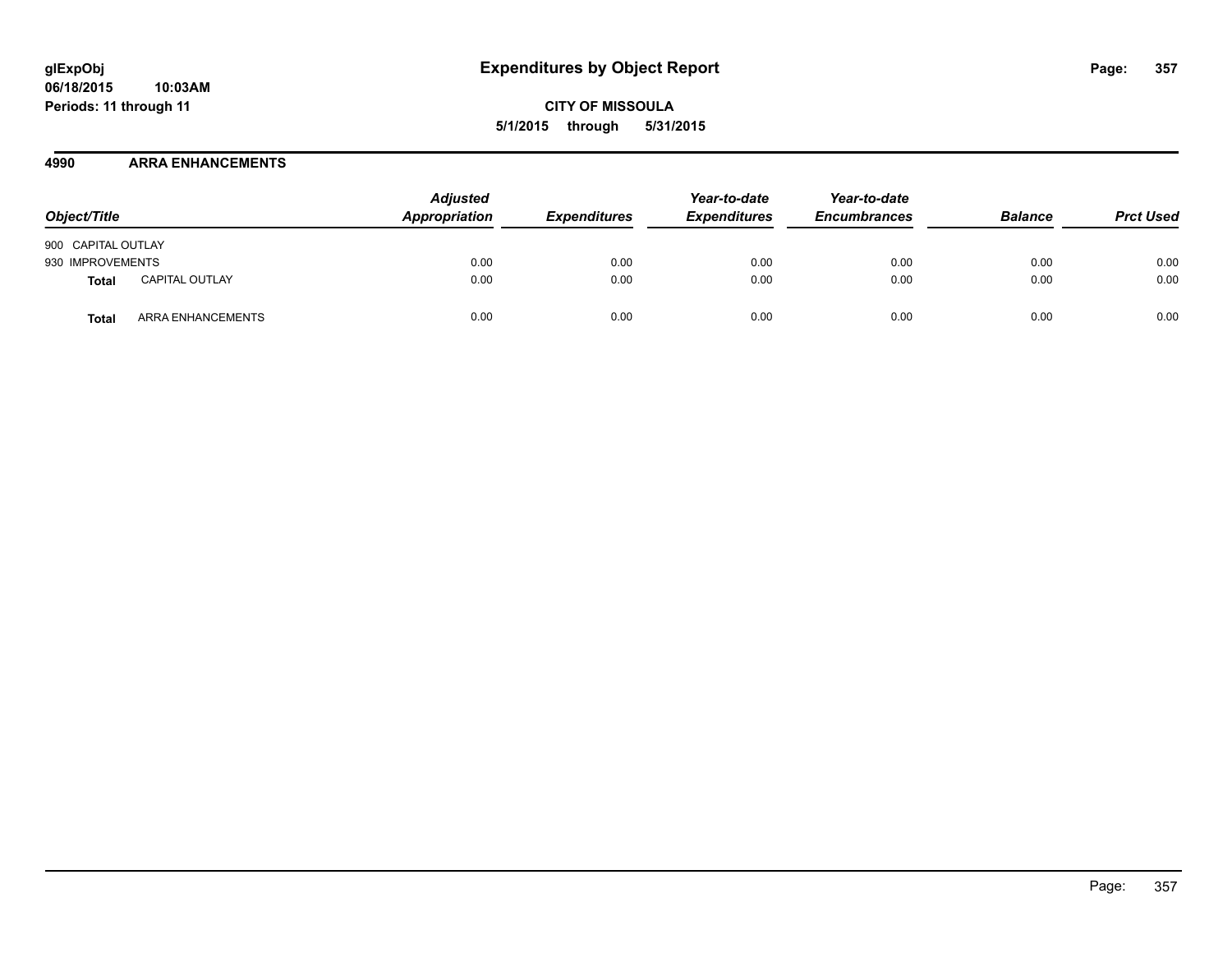#### **4991 ARRA HB645**

**500 N HIGGINS STREETSCAPE**

| Object/Title       |                       | <b>Adjusted</b><br>Appropriation | <b>Expenditures</b> | Year-to-date<br><b>Expenditures</b> | Year-to-date<br><b>Encumbrances</b> | <b>Balance</b> | <b>Prct Used</b> |
|--------------------|-----------------------|----------------------------------|---------------------|-------------------------------------|-------------------------------------|----------------|------------------|
| 900 CAPITAL OUTLAY |                       |                                  |                     |                                     |                                     |                |                  |
| 930 IMPROVEMENTS   |                       | 0.00                             | 0.00                | 0.00                                | 0.00                                | 0.00           | 0.00             |
| <b>Total</b>       | <b>CAPITAL OUTLAY</b> | 0.00                             | 0.00                | 0.00                                | 0.00                                | 0.00           | 0.00             |
| Total              | N HIGGINS STREETSCAPE | 0.00                             | 0.00                | 0.00                                | 0.00                                | 0.00           | 0.00             |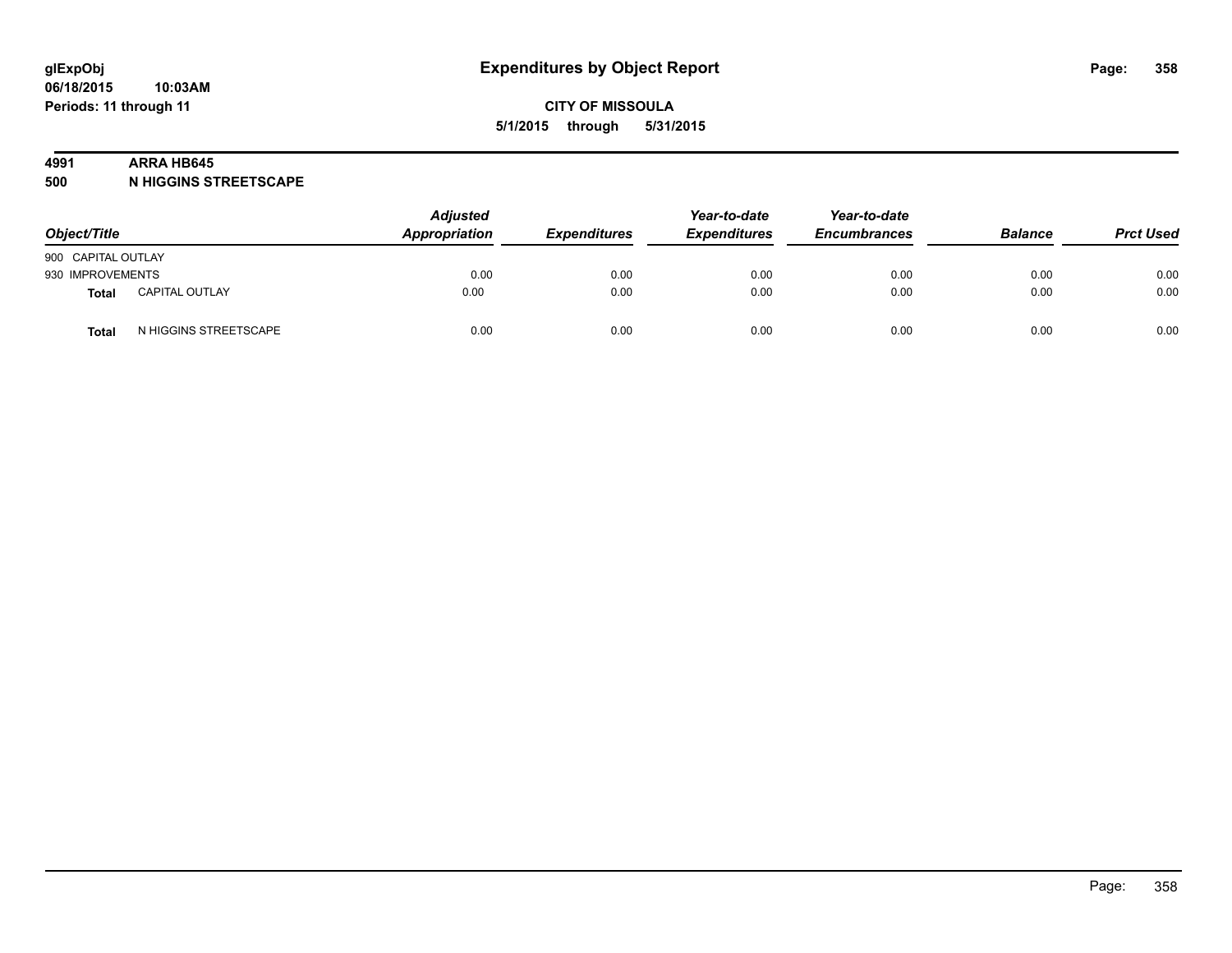# **4991 ARRA HB645**

**520 N HIGGINS PAVING**

| Object/Title       |                       | <b>Adjusted</b><br>Appropriation | <b>Expenditures</b> | Year-to-date<br><b>Expenditures</b> | Year-to-date<br><b>Encumbrances</b> | <b>Balance</b> | <b>Prct Used</b> |
|--------------------|-----------------------|----------------------------------|---------------------|-------------------------------------|-------------------------------------|----------------|------------------|
| 900 CAPITAL OUTLAY |                       |                                  |                     |                                     |                                     |                |                  |
| 930 IMPROVEMENTS   |                       | 0.00                             | 0.00                | 0.00                                | 0.00                                | 0.00           | 0.00             |
| Total              | <b>CAPITAL OUTLAY</b> | 0.00                             | 0.00                | 0.00                                | 0.00                                | 0.00           | 0.00             |
| <b>Total</b>       | N HIGGINS PAVING      | 0.00                             | 0.00                | 0.00                                | 0.00                                | 0.00           | 0.00             |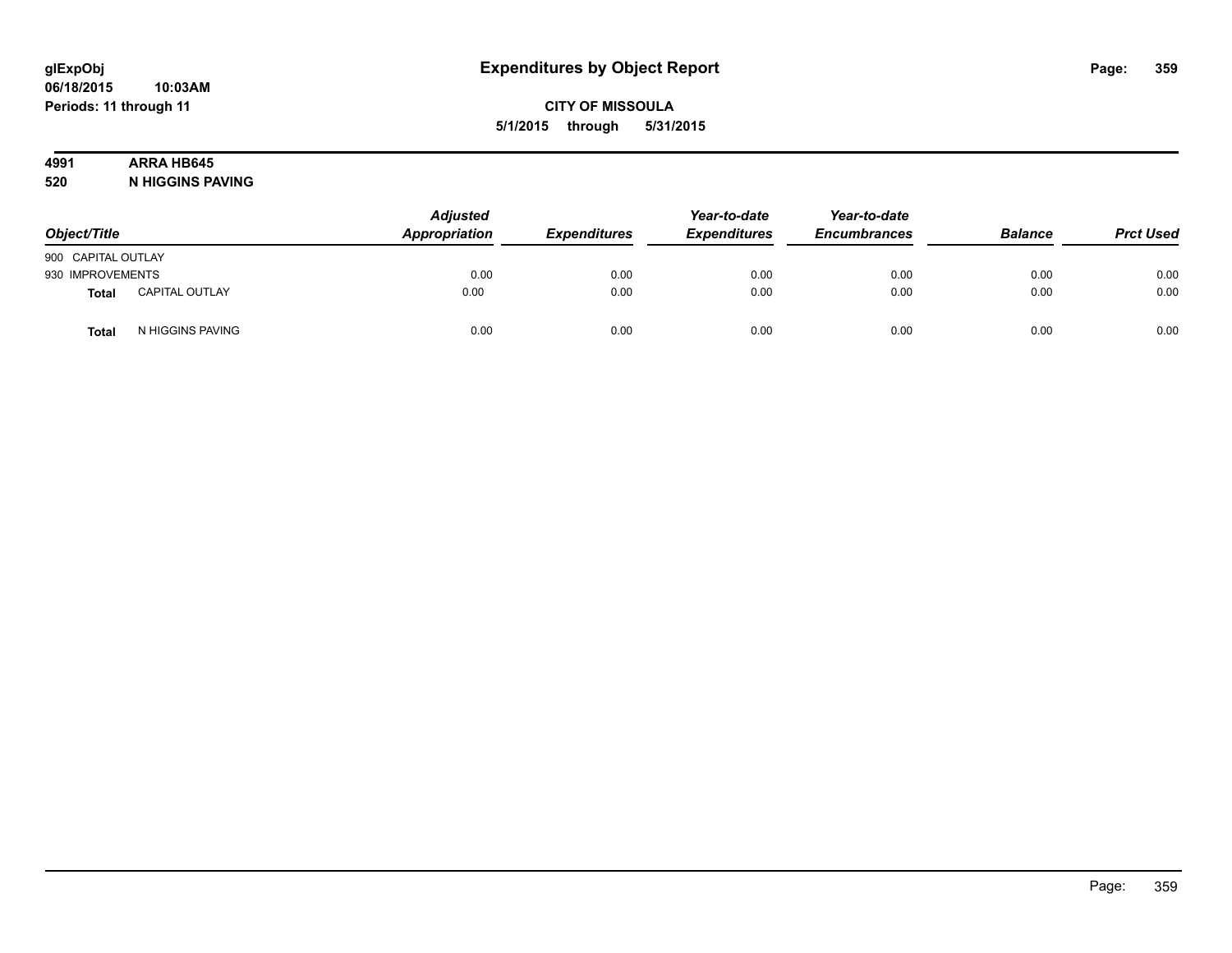**06/18/2015 10:03AM Periods: 11 through 11**

**CITY OF MISSOULA 5/1/2015 through 5/31/2015**

#### **4991 ARRA HB645**

**525 BROOKS ST CURB & SW IMPROVEMENTS**

| Object/Title       |                                 | <b>Adjusted</b><br>Appropriation | <b>Expenditures</b> | Year-to-date<br><b>Expenditures</b> | Year-to-date<br><b>Encumbrances</b> | <b>Balance</b> | <b>Prct Used</b> |
|--------------------|---------------------------------|----------------------------------|---------------------|-------------------------------------|-------------------------------------|----------------|------------------|
| 900 CAPITAL OUTLAY |                                 |                                  |                     |                                     |                                     |                |                  |
| 930 IMPROVEMENTS   |                                 | 0.00                             | 0.00                | 0.00                                | 0.00                                | 0.00           | 0.00             |
| Total              | <b>CAPITAL OUTLAY</b>           | 0.00                             | 0.00                | 0.00                                | 0.00                                | 0.00           | 0.00             |
| <b>Total</b>       | BROOKS ST CURB & SW IMPROVEMENT | 0.00                             | 0.00                | 0.00                                | 0.00                                | 0.00           | 0.00             |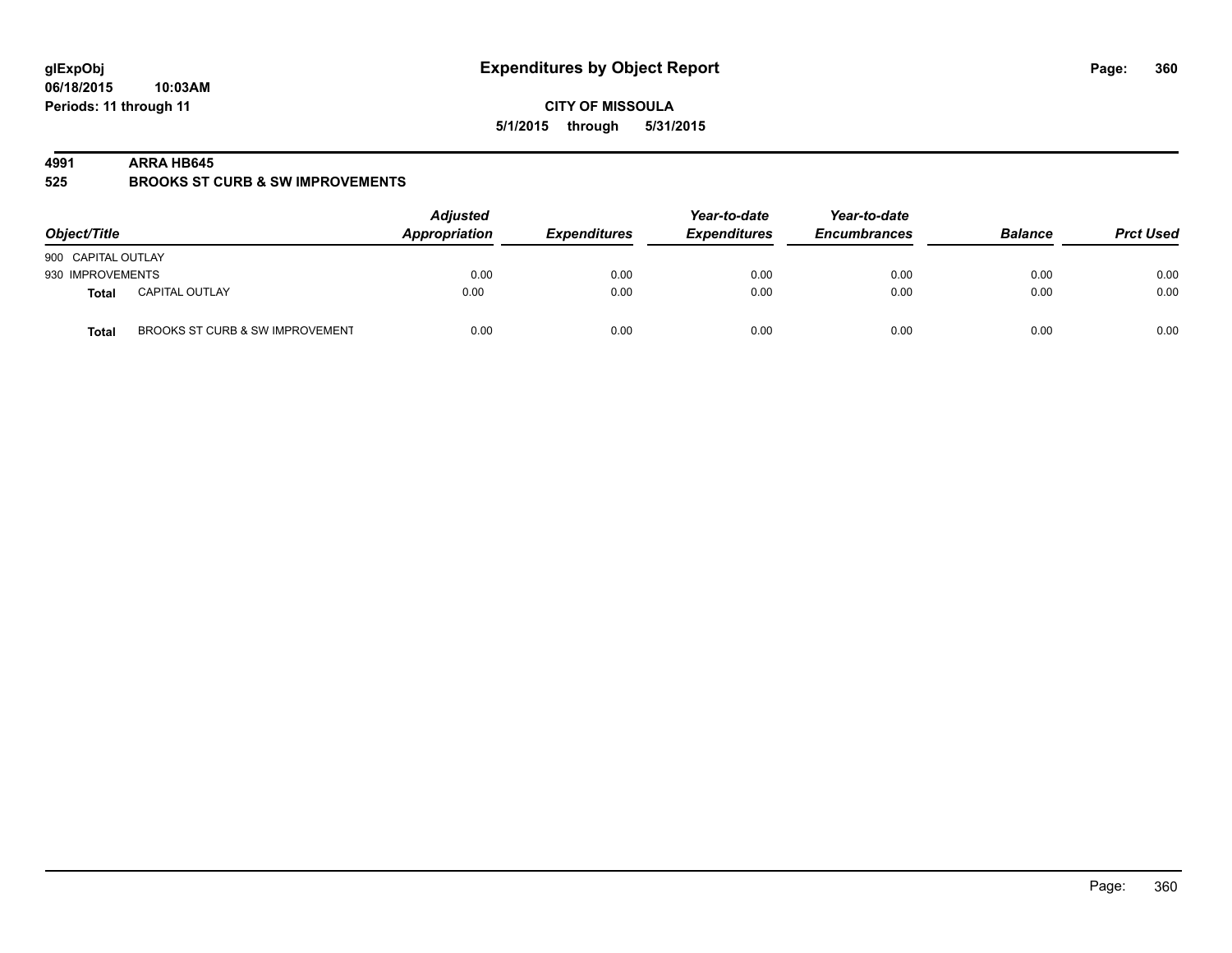## **CITY OF MISSOULA 5/1/2015 through 5/31/2015**

# **4991 ARRA HB645**

**530 CURB RAMPS**

| Object/Title                          | <b>Adjusted</b><br><b>Appropriation</b> | <b>Expenditures</b> | Year-to-date<br><b>Expenditures</b> | Year-to-date<br><b>Encumbrances</b> | <b>Balance</b> | <b>Prct Used</b> |
|---------------------------------------|-----------------------------------------|---------------------|-------------------------------------|-------------------------------------|----------------|------------------|
| 100 PERSONAL SERVICES                 |                                         |                     |                                     |                                     |                |                  |
| 140 EMPLOYER CONTRIBUTIONS            | 0.00                                    | 0.00                | 0.00                                | 0.00                                | 0.00           | 0.00             |
| PERSONAL SERVICES<br><b>Total</b>     | 0.00                                    | 0.00                | 0.00                                | 0.00                                | 0.00           | 0.00             |
| 900 CAPITAL OUTLAY                    |                                         |                     |                                     |                                     |                |                  |
| 930 IMPROVEMENTS                      | 0.00                                    | 0.00                | 0.00                                | 0.00                                | 0.00           | 0.00             |
| <b>CAPITAL OUTLAY</b><br><b>Total</b> | 0.00                                    | 0.00                | 0.00                                | 0.00                                | 0.00           | 0.00             |
| <b>CURB RAMPS</b><br><b>Total</b>     | 0.00                                    | 0.00                | 0.00                                | 0.00                                | 0.00           | 0.00             |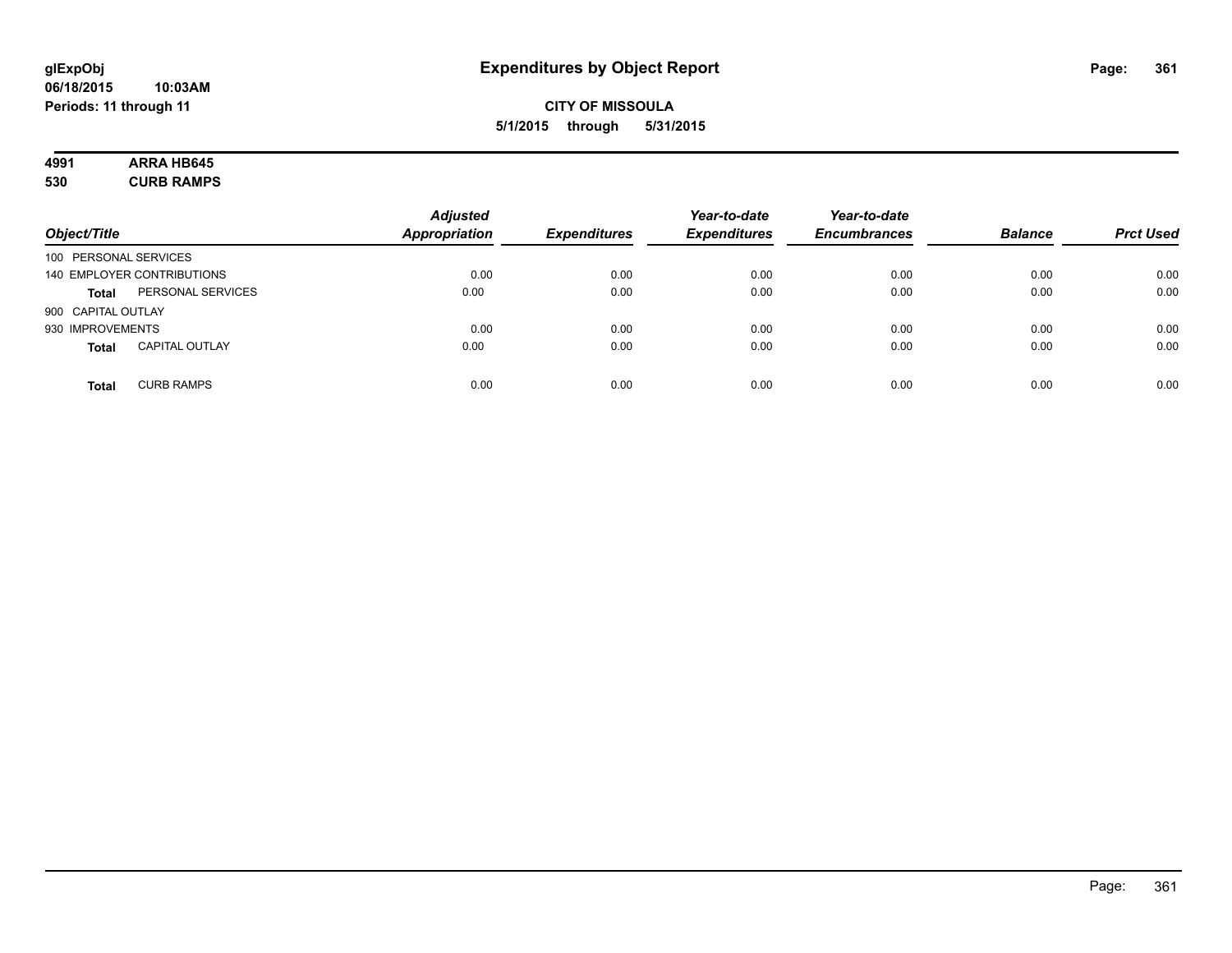### **CITY OF MISSOULA 5/1/2015 through 5/31/2015**

#### **4991 ARRA HB645**

**535 PARKS PLAYGROUND INSTALLS**

|                          |                                   | <b>Adjusted</b>      |                     | Year-to-date        | Year-to-date        |                |                  |
|--------------------------|-----------------------------------|----------------------|---------------------|---------------------|---------------------|----------------|------------------|
| Object/Title             |                                   | <b>Appropriation</b> | <b>Expenditures</b> | <b>Expenditures</b> | <b>Encumbrances</b> | <b>Balance</b> | <b>Prct Used</b> |
| 100 PERSONAL SERVICES    |                                   |                      |                     |                     |                     |                |                  |
| 110 SALARIES AND WAGES   |                                   | 0.00                 | 0.00                | 0.00                | 0.00                | 0.00           | 0.00             |
| 120 OVERTIME/TERMINATION |                                   | 0.00                 | 0.00                | 0.00                | 0.00                | 0.00           | 0.00             |
|                          | <b>140 EMPLOYER CONTRIBUTIONS</b> | 0.00                 | 0.00                | 0.00                | 0.00                | 0.00           | 0.00             |
| <b>Total</b>             | PERSONAL SERVICES                 | 0.00                 | 0.00                | 0.00                | 0.00                | 0.00           | 0.00             |
| 900 CAPITAL OUTLAY       |                                   |                      |                     |                     |                     |                |                  |
| 930 IMPROVEMENTS         |                                   | 0.00                 | 0.00                | 0.00                | 0.00                | 0.00           | 0.00             |
| <b>Total</b>             | <b>CAPITAL OUTLAY</b>             | 0.00                 | 0.00                | 0.00                | 0.00                | 0.00           | 0.00             |
| <b>Total</b>             | PARKS PLAYGROUND INSTALLS         | 0.00                 | 0.00                | 0.00                | 0.00                | 0.00           | 0.00             |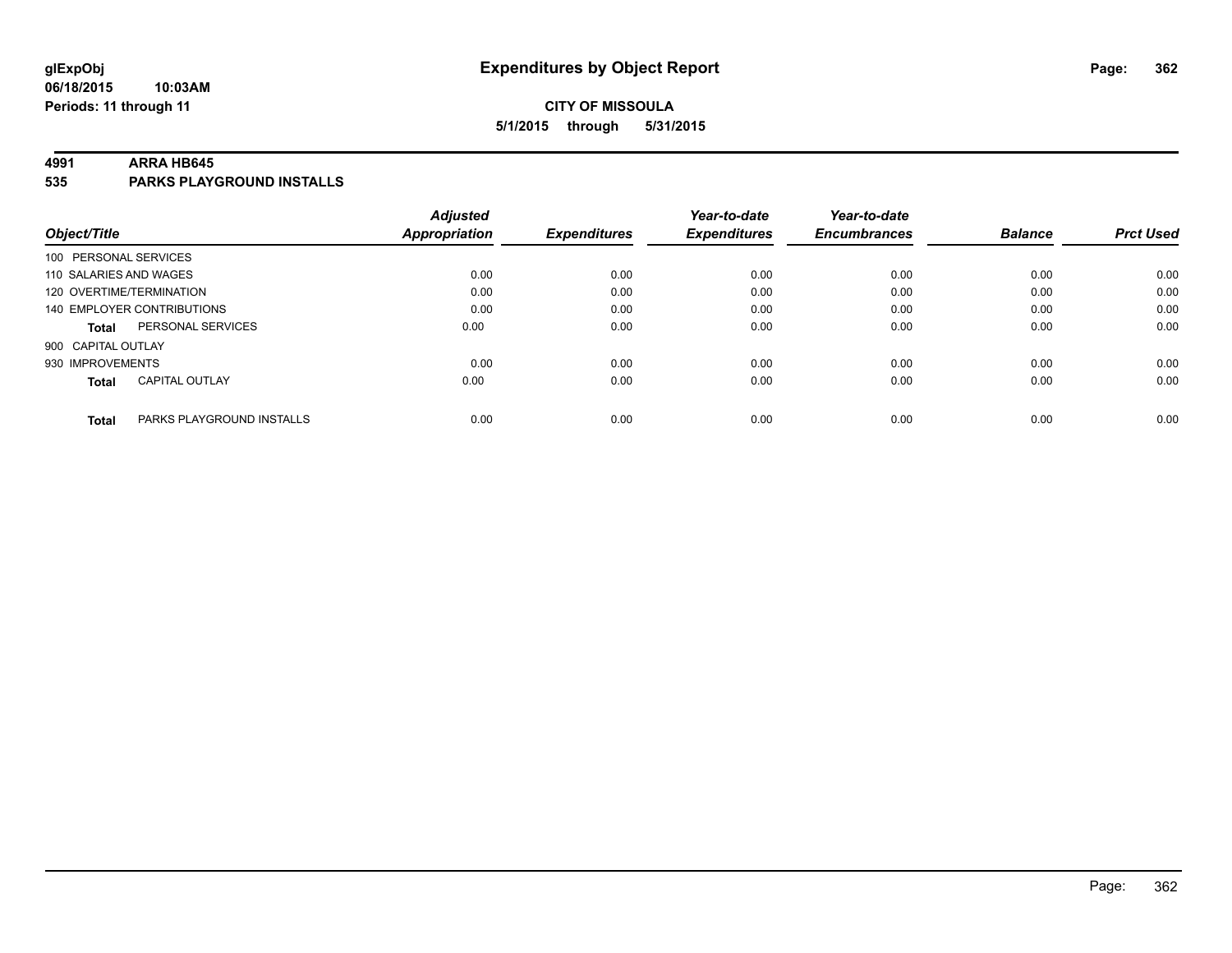#### **4991 ARRA HB645**

**540 GREENOUGH PARK BRIDGE**

|                          |                              | <b>Adjusted</b> |                     | Year-to-date        | Year-to-date        |                |                  |
|--------------------------|------------------------------|-----------------|---------------------|---------------------|---------------------|----------------|------------------|
| Object/Title             |                              | Appropriation   | <b>Expenditures</b> | <b>Expenditures</b> | <b>Encumbrances</b> | <b>Balance</b> | <b>Prct Used</b> |
| 100 PERSONAL SERVICES    |                              |                 |                     |                     |                     |                |                  |
| 120 OVERTIME/TERMINATION |                              | 0.00            | 0.00                | 0.00                | 0.00                | 0.00           | 0.00             |
|                          | 140 EMPLOYER CONTRIBUTIONS   | 0.00            | 0.00                | 0.00                | 0.00                | 0.00           | 0.00             |
| <b>Total</b>             | PERSONAL SERVICES            | 0.00            | 0.00                | 0.00                | 0.00                | 0.00           | 0.00             |
| 900 CAPITAL OUTLAY       |                              |                 |                     |                     |                     |                |                  |
| 930 IMPROVEMENTS         |                              | 0.00            | 0.00                | 0.00                | 0.00                | 0.00           | 0.00             |
| <b>Total</b>             | <b>CAPITAL OUTLAY</b>        | 0.00            | 0.00                | 0.00                | 0.00                | 0.00           | 0.00             |
| <b>Total</b>             | <b>GREENOUGH PARK BRIDGE</b> | 0.00            | 0.00                | 0.00                | 0.00                | 0.00           | 0.00             |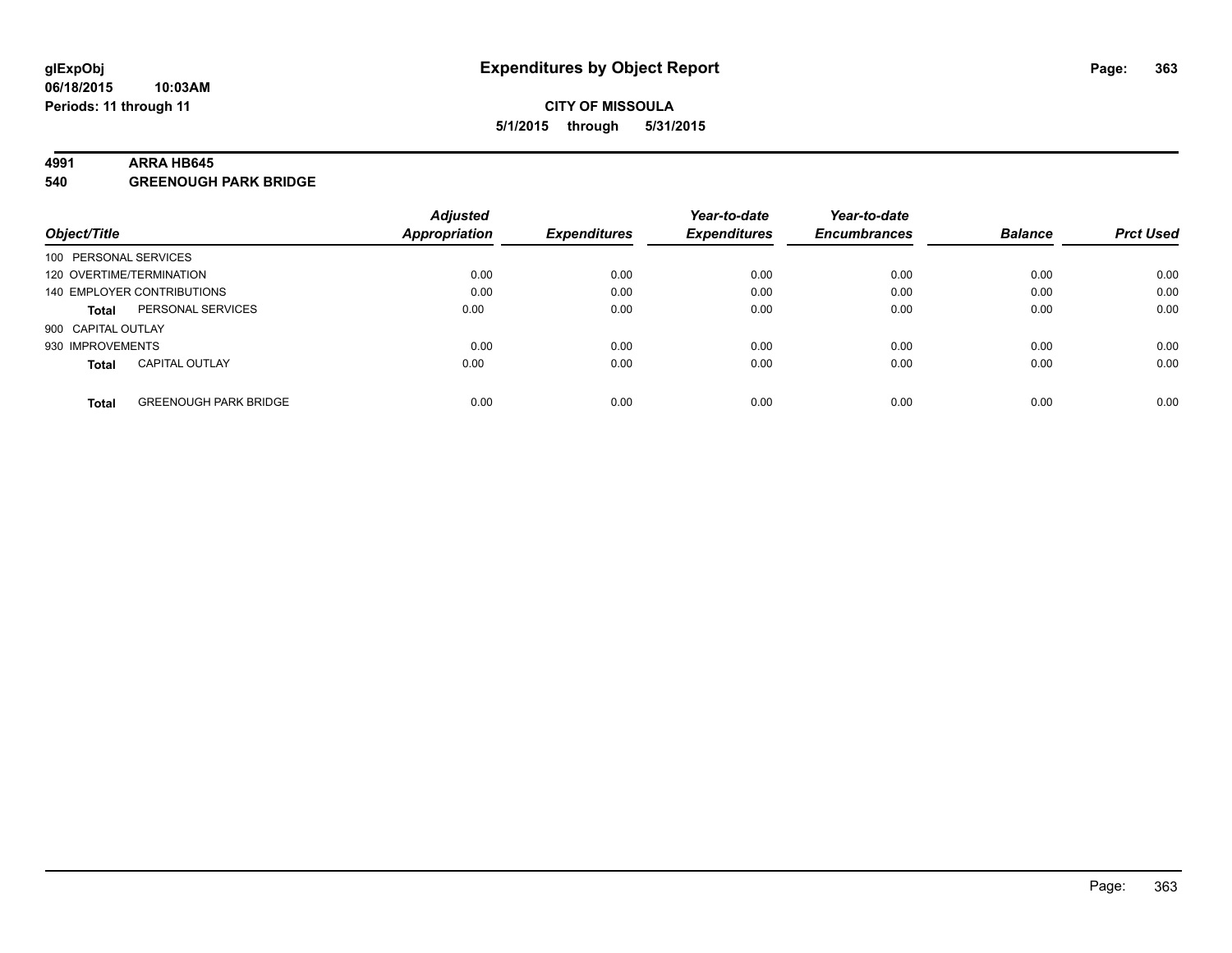**4991 ARRA HB645**

| Object/Title                          | <b>Adjusted</b><br><b>Appropriation</b> | <b>Expenditures</b> | Year-to-date<br><b>Expenditures</b> | Year-to-date<br><b>Encumbrances</b> | <b>Balance</b> | <b>Prct Used</b> |
|---------------------------------------|-----------------------------------------|---------------------|-------------------------------------|-------------------------------------|----------------|------------------|
| 100 PERSONAL SERVICES                 |                                         |                     |                                     |                                     |                |                  |
| 110 SALARIES AND WAGES                | 0.00                                    | 0.00                | 0.00                                | 0.00                                | 0.00           | 0.00             |
| 120 OVERTIME/TERMINATION              | 0.00                                    | 0.00                | 0.00                                | 0.00                                | 0.00           | 0.00             |
| 140 EMPLOYER CONTRIBUTIONS            | 0.00                                    | 0.00                | 0.00                                | 0.00                                | 0.00           | 0.00             |
| PERSONAL SERVICES<br><b>Total</b>     | 0.00                                    | 0.00                | 0.00                                | 0.00                                | 0.00           | 0.00             |
| 900 CAPITAL OUTLAY                    |                                         |                     |                                     |                                     |                |                  |
| 930 IMPROVEMENTS                      | 0.00                                    | 0.00                | 0.00                                | 0.00                                | 0.00           | 0.00             |
| <b>CAPITAL OUTLAY</b><br><b>Total</b> | 0.00                                    | 0.00                | 0.00                                | 0.00                                | 0.00           | 0.00             |
| ARRA HB645<br>Total                   | 0.00                                    | 0.00                | 0.00                                | 0.00                                | 0.00           | 0.00             |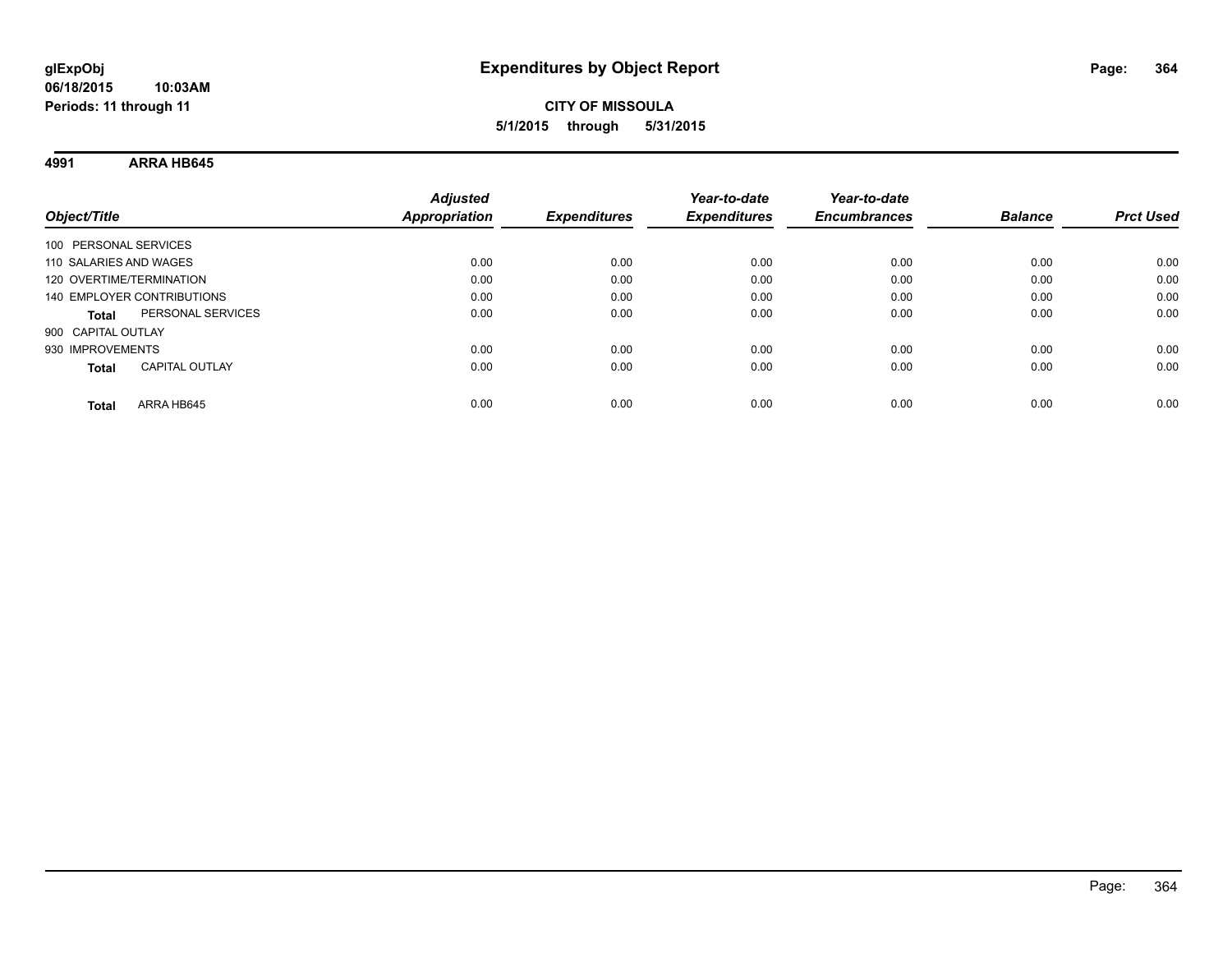**4992 WFL MILLER CREEK ROAD**

**390 NON-DEPARTMENTAL**

| Object/Title       |                       | <b>Adjusted</b><br>Appropriation | <b>Expenditures</b> | Year-to-date<br><b>Expenditures</b> | Year-to-date<br><b>Encumbrances</b> | <b>Balance</b> | <b>Prct Used</b> |
|--------------------|-----------------------|----------------------------------|---------------------|-------------------------------------|-------------------------------------|----------------|------------------|
| 900 CAPITAL OUTLAY |                       |                                  |                     |                                     |                                     |                |                  |
| 930 IMPROVEMENTS   |                       | 0.00                             | 0.00                | 0.00                                | 0.00                                | 0.00           | 0.00             |
| <b>Total</b>       | <b>CAPITAL OUTLAY</b> | 0.00                             | 0.00                | 0.00                                | 0.00                                | 0.00           | 0.00             |
| <b>Total</b>       | NON-DEPARTMENTAL      | 0.00                             | 0.00                | 0.00                                | 0.00                                | 0.00           | 0.00             |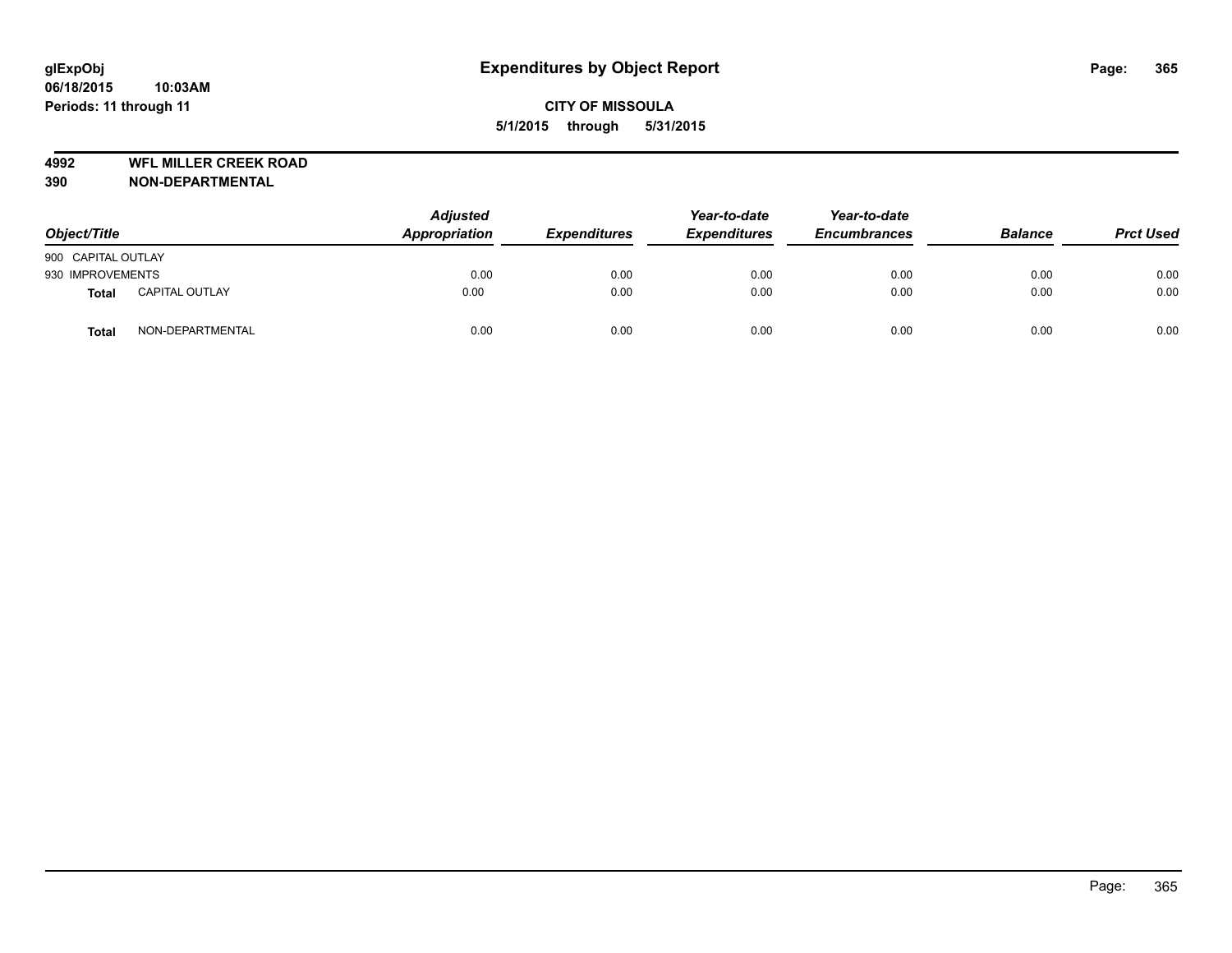#### **4992 WFL MILLER CREEK ROAD**

| Object/Title                   | <b>Adjusted</b><br>Appropriation | <b>Expenditures</b> | Year-to-date<br><b>Expenditures</b> | Year-to-date<br><b>Encumbrances</b> | <b>Balance</b> | <b>Prct Used</b> |
|--------------------------------|----------------------------------|---------------------|-------------------------------------|-------------------------------------|----------------|------------------|
| 900 CAPITAL OUTLAY             |                                  |                     |                                     |                                     |                |                  |
| 930 IMPROVEMENTS               | 0.00                             | 0.00                | 0.00                                | 0.00                                | 0.00           | 0.00             |
| <b>CAPITAL OUTLAY</b><br>Total | 0.00                             | 0.00                | 0.00                                | 0.00                                | 0.00           | 0.00             |
| WFL MILLER CREEK ROAD<br>Total | 0.00                             | 0.00                | 0.00                                | 0.00                                | 0.00           | 0.00             |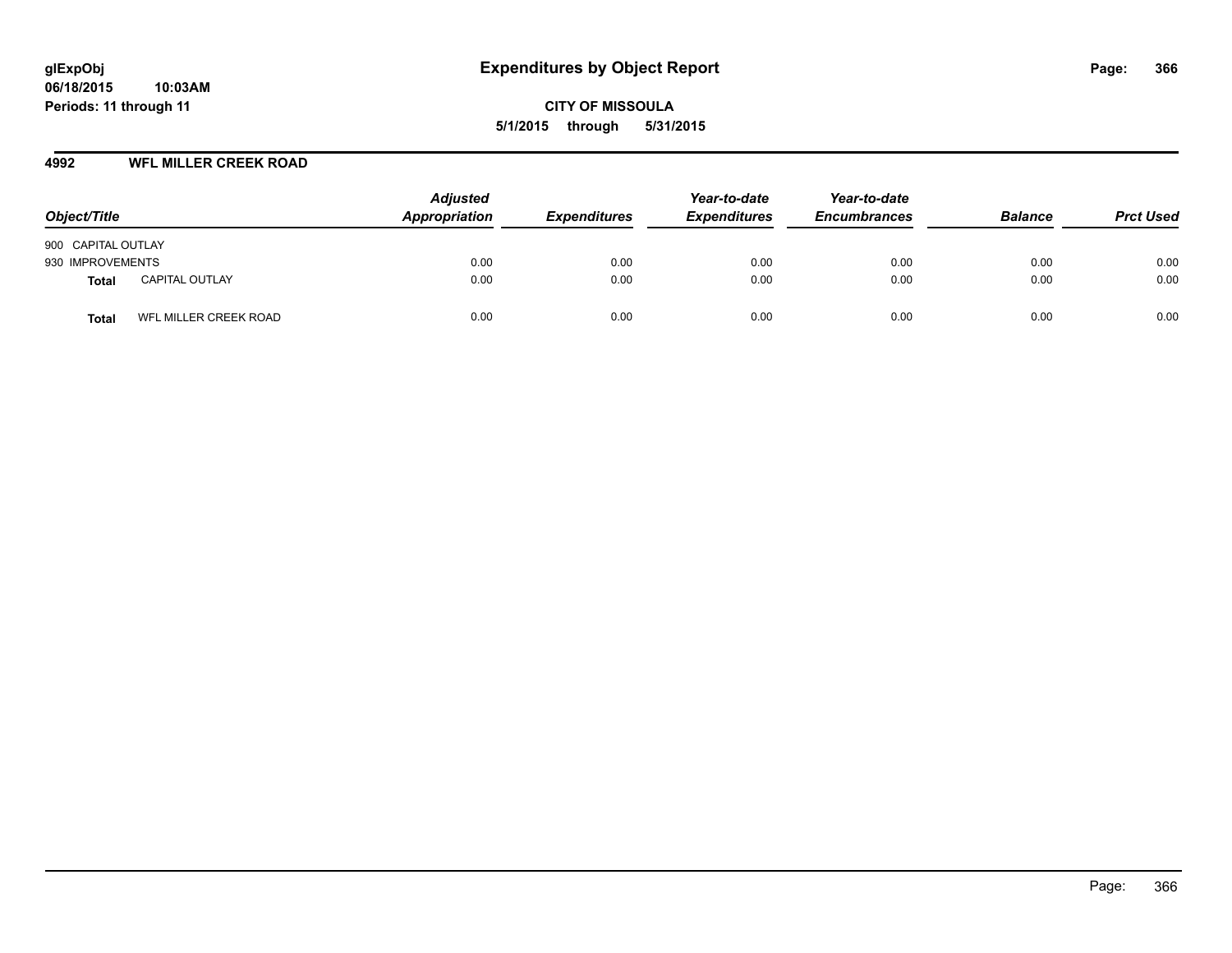### **CITY OF MISSOULA 5/1/2015 through 5/31/2015**

#### **4993 WESTERN FEDERAL LANDS**

#### **280 PUBLIC WORKS ADMIN/ENGINEERING**

| Object/Title           |                                | <b>Adjusted</b><br>Appropriation | <b>Expenditures</b> | Year-to-date<br><b>Expenditures</b> | Year-to-date<br><b>Encumbrances</b> | <b>Balance</b> | <b>Prct Used</b> |
|------------------------|--------------------------------|----------------------------------|---------------------|-------------------------------------|-------------------------------------|----------------|------------------|
| 100 PERSONAL SERVICES  |                                |                                  |                     |                                     |                                     |                |                  |
| 110 SALARIES AND WAGES |                                | 0.00                             | 0.00                | 589.95                              | 0.00                                | $-589.95$      | 0.00             |
|                        | 140 EMPLOYER CONTRIBUTIONS     | 0.00                             | 0.00                | 43.77                               | 0.00                                | $-43.77$       | 0.00             |
| <b>Total</b>           | PERSONAL SERVICES              | 0.00                             | 0.00                | 633.72                              | 0.00                                | $-633.72$      | 0.00             |
| 300 PURCHASED SERVICES |                                |                                  |                     |                                     |                                     |                |                  |
|                        | 350 PROFESSIONAL SERVICES      | 0.00                             | 0.00                | 0.00                                | 0.00                                | 0.00           | 0.00             |
| Total                  | <b>PURCHASED SERVICES</b>      | 0.00                             | 0.00                | 0.00                                | 0.00                                | 0.00           | 0.00             |
| 900 CAPITAL OUTLAY     |                                |                                  |                     |                                     |                                     |                |                  |
| 930 IMPROVEMENTS       |                                | 0.00                             | 0.00                | 60,757.21                           | 0.00                                | $-60,757.21$   | 0.00             |
| <b>Total</b>           | <b>CAPITAL OUTLAY</b>          | 0.00                             | 0.00                | 60.757.21                           | 0.00                                | $-60.757.21$   | 0.00             |
| <b>Total</b>           | PUBLIC WORKS ADMIN/ENGINEERING | 0.00                             | 0.00                | 61,390.93                           | 0.00                                | $-61.390.93$   | 0.00             |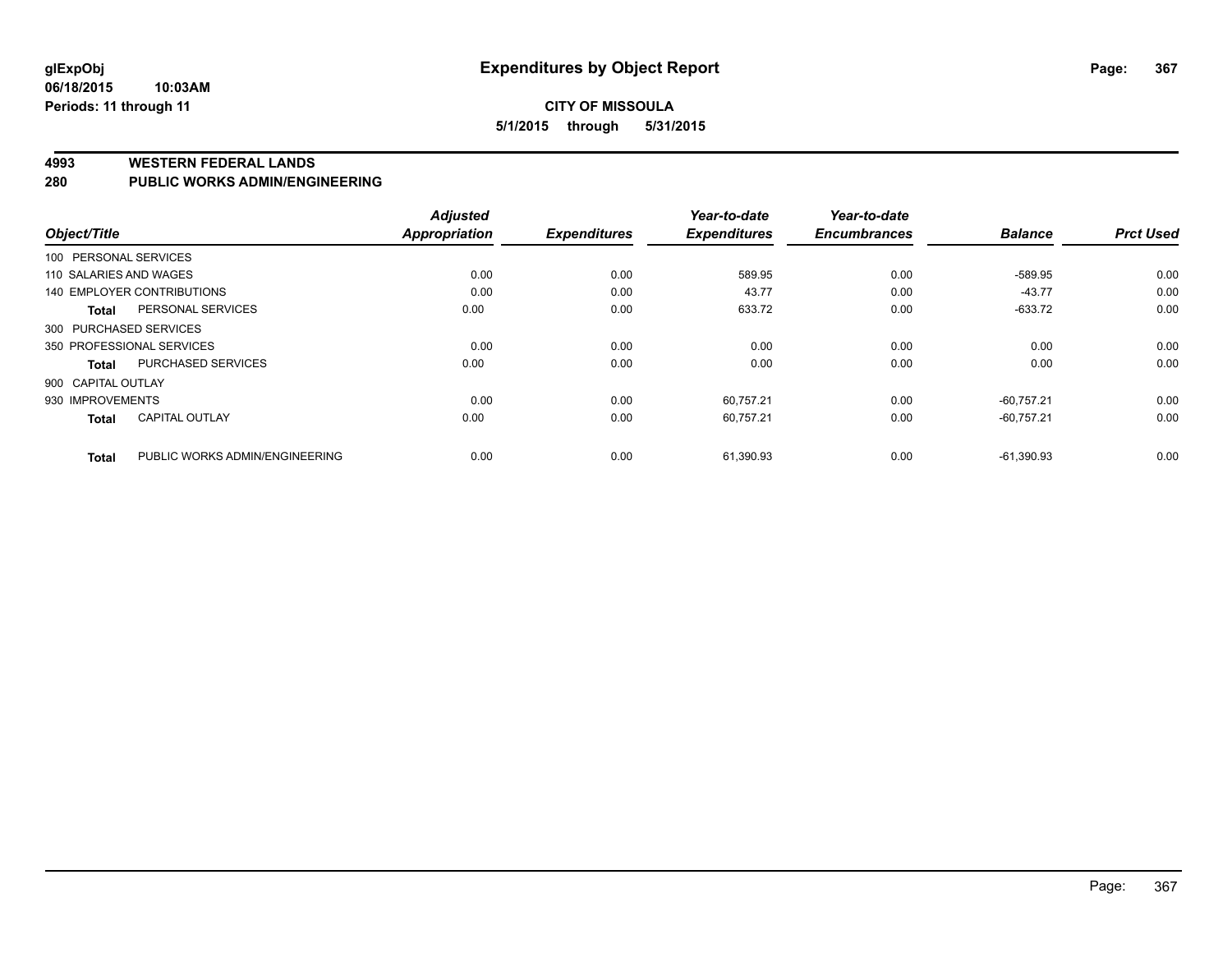#### **4993 WESTERN FEDERAL LANDS**

| Object/Title              |                              | <b>Adjusted</b><br><b>Appropriation</b> | <b>Expenditures</b> | Year-to-date<br><b>Expenditures</b> | Year-to-date<br><b>Encumbrances</b> | <b>Balance</b> | <b>Prct Used</b> |
|---------------------------|------------------------------|-----------------------------------------|---------------------|-------------------------------------|-------------------------------------|----------------|------------------|
| 100 PERSONAL SERVICES     |                              |                                         |                     |                                     |                                     |                |                  |
|                           |                              |                                         |                     |                                     |                                     |                |                  |
| 110 SALARIES AND WAGES    |                              | 0.00                                    | 0.00                | 589.95                              | 0.00                                | -589.95        | 0.00             |
|                           | 140 EMPLOYER CONTRIBUTIONS   | 0.00                                    | 0.00                | 43.77                               | 0.00                                | $-43.77$       | 0.00             |
| <b>Total</b>              | PERSONAL SERVICES            | 0.00                                    | 0.00                | 633.72                              | 0.00                                | $-633.72$      | 0.00             |
| 300 PURCHASED SERVICES    |                              |                                         |                     |                                     |                                     |                |                  |
| 350 PROFESSIONAL SERVICES |                              | 0.00                                    | 0.00                | 0.00                                | 0.00                                | 0.00           | 0.00             |
| <b>Total</b>              | PURCHASED SERVICES           | 0.00                                    | 0.00                | 0.00                                | 0.00                                | 0.00           | 0.00             |
| 900 CAPITAL OUTLAY        |                              |                                         |                     |                                     |                                     |                |                  |
| 930 IMPROVEMENTS          |                              | 0.00                                    | 0.00                | 60,757.21                           | 0.00                                | $-60.757.21$   | 0.00             |
| <b>Total</b>              | <b>CAPITAL OUTLAY</b>        | 0.00                                    | 0.00                | 60,757.21                           | 0.00                                | $-60,757.21$   | 0.00             |
| <b>Total</b>              | <b>WESTERN FEDERAL LANDS</b> | 0.00                                    | 0.00                | 61,390.93                           | 0.00                                | $-61,390.93$   | 0.00             |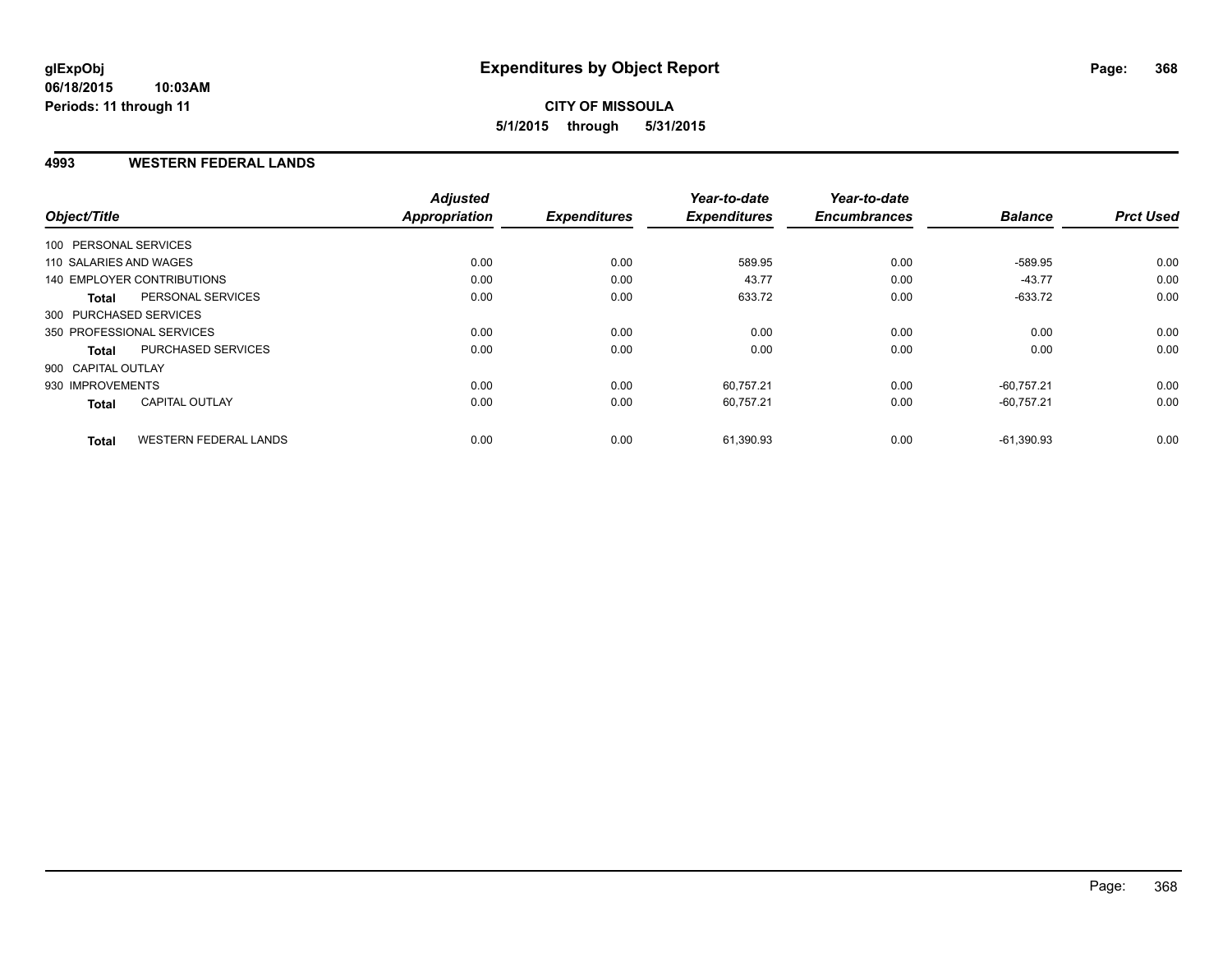### **5020 CIVIC STADIUM**

**395 PARKING COMMISSION**

| Object/Title      |                             | <b>Adjusted</b><br><b>Appropriation</b> | <b>Expenditures</b> | Year-to-date<br><b>Expenditures</b> | Year-to-date<br><b>Encumbrances</b> | <b>Balance</b> | <b>Prct Used</b> |
|-------------------|-----------------------------|-----------------------------------------|---------------------|-------------------------------------|-------------------------------------|----------------|------------------|
|                   |                             |                                         |                     |                                     |                                     |                |                  |
| 500 FIXED CHARGES |                             |                                         |                     |                                     |                                     |                |                  |
| 500 FIXED CHARGES |                             | 3,000.00                                | 0.00                | 0.00                                | 0.00                                | 3,000.00       | 0.00             |
| <b>Total</b>      | <b>FIXED CHARGES</b>        | 3,000.00                                | 0.00                | 0.00                                | 0.00                                | 3,000.00       | 0.00             |
| 600 DEBT SERVICE  |                             |                                         |                     |                                     |                                     |                |                  |
| 610 PRINCIPAL     |                             | 33,420.00                               | 0.00                | 0.00                                | 0.00                                | 33,420.00      | 0.00             |
|                   | 620 INTEREST / SERVICE FEES | 83,580.00                               | 0.00                | 550.00                              | 0.00                                | 83,030.00      | 0.66             |
| Total             | <b>DEBT SERVICE</b>         | 117.000.00                              | 0.00                | 550.00                              | 0.00                                | 116.450.00     | 0.47             |
| 800 OTHER OBJECTS |                             |                                         |                     |                                     |                                     |                |                  |
| 830 DEPRECIATION  |                             | 0.00                                    | 0.00                | 0.00                                | 0.00                                | 0.00           | 0.00             |
| <b>Total</b>      | OTHER OBJECTS               | 0.00                                    | 0.00                | 0.00                                | 0.00                                | 0.00           | 0.00             |
| <b>Total</b>      | PARKING COMMISSION          | 120,000.00                              | 0.00                | 550.00                              | 0.00                                | 119,450.00     | 0.46             |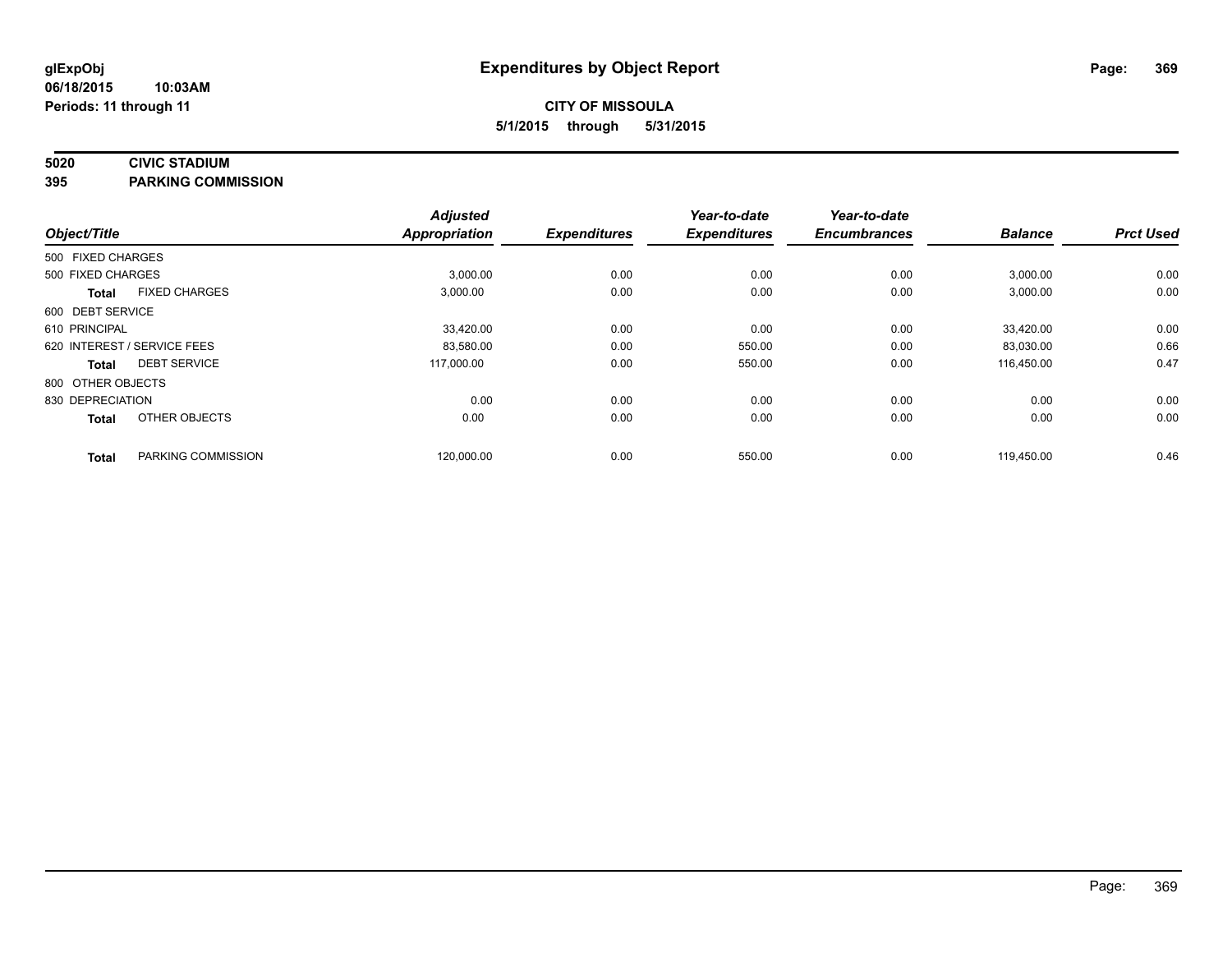**5020 CIVIC STADIUM**

|                                      | <b>Adjusted</b>      |                     | Year-to-date        | Year-to-date        |                |                  |
|--------------------------------------|----------------------|---------------------|---------------------|---------------------|----------------|------------------|
| Object/Title                         | <b>Appropriation</b> | <b>Expenditures</b> | <b>Expenditures</b> | <b>Encumbrances</b> | <b>Balance</b> | <b>Prct Used</b> |
| 500 FIXED CHARGES                    |                      |                     |                     |                     |                |                  |
| 500 FIXED CHARGES                    |                      | 3,000.00<br>0.00    | 0.00                | 0.00                | 3,000.00       | 0.00             |
| <b>FIXED CHARGES</b><br><b>Total</b> |                      | 3,000.00<br>0.00    | 0.00                | 0.00                | 3,000.00       | 0.00             |
| 600 DEBT SERVICE                     |                      |                     |                     |                     |                |                  |
| 610 PRINCIPAL                        | 33,420.00            | 0.00                | 0.00                | 0.00                | 33,420.00      | 0.00             |
| 620 INTEREST / SERVICE FEES          | 83,580.00            | 0.00                | 550.00              | 0.00                | 83,030.00      | 0.66             |
| <b>DEBT SERVICE</b><br><b>Total</b>  | 117,000.00           | 0.00                | 550.00              | 0.00                | 116,450.00     | 0.47             |
| 800 OTHER OBJECTS                    |                      |                     |                     |                     |                |                  |
| 830 DEPRECIATION                     |                      | 0.00<br>0.00        | 0.00                | 0.00                | 0.00           | 0.00             |
| OTHER OBJECTS<br>Total               |                      | 0.00<br>0.00        | 0.00                | 0.00                | 0.00           | 0.00             |
| <b>CIVIC STADIUM</b><br><b>Total</b> | 120.000.00           | 0.00                | 550.00              | 0.00                | 119.450.00     | 0.46             |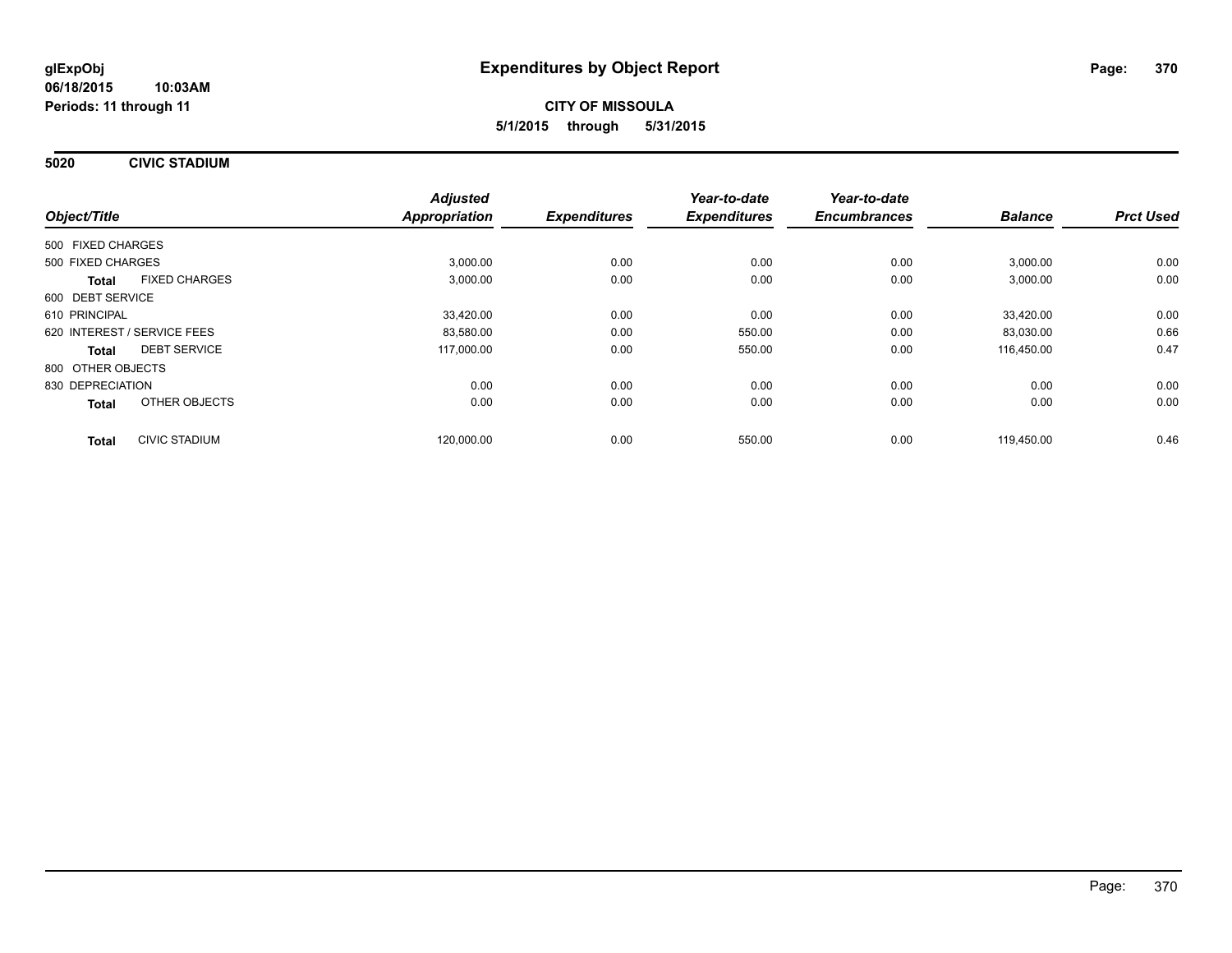# **5210 WATER**

**335 WATER**

|                        |                              | <b>Adjusted</b>      |                     | Year-to-date        | Year-to-date        |                 |                  |
|------------------------|------------------------------|----------------------|---------------------|---------------------|---------------------|-----------------|------------------|
| Object/Title           |                              | <b>Appropriation</b> | <b>Expenditures</b> | <b>Expenditures</b> | <b>Encumbrances</b> | <b>Balance</b>  | <b>Prct Used</b> |
| 300 PURCHASED SERVICES |                              |                      |                     |                     |                     |                 |                  |
|                        | 350 PROFESSIONAL SERVICES    | 0.00                 | 533,157.46          | 2,460,192.73        | 0.00                | $-2,460,192.73$ | 0.00             |
|                        | 390 OTHER PURCHASED SERVICES | 0.00                 | 0.00                | 370.43              | 0.00                | $-370.43$       | 0.00             |
| <b>Total</b>           | <b>PURCHASED SERVICES</b>    | 0.00                 | 533,157.46          | 2,460,563.16        | 0.00                | $-2,460,563.16$ | 0.00             |
| 900 CAPITAL OUTLAY     |                              |                      |                     |                     |                     |                 |                  |
| 910 LAND               |                              | 0.00                 | 0.00                | 0.00                | 0.00                | 0.00            | 0.00             |
| 920 BUILDINGS          |                              | 0.00                 | 0.00                | 0.00                | 0.00                | 0.00            | 0.00             |
| 930 IMPROVEMENTS       |                              | 0.00                 | 0.00                | 0.00                | 0.00                | 0.00            | 0.00             |
|                        | 940 MACHINERY & EQUIPMENT    | 0.00                 | 0.00                | 0.00                | 0.00                | 0.00            | 0.00             |
| <b>Total</b>           | <b>CAPITAL OUTLAY</b>        | 0.00                 | 0.00                | 0.00                | 0.00                | 0.00            | 0.00             |
| <b>Total</b>           | <b>WATER</b>                 | 0.00                 | 533.157.46          | 2,460,563.16        | 0.00                | $-2.460.563.16$ | 0.00             |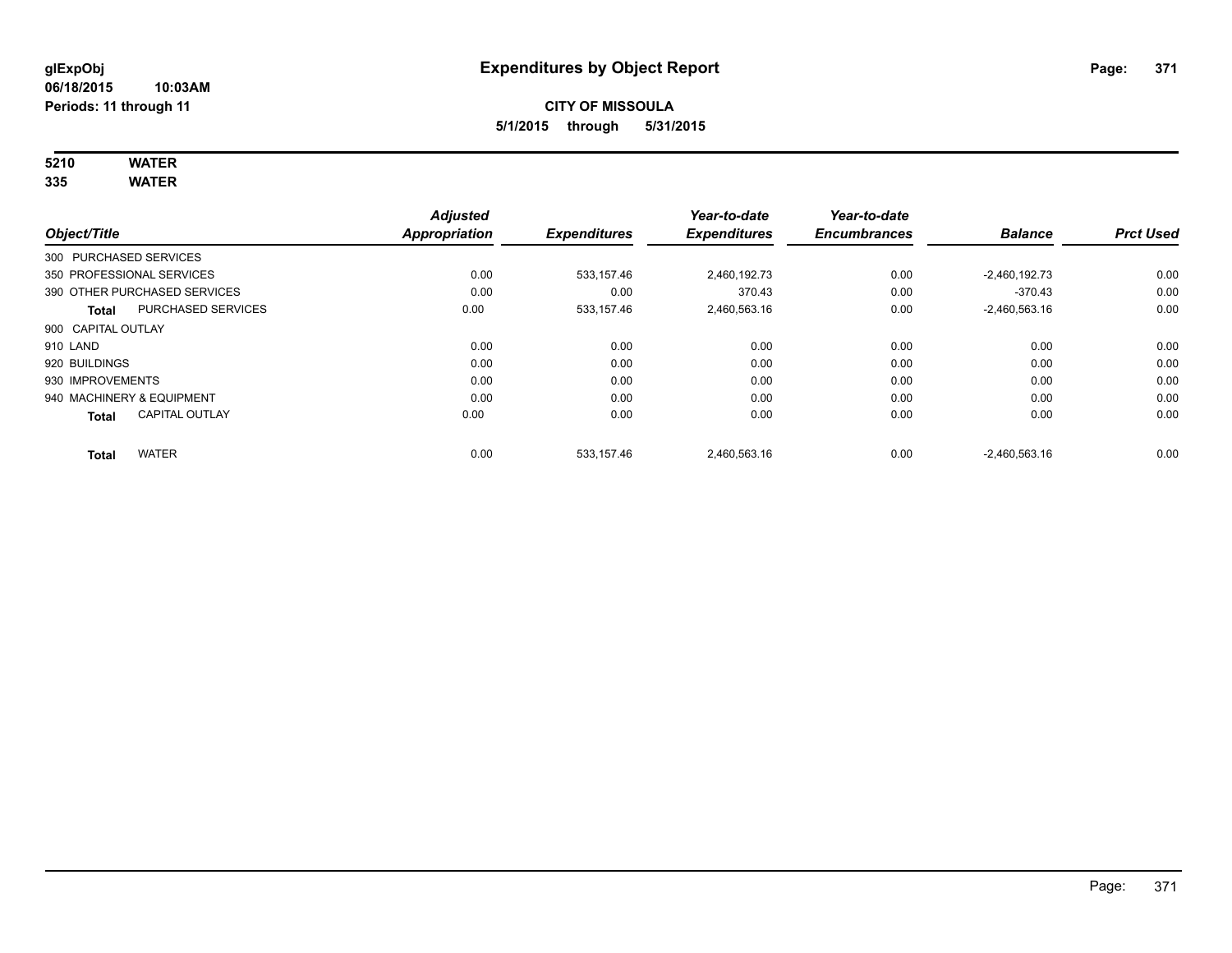**5210 WATER**

|                                       | <b>Adjusted</b>      |                     | Year-to-date        | Year-to-date        |                 |                  |
|---------------------------------------|----------------------|---------------------|---------------------|---------------------|-----------------|------------------|
| Object/Title                          | <b>Appropriation</b> | <b>Expenditures</b> | <b>Expenditures</b> | <b>Encumbrances</b> | <b>Balance</b>  | <b>Prct Used</b> |
| 300 PURCHASED SERVICES                |                      |                     |                     |                     |                 |                  |
| 350 PROFESSIONAL SERVICES             | 0.00                 | 533.157.46          | 2.460.192.73        | 0.00                | $-2,460,192.73$ | 0.00             |
| 390 OTHER PURCHASED SERVICES          | 0.00                 | 0.00                | 370.43              | 0.00                | $-370.43$       | 0.00             |
| <b>PURCHASED SERVICES</b><br>Total    | 0.00                 | 533,157.46          | 2,460,563.16        | 0.00                | $-2,460,563.16$ | 0.00             |
| 900 CAPITAL OUTLAY                    |                      |                     |                     |                     |                 |                  |
| 910 LAND                              | 0.00                 | 0.00                | 0.00                | 0.00                | 0.00            | 0.00             |
| 920 BUILDINGS                         | 0.00                 | 0.00                | 0.00                | 0.00                | 0.00            | 0.00             |
| 930 IMPROVEMENTS                      | 0.00                 | 0.00                | 0.00                | 0.00                | 0.00            | 0.00             |
| 940 MACHINERY & EQUIPMENT             | 0.00                 | 0.00                | 0.00                | 0.00                | 0.00            | 0.00             |
| <b>CAPITAL OUTLAY</b><br><b>Total</b> | 0.00                 | 0.00                | 0.00                | 0.00                | 0.00            | 0.00             |
| <b>WATER</b><br><b>Total</b>          | 0.00                 | 533,157.46          | 2,460,563.16        | 0.00                | $-2,460,563.16$ | 0.00             |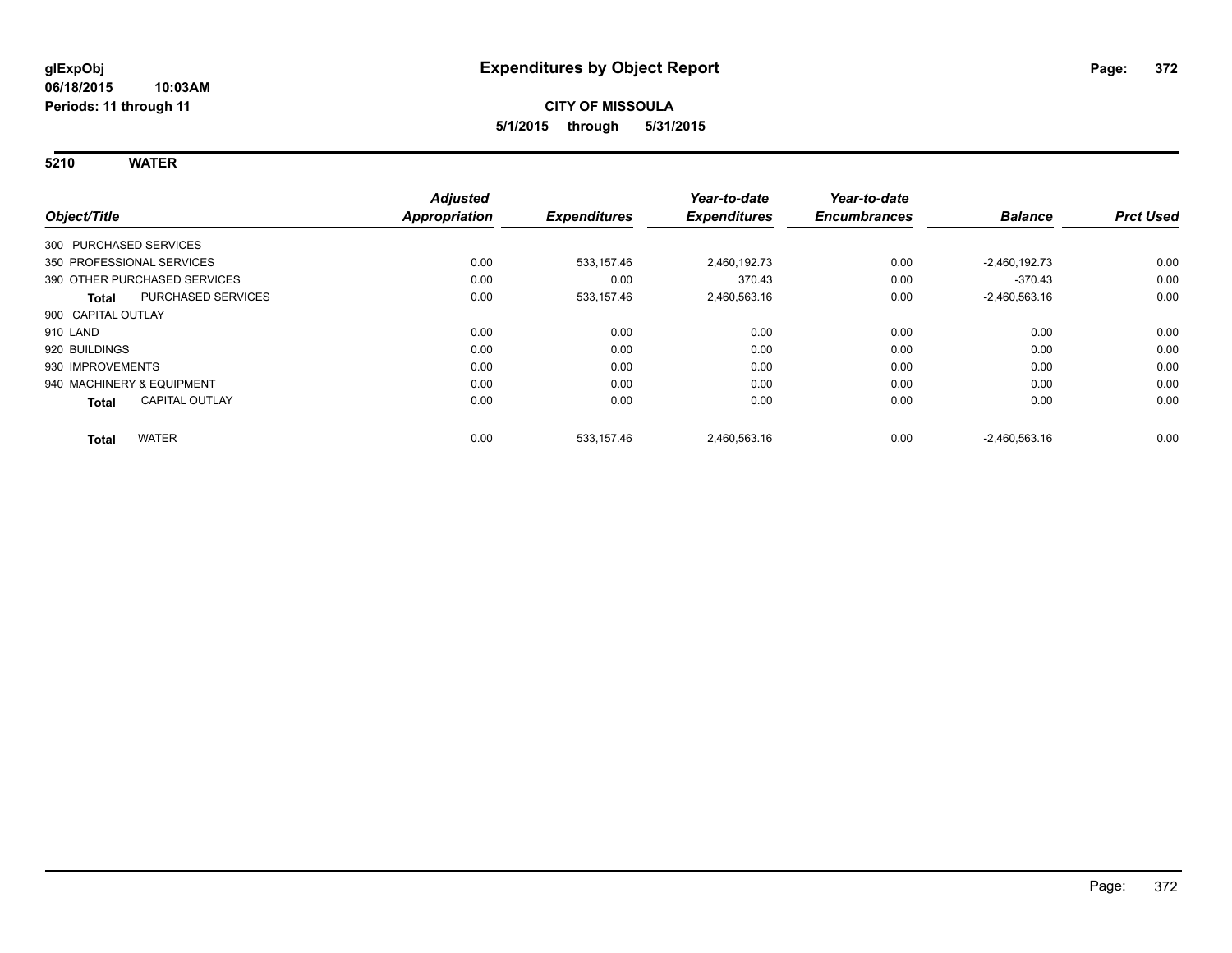#### **5310 SEWER OPERATING BUDGET FUND**

|                                      | <b>Adjusted</b>      |                     | Year-to-date        | Year-to-date        |                |                  |
|--------------------------------------|----------------------|---------------------|---------------------|---------------------|----------------|------------------|
| Object/Title                         | <b>Appropriation</b> | <b>Expenditures</b> | <b>Expenditures</b> | <b>Encumbrances</b> | <b>Balance</b> | <b>Prct Used</b> |
| 100 PERSONAL SERVICES                |                      |                     |                     |                     |                |                  |
| 110 SALARIES AND WAGES               | 1,121,331.00         | 93,344.44           | 1,038,326.48        | 0.00                | 83,004.52      | 92.60            |
| 120 OVERTIME/TERMINATION             | 19,000.00            | 1,137.00            | 21,928.17           | 0.00                | $-2,928.17$    | 115.41           |
| 130 OTHER                            | 14,640.00            | 0.00                | 0.00                | 0.00                | 14,640.00      | 0.00             |
| 135 OPEB EXPENSE                     | 0.00                 | 0.00                | 0.00                | 0.00                | 0.00           | 0.00             |
| <b>140 EMPLOYER CONTRIBUTIONS</b>    | 456,843.00           | 36,997.46           | 434,148.50          | 0.00                | 22,694.50      | 95.03            |
| 141 STATE RETIREMENT CONTRIBUTIONS   | 0.00                 | 0.00                | 1,082.19            | 0.00                | $-1,082.19$    | 0.00             |
| 145 OPEB CONTRIBUTION                | 0.00                 | 0.00                | 0.00                | 0.00                | 0.00           | 0.00             |
| PERSONAL SERVICES<br>Total           | 1,611,814.00         | 131,478.90          | 1,495,485.34        | 0.00                | 116,328.66     | 92.78            |
| 200 SUPPLIES                         |                      |                     |                     |                     |                |                  |
| 210 OFFICE SUPPLIES                  | 3,400.00             | 906.51              | 2,663.68            | 0.00                | 736.32         | 78.34            |
| 220 OPERATING SUPPLIES               | 214,170.00           | 4,290.59            | 141,432.14          | 0.00                | 72,737.86      | 66.04            |
| 230 REPAIR/MAINTENANCE               | 152,050.00           | 1,941.07            | 158,401.28          | 0.00                | $-6,351.28$    | 104.18           |
| 231 GASOLINE                         | 60,000.00            | 0.00                | 33,747.67           | 0.00                | 26,252.33      | 56.25            |
| 240 OTHER SUPPLIES                   | 4,000.00             | 65.96               | 792.46              | 0.00                | 3,207.54       | 19.81            |
| <b>SUPPLIES</b><br><b>Total</b>      | 433,620.00           | 7,204.13            | 337,037.23          | 0.00                | 96,582.77      | 77.73            |
| 300 PURCHASED SERVICES               |                      |                     |                     |                     |                |                  |
| 310 COMMUNICATIONS                   | 3,570.00             | 77.73               | 1,456.26            | 0.00                | 2,113.74       | 40.79            |
| 320 PRINTING & DUPLICATING           | 1,000.00             | 0.00                | 311.95              | 0.00                | 688.05         | 31.20            |
| 330 PUBLICITY, SUBSCRIPTIONS & DUES  | 1,836.00             | 0.00                | 6,814.99            | 0.00                | $-4,978.99$    | 371.19           |
| 341 ELECTRICITY & NATURAL GAS        | 500,580.00           | 49,117.02           | 521,220.72          | 0.00                | $-20,640.72$   | 104.12           |
| 343 WATER CHARGES                    | 10,248.00            | 681.88              | 6,663.19            | 0.00                | 3,584.81       | 65.02            |
| 344 TELEPHONE SERVICE                | 16,337.00            | 1,339.81            | 18,296.18           | 0.00                | $-1,959.18$    | 111.99           |
| 345 GARBAGE                          | 20,804.00            | 0.00                | 19,109.20           | 0.00                | 1,694.80       | 91.85            |
| 350 PROFESSIONAL SERVICES            | 70,000.00            | 5,201.84            | 71,920.78           | 0.00                | $-1,920.78$    | 102.74           |
| 360 REPAIR & MAINTENANCE             | 171,154.00           | 6,957.33            | 174,868.94          | 0.00                | $-3,714.94$    | 102.17           |
| 370 TRAVEL                           | 14,000.00            | 196.00              | 7,516.05            | 0.00                | 6,483.95       | 53.69            |
| 380 TRAINING                         | 7,600.00             | 680.34              | 4,155.17            | 0.00                | 3,444.83       | 54.67            |
| 390 OTHER PURCHASED SERVICES         | 403,075.00           | 84,841.00           | 383,690.00          | 0.00                | 19,385.00      | 95.19            |
| PURCHASED SERVICES<br><b>Total</b>   | 1,220,204.00         | 149,092.95          | 1,216,023.43        | 0.00                | 4,180.57       | 99.66            |
| 500 FIXED CHARGES                    |                      |                     |                     |                     |                |                  |
| 500 FIXED CHARGES                    | 1,267,827.00         | 100.00              | 603,004.91          | 0.00                | 664,822.09     | 47.56            |
| <b>FIXED CHARGES</b><br><b>Total</b> | 1,267,827.00         | 100.00              | 603,004.91          | 0.00                | 664,822.09     | 47.56            |
| 600 DEBT SERVICE                     |                      |                     |                     |                     |                |                  |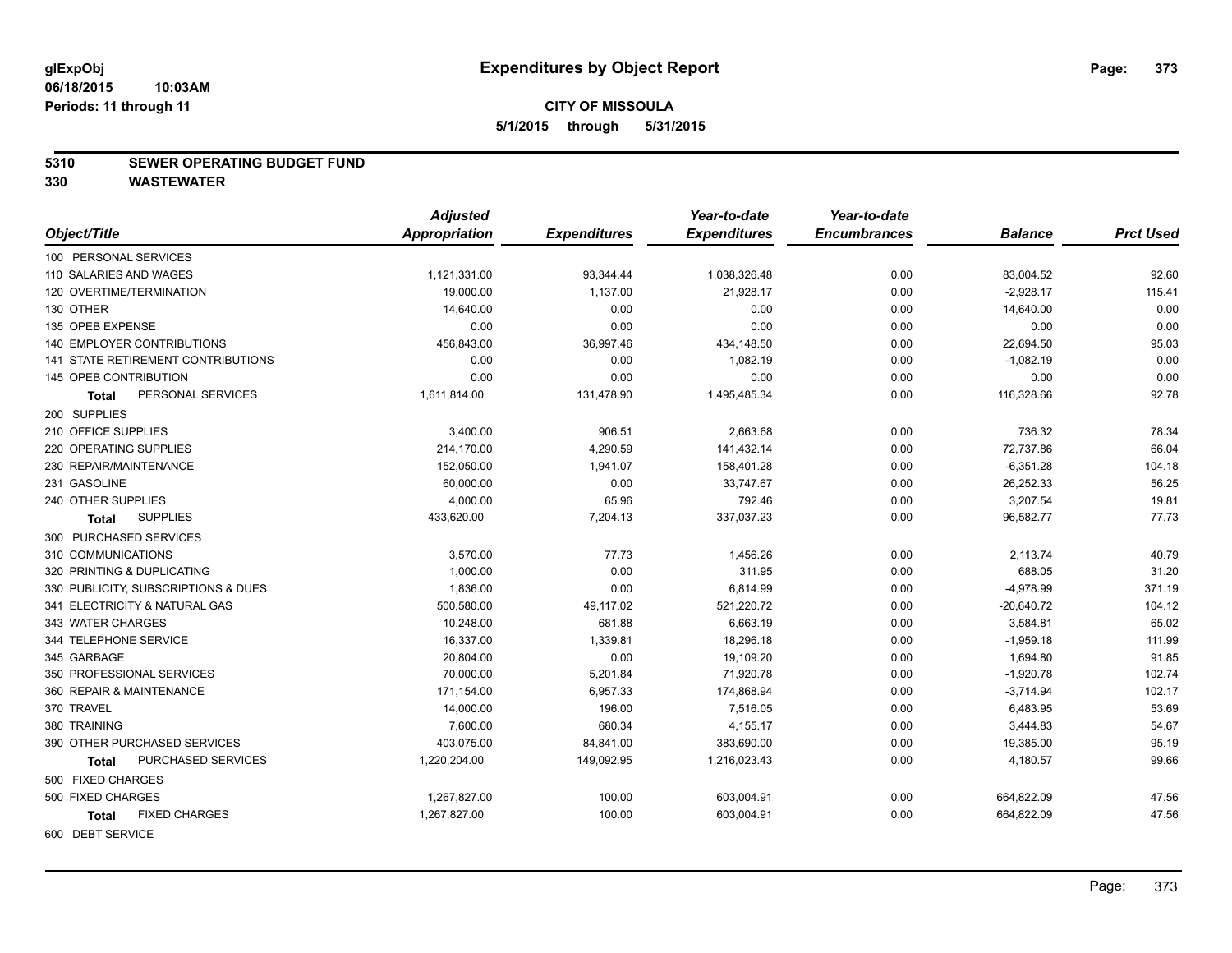#### **5310 SEWER OPERATING BUDGET FUND**

|                    |                                   | <b>Adjusted</b>      |                     | Year-to-date        | Year-to-date        |                |                  |
|--------------------|-----------------------------------|----------------------|---------------------|---------------------|---------------------|----------------|------------------|
| Object/Title       |                                   | <b>Appropriation</b> | <b>Expenditures</b> | <b>Expenditures</b> | <b>Encumbrances</b> | <b>Balance</b> | <b>Prct Used</b> |
| 610 PRINCIPAL      |                                   | 0.00                 | 0.00                | 7,788.03            | 0.00                | $-7,788.03$    | 0.00             |
|                    | 620 INTEREST / SERVICE FEES       | 0.00                 | 0.00                | 117.57              | 0.00                | $-117.57$      | 0.00             |
| <b>Total</b>       | <b>DEBT SERVICE</b>               | 0.00                 | 0.00                | 7,905.60            | 0.00                | $-7,905.60$    | 0.00             |
|                    | 700 GRANTS & CONTRIBUTIONS        |                      |                     |                     |                     |                |                  |
|                    | 700 GRANTS & CONTRIBUTIONS        | 1,500.00             | 0.00                | 0.00                | 0.00                | 1,500.00       | 0.00             |
| <b>Total</b>       | <b>GRANTS &amp; CONTRIBUTIONS</b> | 1,500.00             | 0.00                | 0.00                | 0.00                | 1,500.00       | 0.00             |
| 800 OTHER OBJECTS  |                                   |                      |                     |                     |                     |                |                  |
|                    | 820 TRANSFERS TO OTHER FUNDS      | 0.00                 | 0.00                | 0.00                | 0.00                | 0.00           | 0.00             |
| 830 DEPRECIATION   |                                   | 0.00                 | 0.00                | 0.00                | 0.00                | 0.00           | 0.00             |
| Total              | OTHER OBJECTS                     | 0.00                 | 0.00                | 0.00                | 0.00                | 0.00           | 0.00             |
| 900 CAPITAL OUTLAY |                                   |                      |                     |                     |                     |                |                  |
| 900 CAPITAL OUTLAY |                                   | 0.00                 | 0.00                | 0.00                | 0.00                | 0.00           | 0.00             |
| 930 IMPROVEMENTS   |                                   | 0.00                 | 0.00                | 0.00                | 0.00                | 0.00           | 0.00             |
|                    | 940 MACHINERY & EQUIPMENT         | 0.00                 | 0.00                | 0.00                | 0.00                | 0.00           | 0.00             |
| <b>Total</b>       | <b>CAPITAL OUTLAY</b>             | 0.00                 | 0.00                | 0.00                | 0.00                | 0.00           | 0.00             |
| <b>Total</b>       | <b>WASTEWATER</b>                 | 4,534,965.00         | 287,875.98          | 3,659,456.51        | 0.00                | 875,508.49     | 80.69            |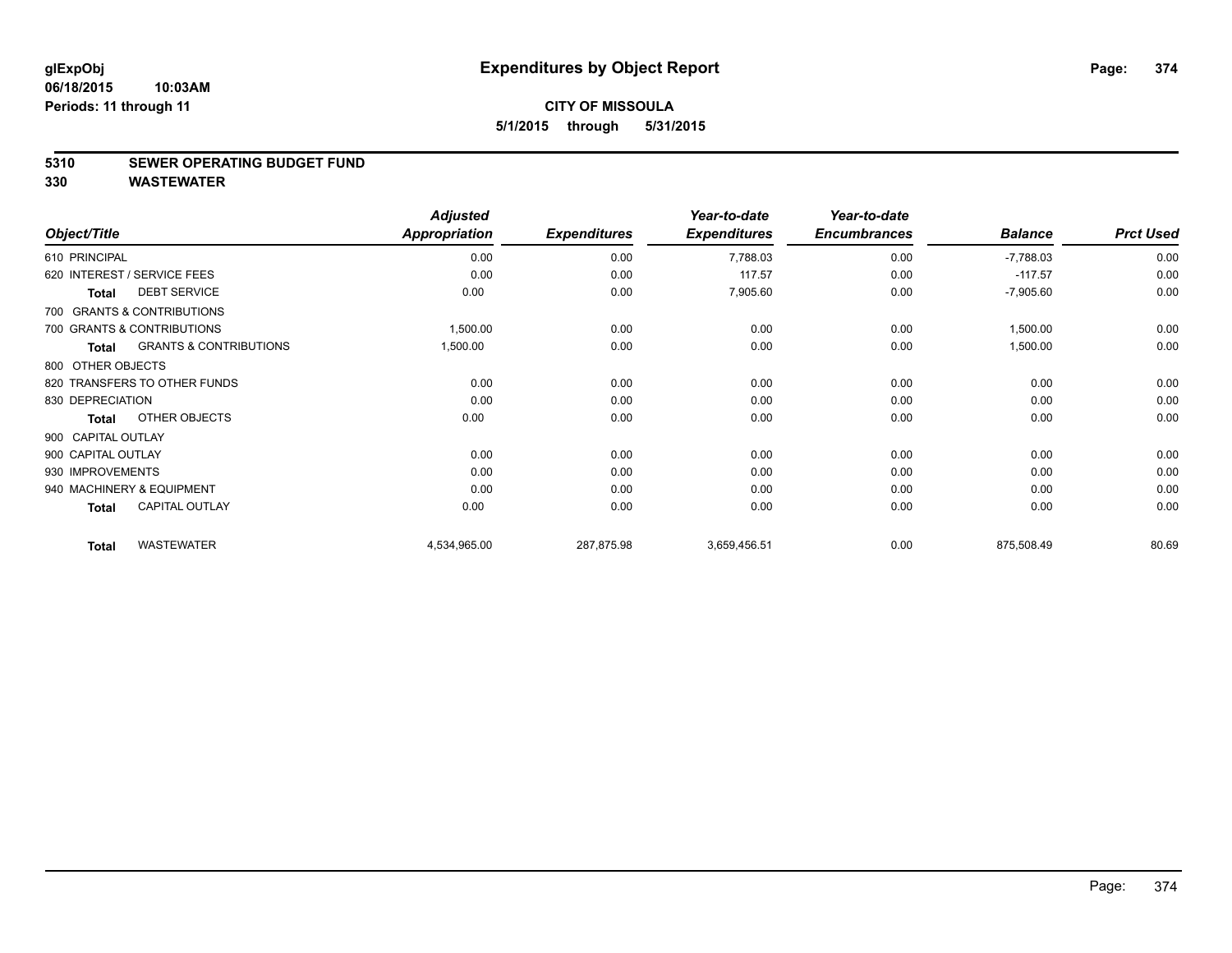## **CITY OF MISSOULA 5/1/2015 through 5/31/2015**

#### **5310 SEWER OPERATING BUDGET FUND**

**900 DEPRECIATION**

| Object/Title      |                     | <b>Adjusted</b><br>Appropriation | <b>Expenditures</b> | Year-to-date<br><b>Expenditures</b> | Year-to-date<br><b>Encumbrances</b> | <b>Balance</b> | <b>Prct Used</b> |
|-------------------|---------------------|----------------------------------|---------------------|-------------------------------------|-------------------------------------|----------------|------------------|
| 800 OTHER OBJECTS |                     |                                  |                     |                                     |                                     |                |                  |
| 830 DEPRECIATION  |                     | 0.00                             | 0.00                | 0.00                                | 0.00                                | 0.00           | 0.00             |
| Total             | OTHER OBJECTS       | 0.00                             | 0.00                | 0.00                                | 0.00                                | 0.00           | 0.00             |
| <b>Total</b>      | <b>DEPRECIATION</b> | 0.00                             | 0.00                | 0.00                                | 0.00                                | 0.00           | 0.00             |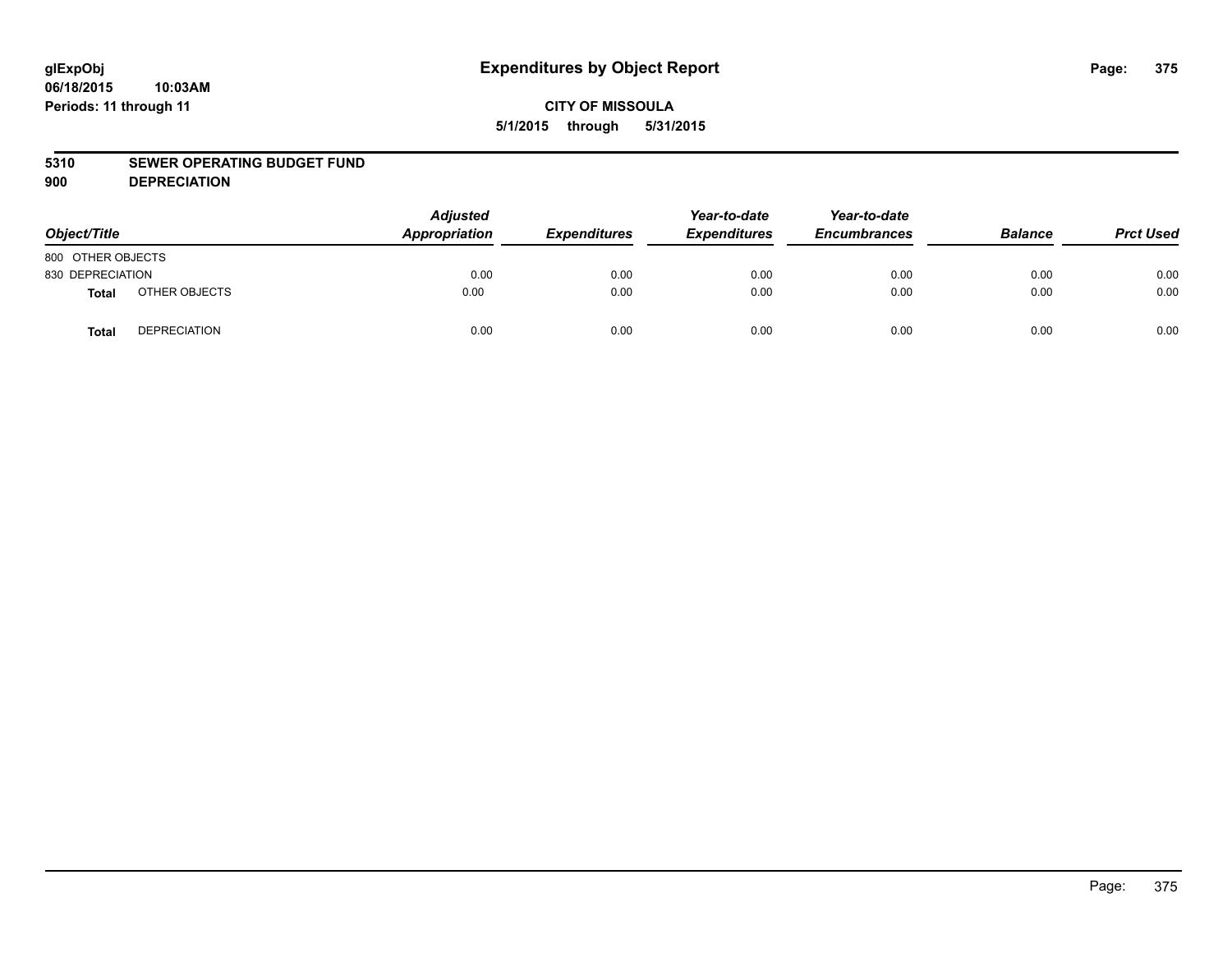## **5310 SEWER OPERATING BUDGET FUND**

|                                      | <b>Adjusted</b>      |                     | Year-to-date        | Year-to-date        |                |                  |
|--------------------------------------|----------------------|---------------------|---------------------|---------------------|----------------|------------------|
| Object/Title                         | <b>Appropriation</b> | <b>Expenditures</b> | <b>Expenditures</b> | <b>Encumbrances</b> | <b>Balance</b> | <b>Prct Used</b> |
| 100 PERSONAL SERVICES                |                      |                     |                     |                     |                |                  |
| 110 SALARIES AND WAGES               | 1,121,331.00         | 93,344.44           | 1,038,326.48        | 0.00                | 83,004.52      | 92.60            |
| 120 OVERTIME/TERMINATION             | 19,000.00            | 1,137.00            | 21,928.17           | 0.00                | $-2,928.17$    | 115.41           |
| 130 OTHER                            | 14,640.00            | 0.00                | 0.00                | 0.00                | 14,640.00      | 0.00             |
| 135 OPEB EXPENSE                     | 0.00                 | 0.00                | 0.00                | 0.00                | 0.00           | 0.00             |
| 140 EMPLOYER CONTRIBUTIONS           | 456,843.00           | 36,997.46           | 434,148.50          | 0.00                | 22,694.50      | 95.03            |
| 141 STATE RETIREMENT CONTRIBUTIONS   | 0.00                 | 0.00                | 1,082.19            | 0.00                | $-1,082.19$    | 0.00             |
| <b>145 OPEB CONTRIBUTION</b>         | 0.00                 | 0.00                | 0.00                | 0.00                | 0.00           | 0.00             |
| PERSONAL SERVICES<br><b>Total</b>    | 1,611,814.00         | 131,478.90          | 1,495,485.34        | 0.00                | 116,328.66     | 92.78            |
| 200 SUPPLIES                         |                      |                     |                     |                     |                |                  |
| 210 OFFICE SUPPLIES                  | 3,400.00             | 906.51              | 2,663.68            | 0.00                | 736.32         | 78.34            |
| 220 OPERATING SUPPLIES               | 214,170.00           | 4,290.59            | 141,432.14          | 0.00                | 72,737.86      | 66.04            |
| 230 REPAIR/MAINTENANCE               | 152,050.00           | 1,941.07            | 158,401.28          | 0.00                | $-6,351.28$    | 104.18           |
| 231 GASOLINE                         | 60,000.00            | 0.00                | 33,747.67           | 0.00                | 26,252.33      | 56.25            |
| 240 OTHER SUPPLIES                   | 4,000.00             | 65.96               | 792.46              | 0.00                | 3,207.54       | 19.81            |
| <b>SUPPLIES</b><br>Total             | 433,620.00           | 7,204.13            | 337,037.23          | 0.00                | 96,582.77      | 77.73            |
| 300 PURCHASED SERVICES               |                      |                     |                     |                     |                |                  |
| 310 COMMUNICATIONS                   | 3,570.00             | 77.73               | 1,456.26            | 0.00                | 2,113.74       | 40.79            |
| 320 PRINTING & DUPLICATING           | 1,000.00             | 0.00                | 311.95              | 0.00                | 688.05         | 31.20            |
| 330 PUBLICITY, SUBSCRIPTIONS & DUES  | 1,836.00             | 0.00                | 6,814.99            | 0.00                | $-4,978.99$    | 371.19           |
| 341 ELECTRICITY & NATURAL GAS        | 500,580.00           | 49,117.02           | 521,220.72          | 0.00                | $-20,640.72$   | 104.12           |
| 343 WATER CHARGES                    | 10,248.00            | 681.88              | 6,663.19            | 0.00                | 3,584.81       | 65.02            |
| 344 TELEPHONE SERVICE                | 16,337.00            | 1,339.81            | 18,296.18           | 0.00                | $-1,959.18$    | 111.99           |
| 345 GARBAGE                          | 20,804.00            | 0.00                | 19,109.20           | 0.00                | 1,694.80       | 91.85            |
| 350 PROFESSIONAL SERVICES            | 70,000.00            | 5,201.84            | 71,920.78           | 0.00                | $-1,920.78$    | 102.74           |
| 360 REPAIR & MAINTENANCE             | 171,154.00           | 6,957.33            | 174,868.94          | 0.00                | $-3,714.94$    | 102.17           |
| 370 TRAVEL                           | 14,000.00            | 196.00              | 7,516.05            | 0.00                | 6,483.95       | 53.69            |
| 380 TRAINING                         | 7,600.00             | 680.34              | 4,155.17            | 0.00                | 3,444.83       | 54.67            |
| 390 OTHER PURCHASED SERVICES         | 403,075.00           | 84,841.00           | 383,690.00          | 0.00                | 19,385.00      | 95.19            |
| PURCHASED SERVICES<br><b>Total</b>   | 1,220,204.00         | 149,092.95          | 1,216,023.43        | 0.00                | 4,180.57       | 99.66            |
| 500 FIXED CHARGES                    |                      |                     |                     |                     |                |                  |
| 500 FIXED CHARGES                    | 1,267,827.00         | 100.00              | 603,004.91          | 0.00                | 664,822.09     | 47.56            |
| <b>FIXED CHARGES</b><br><b>Total</b> | 1,267,827.00         | 100.00              | 603,004.91          | 0.00                | 664,822.09     | 47.56            |
| 600 DEBT SERVICE                     |                      |                     |                     |                     |                |                  |
| 610 PRINCIPAL                        | 0.00                 | 0.00                | 7,788.03            | 0.00                | $-7,788.03$    | 0.00             |
|                                      |                      |                     |                     |                     |                |                  |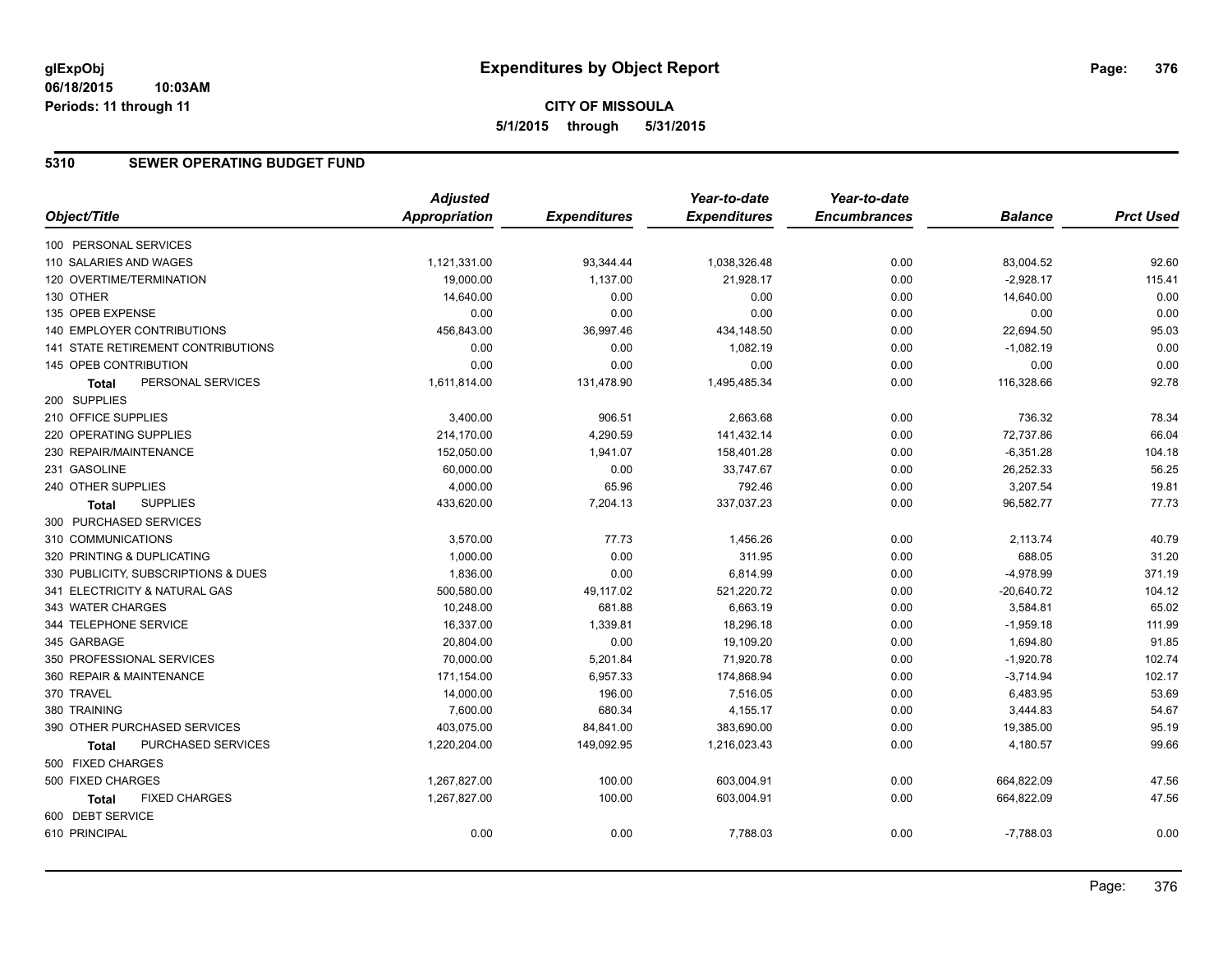# **CITY OF MISSOULA 5/1/2015 through 5/31/2015**

## **5310 SEWER OPERATING BUDGET FUND**

| Object/Title       |                                   | <b>Adjusted</b><br>Appropriation | <b>Expenditures</b> | Year-to-date<br><b>Expenditures</b> | Year-to-date<br><b>Encumbrances</b> | <b>Balance</b> | <b>Prct Used</b> |
|--------------------|-----------------------------------|----------------------------------|---------------------|-------------------------------------|-------------------------------------|----------------|------------------|
|                    | 620 INTEREST / SERVICE FEES       | 0.00                             | 0.00                | 117.57                              | 0.00                                | $-117.57$      | 0.00             |
| <b>Total</b>       | <b>DEBT SERVICE</b>               | 0.00                             | 0.00                | 7,905.60                            | 0.00                                | $-7,905.60$    | 0.00             |
|                    | 700 GRANTS & CONTRIBUTIONS        |                                  |                     |                                     |                                     |                |                  |
|                    | 700 GRANTS & CONTRIBUTIONS        | 1,500.00                         | 0.00                | 0.00                                | 0.00                                | 1,500.00       | 0.00             |
| <b>Total</b>       | <b>GRANTS &amp; CONTRIBUTIONS</b> | 1,500.00                         | 0.00                | 0.00                                | 0.00                                | 1,500.00       | 0.00             |
| 800 OTHER OBJECTS  |                                   |                                  |                     |                                     |                                     |                |                  |
|                    | 820 TRANSFERS TO OTHER FUNDS      | 0.00                             | 0.00                | 0.00                                | 0.00                                | 0.00           | 0.00             |
| 830 DEPRECIATION   |                                   | 0.00                             | 0.00                | 0.00                                | 0.00                                | 0.00           | 0.00             |
| Total              | OTHER OBJECTS                     | 0.00                             | 0.00                | 0.00                                | 0.00                                | 0.00           | 0.00             |
| 900 CAPITAL OUTLAY |                                   |                                  |                     |                                     |                                     |                |                  |
| 900 CAPITAL OUTLAY |                                   | 0.00                             | 0.00                | 0.00                                | 0.00                                | 0.00           | 0.00             |
| 930 IMPROVEMENTS   |                                   | 0.00                             | 0.00                | 0.00                                | 0.00                                | 0.00           | 0.00             |
|                    | 940 MACHINERY & EQUIPMENT         | 0.00                             | 0.00                | 0.00                                | 0.00                                | 0.00           | 0.00             |
| <b>Total</b>       | <b>CAPITAL OUTLAY</b>             | 0.00                             | 0.00                | 0.00                                | 0.00                                | 0.00           | 0.00             |
| <b>Total</b>       | SEWER OPERATING BUDGET FUND       | 4,534,965.00                     | 287,875.98          | 3,659,456.51                        | 0.00                                | 875,508.49     | 80.69            |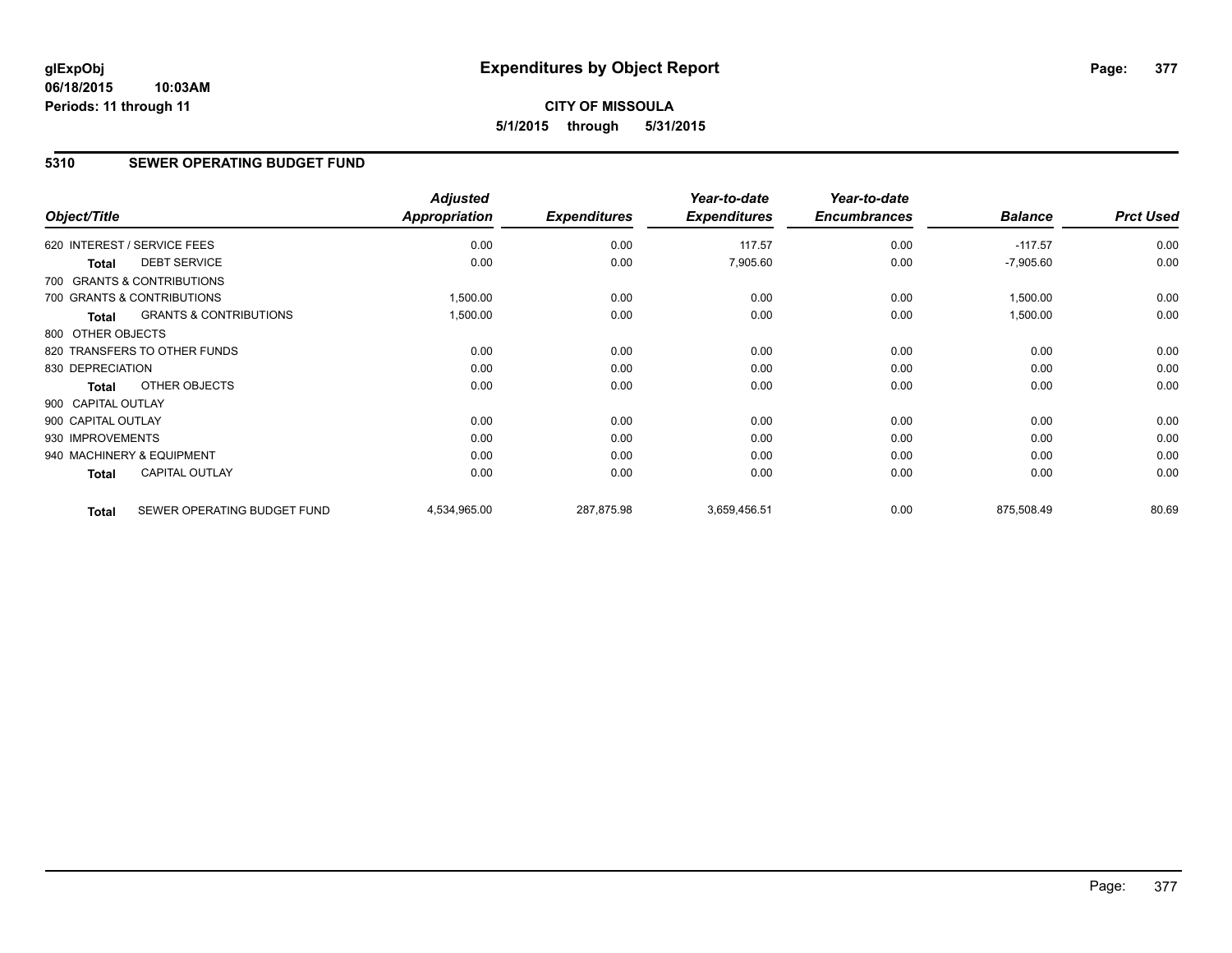### **CITY OF MISSOULA 5/1/2015 through 5/31/2015**

#### **5311 SEWER REVENUE COLLECTION & CLEARING FUND**

|                                      | <b>Adjusted</b>      |                     | Year-to-date        | Year-to-date<br><b>Encumbrances</b> | <b>Balance</b> | <b>Prct Used</b> |
|--------------------------------------|----------------------|---------------------|---------------------|-------------------------------------|----------------|------------------|
| Object/Title                         | <b>Appropriation</b> | <b>Expenditures</b> | <b>Expenditures</b> |                                     |                |                  |
| 500 FIXED CHARGES                    |                      |                     |                     |                                     |                |                  |
| 500 FIXED CHARGES                    | 0.00                 | 0.00                | 0.00                | 0.00                                | 0.00           | 0.00             |
| 550 MERCHANT SERVICE FEES            | 0.00                 | 0.00                | 0.00                | 0.00                                | 0.00           | 0.00             |
| <b>FIXED CHARGES</b><br><b>Total</b> | 0.00                 | 0.00                | 0.00                | 0.00                                | 0.00           | 0.00             |
| 600 DEBT SERVICE                     |                      |                     |                     |                                     |                |                  |
| 620 INTEREST / SERVICE FEES          | 0.00                 | 0.00                | 0.00                | 0.00                                | 0.00           | 0.00             |
| <b>DEBT SERVICE</b><br><b>Total</b>  | 0.00                 | 0.00                | 0.00                | 0.00                                | 0.00           | 0.00             |
| 800 OTHER OBJECTS                    |                      |                     |                     |                                     |                |                  |
| 800 OTHER OBJECTS                    | 0.00                 | 0.00                | 0.00                | 0.00                                | 0.00           | 0.00             |
| 820 TRANSFERS TO OTHER FUNDS         | 7,200,001.00         | 0.00                | 0.00                | 0.00                                | 7,200,001.00   | 0.00             |
| OTHER OBJECTS<br><b>Total</b>        | 7,200,001.00         | 0.00                | 0.00                | 0.00                                | 7,200,001.00   | 0.00             |
| <b>WASTEWATER</b><br><b>Total</b>    | 7,200,001.00         | 0.00                | 0.00                | 0.00                                | 7,200,001.00   | 0.00             |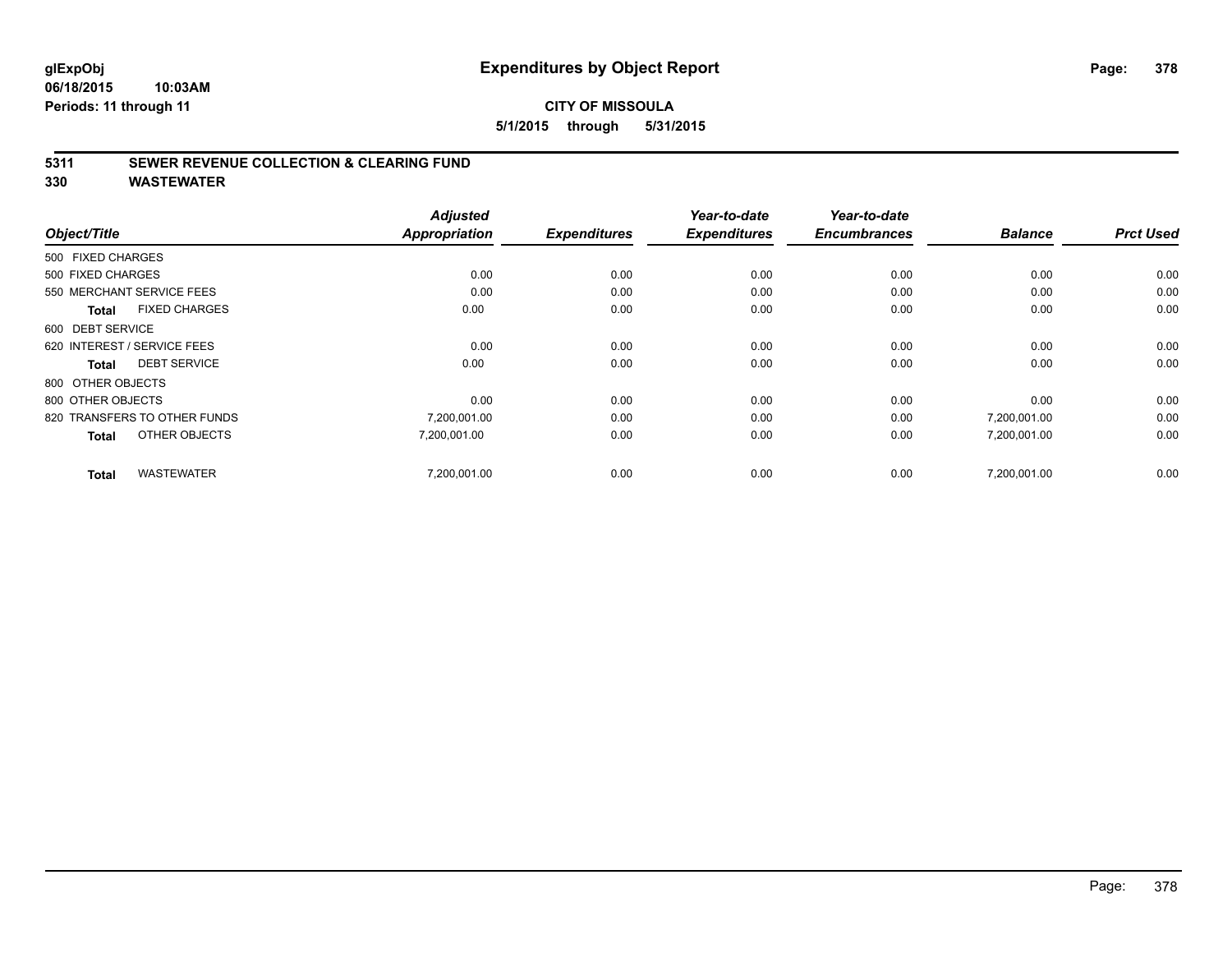## **CITY OF MISSOULA 5/1/2015 through 5/31/2015**

## **5311 SEWER REVENUE COLLECTION & CLEARING FUND**

|                   |                                  | <b>Adjusted</b> |                     | Year-to-date        | Year-to-date        |                | <b>Prct Used</b> |
|-------------------|----------------------------------|-----------------|---------------------|---------------------|---------------------|----------------|------------------|
| Object/Title      |                                  | Appropriation   | <b>Expenditures</b> | <b>Expenditures</b> | <b>Encumbrances</b> | <b>Balance</b> |                  |
| 500 FIXED CHARGES |                                  |                 |                     |                     |                     |                |                  |
| 500 FIXED CHARGES |                                  | 0.00            | 0.00                | 0.00                | 0.00                | 0.00           | 0.00             |
|                   | 550 MERCHANT SERVICE FEES        | 0.00            | 0.00                | 0.00                | 0.00                | 0.00           | 0.00             |
| Total             | <b>FIXED CHARGES</b>             | 0.00            | 0.00                | 0.00                | 0.00                | 0.00           | 0.00             |
| 600 DEBT SERVICE  |                                  |                 |                     |                     |                     |                |                  |
|                   | 620 INTEREST / SERVICE FEES      | 0.00            | 0.00                | 0.00                | 0.00                | 0.00           | 0.00             |
| Total             | <b>DEBT SERVICE</b>              | 0.00            | 0.00                | 0.00                | 0.00                | 0.00           | 0.00             |
| 800 OTHER OBJECTS |                                  |                 |                     |                     |                     |                |                  |
| 800 OTHER OBJECTS |                                  | 0.00            | 0.00                | 0.00                | 0.00                | 0.00           | 0.00             |
|                   | 820 TRANSFERS TO OTHER FUNDS     | 7,200,001.00    | 0.00                | 0.00                | 0.00                | 7,200,001.00   | 0.00             |
| <b>Total</b>      | OTHER OBJECTS                    | 7,200,001.00    | 0.00                | 0.00                | 0.00                | 7,200,001.00   | 0.00             |
| <b>Total</b>      | SEWER REVENUE COLLECTION & CLEAF | 7.200.001.00    | 0.00                | 0.00                | 0.00                | 7.200.001.00   | 0.00             |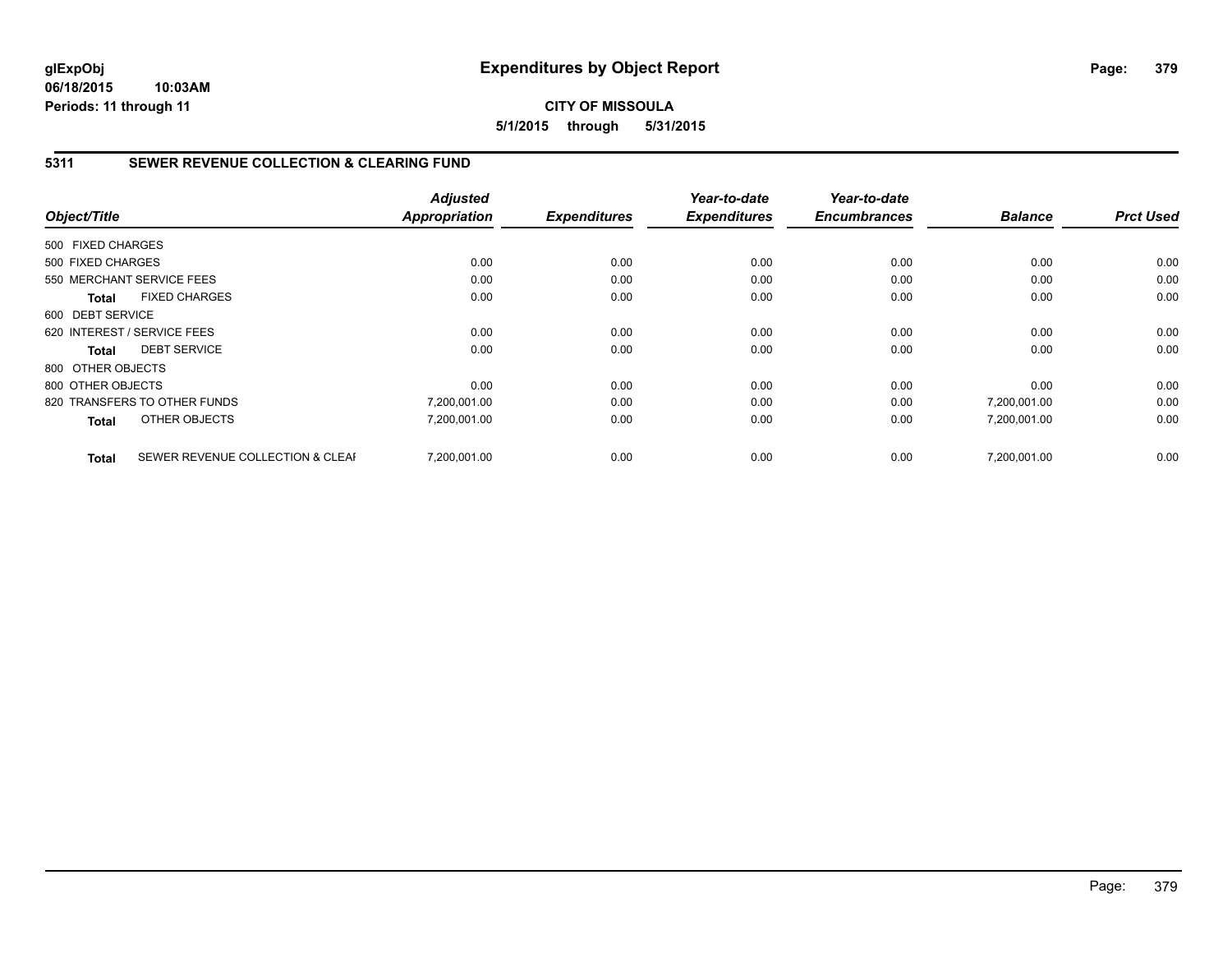# **5315 SEWER LOAN FUND**

| Object/Title           |                              | <b>Adjusted</b><br><b>Appropriation</b> | <b>Expenditures</b> | Year-to-date<br><b>Expenditures</b> | Year-to-date<br><b>Encumbrances</b> | <b>Balance</b> | <b>Prct Used</b> |
|------------------------|------------------------------|-----------------------------------------|---------------------|-------------------------------------|-------------------------------------|----------------|------------------|
|                        |                              |                                         |                     |                                     |                                     |                |                  |
| 300 PURCHASED SERVICES |                              |                                         |                     |                                     |                                     |                |                  |
|                        | 390 OTHER PURCHASED SERVICES | 0.00                                    | 0.00                | 22.518.62                           | 0.00                                | $-22.518.62$   | 0.00             |
| <b>Total</b>           | <b>PURCHASED SERVICES</b>    | 0.00                                    | 0.00                | 22.518.62                           | 0.00                                | $-22.518.62$   | 0.00             |
| 600 DEBT SERVICE       |                              |                                         |                     |                                     |                                     |                |                  |
|                        | 620 INTEREST / SERVICE FEES  | 0.00                                    | 0.00                | 0.00                                | 0.00                                | 0.00           | 0.00             |
| <b>Total</b>           | <b>DEBT SERVICE</b>          | 0.00                                    | 0.00                | 0.00                                | 0.00                                | 0.00           | 0.00             |
| 800 OTHER OBJECTS      |                              |                                         |                     |                                     |                                     |                |                  |
|                        | 820 TRANSFERS TO OTHER FUNDS | 20,000.00                               | 0.00                | 0.00                                | 0.00                                | 20,000.00      | 0.00             |
| 845 CONTINGENCY        |                              | 0.00                                    | 0.00                | 0.00                                | 0.00                                | 0.00           | 0.00             |
| <b>Total</b>           | OTHER OBJECTS                | 20.000.00                               | 0.00                | 0.00                                | 0.00                                | 20,000.00      | 0.00             |
| <b>Total</b>           | <b>WASTEWATER</b>            | 20,000.00                               | 0.00                | 22,518.62                           | 0.00                                | $-2,518.62$    | 112.59           |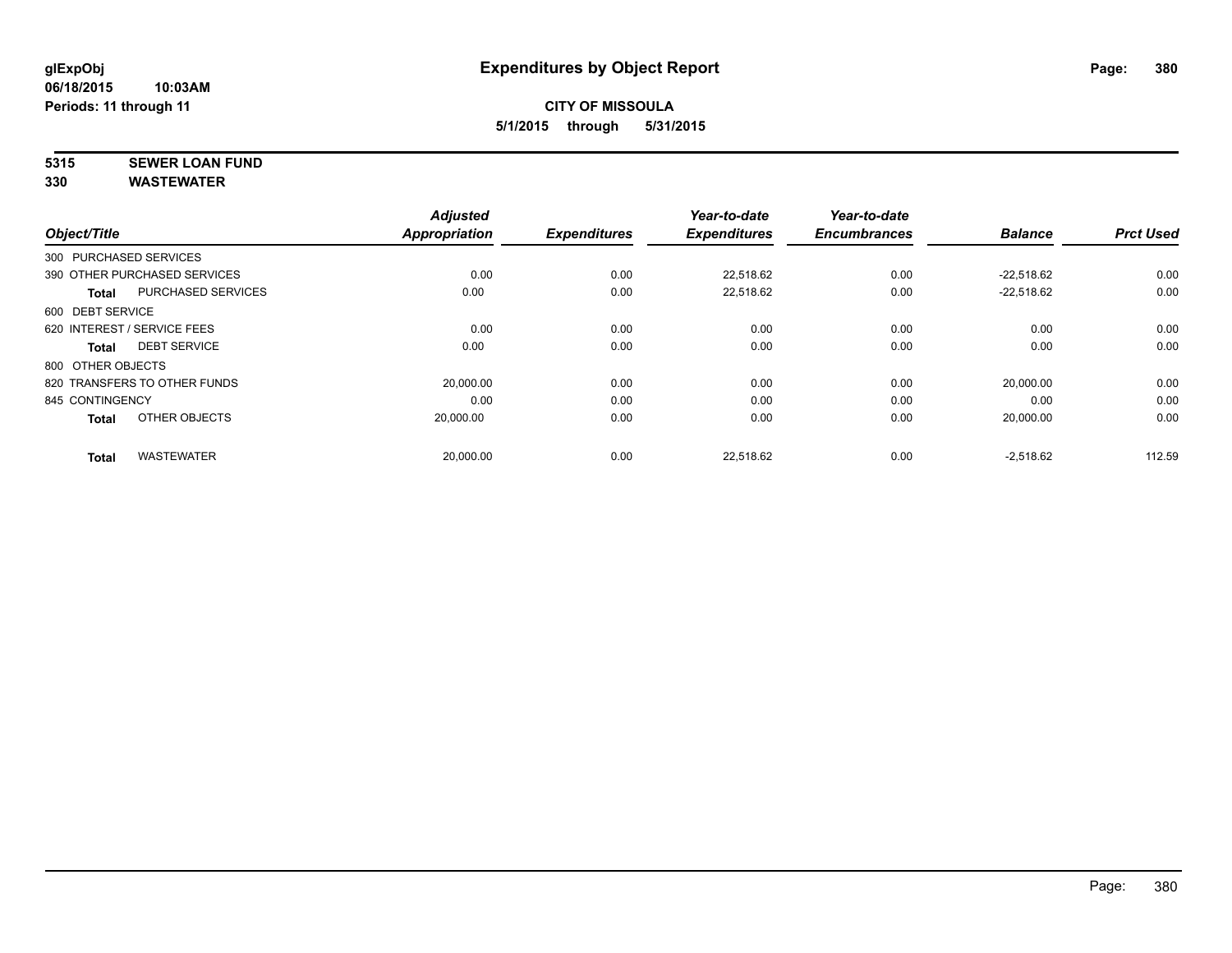## **5315 SEWER LOAN FUND**

|                                           | <b>Adjusted</b>      |                     | Year-to-date        | Year-to-date        |                |                  |
|-------------------------------------------|----------------------|---------------------|---------------------|---------------------|----------------|------------------|
| Object/Title                              | <b>Appropriation</b> | <b>Expenditures</b> | <b>Expenditures</b> | <b>Encumbrances</b> | <b>Balance</b> | <b>Prct Used</b> |
| 300 PURCHASED SERVICES                    |                      |                     |                     |                     |                |                  |
| 390 OTHER PURCHASED SERVICES              | 0.00                 | 0.00                | 22,518.62           | 0.00                | $-22,518.62$   | 0.00             |
| <b>PURCHASED SERVICES</b><br><b>Total</b> | 0.00                 | 0.00                | 22.518.62           | 0.00                | $-22.518.62$   | 0.00             |
| 600 DEBT SERVICE                          |                      |                     |                     |                     |                |                  |
| 620 INTEREST / SERVICE FEES               | 0.00                 | 0.00                | 0.00                | 0.00                | 0.00           | 0.00             |
| <b>DEBT SERVICE</b><br><b>Total</b>       | 0.00                 | 0.00                | 0.00                | 0.00                | 0.00           | 0.00             |
| 800 OTHER OBJECTS                         |                      |                     |                     |                     |                |                  |
| 820 TRANSFERS TO OTHER FUNDS              | 20,000.00            | 0.00                | 0.00                | 0.00                | 20,000.00      | 0.00             |
| 845 CONTINGENCY                           | 0.00                 | 0.00                | 0.00                | 0.00                | 0.00           | 0.00             |
| OTHER OBJECTS<br><b>Total</b>             | 20,000.00            | 0.00                | 0.00                | 0.00                | 20,000.00      | 0.00             |
| <b>SEWER LOAN FUND</b><br><b>Total</b>    | 20,000.00            | 0.00                | 22,518.62           | 0.00                | $-2,518.62$    | 112.59           |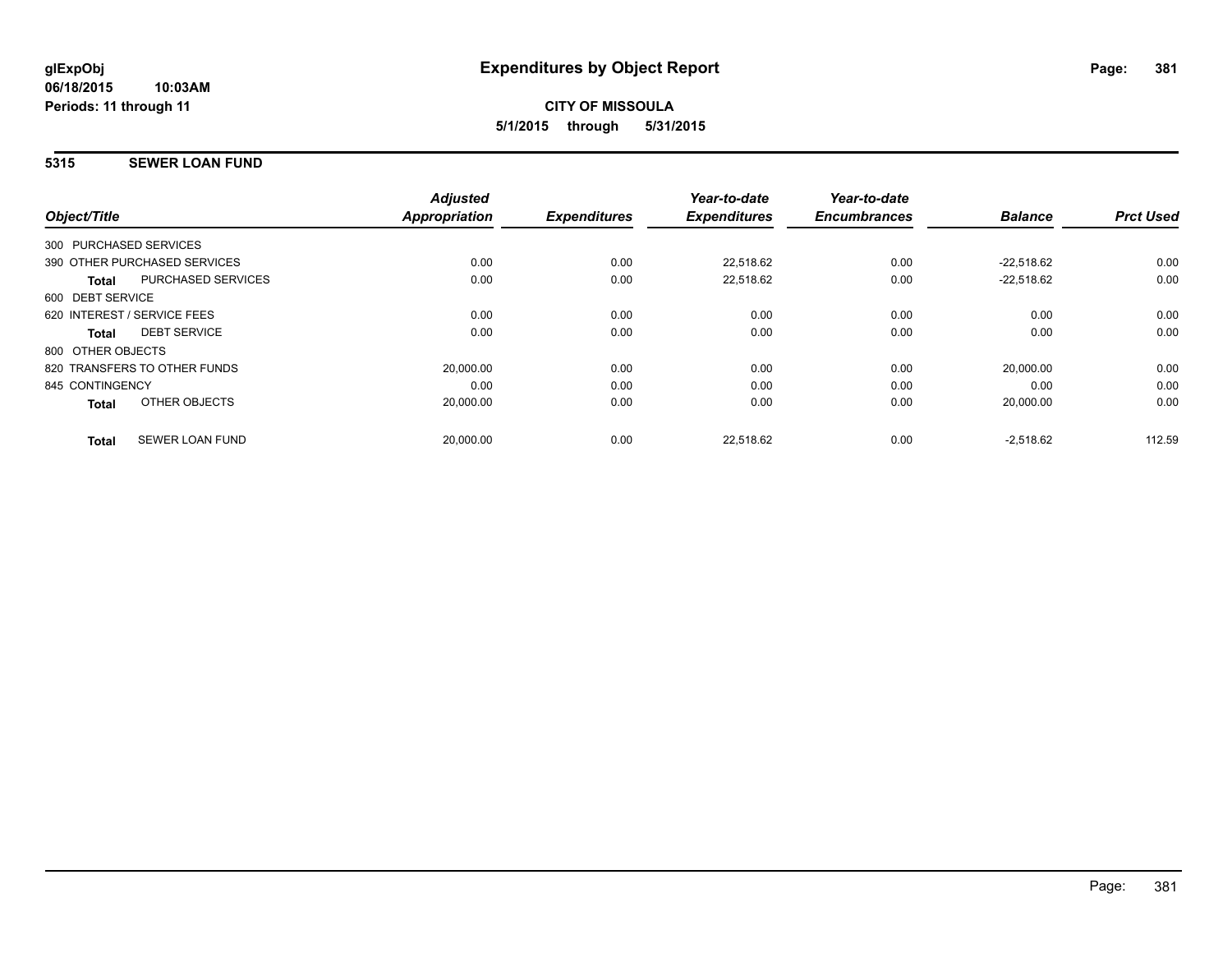#### **5320 SEWER REPLACEMENT & DEPRECIATION FUND**

|                                       | <b>Adjusted</b>      |                     | Year-to-date        | Year-to-date        |                |                  |
|---------------------------------------|----------------------|---------------------|---------------------|---------------------|----------------|------------------|
| Object/Title                          | <b>Appropriation</b> | <b>Expenditures</b> | <b>Expenditures</b> | <b>Encumbrances</b> | <b>Balance</b> | <b>Prct Used</b> |
| 300 PURCHASED SERVICES                |                      |                     |                     |                     |                |                  |
| 350 PROFESSIONAL SERVICES             | 0.00                 | 0.00                | 15,551.34           | 0.00                | $-15,551.34$   | 0.00             |
| 360 REPAIR & MAINTENANCE              | 200,000.00           | 1,277.50            | 83,679.39           | 0.00                | 116,320.61     | 41.84            |
| PURCHASED SERVICES<br><b>Total</b>    | 200,000.00           | 1,277.50            | 99,230.73           | 0.00                | 100,769.27     | 49.62            |
| 600 DEBT SERVICE                      |                      |                     |                     |                     |                |                  |
| 610 PRINCIPAL                         | 133,228.00           | 0.00                | 111,846.85          | 0.00                | 21,381.15      | 83.95            |
| 620 INTEREST / SERVICE FEES           | 6,363.00             | 0.00                | 11,932.74           | 0.00                | $-5,569.74$    | 187.53           |
| <b>DEBT SERVICE</b><br><b>Total</b>   | 139,591.00           | 0.00                | 123,779.59          | 0.00                | 15,811.41      | 88.67            |
| 800 OTHER OBJECTS                     |                      |                     |                     |                     |                |                  |
| 820 TRANSFERS TO OTHER FUNDS          | 0.00                 | 0.00                | 0.00                | 0.00                | 0.00           | 0.00             |
| 830 DEPRECIATION                      | 0.00                 | 0.00                | 0.00                | 0.00                | 0.00           | 0.00             |
| OTHER OBJECTS<br><b>Total</b>         | 0.00                 | 0.00                | 0.00                | 0.00                | 0.00           | 0.00             |
| 900 CAPITAL OUTLAY                    |                      |                     |                     |                     |                |                  |
| 900 CAPITAL OUTLAY                    | 0.00                 | 0.00                | 0.00                | 0.00                | 0.00           | 0.00             |
| 910 LAND                              | 0.00                 | 0.00                | 0.00                | 0.00                | 0.00           | 0.00             |
| 930 IMPROVEMENTS                      | 210,000.00           | 0.00                | 90,062.75           | 0.00                | 119.937.25     | 42.89            |
| 940 MACHINERY & EQUIPMENT             | 0.00                 | 5,000.00            | 134,319.68          | 0.00                | $-134,319.68$  | 0.00             |
| <b>CAPITAL OUTLAY</b><br><b>Total</b> | 210,000.00           | 5,000.00            | 224,382.43          | 0.00                | $-14,382.43$   | 106.85           |
| <b>WASTEWATER</b><br><b>Total</b>     | 549,591.00           | 6,277.50            | 447,392.75          | 0.00                | 102,198.25     | 81.40            |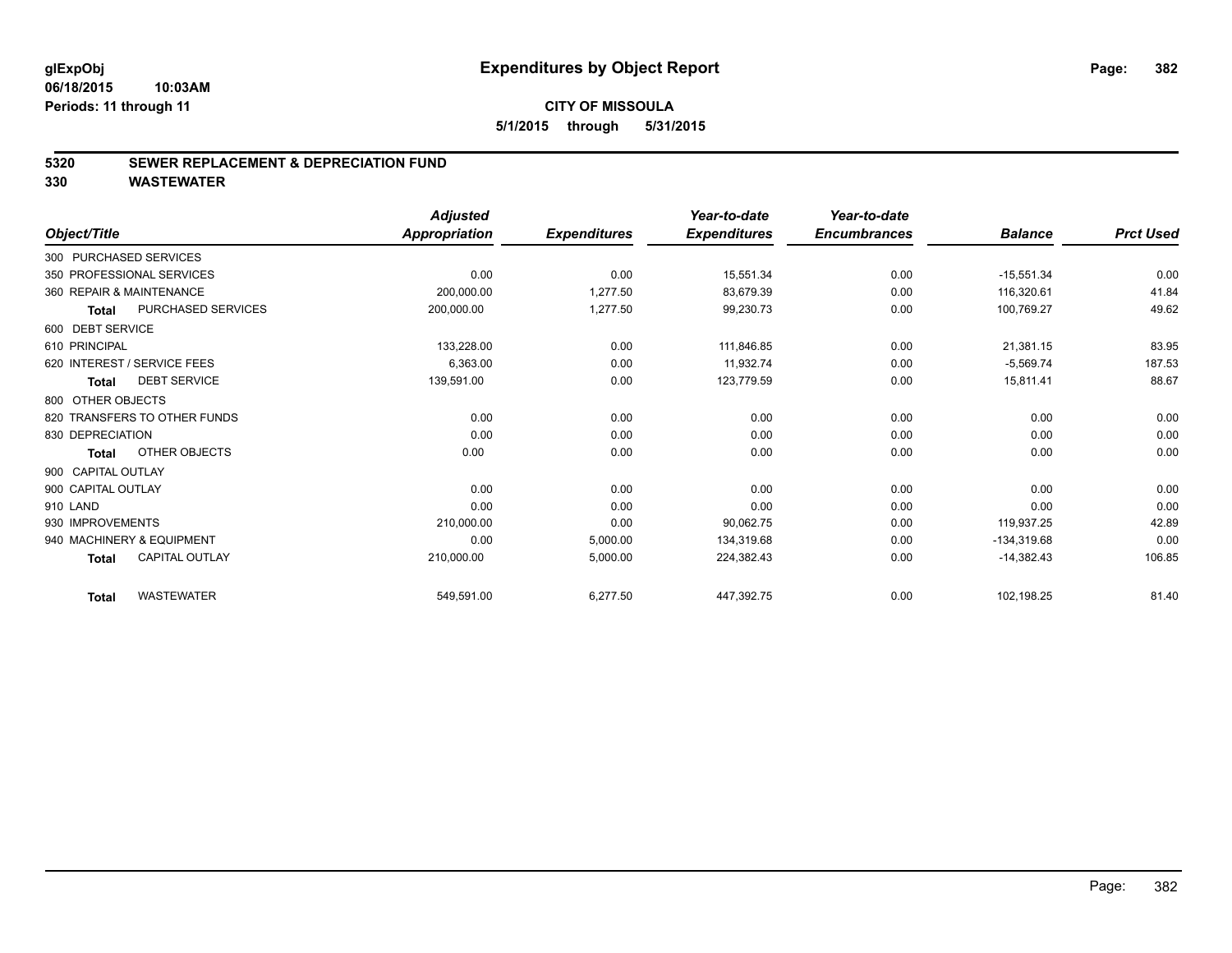## **5320 SEWER REPLACEMENT & DEPRECIATION FUND**

|                        |                                  | <b>Adjusted</b>      |                     | Year-to-date        | Year-to-date        |                |                  |
|------------------------|----------------------------------|----------------------|---------------------|---------------------|---------------------|----------------|------------------|
| Object/Title           |                                  | <b>Appropriation</b> | <b>Expenditures</b> | <b>Expenditures</b> | <b>Encumbrances</b> | <b>Balance</b> | <b>Prct Used</b> |
| 300 PURCHASED SERVICES |                                  |                      |                     |                     |                     |                |                  |
|                        | 350 PROFESSIONAL SERVICES        | 0.00                 | 0.00                | 15,551.34           | 0.00                | $-15,551.34$   | 0.00             |
|                        | 360 REPAIR & MAINTENANCE         | 200,000.00           | 1,277.50            | 83,679.39           | 0.00                | 116,320.61     | 41.84            |
| <b>Total</b>           | PURCHASED SERVICES               | 200,000.00           | 1,277.50            | 99,230.73           | 0.00                | 100,769.27     | 49.62            |
| 600 DEBT SERVICE       |                                  |                      |                     |                     |                     |                |                  |
| 610 PRINCIPAL          |                                  | 133,228.00           | 0.00                | 111,846.85          | 0.00                | 21,381.15      | 83.95            |
|                        | 620 INTEREST / SERVICE FEES      | 6,363.00             | 0.00                | 11.932.74           | 0.00                | $-5,569.74$    | 187.53           |
| <b>Total</b>           | <b>DEBT SERVICE</b>              | 139,591.00           | 0.00                | 123,779.59          | 0.00                | 15,811.41      | 88.67            |
| 800 OTHER OBJECTS      |                                  |                      |                     |                     |                     |                |                  |
|                        | 820 TRANSFERS TO OTHER FUNDS     | 0.00                 | 0.00                | 0.00                | 0.00                | 0.00           | 0.00             |
| 830 DEPRECIATION       |                                  | 0.00                 | 0.00                | 0.00                | 0.00                | 0.00           | 0.00             |
| <b>Total</b>           | OTHER OBJECTS                    | 0.00                 | 0.00                | 0.00                | 0.00                | 0.00           | 0.00             |
| 900 CAPITAL OUTLAY     |                                  |                      |                     |                     |                     |                |                  |
| 900 CAPITAL OUTLAY     |                                  | 0.00                 | 0.00                | 0.00                | 0.00                | 0.00           | 0.00             |
| 910 LAND               |                                  | 0.00                 | 0.00                | 0.00                | 0.00                | 0.00           | 0.00             |
| 930 IMPROVEMENTS       |                                  | 210,000.00           | 0.00                | 90,062.75           | 0.00                | 119,937.25     | 42.89            |
|                        | 940 MACHINERY & EQUIPMENT        | 0.00                 | 5,000.00            | 134,319.68          | 0.00                | $-134,319.68$  | 0.00             |
| <b>Total</b>           | <b>CAPITAL OUTLAY</b>            | 210,000.00           | 5,000.00            | 224,382.43          | 0.00                | $-14,382.43$   | 106.85           |
| <b>Total</b>           | SEWER REPLACEMENT & DEPRECIATION | 549,591.00           | 6,277.50            | 447,392.75          | 0.00                | 102,198.25     | 81.40            |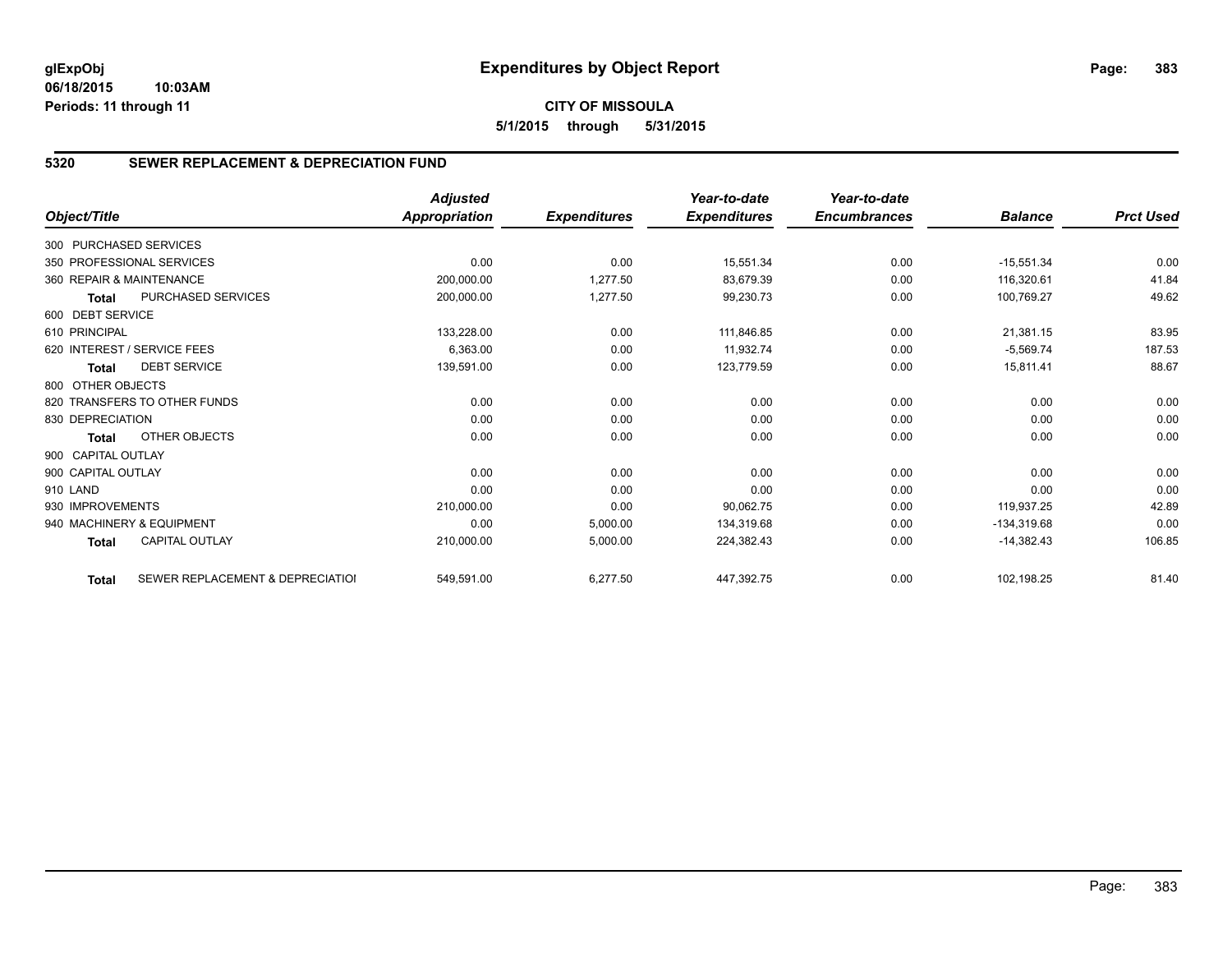#### **5325 SEWER DEVELOPMENT FEE FUND**

|                                       |                    | <b>Adjusted</b> |                     | Year-to-date        | Year-to-date        |                |                  |
|---------------------------------------|--------------------|-----------------|---------------------|---------------------|---------------------|----------------|------------------|
| Object/Title                          |                    | Appropriation   | <b>Expenditures</b> | <b>Expenditures</b> | <b>Encumbrances</b> | <b>Balance</b> | <b>Prct Used</b> |
| 300 PURCHASED SERVICES                |                    |                 |                     |                     |                     |                |                  |
| 350 PROFESSIONAL SERVICES             |                    | 0.00            | 0.00                | 0.00                | 0.00                | 0.00           | 0.00             |
| 360 REPAIR & MAINTENANCE              |                    | 65,000.00       | 0.00                | 62,456.16           | 0.00                | 2,543.84       | 96.09            |
| <b>Total</b>                          | PURCHASED SERVICES | 65,000.00       | 0.00                | 62,456.16           | 0.00                | 2,543.84       | 96.09            |
| 600 DEBT SERVICE                      |                    |                 |                     |                     |                     |                |                  |
| 610 PRINCIPAL                         |                    | 247,185.00      | 0.00                | 196,283.21          | 0.00                | 50,901.79      | 79.41            |
| 620 INTEREST / SERVICE FEES           |                    | 12,162.00       | 0.00                | 9,353.83            | 0.00                | 2,808.17       | 76.91            |
| <b>DEBT SERVICE</b><br><b>Total</b>   |                    | 259,347.00      | 0.00                | 205,637.04          | 0.00                | 53,709.96      | 79.29            |
| 800 OTHER OBJECTS                     |                    |                 |                     |                     |                     |                |                  |
| 820 TRANSFERS TO OTHER FUNDS          |                    | 0.00            | 0.00                | 0.00                | 0.00                | 0.00           | 0.00             |
| OTHER OBJECTS<br><b>Total</b>         |                    | 0.00            | 0.00                | 0.00                | 0.00                | 0.00           | 0.00             |
| 900 CAPITAL OUTLAY                    |                    |                 |                     |                     |                     |                |                  |
| 900 CAPITAL OUTLAY                    |                    | 0.00            | 0.00                | 0.00                | 0.00                | 0.00           | 0.00             |
| 910 LAND                              |                    | 0.00            | 0.00                | 0.00                | 0.00                | 0.00           | 0.00             |
| 920 BUILDINGS                         |                    | 242,000.00      | 0.00                | 252,618.30          | 0.00                | $-10,618.30$   | 104.39           |
| 930 IMPROVEMENTS                      |                    | 108,559.00      | 0.00                | 0.00                | 0.00                | 108,559.00     | 0.00             |
| <b>CAPITAL OUTLAY</b><br><b>Total</b> |                    | 350,559.00      | 0.00                | 252,618.30          | 0.00                | 97,940.70      | 72.06            |
| <b>WASTEWATER</b><br><b>Total</b>     |                    | 674,906.00      | 0.00                | 520,711.50          | 0.00                | 154,194.50     | 77.15            |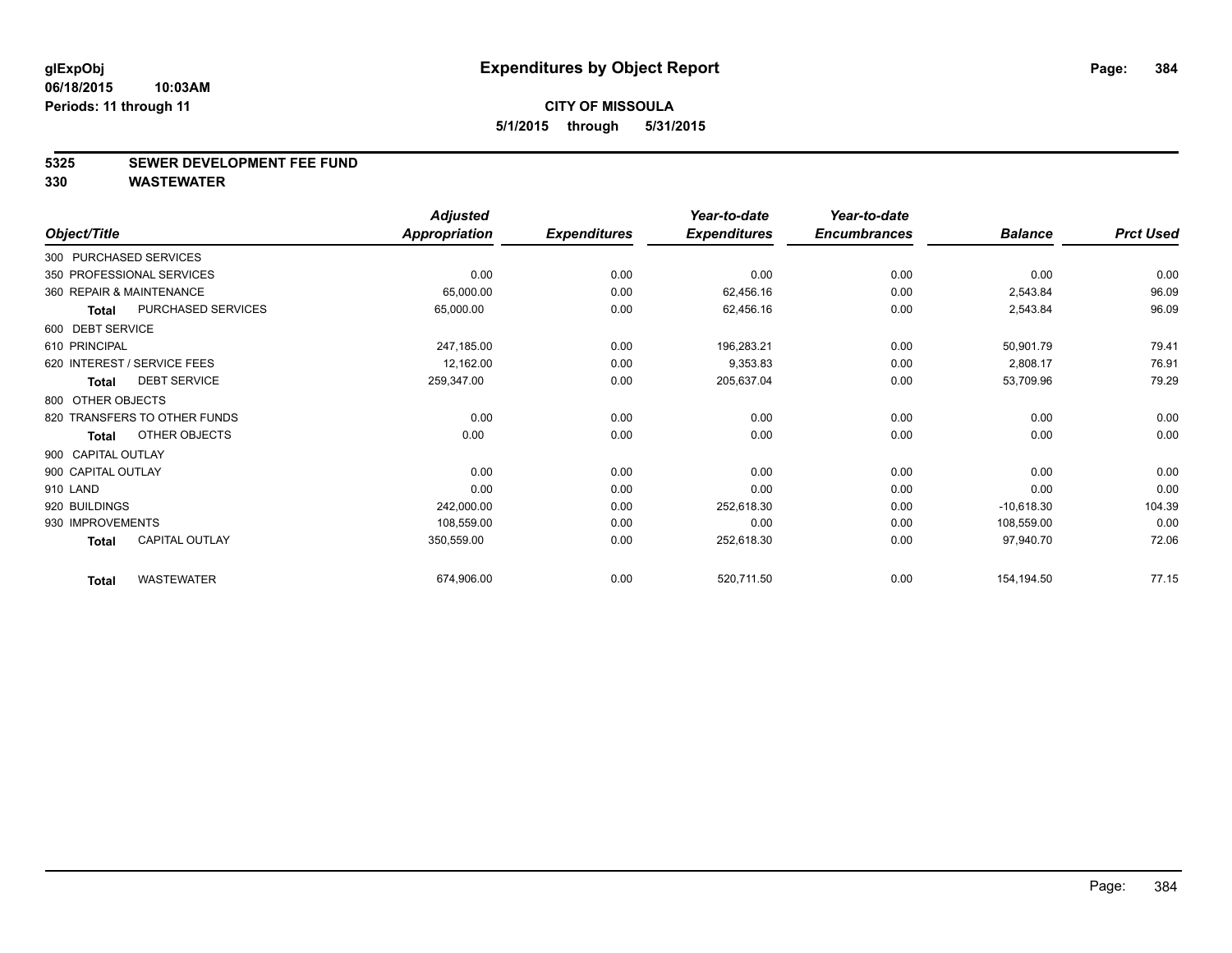# **CITY OF MISSOULA 5/1/2015 through 5/31/2015**

## **5325 SEWER DEVELOPMENT FEE FUND**

|                          |                              | <b>Adjusted</b>      |                     | Year-to-date        | Year-to-date        |                |                  |
|--------------------------|------------------------------|----------------------|---------------------|---------------------|---------------------|----------------|------------------|
| Object/Title             |                              | <b>Appropriation</b> | <b>Expenditures</b> | <b>Expenditures</b> | <b>Encumbrances</b> | <b>Balance</b> | <b>Prct Used</b> |
| 300 PURCHASED SERVICES   |                              |                      |                     |                     |                     |                |                  |
|                          | 350 PROFESSIONAL SERVICES    | 0.00                 | 0.00                | 0.00                | 0.00                | 0.00           | 0.00             |
| 360 REPAIR & MAINTENANCE |                              | 65,000.00            | 0.00                | 62,456.16           | 0.00                | 2,543.84       | 96.09            |
| Total                    | PURCHASED SERVICES           | 65,000.00            | 0.00                | 62,456.16           | 0.00                | 2,543.84       | 96.09            |
| 600 DEBT SERVICE         |                              |                      |                     |                     |                     |                |                  |
| 610 PRINCIPAL            |                              | 247,185.00           | 0.00                | 196,283.21          | 0.00                | 50,901.79      | 79.41            |
|                          | 620 INTEREST / SERVICE FEES  | 12,162.00            | 0.00                | 9,353.83            | 0.00                | 2,808.17       | 76.91            |
| <b>Total</b>             | <b>DEBT SERVICE</b>          | 259,347.00           | 0.00                | 205,637.04          | 0.00                | 53,709.96      | 79.29            |
| 800 OTHER OBJECTS        |                              |                      |                     |                     |                     |                |                  |
|                          | 820 TRANSFERS TO OTHER FUNDS | 0.00                 | 0.00                | 0.00                | 0.00                | 0.00           | 0.00             |
| Total                    | OTHER OBJECTS                | 0.00                 | 0.00                | 0.00                | 0.00                | 0.00           | 0.00             |
| 900 CAPITAL OUTLAY       |                              |                      |                     |                     |                     |                |                  |
| 900 CAPITAL OUTLAY       |                              | 0.00                 | 0.00                | 0.00                | 0.00                | 0.00           | 0.00             |
| 910 LAND                 |                              | 0.00                 | 0.00                | 0.00                | 0.00                | 0.00           | 0.00             |
| 920 BUILDINGS            |                              | 242,000.00           | 0.00                | 252,618.30          | 0.00                | $-10,618.30$   | 104.39           |
| 930 IMPROVEMENTS         |                              | 108,559.00           | 0.00                | 0.00                | 0.00                | 108,559.00     | 0.00             |
| Total                    | <b>CAPITAL OUTLAY</b>        | 350,559.00           | 0.00                | 252,618.30          | 0.00                | 97,940.70      | 72.06            |
| <b>Total</b>             | SEWER DEVELOPMENT FEE FUND   | 674,906.00           | 0.00                | 520,711.50          | 0.00                | 154,194.50     | 77.15            |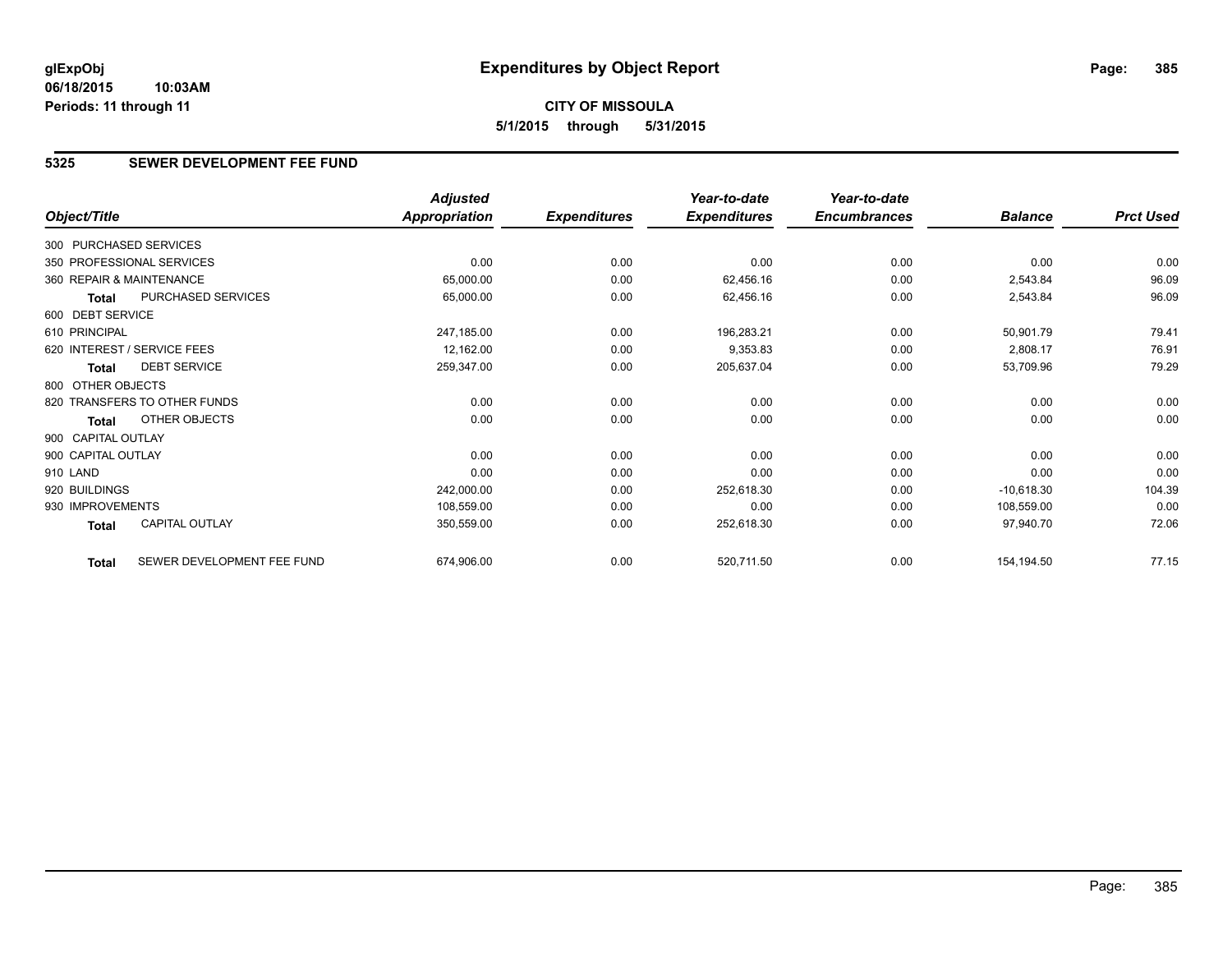**5340 SEWER CONSTRUCTION FUND**

|                    |                              | <b>Adjusted</b>      |                     | Year-to-date        | Year-to-date<br><b>Encumbrances</b> | <b>Balance</b> | <b>Prct Used</b> |
|--------------------|------------------------------|----------------------|---------------------|---------------------|-------------------------------------|----------------|------------------|
| Object/Title       |                              | <b>Appropriation</b> | <b>Expenditures</b> | <b>Expenditures</b> |                                     |                |                  |
|                    | 300 PURCHASED SERVICES       |                      |                     |                     |                                     |                |                  |
|                    | 350 PROFESSIONAL SERVICES    | 20,000.00            | 0.00                | 0.00                | 0.00                                | 20,000.00      | 0.00             |
| <b>Total</b>       | <b>PURCHASED SERVICES</b>    | 20,000.00            | 0.00                | 0.00                | 0.00                                | 20,000.00      | 0.00             |
| 800 OTHER OBJECTS  |                              |                      |                     |                     |                                     |                |                  |
|                    | 820 TRANSFERS TO OTHER FUNDS | 0.00                 | 0.00                | 0.00                | 0.00                                | 0.00           | 0.00             |
| Total              | OTHER OBJECTS                | 0.00                 | 0.00                | 0.00                | 0.00                                | 0.00           | 0.00             |
| 900 CAPITAL OUTLAY |                              |                      |                     |                     |                                     |                |                  |
| 930 IMPROVEMENTS   |                              | 900,000.00           | 0.00                | 15.012.93           | 0.00                                | 884,987.07     | 1.67             |
|                    | 940 MACHINERY & EQUIPMENT    | 0.00                 | 0.00                | 0.00                | 0.00                                | 0.00           | 0.00             |
| <b>Total</b>       | <b>CAPITAL OUTLAY</b>        | 900.000.00           | 0.00                | 15.012.93           | 0.00                                | 884,987.07     | 1.67             |
| <b>Total</b>       | <b>WASTEWATER</b>            | 920,000.00           | 0.00                | 15,012.93           | 0.00                                | 904,987.07     | 1.63             |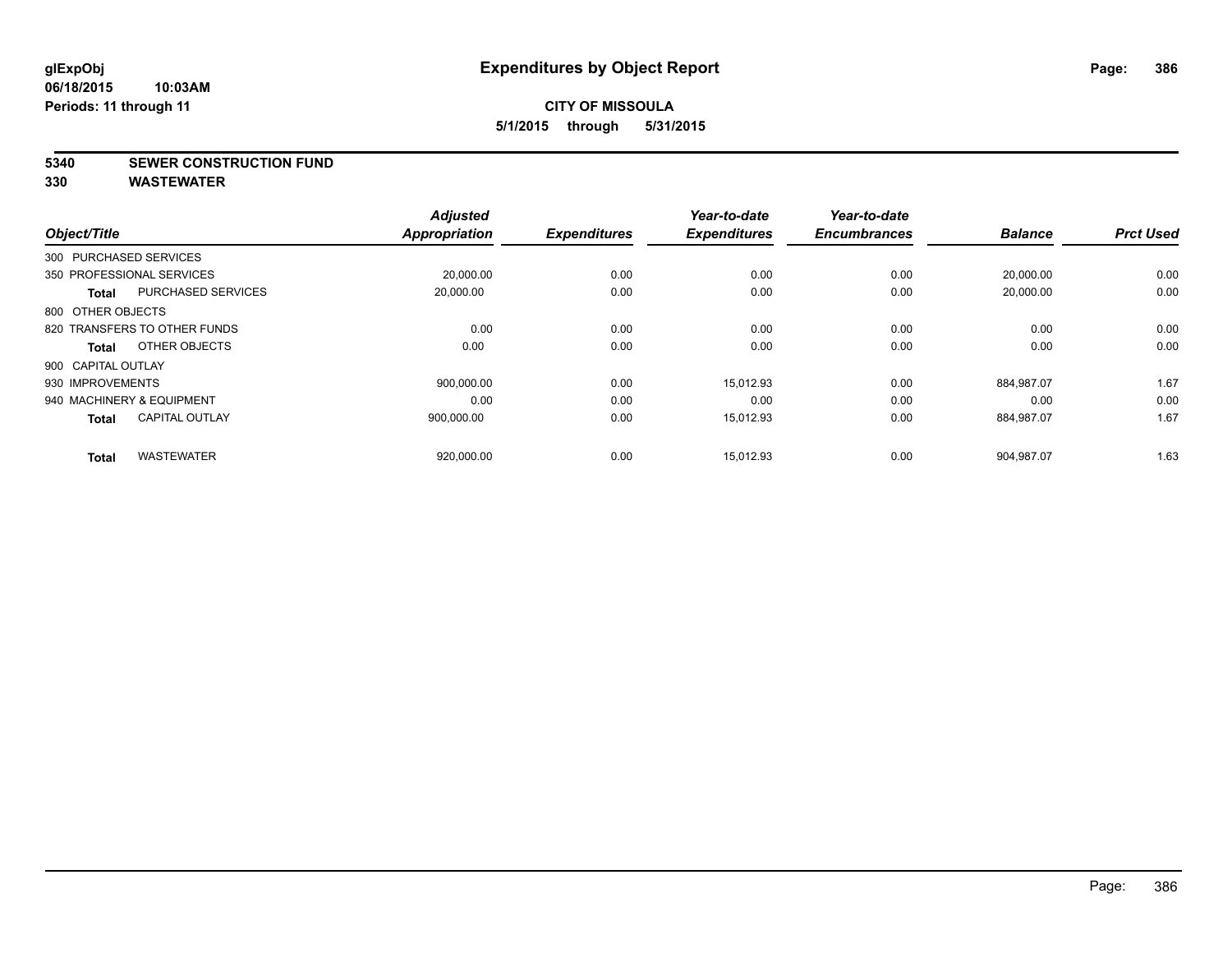#### **5340 SEWER CONSTRUCTION FUND**

**390 NON-DEPARTMENTAL**

| Object/Title       |                       | <b>Adjusted</b><br>Appropriation | <b>Expenditures</b> | Year-to-date<br><b>Expenditures</b> | Year-to-date<br><b>Encumbrances</b> | <b>Balance</b> | <b>Prct Used</b> |
|--------------------|-----------------------|----------------------------------|---------------------|-------------------------------------|-------------------------------------|----------------|------------------|
| 900 CAPITAL OUTLAY |                       |                                  |                     |                                     |                                     |                |                  |
| 930 IMPROVEMENTS   |                       | 0.00                             | 0.00                | 13,382.82                           | 0.00                                | $-13.382.82$   | 0.00             |
| Total              | <b>CAPITAL OUTLAY</b> | 0.00                             | 0.00                | 13,382.82                           | 0.00                                | $-13,382.82$   | 0.00             |
| <b>Total</b>       | NON-DEPARTMENTAL      | 0.00                             | 0.00                | 13,382.82                           | 0.00                                | $-13.382.82$   | 0.00             |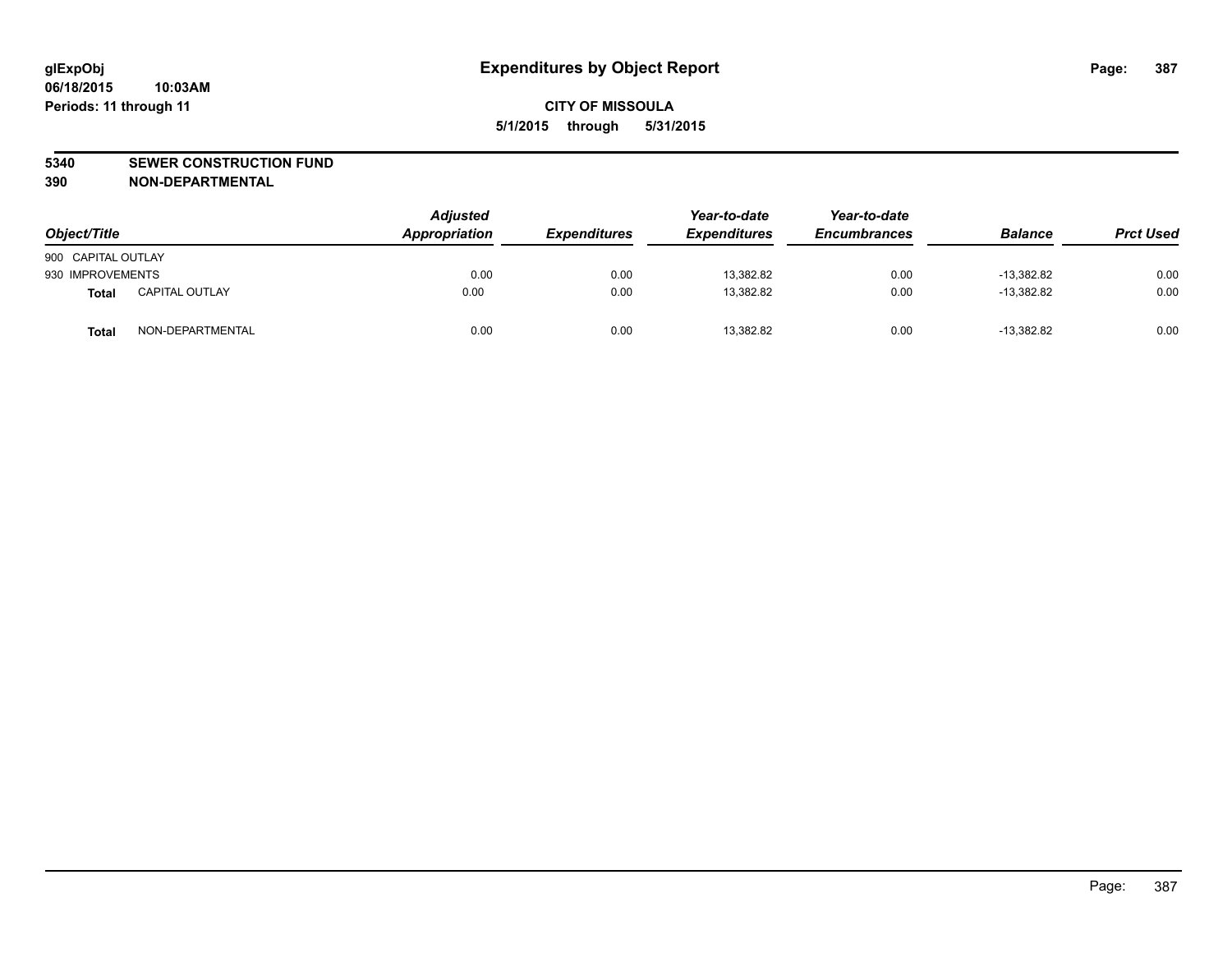# **CITY OF MISSOULA 5/1/2015 through 5/31/2015**

#### **5340 SEWER CONSTRUCTION FUND**

| Object/Title                 |                           | <b>Adjusted</b><br>Appropriation | <b>Expenditures</b> | Year-to-date<br><b>Expenditures</b> | Year-to-date<br><b>Encumbrances</b> | <b>Balance</b> | <b>Prct Used</b> |
|------------------------------|---------------------------|----------------------------------|---------------------|-------------------------------------|-------------------------------------|----------------|------------------|
| 300 PURCHASED SERVICES       |                           |                                  |                     |                                     |                                     |                |                  |
| 350 PROFESSIONAL SERVICES    |                           | 20,000.00                        | 0.00                | 0.00                                | 0.00                                | 20.000.00      | 0.00             |
| <b>Total</b>                 | <b>PURCHASED SERVICES</b> | 20,000.00                        | 0.00                | 0.00                                | 0.00                                | 20,000.00      | 0.00             |
| 800 OTHER OBJECTS            |                           |                                  |                     |                                     |                                     |                |                  |
| 820 TRANSFERS TO OTHER FUNDS |                           | 0.00                             | 0.00                | 0.00                                | 0.00                                | 0.00           | 0.00             |
| Total                        | OTHER OBJECTS             | 0.00                             | 0.00                | 0.00                                | 0.00                                | 0.00           | 0.00             |
| 900 CAPITAL OUTLAY           |                           |                                  |                     |                                     |                                     |                |                  |
| 930 IMPROVEMENTS             |                           | 900,000.00                       | 0.00                | 28,395.75                           | 0.00                                | 871,604.25     | 3.16             |
| 940 MACHINERY & EQUIPMENT    |                           | 0.00                             | 0.00                | 0.00                                | 0.00                                | 0.00           | 0.00             |
| <b>Total</b>                 | <b>CAPITAL OUTLAY</b>     | 900,000.00                       | 0.00                | 28,395.75                           | 0.00                                | 871,604.25     | 3.16             |
| <b>Total</b>                 | SEWER CONSTRUCTION FUND   | 920.000.00                       | 0.00                | 28.395.75                           | 0.00                                | 891.604.25     | 3.09             |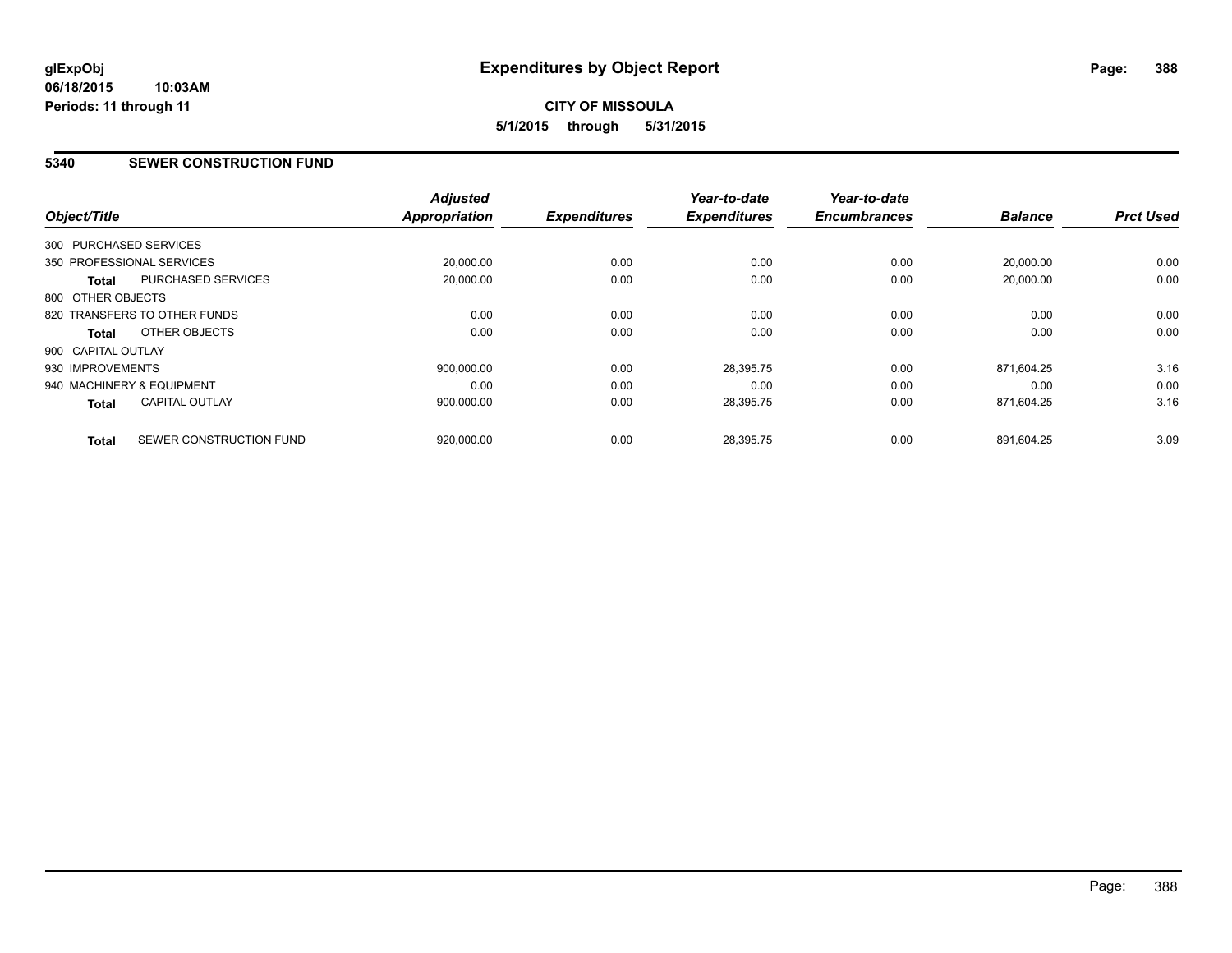#### **5361 2001 SEWER REVENUE BONDS-DEBT SERVICE**

| Object/Title                        | <b>Adjusted</b><br>Appropriation | <b>Expenditures</b> | Year-to-date<br><b>Expenditures</b> | Year-to-date<br><b>Encumbrances</b> | <b>Balance</b> | <b>Prct Used</b> |
|-------------------------------------|----------------------------------|---------------------|-------------------------------------|-------------------------------------|----------------|------------------|
| 600 DEBT SERVICE                    |                                  |                     |                                     |                                     |                |                  |
| 610 PRINCIPAL                       | 27,000.00                        | 0.00                | 13,000.00                           | 0.00                                | 14,000.00      | 48.15            |
| 620 INTEREST / SERVICE FEES         | 3,590.00                         | 0.00                | 1,860.00                            | 0.00                                | 1.730.00       | 51.81            |
| <b>DEBT SERVICE</b><br><b>Total</b> | 30,590.00                        | 0.00                | 14.860.00                           | 0.00                                | 15,730.00      | 48.58            |
| WASTEWATER<br>Total                 | 30,590.00                        | 0.00                | 14,860.00                           | 0.00                                | 15,730.00      | 48.58            |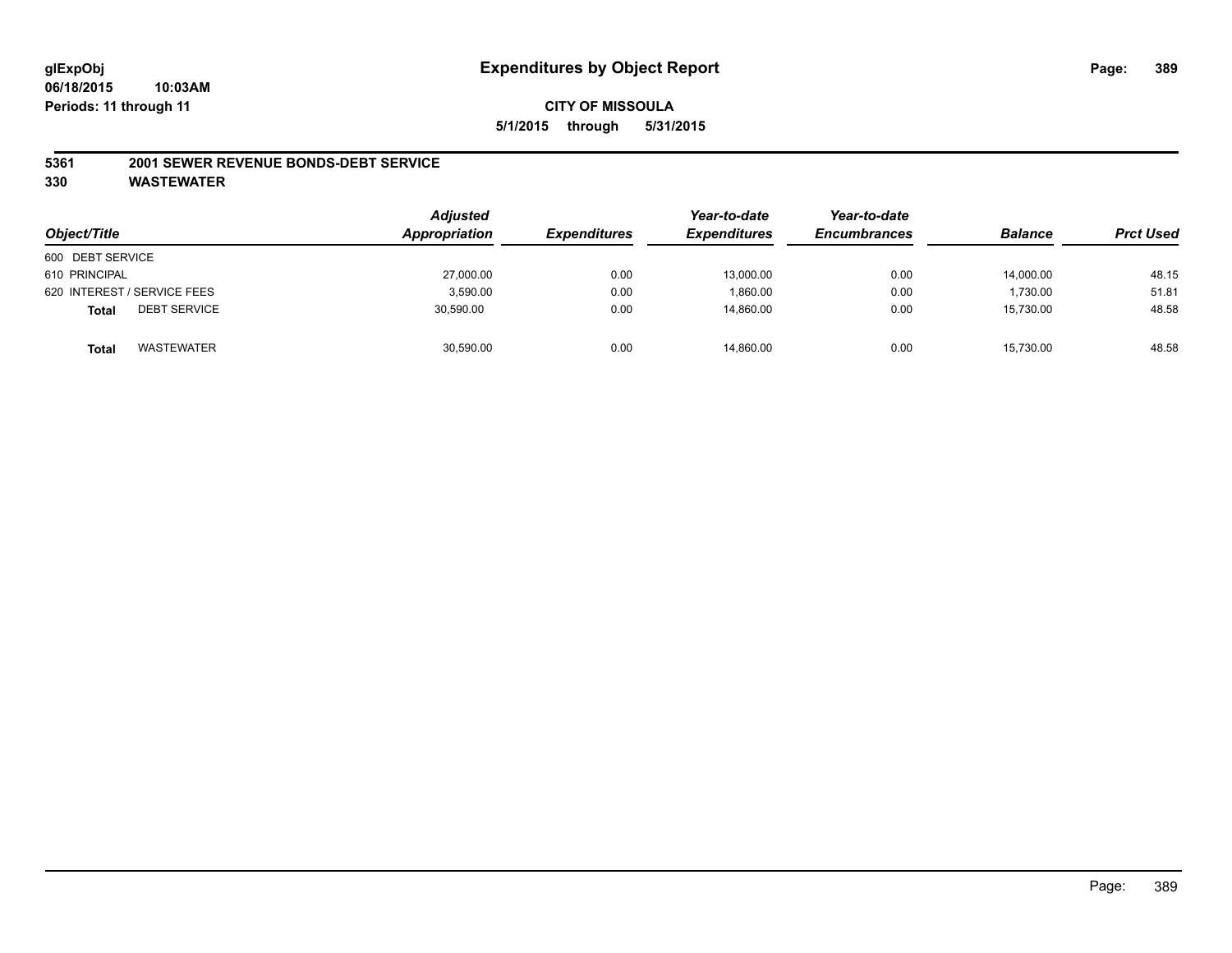**CITY OF MISSOULA 5/1/2015 through 5/31/2015**

### **5361 2001 SEWER REVENUE BONDS-DEBT SERVICE**

| Object/Title     |                                  | <b>Adjusted</b><br>Appropriation | <b>Expenditures</b> | Year-to-date<br><b>Expenditures</b> | Year-to-date<br><b>Encumbrances</b> | <b>Balance</b> | <b>Prct Used</b> |
|------------------|----------------------------------|----------------------------------|---------------------|-------------------------------------|-------------------------------------|----------------|------------------|
| 600 DEBT SERVICE |                                  |                                  |                     |                                     |                                     |                |                  |
| 610 PRINCIPAL    |                                  | 27,000.00                        | 0.00                | 13,000.00                           | 0.00                                | 14.000.00      | 48.15            |
|                  | 620 INTEREST / SERVICE FEES      | 3,590.00                         | 0.00                | 1.860.00                            | 0.00                                | 1,730.00       | 51.81            |
| <b>Total</b>     | <b>DEBT SERVICE</b>              | 30,590.00                        | 0.00                | 14.860.00                           | 0.00                                | 15,730.00      | 48.58            |
| Total            | 2001 SEWER REVENUE BONDS-DEBT SE | 30,590.00                        | 0.00                | 14.860.00                           | 0.00                                | 15,730.00      | 48.58            |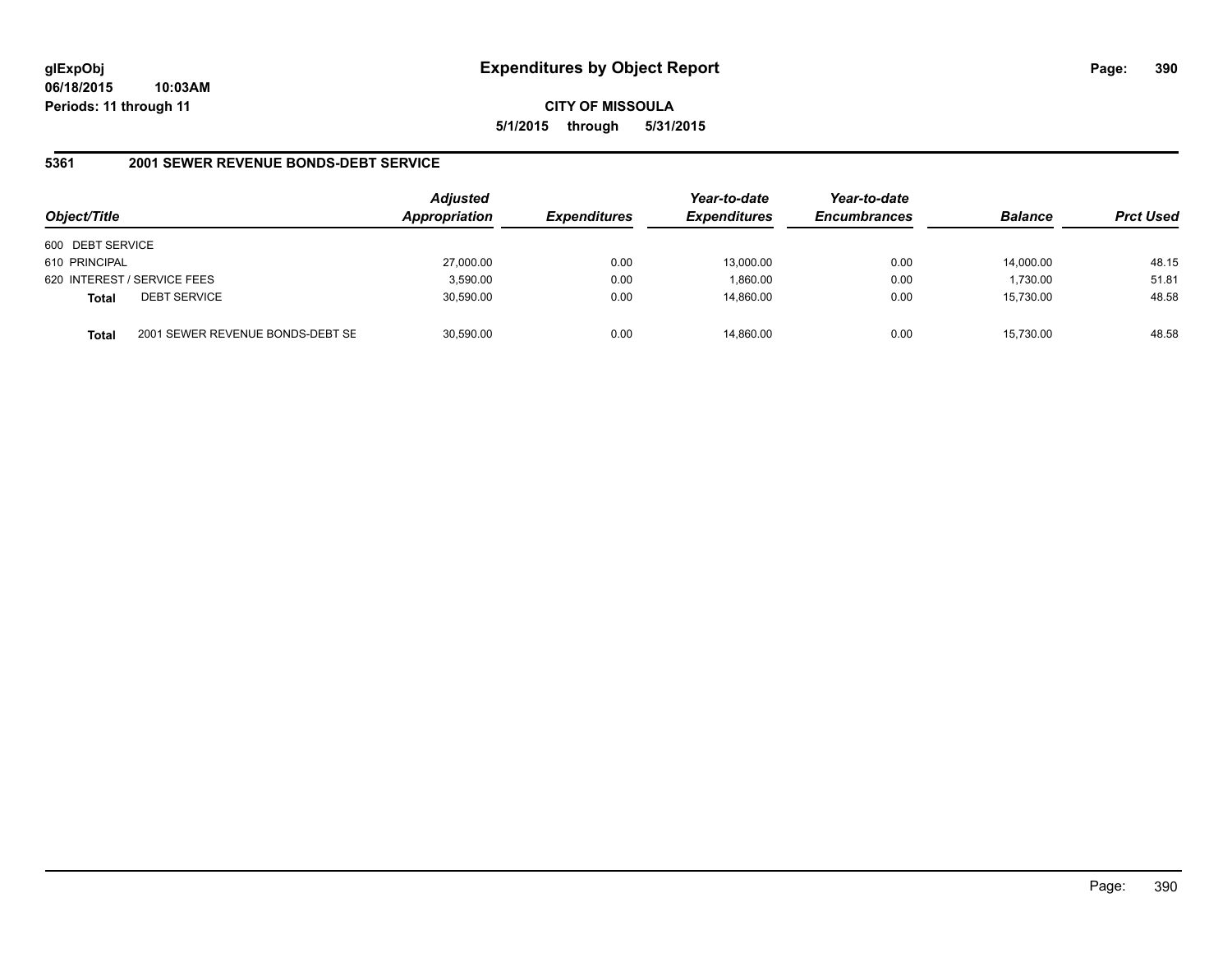#### **5362 00 SEWER REVENUE BOND - SERIES B DEBT SE**

|                                   | <b>Adjusted</b> |                     | Year-to-date        | Year-to-date        |                |                  |
|-----------------------------------|-----------------|---------------------|---------------------|---------------------|----------------|------------------|
| Object/Title                      | Appropriation   | <b>Expenditures</b> | <b>Expenditures</b> | <b>Encumbrances</b> | <b>Balance</b> | <b>Prct Used</b> |
| 600 DEBT SERVICE                  |                 |                     |                     |                     |                |                  |
| 610 PRINCIPAL                     | 44.000.00       | 0.00                | 22.000.00           | 0.00                | 22.000.00      | 50.00            |
| 620 INTEREST / SERVICE FEES       | 5.240.00        | 0.00                | 2,730.00            | 0.00                | 2,510.00       | 52.10            |
| <b>DEBT SERVICE</b><br>Total      | 49.240.00       | 0.00                | 24,730.00           | 0.00                | 24.510.00      | 50.22            |
| 800 OTHER OBJECTS                 |                 |                     |                     |                     |                |                  |
| 820 TRANSFERS TO OTHER FUNDS      | 0.00            | 0.00                | 0.00                | 0.00                | 0.00           | 0.00             |
| OTHER OBJECTS<br><b>Total</b>     | 0.00            | 0.00                | 0.00                | 0.00                | 0.00           | 0.00             |
| <b>WASTEWATER</b><br><b>Total</b> | 49.240.00       | 0.00                | 24.730.00           | 0.00                | 24.510.00      | 50.22            |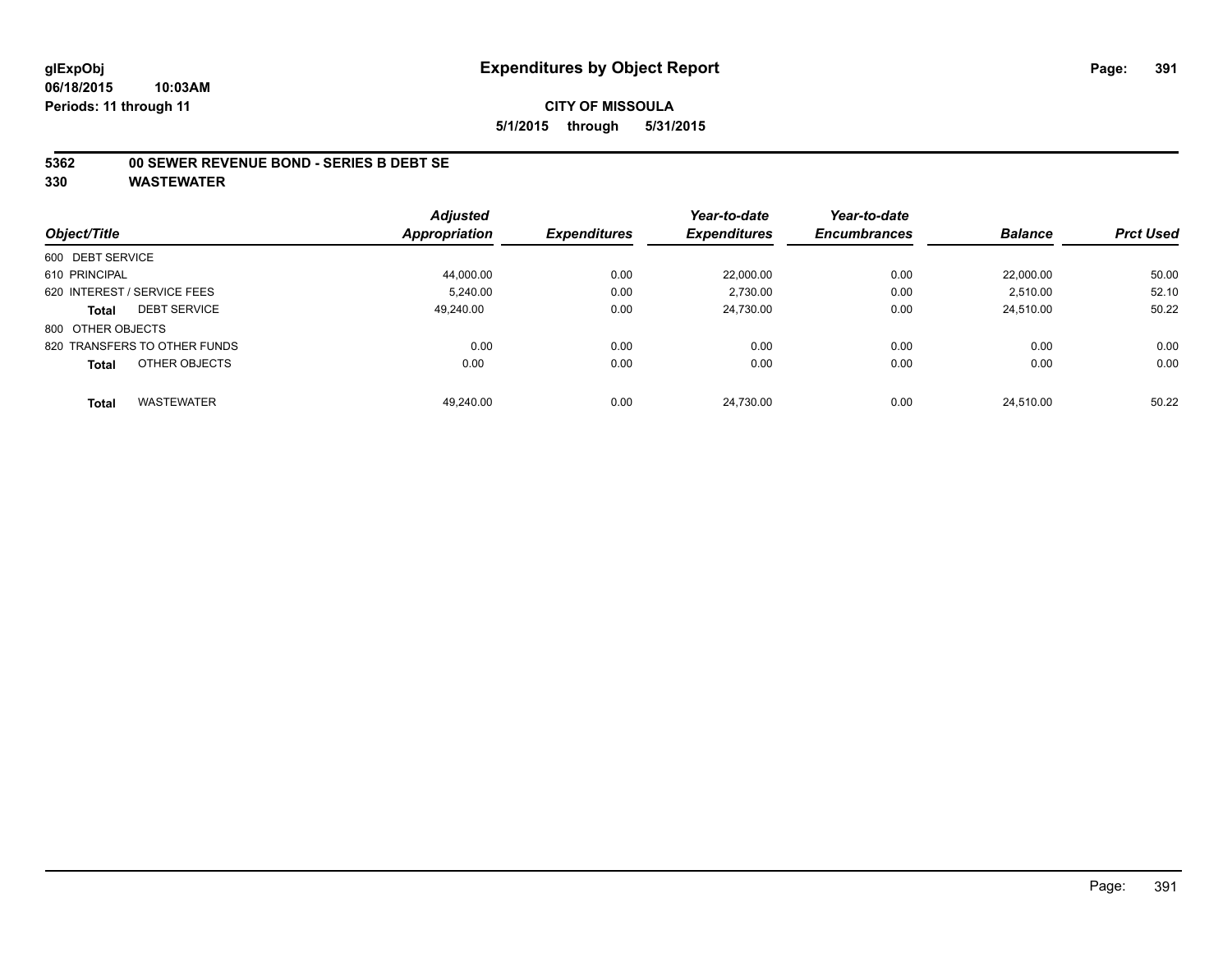**CITY OF MISSOULA 5/1/2015 through 5/31/2015**

## **5362 00 SEWER REVENUE BOND - SERIES B DEBT SE**

| Object/Title      |                                    | <b>Adjusted</b><br><b>Appropriation</b> | <b>Expenditures</b> | Year-to-date<br><b>Expenditures</b> | Year-to-date<br><b>Encumbrances</b> | <b>Balance</b> | <b>Prct Used</b> |
|-------------------|------------------------------------|-----------------------------------------|---------------------|-------------------------------------|-------------------------------------|----------------|------------------|
| 600 DEBT SERVICE  |                                    |                                         |                     |                                     |                                     |                |                  |
| 610 PRINCIPAL     |                                    | 44,000.00                               | 0.00                | 22,000.00                           | 0.00                                | 22.000.00      | 50.00            |
|                   | 620 INTEREST / SERVICE FEES        | 5.240.00                                | 0.00                | 2.730.00                            | 0.00                                | 2,510.00       | 52.10            |
| <b>Total</b>      | <b>DEBT SERVICE</b>                | 49.240.00                               | 0.00                | 24.730.00                           | 0.00                                | 24.510.00      | 50.22            |
| 800 OTHER OBJECTS |                                    |                                         |                     |                                     |                                     |                |                  |
|                   | 820 TRANSFERS TO OTHER FUNDS       | 0.00                                    | 0.00                | 0.00                                | 0.00                                | 0.00           | 0.00             |
| <b>Total</b>      | OTHER OBJECTS                      | 0.00                                    | 0.00                | 0.00                                | 0.00                                | 0.00           | 0.00             |
| <b>Total</b>      | 00 SEWER REVENUE BOND - SERIES B D | 49.240.00                               | 0.00                | 24.730.00                           | 0.00                                | 24.510.00      | 50.22            |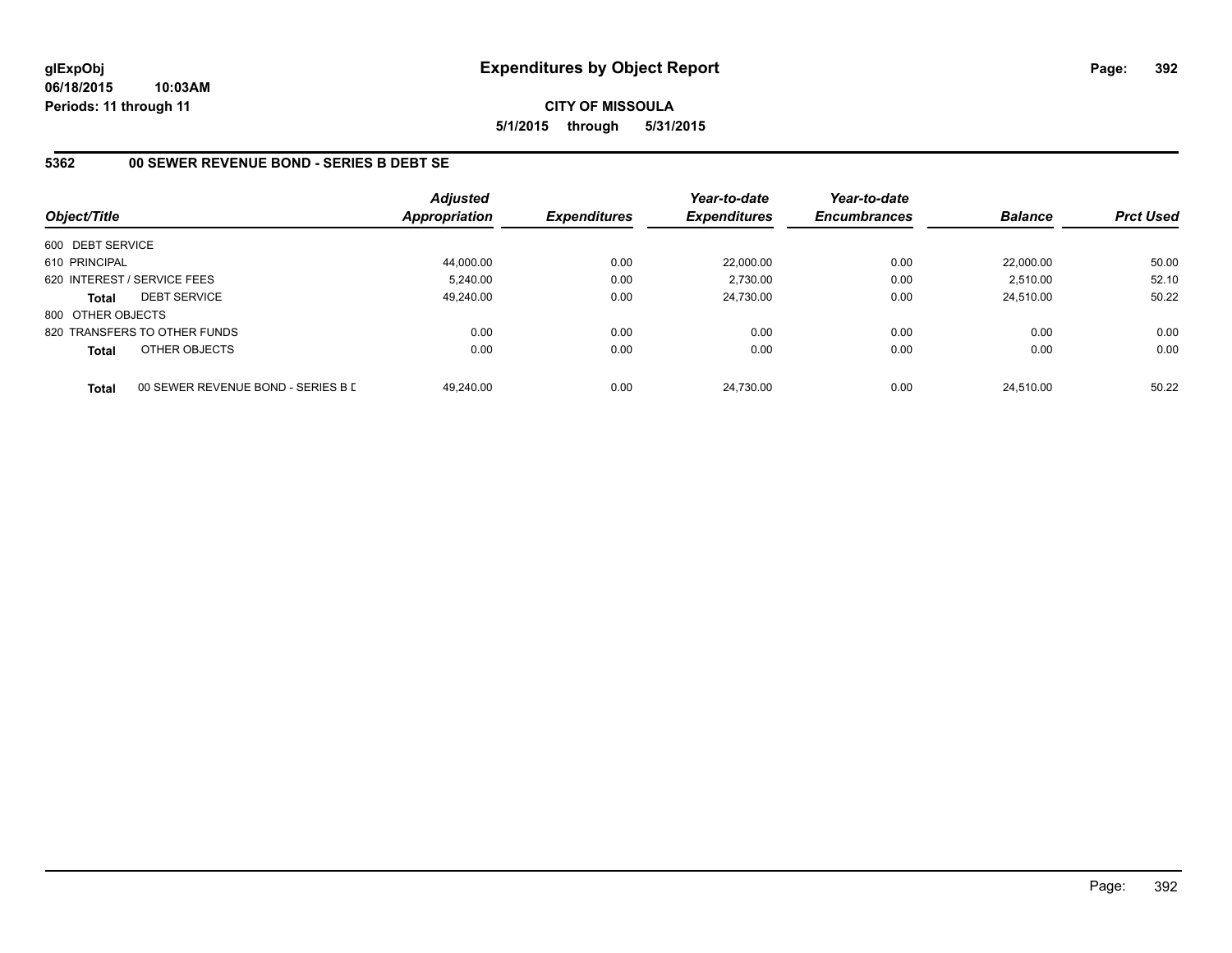### **CITY OF MISSOULA 5/1/2015 through 5/31/2015**

#### **5363 92 SEWER REVENUE BOND SERIES A DEBT SERV**

| Object/Title                        | <b>Adjusted</b><br><b>Appropriation</b> | <b>Expenditures</b> | Year-to-date<br><b>Expenditures</b> | Year-to-date<br><b>Encumbrances</b> | <b>Balance</b> | <b>Prct Used</b> |
|-------------------------------------|-----------------------------------------|---------------------|-------------------------------------|-------------------------------------|----------------|------------------|
| 600 DEBT SERVICE                    |                                         |                     |                                     |                                     |                |                  |
| 610 PRINCIPAL                       | 0.00                                    | 0.00                | 0.00                                | 0.00                                | 0.00           | 0.00             |
| 620 INTEREST / SERVICE FEES         | 0.00                                    | 0.00                | 0.00                                | 0.00                                | 0.00           | 0.00             |
| <b>DEBT SERVICE</b><br><b>Total</b> | 0.00                                    | 0.00                | 0.00                                | 0.00                                | 0.00           | 0.00             |
| WASTEWATER<br><b>Total</b>          | 0.00                                    | 0.00                | 0.00                                | 0.00                                | 0.00           | 0.00             |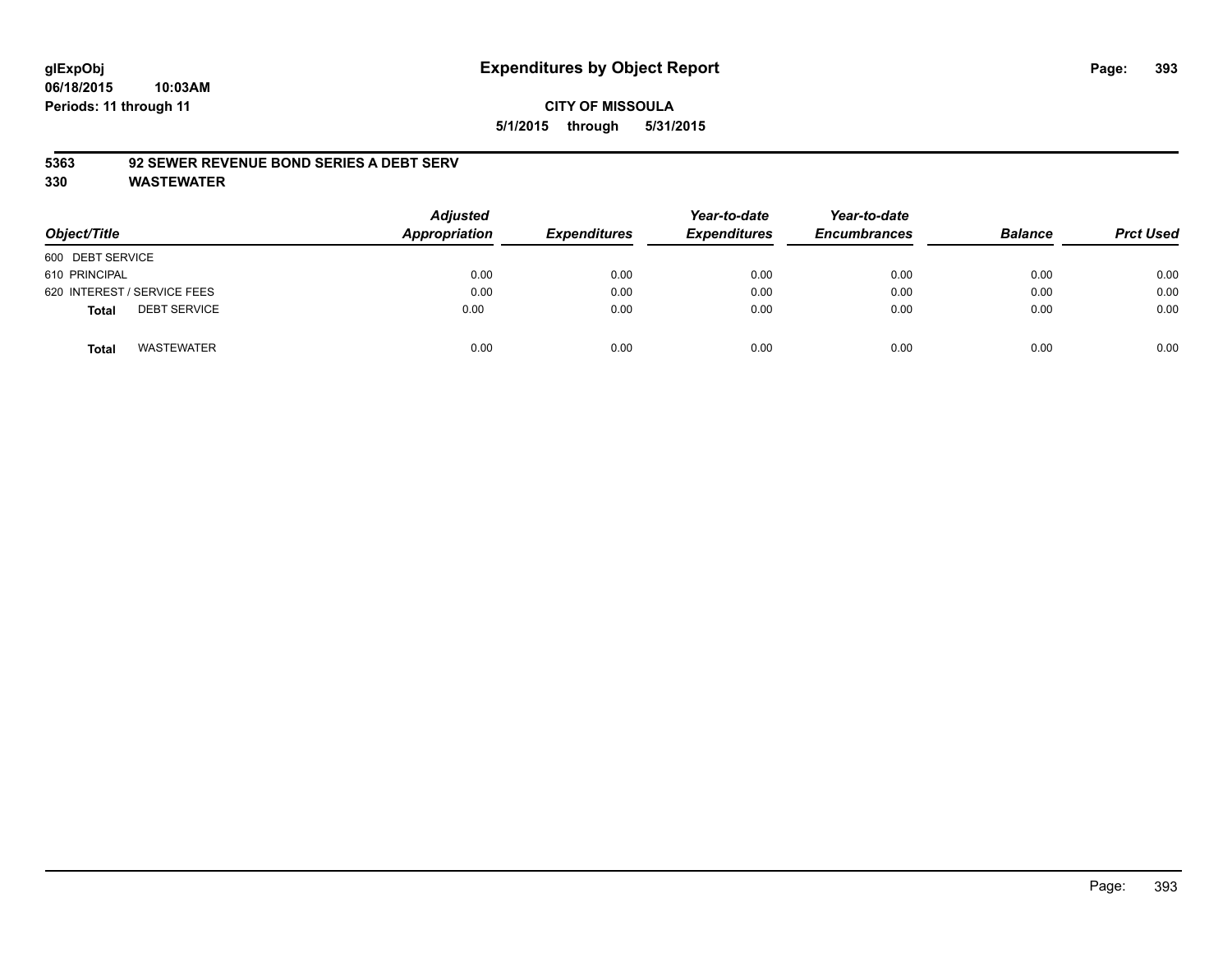# **glExpObj Expenditures by Object Report Page: 394**

**06/18/2015 10:03AM Periods: 11 through 11**

**CITY OF MISSOULA 5/1/2015 through 5/31/2015**

## **5363 92 SEWER REVENUE BOND SERIES A DEBT SERV**

| Object/Title     |                                   | <b>Adjusted</b><br>Appropriation | <b>Expenditures</b> | Year-to-date<br><b>Expenditures</b> | Year-to-date<br><b>Encumbrances</b> | <b>Balance</b> | <b>Prct Used</b> |
|------------------|-----------------------------------|----------------------------------|---------------------|-------------------------------------|-------------------------------------|----------------|------------------|
| 600 DEBT SERVICE |                                   |                                  |                     |                                     |                                     |                |                  |
| 610 PRINCIPAL    |                                   | 0.00                             | 0.00                | 0.00                                | 0.00                                | 0.00           | 0.00             |
|                  | 620 INTEREST / SERVICE FEES       | 0.00                             | 0.00                | 0.00                                | 0.00                                | 0.00           | 0.00             |
| <b>Total</b>     | <b>DEBT SERVICE</b>               | 0.00                             | 0.00                | 0.00                                | 0.00                                | 0.00           | 0.00             |
| <b>Total</b>     | 92 SEWER REVENUE BOND SERIES A DE | 0.00                             | 0.00                | 0.00                                | 0.00                                | 0.00           | 0.00             |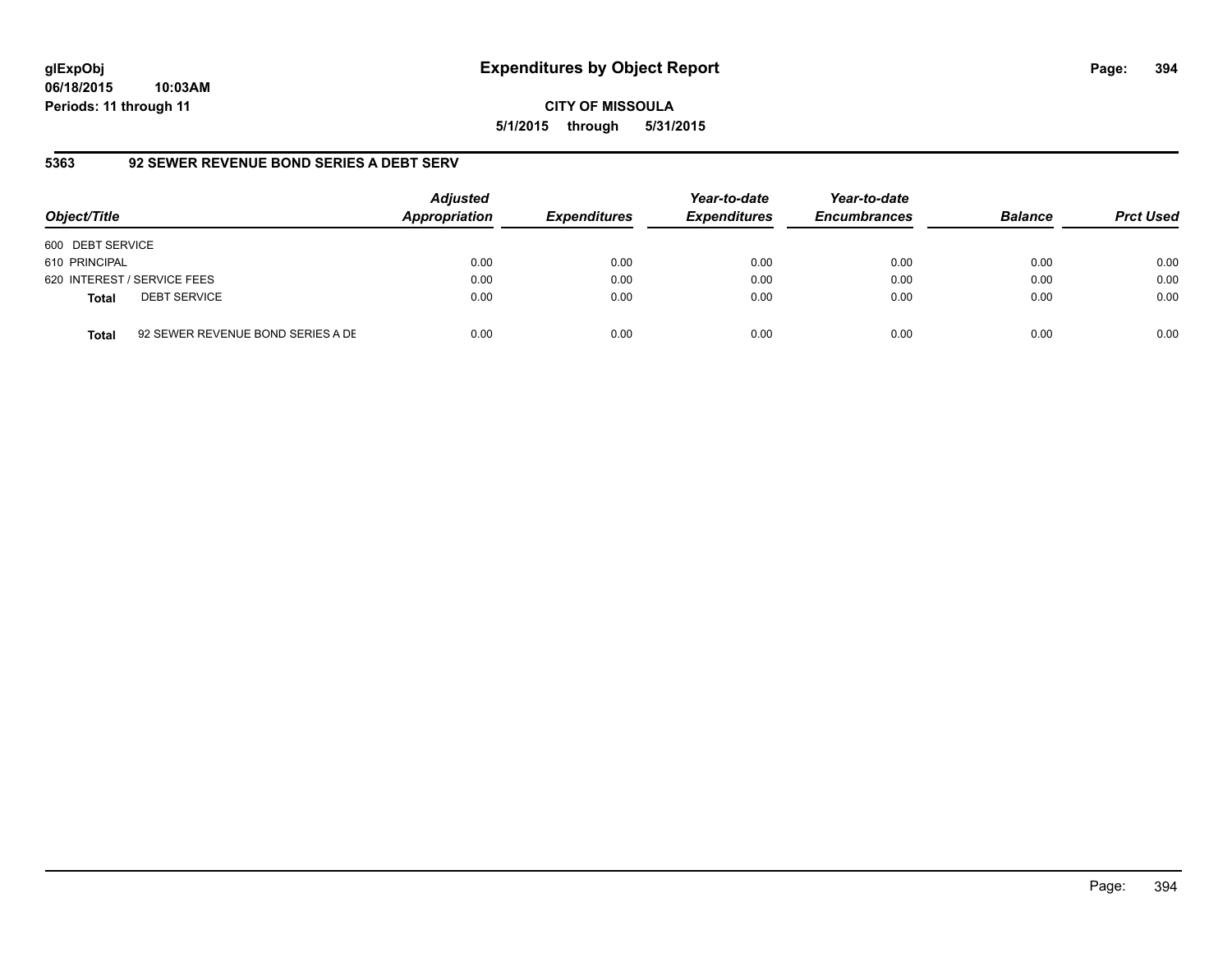# **glExpObj Expenditures by Object Report Page: 395**

**06/18/2015 10:03AM Periods: 11 through 11**

#### **CITY OF MISSOULA 5/1/2015 through 5/31/2015**

#### **5364 92 SEWER REVENUE BOND - SERIES B DEBT S**

| Object/Title                        | Adjusted<br>Appropriation | <b>Expenditures</b> | Year-to-date<br><b>Expenditures</b> | Year-to-date<br><b>Encumbrances</b> | <b>Balance</b> | <b>Prct Used</b> |
|-------------------------------------|---------------------------|---------------------|-------------------------------------|-------------------------------------|----------------|------------------|
| 600 DEBT SERVICE                    |                           |                     |                                     |                                     |                |                  |
| 610 PRINCIPAL                       | 0.00                      | 0.00                | 0.00                                | 0.00                                | 0.00           | 0.00             |
| 620 INTEREST / SERVICE FEES         | 0.00                      | 0.00                | 0.00                                | 0.00                                | 0.00           | 0.00             |
| <b>DEBT SERVICE</b><br><b>Total</b> | 0.00                      | 0.00                | 0.00                                | 0.00                                | 0.00           | 0.00             |
| <b>WASTEWATER</b><br><b>Total</b>   | 0.00                      | 0.00                | 0.00                                | 0.00                                | 0.00           | 0.00             |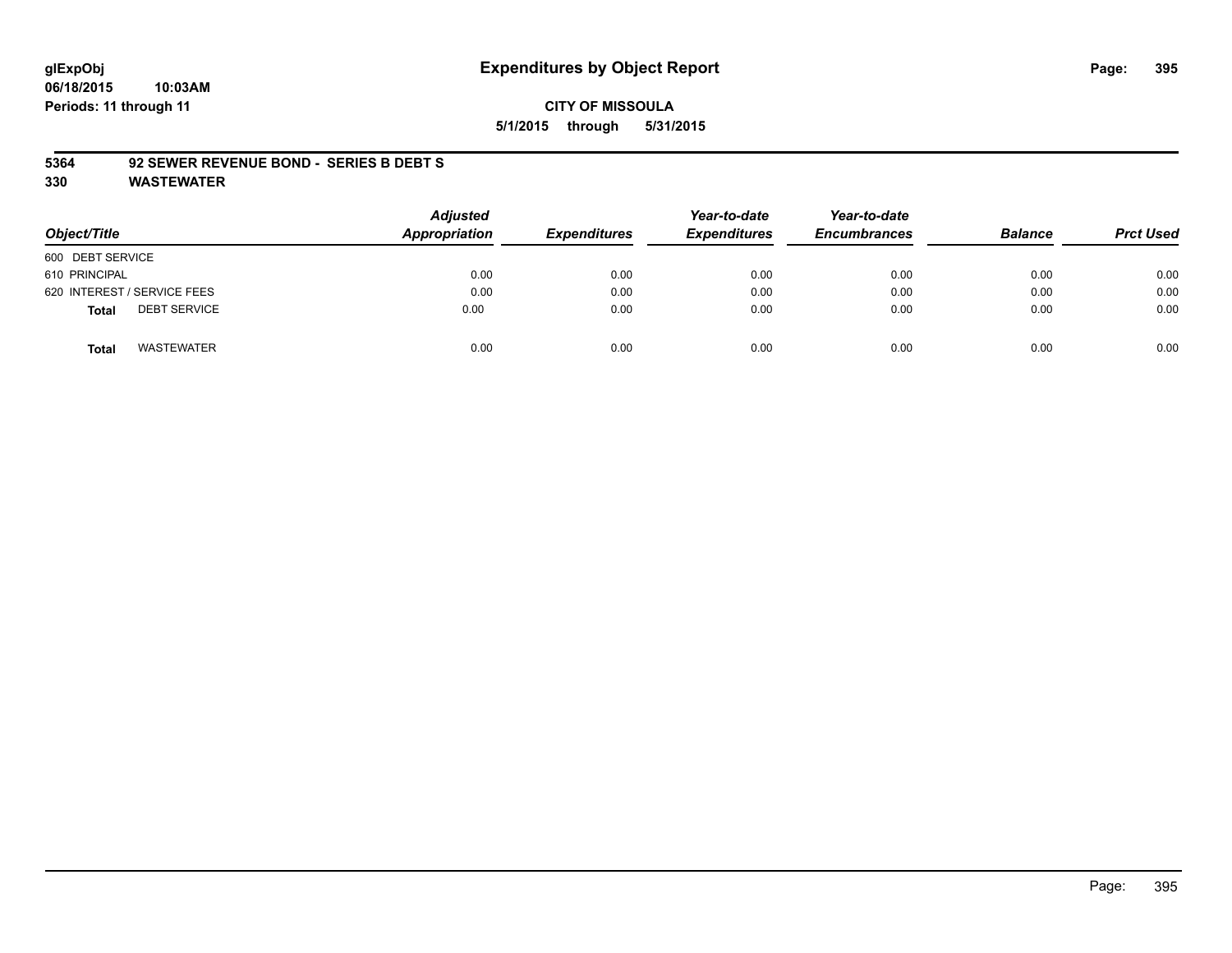**CITY OF MISSOULA 5/1/2015 through 5/31/2015**

### **5364 92 SEWER REVENUE BOND - SERIES B DEBT S**

| Object/Title                        | <b>Adjusted</b><br>Appropriation           | <b>Expenditures</b> | Year-to-date<br><b>Expenditures</b> | Year-to-date<br><b>Encumbrances</b> | <b>Balance</b> | <b>Prct Used</b> |
|-------------------------------------|--------------------------------------------|---------------------|-------------------------------------|-------------------------------------|----------------|------------------|
| 600 DEBT SERVICE                    |                                            |                     |                                     |                                     |                |                  |
| 610 PRINCIPAL                       | 0.00                                       | 0.00                | 0.00                                | 0.00                                | 0.00           | 0.00             |
| 620 INTEREST / SERVICE FEES         | 0.00                                       | 0.00                | 0.00                                | 0.00                                | 0.00           | 0.00             |
| <b>DEBT SERVICE</b><br><b>Total</b> | 0.00                                       | 0.00                | 0.00                                | 0.00                                | 0.00           | 0.00             |
| <b>Total</b>                        | 0.00<br>92 SEWER REVENUE BOND - SERIES B I | 0.00                | 0.00                                | 0.00                                | 0.00           | 0.00             |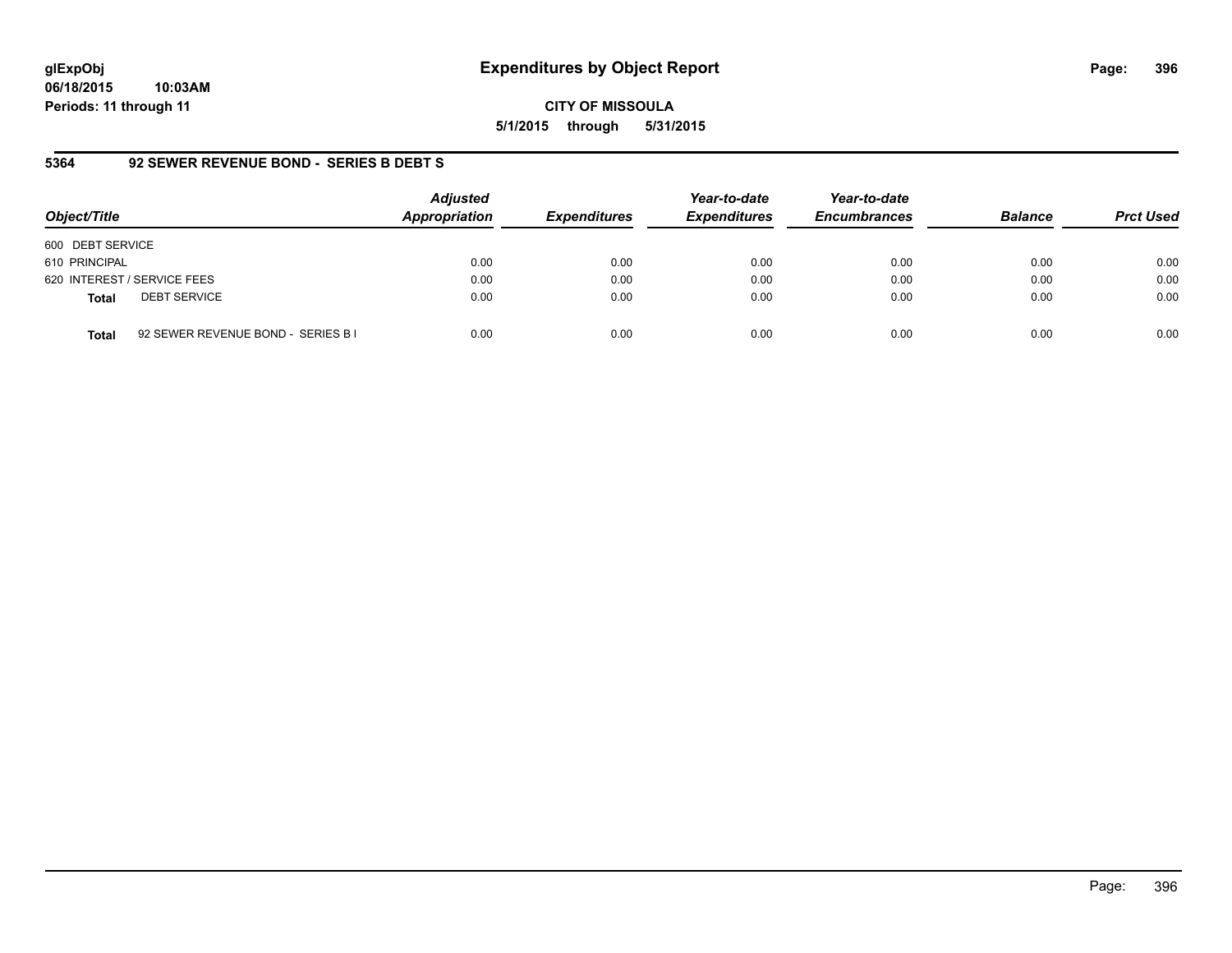### **5365 99 SEWER REVENUE BONDS DEBT SERVICE FUND**

| Object/Title                 | <b>Adjusted</b><br>Appropriation | <b>Expenditures</b> | Year-to-date<br><b>Expenditures</b> | Year-to-date<br><b>Encumbrances</b> | <b>Balance</b> | <b>Prct Used</b> |
|------------------------------|----------------------------------|---------------------|-------------------------------------|-------------------------------------|----------------|------------------|
| 600 DEBT SERVICE             |                                  |                     |                                     |                                     |                |                  |
| 610 PRINCIPAL                | 113,000.00                       | 0.00                | 57,000.00                           | 0.00                                | 56,000.00      | 50.44            |
| 620 INTEREST / SERVICE FEES  | 11.180.00                        | 0.00                | 4.870.00                            | 0.00                                | 6.310.00       | 43.56            |
| <b>DEBT SERVICE</b><br>Total | 124,180.00                       | 0.00                | 61.870.00                           | 0.00                                | 62.310.00      | 49.82            |
| WASTEWATER<br>Total          | 124,180.00                       | 0.00                | 61,870.00                           | 0.00                                | 62,310.00      | 49.82            |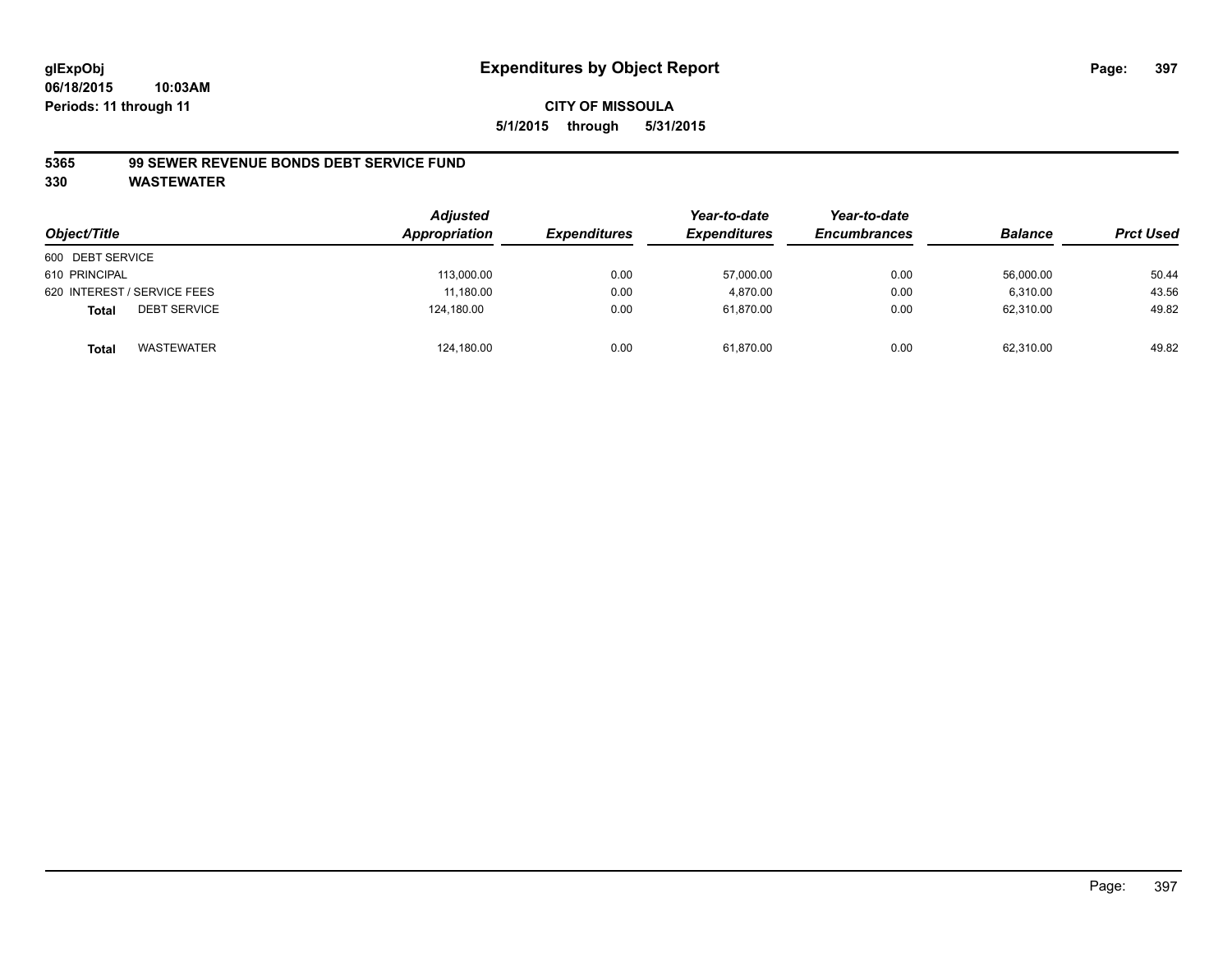**06/18/2015 10:03AM Periods: 11 through 11**

**CITY OF MISSOULA 5/1/2015 through 5/31/2015**

# **5365 99 SEWER REVENUE BONDS DEBT SERVICE FUND**

| Object/Title     |                                  | <b>Adjusted</b><br>Appropriation | <b>Expenditures</b> | Year-to-date<br><b>Expenditures</b> | Year-to-date<br><b>Encumbrances</b> | <b>Balance</b> | <b>Prct Used</b> |
|------------------|----------------------------------|----------------------------------|---------------------|-------------------------------------|-------------------------------------|----------------|------------------|
| 600 DEBT SERVICE |                                  |                                  |                     |                                     |                                     |                |                  |
| 610 PRINCIPAL    |                                  | 113,000.00                       | 0.00                | 57,000.00                           | 0.00                                | 56,000.00      | 50.44            |
|                  | 620 INTEREST / SERVICE FEES      | 11.180.00                        | 0.00                | 4.870.00                            | 0.00                                | 6.310.00       | 43.56            |
| <b>Total</b>     | <b>DEBT SERVICE</b>              | 124,180.00                       | 0.00                | 61,870.00                           | 0.00                                | 62,310.00      | 49.82            |
| <b>Total</b>     | 99 SEWER REVENUE BONDS DEBT SERV | 124,180.00                       | 0.00                | 61,870.00                           | 0.00                                | 62,310.00      | 49.82            |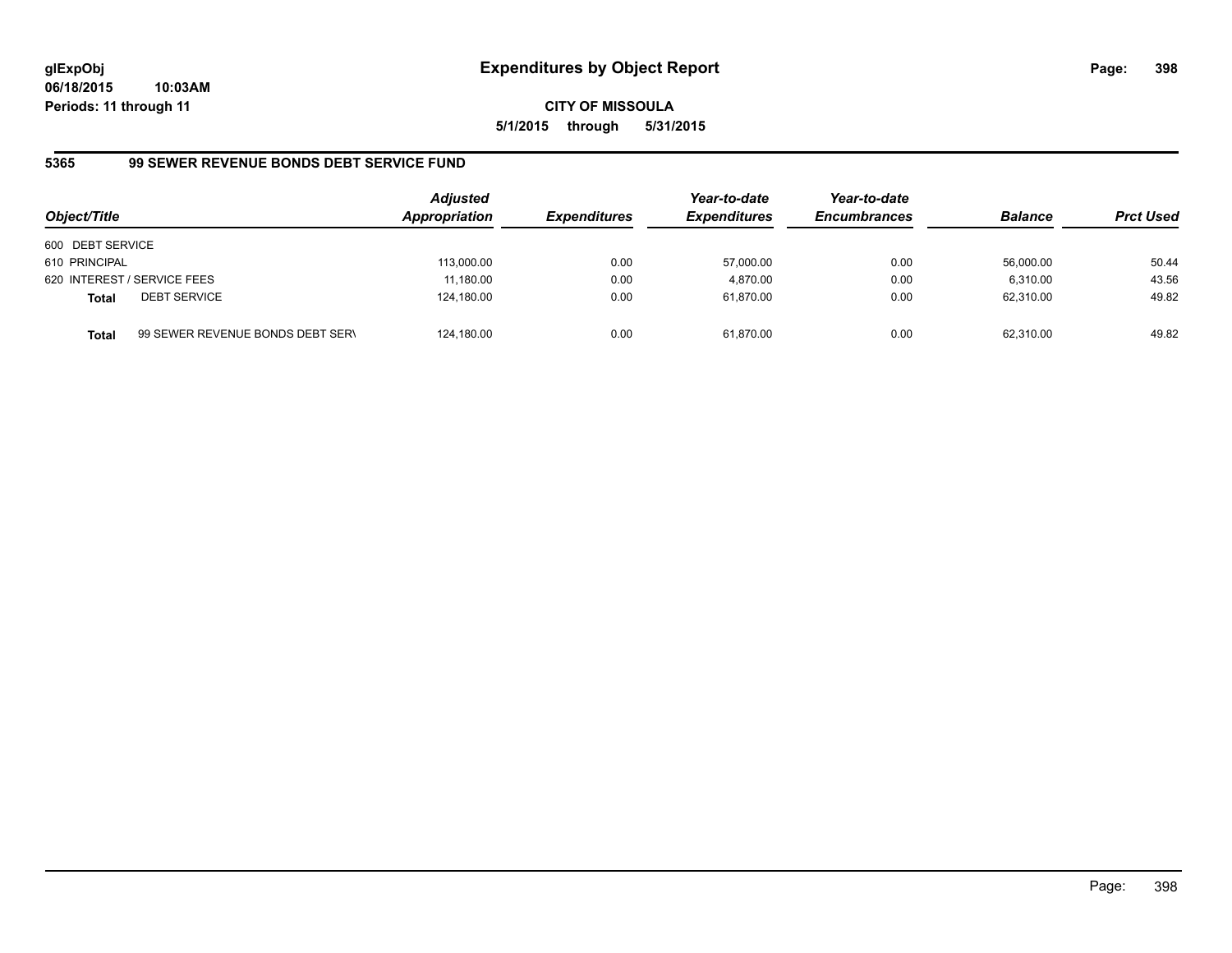### **5366 92 SEWER REVENUE BOND - SERIES A BOND RE**

| Object/Title      |                              | <b>Adjusted</b><br>Appropriation | <b>Expenditures</b> | Year-to-date<br><b>Expenditures</b> | Year-to-date<br><b>Encumbrances</b> | <b>Balance</b> | <b>Prct Used</b> |
|-------------------|------------------------------|----------------------------------|---------------------|-------------------------------------|-------------------------------------|----------------|------------------|
| 800 OTHER OBJECTS |                              |                                  |                     |                                     |                                     |                |                  |
|                   | 820 TRANSFERS TO OTHER FUNDS | 0.00                             | 0.00                | 0.00                                | 0.00                                | 0.00           | 0.00             |
| <b>Total</b>      | OTHER OBJECTS                | 0.00                             | 0.00                | 0.00                                | 0.00                                | 0.00           | 0.00             |
| <b>Total</b>      | <b>WASTEWATER</b>            | 0.00                             | 0.00                | 0.00                                | 0.00                                | 0.00           | 0.00             |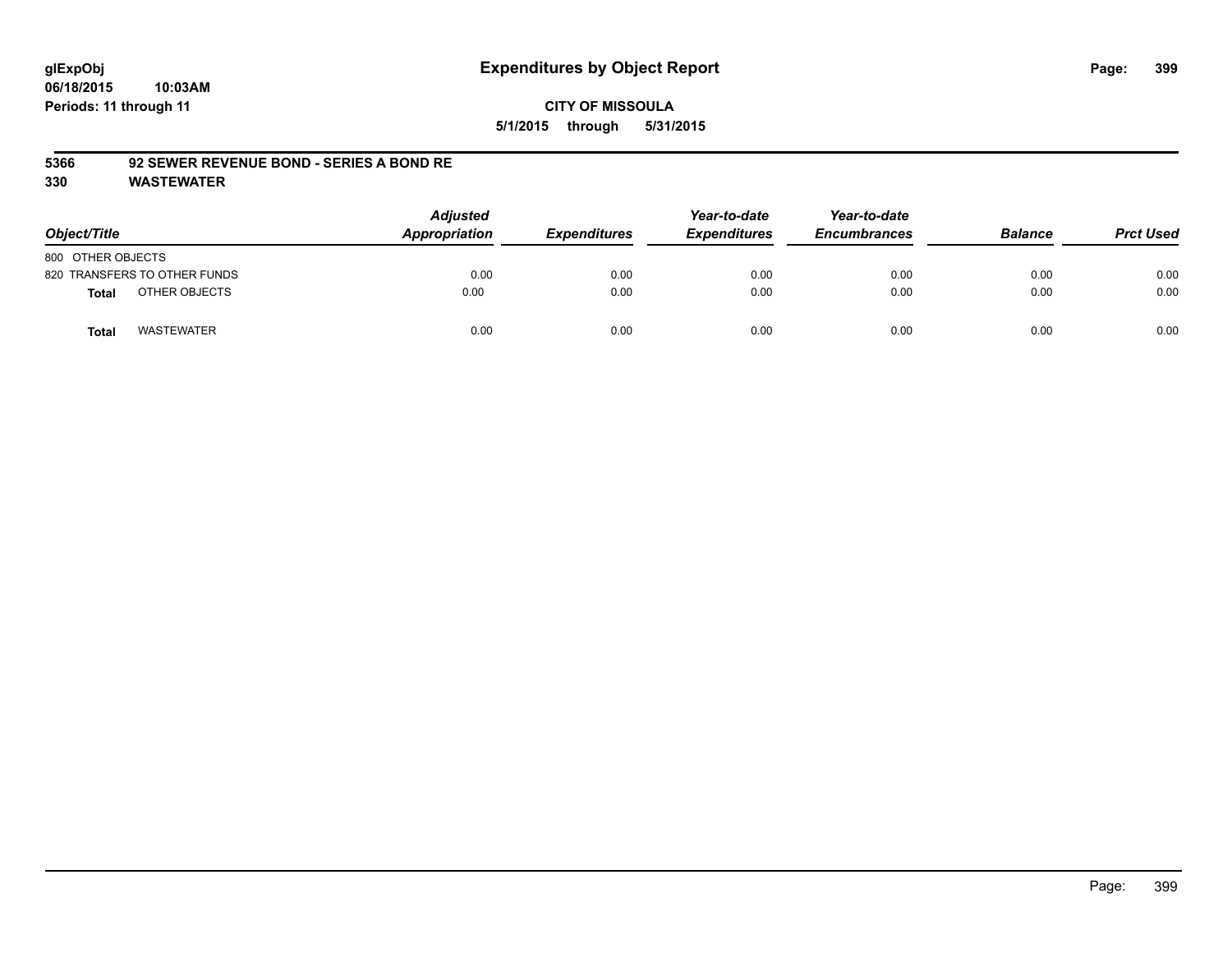**06/18/2015 10:03AM Periods: 11 through 11**

**CITY OF MISSOULA 5/1/2015 through 5/31/2015**

# **5366 92 SEWER REVENUE BOND - SERIES A BOND RE**

| Object/Title                                       | <b>Adjusted</b><br>Appropriation | <b>Expenditures</b> | Year-to-date<br><b>Expenditures</b> | Year-to-date<br><b>Encumbrances</b> | <b>Balance</b> | <b>Prct Used</b> |
|----------------------------------------------------|----------------------------------|---------------------|-------------------------------------|-------------------------------------|----------------|------------------|
| 800 OTHER OBJECTS                                  |                                  |                     |                                     |                                     |                |                  |
| 820 TRANSFERS TO OTHER FUNDS                       | 0.00                             | 0.00                | 0.00                                | 0.00                                | 0.00           | 0.00             |
| OTHER OBJECTS<br><b>Total</b>                      | 0.00                             | 0.00                | 0.00                                | 0.00                                | 0.00           | 0.00             |
| 92 SEWER REVENUE BOND - SERIES A B<br><b>Total</b> | 0.00                             | 0.00                | 0.00                                | 0.00                                | 0.00           | 0.00             |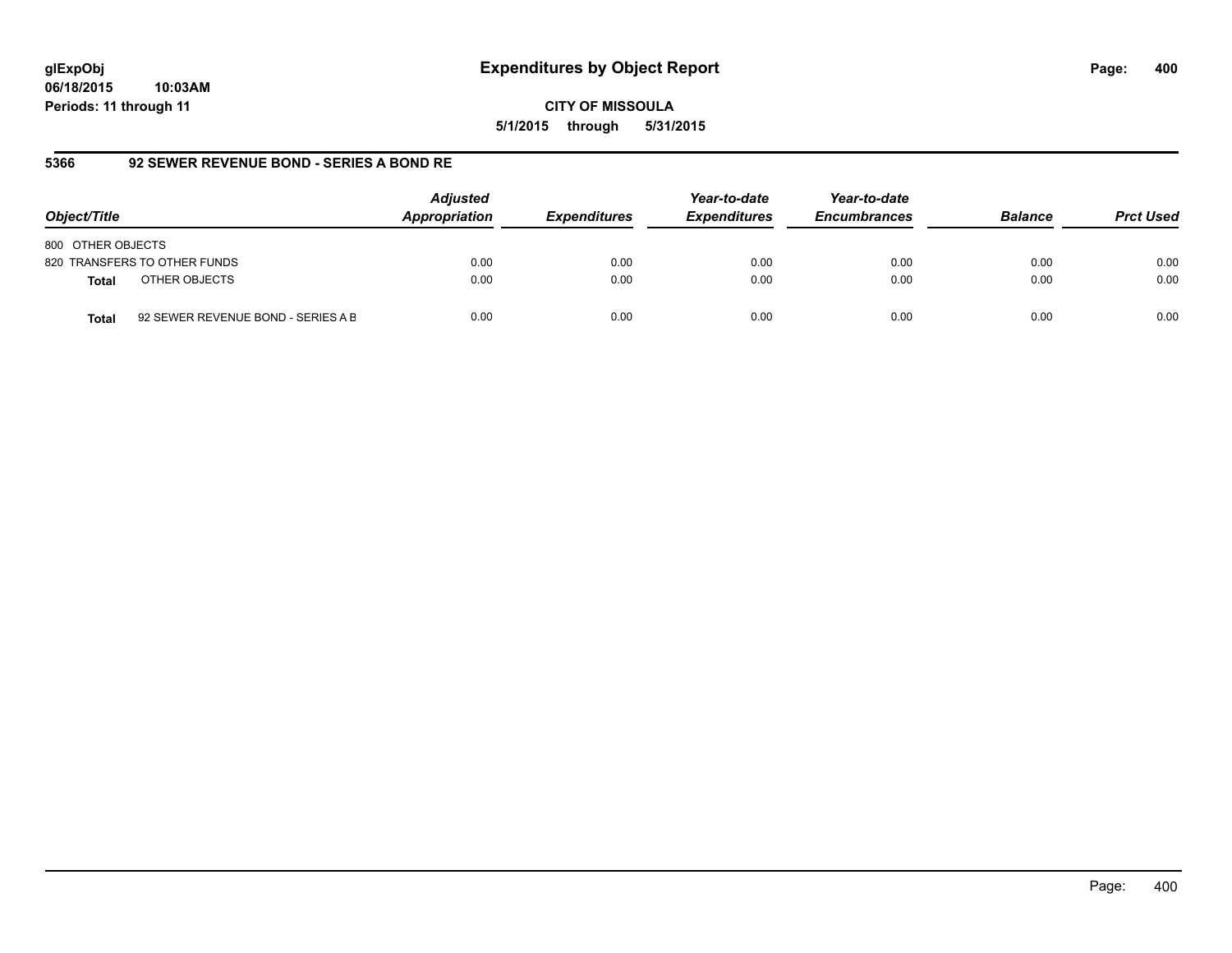### **5367 92 SEWER REVENUE BOND - SERIES B BOND RE**

| Object/Title                 | <b>Adjusted</b><br>Appropriation | <b>Expenditures</b> | Year-to-date<br><b>Expenditures</b> | Year-to-date<br><b>Encumbrances</b> | <b>Balance</b> | <b>Prct Used</b> |
|------------------------------|----------------------------------|---------------------|-------------------------------------|-------------------------------------|----------------|------------------|
| 800 OTHER OBJECTS            |                                  |                     |                                     |                                     |                |                  |
| 820 TRANSFERS TO OTHER FUNDS | 0.00                             | 0.00                | 0.00                                | 0.00                                | 0.00           | 0.00             |
| OTHER OBJECTS<br>Total       | 0.00                             | 0.00                | 0.00                                | 0.00                                | 0.00           | 0.00             |
| <b>WASTEWATER</b><br>Total   | 0.00                             | 0.00                | 0.00                                | 0.00                                | 0.00           | 0.00             |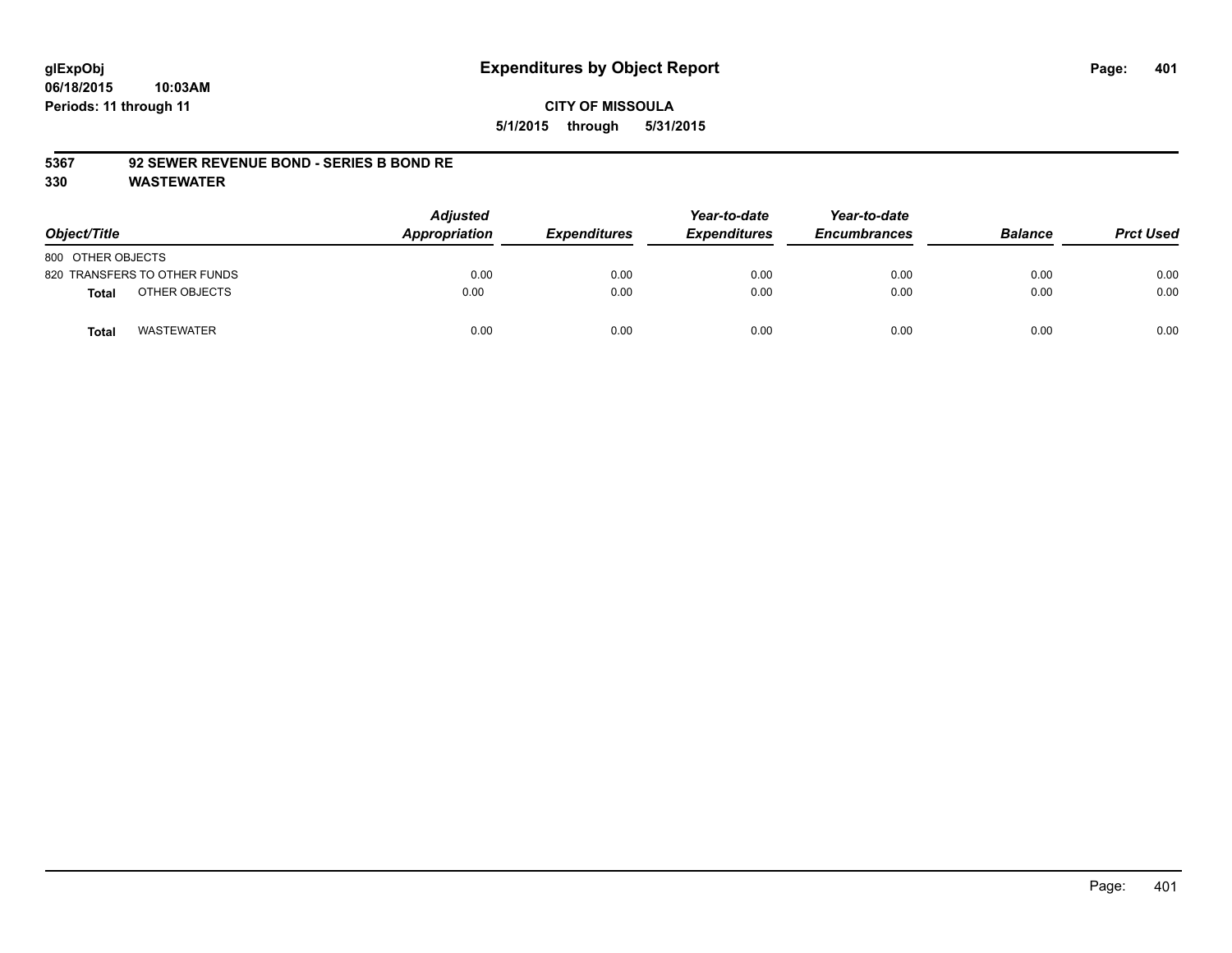**06/18/2015 10:03AM Periods: 11 through 11**

**CITY OF MISSOULA 5/1/2015 through 5/31/2015**

# **5367 92 SEWER REVENUE BOND - SERIES B BOND RE**

| Object/Title                                       | <b>Adjusted</b><br>Appropriation | <b>Expenditures</b> | Year-to-date<br><b>Expenditures</b> | Year-to-date<br><b>Encumbrances</b> | <b>Balance</b> | <b>Prct Used</b> |
|----------------------------------------------------|----------------------------------|---------------------|-------------------------------------|-------------------------------------|----------------|------------------|
| 800 OTHER OBJECTS                                  |                                  |                     |                                     |                                     |                |                  |
| 820 TRANSFERS TO OTHER FUNDS                       | 0.00                             | 0.00                | 0.00                                | 0.00                                | 0.00           | 0.00             |
| OTHER OBJECTS<br><b>Total</b>                      | 0.00                             | 0.00                | 0.00                                | 0.00                                | 0.00           | 0.00             |
| 92 SEWER REVENUE BOND - SERIES B E<br><b>Total</b> | 0.00                             | 0.00                | 0.00                                | 0.00                                | 0.00           | 0.00             |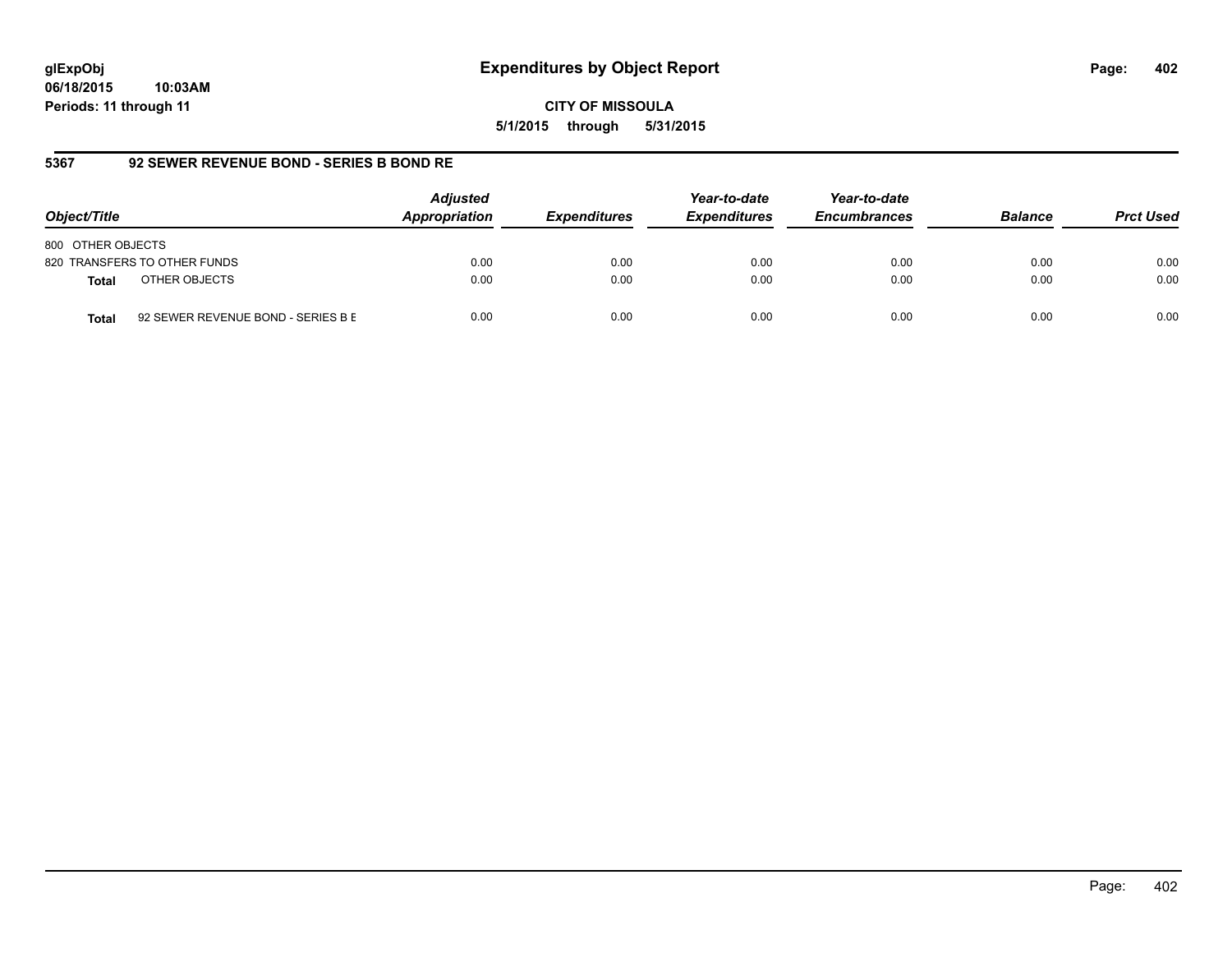#### **5368 00 SEWER REVENUE BOND RESERVE FUND**

| Object/Title                  | <b>Adjusted</b><br>Appropriation | <b>Expenditures</b> | Year-to-date<br><b>Expenditures</b> | Year-to-date<br><b>Encumbrances</b> | <b>Balance</b> | <b>Prct Used</b> |
|-------------------------------|----------------------------------|---------------------|-------------------------------------|-------------------------------------|----------------|------------------|
| 800 OTHER OBJECTS             |                                  |                     |                                     |                                     |                |                  |
| 820 TRANSFERS TO OTHER FUNDS  | 4.280.00                         | 0.00                | 0.00                                | 0.00                                | 4.280.00       | 0.00             |
| OTHER OBJECTS<br><b>Total</b> | 4,280.00                         | 0.00                | 0.00                                | 0.00                                | 4,280.00       | 0.00             |
| <b>WASTEWATER</b><br>Tota     | 4,280.00                         | 0.00                | 0.00                                | 0.00                                | 4,280.00       | 0.00             |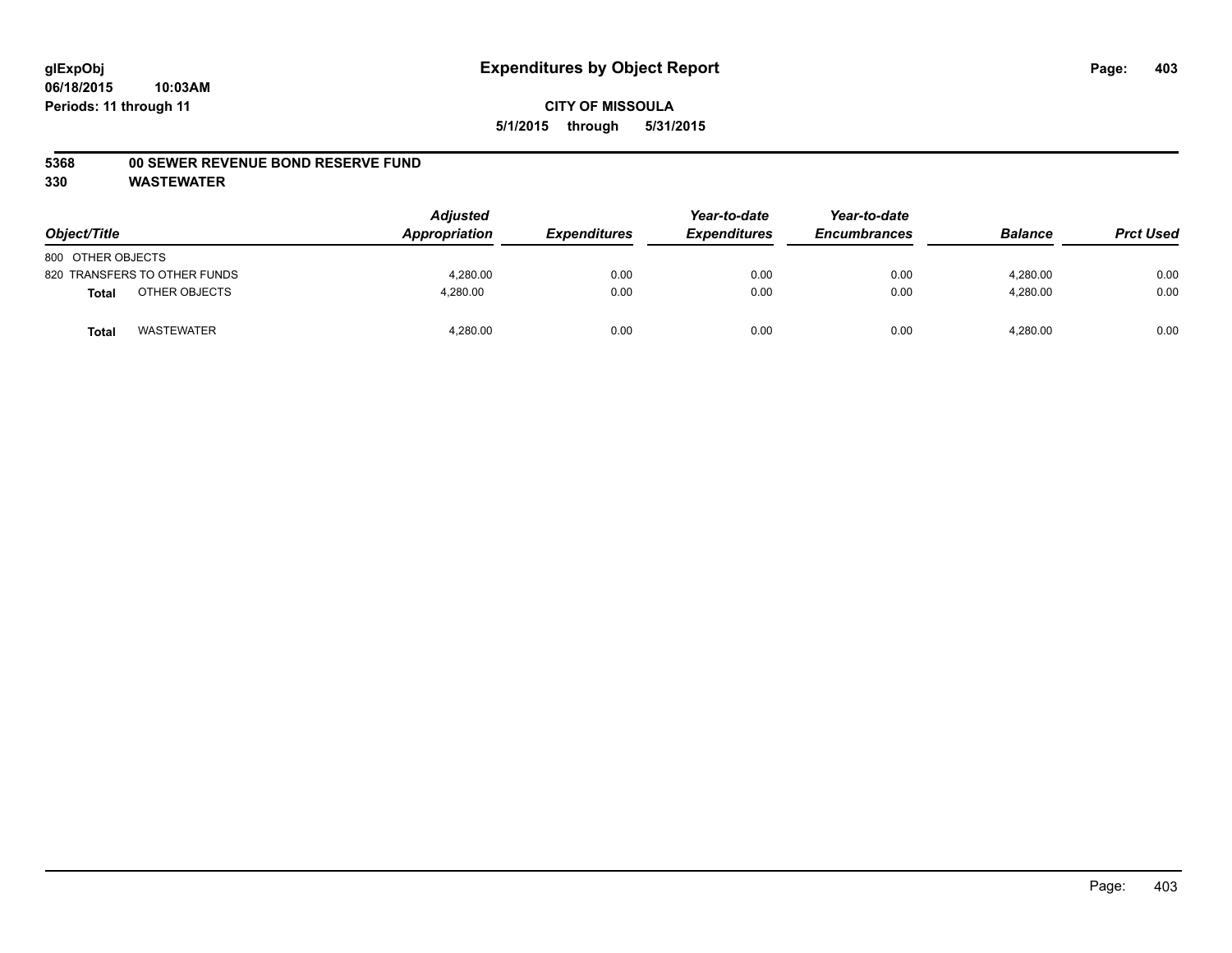**06/18/2015 10:03AM Periods: 11 through 11**

**CITY OF MISSOULA 5/1/2015 through 5/31/2015**

## **5368 00 SEWER REVENUE BOND RESERVE FUND**

| Object/Title                                     | <b>Adjusted</b><br>Appropriation | <i><b>Expenditures</b></i> | Year-to-date<br><b>Expenditures</b> | Year-to-date<br><b>Encumbrances</b> | <b>Balance</b> | <b>Prct Used</b> |
|--------------------------------------------------|----------------------------------|----------------------------|-------------------------------------|-------------------------------------|----------------|------------------|
| 800 OTHER OBJECTS                                |                                  |                            |                                     |                                     |                |                  |
| 820 TRANSFERS TO OTHER FUNDS                     | 4,280.00                         | 0.00                       | 0.00                                | 0.00                                | 4,280.00       | 0.00             |
| OTHER OBJECTS<br><b>Total</b>                    | 4,280.00                         | 0.00                       | 0.00                                | 0.00                                | 4,280.00       | 0.00             |
| 00 SEWER REVENUE BOND RESERVE FL<br><b>Total</b> | 4.280.00                         | 0.00                       | 0.00                                | 0.00                                | 4.280.00       | 0.00             |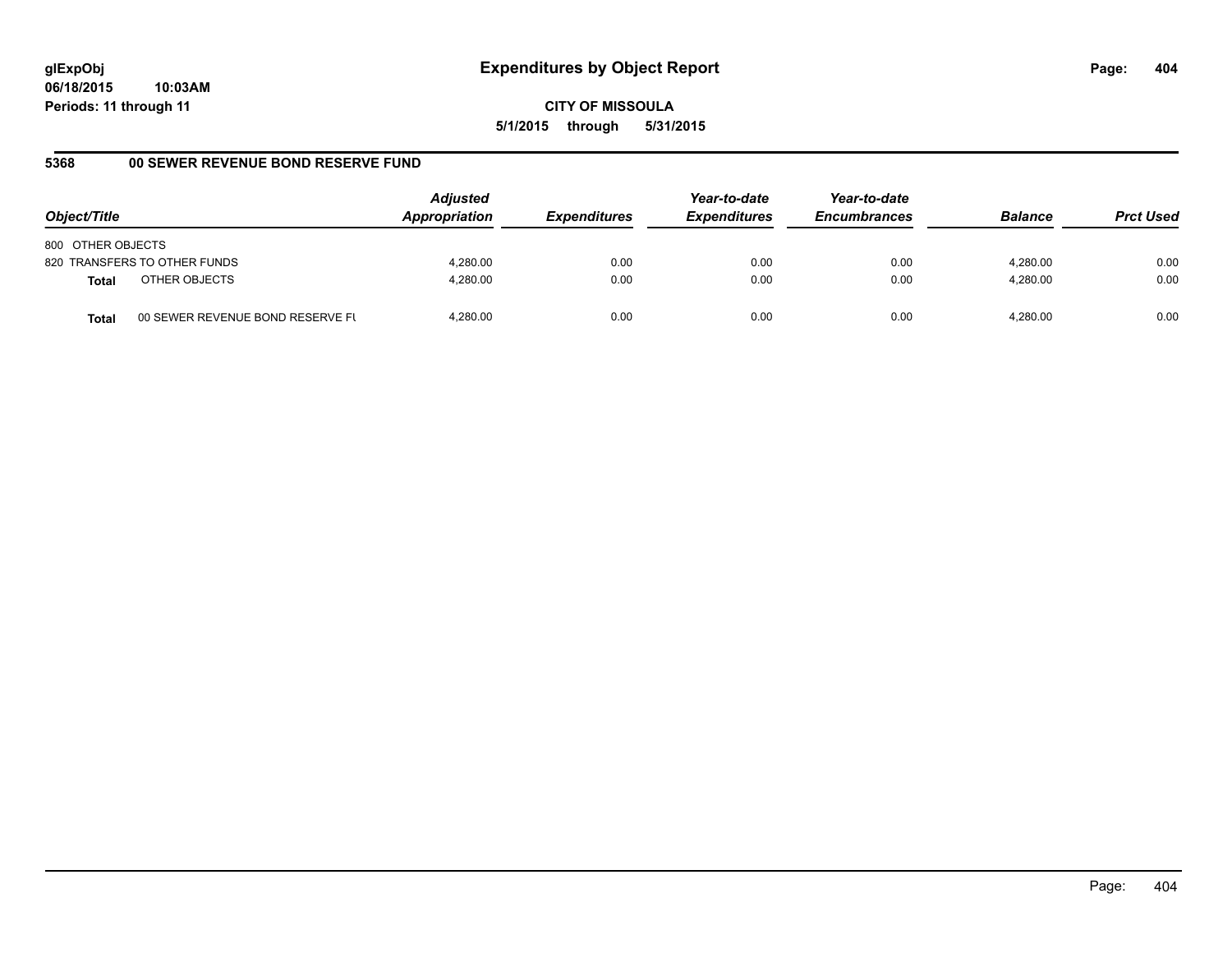### **5369 2001 SEWER REVENUE BOND**

| Object/Title                  | <b>Adjusted</b><br>Appropriation | <b>Expenditures</b> | Year-to-date<br><b>Expenditures</b> | Year-to-date<br><b>Encumbrances</b> | <b>Balance</b> | <b>Prct Used</b> |
|-------------------------------|----------------------------------|---------------------|-------------------------------------|-------------------------------------|----------------|------------------|
| 800 OTHER OBJECTS             |                                  |                     |                                     |                                     |                |                  |
| 820 TRANSFERS TO OTHER FUNDS  | 2,290.00                         | 0.00                | 0.00                                | 0.00                                | 2,290.00       | 0.00             |
| OTHER OBJECTS<br><b>Total</b> | 2,290.00                         | 0.00                | 0.00                                | 0.00                                | 2,290.00       | 0.00             |
| <b>WASTEWATER</b><br>Tota     | 2,290.00                         | 0.00                | 0.00                                | 0.00                                | 2,290.00       | 0.00             |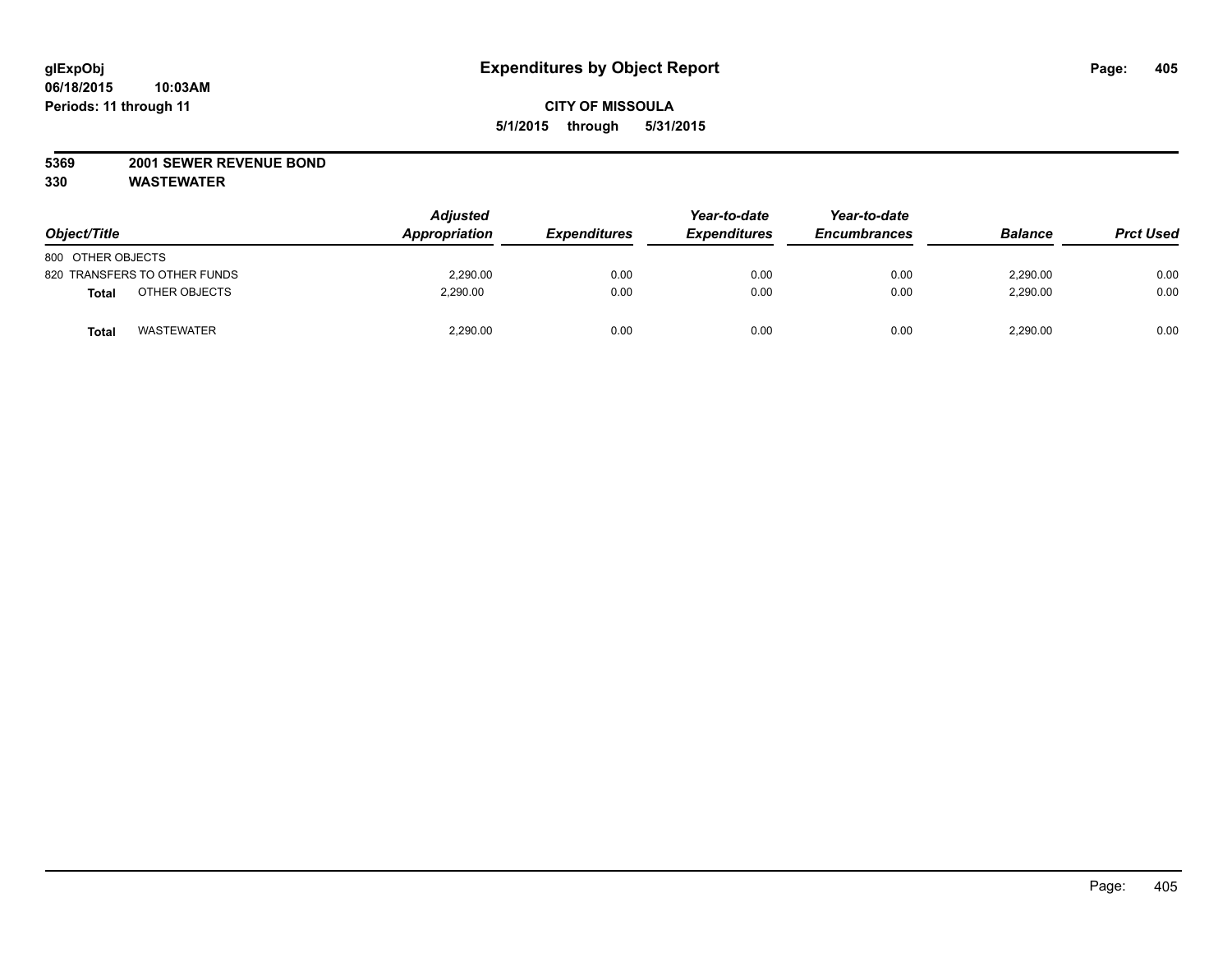### **5369 2001 SEWER REVENUE BOND**

| Object/Title                                 | <b>Adjusted</b><br><b>Appropriation</b> | <i><b>Expenditures</b></i> | Year-to-date<br><b>Expenditures</b> | Year-to-date<br><b>Encumbrances</b> | <b>Balance</b> | <b>Prct Used</b> |
|----------------------------------------------|-----------------------------------------|----------------------------|-------------------------------------|-------------------------------------|----------------|------------------|
| 800 OTHER OBJECTS                            |                                         |                            |                                     |                                     |                |                  |
| 820 TRANSFERS TO OTHER FUNDS                 | 2,290.00                                | 0.00                       | 0.00                                | 0.00                                | 2.290.00       | 0.00             |
| OTHER OBJECTS<br><b>Total</b>                | 2.290.00                                | 0.00                       | 0.00                                | 0.00                                | 2.290.00       | 0.00             |
| 2001 SEWER REVENUE BOND<br>Tota <sub>i</sub> | 2.290.00                                | 0.00                       | 0.00                                | 0.00                                | 2,290.00       | 0.00             |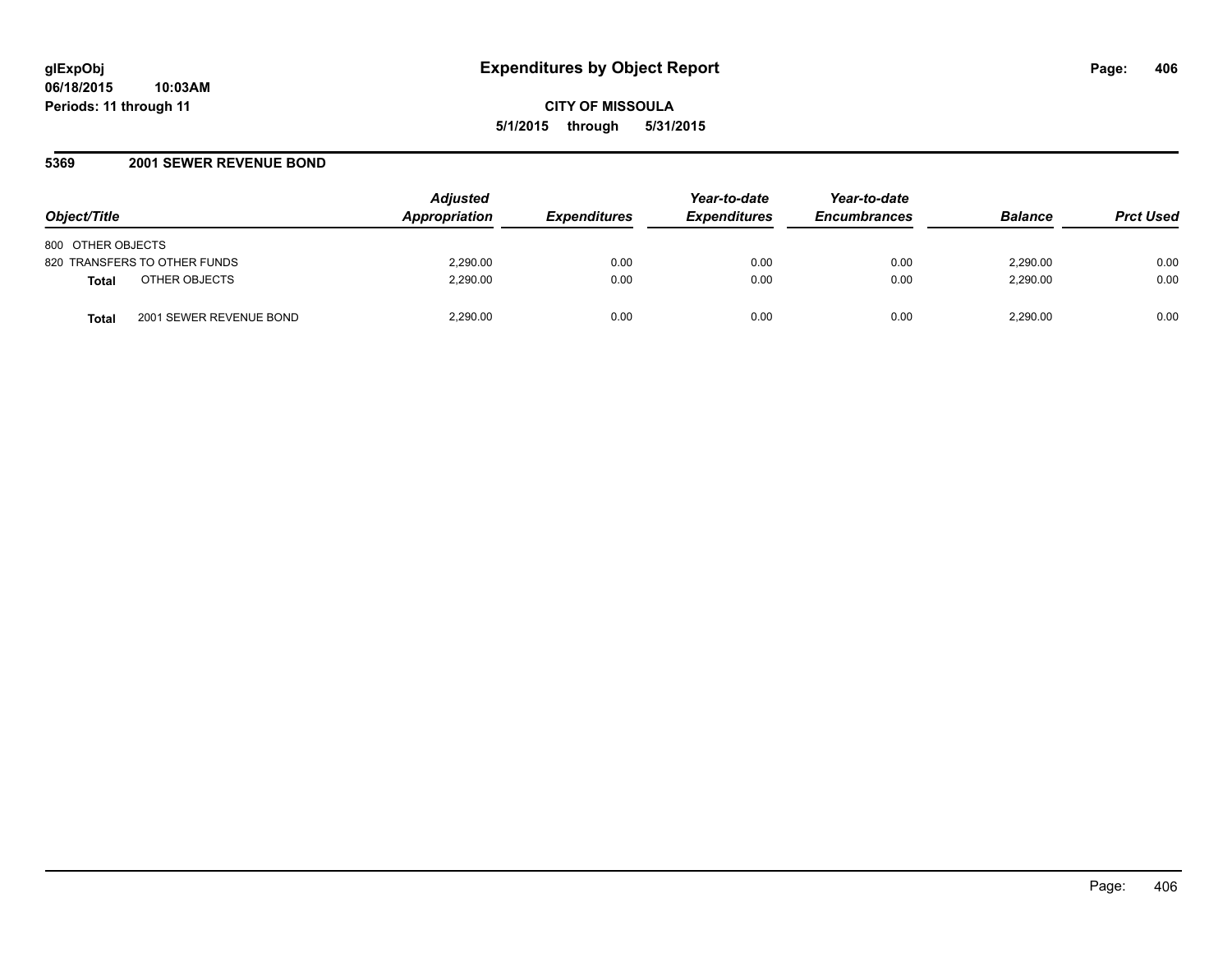#### **5370 99 SEWER REVENUE BOND RESERVE FUND**

| Object/Title                      | <b>Adjusted</b><br>Appropriation | <b>Expenditures</b> | Year-to-date<br><b>Expenditures</b> | Year-to-date<br><b>Encumbrances</b> | <b>Balance</b> | <b>Prct Used</b> |
|-----------------------------------|----------------------------------|---------------------|-------------------------------------|-------------------------------------|----------------|------------------|
| 800 OTHER OBJECTS                 |                                  |                     |                                     |                                     |                |                  |
| 820 TRANSFERS TO OTHER FUNDS      | 8.970.00                         | 0.00                | 0.00                                | 0.00                                | 8.970.00       | 0.00             |
| OTHER OBJECTS<br><b>Total</b>     | 8.970.00                         | 0.00                | 0.00                                | 0.00                                | 8,970.00       | 0.00             |
| <b>WASTEWATER</b><br><b>Total</b> | 8,970.00                         | 0.00                | 0.00                                | 0.00                                | 8,970.00       | 0.00             |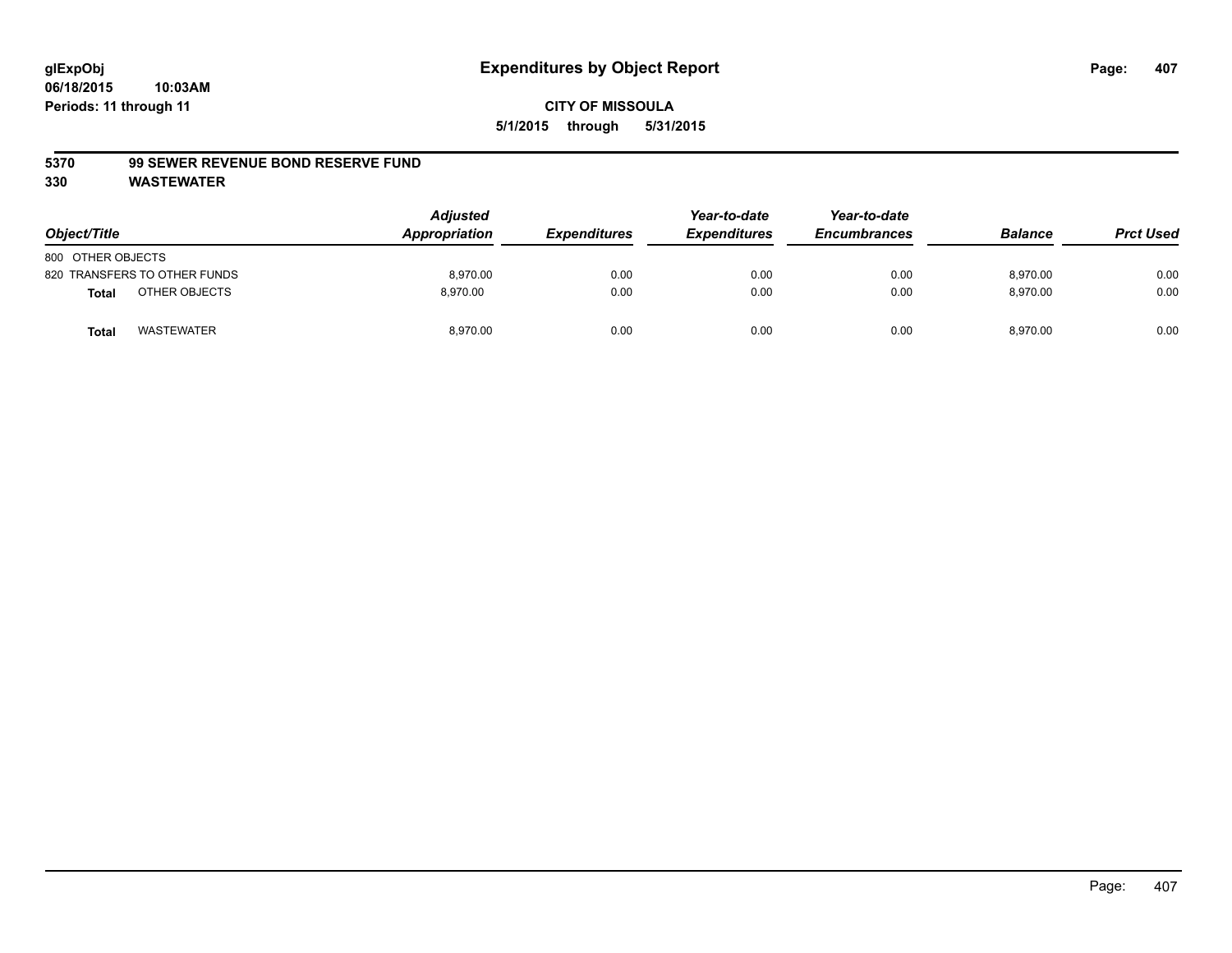**06/18/2015 10:03AM Periods: 11 through 11**

**CITY OF MISSOULA 5/1/2015 through 5/31/2015**

## **5370 99 SEWER REVENUE BOND RESERVE FUND**

| Object/Title                  |                                  | <b>Adjusted</b><br>Appropriation | <b>Expenditures</b> | Year-to-date<br><b>Expenditures</b> | Year-to-date<br><b>Encumbrances</b> | <b>Balance</b> | <b>Prct Used</b> |
|-------------------------------|----------------------------------|----------------------------------|---------------------|-------------------------------------|-------------------------------------|----------------|------------------|
| 800 OTHER OBJECTS             |                                  |                                  |                     |                                     |                                     |                |                  |
| 820 TRANSFERS TO OTHER FUNDS  |                                  | 8.970.00                         | 0.00                | 0.00                                | 0.00                                | 8.970.00       | 0.00             |
| OTHER OBJECTS<br><b>Total</b> |                                  | 8.970.00                         | 0.00                | 0.00                                | 0.00                                | 8.970.00       | 0.00             |
| <b>Total</b>                  | 99 SEWER REVENUE BOND RESERVE FL | 8.970.00                         | 0.00                | 0.00                                | 0.00                                | 8.970.00       | 0.00             |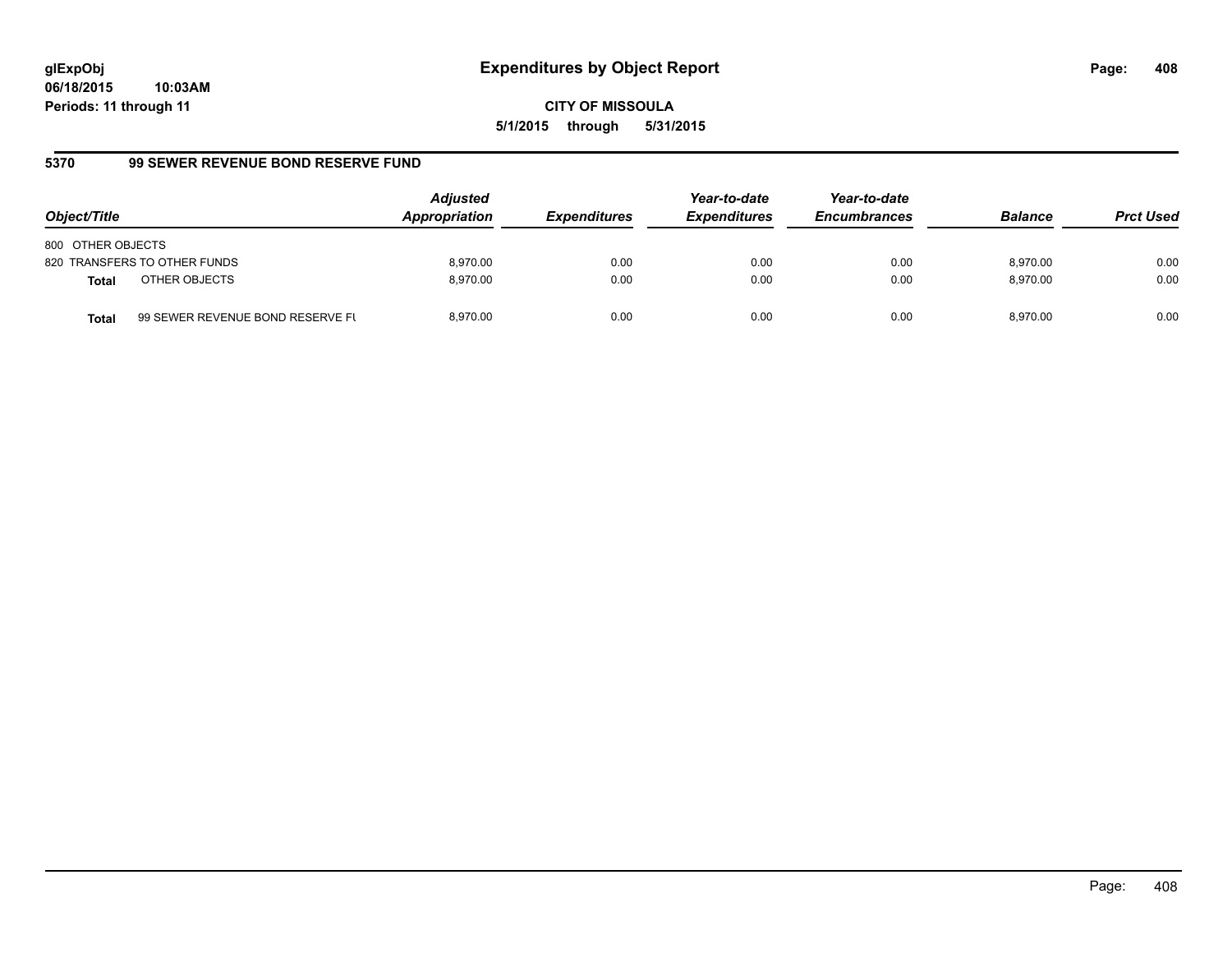#### **5371 2002 SEWER BONDS 330 WASTEWATER**

|                                     | <b>Adjusted</b> | Year-to-date        | Year-to-date        |                     |                |                  |
|-------------------------------------|-----------------|---------------------|---------------------|---------------------|----------------|------------------|
| Object/Title                        | Appropriation   | <b>Expenditures</b> | <b>Expenditures</b> | <b>Encumbrances</b> | <b>Balance</b> | <b>Prct Used</b> |
| 600 DEBT SERVICE                    |                 |                     |                     |                     |                |                  |
| 610 PRINCIPAL                       | 74,000.00       | 0.00                | 37,000.00           | 0.00                | 37,000.00      | 50.00            |
| 620 INTEREST / SERVICE FEES         | 11,410.00       | 0.00                | 5,890.00            | 0.00                | 5,520.00       | 51.62            |
| <b>DEBT SERVICE</b><br><b>Total</b> | 85,410.00       | 0.00                | 42,890.00           | 0.00                | 42,520.00      | 50.22            |
| <b>WASTEWATER</b><br><b>Total</b>   | 85,410.00       | 0.00                | 42.890.00           | 0.00                | 42,520.00      | 50.22            |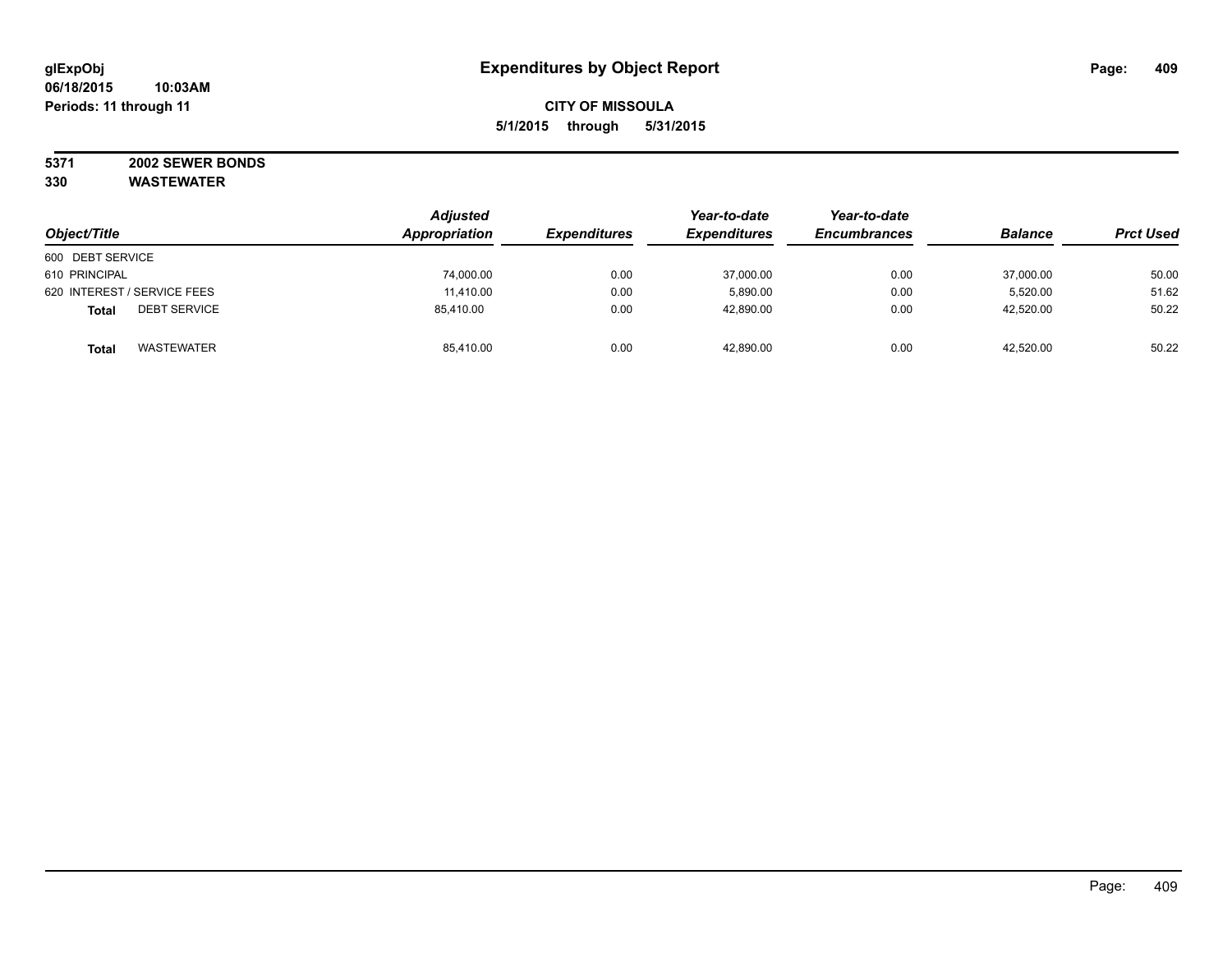**06/18/2015 10:03AM Periods: 11 through 11**

**CITY OF MISSOULA 5/1/2015 through 5/31/2015**

**5371 2002 SEWER BONDS**

| Object/Title                        | Adjusted<br>Appropriation | <b>Expenditures</b> | Year-to-date<br><b>Expenditures</b> | Year-to-date<br><b>Encumbrances</b> | <b>Balance</b> | <b>Prct Used</b> |
|-------------------------------------|---------------------------|---------------------|-------------------------------------|-------------------------------------|----------------|------------------|
| 600 DEBT SERVICE                    |                           |                     |                                     |                                     |                |                  |
| 610 PRINCIPAL                       | 74,000.00                 | 0.00                | 37,000.00                           | 0.00                                | 37,000.00      | 50.00            |
| 620 INTEREST / SERVICE FEES         | 11,410.00                 | 0.00                | 5,890.00                            | 0.00                                | 5,520.00       | 51.62            |
| <b>DEBT SERVICE</b><br><b>Total</b> | 85,410.00                 | 0.00                | 42,890.00                           | 0.00                                | 42,520.00      | 50.22            |
| 2002 SEWER BONDS<br><b>Total</b>    | 85.410.00                 | 0.00                | 42.890.00                           | 0.00                                | 42.520.00      | 50.22            |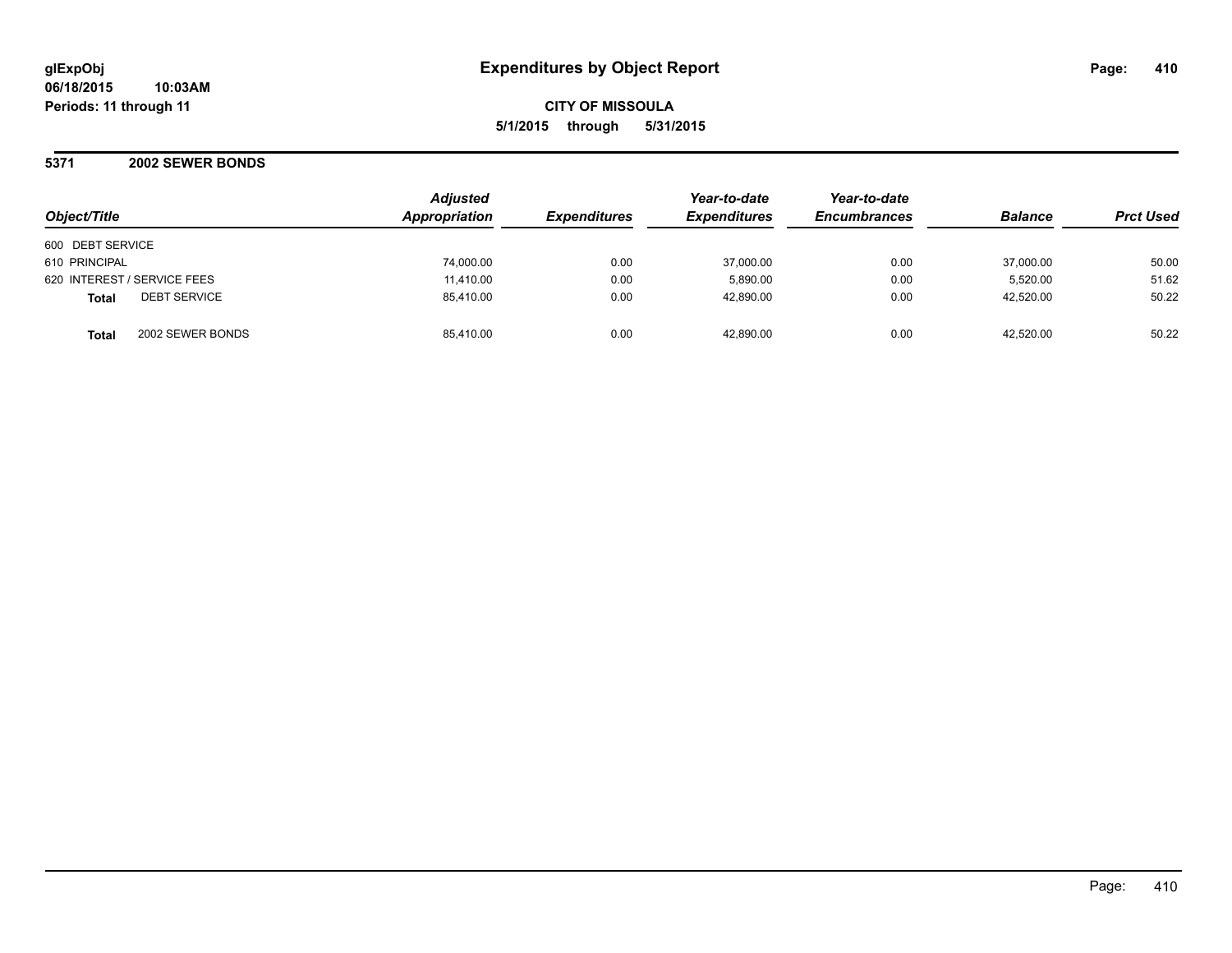#### **5372 2002 SEWER REVENUE BOND**

| Object/Title                 | <b>Adjusted</b><br>Appropriation | <b>Expenditures</b> | Year-to-date<br><b>Expenditures</b> | Year-to-date<br><b>Encumbrances</b> | <b>Balance</b> | <b>Prct Used</b> |
|------------------------------|----------------------------------|---------------------|-------------------------------------|-------------------------------------|----------------|------------------|
| 800 OTHER OBJECTS            |                                  |                     |                                     |                                     |                |                  |
| 820 TRANSFERS TO OTHER FUNDS | 8.840.00                         | 0.00                | 0.00                                | 0.00                                | 8,840.00       | 0.00             |
| OTHER OBJECTS<br>Total       | 8.840.00                         | 0.00                | 0.00                                | 0.00                                | 8.840.00       | 0.00             |
| <b>WASTEWATER</b><br>Total   | 8,840.00                         | 0.00                | 0.00                                | 0.00                                | 8.840.00       | 0.00             |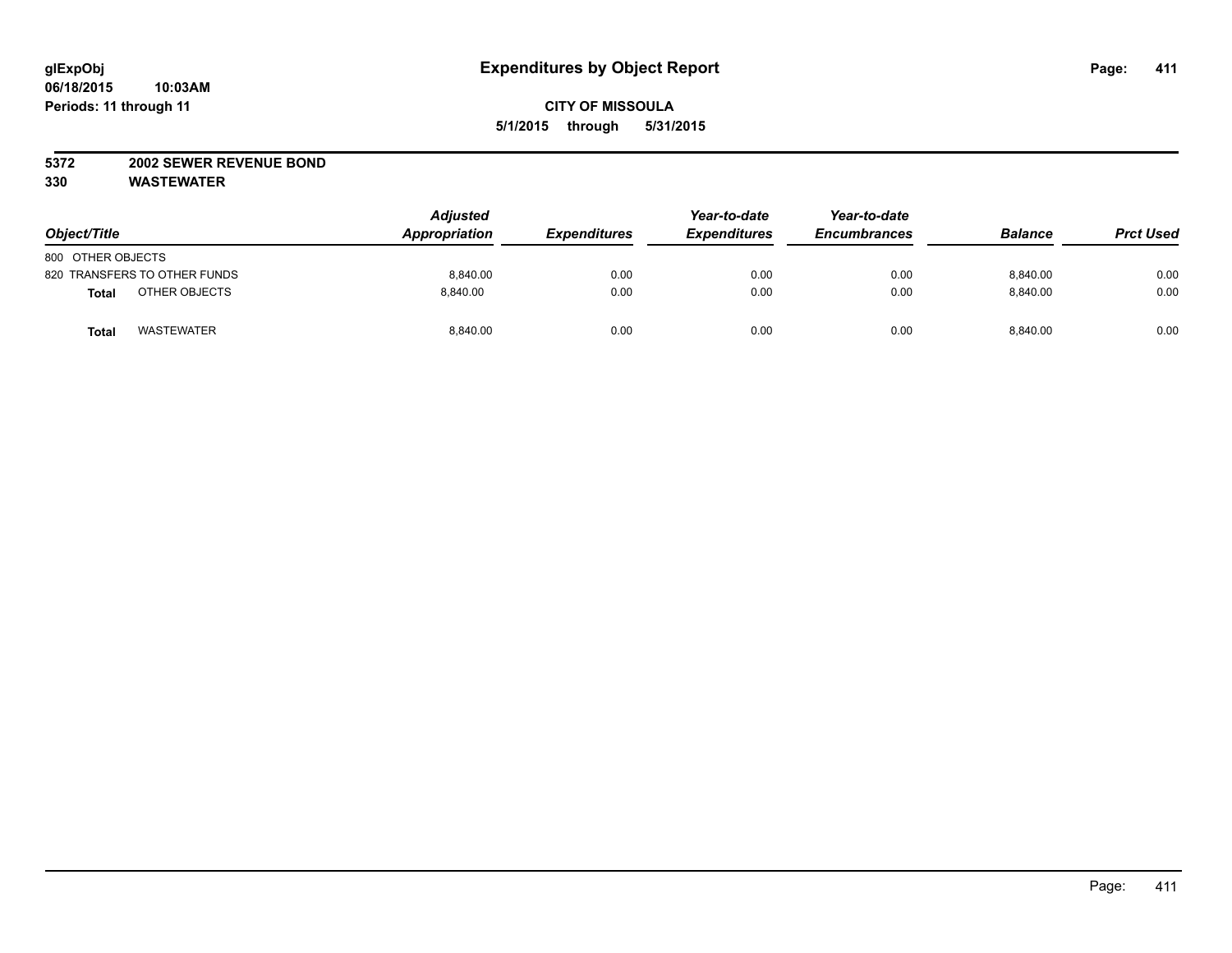### **5372 2002 SEWER REVENUE BOND**

| Object/Title                            | <b>Adjusted</b><br>Appropriation | <i><b>Expenditures</b></i> | Year-to-date<br><b>Expenditures</b> | Year-to-date<br><b>Encumbrances</b> | <b>Balance</b> | <b>Prct Used</b> |
|-----------------------------------------|----------------------------------|----------------------------|-------------------------------------|-------------------------------------|----------------|------------------|
| 800 OTHER OBJECTS                       |                                  |                            |                                     |                                     |                |                  |
| 820 TRANSFERS TO OTHER FUNDS            | 8.840.00                         | 0.00                       | 0.00                                | 0.00                                | 8.840.00       | 0.00             |
| OTHER OBJECTS<br><b>Total</b>           | 8.840.00                         | 0.00                       | 0.00                                | 0.00                                | 8.840.00       | 0.00             |
| 2002 SEWER REVENUE BOND<br><b>Total</b> | 8.840.00                         | 0.00                       | 0.00                                | 0.00                                | 8.840.00       | 0.00             |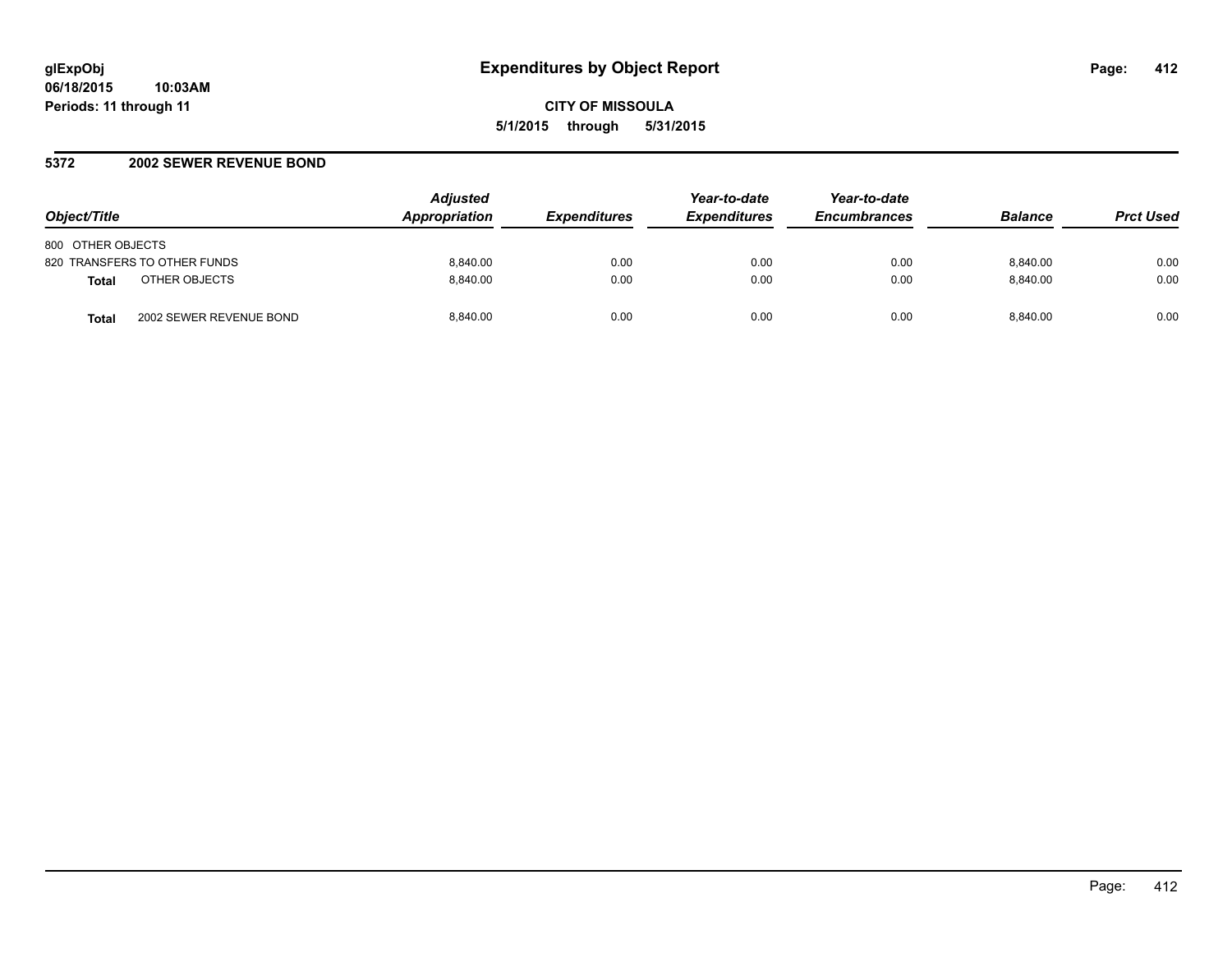#### **5373 2002 WWTP UPGRADE REVENUE BOND**

| Object/Title                        | <b>Adjusted</b><br>Appropriation | <i><b>Expenditures</b></i> | Year-to-date<br><b>Expenditures</b> | Year-to-date<br><b>Encumbrances</b> | <b>Balance</b> | <b>Prct Used</b> |
|-------------------------------------|----------------------------------|----------------------------|-------------------------------------|-------------------------------------|----------------|------------------|
| 600 DEBT SERVICE                    |                                  |                            |                                     |                                     |                |                  |
| 610 PRINCIPAL                       | 284,000.00                       | 0.00                       | 141,000.00                          | 0.00                                | 143.000.00     | 49.65            |
| 620 INTEREST / SERVICE FEES         | 47,350.00                        | 0.00                       | 24.380.00                           | 0.00                                | 22.970.00      | 51.49            |
| <b>DEBT SERVICE</b><br><b>Total</b> | 331,350.00                       | 0.00                       | 165.380.00                          | 0.00                                | 165.970.00     | 49.91            |
| <b>WASTEWATER</b><br><b>Total</b>   | 331,350.00                       | 0.00                       | 165,380.00                          | 0.00                                | 165,970.00     | 49.91            |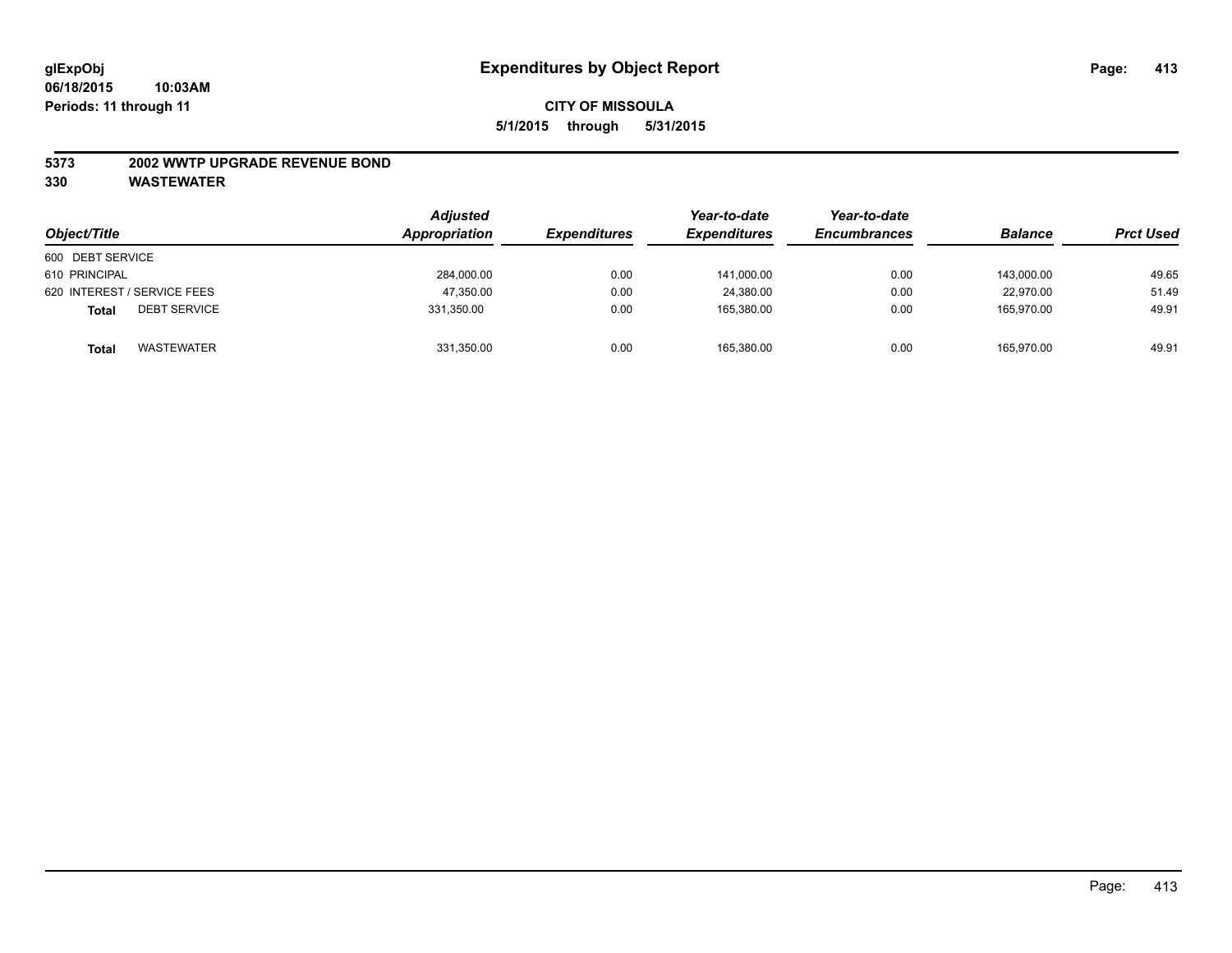## **5373 2002 WWTP UPGRADE REVENUE BOND**

| Object/Title     |                                | <b>Adjusted</b><br>Appropriation | <b>Expenditures</b> | Year-to-date<br><b>Expenditures</b> | Year-to-date<br><b>Encumbrances</b> | <b>Balance</b> | <b>Prct Used</b> |
|------------------|--------------------------------|----------------------------------|---------------------|-------------------------------------|-------------------------------------|----------------|------------------|
| 600 DEBT SERVICE |                                |                                  |                     |                                     |                                     |                |                  |
| 610 PRINCIPAL    |                                | 284,000.00                       | 0.00                | 141.000.00                          | 0.00                                | 143.000.00     | 49.65            |
|                  | 620 INTEREST / SERVICE FEES    | 47,350.00                        | 0.00                | 24,380.00                           | 0.00                                | 22,970.00      | 51.49            |
| <b>Total</b>     | <b>DEBT SERVICE</b>            | 331,350.00                       | 0.00                | 165.380.00                          | 0.00                                | 165.970.00     | 49.91            |
| <b>Total</b>     | 2002 WWTP UPGRADE REVENUE BOND | 331,350.00                       | 0.00                | 165,380.00                          | 0.00                                | 165.970.00     | 49.91            |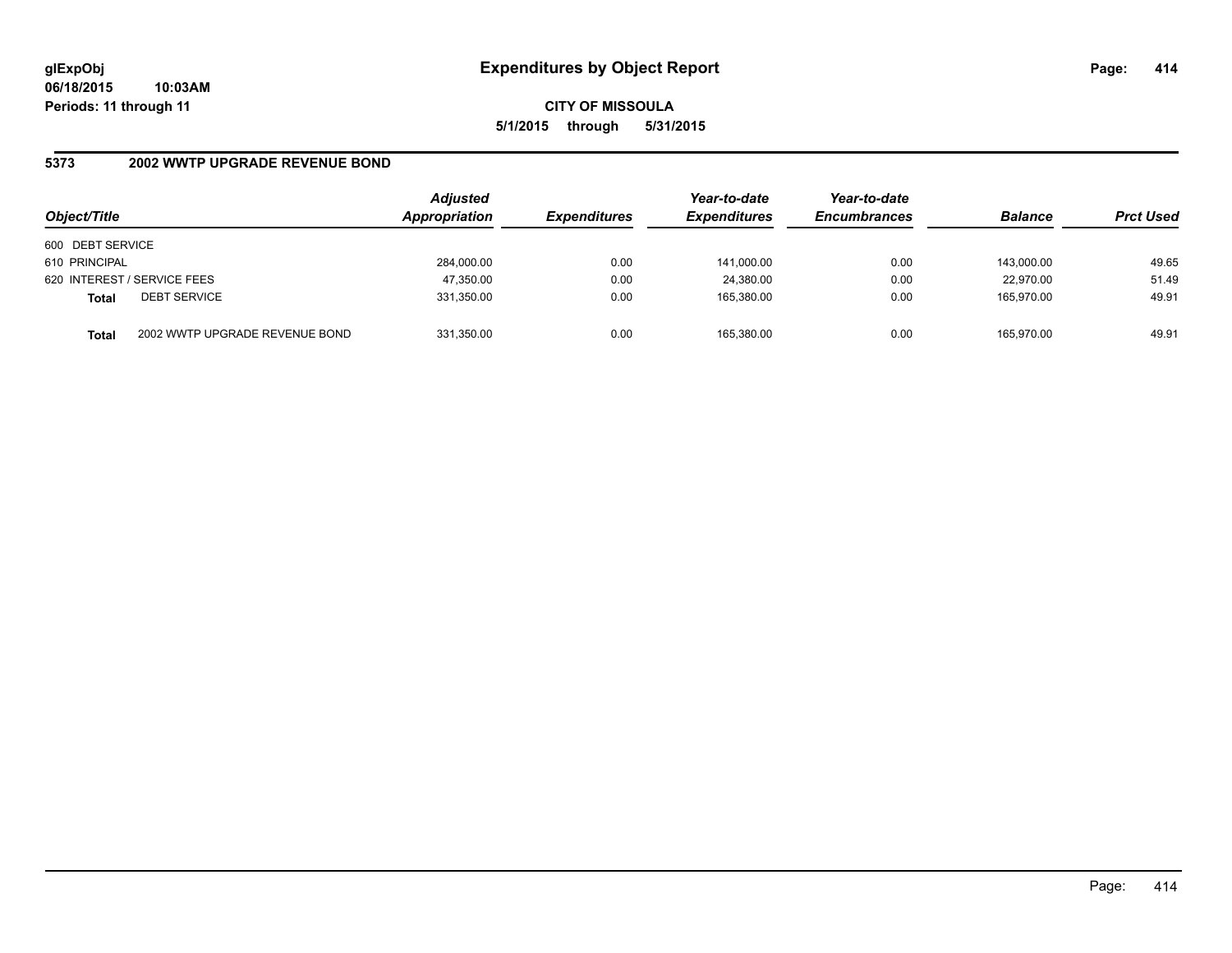#### **5374 2002 WWTP UPGRADE RESERVE**

|                                     | <b>Adjusted</b>      |                     | Year-to-date        | Year-to-date        |                |                  |
|-------------------------------------|----------------------|---------------------|---------------------|---------------------|----------------|------------------|
| Object/Title                        | <b>Appropriation</b> | <b>Expenditures</b> | <b>Expenditures</b> | <b>Encumbrances</b> | <b>Balance</b> | <b>Prct Used</b> |
| 600 DEBT SERVICE                    |                      |                     |                     |                     |                |                  |
| 610 PRINCIPAL                       | 0.00                 | 0.00                | 0.00                | 0.00                | 0.00           | 0.00             |
| 620 INTEREST / SERVICE FEES         | 0.00                 | 0.00                | 0.00                | 0.00                | 0.00           | 0.00             |
| <b>DEBT SERVICE</b><br><b>Total</b> | 0.00                 | 0.00                | 0.00                | 0.00                | 0.00           | 0.00             |
| 800 OTHER OBJECTS                   |                      |                     |                     |                     |                |                  |
| 820 TRANSFERS TO OTHER FUNDS        | 30,132.00            | 0.00                | 0.00                | 0.00                | 30.132.00      | 0.00             |
| OTHER OBJECTS<br><b>Total</b>       | 30,132.00            | 0.00                | 0.00                | 0.00                | 30,132.00      | 0.00             |
| <b>WASTEWATER</b><br><b>Total</b>   | 30.132.00            | 0.00                | 0.00                | 0.00                | 30.132.00      | 0.00             |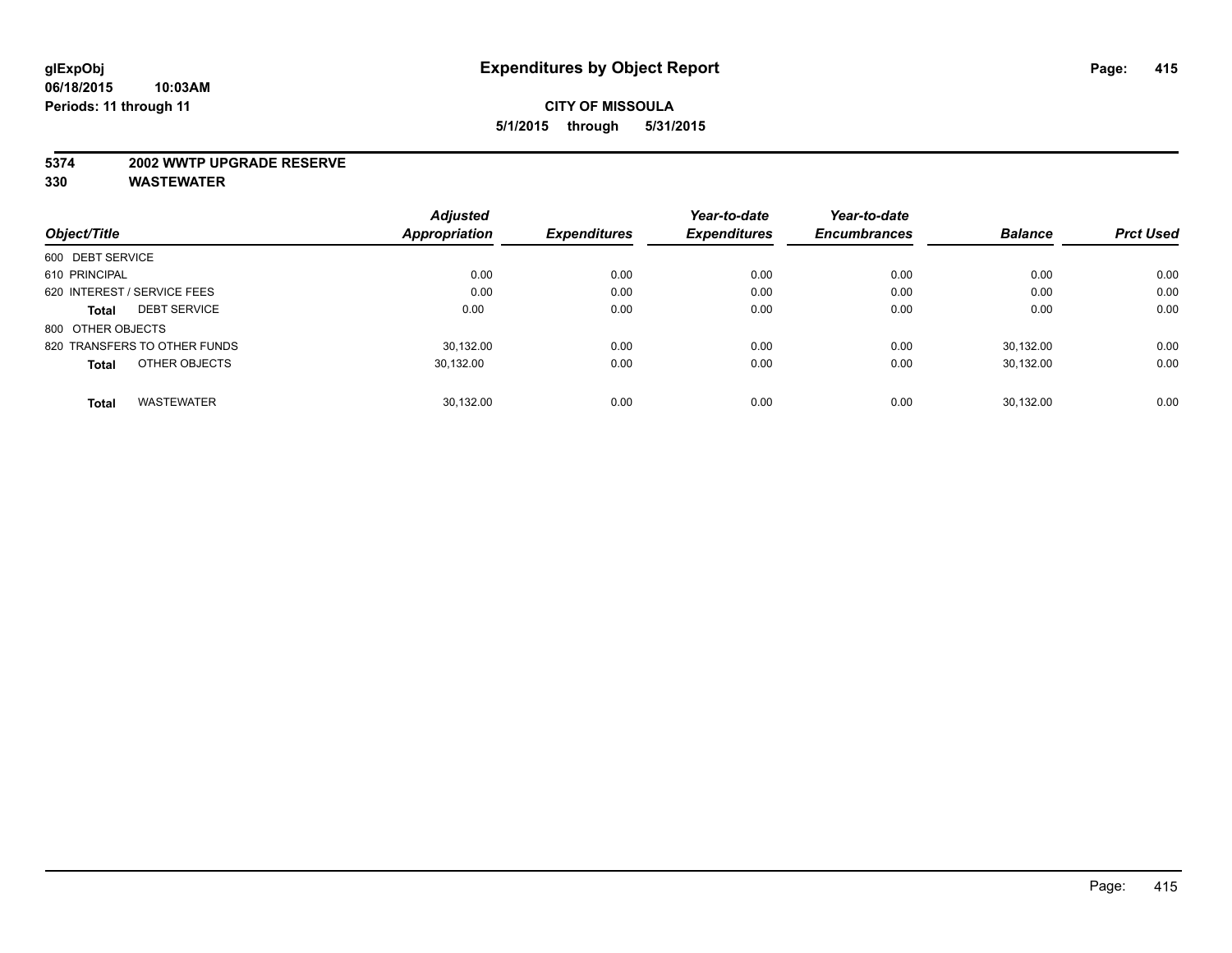### **5374 2002 WWTP UPGRADE RESERVE**

| Object/Title                 |                           | <b>Adjusted</b><br><b>Appropriation</b> | <b>Expenditures</b> | Year-to-date<br><b>Expenditures</b> | Year-to-date<br><b>Encumbrances</b> | <b>Balance</b> | <b>Prct Used</b> |
|------------------------------|---------------------------|-----------------------------------------|---------------------|-------------------------------------|-------------------------------------|----------------|------------------|
| 600 DEBT SERVICE             |                           |                                         |                     |                                     |                                     |                |                  |
| 610 PRINCIPAL                |                           | 0.00                                    | 0.00                | 0.00                                | 0.00                                | 0.00           | 0.00             |
| 620 INTEREST / SERVICE FEES  |                           | 0.00                                    | 0.00                | 0.00                                | 0.00                                | 0.00           | 0.00             |
| <b>Total</b>                 | <b>DEBT SERVICE</b>       | 0.00                                    | 0.00                | 0.00                                | 0.00                                | 0.00           | 0.00             |
| 800 OTHER OBJECTS            |                           |                                         |                     |                                     |                                     |                |                  |
| 820 TRANSFERS TO OTHER FUNDS |                           | 30.132.00                               | 0.00                | 0.00                                | 0.00                                | 30.132.00      | 0.00             |
| <b>Total</b>                 | OTHER OBJECTS             | 30.132.00                               | 0.00                | 0.00                                | 0.00                                | 30.132.00      | 0.00             |
| <b>Total</b>                 | 2002 WWTP UPGRADE RESERVE | 30.132.00                               | 0.00                | 0.00                                | 0.00                                | 30.132.00      | 0.00             |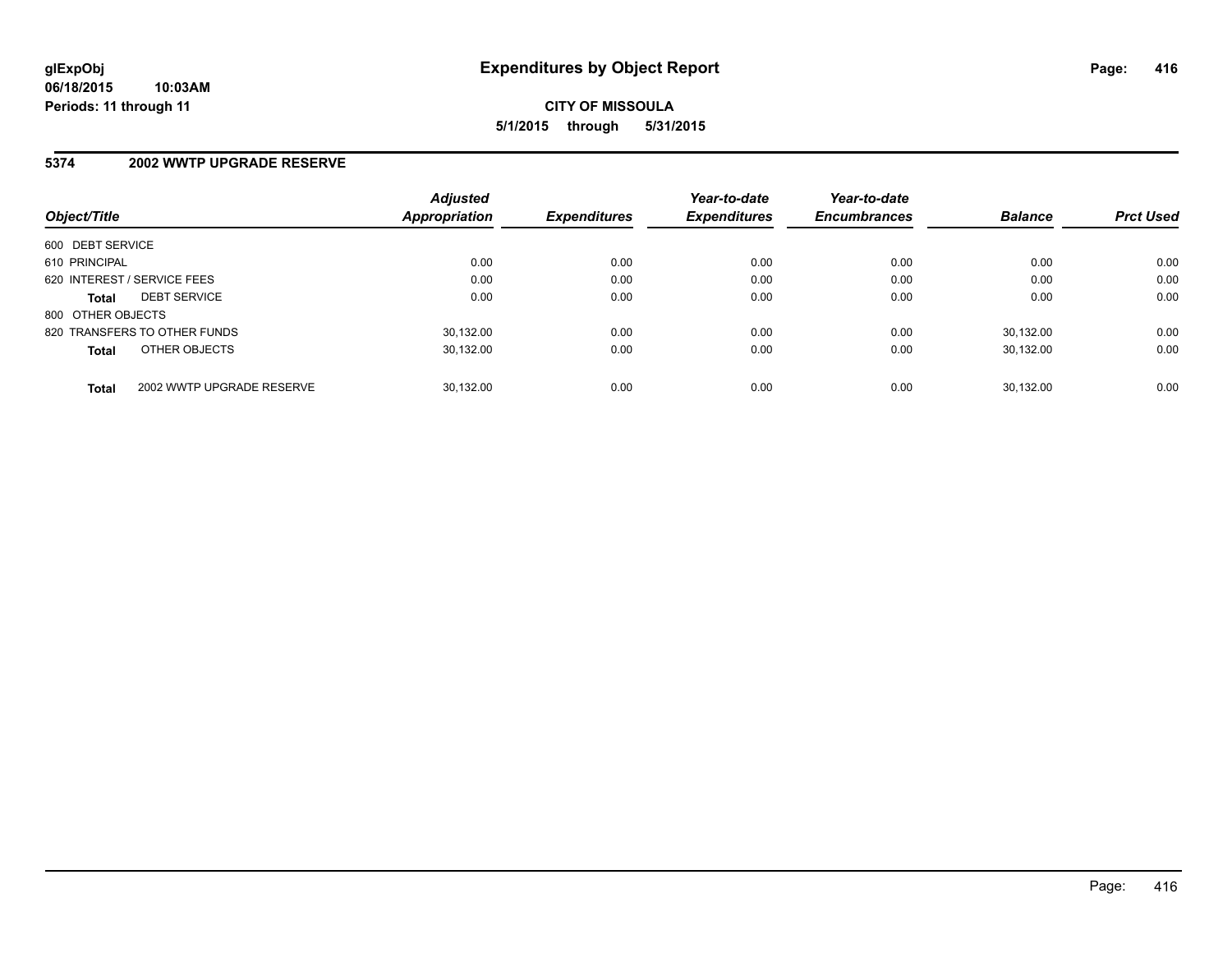### **5375 2003 WWTP SRF \$3.8M EPA DEBT**

| Object/Title                        | <b>Adjusted</b><br>Appropriation | <b>Expenditures</b> | Year-to-date<br><i><b>Expenditures</b></i> | Year-to-date<br><b>Encumbrances</b> | <b>Balance</b> | <b>Prct Used</b> |
|-------------------------------------|----------------------------------|---------------------|--------------------------------------------|-------------------------------------|----------------|------------------|
| 600 DEBT SERVICE                    |                                  |                     |                                            |                                     |                |                  |
| 610 PRINCIPAL                       | 206,000.00                       | 0.00                | 102,000.00                                 | 0.00                                | 104.000.00     | 49.51            |
| 620 INTEREST / SERVICE FEES         | 44,595.00                        | 0.00                | 22,871.25                                  | 0.00                                | 21.723.75      | 51.29            |
| <b>DEBT SERVICE</b><br><b>Total</b> | 250.595.00                       | 0.00                | 124.871.25                                 | 0.00                                | 125.723.75     | 49.83            |
| <b>WASTEWATER</b><br><b>Total</b>   | 250,595.00                       | 0.00                | 124,871.25                                 | 0.00                                | 125,723.75     | 49.83            |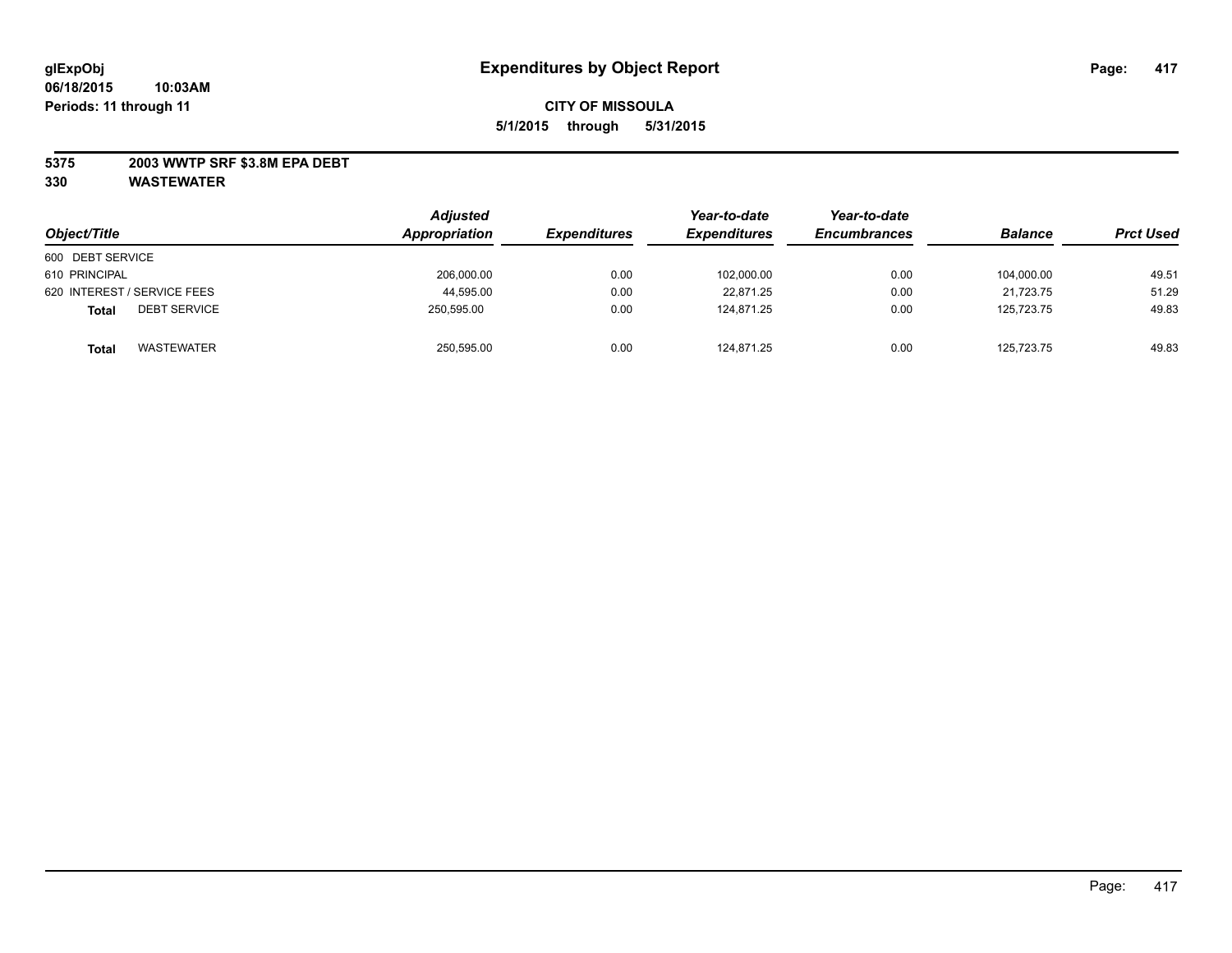### **5375 2003 WWTP SRF \$3.8M EPA DEBT**

| Object/Title                                  | <b>Adjusted</b><br>Appropriation | <b>Expenditures</b> | Year-to-date<br><b>Expenditures</b> | Year-to-date<br><b>Encumbrances</b> | <b>Balance</b> | <b>Prct Used</b> |
|-----------------------------------------------|----------------------------------|---------------------|-------------------------------------|-------------------------------------|----------------|------------------|
| 600 DEBT SERVICE                              |                                  |                     |                                     |                                     |                |                  |
| 610 PRINCIPAL                                 | 206,000.00                       | 0.00                | 102,000.00                          | 0.00                                | 104.000.00     | 49.51            |
| 620 INTEREST / SERVICE FEES                   | 44,595.00                        | 0.00                | 22,871.25                           | 0.00                                | 21.723.75      | 51.29            |
| <b>DEBT SERVICE</b><br><b>Total</b>           | 250.595.00                       | 0.00                | 124.871.25                          | 0.00                                | 125.723.75     | 49.83            |
| 2003 WWTP SRF \$3.8M EPA DEBT<br><b>Total</b> | 250.595.00                       | 0.00                | 124.871.25                          | 0.00                                | 125.723.75     | 49.83            |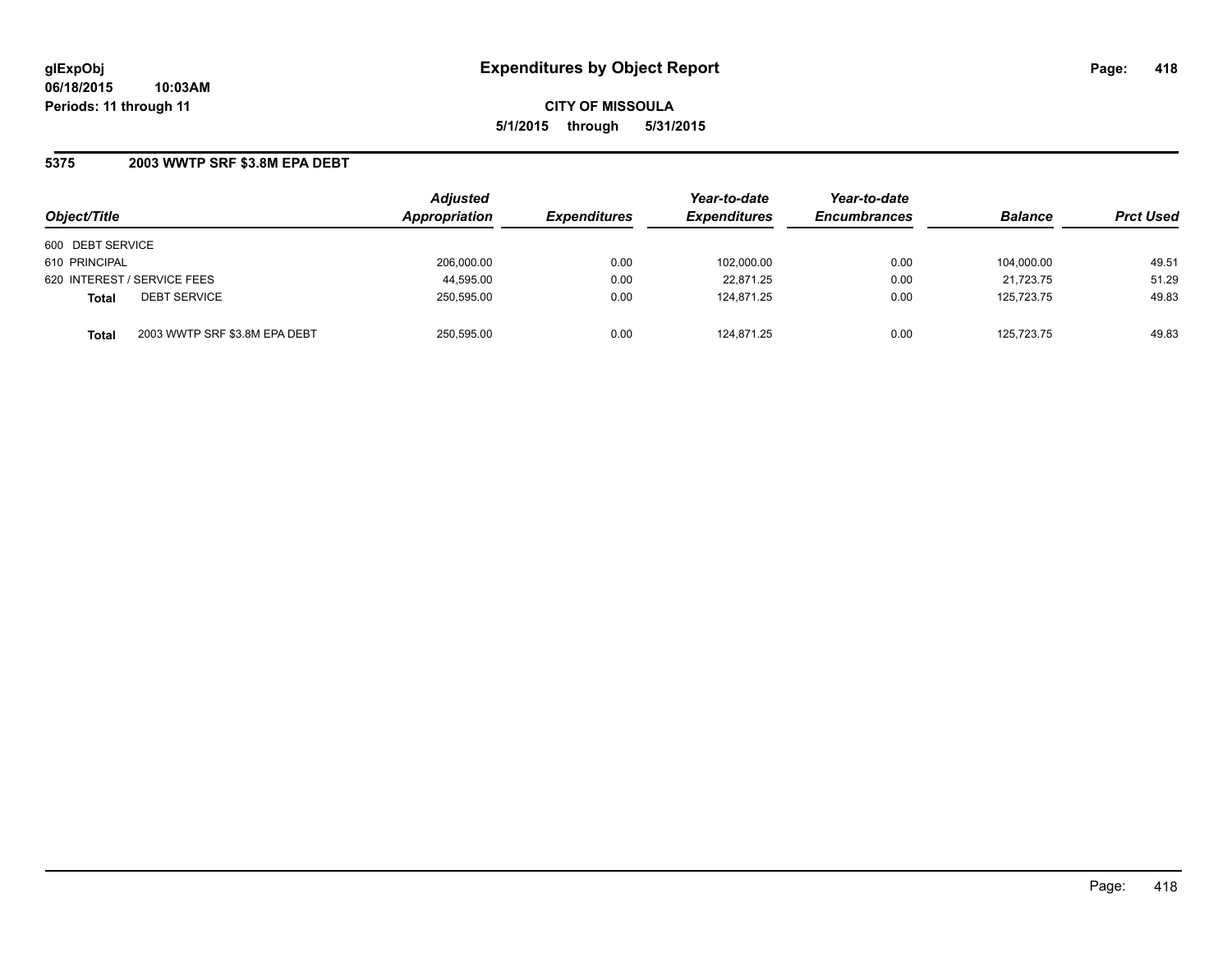### **5376 2003 WWTP SRF \$3.8M EPA RESERVE**

| Object/Title                      | <b>Adjusted</b><br>Appropriation | <i><b>Expenditures</b></i> | Year-to-date<br><b>Expenditures</b> | Year-to-date<br><b>Encumbrances</b> | <b>Balance</b> | <b>Prct Used</b> |
|-----------------------------------|----------------------------------|----------------------------|-------------------------------------|-------------------------------------|----------------|------------------|
| 800 OTHER OBJECTS                 |                                  |                            |                                     |                                     |                |                  |
| 820 TRANSFERS TO OTHER FUNDS      | 21,190.00                        | 0.00                       | 0.00                                | 0.00                                | 21,190.00      | 0.00             |
| OTHER OBJECTS<br><b>Total</b>     | 21,190.00                        | 0.00                       | 0.00                                | 0.00                                | 21.190.00      | 0.00             |
| <b>WASTEWATER</b><br><b>Total</b> | 21,190.00                        | 0.00                       | 0.00                                | 0.00                                | 21,190.00      | 0.00             |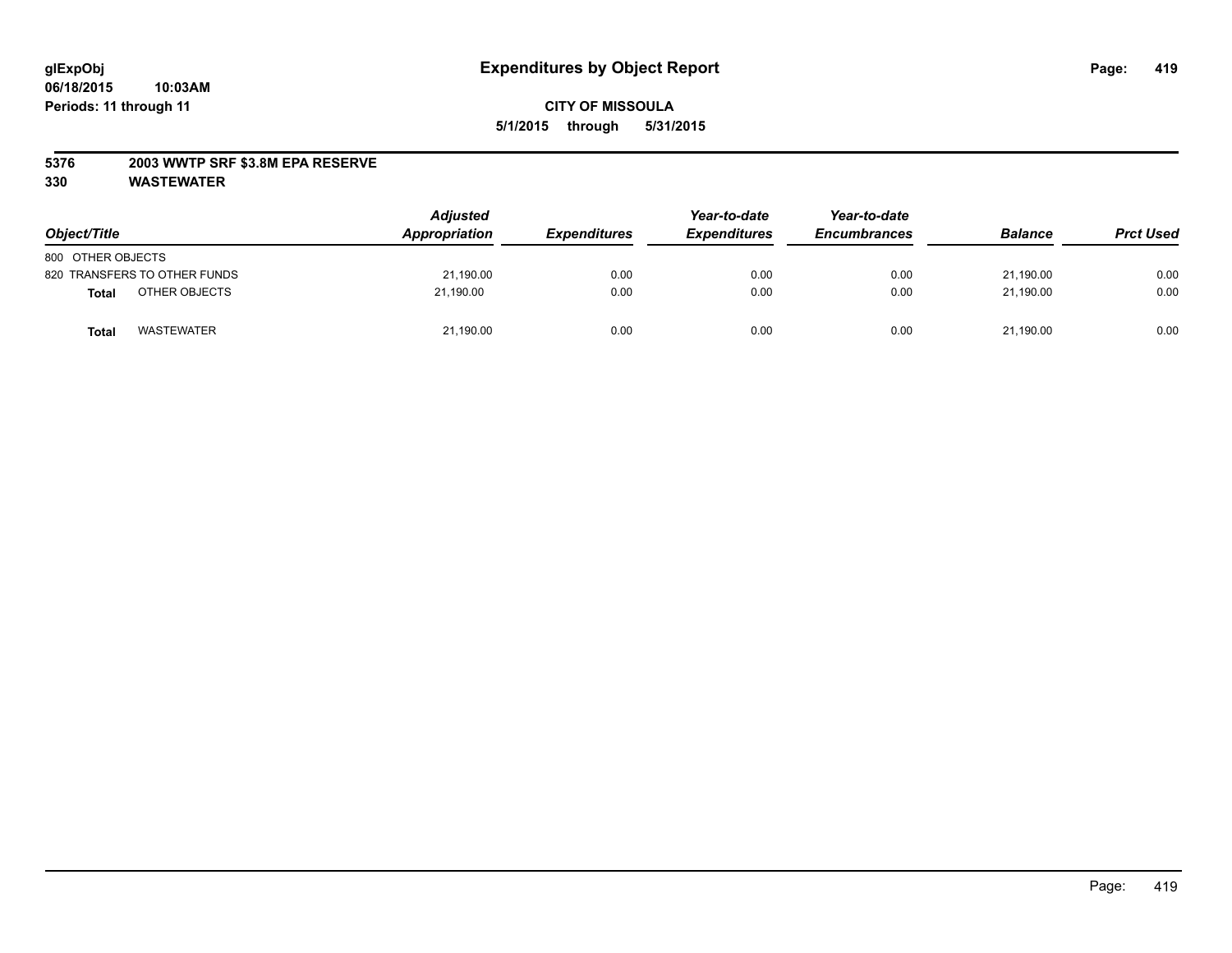## **5376 2003 WWTP SRF \$3.8M EPA RESERVE**

| Object/Title                              | <b>Adjusted</b><br>Appropriation | <b>Expenditures</b> | Year-to-date<br><b>Expenditures</b> | Year-to-date<br><b>Encumbrances</b> | <b>Balance</b> | <b>Prct Used</b> |
|-------------------------------------------|----------------------------------|---------------------|-------------------------------------|-------------------------------------|----------------|------------------|
| 800 OTHER OBJECTS                         |                                  |                     |                                     |                                     |                |                  |
| 820 TRANSFERS TO OTHER FUNDS              | 21,190.00                        | 0.00                | 0.00                                | 0.00                                | 21.190.00      | 0.00             |
| OTHER OBJECTS<br><b>Total</b>             | 21,190.00                        | 0.00                | 0.00                                | 0.00                                | 21.190.00      | 0.00             |
| 2003 WWTP SRF \$3.8M EPA RESERVE<br>Total | 21,190.00                        | 0.00                | 0.00                                | 0.00                                | 21.190.00      | 0.00             |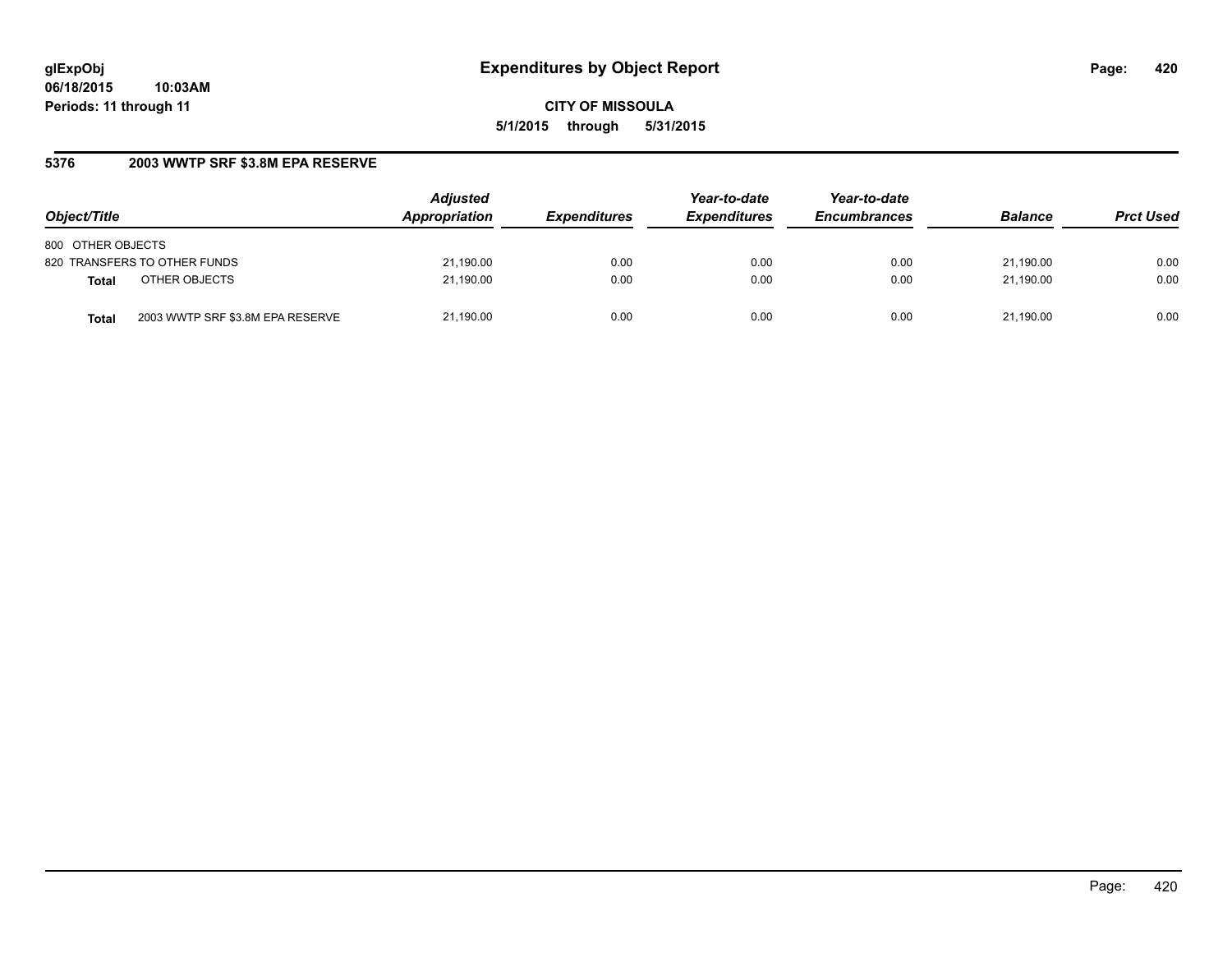### **5377 2004 WWTP \$3.023 LOAN DEBT SERVICE**

| Object/Title                        | <b>Adjusted</b><br>Appropriation | <i><b>Expenditures</b></i> | Year-to-date<br><b>Expenditures</b> | Year-to-date<br><b>Encumbrances</b> | <b>Balance</b> | <b>Prct Used</b> |
|-------------------------------------|----------------------------------|----------------------------|-------------------------------------|-------------------------------------|----------------|------------------|
| 600 DEBT SERVICE                    |                                  |                            |                                     |                                     |                |                  |
| 610 PRINCIPAL                       | 197,000.00                       | 0.00                       | 98,000.00                           | 0.00                                | 99,000.00      | 49.75            |
| 620 INTEREST / SERVICE FEES         | 45.473.00                        | 0.00                       | 23,287.50                           | 0.00                                | 22.185.50      | 51.21            |
| <b>DEBT SERVICE</b><br><b>Total</b> | 242.473.00                       | 0.00                       | 121.287.50                          | 0.00                                | 121.185.50     | 50.02            |
| WASTEWATER<br><b>Total</b>          | 242.473.00                       | 0.00                       | 121,287.50                          | 0.00                                | 121.185.50     | 50.02            |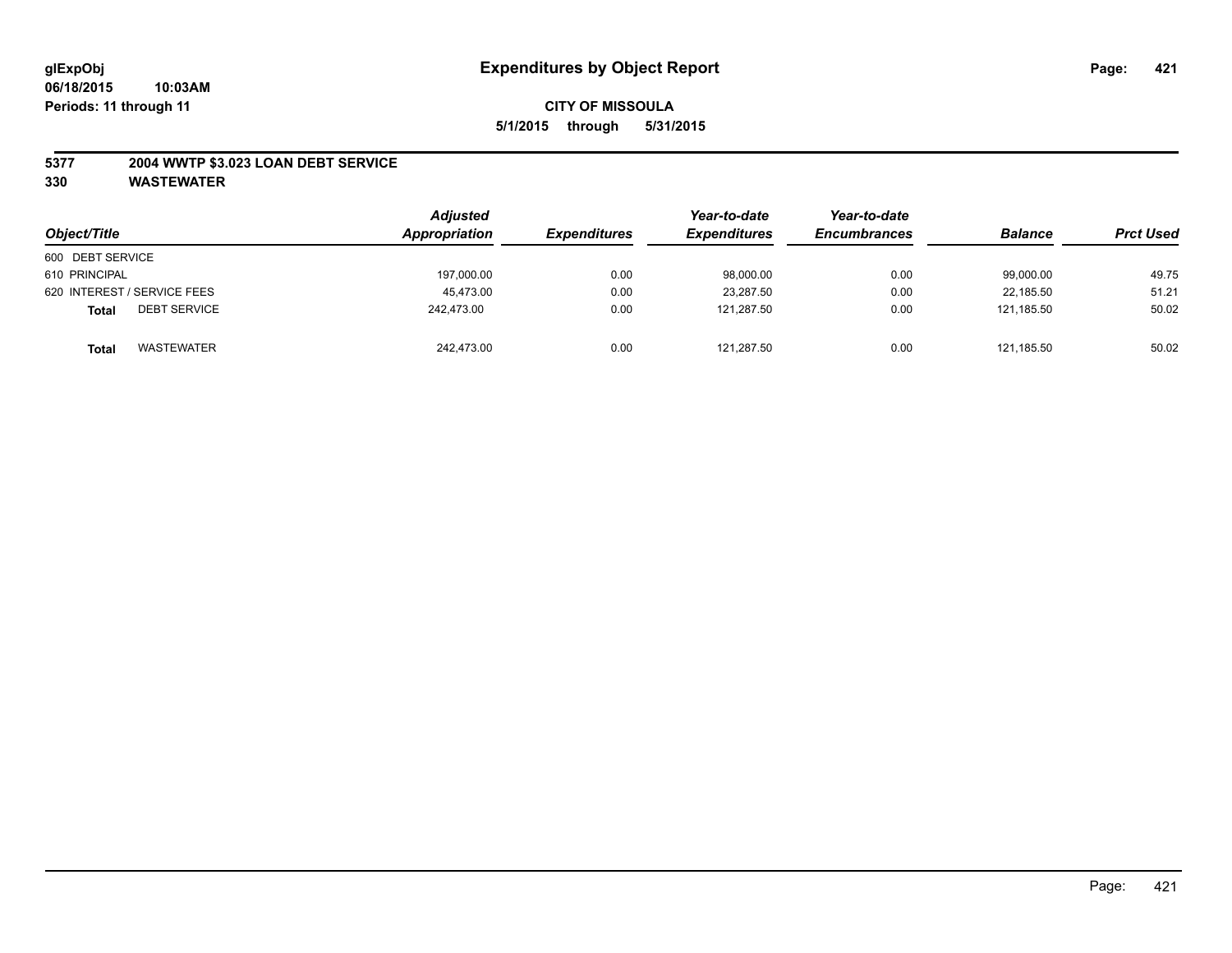### **5377 2004 WWTP \$3.023 LOAN DEBT SERVICE**

| Object/Title     |                                     | <b>Adjusted</b><br>Appropriation | <b>Expenditures</b> | Year-to-date<br><b>Expenditures</b> | Year-to-date<br><b>Encumbrances</b> | <b>Balance</b> | <b>Prct Used</b> |
|------------------|-------------------------------------|----------------------------------|---------------------|-------------------------------------|-------------------------------------|----------------|------------------|
| 600 DEBT SERVICE |                                     |                                  |                     |                                     |                                     |                |                  |
| 610 PRINCIPAL    |                                     | 197,000.00                       | 0.00                | 98,000.00                           | 0.00                                | 99.000.00      | 49.75            |
|                  | 620 INTEREST / SERVICE FEES         | 45,473.00                        | 0.00                | 23,287.50                           | 0.00                                | 22.185.50      | 51.21            |
| <b>Total</b>     | <b>DEBT SERVICE</b>                 | 242.473.00                       | 0.00                | 121.287.50                          | 0.00                                | 121.185.50     | 50.02            |
| <b>Total</b>     | 2004 WWTP \$3.023 LOAN DEBT SERVICE | 242.473.00                       | 0.00                | 121,287.50                          | 0.00                                | 121.185.50     | 50.02            |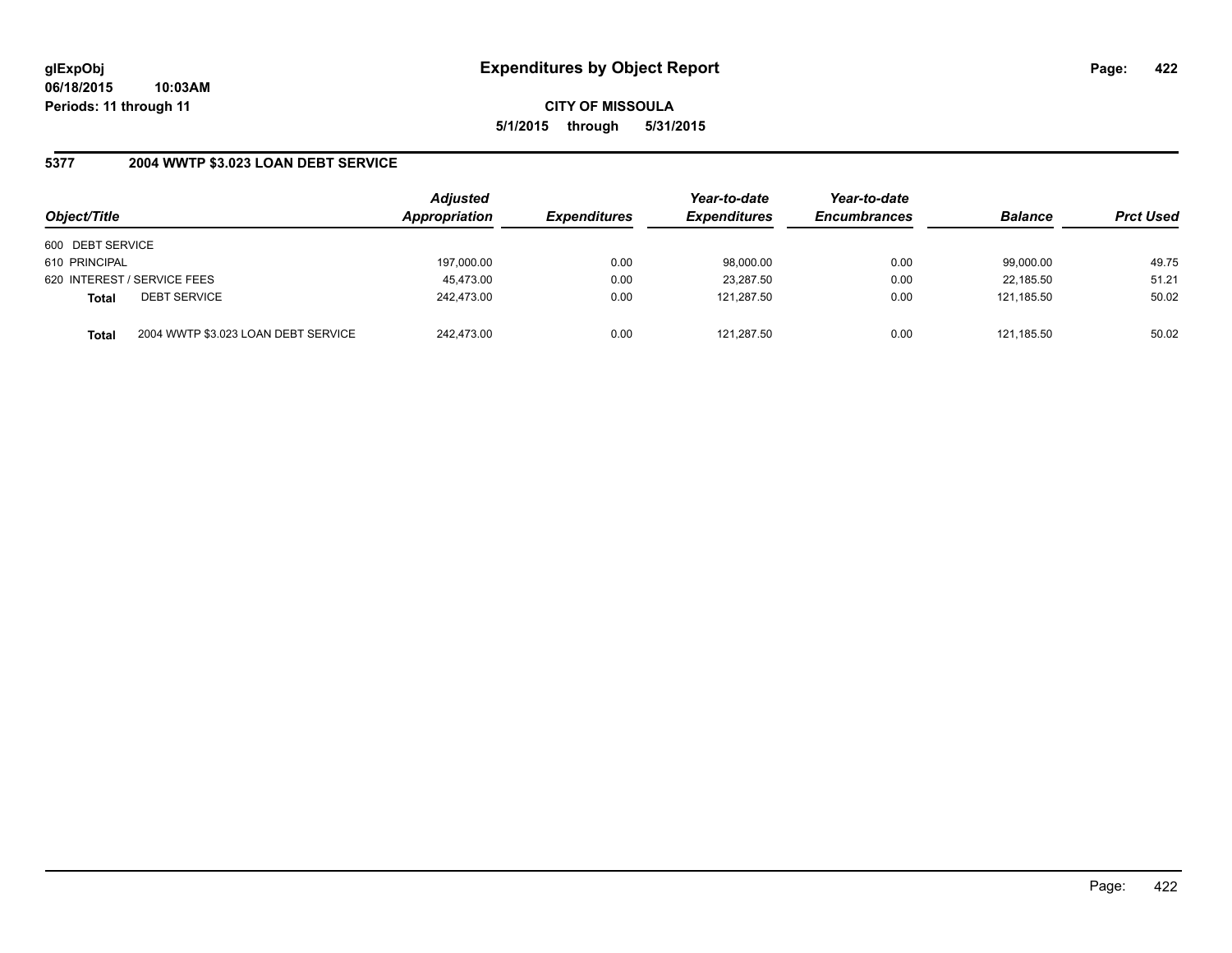### **5378 2004 WWTP \$3.023 LOAN RESERVE**

|                                     | <b>Adjusted</b>      |                     | Year-to-date        | Year-to-date        |                |                  |
|-------------------------------------|----------------------|---------------------|---------------------|---------------------|----------------|------------------|
| Object/Title                        | <b>Appropriation</b> | <b>Expenditures</b> | <b>Expenditures</b> | <b>Encumbrances</b> | <b>Balance</b> | <b>Prct Used</b> |
| 600 DEBT SERVICE                    |                      |                     |                     |                     |                |                  |
| 610 PRINCIPAL                       | 0.00                 | 0.00                | 0.00                | 0.00                | 0.00           | 0.00             |
| 620 INTEREST / SERVICE FEES         | 0.00                 | 0.00                | 0.00                | 0.00                | 0.00           | 0.00             |
| <b>DEBT SERVICE</b><br><b>Total</b> | 0.00                 | 0.00                | 0.00                | 0.00                | 0.00           | 0.00             |
| 800 OTHER OBJECTS                   |                      |                     |                     |                     |                |                  |
| 820 TRANSFERS TO OTHER FUNDS        | 21,200.00            | 0.00                | 0.00                | 0.00                | 21.200.00      | 0.00             |
| OTHER OBJECTS<br><b>Total</b>       | 21.200.00            | 0.00                | 0.00                | 0.00                | 21.200.00      | 0.00             |
| <b>WASTEWATER</b><br><b>Total</b>   | 21,200.00            | 0.00                | 0.00                | 0.00                | 21.200.00      | 0.00             |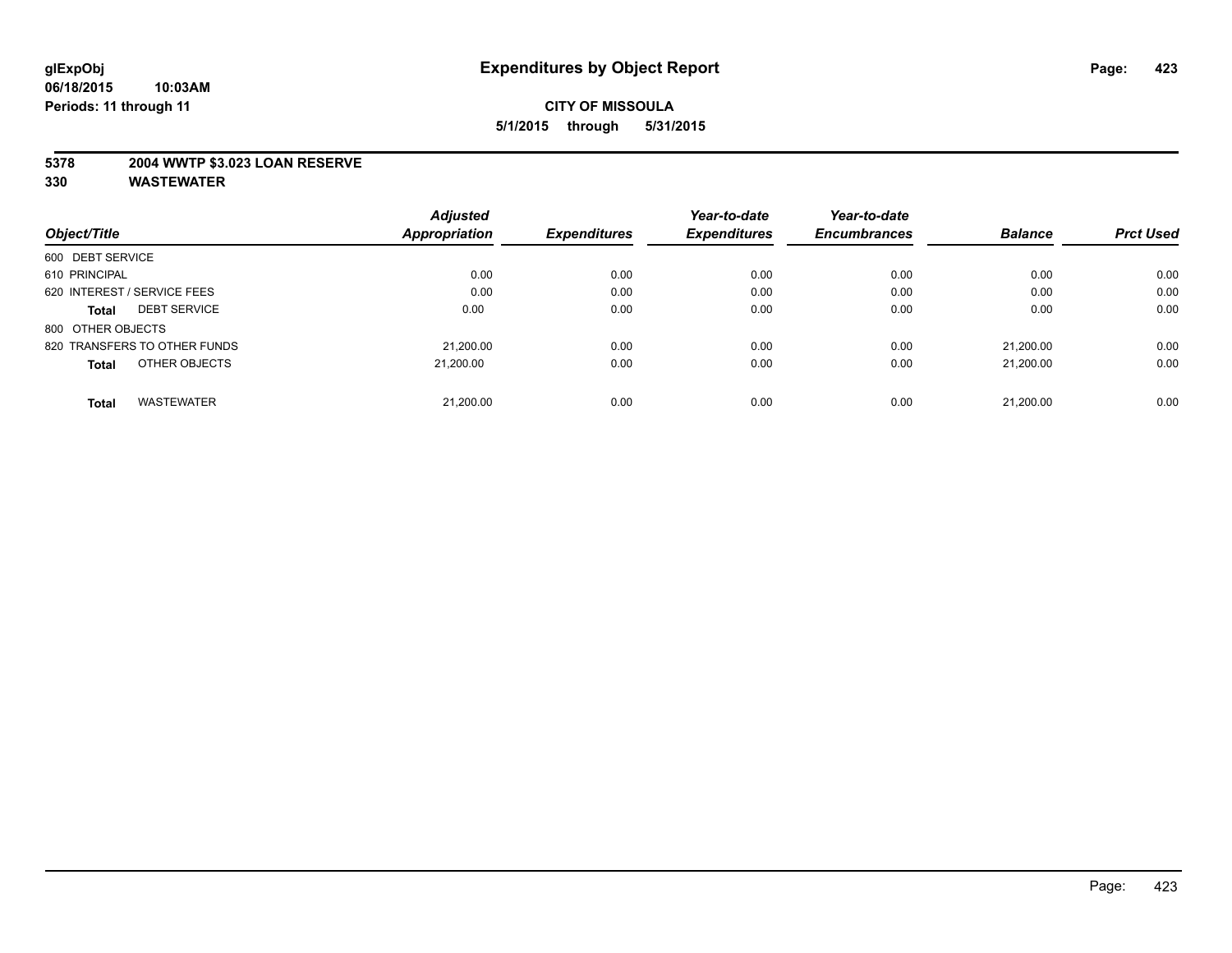### **5378 2004 WWTP \$3.023 LOAN RESERVE**

| Object/Title      |                                | <b>Adjusted</b><br><b>Appropriation</b> | <b>Expenditures</b> | Year-to-date<br><b>Expenditures</b> | Year-to-date<br><b>Encumbrances</b> | <b>Balance</b> | <b>Prct Used</b> |
|-------------------|--------------------------------|-----------------------------------------|---------------------|-------------------------------------|-------------------------------------|----------------|------------------|
|                   |                                |                                         |                     |                                     |                                     |                |                  |
| 600 DEBT SERVICE  |                                |                                         |                     |                                     |                                     |                |                  |
| 610 PRINCIPAL     |                                | 0.00                                    | 0.00                | 0.00                                | 0.00                                | 0.00           | 0.00             |
|                   | 620 INTEREST / SERVICE FEES    | 0.00                                    | 0.00                | 0.00                                | 0.00                                | 0.00           | 0.00             |
| <b>Total</b>      | <b>DEBT SERVICE</b>            | 0.00                                    | 0.00                | 0.00                                | 0.00                                | 0.00           | 0.00             |
| 800 OTHER OBJECTS |                                |                                         |                     |                                     |                                     |                |                  |
|                   | 820 TRANSFERS TO OTHER FUNDS   | 21,200.00                               | 0.00                | 0.00                                | 0.00                                | 21.200.00      | 0.00             |
| <b>Total</b>      | OTHER OBJECTS                  | 21.200.00                               | 0.00                | 0.00                                | 0.00                                | 21.200.00      | 0.00             |
| <b>Total</b>      | 2004 WWTP \$3.023 LOAN RESERVE | 21.200.00                               | 0.00                | 0.00                                | 0.00                                | 21.200.00      | 0.00             |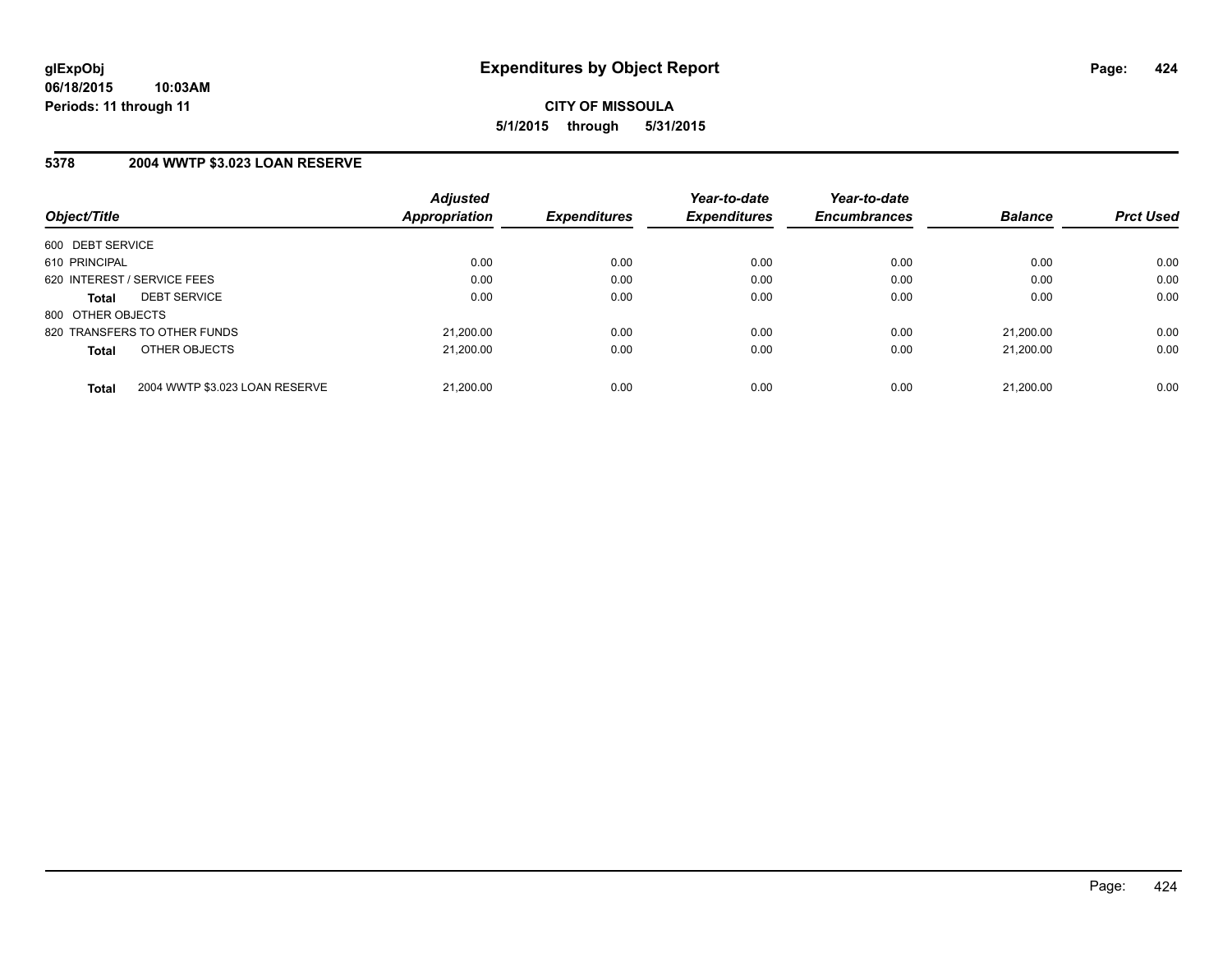#### **5379 2005 BRICH/BRDY/LIN/GIL SRF DEBT**

|                                   | <b>Adjusted</b> |                     | Year-to-date        | Year-to-date        |                |                  |
|-----------------------------------|-----------------|---------------------|---------------------|---------------------|----------------|------------------|
| Object/Title                      | Appropriation   | <b>Expenditures</b> | <b>Expenditures</b> | <b>Encumbrances</b> | <b>Balance</b> | <b>Prct Used</b> |
| 600 DEBT SERVICE                  |                 |                     |                     |                     |                |                  |
| 610 PRINCIPAL                     | 86,000.00       | 0.00                | 43.000.00           | 0.00                | 43,000.00      | 50.00            |
| 620 INTEREST / SERVICE FEES       | 23,389.00       | 0.00                | 11.936.25           | 0.00                | 11.452.75      | 51.03            |
| <b>DEBT SERVICE</b><br>Total      | 109.389.00      | 0.00                | 54,936.25           | 0.00                | 54,452.75      | 50.22            |
| 800 OTHER OBJECTS                 |                 |                     |                     |                     |                |                  |
| 820 TRANSFERS TO OTHER FUNDS      | 0.00            | 0.00                | 0.00                | 0.00                | 0.00           | 0.00             |
| OTHER OBJECTS<br><b>Total</b>     | 0.00            | 0.00                | 0.00                | 0.00                | 0.00           | 0.00             |
| <b>WASTEWATER</b><br><b>Total</b> | 109.389.00      | 0.00                | 54.936.25           | 0.00                | 54.452.75      | 50.22            |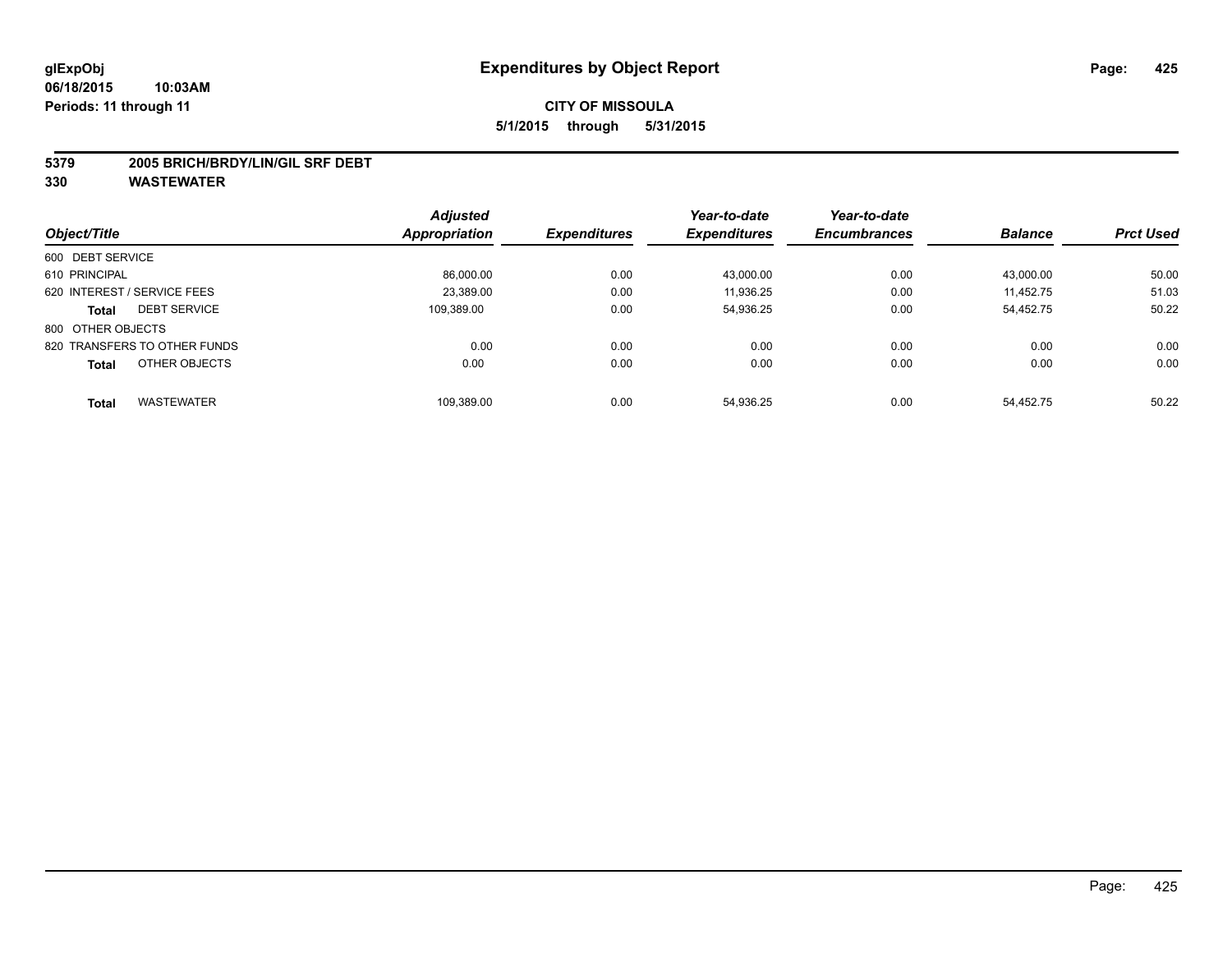### **5379 2005 BRICH/BRDY/LIN/GIL SRF DEBT**

| Object/Title      |                                  | <b>Adjusted</b><br><b>Appropriation</b> | <b>Expenditures</b> | Year-to-date<br><b>Expenditures</b> | Year-to-date<br><b>Encumbrances</b> | <b>Balance</b> | <b>Prct Used</b> |
|-------------------|----------------------------------|-----------------------------------------|---------------------|-------------------------------------|-------------------------------------|----------------|------------------|
| 600 DEBT SERVICE  |                                  |                                         |                     |                                     |                                     |                |                  |
| 610 PRINCIPAL     |                                  | 86,000.00                               | 0.00                | 43,000.00                           | 0.00                                | 43.000.00      | 50.00            |
|                   | 620 INTEREST / SERVICE FEES      | 23,389.00                               | 0.00                | 11,936.25                           | 0.00                                | 11.452.75      | 51.03            |
| <b>Total</b>      | <b>DEBT SERVICE</b>              | 109.389.00                              | 0.00                | 54,936.25                           | 0.00                                | 54.452.75      | 50.22            |
| 800 OTHER OBJECTS |                                  |                                         |                     |                                     |                                     |                |                  |
|                   | 820 TRANSFERS TO OTHER FUNDS     | 0.00                                    | 0.00                | 0.00                                | 0.00                                | 0.00           | 0.00             |
| <b>Total</b>      | OTHER OBJECTS                    | 0.00                                    | 0.00                | 0.00                                | 0.00                                | 0.00           | 0.00             |
| <b>Total</b>      | 2005 BRICH/BRDY/LIN/GIL SRF DEBT | 109.389.00                              | 0.00                | 54.936.25                           | 0.00                                | 54.452.75      | 50.22            |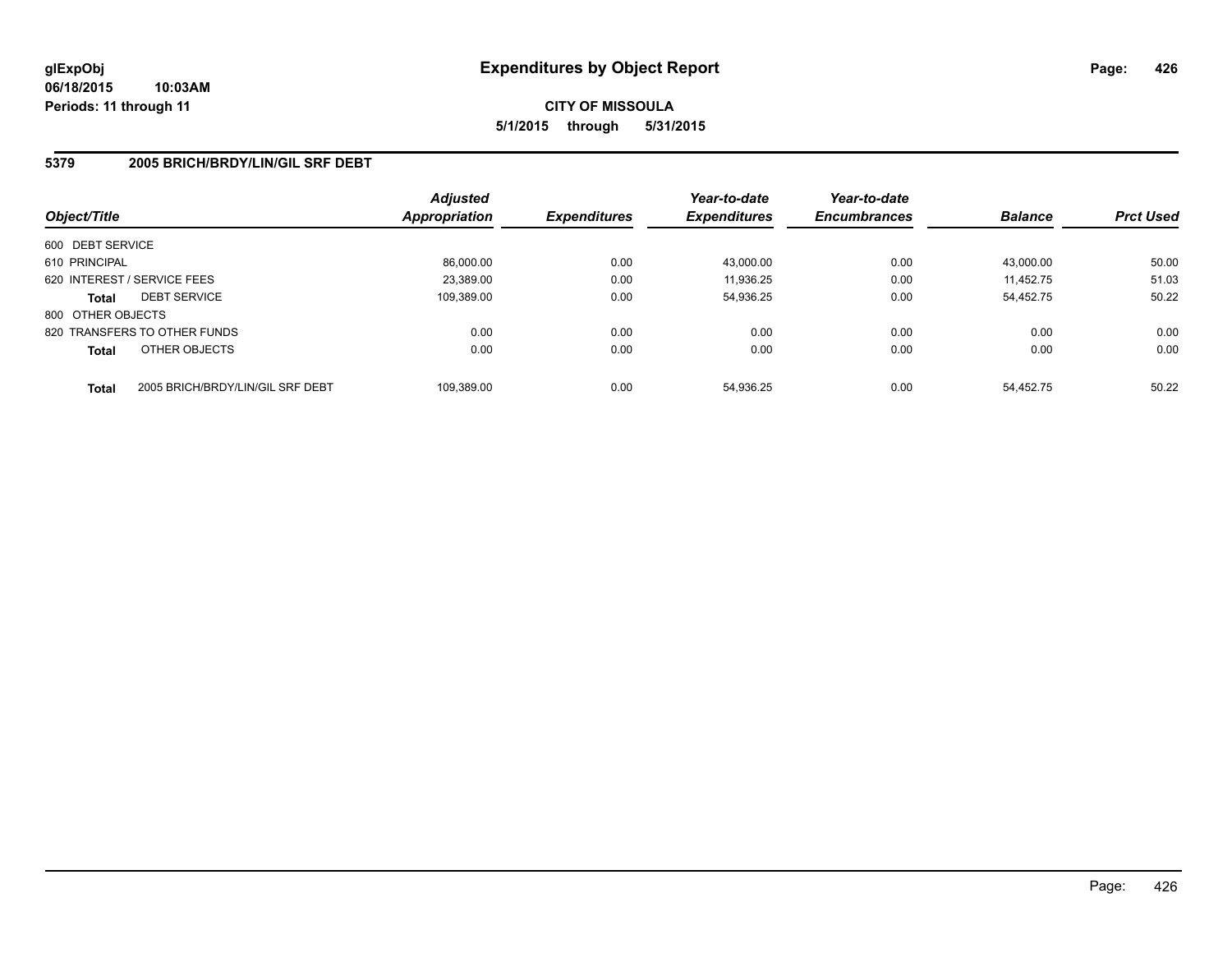### **5380 BRDWY/BIRCH/GILBERT/LINCOLNWOOD**

| Object/Title                      | <b>Adjusted</b><br><b>Appropriation</b> | <b>Expenditures</b> | Year-to-date<br><b>Expenditures</b> | Year-to-date<br><b>Encumbrances</b> | <b>Balance</b> | <b>Prct Used</b> |
|-----------------------------------|-----------------------------------------|---------------------|-------------------------------------|-------------------------------------|----------------|------------------|
|                                   |                                         |                     |                                     |                                     |                |                  |
| 600 DEBT SERVICE                  |                                         |                     |                                     |                                     |                |                  |
| 610 PRINCIPAL                     | 0.00                                    | 0.00                | 0.00                                | 0.00                                | 0.00           | 0.00             |
| 620 INTEREST / SERVICE FEES       | 0.00                                    | 0.00                | 0.00                                | 0.00                                | 0.00           | 0.00             |
| <b>DEBT SERVICE</b><br>Total      | 0.00                                    | 0.00                | 0.00                                | 0.00                                | 0.00           | 0.00             |
| 800 OTHER OBJECTS                 |                                         |                     |                                     |                                     |                |                  |
| 820 TRANSFERS TO OTHER FUNDS      | 10.840.00                               | 0.00                | 0.00                                | 0.00                                | 10.840.00      | 0.00             |
| OTHER OBJECTS<br><b>Total</b>     | 10.840.00                               | 0.00                | 0.00                                | 0.00                                | 10.840.00      | 0.00             |
| <b>WASTEWATER</b><br><b>Total</b> | 10.840.00                               | 0.00                | 0.00                                | 0.00                                | 10.840.00      | 0.00             |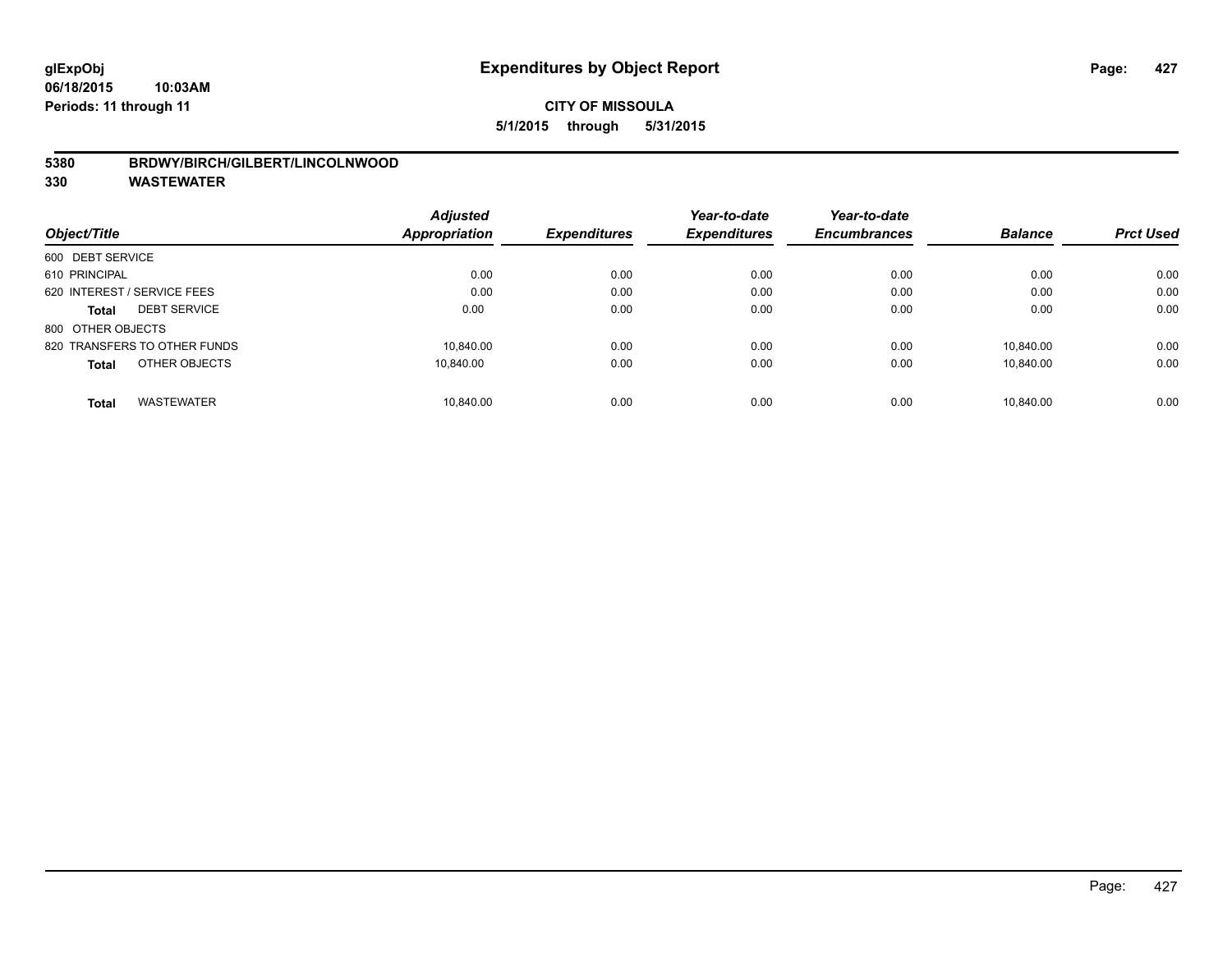## **5380 BRDWY/BIRCH/GILBERT/LINCOLNWOOD**

| Object/Title                |                                 | Adjusted<br>Appropriation | <b>Expenditures</b> | Year-to-date<br><b>Expenditures</b> | Year-to-date<br><b>Encumbrances</b> | <b>Balance</b> | <b>Prct Used</b> |
|-----------------------------|---------------------------------|---------------------------|---------------------|-------------------------------------|-------------------------------------|----------------|------------------|
| 600 DEBT SERVICE            |                                 |                           |                     |                                     |                                     |                |                  |
| 610 PRINCIPAL               |                                 | 0.00                      | 0.00                | 0.00                                | 0.00                                | 0.00           | 0.00             |
| 620 INTEREST / SERVICE FEES |                                 | 0.00                      | 0.00                | 0.00                                | 0.00                                | 0.00           | 0.00             |
| <b>Total</b>                | <b>DEBT SERVICE</b>             | 0.00                      | 0.00                | 0.00                                | 0.00                                | 0.00           | 0.00             |
| 800 OTHER OBJECTS           |                                 |                           |                     |                                     |                                     |                |                  |
|                             | 820 TRANSFERS TO OTHER FUNDS    | 10.840.00                 | 0.00                | 0.00                                | 0.00                                | 10.840.00      | 0.00             |
| Total                       | OTHER OBJECTS                   | 10.840.00                 | 0.00                | 0.00                                | 0.00                                | 10,840.00      | 0.00             |
| <b>Total</b>                | BRDWY/BIRCH/GILBERT/LINCOLNWOOD | 10.840.00                 | 0.00                | 0.00                                | 0.00                                | 10.840.00      | 0.00             |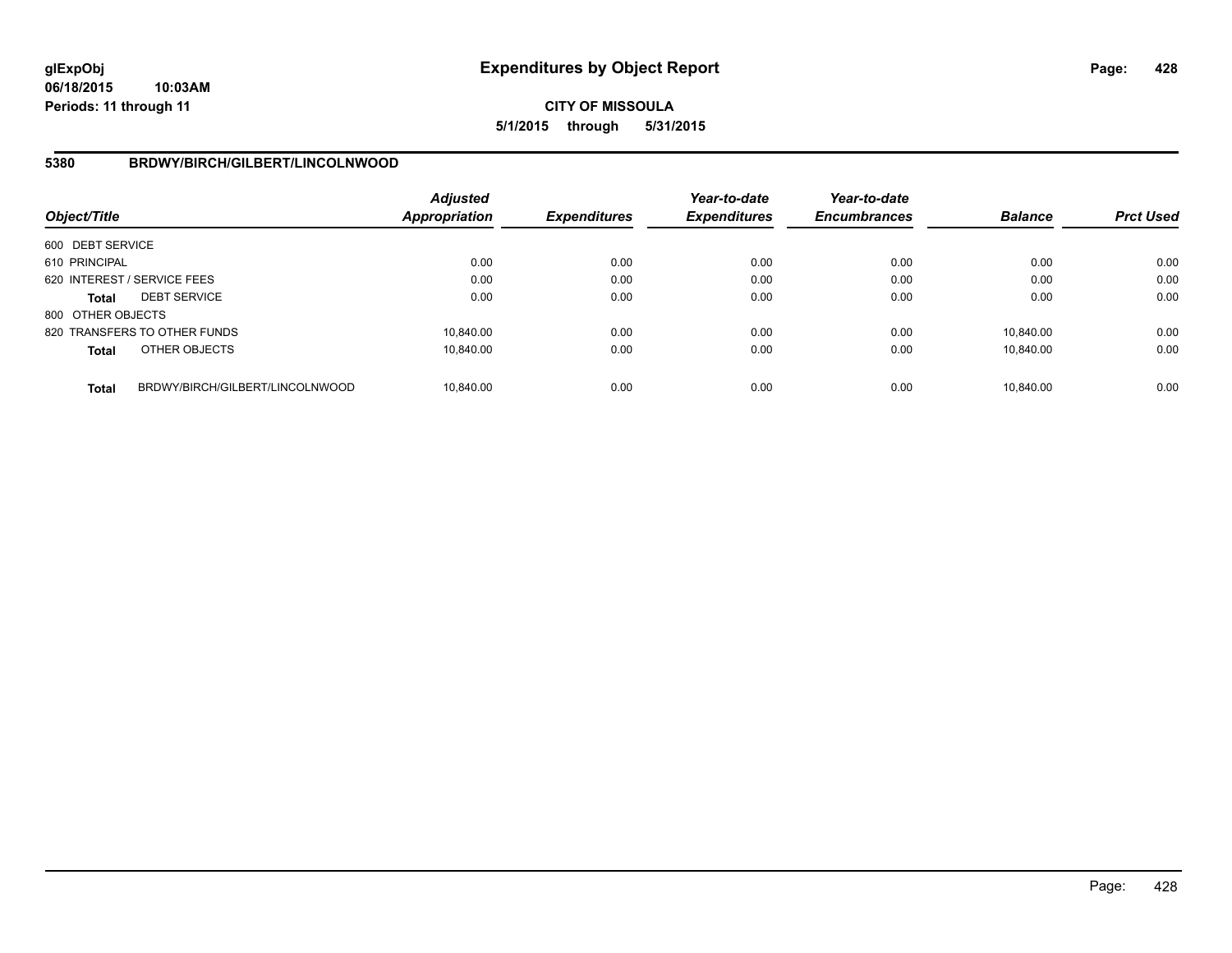#### **5381 LINCOLNWOOD PH2 DEBT SERVICE**

|                                     | <b>Adjusted</b> |                     | Year-to-date        | Year-to-date        |                |                  |
|-------------------------------------|-----------------|---------------------|---------------------|---------------------|----------------|------------------|
| Object/Title                        | Appropriation   | <b>Expenditures</b> | <b>Expenditures</b> | <b>Encumbrances</b> | <b>Balance</b> | <b>Prct Used</b> |
| 600 DEBT SERVICE                    |                 |                     |                     |                     |                |                  |
| 610 PRINCIPAL                       | 0.00            | 0.00                | 0.00                | 0.00                | 0.00           | 0.00             |
| 620 INTEREST / SERVICE FEES         | 0.00            | 0.00                | 0.00                | 0.00                | 0.00           | 0.00             |
| <b>DEBT SERVICE</b><br><b>Total</b> | 0.00            | 0.00                | 0.00                | 0.00                | 0.00           | 0.00             |
| 800 OTHER OBJECTS                   |                 |                     |                     |                     |                |                  |
| 820 TRANSFERS TO OTHER FUNDS        | 0.00            | 0.00                | 0.00                | 0.00                | 0.00           | 0.00             |
| OTHER OBJECTS<br><b>Total</b>       | 0.00            | 0.00                | 0.00                | 0.00                | 0.00           | 0.00             |
| <b>WASTEWATER</b><br>Total          | 0.00            | 0.00                | 0.00                | 0.00                | 0.00           | 0.00             |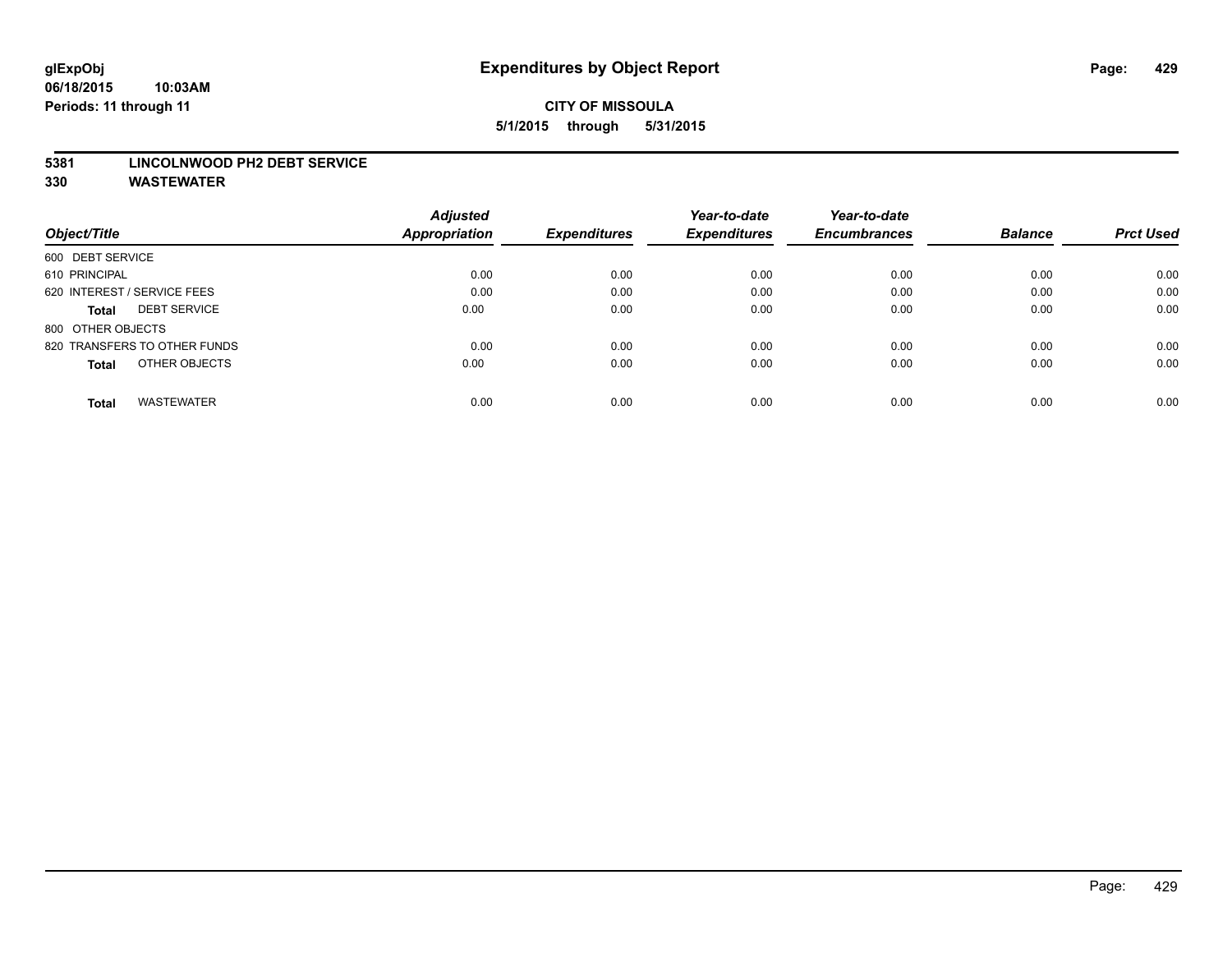## **5381 LINCOLNWOOD PH2 DEBT SERVICE**

| Object/Title      |                              | <b>Adjusted</b><br><b>Appropriation</b> | <b>Expenditures</b> | Year-to-date<br><b>Expenditures</b> | Year-to-date<br><b>Encumbrances</b> | <b>Balance</b> | <b>Prct Used</b> |
|-------------------|------------------------------|-----------------------------------------|---------------------|-------------------------------------|-------------------------------------|----------------|------------------|
| 600 DEBT SERVICE  |                              |                                         |                     |                                     |                                     |                |                  |
| 610 PRINCIPAL     |                              | 0.00                                    | 0.00                | 0.00                                | 0.00                                | 0.00           | 0.00             |
|                   | 620 INTEREST / SERVICE FEES  | 0.00                                    | 0.00                | 0.00                                | 0.00                                | 0.00           | 0.00             |
| <b>Total</b>      | <b>DEBT SERVICE</b>          | 0.00                                    | 0.00                | 0.00                                | 0.00                                | 0.00           | 0.00             |
| 800 OTHER OBJECTS |                              |                                         |                     |                                     |                                     |                |                  |
|                   | 820 TRANSFERS TO OTHER FUNDS | 0.00                                    | 0.00                | 0.00                                | 0.00                                | 0.00           | 0.00             |
| <b>Total</b>      | OTHER OBJECTS                | 0.00                                    | 0.00                | 0.00                                | 0.00                                | 0.00           | 0.00             |
| <b>Total</b>      | LINCOLNWOOD PH2 DEBT SERVICE | 0.00                                    | 0.00                | 0.00                                | 0.00                                | 0.00           | 0.00             |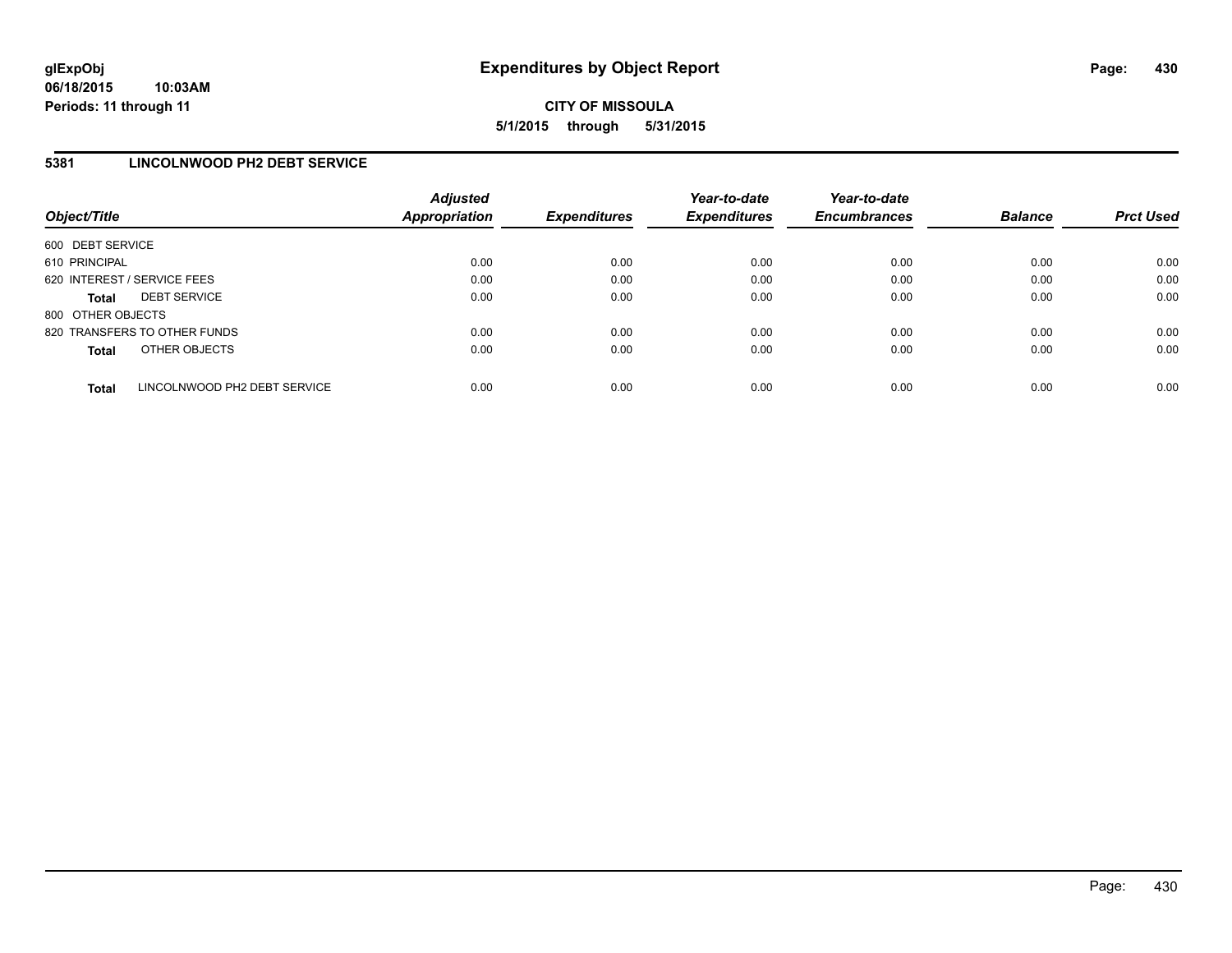#### **5382 LINCOLNWOOD PH2 RESERVE FUND**

|                                   | <b>Adjusted</b> |                     | Year-to-date        | Year-to-date        |                |                  |
|-----------------------------------|-----------------|---------------------|---------------------|---------------------|----------------|------------------|
| Object/Title                      | Appropriation   | <b>Expenditures</b> | <b>Expenditures</b> | <b>Encumbrances</b> | <b>Balance</b> | <b>Prct Used</b> |
| 600 DEBT SERVICE                  |                 |                     |                     |                     |                |                  |
| 610 PRINCIPAL                     | 0.00            | 0.00                | 0.00                | 0.00                | 0.00           | 0.00             |
| 620 INTEREST / SERVICE FEES       | 0.00            | 0.00                | 0.00                | 0.00                | 0.00           | 0.00             |
| <b>DEBT SERVICE</b><br>Total      | 0.00            | 0.00                | 0.00                | 0.00                | 0.00           | 0.00             |
| 800 OTHER OBJECTS                 |                 |                     |                     |                     |                |                  |
| 820 TRANSFERS TO OTHER FUNDS      | 21,850.00       | 0.00                | 0.00                | 0.00                | 21.850.00      | 0.00             |
| OTHER OBJECTS<br><b>Total</b>     | 21,850.00       | 0.00                | 0.00                | 0.00                | 21.850.00      | 0.00             |
| <b>WASTEWATER</b><br><b>Total</b> | 21,850.00       | 0.00                | 0.00                | 0.00                | 21.850.00      | 0.00             |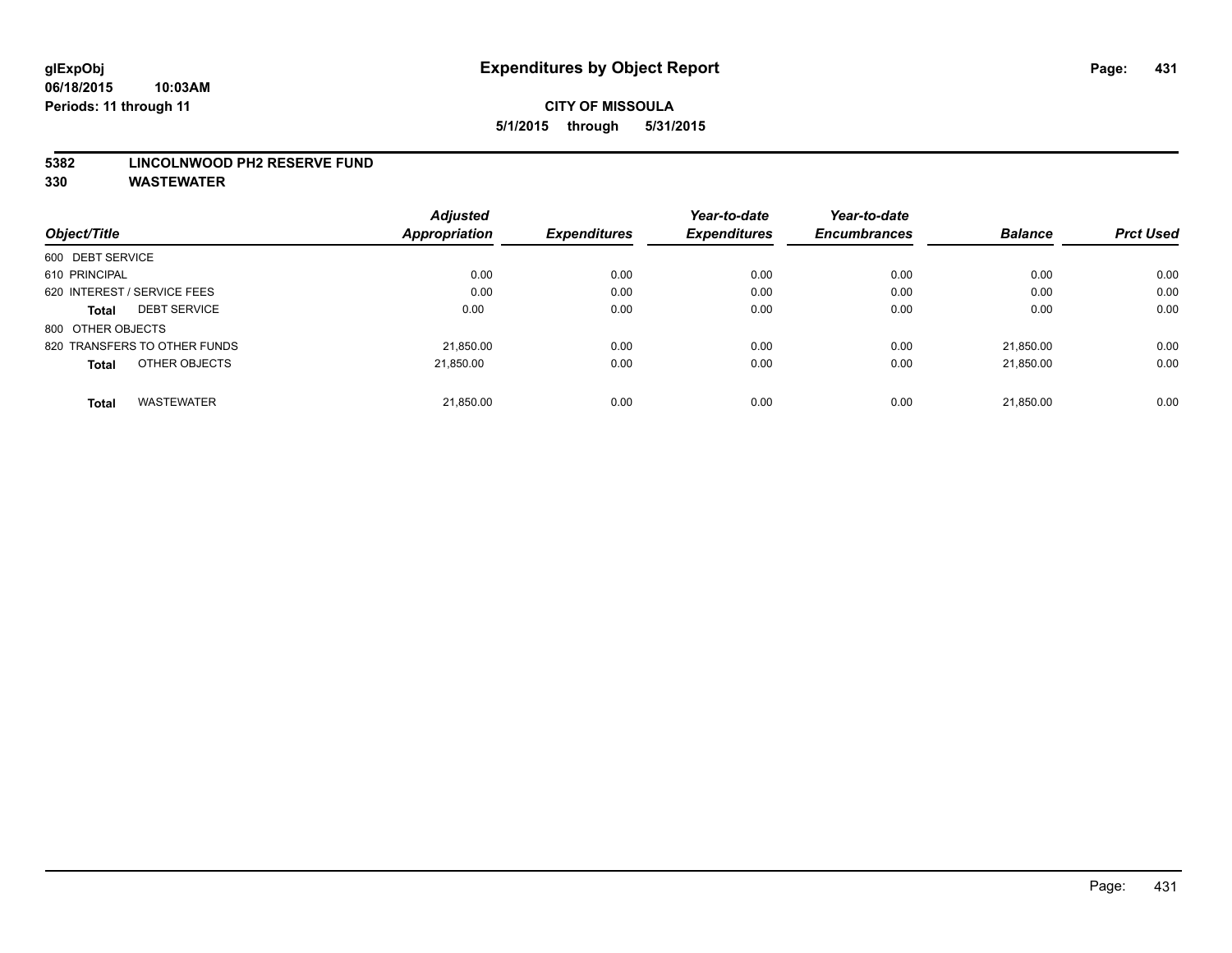## **5382 LINCOLNWOOD PH2 RESERVE FUND**

| Object/Title                |                              | <b>Adjusted</b><br><b>Appropriation</b> | <b>Expenditures</b> | Year-to-date<br><b>Expenditures</b> | Year-to-date<br><b>Encumbrances</b> | <b>Balance</b> | <b>Prct Used</b> |
|-----------------------------|------------------------------|-----------------------------------------|---------------------|-------------------------------------|-------------------------------------|----------------|------------------|
| 600 DEBT SERVICE            |                              |                                         |                     |                                     |                                     |                |                  |
| 610 PRINCIPAL               |                              | 0.00                                    | 0.00                | 0.00                                | 0.00                                | 0.00           | 0.00             |
| 620 INTEREST / SERVICE FEES |                              | 0.00                                    | 0.00                | 0.00                                | 0.00                                | 0.00           | 0.00             |
| <b>Total</b>                | <b>DEBT SERVICE</b>          | 0.00                                    | 0.00                | 0.00                                | 0.00                                | 0.00           | 0.00             |
| 800 OTHER OBJECTS           |                              |                                         |                     |                                     |                                     |                |                  |
|                             | 820 TRANSFERS TO OTHER FUNDS | 21.850.00                               | 0.00                | 0.00                                | 0.00                                | 21.850.00      | 0.00             |
| <b>Total</b>                | OTHER OBJECTS                | 21,850.00                               | 0.00                | 0.00                                | 0.00                                | 21.850.00      | 0.00             |
| <b>Total</b>                | LINCOLNWOOD PH2 RESERVE FUND | 21,850.00                               | 0.00                | 0.00                                | 0.00                                | 21.850.00      | 0.00             |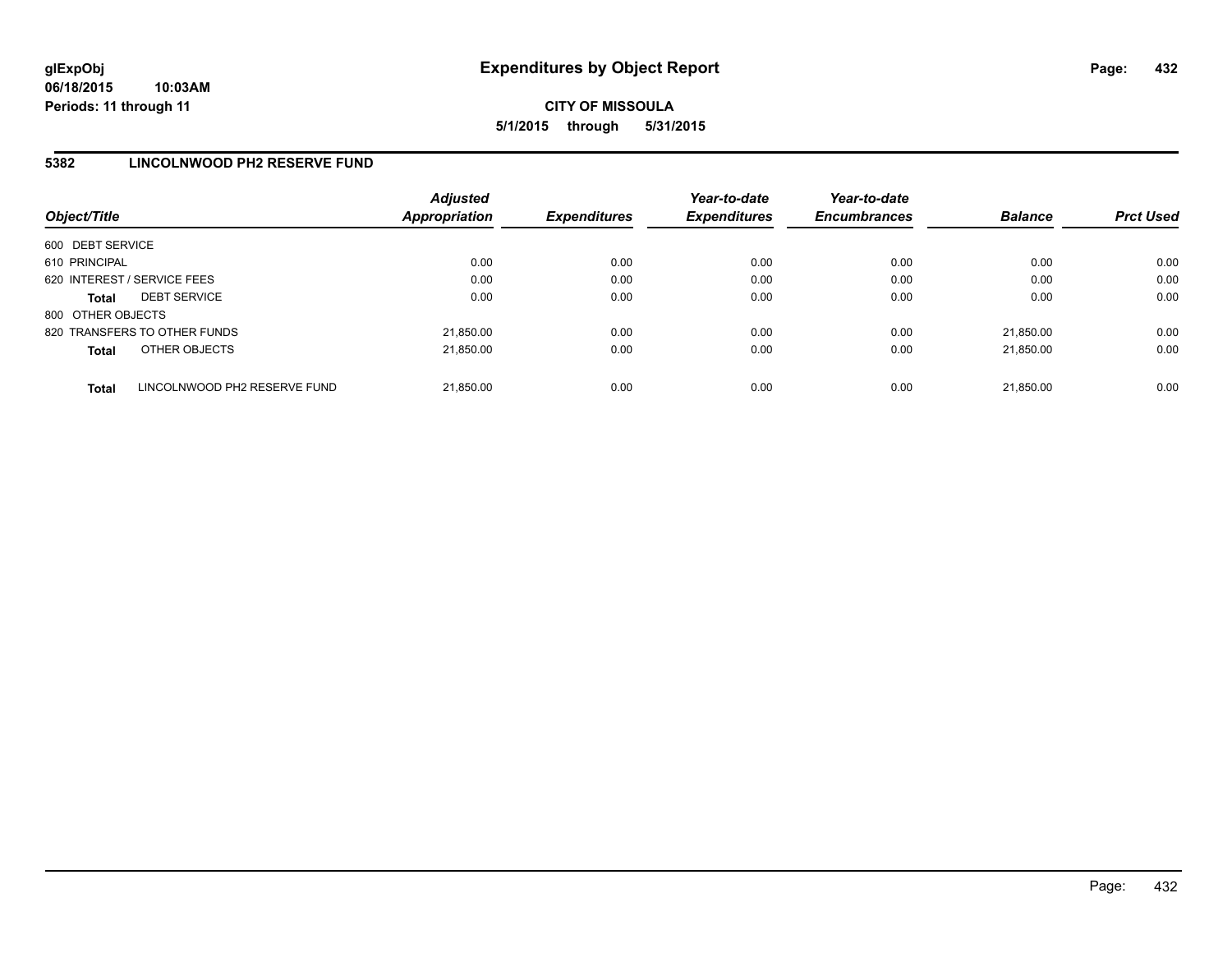#### **5383 FY09 RATTLESNAKE SEWER DEBT SVS**

**330 WASTEWATER**

|                                     | <b>Adjusted</b> |                     | Year-to-date        | Year-to-date        |                |                  |
|-------------------------------------|-----------------|---------------------|---------------------|---------------------|----------------|------------------|
| Object/Title                        | Appropriation   | <b>Expenditures</b> | <b>Expenditures</b> | <b>Encumbrances</b> | <b>Balance</b> | <b>Prct Used</b> |
| 600 DEBT SERVICE                    |                 |                     |                     |                     |                |                  |
| 610 PRINCIPAL                       | 0.00            | 0.00                | 0.00                | 0.00                | 0.00           | 0.00             |
| 620 INTEREST / SERVICE FEES         | 0.00            | 0.00                | 0.00                | 0.00                | 0.00           | 0.00             |
| <b>DEBT SERVICE</b><br><b>Total</b> | 0.00            | 0.00                | 0.00                | 0.00                | 0.00           | 0.00             |
| 800 OTHER OBJECTS                   |                 |                     |                     |                     |                |                  |
| 820 TRANSFERS TO OTHER FUNDS        | 0.00            | 0.00                | 0.00                | 0.00                | 0.00           | 0.00             |
| OTHER OBJECTS<br><b>Total</b>       | 0.00            | 0.00                | 0.00                | 0.00                | 0.00           | 0.00             |
| <b>WASTEWATER</b><br><b>Total</b>   | 0.00            | 0.00                | 0.00                | 0.00                | 0.00           | 0.00             |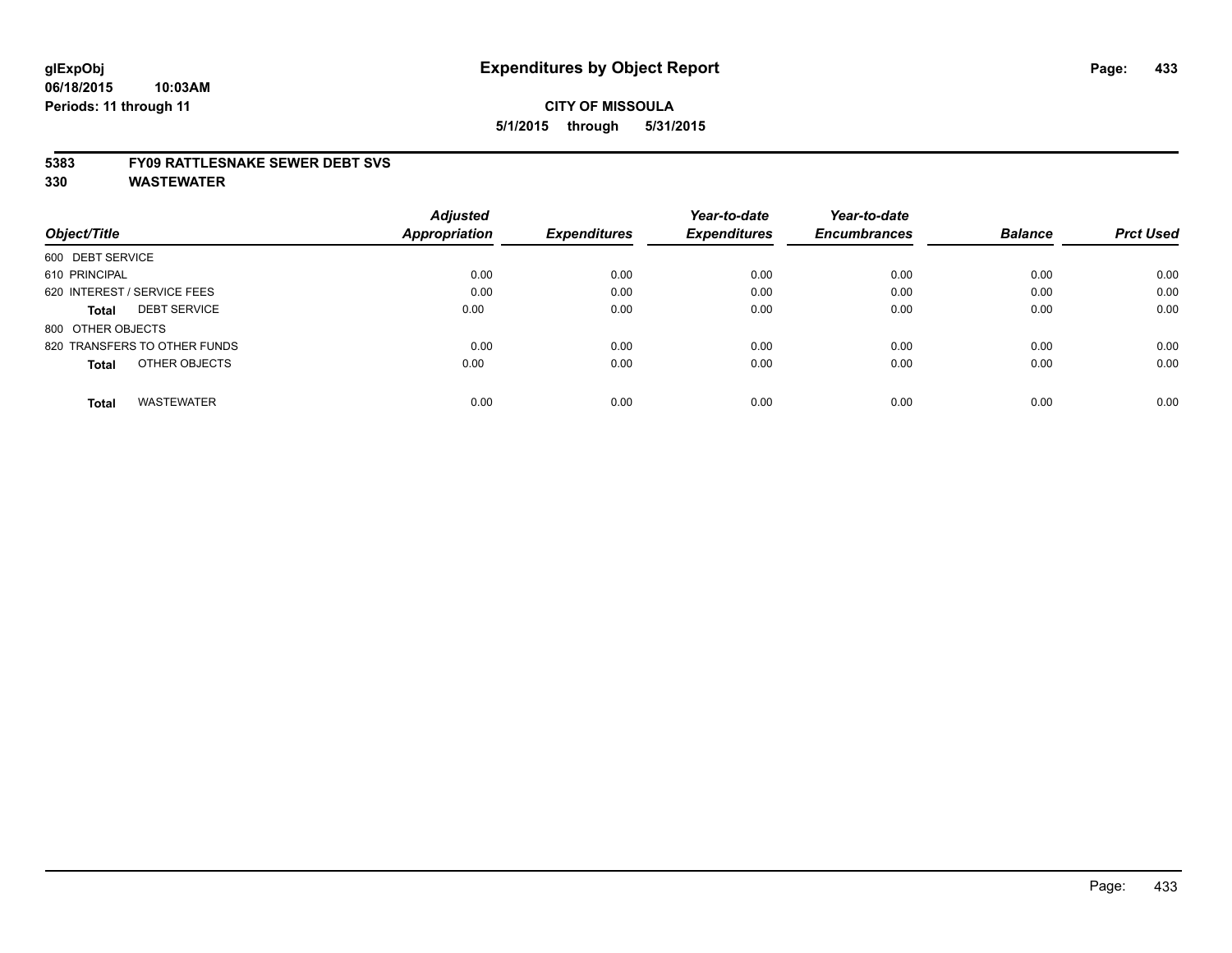#### **5383 FY09 RATTLESNAKE SEWER DEBT SVS**

**550 SID 544 PROJECT**

| Object/Title                        | <b>Adjusted</b><br>Appropriation | <b>Expenditures</b> | Year-to-date<br><b>Expenditures</b> | Year-to-date<br><b>Encumbrances</b> | <b>Balance</b> | <b>Prct Used</b> |
|-------------------------------------|----------------------------------|---------------------|-------------------------------------|-------------------------------------|----------------|------------------|
| 600 DEBT SERVICE                    |                                  |                     |                                     |                                     |                |                  |
| 610 PRINCIPAL                       | 20,000.00                        | 0.00                | 10,000.00                           | 0.00                                | 10,000.00      | 50.00            |
| 620 INTEREST / SERVICE FEES         | 11,550.00                        | 0.00                | 5,850.00                            | 0.00                                | 5,700.00       | 50.65            |
| <b>DEBT SERVICE</b><br><b>Total</b> | 31.550.00                        | 0.00                | 15.850.00                           | 0.00                                | 15.700.00      | 50.24            |
| SID 544 PROJECT<br><b>Total</b>     | 31,550.00                        | 0.00                | 15.850.00                           | 0.00                                | 15,700.00      | 50.24            |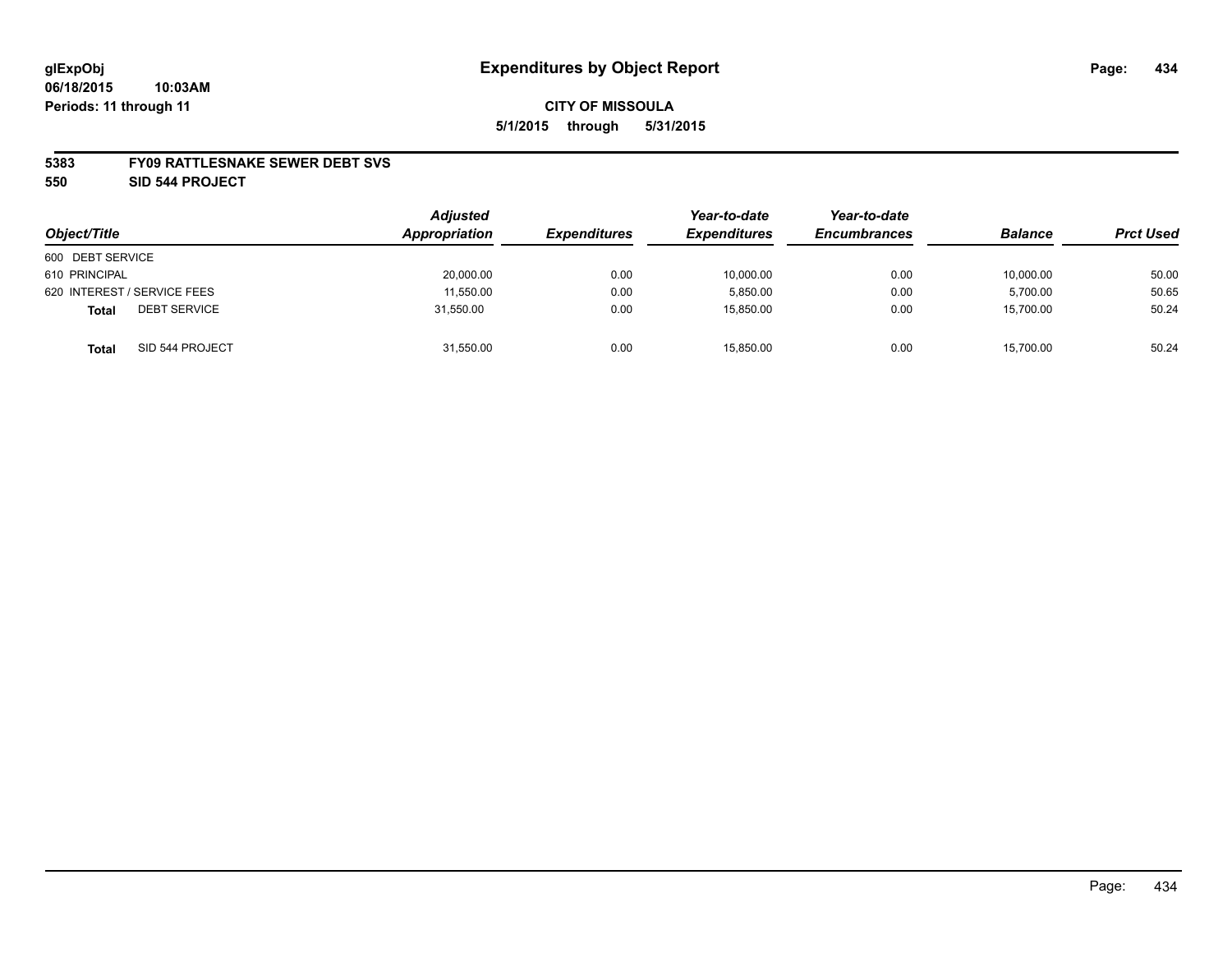# **5383 FY09 RATTLESNAKE SEWER DEBT SVS**

| Object/Title      |                                 | <b>Adjusted</b><br><b>Appropriation</b> | <b>Expenditures</b> | Year-to-date<br><b>Expenditures</b> | Year-to-date<br><b>Encumbrances</b> | <b>Balance</b> | <b>Prct Used</b> |
|-------------------|---------------------------------|-----------------------------------------|---------------------|-------------------------------------|-------------------------------------|----------------|------------------|
| 600 DEBT SERVICE  |                                 |                                         |                     |                                     |                                     |                |                  |
| 610 PRINCIPAL     |                                 | 20,000.00                               | 0.00                | 10,000.00                           | 0.00                                | 10.000.00      | 50.00            |
|                   | 620 INTEREST / SERVICE FEES     | 11,550.00                               | 0.00                | 5,850.00                            | 0.00                                | 5,700.00       | 50.65            |
| <b>Total</b>      | <b>DEBT SERVICE</b>             | 31.550.00                               | 0.00                | 15.850.00                           | 0.00                                | 15.700.00      | 50.24            |
| 800 OTHER OBJECTS |                                 |                                         |                     |                                     |                                     |                |                  |
|                   | 820 TRANSFERS TO OTHER FUNDS    | 0.00                                    | 0.00                | 0.00                                | 0.00                                | 0.00           | 0.00             |
| <b>Total</b>      | OTHER OBJECTS                   | 0.00                                    | 0.00                | 0.00                                | 0.00                                | 0.00           | 0.00             |
| <b>Total</b>      | FY09 RATTLESNAKE SEWER DEBT SVS | 31.550.00                               | 0.00                | 15.850.00                           | 0.00                                | 15.700.00      | 50.24            |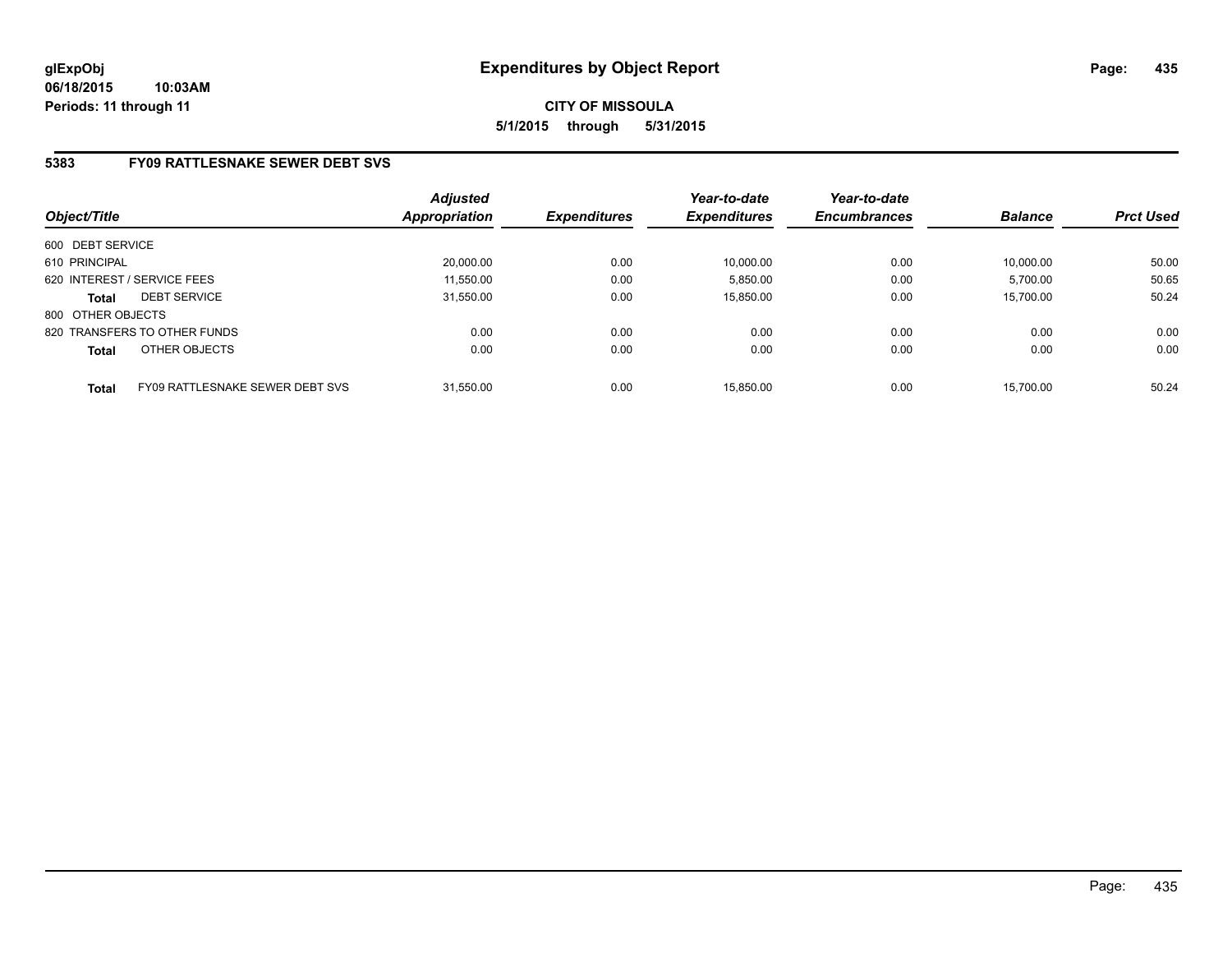# **5384 09 LOLO BOND RESERVE**

**330 WASTEWATER**

| Object/Title                 | <b>Adjusted</b><br>Appropriation | <b>Expenditures</b> | Year-to-date<br><b>Expenditures</b> | Year-to-date<br><b>Encumbrances</b> | <b>Balance</b> | <b>Prct Used</b> |
|------------------------------|----------------------------------|---------------------|-------------------------------------|-------------------------------------|----------------|------------------|
| 800 OTHER OBJECTS            |                                  |                     |                                     |                                     |                |                  |
| 820 TRANSFERS TO OTHER FUNDS | 4.644.00                         | 0.00                | 0.00                                | 0.00                                | 4.644.00       | 0.00             |
| OTHER OBJECTS<br>Total       | 4.644.00                         | 0.00                | 0.00                                | 0.00                                | 4,644.00       | 0.00             |
| <b>WASTEWATER</b><br>Total   | 4,644.00                         | 0.00                | 0.00                                | 0.00                                | 4.644.00       | 0.00             |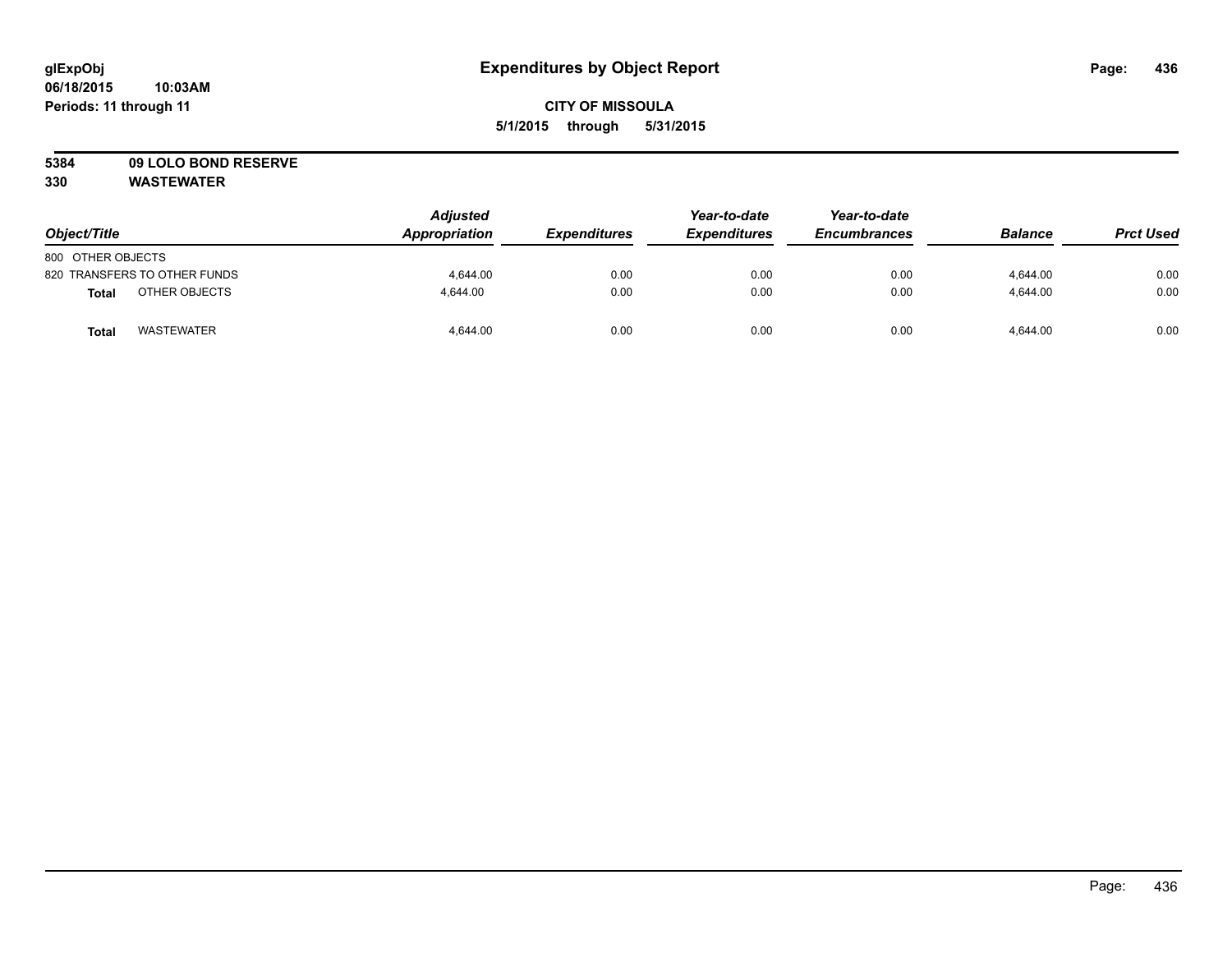### **5384 09 LOLO BOND RESERVE**

| Object/Title                  | <b>Adjusted</b><br>Appropriation | <i><b>Expenditures</b></i> | Year-to-date<br><b>Expenditures</b> | Year-to-date<br><b>Encumbrances</b> | <b>Balance</b> | <b>Prct Used</b> |
|-------------------------------|----------------------------------|----------------------------|-------------------------------------|-------------------------------------|----------------|------------------|
| 800 OTHER OBJECTS             |                                  |                            |                                     |                                     |                |                  |
| 820 TRANSFERS TO OTHER FUNDS  | 4.644.00                         | 0.00                       | 0.00                                | 0.00                                | 4.644.00       | 0.00             |
| OTHER OBJECTS<br>Total        | 4.644.00                         | 0.00                       | 0.00                                | 0.00                                | 4.644.00       | 0.00             |
| 09 LOLO BOND RESERVE<br>Total | 4.644.00                         | 0.00                       | 0.00                                | 0.00                                | 4.644.00       | 0.00             |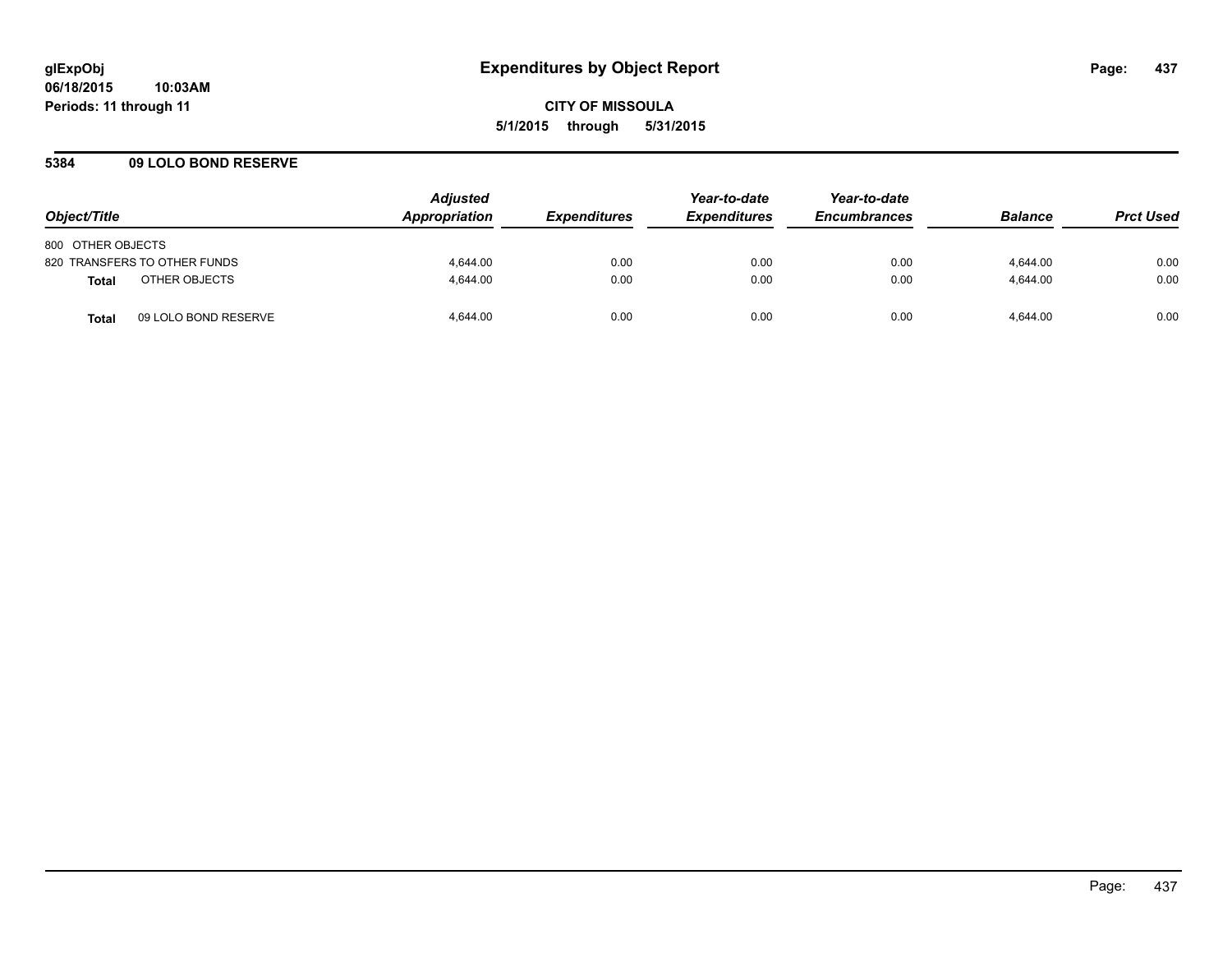#### **5386 FY10 HEADWORKS DEBT SERVICE**

**330 WASTEWATER**

| Object/Title                        | Adjusted<br>Appropriation | <b>Expenditures</b> | Year-to-date<br><b>Expenditures</b> | Year-to-date<br><b>Encumbrances</b> | <b>Balance</b> | <b>Prct Used</b> |
|-------------------------------------|---------------------------|---------------------|-------------------------------------|-------------------------------------|----------------|------------------|
| 600 DEBT SERVICE                    |                           |                     |                                     |                                     |                |                  |
| 610 PRINCIPAL                       | 130,000.00                | 0.00                | 0.00                                | 0.00                                | 130.000.00     | 0.00             |
| 620 INTEREST / SERVICE FEES         | 566,949.00                | 0.00                | 283.874.34                          | 0.00                                | 283.074.66     | 50.07            |
| <b>DEBT SERVICE</b><br><b>Total</b> | 696.949.00                | 0.00                | 283.874.34                          | 0.00                                | 413.074.66     | 40.73            |
| <b>WASTEWATER</b><br><b>Total</b>   | 696,949.00                | 0.00                | 283,874.34                          | 0.00                                | 413.074.66     | 40.73            |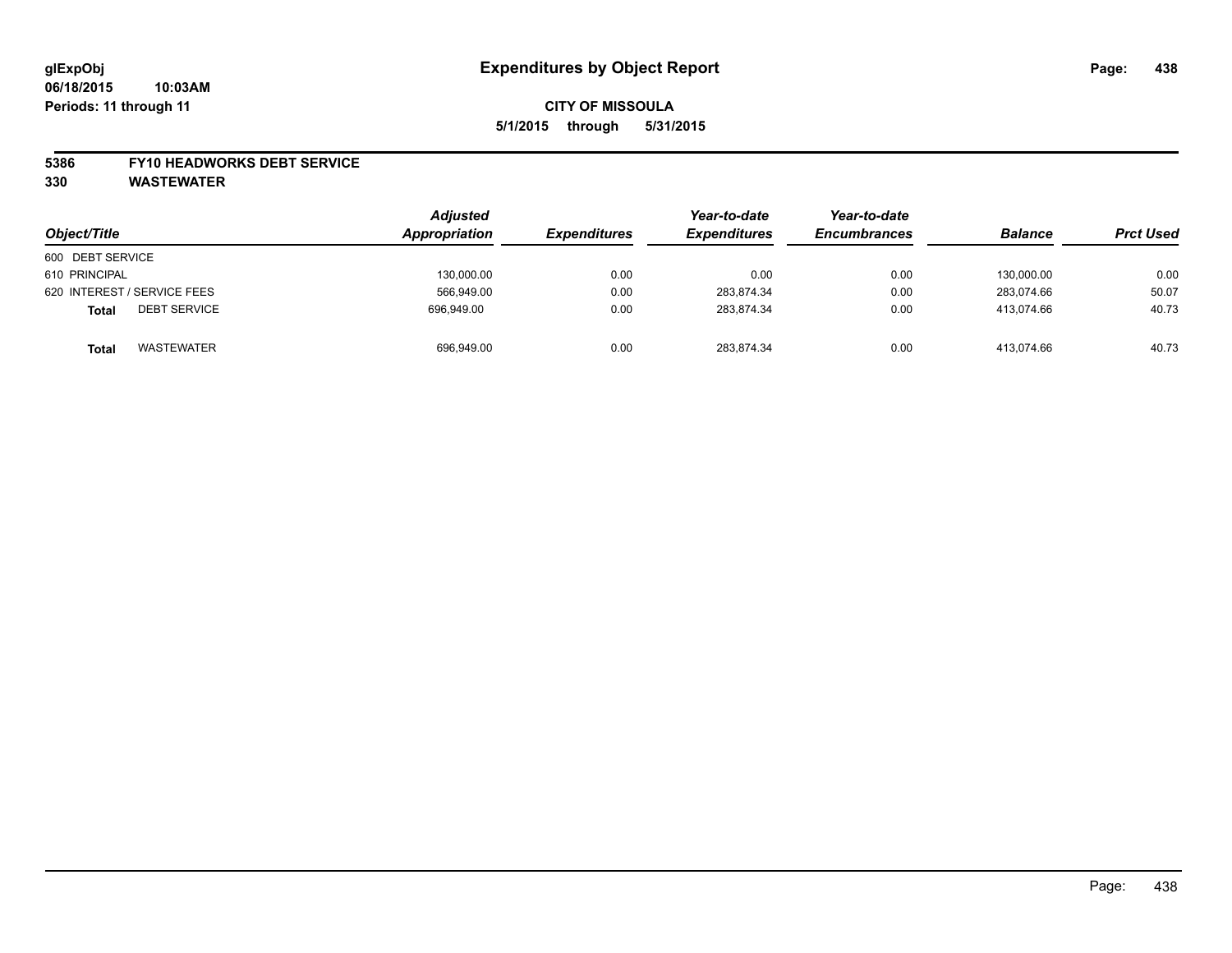### **5386 FY10 HEADWORKS DEBT SERVICE**

| Object/Title     |                             | <b>Adjusted</b><br>Appropriation | <b>Expenditures</b> | Year-to-date<br><b>Expenditures</b> | Year-to-date<br><b>Encumbrances</b> | <b>Balance</b> | <b>Prct Used</b> |
|------------------|-----------------------------|----------------------------------|---------------------|-------------------------------------|-------------------------------------|----------------|------------------|
| 600 DEBT SERVICE |                             |                                  |                     |                                     |                                     |                |                  |
| 610 PRINCIPAL    |                             | 130,000.00                       | 0.00                | 0.00                                | 0.00                                | 130.000.00     | 0.00             |
|                  | 620 INTEREST / SERVICE FEES | 566,949.00                       | 0.00                | 283,874.34                          | 0.00                                | 283.074.66     | 50.07            |
| <b>Total</b>     | <b>DEBT SERVICE</b>         | 696.949.00                       | 0.00                | 283,874.34                          | 0.00                                | 413.074.66     | 40.73            |
| <b>Total</b>     | FY10 HEADWORKS DEBT SERVICE | 696.949.00                       | 0.00                | 283.874.34                          | 0.00                                | 413.074.66     | 40.73            |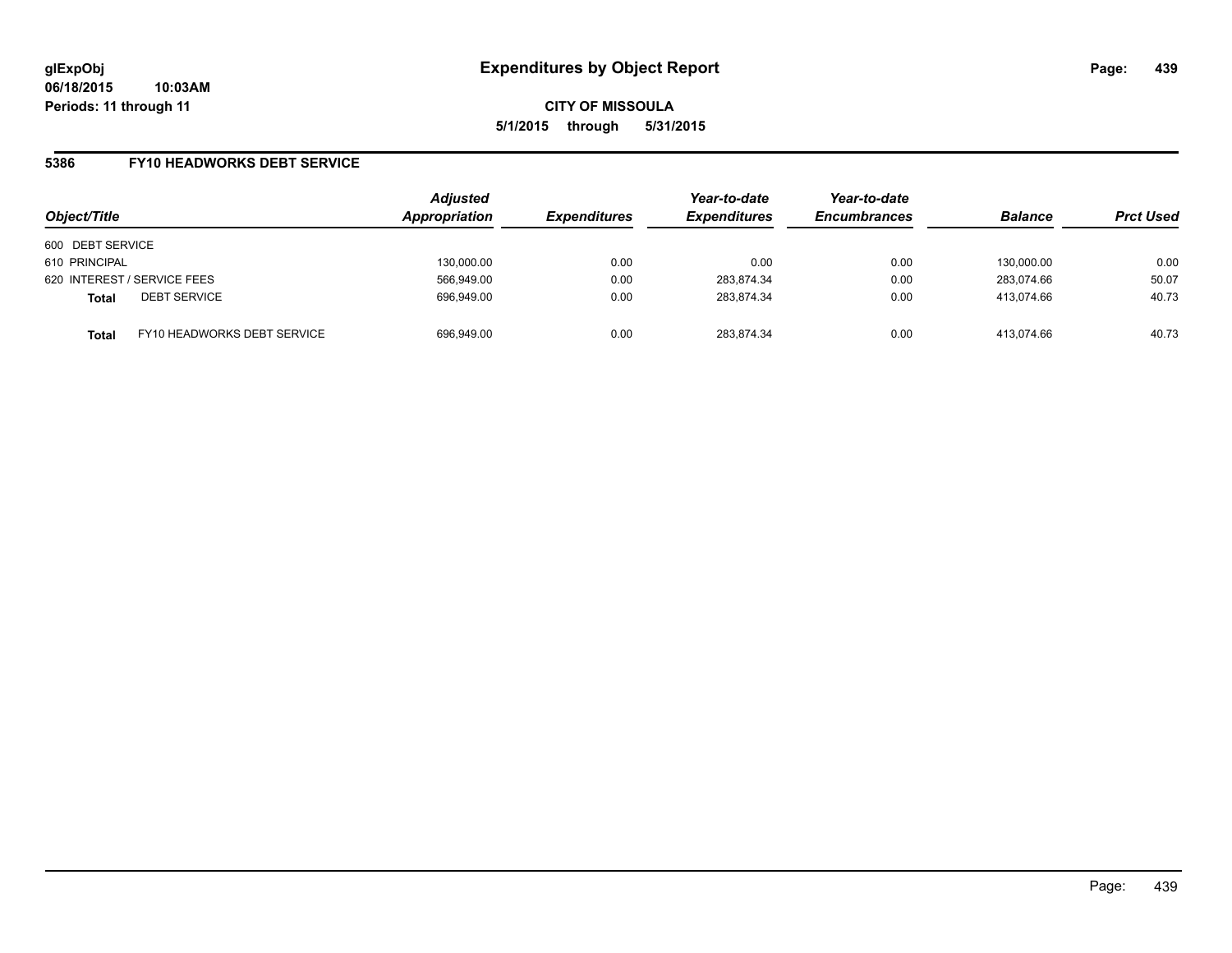#### **5387 FY11 SEWER \$1.29M BOND DEBT SERVICE**

**330 WASTEWATER**

| Object/Title                        | Adjusted<br>Appropriation | <b>Expenditures</b> | Year-to-date<br><b>Expenditures</b> | Year-to-date<br><b>Encumbrances</b> | <b>Balance</b> | <b>Prct Used</b> |
|-------------------------------------|---------------------------|---------------------|-------------------------------------|-------------------------------------|----------------|------------------|
| 600 DEBT SERVICE                    |                           |                     |                                     |                                     |                |                  |
| 610 PRINCIPAL                       | 45,000.00                 | 0.00                | 0.00                                | 0.00                                | 45,000.00      | 0.00             |
| 620 INTEREST / SERVICE FEES         | 58,430.00                 | 0.00                | 29,040.00                           | 0.00                                | 29.390.00      | 49.70            |
| <b>DEBT SERVICE</b><br><b>Total</b> | 103.430.00                | 0.00                | 29.040.00                           | 0.00                                | 74.390.00      | 28.08            |
| <b>WASTEWATER</b><br><b>Total</b>   | 103,430.00                | 0.00                | 29,040.00                           | 0.00                                | 74,390.00      | 28.08            |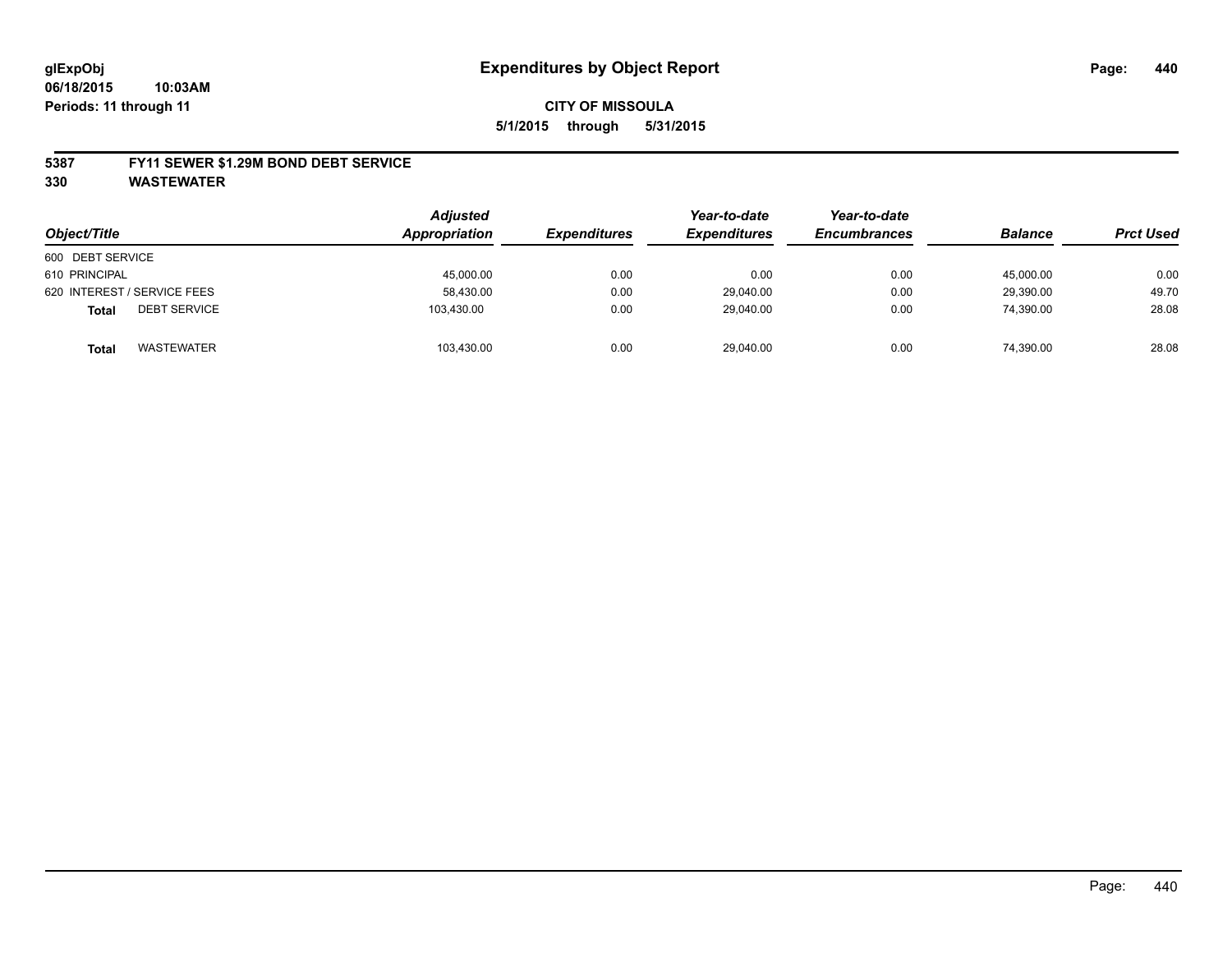### **5387 FY11 SEWER \$1.29M BOND DEBT SERVICE**

| Object/Title     |                                      | <b>Adjusted</b><br>Appropriation | <b>Expenditures</b> | Year-to-date<br><b>Expenditures</b> | Year-to-date<br><b>Encumbrances</b> | <b>Balance</b> | <b>Prct Used</b> |
|------------------|--------------------------------------|----------------------------------|---------------------|-------------------------------------|-------------------------------------|----------------|------------------|
| 600 DEBT SERVICE |                                      |                                  |                     |                                     |                                     |                |                  |
| 610 PRINCIPAL    |                                      | 45,000.00                        | 0.00                | 0.00                                | 0.00                                | 45.000.00      | 0.00             |
|                  | 620 INTEREST / SERVICE FEES          | 58,430.00                        | 0.00                | 29,040.00                           | 0.00                                | 29,390.00      | 49.70            |
| <b>Total</b>     | <b>DEBT SERVICE</b>                  | 103,430.00                       | 0.00                | 29.040.00                           | 0.00                                | 74.390.00      | 28.08            |
| <b>Total</b>     | FY11 SEWER \$1.29M BOND DEBT SERVICE | 103.430.00                       | 0.00                | 29.040.00                           | 0.00                                | 74.390.00      | 28.08            |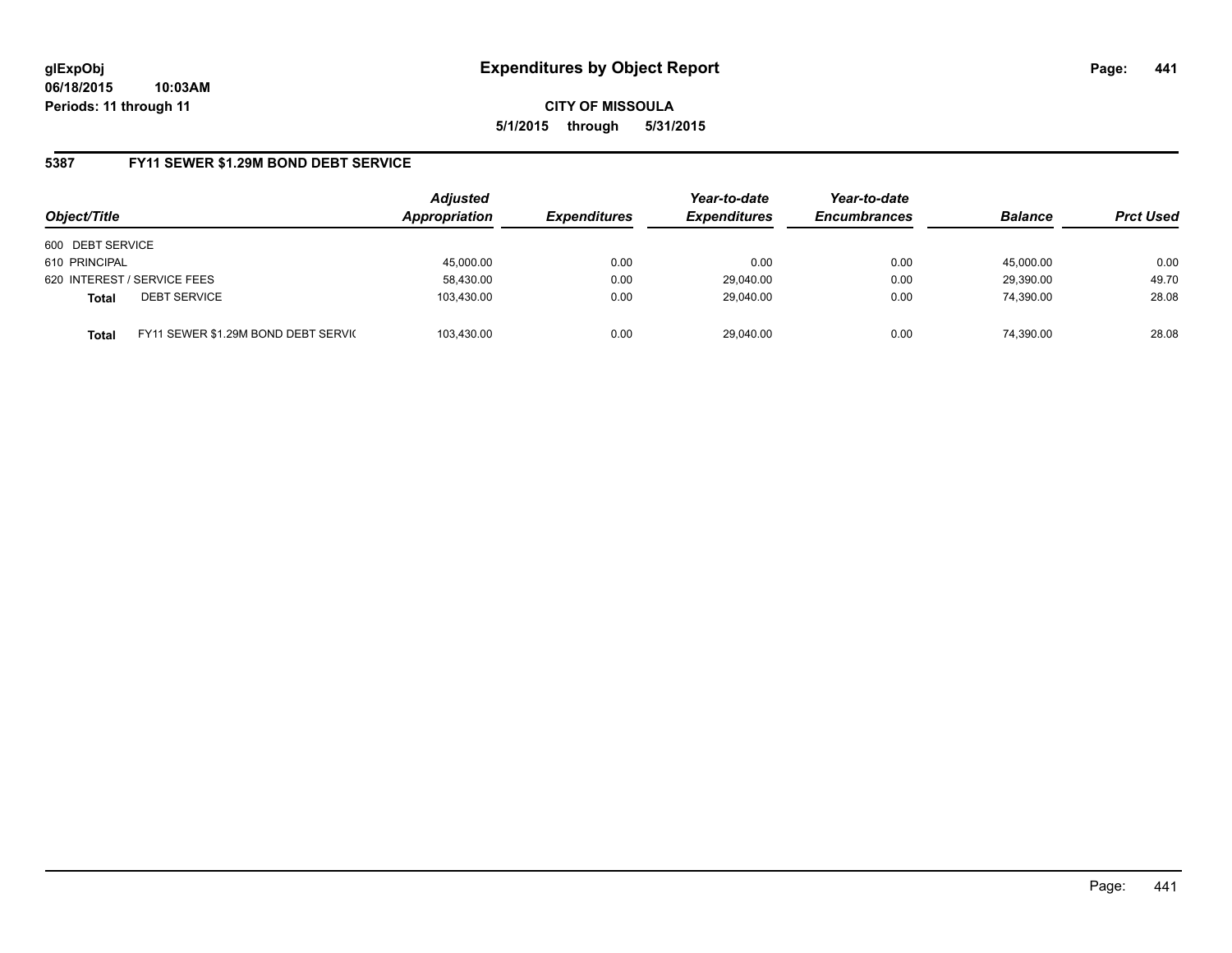#### **5388 FY11 \$1.29M SEWER BOND RESERVE**

**330 WASTEWATER**

| Object/Title                      | <b>Adjusted</b><br>Appropriation | <b>Expenditures</b> | Year-to-date<br><b>Expenditures</b> | Year-to-date<br><b>Encumbrances</b> | <b>Balance</b> | <b>Prct Used</b> |
|-----------------------------------|----------------------------------|---------------------|-------------------------------------|-------------------------------------|----------------|------------------|
| 800 OTHER OBJECTS                 |                                  |                     |                                     |                                     |                |                  |
| 820 TRANSFERS TO OTHER FUNDS      | 0.00                             | 0.00                | 0.00                                | 0.00                                | 0.00           | 0.00             |
| OTHER OBJECTS<br><b>Total</b>     | 0.00                             | 0.00                | 0.00                                | 0.00                                | 0.00           | 0.00             |
| <b>WASTEWATER</b><br><b>Total</b> | 0.00                             | 0.00                | 0.00                                | 0.00                                | 0.00           | 0.00             |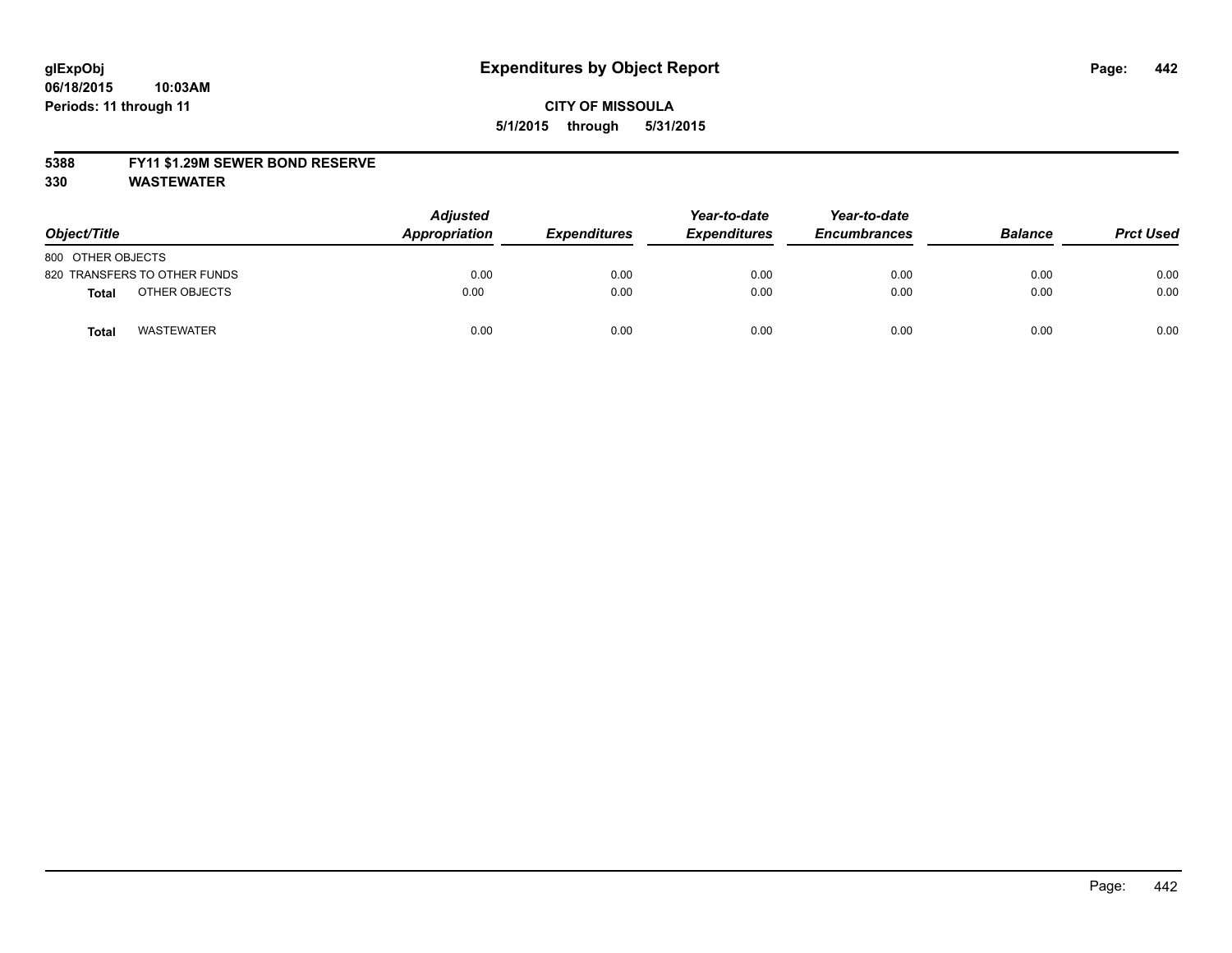**06/18/2015 10:03AM Periods: 11 through 11**

**CITY OF MISSOULA 5/1/2015 through 5/31/2015**

# **5388 FY11 \$1.29M SEWER BOND RESERVE**

| Object/Title                                    | <b>Adjusted</b><br>Appropriation | <b>Expenditures</b> | Year-to-date<br><b>Expenditures</b> | Year-to-date<br><b>Encumbrances</b> | <b>Balance</b> | <b>Prct Used</b> |
|-------------------------------------------------|----------------------------------|---------------------|-------------------------------------|-------------------------------------|----------------|------------------|
| 800 OTHER OBJECTS                               |                                  |                     |                                     |                                     |                |                  |
| 820 TRANSFERS TO OTHER FUNDS                    | 0.00                             | 0.00                | 0.00                                | 0.00                                | 0.00           | 0.00             |
| OTHER OBJECTS<br><b>Total</b>                   | 0.00                             | 0.00                | 0.00                                | 0.00                                | 0.00           | 0.00             |
| FY11 \$1.29M SEWER BOND RESERVE<br><b>Total</b> | 0.00                             | 0.00                | 0.00                                | 0.00                                | 0.00           | 0.00             |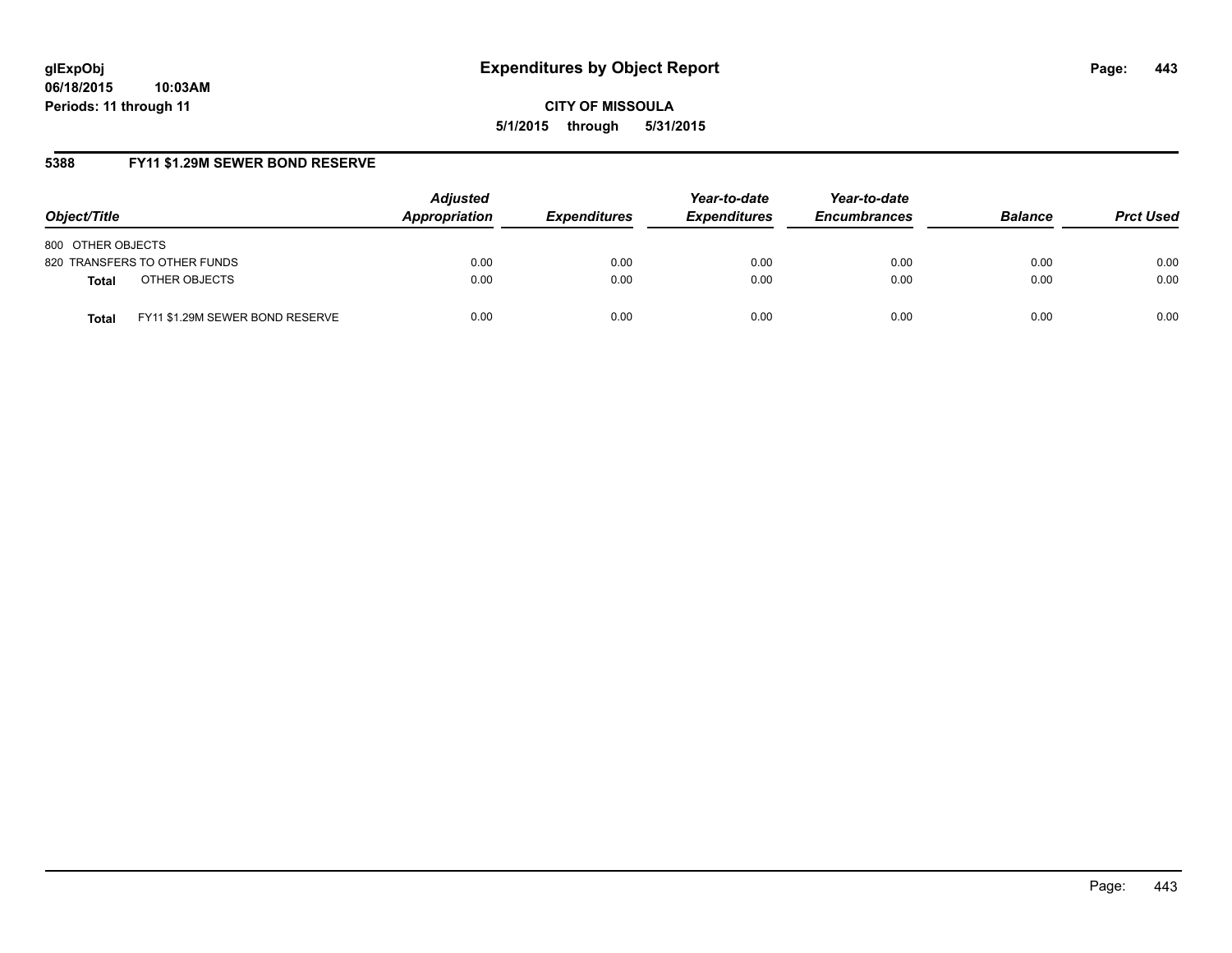### **5711 AQUATICS**

**370 PARKS & RECREATION**

|                                     | <b>Adjusted</b> |                     | Year-to-date        | Year-to-date        |                |                  |
|-------------------------------------|-----------------|---------------------|---------------------|---------------------|----------------|------------------|
| Object/Title                        | Appropriation   | <b>Expenditures</b> | <b>Expenditures</b> | <b>Encumbrances</b> | <b>Balance</b> | <b>Prct Used</b> |
| 100 PERSONAL SERVICES               |                 |                     |                     |                     |                |                  |
| 110 SALARIES AND WAGES              | 528,564.00      | 36,841.80           | 461,689.36          | 0.00                | 66,874.64      | 87.35            |
| 120 OVERTIME/TERMINATION            | 1,000.00        | 6.62                | 194.08              | 0.00                | 805.92         | 19.41            |
| 135 OPEB EXPENSE                    | 0.00            | 0.00                | 0.00                | 0.00                | 0.00           | 0.00             |
| <b>140 EMPLOYER CONTRIBUTIONS</b>   | 132,782.00      | 9,797.75            | 118,899.59          | 0.00                | 13,882.41      | 89.54            |
| 141 STATE RETIREMENT CONTRIBUTIONS  | 0.00            | 0.00                | 560.42              | 0.00                | $-560.42$      | 0.00             |
| 145 OPEB CONTRIBUTION               | 0.00            | 0.00                | 0.00                | 0.00                | 0.00           | 0.00             |
| PERSONAL SERVICES<br>Total          | 662,346.00      | 46,646.17           | 581,343.45          | 0.00                | 81,002.55      | 87.77            |
| 200 SUPPLIES                        |                 |                     |                     |                     |                |                  |
| 210 OFFICE SUPPLIES                 | 4,500.00        | 0.00                | 458.63              | 0.00                | 4,041.37       | 10.19            |
| 220 OPERATING SUPPLIES              | 45,000.00       | 2,884.00            | 11,538.74           | 0.00                | 33,461.26      | 25.64            |
| 230 REPAIR/MAINTENANCE              | 68,000.00       | 1,765.71            | 60,318.10           | 0.00                | 7,681.90       | 88.70            |
| 231 GASOLINE                        | 0.00            | 0.00                | 0.00                | 0.00                | 0.00           | 0.00             |
| 240 OTHER SUPPLIES                  | 121,000.00      | 4,283.64            | 63,761.70           | 0.00                | 57,238.30      | 52.70            |
| 250 SUPPLIES FOR RESALE             | 0.00            | 0.00                | 0.00                | 0.00                | 0.00           | 0.00             |
| <b>SUPPLIES</b><br>Total            | 238,500.00      | 8,933.35            | 136,077.17          | 0.00                | 102,422.83     | 57.06            |
| 300 PURCHASED SERVICES              |                 |                     |                     |                     |                |                  |
| 310 COMMUNICATIONS                  | 500.00          | 0.00                | 0.00                | 0.00                | 500.00         | 0.00             |
| 320 PRINTING & DUPLICATING          | 10,500.00       | 0.00                | 2,503.67            | 0.00                | 7,996.33       | 23.84            |
| 330 PUBLICITY, SUBSCRIPTIONS & DUES | 17,200.00       | 0.00                | 17,017.58           | 0.00                | 182.42         | 98.94            |
| 340 SEWER                           | 10,275.00       | 0.00                | 13,032.54           | 0.00                | $-2,757.54$    | 126.84           |
| 341 ELECTRICITY & NATURAL GAS       | 191,000.00      | 9,684.47            | 128,276.98          | 0.00                | 62,723.02      | 67.16            |
| 343 WATER CHARGES                   | 13,644.00       | 0.00                | 16,200.87           | 0.00                | $-2,556.87$    | 118.74           |
| 344 TELEPHONE SERVICE               | 7,539.00        | 612.81              | 7,417.64            | 0.00                | 121.36         | 98.39            |
| 345 GARBAGE                         | 4.651.00        | 179.98              | 2,066.82            | 0.00                | 2,584.18       | 44.44            |
| 350 PROFESSIONAL SERVICES           | 40,000.00       | 4,429.00            | 19,905.85           | 0.00                | 20,094.15      | 49.76            |
| 360 REPAIR & MAINTENANCE            | 20,500.00       | 361.30              | 14,140.47           | 0.00                | 6,359.53       | 68.98            |
| 370 TRAVEL                          | 2,000.00        | 0.00                | 0.00                | 0.00                | 2,000.00       | 0.00             |
| 380 TRAINING                        | 5,000.00        | 94.50               | 1,943.50            | 0.00                | 3,056.50       | 38.87            |
| 390 OTHER PURCHASED SERVICES        | 19,300.00       | 945.00              | 8,552.77            | 0.00                | 10,747.23      | 44.31            |
| PURCHASED SERVICES<br>Total         | 342,109.00      | 16,307.06           | 231,058.69          | 0.00                | 111,050.31     | 67.54            |
| 500 FIXED CHARGES                   |                 |                     |                     |                     |                |                  |
| 500 FIXED CHARGES                   | 381.00          | 0.00                | 0.00                | 0.00                | 381.00         | 0.00             |
| 550 MERCHANT SERVICE FEES           | 14,000.00       | 0.00                | 0.00                | 0.00                | 14,000.00      | 0.00             |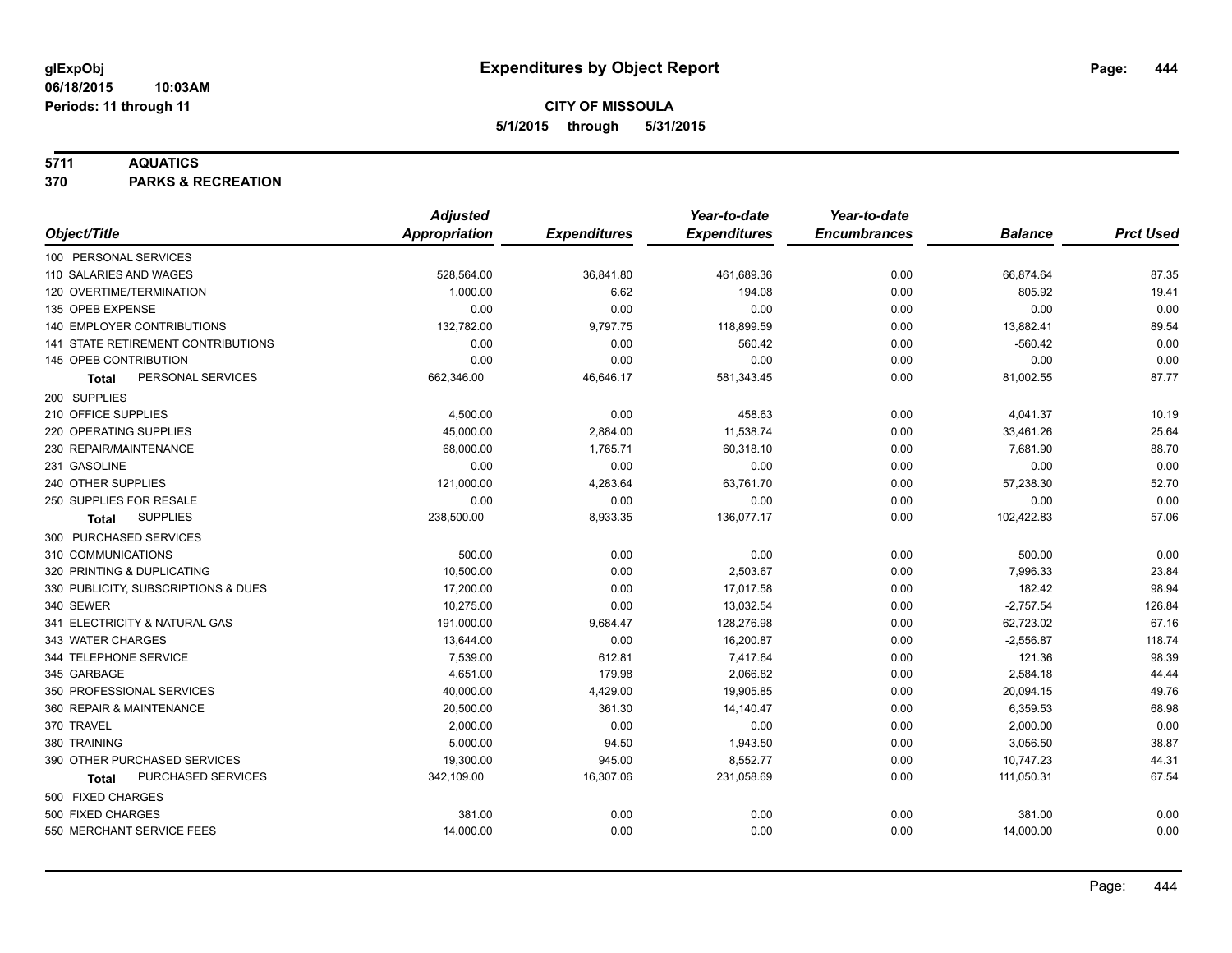### **5711 AQUATICS**

**370 PARKS & RECREATION**

|                    |                              | <b>Adjusted</b> |                     | Year-to-date        | Year-to-date        |                |                  |
|--------------------|------------------------------|-----------------|---------------------|---------------------|---------------------|----------------|------------------|
| Object/Title       |                              | Appropriation   | <b>Expenditures</b> | <b>Expenditures</b> | <b>Encumbrances</b> | <b>Balance</b> | <b>Prct Used</b> |
| <b>Total</b>       | <b>FIXED CHARGES</b>         | 14,381.00       | 0.00                | 0.00                | 0.00                | 14,381.00      | 0.00             |
| 600 DEBT SERVICE   |                              |                 |                     |                     |                     |                |                  |
| 610 PRINCIPAL      |                              | 12,377.00       | 0.00                | 0.00                | 0.00                | 12,377.00      | 0.00             |
|                    | 620 INTEREST / SERVICE FEES  | 0.00            | 0.00                | 0.00                | 0.00                | 0.00           | 0.00             |
| Total              | <b>DEBT SERVICE</b>          | 12,377.00       | 0.00                | 0.00                | 0.00                | 12,377.00      | 0.00             |
| 800 OTHER OBJECTS  |                              |                 |                     |                     |                     |                |                  |
|                    | 820 TRANSFERS TO OTHER FUNDS | 0.00            | 0.00                | 0.00                | 0.00                | 0.00           | 0.00             |
| <b>Total</b>       | OTHER OBJECTS                | 0.00            | 0.00                | 0.00                | 0.00                | 0.00           | 0.00             |
| 900 CAPITAL OUTLAY |                              |                 |                     |                     |                     |                |                  |
| 920 BUILDINGS      |                              | 45,000.00       | 0.00                | 0.00                | 0.00                | 45,000.00      | 0.00             |
| 930 IMPROVEMENTS   |                              | 70,000.00       | 0.00                | 26,569.40           | 0.00                | 43,430.60      | 37.96            |
|                    | 940 MACHINERY & EQUIPMENT    | 20,000.00       | 0.00                | 0.00                | 0.00                | 20,000.00      | 0.00             |
| <b>Total</b>       | <b>CAPITAL OUTLAY</b>        | 135,000.00      | 0.00                | 26,569.40           | 0.00                | 108,430.60     | 19.68            |
| <b>Total</b>       | PARKS & RECREATION           | 1,404,713.00    | 71,886.58           | 975,048.71          | 0.00                | 429,664.29     | 69.41            |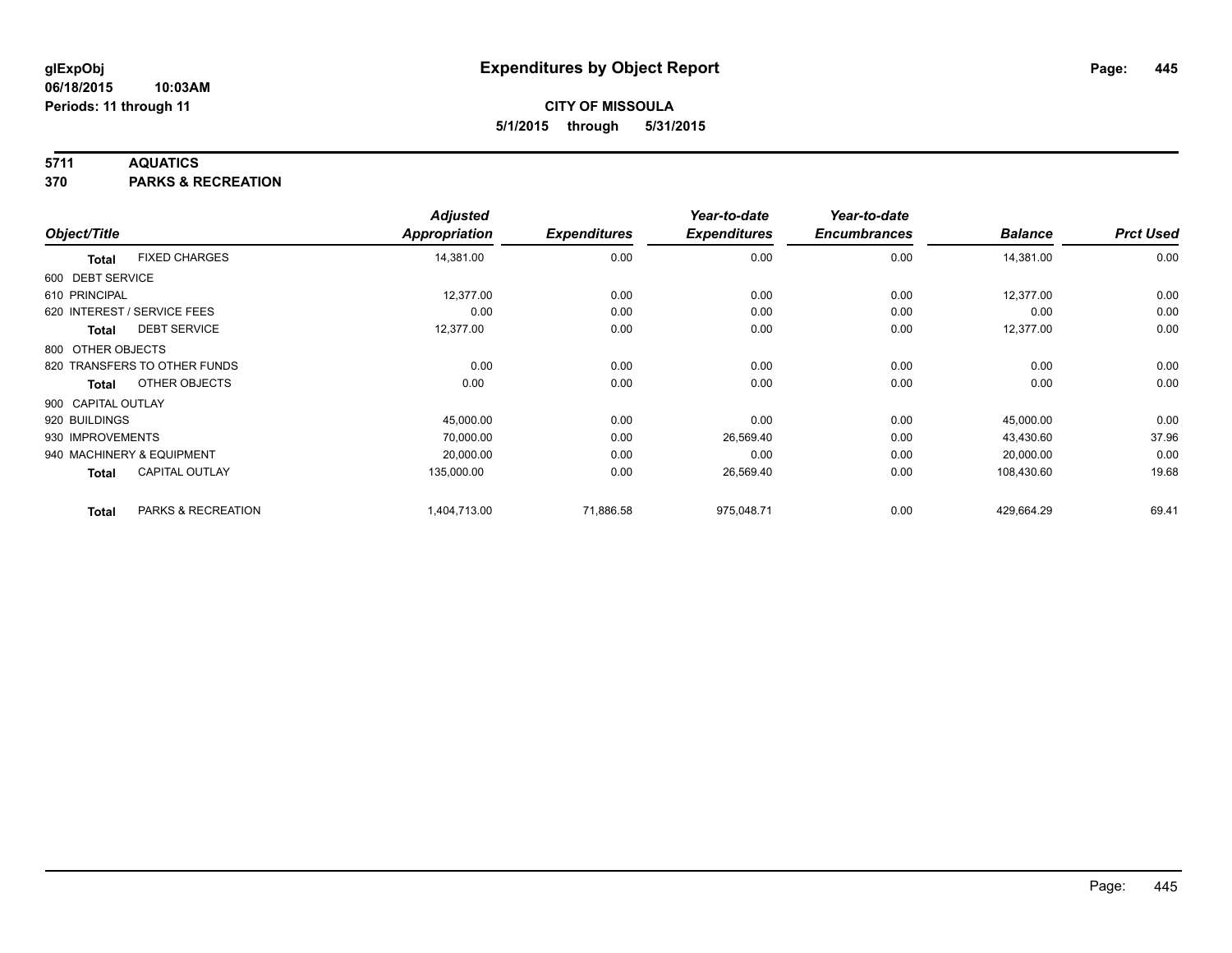### **5711 AQUATICS**

**371 AQUATICS SALARIES**

| Object/Title                             | <b>Adjusted</b><br>Appropriation | <b>Expenditures</b> | Year-to-date<br><b>Expenditures</b> | Year-to-date<br><b>Encumbrances</b> | <b>Balance</b> | <b>Prct Used</b> |
|------------------------------------------|----------------------------------|---------------------|-------------------------------------|-------------------------------------|----------------|------------------|
|                                          |                                  |                     |                                     |                                     |                |                  |
| 100 PERSONAL SERVICES                    |                                  |                     |                                     |                                     |                |                  |
| 110 SALARIES AND WAGES                   | 0.00                             | 0.00                | 0.00                                | 0.00                                | 0.00           | 0.00             |
| 120 OVERTIME/TERMINATION                 | 0.00                             | 0.00                | 0.00                                | 0.00                                | 0.00           | 0.00             |
| 135 OPEB EXPENSE                         | 0.00                             | 0.00                | 0.00                                | 0.00                                | 0.00           | 0.00             |
| 140 EMPLOYER CONTRIBUTIONS               | 0.00                             | 0.00                | 0.00                                | 0.00                                | 0.00           | 0.00             |
| 141 STATE RETIREMENT CONTRIBUTIONS       | 0.00                             | 0.00                | 0.00                                | 0.00                                | 0.00           | 0.00             |
| 145 OPEB CONTRIBUTION                    | 0.00                             | 0.00                | 0.00                                | 0.00                                | 0.00           | 0.00             |
| PERSONAL SERVICES<br><b>Total</b>        | 0.00                             | 0.00                | 0.00                                | 0.00                                | 0.00           | 0.00             |
| <b>AQUATICS SALARIES</b><br><b>Total</b> | 0.00                             | 0.00                | 0.00                                | 0.00                                | 0.00           | 0.00             |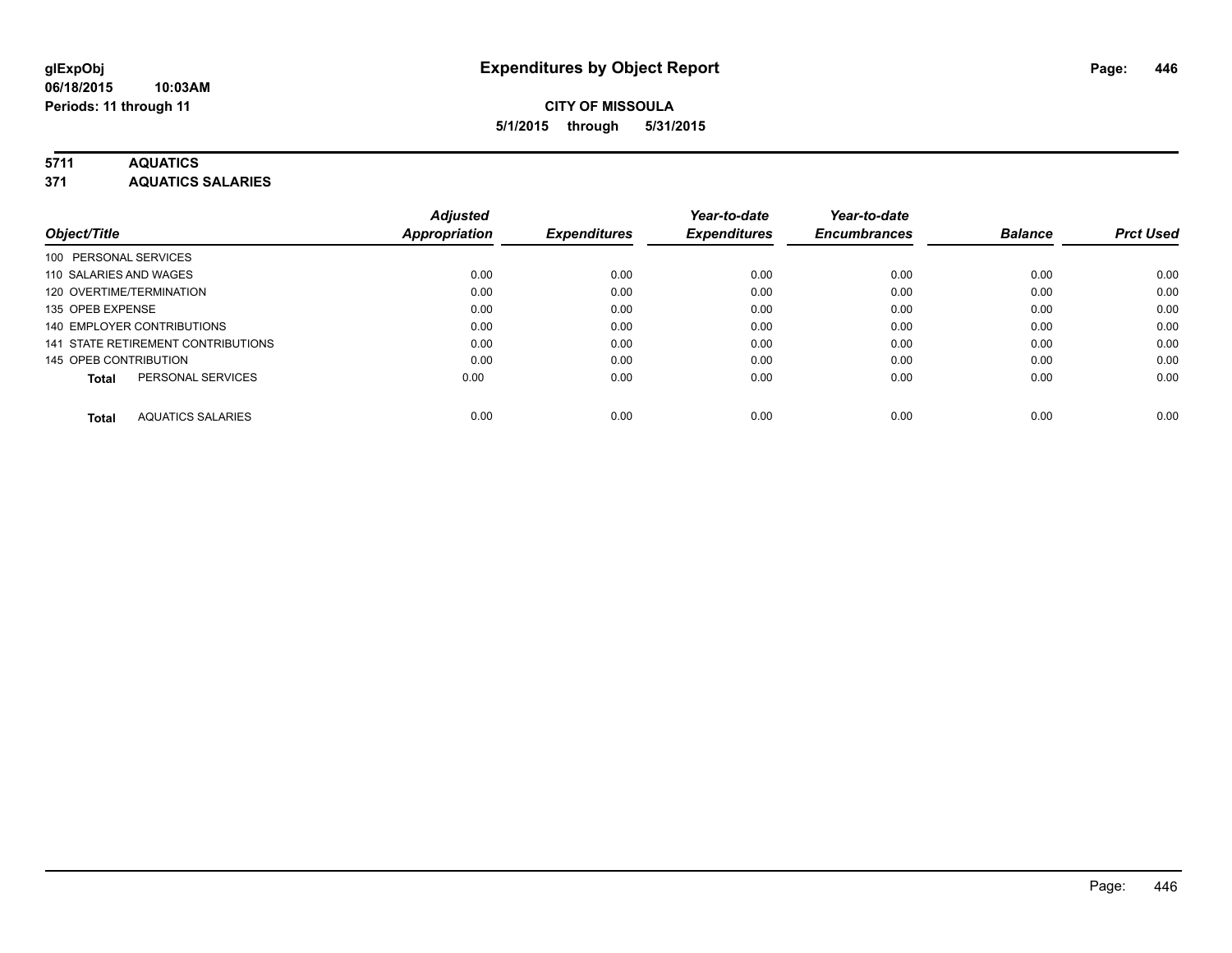### **5711 AQUATICS**

**390 NON-DEPARTMENTAL**

| Object/Title                          | <b>Adjusted</b><br><b>Appropriation</b> | <b>Expenditures</b> | Year-to-date<br><b>Expenditures</b> | Year-to-date<br><b>Encumbrances</b> | <b>Balance</b> | <b>Prct Used</b> |
|---------------------------------------|-----------------------------------------|---------------------|-------------------------------------|-------------------------------------|----------------|------------------|
| 800 OTHER OBJECTS                     |                                         |                     |                                     |                                     |                |                  |
| 830 DEPRECIATION                      | 0.00                                    | 0.00                | 0.00                                | 0.00                                | 0.00           | 0.00             |
| OTHER OBJECTS<br><b>Total</b>         | 0.00                                    | 0.00                | 0.00                                | 0.00                                | 0.00           | 0.00             |
| 900 CAPITAL OUTLAY                    |                                         |                     |                                     |                                     |                |                  |
| 900 CAPITAL OUTLAY                    | 0.00                                    | 0.00                | 0.00                                | 0.00                                | 0.00           | 0.00             |
| <b>CAPITAL OUTLAY</b><br><b>Total</b> | 0.00                                    | 0.00                | 0.00                                | 0.00                                | 0.00           | 0.00             |
| NON-DEPARTMENTAL<br><b>Total</b>      | 0.00                                    | 0.00                | 0.00                                | 0.00                                | 0.00           | 0.00             |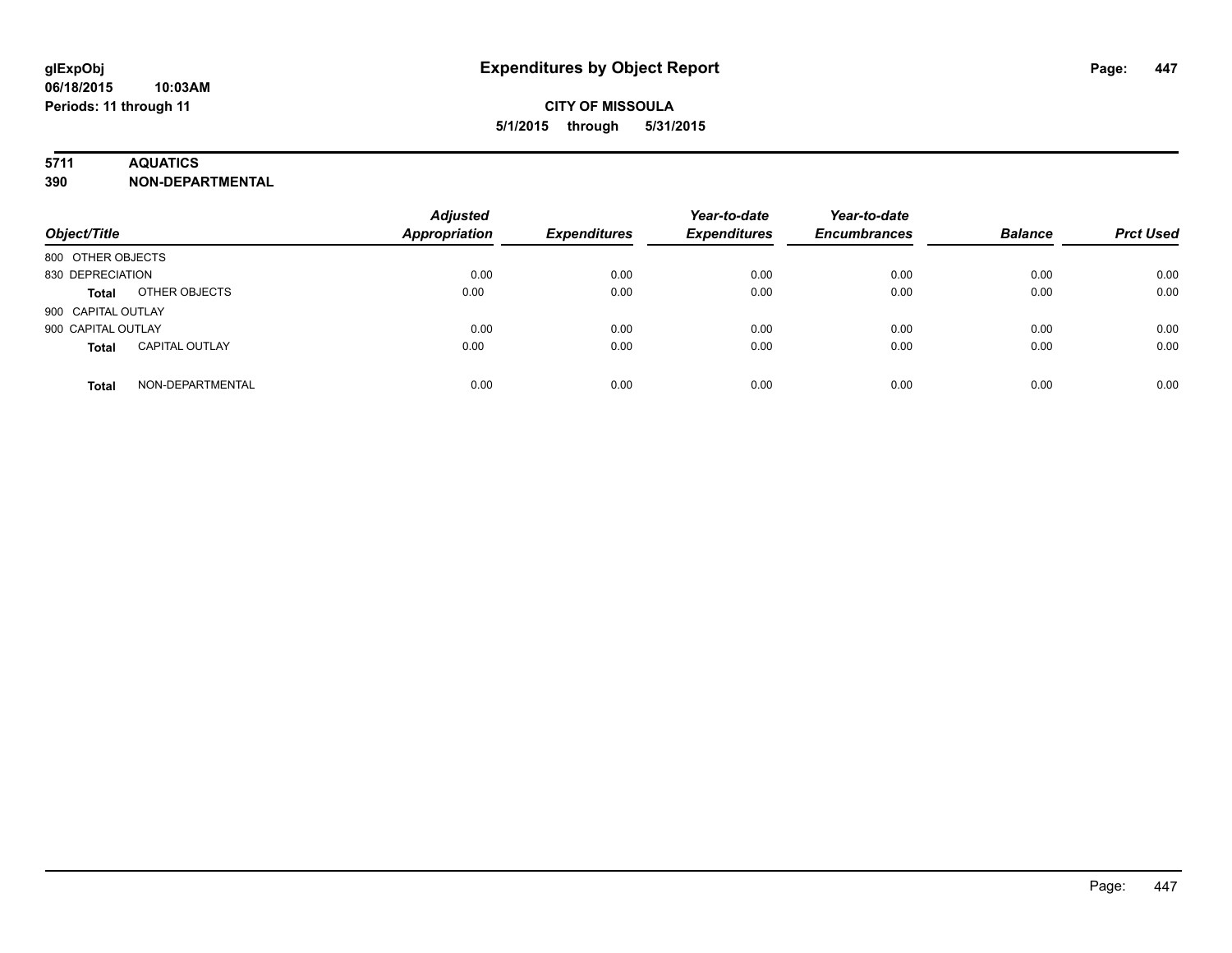**5711 AQUATICS**

|                                           |                    | <b>Adjusted</b>      |                     | Year-to-date        | Year-to-date        |                |                  |
|-------------------------------------------|--------------------|----------------------|---------------------|---------------------|---------------------|----------------|------------------|
| Object/Title                              |                    | <b>Appropriation</b> | <b>Expenditures</b> | <b>Expenditures</b> | <b>Encumbrances</b> | <b>Balance</b> | <b>Prct Used</b> |
| 100 PERSONAL SERVICES                     |                    |                      |                     |                     |                     |                |                  |
| 110 SALARIES AND WAGES                    |                    | 528,564.00           | 36,841.80           | 461,689.36          | 0.00                | 66,874.64      | 87.35            |
| 120 OVERTIME/TERMINATION                  |                    | 1,000.00             | 6.62                | 194.08              | 0.00                | 805.92         | 19.41            |
| 135 OPEB EXPENSE                          |                    | 0.00                 | 0.00                | 0.00                | 0.00                | 0.00           | 0.00             |
| 140 EMPLOYER CONTRIBUTIONS                |                    | 132,782.00           | 9,797.75            | 118,899.59          | 0.00                | 13,882.41      | 89.54            |
| <b>141 STATE RETIREMENT CONTRIBUTIONS</b> |                    | 0.00                 | 0.00                | 560.42              | 0.00                | $-560.42$      | 0.00             |
| 145 OPEB CONTRIBUTION                     |                    | 0.00                 | 0.00                | 0.00                | 0.00                | 0.00           | 0.00             |
| <b>Total</b>                              | PERSONAL SERVICES  | 662,346.00           | 46,646.17           | 581,343.45          | 0.00                | 81,002.55      | 87.77            |
| 200 SUPPLIES                              |                    |                      |                     |                     |                     |                |                  |
| 210 OFFICE SUPPLIES                       |                    | 4,500.00             | 0.00                | 458.63              | 0.00                | 4,041.37       | 10.19            |
| 220 OPERATING SUPPLIES                    |                    | 45,000.00            | 2,884.00            | 11,538.74           | 0.00                | 33,461.26      | 25.64            |
| 230 REPAIR/MAINTENANCE                    |                    | 68,000.00            | 1,765.71            | 60,318.10           | 0.00                | 7,681.90       | 88.70            |
| 231 GASOLINE                              |                    | 0.00                 | 0.00                | 0.00                | 0.00                | 0.00           | 0.00             |
| 240 OTHER SUPPLIES                        |                    | 121,000.00           | 4,283.64            | 63,761.70           | 0.00                | 57,238.30      | 52.70            |
| 250 SUPPLIES FOR RESALE                   |                    | 0.00                 | 0.00                | 0.00                | 0.00                | 0.00           | 0.00             |
| <b>SUPPLIES</b><br>Total                  |                    | 238,500.00           | 8,933.35            | 136,077.17          | 0.00                | 102,422.83     | 57.06            |
| 300 PURCHASED SERVICES                    |                    |                      |                     |                     |                     |                |                  |
| 310 COMMUNICATIONS                        |                    | 500.00               | 0.00                | 0.00                | 0.00                | 500.00         | 0.00             |
| 320 PRINTING & DUPLICATING                |                    | 10,500.00            | 0.00                | 2,503.67            | 0.00                | 7,996.33       | 23.84            |
| 330 PUBLICITY, SUBSCRIPTIONS & DUES       |                    | 17,200.00            | 0.00                | 17,017.58           | 0.00                | 182.42         | 98.94            |
| 340 SEWER                                 |                    | 10,275.00            | 0.00                | 13,032.54           | 0.00                | $-2,757.54$    | 126.84           |
| 341 ELECTRICITY & NATURAL GAS             |                    | 191,000.00           | 9,684.47            | 128,276.98          | 0.00                | 62,723.02      | 67.16            |
| 343 WATER CHARGES                         |                    | 13,644.00            | 0.00                | 16,200.87           | 0.00                | $-2,556.87$    | 118.74           |
| 344 TELEPHONE SERVICE                     |                    | 7,539.00             | 612.81              | 7,417.64            | 0.00                | 121.36         | 98.39            |
| 345 GARBAGE                               |                    | 4,651.00             | 179.98              | 2,066.82            | 0.00                | 2,584.18       | 44.44            |
| 350 PROFESSIONAL SERVICES                 |                    | 40,000.00            | 4,429.00            | 19,905.85           | 0.00                | 20,094.15      | 49.76            |
| 360 REPAIR & MAINTENANCE                  |                    | 20,500.00            | 361.30              | 14,140.47           | 0.00                | 6,359.53       | 68.98            |
| 370 TRAVEL                                |                    | 2,000.00             | 0.00                | 0.00                | 0.00                | 2,000.00       | 0.00             |
| 380 TRAINING                              |                    | 5,000.00             | 94.50               | 1,943.50            | 0.00                | 3,056.50       | 38.87            |
| 390 OTHER PURCHASED SERVICES              |                    | 19,300.00            | 945.00              | 8,552.77            | 0.00                | 10,747.23      | 44.31            |
| Total                                     | PURCHASED SERVICES | 342,109.00           | 16,307.06           | 231,058.69          | 0.00                | 111,050.31     | 67.54            |
| 500 FIXED CHARGES                         |                    |                      |                     |                     |                     |                |                  |
| 500 FIXED CHARGES                         |                    | 381.00               | 0.00                | 0.00                | 0.00                | 381.00         | 0.00             |
| 550 MERCHANT SERVICE FEES                 |                    | 14,000.00            | 0.00                | 0.00                | 0.00                | 14,000.00      | 0.00             |
| <b>FIXED CHARGES</b><br>Total             |                    | 14,381.00            | 0.00                | 0.00                | 0.00                | 14,381.00      | 0.00             |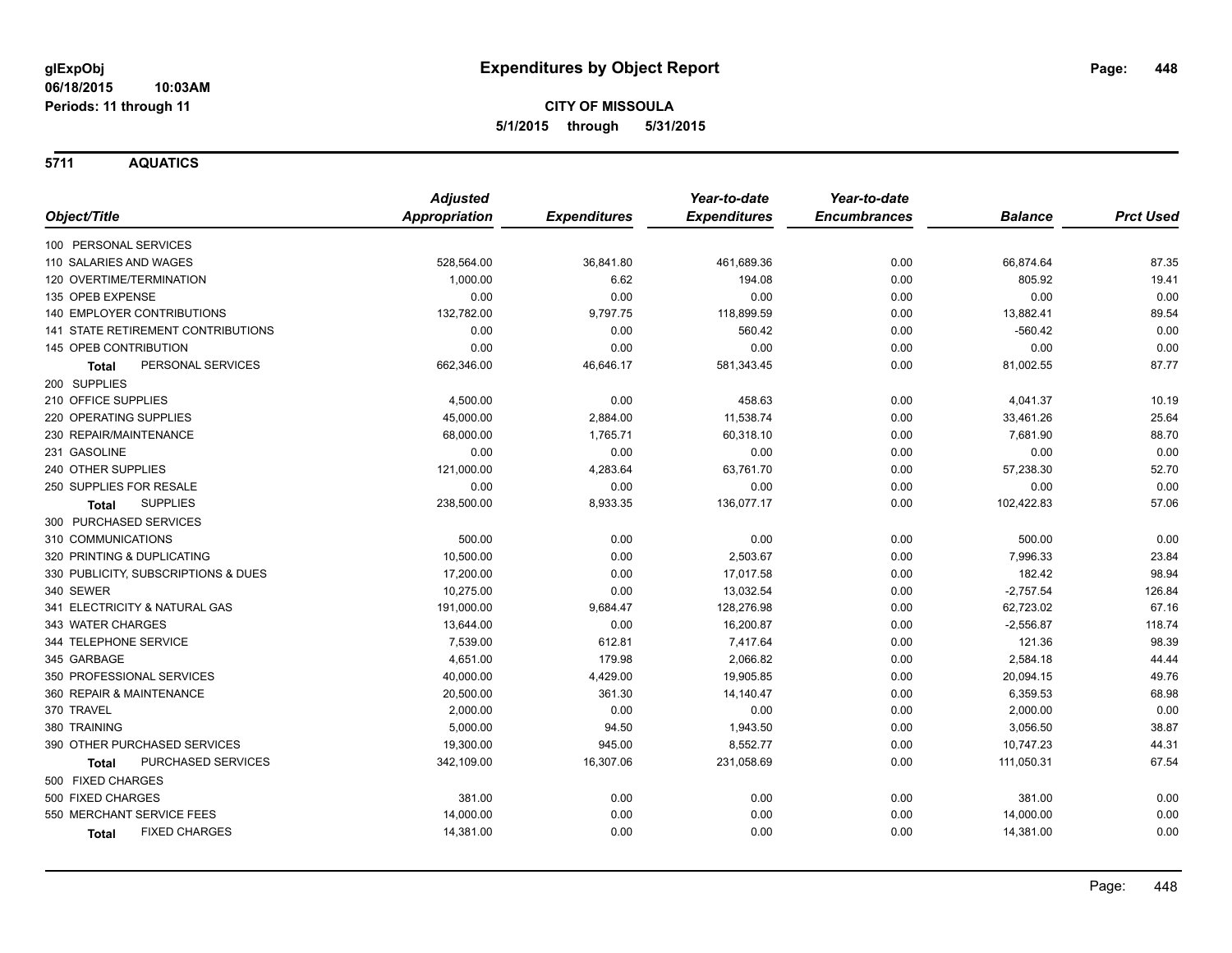**5711 AQUATICS**

|                                       | <b>Adjusted</b> |                     | Year-to-date        | Year-to-date        |                |                  |
|---------------------------------------|-----------------|---------------------|---------------------|---------------------|----------------|------------------|
| Object/Title                          | Appropriation   | <b>Expenditures</b> | <b>Expenditures</b> | <b>Encumbrances</b> | <b>Balance</b> | <b>Prct Used</b> |
| 600 DEBT SERVICE                      |                 |                     |                     |                     |                |                  |
| 610 PRINCIPAL                         | 12,377.00       | 0.00                | 0.00                | 0.00                | 12,377.00      | 0.00             |
| 620 INTEREST / SERVICE FEES           | 0.00            | 0.00                | 0.00                | 0.00                | 0.00           | 0.00             |
| <b>DEBT SERVICE</b><br><b>Total</b>   | 12,377.00       | 0.00                | 0.00                | 0.00                | 12,377.00      | 0.00             |
| 800 OTHER OBJECTS                     |                 |                     |                     |                     |                |                  |
| 820 TRANSFERS TO OTHER FUNDS          | 0.00            | 0.00                | 0.00                | 0.00                | 0.00           | 0.00             |
| 830 DEPRECIATION                      | 0.00            | 0.00                | 0.00                | 0.00                | 0.00           | 0.00             |
| OTHER OBJECTS<br>Total                | 0.00            | 0.00                | 0.00                | 0.00                | 0.00           | 0.00             |
| 900 CAPITAL OUTLAY                    |                 |                     |                     |                     |                |                  |
| 900 CAPITAL OUTLAY                    | 0.00            | 0.00                | 0.00                | 0.00                | 0.00           | 0.00             |
| 920 BUILDINGS                         | 45,000.00       | 0.00                | 0.00                | 0.00                | 45,000.00      | 0.00             |
| 930 IMPROVEMENTS                      | 70,000.00       | 0.00                | 26,569.40           | 0.00                | 43,430.60      | 37.96            |
| 940 MACHINERY & EQUIPMENT             | 20,000.00       | 0.00                | 0.00                | 0.00                | 20,000.00      | 0.00             |
| <b>CAPITAL OUTLAY</b><br><b>Total</b> | 135,000.00      | 0.00                | 26,569.40           | 0.00                | 108,430.60     | 19.68            |
| <b>AQUATICS</b><br><b>Total</b>       | 1,404,713.00    | 71,886.58           | 975,048.71          | 0.00                | 429,664.29     | 69.41            |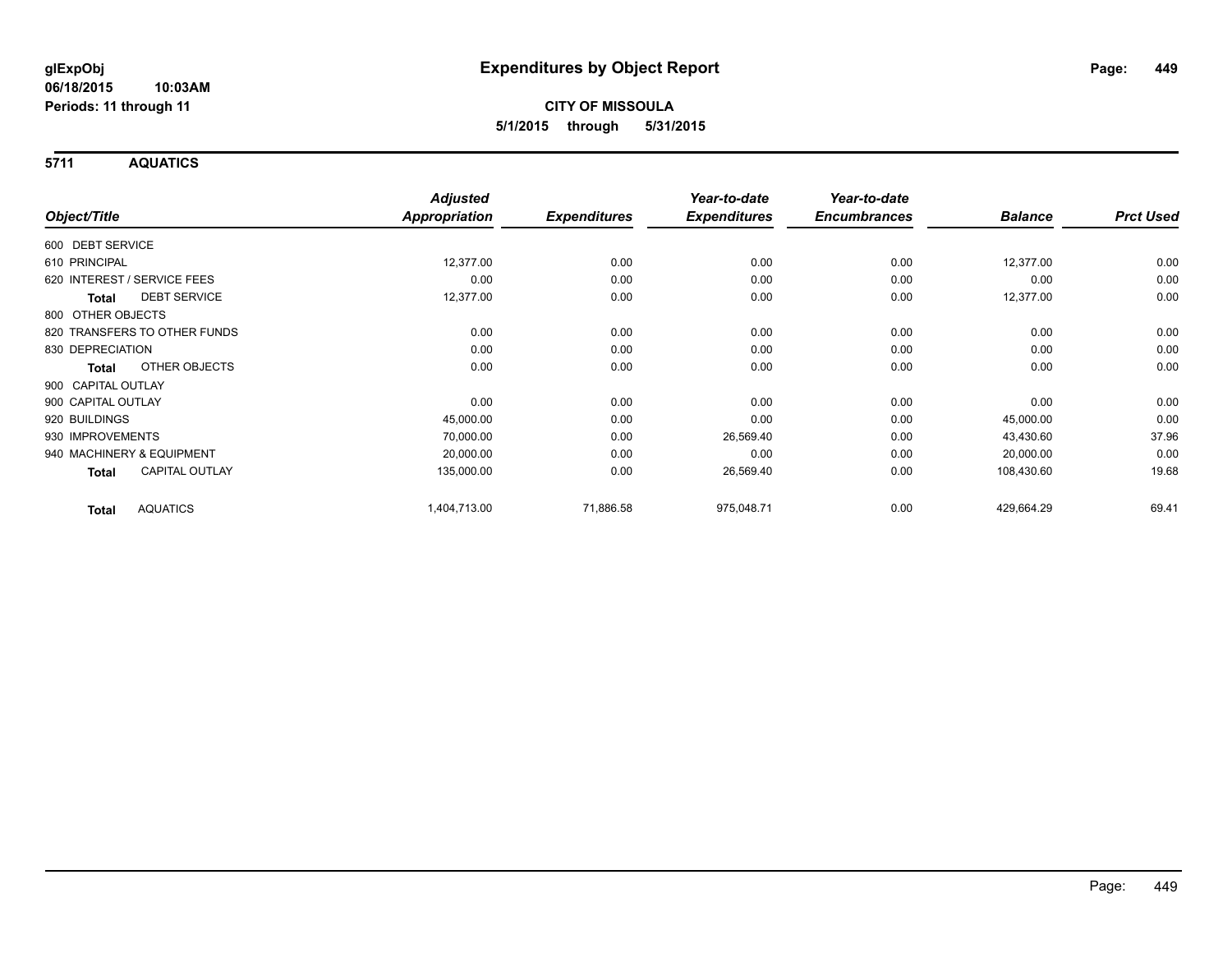#### **6050 EMPLOYEE BENEFIT PLAN FUND**

**390 NON-DEPARTMENTAL**

|                                                   | <b>Adjusted</b> |                     | Year-to-date        | Year-to-date        |                |                  |
|---------------------------------------------------|-----------------|---------------------|---------------------|---------------------|----------------|------------------|
| Object/Title                                      | Appropriation   | <b>Expenditures</b> | <b>Expenditures</b> | <b>Encumbrances</b> | <b>Balance</b> | <b>Prct Used</b> |
| 300 PURCHASED SERVICES                            |                 |                     |                     |                     |                |                  |
| 350 PROFESSIONAL SERVICES                         | 51,840.00       | 0.00                | 4,716.30            | 0.00                | 47.123.70      | 9.10             |
| 351 INSURANCE CLAIMS                              | 5.091.229.00    | 491.676.93          | 4,154,315.65        | 0.00                | 936.913.35     | 81.60            |
| 352 HEALTH PROGRAMS                               | 80.000.00       | 2.272.44            | 62.130.67           | 0.00                | 17.869.33      | 77.66            |
| 353 ADMINISTRATION EXPENDITURES                   | 582.161.00      | 0.00                | 599,485.53          | 0.00                | $-17.324.53$   | 102.98           |
| 354 TRANSITIONAL REINSURANCE PROGRAM              | 0.00            | 0.00                | 66.780.00           | 0.00                | $-66.780.00$   | 0.00             |
| PURCHASED SERVICES<br><b>Total</b>                | 5.805.230.00    | 493.949.37          | 4.887.428.15        | 0.00                | 917.801.85     | 84.19            |
| 700 GRANTS & CONTRIBUTIONS                        |                 |                     |                     |                     |                |                  |
| 700 GRANTS & CONTRIBUTIONS                        | 0.00            | 21.15               | 5.021.15            | 0.00                | $-5.021.15$    | 0.00             |
| <b>GRANTS &amp; CONTRIBUTIONS</b><br><b>Total</b> | 0.00            | 21.15               | 5.021.15            | 0.00                | $-5,021.15$    | 0.00             |
| NON-DEPARTMENTAL<br>Total                         | 5,805,230.00    | 493.970.52          | 4,892,449.30        | 0.00                | 912.780.70     | 84.28            |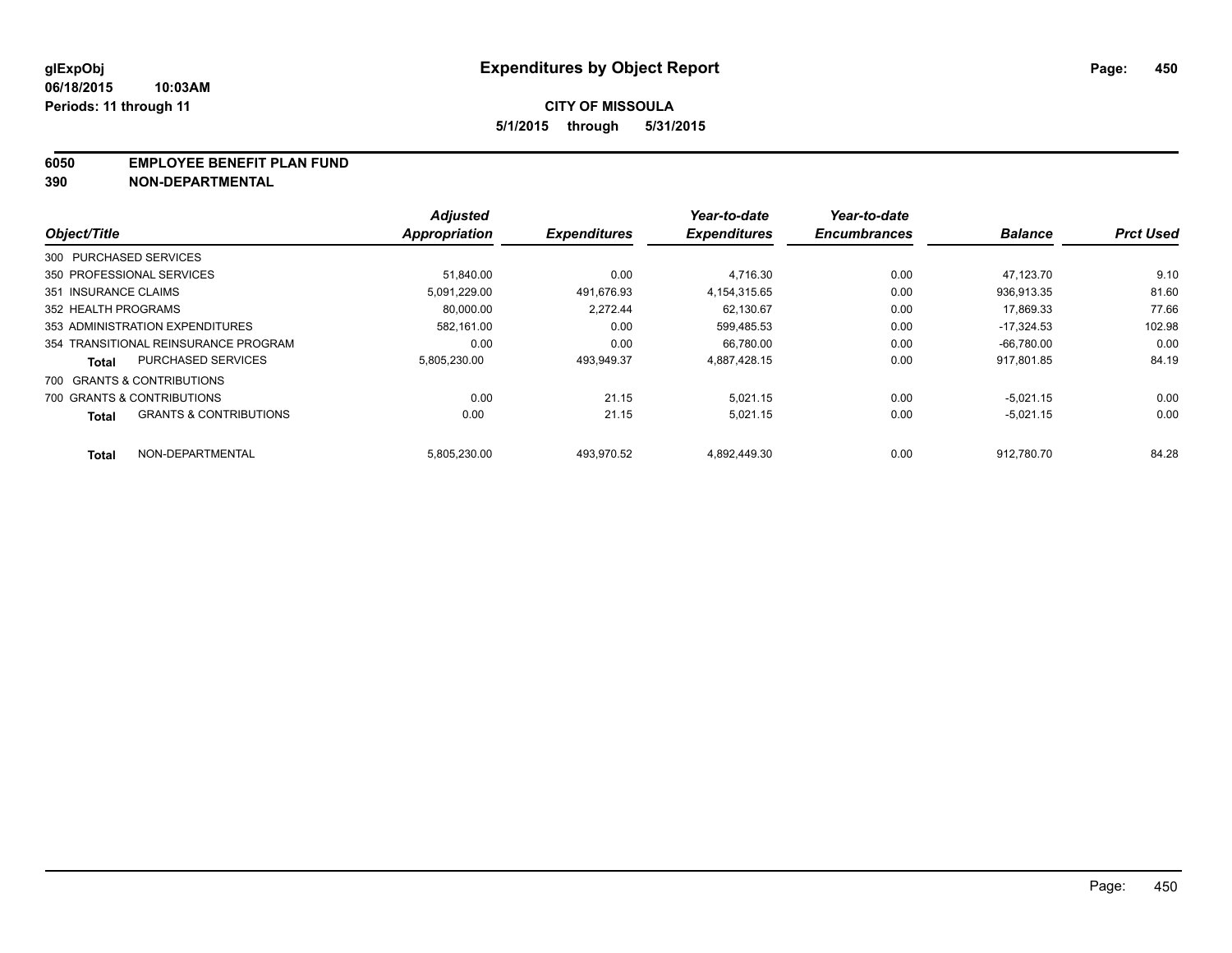### **6050 EMPLOYEE BENEFIT PLAN FUND**

|                                                   | <b>Adjusted</b> |                     | Year-to-date        | Year-to-date        |                |                  |
|---------------------------------------------------|-----------------|---------------------|---------------------|---------------------|----------------|------------------|
| Object/Title                                      | Appropriation   | <b>Expenditures</b> | <b>Expenditures</b> | <b>Encumbrances</b> | <b>Balance</b> | <b>Prct Used</b> |
| 300 PURCHASED SERVICES                            |                 |                     |                     |                     |                |                  |
| 350 PROFESSIONAL SERVICES                         | 51.840.00       | 0.00                | 4.716.30            | 0.00                | 47.123.70      | 9.10             |
| 351 INSURANCE CLAIMS                              | 5,091,229.00    | 491.676.93          | 4.154.315.65        | 0.00                | 936.913.35     | 81.60            |
| 352 HEALTH PROGRAMS                               | 80.000.00       | 2.272.44            | 62,130.67           | 0.00                | 17.869.33      | 77.66            |
| 353 ADMINISTRATION EXPENDITURES                   | 582.161.00      | 0.00                | 599.485.53          | 0.00                | $-17.324.53$   | 102.98           |
| 354 TRANSITIONAL REINSURANCE PROGRAM              | 0.00            | 0.00                | 66.780.00           | 0.00                | $-66.780.00$   | 0.00             |
| <b>PURCHASED SERVICES</b><br><b>Total</b>         | 5.805.230.00    | 493.949.37          | 4.887.428.15        | 0.00                | 917.801.85     | 84.19            |
| 700 GRANTS & CONTRIBUTIONS                        |                 |                     |                     |                     |                |                  |
| 700 GRANTS & CONTRIBUTIONS                        | 0.00            | 21.15               | 5.021.15            | 0.00                | $-5.021.15$    | 0.00             |
| <b>GRANTS &amp; CONTRIBUTIONS</b><br><b>Total</b> | 0.00            | 21.15               | 5,021.15            | 0.00                | $-5,021.15$    | 0.00             |
| <b>EMPLOYEE BENEFIT PLAN FUND</b><br><b>Total</b> | 5.805.230.00    | 493.970.52          | 4,892,449.30        | 0.00                | 912.780.70     | 84.28            |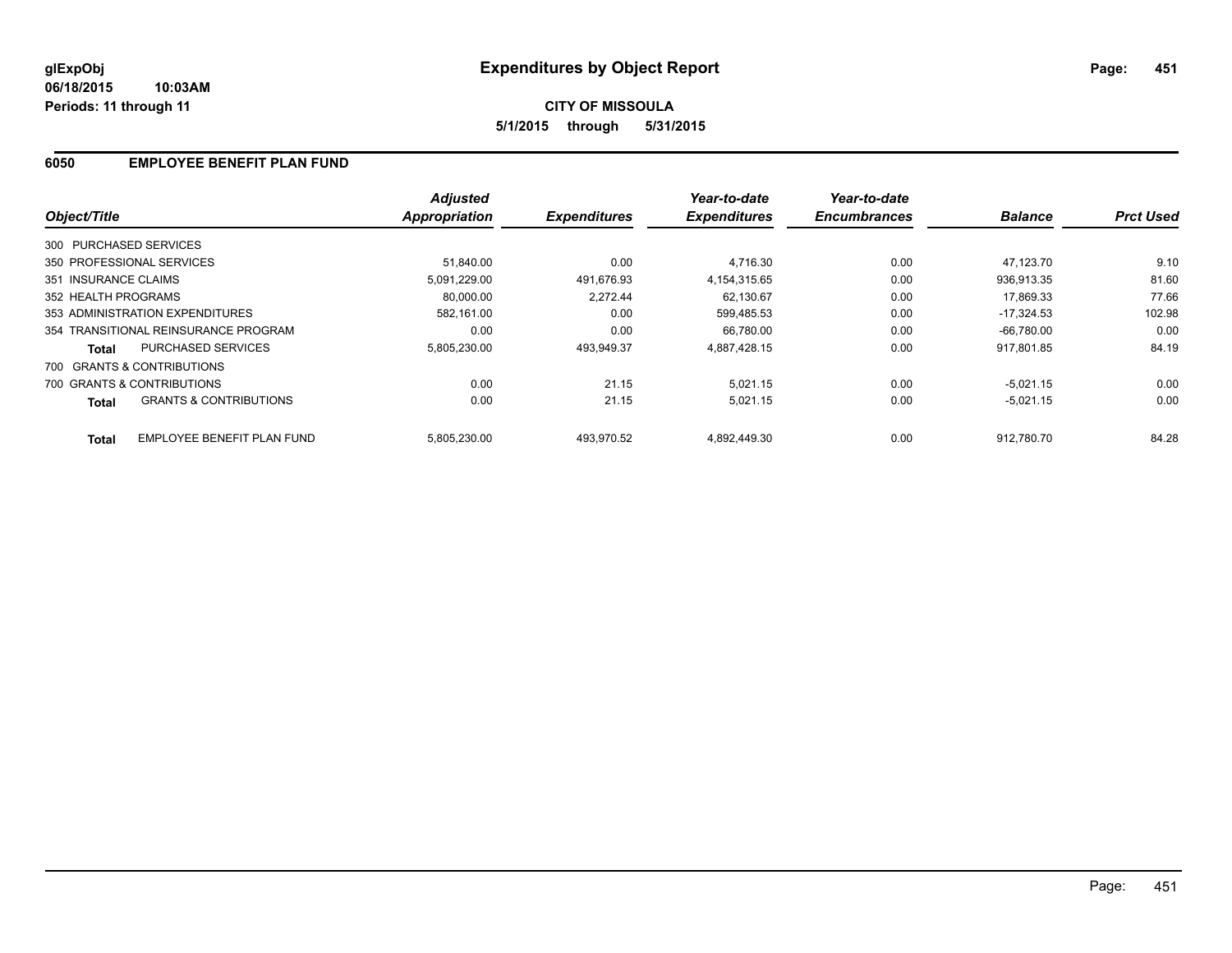#### **7370 PARKING COMMISSION FUND**

|                                           | <b>Adjusted</b>      |                     | Year-to-date        | Year-to-date        |                |                  |
|-------------------------------------------|----------------------|---------------------|---------------------|---------------------|----------------|------------------|
| Object/Title                              | <b>Appropriation</b> | <b>Expenditures</b> | <b>Expenditures</b> | <b>Encumbrances</b> | <b>Balance</b> | <b>Prct Used</b> |
| 100 PERSONAL SERVICES                     |                      |                     |                     |                     |                |                  |
| 110 SALARIES AND WAGES                    | 417,868.00           | 31,369.64           | 386,694.03          | 0.00                | 31,173.97      | 92.54            |
| 120 OVERTIME/TERMINATION                  | 7,234.00             | 0.00                | 295.76              | 0.00                | 6,938.24       | 4.09             |
| 130 OTHER                                 | 0.00                 | 0.00                | 0.00                | 0.00                | 0.00           | 0.00             |
| 135 OPEB EXPENSE                          | 0.00                 | 0.00                | 0.00                | 0.00                | 0.00           | 0.00             |
| 140 EMPLOYER CONTRIBUTIONS                | 198,517.00           | 15,224.93           | 178,287.84          | 0.00                | 20,229.16      | 89.81            |
| 141 STATE RETIREMENT CONTRIBUTIONS        | 0.00                 | 0.00                | 416.20              | 0.00                | $-416.20$      | 0.00             |
| 145 OPEB CONTRIBUTION                     | 0.00                 | 0.00                | 0.00                | 0.00                | 0.00           | 0.00             |
| PERSONAL SERVICES<br>Total                | 623,619.00           | 46,594.57           | 565,693.83          | 0.00                | 57,925.17      | 90.71            |
| 200 SUPPLIES                              |                      |                     |                     |                     |                |                  |
| 210 OFFICE SUPPLIES                       | 5,400.00             | $-44.90$            | 4,928.18            | 0.00                | 471.82         | 91.26            |
| 220 OPERATING SUPPLIES                    | 15,000.00            | 307.82              | 13,328.18           | 0.00                | 1,671.82       | 88.85            |
| 230 REPAIR/MAINTENANCE                    | 18,000.00            | 0.00                | 695.25              | 0.00                | 17,304.75      | 3.86             |
| 231 GASOLINE                              | 8,000.00             | 0.00                | 3,370.67            | 0.00                | 4,629.33       | 42.13            |
| <b>SUPPLIES</b><br>Total                  | 46,400.00            | 262.92              | 22,322.28           | 0.00                | 24,077.72      | 48.11            |
| 300 PURCHASED SERVICES                    |                      |                     |                     |                     |                |                  |
| 310 COMMUNICATIONS                        | 17,338.00            | 59.83               | 7,607.92            | 0.00                | 9,730.08       | 43.88            |
| 320 PRINTING & DUPLICATING                | 10,000.00            | 139.75              | 6,880.09            | 0.00                | 3,119.91       | 68.80            |
| 330 PUBLICITY, SUBSCRIPTIONS & DUES       | 5,000.00             | 0.00                | 1,838.22            | 0.00                | 3,161.78       | 36.76            |
| 340 SEWER                                 | 137.00               | 0.00                | 140.50              | 0.00                | $-3.50$        | 102.55           |
| 341 ELECTRICITY & NATURAL GAS             | 36,440.00            | 3,615.82            | 38,003.51           | 0.00                | $-1,563.51$    | 104.29           |
| 343 WATER CHARGES                         | 4,000.00             | 351.77              | 5,712.74            | 0.00                | $-1,712.74$    | 142.82           |
| 344 TELEPHONE SERVICE                     | 5,200.00             | 12.88               | 3,534.10            | 0.00                | 1,665.90       | 67.96            |
| 345 GARBAGE                               | 3,000.00             | 412.75              | 3,700.89            | 0.00                | $-700.89$      | 123.36           |
| 350 PROFESSIONAL SERVICES                 | 61,250.00            | 1,428.50            | 37,199.89           | 0.00                | 24,050.11      | 60.73            |
| 360 REPAIR & MAINTENANCE                  | 72,500.00            | 4,288.53            | 79,854.69           | 0.00                | $-7,354.69$    | 110.14           |
| 370 TRAVEL                                | 1,600.00             | 0.00                | 3,025.32            | 0.00                | $-1,425.32$    | 189.08           |
| 380 TRAINING                              | 1,900.00             | 0.00                | 210.43              | 0.00                | 1,689.57       | 11.08            |
| 390 OTHER PURCHASED SERVICES              | 161,059.00           | 762.71              | 103,383.14          | 0.00                | 57,675.86      | 64.19            |
| PURCHASED SERVICES<br><b>Total</b>        | 379,424.00           | 11,072.54           | 291,091.44          | 0.00                | 88,332.56      | 76.72            |
| 400 BUILDING MATERIALS                    |                      |                     |                     |                     |                |                  |
| <b>400 BUILDING MATERIALS</b>             | 0.00                 | 0.00                | 0.00                | 0.00                | 0.00           | 0.00             |
| <b>BUILDING MATERIALS</b><br><b>Total</b> | 0.00                 | 0.00                | 0.00                | 0.00                | 0.00           | 0.00             |
| 500 FIXED CHARGES                         |                      |                     |                     |                     |                |                  |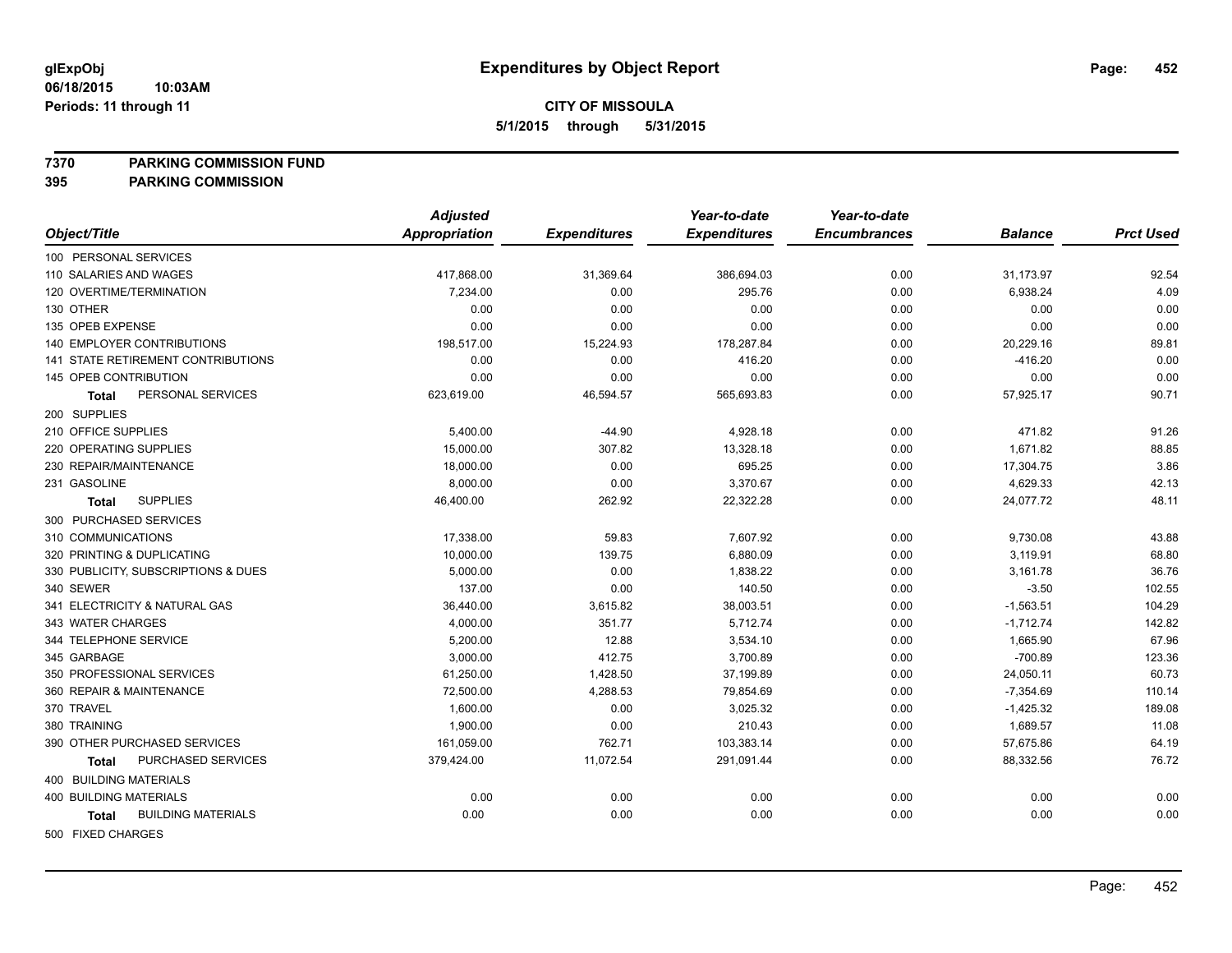#### **7370 PARKING COMMISSION FUND**

|                             |                                   | <b>Adjusted</b> |                     | Year-to-date        | Year-to-date        |                |                  |
|-----------------------------|-----------------------------------|-----------------|---------------------|---------------------|---------------------|----------------|------------------|
| Object/Title                |                                   | Appropriation   | <b>Expenditures</b> | <b>Expenditures</b> | <b>Encumbrances</b> | <b>Balance</b> | <b>Prct Used</b> |
| 500 FIXED CHARGES           |                                   | 190,121.00      | 3,268.16            | 30,352.55           | 0.00                | 159,768.45     | 15.96            |
|                             | 550 MERCHANT SERVICE FEES         | 0.00            | 0.00                | 0.00                | 0.00                | 0.00           | 0.00             |
| <b>Total</b>                | <b>FIXED CHARGES</b>              | 190,121.00      | 3,268.16            | 30,352.55           | 0.00                | 159,768.45     | 15.96            |
| 600 DEBT SERVICE            |                                   |                 |                     |                     |                     |                |                  |
| 610 PRINCIPAL               |                                   | 0.00            | 0.00                | 0.00                | 0.00                | 0.00           | 0.00             |
| 620 INTEREST / SERVICE FEES |                                   | 0.00            | 0.00                | 0.00                | 0.00                | 0.00           | 0.00             |
| <b>Total</b>                | <b>DEBT SERVICE</b>               | 0.00            | 0.00                | 0.00                | 0.00                | 0.00           | 0.00             |
|                             | 700 GRANTS & CONTRIBUTIONS        |                 |                     |                     |                     |                |                  |
|                             | 700 GRANTS & CONTRIBUTIONS        | 74,000.00       | 16,000.00           | 97,136.00           | 0.00                | $-23,136.00$   | 131.26           |
| <b>Total</b>                | <b>GRANTS &amp; CONTRIBUTIONS</b> | 74,000.00       | 16,000.00           | 97,136.00           | 0.00                | $-23,136.00$   | 131.26           |
| 800 OTHER OBJECTS           |                                   |                 |                     |                     |                     |                |                  |
|                             | 820 TRANSFERS TO OTHER FUNDS      | 162,328.00      | 22,971.25           | 286,667.84          | 0.00                | $-124,339.84$  | 176.60           |
| 845 CONTINGENCY             |                                   | 48,965.00       | 0.00                | 0.00                | 0.00                | 48,965.00      | 0.00             |
| <b>Total</b>                | OTHER OBJECTS                     | 211,293.00      | 22,971.25           | 286,667.84          | 0.00                | $-75,374.84$   | 135.67           |
| 900 CAPITAL OUTLAY          |                                   |                 |                     |                     |                     |                |                  |
| 920 BUILDINGS               |                                   | 0.00            | 0.00                | 0.00                | 0.00                | 0.00           | 0.00             |
| 930 IMPROVEMENTS            |                                   | 0.00            | 0.00                | 0.00                | 0.00                | 0.00           | 0.00             |
| 940 MACHINERY & EQUIPMENT   |                                   | 1,000,000.00    | 328.00              | 31,322.30           | 0.00                | 968,677.70     | 3.13             |
| <b>Total</b>                | <b>CAPITAL OUTLAY</b>             | 1,000,000.00    | 328.00              | 31,322.30           | 0.00                | 968,677.70     | 3.13             |
| <b>Total</b>                | PARKING COMMISSION                | 2,524,857.00    | 100,497.44          | 1,324,586.24        | 0.00                | 1,200,270.76   | 52.46            |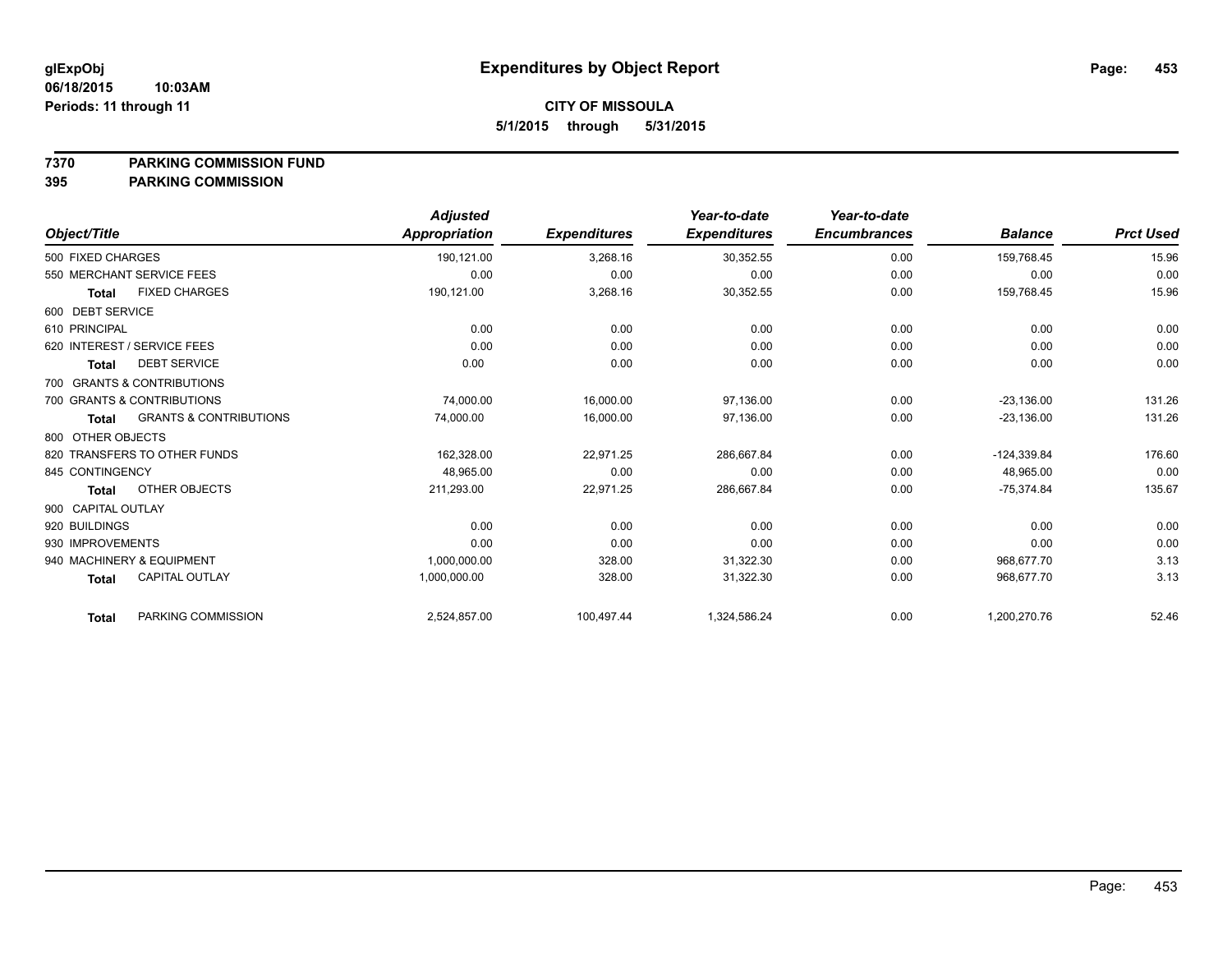#### **7370 PARKING COMMISSION FUND**

**900 DEPRECIATION**

| Object/Title                          | <b>Adjusted</b><br><b>Appropriation</b> | <b>Expenditures</b> | Year-to-date<br><b>Expenditures</b> | Year-to-date<br><b>Encumbrances</b> | <b>Balance</b> | <b>Prct Used</b> |
|---------------------------------------|-----------------------------------------|---------------------|-------------------------------------|-------------------------------------|----------------|------------------|
| 800 OTHER OBJECTS                     |                                         |                     |                                     |                                     |                |                  |
| 830 DEPRECIATION                      |                                         | 0.00                | 0.00<br>0.00                        | 0.00                                | 0.00           | 0.00             |
| OTHER OBJECTS<br>Total                | 0.00                                    |                     | 0.00<br>0.00                        | 0.00                                | 0.00           | 0.00             |
| 900 CAPITAL OUTLAY                    |                                         |                     |                                     |                                     |                |                  |
| 940 MACHINERY & EQUIPMENT             |                                         | 0.00                | 0.00<br>0.00                        | 0.00                                | 0.00           | 0.00             |
| <b>CAPITAL OUTLAY</b><br><b>Total</b> | 0.00                                    |                     | 0.00<br>0.00                        | 0.00                                | 0.00           | 0.00             |
| <b>DEPRECIATION</b><br><b>Total</b>   |                                         | 0.00                | 0.00<br>0.00                        | 0.00                                | 0.00           | 0.00             |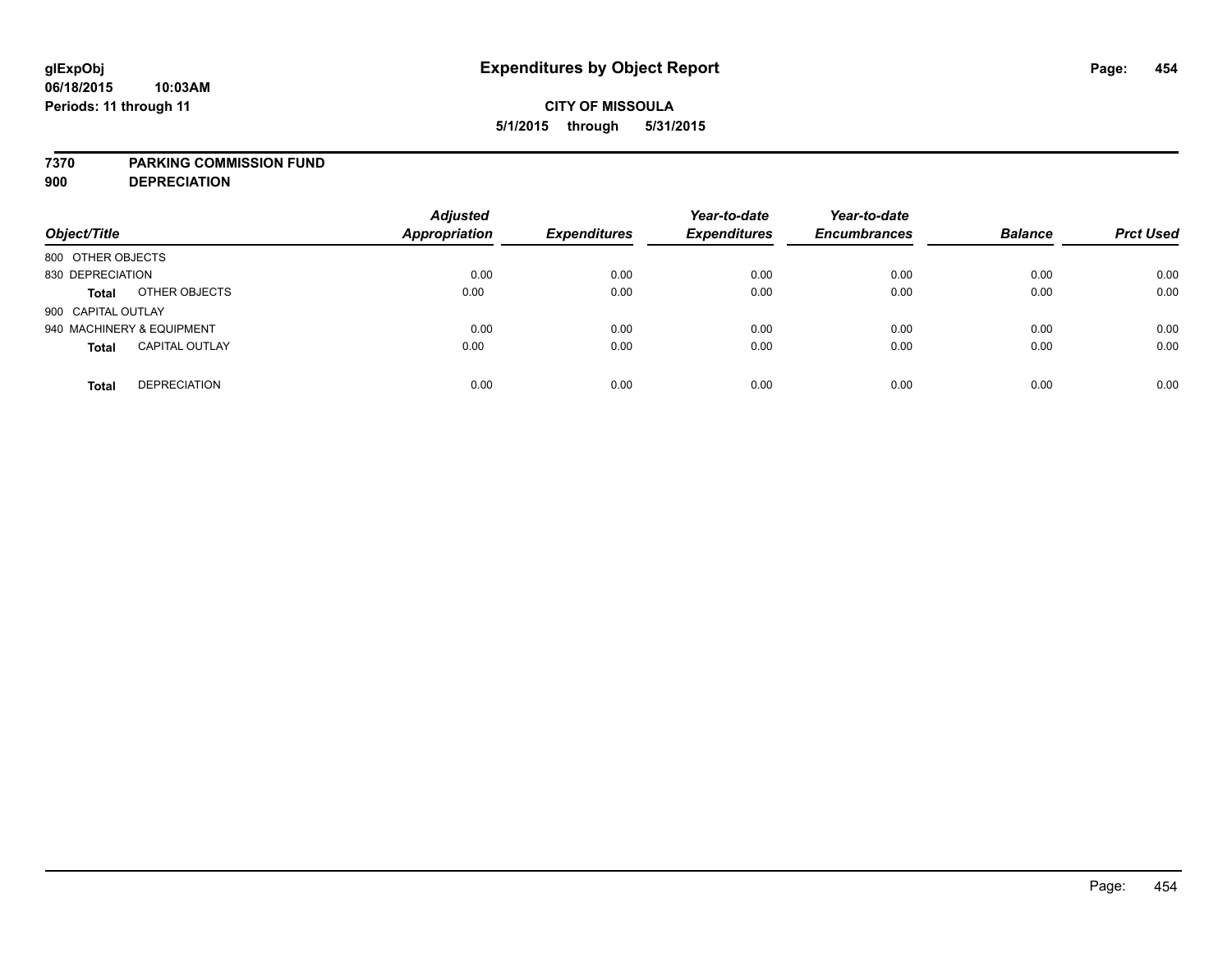#### **06/18/2015 10:03AM Periods: 11 through 11**

### **7370 PARKING COMMISSION FUND**

|                                           | <b>Adjusted</b>      |                     | Year-to-date        | Year-to-date        |                |                  |
|-------------------------------------------|----------------------|---------------------|---------------------|---------------------|----------------|------------------|
| Object/Title                              | <b>Appropriation</b> | <b>Expenditures</b> | <b>Expenditures</b> | <b>Encumbrances</b> | <b>Balance</b> | <b>Prct Used</b> |
| 100 PERSONAL SERVICES                     |                      |                     |                     |                     |                |                  |
| 110 SALARIES AND WAGES                    | 417,868.00           | 31,369.64           | 386,694.03          | 0.00                | 31,173.97      | 92.54            |
| 120 OVERTIME/TERMINATION                  | 7,234.00             | 0.00                | 295.76              | 0.00                | 6,938.24       | 4.09             |
| 130 OTHER                                 | 0.00                 | 0.00                | 0.00                | 0.00                | 0.00           | 0.00             |
| 135 OPEB EXPENSE                          | 0.00                 | 0.00                | 0.00                | 0.00                | 0.00           | 0.00             |
| 140 EMPLOYER CONTRIBUTIONS                | 198,517.00           | 15,224.93           | 178,287.84          | 0.00                | 20,229.16      | 89.81            |
| <b>141 STATE RETIREMENT CONTRIBUTIONS</b> | 0.00                 | 0.00                | 416.20              | 0.00                | $-416.20$      | 0.00             |
| 145 OPEB CONTRIBUTION                     | 0.00                 | 0.00                | 0.00                | 0.00                | 0.00           | 0.00             |
| PERSONAL SERVICES<br>Total                | 623,619.00           | 46,594.57           | 565,693.83          | 0.00                | 57,925.17      | 90.71            |
| 200 SUPPLIES                              |                      |                     |                     |                     |                |                  |
| 210 OFFICE SUPPLIES                       | 5,400.00             | $-44.90$            | 4,928.18            | 0.00                | 471.82         | 91.26            |
| 220 OPERATING SUPPLIES                    | 15,000.00            | 307.82              | 13,328.18           | 0.00                | 1,671.82       | 88.85            |
| 230 REPAIR/MAINTENANCE                    | 18,000.00            | 0.00                | 695.25              | 0.00                | 17,304.75      | 3.86             |
| 231 GASOLINE                              | 8,000.00             | 0.00                | 3,370.67            | 0.00                | 4,629.33       | 42.13            |
| <b>SUPPLIES</b><br><b>Total</b>           | 46,400.00            | 262.92              | 22,322.28           | 0.00                | 24,077.72      | 48.11            |
| 300 PURCHASED SERVICES                    |                      |                     |                     |                     |                |                  |
| 310 COMMUNICATIONS                        | 17,338.00            | 59.83               | 7,607.92            | 0.00                | 9,730.08       | 43.88            |
| 320 PRINTING & DUPLICATING                | 10,000.00            | 139.75              | 6,880.09            | 0.00                | 3,119.91       | 68.80            |
| 330 PUBLICITY, SUBSCRIPTIONS & DUES       | 5,000.00             | 0.00                | 1,838.22            | 0.00                | 3,161.78       | 36.76            |
| 340 SEWER                                 | 137.00               | 0.00                | 140.50              | 0.00                | $-3.50$        | 102.55           |
| 341 ELECTRICITY & NATURAL GAS             | 36,440.00            | 3,615.82            | 38,003.51           | 0.00                | $-1,563.51$    | 104.29           |
| 343 WATER CHARGES                         | 4,000.00             | 351.77              | 5,712.74            | 0.00                | $-1,712.74$    | 142.82           |
| 344 TELEPHONE SERVICE                     | 5,200.00             | 12.88               | 3,534.10            | 0.00                | 1,665.90       | 67.96            |
| 345 GARBAGE                               | 3,000.00             | 412.75              | 3,700.89            | 0.00                | $-700.89$      | 123.36           |
| 350 PROFESSIONAL SERVICES                 | 61,250.00            | 1,428.50            | 37,199.89           | 0.00                | 24,050.11      | 60.73            |
| 360 REPAIR & MAINTENANCE                  | 72,500.00            | 4,288.53            | 79,854.69           | 0.00                | $-7,354.69$    | 110.14           |
| 370 TRAVEL                                | 1,600.00             | 0.00                | 3,025.32            | 0.00                | $-1,425.32$    | 189.08           |
| 380 TRAINING                              | 1,900.00             | 0.00                | 210.43              | 0.00                | 1,689.57       | 11.08            |
| 390 OTHER PURCHASED SERVICES              | 161,059.00           | 762.71              | 103,383.14          | 0.00                | 57,675.86      | 64.19            |
| PURCHASED SERVICES<br>Total               | 379,424.00           | 11,072.54           | 291,091.44          | 0.00                | 88,332.56      | 76.72            |
| 400 BUILDING MATERIALS                    |                      |                     |                     |                     |                |                  |
| 400 BUILDING MATERIALS                    | 0.00                 | 0.00                | 0.00                | 0.00                | 0.00           | 0.00             |
| <b>BUILDING MATERIALS</b><br>Total        | 0.00                 | 0.00                | 0.00                | 0.00                | 0.00           | 0.00             |
| 500 FIXED CHARGES                         |                      |                     |                     |                     |                |                  |
| 500 FIXED CHARGES                         | 190,121.00           | 3,268.16            | 30,352.55           | 0.00                | 159,768.45     | 15.96            |
|                                           |                      |                     |                     |                     |                |                  |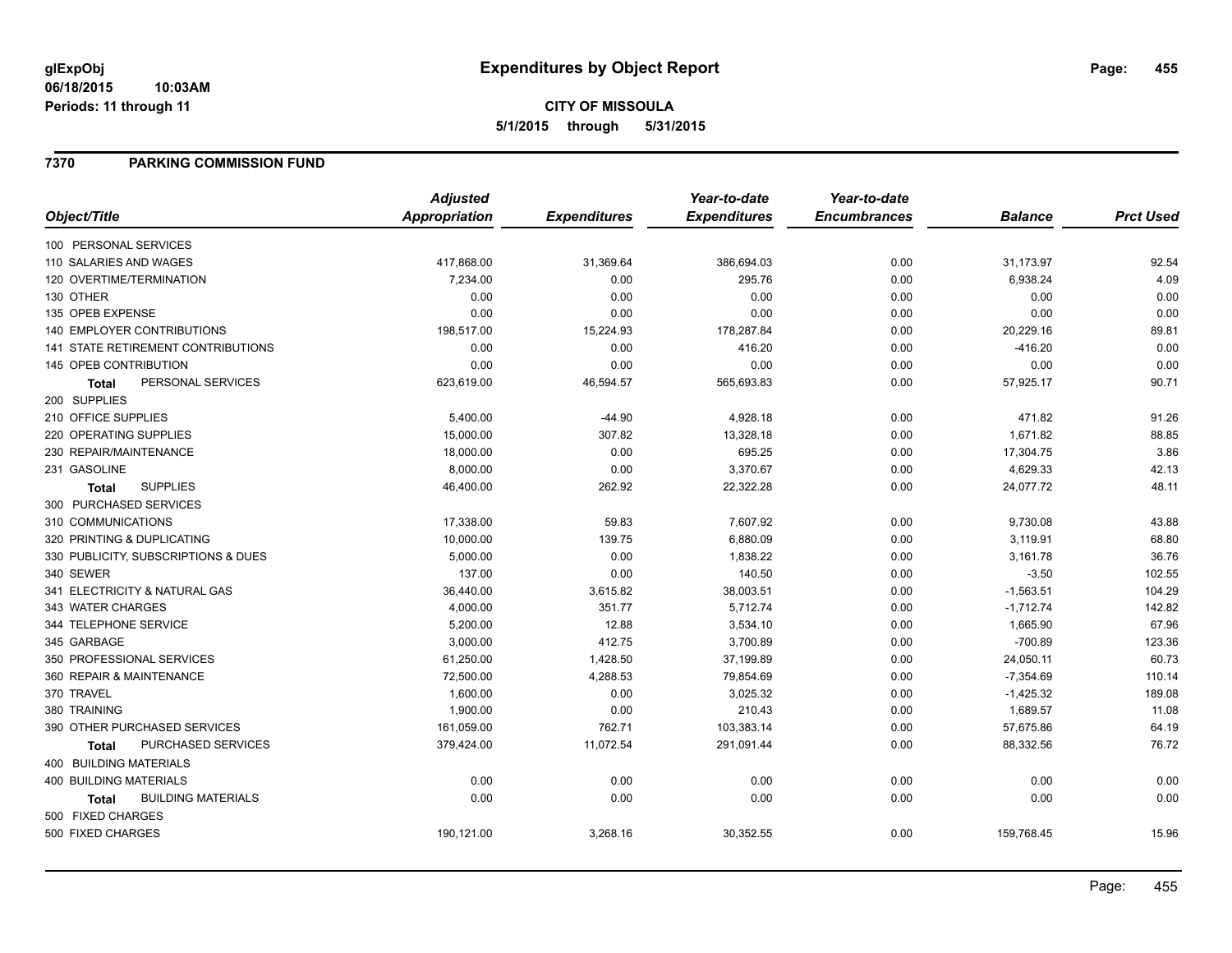#### **06/18/2015 10:03AM Periods: 11 through 11**

# **CITY OF MISSOULA 5/1/2015 through 5/31/2015**

### **7370 PARKING COMMISSION FUND**

|                    |                                   | <b>Adjusted</b> |                     | Year-to-date        | Year-to-date        |                |                  |
|--------------------|-----------------------------------|-----------------|---------------------|---------------------|---------------------|----------------|------------------|
| Object/Title       |                                   | Appropriation   | <b>Expenditures</b> | <b>Expenditures</b> | <b>Encumbrances</b> | <b>Balance</b> | <b>Prct Used</b> |
|                    | 550 MERCHANT SERVICE FEES         | 0.00            | 0.00                | 0.00                | 0.00                | 0.00           | 0.00             |
| <b>Total</b>       | <b>FIXED CHARGES</b>              | 190,121.00      | 3,268.16            | 30,352.55           | 0.00                | 159,768.45     | 15.96            |
| 600 DEBT SERVICE   |                                   |                 |                     |                     |                     |                |                  |
| 610 PRINCIPAL      |                                   | 0.00            | 0.00                | 0.00                | 0.00                | 0.00           | 0.00             |
|                    | 620 INTEREST / SERVICE FEES       | 0.00            | 0.00                | 0.00                | 0.00                | 0.00           | 0.00             |
| <b>Total</b>       | <b>DEBT SERVICE</b>               | 0.00            | 0.00                | 0.00                | 0.00                | 0.00           | 0.00             |
|                    | 700 GRANTS & CONTRIBUTIONS        |                 |                     |                     |                     |                |                  |
|                    | 700 GRANTS & CONTRIBUTIONS        | 74,000.00       | 16,000.00           | 97,136.00           | 0.00                | $-23,136.00$   | 131.26           |
| <b>Total</b>       | <b>GRANTS &amp; CONTRIBUTIONS</b> | 74,000.00       | 16,000.00           | 97,136.00           | 0.00                | $-23,136.00$   | 131.26           |
| 800 OTHER OBJECTS  |                                   |                 |                     |                     |                     |                |                  |
|                    | 820 TRANSFERS TO OTHER FUNDS      | 162,328.00      | 22,971.25           | 286,667.84          | 0.00                | $-124,339.84$  | 176.60           |
| 830 DEPRECIATION   |                                   | 0.00            | 0.00                | 0.00                | 0.00                | 0.00           | 0.00             |
| 845 CONTINGENCY    |                                   | 48.965.00       | 0.00                | 0.00                | 0.00                | 48.965.00      | 0.00             |
| <b>Total</b>       | <b>OTHER OBJECTS</b>              | 211,293.00      | 22,971.25           | 286,667.84          | 0.00                | $-75,374.84$   | 135.67           |
| 900 CAPITAL OUTLAY |                                   |                 |                     |                     |                     |                |                  |
| 920 BUILDINGS      |                                   | 0.00            | 0.00                | 0.00                | 0.00                | 0.00           | 0.00             |
| 930 IMPROVEMENTS   |                                   | 0.00            | 0.00                | 0.00                | 0.00                | 0.00           | 0.00             |
|                    | 940 MACHINERY & EQUIPMENT         | 1,000,000.00    | 328.00              | 31,322.30           | 0.00                | 968,677.70     | 3.13             |
| <b>Total</b>       | <b>CAPITAL OUTLAY</b>             | 1,000,000.00    | 328.00              | 31,322.30           | 0.00                | 968.677.70     | 3.13             |
| <b>Total</b>       | PARKING COMMISSION FUND           | 2,524,857.00    | 100,497.44          | 1,324,586.24        | 0.00                | 1,200,270.76   | 52.46            |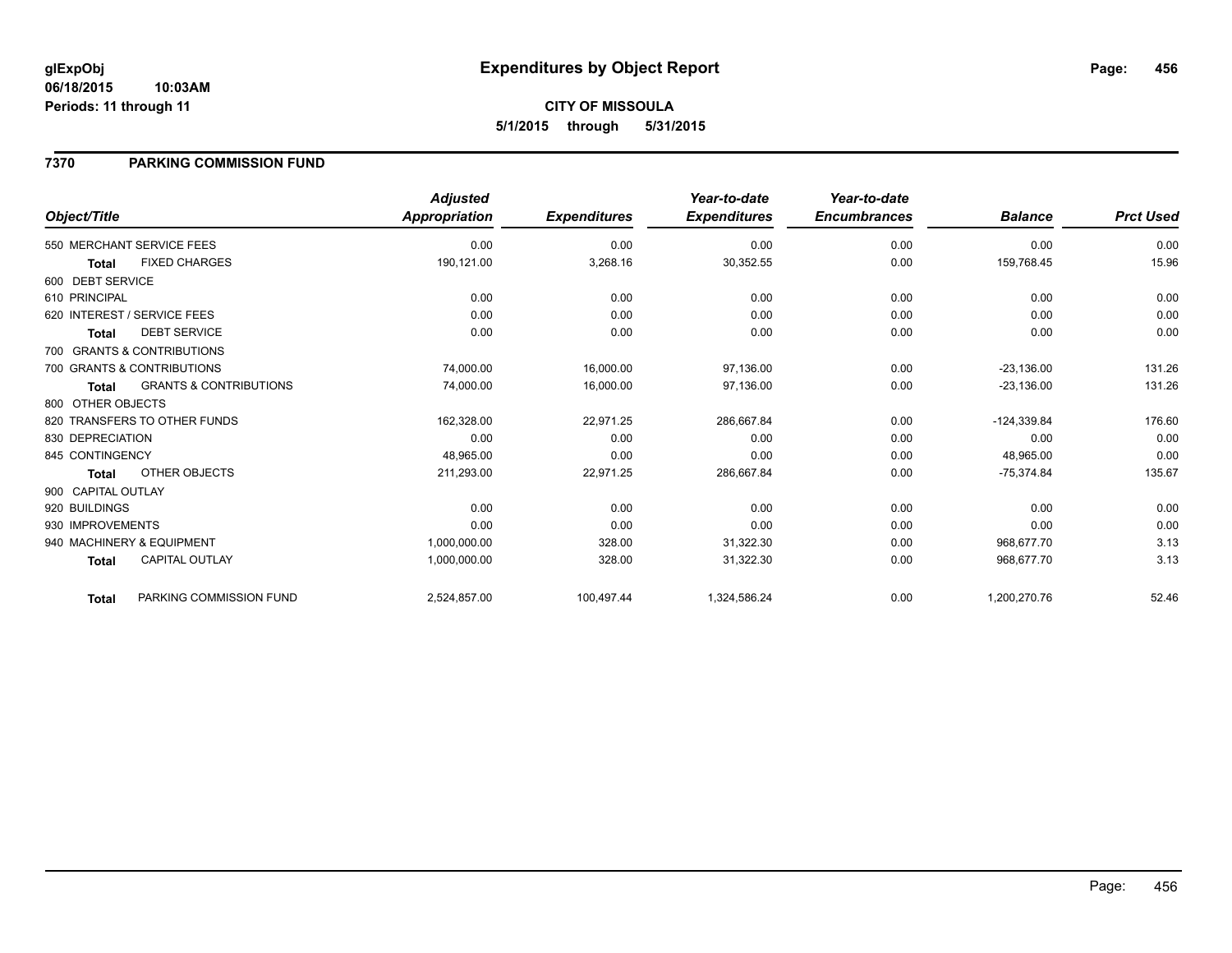#### **7371 FRONT STREET PARKING BONDS**

| Object/Title                        | <b>Adjusted</b><br>Appropriation | <b>Expenditures</b> | Year-to-date<br><b>Expenditures</b> | Year-to-date<br><b>Encumbrances</b> | <b>Balance</b> | <b>Prct Used</b> |
|-------------------------------------|----------------------------------|---------------------|-------------------------------------|-------------------------------------|----------------|------------------|
| 600 DEBT SERVICE                    |                                  |                     |                                     |                                     |                |                  |
| 620 INTEREST / SERVICE FEES         | 269.059.00                       | 0.00                | 207.093.45                          | 0.00                                | 61.965.55      | 76.97            |
| <b>DEBT SERVICE</b><br><b>Total</b> | 269,059.00                       | 0.00                | 207,093.45                          | 0.00                                | 61,965.55      | 76.97            |
| 800 OTHER OBJECTS                   |                                  |                     |                                     |                                     |                |                  |
| 820 TRANSFERS TO OTHER FUNDS        | 0.00                             | 0.00                | 0.00                                | 0.00                                | 0.00           | 0.00             |
| OTHER OBJECTS<br><b>Total</b>       | 0.00                             | 0.00                | 0.00                                | 0.00                                | 0.00           | 0.00             |
| PARKING COMMISSION<br><b>Total</b>  | 269,059.00                       | 0.00                | 207,093.45                          | 0.00                                | 61,965.55      | 76.97            |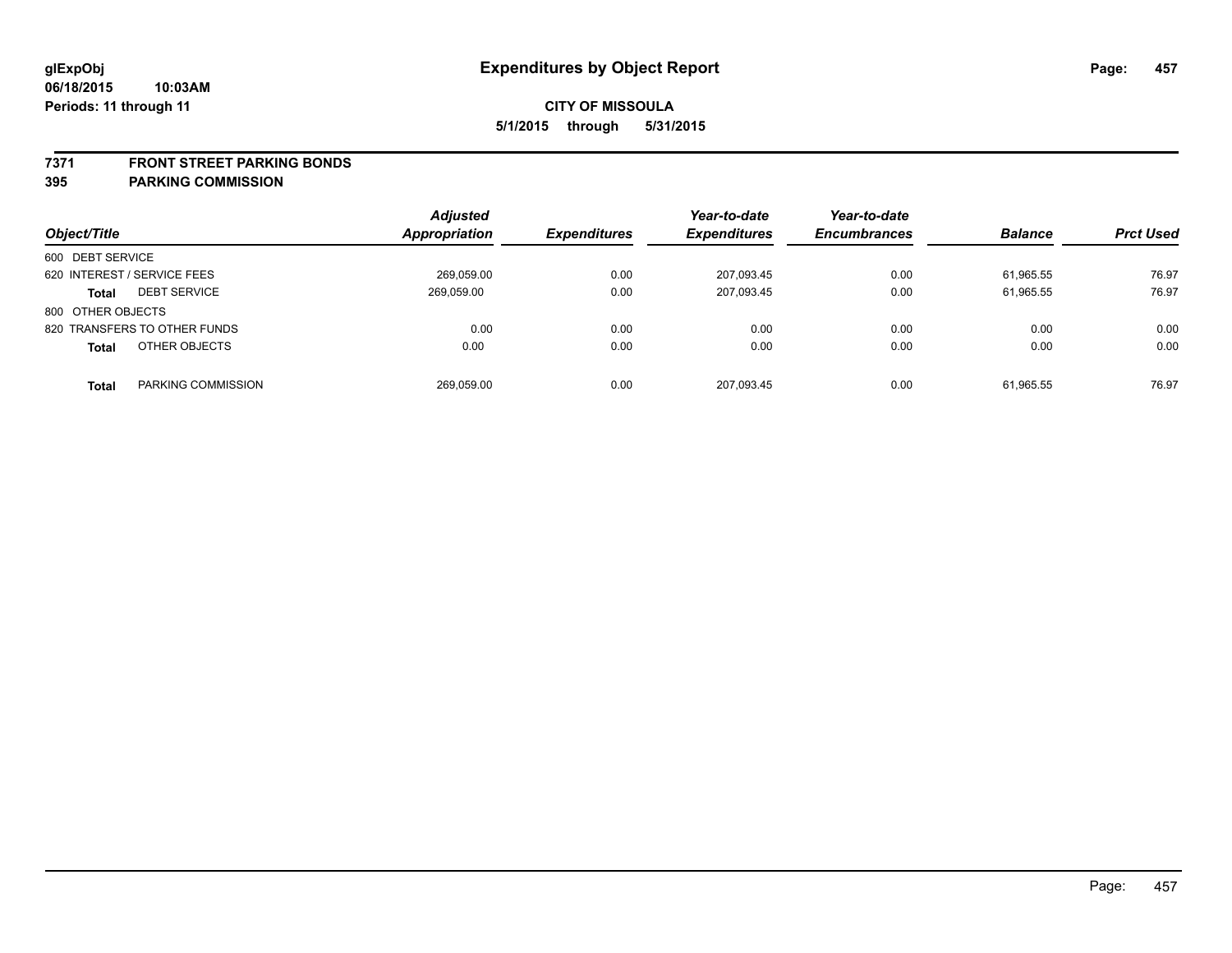### **7371 FRONT STREET PARKING BONDS**

| Object/Title                |                                   | <b>Adjusted</b><br><b>Appropriation</b> | <b>Expenditures</b> | Year-to-date<br><b>Expenditures</b> | Year-to-date<br><b>Encumbrances</b> | <b>Balance</b> | <b>Prct Used</b> |
|-----------------------------|-----------------------------------|-----------------------------------------|---------------------|-------------------------------------|-------------------------------------|----------------|------------------|
| 600 DEBT SERVICE            |                                   |                                         |                     |                                     |                                     |                |                  |
| 620 INTEREST / SERVICE FEES |                                   | 269,059.00                              | 0.00                | 207,093.45                          | 0.00                                | 61.965.55      | 76.97            |
| <b>Total</b>                | <b>DEBT SERVICE</b>               | 269,059.00                              | 0.00                | 207,093.45                          | 0.00                                | 61.965.55      | 76.97            |
| 800 OTHER OBJECTS           |                                   |                                         |                     |                                     |                                     |                |                  |
|                             | 820 TRANSFERS TO OTHER FUNDS      | 0.00                                    | 0.00                | 0.00                                | 0.00                                | 0.00           | 0.00             |
| <b>Total</b>                | OTHER OBJECTS                     | 0.00                                    | 0.00                | 0.00                                | 0.00                                | 0.00           | 0.00             |
| <b>Total</b>                | <b>FRONT STREET PARKING BONDS</b> | 269.059.00                              | 0.00                | 207,093.45                          | 0.00                                | 61.965.55      | 76.97            |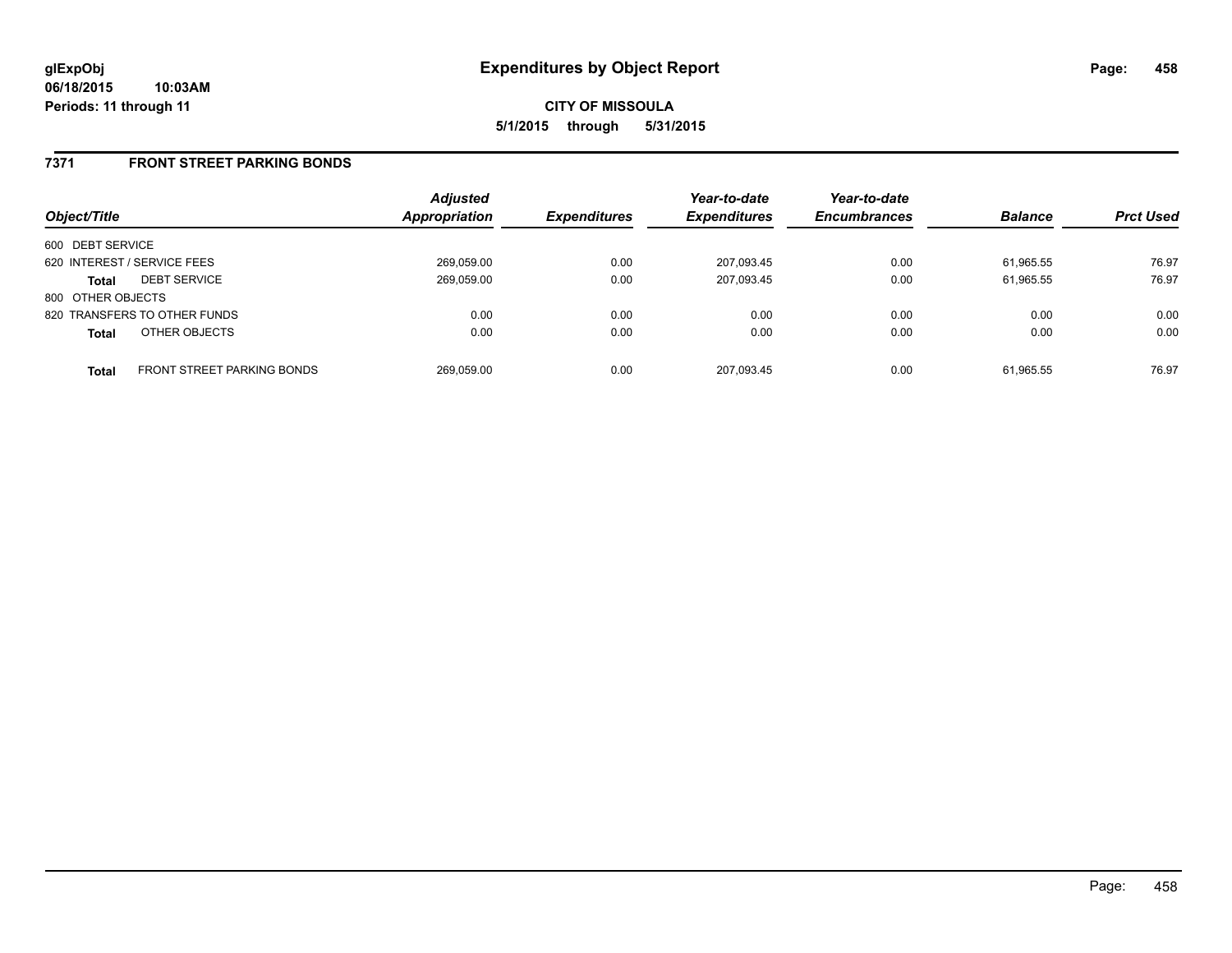#### **7372 SINKING FUND/FRONT ST PARKING BONDS**

| Object/Title                       | <b>Adjusted</b><br>Appropriation | <b>Expenditures</b> | Year-to-date<br><b>Expenditures</b> | Year-to-date<br><b>Encumbrances</b> | <b>Balance</b> | <b>Prct Used</b> |
|------------------------------------|----------------------------------|---------------------|-------------------------------------|-------------------------------------|----------------|------------------|
| 600 DEBT SERVICE                   |                                  |                     |                                     |                                     |                |                  |
| 610 PRINCIPAL                      | 40.000.00                        | 0.00                | 40.000.00                           | 0.00                                | 0.00           | 100.00           |
| 620 INTEREST / SERVICE FEES        | 0.00                             | 0.00                | 0.00                                | 0.00                                | 0.00           | 0.00             |
| <b>DEBT SERVICE</b><br>Total       | 40,000.00                        | 0.00                | 40,000.00                           | 0.00                                | 0.00           | 100.00           |
| 800 OTHER OBJECTS                  |                                  |                     |                                     |                                     |                |                  |
| 820 TRANSFERS TO OTHER FUNDS       | 0.00                             | 0.00                | 0.00                                | 0.00                                | 0.00           | 0.00             |
| OTHER OBJECTS<br><b>Total</b>      | 0.00                             | 0.00                | 0.00                                | 0.00                                | 0.00           | 0.00             |
| PARKING COMMISSION<br><b>Total</b> | 40,000.00                        | 0.00                | 40.000.00                           | 0.00                                | 0.00           | 100.00           |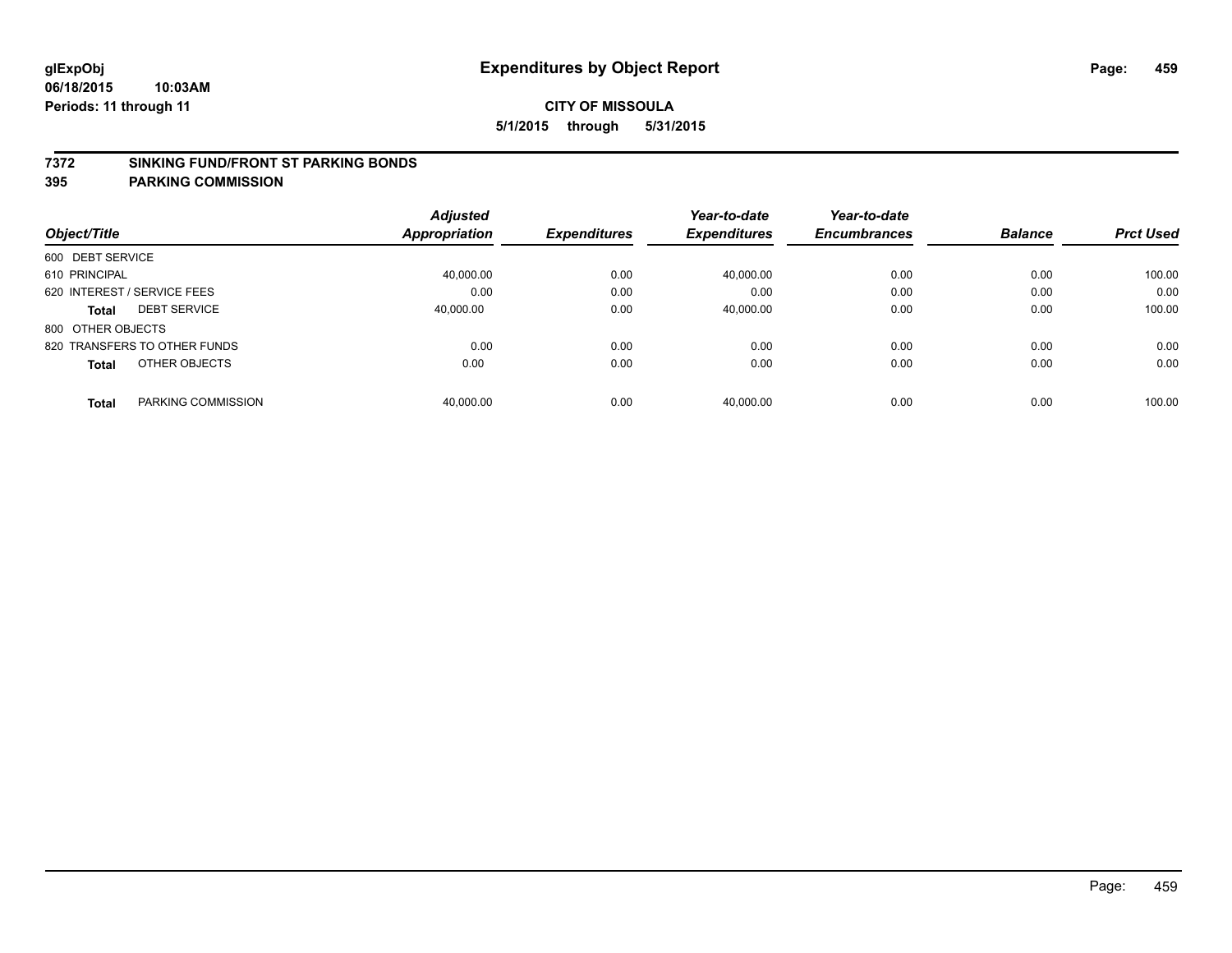**06/18/2015 10:03AM Periods: 11 through 11**

**CITY OF MISSOULA 5/1/2015 through 5/31/2015**

### **7372 SINKING FUND/FRONT ST PARKING BONDS**

| Object/Title      |                                   | <b>Adjusted</b><br><b>Appropriation</b> | <b>Expenditures</b> | Year-to-date<br><b>Expenditures</b> | Year-to-date<br><b>Encumbrances</b> | <b>Balance</b> | <b>Prct Used</b> |
|-------------------|-----------------------------------|-----------------------------------------|---------------------|-------------------------------------|-------------------------------------|----------------|------------------|
| 600 DEBT SERVICE  |                                   |                                         |                     |                                     |                                     |                |                  |
| 610 PRINCIPAL     |                                   | 40,000.00                               | 0.00                | 40,000.00                           | 0.00                                | 0.00           | 100.00           |
|                   | 620 INTEREST / SERVICE FEES       | 0.00                                    | 0.00                | 0.00                                | 0.00                                | 0.00           | 0.00             |
| <b>Total</b>      | <b>DEBT SERVICE</b>               | 40,000.00                               | 0.00                | 40,000.00                           | 0.00                                | 0.00           | 100.00           |
| 800 OTHER OBJECTS |                                   |                                         |                     |                                     |                                     |                |                  |
|                   | 820 TRANSFERS TO OTHER FUNDS      | 0.00                                    | 0.00                | 0.00                                | 0.00                                | 0.00           | 0.00             |
| <b>Total</b>      | OTHER OBJECTS                     | 0.00                                    | 0.00                | 0.00                                | 0.00                                | 0.00           | 0.00             |
| <b>Total</b>      | SINKING FUND/FRONT ST PARKING BON | 40,000.00                               | 0.00                | 40.000.00                           | 0.00                                | 0.00           | 100.00           |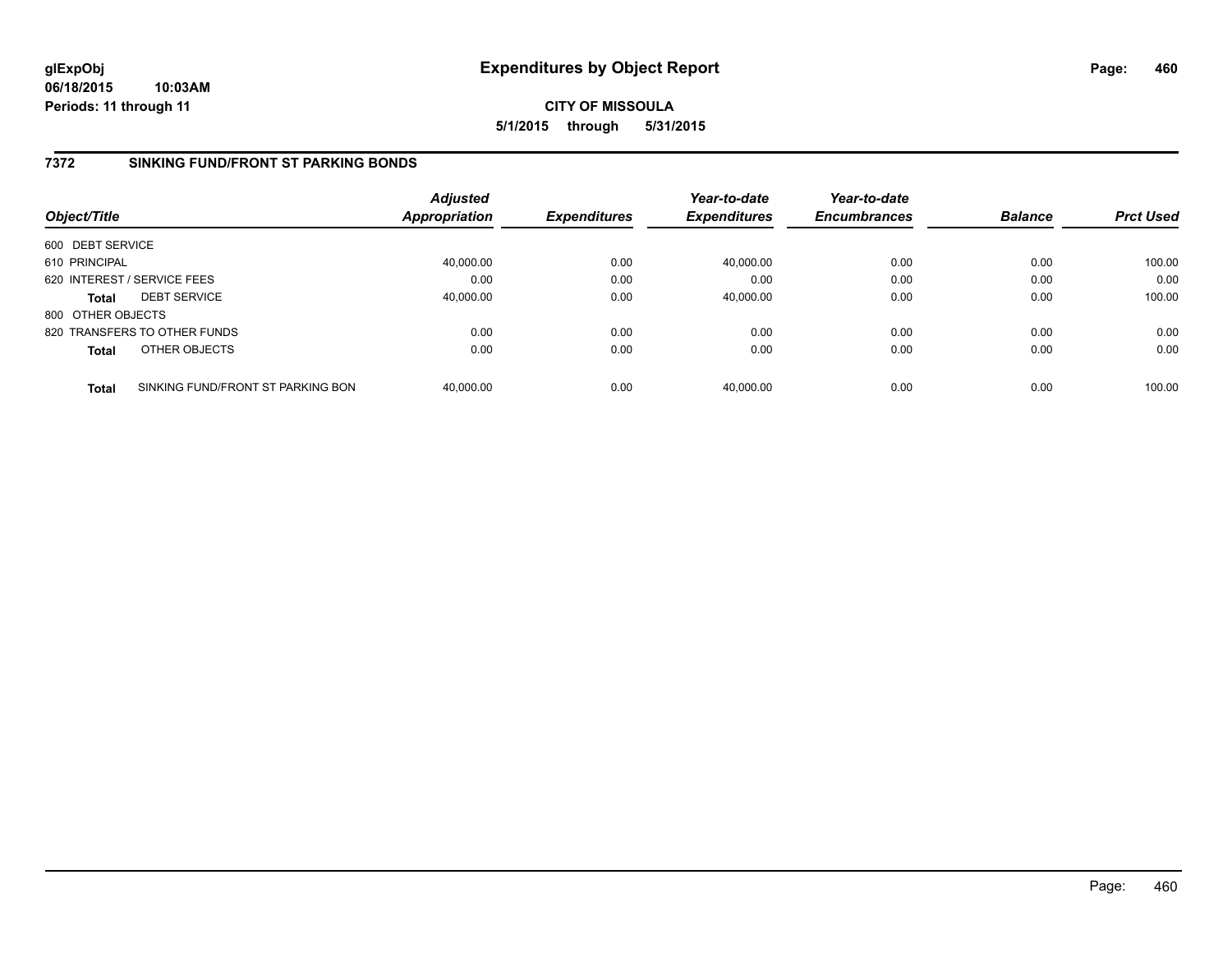#### **7373 MPC SERIES 2010B CONSTRUCTION**

|                    |                              | <b>Adjusted</b>      |                     | Year-to-date        | Year-to-date        |                |                  |
|--------------------|------------------------------|----------------------|---------------------|---------------------|---------------------|----------------|------------------|
| Object/Title       |                              | <b>Appropriation</b> | <b>Expenditures</b> | <b>Expenditures</b> | <b>Encumbrances</b> | <b>Balance</b> | <b>Prct Used</b> |
|                    | 300 PURCHASED SERVICES       |                      |                     |                     |                     |                |                  |
|                    | 350 PROFESSIONAL SERVICES    | 0.00                 | 0.00                | 0.00                | 0.00                | 0.00           | 0.00             |
|                    | 390 OTHER PURCHASED SERVICES | 0.00                 | 0.00                | 0.00                | 0.00                | 0.00           | 0.00             |
| <b>Total</b>       | PURCHASED SERVICES           | 0.00                 | 0.00                | 0.00                | 0.00                | 0.00           | 0.00             |
| 600 DEBT SERVICE   |                              |                      |                     |                     |                     |                |                  |
| 600 DEBT SERVICE   |                              | 0.00                 | 0.00                | 0.00                | 0.00                | 0.00           | 0.00             |
| 610 PRINCIPAL      |                              | 0.00                 | 0.00                | 0.00                | 0.00                | 0.00           | 0.00             |
|                    | 620 INTEREST / SERVICE FEES  | 0.00                 | 0.00                | 0.00                | 0.00                | 0.00           | 0.00             |
| <b>Total</b>       | <b>DEBT SERVICE</b>          | 0.00                 | 0.00                | 0.00                | 0.00                | 0.00           | 0.00             |
| 800 OTHER OBJECTS  |                              |                      |                     |                     |                     |                |                  |
|                    | 820 TRANSFERS TO OTHER FUNDS | 0.00                 | 0.00                | 0.00                | 0.00                | 0.00           | 0.00             |
| <b>Total</b>       | OTHER OBJECTS                | 0.00                 | 0.00                | 0.00                | 0.00                | 0.00           | 0.00             |
| 900 CAPITAL OUTLAY |                              |                      |                     |                     |                     |                |                  |
| 900 CAPITAL OUTLAY |                              | 0.00                 | 0.00                | 0.00                | 0.00                | 0.00           | 0.00             |
| 920 BUILDINGS      |                              | 0.00                 | 0.00                | 0.00                | 0.00                | 0.00           | 0.00             |
| 930 IMPROVEMENTS   |                              | 0.00                 | 0.00                | 0.00                | 0.00                | 0.00           | 0.00             |
| <b>Total</b>       | <b>CAPITAL OUTLAY</b>        | 0.00                 | 0.00                | 0.00                | 0.00                | 0.00           | 0.00             |
| <b>Total</b>       | PARKING COMMISSION           | 0.00                 | 0.00                | 0.00                | 0.00                | 0.00           | 0.00             |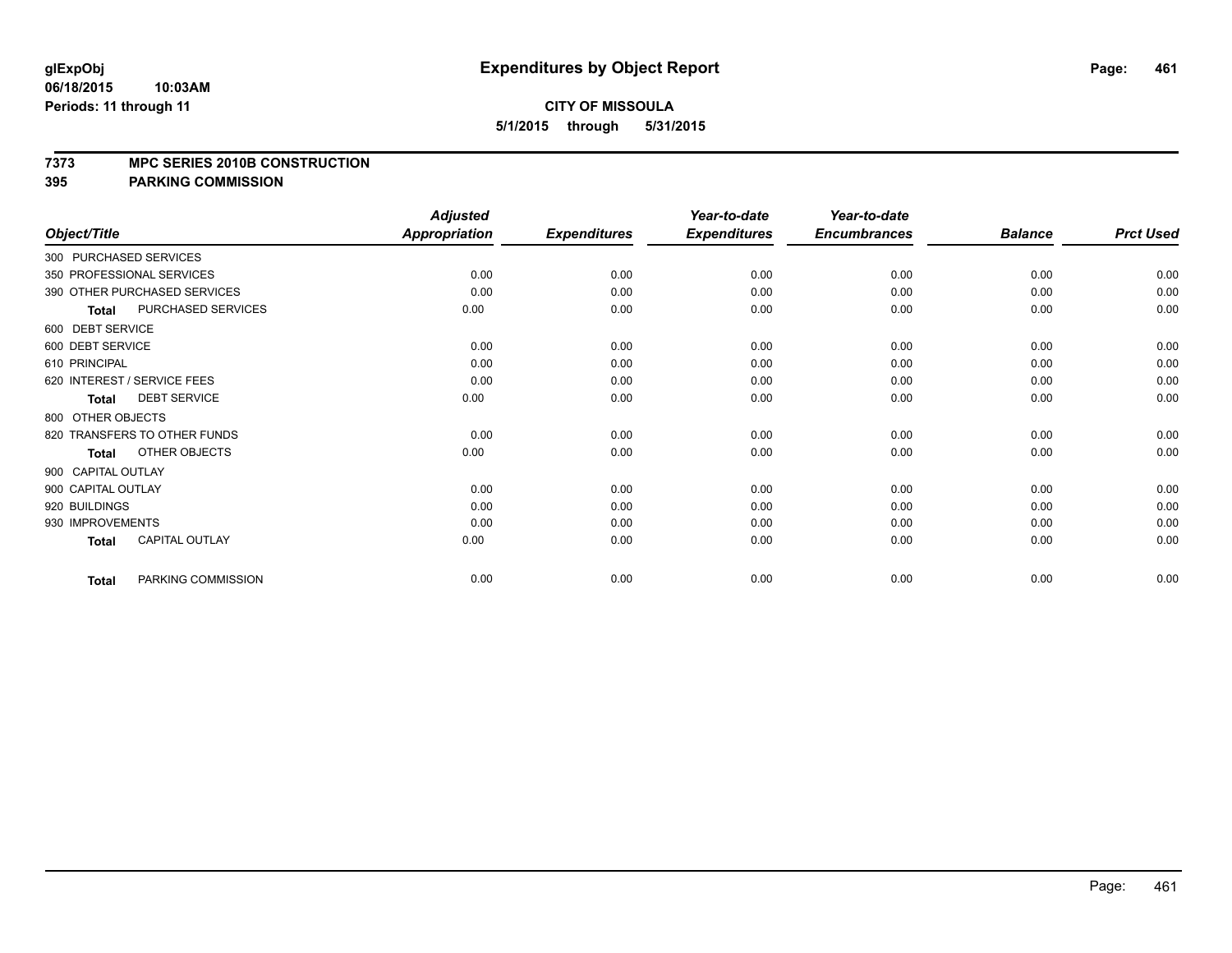#### **7373 MPC SERIES 2010B CONSTRUCTION**

**900 DEPRECIATION**

| Object/Title      |                     | <b>Adjusted</b><br>Appropriation | <b>Expenditures</b> | Year-to-date<br><b>Expenditures</b> | Year-to-date<br><b>Encumbrances</b> | <b>Balance</b> | <b>Prct Used</b> |
|-------------------|---------------------|----------------------------------|---------------------|-------------------------------------|-------------------------------------|----------------|------------------|
| 800 OTHER OBJECTS |                     |                                  |                     |                                     |                                     |                |                  |
| 830 DEPRECIATION  |                     | 0.00                             | 0.00                | 0.00                                | 0.00                                | 0.00           | 0.00             |
| <b>Total</b>      | OTHER OBJECTS       | 0.00                             | 0.00                | 0.00                                | 0.00                                | 0.00           | 0.00             |
| <b>Total</b>      | <b>DEPRECIATION</b> | 0.00                             | 0.00                | 0.00                                | 0.00                                | 0.00           | 0.00             |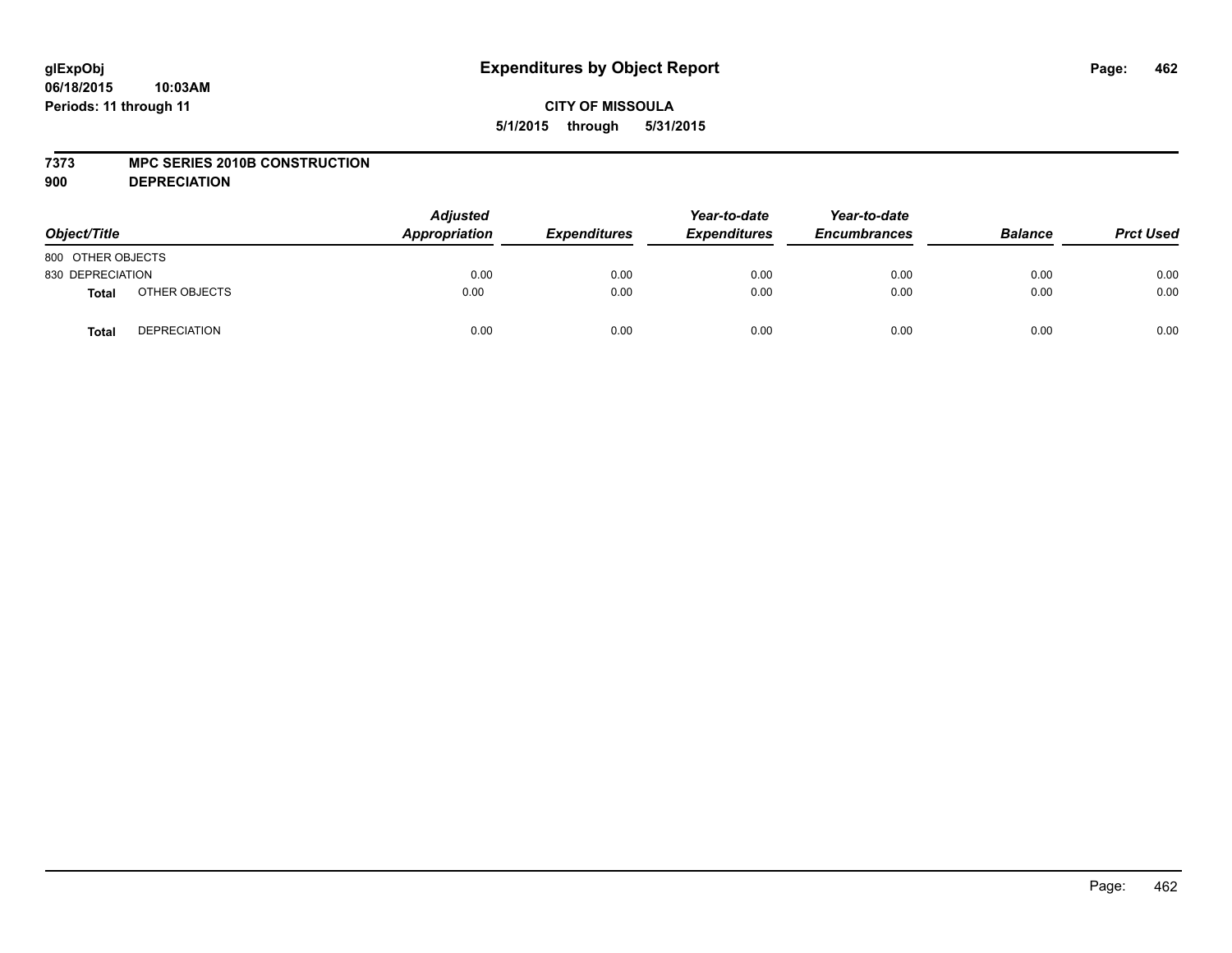#### **06/18/2015 10:03AM Periods: 11 through 11**

**CITY OF MISSOULA 5/1/2015 through 5/31/2015**

# **7373 MPC SERIES 2010B CONSTRUCTION**

|                    |                               | <b>Adjusted</b>      |                     | Year-to-date        | Year-to-date        |                |                  |
|--------------------|-------------------------------|----------------------|---------------------|---------------------|---------------------|----------------|------------------|
| Object/Title       |                               | <b>Appropriation</b> | <b>Expenditures</b> | <b>Expenditures</b> | <b>Encumbrances</b> | <b>Balance</b> | <b>Prct Used</b> |
|                    | 300 PURCHASED SERVICES        |                      |                     |                     |                     |                |                  |
|                    | 350 PROFESSIONAL SERVICES     | 0.00                 | 0.00                | 0.00                | 0.00                | 0.00           | 0.00             |
|                    | 390 OTHER PURCHASED SERVICES  | 0.00                 | 0.00                | 0.00                | 0.00                | 0.00           | 0.00             |
| <b>Total</b>       | PURCHASED SERVICES            | 0.00                 | 0.00                | 0.00                | 0.00                | 0.00           | 0.00             |
| 600 DEBT SERVICE   |                               |                      |                     |                     |                     |                |                  |
| 600 DEBT SERVICE   |                               | 0.00                 | 0.00                | 0.00                | 0.00                | 0.00           | 0.00             |
| 610 PRINCIPAL      |                               | 0.00                 | 0.00                | 0.00                | 0.00                | 0.00           | 0.00             |
|                    | 620 INTEREST / SERVICE FEES   | 0.00                 | 0.00                | 0.00                | 0.00                | 0.00           | 0.00             |
| <b>Total</b>       | <b>DEBT SERVICE</b>           | 0.00                 | 0.00                | 0.00                | 0.00                | 0.00           | 0.00             |
| 800 OTHER OBJECTS  |                               |                      |                     |                     |                     |                |                  |
|                    | 820 TRANSFERS TO OTHER FUNDS  | 0.00                 | 0.00                | 0.00                | 0.00                | 0.00           | 0.00             |
| 830 DEPRECIATION   |                               | 0.00                 | 0.00                | 0.00                | 0.00                | 0.00           | 0.00             |
| <b>Total</b>       | OTHER OBJECTS                 | 0.00                 | 0.00                | 0.00                | 0.00                | 0.00           | 0.00             |
| 900 CAPITAL OUTLAY |                               |                      |                     |                     |                     |                |                  |
| 900 CAPITAL OUTLAY |                               | 0.00                 | 0.00                | 0.00                | 0.00                | 0.00           | 0.00             |
| 920 BUILDINGS      |                               | 0.00                 | 0.00                | 0.00                | 0.00                | 0.00           | 0.00             |
| 930 IMPROVEMENTS   |                               | 0.00                 | 0.00                | 0.00                | 0.00                | 0.00           | 0.00             |
| <b>Total</b>       | <b>CAPITAL OUTLAY</b>         | 0.00                 | 0.00                | 0.00                | 0.00                | 0.00           | 0.00             |
| <b>Total</b>       | MPC SERIES 2010B CONSTRUCTION | 0.00                 | 0.00                | 0.00                | 0.00                | 0.00           | 0.00             |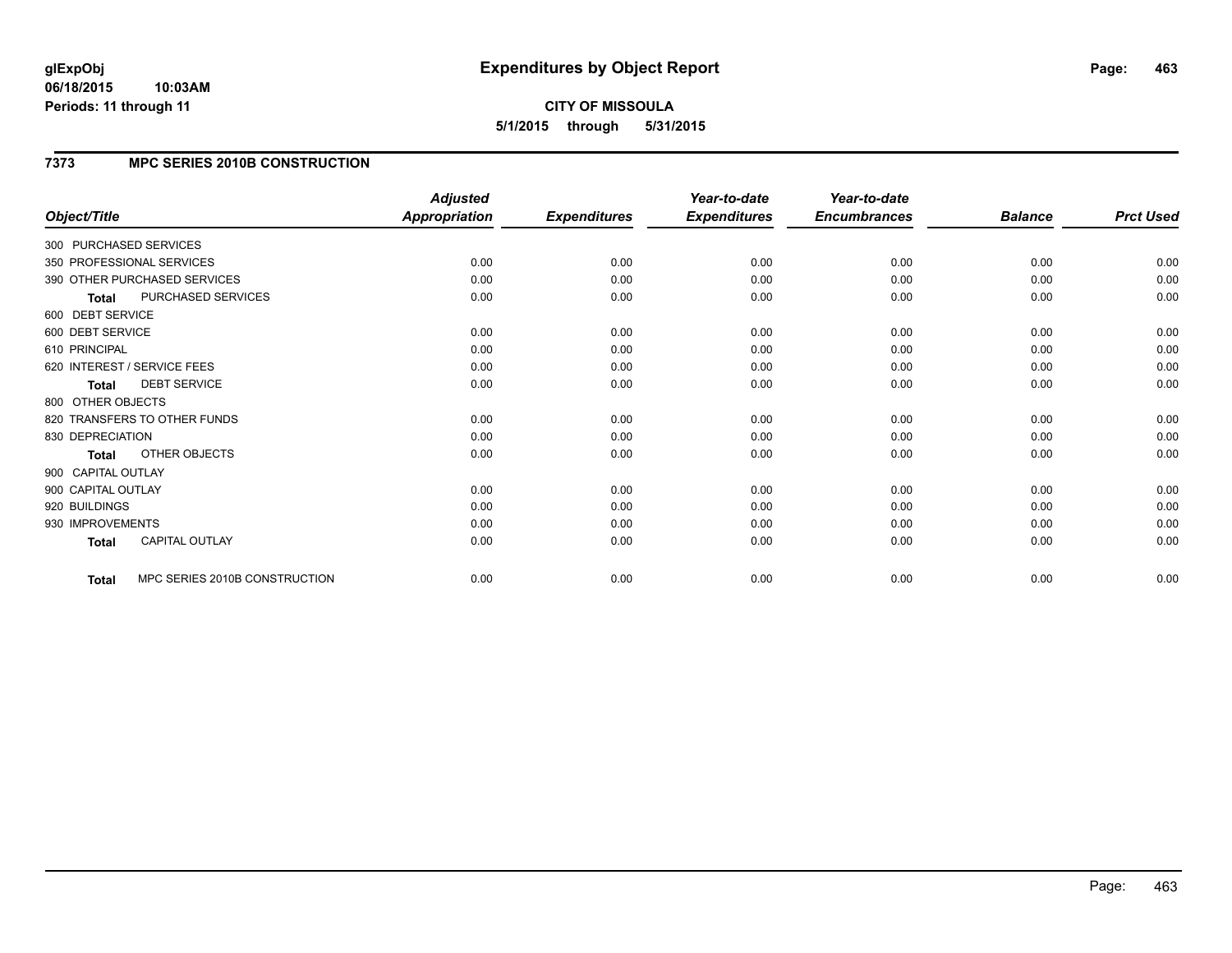#### **7374 RESERVE FUND-PARKING BONDS**

| Object/Title       |                       | <b>Adjusted</b><br><b>Appropriation</b> | <b>Expenditures</b> | Year-to-date<br><b>Expenditures</b> | Year-to-date<br><b>Encumbrances</b> | <b>Balance</b> | <b>Prct Used</b> |
|--------------------|-----------------------|-----------------------------------------|---------------------|-------------------------------------|-------------------------------------|----------------|------------------|
| 900 CAPITAL OUTLAY |                       |                                         |                     |                                     |                                     |                |                  |
| 920 BUILDINGS      |                       | 0.00                                    | 0.00                | 0.00                                | 0.00                                | 0.00           | 0.00             |
| 930 IMPROVEMENTS   |                       | 0.00                                    | 0.00                | 0.00                                | 0.00                                | 0.00           | 0.00             |
| <b>Total</b>       | <b>CAPITAL OUTLAY</b> | 0.00                                    | 0.00                | 0.00                                | 0.00                                | 0.00           | 0.00             |
| <b>Total</b>       | PARKING COMMISSION    | 0.00                                    | 0.00                | 0.00                                | 0.00                                | 0.00           | 0.00             |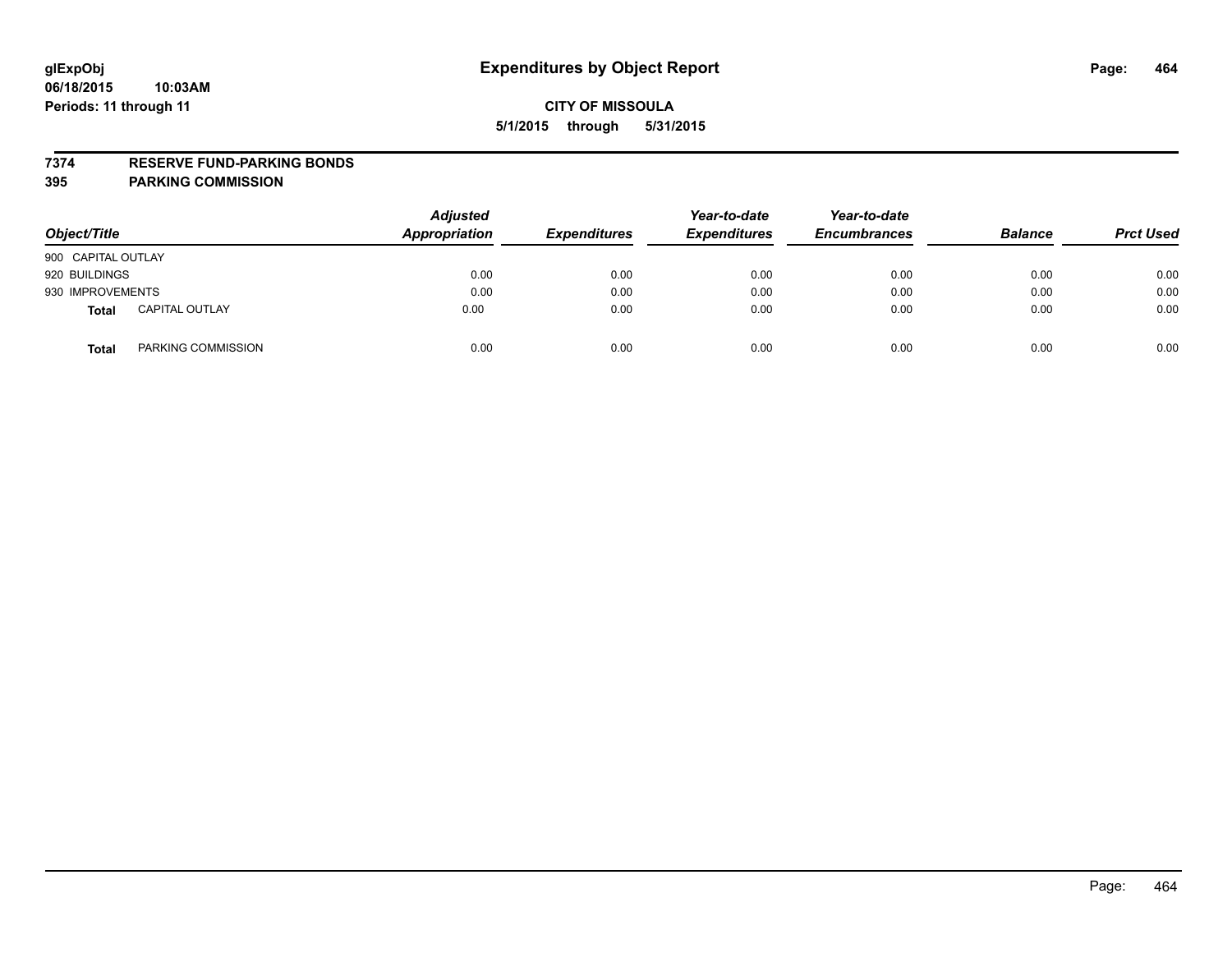### **7374 RESERVE FUND-PARKING BONDS**

| Object/Title       |                            | <b>Adjusted</b><br>Appropriation | <b>Expenditures</b> | Year-to-date<br><b>Expenditures</b> | Year-to-date<br><b>Encumbrances</b> | <b>Balance</b> | <b>Prct Used</b> |
|--------------------|----------------------------|----------------------------------|---------------------|-------------------------------------|-------------------------------------|----------------|------------------|
| 900 CAPITAL OUTLAY |                            |                                  |                     |                                     |                                     |                |                  |
| 920 BUILDINGS      |                            | 0.00                             | 0.00                | 0.00                                | 0.00                                | 0.00           | 0.00             |
| 930 IMPROVEMENTS   |                            | 0.00                             | 0.00                | 0.00                                | 0.00                                | 0.00           | 0.00             |
| <b>Total</b>       | <b>CAPITAL OUTLAY</b>      | 0.00                             | 0.00                | 0.00                                | 0.00                                | 0.00           | 0.00             |
| <b>Total</b>       | RESERVE FUND-PARKING BONDS | 0.00                             | 0.00                | 0.00                                | 0.00                                | 0.00           | 0.00             |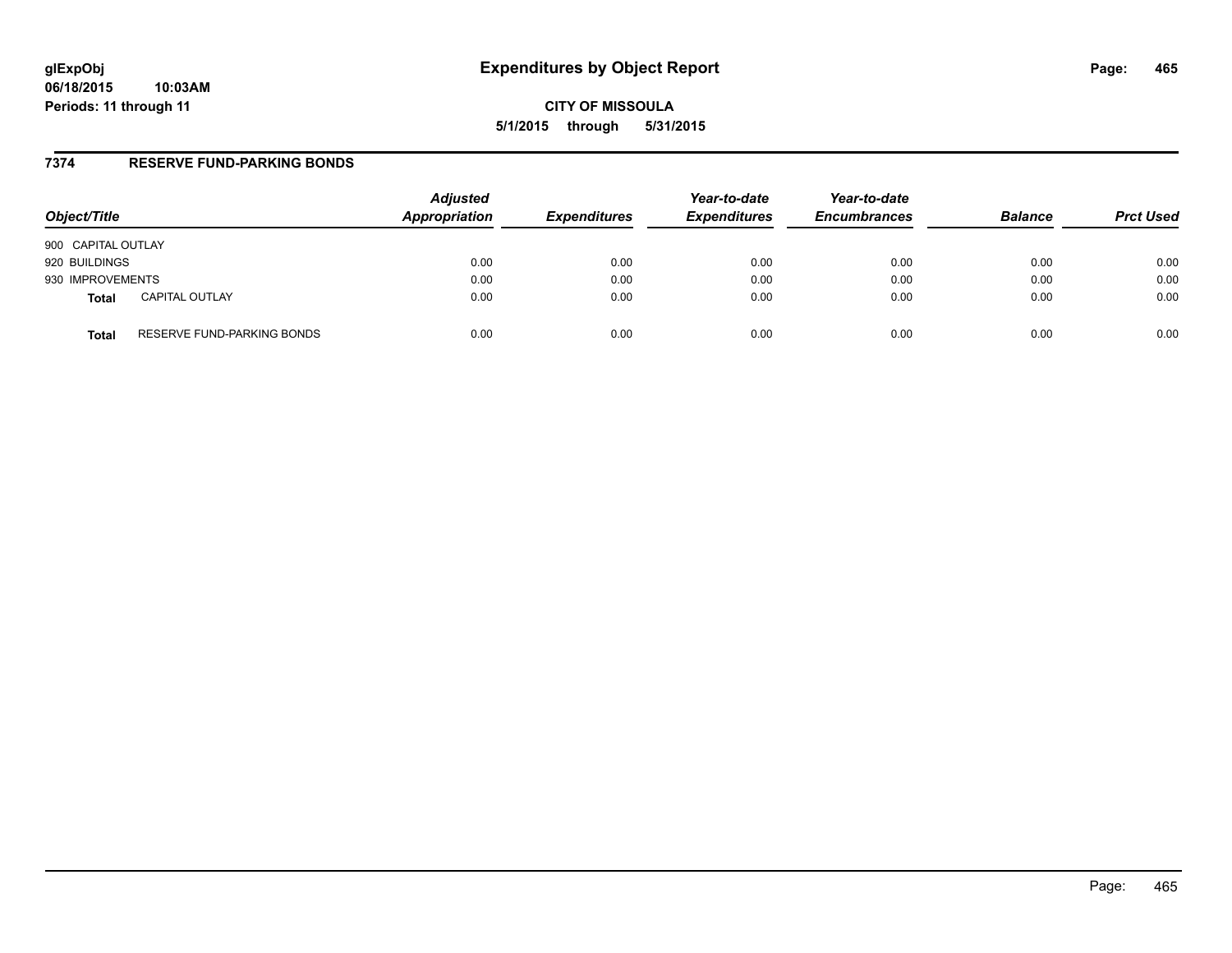#### **7375 PLEDGED TAX INCREMENT-2010B BOND**

| Object/Title                              | <b>Adjusted</b><br><b>Appropriation</b> | <b>Expenditures</b> | Year-to-date<br><b>Expenditures</b> | Year-to-date<br><b>Encumbrances</b> | <b>Balance</b> | <b>Prct Used</b> |
|-------------------------------------------|-----------------------------------------|---------------------|-------------------------------------|-------------------------------------|----------------|------------------|
| 300 PURCHASED SERVICES                    |                                         |                     |                                     |                                     |                |                  |
| 390 OTHER PURCHASED SERVICES              | 121,431.00                              | 0.00                | 64,826.73                           | 0.00                                | 56,604.27      | 53.39            |
| <b>PURCHASED SERVICES</b><br><b>Total</b> | 121,431.00                              | 0.00                | 64,826.73                           | 0.00                                | 56.604.27      | 53.39            |
| 800 OTHER OBJECTS                         |                                         |                     |                                     |                                     |                |                  |
| 820 TRANSFERS TO OTHER FUNDS              | 146.731.00                              | 0.00                | 0.00                                | 0.00                                | 146.731.00     | 0.00             |
| OTHER OBJECTS<br><b>Total</b>             | 146.731.00                              | 0.00                | 0.00                                | 0.00                                | 146.731.00     | 0.00             |
| PARKING COMMISSION<br>Total               | 268.162.00                              | 0.00                | 64.826.73                           | 0.00                                | 203.335.27     | 24.17            |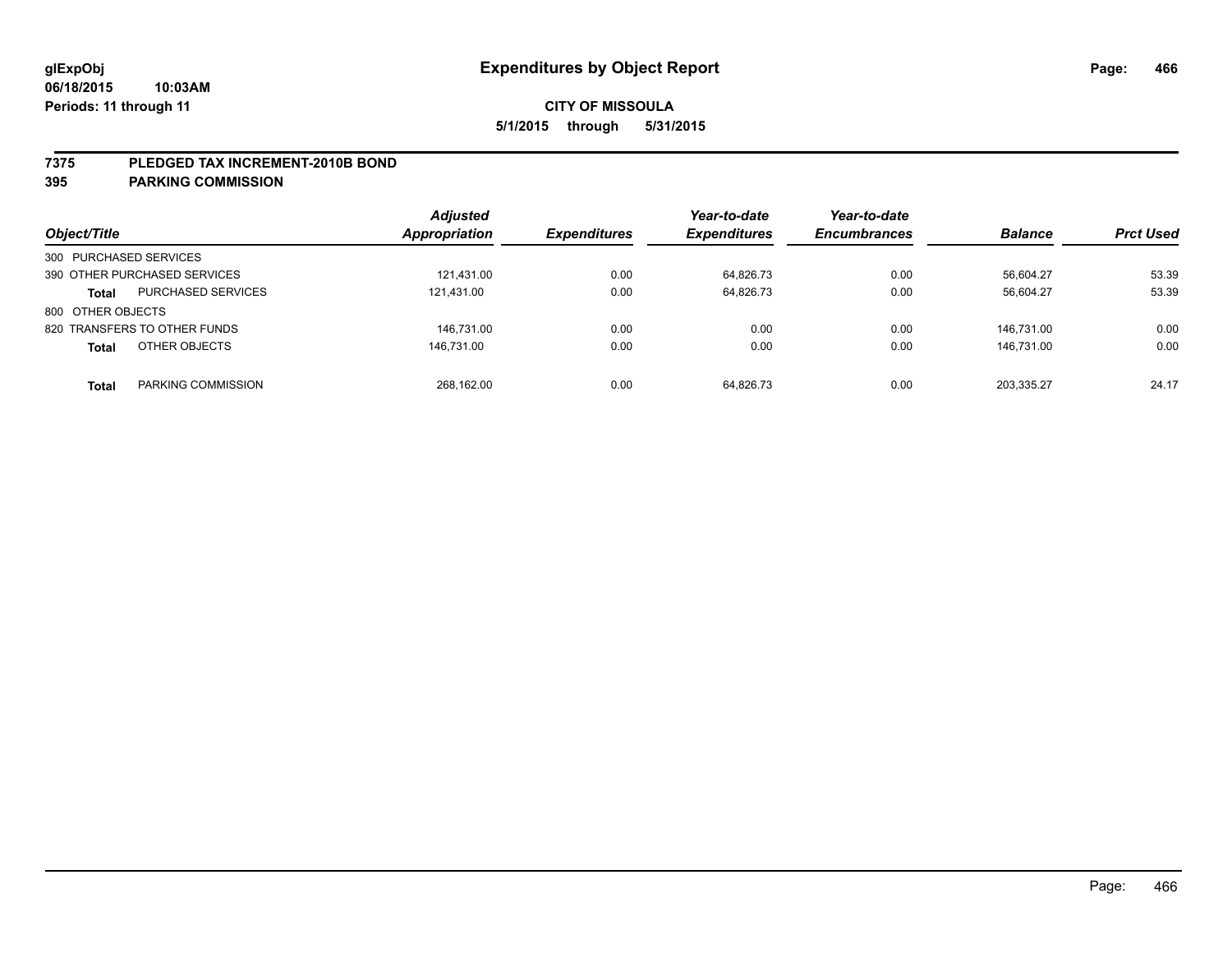# **7375 PLEDGED TAX INCREMENT-2010B BOND**

| Object/Title           |                                  | <b>Adjusted</b><br>Appropriation | <b>Expenditures</b> | Year-to-date<br><b>Expenditures</b> | Year-to-date<br><b>Encumbrances</b> | <b>Balance</b> | <b>Prct Used</b> |
|------------------------|----------------------------------|----------------------------------|---------------------|-------------------------------------|-------------------------------------|----------------|------------------|
| 300 PURCHASED SERVICES |                                  |                                  |                     |                                     |                                     |                |                  |
|                        | 390 OTHER PURCHASED SERVICES     | 121.431.00                       | 0.00                | 64,826.73                           | 0.00                                | 56,604.27      | 53.39            |
| <b>Total</b>           | <b>PURCHASED SERVICES</b>        | 121.431.00                       | 0.00                | 64.826.73                           | 0.00                                | 56.604.27      | 53.39            |
| 800 OTHER OBJECTS      |                                  |                                  |                     |                                     |                                     |                |                  |
|                        | 820 TRANSFERS TO OTHER FUNDS     | 146.731.00                       | 0.00                | 0.00                                | 0.00                                | 146.731.00     | 0.00             |
| <b>Total</b>           | OTHER OBJECTS                    | 146.731.00                       | 0.00                | 0.00                                | 0.00                                | 146.731.00     | 0.00             |
| <b>Total</b>           | PLEDGED TAX INCREMENT-2010B BOND | 268.162.00                       | 0.00                | 64.826.73                           | 0.00                                | 203.335.27     | 24.17            |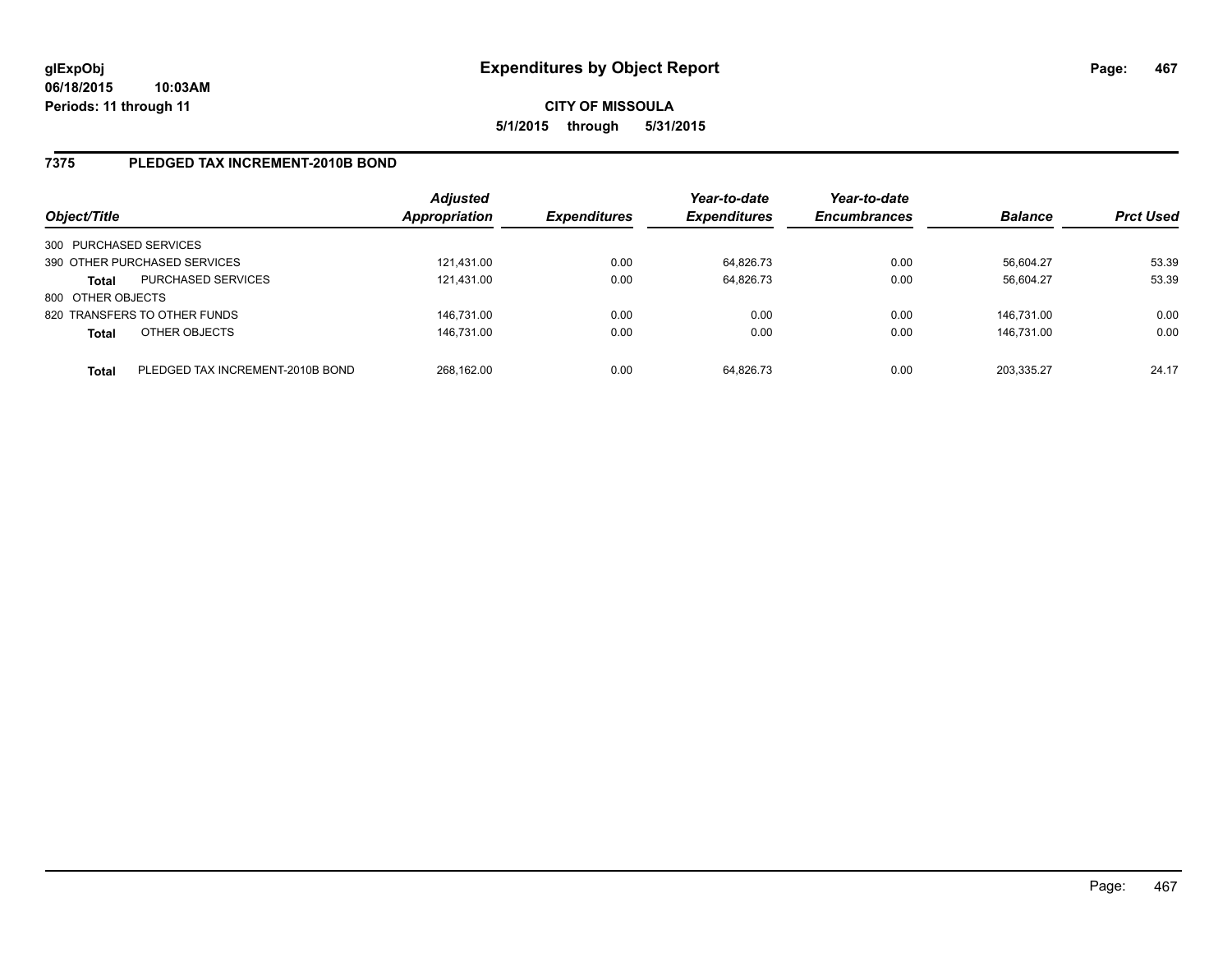#### **7376 MPC 2010A BONDS DEBT INTEREST**

| Object/Title                        | <b>Adjusted</b><br><b>Appropriation</b> | <b>Expenditures</b> | Year-to-date<br><b>Expenditures</b> | Year-to-date<br><b>Encumbrances</b> | <b>Balance</b> | <b>Prct Used</b> |
|-------------------------------------|-----------------------------------------|---------------------|-------------------------------------|-------------------------------------|----------------|------------------|
| 600 DEBT SERVICE                    |                                         |                     |                                     |                                     |                |                  |
| 620 INTEREST / SERVICE FEES         | 0.00                                    | 0.00                | 350.00                              | 0.00                                | $-350.00$      | 0.00             |
| <b>DEBT SERVICE</b><br><b>Total</b> | 0.00                                    | 0.00                | 350.00                              | 0.00                                | $-350.00$      | 0.00             |
| 800 OTHER OBJECTS                   |                                         |                     |                                     |                                     |                |                  |
| 820 TRANSFERS TO OTHER FUNDS        | 0.00                                    | 0.00                | 0.00                                | 0.00                                | 0.00           | 0.00             |
| OTHER OBJECTS<br><b>Total</b>       | 0.00                                    | 0.00                | 0.00                                | 0.00                                | 0.00           | 0.00             |
|                                     |                                         |                     |                                     |                                     |                |                  |
| PARKING COMMISSION<br><b>Total</b>  | 0.00                                    | 0.00                | 350.00                              | 0.00                                | $-350.00$      | 0.00             |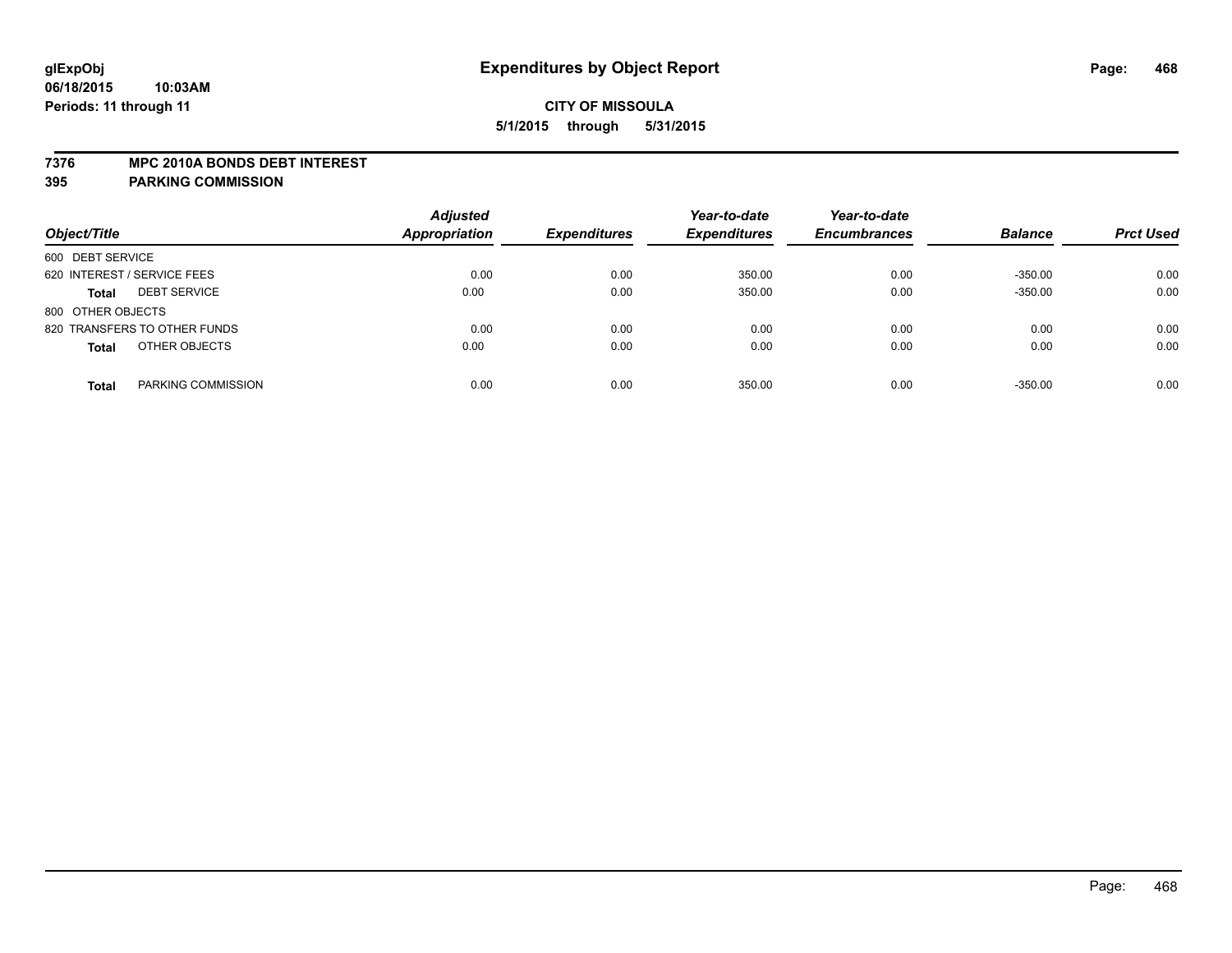### **7376 MPC 2010A BONDS DEBT INTEREST**

| Object/Title                |                               | <b>Adjusted</b><br>Appropriation | <b>Expenditures</b> | Year-to-date<br><b>Expenditures</b> | Year-to-date<br><b>Encumbrances</b> | <b>Balance</b> | <b>Prct Used</b> |
|-----------------------------|-------------------------------|----------------------------------|---------------------|-------------------------------------|-------------------------------------|----------------|------------------|
| 600 DEBT SERVICE            |                               |                                  |                     |                                     |                                     |                |                  |
| 620 INTEREST / SERVICE FEES |                               | 0.00                             | 0.00                | 350.00                              | 0.00                                | $-350.00$      | 0.00             |
| <b>Total</b>                | <b>DEBT SERVICE</b>           | 0.00                             | 0.00                | 350.00                              | 0.00                                | $-350.00$      | 0.00             |
| 800 OTHER OBJECTS           |                               |                                  |                     |                                     |                                     |                |                  |
|                             | 820 TRANSFERS TO OTHER FUNDS  | 0.00                             | 0.00                | 0.00                                | 0.00                                | 0.00           | 0.00             |
| <b>Total</b>                | OTHER OBJECTS                 | 0.00                             | 0.00                | 0.00                                | 0.00                                | 0.00           | 0.00             |
| <b>Total</b>                | MPC 2010A BONDS DEBT INTEREST | 0.00                             | 0.00                | 350.00                              | 0.00                                | $-350.00$      | 0.00             |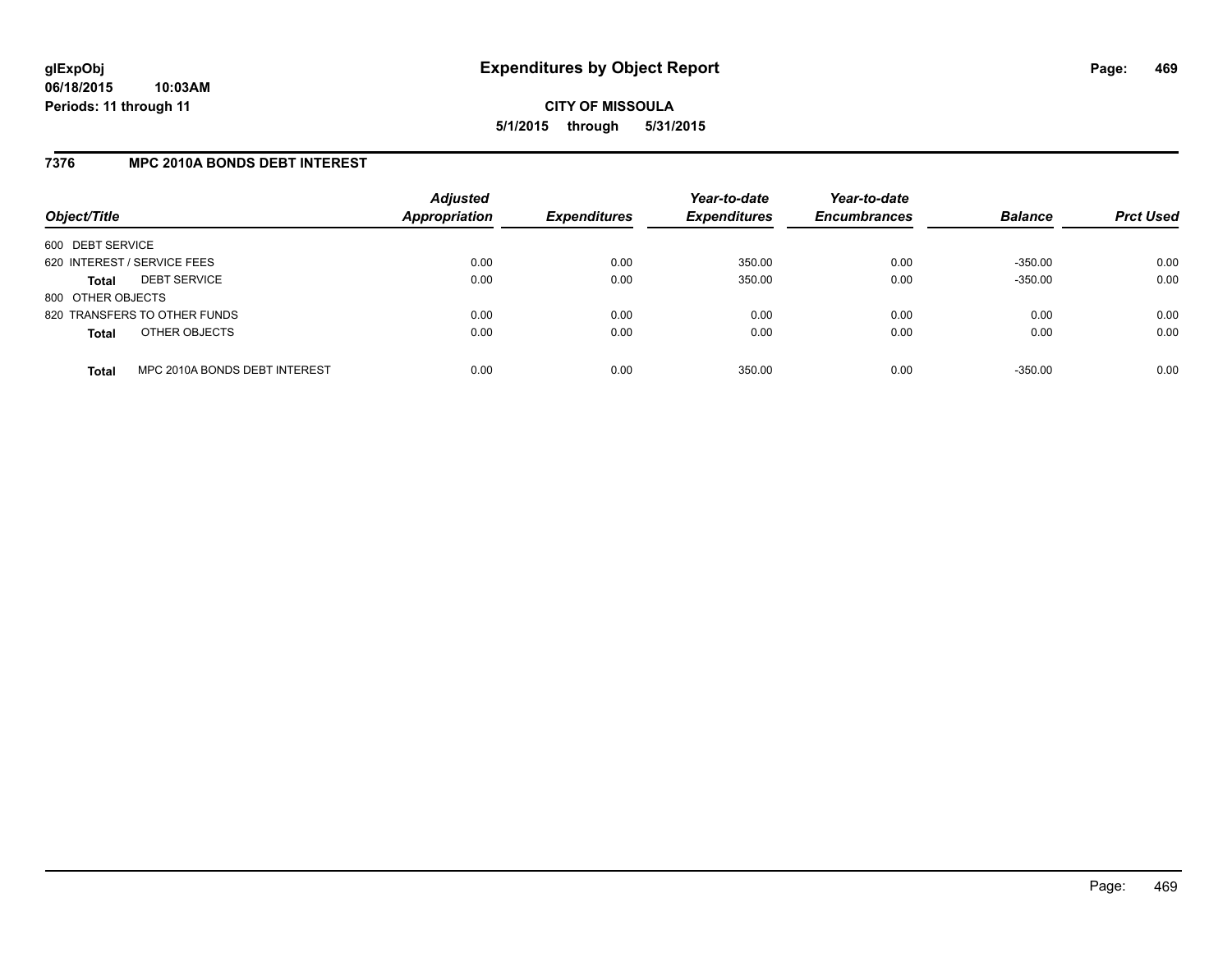#### **7377 MPC 2010A BONDS SINKING FUND**

**395 PARKING COMMISSION**

|                                     | <b>Adjusted</b> |                     | Year-to-date        | Year-to-date        |                |                  |
|-------------------------------------|-----------------|---------------------|---------------------|---------------------|----------------|------------------|
| Object/Title                        | Appropriation   | <b>Expenditures</b> | <b>Expenditures</b> | <b>Encumbrances</b> | <b>Balance</b> | <b>Prct Used</b> |
| 600 DEBT SERVICE                    |                 |                     |                     |                     |                |                  |
| 610 PRINCIPAL                       | 0.00            | 0.00                | 0.00                | 0.00                | 0.00           | 0.00             |
| 620 INTEREST / SERVICE FEES         | 0.00            | 0.00                | 0.00                | 0.00                | 0.00           | 0.00             |
| <b>DEBT SERVICE</b><br><b>Total</b> | 0.00            | 0.00                | 0.00                | 0.00                | 0.00           | 0.00             |
| 800 OTHER OBJECTS                   |                 |                     |                     |                     |                |                  |
| 820 TRANSFERS TO OTHER FUNDS        | 0.00            | 0.00                | 0.00                | 0.00                | 0.00           | 0.00             |
| OTHER OBJECTS<br><b>Total</b>       | 0.00            | 0.00                | 0.00                | 0.00                | 0.00           | 0.00             |
| PARKING COMMISSION<br>Total         | 0.00            | 0.00                | 0.00                | 0.00                | 0.00           | 0.00             |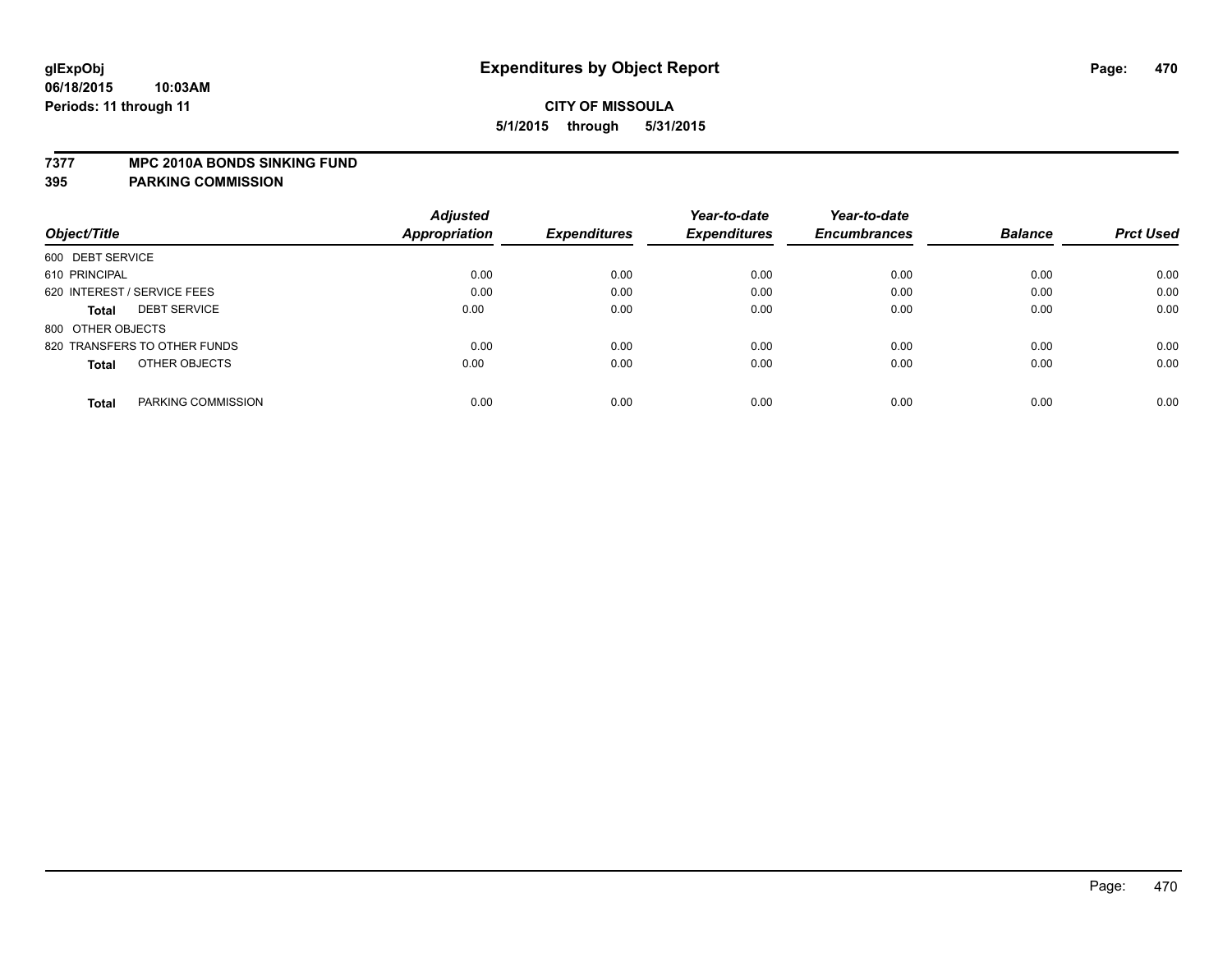### **7377 MPC 2010A BONDS SINKING FUND**

| Object/Title                |                              | <b>Adjusted</b><br><b>Appropriation</b> | <b>Expenditures</b> | Year-to-date<br><b>Expenditures</b> | Year-to-date<br><b>Encumbrances</b> | <b>Balance</b> | <b>Prct Used</b> |
|-----------------------------|------------------------------|-----------------------------------------|---------------------|-------------------------------------|-------------------------------------|----------------|------------------|
| 600 DEBT SERVICE            |                              |                                         |                     |                                     |                                     |                |                  |
| 610 PRINCIPAL               |                              | 0.00                                    | 0.00                | 0.00                                | 0.00                                | 0.00           | 0.00             |
| 620 INTEREST / SERVICE FEES |                              | 0.00                                    | 0.00                | 0.00                                | 0.00                                | 0.00           | 0.00             |
| <b>Total</b>                | <b>DEBT SERVICE</b>          | 0.00                                    | 0.00                | 0.00                                | 0.00                                | 0.00           | 0.00             |
| 800 OTHER OBJECTS           |                              |                                         |                     |                                     |                                     |                |                  |
|                             | 820 TRANSFERS TO OTHER FUNDS | 0.00                                    | 0.00                | 0.00                                | 0.00                                | 0.00           | 0.00             |
| <b>Total</b>                | OTHER OBJECTS                | 0.00                                    | 0.00                | 0.00                                | 0.00                                | 0.00           | 0.00             |
| <b>Total</b>                | MPC 2010A BONDS SINKING FUND | 0.00                                    | 0.00                | 0.00                                | 0.00                                | 0.00           | 0.00             |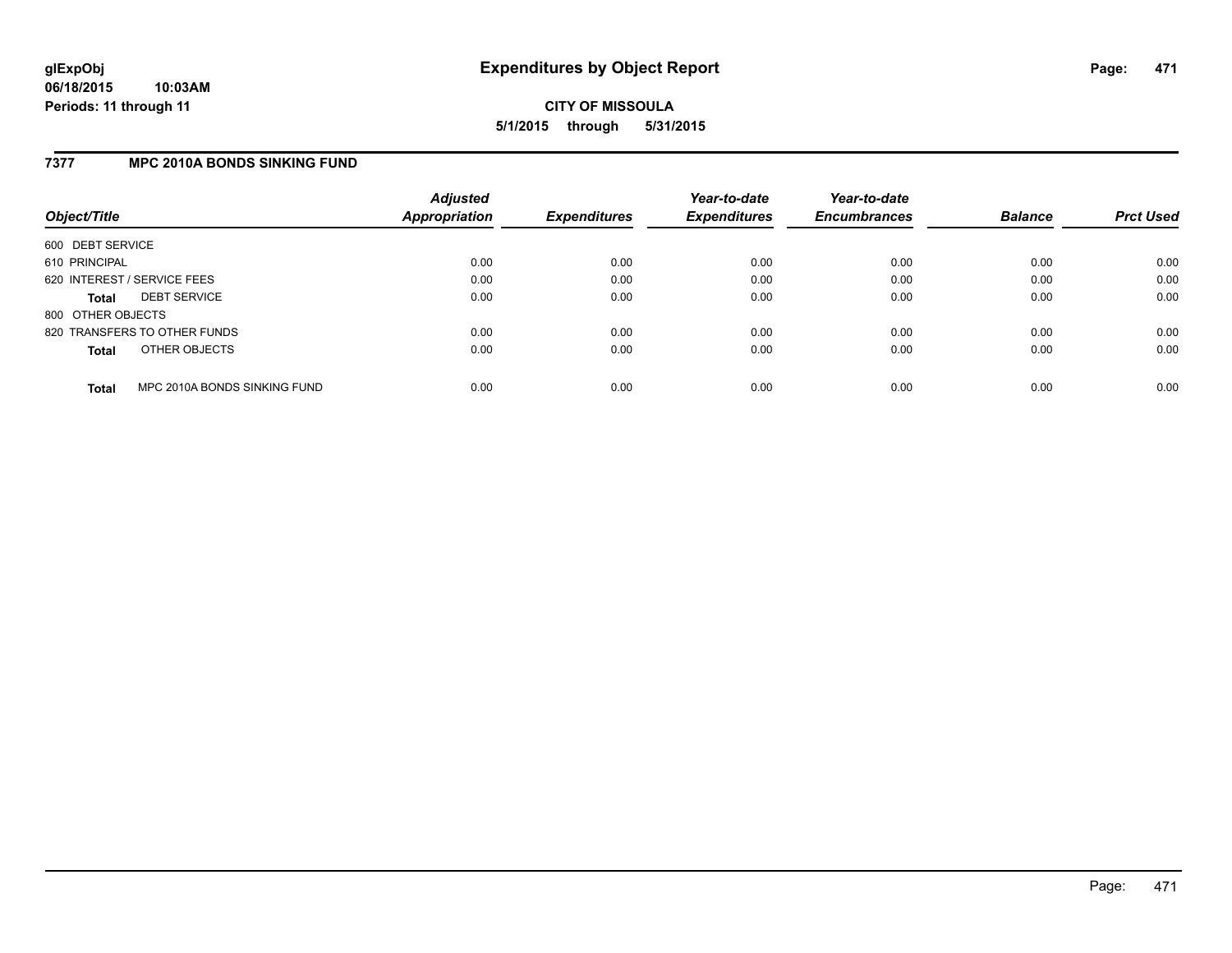**7378 MPC 2010A BOND RESERVE**

**395 PARKING COMMISSION**

| Object/Title                          | <b>Adjusted</b><br><b>Appropriation</b> | <b>Expenditures</b> | Year-to-date<br><b>Expenditures</b> | Year-to-date<br><b>Encumbrances</b> | <b>Balance</b> | <b>Prct Used</b> |
|---------------------------------------|-----------------------------------------|---------------------|-------------------------------------|-------------------------------------|----------------|------------------|
| 800 OTHER OBJECTS                     |                                         |                     |                                     |                                     |                |                  |
| 820 TRANSFERS TO OTHER FUNDS          | 0.00                                    | 0.00                | 0.00                                | 0.00                                | 0.00           | 0.00             |
| OTHER OBJECTS<br><b>Total</b>         | 0.00                                    | 0.00                | 0.00                                | 0.00                                | 0.00           | 0.00             |
| 900 CAPITAL OUTLAY                    |                                         |                     |                                     |                                     |                |                  |
| 930 IMPROVEMENTS                      | 0.00                                    | 0.00                | 0.00                                | 0.00                                | 0.00           | 0.00             |
| <b>CAPITAL OUTLAY</b><br><b>Total</b> | 0.00                                    | 0.00                | 0.00                                | 0.00                                | 0.00           | 0.00             |
| PARKING COMMISSION<br>Total           | 0.00                                    | 0.00                | 0.00                                | 0.00                                | 0.00           | 0.00             |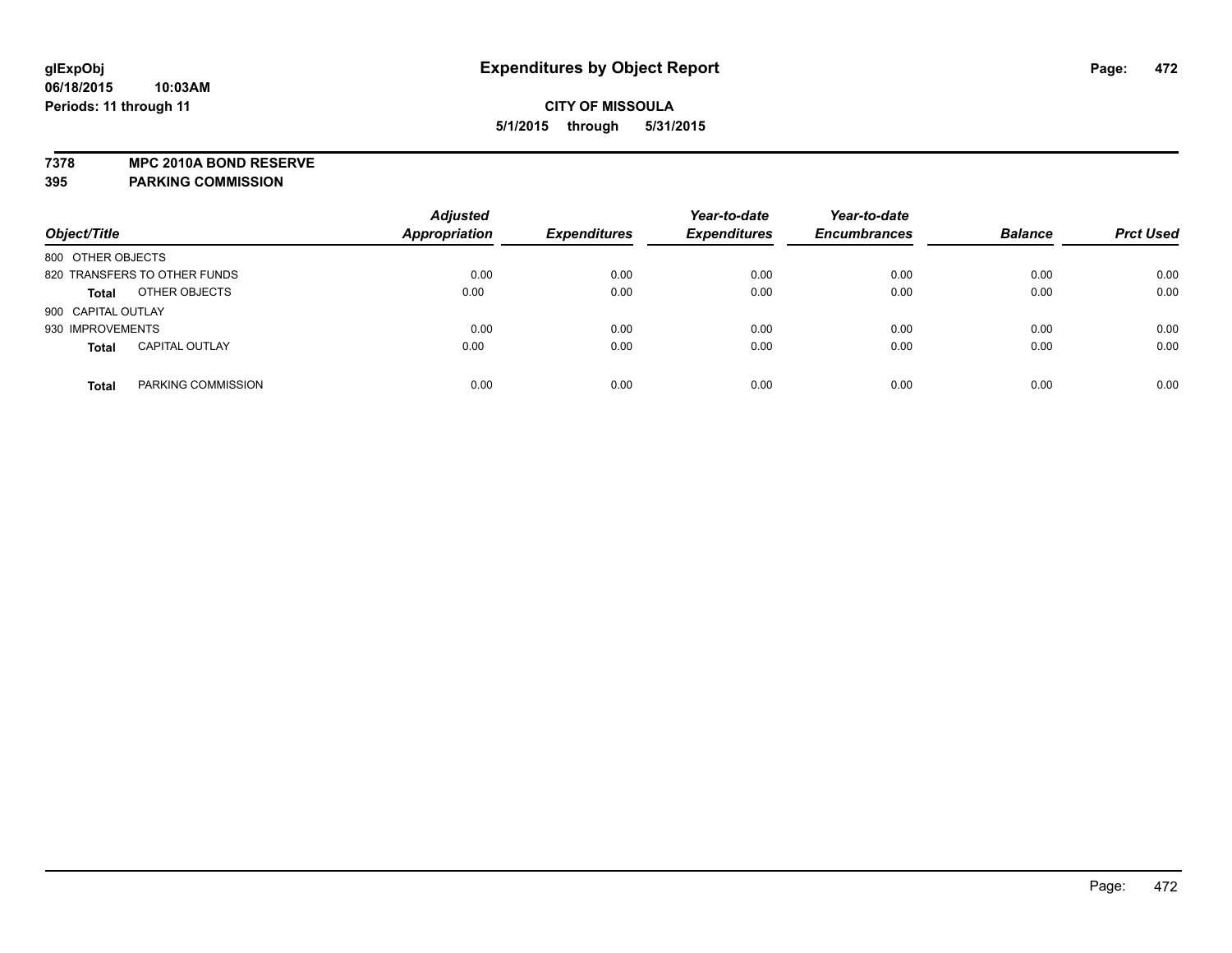#### **7378 MPC 2010A BOND RESERVE**

| Object/Title                           | <b>Adjusted</b><br><b>Appropriation</b> | <b>Expenditures</b> | Year-to-date<br><b>Expenditures</b> | Year-to-date<br><b>Encumbrances</b> | <b>Balance</b> | <b>Prct Used</b> |
|----------------------------------------|-----------------------------------------|---------------------|-------------------------------------|-------------------------------------|----------------|------------------|
| 800 OTHER OBJECTS                      |                                         |                     |                                     |                                     |                |                  |
| 820 TRANSFERS TO OTHER FUNDS           | 0.00                                    | 0.00                | 0.00                                | 0.00                                | 0.00           | 0.00             |
| OTHER OBJECTS<br><b>Total</b>          | 0.00                                    | 0.00                | 0.00                                | 0.00                                | 0.00           | 0.00             |
| 900 CAPITAL OUTLAY                     |                                         |                     |                                     |                                     |                |                  |
| 930 IMPROVEMENTS                       | 0.00                                    | 0.00                | 0.00                                | 0.00                                | 0.00           | 0.00             |
| <b>CAPITAL OUTLAY</b><br><b>Total</b>  | 0.00                                    | 0.00                | 0.00                                | 0.00                                | 0.00           | 0.00             |
| MPC 2010A BOND RESERVE<br><b>Total</b> | 0.00                                    | 0.00                | 0.00                                | 0.00                                | 0.00           | 0.00             |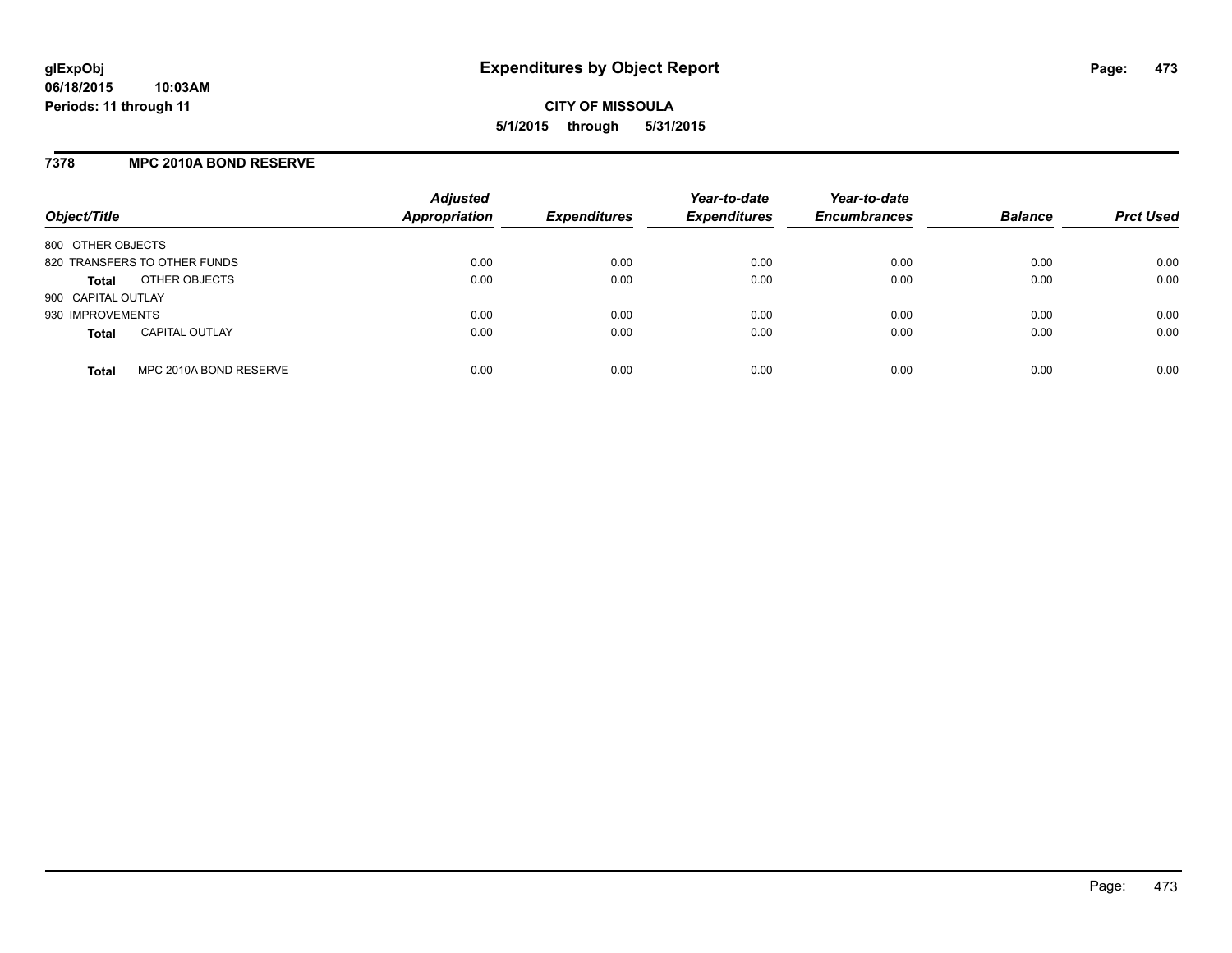#### **7379 MPC 2010A BOND CONSTRUCTION**

#### **395 PARKING COMMISSION**

| Object/Title                          | <b>Adjusted</b><br><b>Appropriation</b> | <b>Expenditures</b> | Year-to-date<br><b>Expenditures</b> | Year-to-date<br><b>Encumbrances</b> | <b>Balance</b> | <b>Prct Used</b> |
|---------------------------------------|-----------------------------------------|---------------------|-------------------------------------|-------------------------------------|----------------|------------------|
| 600 DEBT SERVICE                      |                                         |                     |                                     |                                     |                |                  |
|                                       |                                         |                     |                                     |                                     |                |                  |
| 610 PRINCIPAL                         | 0.00                                    | 0.00                | 0.00                                | 0.00                                | 0.00           | 0.00             |
| 620 INTEREST / SERVICE FEES           | 0.00                                    | 0.00                | 0.00                                | 0.00                                | 0.00           | 0.00             |
| <b>DEBT SERVICE</b><br>Total          | 0.00                                    | 0.00                | 0.00                                | 0.00                                | 0.00           | 0.00             |
| 800 OTHER OBJECTS                     |                                         |                     |                                     |                                     |                |                  |
| 820 TRANSFERS TO OTHER FUNDS          | 0.00                                    | 0.00                | 0.00                                | 0.00                                | 0.00           | 0.00             |
| OTHER OBJECTS<br><b>Total</b>         | 0.00                                    | 0.00                | 0.00                                | 0.00                                | 0.00           | 0.00             |
| 900 CAPITAL OUTLAY                    |                                         |                     |                                     |                                     |                |                  |
| 930 IMPROVEMENTS                      | 0.00                                    | 0.00                | 0.00                                | 0.00                                | 0.00           | 0.00             |
| <b>CAPITAL OUTLAY</b><br><b>Total</b> | 0.00                                    | 0.00                | 0.00                                | 0.00                                | 0.00           | 0.00             |
|                                       |                                         |                     |                                     |                                     |                |                  |
| PARKING COMMISSION<br><b>Total</b>    | 0.00                                    | 0.00                | 0.00                                | 0.00                                | 0.00           | 0.00             |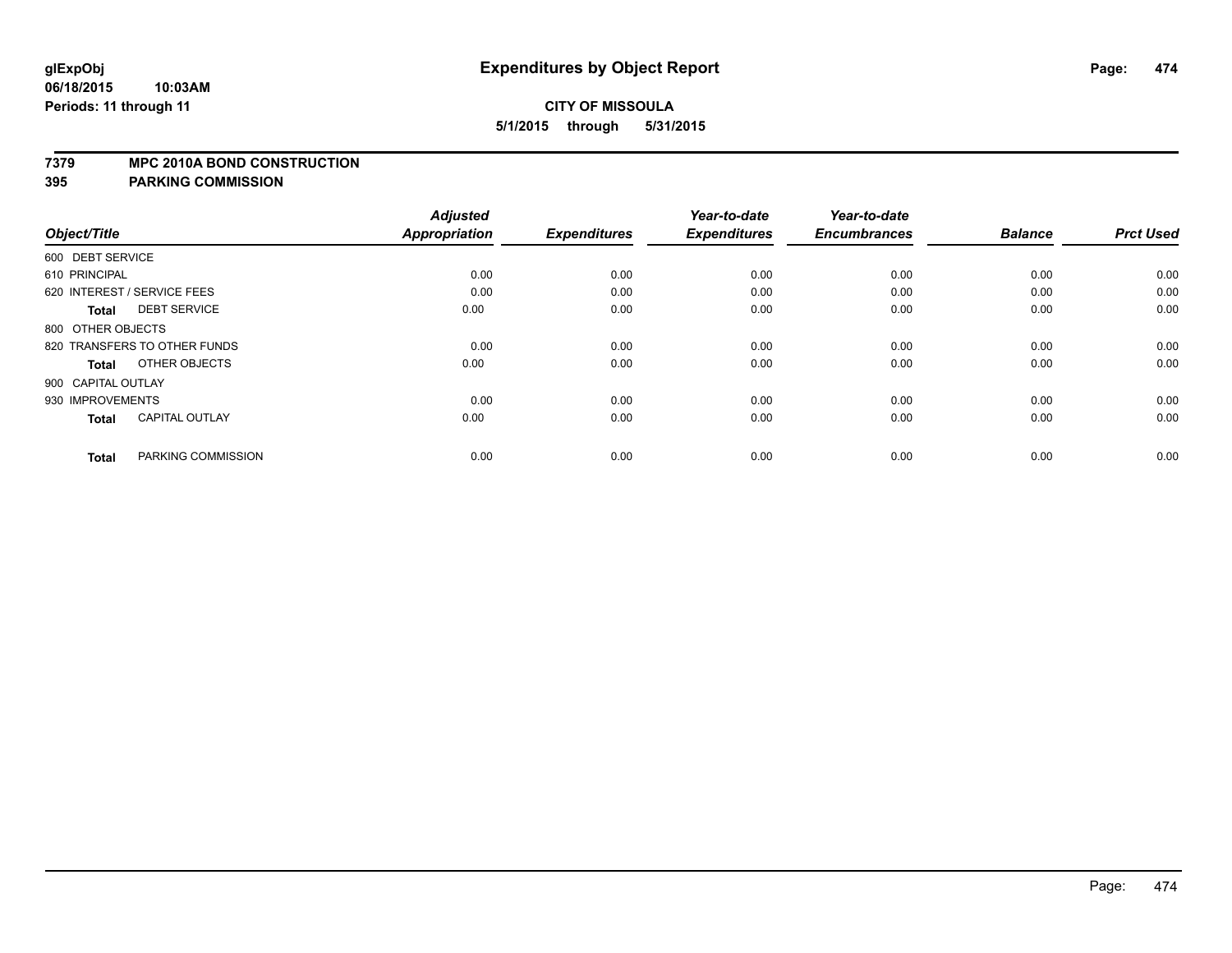# **CITY OF MISSOULA 5/1/2015 through 5/31/2015**

#### **7379 MPC 2010A BOND CONSTRUCTION**

| Object/Title       |                              | <b>Adjusted</b><br>Appropriation | <b>Expenditures</b> | Year-to-date<br><b>Expenditures</b> | Year-to-date<br><b>Encumbrances</b> | <b>Balance</b> | <b>Prct Used</b> |
|--------------------|------------------------------|----------------------------------|---------------------|-------------------------------------|-------------------------------------|----------------|------------------|
| 600 DEBT SERVICE   |                              |                                  |                     |                                     |                                     |                |                  |
| 610 PRINCIPAL      |                              | 0.00                             | 0.00                | 0.00                                | 0.00                                | 0.00           | 0.00             |
|                    | 620 INTEREST / SERVICE FEES  | 0.00                             | 0.00                | 0.00                                | 0.00                                | 0.00           | 0.00             |
| Total              | <b>DEBT SERVICE</b>          | 0.00                             | 0.00                | 0.00                                | 0.00                                | 0.00           | 0.00             |
| 800 OTHER OBJECTS  |                              |                                  |                     |                                     |                                     |                |                  |
|                    | 820 TRANSFERS TO OTHER FUNDS | 0.00                             | 0.00                | 0.00                                | 0.00                                | 0.00           | 0.00             |
| Total              | OTHER OBJECTS                | 0.00                             | 0.00                | 0.00                                | 0.00                                | 0.00           | 0.00             |
| 900 CAPITAL OUTLAY |                              |                                  |                     |                                     |                                     |                |                  |
| 930 IMPROVEMENTS   |                              | 0.00                             | 0.00                | 0.00                                | 0.00                                | 0.00           | 0.00             |
| <b>Total</b>       | <b>CAPITAL OUTLAY</b>        | 0.00                             | 0.00                | 0.00                                | 0.00                                | 0.00           | 0.00             |
| <b>Total</b>       | MPC 2010A BOND CONSTRUCTION  | 0.00                             | 0.00                | 0.00                                | 0.00                                | 0.00           | 0.00             |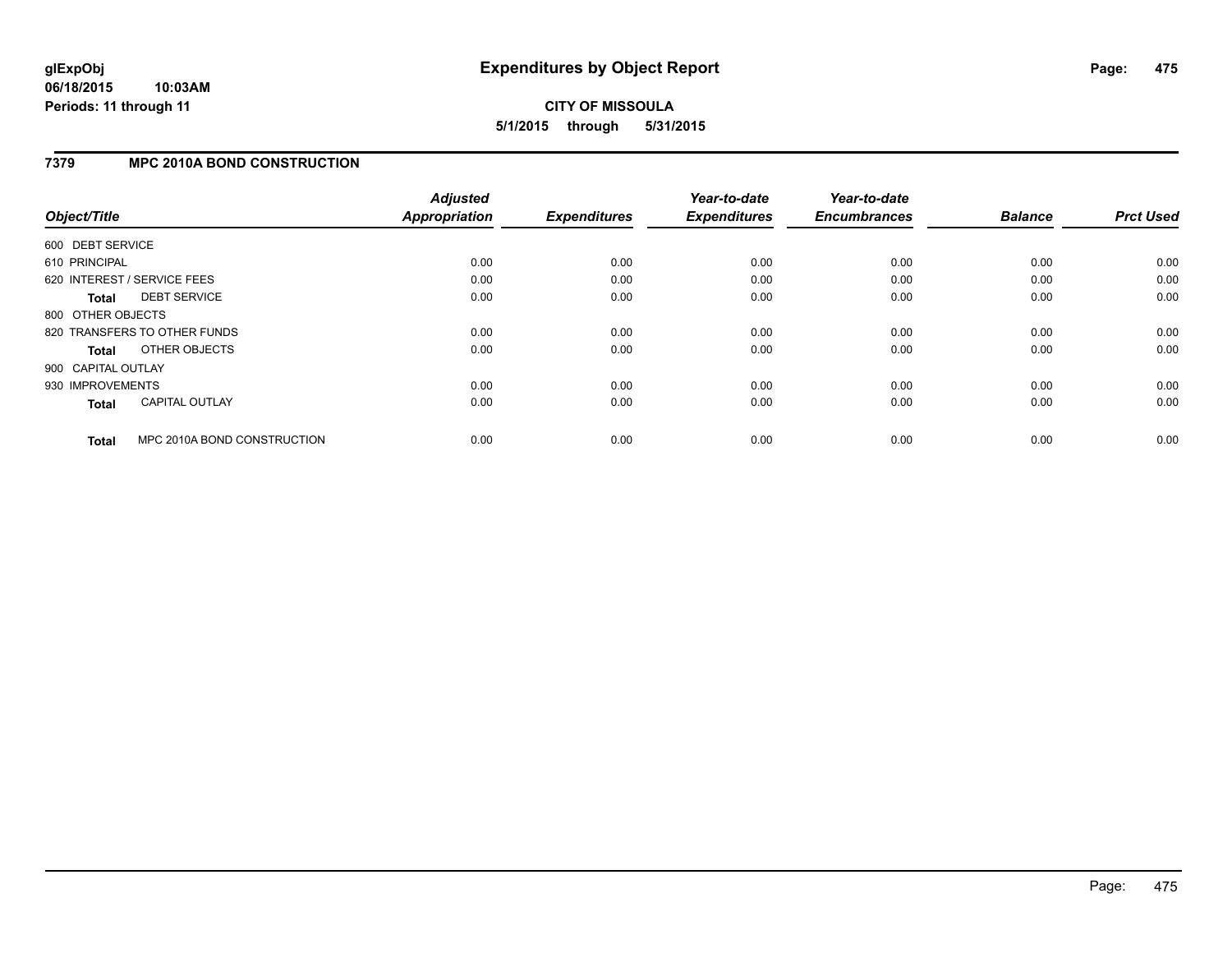#### **7380 BUSINESS IMPROVEMENT DISTRICT**

**375 BUSINESS IMPROVEMENT DISTRICT**

| Object/Title           |                                      | <b>Adjusted</b><br><b>Appropriation</b> | <b>Expenditures</b> | Year-to-date<br><b>Expenditures</b> | Year-to-date<br><b>Encumbrances</b> | <b>Balance</b> | <b>Prct Used</b> |
|------------------------|--------------------------------------|-----------------------------------------|---------------------|-------------------------------------|-------------------------------------|----------------|------------------|
| 300 PURCHASED SERVICES |                                      |                                         |                     |                                     |                                     |                |                  |
|                        | 350 PROFESSIONAL SERVICES            | 416,004.00                              | 0.00                | 300,000.00                          | 0.00                                | 116.004.00     | 72.11            |
| <b>Total</b>           | <b>PURCHASED SERVICES</b>            | 416.004.00                              | 0.00                | 300,000.00                          | 0.00                                | 116.004.00     | 72.11            |
| 800 OTHER OBJECTS      |                                      |                                         |                     |                                     |                                     |                |                  |
| 845 CONTINGENCY        |                                      | 5,000.00                                | 0.00                | 0.00                                | 0.00                                | 5,000.00       | 0.00             |
| <b>Total</b>           | OTHER OBJECTS                        | 5,000.00                                | 0.00                | 0.00                                | 0.00                                | 5,000.00       | 0.00             |
| <b>Total</b>           | <b>BUSINESS IMPROVEMENT DISTRICT</b> | 421,004.00                              | 0.00                | 300,000.00                          | 0.00                                | 121,004.00     | 71.26            |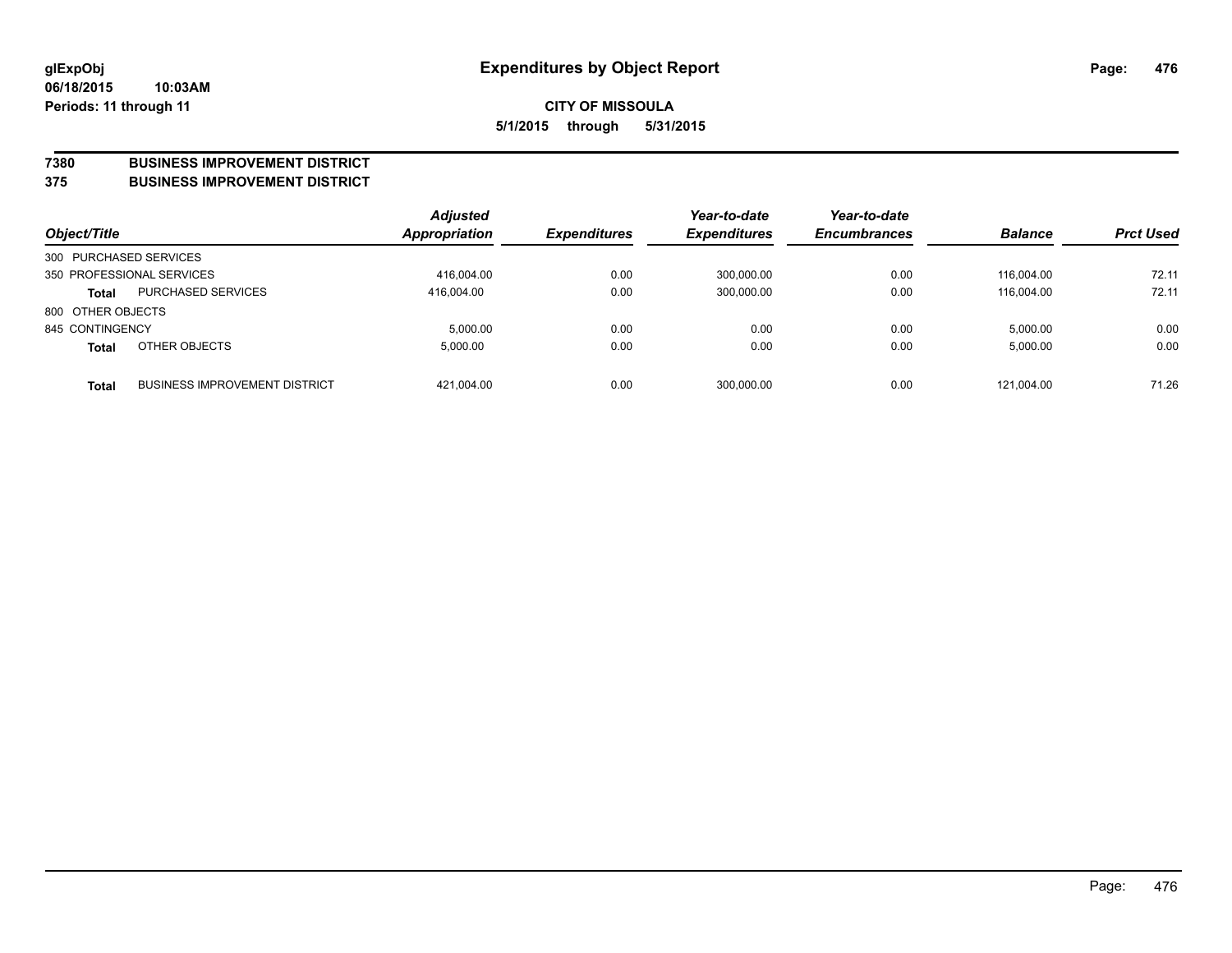### **7380 BUSINESS IMPROVEMENT DISTRICT**

| Object/Title              |                                      | <b>Adjusted</b><br>Appropriation | <b>Expenditures</b> | Year-to-date<br><b>Expenditures</b> | Year-to-date<br><b>Encumbrances</b> | <b>Balance</b> | <b>Prct Used</b> |
|---------------------------|--------------------------------------|----------------------------------|---------------------|-------------------------------------|-------------------------------------|----------------|------------------|
| 300 PURCHASED SERVICES    |                                      |                                  |                     |                                     |                                     |                |                  |
| 350 PROFESSIONAL SERVICES |                                      | 416,004.00                       | 0.00                | 300,000.00                          | 0.00                                | 116.004.00     | 72.11            |
| <b>Total</b>              | <b>PURCHASED SERVICES</b>            | 416.004.00                       | 0.00                | 300,000.00                          | 0.00                                | 116.004.00     | 72.11            |
| 800 OTHER OBJECTS         |                                      |                                  |                     |                                     |                                     |                |                  |
| 845 CONTINGENCY           |                                      | 5.000.00                         | 0.00                | 0.00                                | 0.00                                | 5,000.00       | 0.00             |
| <b>Total</b>              | OTHER OBJECTS                        | 5.000.00                         | 0.00                | 0.00                                | 0.00                                | 5,000.00       | 0.00             |
| <b>Total</b>              | <b>BUSINESS IMPROVEMENT DISTRICT</b> | 421.004.00                       | 0.00                | 300,000.00                          | 0.00                                | 121.004.00     | 71.26            |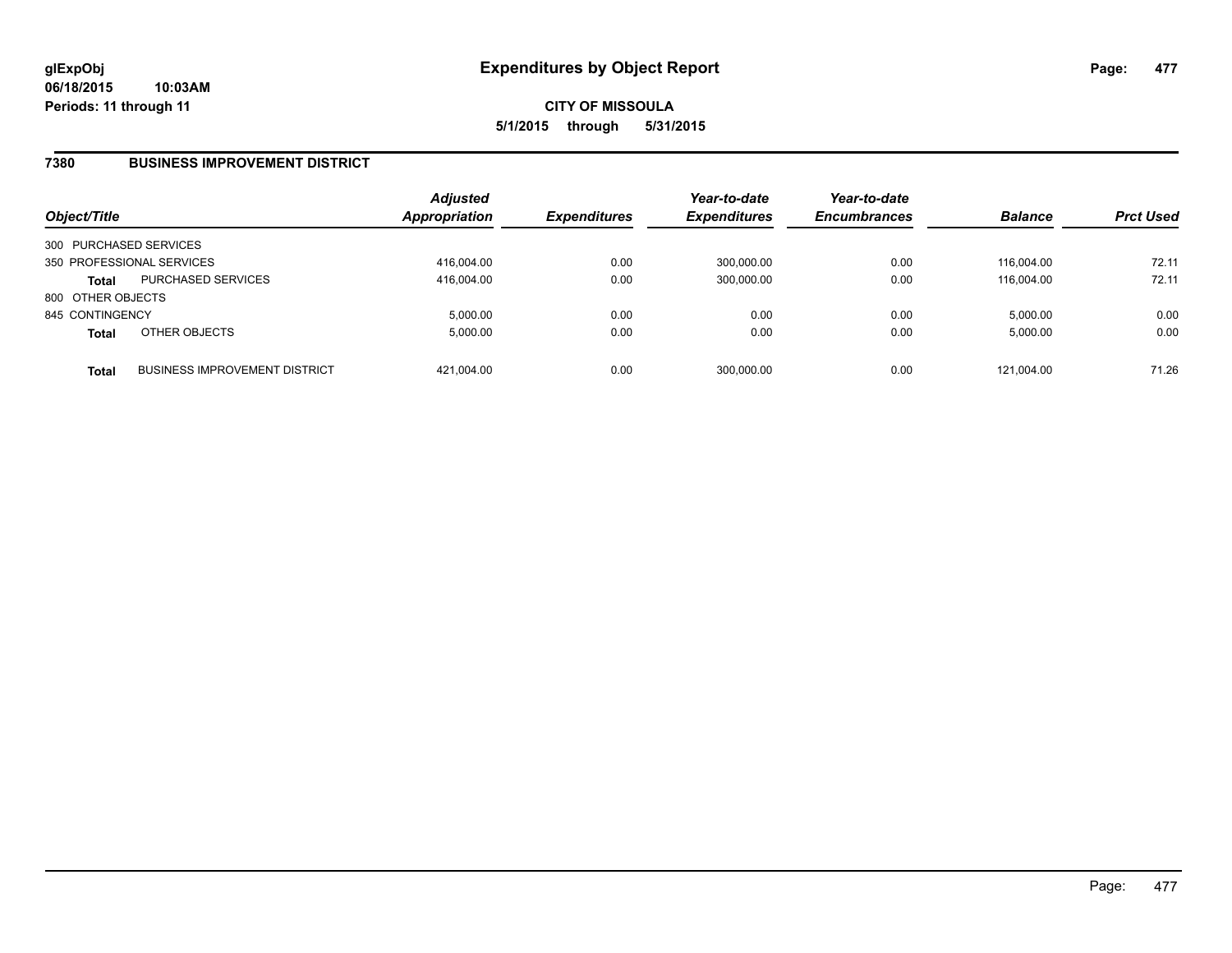#### **7381 TOURISM BUSINESS IMPROVEMENT DISTRICT**

#### **375 BUSINESS IMPROVEMENT DISTRICT**

| Object/Title                                         | <b>Adjusted</b><br>Appropriation | <i><b>Expenditures</b></i> | Year-to-date<br><b>Expenditures</b> | Year-to-date<br><b>Encumbrances</b> | <b>Balance</b> | <b>Prct Used</b> |
|------------------------------------------------------|----------------------------------|----------------------------|-------------------------------------|-------------------------------------|----------------|------------------|
| 300 PURCHASED SERVICES                               |                                  |                            |                                     |                                     |                |                  |
| 390 OTHER PURCHASED SERVICES                         | 620.494.00                       | 0.00                       | 0.00                                | 0.00                                | 620,494.00     | 0.00             |
| <b>PURCHASED SERVICES</b><br><b>Total</b>            | 620.494.00                       | 0.00                       | 0.00                                | 0.00                                | 620.494.00     | 0.00             |
| <b>BUSINESS IMPROVEMENT DISTRICT</b><br><b>Total</b> | 620,494.00                       | 0.00                       | 0.00                                | 0.00                                | 620,494.00     | 0.00             |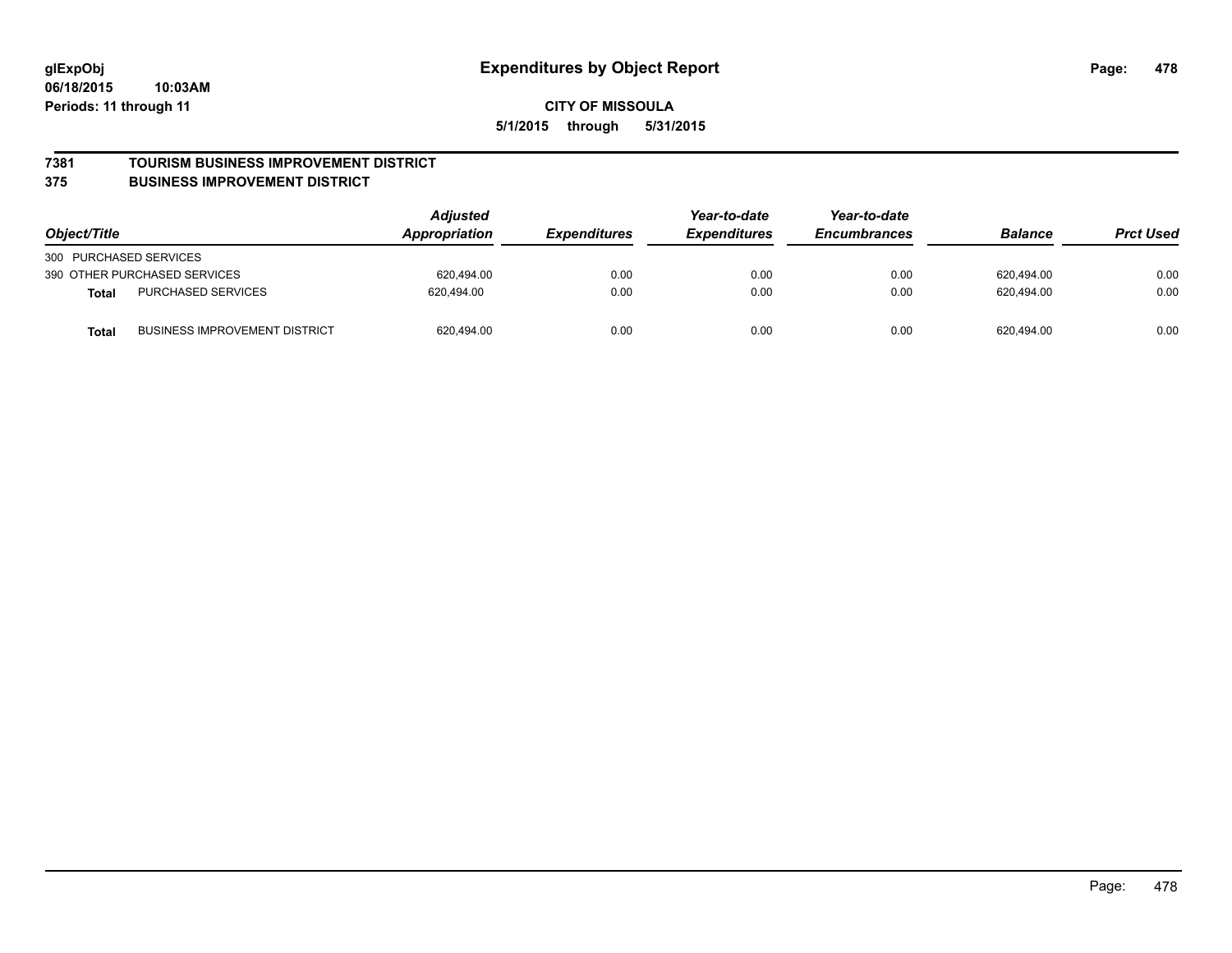**CITY OF MISSOULA 5/1/2015 through 5/31/2015**

### **7381 TOURISM BUSINESS IMPROVEMENT DISTRICT**

| Object/Title                                     | <b>Adjusted</b><br>Appropriation<br><i><b>Expenditures</b></i> | Year-to-date<br><b>Expenditures</b> | Year-to-date<br><b>Encumbrances</b> | <b>Balance</b> | <b>Prct Used</b> |      |
|--------------------------------------------------|----------------------------------------------------------------|-------------------------------------|-------------------------------------|----------------|------------------|------|
| 300 PURCHASED SERVICES                           |                                                                |                                     |                                     |                |                  |      |
| 390 OTHER PURCHASED SERVICES                     | 620.494.00                                                     | 0.00                                | 0.00                                | 0.00           | 620.494.00       | 0.00 |
| <b>PURCHASED SERVICES</b><br><b>Total</b>        | 620.494.00                                                     | 0.00                                | 0.00                                | 0.00           | 620.494.00       | 0.00 |
| TOURISM BUSINESS IMPROVEMENT DIS<br><b>Total</b> | 620,494.00                                                     | 0.00                                | 0.00                                | 0.00           | 620.494.00       | 0.00 |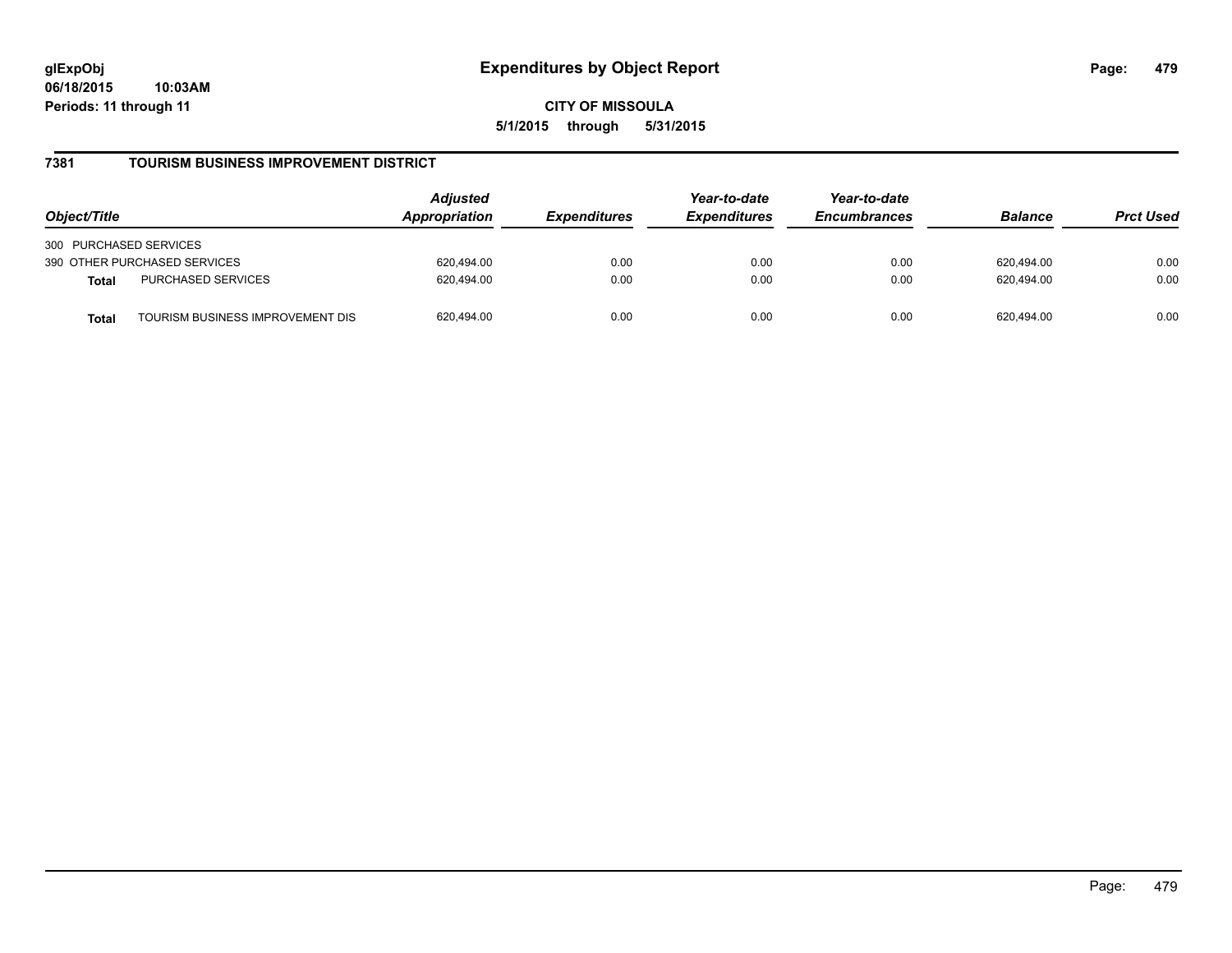# **7382 5.75M TIF RESERVE**

**390 NON-DEPARTMENTAL**

| Object/Title      |                              | <b>Adjusted</b><br>Appropriation | <b>Expenditures</b> | Year-to-date<br><b>Expenditures</b> | Year-to-date<br><b>Encumbrances</b> | <b>Balance</b> | <b>Prct Used</b> |
|-------------------|------------------------------|----------------------------------|---------------------|-------------------------------------|-------------------------------------|----------------|------------------|
| 800 OTHER OBJECTS |                              |                                  |                     |                                     |                                     |                |                  |
|                   | 820 TRANSFERS TO OTHER FUNDS | 0.00                             | 0.00                | 0.00                                | 0.00                                | 0.00           | 0.00             |
| <b>Total</b>      | OTHER OBJECTS                | 0.00                             | 0.00                | 0.00                                | 0.00                                | 0.00           | 0.00             |
| <b>Total</b>      | NON-DEPARTMENTAL             | 0.00                             | 0.00                | 0.00                                | 0.00                                | 0.00           | 0.00             |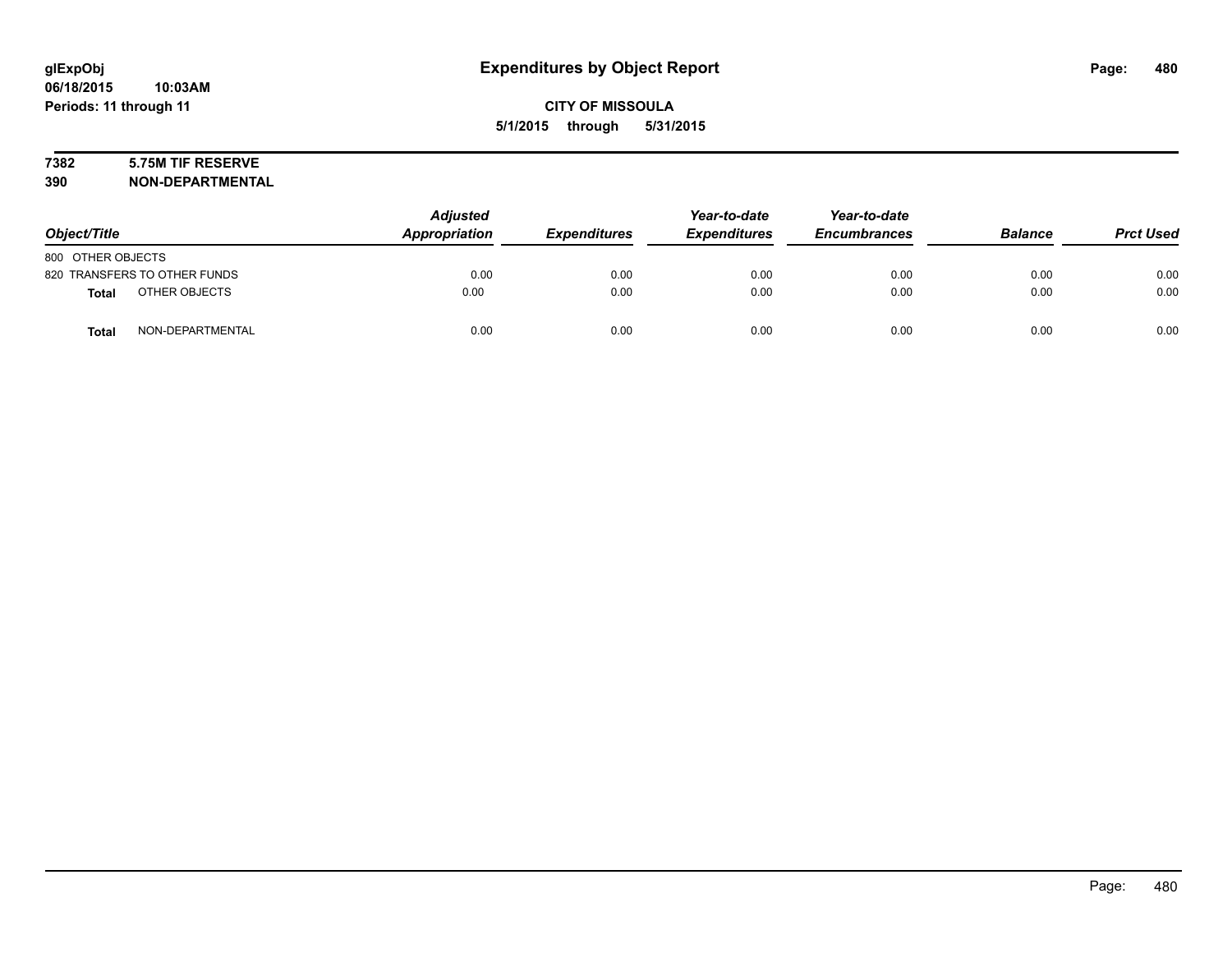#### **7382 5.75M TIF RESERVE**

| Object/Title                      | <b>Adjusted</b><br>Appropriation | <b>Expenditures</b> | Year-to-date<br><b>Expenditures</b> | Year-to-date<br><b>Encumbrances</b> | <b>Balance</b> | <b>Prct Used</b> |
|-----------------------------------|----------------------------------|---------------------|-------------------------------------|-------------------------------------|----------------|------------------|
| 800 OTHER OBJECTS                 |                                  |                     |                                     |                                     |                |                  |
| 820 TRANSFERS TO OTHER FUNDS      | 0.00                             | 0.00                | 0.00                                | 0.00                                | 0.00           | 0.00             |
| OTHER OBJECTS<br><b>Total</b>     | 0.00                             | 0.00                | 0.00                                | 0.00                                | 0.00           | 0.00             |
| 5.75M TIF RESERVE<br><b>Total</b> | 0.00                             | 0.00                | 0.00                                | 0.00                                | 0.00           | 0.00             |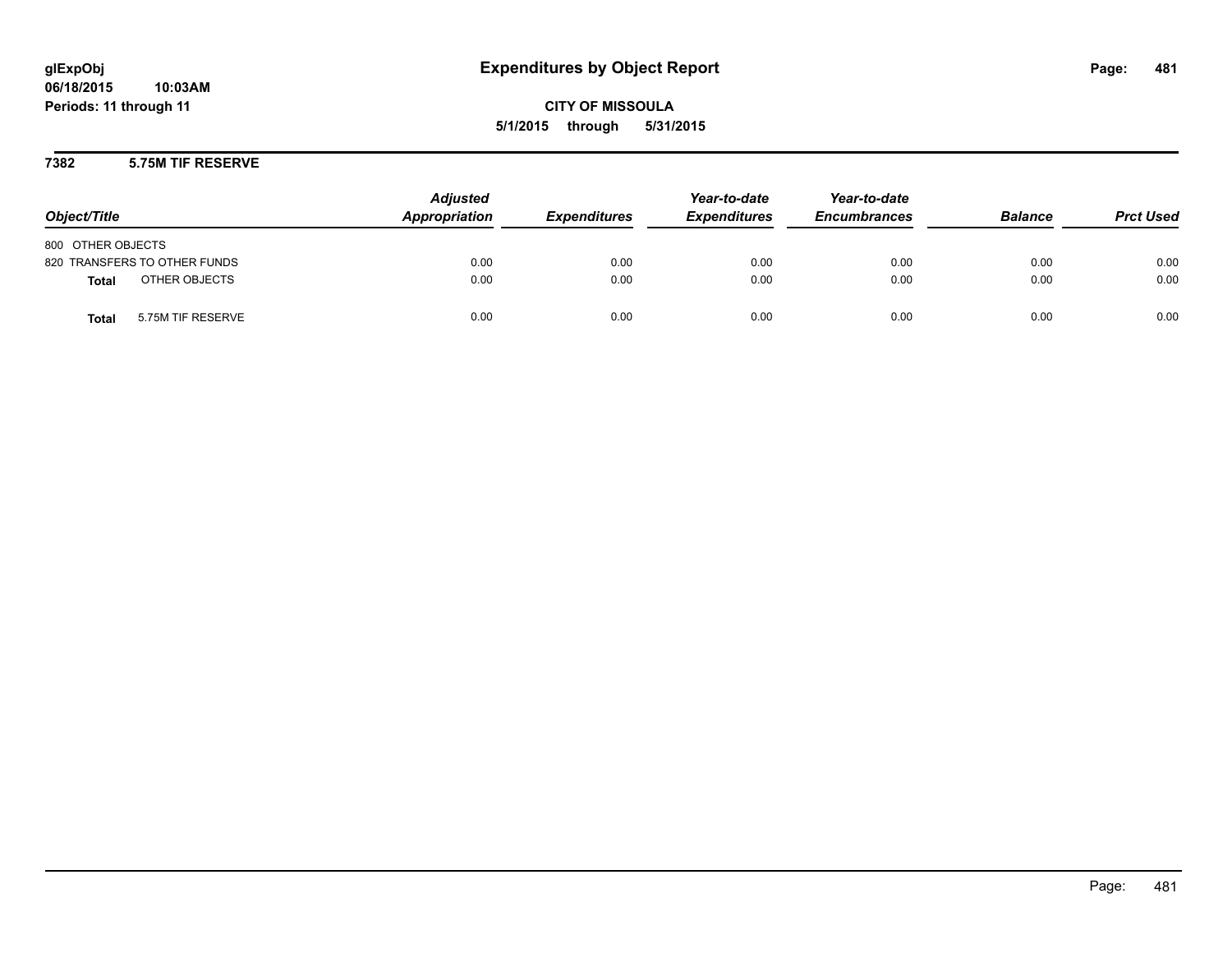#### **7383 RIVERFRONT TRIANGLE URD**

| Object/Title           |                                   | <b>Adjusted</b><br><b>Appropriation</b> | <b>Expenditures</b> | Year-to-date<br><b>Expenditures</b> | Year-to-date<br><b>Encumbrances</b> | <b>Balance</b> | <b>Prct Used</b> |
|------------------------|-----------------------------------|-----------------------------------------|---------------------|-------------------------------------|-------------------------------------|----------------|------------------|
| 300 PURCHASED SERVICES |                                   |                                         |                     |                                     |                                     |                |                  |
|                        | 350 PROFESSIONAL SERVICES         | 0.00                                    | 0.00                | 0.00                                | 0.00                                | 0.00           | 0.00             |
| <b>Total</b>           | <b>PURCHASED SERVICES</b>         | 0.00                                    | 0.00                | 0.00                                | 0.00                                | 0.00           | 0.00             |
|                        | 700 GRANTS & CONTRIBUTIONS        |                                         |                     |                                     |                                     |                |                  |
|                        | 700 GRANTS & CONTRIBUTIONS        | 15,000.00                               | 0.00                | 2,333.00                            | 0.00                                | 12,667.00      | 15.55            |
| Total                  | <b>GRANTS &amp; CONTRIBUTIONS</b> | 15,000.00                               | 0.00                | 2,333.00                            | 0.00                                | 12,667.00      | 15.55            |
| 800 OTHER OBJECTS      |                                   |                                         |                     |                                     |                                     |                |                  |
|                        | 820 TRANSFERS TO OTHER FUNDS      | 0.00                                    | 0.00                | 0.00                                | 0.00                                | 0.00           | 0.00             |
| 845 CONTINGENCY        |                                   | 11,862.00                               | 0.00                | 0.00                                | 0.00                                | 11,862.00      | 0.00             |
| <b>Total</b>           | OTHER OBJECTS                     | 11,862.00                               | 0.00                | 0.00                                | 0.00                                | 11,862.00      | 0.00             |
|                        |                                   |                                         |                     |                                     |                                     |                |                  |
| <b>Total</b>           | <b>MRA</b>                        | 26,862.00                               | 0.00                | 2,333.00                            | 0.00                                | 24,529.00      | 8.69             |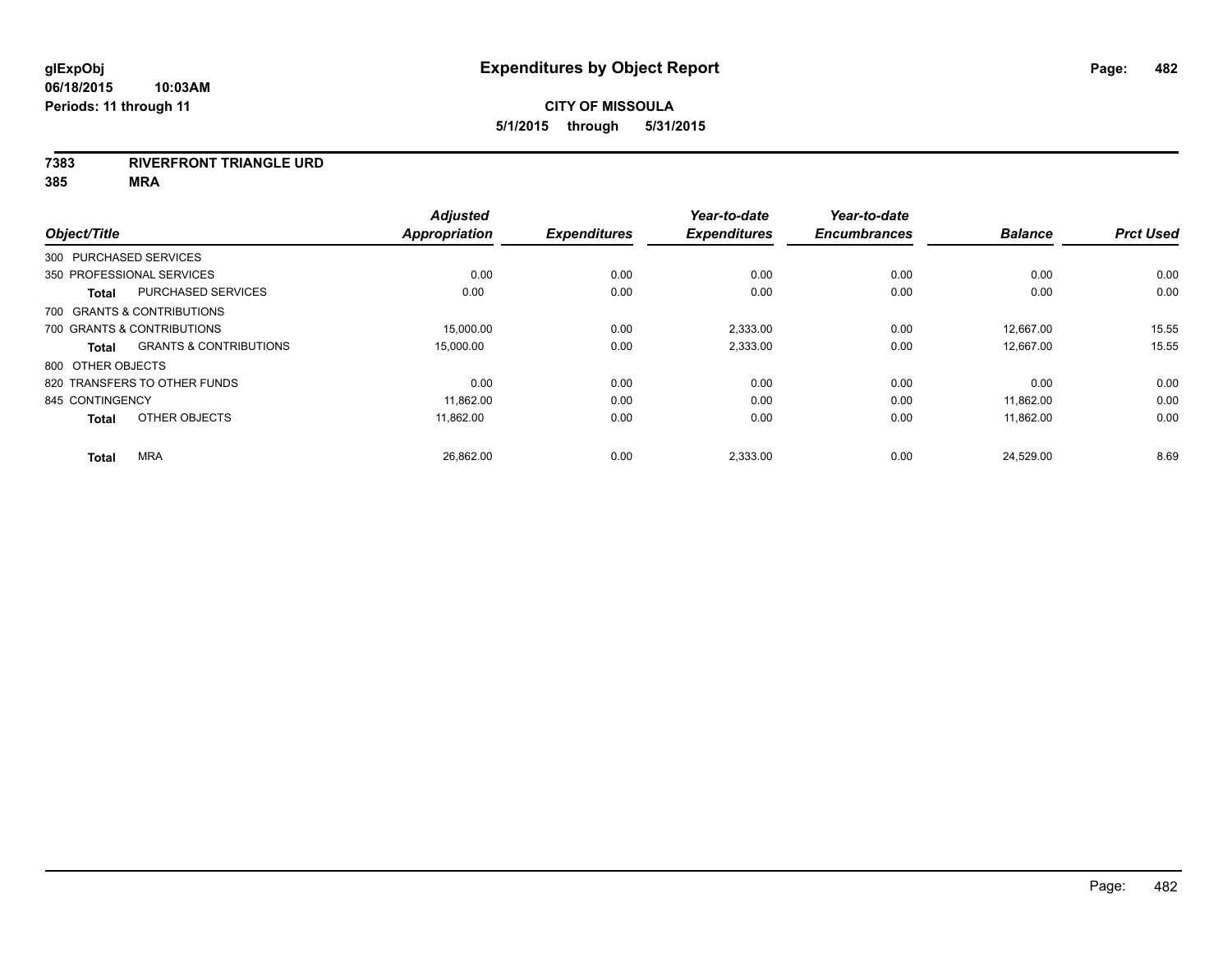### **7383 RIVERFRONT TRIANGLE URD**

| Object/Title           |                                   | <b>Adjusted</b><br>Appropriation | <b>Expenditures</b> | Year-to-date<br><b>Expenditures</b> | Year-to-date<br><b>Encumbrances</b> | <b>Balance</b> | <b>Prct Used</b> |
|------------------------|-----------------------------------|----------------------------------|---------------------|-------------------------------------|-------------------------------------|----------------|------------------|
|                        |                                   |                                  |                     |                                     |                                     |                |                  |
| 300 PURCHASED SERVICES |                                   |                                  |                     |                                     |                                     |                |                  |
|                        | 350 PROFESSIONAL SERVICES         | 0.00                             | 0.00                | 0.00                                | 0.00                                | 0.00           | 0.00             |
| <b>Total</b>           | <b>PURCHASED SERVICES</b>         | 0.00                             | 0.00                | 0.00                                | 0.00                                | 0.00           | 0.00             |
|                        | 700 GRANTS & CONTRIBUTIONS        |                                  |                     |                                     |                                     |                |                  |
|                        | 700 GRANTS & CONTRIBUTIONS        | 15,000.00                        | 0.00                | 2,333.00                            | 0.00                                | 12.667.00      | 15.55            |
| Total                  | <b>GRANTS &amp; CONTRIBUTIONS</b> | 15,000.00                        | 0.00                | 2,333.00                            | 0.00                                | 12.667.00      | 15.55            |
| 800 OTHER OBJECTS      |                                   |                                  |                     |                                     |                                     |                |                  |
|                        | 820 TRANSFERS TO OTHER FUNDS      | 0.00                             | 0.00                | 0.00                                | 0.00                                | 0.00           | 0.00             |
| 845 CONTINGENCY        |                                   | 11.862.00                        | 0.00                | 0.00                                | 0.00                                | 11.862.00      | 0.00             |
| <b>Total</b>           | OTHER OBJECTS                     | 11,862.00                        | 0.00                | 0.00                                | 0.00                                | 11.862.00      | 0.00             |
| <b>Total</b>           | <b>RIVERFRONT TRIANGLE URD</b>    | 26,862.00                        | 0.00                | 2,333.00                            | 0.00                                | 24,529.00      | 8.69             |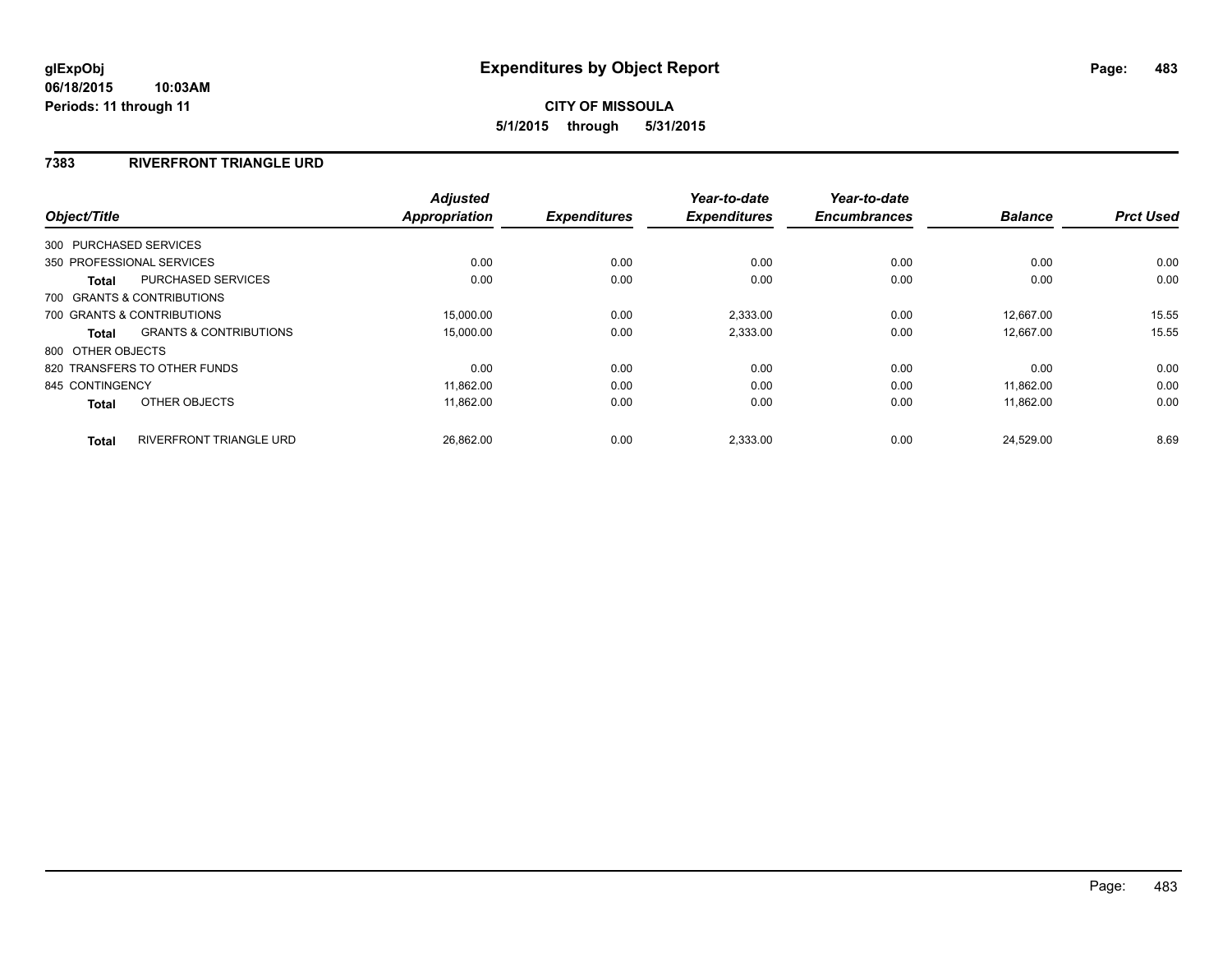#### **7384 MILLSITE TAX INCREMENT FUND**

|                                     | <b>Adjusted</b>      |                     | Year-to-date        | Year-to-date        |                |                  |
|-------------------------------------|----------------------|---------------------|---------------------|---------------------|----------------|------------------|
| Object/Title                        | <b>Appropriation</b> | <b>Expenditures</b> | <b>Expenditures</b> | <b>Encumbrances</b> | <b>Balance</b> | <b>Prct Used</b> |
| 600 DEBT SERVICE                    |                      |                     |                     |                     |                |                  |
| 610 PRINCIPAL                       | 0.00                 | 0.00                | 0.00                | 0.00                | 0.00           | 0.00             |
| 620 INTEREST / SERVICE FEES         | 0.00                 | 0.00                | 0.00                | 0.00                | 0.00           | 0.00             |
| <b>DEBT SERVICE</b><br><b>Total</b> | 0.00                 | 0.00                | 0.00                | 0.00                | 0.00           | 0.00             |
| 800 OTHER OBJECTS                   |                      |                     |                     |                     |                |                  |
| 820 TRANSFERS TO OTHER FUNDS        | 0.00                 | 0.00                | 0.00                | 0.00                | 0.00           | 0.00             |
| OTHER OBJECTS<br><b>Total</b>       | 0.00                 | 0.00                | 0.00                | 0.00                | 0.00           | 0.00             |
| <b>MRA</b><br><b>Total</b>          | 0.00                 | 0.00                | 0.00                | 0.00                | 0.00           | 0.00             |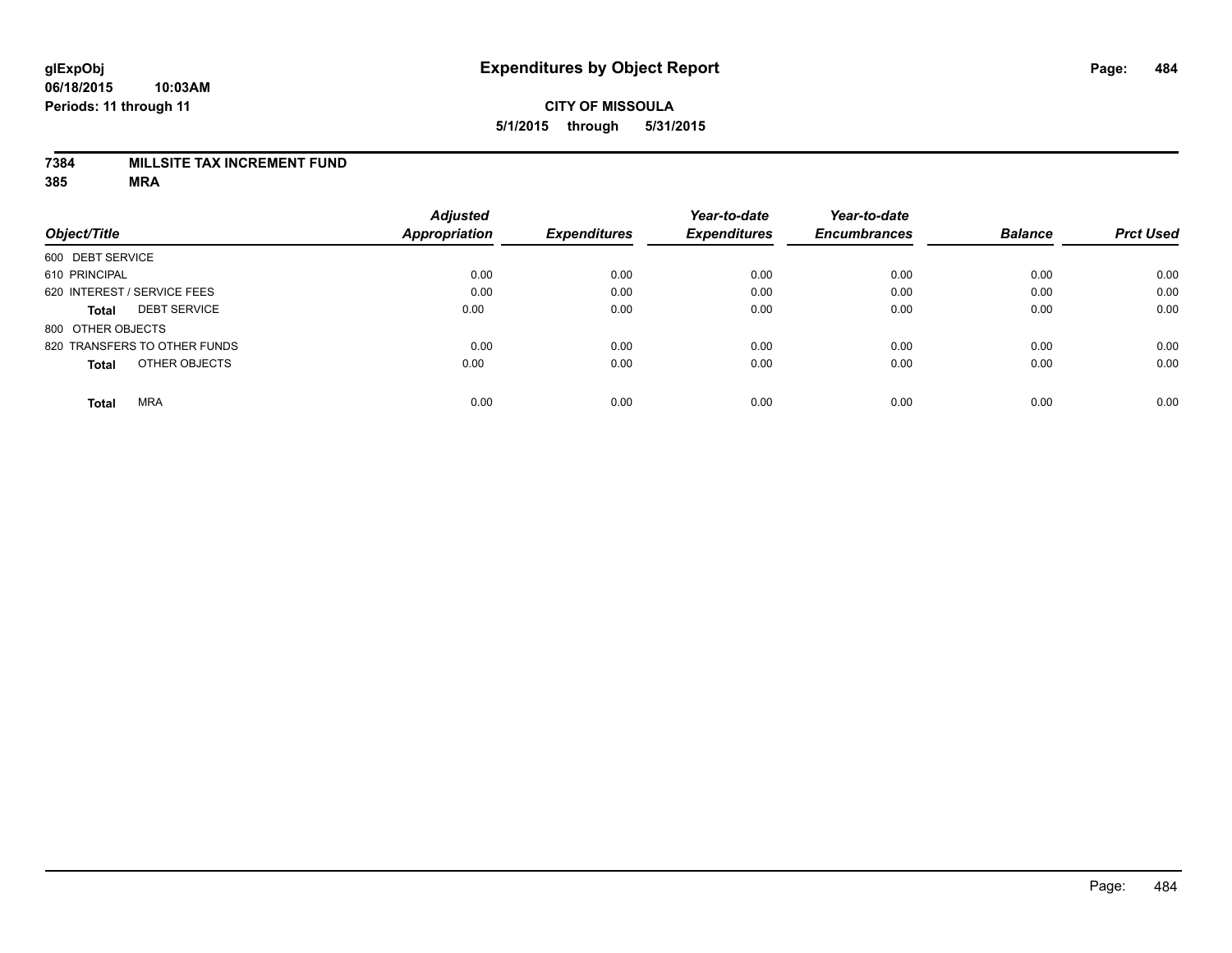#### **7384 MILLSITE TAX INCREMENT FUND**

| Object/Title      |                              | <b>Adjusted</b><br>Appropriation | <b>Expenditures</b> | Year-to-date<br><b>Expenditures</b> | Year-to-date<br><b>Encumbrances</b> | <b>Balance</b> | <b>Prct Used</b> |
|-------------------|------------------------------|----------------------------------|---------------------|-------------------------------------|-------------------------------------|----------------|------------------|
| 600 DEBT SERVICE  |                              |                                  |                     |                                     |                                     |                |                  |
| 610 PRINCIPAL     |                              | 0.00                             | 0.00                | 0.00                                | 0.00                                | 0.00           | 0.00             |
|                   | 620 INTEREST / SERVICE FEES  | 0.00                             | 0.00                | 0.00                                | 0.00                                | 0.00           | 0.00             |
| <b>Total</b>      | <b>DEBT SERVICE</b>          | 0.00                             | 0.00                | 0.00                                | 0.00                                | 0.00           | 0.00             |
| 800 OTHER OBJECTS |                              |                                  |                     |                                     |                                     |                |                  |
|                   | 820 TRANSFERS TO OTHER FUNDS | 0.00                             | 0.00                | 0.00                                | 0.00                                | 0.00           | 0.00             |
| <b>Total</b>      | OTHER OBJECTS                | 0.00                             | 0.00                | 0.00                                | 0.00                                | 0.00           | 0.00             |
| <b>Total</b>      | MILLSITE TAX INCREMENT FUND  | 0.00                             | 0.00                | 0.00                                | 0.00                                | 0.00           | 0.00             |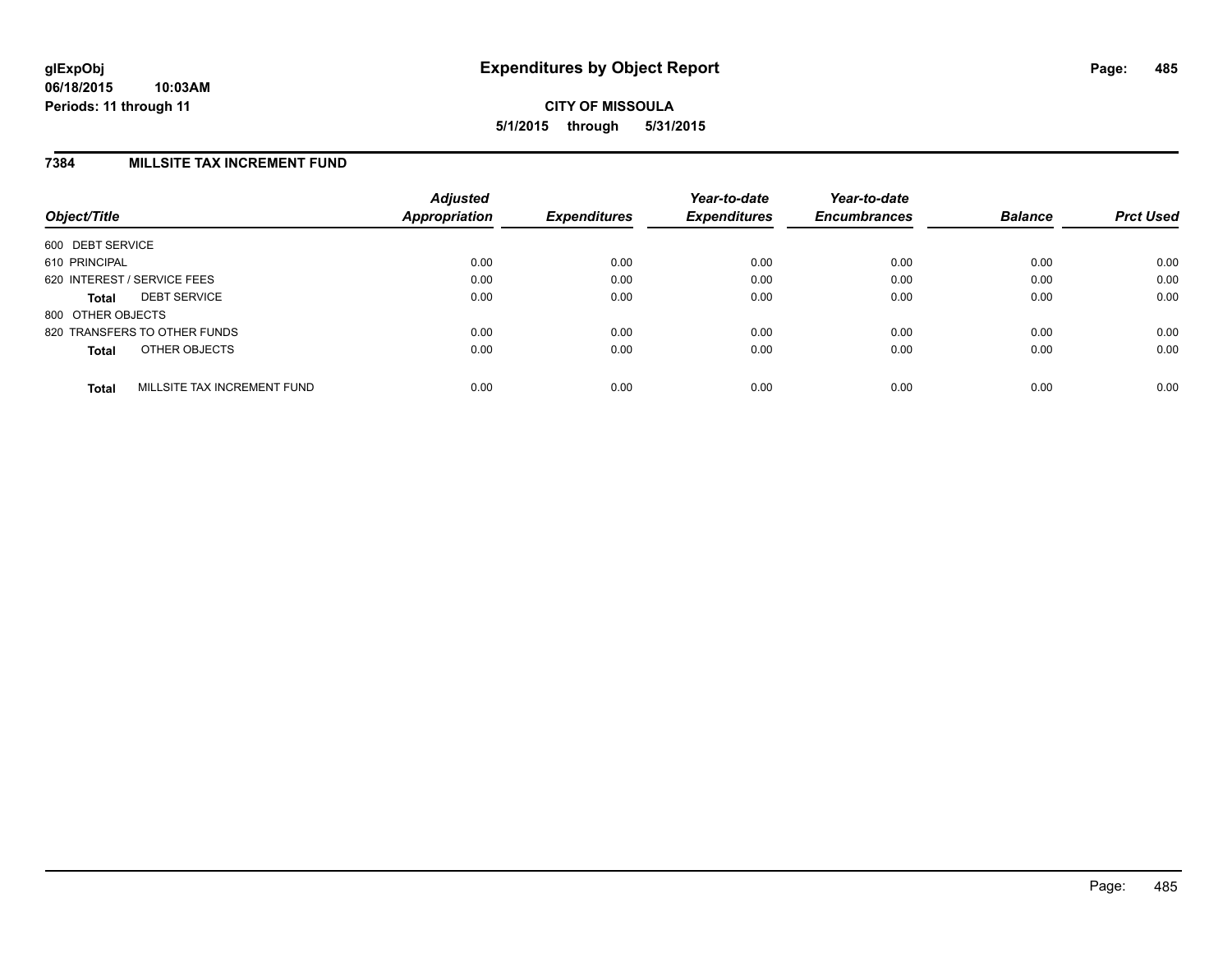# **7385 FRONT STREET URD**

| Object/Title           |                                   | <b>Adjusted</b><br>Appropriation | <b>Expenditures</b> | Year-to-date<br><b>Expenditures</b> | Year-to-date<br><b>Encumbrances</b> | <b>Balance</b> | <b>Prct Used</b> |
|------------------------|-----------------------------------|----------------------------------|---------------------|-------------------------------------|-------------------------------------|----------------|------------------|
| 300 PURCHASED SERVICES |                                   |                                  |                     |                                     |                                     |                |                  |
|                        | 350 PROFESSIONAL SERVICES         | 2,168.00                         | 0.00                | 63,293.43                           | 0.00                                | $-61, 125.43$  | 2,919.44         |
| <b>Total</b>           | PURCHASED SERVICES                | 2,168.00                         | 0.00                | 63,293.43                           | 0.00                                | $-61, 125.43$  | 2,919.44         |
|                        | 700 GRANTS & CONTRIBUTIONS        |                                  |                     |                                     |                                     |                |                  |
|                        | 700 GRANTS & CONTRIBUTIONS        | 174,560.00                       | 0.00                | 0.00                                | 0.00                                | 174,560.00     | 0.00             |
| <b>Total</b>           | <b>GRANTS &amp; CONTRIBUTIONS</b> | 174,560.00                       | 0.00                | 0.00                                | 0.00                                | 174,560.00     | 0.00             |
| 800 OTHER OBJECTS      |                                   |                                  |                     |                                     |                                     |                |                  |
| 845 CONTINGENCY        |                                   | 353,524.00                       | 0.00                | 0.00                                | 0.00                                | 353,524.00     | 0.00             |
| <b>Total</b>           | OTHER OBJECTS                     | 353,524.00                       | 0.00                | 0.00                                | 0.00                                | 353,524.00     | 0.00             |
| 900 CAPITAL OUTLAY     |                                   |                                  |                     |                                     |                                     |                |                  |
| 930 IMPROVEMENTS       |                                   | 0.00                             | 0.00                | 0.00                                | 0.00                                | 0.00           | 0.00             |
| <b>Total</b>           | <b>CAPITAL OUTLAY</b>             | 0.00                             | 0.00                | 0.00                                | 0.00                                | 0.00           | 0.00             |
| <b>Total</b>           | <b>MRA</b>                        | 530,252.00                       | 0.00                | 63,293.43                           | 0.00                                | 466,958.57     | 11.94            |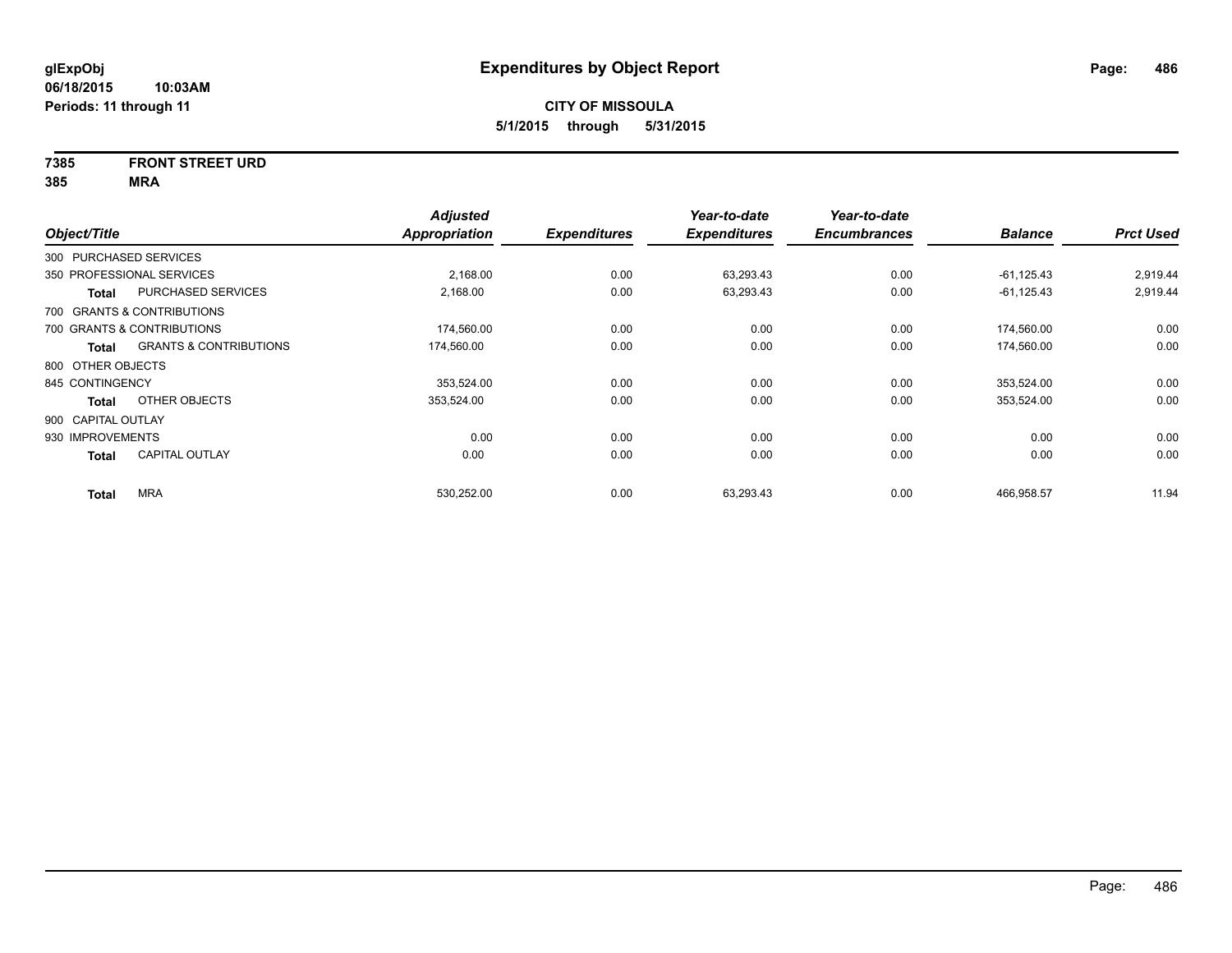#### **7385 FRONT STREET URD**

|                    |                                   | <b>Adjusted</b> |                     | Year-to-date        | Year-to-date        |                |                  |
|--------------------|-----------------------------------|-----------------|---------------------|---------------------|---------------------|----------------|------------------|
| Object/Title       |                                   | Appropriation   | <b>Expenditures</b> | <b>Expenditures</b> | <b>Encumbrances</b> | <b>Balance</b> | <b>Prct Used</b> |
|                    | 300 PURCHASED SERVICES            |                 |                     |                     |                     |                |                  |
|                    | 350 PROFESSIONAL SERVICES         | 2,168.00        | 0.00                | 63,293.43           | 0.00                | $-61, 125.43$  | 2,919.44         |
| <b>Total</b>       | <b>PURCHASED SERVICES</b>         | 2,168.00        | 0.00                | 63,293.43           | 0.00                | $-61, 125.43$  | 2,919.44         |
|                    | 700 GRANTS & CONTRIBUTIONS        |                 |                     |                     |                     |                |                  |
|                    | 700 GRANTS & CONTRIBUTIONS        | 174,560.00      | 0.00                | 0.00                | 0.00                | 174,560.00     | 0.00             |
| <b>Total</b>       | <b>GRANTS &amp; CONTRIBUTIONS</b> | 174,560.00      | 0.00                | 0.00                | 0.00                | 174,560.00     | 0.00             |
| 800 OTHER OBJECTS  |                                   |                 |                     |                     |                     |                |                  |
| 845 CONTINGENCY    |                                   | 353,524.00      | 0.00                | 0.00                | 0.00                | 353,524.00     | 0.00             |
| <b>Total</b>       | OTHER OBJECTS                     | 353,524.00      | 0.00                | 0.00                | 0.00                | 353,524.00     | 0.00             |
| 900 CAPITAL OUTLAY |                                   |                 |                     |                     |                     |                |                  |
| 930 IMPROVEMENTS   |                                   | 0.00            | 0.00                | 0.00                | 0.00                | 0.00           | 0.00             |
| Total              | <b>CAPITAL OUTLAY</b>             | 0.00            | 0.00                | 0.00                | 0.00                | 0.00           | 0.00             |
| <b>Total</b>       | <b>FRONT STREET URD</b>           | 530,252.00      | 0.00                | 63,293.43           | 0.00                | 466,958.57     | 11.94            |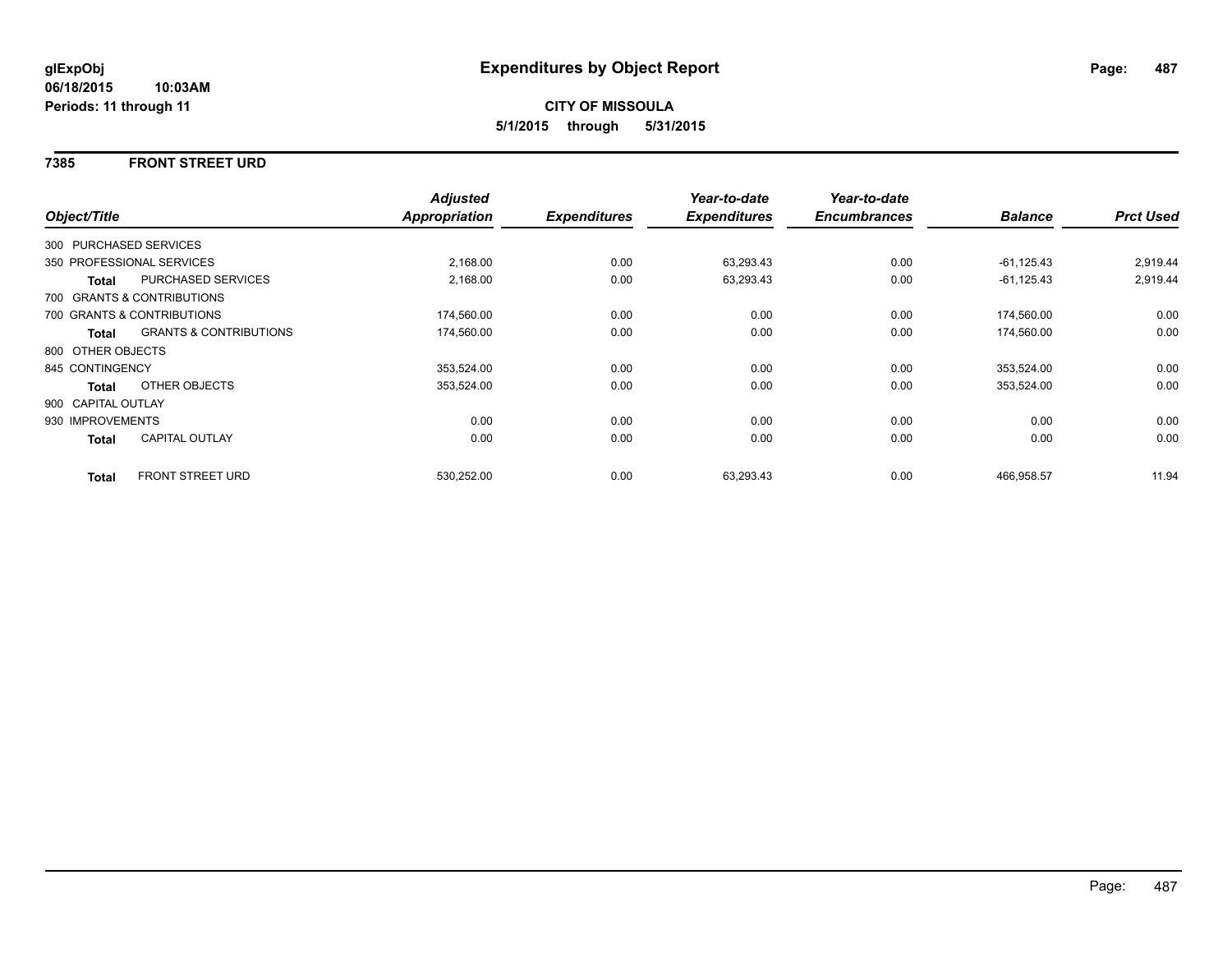# **CITY OF MISSOULA 5/1/2015 through 5/31/2015**

### **7386 DEBT SERVICE-SAFEWAY/ST PAT 1.5M**

| Object/Title       |                       | <b>Adjusted</b><br>Appropriation | <b>Expenditures</b> | Year-to-date<br><b>Expenditures</b> | Year-to-date<br><b>Encumbrances</b> | <b>Balance</b> | <b>Prct Used</b> |
|--------------------|-----------------------|----------------------------------|---------------------|-------------------------------------|-------------------------------------|----------------|------------------|
| 900 CAPITAL OUTLAY |                       |                                  |                     |                                     |                                     |                |                  |
| 930 IMPROVEMENTS   |                       | 0.00                             | 0.00                | 0.00                                | 0.00                                | 0.00           | 0.00             |
| Total              | <b>CAPITAL OUTLAY</b> | 0.00                             | 0.00                | 0.00                                | 0.00                                | 0.00           | 0.00             |
| Total              | <b>MRA</b>            | 0.00                             | 0.00                | 0.00                                | 0.00                                | 0.00           | 0.00             |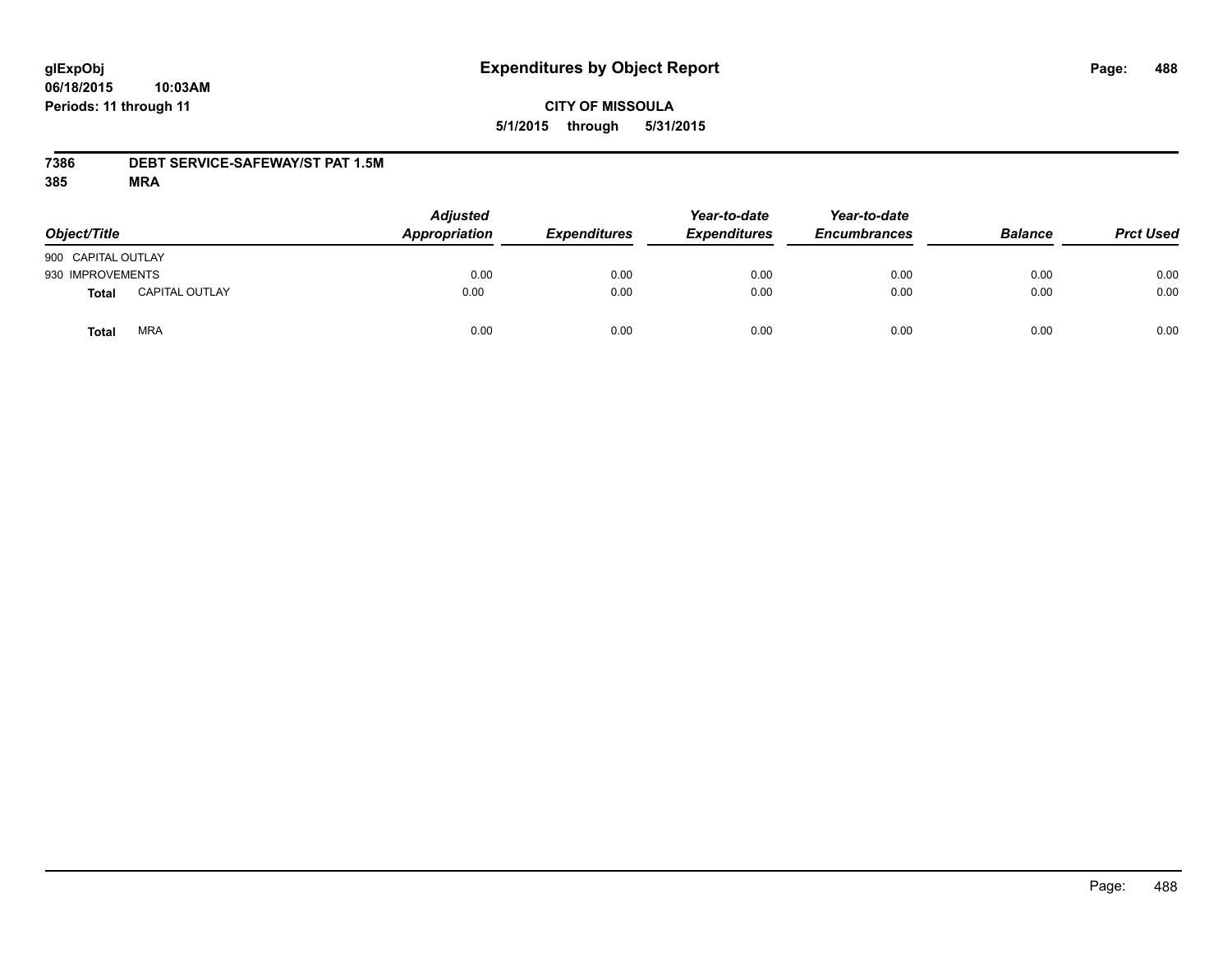#### **7386 DEBT SERVICE-SAFEWAY/ST PAT 1.5M**

**390 NON-DEPARTMENTAL**

| Object/Title                        | <b>Adjusted</b><br>Appropriation | <b>Expenditures</b> | Year-to-date<br><b>Expenditures</b> | Year-to-date<br><b>Encumbrances</b> | <b>Balance</b> | <b>Prct Used</b> |
|-------------------------------------|----------------------------------|---------------------|-------------------------------------|-------------------------------------|----------------|------------------|
| 600 DEBT SERVICE                    |                                  |                     |                                     |                                     |                |                  |
| 610 PRINCIPAL                       | 61,147.00                        | 0.00                | 58.060.75                           | 0.00                                | 3,086.25       | 94.95            |
| 620 INTEREST / SERVICE FEES         | 94.728.00                        | 0.00                | 94.727.50                           | 0.00                                | 0.50           | 100.00           |
| <b>DEBT SERVICE</b><br><b>Total</b> | 155.875.00                       | 0.00                | 152.788.25                          | 0.00                                | 3,086.75       | 98.02            |
| NON-DEPARTMENTAL<br><b>Total</b>    | 155,875.00                       | 0.00                | 152.788.25                          | 0.00                                | 3,086.75       | 98.02            |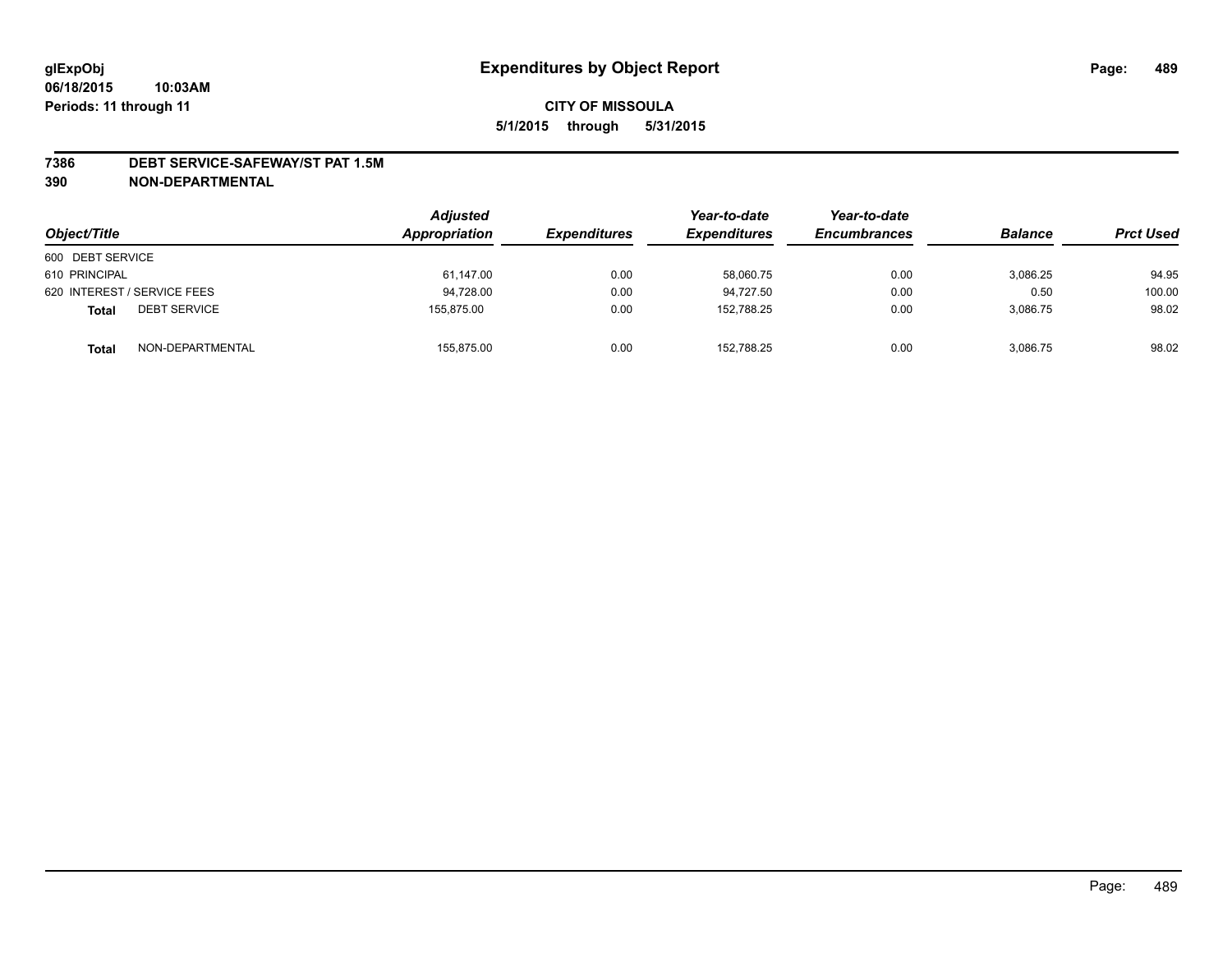# **CITY OF MISSOULA 5/1/2015 through 5/31/2015**

## **7386 DEBT SERVICE-SAFEWAY/ST PAT 1.5M**

| Object/Title       |                                  | Adjusted<br><b>Appropriation</b> | <b>Expenditures</b> | Year-to-date<br><b>Expenditures</b> | Year-to-date<br><b>Encumbrances</b> | <b>Balance</b> | <b>Prct Used</b> |
|--------------------|----------------------------------|----------------------------------|---------------------|-------------------------------------|-------------------------------------|----------------|------------------|
| 600 DEBT SERVICE   |                                  |                                  |                     |                                     |                                     |                |                  |
| 610 PRINCIPAL      |                                  | 61,147.00                        | 0.00                | 58,060.75                           | 0.00                                | 3,086.25       | 94.95            |
|                    | 620 INTEREST / SERVICE FEES      | 94.728.00                        | 0.00                | 94.727.50                           | 0.00                                | 0.50           | 100.00           |
| <b>Total</b>       | <b>DEBT SERVICE</b>              | 155.875.00                       | 0.00                | 152.788.25                          | 0.00                                | 3,086.75       | 98.02            |
| 900 CAPITAL OUTLAY |                                  |                                  |                     |                                     |                                     |                |                  |
| 930 IMPROVEMENTS   |                                  | 0.00                             | 0.00                | 0.00                                | 0.00                                | 0.00           | 0.00             |
| <b>Total</b>       | <b>CAPITAL OUTLAY</b>            | 0.00                             | 0.00                | 0.00                                | 0.00                                | 0.00           | 0.00             |
| <b>Total</b>       | DEBT SERVICE-SAFEWAY/ST PAT 1.5M | 155.875.00                       | 0.00                | 152.788.25                          | 0.00                                | 3,086.75       | 98.02            |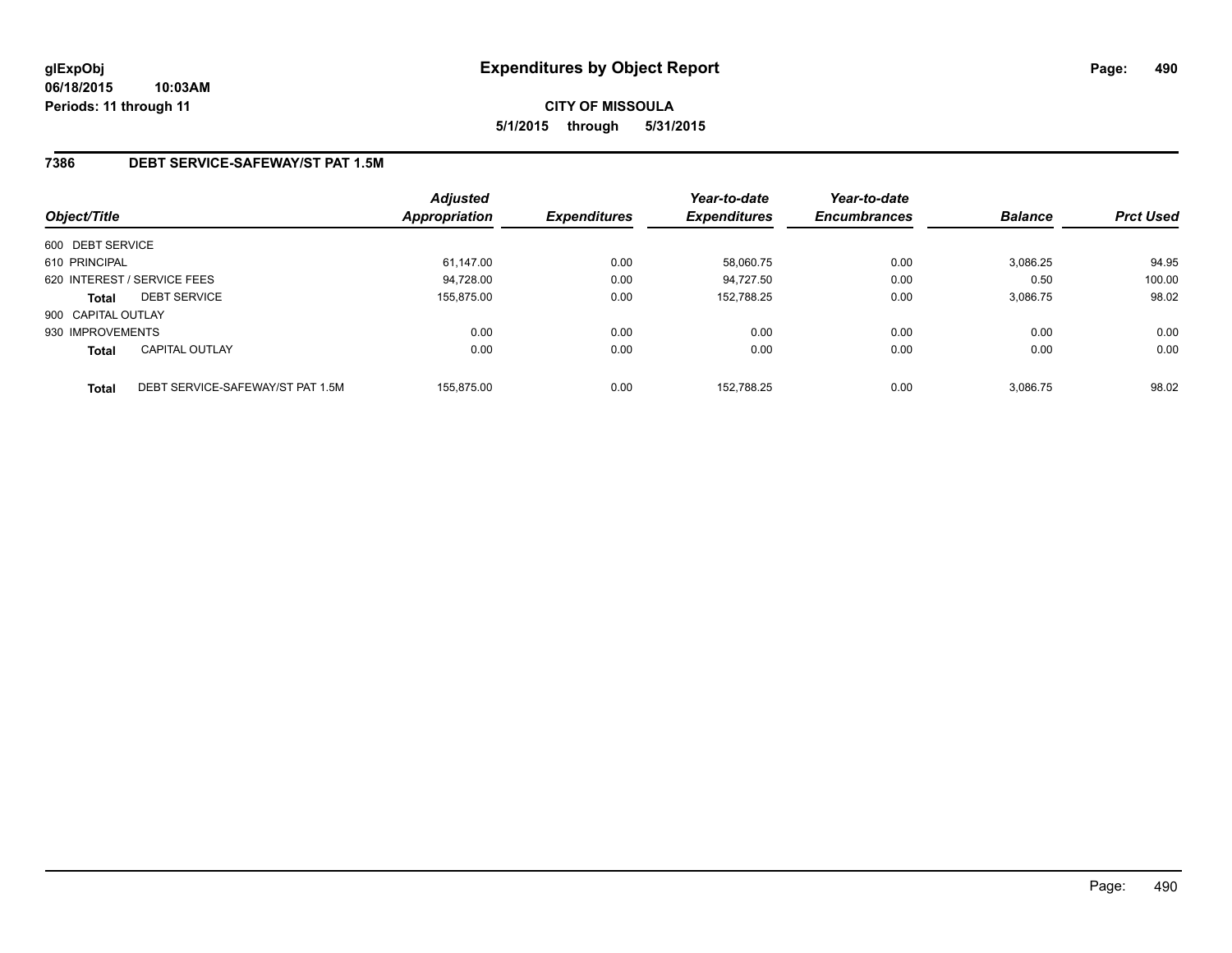#### **7387 DEBT SERVICE-BROWNFIELD RLF 1.125M**

**390 NON-DEPARTMENTAL**

| Object/Title                        | <b>Adjusted</b><br>Appropriation | <i><b>Expenditures</b></i> | Year-to-date<br><b>Expenditures</b> | Year-to-date<br><b>Encumbrances</b> | <b>Balance</b> | <b>Prct Used</b> |
|-------------------------------------|----------------------------------|----------------------------|-------------------------------------|-------------------------------------|----------------|------------------|
| 600 DEBT SERVICE                    |                                  |                            |                                     |                                     |                |                  |
| 610 PRINCIPAL                       | 26,625.00                        | 0.00                       | 0.00                                | 0.00                                | 26.625.00      | 0.00             |
| 620 INTEREST / SERVICE FEES         | 5.316.00                         | 0.00                       | 12,558.00                           | 0.00                                | $-7.242.00$    | 236.23           |
| <b>DEBT SERVICE</b><br><b>Total</b> | 31.941.00                        | 0.00                       | 12,558.00                           | 0.00                                | 19,383.00      | 39.32            |
| NON-DEPARTMENTAL<br><b>Total</b>    | 31,941.00                        | 0.00                       | 12,558.00                           | 0.00                                | 19,383.00      | 39.32            |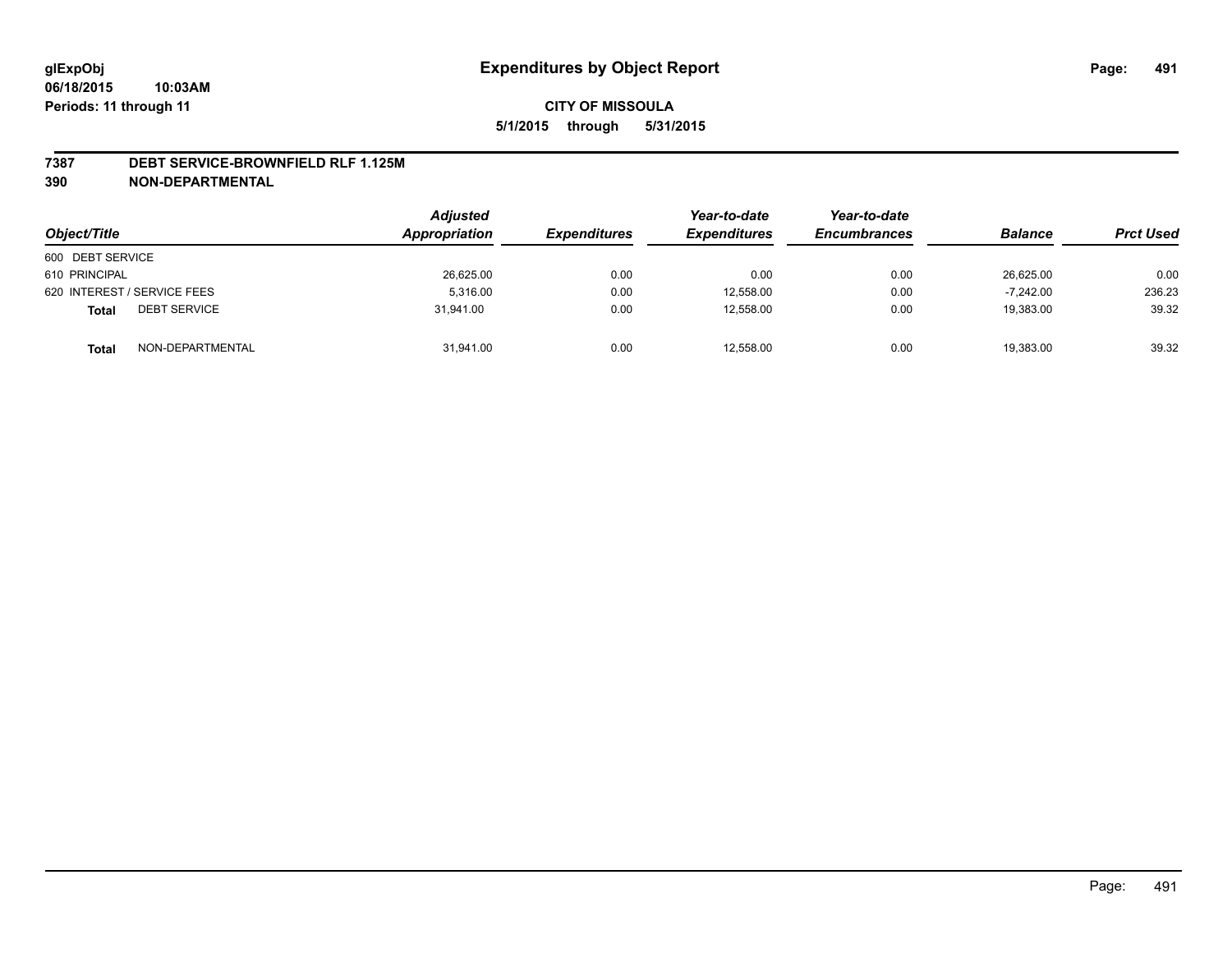**CITY OF MISSOULA 5/1/2015 through 5/31/2015**

### **7387 DEBT SERVICE-BROWNFIELD RLF 1.125M**

| Object/Title                                       | <b>Adjusted</b><br>Appropriation | <b>Expenditures</b> | Year-to-date<br><b>Expenditures</b> | Year-to-date<br><b>Encumbrances</b> | <b>Balance</b> | <b>Prct Used</b> |
|----------------------------------------------------|----------------------------------|---------------------|-------------------------------------|-------------------------------------|----------------|------------------|
| 600 DEBT SERVICE                                   |                                  |                     |                                     |                                     |                |                  |
| 610 PRINCIPAL                                      | 26,625.00                        | 0.00                | 0.00                                | 0.00                                | 26,625.00      | 0.00             |
| 620 INTEREST / SERVICE FEES                        | 5,316.00                         | 0.00                | 12,558.00                           | 0.00                                | $-7.242.00$    | 236.23           |
| <b>DEBT SERVICE</b><br><b>Total</b>                | 31.941.00                        | 0.00                | 12.558.00                           | 0.00                                | 19,383.00      | 39.32            |
| DEBT SERVICE-BROWNFIELD RLF 1.125M<br><b>Total</b> | 31.941.00                        | 0.00                | 12.558.00                           | 0.00                                | 19.383.00      | 39.32            |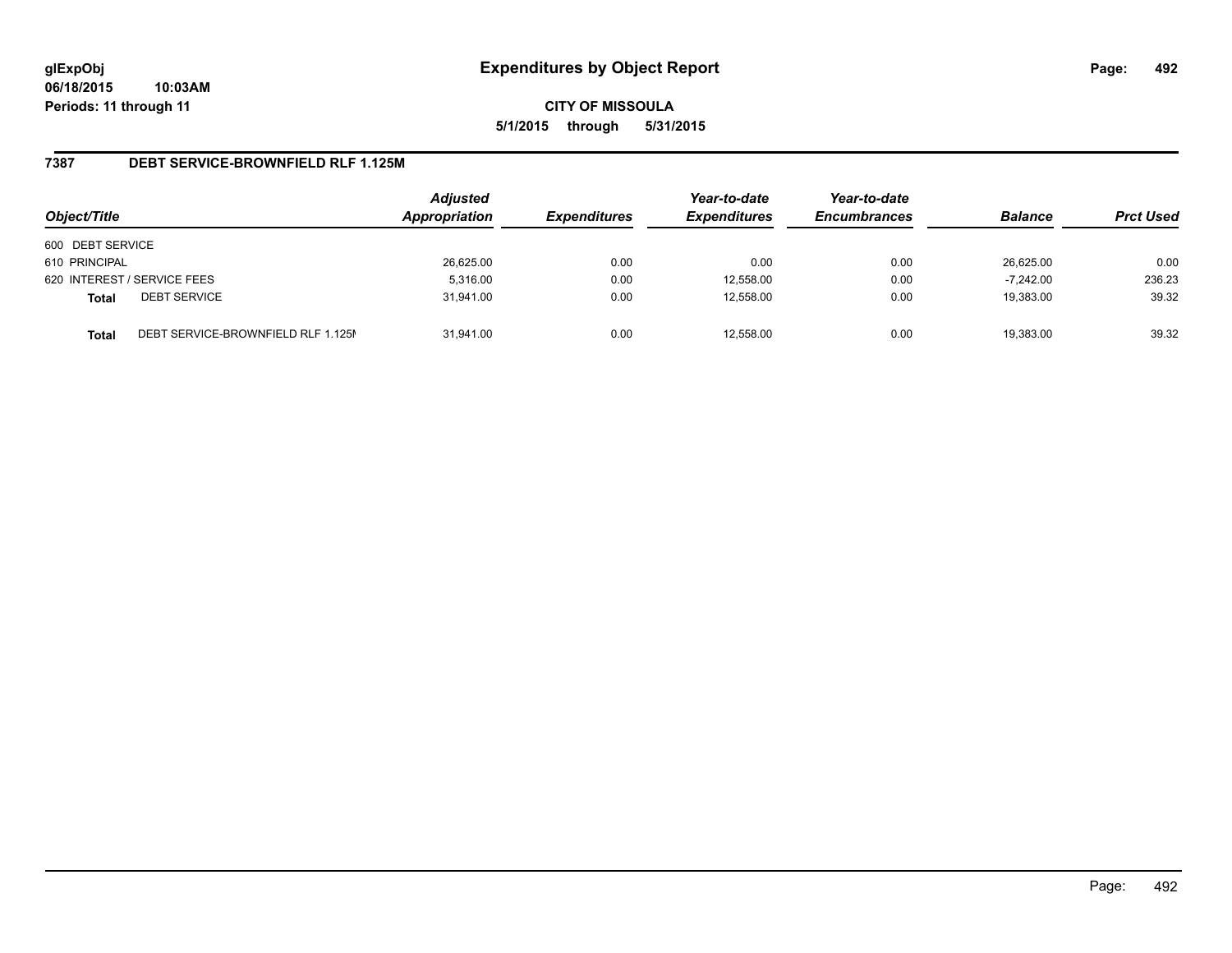# **7388 RESERVE-3.6m TIF**

**390 NON-DEPARTMENTAL**

| Object/Title                     | <b>Adjusted</b><br>Appropriation | <b>Expenditures</b> | Year-to-date<br><b>Expenditures</b> | Year-to-date<br><b>Encumbrances</b> | <b>Balance</b> | <b>Prct Used</b> |
|----------------------------------|----------------------------------|---------------------|-------------------------------------|-------------------------------------|----------------|------------------|
| 800 OTHER OBJECTS                |                                  |                     |                                     |                                     |                |                  |
| 820 TRANSFERS TO OTHER FUNDS     | 0.00                             | 0.00                | 0.00                                | 0.00                                | 0.00           | 0.00             |
| OTHER OBJECTS<br><b>Total</b>    | 0.00                             | 0.00                | 0.00                                | 0.00                                | 0.00           | 0.00             |
| NON-DEPARTMENTAL<br><b>Total</b> | 0.00                             | 0.00                | 0.00                                | 0.00                                | 0.00           | 0.00             |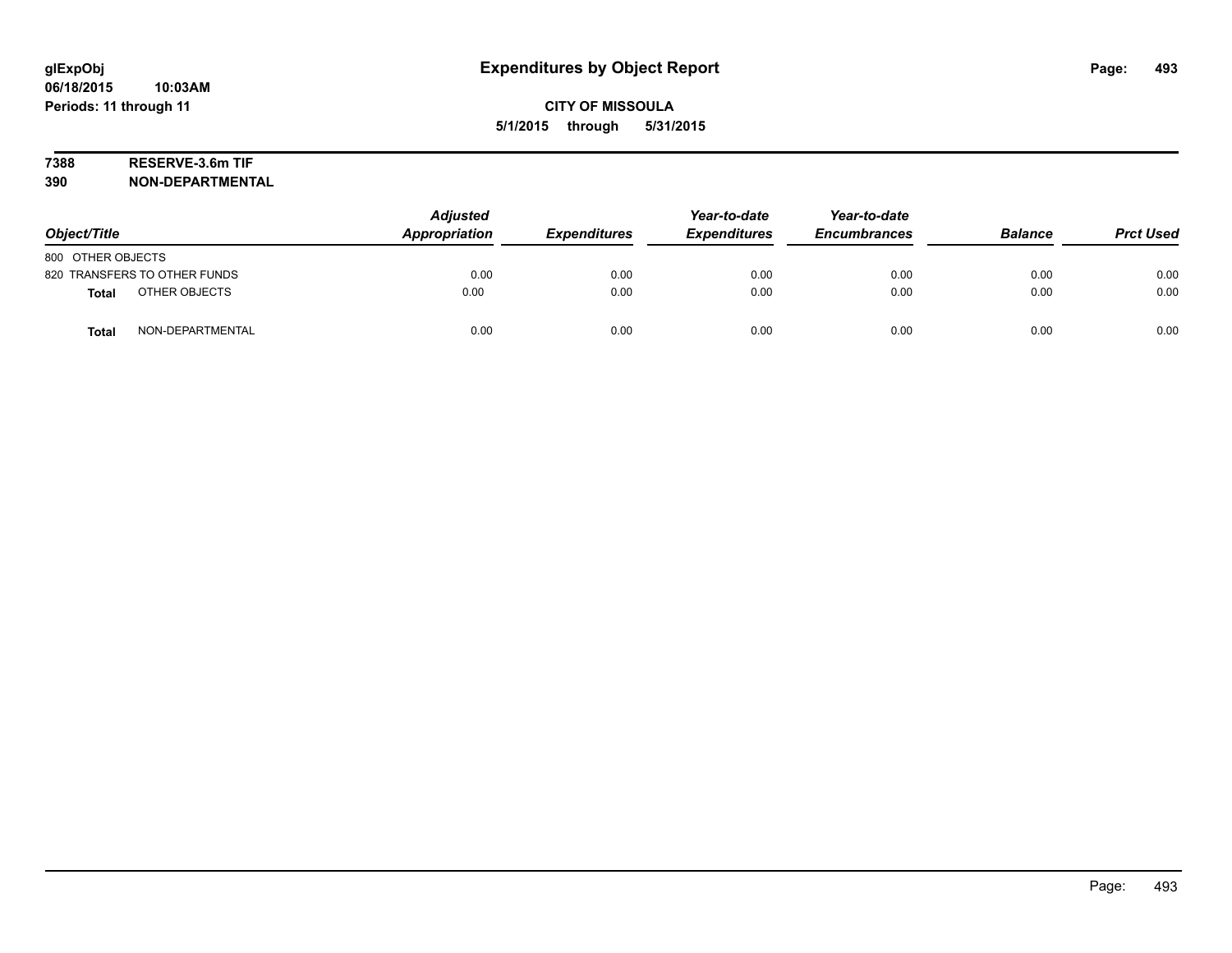**CITY OF MISSOULA 5/1/2015 through 5/31/2015**

**7388 RESERVE-3.6m TIF**

| Object/Title                     | <b>Adjusted</b><br>Appropriation | <b>Expenditures</b> | Year-to-date<br><b>Expenditures</b> | Year-to-date<br><b>Encumbrances</b> | <b>Balance</b> | <b>Prct Used</b> |
|----------------------------------|----------------------------------|---------------------|-------------------------------------|-------------------------------------|----------------|------------------|
| 800 OTHER OBJECTS                |                                  |                     |                                     |                                     |                |                  |
| 820 TRANSFERS TO OTHER FUNDS     | 0.00                             | 0.00                | 0.00                                | 0.00                                | 0.00           | 0.00             |
| OTHER OBJECTS<br><b>Total</b>    | 0.00                             | 0.00                | 0.00                                | 0.00                                | 0.00           | 0.00             |
| RESERVE-3.6m TIF<br><b>Total</b> | 0.00                             | 0.00                | 0.00                                | 0.00                                | 0.00           | 0.00             |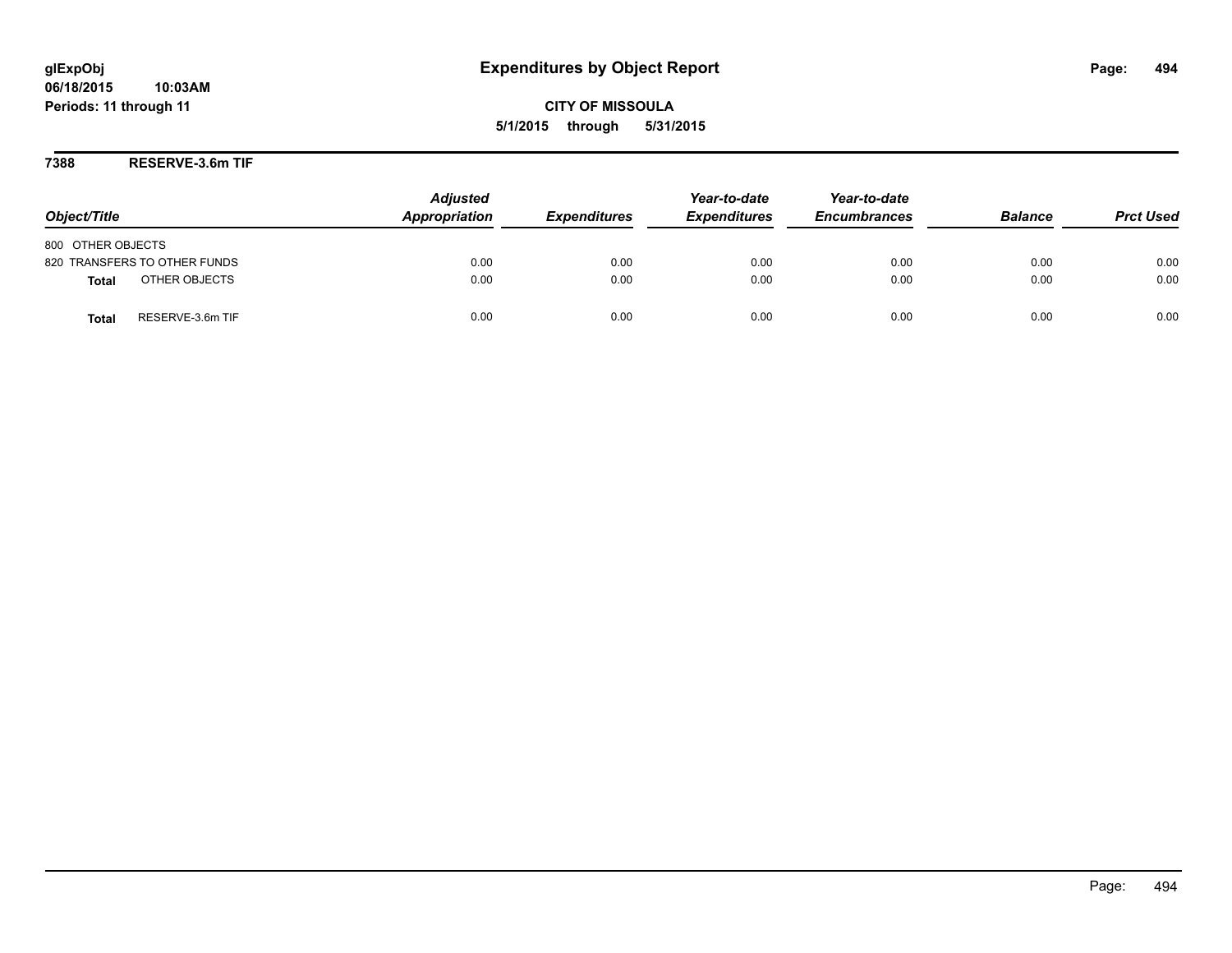**7389 DEBT SERVICE - 3.6M/5.75M**

|                                                   | <b>Adjusted</b>      |                     | Year-to-date        | Year-to-date        |                |                  |
|---------------------------------------------------|----------------------|---------------------|---------------------|---------------------|----------------|------------------|
| Object/Title                                      | <b>Appropriation</b> | <b>Expenditures</b> | <b>Expenditures</b> | <b>Encumbrances</b> | <b>Balance</b> | <b>Prct Used</b> |
| 600 DEBT SERVICE                                  |                      |                     |                     |                     |                |                  |
| 610 PRINCIPAL                                     | 500,000.00           | 0.00                | 500,000.00          | 0.00                | 0.00           | 100.00           |
| 620 INTEREST / SERVICE FEES                       | 0.00                 | 0.00                | 0.00                | 0.00                | 0.00           | 0.00             |
| <b>DEBT SERVICE</b><br><b>Total</b>               | 500.000.00           | 0.00                | 500,000.00          | 0.00                | 0.00           | 100.00           |
| 700 GRANTS & CONTRIBUTIONS                        |                      |                     |                     |                     |                |                  |
| 700 GRANTS & CONTRIBUTIONS                        | 0.00                 | 0.00                | 0.00                | 0.00                | 0.00           | 0.00             |
| <b>GRANTS &amp; CONTRIBUTIONS</b><br><b>Total</b> | 0.00                 | 0.00                | 0.00                | 0.00                | 0.00           | 0.00             |
| <b>MRA</b><br><b>Total</b>                        | 500.000.00           | 0.00                | 500.000.00          | 0.00                | 0.00           | 100.00           |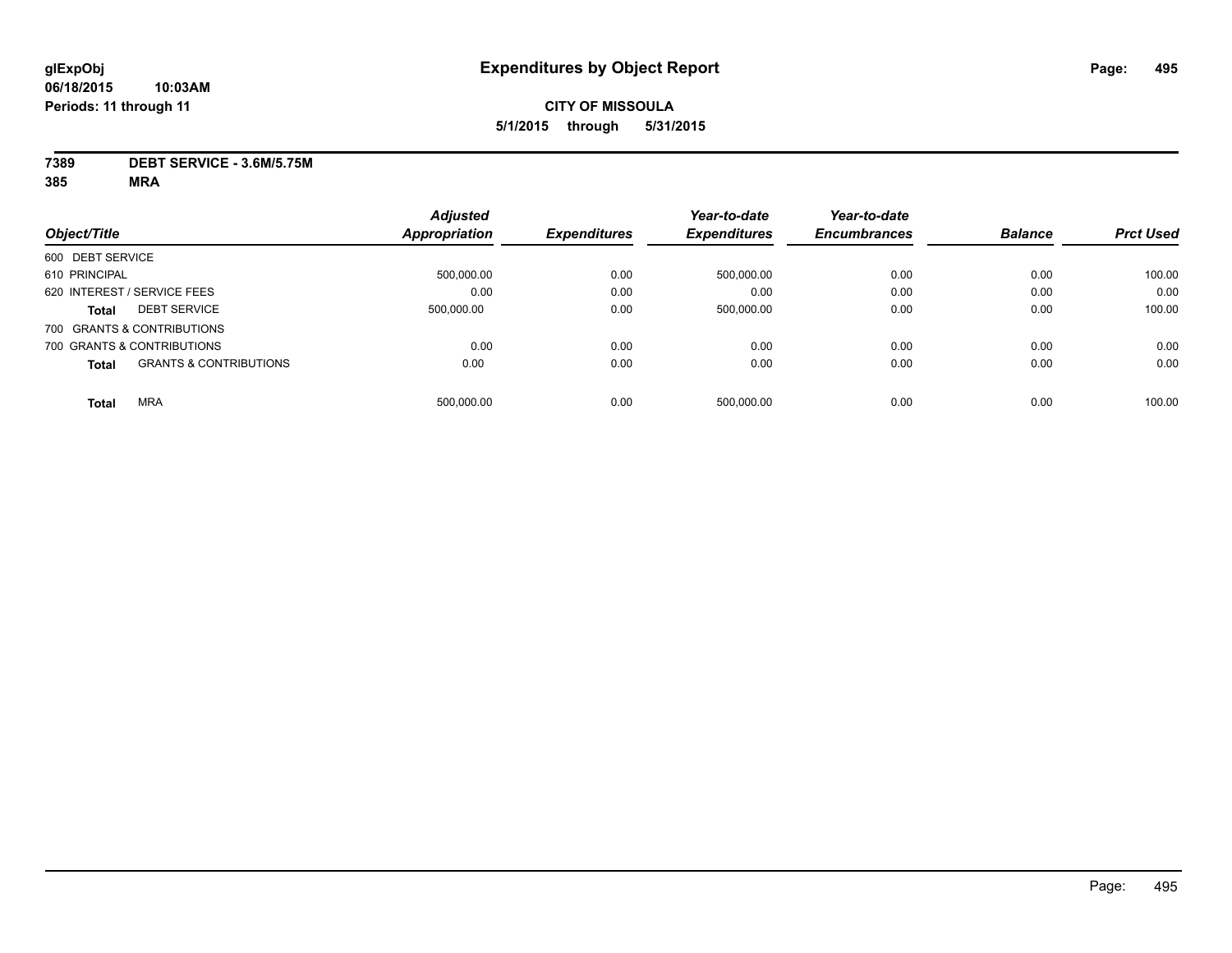**7389 DEBT SERVICE - 3.6M/5.75M**

**390 NON-DEPARTMENTAL**

|                                     | <b>Adjusted</b> |                     | Year-to-date        | Year-to-date        | <b>Balance</b> |                  |
|-------------------------------------|-----------------|---------------------|---------------------|---------------------|----------------|------------------|
| Object/Title                        | Appropriation   | <b>Expenditures</b> | <b>Expenditures</b> | <b>Encumbrances</b> |                | <b>Prct Used</b> |
| 600 DEBT SERVICE                    |                 |                     |                     |                     |                |                  |
| 610 PRINCIPAL                       | 362,000.00      | 0.00                | 125,000.00          | 0.00                | 237.000.00     | 34.53            |
| 620 INTEREST / SERVICE FEES         | 309,916.00      | 0.00                | 156,242.25          | 0.00                | 153.673.75     | 50.41            |
| <b>DEBT SERVICE</b><br><b>Total</b> | 671.916.00      | 0.00                | 281,242.25          | 0.00                | 390,673.75     | 41.86            |
| NON-DEPARTMENTAL<br><b>Total</b>    | 671,916.00      | 0.00                | 281.242.25          | 0.00                | 390.673.75     | 41.86            |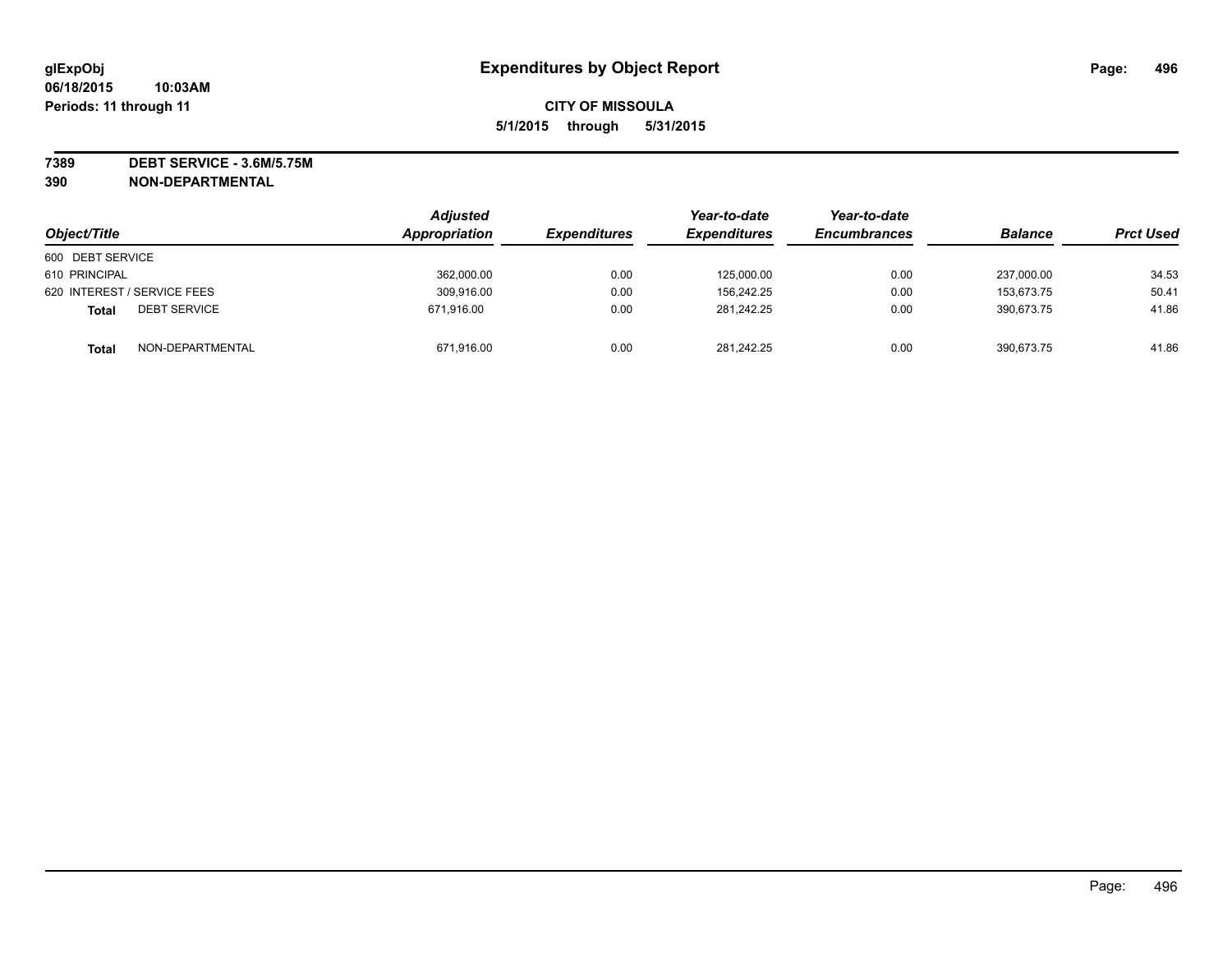#### **7389 DEBT SERVICE - 3.6M/5.75M**

| Object/Title     |                                   | <b>Adjusted</b><br><b>Appropriation</b> | <b>Expenditures</b> | Year-to-date<br><b>Expenditures</b> | Year-to-date<br><b>Encumbrances</b> | <b>Balance</b> | <b>Prct Used</b> |
|------------------|-----------------------------------|-----------------------------------------|---------------------|-------------------------------------|-------------------------------------|----------------|------------------|
| 600 DEBT SERVICE |                                   |                                         |                     |                                     |                                     |                |                  |
| 610 PRINCIPAL    |                                   | 862.000.00                              | 0.00                | 625.000.00                          | 0.00                                | 237.000.00     | 72.51            |
|                  | 620 INTEREST / SERVICE FEES       | 309.916.00                              | 0.00                | 156.242.25                          | 0.00                                | 153.673.75     | 50.41            |
| <b>Total</b>     | <b>DEBT SERVICE</b>               | 1,171,916.00                            | 0.00                | 781.242.25                          | 0.00                                | 390.673.75     | 66.66            |
|                  | 700 GRANTS & CONTRIBUTIONS        |                                         |                     |                                     |                                     |                |                  |
|                  | 700 GRANTS & CONTRIBUTIONS        | 0.00                                    | 0.00                | 0.00                                | 0.00                                | 0.00           | 0.00             |
| <b>Total</b>     | <b>GRANTS &amp; CONTRIBUTIONS</b> | 0.00                                    | 0.00                | 0.00                                | 0.00                                | 0.00           | 0.00             |
| <b>Total</b>     | DEBT SERVICE - 3.6M/5.75M         | 1.171.916.00                            | 0.00                | 781.242.25                          | 0.00                                | 390.673.75     | 66.66            |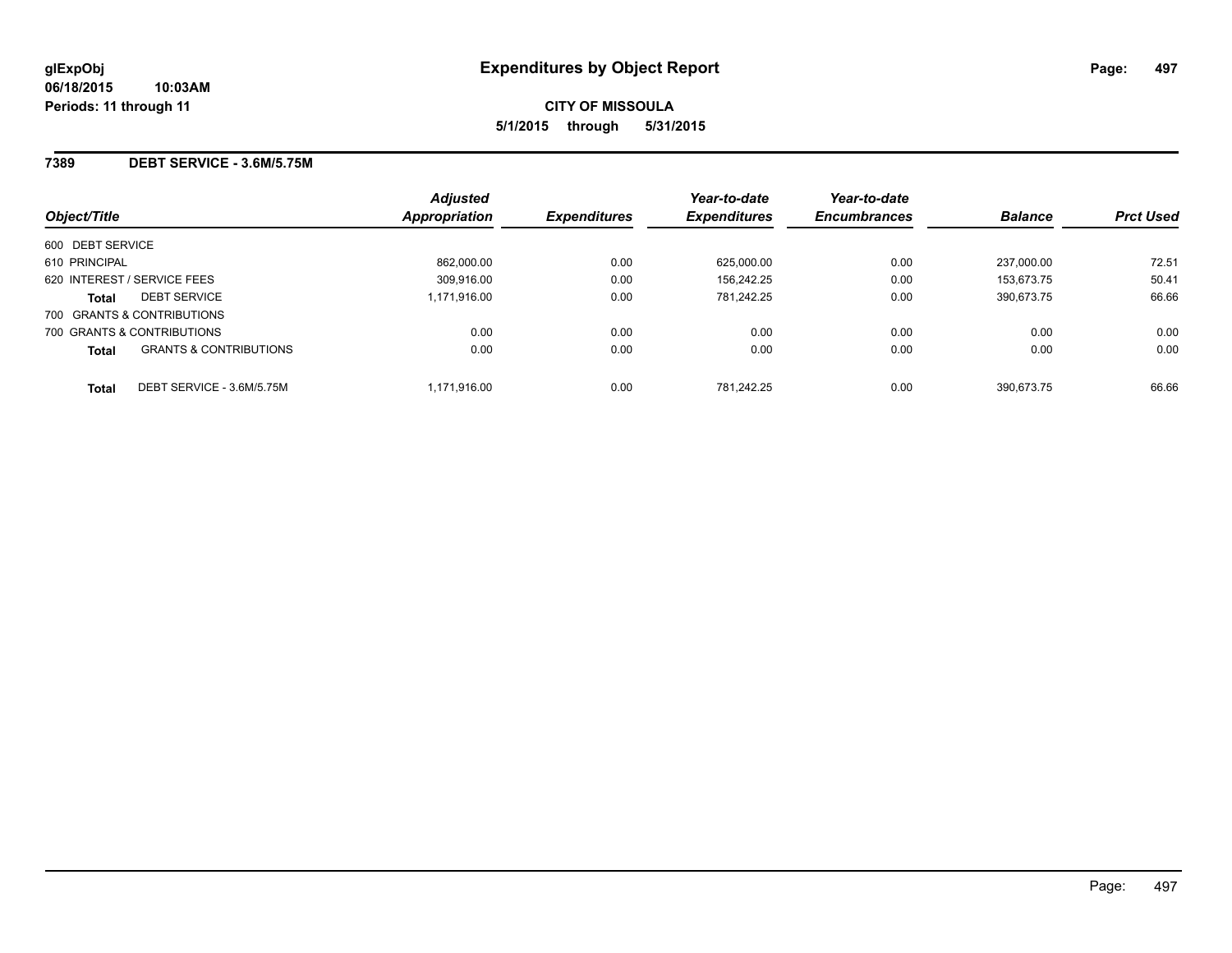# **CITY OF MISSOULA 5/1/2015 through 5/31/2015**

# **7390 URDII CLEARING - 3.6M TIF**

| Object/Title                  | <b>Adjusted</b><br><b>Appropriation</b> | <b>Expenditures</b> | Year-to-date<br><b>Expenditures</b> | Year-to-date<br><b>Encumbrances</b> | <b>Balance</b> | <b>Prct Used</b> |
|-------------------------------|-----------------------------------------|---------------------|-------------------------------------|-------------------------------------|----------------|------------------|
| 800 OTHER OBJECTS             |                                         |                     |                                     |                                     |                |                  |
| 820 TRANSFERS TO OTHER FUNDS  | 0.00                                    | 0.00                | 0.00                                | 0.00                                | 0.00           | 0.00             |
| OTHER OBJECTS<br><b>Total</b> | 0.00                                    | 0.00                | 0.00                                | 0.00                                | 0.00           | 0.00             |
| <b>MRA</b><br><b>Total</b>    | 0.00                                    | 0.00                | 0.00                                | 0.00                                | 0.00           | 0.00             |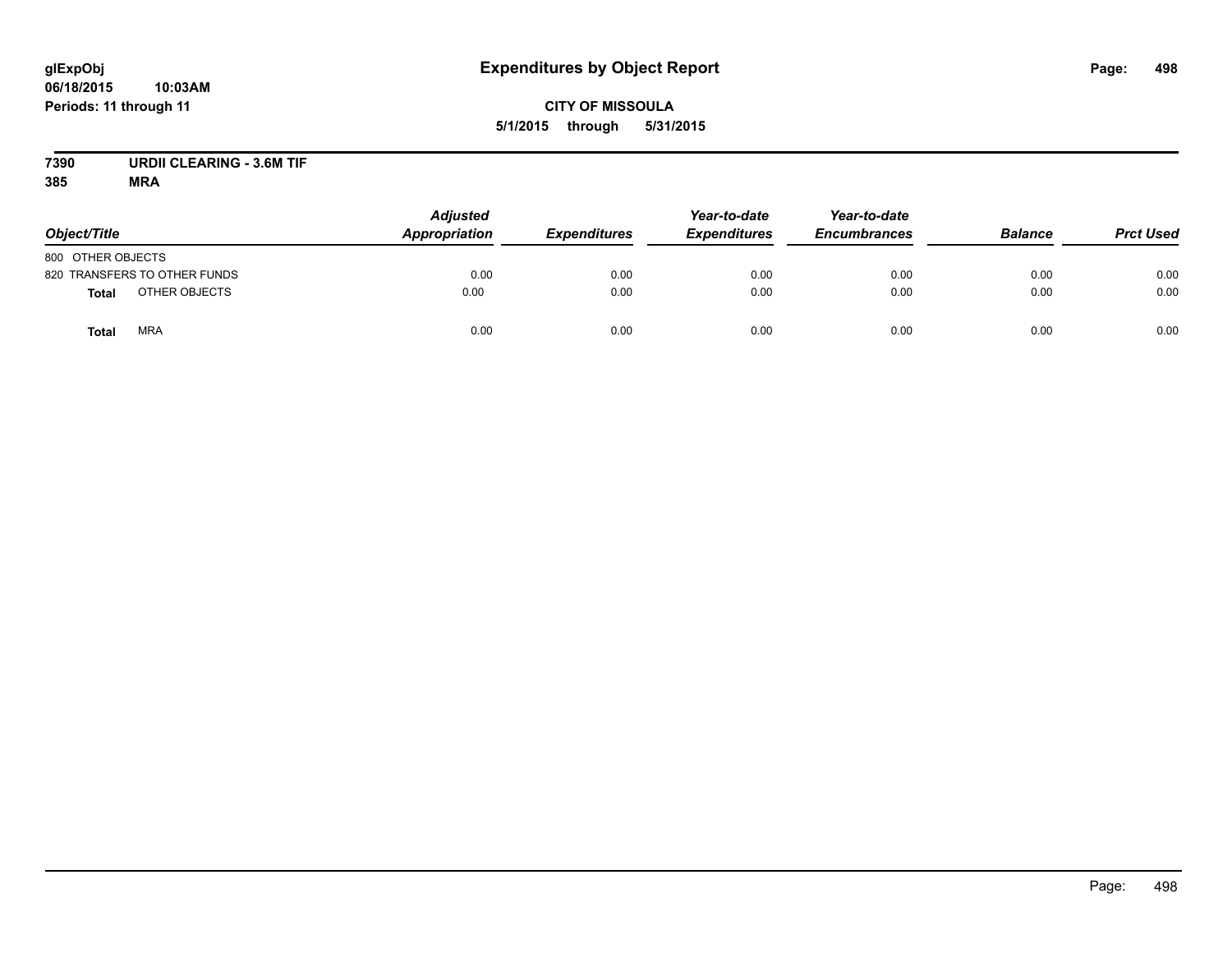**7390 URDII CLEARING - 3.6M TIF**

**390 NON-DEPARTMENTAL**

| Object/Title      |                              | <b>Adjusted</b><br>Appropriation | <b>Expenditures</b> | Year-to-date<br><b>Expenditures</b> | Year-to-date<br><b>Encumbrances</b> | <b>Balance</b> | <b>Prct Used</b> |
|-------------------|------------------------------|----------------------------------|---------------------|-------------------------------------|-------------------------------------|----------------|------------------|
| 800 OTHER OBJECTS |                              |                                  |                     |                                     |                                     |                |                  |
|                   | 820 TRANSFERS TO OTHER FUNDS | 1.872.885.00                     | 237.292.41          | 1,431,141.24                        | 0.00                                | 441.743.76     | 76.41            |
| <b>Total</b>      | OTHER OBJECTS                | 1.872.885.00                     | 237.292.41          | 1.431.141.24                        | 0.00                                | 441.743.76     | 76.41            |
| <b>Total</b>      | NON-DEPARTMENTAL             | 1.872.885.00                     | 237.292.41          | 1.431.141.24                        | 0.00                                | 441.743.76     | 76.41            |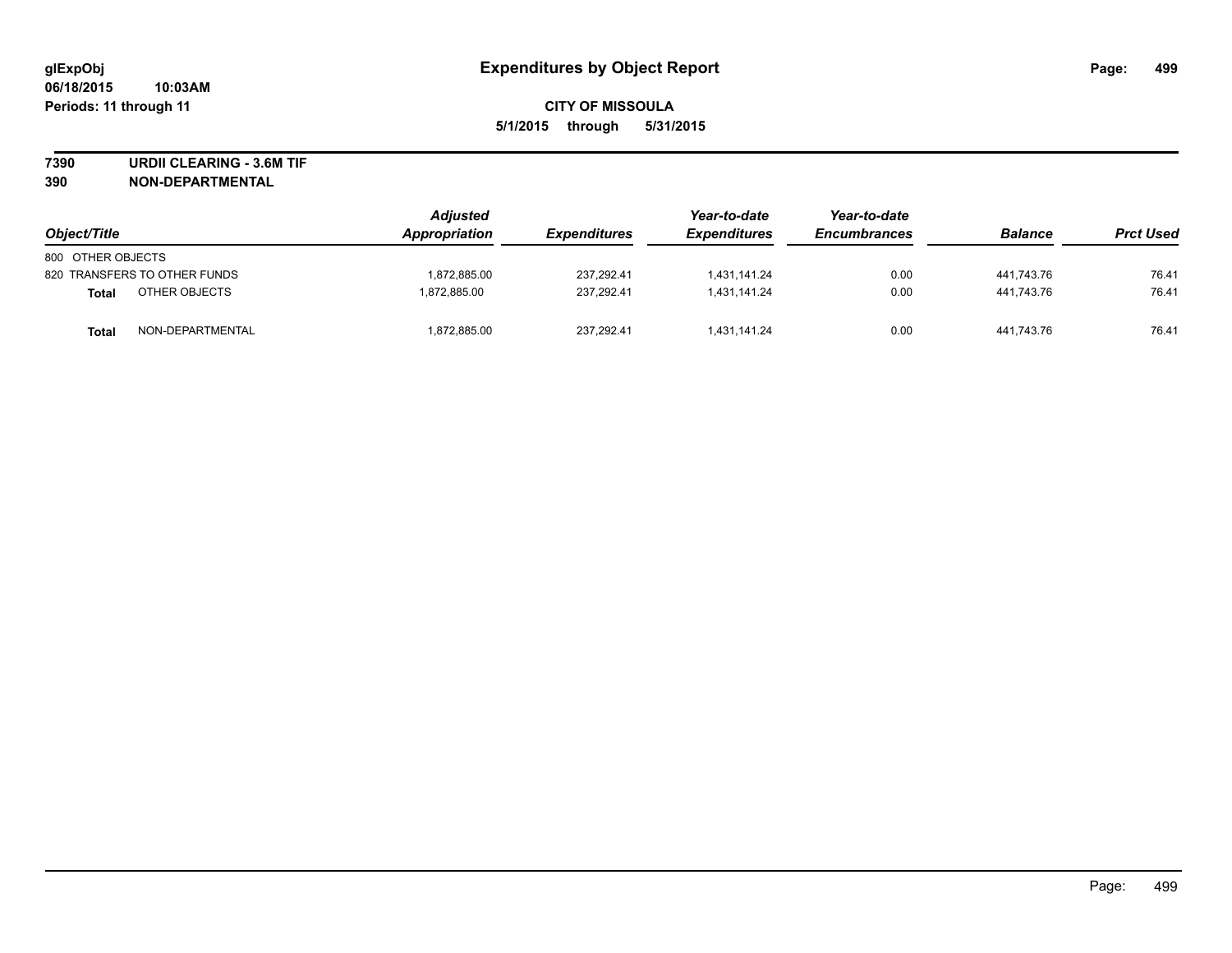**7390 URDII CLEARING - 3.6M TIF**

| Object/Title                       | Adjusted<br>Appropriation | <b>Expenditures</b> | Year-to-date<br><b>Expenditures</b> | Year-to-date<br><b>Encumbrances</b> | <b>Balance</b> | <b>Prct Used</b> |
|------------------------------------|---------------------------|---------------------|-------------------------------------|-------------------------------------|----------------|------------------|
| 800 OTHER OBJECTS                  |                           |                     |                                     |                                     |                |                  |
| 820 TRANSFERS TO OTHER FUNDS       | 1,872,885.00              | 237.292.41          | 1,431,141.24                        | 0.00                                | 441,743.76     | 76.41            |
| OTHER OBJECTS<br><b>Total</b>      | 1,872,885.00              | 237.292.41          | 1,431,141.24                        | 0.00                                | 441.743.76     | 76.41            |
| URDII CLEARING - 3.6M TIF<br>Total | 1,872,885.00              | 237,292.41          | 1,431,141.24                        | 0.00                                | 441,743.76     | 76.41            |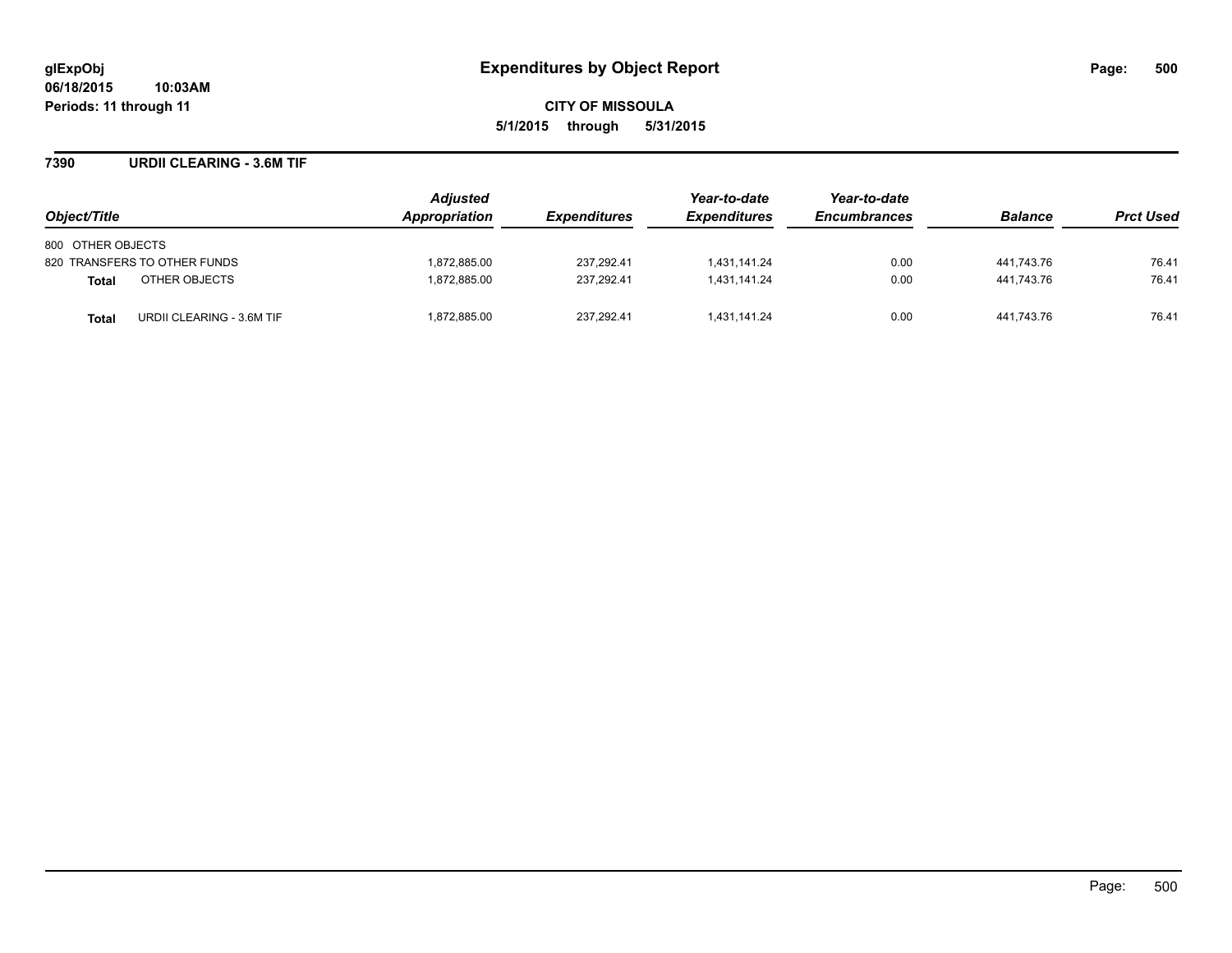**7392 MRA - URD II FUND**

|                        |                                   | <b>Adjusted</b>      |                     | Year-to-date        | Year-to-date        |                |                  |
|------------------------|-----------------------------------|----------------------|---------------------|---------------------|---------------------|----------------|------------------|
| Object/Title           |                                   | <b>Appropriation</b> | <b>Expenditures</b> | <b>Expenditures</b> | <b>Encumbrances</b> | <b>Balance</b> | <b>Prct Used</b> |
| 300 PURCHASED SERVICES |                                   |                      |                     |                     |                     |                |                  |
| 344 TELEPHONE SERVICE  |                                   | 0.00                 | 0.00                | 0.00                | 0.00                | 0.00           | 0.00             |
|                        | 350 PROFESSIONAL SERVICES         | 169,272.00           | 5,162.25            | 89,720.06           | 0.00                | 79,551.94      | 53.00            |
| <b>Total</b>           | PURCHASED SERVICES                | 169,272.00           | 5,162.25            | 89,720.06           | 0.00                | 79,551.94      | 53.00            |
|                        | 700 GRANTS & CONTRIBUTIONS        |                      |                     |                     |                     |                |                  |
|                        | 700 GRANTS & CONTRIBUTIONS        | 98,607.00            | 0.00                | 85,556.13           | 0.00                | 13,050.87      | 86.76            |
| Total                  | <b>GRANTS &amp; CONTRIBUTIONS</b> | 98,607.00            | 0.00                | 85,556.13           | 0.00                | 13,050.87      | 86.76            |
| 800 OTHER OBJECTS      |                                   |                      |                     |                     |                     |                |                  |
|                        | 820 TRANSFERS TO OTHER FUNDS      | 250,000.00           | 0.00                | 0.00                | 0.00                | 250,000.00     | 0.00             |
| 845 CONTINGENCY        |                                   | 611,369.00           | 0.00                | 0.00                | 0.00                | 611,369.00     | 0.00             |
| <b>Total</b>           | OTHER OBJECTS                     | 861,369.00           | 0.00                | 0.00                | 0.00                | 861,369.00     | 0.00             |
| 900 CAPITAL OUTLAY     |                                   |                      |                     |                     |                     |                |                  |
| 910 LAND               |                                   | 0.00                 | 0.00                | 115,264.00          | 0.00                | $-115,264.00$  | 0.00             |
| 920 BUILDINGS          |                                   | 0.00                 | 0.00                | 0.00                | 0.00                | 0.00           | 0.00             |
| 930 IMPROVEMENTS       |                                   | 680,000.00           | 0.00                | 600,782.00          | 0.00                | 79,218.00      | 88.35            |
| <b>Total</b>           | CAPITAL OUTLAY                    | 680,000.00           | 0.00                | 716,046.00          | 0.00                | $-36,046.00$   | 105.30           |
| <b>Total</b>           | <b>MRA</b>                        | 1,809,248.00         | 5,162.25            | 891,322.19          | 0.00                | 917,925.81     | 49.26            |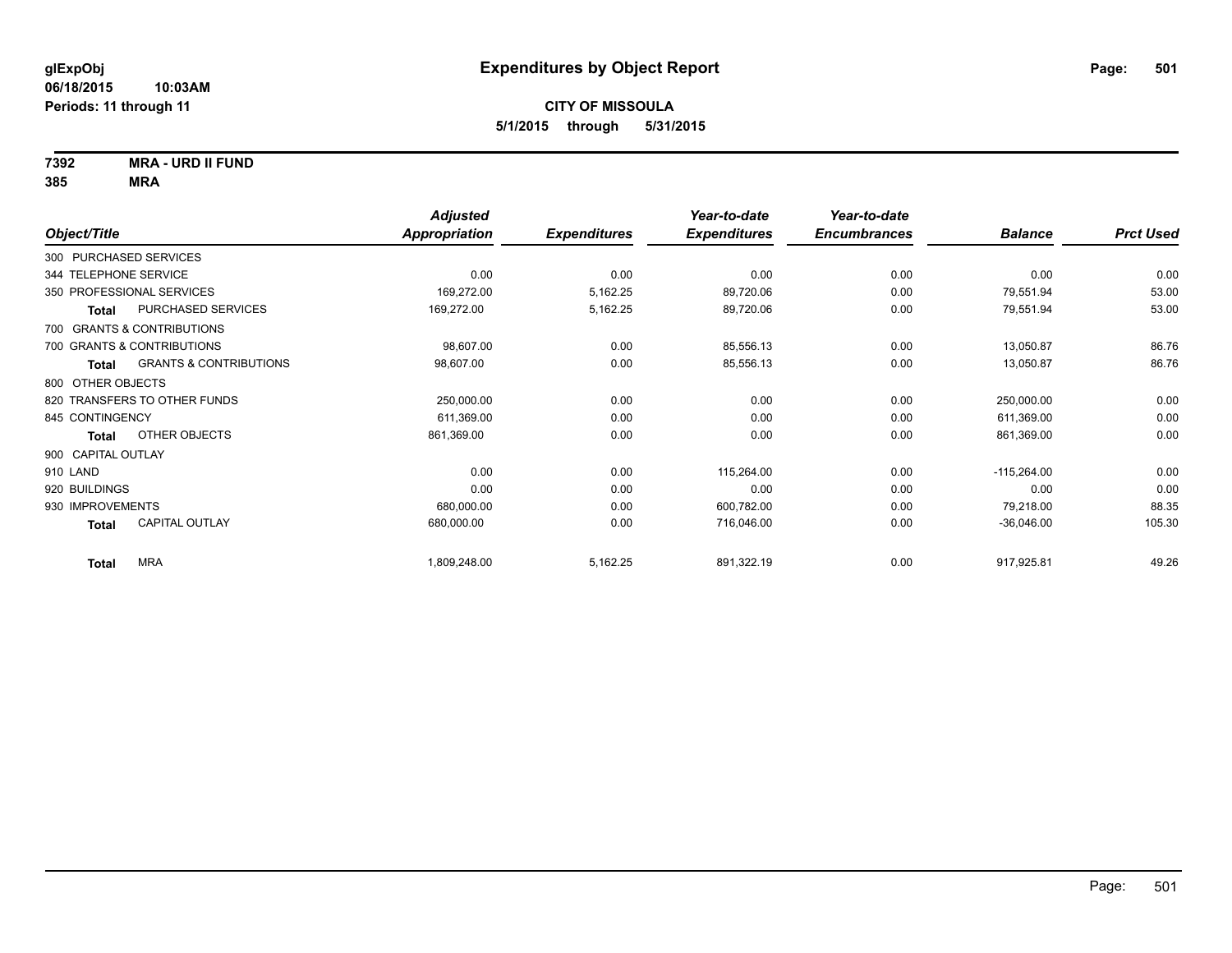#### **7392 MRA - URD II FUND**

|                                            |                      | <b>Adjusted</b> |                     | Year-to-date        | Year-to-date        |                |                  |
|--------------------------------------------|----------------------|-----------------|---------------------|---------------------|---------------------|----------------|------------------|
| Object/Title                               | <b>Appropriation</b> |                 | <b>Expenditures</b> | <b>Expenditures</b> | <b>Encumbrances</b> | <b>Balance</b> | <b>Prct Used</b> |
| 300 PURCHASED SERVICES                     |                      |                 |                     |                     |                     |                |                  |
| 344 TELEPHONE SERVICE                      |                      | 0.00            | 0.00                | 0.00                | 0.00                | 0.00           | 0.00             |
| 350 PROFESSIONAL SERVICES                  |                      | 169,272.00      | 5,162.25            | 89,720.06           | 0.00                | 79,551.94      | 53.00            |
| PURCHASED SERVICES<br><b>Total</b>         |                      | 169,272.00      | 5,162.25            | 89,720.06           | 0.00                | 79,551.94      | 53.00            |
| 700 GRANTS & CONTRIBUTIONS                 |                      |                 |                     |                     |                     |                |                  |
| 700 GRANTS & CONTRIBUTIONS                 |                      | 98,607.00       | 0.00                | 85,556.13           | 0.00                | 13,050.87      | 86.76            |
| <b>GRANTS &amp; CONTRIBUTIONS</b><br>Total |                      | 98,607.00       | 0.00                | 85,556.13           | 0.00                | 13,050.87      | 86.76            |
| 800 OTHER OBJECTS                          |                      |                 |                     |                     |                     |                |                  |
| 820 TRANSFERS TO OTHER FUNDS               |                      | 250,000.00      | 0.00                | 0.00                | 0.00                | 250,000.00     | 0.00             |
| 845 CONTINGENCY                            |                      | 611,369.00      | 0.00                | 0.00                | 0.00                | 611,369.00     | 0.00             |
| OTHER OBJECTS<br>Total                     |                      | 861,369.00      | 0.00                | 0.00                | 0.00                | 861,369.00     | 0.00             |
| 900 CAPITAL OUTLAY                         |                      |                 |                     |                     |                     |                |                  |
| 910 LAND                                   |                      | 0.00            | 0.00                | 115,264.00          | 0.00                | $-115,264.00$  | 0.00             |
| 920 BUILDINGS                              |                      | 0.00            | 0.00                | 0.00                | 0.00                | 0.00           | 0.00             |
| 930 IMPROVEMENTS                           |                      | 680,000.00      | 0.00                | 600,782.00          | 0.00                | 79,218.00      | 88.35            |
| <b>CAPITAL OUTLAY</b><br>Total             |                      | 680,000.00      | 0.00                | 716,046.00          | 0.00                | $-36,046.00$   | 105.30           |
| MRA - URD II FUND<br><b>Total</b>          |                      | 1,809,248.00    | 5,162.25            | 891,322.19          | 0.00                | 917,925.81     | 49.26            |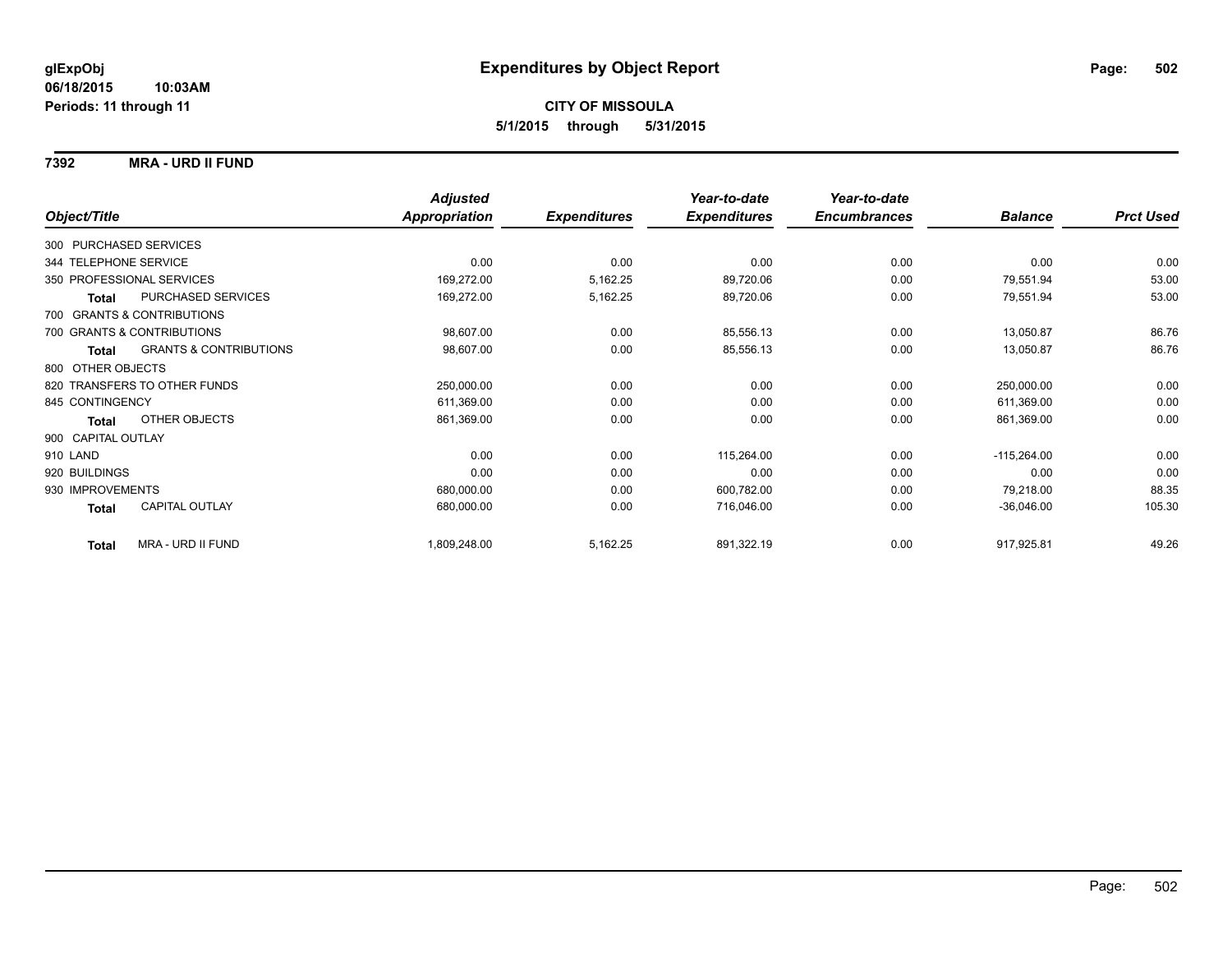**7393 MRA - URD III FUND**

|                                                   | <b>Adjusted</b>      |                     | Year-to-date        | Year-to-date        |                |                  |
|---------------------------------------------------|----------------------|---------------------|---------------------|---------------------|----------------|------------------|
| Object/Title                                      | <b>Appropriation</b> | <b>Expenditures</b> | <b>Expenditures</b> | <b>Encumbrances</b> | <b>Balance</b> | <b>Prct Used</b> |
| 100 PERSONAL SERVICES                             |                      |                     |                     |                     |                |                  |
| 110 SALARIES AND WAGES                            | 331,208.00           | 24,758.37           | 283,310.97          | 0.00                | 47,897.03      | 85.54            |
| 120 OVERTIME/TERMINATION                          | 5.000.00             | 0.00                | 0.00                | 0.00                | 5,000.00       | 0.00             |
| <b>140 EMPLOYER CONTRIBUTIONS</b>                 | 111,443.00           | 8,137.24            | 94,868.67           | 0.00                | 16,574.33      | 85.13            |
| <b>141 STATE RETIREMENT CONTRIBUTIONS</b>         | 319.00               | 0.00                | 293.27              | 0.00                | 25.73          | 91.93            |
| PERSONAL SERVICES<br>Total                        | 447,970.00           | 32,895.61           | 378,472.91          | 0.00                | 69,497.09      | 84.49            |
| 200 SUPPLIES                                      |                      |                     |                     |                     |                |                  |
| 210 OFFICE SUPPLIES                               | 4,000.00             | 20.73               | 830.42              | 0.00                | 3,169.58       | 20.76            |
| 220 OPERATING SUPPLIES                            | 500.00               | 0.00                | 0.00                | 0.00                | 500.00         | 0.00             |
| 230 REPAIR/MAINTENANCE                            | 828.00               | 0.00                | 124.72              | 0.00                | 703.28         | 15.06            |
| 231 GASOLINE                                      | 400.00               | 0.00                | 119.25              | 0.00                | 280.75         | 29.81            |
| 240 OTHER SUPPLIES                                | 3,398.00             | 0.00                | 745.82              | 0.00                | 2,652.18       | 21.95            |
| <b>SUPPLIES</b><br><b>Total</b>                   | 9,126.00             | 20.73               | 1,820.21            | 0.00                | 7,305.79       | 19.95            |
| 300 PURCHASED SERVICES                            |                      |                     |                     |                     |                |                  |
| 310 COMMUNICATIONS                                | 800.00               | 0.00                | 879.23              | 0.00                | $-79.23$       | 109.90           |
| 320 PRINTING & DUPLICATING                        | 3,000.00             | 0.00                | 1,174.58            | 0.00                | 1,825.42       | 39.15            |
| 330 PUBLICITY, SUBSCRIPTIONS & DUES               | 3,000.00             | 0.00                | 3,393.11            | 0.00                | $-393.11$      | 113.10           |
| 344 TELEPHONE SERVICE                             | 1,300.00             | 79.14               | 806.78              | 0.00                | 493.22         | 62.06            |
| 345 GARBAGE                                       | 565.00               | 43.05               | 490.89              | 0.00                | 74.11          | 86.88            |
| 350 PROFESSIONAL SERVICES                         | 498,807.00           | 6,640.50            | 361,479.30          | 0.00                | 137,327.70     | 72.47            |
| 360 REPAIR & MAINTENANCE                          | 6.990.00             | 316.81              | 3,177.12            | 0.00                | 3,812.88       | 45.45            |
| 370 TRAVEL                                        | 3,500.00             | 0.00                | 503.90              | 0.00                | 2,996.10       | 14.40            |
| 380 TRAINING                                      | 4,500.00             | 0.00                | 296.45              | 0.00                | 4,203.55       | 6.59             |
| 390 OTHER PURCHASED SERVICES                      | 500.00               | 145.90              | 145.90              | 0.00                | 354.10         | 29.18            |
| PURCHASED SERVICES<br><b>Total</b>                | 522,962.00           | 7,225.40            | 372,347.26          | 0.00                | 150,614.74     | 71.20            |
| 700 GRANTS & CONTRIBUTIONS                        |                      |                     |                     |                     |                |                  |
| 700 GRANTS & CONTRIBUTIONS                        | 2,198,424.00         | 0.00                | 1,081,970.65        | 0.00                | 1,116,453.35   | 49.22            |
| <b>GRANTS &amp; CONTRIBUTIONS</b><br><b>Total</b> | 2,198,424.00         | 0.00                | 1,081,970.65        | 0.00                | 1,116,453.35   | 49.22            |
| 800 OTHER OBJECTS                                 |                      |                     |                     |                     |                |                  |
| 820 TRANSFERS TO OTHER FUNDS                      | 0.00                 | 0.00                | 0.00                | 0.00                | 0.00           | 0.00             |
| 845 CONTINGENCY                                   | 784,332.00           | 0.00                | 0.00                | 0.00                | 784,332.00     | 0.00             |
| OTHER OBJECTS<br>Total                            | 784,332.00           | 0.00                | 0.00                | 0.00                | 784,332.00     | 0.00             |
| 900 CAPITAL OUTLAY                                |                      |                     |                     |                     |                |                  |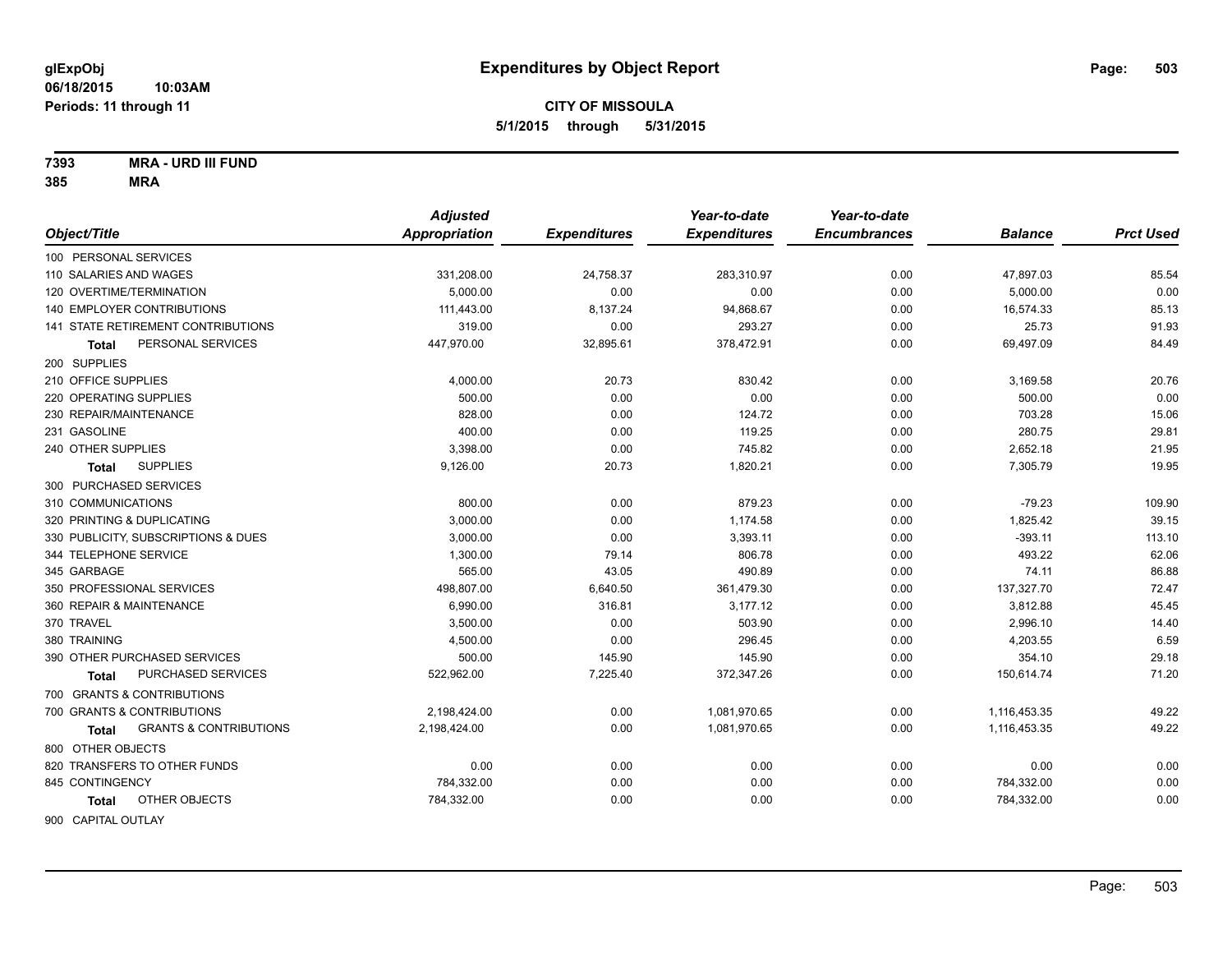# **CITY OF MISSOULA 5/1/2015 through 5/31/2015**

**7393 MRA - URD III FUND**

| Object/Title                          | Adjusted<br>Appropriation | <i><b>Expenditures</b></i> | Year-to-date<br><b>Expenditures</b> | Year-to-date<br><b>Encumbrances</b> | <b>Balance</b> | <b>Prct Used</b> |
|---------------------------------------|---------------------------|----------------------------|-------------------------------------|-------------------------------------|----------------|------------------|
| 930 IMPROVEMENTS                      | 2,115,956.00              | 55.19                      | 398.556.01                          | 0.00                                | 1,717,399.99   | 18.84            |
| 940 MACHINERY & EQUIPMENT             | 30,000.00                 | 862.45                     | 25,438.45                           | 0.00                                | 4.561.55       | 84.79            |
| <b>CAPITAL OUTLAY</b><br><b>Total</b> | 2,145,956.00              | 917.64                     | 423,994.46                          | 0.00                                | 1.721.961.54   | 19.76            |
| <b>MRA</b><br>Total                   | 6,108,770.00              | 41,059.38                  | 2,258,605.49                        | 0.00                                | 3,850,164.51   | 36.97            |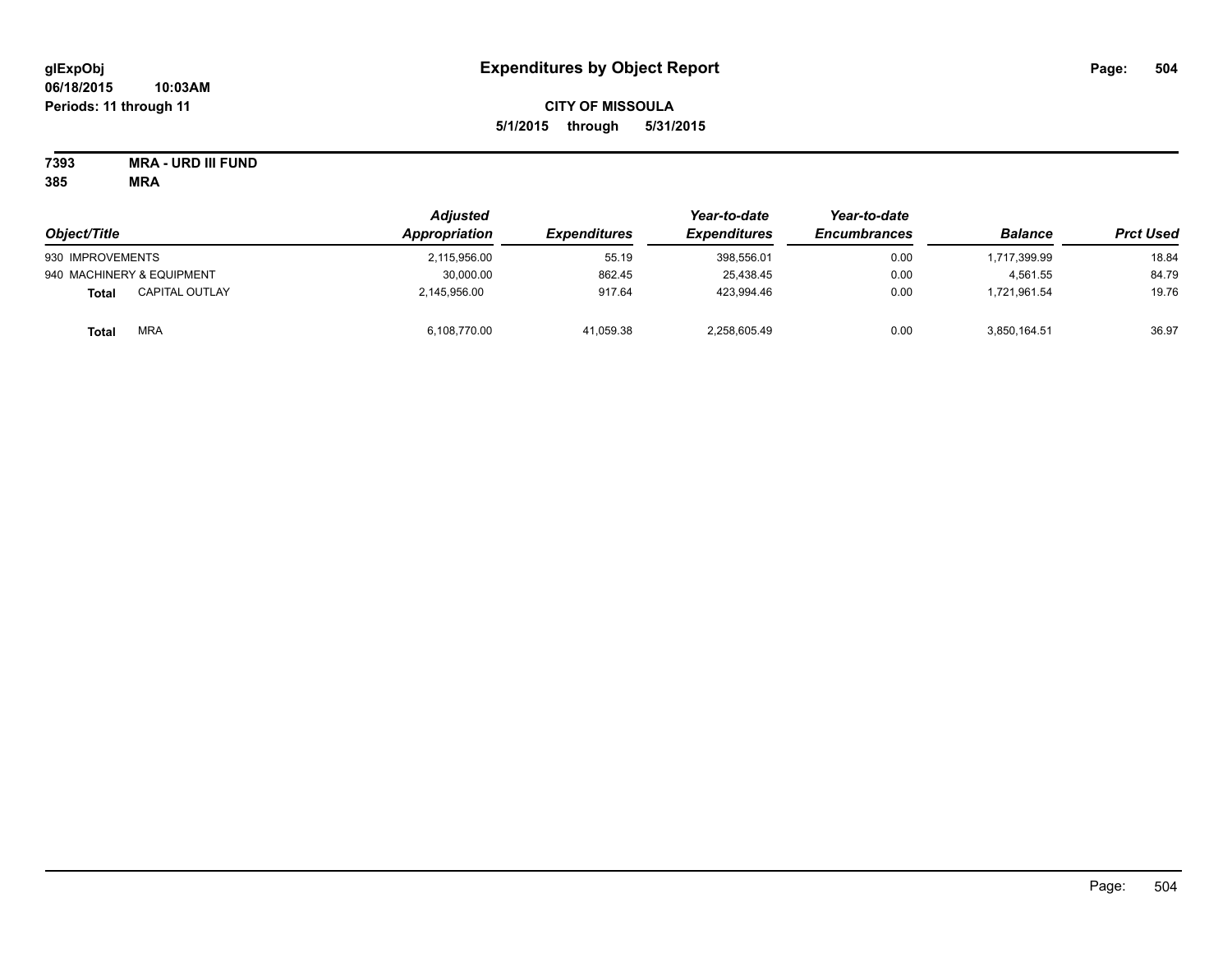# **7393 MRA - URD III FUND**

**900 DEPRECIATION**

| Object/Title      |                     | <b>Adjusted</b><br>Appropriation | <b>Expenditures</b> | Year-to-date<br><b>Expenditures</b> | Year-to-date<br><b>Encumbrances</b> | <b>Balance</b> | <b>Prct Used</b> |
|-------------------|---------------------|----------------------------------|---------------------|-------------------------------------|-------------------------------------|----------------|------------------|
| 800 OTHER OBJECTS |                     |                                  |                     |                                     |                                     |                |                  |
| 830 DEPRECIATION  |                     | 0.00                             | 0.00                | 0.00                                | 0.00                                | 0.00           | 0.00             |
| Total             | OTHER OBJECTS       | 0.00                             | 0.00                | 0.00                                | 0.00                                | 0.00           | 0.00             |
| Tota              | <b>DEPRECIATION</b> | 0.00                             | 0.00                | 0.00                                | 0.00                                | 0.00           | 0.00             |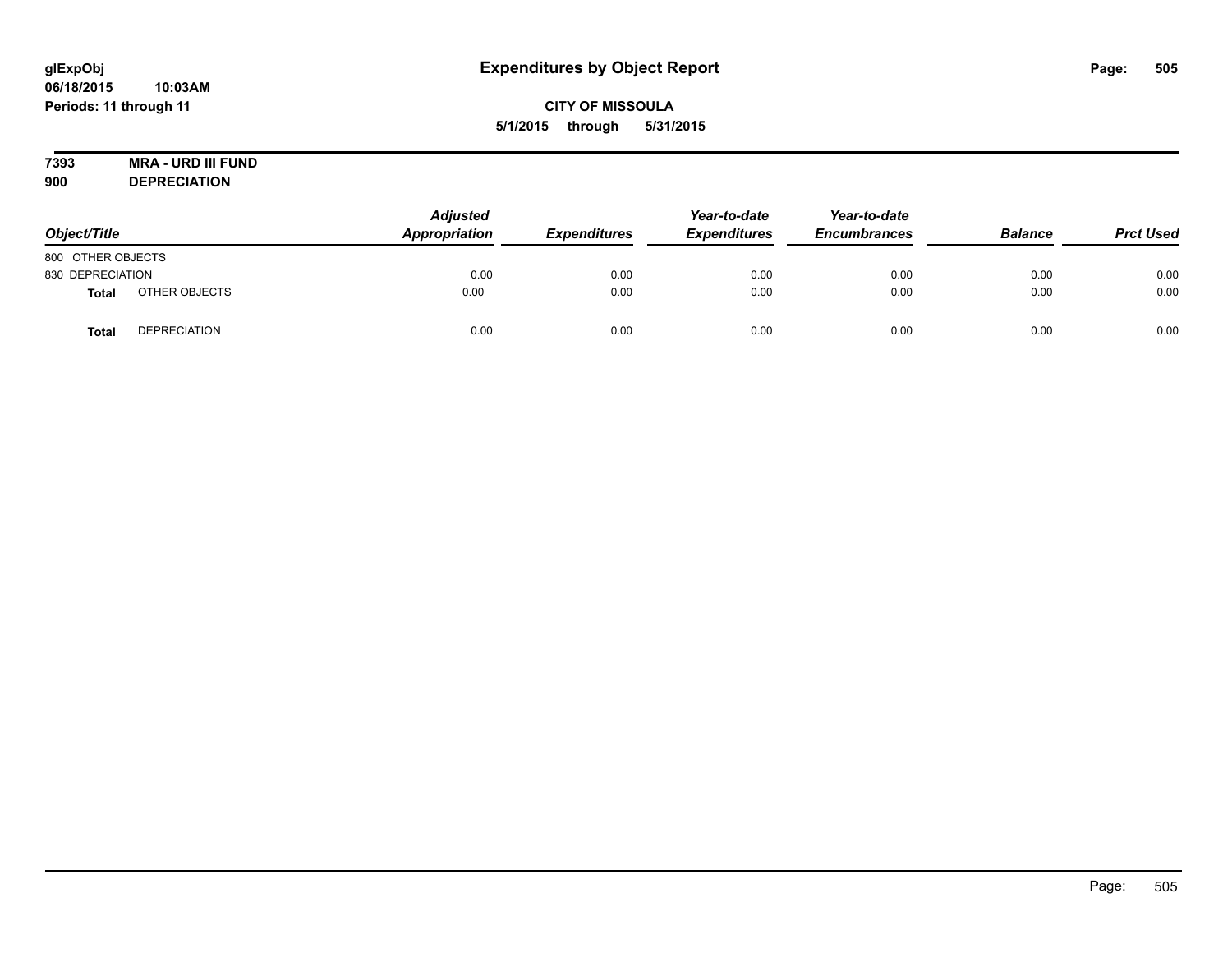**7393 MRA - URD III FUND**

|                                            | <b>Adjusted</b>      |                     | Year-to-date        | Year-to-date        |                |                  |
|--------------------------------------------|----------------------|---------------------|---------------------|---------------------|----------------|------------------|
| Object/Title                               | <b>Appropriation</b> | <b>Expenditures</b> | <b>Expenditures</b> | <b>Encumbrances</b> | <b>Balance</b> | <b>Prct Used</b> |
| 100 PERSONAL SERVICES                      |                      |                     |                     |                     |                |                  |
| 110 SALARIES AND WAGES                     | 331,208.00           | 24,758.37           | 283,310.97          | 0.00                | 47,897.03      | 85.54            |
| 120 OVERTIME/TERMINATION                   | 5,000.00             | 0.00                | 0.00                | 0.00                | 5,000.00       | 0.00             |
| 140 EMPLOYER CONTRIBUTIONS                 | 111,443.00           | 8,137.24            | 94,868.67           | 0.00                | 16,574.33      | 85.13            |
| 141 STATE RETIREMENT CONTRIBUTIONS         | 319.00               | 0.00                | 293.27              | 0.00                | 25.73          | 91.93            |
| PERSONAL SERVICES<br><b>Total</b>          | 447,970.00           | 32,895.61           | 378,472.91          | 0.00                | 69,497.09      | 84.49            |
| 200 SUPPLIES                               |                      |                     |                     |                     |                |                  |
| 210 OFFICE SUPPLIES                        | 4,000.00             | 20.73               | 830.42              | 0.00                | 3,169.58       | 20.76            |
| 220 OPERATING SUPPLIES                     | 500.00               | 0.00                | 0.00                | 0.00                | 500.00         | 0.00             |
| 230 REPAIR/MAINTENANCE                     | 828.00               | 0.00                | 124.72              | 0.00                | 703.28         | 15.06            |
| 231 GASOLINE                               | 400.00               | 0.00                | 119.25              | 0.00                | 280.75         | 29.81            |
| 240 OTHER SUPPLIES                         | 3,398.00             | 0.00                | 745.82              | 0.00                | 2,652.18       | 21.95            |
| <b>SUPPLIES</b><br>Total                   | 9,126.00             | 20.73               | 1,820.21            | 0.00                | 7,305.79       | 19.95            |
| 300 PURCHASED SERVICES                     |                      |                     |                     |                     |                |                  |
| 310 COMMUNICATIONS                         | 800.00               | 0.00                | 879.23              | 0.00                | $-79.23$       | 109.90           |
| 320 PRINTING & DUPLICATING                 | 3,000.00             | 0.00                | 1,174.58            | 0.00                | 1,825.42       | 39.15            |
| 330 PUBLICITY, SUBSCRIPTIONS & DUES        | 3,000.00             | 0.00                | 3,393.11            | 0.00                | $-393.11$      | 113.10           |
| 344 TELEPHONE SERVICE                      | 1,300.00             | 79.14               | 806.78              | 0.00                | 493.22         | 62.06            |
| 345 GARBAGE                                | 565.00               | 43.05               | 490.89              | 0.00                | 74.11          | 86.88            |
| 350 PROFESSIONAL SERVICES                  | 498,807.00           | 6,640.50            | 361,479.30          | 0.00                | 137,327.70     | 72.47            |
| 360 REPAIR & MAINTENANCE                   | 6,990.00             | 316.81              | 3,177.12            | 0.00                | 3,812.88       | 45.45            |
| 370 TRAVEL                                 | 3,500.00             | 0.00                | 503.90              | 0.00                | 2,996.10       | 14.40            |
| 380 TRAINING                               | 4,500.00             | 0.00                | 296.45              | 0.00                | 4,203.55       | 6.59             |
| 390 OTHER PURCHASED SERVICES               | 500.00               | 145.90              | 145.90              | 0.00                | 354.10         | 29.18            |
| PURCHASED SERVICES<br><b>Total</b>         | 522,962.00           | 7,225.40            | 372,347.26          | 0.00                | 150,614.74     | 71.20            |
| 700 GRANTS & CONTRIBUTIONS                 |                      |                     |                     |                     |                |                  |
| 700 GRANTS & CONTRIBUTIONS                 | 2,198,424.00         | 0.00                | 1,081,970.65        | 0.00                | 1,116,453.35   | 49.22            |
| <b>GRANTS &amp; CONTRIBUTIONS</b><br>Total | 2,198,424.00         | 0.00                | 1,081,970.65        | 0.00                | 1,116,453.35   | 49.22            |
| 800 OTHER OBJECTS                          |                      |                     |                     |                     |                |                  |
| 820 TRANSFERS TO OTHER FUNDS               | 0.00                 | 0.00                | 0.00                | 0.00                | 0.00           | 0.00             |
| 830 DEPRECIATION                           | 0.00                 | 0.00                | 0.00                | 0.00                | 0.00           | 0.00             |
| 845 CONTINGENCY                            | 784,332.00           | 0.00                | 0.00                | 0.00                | 784,332.00     | 0.00             |
| OTHER OBJECTS<br>Total                     | 784,332.00           | 0.00                | 0.00                | 0.00                | 784,332.00     | 0.00             |
| 900 CAPITAL OUTLAY                         |                      |                     |                     |                     |                |                  |
| 930 IMPROVEMENTS                           | 2,115,956.00         | 55.19               | 398,556.01          | 0.00                | 1,717,399.99   | 18.84            |
|                                            |                      |                     |                     |                     |                |                  |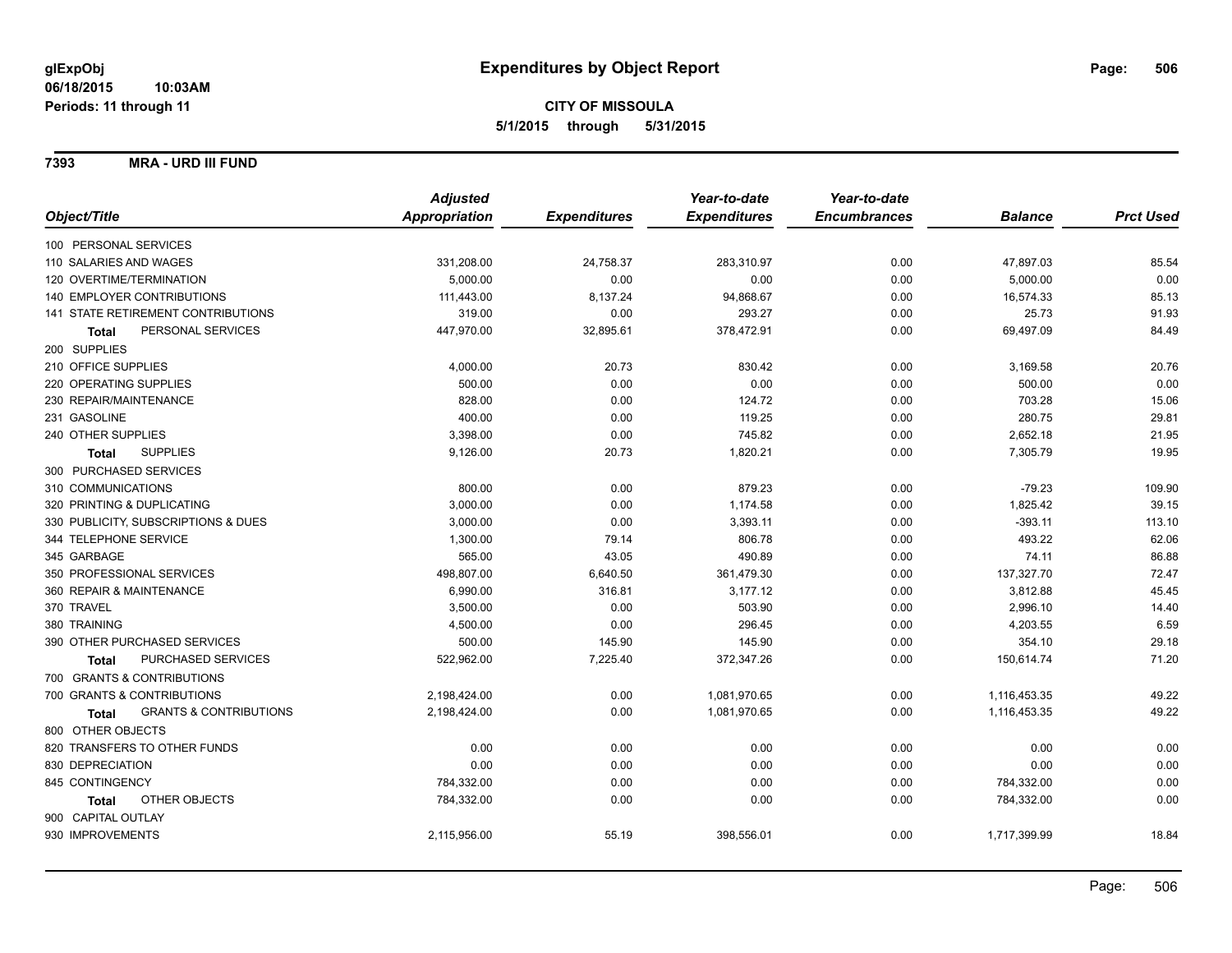**7393 MRA - URD III FUND**

|                                       | <b>Adjusted</b> |                            | Year-to-date               | Year-to-date        |                |                  |
|---------------------------------------|-----------------|----------------------------|----------------------------|---------------------|----------------|------------------|
| Object/Title                          | Appropriation   | <i><b>Expenditures</b></i> | <i><b>Expenditures</b></i> | <b>Encumbrances</b> | <b>Balance</b> | <b>Prct Used</b> |
| 940 MACHINERY & EQUIPMENT             | 30,000.00       | 862.45                     | 25.438.45                  | 0.00                | 4.561.55       | 84.79            |
| <b>CAPITAL OUTLAY</b><br><b>Total</b> | 2,145,956.00    | 917.64                     | 423.994.46                 | 0.00                | .721.961.54    | 19.76            |
| MRA - URD III FUND<br><b>Total</b>    | 6,108,770.00    | 41,059.38                  | 2,258,605.49               | 0.00                | 3,850,164.51   | 36.97            |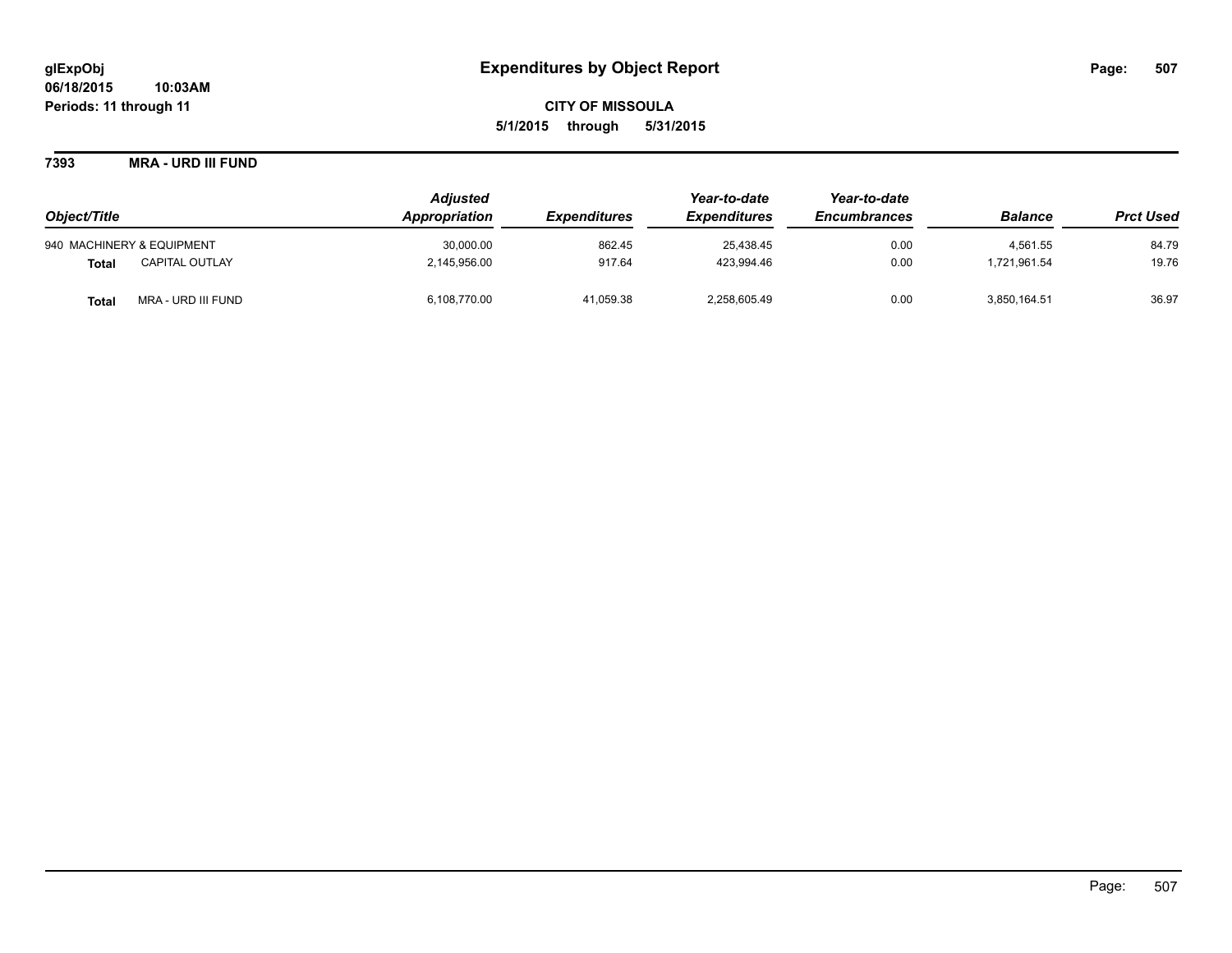#### **7394 MRA TAX INCREMENT DEBT CLEARING FUND**

**390 NON-DEPARTMENTAL**

| Object/Title                     |  | <b>Adjusted</b><br><b>Appropriation</b> | <b>Expenditures</b> | Year-to-date<br><b>Expenditures</b> | Year-to-date<br><b>Encumbrances</b> | <b>Balance</b> | <b>Prct Used</b> |
|----------------------------------|--|-----------------------------------------|---------------------|-------------------------------------|-------------------------------------|----------------|------------------|
| 800 OTHER OBJECTS                |  |                                         |                     |                                     |                                     |                |                  |
| 820 TRANSFERS TO OTHER FUNDS     |  | 0.00                                    | 0.00                | 0.00                                | 0.00                                | 0.00           | 0.00             |
| OTHER OBJECTS<br><b>Total</b>    |  | 0.00                                    | 0.00                | 0.00                                | 0.00                                | 0.00           | 0.00             |
| NON-DEPARTMENTAL<br><b>Total</b> |  | 0.00                                    | 0.00                | 0.00                                | 0.00                                | 0.00           | 0.00             |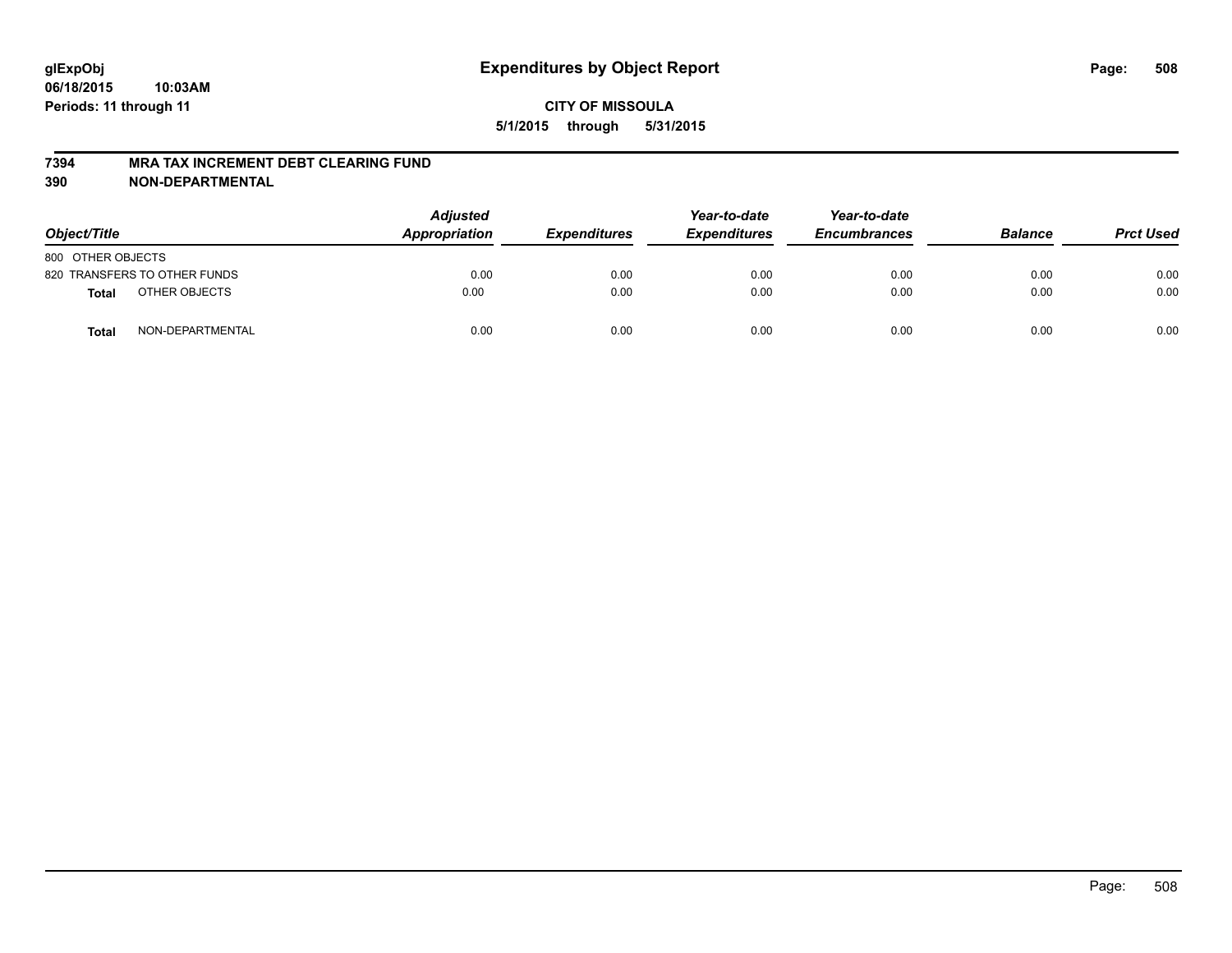**06/18/2015 10:03AM Periods: 11 through 11**

**CITY OF MISSOULA 5/1/2015 through 5/31/2015**

# **7394 MRA TAX INCREMENT DEBT CLEARING FUND**

| Object/Title                               | <b>Adjusted</b><br>Appropriation | <b>Expenditures</b> | Year-to-date<br><b>Expenditures</b> | Year-to-date<br><b>Encumbrances</b> | <b>Balance</b> | <b>Prct Used</b> |
|--------------------------------------------|----------------------------------|---------------------|-------------------------------------|-------------------------------------|----------------|------------------|
| 800 OTHER OBJECTS                          |                                  |                     |                                     |                                     |                |                  |
| 820 TRANSFERS TO OTHER FUNDS               | 0.00                             | 0.00                | 0.00                                | 0.00                                | 0.00           | 0.00             |
| OTHER OBJECTS<br><b>Total</b>              | 0.00                             | 0.00                | 0.00                                | 0.00                                | 0.00           | 0.00             |
| MRA TAX INCREMENT DEBT CLEARING F<br>Total | 0.00                             | 0.00                | 0.00                                | 0.00                                | 0.00           | 0.00             |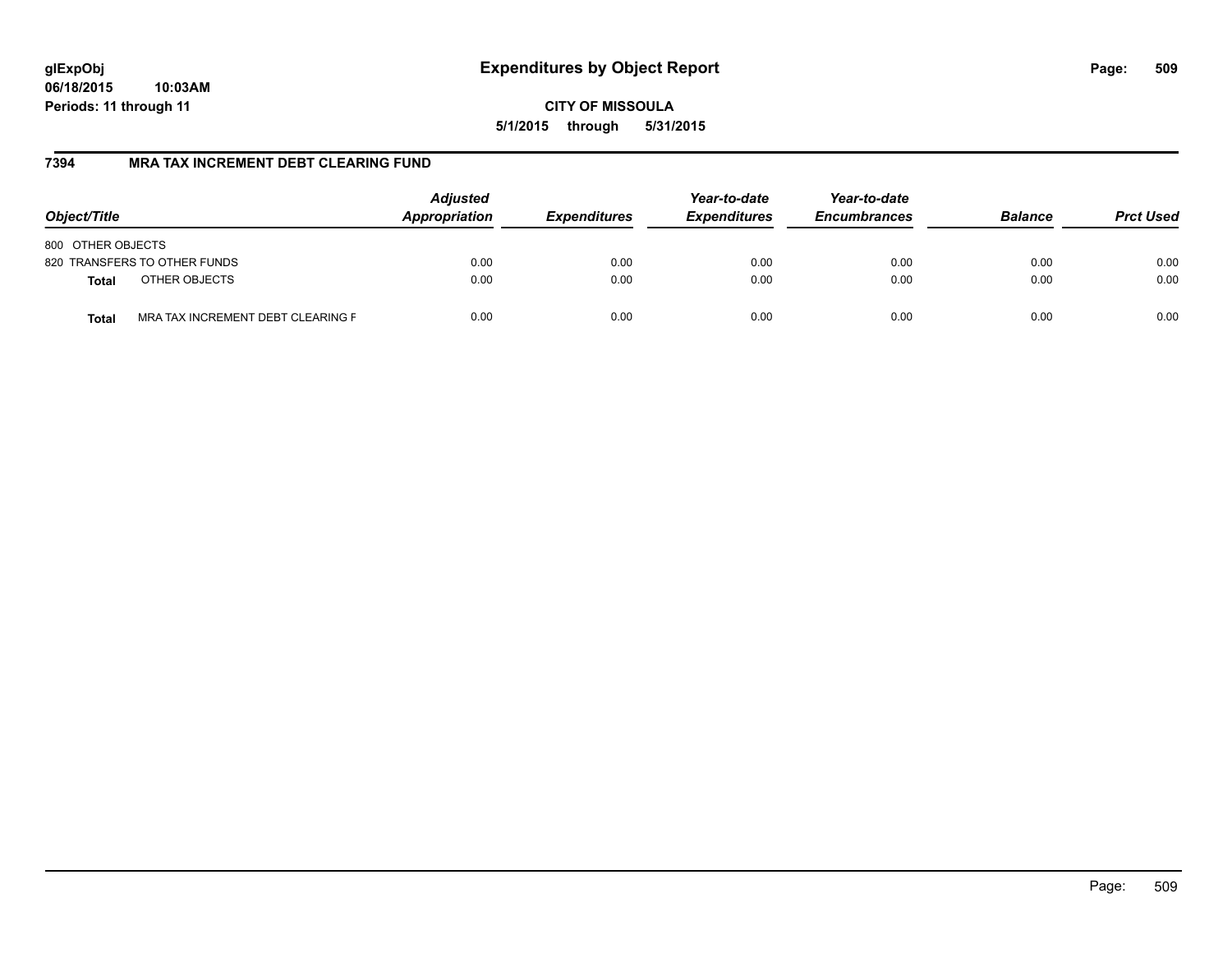### **7395 MRA TAX INCREMENT DEBT SERVICE INTEREST**

**390 NON-DEPARTMENTAL**

|                                     | <b>Adjusted</b><br><b>Appropriation</b> | <b>Expenditures</b> | Year-to-date<br><b>Expenditures</b> | Year-to-date<br><b>Encumbrances</b> | <b>Balance</b> | <b>Prct Used</b> |
|-------------------------------------|-----------------------------------------|---------------------|-------------------------------------|-------------------------------------|----------------|------------------|
| Object/Title                        |                                         |                     |                                     |                                     |                |                  |
| 600 DEBT SERVICE                    |                                         |                     |                                     |                                     |                |                  |
| 610 PRINCIPAL                       | 0.00                                    | 0.00                | 0.00                                | 0.00                                | 0.00           | 0.00             |
| 620 INTEREST / SERVICE FEES         | 0.00                                    | 0.00                | 0.00                                | 0.00                                | 0.00           | 0.00             |
| <b>DEBT SERVICE</b><br><b>Total</b> | 0.00                                    | 0.00                | 0.00                                | 0.00                                | 0.00           | 0.00             |
| 800 OTHER OBJECTS                   |                                         |                     |                                     |                                     |                |                  |
| 820 TRANSFERS TO OTHER FUNDS        | 0.00                                    | 0.00                | 0.00                                | 0.00                                | 0.00           | 0.00             |
| OTHER OBJECTS<br><b>Total</b>       | 0.00                                    | 0.00                | 0.00                                | 0.00                                | 0.00           | 0.00             |
| NON-DEPARTMENTAL<br><b>Total</b>    | 0.00                                    | 0.00                | 0.00                                | 0.00                                | 0.00           | 0.00             |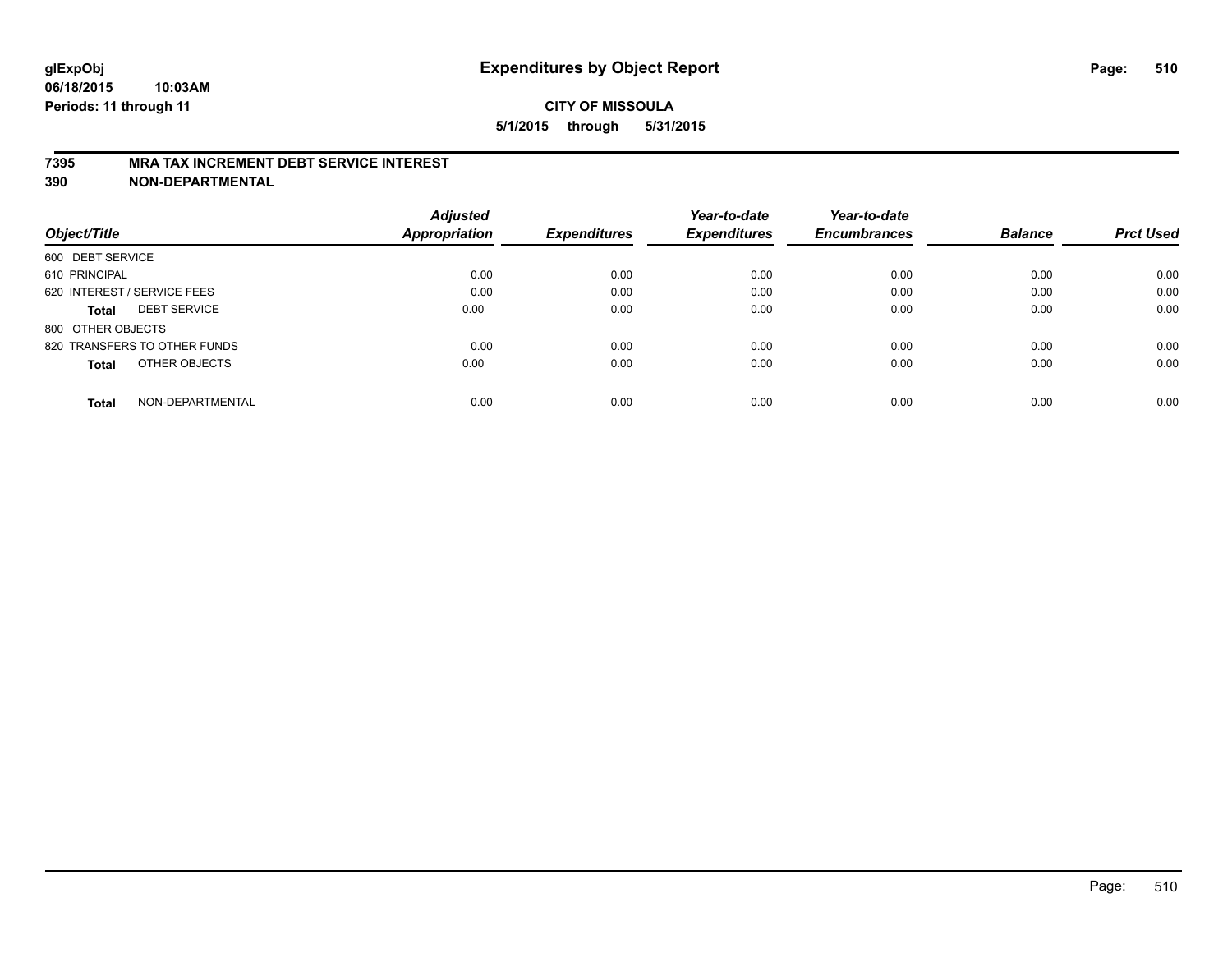**06/18/2015 10:03AM Periods: 11 through 11**

### **CITY OF MISSOULA 5/1/2015 through 5/31/2015**

# **7395 MRA TAX INCREMENT DEBT SERVICE INTEREST**

| Object/Title      |                                   | <b>Adjusted</b><br><b>Appropriation</b> | <b>Expenditures</b> | Year-to-date<br><b>Expenditures</b> | Year-to-date<br><b>Encumbrances</b> | <b>Balance</b> | <b>Prct Used</b> |
|-------------------|-----------------------------------|-----------------------------------------|---------------------|-------------------------------------|-------------------------------------|----------------|------------------|
| 600 DEBT SERVICE  |                                   |                                         |                     |                                     |                                     |                |                  |
| 610 PRINCIPAL     |                                   | 0.00                                    | 0.00                | 0.00                                | 0.00                                | 0.00           | 0.00             |
|                   | 620 INTEREST / SERVICE FEES       | 0.00                                    | 0.00                | 0.00                                | 0.00                                | 0.00           | 0.00             |
| <b>Total</b>      | <b>DEBT SERVICE</b>               | 0.00                                    | 0.00                | 0.00                                | 0.00                                | 0.00           | 0.00             |
| 800 OTHER OBJECTS |                                   |                                         |                     |                                     |                                     |                |                  |
|                   | 820 TRANSFERS TO OTHER FUNDS      | 0.00                                    | 0.00                | 0.00                                | 0.00                                | 0.00           | 0.00             |
| <b>Total</b>      | OTHER OBJECTS                     | 0.00                                    | 0.00                | 0.00                                | 0.00                                | 0.00           | 0.00             |
| <b>Total</b>      | MRA TAX INCREMENT DEBT SERVICE IN | 0.00                                    | 0.00                | 0.00                                | 0.00                                | 0.00           | 0.00             |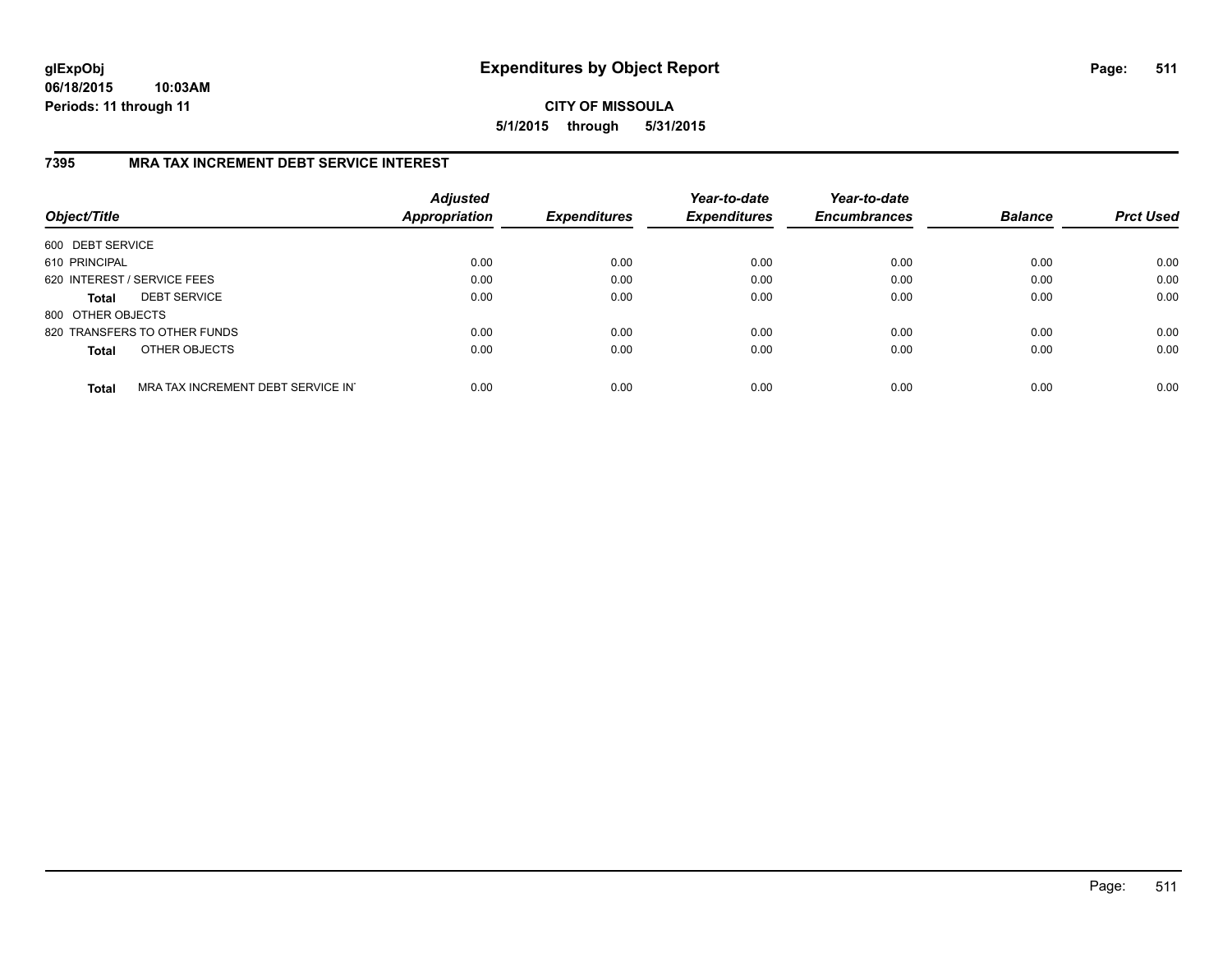### **7396 MRA TAX INCREMENT DEBT SERVICE SINKING F**

**390 NON-DEPARTMENTAL**

| Object/Title      |                              | <b>Adjusted</b><br><b>Appropriation</b> | <b>Expenditures</b> | Year-to-date<br><b>Expenditures</b> | Year-to-date<br><b>Encumbrances</b> | <b>Balance</b> | <b>Prct Used</b> |
|-------------------|------------------------------|-----------------------------------------|---------------------|-------------------------------------|-------------------------------------|----------------|------------------|
| 600 DEBT SERVICE  |                              |                                         |                     |                                     |                                     |                |                  |
| 610 PRINCIPAL     |                              | 0.00                                    | 0.00                | 0.00                                | 0.00                                | 0.00           | 0.00             |
| <b>Total</b>      | <b>DEBT SERVICE</b>          | 0.00                                    | 0.00                | 0.00                                | 0.00                                | 0.00           | 0.00             |
| 800 OTHER OBJECTS |                              |                                         |                     |                                     |                                     |                |                  |
|                   | 820 TRANSFERS TO OTHER FUNDS | 0.00                                    | 0.00                | 0.00                                | 0.00                                | 0.00           | 0.00             |
| <b>Total</b>      | OTHER OBJECTS                | 0.00                                    | 0.00                | 0.00                                | 0.00                                | 0.00           | 0.00             |
| <b>Total</b>      | NON-DEPARTMENTAL             | 0.00                                    | 0.00                | 0.00                                | 0.00                                | 0.00           | 0.00             |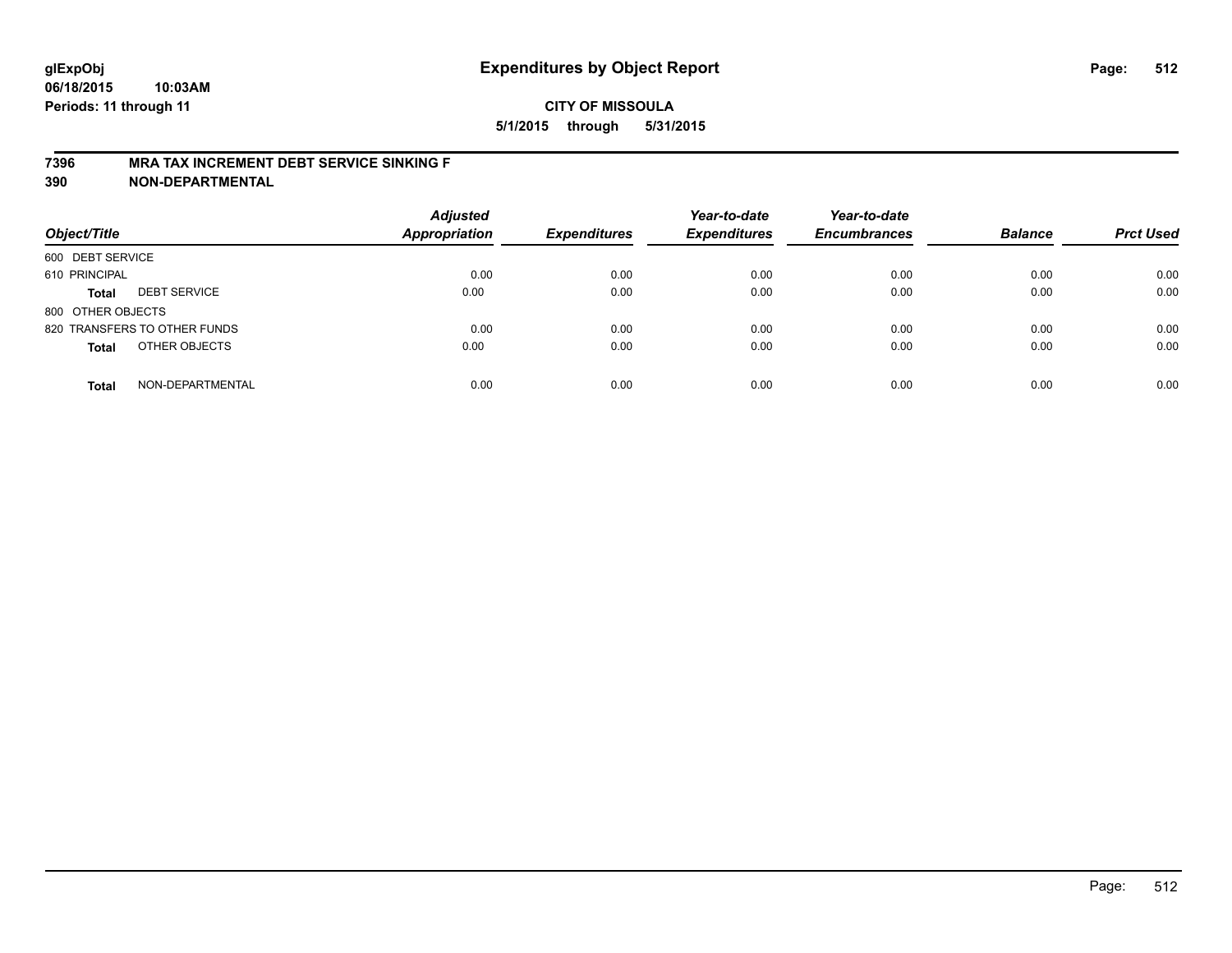**06/18/2015 10:03AM Periods: 11 through 11**

**CITY OF MISSOULA 5/1/2015 through 5/31/2015**

### **7396 MRA TAX INCREMENT DEBT SERVICE SINKING F**

| Object/Title      |                                    | <b>Adjusted</b><br><b>Appropriation</b> | <b>Expenditures</b> | Year-to-date<br><b>Expenditures</b> | Year-to-date<br><b>Encumbrances</b> | <b>Balance</b> | <b>Prct Used</b> |
|-------------------|------------------------------------|-----------------------------------------|---------------------|-------------------------------------|-------------------------------------|----------------|------------------|
| 600 DEBT SERVICE  |                                    |                                         |                     |                                     |                                     |                |                  |
| 610 PRINCIPAL     |                                    | 0.00                                    | 0.00                | 0.00                                | 0.00                                | 0.00           | 0.00             |
| <b>Total</b>      | <b>DEBT SERVICE</b>                | 0.00                                    | 0.00                | 0.00                                | 0.00                                | 0.00           | 0.00             |
| 800 OTHER OBJECTS |                                    |                                         |                     |                                     |                                     |                |                  |
|                   | 820 TRANSFERS TO OTHER FUNDS       | 0.00                                    | 0.00                | 0.00                                | 0.00                                | 0.00           | 0.00             |
| <b>Total</b>      | OTHER OBJECTS                      | 0.00                                    | 0.00                | 0.00                                | 0.00                                | 0.00           | 0.00             |
| <b>Total</b>      | MRA TAX INCREMENT DEBT SERVICE SII | 0.00                                    | 0.00                | 0.00                                | 0.00                                | 0.00           | 0.00             |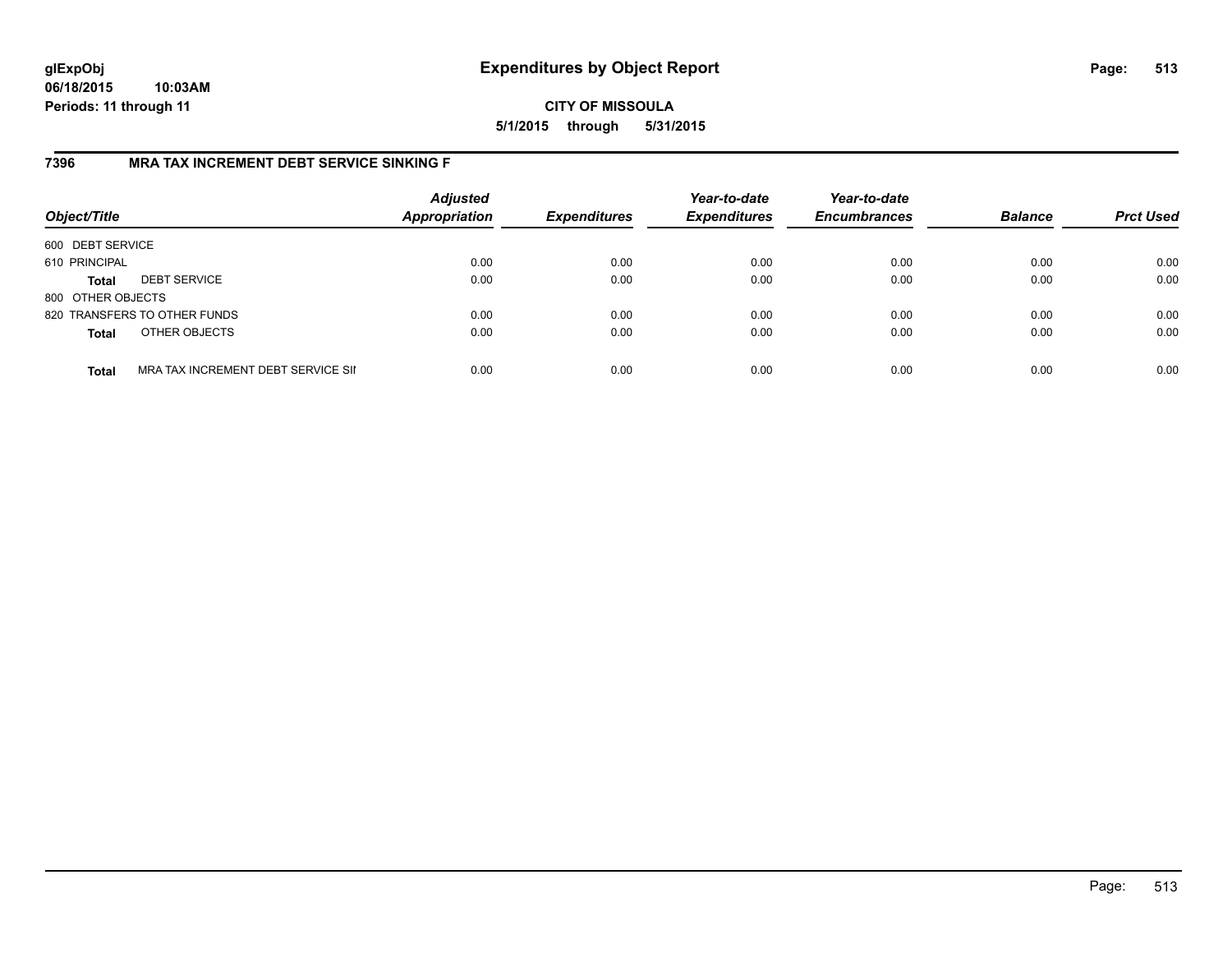### **7397 NORTH RESERVE/SCOTT ST URD**

**385 MRA**

| Object/Title                                      | <b>Adjusted</b><br><b>Appropriation</b> | <b>Expenditures</b> | Year-to-date<br><b>Expenditures</b> | Year-to-date<br><b>Encumbrances</b> | <b>Balance</b> | <b>Prct Used</b> |
|---------------------------------------------------|-----------------------------------------|---------------------|-------------------------------------|-------------------------------------|----------------|------------------|
| 300 PURCHASED SERVICES                            |                                         |                     |                                     |                                     |                |                  |
| 350 PROFESSIONAL SERVICES                         | 0.00                                    | 0.00                | 0.00                                | 0.00                                | 0.00           | 0.00             |
| PURCHASED SERVICES<br><b>Total</b>                | 0.00                                    | 0.00                | 0.00                                | 0.00                                | 0.00           | 0.00             |
| 700 GRANTS & CONTRIBUTIONS                        |                                         |                     |                                     |                                     |                |                  |
| 700 GRANTS & CONTRIBUTIONS                        | 0.00                                    | 0.00                | 0.00                                | 0.00                                | 0.00           | 0.00             |
| <b>GRANTS &amp; CONTRIBUTIONS</b><br><b>Total</b> | 0.00                                    | 0.00                | 0.00                                | 0.00                                | 0.00           | 0.00             |
| 800 OTHER OBJECTS                                 |                                         |                     |                                     |                                     |                |                  |
| 820 TRANSFERS TO OTHER FUNDS                      | 0.00                                    | 0.00                | 0.00                                | 0.00                                | 0.00           | 0.00             |
| 845 CONTINGENCY                                   | 0.00                                    | 0.00                | 0.00                                | 0.00                                | 0.00           | 0.00             |
| OTHER OBJECTS<br><b>Total</b>                     | 0.00                                    | 0.00                | 0.00                                | 0.00                                | 0.00           | 0.00             |
| 900 CAPITAL OUTLAY                                |                                         |                     |                                     |                                     |                |                  |
| 910 LAND                                          | 0.00                                    | 0.00                | 0.00                                | 0.00                                | 0.00           | 0.00             |
| 920 BUILDINGS                                     | 0.00                                    | 0.00                | 0.00                                | 0.00                                | 0.00           | 0.00             |
| 930 IMPROVEMENTS                                  | 0.00                                    | 0.00                | 0.00                                | 0.00                                | 0.00           | 0.00             |
| <b>CAPITAL OUTLAY</b><br><b>Total</b>             | 0.00                                    | 0.00                | 0.00                                | 0.00                                | 0.00           | 0.00             |
| <b>MRA</b><br><b>Total</b>                        | 0.00                                    | 0.00                | 0.00                                | 0.00                                | 0.00           | 0.00             |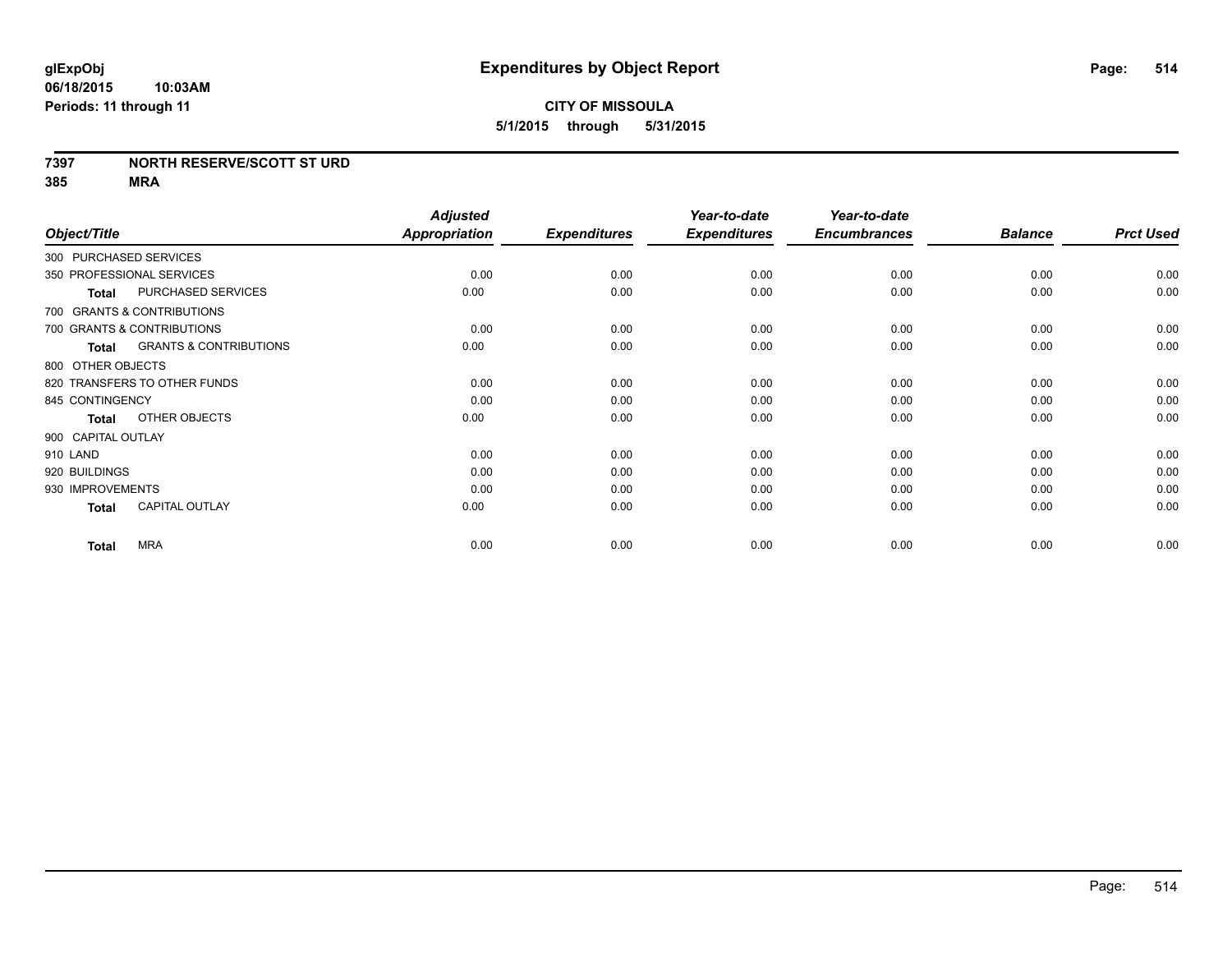### **7397 NORTH RESERVE/SCOTT ST URD**

**390 NON-DEPARTMENTAL**

| Object/Title      |                              | <b>Adjusted</b><br>Appropriation | <b>Expenditures</b> | Year-to-date<br><b>Expenditures</b> | Year-to-date<br><b>Encumbrances</b> | <b>Balance</b> | <b>Prct Used</b> |
|-------------------|------------------------------|----------------------------------|---------------------|-------------------------------------|-------------------------------------|----------------|------------------|
| 800 OTHER OBJECTS |                              |                                  |                     |                                     |                                     |                |                  |
|                   | 820 TRANSFERS TO OTHER FUNDS | 0.00                             | 0.00                | 0.00                                | 0.00                                | 0.00           | 0.00             |
| <b>Total</b>      | OTHER OBJECTS                | 0.00                             | 0.00                | 0.00                                | 0.00                                | 0.00           | 0.00             |
| <b>Total</b>      | NON-DEPARTMENTAL             | 0.00                             | 0.00                | 0.00                                | 0.00                                | 0.00           | 0.00             |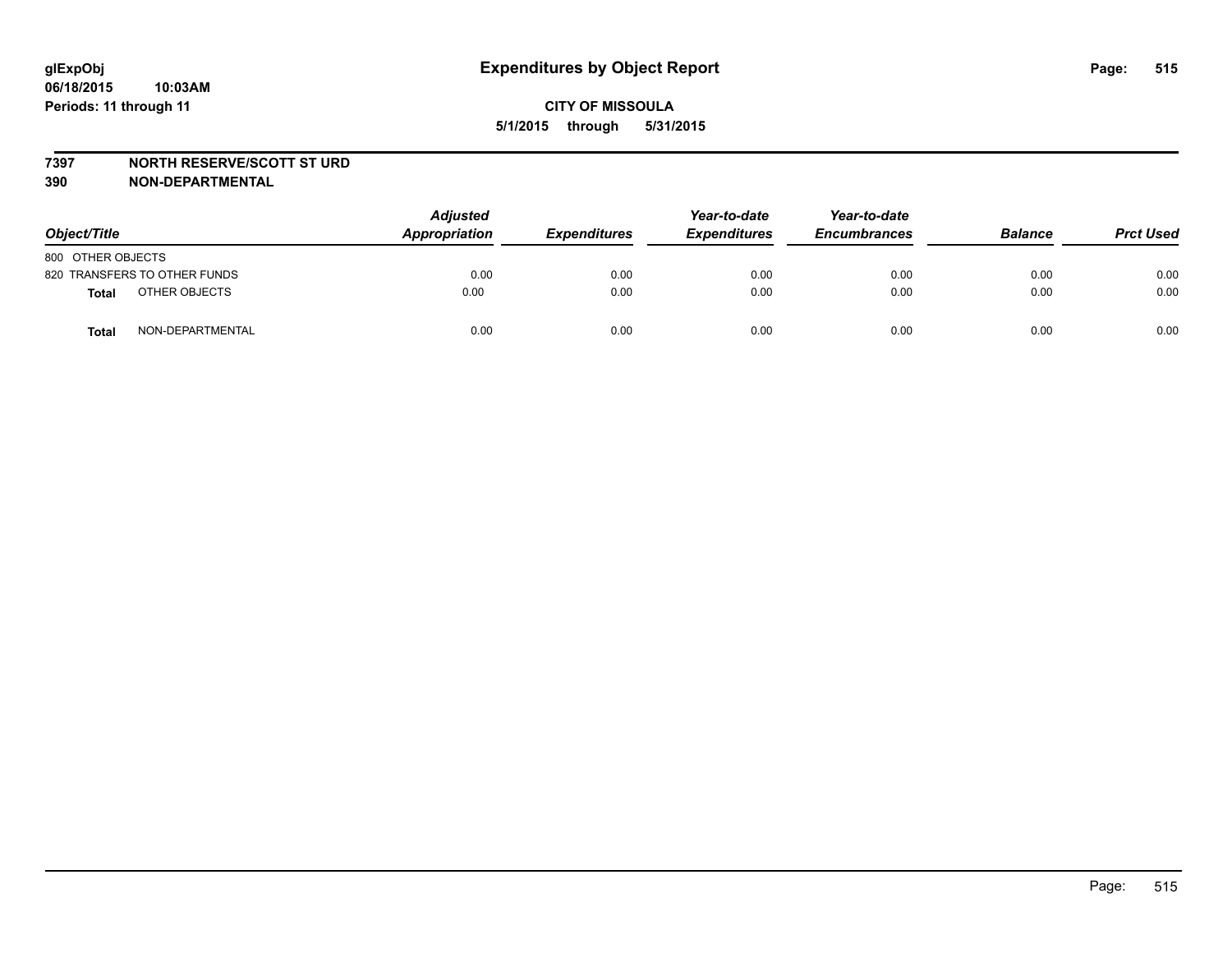### **06/18/2015 10:03AM Periods: 11 through 11**

# **CITY OF MISSOULA 5/1/2015 through 5/31/2015**

### **7397 NORTH RESERVE/SCOTT ST URD**

|                    |                                   | <b>Adjusted</b>      |                     | Year-to-date        | Year-to-date        |                |                  |
|--------------------|-----------------------------------|----------------------|---------------------|---------------------|---------------------|----------------|------------------|
| Object/Title       |                                   | <b>Appropriation</b> | <b>Expenditures</b> | <b>Expenditures</b> | <b>Encumbrances</b> | <b>Balance</b> | <b>Prct Used</b> |
|                    | 300 PURCHASED SERVICES            |                      |                     |                     |                     |                |                  |
|                    | 350 PROFESSIONAL SERVICES         | 0.00                 | 0.00                | 0.00                | 0.00                | 0.00           | 0.00             |
| <b>Total</b>       | PURCHASED SERVICES                | 0.00                 | 0.00                | 0.00                | 0.00                | 0.00           | 0.00             |
|                    | 700 GRANTS & CONTRIBUTIONS        |                      |                     |                     |                     |                |                  |
|                    | 700 GRANTS & CONTRIBUTIONS        | 0.00                 | 0.00                | 0.00                | 0.00                | 0.00           | 0.00             |
| <b>Total</b>       | <b>GRANTS &amp; CONTRIBUTIONS</b> | 0.00                 | 0.00                | 0.00                | 0.00                | 0.00           | 0.00             |
| 800 OTHER OBJECTS  |                                   |                      |                     |                     |                     |                |                  |
|                    | 820 TRANSFERS TO OTHER FUNDS      | 0.00                 | 0.00                | 0.00                | 0.00                | 0.00           | 0.00             |
| 845 CONTINGENCY    |                                   | 0.00                 | 0.00                | 0.00                | 0.00                | 0.00           | 0.00             |
| <b>Total</b>       | <b>OTHER OBJECTS</b>              | 0.00                 | 0.00                | 0.00                | 0.00                | 0.00           | 0.00             |
| 900 CAPITAL OUTLAY |                                   |                      |                     |                     |                     |                |                  |
| 910 LAND           |                                   | 0.00                 | 0.00                | 0.00                | 0.00                | 0.00           | 0.00             |
| 920 BUILDINGS      |                                   | 0.00                 | 0.00                | 0.00                | 0.00                | 0.00           | 0.00             |
| 930 IMPROVEMENTS   |                                   | 0.00                 | 0.00                | 0.00                | 0.00                | 0.00           | 0.00             |
| <b>Total</b>       | CAPITAL OUTLAY                    | 0.00                 | 0.00                | 0.00                | 0.00                | 0.00           | 0.00             |
| <b>Total</b>       | NORTH RESERVE/SCOTT ST URD        | 0.00                 | 0.00                | 0.00                | 0.00                | 0.00           | 0.00             |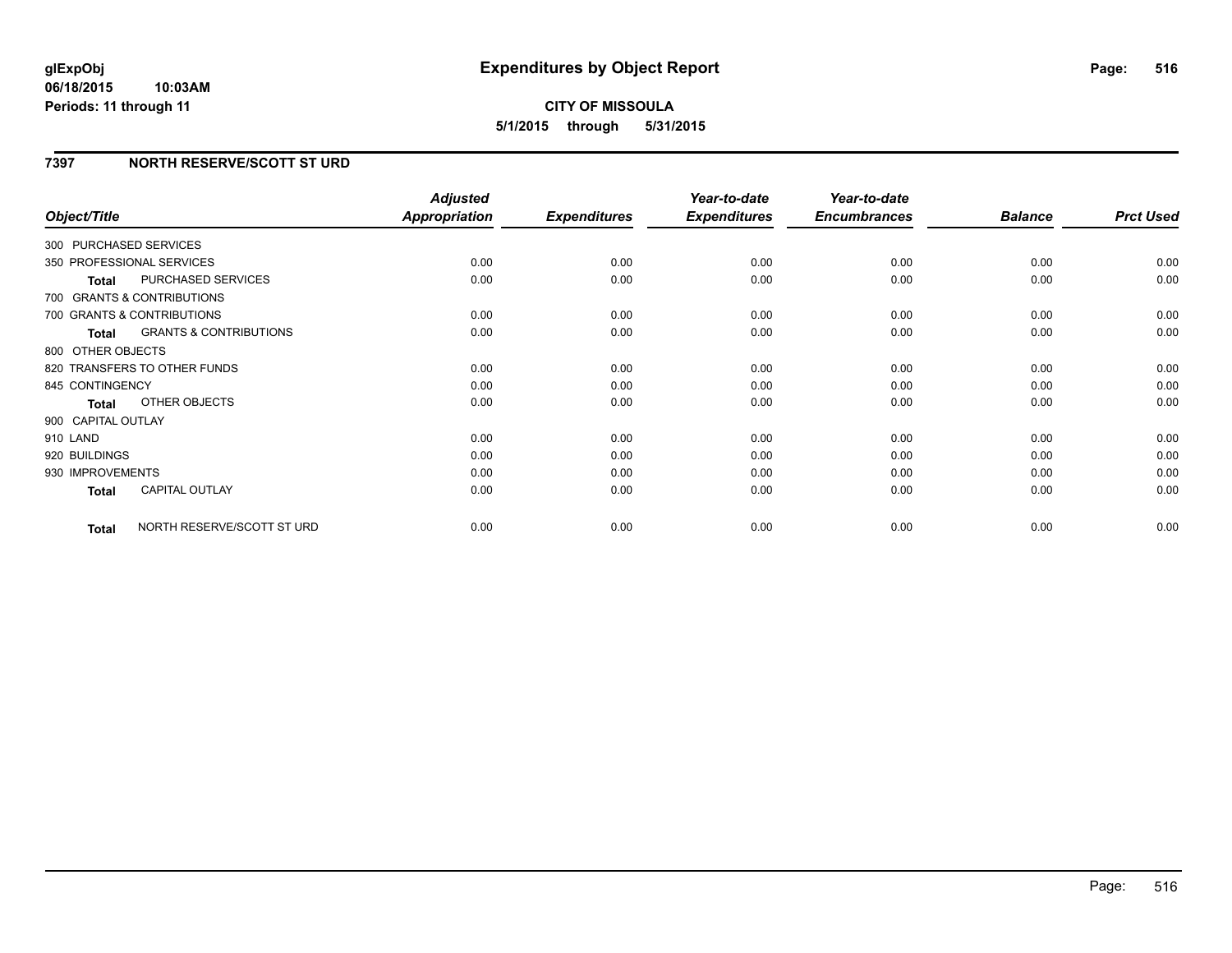**7398 HELLGATE URD**

**385 MRA**

|                                            | <b>Adjusted</b> |                     | Year-to-date        | Year-to-date        |                |                  |
|--------------------------------------------|-----------------|---------------------|---------------------|---------------------|----------------|------------------|
| Object/Title                               | Appropriation   | <b>Expenditures</b> | <b>Expenditures</b> | <b>Encumbrances</b> | <b>Balance</b> | <b>Prct Used</b> |
| 300 PURCHASED SERVICES                     |                 |                     |                     |                     |                |                  |
| 350 PROFESSIONAL SERVICES                  | 0.00            | 0.00                | 0.00                | 0.00                | 0.00           | 0.00             |
| PURCHASED SERVICES<br><b>Total</b>         | 0.00            | 0.00                | 0.00                | 0.00                | 0.00           | 0.00             |
| 700 GRANTS & CONTRIBUTIONS                 |                 |                     |                     |                     |                |                  |
| 700 GRANTS & CONTRIBUTIONS                 | 0.00            | 0.00                | 0.00                | 0.00                | 0.00           | 0.00             |
| <b>GRANTS &amp; CONTRIBUTIONS</b><br>Total | 0.00            | 0.00                | 0.00                | 0.00                | 0.00           | 0.00             |
| 800 OTHER OBJECTS                          |                 |                     |                     |                     |                |                  |
| 820 TRANSFERS TO OTHER FUNDS               | 0.00            | 0.00                | 0.00                | 0.00                | 0.00           | 0.00             |
| 845 CONTINGENCY                            | 0.00            | 0.00                | 0.00                | 0.00                | 0.00           | 0.00             |
| OTHER OBJECTS<br><b>Total</b>              | 0.00            | 0.00                | 0.00                | 0.00                | 0.00           | 0.00             |
| 900 CAPITAL OUTLAY                         |                 |                     |                     |                     |                |                  |
| 910 LAND                                   | 0.00            | 0.00                | 0.00                | 0.00                | 0.00           | 0.00             |
| 920 BUILDINGS                              | 0.00            | 0.00                | 0.00                | 0.00                | 0.00           | 0.00             |
| 930 IMPROVEMENTS                           | 0.00            | 0.00                | 0.00                | 0.00                | 0.00           | 0.00             |
| <b>CAPITAL OUTLAY</b><br><b>Total</b>      | 0.00            | 0.00                | 0.00                | 0.00                | 0.00           | 0.00             |
| <b>MRA</b><br><b>Total</b>                 | 0.00            | 0.00                | 0.00                | 0.00                | 0.00           | 0.00             |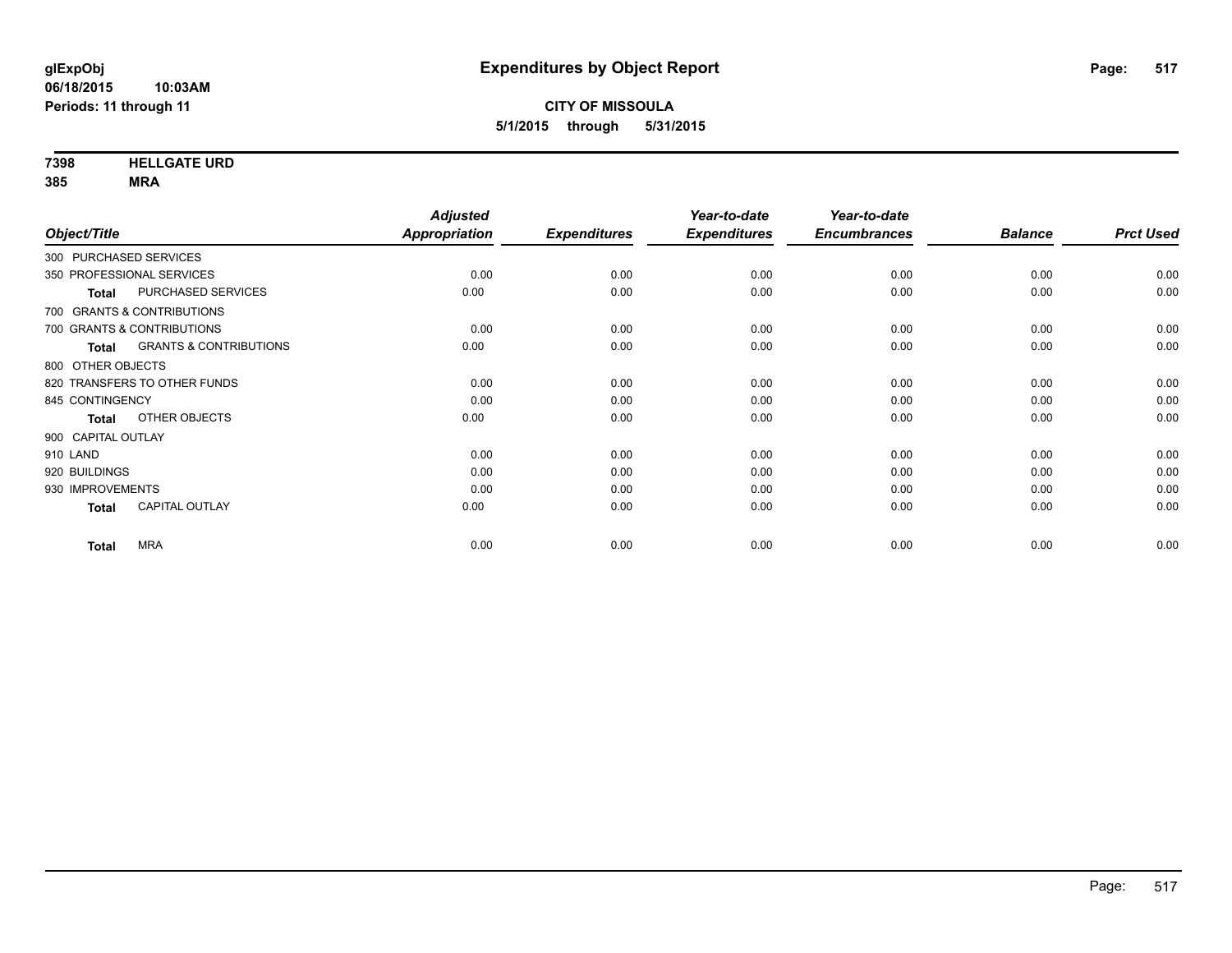### **7398 HELLGATE URD**

|                        |                                   | <b>Adjusted</b>      |                     | Year-to-date        | Year-to-date        |                |                  |
|------------------------|-----------------------------------|----------------------|---------------------|---------------------|---------------------|----------------|------------------|
| Object/Title           |                                   | <b>Appropriation</b> | <b>Expenditures</b> | <b>Expenditures</b> | <b>Encumbrances</b> | <b>Balance</b> | <b>Prct Used</b> |
| 300 PURCHASED SERVICES |                                   |                      |                     |                     |                     |                |                  |
|                        | 350 PROFESSIONAL SERVICES         | 0.00                 | 0.00                | 0.00                | 0.00                | 0.00           | 0.00             |
| <b>Total</b>           | PURCHASED SERVICES                | 0.00                 | 0.00                | 0.00                | 0.00                | 0.00           | 0.00             |
|                        | 700 GRANTS & CONTRIBUTIONS        |                      |                     |                     |                     |                |                  |
|                        | 700 GRANTS & CONTRIBUTIONS        | 0.00                 | 0.00                | 0.00                | 0.00                | 0.00           | 0.00             |
| <b>Total</b>           | <b>GRANTS &amp; CONTRIBUTIONS</b> | 0.00                 | 0.00                | 0.00                | 0.00                | 0.00           | 0.00             |
| 800 OTHER OBJECTS      |                                   |                      |                     |                     |                     |                |                  |
|                        | 820 TRANSFERS TO OTHER FUNDS      | 0.00                 | 0.00                | 0.00                | 0.00                | 0.00           | 0.00             |
| 845 CONTINGENCY        |                                   | 0.00                 | 0.00                | 0.00                | 0.00                | 0.00           | 0.00             |
| <b>Total</b>           | <b>OTHER OBJECTS</b>              | 0.00                 | 0.00                | 0.00                | 0.00                | 0.00           | 0.00             |
| 900 CAPITAL OUTLAY     |                                   |                      |                     |                     |                     |                |                  |
| 910 LAND               |                                   | 0.00                 | 0.00                | 0.00                | 0.00                | 0.00           | 0.00             |
| 920 BUILDINGS          |                                   | 0.00                 | 0.00                | 0.00                | 0.00                | 0.00           | 0.00             |
| 930 IMPROVEMENTS       |                                   | 0.00                 | 0.00                | 0.00                | 0.00                | 0.00           | 0.00             |
| <b>Total</b>           | CAPITAL OUTLAY                    | 0.00                 | 0.00                | 0.00                | 0.00                | 0.00           | 0.00             |
| <b>Total</b>           | <b>HELLGATE URD</b>               | 0.00                 | 0.00                | 0.00                | 0.00                | 0.00           | 0.00             |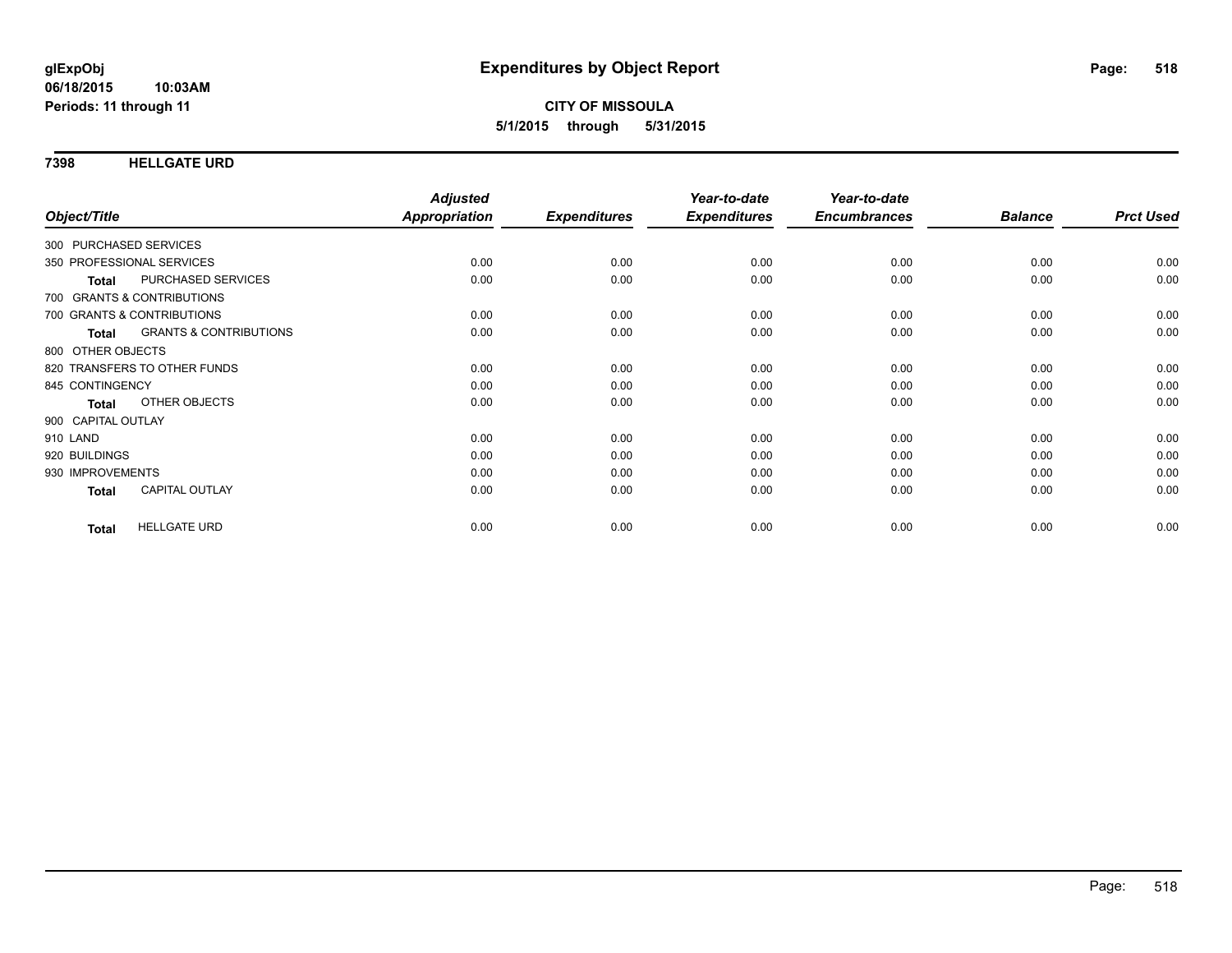### **7399 INTERMOUNTAIN BOND DEBT SERVICE**

**385 MRA**

| Object/Title                        | <b>Adjusted</b><br>Appropriation | <b>Expenditures</b> | Year-to-date<br><b>Expenditures</b> | Year-to-date<br><b>Encumbrances</b> | <b>Balance</b> | <b>Prct Used</b> |
|-------------------------------------|----------------------------------|---------------------|-------------------------------------|-------------------------------------|----------------|------------------|
| 600 DEBT SERVICE                    |                                  |                     |                                     |                                     |                |                  |
| 610 PRINCIPAL                       | 72,000.00                        | 0.00                | 35,500.00                           | 0.00                                | 36,500.00      | 49.31            |
| 620 INTEREST / SERVICE FEES         | 73,769.00                        | 0.00                | 37,861.88                           | 0.00                                | 35,907.12      | 51.32            |
| <b>DEBT SERVICE</b><br><b>Total</b> | 145,769.00                       | 0.00                | 73.361.88                           | 0.00                                | 72.407.12      | 50.33            |
| <b>MRA</b><br><b>Total</b>          | 145,769.00                       | 0.00                | 73,361.88                           | 0.00                                | 72.407.12      | 50.33            |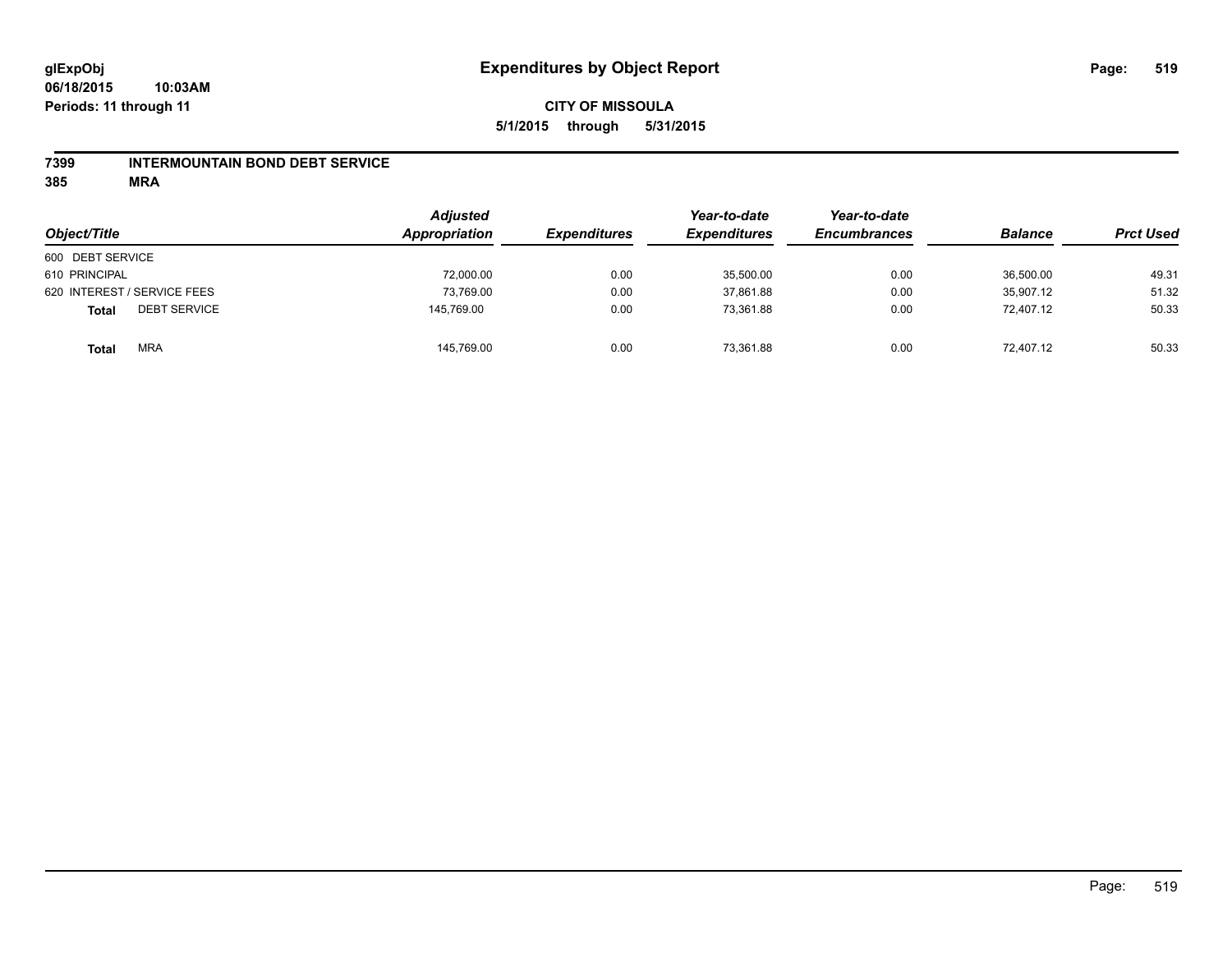#### **7399 INTERMOUNTAIN BOND DEBT SERVICE**

**390 NON-DEPARTMENTAL**

| Object/Title                     | <b>Adjusted</b><br>Appropriation | <b>Expenditures</b> | Year-to-date<br><b>Expenditures</b> | Year-to-date<br><b>Encumbrances</b> | <b>Balance</b> | <b>Prct Used</b> |
|----------------------------------|----------------------------------|---------------------|-------------------------------------|-------------------------------------|----------------|------------------|
| 800 OTHER OBJECTS                |                                  |                     |                                     |                                     |                |                  |
| 820 TRANSFERS TO OTHER FUNDS     | 0.00                             | 0.00                | 0.00                                | 0.00                                | 0.00           | 0.00             |
| OTHER OBJECTS<br><b>Total</b>    | 0.00                             | 0.00                | 0.00                                | 0.00                                | 0.00           | 0.00             |
| NON-DEPARTMENTAL<br><b>Total</b> | 0.00                             | 0.00                | 0.00                                | 0.00                                | 0.00           | 0.00             |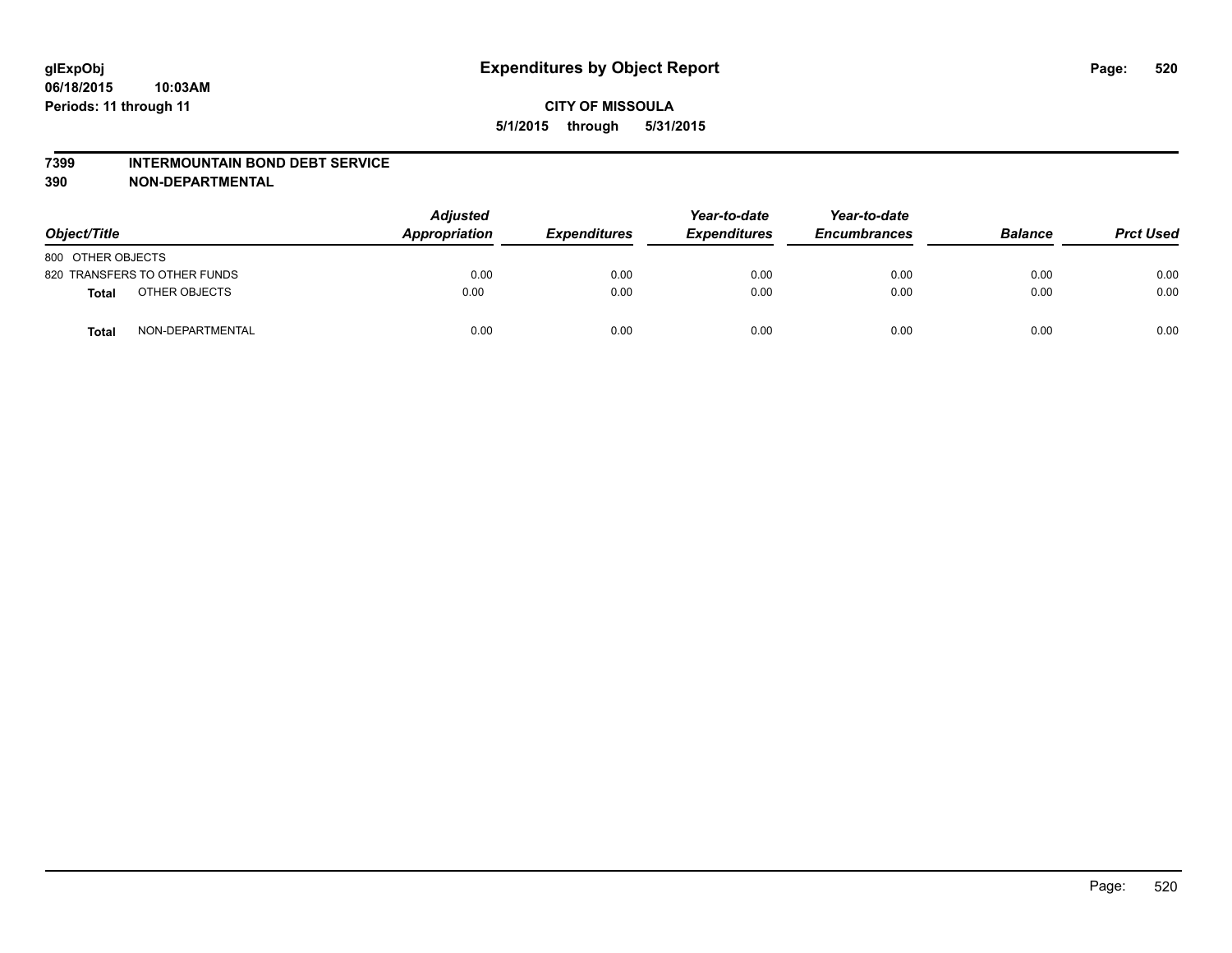# **7399 INTERMOUNTAIN BOND DEBT SERVICE**

| Object/Title                |                                 | <b>Adjusted</b><br>Appropriation | <b>Expenditures</b> | Year-to-date<br><b>Expenditures</b> | Year-to-date<br><b>Encumbrances</b> | <b>Balance</b> | <b>Prct Used</b> |
|-----------------------------|---------------------------------|----------------------------------|---------------------|-------------------------------------|-------------------------------------|----------------|------------------|
| 600 DEBT SERVICE            |                                 |                                  |                     |                                     |                                     |                |                  |
| 610 PRINCIPAL               |                                 | 72.000.00                        | 0.00                | 35,500.00                           | 0.00                                | 36,500.00      | 49.31            |
| 620 INTEREST / SERVICE FEES |                                 | 73.769.00                        | 0.00                | 37.861.88                           | 0.00                                | 35.907.12      | 51.32            |
| <b>Total</b>                | <b>DEBT SERVICE</b>             | 145,769.00                       | 0.00                | 73,361.88                           | 0.00                                | 72.407.12      | 50.33            |
| 800 OTHER OBJECTS           |                                 |                                  |                     |                                     |                                     |                |                  |
|                             | 820 TRANSFERS TO OTHER FUNDS    | 0.00                             | 0.00                | 0.00                                | 0.00                                | 0.00           | 0.00             |
| <b>Total</b>                | OTHER OBJECTS                   | 0.00                             | 0.00                | 0.00                                | 0.00                                | 0.00           | 0.00             |
| <b>Total</b>                | INTERMOUNTAIN BOND DEBT SERVICE | 145,769.00                       | 0.00                | 73.361.88                           | 0.00                                | 72.407.12      | 50.33            |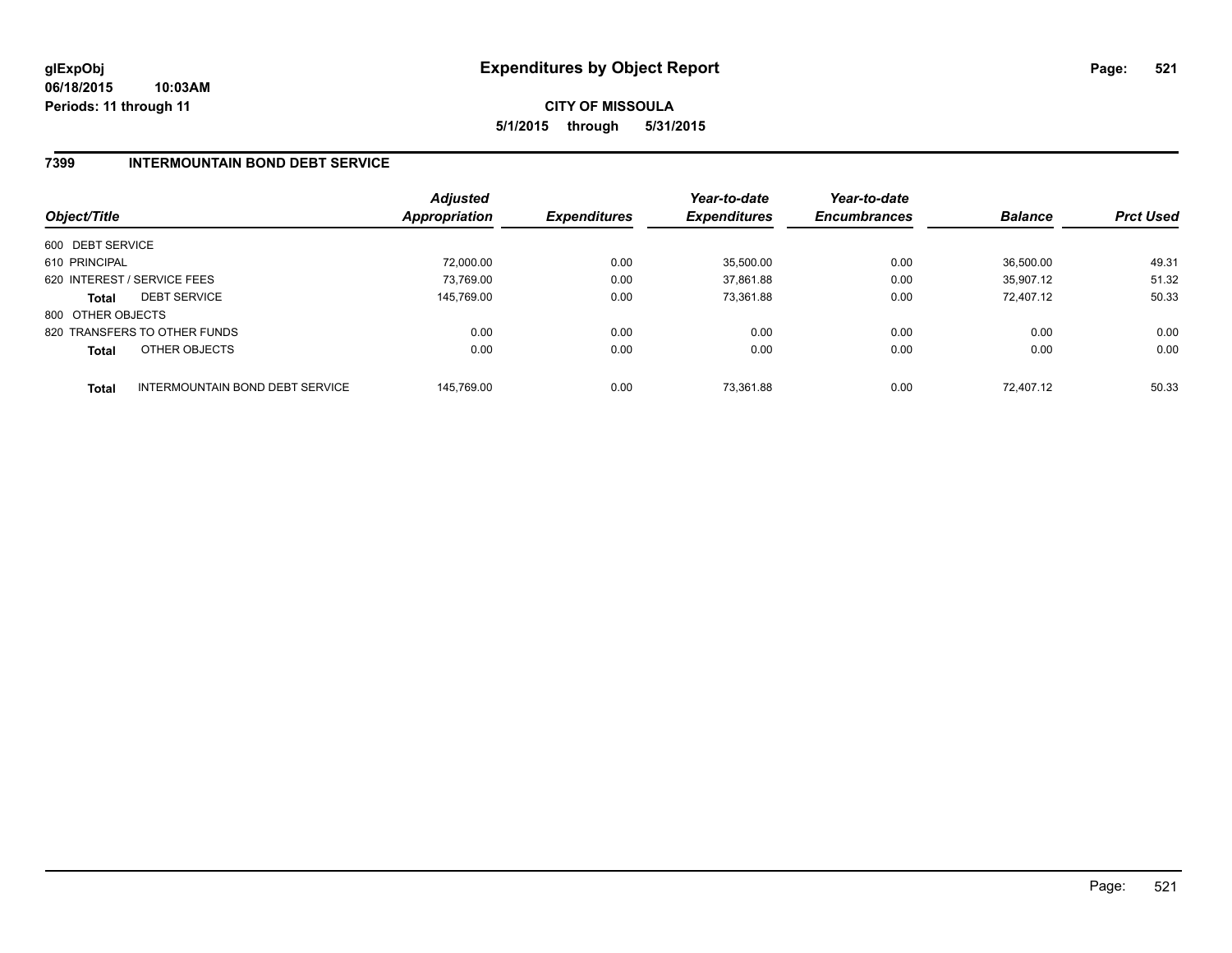**7400 FRONT ST BOND CLEARING**

**385 MRA**

| Object/Title               |                                   | <b>Adjusted</b><br><b>Appropriation</b> | <b>Expenditures</b> | Year-to-date<br><b>Expenditures</b> | Year-to-date<br><b>Encumbrances</b> | <b>Balance</b> | <b>Prct Used</b> |
|----------------------------|-----------------------------------|-----------------------------------------|---------------------|-------------------------------------|-------------------------------------|----------------|------------------|
| 700 GRANTS & CONTRIBUTIONS |                                   |                                         |                     |                                     |                                     |                |                  |
| 700 GRANTS & CONTRIBUTIONS |                                   | 0.00                                    | 0.00                | 0.00                                | 0.00                                | 0.00           | 0.00             |
| <b>Total</b>               | <b>GRANTS &amp; CONTRIBUTIONS</b> | 0.00                                    | 0.00                | 0.00                                | 0.00                                | 0.00           | 0.00             |
| 800 OTHER OBJECTS          |                                   |                                         |                     |                                     |                                     |                |                  |
|                            | 820 TRANSFERS TO OTHER FUNDS      | 453.262.00                              | 29.132.64           | 288.910.61                          | 0.00                                | 164.351.39     | 63.74            |
| <b>Total</b>               | OTHER OBJECTS                     | 453.262.00                              | 29,132.64           | 288,910.61                          | 0.00                                | 164.351.39     | 63.74            |
| <b>Total</b>               | <b>MRA</b>                        | 453.262.00                              | 29.132.64           | 288.910.61                          | 0.00                                | 164.351.39     | 63.74            |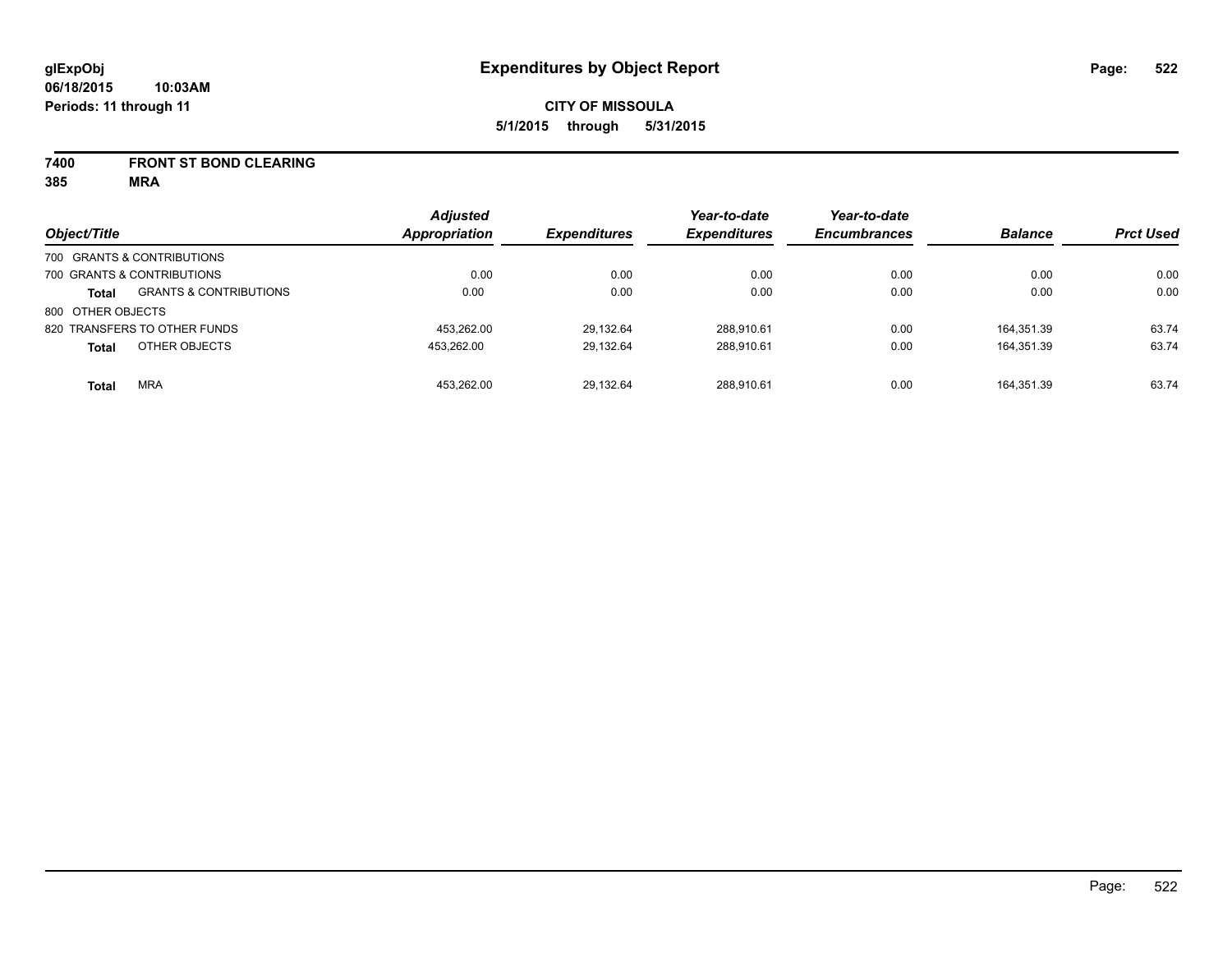### **7400 FRONT ST BOND CLEARING**

| Object/Title                                      | <b>Adjusted</b><br>Appropriation | <b>Expenditures</b> | Year-to-date<br><b>Expenditures</b> | Year-to-date<br><b>Encumbrances</b> | <b>Balance</b> | <b>Prct Used</b> |
|---------------------------------------------------|----------------------------------|---------------------|-------------------------------------|-------------------------------------|----------------|------------------|
| 700 GRANTS & CONTRIBUTIONS                        |                                  |                     |                                     |                                     |                |                  |
| 700 GRANTS & CONTRIBUTIONS                        | 0.00                             | 0.00                | 0.00                                | 0.00                                | 0.00           | 0.00             |
| <b>GRANTS &amp; CONTRIBUTIONS</b><br><b>Total</b> | 0.00                             | 0.00                | 0.00                                | 0.00                                | 0.00           | 0.00             |
| 800 OTHER OBJECTS                                 |                                  |                     |                                     |                                     |                |                  |
| 820 TRANSFERS TO OTHER FUNDS                      | 453.262.00                       | 29,132.64           | 288.910.61                          | 0.00                                | 164.351.39     | 63.74            |
| OTHER OBJECTS<br><b>Total</b>                     | 453.262.00                       | 29.132.64           | 288,910.61                          | 0.00                                | 164.351.39     | 63.74            |
| <b>FRONT ST BOND CLEARING</b><br><b>Total</b>     | 453.262.00                       | 29.132.64           | 288.910.61                          | 0.00                                | 164.351.39     | 63.74            |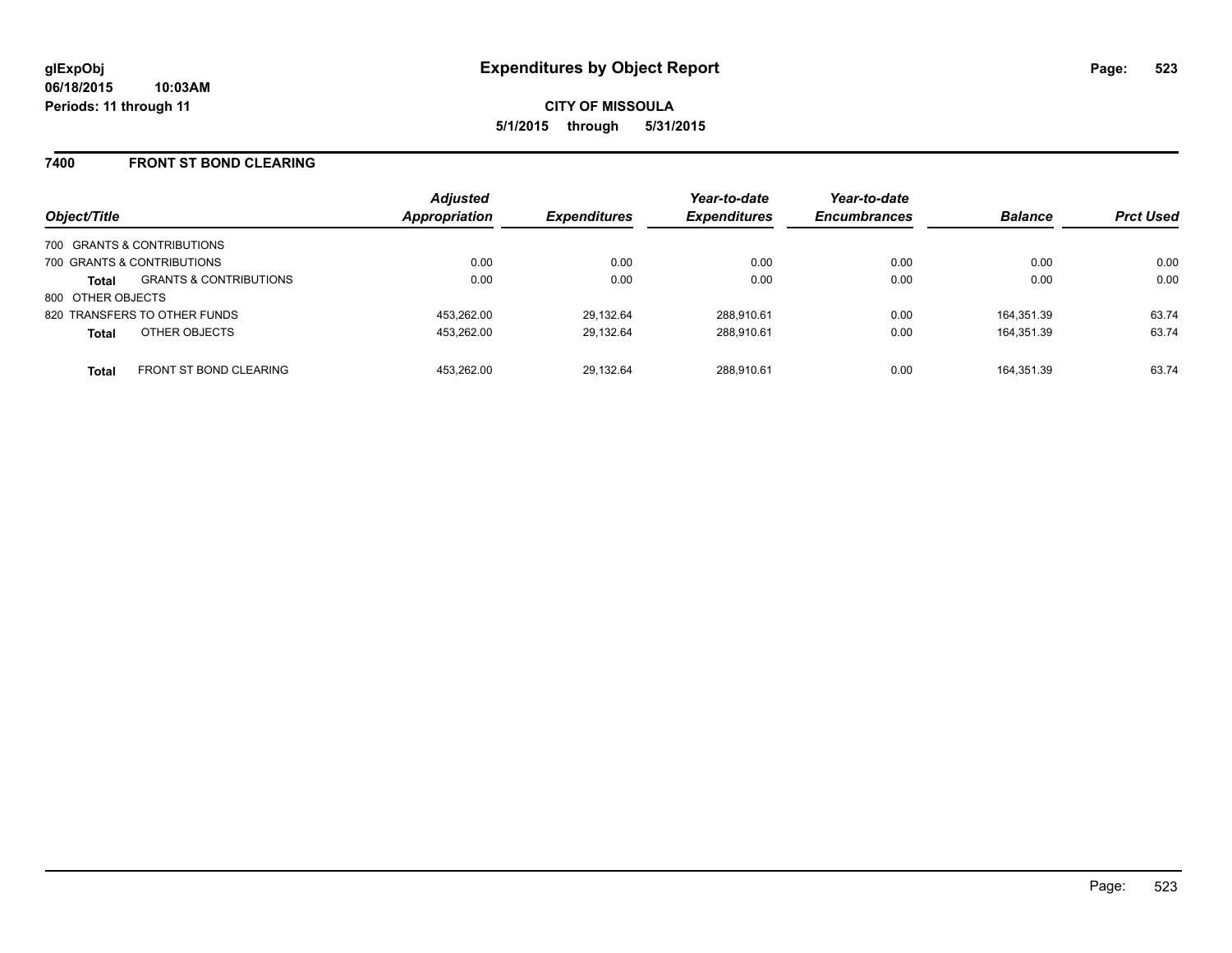#### **7401 FRONT ST PARKING STRUCTURE**

**385 MRA**

| Object/Title                              | <b>Adjusted</b><br><b>Appropriation</b> | <b>Expenditures</b> | Year-to-date<br><b>Expenditures</b> | Year-to-date<br><b>Encumbrances</b> | <b>Balance</b> | <b>Prct Used</b> |
|-------------------------------------------|-----------------------------------------|---------------------|-------------------------------------|-------------------------------------|----------------|------------------|
| 300 PURCHASED SERVICES                    |                                         |                     |                                     |                                     |                |                  |
|                                           |                                         |                     |                                     |                                     |                |                  |
| 390 OTHER PURCHASED SERVICES              | 0.00                                    | 0.00                | 0.00                                | 0.00                                | 0.00           | 0.00             |
| <b>PURCHASED SERVICES</b><br><b>Total</b> | 0.00                                    | 0.00                | 0.00                                | 0.00                                | 0.00           | 0.00             |
| 600 DEBT SERVICE                          |                                         |                     |                                     |                                     |                |                  |
| 610 PRINCIPAL                             | 30,000.00                               | 0.00                | 16,000.00                           | 0.00                                | 14,000.00      | 53.33            |
| 620 INTEREST / SERVICE FEES               | 116.134.00                              | 0.00                | 103.270.09                          | 0.00                                | 12.863.91      | 88.92            |
| <b>DEBT SERVICE</b><br><b>Total</b>       | 146.134.00                              | 0.00                | 119,270.09                          | 0.00                                | 26,863.91      | 81.62            |
| 800 OTHER OBJECTS                         |                                         |                     |                                     |                                     |                |                  |
| 820 TRANSFERS TO OTHER FUNDS              | 0.00                                    | 0.00                | 0.00                                | 0.00                                | 0.00           | 0.00             |
| OTHER OBJECTS<br><b>Total</b>             | 0.00                                    | 0.00                | 0.00                                | 0.00                                | 0.00           | 0.00             |
| <b>MRA</b>                                | 146,134.00                              | 0.00                | 119,270.09                          | 0.00                                | 26,863.91      | 81.62            |
| <b>Total</b>                              |                                         |                     |                                     |                                     |                |                  |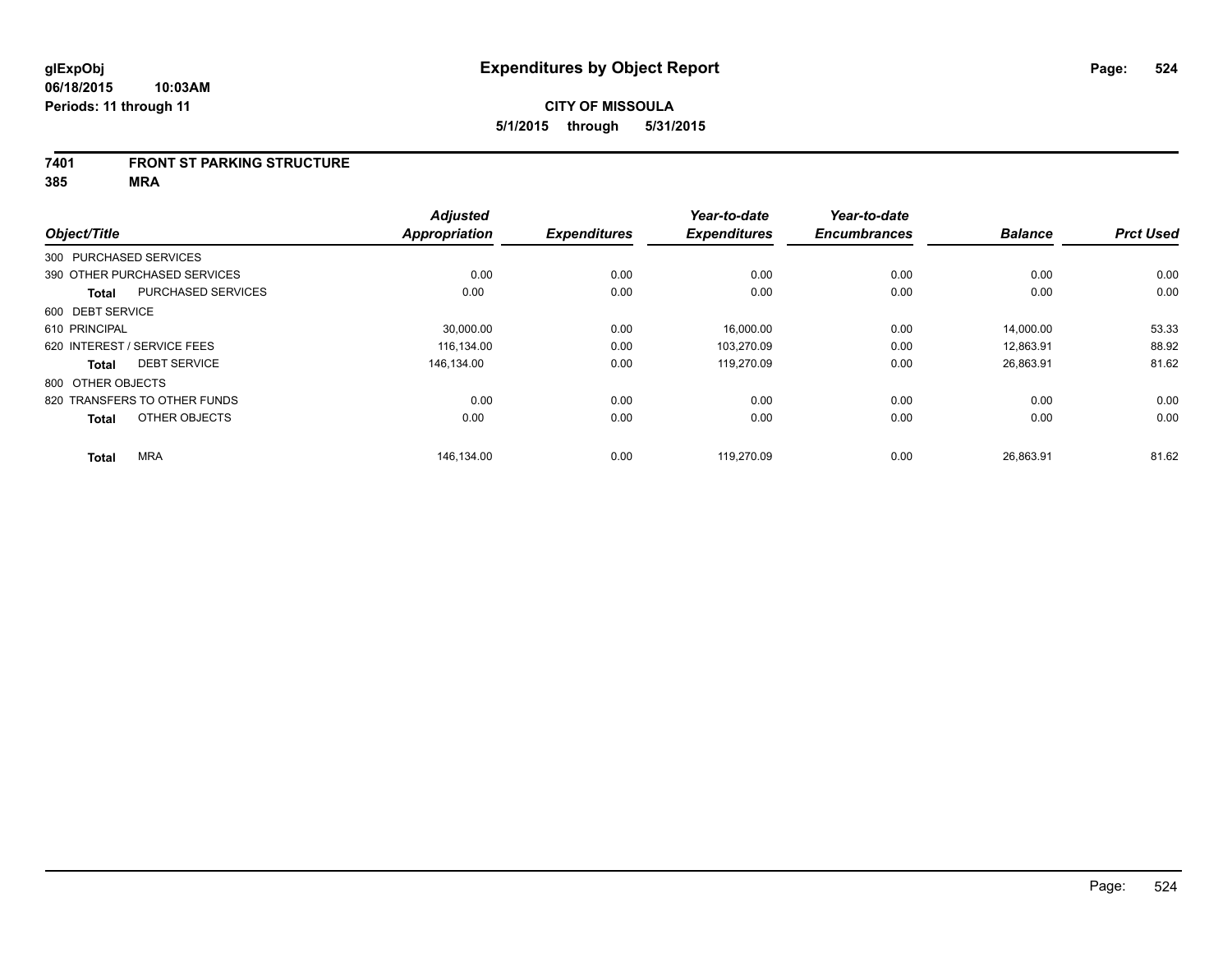# **7401 FRONT ST PARKING STRUCTURE**

| Object/Title                 |                                   | <b>Adjusted</b><br><b>Appropriation</b> | <b>Expenditures</b> | Year-to-date<br><b>Expenditures</b> | Year-to-date<br><b>Encumbrances</b> | <b>Balance</b> | <b>Prct Used</b> |
|------------------------------|-----------------------------------|-----------------------------------------|---------------------|-------------------------------------|-------------------------------------|----------------|------------------|
| 300 PURCHASED SERVICES       |                                   |                                         |                     |                                     |                                     |                |                  |
| 390 OTHER PURCHASED SERVICES |                                   | 0.00                                    | 0.00                | 0.00                                | 0.00                                | 0.00           | 0.00             |
| <b>Total</b>                 | <b>PURCHASED SERVICES</b>         | 0.00                                    | 0.00                | 0.00                                | 0.00                                | 0.00           | 0.00             |
| 600 DEBT SERVICE             |                                   |                                         |                     |                                     |                                     |                |                  |
| 610 PRINCIPAL                |                                   | 30.000.00                               | 0.00                | 16,000.00                           | 0.00                                | 14.000.00      | 53.33            |
| 620 INTEREST / SERVICE FEES  |                                   | 116,134.00                              | 0.00                | 103,270.09                          | 0.00                                | 12,863.91      | 88.92            |
| Total                        | <b>DEBT SERVICE</b>               | 146,134.00                              | 0.00                | 119,270.09                          | 0.00                                | 26,863.91      | 81.62            |
| 800 OTHER OBJECTS            |                                   |                                         |                     |                                     |                                     |                |                  |
| 820 TRANSFERS TO OTHER FUNDS |                                   | 0.00                                    | 0.00                | 0.00                                | 0.00                                | 0.00           | 0.00             |
| <b>Total</b>                 | OTHER OBJECTS                     | 0.00                                    | 0.00                | 0.00                                | 0.00                                | 0.00           | 0.00             |
| <b>Total</b>                 | <b>FRONT ST PARKING STRUCTURE</b> | 146.134.00                              | 0.00                | 119.270.09                          | 0.00                                | 26.863.91      | 81.62            |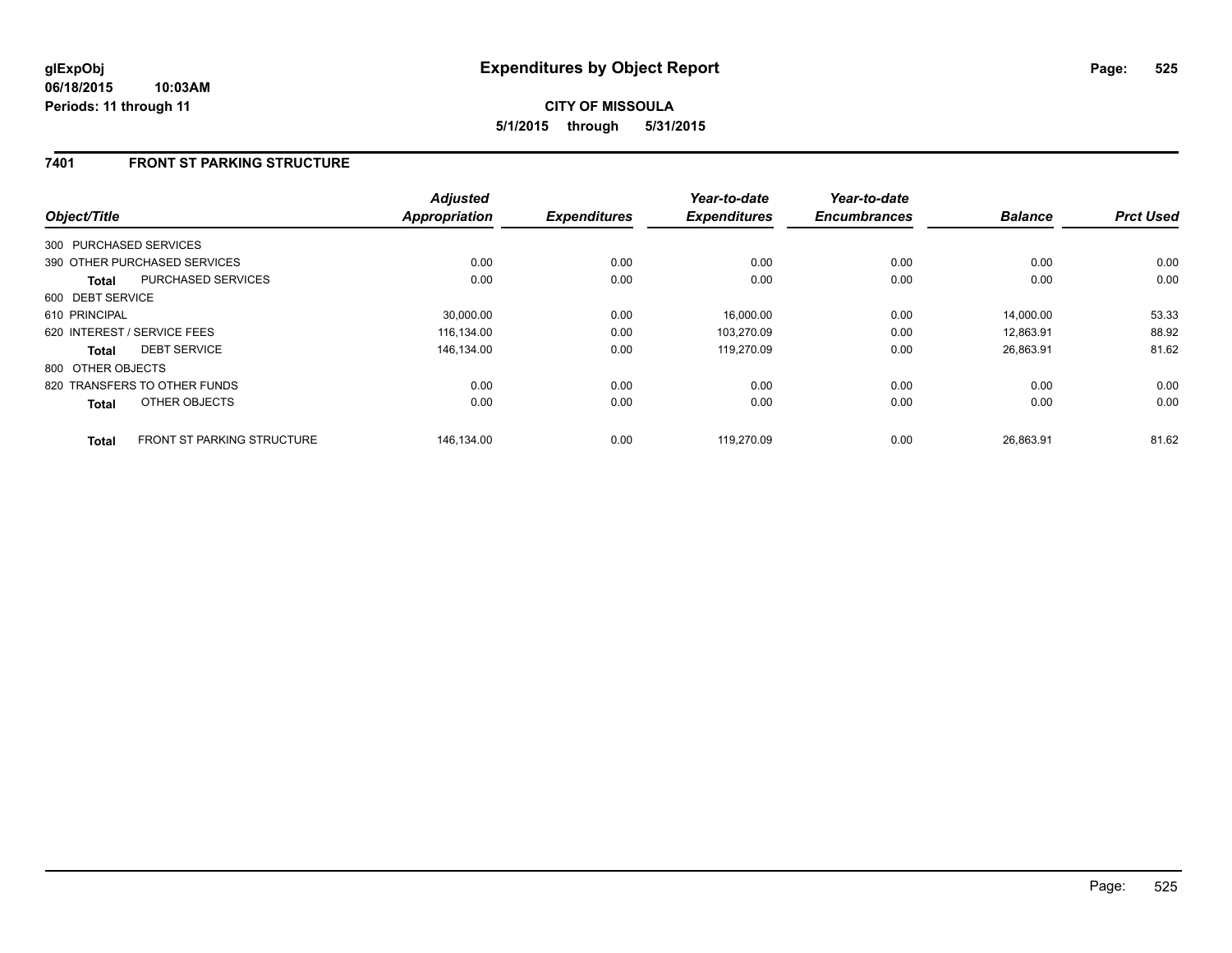### **7402 FRONT ST SUBORDINATE LIEN NOTE**

**385 MRA**

|                   |                                   | <b>Adjusted</b>      |                     | Year-to-date        | Year-to-date        |                |                  |
|-------------------|-----------------------------------|----------------------|---------------------|---------------------|---------------------|----------------|------------------|
| Object/Title      |                                   | <b>Appropriation</b> | <b>Expenditures</b> | <b>Expenditures</b> | <b>Encumbrances</b> | <b>Balance</b> | <b>Prct Used</b> |
| 600 DEBT SERVICE  |                                   |                      |                     |                     |                     |                |                  |
| 610 PRINCIPAL     |                                   | 67,309.00            | 0.00                | 67,308.88           | 0.00                | 0.12           | 100.00           |
|                   | 620 INTEREST / SERVICE FEES       | 99,248.00            | 0.00                | 99,083.95           | 0.00                | 164.05         | 99.83            |
| <b>Total</b>      | <b>DEBT SERVICE</b>               | 166,557.00           | 0.00                | 166,392.83          | 0.00                | 164.17         | 99.90            |
|                   | 700 GRANTS & CONTRIBUTIONS        |                      |                     |                     |                     |                |                  |
|                   | 700 GRANTS & CONTRIBUTIONS        | 0.00                 | 0.00                | 0.00                | 0.00                | 0.00           | 0.00             |
| Total             | <b>GRANTS &amp; CONTRIBUTIONS</b> | 0.00                 | 0.00                | 0.00                | 0.00                | 0.00           | 0.00             |
| 800 OTHER OBJECTS |                                   |                      |                     |                     |                     |                |                  |
|                   | 820 TRANSFERS TO OTHER FUNDS      | 0.00                 | 0.00                | 0.00                | 0.00                | 0.00           | 0.00             |
| <b>Total</b>      | OTHER OBJECTS                     | 0.00                 | 0.00                | 0.00                | 0.00                | 0.00           | 0.00             |
| <b>Total</b>      | <b>MRA</b>                        | 166,557.00           | 0.00                | 166,392.83          | 0.00                | 164.17         | 99.90            |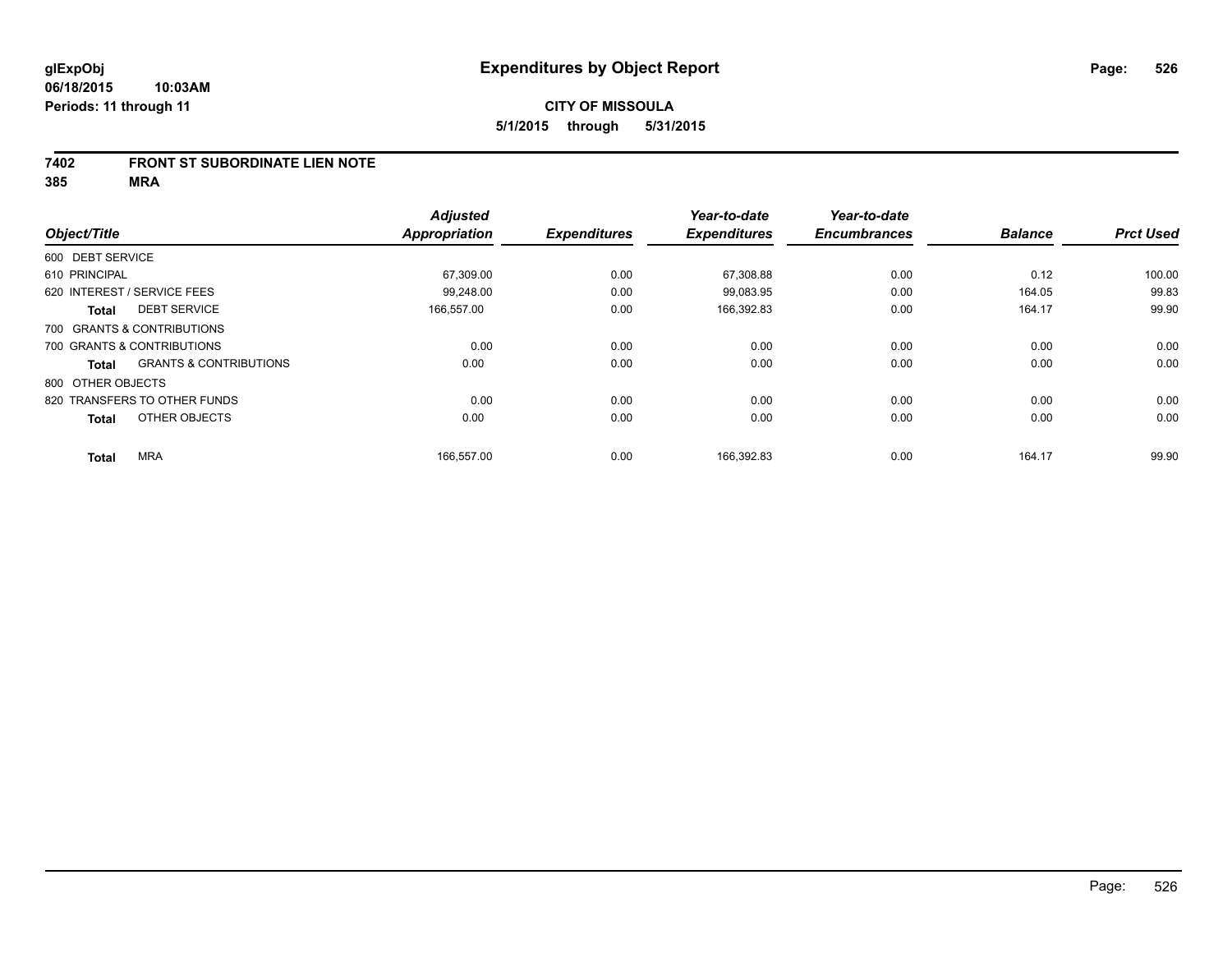#### **06/18/2015 10:03AM Periods: 11 through 11**

# **CITY OF MISSOULA 5/1/2015 through 5/31/2015**

# **7402 FRONT ST SUBORDINATE LIEN NOTE**

| Object/Title      |                                       | <b>Adjusted</b><br><b>Appropriation</b> | <b>Expenditures</b> | Year-to-date<br><b>Expenditures</b> | Year-to-date<br><b>Encumbrances</b> | <b>Balance</b> | <b>Prct Used</b> |
|-------------------|---------------------------------------|-----------------------------------------|---------------------|-------------------------------------|-------------------------------------|----------------|------------------|
| 600 DEBT SERVICE  |                                       |                                         |                     |                                     |                                     |                |                  |
|                   |                                       |                                         |                     |                                     |                                     |                |                  |
| 610 PRINCIPAL     |                                       | 67,309.00                               | 0.00                | 67,308.88                           | 0.00                                | 0.12           | 100.00           |
|                   | 620 INTEREST / SERVICE FEES           | 99,248.00                               | 0.00                | 99,083.95                           | 0.00                                | 164.05         | 99.83            |
| Total             | <b>DEBT SERVICE</b>                   | 166,557.00                              | 0.00                | 166,392.83                          | 0.00                                | 164.17         | 99.90            |
|                   | 700 GRANTS & CONTRIBUTIONS            |                                         |                     |                                     |                                     |                |                  |
|                   | 700 GRANTS & CONTRIBUTIONS            | 0.00                                    | 0.00                | 0.00                                | 0.00                                | 0.00           | 0.00             |
| Total             | <b>GRANTS &amp; CONTRIBUTIONS</b>     | 0.00                                    | 0.00                | 0.00                                | 0.00                                | 0.00           | 0.00             |
| 800 OTHER OBJECTS |                                       |                                         |                     |                                     |                                     |                |                  |
|                   | 820 TRANSFERS TO OTHER FUNDS          | 0.00                                    | 0.00                | 0.00                                | 0.00                                | 0.00           | 0.00             |
| <b>Total</b>      | OTHER OBJECTS                         | 0.00                                    | 0.00                | 0.00                                | 0.00                                | 0.00           | 0.00             |
| <b>Total</b>      | <b>FRONT ST SUBORDINATE LIEN NOTE</b> | 166,557.00                              | 0.00                | 166,392.83                          | 0.00                                | 164.17         | 99.90            |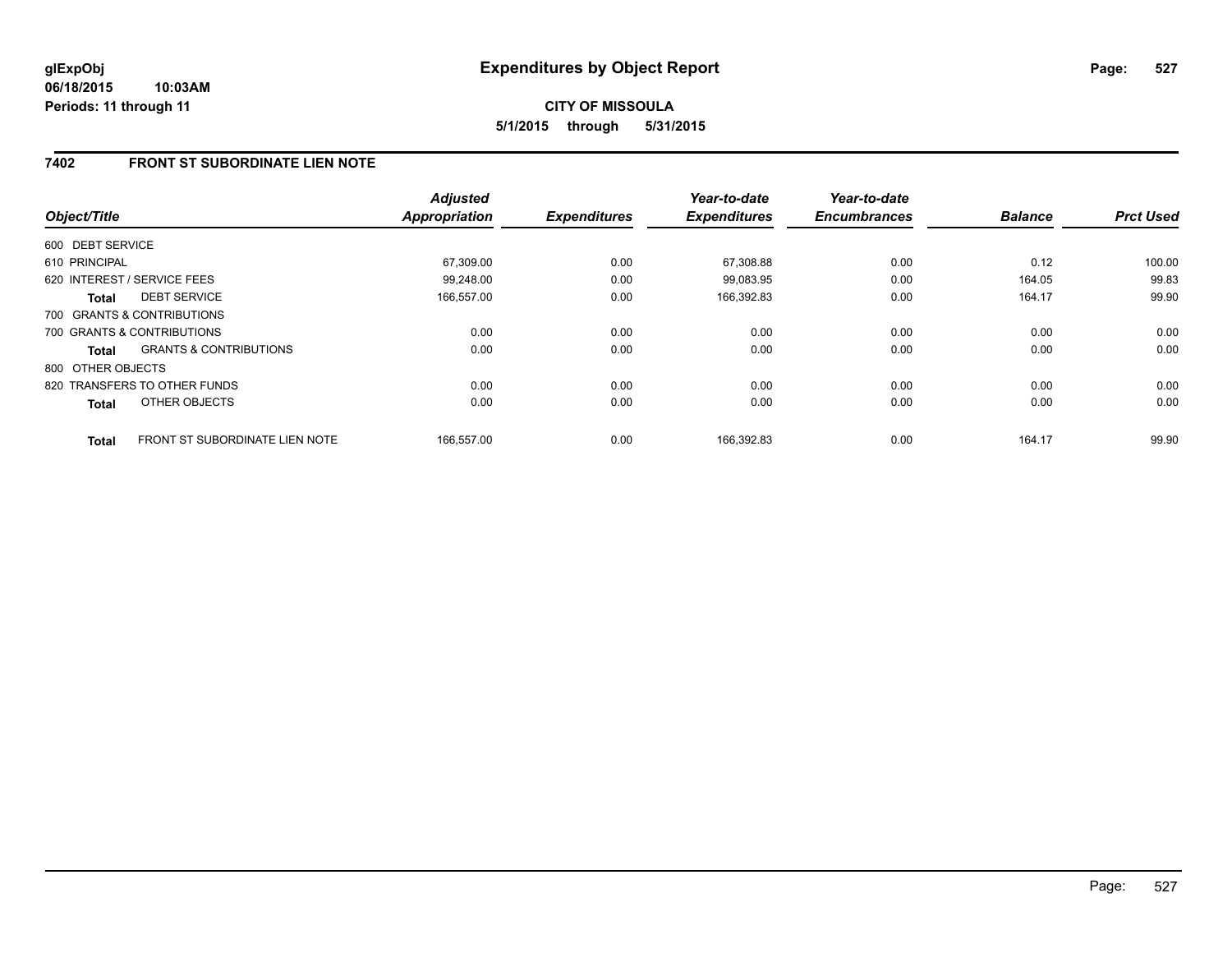#### **7447 COURT COLLECTED PARKING FINES**

**230 MUNICIPAL COURT**

| Object/Title      |                        | <b>Adjusted</b><br>Appropriation | <b>Expenditures</b> | Year-to-date<br><b>Expenditures</b> | Year-to-date<br><b>Encumbrances</b> | <b>Balance</b> | <b>Prct Used</b> |
|-------------------|------------------------|----------------------------------|---------------------|-------------------------------------|-------------------------------------|----------------|------------------|
| 500 FIXED CHARGES |                        |                                  |                     |                                     |                                     |                |                  |
| 500 FIXED CHARGES |                        | 0.00                             | 0.00                | 0.00                                | 0.00                                | 0.00           | 0.00             |
| Total             | <b>FIXED CHARGES</b>   | 0.00                             | 0.00                | 0.00                                | 0.00                                | 0.00           | 0.00             |
| <b>Total</b>      | <b>MUNICIPAL COURT</b> | 0.00                             | 0.00                | 0.00                                | 0.00                                | 0.00           | 0.00             |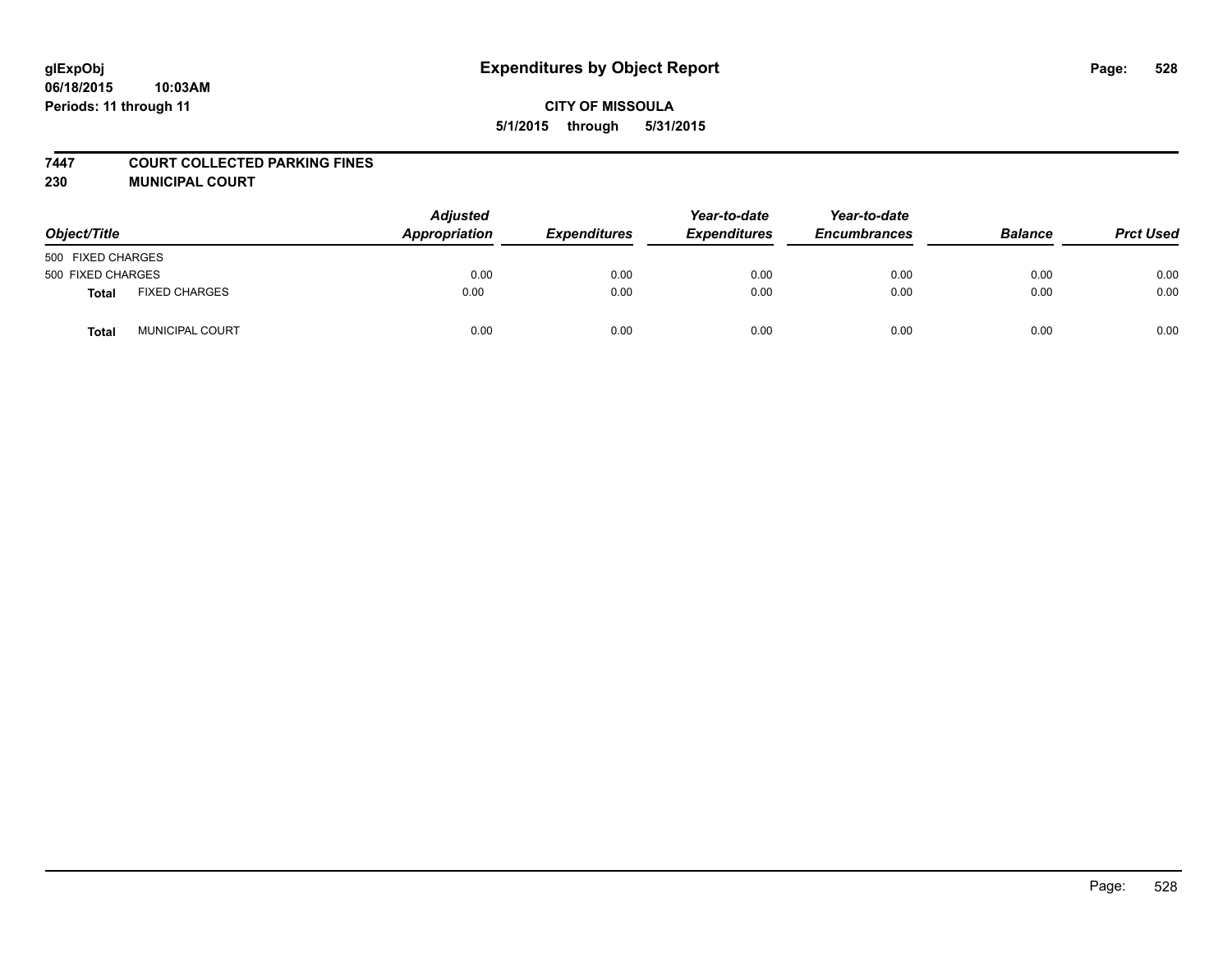**06/18/2015 10:03AM Periods: 11 through 11**

**CITY OF MISSOULA 5/1/2015 through 5/31/2015**

### **7447 COURT COLLECTED PARKING FINES**

| Object/Title                                         | <b>Adjusted</b><br>Appropriation | <b>Expenditures</b> | Year-to-date<br><b>Expenditures</b> | Year-to-date<br><b>Encumbrances</b> | <b>Balance</b> | <b>Prct Used</b> |
|------------------------------------------------------|----------------------------------|---------------------|-------------------------------------|-------------------------------------|----------------|------------------|
| 500 FIXED CHARGES                                    |                                  |                     |                                     |                                     |                |                  |
| 500 FIXED CHARGES                                    | 0.00                             | 0.00                | 0.00                                | 0.00                                | 0.00           | 0.00             |
| <b>FIXED CHARGES</b><br><b>Total</b>                 | 0.00                             | 0.00                | 0.00                                | 0.00                                | 0.00           | 0.00             |
| <b>COURT COLLECTED PARKING FINES</b><br><b>Total</b> | 0.00                             | 0.00                | 0.00                                | 0.00                                | 0.00           | 0.00             |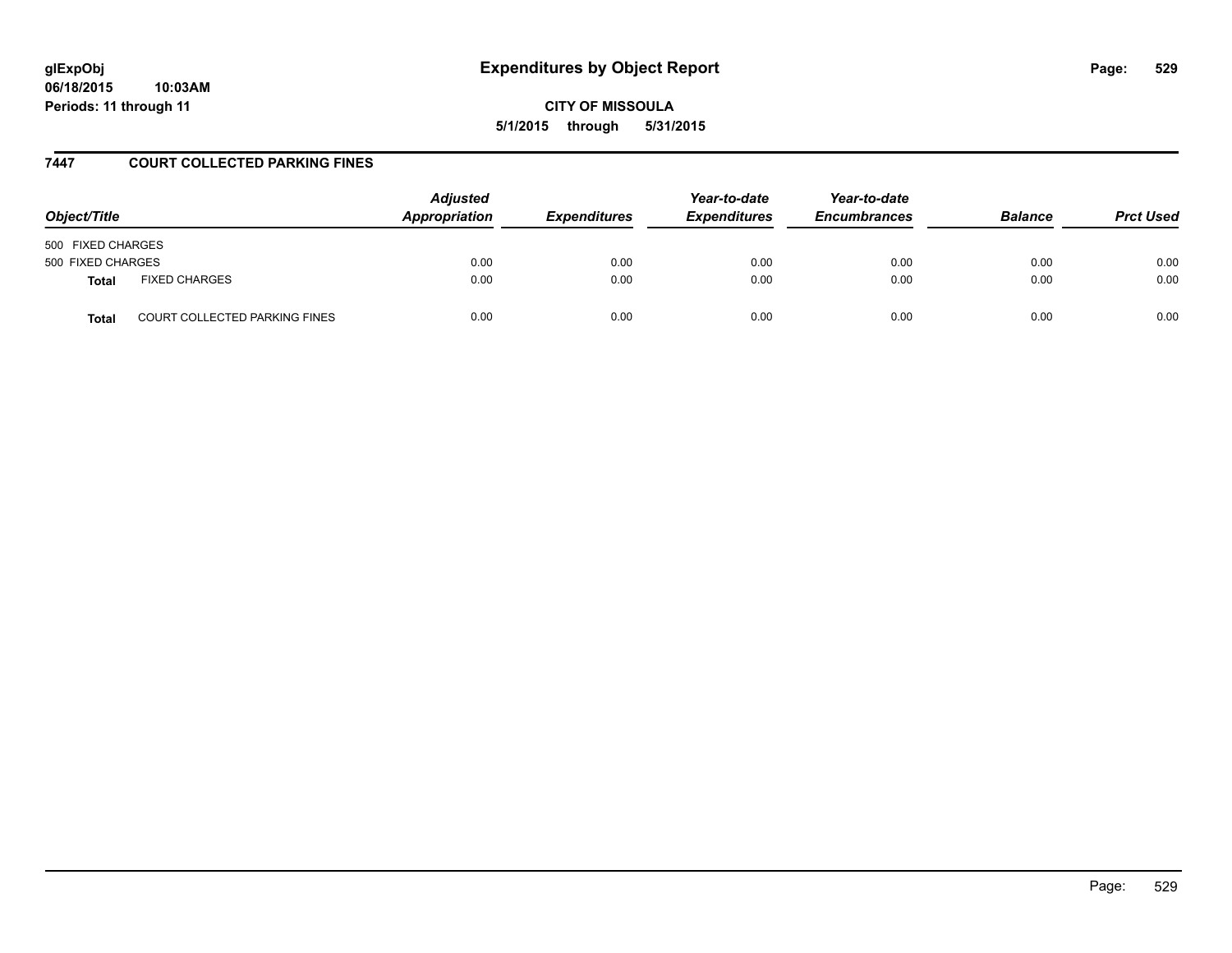# **7458 COURT SURCHARGE**

**230 MUNICIPAL COURT**

| Object/Title      |                        | <b>Adjusted</b><br>Appropriation | <b>Expenditures</b> | Year-to-date<br><b>Expenditures</b> | Year-to-date<br><b>Encumbrances</b> | <b>Balance</b> | <b>Prct Used</b> |
|-------------------|------------------------|----------------------------------|---------------------|-------------------------------------|-------------------------------------|----------------|------------------|
| 500 FIXED CHARGES |                        |                                  |                     |                                     |                                     |                |                  |
| 500 FIXED CHARGES |                        | 0.00                             | 0.00                | 0.00                                | 0.00                                | 0.00           | 0.00             |
| <b>Total</b>      | <b>FIXED CHARGES</b>   | 0.00                             | 0.00                | 0.00                                | 0.00                                | 0.00           | 0.00             |
| Total             | <b>MUNICIPAL COURT</b> | 0.00                             | 0.00                | 0.00                                | 0.00                                | 0.00           | 0.00             |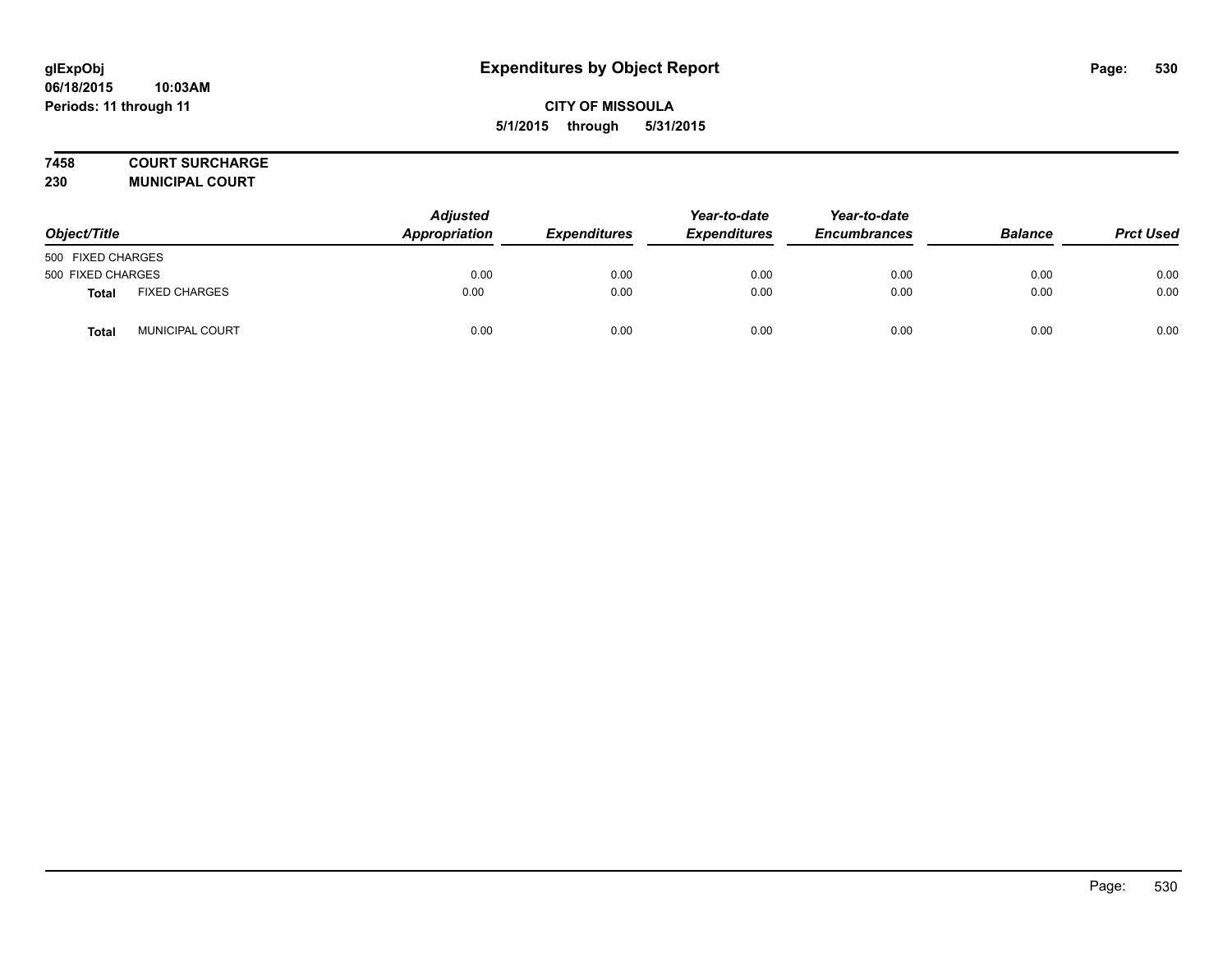**06/18/2015 10:03AM Periods: 11 through 11**

**CITY OF MISSOULA 5/1/2015 through 5/31/2015**

**7458 COURT SURCHARGE**

| Object/Title      |                        | <b>Adjusted</b><br>Appropriation | <b>Expenditures</b> | Year-to-date<br><b>Expenditures</b> | Year-to-date<br><b>Encumbrances</b> | <b>Balance</b> | <b>Prct Used</b> |
|-------------------|------------------------|----------------------------------|---------------------|-------------------------------------|-------------------------------------|----------------|------------------|
| 500 FIXED CHARGES |                        |                                  |                     |                                     |                                     |                |                  |
| 500 FIXED CHARGES |                        | 0.00                             | 0.00                | 0.00                                | 0.00                                | 0.00           | 0.00             |
| Total             | <b>FIXED CHARGES</b>   | 0.00                             | 0.00                | 0.00                                | 0.00                                | 0.00           | 0.00             |
| <b>Total</b>      | <b>COURT SURCHARGE</b> | 0.00                             | 0.00                | 0.00                                | 0.00                                | 0.00           | 0.00             |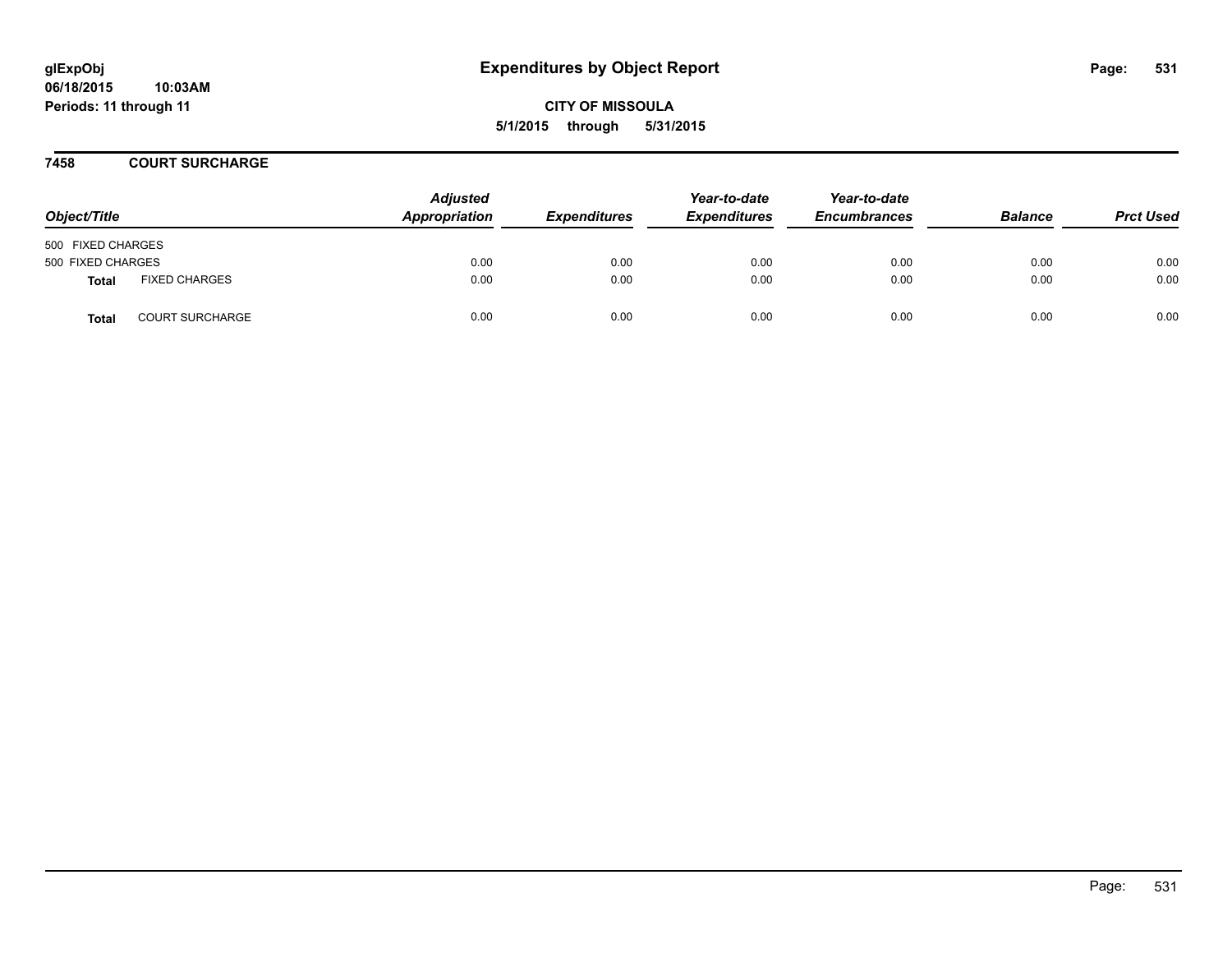**7469 PUBLIC DEFENDER FEES 230 MUNICIPAL COURT**

| Object/Title      |                      | <b>Adjusted</b><br>Appropriation | <b>Expenditures</b> | Year-to-date<br><b>Expenditures</b> | Year-to-date<br><b>Encumbrances</b> | <b>Balance</b> | <b>Prct Used</b> |
|-------------------|----------------------|----------------------------------|---------------------|-------------------------------------|-------------------------------------|----------------|------------------|
| 500 FIXED CHARGES |                      |                                  |                     |                                     |                                     |                |                  |
| 500 FIXED CHARGES |                      | 0.00                             | 0.00                | 0.00                                | 0.00                                | 0.00           | 0.00             |
| Total             | <b>FIXED CHARGES</b> | 0.00                             | 0.00                | 0.00                                | 0.00                                | 0.00           | 0.00             |
| <b>Total</b>      | MUNICIPAL COURT      | 0.00                             | 0.00                | 0.00                                | 0.00                                | 0.00           | 0.00             |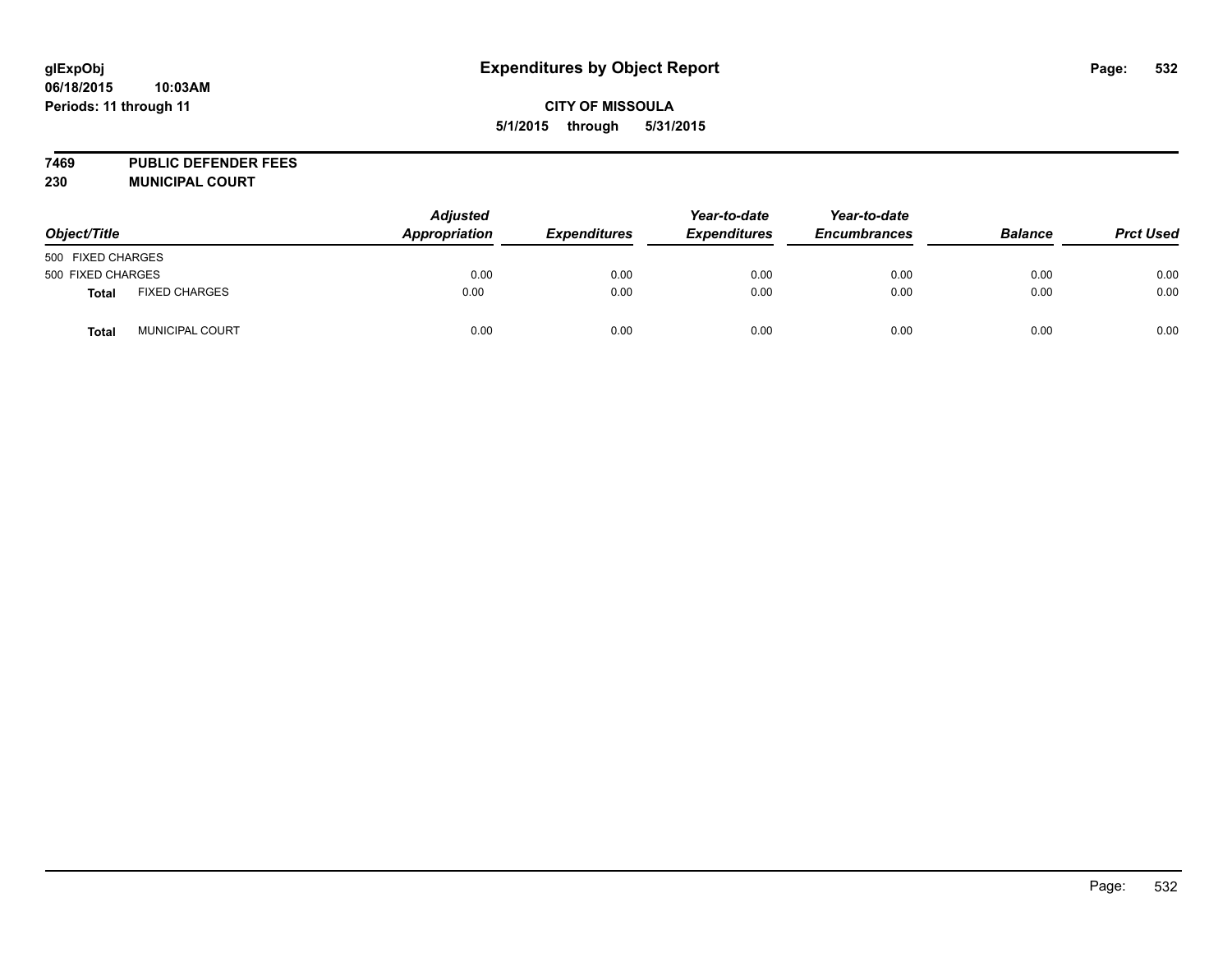### **7469 PUBLIC DEFENDER FEES**

| Object/Title      |                      | <b>Adjusted</b><br>Appropriation | <b>Expenditures</b> | Year-to-date<br><b>Expenditures</b> | Year-to-date<br><b>Encumbrances</b> | <b>Balance</b> | <b>Prct Used</b> |
|-------------------|----------------------|----------------------------------|---------------------|-------------------------------------|-------------------------------------|----------------|------------------|
| 500 FIXED CHARGES |                      |                                  |                     |                                     |                                     |                |                  |
| 500 FIXED CHARGES |                      | 0.00                             | 0.00                | 0.00                                | 0.00                                | 0.00           | 0.00             |
| <b>Total</b>      | <b>FIXED CHARGES</b> | 0.00                             | 0.00                | 0.00                                | 0.00                                | 0.00           | 0.00             |
| <b>Total</b>      | PUBLIC DEFENDER FEES | 0.00                             | 0.00                | 0.00                                | 0.00                                | 0.00           | 0.00             |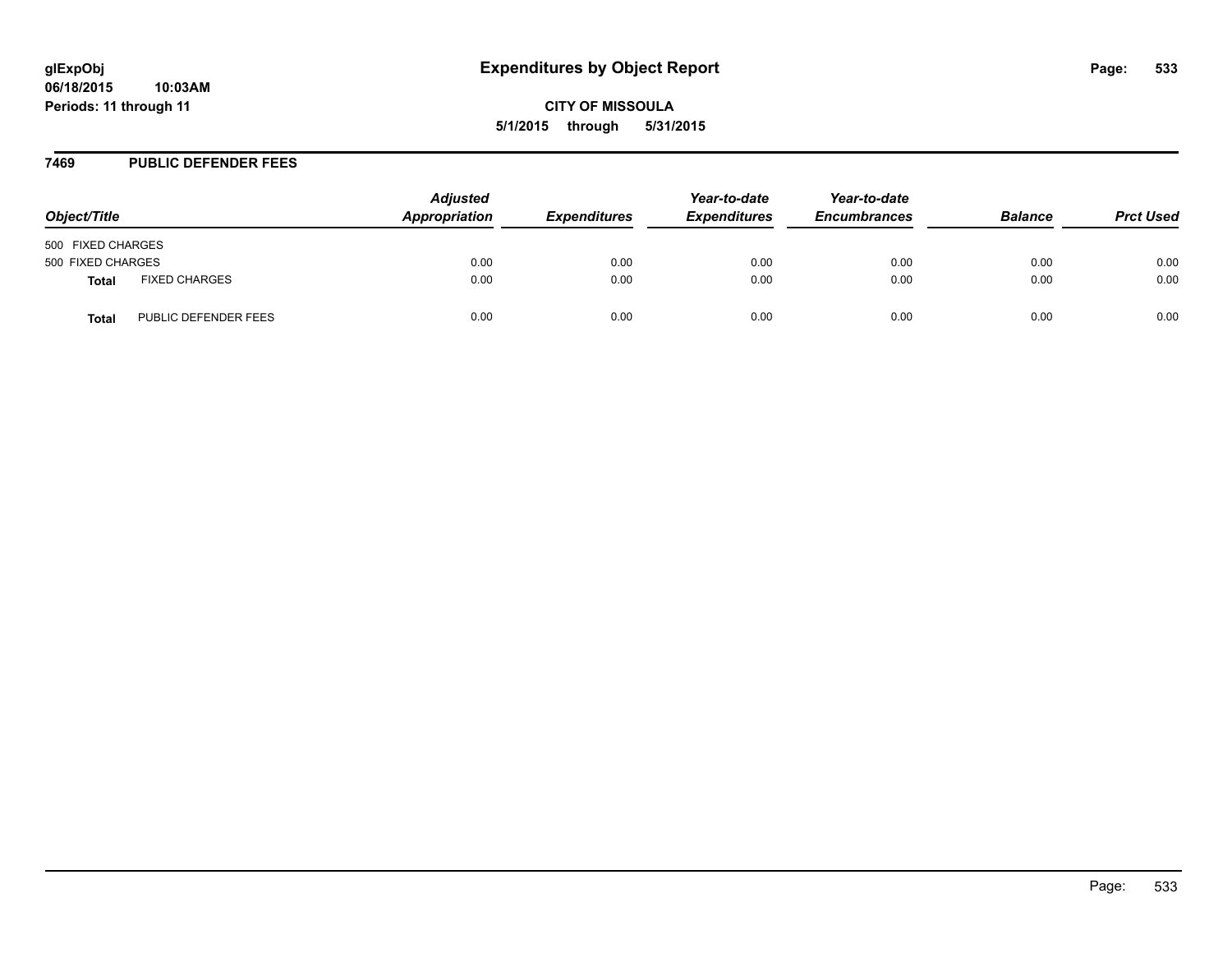# **7903 COUNTY CLEARING**

**390 NON-DEPARTMENTAL**

| Object/Title      |                  | Adjusted<br>Appropriation | <b>Expenditures</b> | Year-to-date<br><b>Expenditures</b> | Year-to-date<br><b>Encumbrances</b> | <b>Balance</b> | <b>Prct Used</b> |
|-------------------|------------------|---------------------------|---------------------|-------------------------------------|-------------------------------------|----------------|------------------|
| 800 OTHER OBJECTS |                  |                           |                     |                                     |                                     |                |                  |
| 845 CONTINGENCY   |                  | 0.00                      | 0.00                | 5,832.00                            | 0.00                                | $-5,832.00$    | 0.00             |
| <b>Total</b>      | OTHER OBJECTS    | 0.00                      | 0.00                | 5,832.00                            | 0.00                                | $-5,832.00$    | 0.00             |
| Total             | NON-DEPARTMENTAL | 0.00                      | 0.00                | 5,832.00                            | 0.00                                | $-5,832.00$    | 0.00             |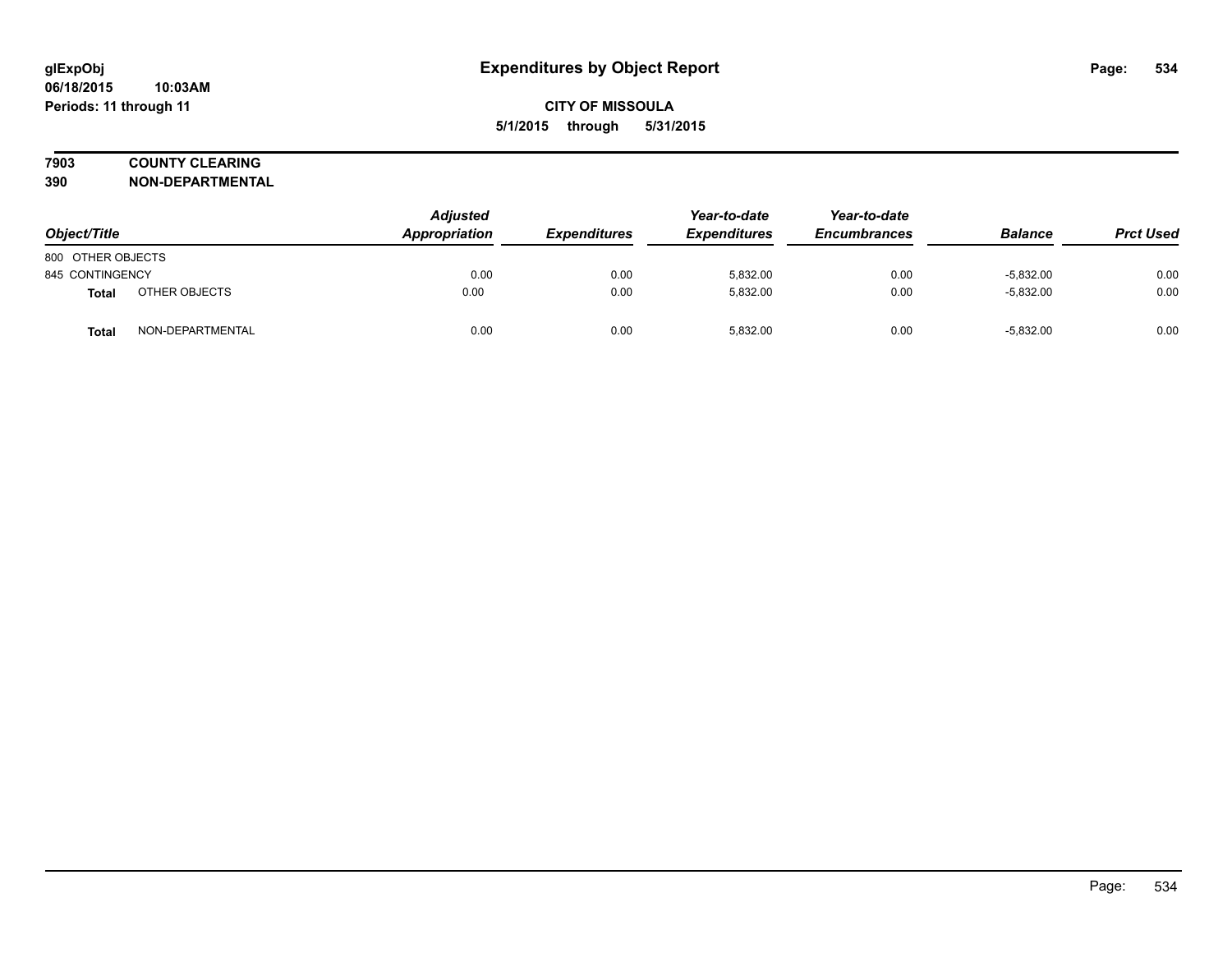**7903 COUNTY CLEARING**

| Object/Title      |                        | <b>Adjusted</b><br>Appropriation | <b>Expenditures</b> | Year-to-date<br><b>Expenditures</b> | Year-to-date<br><b>Encumbrances</b> | <b>Balance</b> | <b>Prct Used</b> |
|-------------------|------------------------|----------------------------------|---------------------|-------------------------------------|-------------------------------------|----------------|------------------|
| 800 OTHER OBJECTS |                        |                                  |                     |                                     |                                     |                |                  |
| 845 CONTINGENCY   |                        | 0.00                             | 0.00                | 5,832.00                            | 0.00                                | $-5,832.00$    | 0.00             |
| <b>Total</b>      | OTHER OBJECTS          | 0.00                             | 0.00                | 5,832.00                            | 0.00                                | $-5,832.00$    | 0.00             |
| <b>Total</b>      | <b>COUNTY CLEARING</b> | 0.00                             | 0.00                | 5,832.00                            | 0.00                                | $-5,832.00$    | 0.00             |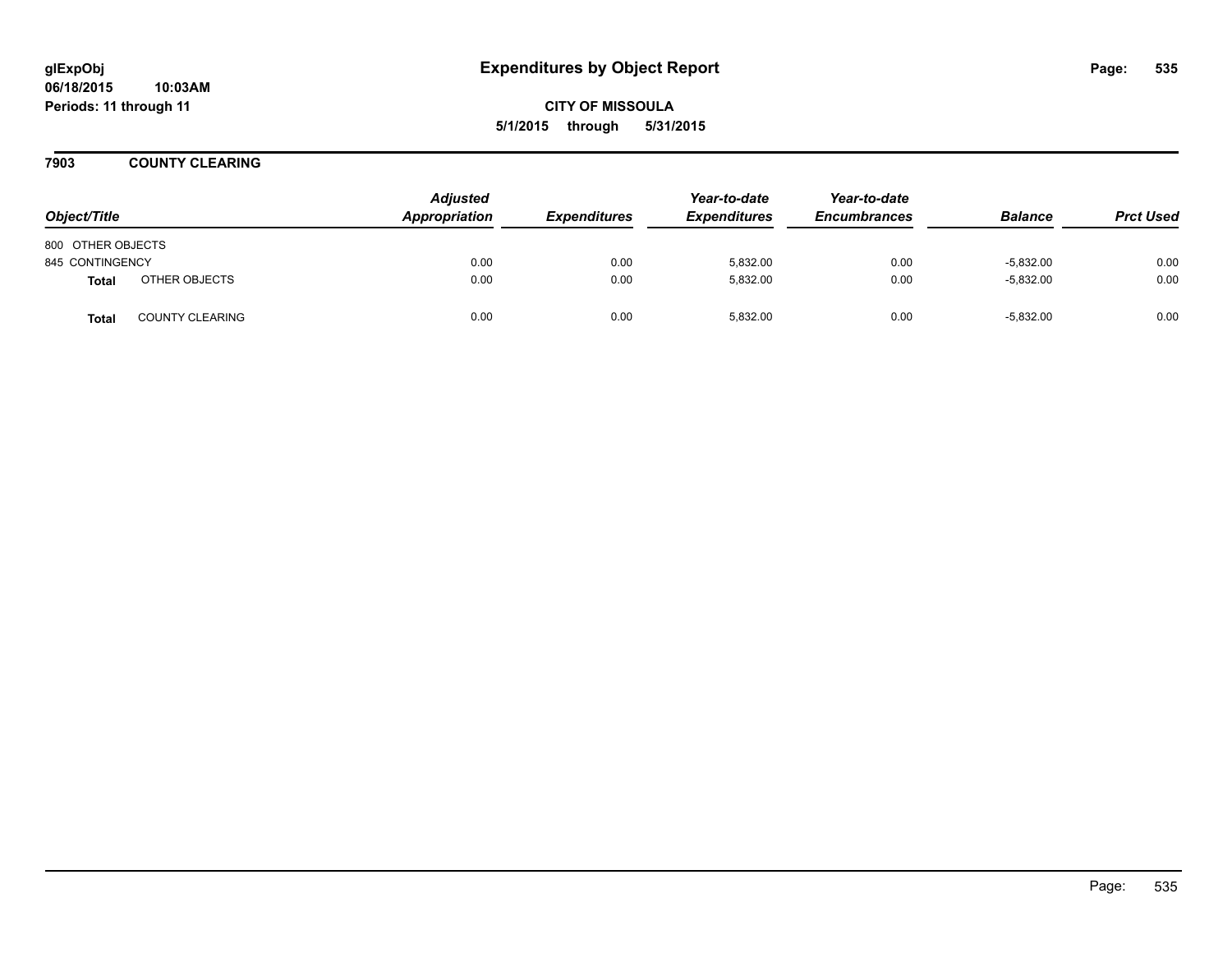#### **7904 SEWER REBATE**

**280 PUBLIC WORKS ADMIN/ENGINEERING**

| Object/Title                                   | <b>Adjusted</b><br><b>Appropriation</b> | <b>Expenditures</b> | Year-to-date<br><b>Expenditures</b> | Year-to-date<br><b>Encumbrances</b> | <b>Balance</b> | <b>Prct Used</b> |
|------------------------------------------------|-----------------------------------------|---------------------|-------------------------------------|-------------------------------------|----------------|------------------|
| 500 FIXED CHARGES                              |                                         |                     |                                     |                                     |                |                  |
| 500 FIXED CHARGES                              | 0.00                                    | 0.00                | 0.00                                | 0.00                                | 0.00           | 0.00             |
| <b>FIXED CHARGES</b><br><b>Total</b>           | 0.00                                    | 0.00                | 0.00                                | 0.00                                | 0.00           | 0.00             |
| 800 OTHER OBJECTS                              |                                         |                     |                                     |                                     |                |                  |
| 820 TRANSFERS TO OTHER FUNDS                   | 0.00                                    | 0.00                | 0.00                                | 0.00                                | 0.00           | 0.00             |
| OTHER OBJECTS<br><b>Total</b>                  | 0.00                                    | 0.00                | 0.00                                | 0.00                                | 0.00           | 0.00             |
| PUBLIC WORKS ADMIN/ENGINEERING<br><b>Total</b> | 0.00                                    | 0.00                | 0.00                                | 0.00                                | 0.00           | 0.00             |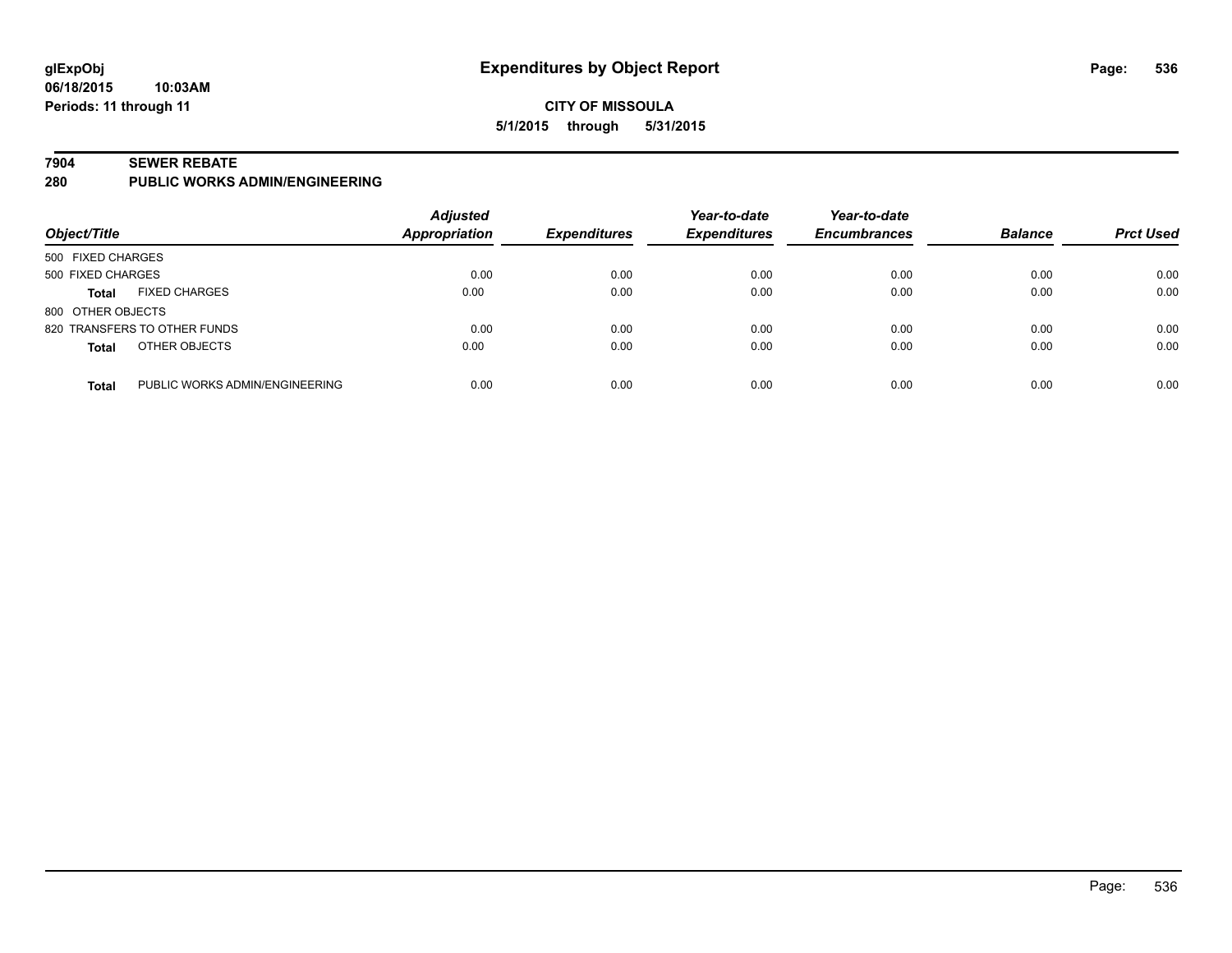### **7904 SEWER REBATE**

**Periods: 11 through 11**

**06/18/2015**

| Object/Title                         | <b>Adjusted</b><br><b>Appropriation</b> | <b>Expenditures</b> | Year-to-date<br><b>Expenditures</b> | Year-to-date<br><b>Encumbrances</b> | <b>Balance</b> | <b>Prct Used</b> |
|--------------------------------------|-----------------------------------------|---------------------|-------------------------------------|-------------------------------------|----------------|------------------|
| 500 FIXED CHARGES                    |                                         |                     |                                     |                                     |                |                  |
| 500 FIXED CHARGES                    | 0.00                                    | 0.00                | 0.00                                | 0.00                                | 0.00           | 0.00             |
| <b>FIXED CHARGES</b><br><b>Total</b> | 0.00                                    | 0.00                | 0.00                                | 0.00                                | 0.00           | 0.00             |
| 800 OTHER OBJECTS                    |                                         |                     |                                     |                                     |                |                  |
| 820 TRANSFERS TO OTHER FUNDS         | 0.00                                    | 0.00                | 0.00                                | 0.00                                | 0.00           | 0.00             |
| OTHER OBJECTS<br><b>Total</b>        | 0.00                                    | 0.00                | 0.00                                | 0.00                                | 0.00           | 0.00             |
| <b>SEWER REBATE</b><br><b>Total</b>  | 0.00                                    | 0.00                | 0.00                                | 0.00                                | 0.00           | 0.00             |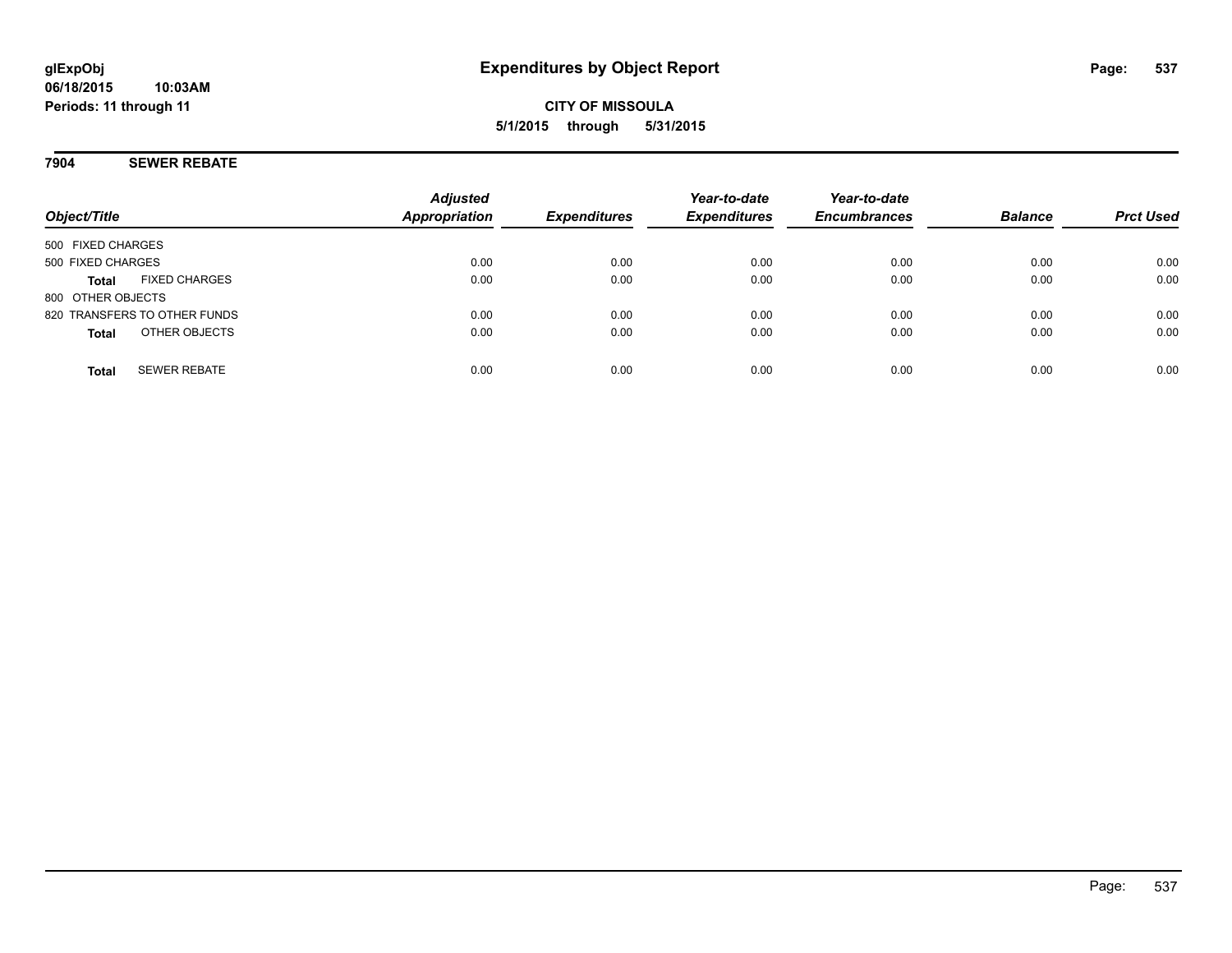#### **7905 WYE SEWER RSID 8489**

**280 PUBLIC WORKS ADMIN/ENGINEERING**

| Object/Title      |                                | <b>Adjusted</b><br>Appropriation | <b>Expenditures</b> | Year-to-date<br><b>Expenditures</b> | Year-to-date<br><b>Encumbrances</b> | <b>Balance</b> | <b>Prct Used</b> |
|-------------------|--------------------------------|----------------------------------|---------------------|-------------------------------------|-------------------------------------|----------------|------------------|
| 500 FIXED CHARGES |                                |                                  |                     |                                     |                                     |                |                  |
| 500 FIXED CHARGES |                                | 0.00                             | 0.00                | 0.00                                | 0.00                                | 0.00           | 0.00             |
| <b>Total</b>      | <b>FIXED CHARGES</b>           | 0.00                             | 0.00                | 0.00                                | 0.00                                | 0.00           | 0.00             |
| <b>Total</b>      | PUBLIC WORKS ADMIN/ENGINEERING | 0.00                             | 0.00                | 0.00                                | 0.00                                | 0.00           | 0.00             |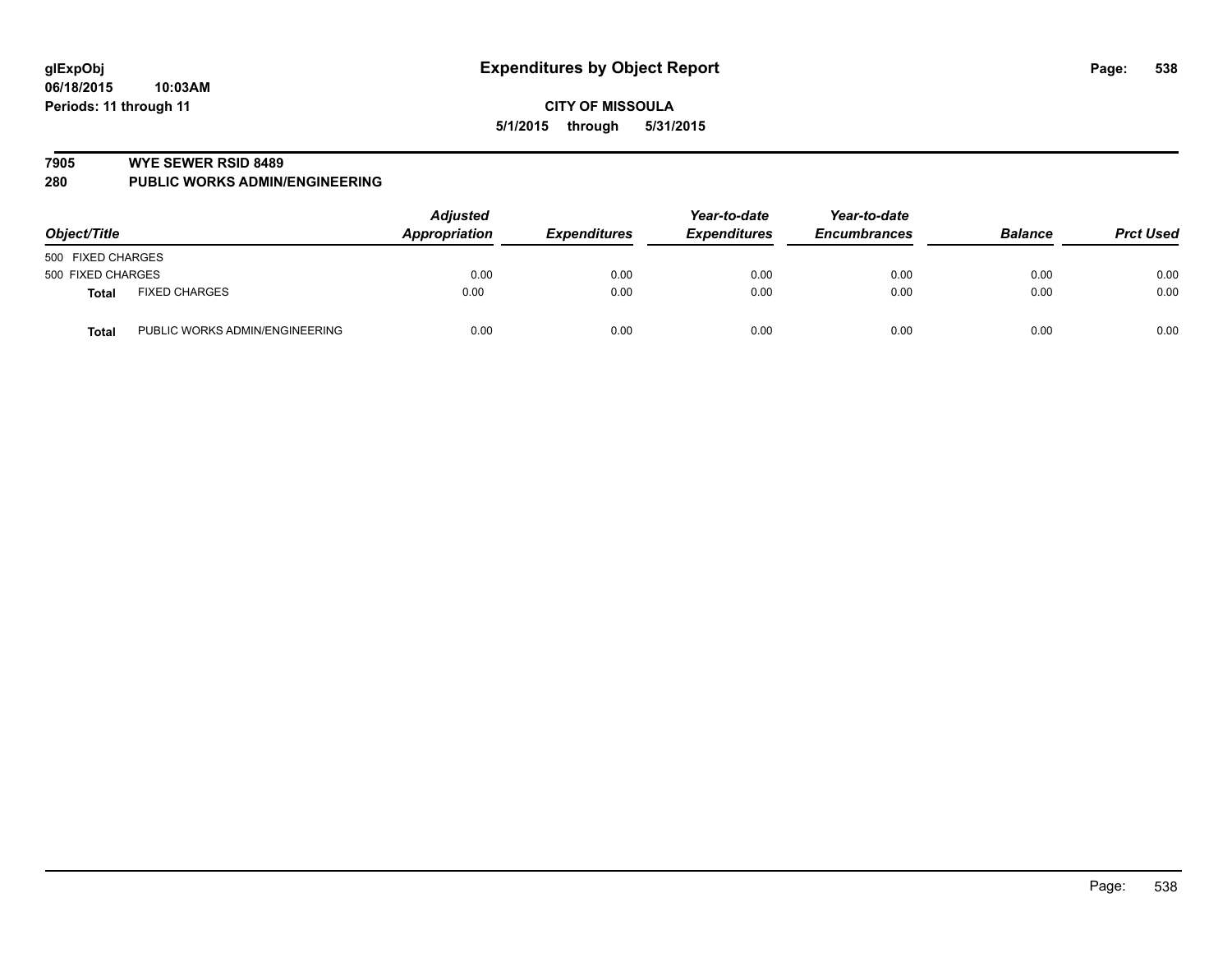### **7905 WYE SEWER RSID 8489**

| Object/Title      |                      | <b>Adjusted</b><br>Appropriation | <b>Expenditures</b> | Year-to-date<br><b>Expenditures</b> | Year-to-date<br><b>Encumbrances</b> | <b>Balance</b> | <b>Prct Used</b> |
|-------------------|----------------------|----------------------------------|---------------------|-------------------------------------|-------------------------------------|----------------|------------------|
| 500 FIXED CHARGES |                      |                                  |                     |                                     |                                     |                |                  |
| 500 FIXED CHARGES |                      | 0.00                             | 0.00                | 0.00                                | 0.00                                | 0.00           | 0.00             |
| <b>Total</b>      | <b>FIXED CHARGES</b> | 0.00                             | 0.00                | 0.00                                | 0.00                                | 0.00           | 0.00             |
| <b>Total</b>      | WYE SEWER RSID 8489  | 0.00                             | 0.00                | 0.00                                | 0.00                                | 0.00           | 0.00             |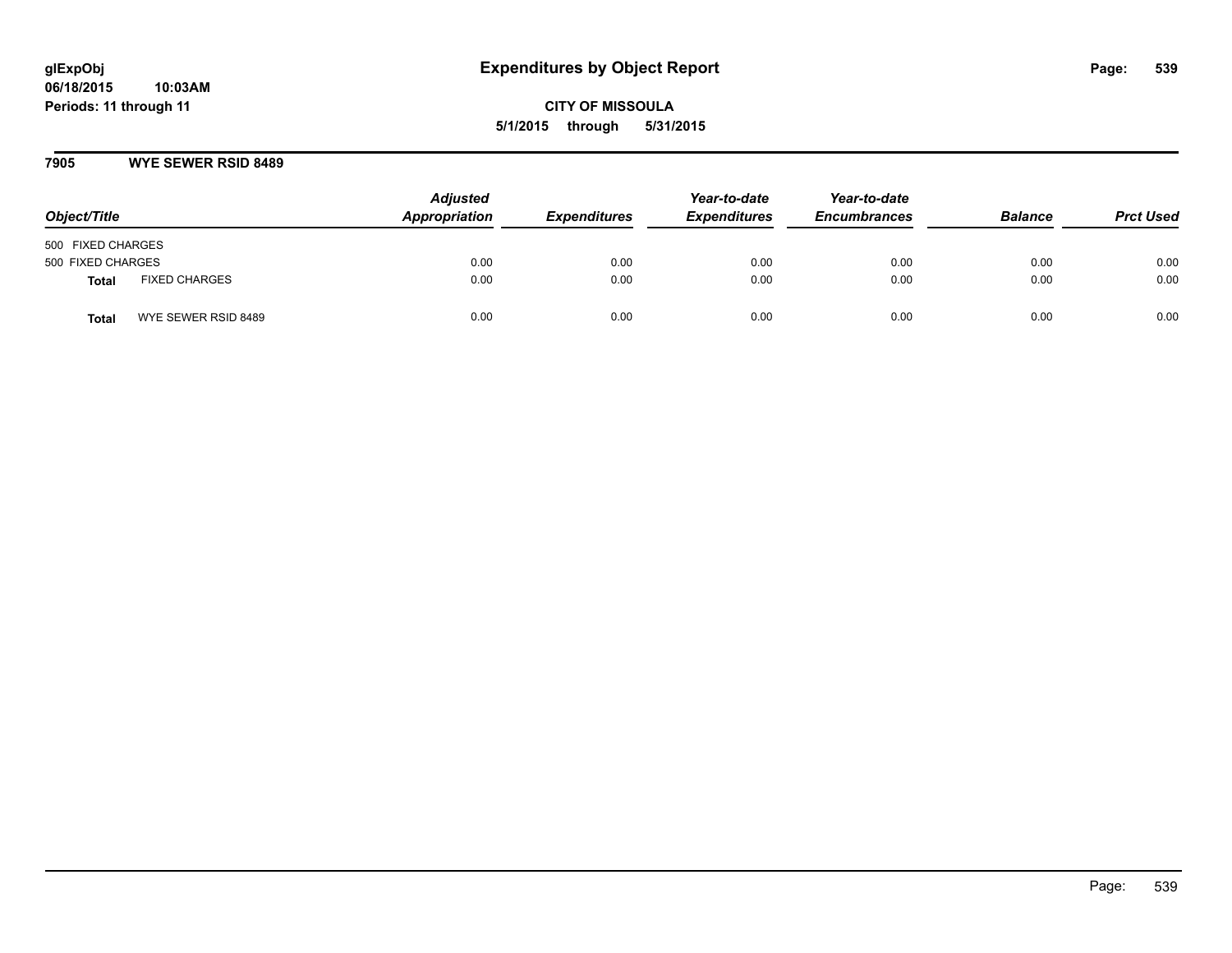#### **7911 RESIDENTIAL INSPECTION FUND**

**310 BUILDING INSPECTION**

|                                            | <b>Adjusted</b> |                     | Year-to-date        | Year-to-date        |                |                  |
|--------------------------------------------|-----------------|---------------------|---------------------|---------------------|----------------|------------------|
| Object/Title                               | Appropriation   | <b>Expenditures</b> | <b>Expenditures</b> | <b>Encumbrances</b> | <b>Balance</b> | <b>Prct Used</b> |
| 200 SUPPLIES                               |                 |                     |                     |                     |                |                  |
| 220 OPERATING SUPPLIES                     | 0.00            | 0.00                | 0.00                | 0.00                | 0.00           | 0.00             |
| 240 OTHER SUPPLIES                         | 0.00            | 0.00                | 0.00                | 0.00                | 0.00           | 0.00             |
| <b>SUPPLIES</b><br><b>Total</b>            | 0.00            | 0.00                | 0.00                | 0.00                | 0.00           | 0.00             |
| 300 PURCHASED SERVICES                     |                 |                     |                     |                     |                |                  |
| 310 COMMUNICATIONS                         | 0.00            | 0.00                | 45.00               | 0.00                | $-45.00$       | 0.00             |
| 320 PRINTING & DUPLICATING                 | 0.00            | 0.00                | 0.00                | 0.00                | 0.00           | 0.00             |
| 330 PUBLICITY, SUBSCRIPTIONS & DUES        | 0.00            | 0.00                | 0.00                | 0.00                | 0.00           | 0.00             |
| <b>PURCHASED SERVICES</b><br><b>Total</b>  | 0.00            | 0.00                | 45.00               | 0.00                | $-45.00$       | 0.00             |
| <b>BUILDING INSPECTION</b><br><b>Total</b> | 0.00            | 0.00                | 45.00               | 0.00                | $-45.00$       | 0.00             |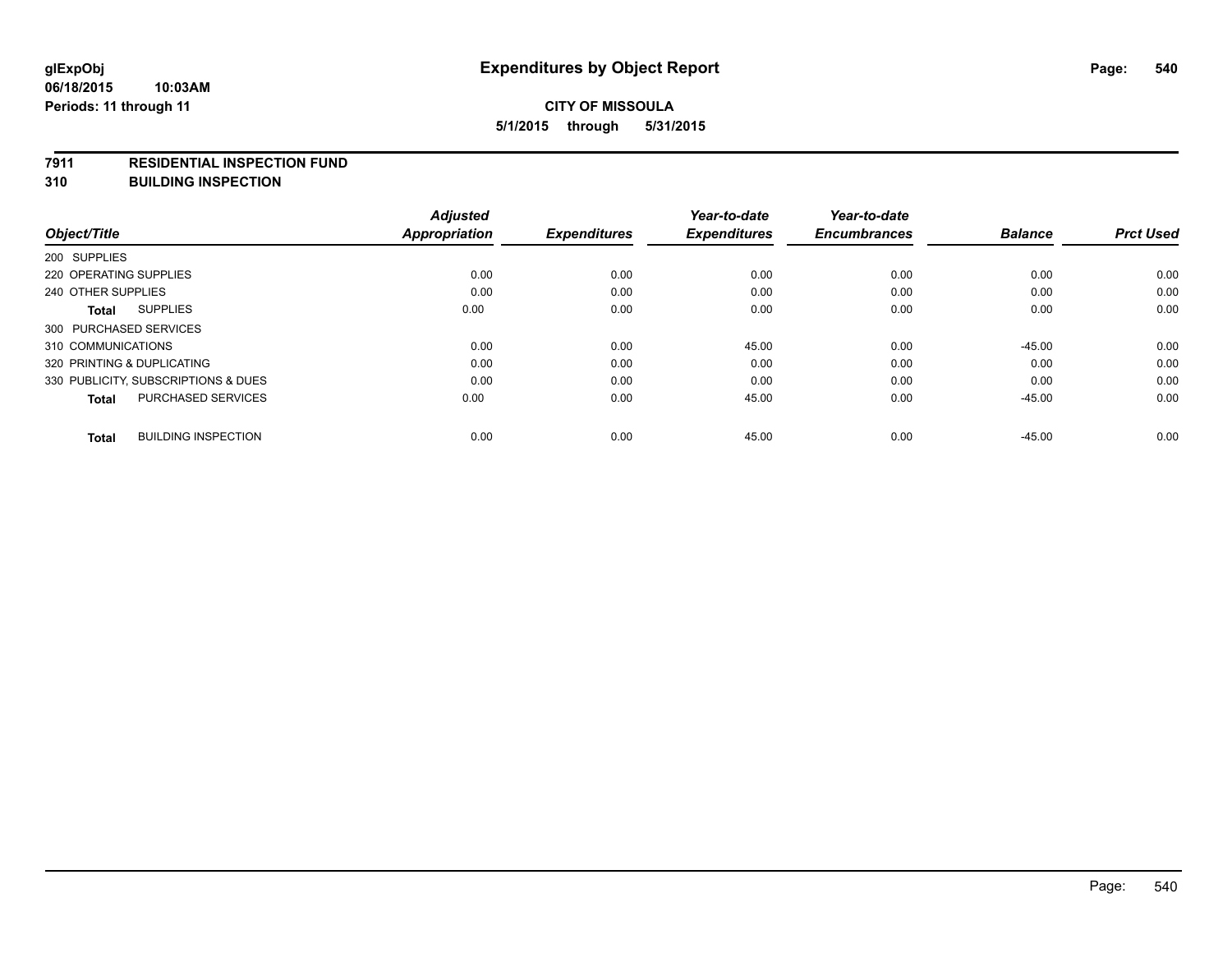#### **06/18/2015 10:03AM Periods: 11 through 11**

# **CITY OF MISSOULA 5/1/2015 through 5/31/2015**

## **7911 RESIDENTIAL INSPECTION FUND**

| Object/Title                                       | <b>Adjusted</b><br>Appropriation | <b>Expenditures</b> | Year-to-date<br><b>Expenditures</b> | Year-to-date<br><b>Encumbrances</b> | <b>Balance</b> | <b>Prct Used</b> |
|----------------------------------------------------|----------------------------------|---------------------|-------------------------------------|-------------------------------------|----------------|------------------|
| 200 SUPPLIES                                       |                                  |                     |                                     |                                     |                |                  |
|                                                    |                                  |                     |                                     |                                     |                |                  |
| 220 OPERATING SUPPLIES                             | 0.00                             | 0.00                | 0.00                                | 0.00                                | 0.00           | 0.00             |
| 240 OTHER SUPPLIES                                 | 0.00                             | 0.00                | 0.00                                | 0.00                                | 0.00           | 0.00             |
| <b>SUPPLIES</b><br>Total                           | 0.00                             | 0.00                | 0.00                                | 0.00                                | 0.00           | 0.00             |
| 300 PURCHASED SERVICES                             |                                  |                     |                                     |                                     |                |                  |
| 310 COMMUNICATIONS                                 | 0.00                             | 0.00                | 45.00                               | 0.00                                | $-45.00$       | 0.00             |
| 320 PRINTING & DUPLICATING                         | 0.00                             | 0.00                | 0.00                                | 0.00                                | 0.00           | 0.00             |
| 330 PUBLICITY, SUBSCRIPTIONS & DUES                | 0.00                             | 0.00                | 0.00                                | 0.00                                | 0.00           | 0.00             |
| <b>PURCHASED SERVICES</b><br><b>Total</b>          | 0.00                             | 0.00                | 45.00                               | 0.00                                | $-45.00$       | 0.00             |
| <b>RESIDENTIAL INSPECTION FUND</b><br><b>Total</b> | 0.00                             | 0.00                | 45.00                               | 0.00                                | $-45.00$       | 0.00             |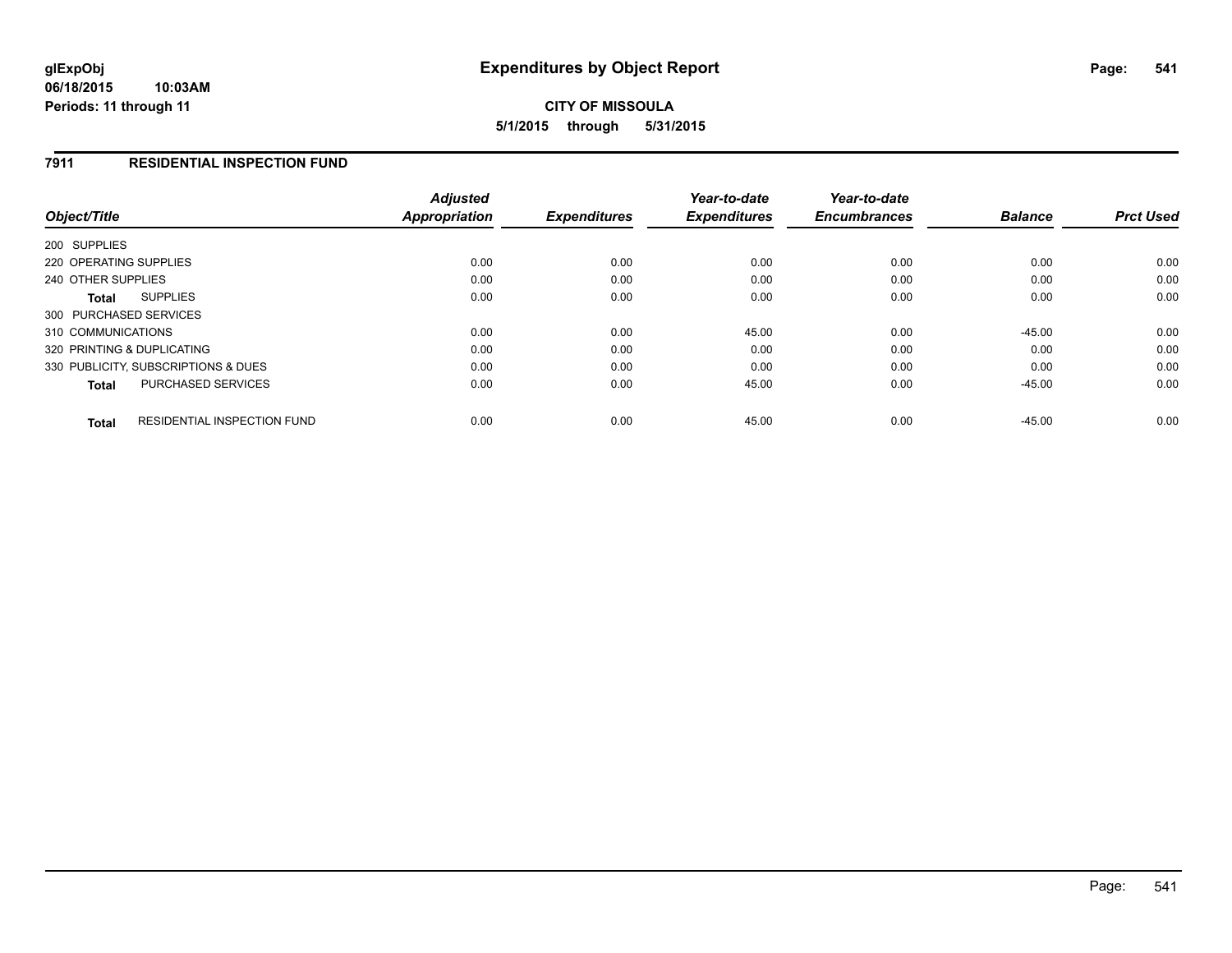#### **06/18/2015 10:03AM Periods: 11 through 11**

## **CITY OF MISSOULA 5/1/2015 through 5/31/2015**

## **9000 GENERAL FIXED ASSETS ACCOUNT GROUP**

**900 DEPRECIATION**

| Object/Title       |                       | <b>Adjusted</b><br>Appropriation | <b>Expenditures</b> | Year-to-date<br><b>Expenditures</b> | Year-to-date<br><b>Encumbrances</b> | <b>Balance</b> | <b>Prct Used</b> |
|--------------------|-----------------------|----------------------------------|---------------------|-------------------------------------|-------------------------------------|----------------|------------------|
| 800 OTHER OBJECTS  |                       |                                  |                     |                                     |                                     |                |                  |
| 830 DEPRECIATION   |                       | 0.00                             | 0.00                | 0.00                                | 0.00                                | 0.00           | 0.00             |
| Total              | OTHER OBJECTS         | 0.00                             | 0.00                | 0.00                                | 0.00                                | 0.00           | 0.00             |
| 900 CAPITAL OUTLAY |                       |                                  |                     |                                     |                                     |                |                  |
| 900 CAPITAL OUTLAY |                       | 0.00                             | 0.00                | 0.00                                | 0.00                                | 0.00           | 0.00             |
| <b>Total</b>       | <b>CAPITAL OUTLAY</b> | 0.00                             | 0.00                | 0.00                                | 0.00                                | 0.00           | 0.00             |
| <b>Total</b>       | <b>DEPRECIATION</b>   | 0.00                             | 0.00                | 0.00                                | 0.00                                | 0.00           | 0.00             |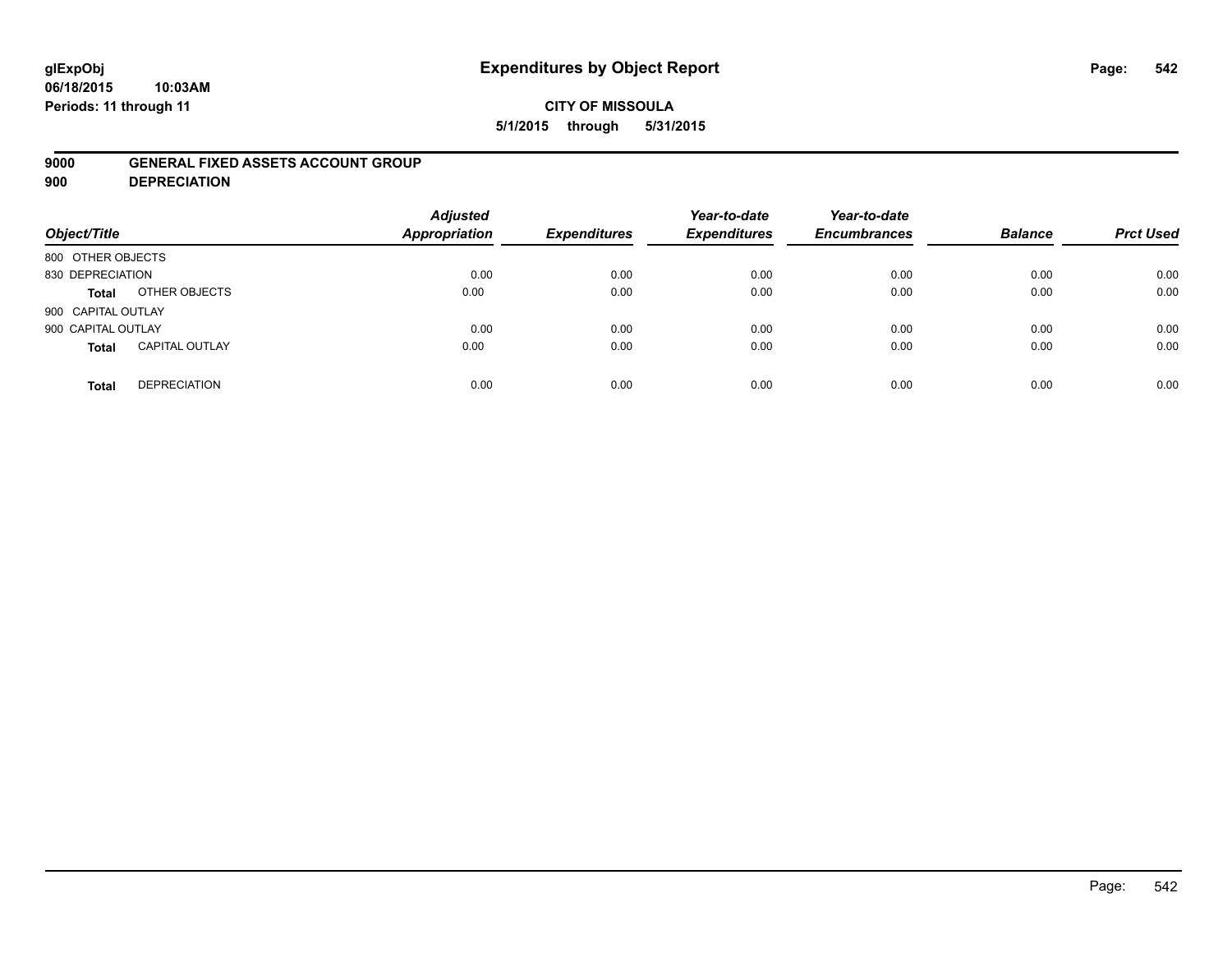**06/18/2015 10:03AM Periods: 11 through 11**

**CITY OF MISSOULA 5/1/2015 through 5/31/2015**

## **9000 GENERAL FIXED ASSETS ACCOUNT GROUP**

| Object/Title       |                                         | <b>Adjusted</b><br><b>Appropriation</b> | <b>Expenditures</b> | Year-to-date<br><b>Expenditures</b> | Year-to-date<br><b>Encumbrances</b> | <b>Balance</b> | <b>Prct Used</b> |
|--------------------|-----------------------------------------|-----------------------------------------|---------------------|-------------------------------------|-------------------------------------|----------------|------------------|
| 800 OTHER OBJECTS  |                                         |                                         |                     |                                     |                                     |                |                  |
| 830 DEPRECIATION   |                                         | 0.00                                    | 0.00                | 0.00                                | 0.00                                | 0.00           | 0.00             |
| <b>Total</b>       | OTHER OBJECTS                           | 0.00                                    | 0.00                | 0.00                                | 0.00                                | 0.00           | 0.00             |
| 900 CAPITAL OUTLAY |                                         |                                         |                     |                                     |                                     |                |                  |
| 900 CAPITAL OUTLAY |                                         | 0.00                                    | 0.00                | 0.00                                | 0.00                                | 0.00           | 0.00             |
| <b>Total</b>       | <b>CAPITAL OUTLAY</b>                   | 0.00                                    | 0.00                | 0.00                                | 0.00                                | 0.00           | 0.00             |
| <b>Total</b>       | <b>GENERAL FIXED ASSETS ACCOUNT GRC</b> | 0.00                                    | 0.00                | 0.00                                | 0.00                                | 0.00           | 0.00             |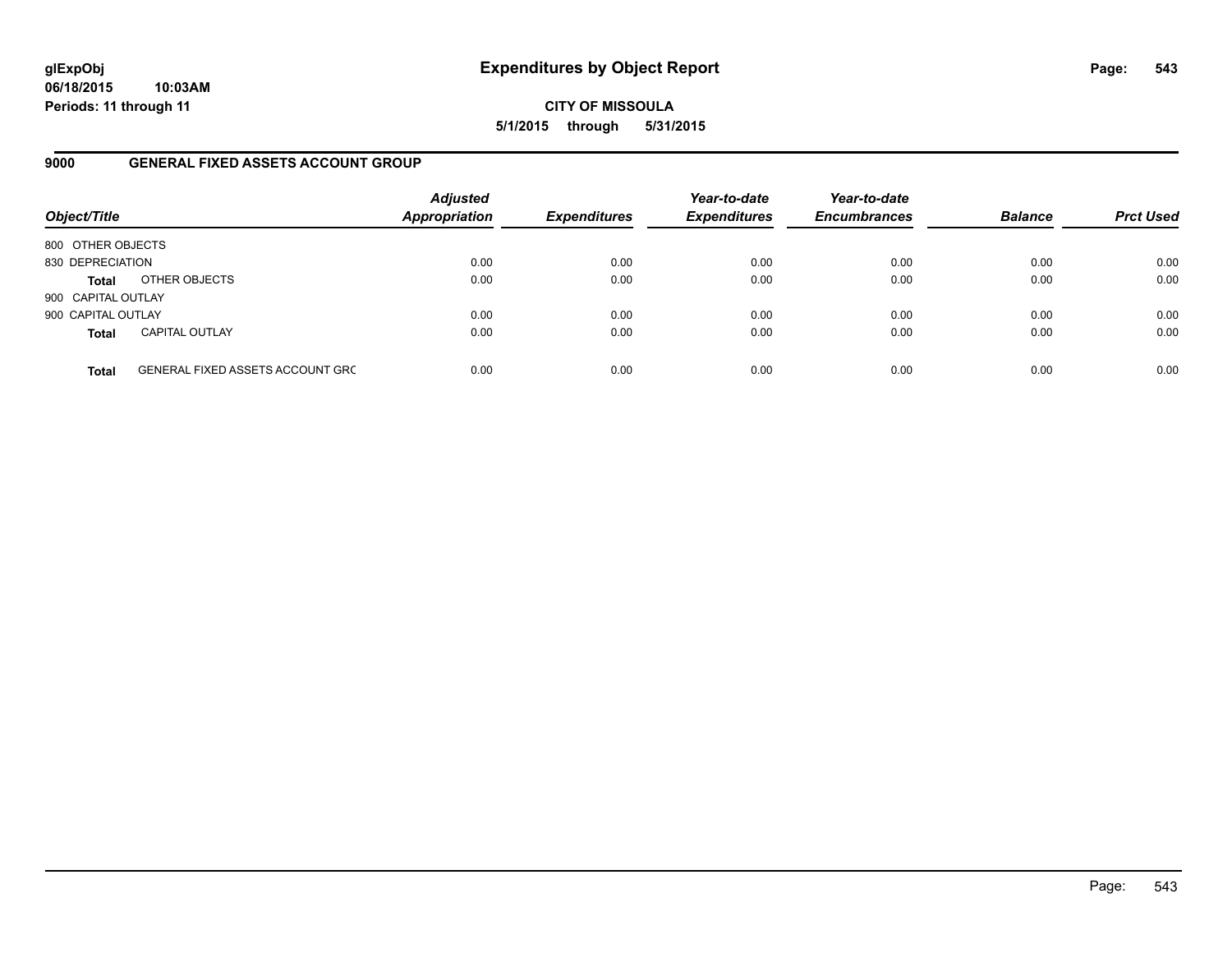**CITY OF MISSOULA 5/1/2015 through 5/31/2015**

#### *Grand Totals*

| Object/Title                          | <b>Adjusted</b> |                     | Year-to-date        | Year-to-date        |                 |                  |
|---------------------------------------|-----------------|---------------------|---------------------|---------------------|-----------------|------------------|
|                                       | Appropriation   | <b>Expenditures</b> | <b>Expenditures</b> | <b>Encumbrances</b> | <b>Balance</b>  | <b>Prct User</b> |
| 100 PERSONAL SERVICES                 |                 |                     |                     |                     |                 |                  |
| 110 SALARIES AND WAGES                | 28,760,322.00   | 2,161,566.29        | 24,227,614.96       | 0.00                | 4,532,707.04    | 84.2             |
| 115 SALARIES/HEALTH INSURANCE BENEFIT | 629,280.00      | 107,160.00          | 1,143,562.50        | 0.00                | $-514,282.50$   | 181.7            |
| 120 OVERTIME/TERMINATION              | 1,136,021.00    | 54,383.36           | 929,568.61          | 0.00                | 206,452.39      | 81.8             |
| 121 OUTSIDE HIRE OVERTIME             | 75,000.00       | 6,544.18            | 84,325.40           | 0.00                | $-9,325.40$     | 112.4            |
| 122 COURT OVERTIME                    | 0.00            | 678.20              | 11,870.37           | 0.00                | $-11,870.37$    | 0.0              |
| 130 OTHER                             | 285,339.00      | 0.00                | 121,145.94          | 0.00                | 164,193.06      | 42.4             |
| 135 OPEB EXPENSE                      | 0.00            | 0.00                | 0.00                | 0.00                | 0.00            | 0.0              |
| 140 EMPLOYER CONTRIBUTIONS            | 11,679,264.00   | 736,319.50          | 8,377,454.59        | 0.00                | 3,301,809.41    | 71.7             |
| 141 STATE RETIREMENT CONTRIBUTIONS    | 2,265,089.00    | 0.00                | 3,627,953.46        | 0.00                | $-1,362,864.46$ | 160.1            |
| 145 OPEB CONTRIBUTION                 | 0.00            | 0.00                | 0.00                | 0.00                | 0.00            | 0.0              |
| PERSONAL SERVICES<br><b>Total</b>     | 44,830,315.00   | 3,066,651.53        | 38,523,495.83       | 0.00                | 6,306,819.17    | 85.9             |
| 200 SUPPLIES                          |                 |                     |                     |                     |                 |                  |
| 210 OFFICE SUPPLIES                   | 151,744.00      | 7,309.25            | 109,475.75          | 0.00                | 42,268.25       | 72.1             |
| 220 OPERATING SUPPLIES                | 1,321,889.00    | 93,952.37           | 968,724.71          | 0.00                | 353,164.29      | 73.2             |
| 230 REPAIR/MAINTENANCE                | 932,701.00      | 71,420.37           | 712,347.41          | 0.00                | 220,353.59      | 76.3             |
| 231 GASOLINE                          | 679,390.00      | 4,361.59            | 451,450.35          | 0.00                | 227,939.65      | 66.4             |
| 240 OTHER SUPPLIES                    | 223,197.30      | 9,406.11            | 117,269.50          | 0.00                | 105,927.80      | 52.5             |
| 250 SUPPLIES FOR RESALE               | 500.00          | 0.00                | 0.00                | 0.00                | 500.00          | 0.0              |
| <b>SUPPLIES</b><br><b>Total</b>       | 3,309,421.30    | 186,449.69          | 2,359,267.72        | 0.00                | 950,153.58      | 71.2             |
| 300 PURCHASED SERVICES                |                 |                     |                     |                     |                 |                  |
| 310 COMMUNICATIONS                    | 142,362.00      | 6,791.52            | 102,993.31          | 0.00                | 39,368.69       | 72.3             |
| 320 PRINTING & DUPLICATING            | 106,127.00      | 830.27              | 34,176.05           | 0.00                | 71,950.95       | 32.2             |
| 330 PUBLICITY, SUBSCRIPTIONS & DUES   | 359,390.00      | 10,448.59           | 317.661.65          | 0.00                | 41,728.35       | 88.3             |
| 340 SEWER                             | 16,540.00       | 0.00                | 17,960.09           | 0.00                | $-1,420.09$     | 108.5            |
| 341 ELECTRICITY & NATURAL GAS         | 1,571,479.00    | 76,402.85           | 1,399,157.79        | 0.00                | 172,321.21      | 89.0             |
| 343 WATER CHARGES                     | 226,493.00      | 6,634.28            | 194,891.63          | 0.00                | 31,601.37       | 86.0             |
| 344 TELEPHONE SERVICE                 | 306,432.00      | 17,395.06           | 241,344.32          | 0.00                | 65,087.68       | 78.7             |
| 345 GARBAGE                           | 116,491.00      | 3,264.09            | 79,129.59           | 0.00                | 37,361.41       | 67.9             |
| 350 PROFESSIONAL SERVICES             | 4,080,888.00    | 666,814.58          | 4,772,614.25        | 0.00                | $-691,726.25$   | 116.9            |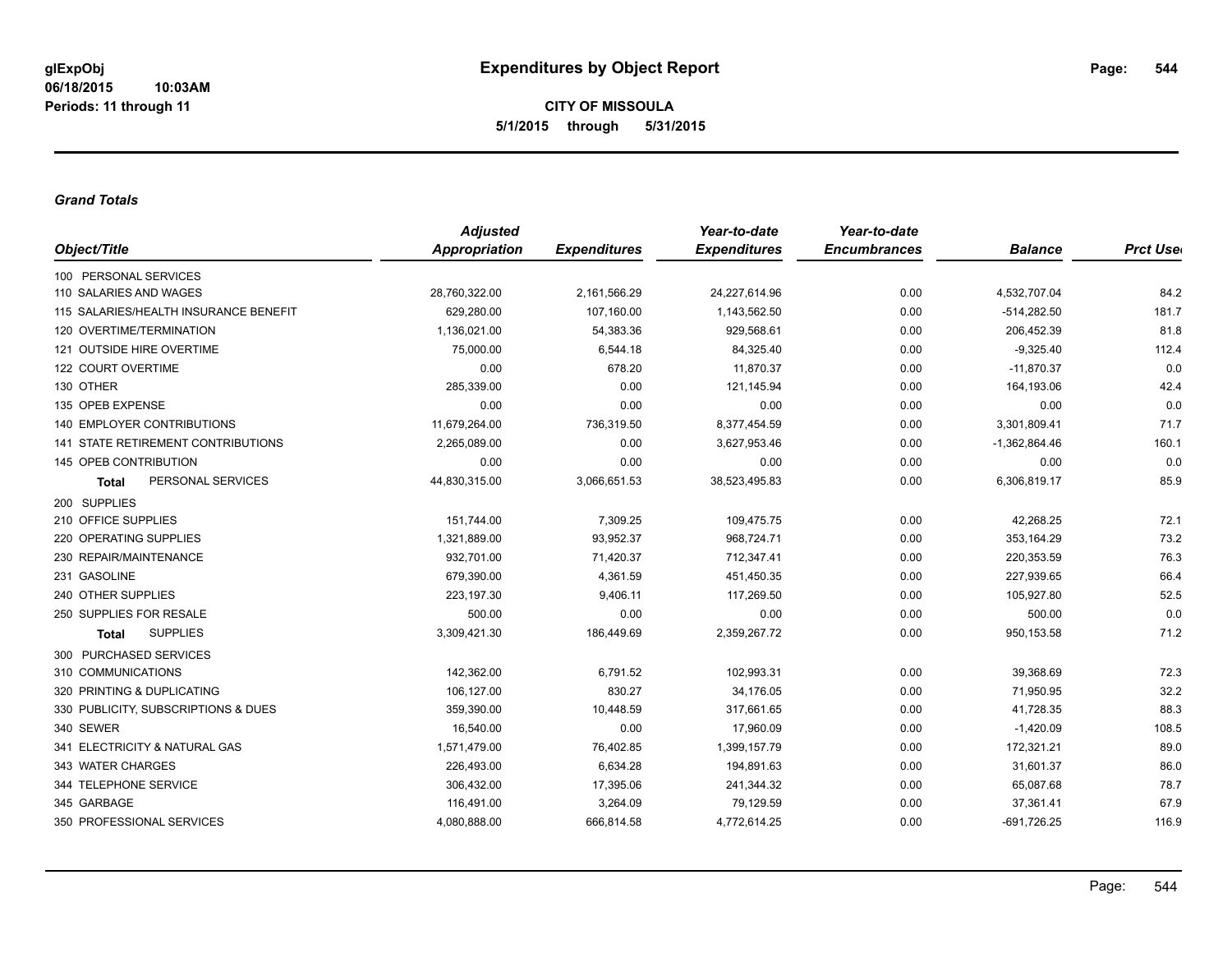# **CITY OF MISSOULA 5/1/2015 through 5/31/2015**

*Grand Totals [Continued]*

|                                            | <b>Adjusted</b> |                     | Year-to-date        | Year-to-date        |                |                 |
|--------------------------------------------|-----------------|---------------------|---------------------|---------------------|----------------|-----------------|
| Object/Title                               | Appropriation   | <b>Expenditures</b> | <b>Expenditures</b> | <b>Encumbrances</b> | <b>Balance</b> | <b>Prct Use</b> |
| 351 INSURANCE CLAIMS                       | 5,091,229.00    | 491,676.93          | 4, 154, 315.65      | 0.00                | 936,913.35     | 81.6            |
| 352 HEALTH PROGRAMS                        | 80,000.00       | 2,272.44            | 62,130.67           | 0.00                | 17,869.33      | 77.6            |
| 353 ADMINISTRATION EXPENDITURES            | 582,161.00      | 0.00                | 599,485.53          | 0.00                | $-17,324.53$   | 102.9           |
| 354 TRANSITIONAL REINSURANCE PROGRAM       | 0.00            | 0.00                | 66,780.00           | 0.00                | $-66,780.00$   | 0.0             |
| 360 REPAIR & MAINTENANCE                   | 1,342,787.00    | 41,317.62           | 977,515.34          | 0.00                | 365,271.66     | 72.8            |
| 370 TRAVEL                                 | 189,791.00      | 14,851.42           | 98,067.46           | 0.00                | 91,723.54      | 51.6            |
| 380 TRAINING                               | 163,524.00      | 4,710.84            | 97,469.40           | 0.00                | 66,054.60      | 59.6            |
| 390 OTHER PURCHASED SERVICES               | 1,972,751.00    | 120,524.66          | 840,248.87          | 0.00                | 1,132,502.13   | 42.5            |
| PURCHASED SERVICES<br><b>Total</b>         | 16,348,445.00   | 1,463,935.15        | 14,055,941.60       | 0.00                | 2,292,503.40   | 85.9            |
| <b>400 BUILDING MATERIALS</b>              |                 |                     |                     |                     |                |                 |
| <b>400 BUILDING MATERIALS</b>              | 247,164.00      | 660.16              | 188,266.79          | 0.00                | 58,897.21      | 76.1            |
| <b>BUILDING MATERIALS</b><br><b>Total</b>  | 247,164.00      | 660.16              | 188,266.79          | 0.00                | 58,897.21      | 76.1            |
| 500 FIXED CHARGES                          |                 |                     |                     |                     |                |                 |
| 500 FIXED CHARGES                          | 3,103,827.00    | 44,927.33           | 1,784,698.46        | 0.00                | 1,319,128.54   | 57.5            |
| 530 EQUIPMENT RENTAL                       | 500.00          | 10.50               | 616.00              | 0.00                | $-116.00$      | 123.2           |
| 550 MERCHANT SERVICE FEES                  | 43,700.00       | 7,985.30            | 25,715.54           | 0.00                | 17,984.46      | 58.8            |
| <b>FIXED CHARGES</b><br><b>Total</b>       | 3,148,027.00    | 52,923.13           | 1,811,030.00        | 0.00                | 1,336,997.00   | 57.5            |
| 600 DEBT SERVICE                           |                 |                     |                     |                     |                |                 |
| 600 DEBT SERVICE                           | 0.00            | 0.00                | 0.00                | 0.00                | 0.00           | 0.0             |
| 610 PRINCIPAL                              | 6,524,338.00    | 0.00                | 3,378,560.36        | 0.00                | 3, 145, 777.64 | 51.7            |
| 615 JUDGMENT LEVY DEBT PAYMENT             | 0.00            | 0.00                | 0.00                | 0.00                | 0.00           | 0.0             |
| 620 INTEREST / SERVICE FEES                | 2,907,349.00    | 0.00                | 1,714,925.30        | 0.00                | 1,192,423.70   | 58.9            |
| <b>DEBT SERVICE</b><br><b>Total</b>        | 9,431,687.00    | 0.00                | 5,093,485.66        | 0.00                | 4,338,201.34   | 54.0            |
| 700 GRANTS & CONTRIBUTIONS                 |                 |                     |                     |                     |                |                 |
| 700 GRANTS & CONTRIBUTIONS                 | 6,668,761.00    | 88,036.10           | 4,192,929.29        | 0.00                | 2,475,831.71   | 62.8            |
| 751 RECREATION SCHOLARSHIPS                | 0.00            | 0.00                | 0.00                | 0.00                | 0.00           | 0.0             |
| 780 INTERGOVERNMENTAL TRANSFER             | 0.00            | 0.00                | 0.00                | 0.00                | 0.00           | 0.0             |
| <b>GRANTS &amp; CONTRIBUTIONS</b><br>Total | 6,668,761.00    | 88,036.10           | 4,192,929.29        | 0.00                | 2,475,831.71   | 62.8            |
| 800 OTHER OBJECTS                          |                 |                     |                     |                     |                |                 |
| 800 OTHER OBJECTS                          | 0.00            | 0.00                | 0.00                | 0.00                | 0.00           | 0.0             |
| 820 TRANSFERS TO OTHER FUNDS               | 17,508,471.00   | 845,621.28          | 5,310,491.36        | 0.00                | 12,197,979.64  | 30.3            |
|                                            |                 |                     |                     |                     |                |                 |